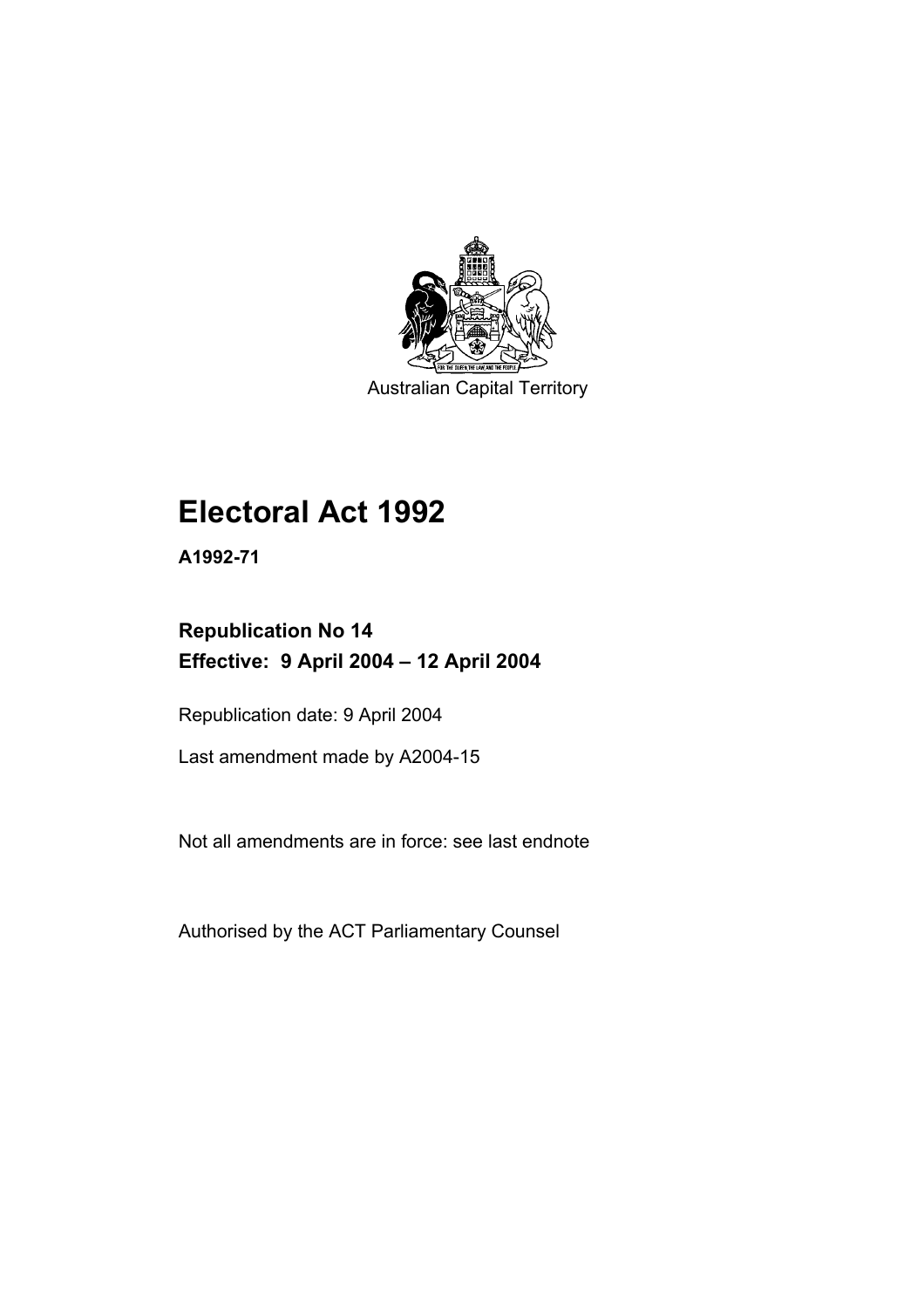#### **About this republication**

#### **The republished law**

This is a republication of the *Electoral Act 1992* (including any amendment made under the *Legislation Act 2001*, part 11.3 (Editorial changes)) as in force on 9 April 2004*.* It also includes any amendment, repeal or expiry affecting the republished law to 9 April 2004.

The legislation history and amendment history of the republished law are set out in endnotes 3 and 4.

#### **Kinds of republications**

The Parliamentary Counsel's Office prepares 2 kinds of republications of ACT laws (see the ACT legislation register at www.legislation.act.gov.au):

- authorised republications to which the *Legislation Act 2001* applies
- unauthorised republications.

The status of this republication appears on the bottom of each page.

#### **Editorial changes**

The *Legislation Act 2001*, part 11.3 authorises the Parliamentary Counsel to make editorial amendments and other changes of a formal nature when preparing a law for republication. Editorial changes do not change the effect of the law, but have effect as if they had been made by an Act commencing on the republication date (see *Legislation Act 2001*, s 115 and s 117). The changes are made if the Parliamentary Counsel considers they are desirable to bring the law into line, or more closely into line, with current legislative drafting practice.

This republication does not include amendments made under part 11.3 (see endnote 1).

#### **Uncommenced provisions and amendments**

If a provision of the republished law has not commenced or is affected by an uncommenced amendment, the symbol  $\mathbf{U}$  appears immediately before the provision heading. The text of the uncommenced provision or amendment appears only in the last endnote.

#### **Modifications**

If a provision of the republished law is affected by a current modification, the symbol  $\mathbf{M}$ appears immediately before the provision heading. The text of the modifying provision appears in the endnotes. For the legal status of modifications, see *Legislation Act 2001*, section 95.

#### **Penalties**

The value of a penalty unit for an offence against this republished law at the republication date is—

- (a) if the person charged is an individual—\$100; or
- (b) if the person charged is a corporation—\$500.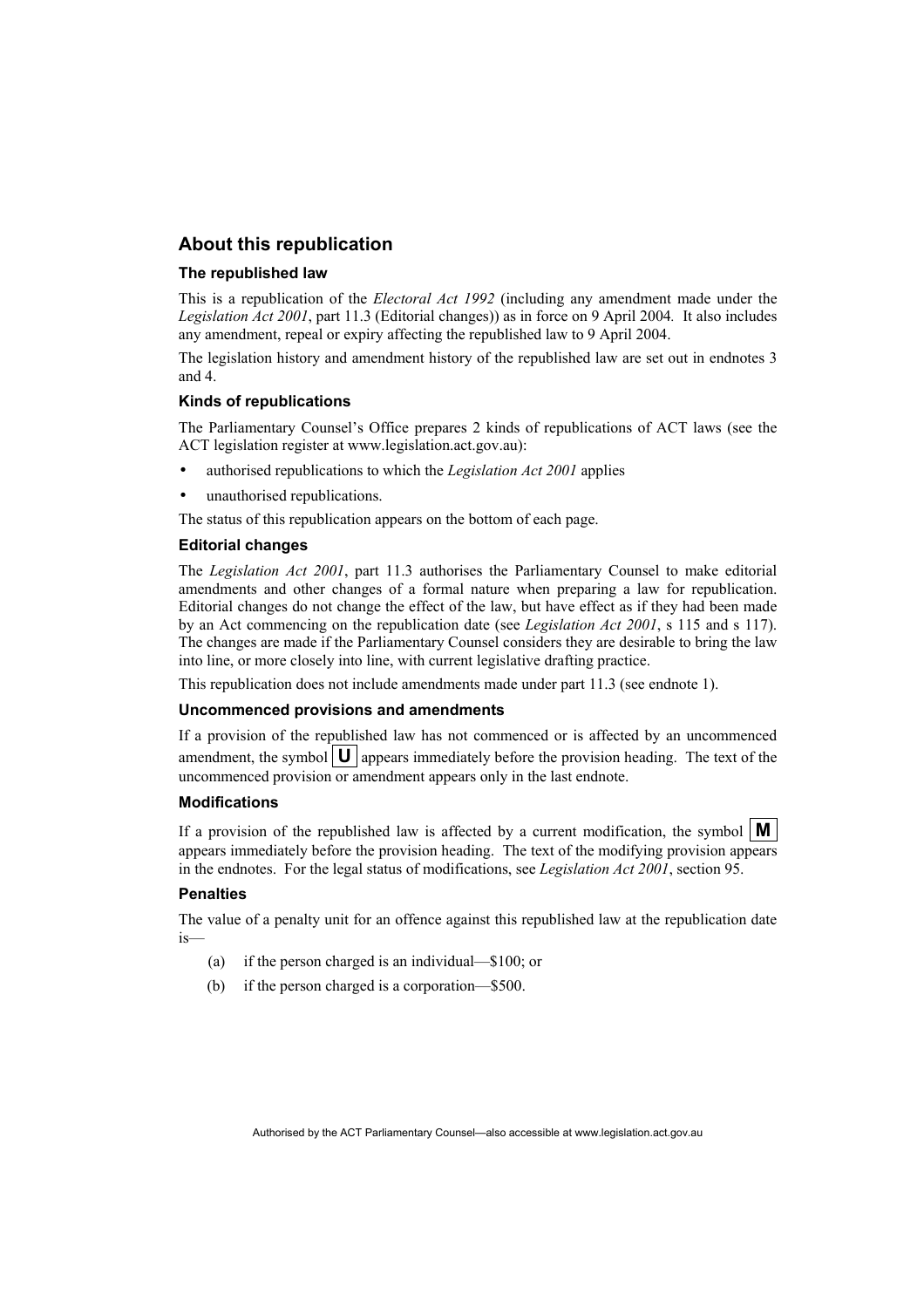

Australian Capital Territory

# **Electoral Act 1992**

### **Contents**

| Preamble                                                                                     |                                                                    | Page<br>2  |
|----------------------------------------------------------------------------------------------|--------------------------------------------------------------------|------------|
| Part 1                                                                                       | <b>Preliminary</b>                                                 |            |
| 1                                                                                            | Name of Act                                                        | 3          |
| 3                                                                                            | Dictionary                                                         | 3          |
| 4                                                                                            | Meaning of electoral matter                                        | 3          |
| 4A                                                                                           | Meaning of available for public inspection                         | 4          |
| Part 2                                                                                       | <b>Australian Capital Territory Electoral</b><br><b>Commission</b> |            |
| <b>Division 2.1</b><br><b>Establishment, functions and powers of electoral</b><br>commission |                                                                    |            |
| 5                                                                                            | Establishment                                                      | 5          |
| 6                                                                                            | Constitution of commission                                         | 5          |
| 7                                                                                            | Functions of electoral commission                                  | 5          |
| R <sub>14</sub>                                                                              | Electoral Act 1992                                                 | contents 1 |
| 09/04/04                                                                                     | Effective: 09/04/04-12/04/04                                       |            |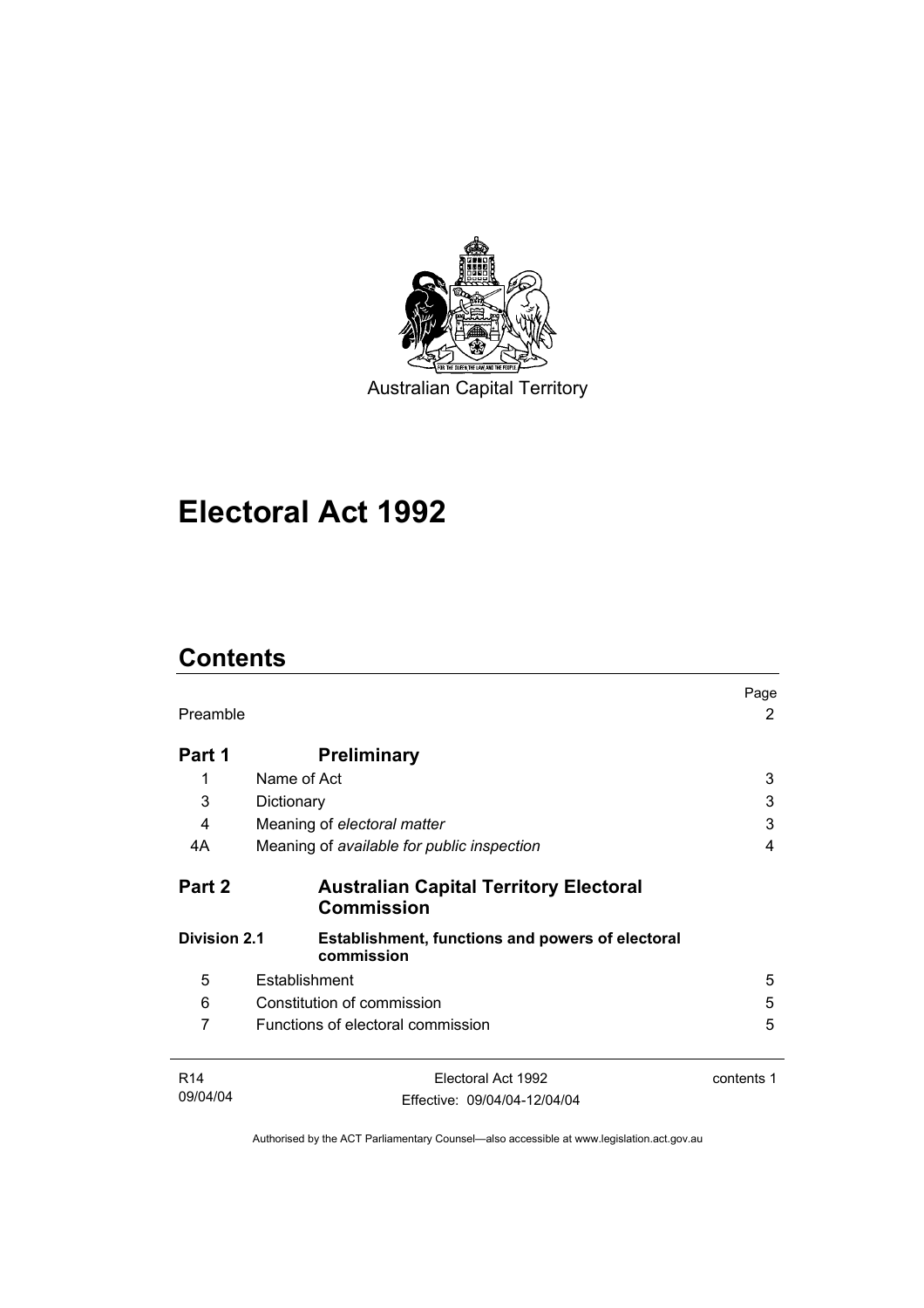| 8            | Determination of fees                                       | Page<br>6       |
|--------------|-------------------------------------------------------------|-----------------|
| 10           | Annual reports                                              | 7               |
| 10A          | Special reports by electoral commission                     | 7               |
| Division 2.2 | <b>Members of electoral commission</b>                      |                 |
|              |                                                             |                 |
| 11<br>12     | Meaning of <i>member</i> for div 2.2                        | 7<br>7          |
| 13           | Appointment<br>Term of appointment of members               | 8               |
| 14           | Conditions of appointment of members generally              | 8               |
| 15           | Leave of absence                                            | 8               |
| 17           | Suspension or ending of appointment of members              | 9               |
| Division 2.3 | <b>Meetings</b>                                             |                 |
| 19           | Procedure                                                   | 10              |
| 20           | Delegation by electoral commission                          | 11              |
| 21           | Disclosure of interests                                     | 11              |
| Part 3       | Electoral commissioner and staff of electoral<br>commission |                 |
| Division 3.1 | <b>Electoral commissioner</b>                               |                 |
| 22           | Appointment                                                 | 13              |
| 23           | Functions of commissioner etc                               | 13              |
| 24           | Delegation by commissioner                                  | 14              |
| 25           | Term of appointment of commissioner                         | 14              |
| 26           | Conditions of appointment of commissioner generally         | 14              |
| 27           | Leave of absence                                            | 14              |
| 29           | Suspension or ending of appointment of commissioner         | 15              |
| Division 3.2 | <b>Staff of electoral commission</b>                        |                 |
| 31           | Staff                                                       | 16              |
| 32           | Temporary staff and consultants                             | 16              |
| 33           | <b>Officers</b>                                             | 16              |
| Part 4       | <b>Electorates</b>                                          |                 |
| 34           | Multimember electorates                                     | 18              |
| 35           | Redistribution of electorates                               | 18              |
| contents 2   | Electoral Act 1992                                          | R <sub>14</sub> |

09/04/04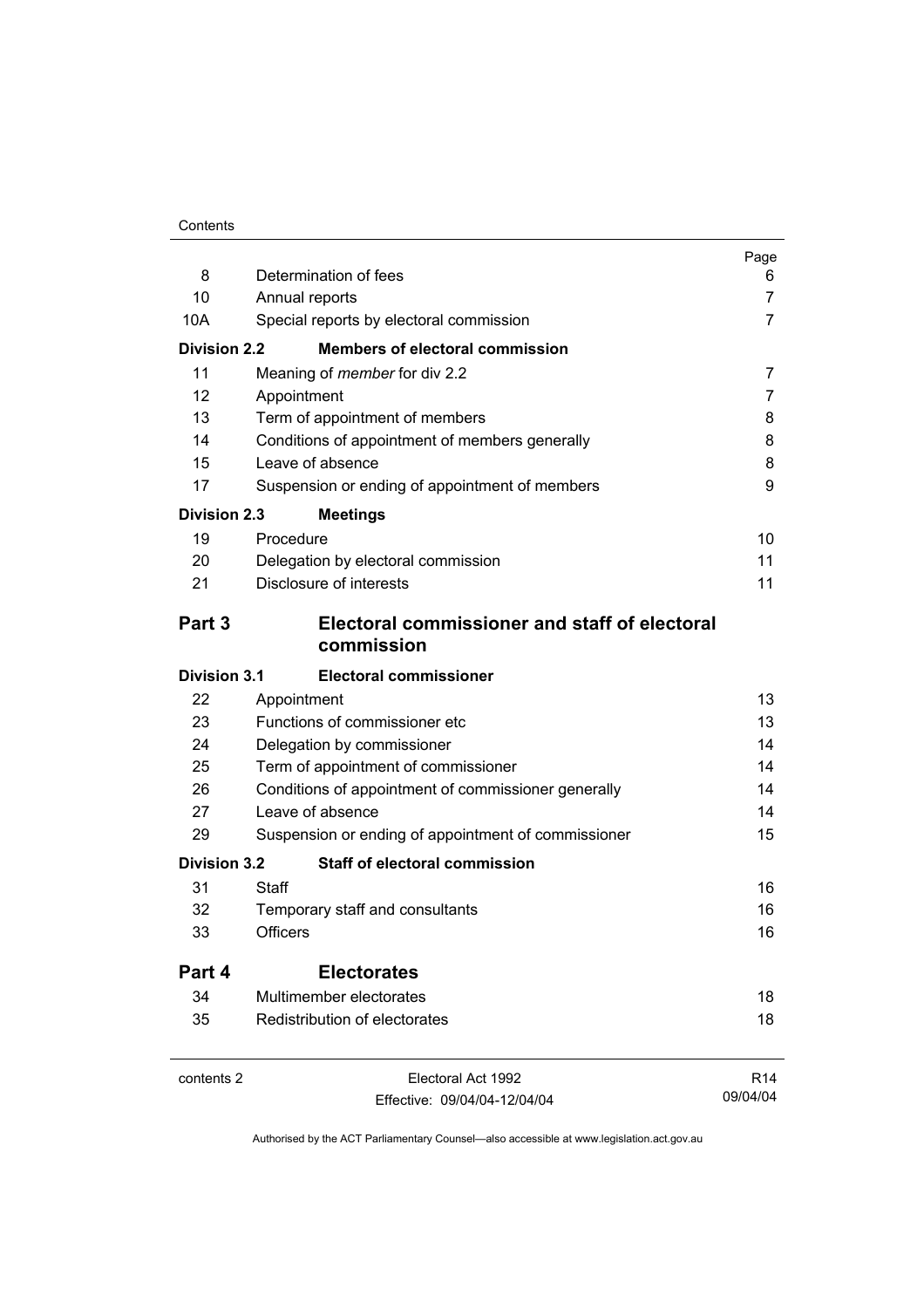| 36     | Factors relevant to redistribution                               | Page<br>18 |
|--------|------------------------------------------------------------------|------------|
| 37     | Timing of redistributions                                        | 19         |
| 37A    | Timing of redistribution after 2001 ordinary election            | 20         |
| 38     | Suspension of redistribution process-extraordinary elections     | 20         |
| 39     | <b>Redistribution committees</b>                                 | 21         |
| 40     | Meetings of redistribution committee                             | 21         |
| 41     | Suggestions and comments about redistribution                    | 22         |
| 42     | Outline of proposal                                              | 23         |
| 43     | Proposed redistribution                                          | 23         |
| 44     | Notification and publication of proposal                         | 23         |
| 45     | Dissolution of redistribution committee                          | 24         |
| 46     | Objections                                                       | 25         |
| 47     | Augmented electoral commission                                   | 25         |
| 48     | Meetings of augmented electoral commission                       | 25         |
| 49     | Investigation of objections                                      | 26         |
| 50     | Redistribution-proposal by augmented electoral commission        | 28         |
| 51     | Publication of augmented electoral commission's proposal         | 28         |
| 52     | Objections to augmented electoral commission's proposal          | 29         |
| 53     | Report by augmented electoral commission and public announcement | 29         |
| 54     | Report to Legislative Assembly                                   | 31         |
| 55     | Decisions are final                                              | 31         |
| 56     | Validity not affected                                            | 31         |
| Part 5 | <b>Electoral rolls</b>                                           |            |
| 57     | Electorate and Territory rolls                                   | 32         |
| 58     | Contents of roll                                                 | 32         |
| 59     | Meaning of extract from roll                                     | 33         |
| 60     | Inspection of printed roll extracts                              | 33         |
| 61     | Supply of printed roll extracts to MLAs etc                      | 34         |
| 62     | Supply of roll extracts in electronic form to MLAs etc           | 34         |
| 63     | Use of roll extracts                                             | 34         |
| 65     | Provision of roll information to prescribed authorities          | 35         |
| 66     | Maintenance of rolls                                             | 36         |
| 67     | Power to require information                                     | 37         |
|        |                                                                  |            |

| R14      | Electoral Act 1992           | contents 3 |
|----------|------------------------------|------------|
| 09/04/04 | Effective: 09/04/04-12/04/04 |            |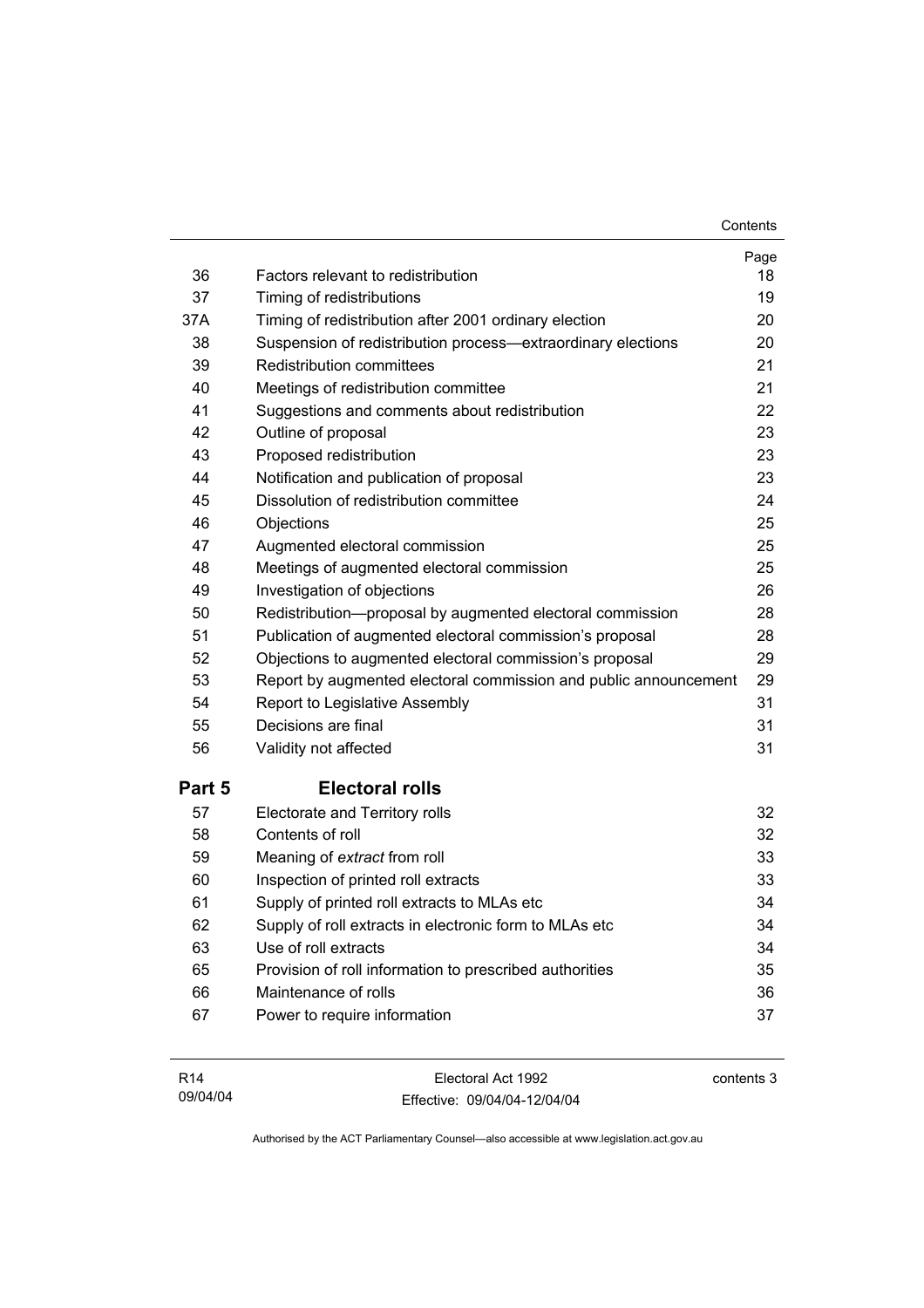| 68         | Notice of registered deaths                                            | Page<br>37      |
|------------|------------------------------------------------------------------------|-----------------|
| 69         | Disclosure of roll information                                         | 38              |
| 70         |                                                                        | 38              |
|            | Joint roll arrangements with Commonwealth                              |                 |
| Part 6     | <b>Enrolment</b>                                                       |                 |
| 71         | Persons taken not to be enrolled on Commonwealth roll                  | 40              |
| 71A        | Address of person serving sentence of imprisonment                     | 40              |
| 72         | Entitlement                                                            | 40              |
| 73         | Compulsory enrolment etc-residents                                     | 41              |
| 74         | Eligible overseas electors                                             | 42              |
| 75         | Age 17 enrolment                                                       | 43              |
| 76         | Enrolment etc                                                          | 43              |
| 77         | Suppression of elector's address                                       | 44              |
| 78         | Inclusion of particulars on roll following suppression                 | 45              |
| 79         | Suppression of elector's address pending review                        | 46              |
| 80         | Closed rolls                                                           | 47              |
| 81         | Objections to enrolment                                                | 49              |
| 82         | Record of claims for enrolment                                         | 51              |
| 83         | Processing enrolment claims                                            | 51              |
| 84         | Transmission of enrolment claims                                       | 51              |
| 85         | Production of claims for enrolment before a court                      | 51              |
| 86         | Claims for enrolment not subject to warrants                           | 52              |
| Part 7     | <b>Registration of political parties and ballot</b>                    |                 |
|            | groups                                                                 |                 |
| 87         | Meaning of related political parties                                   | 53              |
| 88         | Registers of political parties and ballot groups                       | 53              |
| 89         | Application for registration of political party                        | 53              |
| 89A        | Application for registration of ballot group                           | 54              |
| 90         | Further information about application for political party registration | 55              |
| 91         | Notification and publication of applications                           | 55              |
| 91A        | Objections to applications and responses                               | 56              |
| 92         | Registration of political parties and ballot groups                    | 57              |
| 93         | Refusal of applications for registration                               | 58              |
| 94         | Amendment of applications for registration                             | 60              |
| contents 4 | Electoral Act 1992                                                     | R <sub>14</sub> |
|            | Fffective: 09/04/04-12/04/04                                           | 09/04/04        |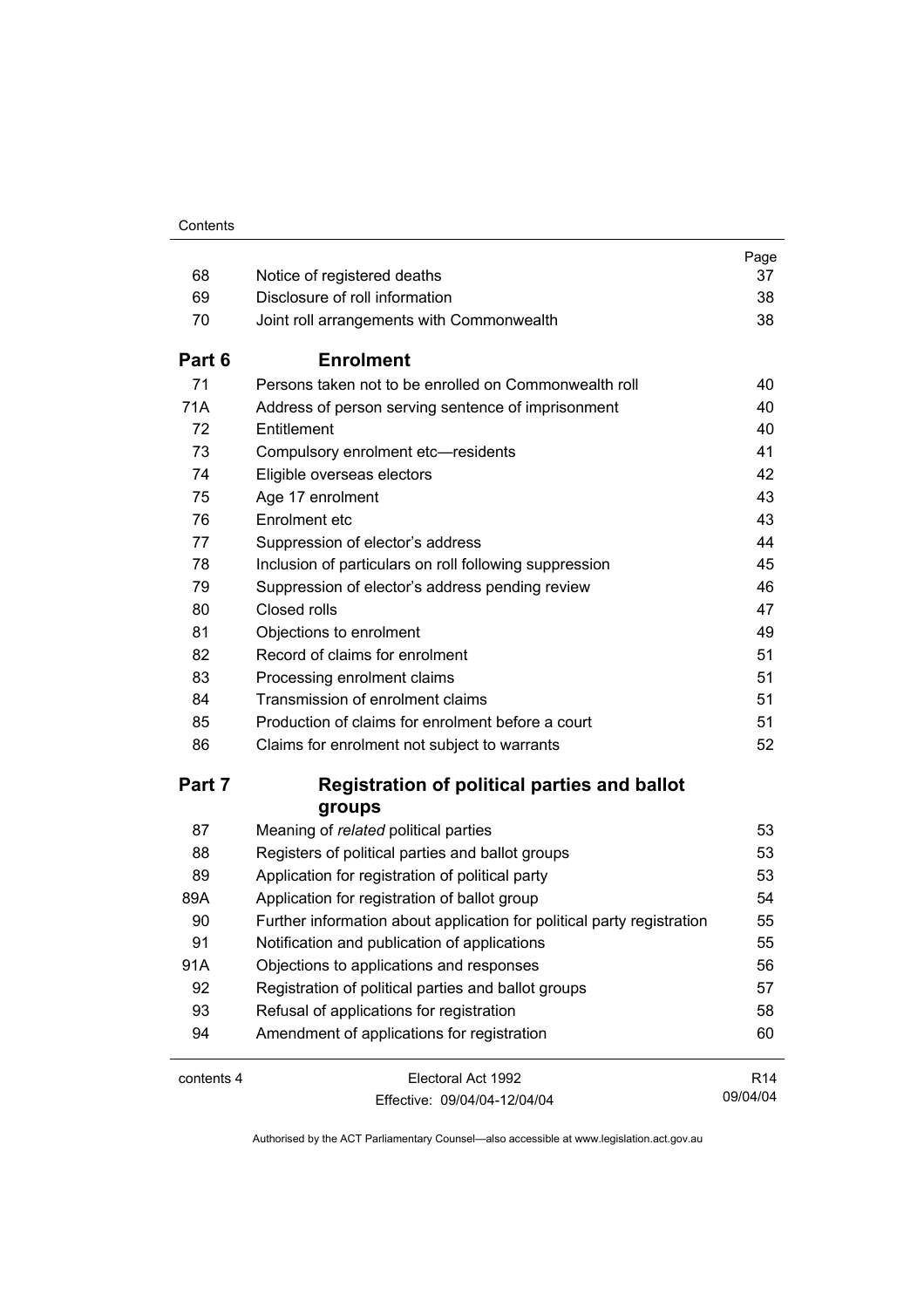| 95                  | Changes to particulars in register                                  | Page<br>61 |
|---------------------|---------------------------------------------------------------------|------------|
| 95A                 | Objection to continued use of name                                  | 62         |
| 96                  | No action under pt 7 during pre-election period                     | 63         |
| 96A                 | Who can be a registered officer                                     | 63         |
| 97                  | Deputy registered officer                                           | 63         |
| 97A                 | Information about political parties                                 | 64         |
| 98                  | Cancellation of registration of political parties and ballot groups | 64         |
| 99                  | Use of party or ballot group name after cancellation                | 67         |
| 99A                 | General requirements about constitutions of registered parties      | 68         |
| Part 8              | <b>Timing of elections</b>                                          |            |
| 100                 | Ordinary elections                                                  | 69         |
| 101                 | <b>Extraordinary elections</b>                                      | 69         |
| 102                 | Polling day                                                         | 70         |
| Part 9              | <b>Arrangements for elections</b>                                   |            |
| Division 9.1        | <b>Nominations</b>                                                  |            |
| 103                 | Eligibility-MLAs                                                    | 71         |
| 104                 | Qualifications for nomination                                       | 72         |
| 105                 | Candidates to be nominated                                          | 73         |
| 106                 | Multiple nominations invalid                                        | 75         |
| 107                 | Withdrawal etc of consent to nomination                             | 75         |
| 108                 | Place and hour of nomination                                        | 76         |
| 109                 | Declaration of candidates                                           | 76         |
| 110                 | Rejection of nominations                                            | 77         |
| 111                 | Need for a poll                                                     | 78         |
| 112                 | Death of candidate before polling day                               | 78         |
| 113                 | Deposit-return or forfeiture                                        | 78         |
| <b>Division 9.2</b> | <b>Ballot papers</b>                                                |            |
| 114                 | <b>Ballot papers</b>                                                | 79         |
| 115                 | Grouping of candidates' names                                       | 80         |
| 116                 | Printing of ballot papers                                           | 80         |
| 117                 | Names on ballot papers                                              | 82         |
| 118                 | Draw for positions on ballot papers                                 | 83         |
| R <sub>14</sub>     | Electoral Act 1992                                                  | contents 5 |

09/04/04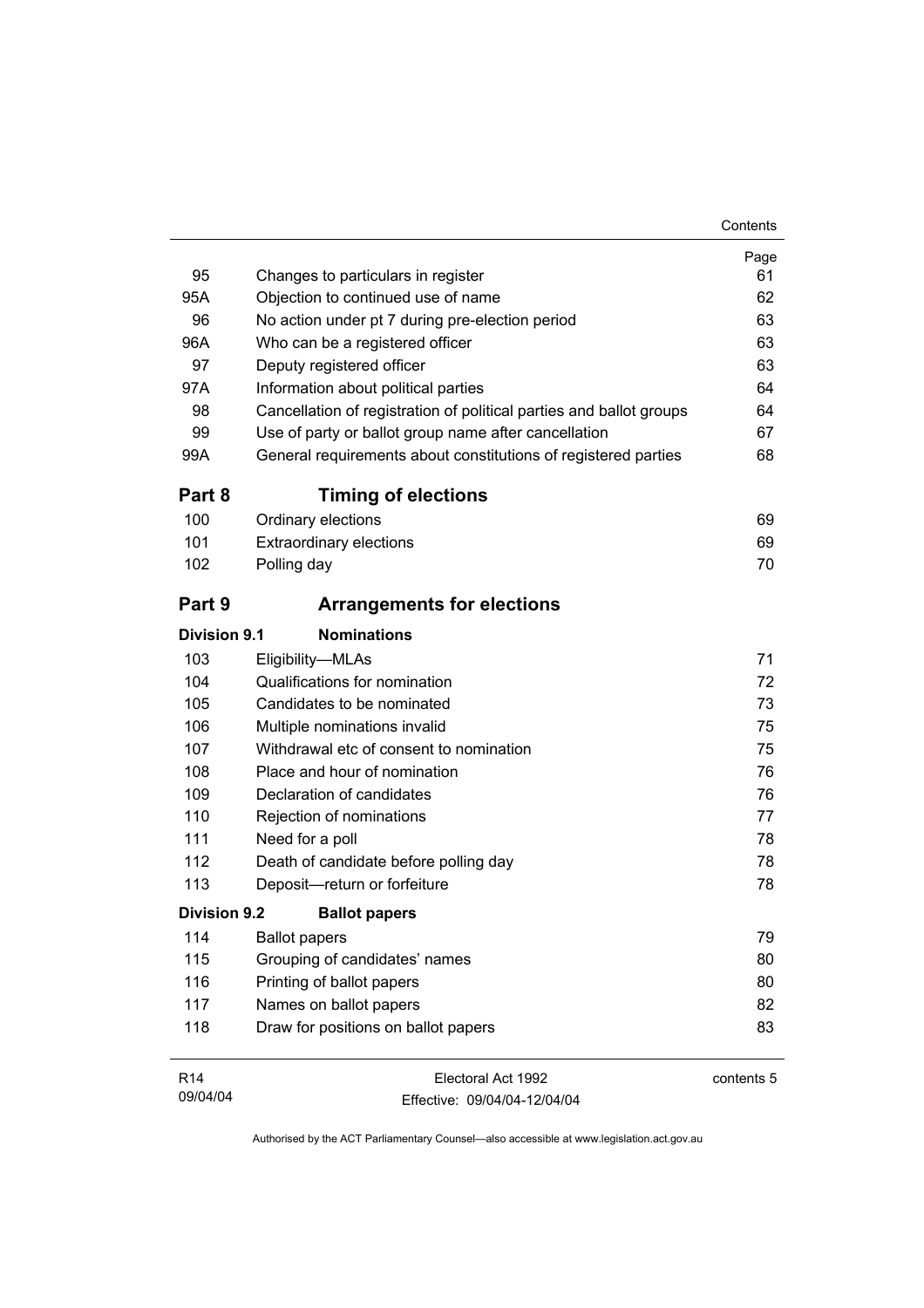#### Contents

| <b>Division 9.3</b>  |                                                                                                                                    | Page            |
|----------------------|------------------------------------------------------------------------------------------------------------------------------------|-----------------|
| 118A                 | Electronic voting devices and vote counting programs                                                                               |                 |
| 118B                 | Approval of computer program for electronic voting and vote counting<br>Security of electronic voting devices and related material | 84<br>85        |
|                      |                                                                                                                                    |                 |
| Division 9.4         | <b>Miscellaneous</b>                                                                                                               |                 |
| 119                  | Polling places and scrutiny centres                                                                                                | 85              |
| 120                  | Administrative arrangements                                                                                                        | 86              |
| 121                  | Certified lists of electors                                                                                                        | 87              |
| 121A                 | Use of information from certified lists                                                                                            | 87              |
| 122                  | Scrutineers-appointment                                                                                                            | 88              |
| 123                  | Scrutineers-conduct                                                                                                                | 88              |
| 124                  | Participation by candidates in conduct of election                                                                                 | 89              |
| 125                  | Determining matters by lot                                                                                                         | 89              |
| 126                  | Supplementary elections                                                                                                            | 90              |
| Part 10              | Voting                                                                                                                             |                 |
| <b>Division 10.1</b> | General                                                                                                                            |                 |
| 127                  | Meaning of authorised witness                                                                                                      | 91              |
| 128                  | Entitlement to vote                                                                                                                | 91              |
| 129                  | Compulsory voting                                                                                                                  | 92              |
| 130                  | Multiple votes prohibited                                                                                                          | 92              |
| 131                  | Procedures for voting                                                                                                              | 93              |
| 132                  | Manner of recording vote                                                                                                           | 93              |
| <b>Division 10.2</b> | Ordinary voting at a polling place                                                                                                 |                 |
| 133                  | Claims to vote                                                                                                                     | 94              |
| 134                  | Voting in private                                                                                                                  | 94              |
| <b>Division 10.3</b> | Declaration voting at a polling place                                                                                              |                 |
| 135                  | Declaration voting at polling places                                                                                               | 95              |
| <b>Division 10.4</b> | Voting otherwise than at a polling place                                                                                           |                 |
| 136                  | Meaning of eligible elector for div 10.4                                                                                           | 96              |
| 136A                 | Postal voting before polling day                                                                                                   | 96              |
| 136B                 | Ordinary or declaration voting in ACT before polling day                                                                           | 98              |
| 136C                 | Declaration voting outside ACT on or before polling day                                                                            | 102             |
| 137                  | Record of issue of declaration voting papers                                                                                       | 103             |
| contents 6           | Electoral Act 1992                                                                                                                 | R <sub>14</sub> |
|                      | Fffective: 09/04/04-12/04/04                                                                                                       | 09/04/04        |

Effective: 09/04/04-12/04/04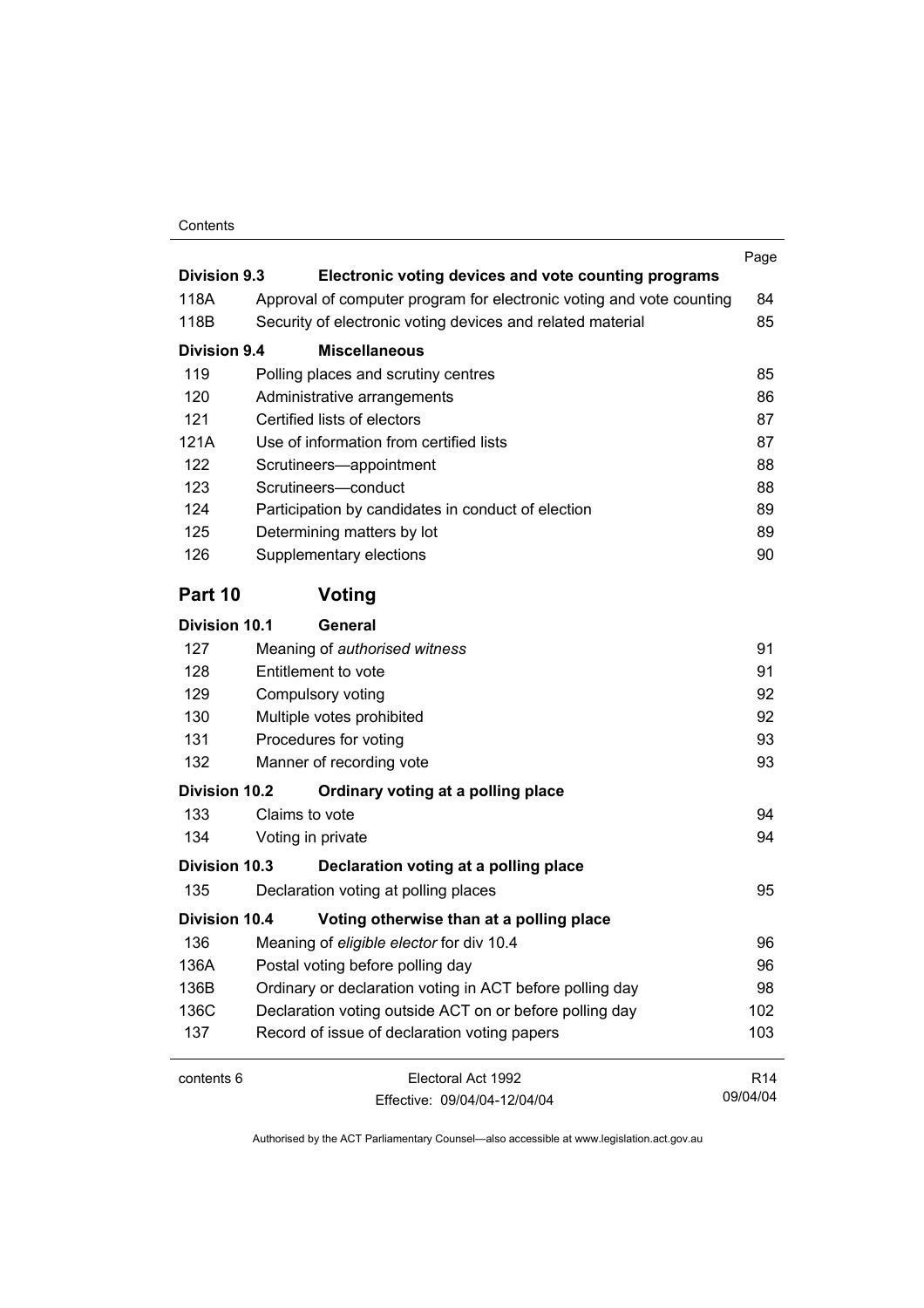|                      |                                                           | Contents |
|----------------------|-----------------------------------------------------------|----------|
|                      |                                                           | Page     |
| 138                  | Inspection of records                                     | 103      |
| 139                  | Receipt of declaration voting papers                      | 103      |
| 140                  | Registered declaration voters                             | 104      |
| 141                  | Issue of voting papers to registered declaration voters   | 105      |
| 142                  | Correcting formal errors                                  | 105      |
| 143                  | Application forms for postal declaration votes            | 105      |
| 144                  | Transmission of applications for postal declaration votes | 105      |
| 145                  | Interference with declaration voting                      | 105      |
| 146                  | Soliciting completed declaration votes                    | 107      |
| 147                  | Transmission of completed declaration votes               | 107      |
| 148                  | Opening envelopes containing declaration votes            | 107      |
| <b>Division 10.5</b> | <b>Mobile polling</b>                                     |          |
| 149                  | Definitions for div 10.5                                  | 107      |
| 149A                 | Declaration of special hospitals                          | 108      |
| 150                  | Mobile polling-institutions                               | 108      |
| 151                  | Functions of visiting officers                            | 108      |
| 152                  | Failure to visit institution                              | 109      |
| 153                  | Custody of ballot boxes and electoral papers              | 109      |
| <b>Division 10.6</b> | <b>Miscellaneous</b>                                      |          |
| 154                  | Arrangements at polling places                            | 110      |
| 155                  | Particulars on ballot papers before issue                 | 110      |
| 156                  | Assistance to voters                                      | 110      |
| 156A                 | Assistance to voters unable to enter polling place        | 111      |
| 157                  | Spoilt ballot papers                                      | 112      |
| 158                  | Custody of ballot boxes and electoral papers              | 113      |
| 159                  | Extension of time for conducting elections                | 114      |
| 160                  | Suspension and adjournment of polling                     | 114      |
| <b>Division 10.7</b> | <b>Failure to vote</b>                                    |          |
| 161                  | Default notice                                            | 115      |
| 162                  | First notice                                              | 115      |
| 163                  | Second notice                                             | 116      |
| 164                  | Final notice                                              | 116      |
| 165                  | Discharge of liability                                    | 117      |
|                      |                                                           |          |

| R14      | Electoral Act 1992           | contents 7 |
|----------|------------------------------|------------|
| 09/04/04 | Effective: 09/04/04-12/04/04 |            |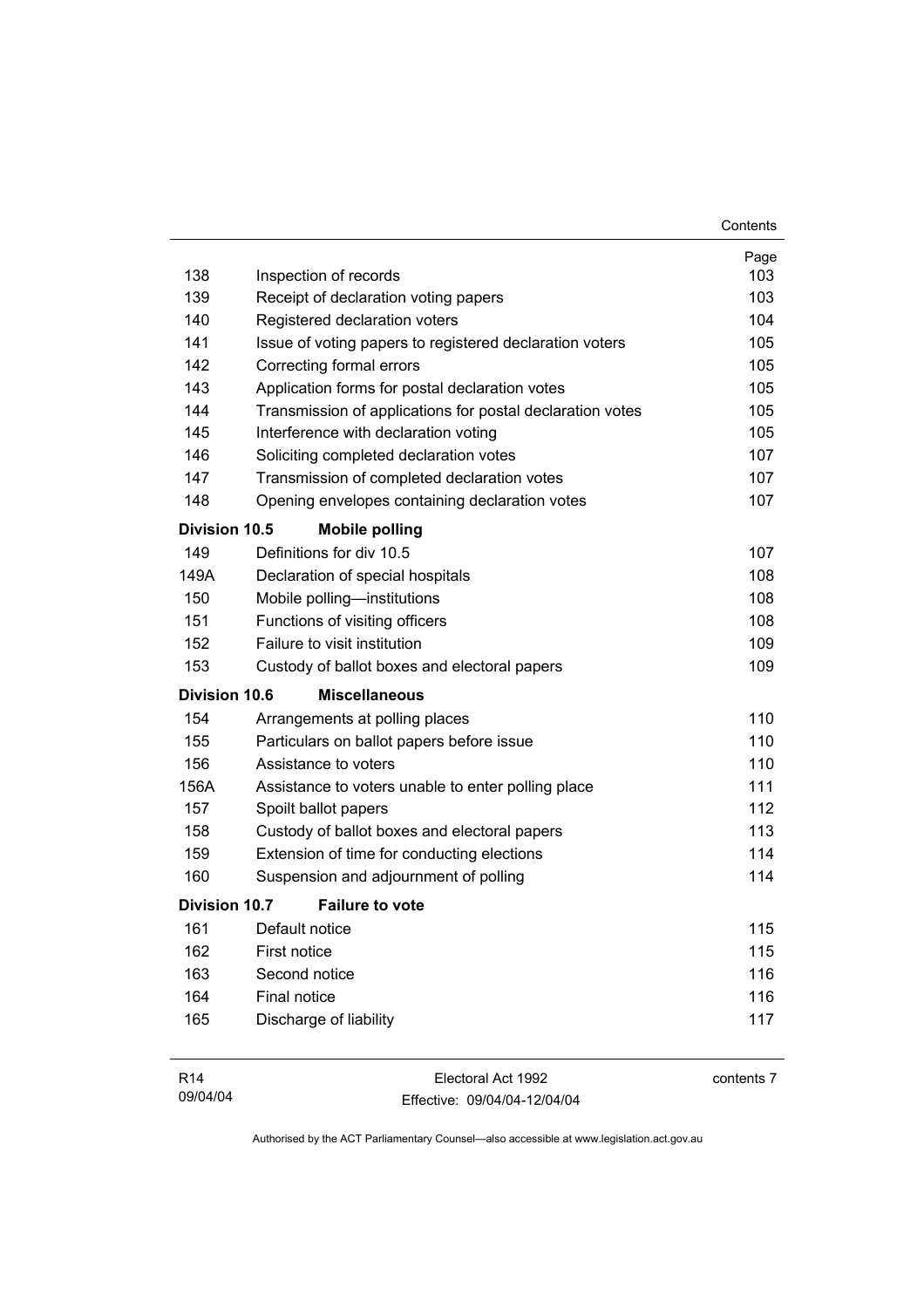| 166        | Response on behalf of elector                            | Page<br>117     |
|------------|----------------------------------------------------------|-----------------|
| Part 11    | <b>Polling in Antarctica</b>                             |                 |
| 167        | Definitions for pt 11                                    | 118             |
| 167A       | Declaration of ship as a station                         | 119             |
| 167B       | Approval of ways of transmission                         | 119             |
| 168        | Returning officers and assistants for Antarctic stations | 119             |
| 170        | Application of Act to polling in Antarctica              | 119             |
| 171        | Antarctic electors                                       | 120             |
| 172        | Arrangements for the polling in Antarctica               | 120             |
| 173        | Conduct of the polling                                   | 121             |
| 174        | Claims to vote                                           | 121             |
| 175        | Proceedings at close of poll                             | 121             |
| 176        | Result of polling in Antarctica                          | 122             |
| 177        | Preservation of documents                                | 123             |
| Part 12    | The scrutiny                                             |                 |
| 178        | Scrutiny                                                 | 124             |
| 179        | Preliminary scrutiny of declaration voting papers etc    | 125             |
| 180        | Formality of ballot papers                               | 126             |
| 181        | Death of candidate                                       | 127             |
| 182        | First count-ordinary ballot papers                       | 127             |
| 183        | First count-declaration ballot papers                    | 129             |
| 183A       | First count-electronic ballot papers                     | 129             |
| 184        | Second count-first preferences                           | 129             |
| 185        | Ascertaining result of poll                              | 130             |
| 186        | Objections by scrutineers                                | 131             |
| 187        | Recount of ballot papers                                 | 131             |
| 187A       | Recount of electronic scrutiny of ballot papers          | 132             |
| 188        | Reservation of disputed ballot papers                    | 132             |
| 189        | Declaration of result of election                        | 133             |
| Part 13    | <b>Casual vacancies</b>                                  |                 |
| 190        | Definitions for pt 13                                    | 134             |
| 191        | Notice of casual vacancy                                 | 134             |
| contents 8 | Electoral Act 1992                                       | R <sub>14</sub> |
|            | Effective: 09/04/04-12/04/04                             | 09/04/04        |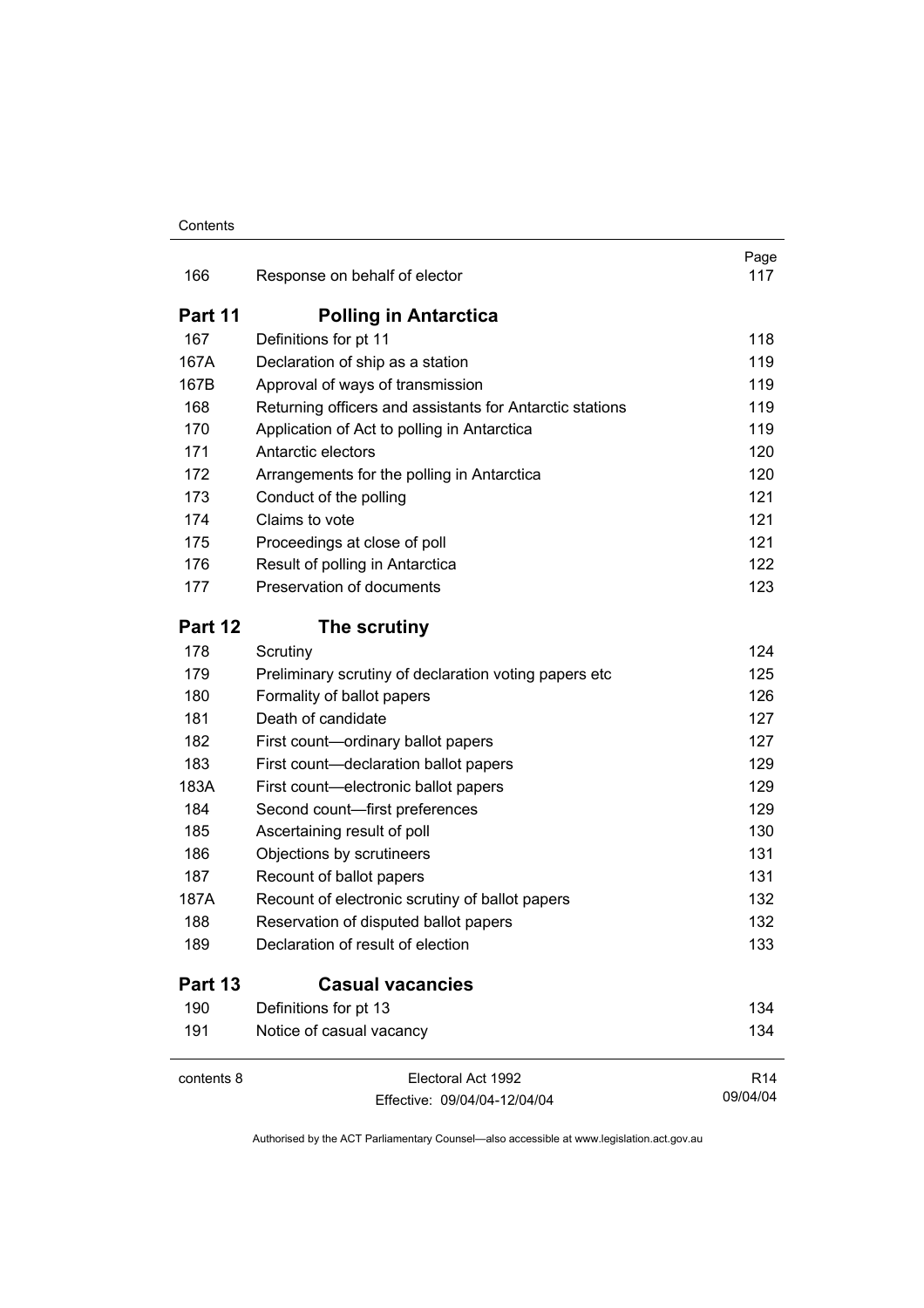| 192                  | Candidates for casual vacancy                         | Page<br>135 |
|----------------------|-------------------------------------------------------|-------------|
| 193                  | Publication of candidates' details                    | 136         |
| 194                  | Determination of candidate to fill vacancy            | 137         |
| 195                  | Assembly nominees                                     | 137         |
| 196                  | Term of office of MLA declared elected under pt 13    | 138         |
| 197                  | Dissolution or pre-election period                    | 139         |
| Part 14              | <b>Election funding and financial disclosure</b>      |             |
| <b>Division 14.1</b> | Preliminary                                           |             |
| 198                  | Definitions for pt 14                                 | 140         |
| 198A                 | Reference to things done by party or ballot group etc | 142         |
| 198B                 | Candidate remains candidate after election            | 143         |
| 199                  | Related bodies corporate                              | 143         |
| 200                  | Activities of campaign committees                     | 143         |
| 201                  | Disclosure periods                                    | 144         |
| 202                  | Gifts-determination of amounts                        | 145         |
| <b>Division 14.2</b> | <b>Reporting agents</b>                               |             |
| 203                  | Appointed agents                                      | 145         |
| 204                  | Non-appointed agents                                  | 146         |
| 205                  | Registers of reporting agents                         | 147         |
| Division 14.3        | <b>Election funding</b>                               |             |
| 206                  | Who eligible votes are cast for                       | 148         |
| 207                  | Entitlement to funds                                  | 148         |
| 208                  | Threshold                                             | 150         |
| 212                  | Making of payments                                    | 150         |
| 214                  | Death of candidate                                    | 151         |
| 215                  | Application voluntary                                 | 151         |
| Division 14.4        | Disclosure of donations                               |             |
| 216                  | Meaning of defined details for div 14.4               | 152         |
| 217                  | Disclosure of gifts                                   | 152         |
| 218                  | Disclosure of gifts-non-party groups                  | 153         |
| 218A                 | Certain loans not to be received                      | 154         |
| 219                  | Nil returns                                           | 156         |
| R <sub>14</sub>      | Electoral Act 1992                                    | contents 9  |

09/04/04

contents 9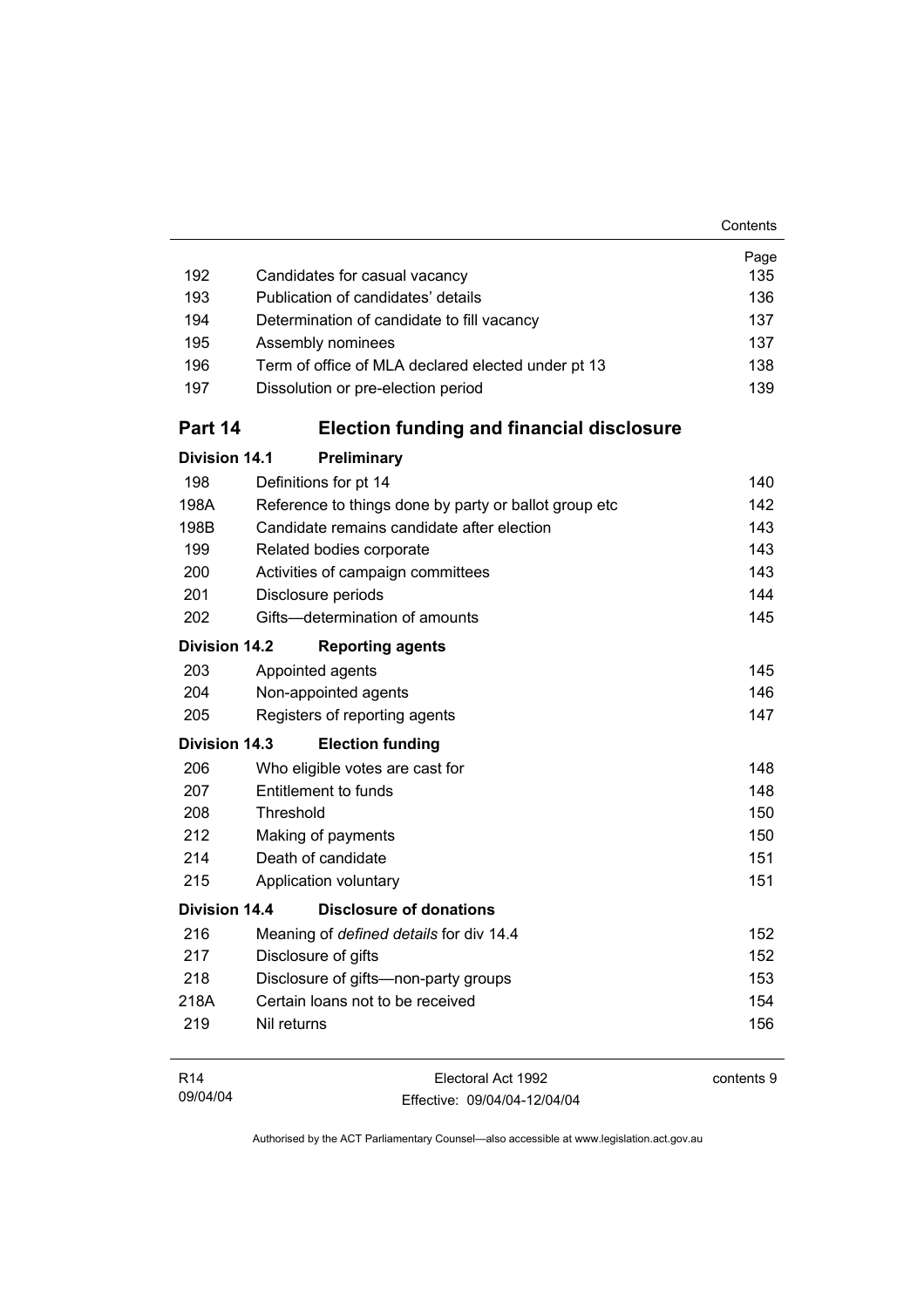| 220                  | Disclosure of gifts by persons incurring political expenditure  | Page<br>156     |
|----------------------|-----------------------------------------------------------------|-----------------|
| 221                  | Donations to non-party groups and candidates                    | 158             |
| 221A                 | Annual returns of donations                                     | 159             |
| 221B                 | Advice about obligations to make returns                        | 161             |
| 222                  | Anonymous gifts                                                 | 161             |
| <b>Division 14.5</b> | Disclosure of electoral expenditure                             |                 |
| 223                  | Definitions for div 14.5                                        | 163             |
| 224                  | Returns of electoral expenditure                                | 165             |
| 225                  | Nil returns                                                     | 166             |
| 226                  | Returns by broadcasters and publishers                          | 166             |
| 227                  | Multiple elections on same day                                  | 168             |
| <b>Division 14.6</b> | <b>Annual returns</b>                                           |                 |
| 228                  | Meaning of defined particulars for div 14.6                     | 169             |
| 230                  | Annual returns by parties, ballot groups and MLAs               | 169             |
| 231                  | Periods of less than financial year                             | 171             |
| 231A                 | Returns by parties under Commonwealth Electoral Act             |                 |
| 231B                 | Annual returns by associated entities                           | 173             |
| 231C                 | Returns by associated entities under Commonwealth Electoral Act | 174             |
| 232                  | Amounts received                                                | 175             |
| 234                  | Outstanding amounts                                             | 175             |
| 234A                 | Regulations                                                     | 176             |
| <b>Division 14.7</b> | Compliance                                                      |                 |
| 235                  | Definitions for div 14.7                                        | 176             |
| 236                  | Offences                                                        | 176             |
| 237                  | Investigation notices generally                                 | 177             |
| 237A                 | Investigation notices about associated entities                 | 180             |
| 237B                 | Investigation notice offences                                   | 181             |
| 238                  | Investigation-search warrants                                   | 181             |
| 239                  | Records                                                         | 183             |
| <b>Division 14.8</b> | <b>Miscellaneous</b>                                            |                 |
| 240                  | Inability to complete returns                                   | 184             |
| 241                  | Noncompliance with pt 14                                        | 186             |
| 242                  | Amendment of returns                                            | 187             |
| contents 10          | Electoral Act 1992                                              | R <sub>14</sub> |

09/04/04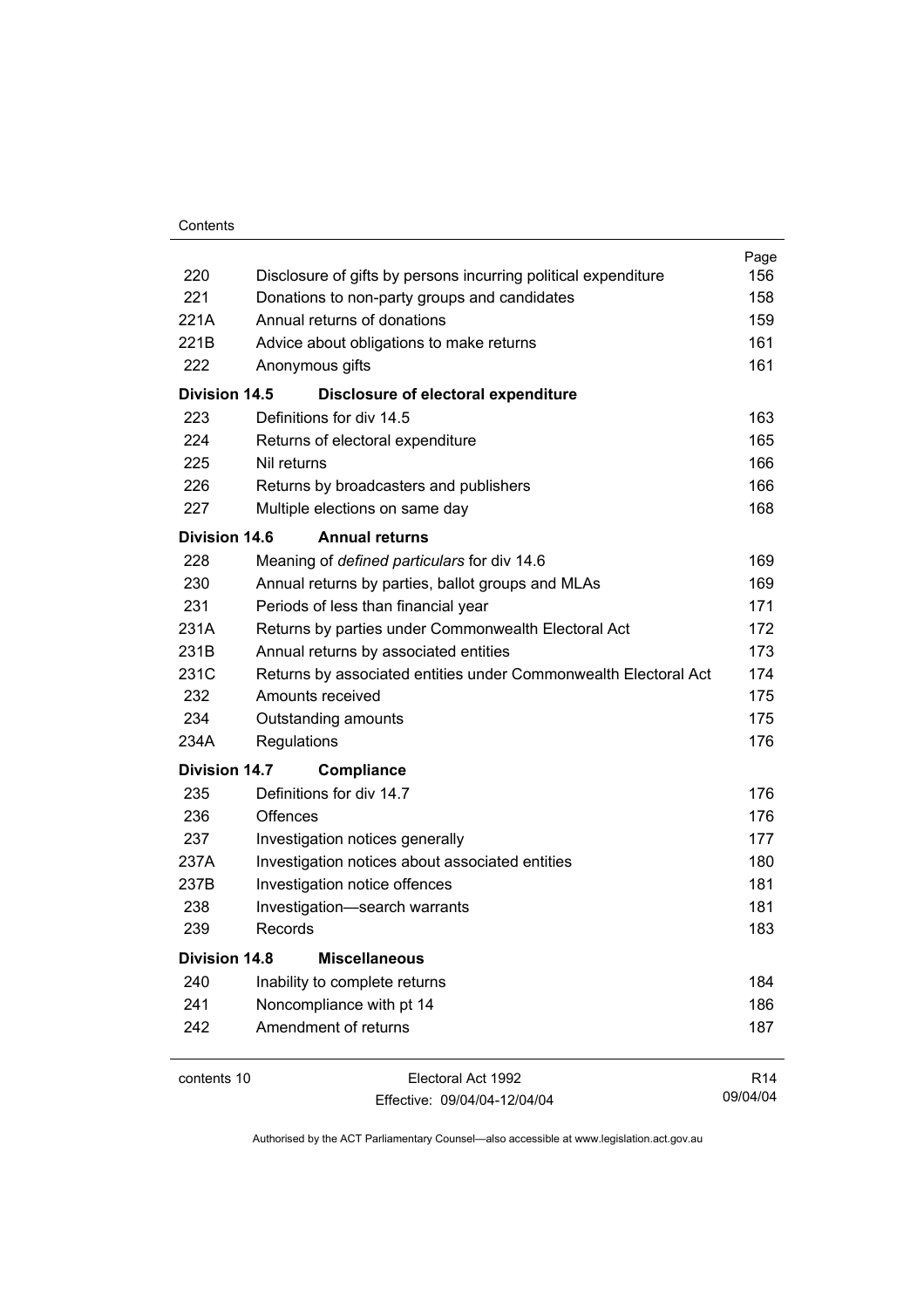|                      |                                                             | Contents    |
|----------------------|-------------------------------------------------------------|-------------|
| 243                  | Copies of returns to be available for public inspection     | Page<br>188 |
| Part 15              | <b>Review of decisions</b>                                  |             |
| 244                  | Definitions for pt 15                                       | 189         |
| 245                  | Reviewable decisions                                        | 189         |
| 246                  | <b>Review statements</b>                                    | 190         |
| 247                  | Review by electoral commission                              | 191         |
| 248                  | Notice of decision of the electoral commission              | 192         |
| 249                  | Review by administrative appeals tribunal                   | 193         |
| Part 16              | Disputed elections, eligibility and vacancies               |             |
| Division 16.1        | <b>Preliminary</b>                                          |             |
| 250                  | Definitions for pt 16                                       | 194         |
| 251                  | Meaning of Speaker for pt 16                                | 195         |
| Division 16.2        | <b>Jurisdiction and powers of Supreme Court</b>             |             |
| 252                  | <b>Court of Disputed Elections</b>                          | 195         |
| 253                  | Powers of the court                                         | 196         |
| 255                  | Decisions are final                                         | 196         |
| <b>Division 16.3</b> | <b>Disputed elections</b>                                   |             |
| 256                  | Validity may be disputed after election                     | 196         |
| 257                  | Persons entitled to dispute elections                       | 197         |
| 258                  | Form of application                                         | 197         |
| 259                  | Time for filing application                                 | 197         |
| 260                  | Deposit as security for costs                               | 198         |
| 261                  | Registrar to serve copies of application on certain persons | 198         |
| 262                  | Parties to application under div 16.3                       | 198         |
| 263                  | Withdrawal and abatement of application                     | 199         |
| 264                  | Hearing of applications                                     | 201         |
| 265                  | Declarations and orders                                     | 201         |
| 266                  | Illegal practices                                           | 202         |
| 267                  | Bribery or undue influence by person elected                | 203         |
| 268                  | Immaterial delays and errors                                | 203         |
| 269                  | Inquiries by court                                          | 204         |
| 270                  | Rejected ballot papers                                      | 204         |
| R <sub>14</sub>      | Electoral Act 1992                                          | contents 11 |

09/04/04

contents  $1$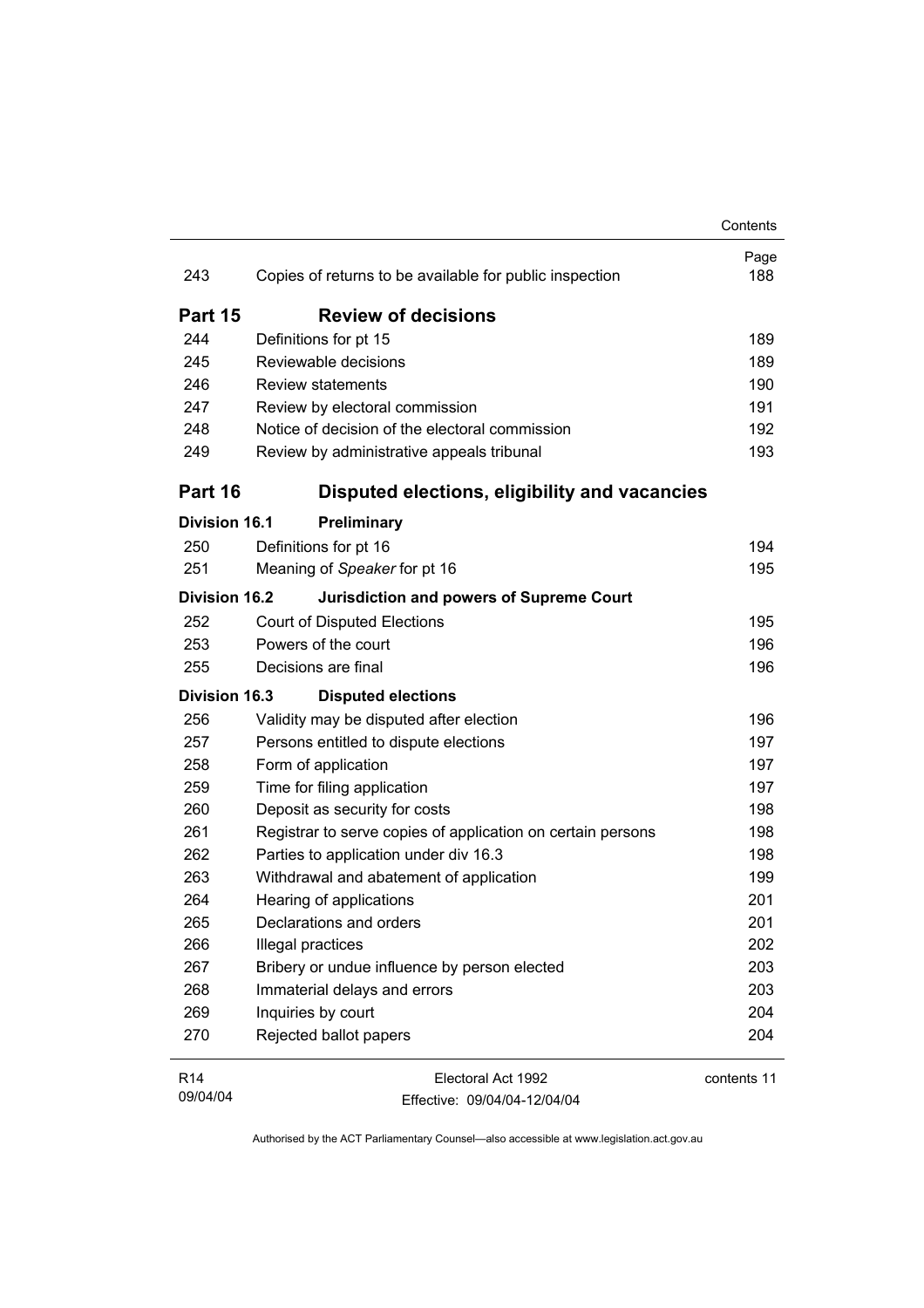| Contents |
|----------|
|          |

| 271                  | Evidence that persons were not permitted to vote                                       | Page<br>204     |
|----------------------|----------------------------------------------------------------------------------------|-----------------|
| 272                  | Inspection of electoral papers                                                         | 205             |
| 273                  | Commissioner not prevented from accessing documents                                    |                 |
| 274                  | Registrar to serve copies of declarations on certain persons                           | 205<br>205      |
| 275                  | <b>Effect of declarations</b>                                                          | 205             |
| <b>Division 16.4</b> | <b>Eligibility and vacancies</b>                                                       |                 |
| 276                  | Speaker to state case                                                                  | 206             |
| 277                  | Parties to a referral                                                                  | 206             |
| 278                  | Declarations and orders                                                                | 207             |
| 279                  | Registrar to serve copy of declarations on Speaker                                     | 207             |
| 280                  | <b>Effect of declarations</b>                                                          | 207             |
| <b>Division 16.5</b> | <b>Proceedings</b>                                                                     |                 |
| 281                  | Procedure                                                                              | 208             |
| 282                  | Legal representation limited                                                           | 208             |
| 283                  | Admissibility of evidence                                                              | 208             |
| 284                  | Costs may be ordered against Territory                                                 | 209             |
| Part 17              | <b>Electoral offences</b>                                                              |                 |
| <b>Division 17.1</b> | <b>Bribery and improper influence</b>                                                  |                 |
| 285                  | <b>Bribery</b>                                                                         | 210             |
| 286                  | Influencing of votes by officers                                                       | 211             |
| 287                  | Influencing votes of hospital and nursing home patients                                | 211             |
| <b>Division 17.2</b> | <b>Protection of rights</b>                                                            |                 |
| 288                  | Violence and intimidation                                                              | 211             |
| 289                  | Discrimination on grounds of political donations                                       | 211             |
| 290                  | Employees' right to leave of absence for voting                                        | 212             |
| <b>Division 17.3</b> | <b>Campaigning offences</b>                                                            |                 |
| 291                  | Definitions for div 17.3                                                               | 213             |
| 292                  | Dissemination of electoral matter-authorisers and authors                              | 213             |
| 293                  | Dissemination of electoral matter-letters to the editor                                | 214             |
| 294                  | Dissemination of electoral matter—newspaper and periodical reportage<br>and commentary | 215             |
| 295                  | Exemptions for dissemination of electoral matter on certain items                      | 215             |
| contents 12          | Electoral Act 1992                                                                     | R <sub>14</sub> |

09/04/04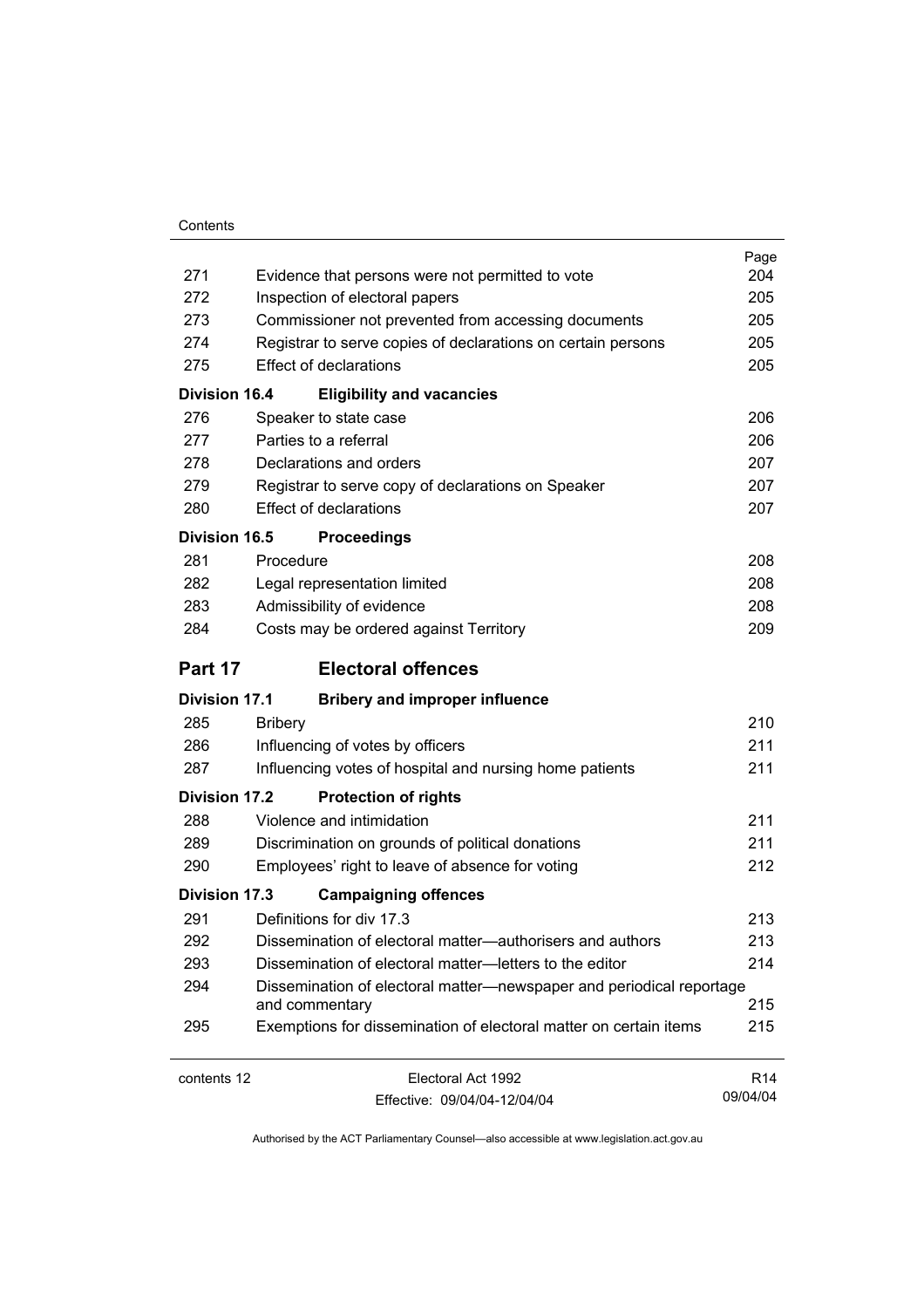|                      |                                                |                                                               | Page        |
|----------------------|------------------------------------------------|---------------------------------------------------------------|-------------|
| 296                  | Advertorials                                   |                                                               | 216         |
| 297                  | Misleading or deceptive electoral matter       |                                                               | 217         |
| 298                  |                                                | Inducement to illegal voting—representations of ballot papers | 217         |
| 299                  | Graffiti                                       |                                                               | 217         |
| 300                  | Defamation of candidates                       |                                                               | 218         |
| 301                  | Publication of statements about candidates     |                                                               | 219         |
| 302                  | Disruption of election meetings                |                                                               | 220         |
| 303                  | Canvassing within 100m of polling places       |                                                               | 220         |
| 304                  | Badges and emblems in polling places           |                                                               | 222         |
| 305                  | How-to-vote material in polling places         |                                                               | 222         |
| 306                  | Evidence of authorisation of electoral matter  |                                                               | 222         |
| Division 17.4        |                                                | <b>Electronic voting offences</b>                             |             |
| 306A                 | Interfering with electronic voting devices etc |                                                               | 224         |
| 306B                 |                                                | Interfering with electronic counting devices etc              | 224         |
| Division 17.5        | <b>Voting fraud</b>                            |                                                               |             |
| 307                  | Voting fraud                                   |                                                               | 224         |
| Division 17.6        | <b>Electoral papers</b>                        |                                                               |             |
| 310                  | Electoral papers-forfeiture                    |                                                               | 225         |
| 311                  | Electoral papers—unauthorised possession       |                                                               | 225         |
| 313                  | Electoral papers-defacement etc                |                                                               | 226         |
| 314                  | Electoral papers-signatures                    |                                                               | 226         |
| 315                  | Electoral papers-witnesses                     |                                                               | 226         |
| <b>Division 17.7</b> | <b>Official functions</b>                      |                                                               |             |
| 316                  |                                                | Improper influence—members of electoral commission etc        | 227         |
| 317                  | Unauthorised actions by officers               |                                                               | 227         |
| 318                  | Identification of voters and votes             |                                                               | 228         |
| 319                  | Responses to official questions                |                                                               | 229         |
| 320                  | Control of behaviour at voting centres         |                                                               | 229         |
| Part 18              |                                                | <b>Enforcement proceedings</b>                                |             |
| <b>Division 18.1</b> | <b>Injunctions</b>                             |                                                               |             |
| 321                  | Restraining conduct                            |                                                               | 231         |
| 322                  | Requiring things to be done                    |                                                               | 232         |
| R <sub>14</sub>      |                                                | Electoral Act 1992                                            | contents 13 |

Contents

Authorised by the ACT Parliamentary Counsel—also accessible at www.legislation.act.gov.au

Effective: 09/04/04-12/04/04

09/04/04

 $\overline{\phantom{0}}$ 

 $\overline{\phantom{a}}$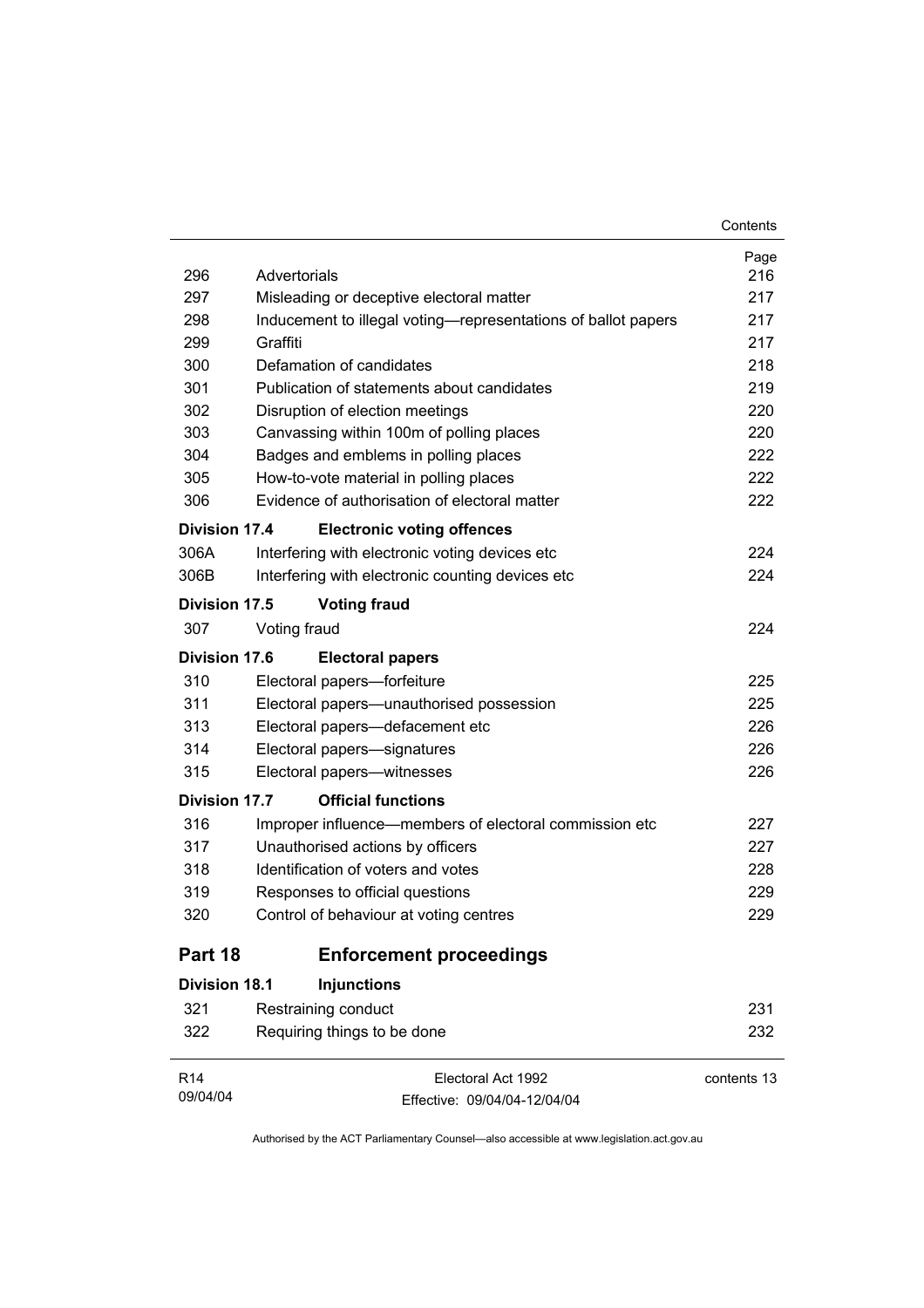#### **Contents**

|                      |                                                                   | Page |
|----------------------|-------------------------------------------------------------------|------|
| 323                  | Commissioner not required to give undertakings as to damages      | 232  |
| 324                  | Powers of the court                                               | 232  |
| <b>Division 18.2</b> | <b>Prosecutions</b>                                               |      |
| 325                  | Investigation of complaints                                       | 233  |
| 326                  | Commissioner may prosecute enrolment and voting offences          | 233  |
| 327                  | Service of certain process by mail                                | 233  |
| Part 19              | <b>Miscellaneous</b>                                              |      |
| 328                  | Extension of time for acts by officers                            | 234  |
| 329                  | Restrictions on sending completed ballot and voting papers by fax | 234  |
| 330                  | Forms-provision and assistance                                    | 234  |
| 332                  | Correcting delays, errors and omissions                           | 235  |
| 333                  | Voting statistics to be published                                 | 235  |
| 334                  | Collecting further statistical information                        | 235  |
| 335                  | Storage and destruction of electoral papers                       | 236  |
| 336                  | Administrative arrangements with Commonwealth and States          | 236  |
| 337                  | Evidentiary certificates                                          | 237  |
| 338                  | Acts and omissions of representatives                             | 238  |
| 340                  | Chief executive to provide assistance etc                         | 239  |
| 340A                 | Approved forms                                                    | 239  |
| 341                  | Regulation-making power                                           | 239  |
| Part 20              | <b>Transitional</b>                                               |      |
| 342                  | Application of amendments by Electoral Amendment Act 2003         | 240  |

contents 14 Electoral Act 1992 Effective: 09/04/04-12/04/04

R14 09/04/04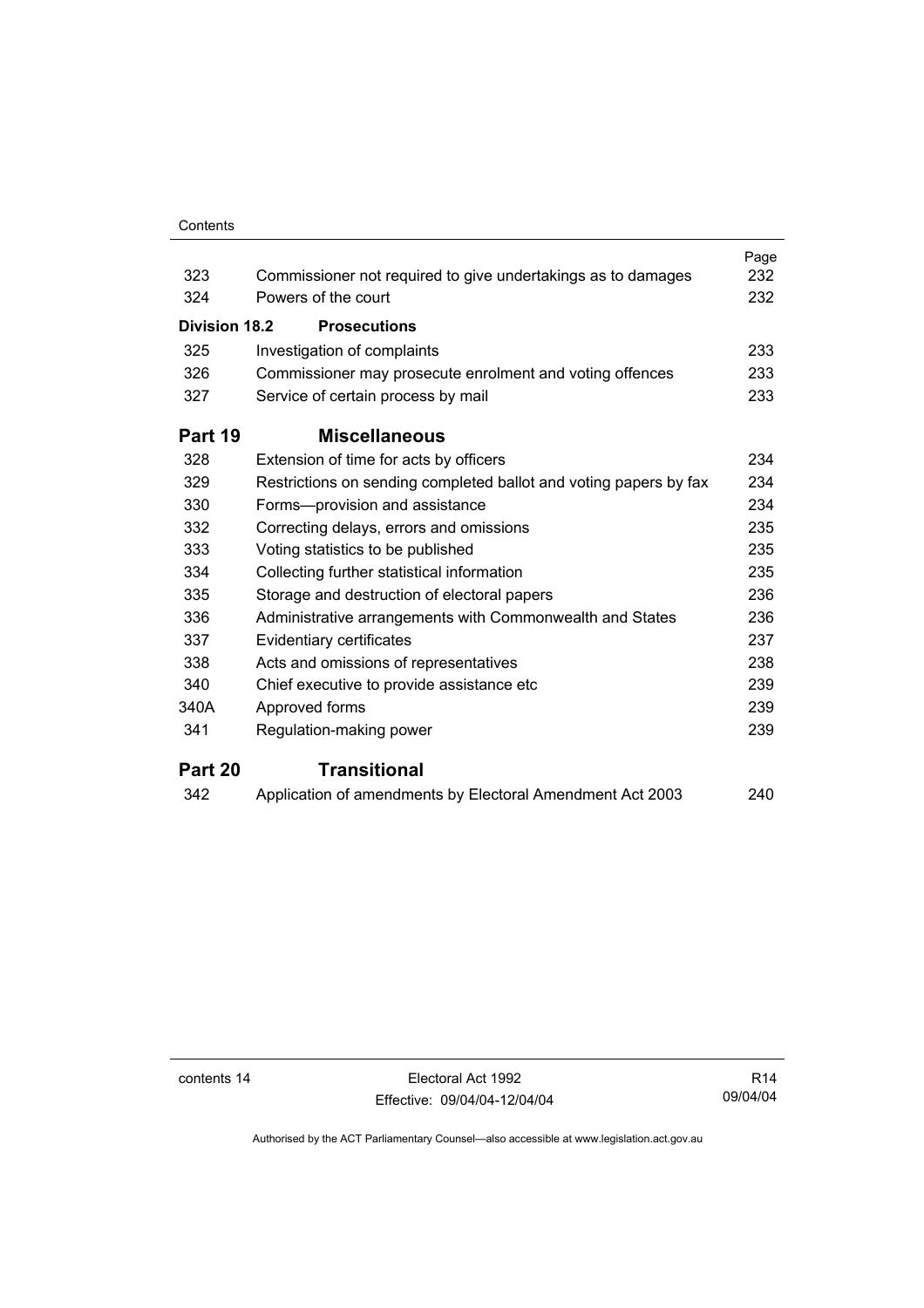| <b>Schedule 1</b> | Form of ballot paper                                        | Page<br>241 |
|-------------------|-------------------------------------------------------------|-------------|
| <b>Schedule 2</b> | Ballot papers-printing of names and collation               | 242         |
| <b>Schedule 3</b> | <b>Preliminary scrutiny of declaration voting</b><br>papers | 256         |
| <b>Schedule 4</b> | Ascertaining result of poll                                 | 260         |
| <b>Part 4.1</b>   | Preliminary                                                 | 260         |
| 1                 | Interpretation for sch 4                                    | 260         |
| $\overline{2}$    | Disregarding preferences                                    | 262         |
| <b>Part 4.2</b>   | General                                                     | 263         |
| 3                 | First preferences                                           | 263         |
| 4                 | Scrutiny to cease                                           | 263         |
| 5                 | Scrutiny to continue                                        | 263         |
| 6                 | Surplus votes                                               | 264         |
| 7                 | More than 1 surplus                                         | 264         |
| 8                 | <b>Exclusion of candidates</b>                              | 266         |
| 9                 | Votes of excluded candidates                                | 267         |
| 10                | Setting aside ballot papers                                 | 267         |
| <b>Part 4.3</b>   | <b>Casual vacancies</b>                                     | 268         |
| 11                | Application                                                 | 268         |
| 12                | Quota                                                       | 268         |
| 13                | <b>Transfer value</b>                                       | 268         |
| 14                | Recount-first count                                         | 270         |
| 15                | Recount-continuation                                        | 270         |
| 16                | Successful candidate is dead                                | 271         |
| 17                | Multiple vacancies                                          | 271         |
| <b>Part 4.4</b>   | <b>Deceased successful candidates</b>                       | 273         |
| 18                | Application of pt 4.3                                       | 273         |
| 19                | Multiple deaths                                             | 273         |

| R14      | Electoral Act 1992           | contents 15 |
|----------|------------------------------|-------------|
| 09/04/04 | Effective: 09/04/04-12/04/04 |             |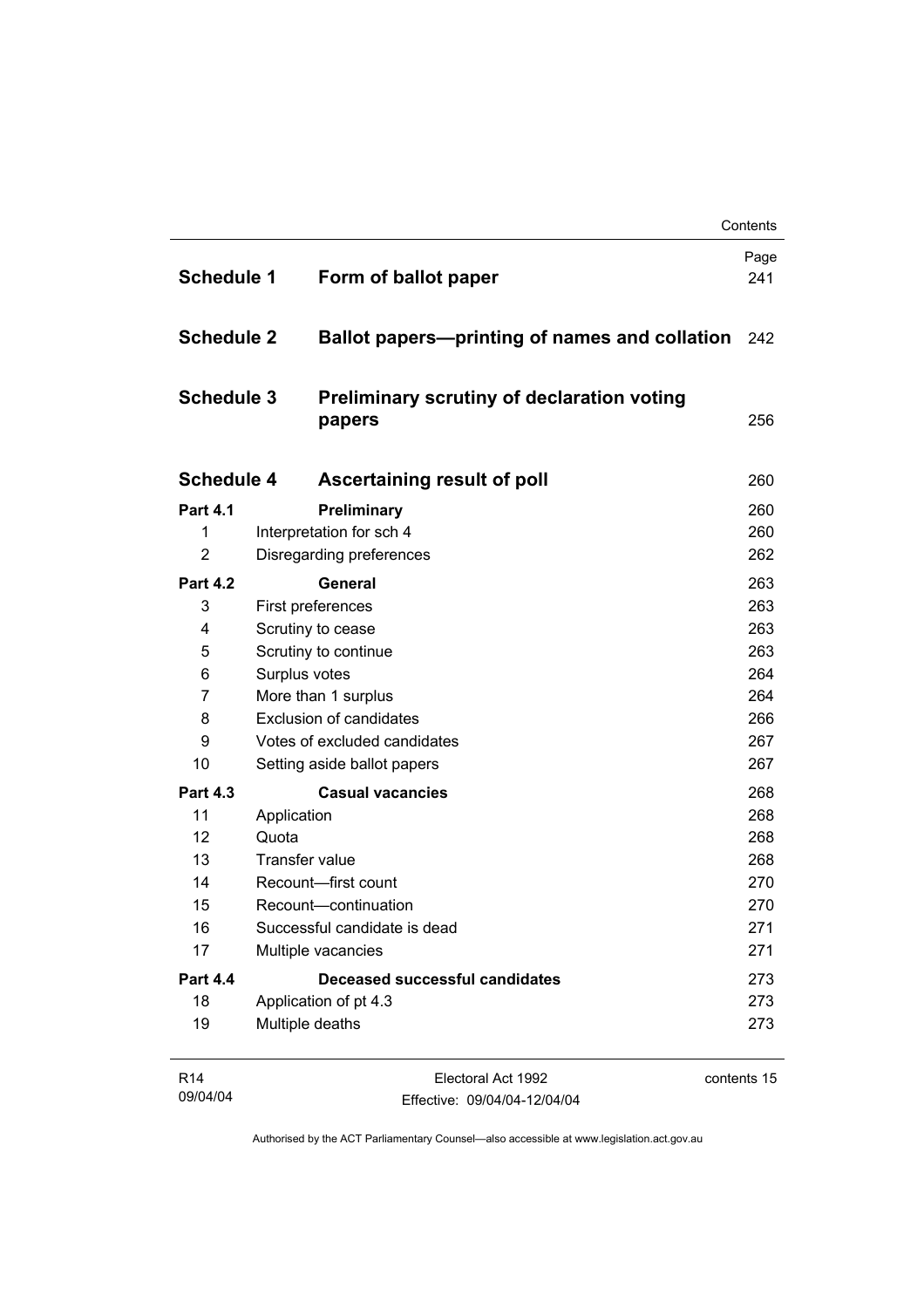#### **Contents**

#### **Dictionary** 274

#### **Endnotes**

|   | About the endnotes     | 286 |
|---|------------------------|-----|
| 2 | Abbreviation key       | 286 |
| 3 | Legislation history    | 287 |
| 4 | Amendment history      | 291 |
| 5 | Earlier republications | 334 |
| 6 | Renumbered provisions  | 335 |
|   | Uncommenced amendments | 335 |

contents 16 Electoral Act 1992 Effective: 09/04/04-12/04/04

R14 09/04/04

Page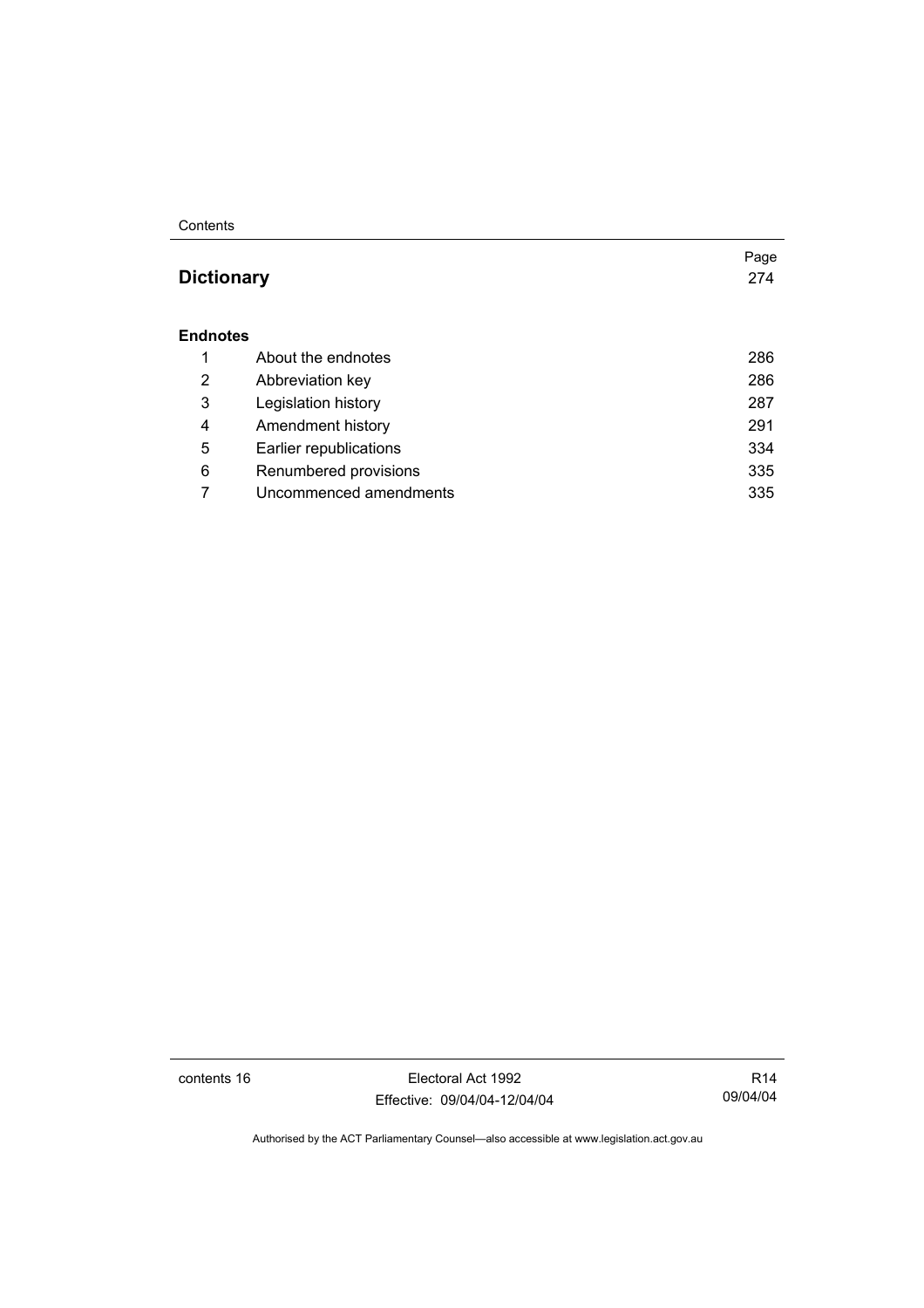

# **Electoral Act 1992**

An Act to provide for elections of members of the Legislative Assembly and related matters

R14 09/04/04

I

Electoral Act 1992 Effective: 09/04/04-12/04/04 page 1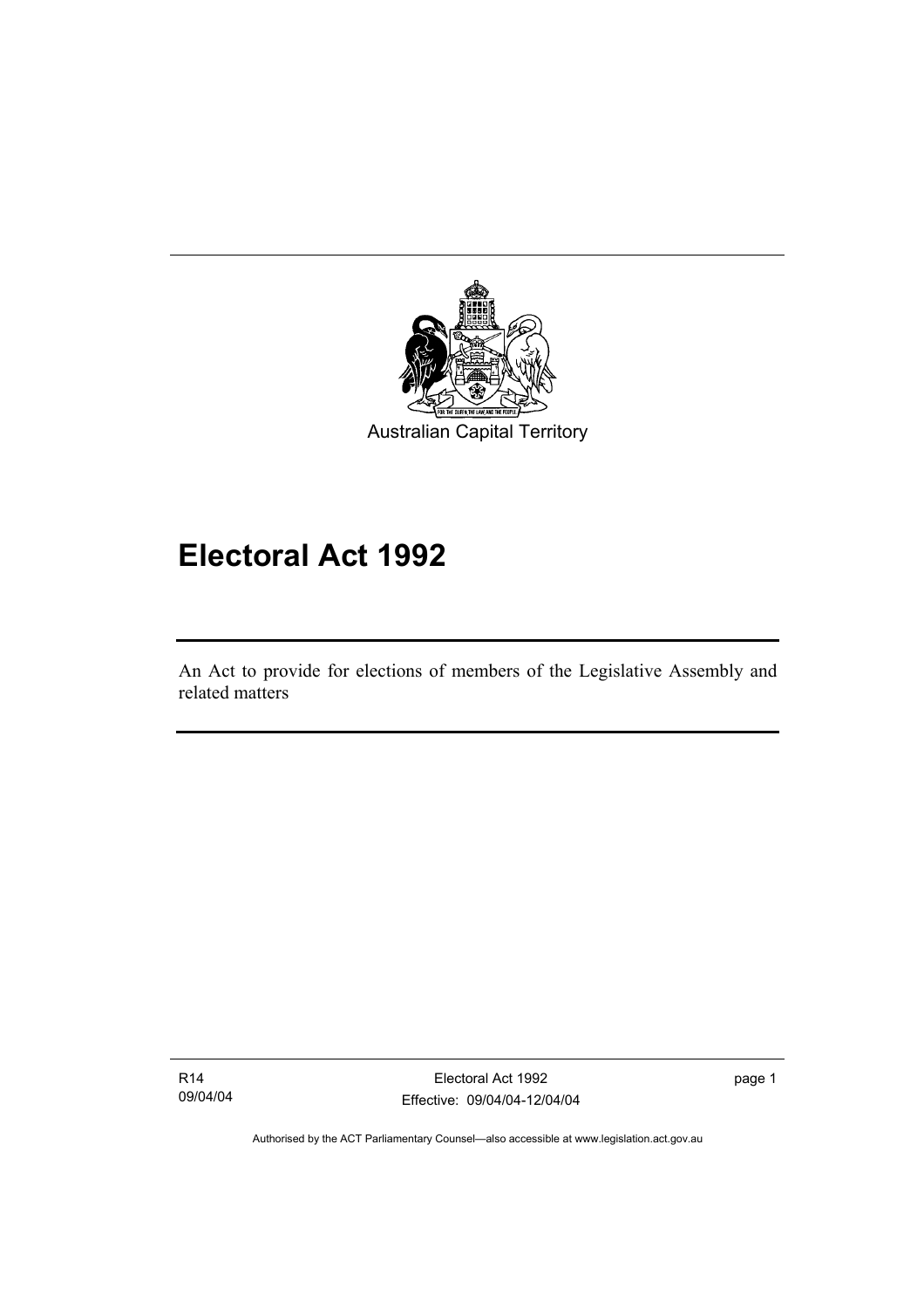#### **Preamble**

- 1 On 15 February 1992 a referendum was held to enable the electors of the Territory to choose which of 2 voting systems is to be used at future elections for the Legislative Assembly.
- 2 The electors chose the proportional representation (Hare-Clark) system as outlined in the Referendum Options Description Sheet set out in the *Australian Capital Territory (Electoral) Act 1988* (Cwlth), schedule 3.
- 3 The electoral system chosen by the electors includes the system of rotation of the positions of candidates' names on ballot papers known as the Robson Rotation.
- 4 The Legislative Assembly wishes to enact legislation to implement the electoral system chosen by the electors as soon as it is convenient to do so.

The Legislative Assembly for the Australian Capital Territory therefore enacts as follows:

R14 09/04/04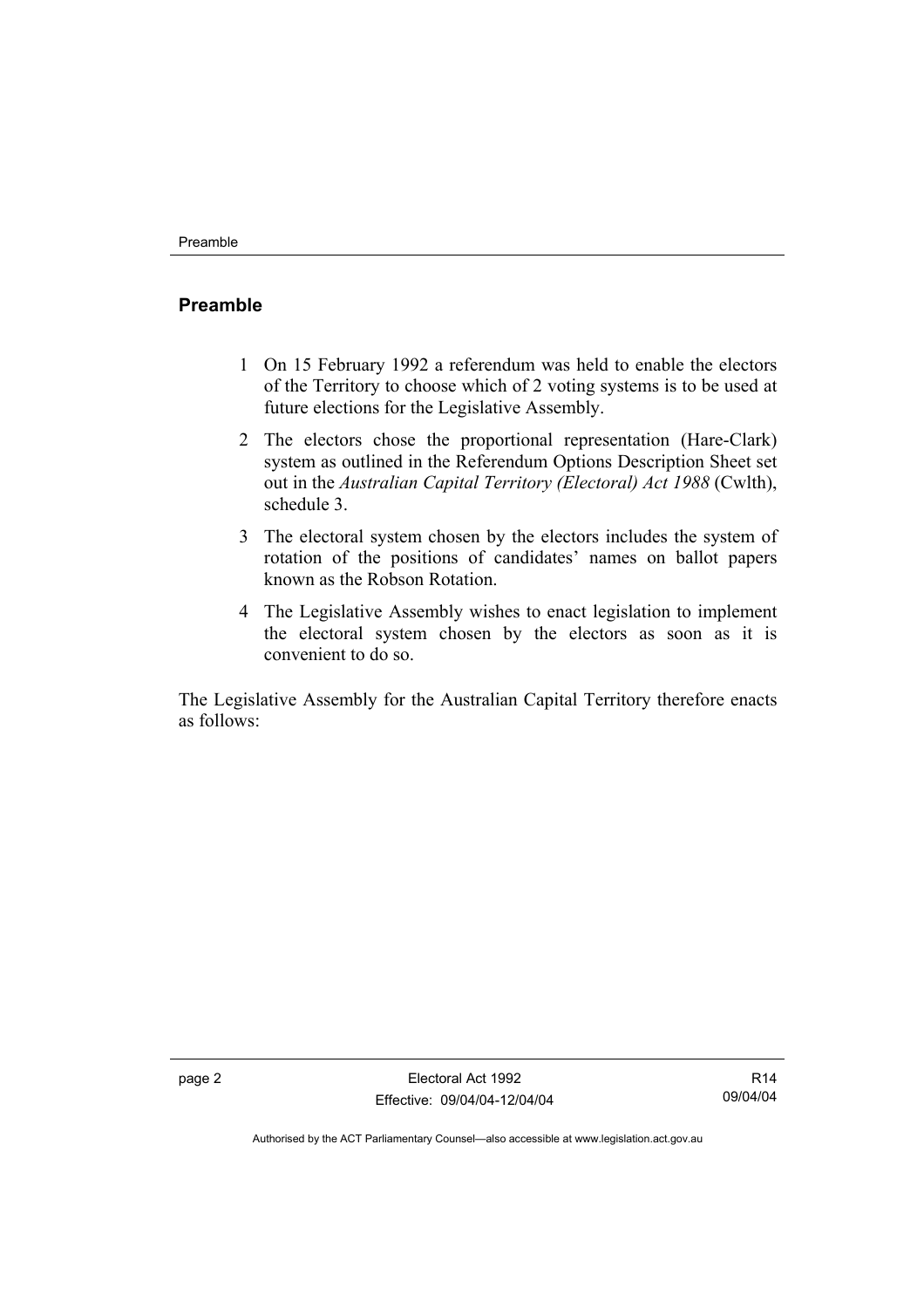### **Part 1** Preliminary

#### **1 Name of Act**

This Act is the *Electoral Act 1992*.

#### **3 Dictionary**

The dictionary at the end of this Act is part of this Act.

*Note 1* The dictionary at the end of this Act defines certain words and expressions used in this Act, and includes references (*signpost definitions*) to other words and expressions defined elsewhere in this Act or in other legislation.

> For example, the signpost definition '*electoral matter*—see section 4 (Meaning of *electoral matter*).' means that the expression 'electoral matter' is defined in that section and the definition applies to the entire Act.

*Note 2* A definition in the dictionary (including a signpost definition) applies to the entire Act unless the definition, or another provision of the Act, provides otherwise or the contrary intention otherwise appears (see *Legislation Act 2001*, s 155 and s 156 (1)).

#### **4 Meaning of** *electoral matter*

- (1) In this Act, *electoral matter* is matter, in printed or electronic form, that is intended or likely to affect voting at an election.
- (2) Without limiting subsection (1), matter is taken to be intended or likely to affect voting at an election if it contains an express or implicit reference to, or comment on—
	- (a) the election; or
	- (b) the performance of the Government or Opposition, or a previous Government or Opposition; or
	- (c) the performance of an MLA or former MLA; or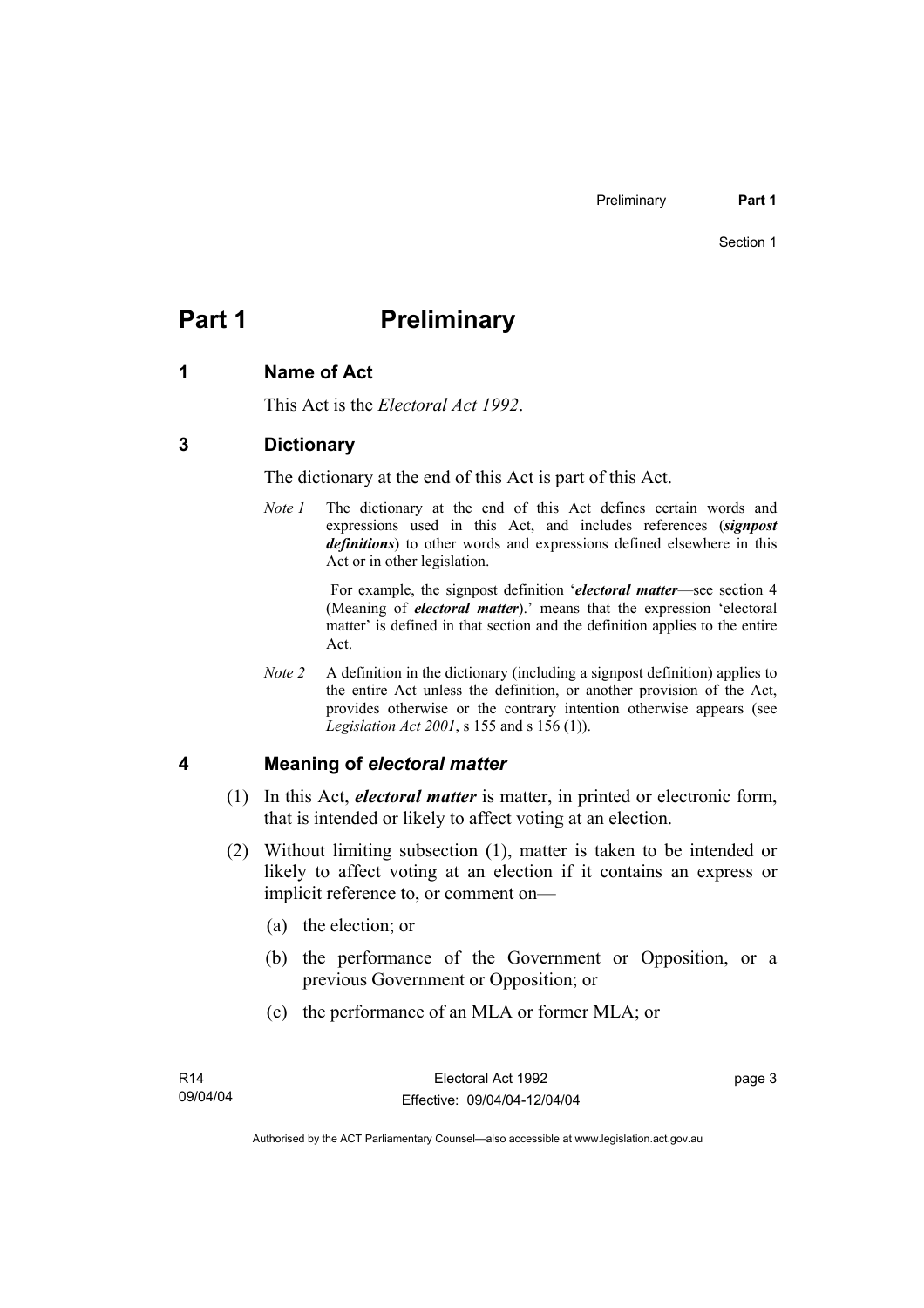#### **Part 1** Preliminary

Section 4A

- (d) the performance of a political party, ballot group, candidate or group of candidates in the election; or
- (e) an issue submitted to, or otherwise before, the electors in relation to the election.

#### **4A Meaning of** *available for public inspection*

If a provision of this Act requires the commissioner to make a document, a copy of a document or a register available for public inspection, the commissioner must make the document, a copy or register available for inspection by members of the public at the commissioner's office during ordinary business hours.

page 4 Electoral Act 1992 Effective: 09/04/04-12/04/04

R14 09/04/04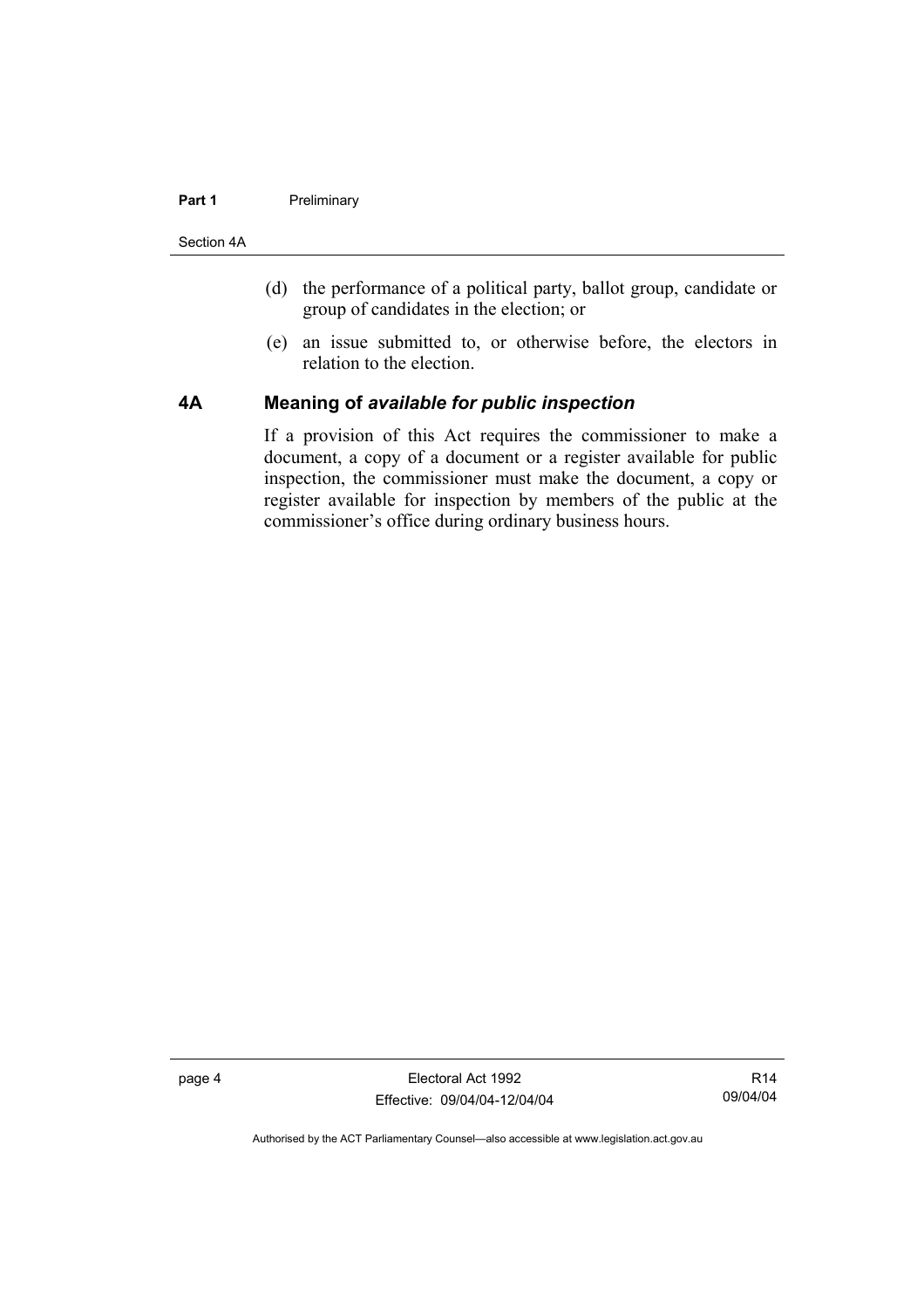### **Part 2 Australian Capital Territory Electoral Commission**

### **Division 2.1 Establishment, functions and powers of electoral commission**

### **5 Establishment**

The Australian Capital Territory Electoral Commission is established.

### **6 Constitution of commission**

The electoral commission consists of—

- (a) the chairperson; and
- (b) the commissioner; and
- (c) 1 other member.

### **7 Functions of electoral commission**

- (1) The electoral commission has the following functions:
	- (a) to advise the Minister on matters relating to elections;
	- (b) to consider, and report to the Minister on, matters relating to elections referred to it by the Minister;
	- (c) to promote public awareness of matters relating to elections and the Assembly by conducting education and information programs and by any other means it chooses;
	- (d) to provide information and advice on matters relating to elections to the Assembly, the Executive, the head of any administrative unit of the public service, Territory authorities, political parties, MLAs and candidates at elections;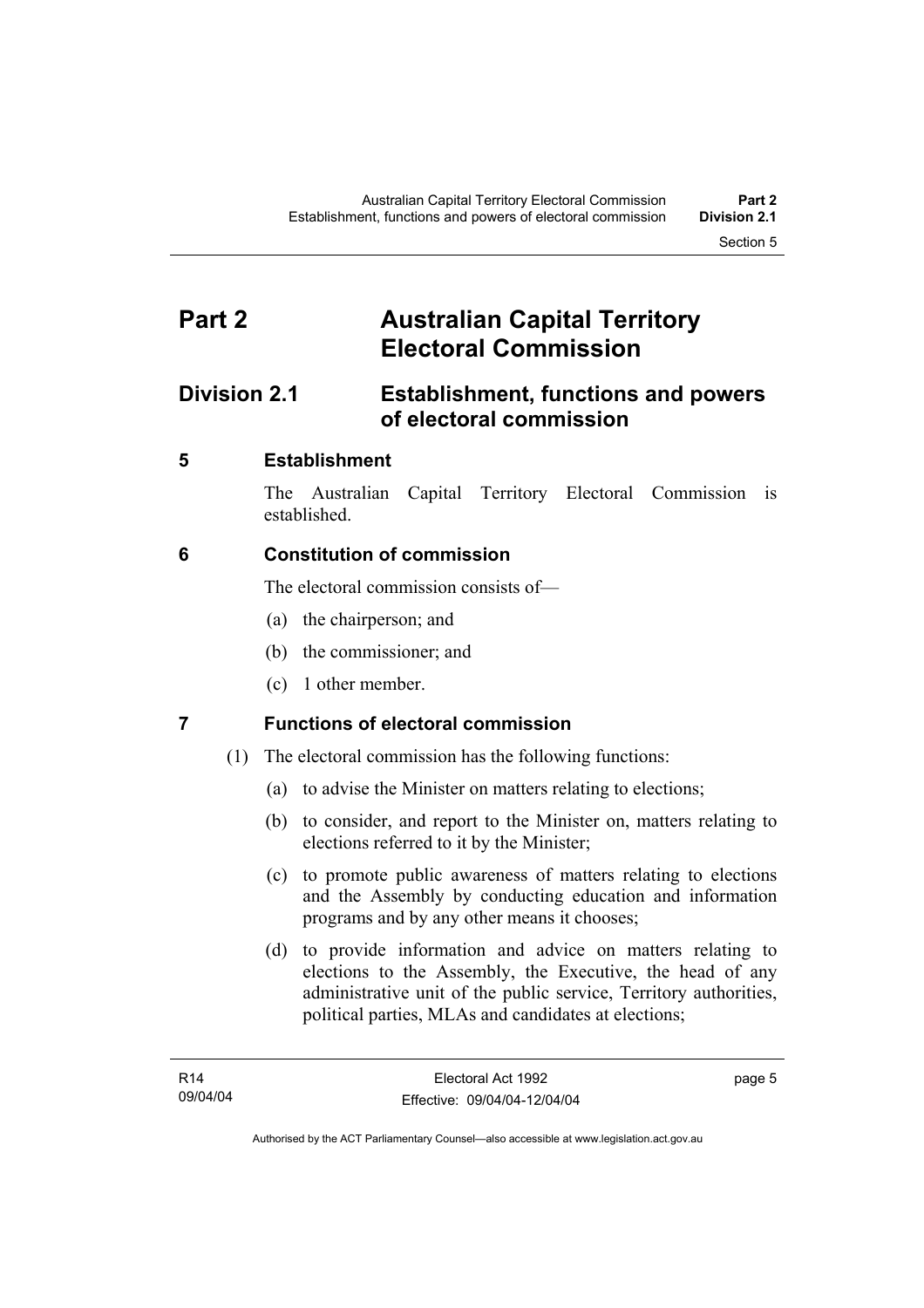- (e) to conduct and promote research into matters relating to elections or other matters relating to its functions;
- (f) to publish material on matters relating to its functions;
- (g) to provide, on payment of the determined fee (if any), goods and services to persons or organisations, to the extent that it is able to do so by using information or material in its possession or expertise acquired in the exercise of its functions;
- (h) to conduct ballots for prescribed persons and organisations;
- (i) to exercise any other function given to it under this Act or another Territory law.
- *Note* A provision of a law that gives an entity (including a person) a function also gives the entity powers necessary and convenient to exercise the function (see *Legislation Act 2001*, s 196 and dict, pt 1, def of *entity*).
- (2) The commission may exercise any of its functions under subsection (1) (a) to (f) in conjunction with the Australian Electoral **Commission**
- (3) In this section:

*election* includes a referendum and any other ballot.

#### **8 Determination of fees**

- (1) The electoral commission may, in writing, determine fees for this Act.
	- *Note* The *Legislation Act 2001* contains provisions about the making of determinations and regulations relating to fees (see pt 6.3).
- (2) A determination is a disallowable instrument.
	- *Note* A disallowable instrument must be notified, and presented to the Legislative Assembly, under the *Legislation Act 2001*.

R14 09/04/04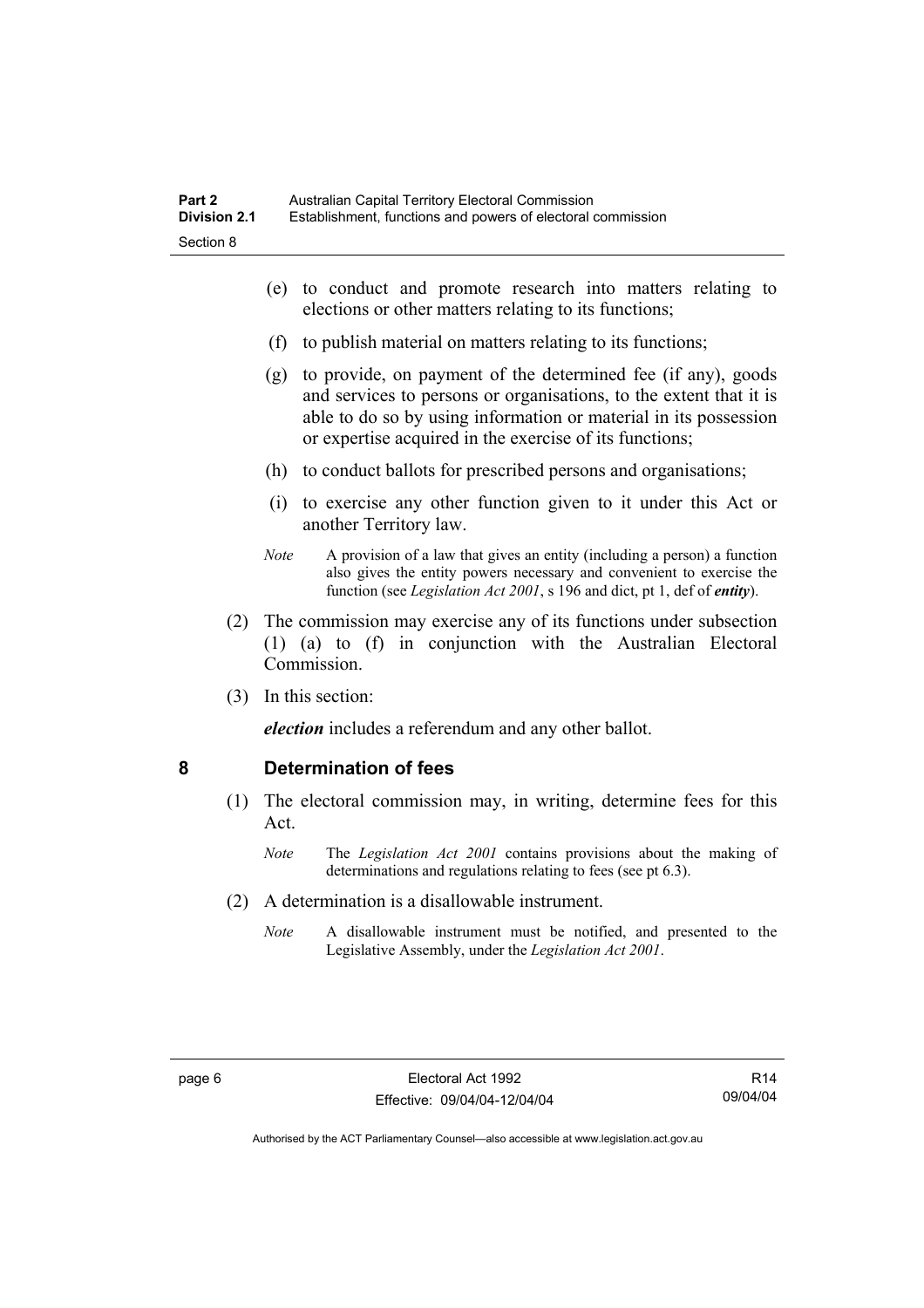#### **U 10 Annual reports**

The electoral commission shall be taken, for the *Annual Reports (Government Agencies) Act 1995*, to be a public authority that has been given a direction under that Act, section 8 (5) (a).

#### **10A Special reports by electoral commission**

- (1) The electoral commission may give to the Minister a report on anything relating to elections, referendums or other ballots.
- (2) If the Minister receives a report that is expressed to be given to the Minister under subsection (1), the Minister must present a copy of the report to the Legislative Assembly within 6 sitting days after the day the Minister receives it.

### **Division 2.2 Members of electoral commission**

#### **11 Meaning of** *member* **for div 2.2**

In this division:

*member* means a member of the electoral commission, other than the commissioner.

#### **12 Appointment**

- (1) The Executive may appoint a person to be a member.
	- *Note* For the making of appointments (including acting appointments), see *Legislation Act 2001*, pt 19.3.
- (2) A person shall not be appointed as the chairperson unless the person—
	- (a) is or has been a judge; or
	- (b) has been a justice of the High Court; or
	- (c) has been a chief executive; or

page 7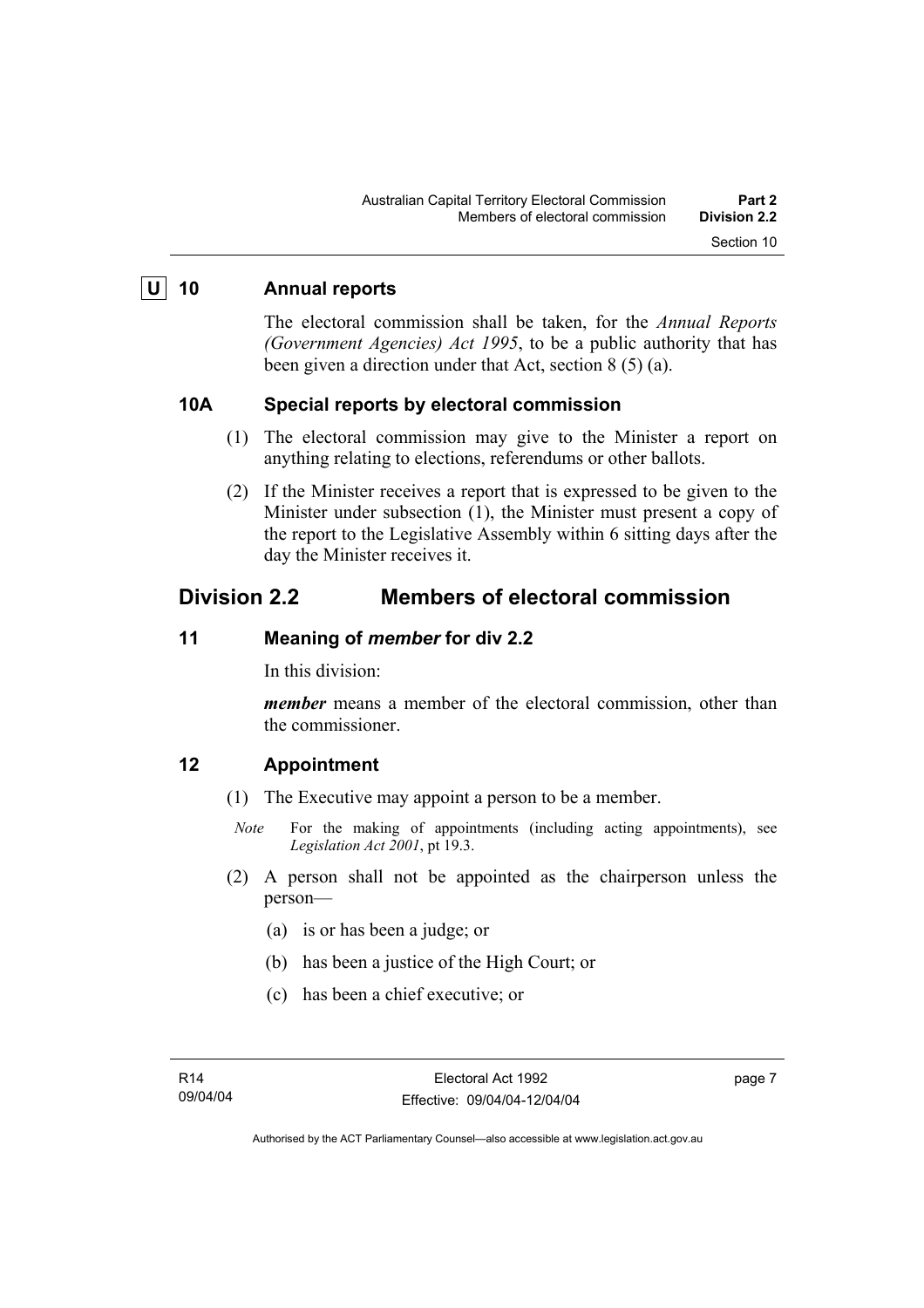- (d) has held an office of Secretary within the meaning of the *Public Service Act 1999* (Cwlth); or
- (e) has been a member of the electoral commission or of an authority of the Commonwealth, a State or another Territory equivalent to the electoral commission.
- (3) Before a person is appointed as a member, the Minister shall consult—
	- (a) the leader of each political party represented in the Legislative Assembly; and
	- (b) all members of the Legislative Assembly who are not also members of such a party;

about the proposed appointment.

- (4) An appointment under subsection (1) is a disallowable instrument.
	- *Note* A disallowable instrument must be notified, and presented to the Legislative Assembly, under the *Legislation Act 2001*.

#### **13 Term of appointment of members**

A member must be appointed for a term of not longer than 5 years.

*Note* A person may be reappointed to a position if the person is eligible to be appointed to the position (see *Legislation Act 2001*, s 208 and dict, pt 1, def of *appoint*).

#### **14 Conditions of appointment of members generally**

A member holds the position on the conditions not provided by this Act or another Territory law that are decided by the Minister.

#### **15 Leave of absence**

The Minister may grant a member leave of absence on the terms and conditions about remuneration and otherwise that the Minister determines.

R14 09/04/04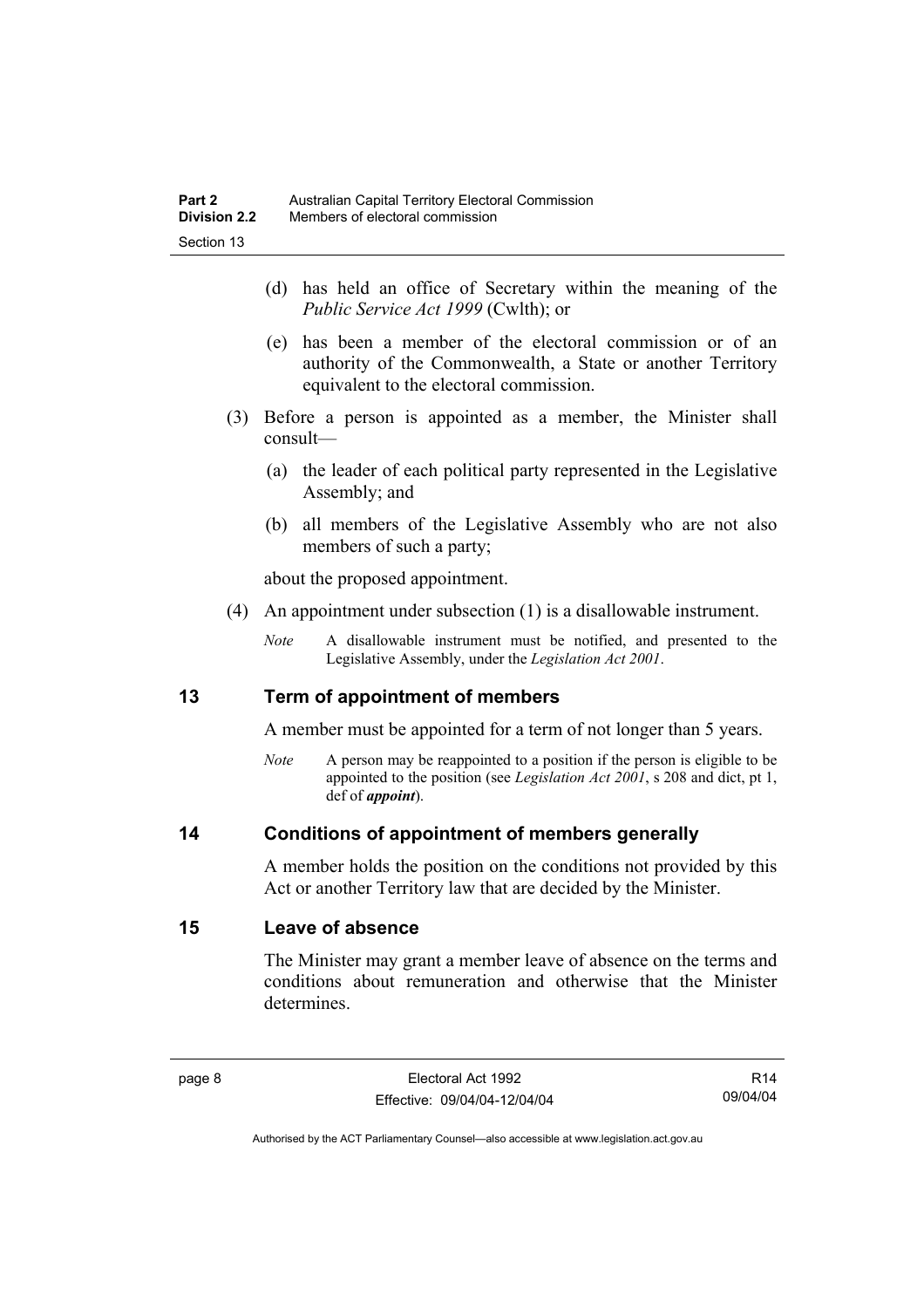#### **17 Suspension or ending of appointment of members**

- (1) The Executive may suspend a member from duty for misbehaviour or physical or mental incapacity.
- (2) On the first sitting day after the day when a member is suspended, the Minister shall present a statement of the reasons for the suspension to the Legislative Assembly.
- (3) If, within 7 sitting days after a statement is presented in accordance with subsection (2), the Legislative Assembly passes a resolution requiring the Executive to end the appointment of the member to whom the statement relates, the Executive shall end the appointment of that member.
- $(4)$  If—
	- (a) the Minister does not present a statement in accordance with subsection (2); or
	- (b) the Legislative Assembly does not pass a resolution in accordance with subsection (3);

the member who is suspended shall resume his or her duties.

- (5) A member who is suspended from duty is entitled to be paid remuneration and allowances as a member during the suspension.
- (6) The Executive shall end the appointment of a member if the member—
	- (a) is absent without leave granted under section 15 from 3 consecutive meetings of the electoral commission; or
	- (b) contravenes section 21 without reasonable excuse; or
	- (c) is convicted of an offence in Australia or elsewhere punishable by imprisonment for 12 months or longer.
	- *Note* A member's appointment also ends if the member resigns (see *Legislation Act 2001*, s 210).

page 9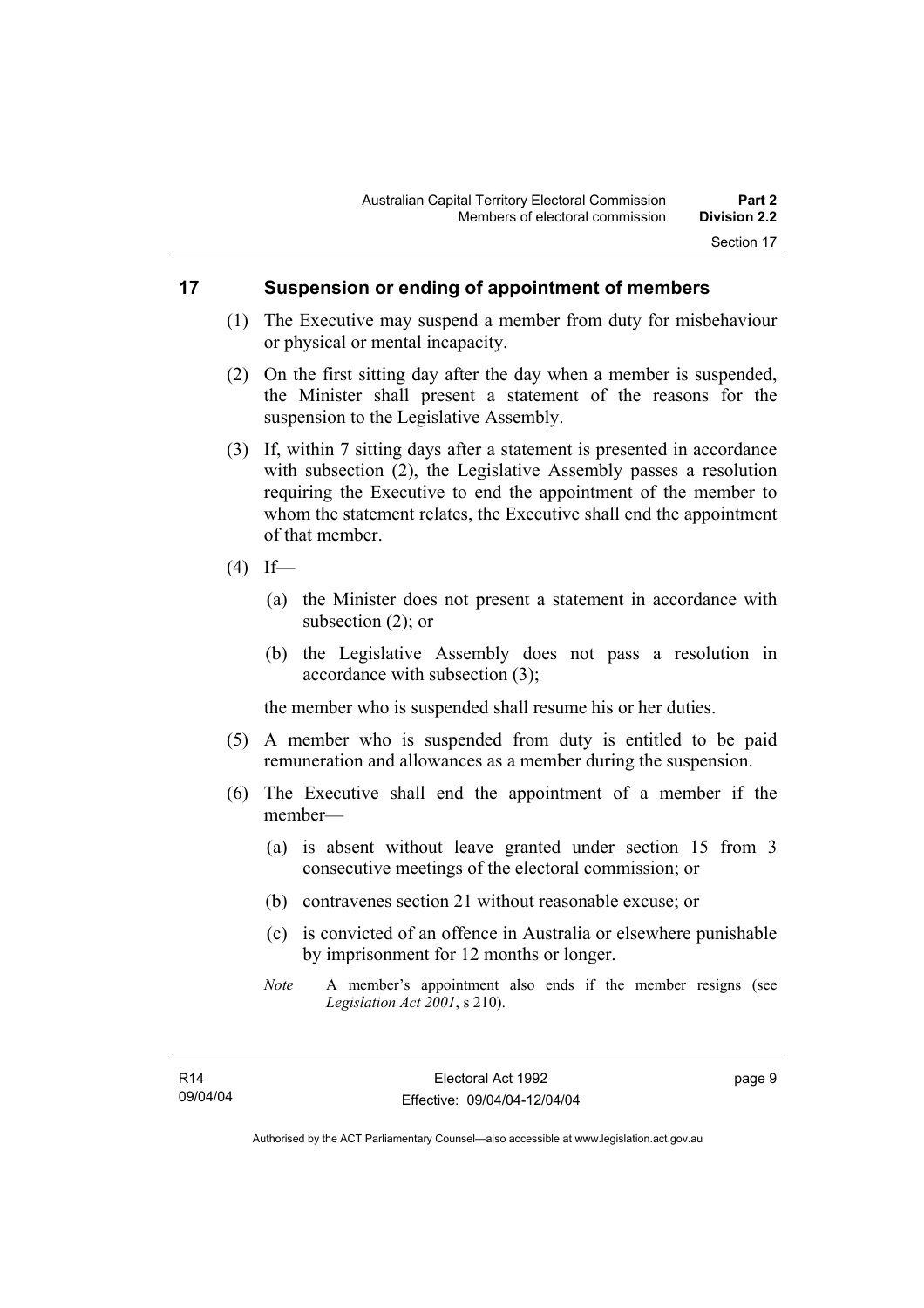### **Division 2.3 Meetings**

#### **19 Procedure**

- (1) The chairperson may call a meeting of the electoral commission.
- (2) The chairperson shall call the meetings of the electoral commission necessary for the efficient conduct of its functions.
- (3) At a meeting, 2 members constitute a quorum.
- (4) The chairperson shall preside at all meetings at which he or she is present.
- (5) If the chairperson is not present at a meeting, the commissioner shall preside.
- (6) Questions arising at a meeting shall be determined by a majority of the votes of the members present and voting.
- (7) The member presiding at a meeting has a deliberative vote, and in the event of an equality of votes, has a casting vote.
- $(8)$  If—
	- (a) only 2 members are present at a meeting; and
	- (b) those members differ in opinion on a matter, other than a matter because of which the third member is absent because of section 21;

the determination of the matter shall be postponed until the next meeting.

- (9) The electoral commission may regulate the conduct of proceedings at its meetings as it considers appropriate.
- (10) The electoral commission may inform itself on any matter in the way it considers appropriate.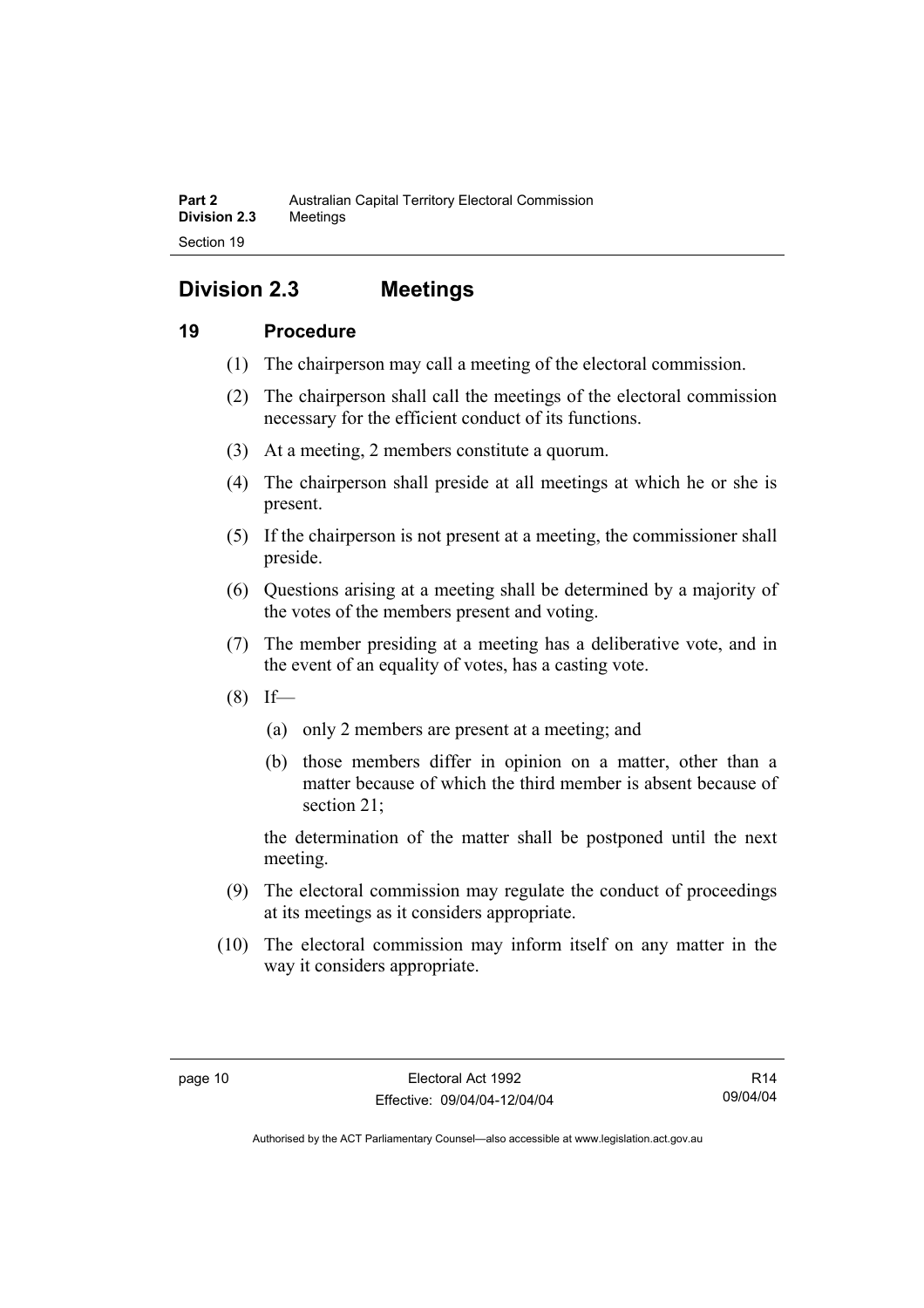#### **20 Delegation by electoral commission**

- (1) The electoral commission may delegate the commission's functions under this Act or another Territory law to—
	- (a) the commissioner; or
	- (b) an officer or a member of the commission's staff.
- (2) However, the electoral commission must not delegate its functions under part 4 (Electorates) or part 15 (Review of decisions).
	- *Note* For the making of delegations and the exercise of delegated functions, see *Legislation Act 2001*, pt 19.4.

#### **21 Disclosure of interests**

- (1) A member who has a direct or indirect pecuniary interest in a matter being considered or about to be considered by the electoral commission shall, as soon as possible after the relevant facts have come to the member's knowledge, disclose the nature of the interest at a meeting of the electoral commission.
- (2) The disclosure shall be recorded in the minutes of the meeting and, unless the electoral commission determines otherwise, the member shall not—
	- (a) be present during any deliberation of the electoral commission in relation to the matter; or
	- (b) take part in any decision of the electoral commission in relation to the matter.
- (3) The member shall not—
	- (a) be present during any deliberation of the electoral commission for the purpose of considering whether to make a determination under subsection (2) in relation to that member; or
	- (b) take part in the making by the electoral commission of such a determination.

| R14      | Electoral Act 1992           | page 11 |
|----------|------------------------------|---------|
| 09/04/04 | Effective: 09/04/04-12/04/04 |         |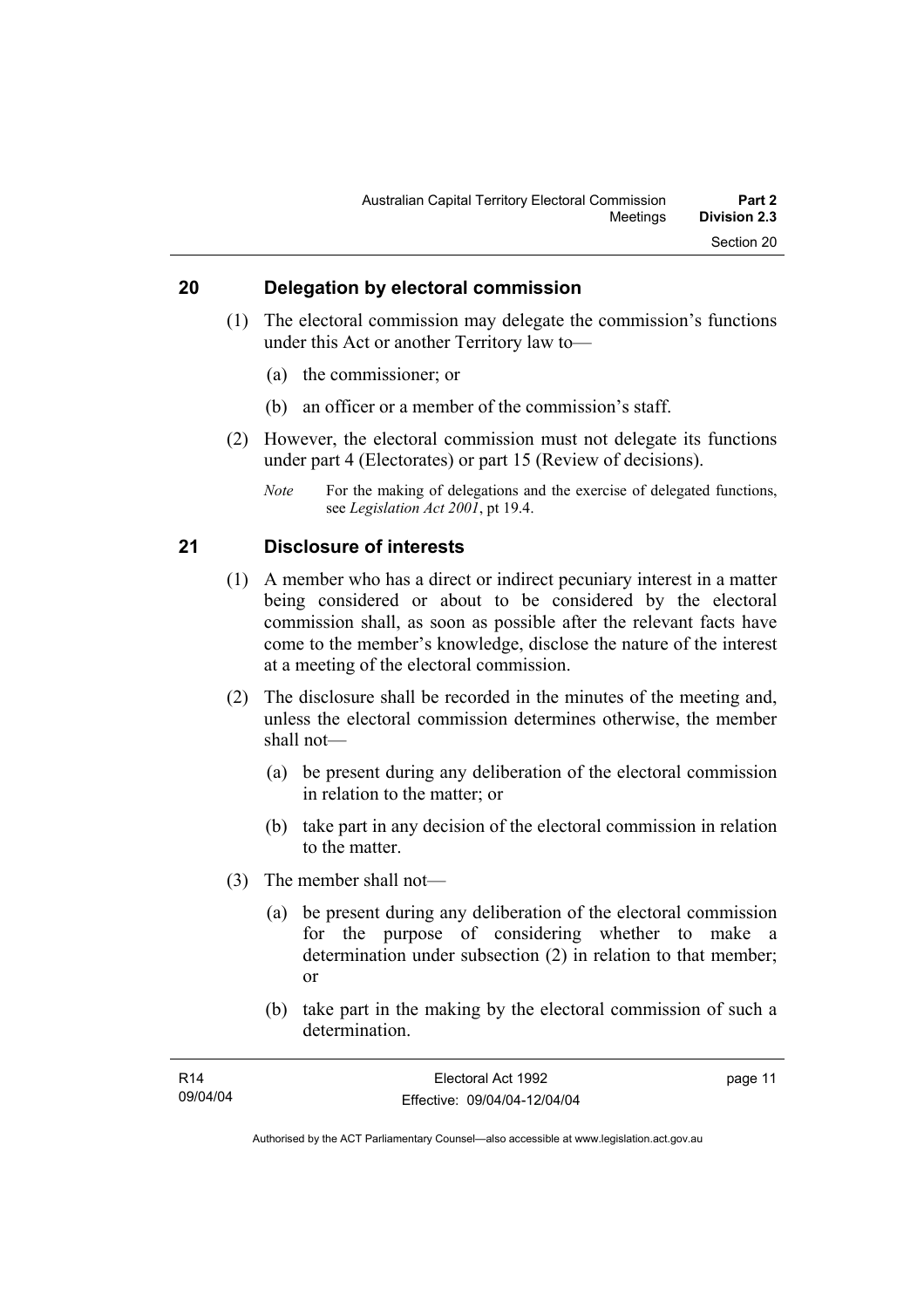| Part 2              | Australian Capital Territory Electoral Commission |
|---------------------|---------------------------------------------------|
| <b>Division 2.3</b> | Meetings                                          |
| Section 21          |                                                   |

 (4) A member is not to be taken to have an interest in a matter only because the member is entitled to vote in a general election of members of the Legislative Assembly.

page 12 **Electoral Act 1992** Effective: 09/04/04-12/04/04

R14 09/04/04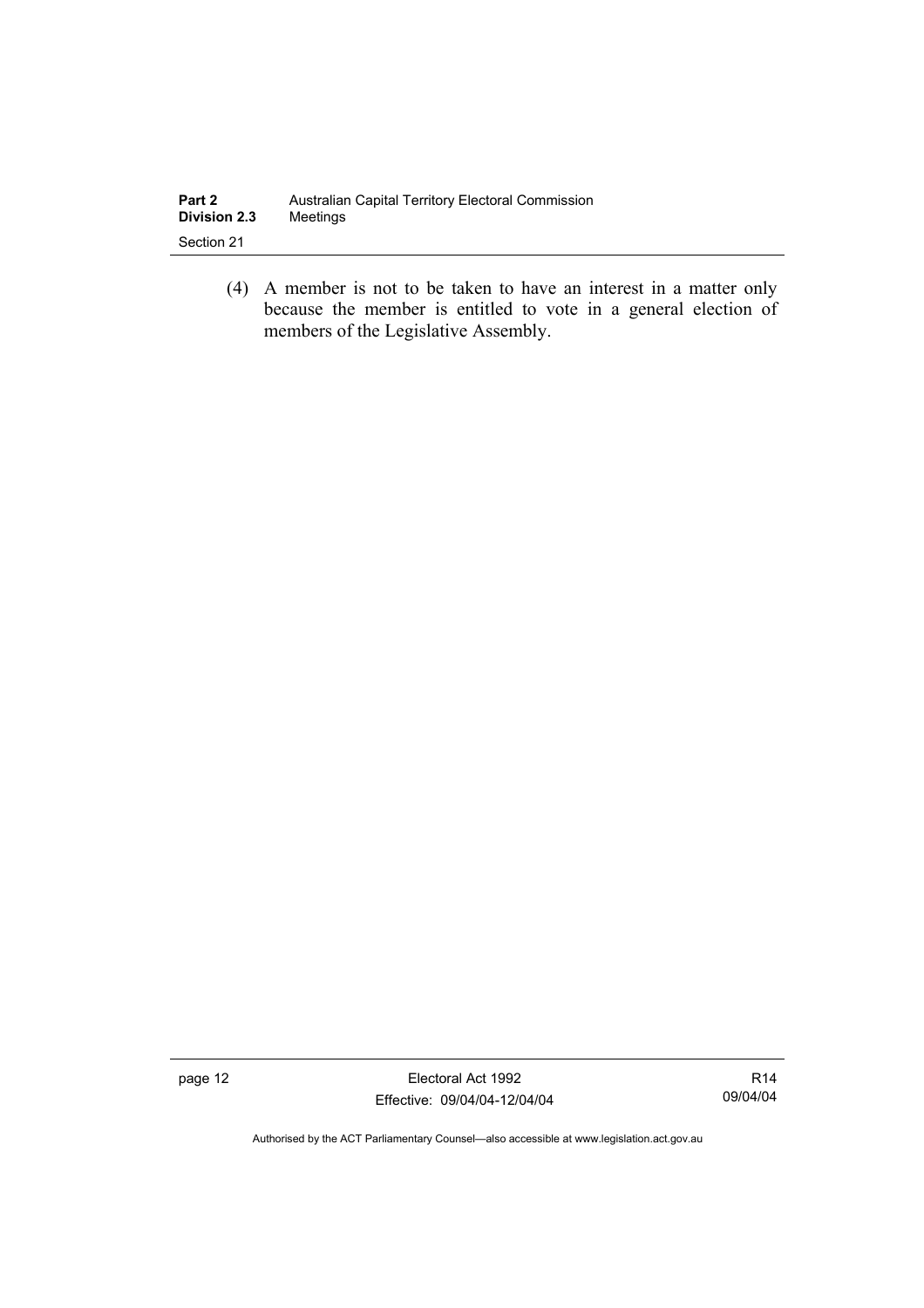## **Part 3 Electoral commissioner and staff of electoral commission**

### **Division 3.1 Electoral commissioner**

#### **22 Appointment**

- (1) The Executive may appoint a person to be the Electoral **Commissioner**
- *Note* For the making of appointments (including acting appointments), see *Legislation Act 2001*, pt 19.3.
- (2) Before a person is appointed as the commissioner, the Minister shall consult—
	- (a) the leader of each political party represented in the Legislative Assembly; and
	- (b) all members of the Legislative Assembly who are not also members of such a party;

about the proposed appointment.

- (3) An appointment under subsection (1) is a disallowable instrument.
	- *Note* A disallowable instrument must be notified, and presented to the Legislative Assembly, under the *Legislation Act 2001*.

#### **23 Functions of commissioner etc**

- (1) The commissioner is the chief executive officer of the electoral commission.
- (2) The commissioner has the functions given to the commissioner under this Act or another Territory law.
	- *Note* A provision of a law that gives an entity (including a person) a function also gives the entity powers necessary and convenient to exercise the function (see *Legislation Act 2001*, s 196 and dict, pt 1, def of *entity*).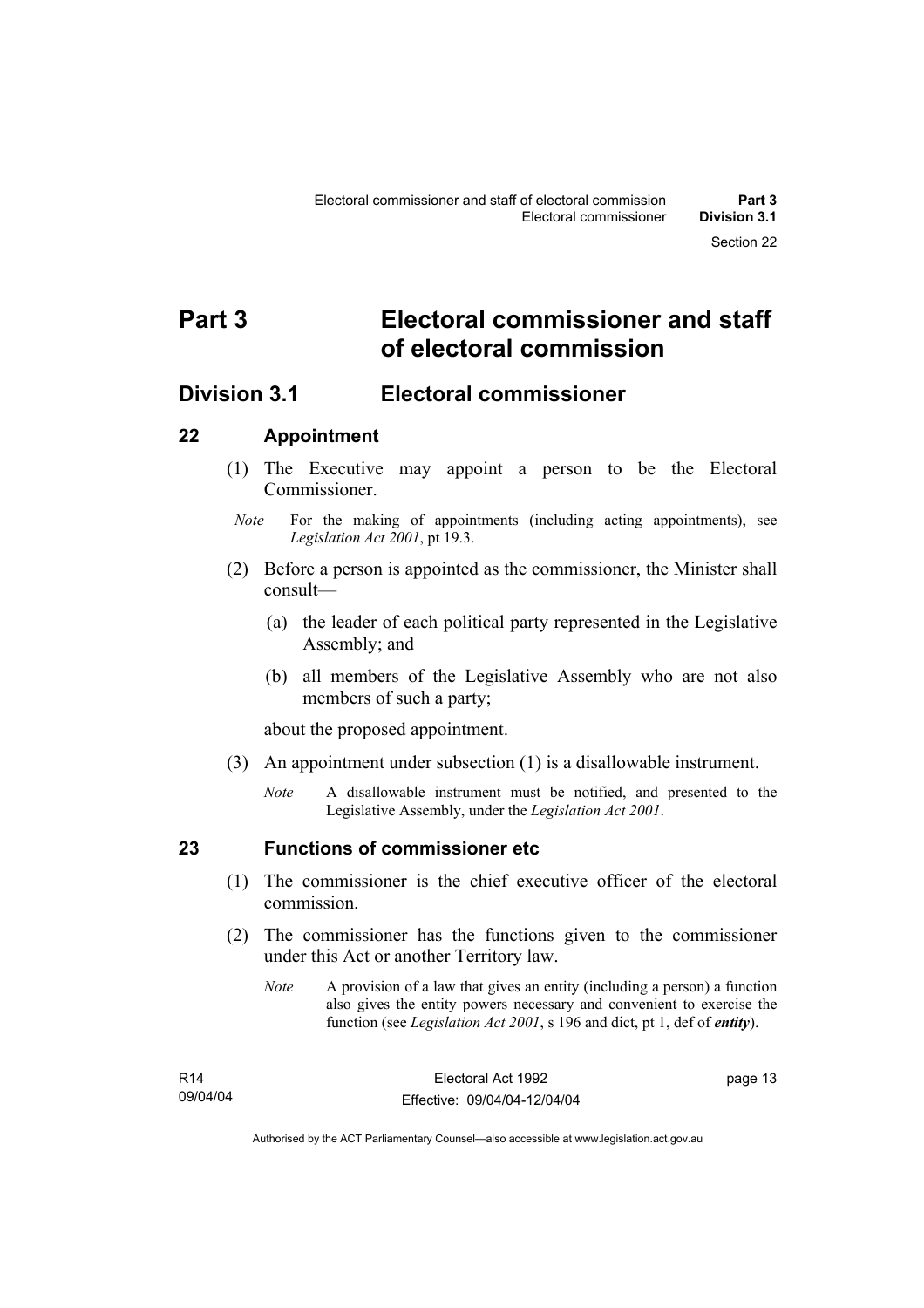(3) The commissioner may give written directions to officers and members of the staff of the electoral commission in relation to the exercise of their functions under this Act or another Territory law.

#### **24 Delegation by commissioner**

- (1) The commissioner may delegate the commissioner's functions under this Act or another Territory law to an officer or a member of the staff of the electoral commission.
	- *Note* For the making of delegations and the exercise of delegated functions, see *Legislation Act 2001*, pt 19.4.
- (2) However, the commissioner must not delegate the commissioner's functions under part 4 (Electorates).

#### **25 Term of appointment of commissioner**

The commissioner must be appointed for a term of not longer than 5 years.

*Note* A person may be reappointed to a position if the person is eligible to be appointed to the position (see *Legislation Act 2001*, s 208 and dict, pt 1, def of *appoint*).

#### **26 Conditions of appointment of commissioner generally**

- (1) The commissioner holds the position on the conditions not provided by this Act or another Territory law that are decided by the Minister.
- (2) The commissioner may hold any other position that is compatible with the exercise of his or her functions as commissioner.

#### **27 Leave of absence**

The Minister may grant the commissioner leave of absence on the terms and conditions about remuneration and otherwise that the Minister determines.

R14 09/04/04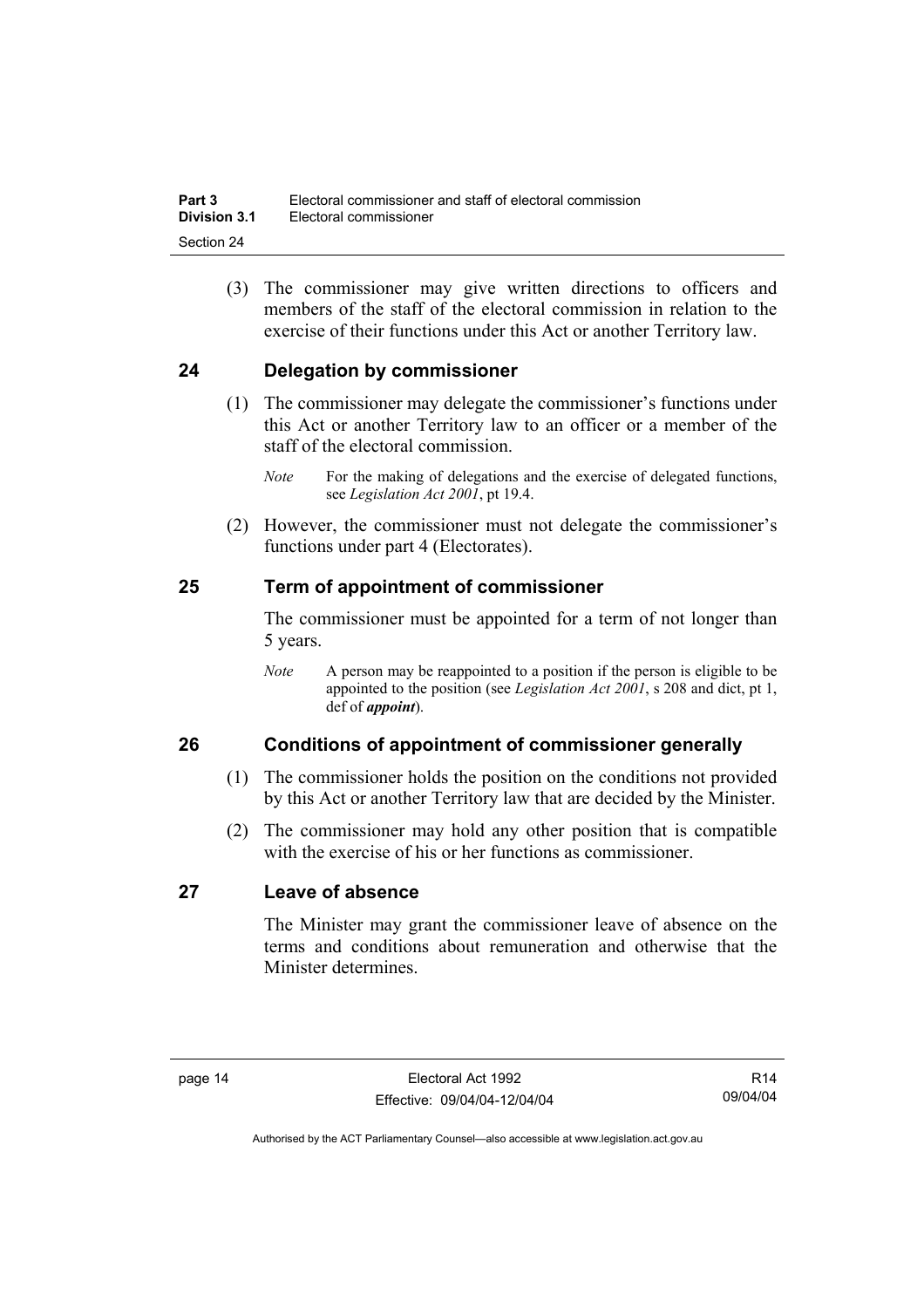#### **29 Suspension or ending of appointment of commissioner**

- (1) The Executive may suspend the commissioner from duty for misbehaviour or physical or mental incapacity.
- (2) On the first sitting day after the day when the commissioner is suspended, the Minister shall present a statement of the reasons for the suspension to the Legislative Assembly.
- (3) If, within 7 sitting days after a statement is presented in accordance with subsection (2), the Legislative Assembly passes a resolution requiring the Executive to end the appointment of the commissioner, the Executive shall end the appointment of the commissioner.
- $(4)$  If—
	- (a) the Minister does not present a statement in accordance with subsection (2); or
	- (b) the Legislative Assembly does not pass a resolution in accordance with subsection (3);

the commissioner shall resume his or her duties.

- (5) The commissioner is entitled to be paid remuneration and allowances during any suspension.
- (6) The Executive shall end the appointment of the commissioner if he or she—
	- (a) is absent without leave granted under section 27 from 3 consecutive meetings of the commission; or
	- (b) contravenes section 21 without reasonable excuse; or
	- (c) is convicted of an offence in Australia or elsewhere punishable by imprisonment for 12 months or longer.
	- *Note* A person's appointment also ends if the person resigns (see *Legislation Act 2001*, s 210).

page 15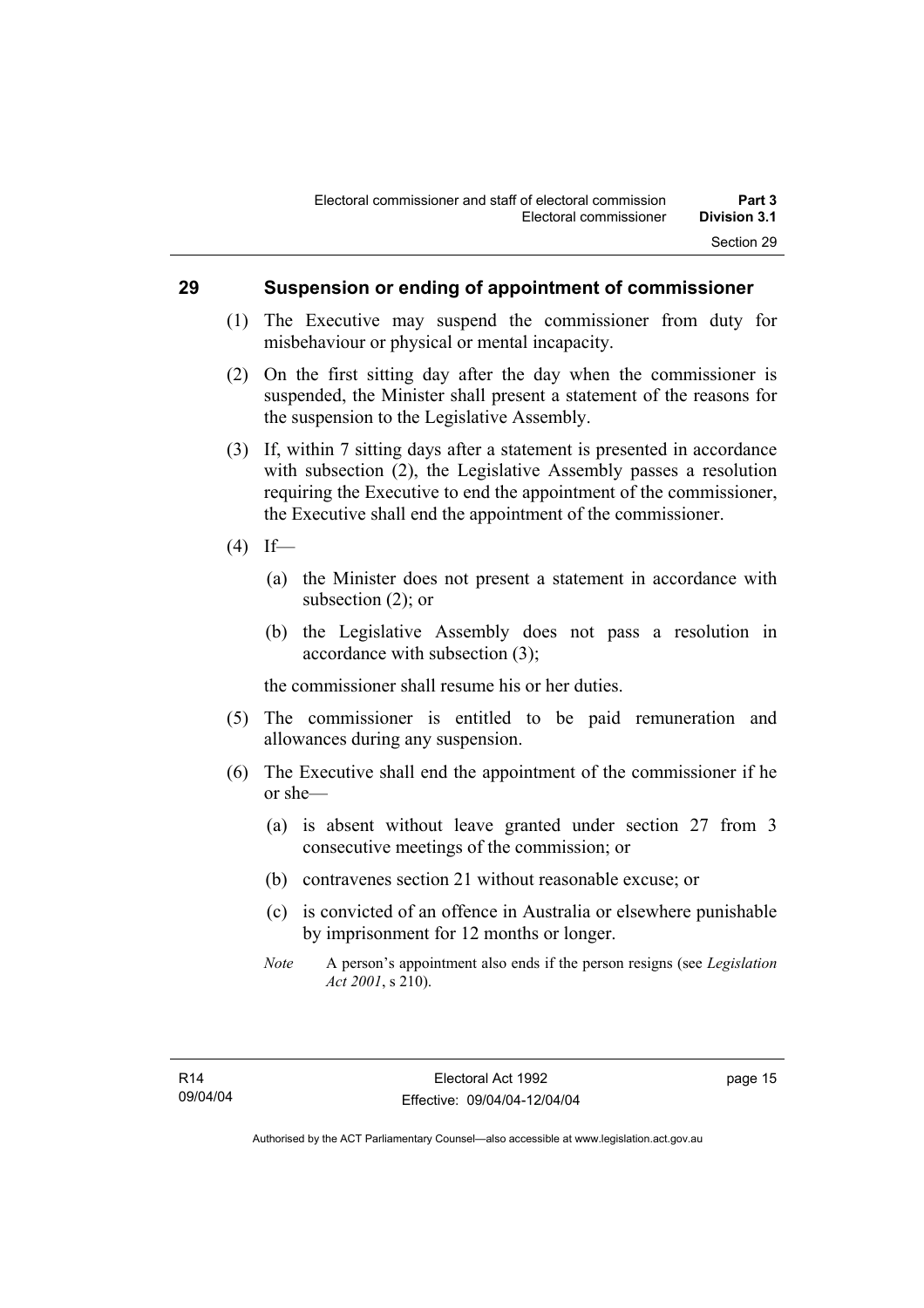### **Division 3.2 Staff of electoral commission**

#### **31 Staff**

- (1) The staff assisting the commissioner shall be employed under the *Public Sector Management Act 1994*.
- (2) The *Public Sector Management Act 1994* applies in relation to the management of the staff assisting the commissioner.

#### **32 Temporary staff and consultants**

- (1) The commissioner may, on behalf of the Territory—
	- (a) employ temporary staff; or
	- (b) engage consultants;

for this Act.

- (2) Temporary staff shall be employed on terms and conditions determined from time to time by the electoral commission after consultation with the Executive.
- (3) Consultants shall be engaged on terms and conditions determined from time to time by the electoral commission.
- (4) Nothing in this section in relation to the engagement of consultants is to be taken to give the commissioner or the commission a power to enter into a contract of employment.

#### **33 Officers**

- (1) The commissioner may appoint an adult to be an officer for this Act.
	- *Note 1* For the making of appointments (including acting appointments), see *Legislation Act 2001*, pt 19.3.
- *Note 2* In particular, a person may be appointed for a particular provision of a law (see *Legislation Act* 2001, s 7 (3)) and an appointment may be made by naming a person or nominating the occupant of a position (see s 207).

R14 09/04/04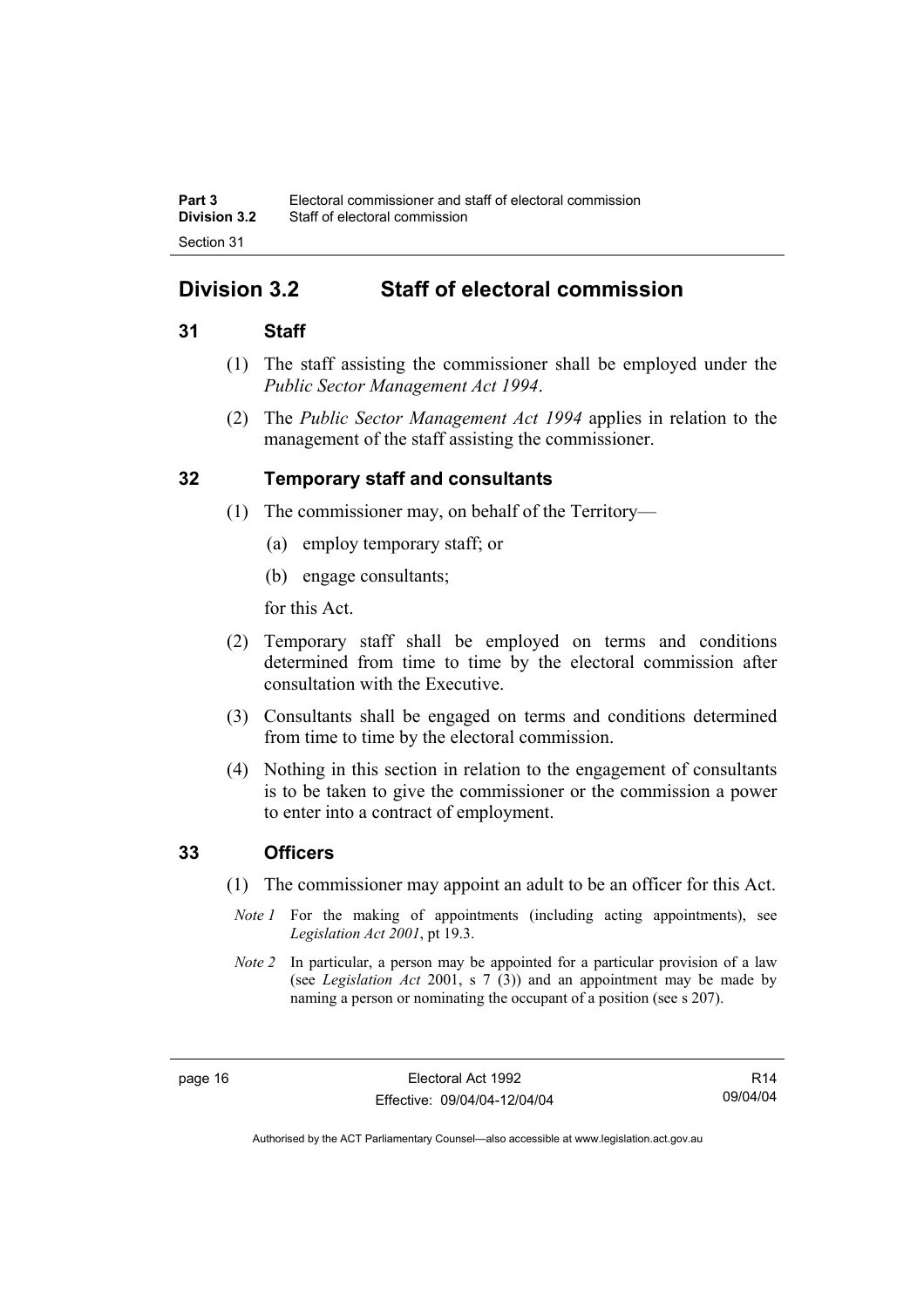- (2) The officers so appointed include, but are not limited to, the following officers:
	- (a) the officer in charge of a polling place;
	- (b) the officer in charge of a scrutiny centre;
	- (c) an officer for the purposes of a poll or the scrutiny at an election.
- (3) A candidate is not entitled to be appointed as an officer, and an officer vacates office if he or she becomes a candidate.
- (4) The commissioner has all the powers of an officer and, in the exercise of such a power, is subject to the same obligations as an officer and, for this Act, shall be taken to be an officer.
- (5) Subject to the directions of the OIC, an officer at a polling place or scrutiny centre may exercise any of the powers of the OIC and in so doing shall, for this Act, be taken to be the OIC.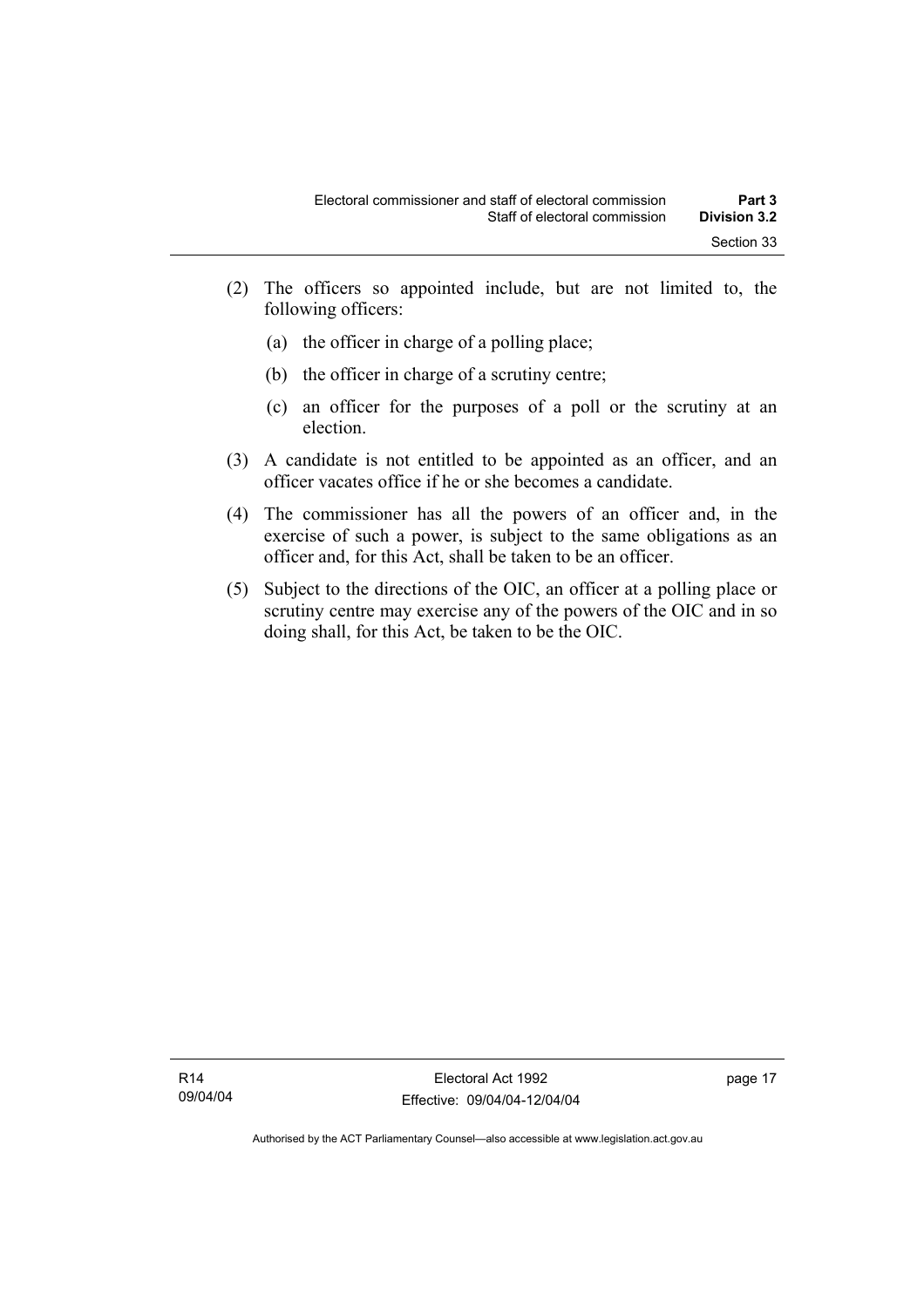#### **Part 4** Electorates

Section 34

### **Part 4 Electorates**

#### **34 Multimember electorates**

- (1) The ACT shall be divided into 3 separate electorates.
- (2) Seven members of the Legislative Assembly shall be elected from 1 electorate.
- (3) Five members of the Legislative Assembly shall be elected from each of the other 2 electorates.

#### **35 Redistribution of electorates**

- (1) Subject to this part, the augmented commission shall redistribute electorates by determining—
	- (a) the name and boundaries of each electorate; and
	- (b) the number of members of the Legislative Assembly to be elected from each electorate.
- (2) A determination—
	- (a) must be in writing; and
	- (b) may be made only after any investigation under section 52 (Objections to augmented electoral commission's proposal) is finished.
- (3) A determination is a notifiable instrument.
	- *Note* A notifiable instrument must be notified under the *Legislation Act 2001*.

#### **36 Factors relevant to redistribution**

In making a redistribution of electorates, the augmented commission shall—

R14 09/04/04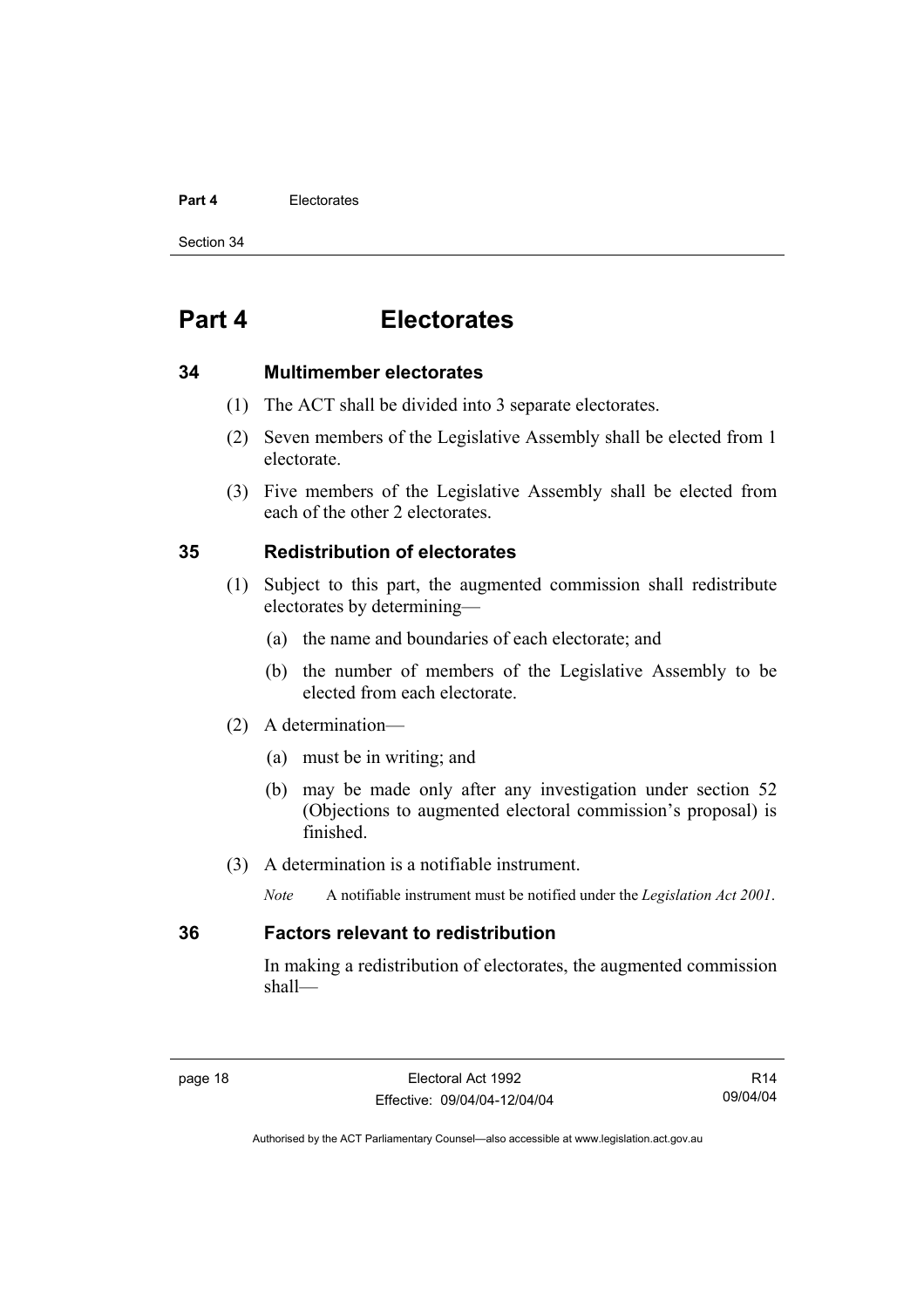- (a) ensure that the number of electors in an electorate immediately after the redistribution is within the range permitted by the *Australian Capital Territory (Self-Government) Act 1988*  (Cwlth), section 67D (2); and
- (b) endeavour to ensure, as far as practicable, that the number of electors in an electorate at the time of the next general election of members of the Legislative Assembly will not be greater than 105%, or less than 95%, of the expected quota for the electorate at that time ascertained in accordance with the formula set out in the *Australian Capital Territory (Self-Government) Act 1988* (Cwlth), section 67D (1); and
- (c) duly consider—
	- (i) the community of interests within each proposed electorate, including economic, social and regional interests; and
	- (ii) the means of communication and travel within each proposed electorate; and
	- (iii) the physical features and area of each proposed electorate; and
	- (iv) the boundaries of existing electorates; and
	- (v) the boundaries of divisions and sections fixed under the *Districts Act 2002*.

# **37 Timing of redistributions**

- (1) After each ordinary election, a redistribution process shall, subject to section 38—
	- (a) begin as soon as practicable after the beginning of the period of 2 years ending on the end of the 3rd Saturday in October in the year when the next ordinary election is due to be held; and
	- (b) be completed as soon as practicable.

page 19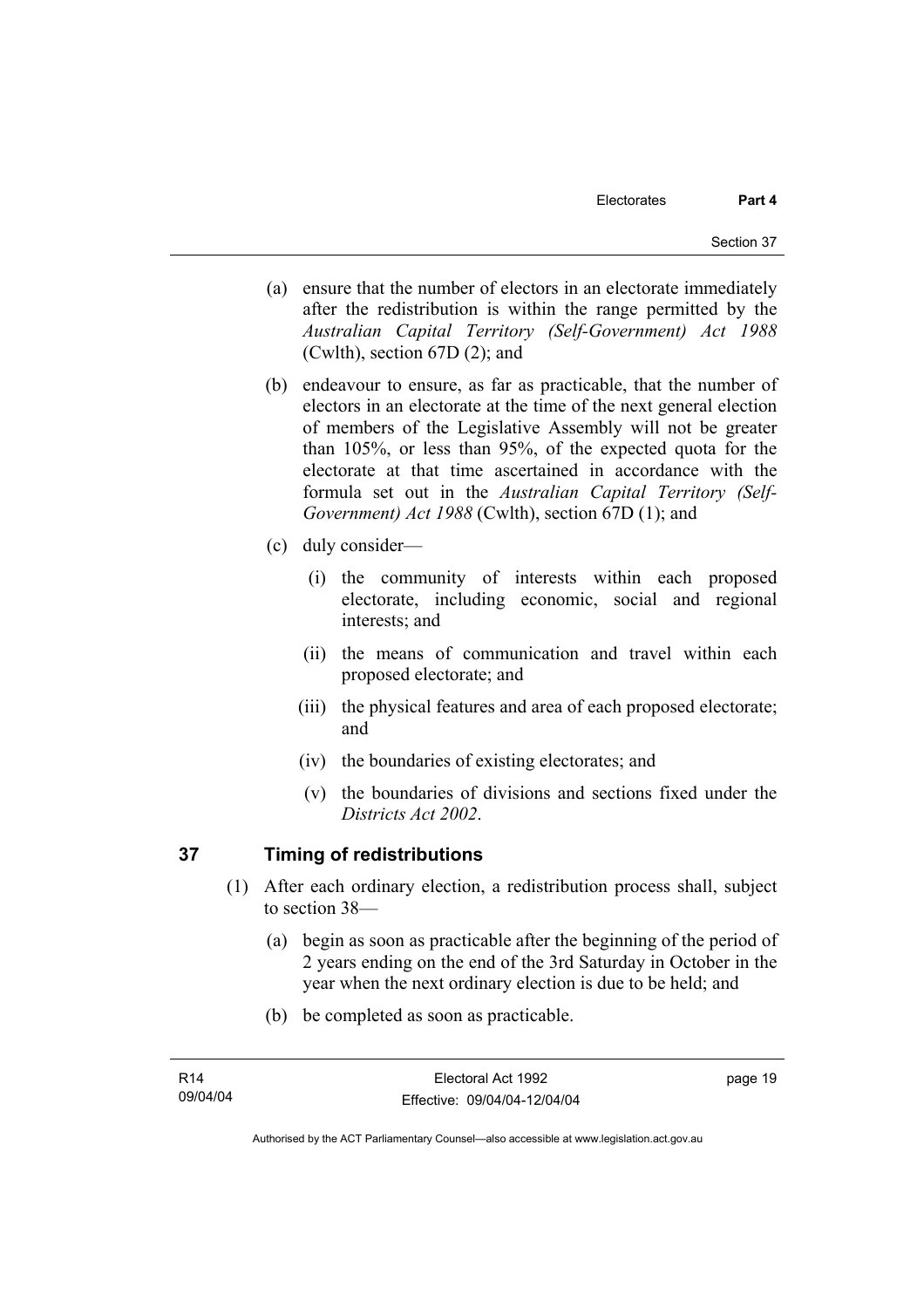### **Part 4** Electorates

Section 37A

- (2) For subsection (1), a redistribution process—
	- (a) begins when a redistribution committee is formed for the purposes of a redistribution; and
	- (b) ends when the redistribution of electorates is determined under section 35.

# **37A Timing of redistribution after 2001 ordinary election**

- (1) The redistribution process required under section 37 after the ordinary election held on 20 October 2001 must begin as soon as practicable after 30 April 2003.
- (2) Subsection (1) applies despite section 37 (1) (a) but subject to section 38.
- (3) This section expires 16 October 2004.

# **38 Suspension of redistribution process—extraordinary elections**

(1) In this section:

## *redistribution process*—see section 37.

- (2) If the election period for an extraordinary election begins during a redistribution process, no further action shall be taken under this Act in relation to the redistribution until after the election period.
- (3) If, in relation to a proposed redistribution, a notice under this part invited a response (however described) to be made within a particular period and that period had not ended when the election period for an extraordinary election begins—
	- (a) a further such notice shall be given as soon as practicable after the election period; and
	- (b) this Act applies in relation to any response made in accordance with the firstmentioned notice as if it had been made in accordance with the further notice.

R14 09/04/04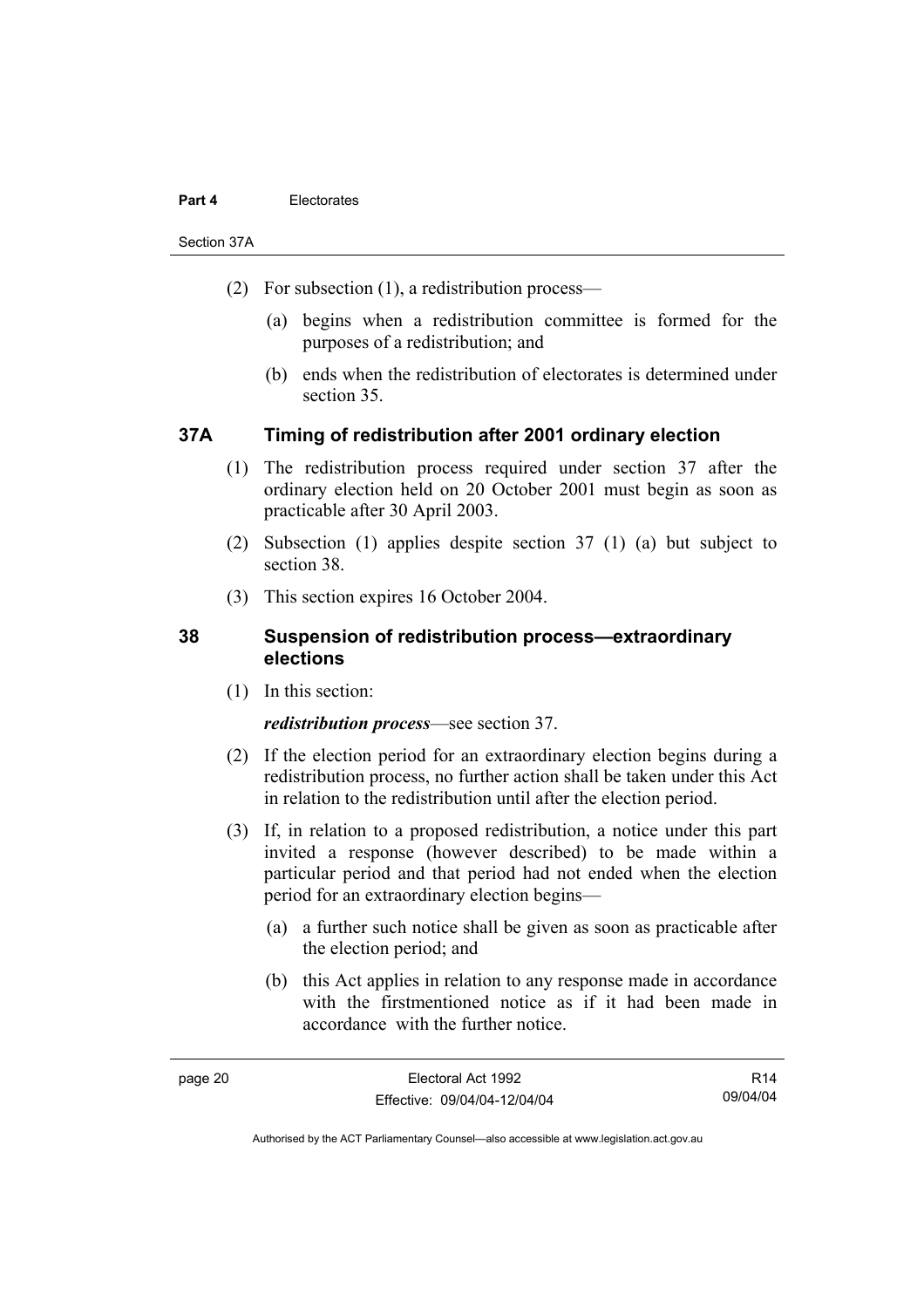## **39 Redistribution committees**

- (1) The electoral commission must, in writing, establish redistribution committees for this part.
- (2) The establishment of a redistribution committee is a notifiable instrument.

*Note* A notifiable instrument must be notified under the *Legislation Act 2001*.

- (3) A redistribution committee shall consist of—
	- (a) the commissioner; and
	- (b) the planning and land authority; and
	- (c) the commissioner for surveys; and
	- (d) a person appointed by the electoral commission whose qualifications or experience would, in the opinion of the electoral commission, enable the person to assist the committee, particularly in relation to the factors set out in section 36.

*Note* For the making of appointments, see *Legislation Act 2001*, pt 19.3.

 (4) The member mentioned in subsection (3) (d) holds the position on the conditions that are decided by the electoral commission in consultation with the Minister and stated in the member's appointment.

## **40 Meetings of redistribution committee**

- (1) The commissioner may call a meeting of a redistribution committee.
- (2) The commissioner shall preside at all meetings at which he or she is present.
- (3) If the commissioner is absent from a meeting, the members present shall elect 1 of their number to preside.
- (4) At a meeting, 3 members constitute a quorum.

| R <sub>14</sub> | Electoral Act 1992           | page 21 |
|-----------------|------------------------------|---------|
| 09/04/04        | Effective: 09/04/04-12/04/04 |         |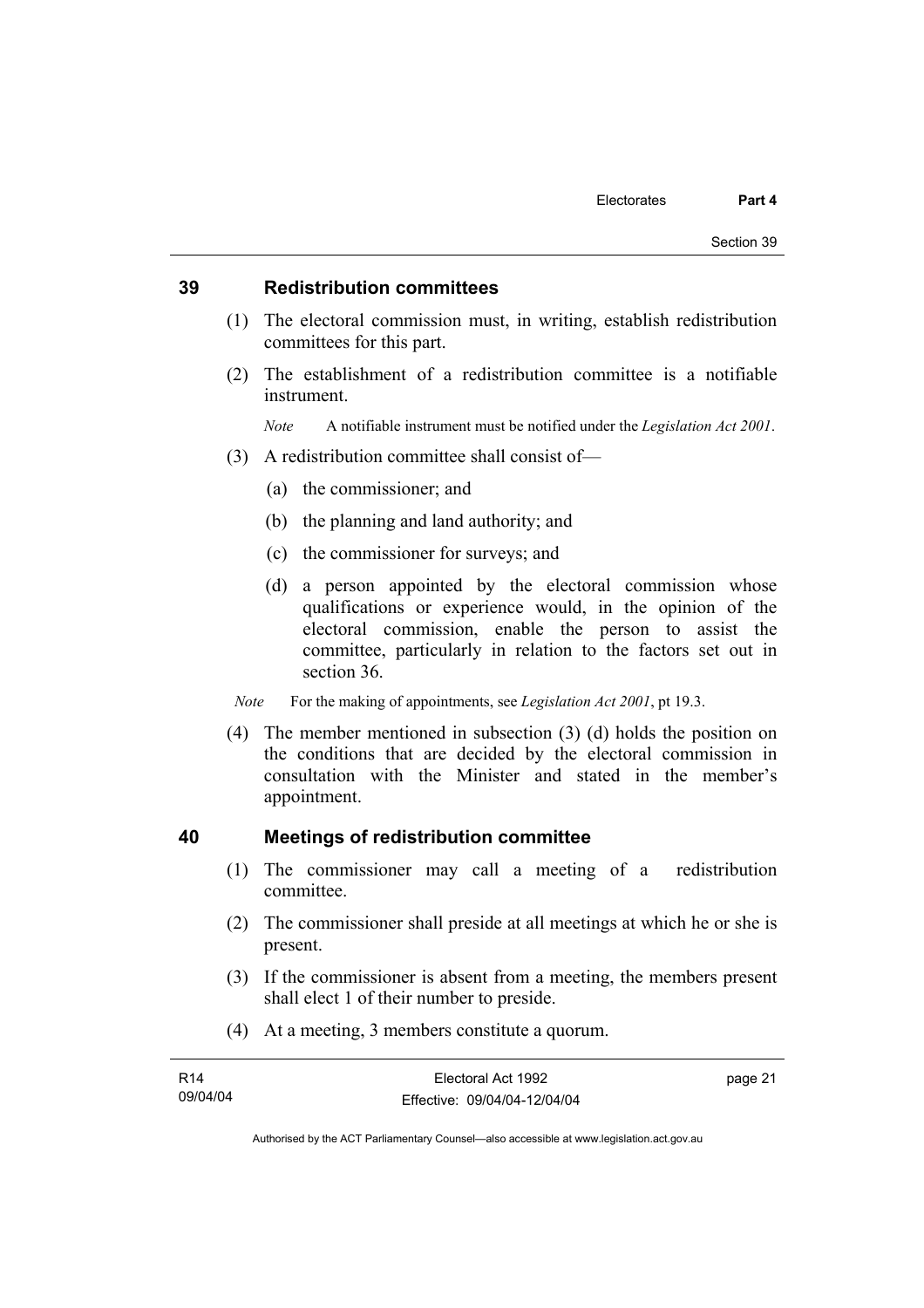### **Part 4** Electorates

#### Section 41

- (5) Questions shall be determined by a majority of the votes of the members present and voting.
- (6) The member presiding at a meeting has a deliberative vote and, in the event of an equality of votes, has a casting vote.
- (7) A redistribution committee may regulate the conduct of proceedings at its meetings as it considers appropriate.
- (8) A redistribution committee may inform itself in the way it considers appropriate, including the opening of its meetings to members of the public.
- (9) The electoral commission shall, on request by a redistribution committee, give the committee the information and assistance it requires for this part.

## **41 Suggestions and comments about redistribution**

- (1) A redistribution committee must prepare a written notice stating—
	- (a) that written suggestions about the redistribution of electorates may be given to it within 28 days after the day the notice is notified under the *Legislation Act 2001*; and
	- (b) that written comments about the suggestions may be given to it within 14 days after the last day suggestions may be given to it; and
	- (c) each place where suggestions may be inspected by members of the public.
- (2) The notice is a notifiable instrument.

*Note* A notifiable instrument must be notified under the *Legislation Act 2001*.

- (3) The redistribution committee must also publish the notice in a newspaper.
- (4) The redistribution committee must ensure that copies of any suggestions given to it in accordance with the notice are available

R14 09/04/04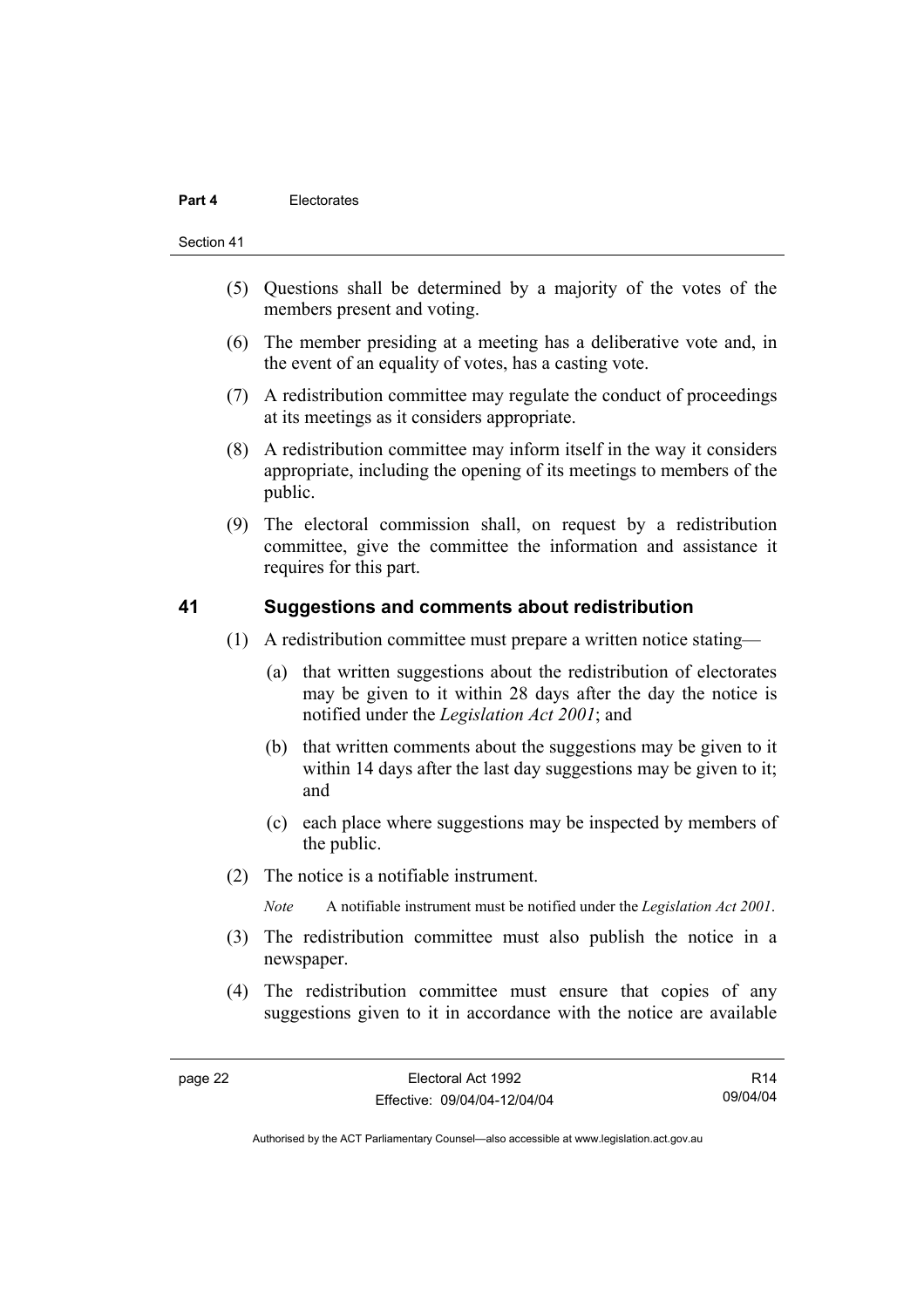for inspection by members of the public in accordance with the notice.

# **42 Outline of proposal**

Before making a proposed redistribution of electorates, a redistribution committee may cause an outline of its proposal to be made available to members of the public.

# **43 Proposed redistribution**

- (1) A redistribution committee must make a proposed redistribution of electorates after considering the suggestions and comments (if any) given to it in accordance with the notice under section 41 (Suggestions and comments about redistribution).
- (2) Section 36 applies in relation to the making of the proposed redistribution as if it were a redistribution by the augmented commission.
- (3) The committee shall state the reasons for its proposal in writing.
- (4) A member of the committee who disagrees with its proposal may state the reasons for the disagreement in writing.

# **44 Notification and publication of proposal**

- (1) A redistribution committee must—
	- (a) exhibit a map or maps showing the name and boundaries of each proposed electorate at the electoral commission's office; and
	- (b) make a copy of the following available for public inspection:
		- (i) the suggestions and comments given to the committee in accordance with the notice under section 41 (Suggestions and comments about redistribution); and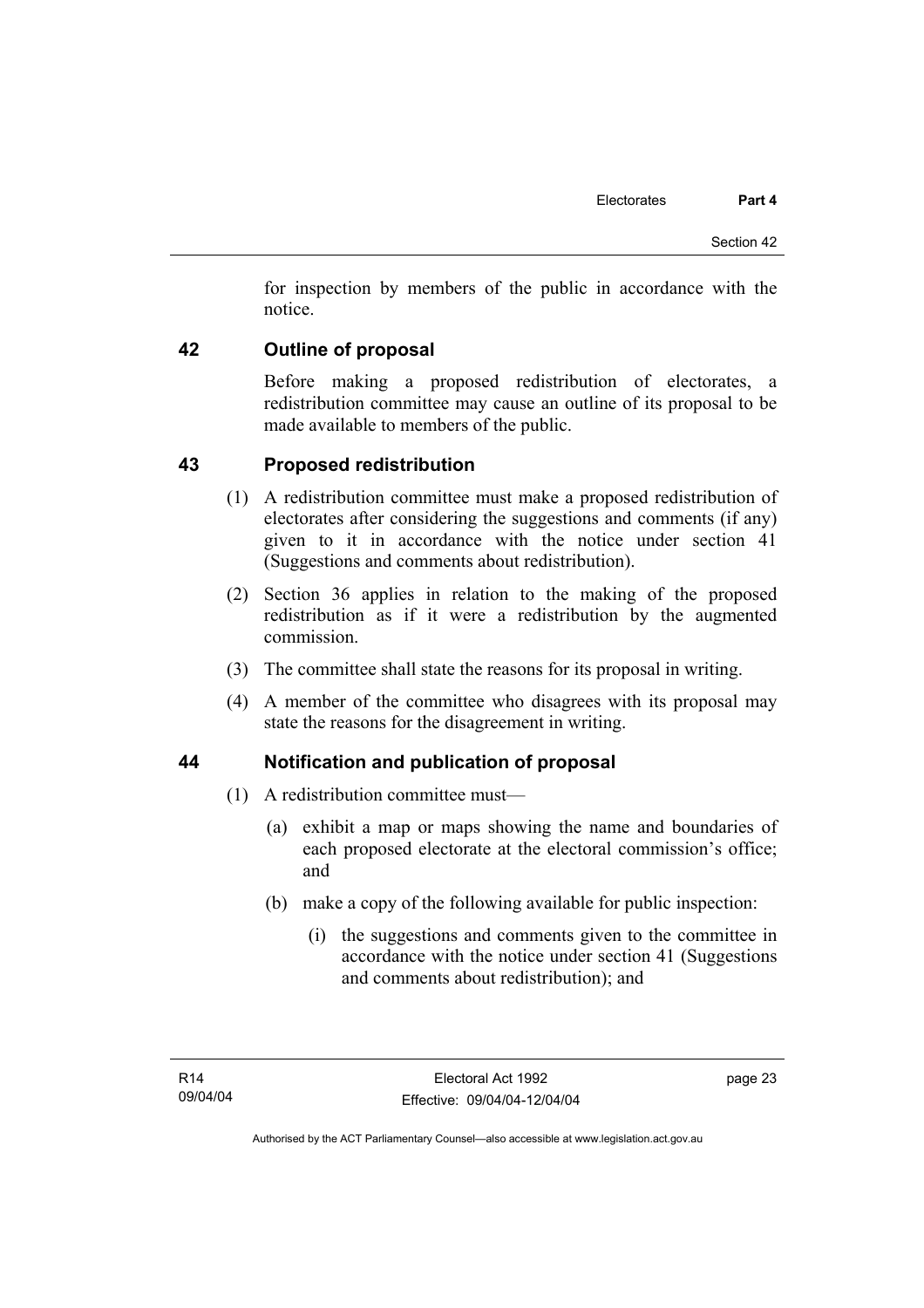#### **Part 4** Electorates

#### Section 45

- (ii) a description (whether by reference to a map or plan or otherwise) of the boundaries of each proposed electorate; and
- (iii) a statement of the number of members of the Legislative Assembly that it proposes should be elected from each proposed electorate; and
- (iv) its statement of reasons for the proposed redistribution; and
- (v) if a member of the committee has provided a written statement or reasons for any disagreement with the proposal—that statement; and
- (c) prepare a written notice—
	- (i) telling the public about the exhibition mentioned in paragraph (a) and the availability for public inspection at the electoral commission's office of the copies of the documents mentioned in paragraph (b); and
	- (ii) stating that written objections against the proposal may be given to the electoral commission within 28 days after the day the notice is notified under the *Legislation Act 2001*.
- (2) The notice is a notifiable instrument.

*Note* A notifiable instrument must be notified under the *Legislation Act 2001*.

 (3) The redistribution committee must also publish the notice, and the map or maps of each proposed electorate, in a newspaper.

# **45 Dissolution of redistribution committee**

A redistribution committee is dissolved immediately after the notice and maps mentioned in section 44 (1) (Notification and publication of proposal) have been notified and published under section 44 in relation to the committee's proposal.

R14 09/04/04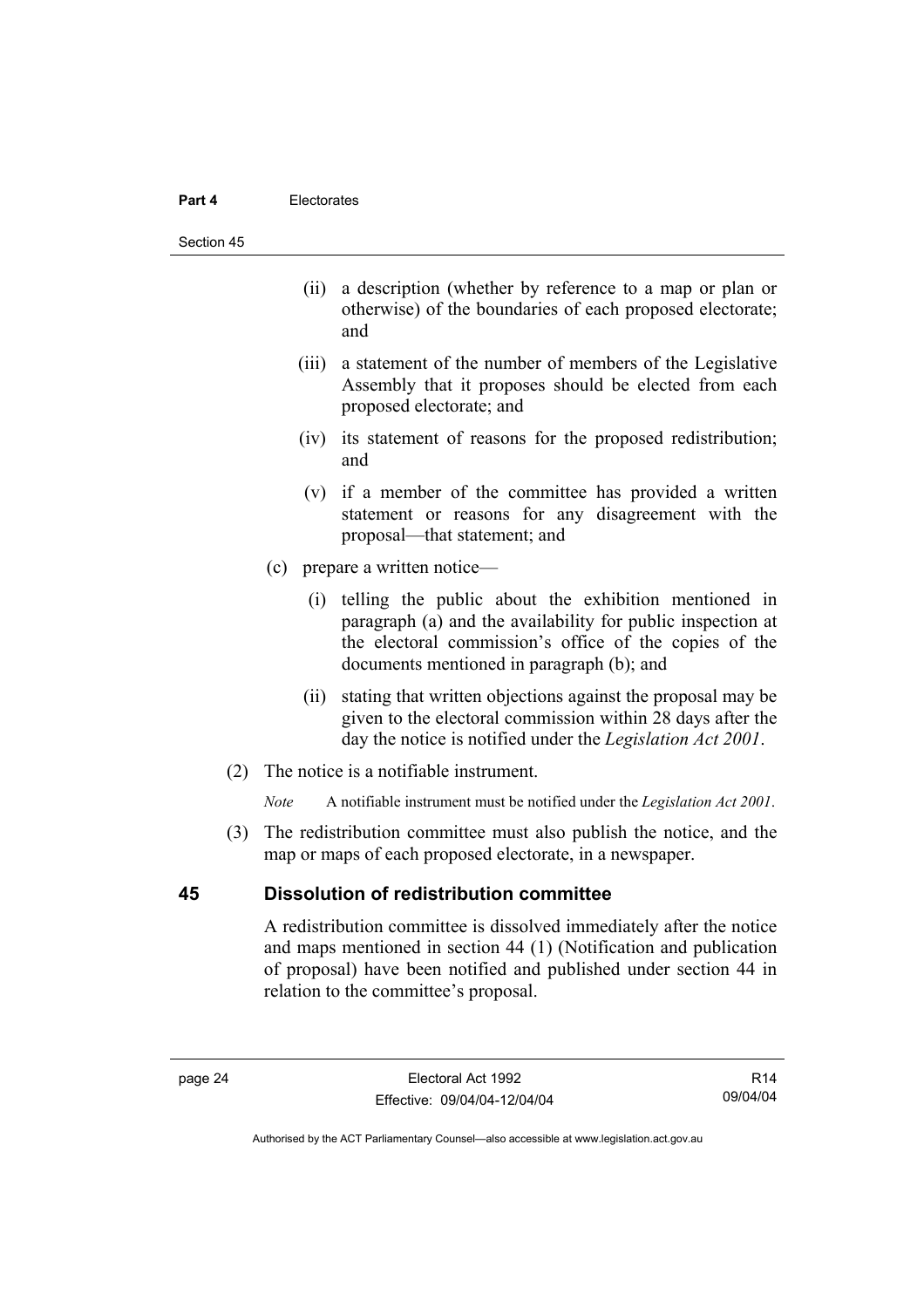# **46 Objections**

- (1) An objection against a proposal by a redistribution committee must be—
	- (a) in writing; and
	- (b) given to the electoral commission within 28 days after the day the notice mentioned in section 44 (1) (Notification and publication of proposal) is notified under the *Legislation Act 2001* in relation to the committee's proposal.
- (2) The commissioner must make a copy of each objection made under this section available for public inspection.

# **47 Augmented electoral commission**

- (1) For the purposes of each redistribution, an augmented electoral commission is established.
- (2) An augmented commission shall consist of—
	- (a) the members of the electoral commission; and
	- (b) the members (other than the commissioner) of the redistribution committee formed for the purposes of the redistribution.

# **48 Meetings of augmented electoral commission**

- (1) The chairperson of the electoral commission may call a meeting of an augmented commission.
- (2) The chairperson of the electoral commission shall preside at all meetings of an augmented commission at which he or she is present.
- (3) If the chairperson of the electoral commission is absent from a meeting of an augmented commission—
	- (a) the commissioner shall preside; or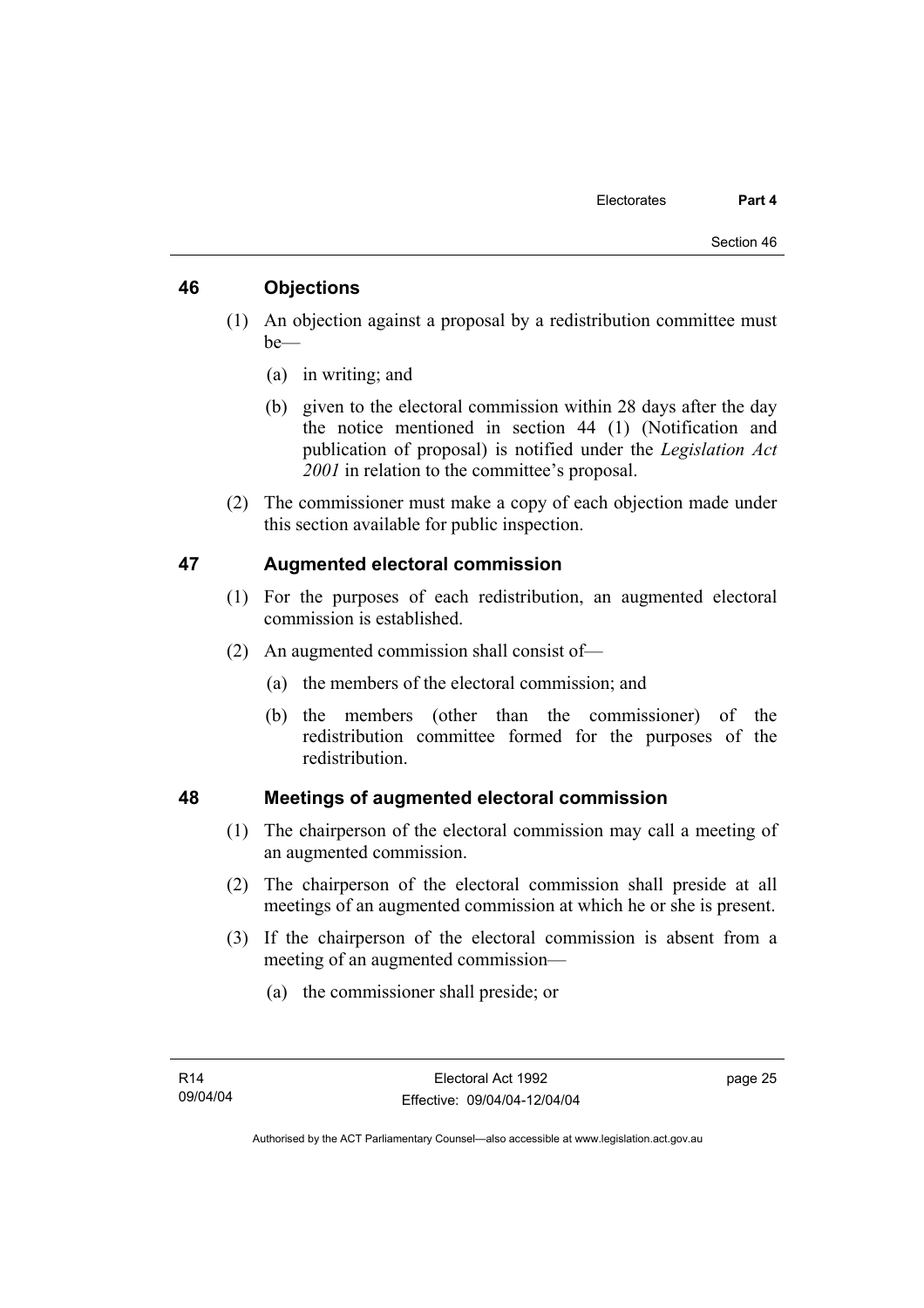### **Part 4** Electorates

Section 49

- (b) if the commissioner is absent from the meeting—the members present shall appoint 1 of their number to preside.
- (4) At a meeting, 4 members constitute a quorum.
- (5) Subject to subsection (6), questions shall be determined by a majority of the votes of the members present and voting.
- (6) An augmented commission shall not redistribute electorates under section 35 unless not less than 4 members of the augmented commission, of whom not less than 2 are members of the electoral commission, vote in favour of the redistribution.
- (7) Subject to subsection (8), the member presiding at a meeting has a deliberative vote and, in the event of an equality of votes, has a casting vote.
- (8) The casting vote of the member presiding at a meeting shall not be used to vote in favour of the making of a redistribution under section 35.
- (9) An augmented commission may regulate the conduct of proceedings at its meetings as it considers appropriate.
- (10) Subject to section 49, an augmented commission may inform itself in any way it considers appropriate.
- (11) The electoral commission shall, on request by an augmented commission, give the augmented commission the information and assistance it requires for this part.

# **49 Investigation of objections**

- (1) The augmented commission shall investigate each objection made in accordance with section 46.
- (2) For the purpose of investigating an objection, the augmented commission shall hold a public hearing, unless it is of the opinion that—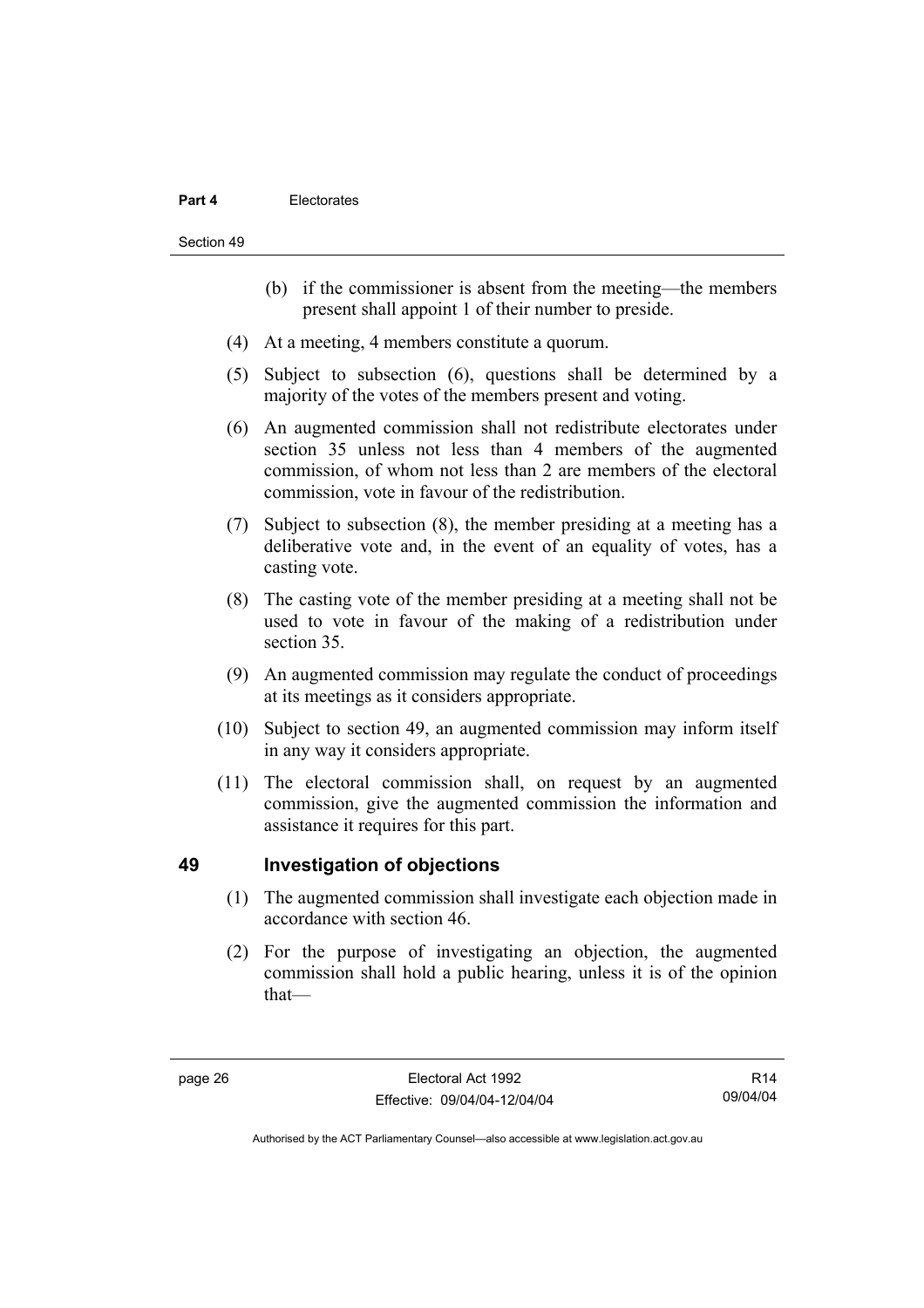- (a) the matters raised in the objection (or substantially the same matters) were raised in suggestions or comments given to the redistribution committee in accordance with the notice under section 41 (1) (Suggestions and comments about redistribution); and
- (b) the objection is frivolous or vexatious.
- (3) The augmented commission may hold 1 public hearing in relation to several objections.
- (4) At a public hearing, submissions to the augmented commission may only be made—
	- (a) by or on behalf of a person who made—
		- (i) an objection in accordance with section 46; or
		- (ii) a suggestion or comment about the proposed redistribution given to the redistribution committee in accordance with the notice under section 41 (1); or
	- (b) by a person making a submission in relation to an objection.
- (5) The augmented commission shall consider all such submissions.
- (6) At a public hearing, the augmented commission is not bound by the rules of evidence and, subject to this section, may regulate the conduct of proceedings as it considers appropriate.
- (7) Without limiting subsection (6), the following matters are within the discretion of the augmented commission:
	- (a) the manner in which, and the time within which, submissions may be made;
	- (b) the extent to which the augmented commission may be addressed, and the persons by whom it may be addressed.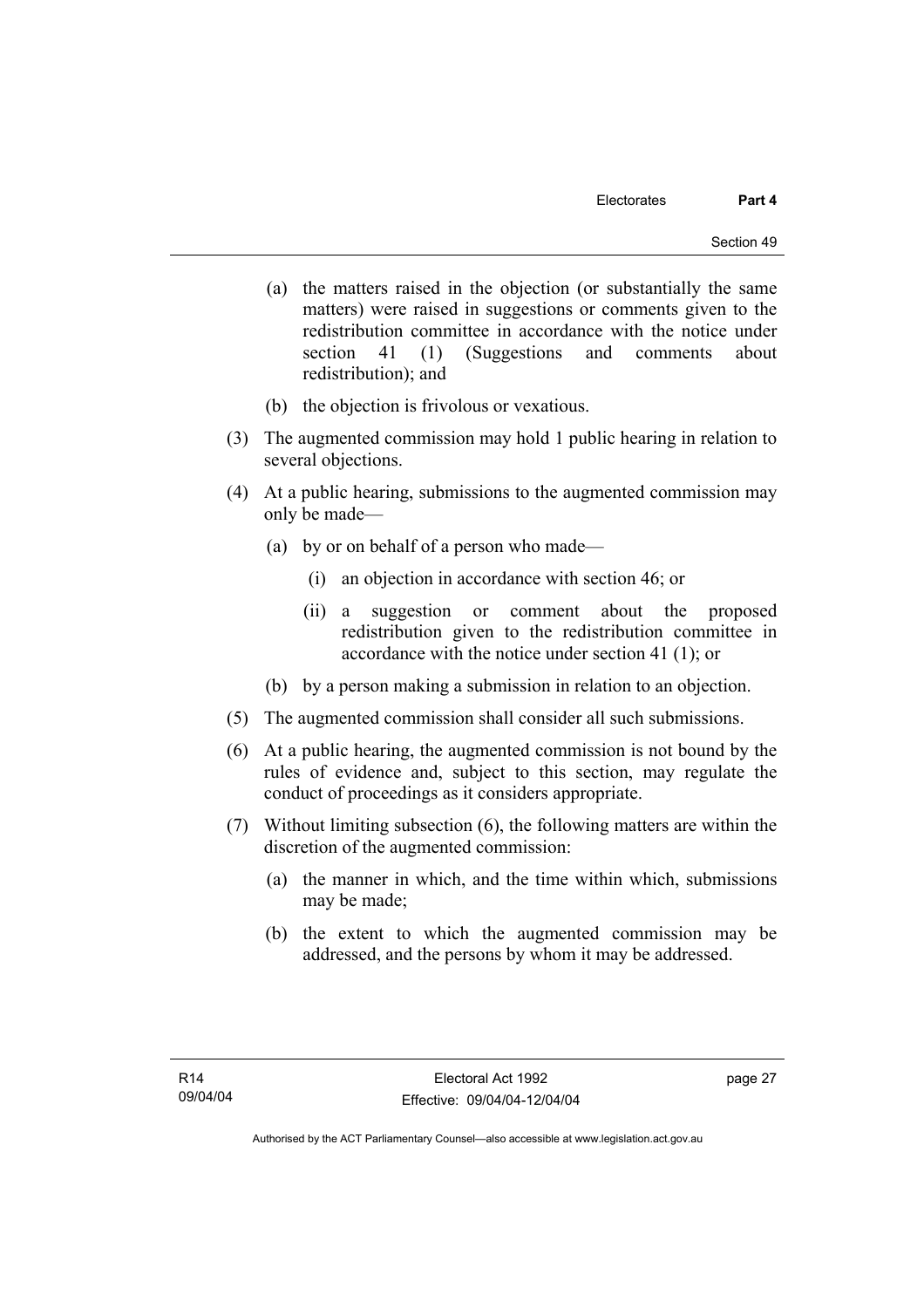#### **Part 4** Electorates

Section 50

# **50 Redistribution—proposal by augmented electoral commission**

The augmented commission shall make a proposed redistribution of electorates after completing any investigation required by section 49.

# **51 Publication of augmented electoral commission's proposal**

- (1) After making a proposed redistribution of electorates, the augmented commission shall cause a public announcement to be made concerning the proposal.
- (2) The public announcement shall include a statement—
	- (a) setting out the substance of the augmented commission's findings or conclusions about the redistribution committee's proposal and any objection to it; and
	- (b) setting out particulars of the augmented commission's proposal; and
	- (c) whether, in the augmented commission's opinion, its proposal is significantly different from the redistribution committee's proposal and, if so, a further statement to the effect that written objections against the proposal may be given to the electoral commission in accordance with the notice prepared under subsection (3).
- (3) If the augmented commission is of the opinion that its proposal is significantly different from the redistribution committee's proposal, the augmented commission must prepare a written notice stating that written objections against the proposal may be given to the electoral commission within 28 days after the day the notice is notified under the *Legislation Act 2001*.
- (4) The notice is a notifiable instrument.
	- *Note* A notifiable instrument must be notified under the *Legislation Act 2001*.

R14 09/04/04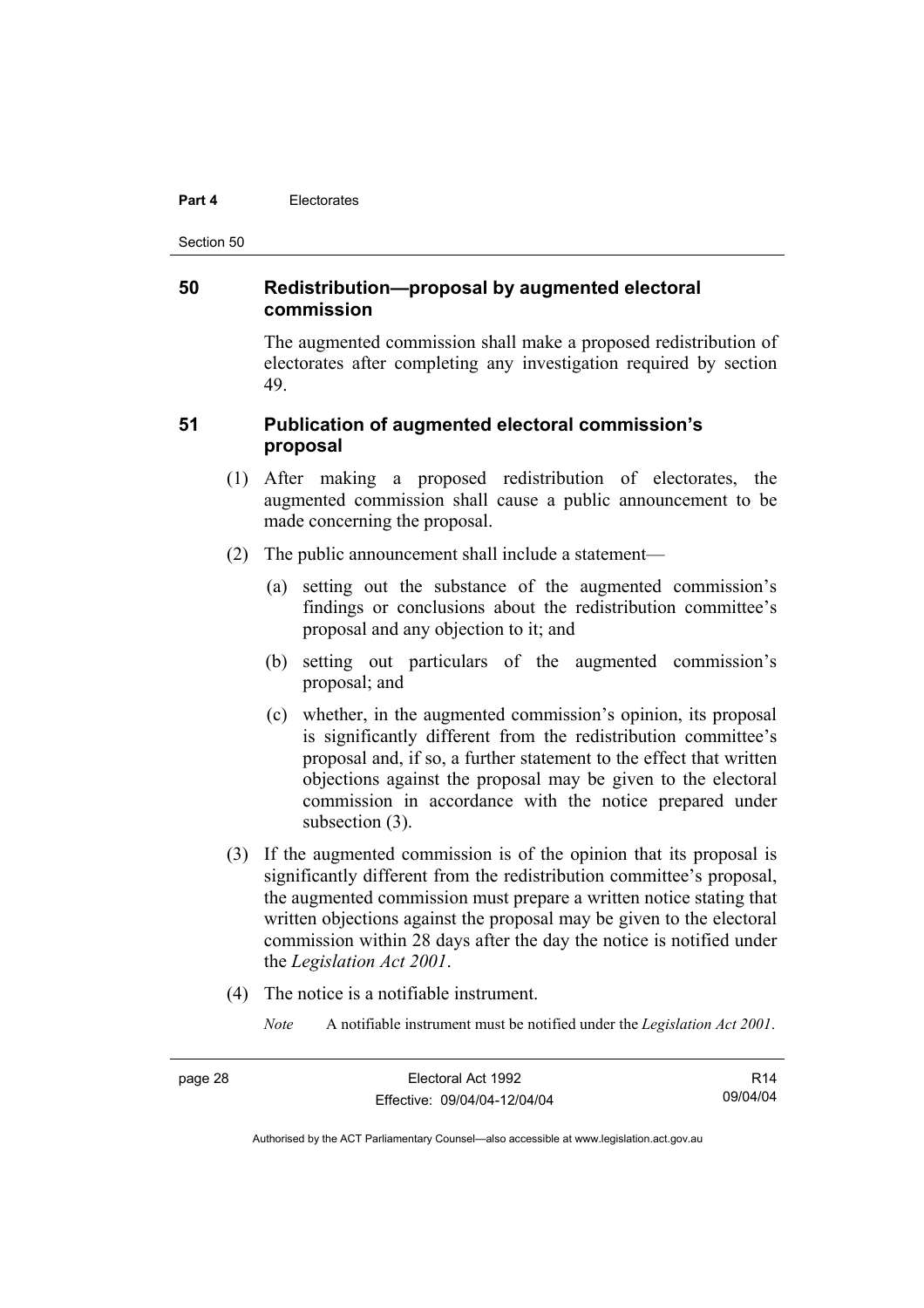# **52 Objections to augmented electoral commission's proposal**

- (1) An objection against a redistribution proposed by the augmented commission must be—
	- (a) in writing; and
	- (b) given to the electoral commission within 28 days after the day the notice under section 51 (3) (Publication of augmented electoral commission's proposal) is notified under the *Legislation Act 2001*.
	- *Note* For how documents may be given, see *Legislation Act 2001*, pt 19.5.
- (2) If an objection is given to the electoral commission in accordance with subsection  $(1)$ —
	- (a) the augmented commission must investigate the objection; and
	- (b) section 49 (Investigation of objections) applies as if the investigation were an objection under that section.
- (3) The commissioner must make a copy of each objection made under this section available for public inspection.

# **53 Report by augmented electoral commission and public announcement**

- (1) After redistributing electorates under section 35, the augmented commission shall cause—
	- (a) a report about the redistribution to be submitted to the Minister; and
	- (b) copies of the report to be made available for perusal by members of the public at the office of the electoral commission; and
	- (c) a public announcement to be made to the effect that the redistribution has been made and that copies of the report are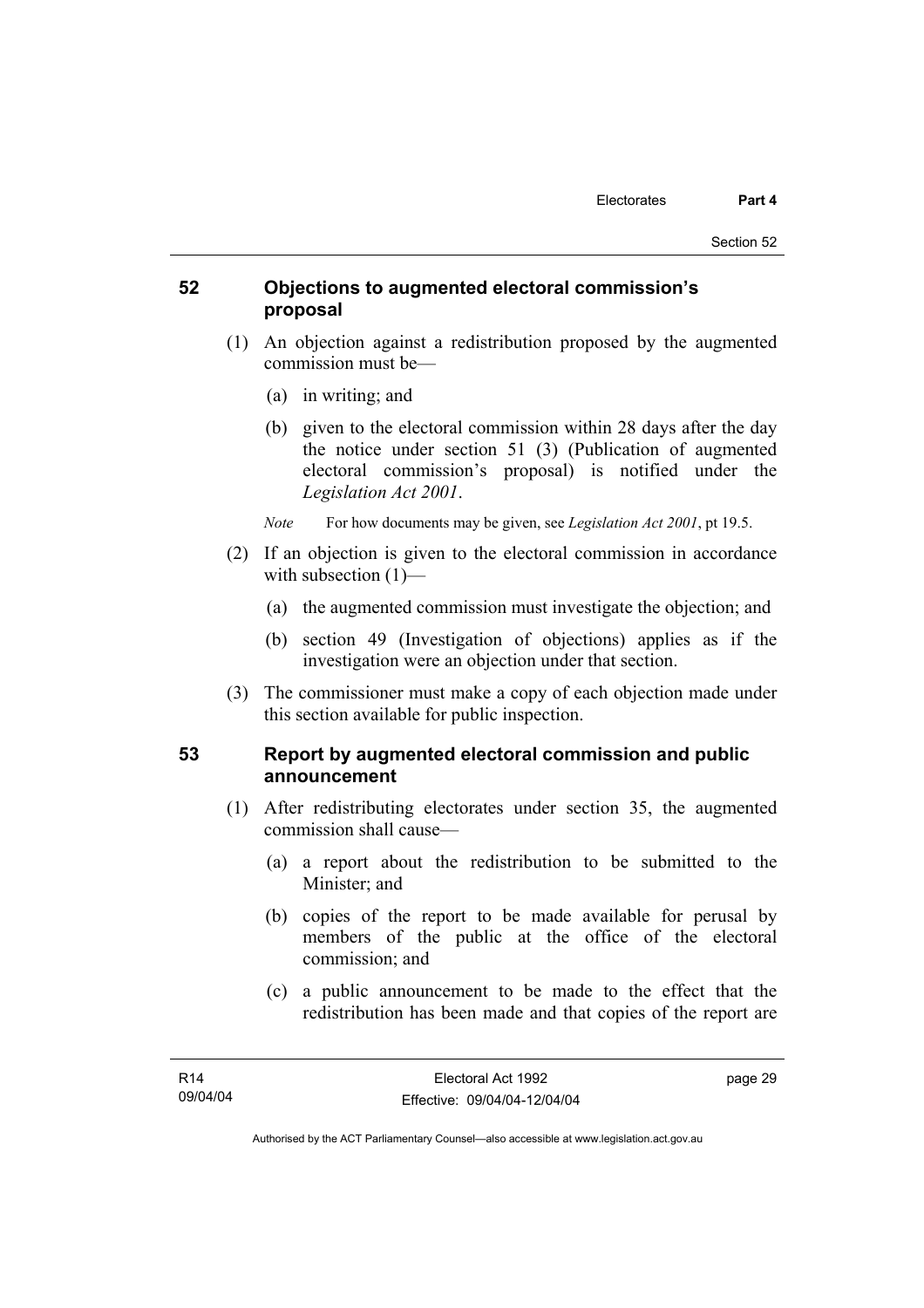### **Part 4** Electorates

available for perusal by members of the public at the office of the electoral commission.

- (2) The report shall contain particulars of—
	- (a) any suggestions or comments lodged with the redistribution committee; and
	- (b) the redistribution proposed by the redistribution committee and its reasons for the proposal; and
	- (c) if a member of the redistribution committee has provided a written statement of reasons for any disagreement with the committee's proposal—that statement; and
	- (d) any objections lodged with the electoral commission against the redistribution committee's proposal; and
	- (e) the result of the investigation of any objections against the redistribution committee's proposal (including particulars of the proceedings at any public hearings in the course of an investigation); and
	- (f) the redistribution proposed by the augmented commission and its reasons for the proposal; and
	- (g) any objections lodged with the electoral commission against the augmented commission's proposal; and
	- (h) the result of the investigation of any objections against the augmented commission's proposal (including particulars of the proceedings at any public hearings in the course of an investigation); and
	- (i) the redistribution made by the augmented commission and its reasons for the redistribution; and
	- (j) if a member of the augmented commission has provided a written statement of reasons for any disagreement with the augmented commission's proposal—that statement.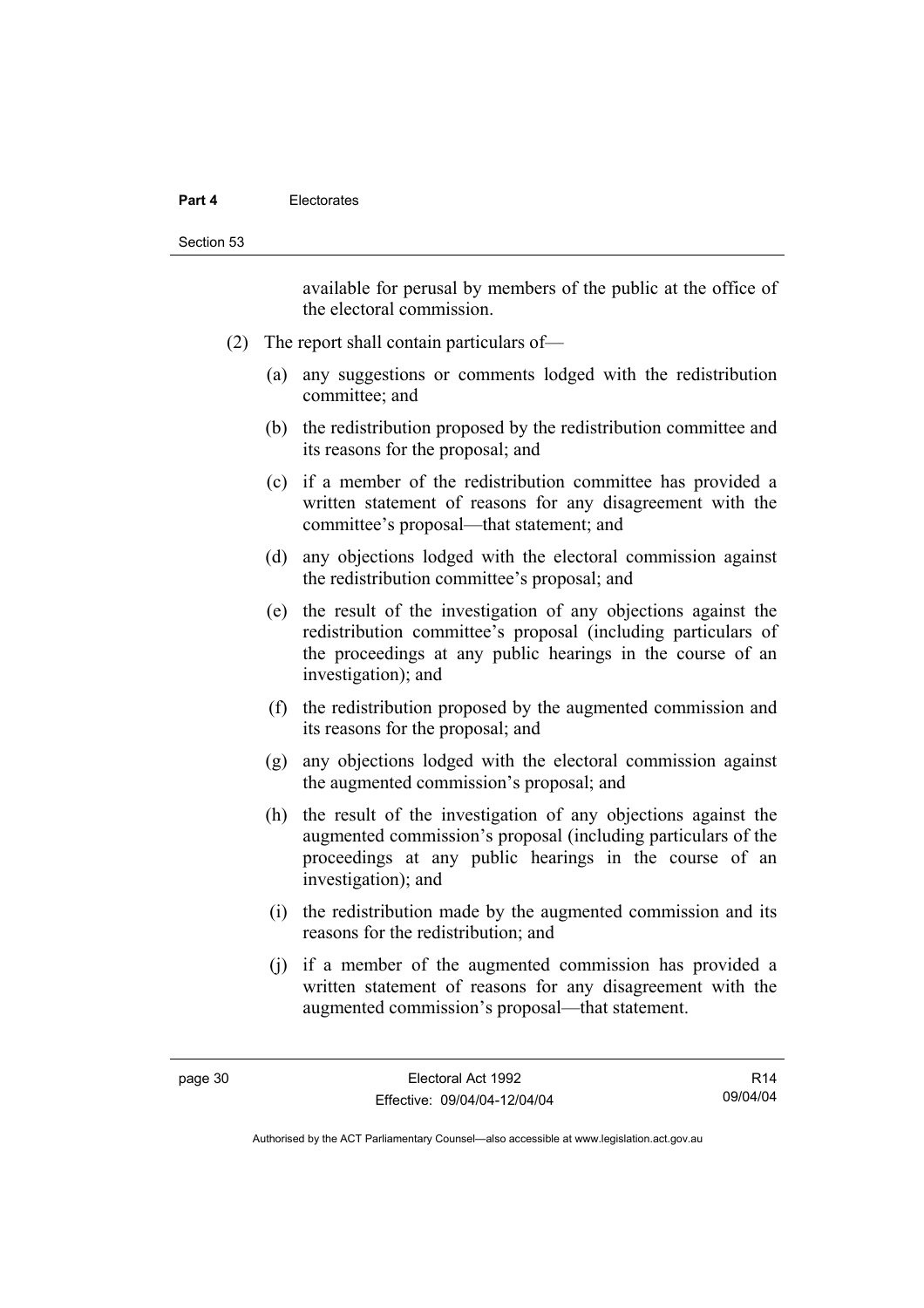# **54 Report to Legislative Assembly**

The Minister shall present a copy of the augmented commission's report to the Legislative Assembly on the first sitting day after the day when the Minister receives the report from the augmented commission.

# **55 Decisions are final**

- (1) A decision of an augmented commission or a redistribution committee made, or purporting to be made, under this part—
	- (a) is final and conclusive; and
	- (b) shall not be challenged, appealed against, reviewed, quashed, set aside or called into question in any court or tribunal on any ground; and
	- (c) is not subject to any proceedings for a writ of mandamus, prohibition or certiorari or for an injunction, declaration or other order in any court on any ground.
- (2) In subsection (1):

*decision* includes a failure to make a decision.

# **56 Validity not affected**

A failure to comply with the provisions of this part (except section 34, 35 or 36) is not to be taken to affect the validity of a decision of an augmented commission or a redistribution committee.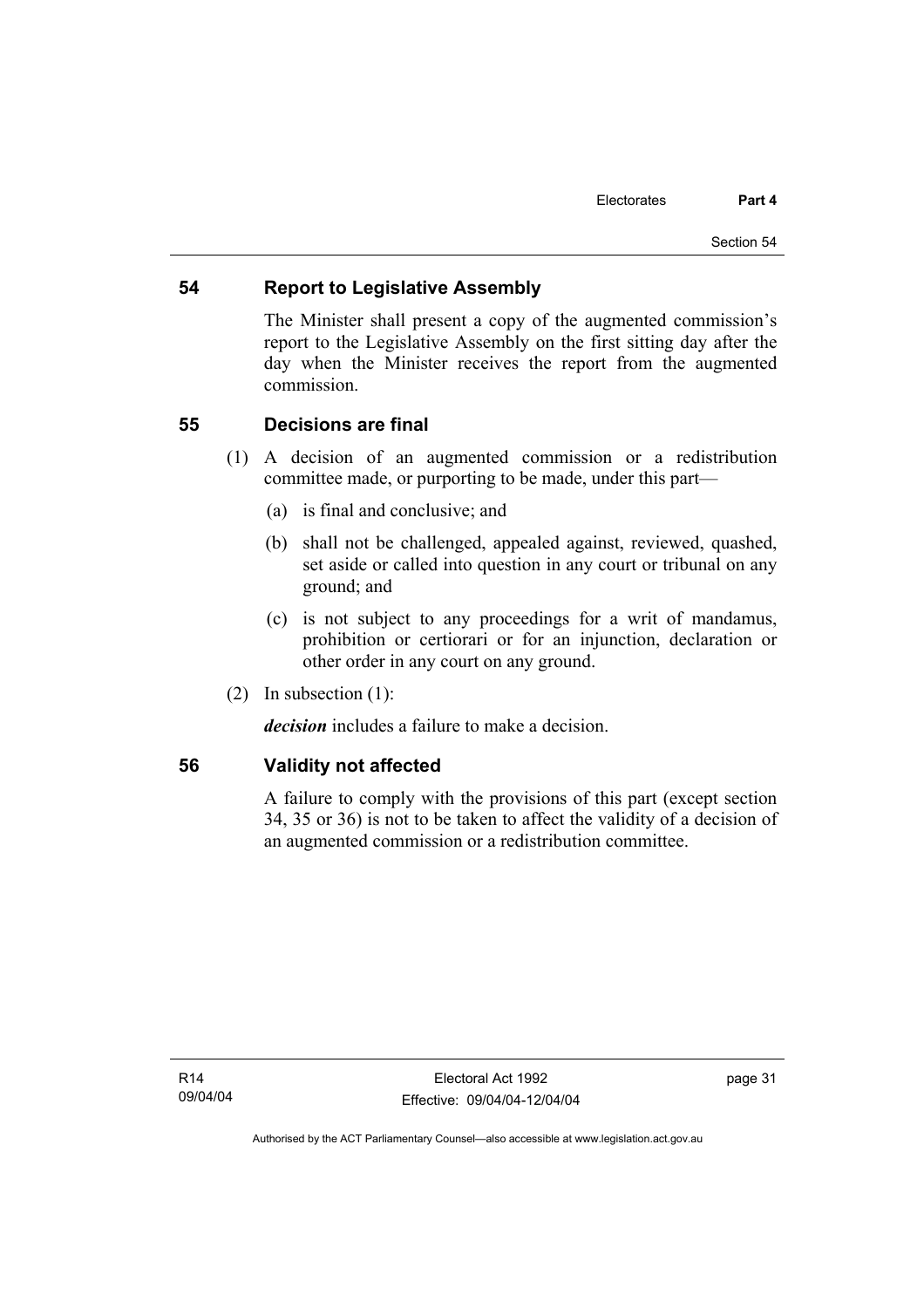### **Part 5 Electoral rolls**

Section 57

# **Part 5 Electoral rolls**

## **57 Electorate and Territory rolls**

- (1) The commissioner shall keep a roll of the electors of the ACT consisting of separate rolls of the electors of each electorate.
- (2) A roll may be kept electronically.

# **58 Contents of roll**

- (1) A roll shall contain the following particulars in relation to each elector:
	- (a) surname or family name;
	- (b) each given name;
	- (c) address;
	- (d) sex;
	- (e) date of birth.
- (2) A roll may contain the following particulars in relation to each elector:
	- (a) occupation;
	- (b) any former surname;
	- (c) any previous address;
	- (d) postal address, if not the same as the address of the principal place of residence;
	- (e) the further particulars (if any) prescribed under the regulations.

R14 09/04/04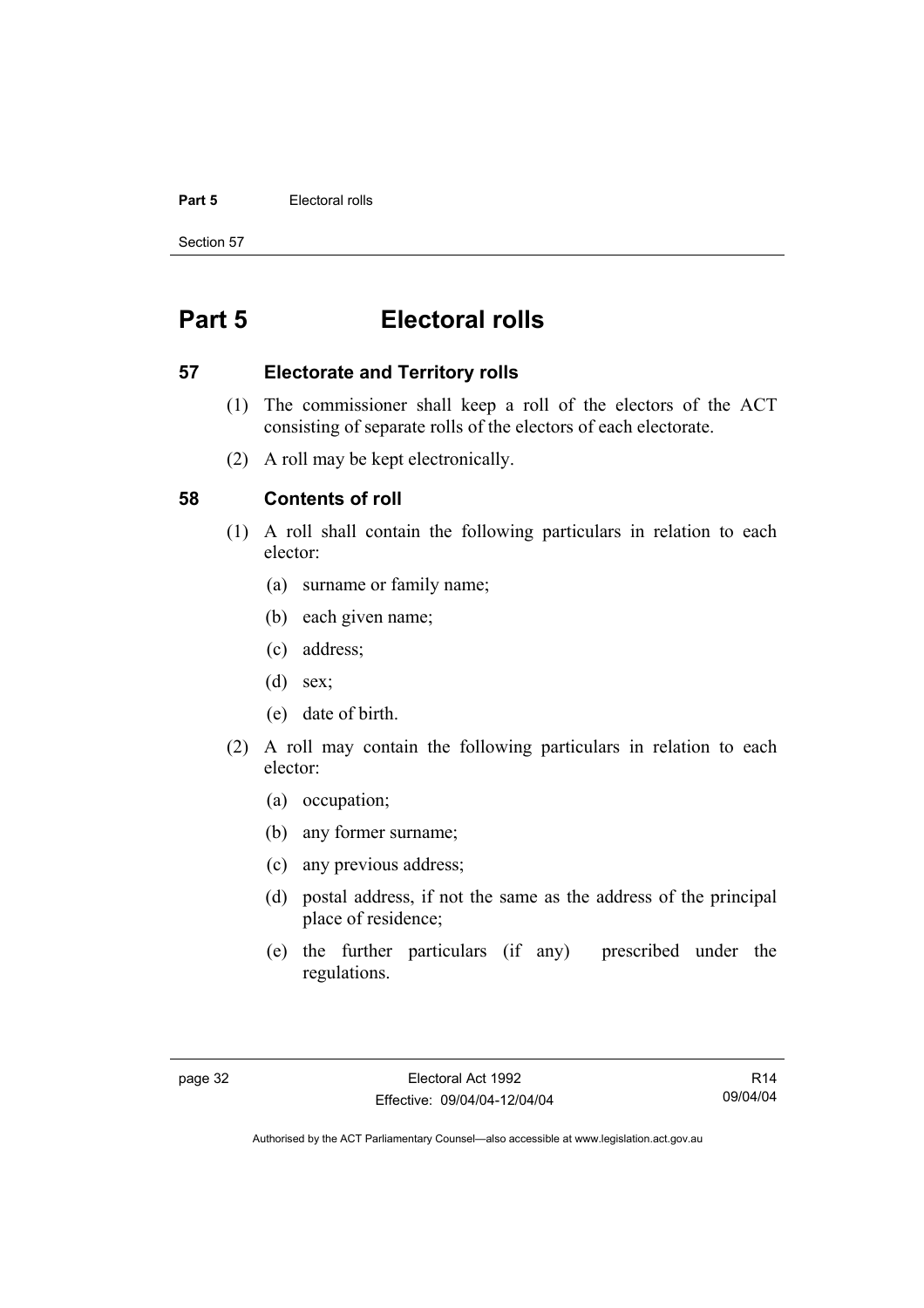## **59 Meaning of** *extract* **from roll**

In this Act:

*extract* from a roll means the part of the roll that contains, for each elector enrolled at the time the extract is prepared—

- (a) the elector's surname or family name; and
- (b) each given name of the elector; and
- (c) the elector's address, unless the elector is—
	- (i) an elector whose address is suppressed; or
	- (ii) an eligible overseas elector; or
	- (iii) an Antarctic elector; or
	- (iv) an elector who is enrolled because of the elector's enrolment on the Commonwealth roll as an itinerant elector.
- *Note* A roll extract in electronic form is a disk, tape or other device from which the information in the extract may be reproduced by mechanical, electronic or other means (see dict, def of *electronic form*).

# **60 Inspection of printed roll extracts**

- (1) The commissioner—
	- (a) shall, at the office of the commissioner; and
	- (b) may, at any other places the commissioner determines;

make a printed extract from each roll available for public inspection during ordinary office hours.

- (2) A right of inspection under subsection (1) shall not be taken to give any right to copy, take an extract from, or scan electronically, an extract from a roll.
- (3) For subsection (1), the commissioner shall prepare an extract of each roll at least once each calendar year.

| R14      | Electoral Act 1992           | page 33 |
|----------|------------------------------|---------|
| 09/04/04 | Effective: 09/04/04-12/04/04 |         |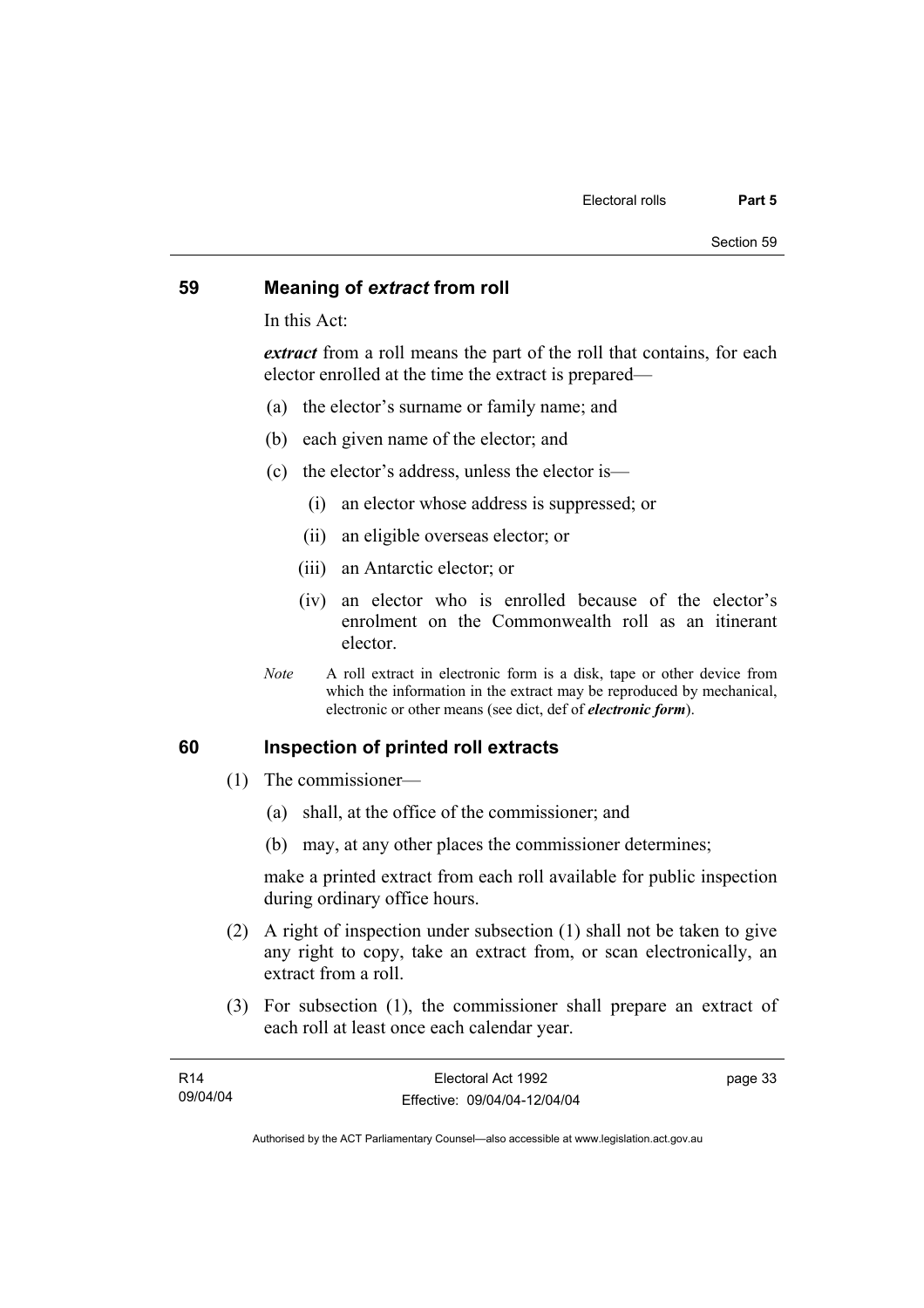#### **Part 5 Electoral rolls**

Section 61

## **61 Supply of printed roll extracts to MLAs etc**

- (1) At least once each calendar year, the commissioner shall, on request—
	- (a) give 2 printed extracts from the roll for an electorate to each MLA for the electorate; and
	- (b) give 2 printed extracts from the roll for each electorate to the registered officer of each registered party.
- (2) The commissioner shall, on request, supply a printed extract from a roll to a person who the commissioner is satisfied requires the extract for an approved purpose within the meaning of section 63.
	- *Note* A fee may determined under s 8 (Determination of fees) for a request under subsection (2).

# **62 Supply of roll extracts in electronic form to MLAs etc**

- (1) The commissioner shall, on request, so far as practicable, give a roll extract in electronic form to—
	- (a) an MLA; or
	- (b) the registered officer of a registered party.
- (2) The commissioner shall, on request, supply a roll extract in electronic form, or on microfiche, to a person who the commissioner is satisfied requires the extract for an approved purpose within the meaning of section 63.
	- *Note* A fee may determined under s 8 (Determination of fees) for a request under subsection (2).

# **63 Use of roll extracts**

(1) In this section:

*approved purpose* means any of the following:

(a) for an MLA—the exercise of his or her functions;

page 34 Electoral Act 1992 Effective: 09/04/04-12/04/04

R14 09/04/04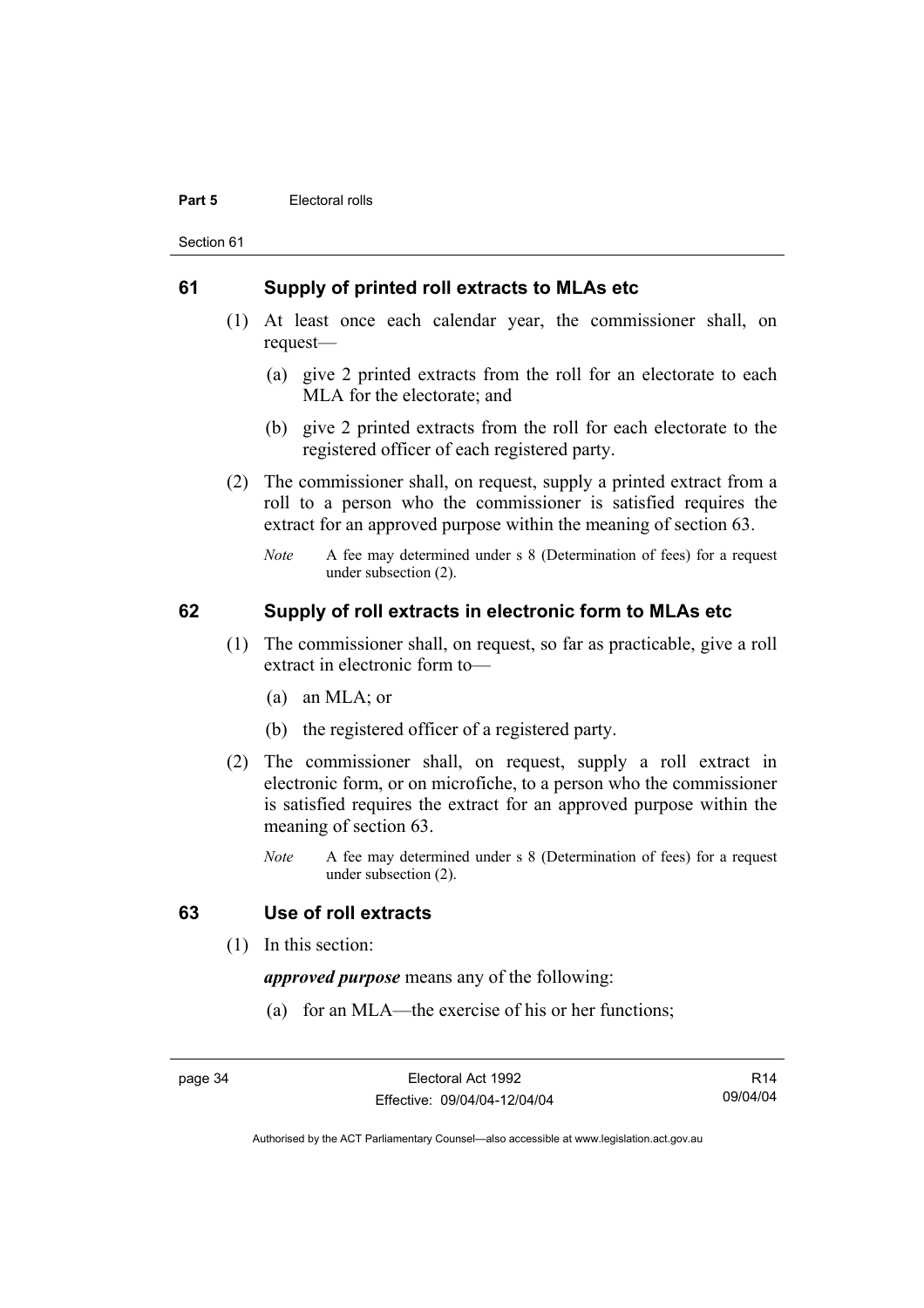- (b) for the registered officer of a registered party—the exercise by an MLA who is a member of the party of his or her functions;
- (c) for an MLA or the registered officer of a registered party—
	- (i) a purpose connected with an election; or
	- (ii) monitoring the accuracy of information in the roll;
- (d) for anyone—a purpose prescribed under the regulations.

*protected information*, in relation to a person, means information that the person knows, or has reasonable grounds for believing, was obtained from a roll extract given to the person or someone else under section 61 (Supply of printed roll extracts to MLAs etc) or section 62 (Supply of roll extracts in electronic form to MLAs etc).

- (2) A person must not, without reasonable excuse, use protected information for—
	- (a) a commercial purpose; or
	- (b) any other purpose, other than an approved purpose.

Maximum penalty: 50 penalty units, imprisonment for 6 months or both.

 (3) A person must not, without reasonable excuse, directly or indirectly divulge or communicate protected information to someone else for a purpose other than an approved purpose.

Maximum penalty: 50 penalty units, imprisonment for 6 months or both.

# **65 Provision of roll information to prescribed authorities**

 (1) The commissioner may give a copy of a roll or information contained on a roll to a prescribed authority if the commissioner is satisfied that the authority requires the copy or information for a prescribed purpose.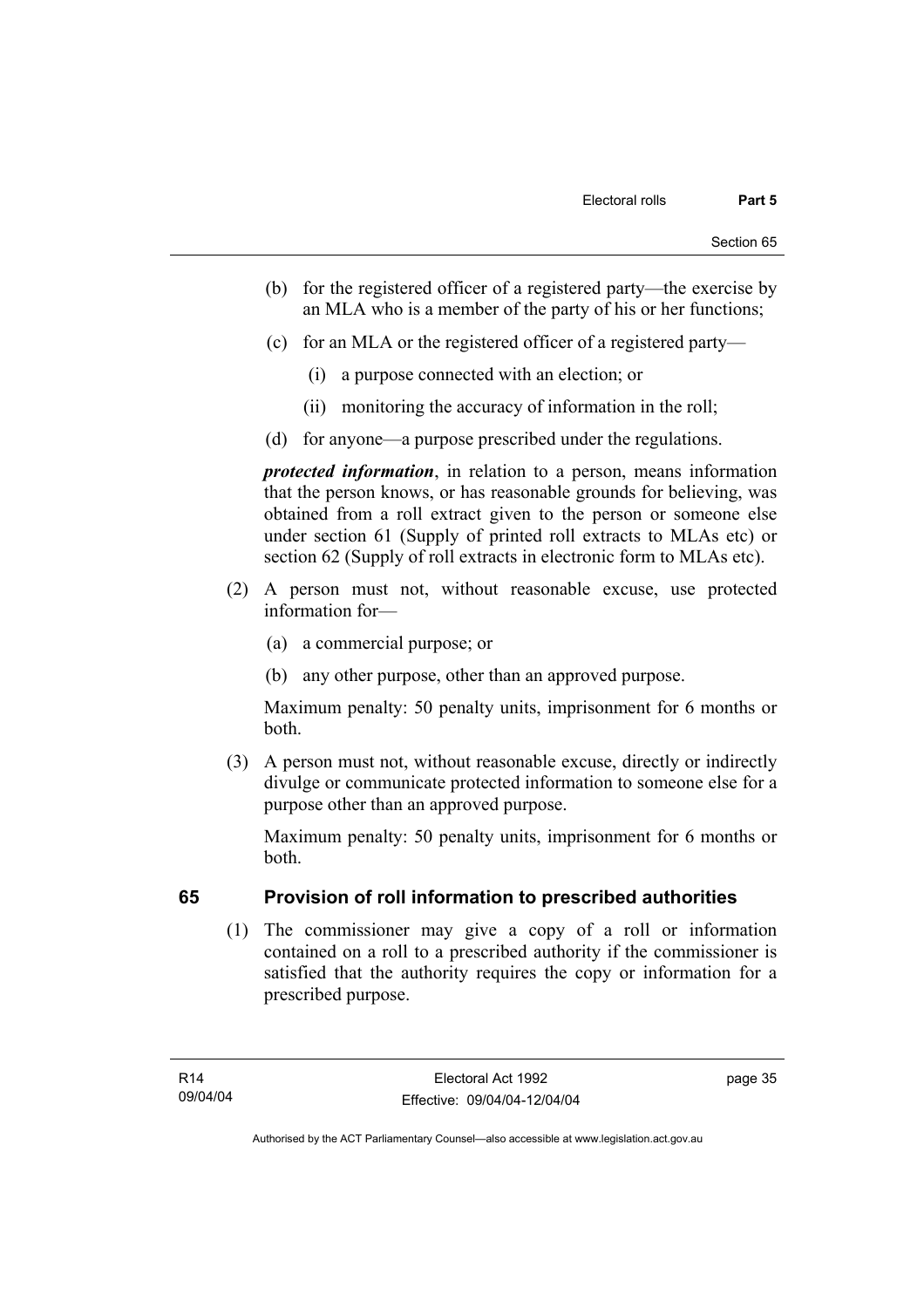### **Part 5 Electoral rolls**

#### Section 66

 (2) A person shall not use information obtained under subsection (1) except in accordance with the regulations.

Maximum penalty: 50 penalty units, imprisonment for 6 months or both.

- (3) For the *Juries Act 1967*, the commissioner shall, on request by the sheriff, give the sheriff a copy of the roll of electors of the ACT.
- (4) A copy of a roll, or information, may be given to a person under subsection (1) or (3) in printed or electronic form or on microfiche.
- (5) A copy of a roll, or information, provided under subsection (1) or (3) shall not include—
	- (a) in relation to a person whose address is a suppressed address any particulars other than the name of the person; or
	- (b) the address of an eligible overseas elector; or
	- (c) the address of an Antarctic elector.
- (6) The regulations may provide for how a prescribed authority may deal with information, or information obtained from a copy of a roll, provided under subsection (1).

## **66 Maintenance of rolls**

- (1) The commissioner shall, so far as practicable, keep the rolls up to date.
- (2) The commissioner may alter a roll at any time as follows:
	- (a) to register any change of name;
	- (b) to bring up to date any particulars appearing on the roll;
	- (c) to correct any mistake or omission;
	- (d) to remove the name of a deceased elector;

R14 09/04/04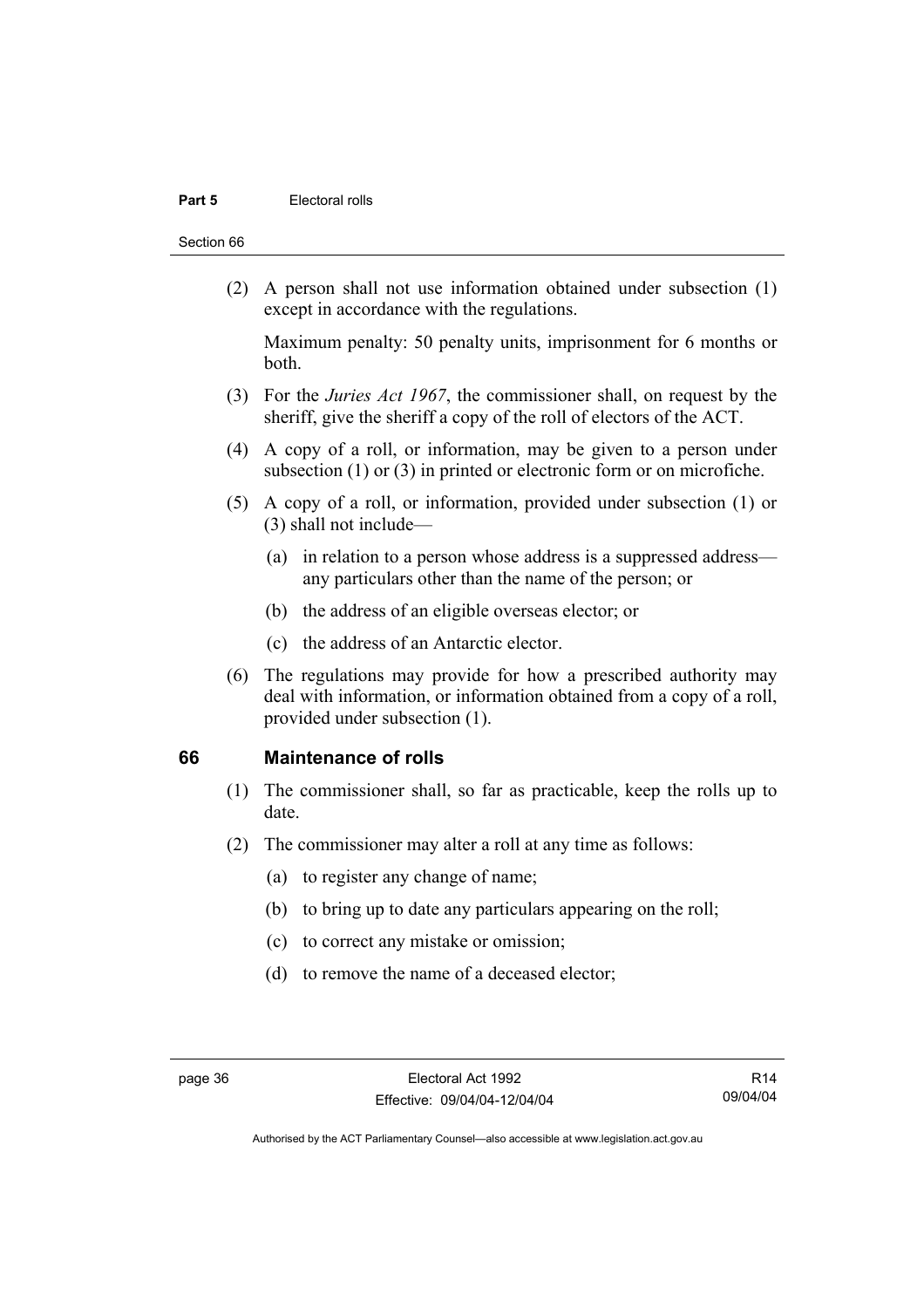(e) in relation to a person who is enrolled on the Commonwealth roll—to reflect any alteration under the Commonwealth Electoral Act, section 105 in relation to that enrolment.

# **67 Power to require information**

- (1) The commissioner may, by written notice, require—
	- (a) the administrative head of a unit of the public service; or
	- (b) the chief executive officer (however described) of a Territory authority or of an entity prescribed under the regulations; or
	- (c) the occupier of any residence;

to give to the commissioner or a specified officer specified information required in connection with the preparation, maintenance or revision of a roll.

*Note* For how documents may be given, see *Legislation Act 2001*, pt 19.5.

- (2) A notice shall specify the time within which the information is to be so given.
- (3) A person who, without reasonable excuse, contravenes such a requirement commits an offence.

Maximum penalty: 5 penalty units.

 (4) Subsection (3) does not apply if compliance with the requirement would involve the disclosure of information in contravention of any other law.

# **68 Notice of registered deaths**

The registrar-general shall give to the commissioner, on request, particulars entered in the register of deaths during the period to which the request relates in relation to the death of each person aged 17 years or older.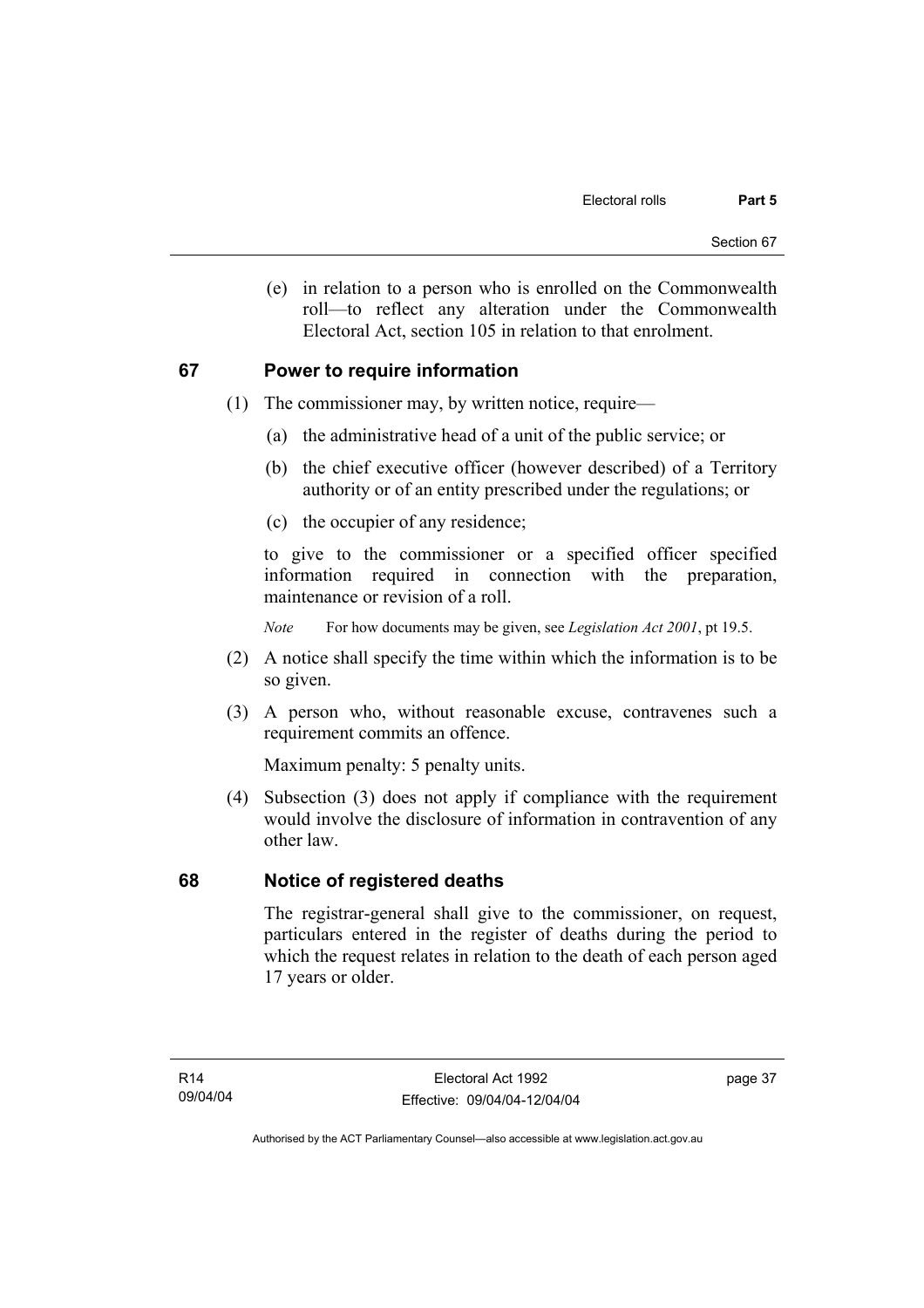### **Part 5 Electoral rolls**

Section 69

# **69 Disclosure of roll information**

 (1) A person to whom this section applies shall not, without reasonable excuse, give a copy of a roll, an extract from a roll, or information contained on a roll, to another person except for this Act.

Maximum penalty: 50 penalty units, imprisonment for 6 months or both.

- (2) This section applies to a person who is, or has been—
	- (a) the commissioner; or
	- (b) an officer; or
	- (c) a member of the staff of the electoral commission.

# **70 Joint roll arrangements with Commonwealth**

- (1) The Chief Minister may arrange with the Governor-General for—
	- (a) the preparation, alteration or revision of the rolls; or
	- (b) the carrying out of any procedure relating to the preparation, alteration or revision of the rolls;

jointly by the Commonwealth and the Territory.

- (2) If such an arrangement is in force, a roll may contain—
	- (a) the names and particulars of persons who are enrolled as electors of the Commonwealth but not as electors of the ACT, provided that it is clearly indicated that they are not enrolled as electors of the ACT; and
	- (b) distinguishing marks against the names of persons enrolled as electors of the ACT but not as electors of the Commonwealth, to show that they are not electors of the Commonwealth; and
	- (c) other particulars in addition to those required by or under this Act to be included in the roll;

R14 09/04/04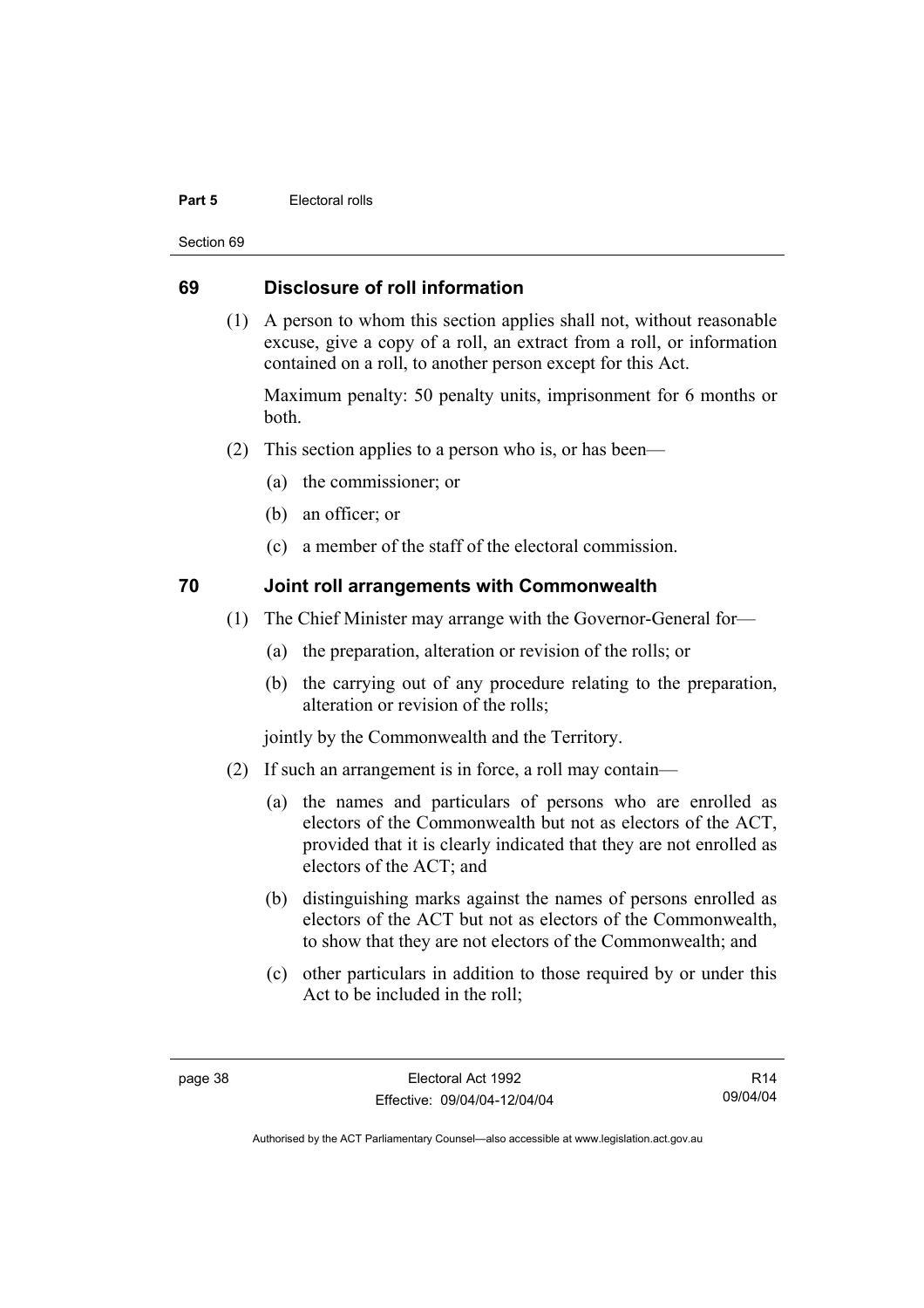Section 70

and, for this Act, the names of electors of the Commonwealth who are not enrolled as electors of the ACT and those marks and particulars shall not be taken to be part of the roll.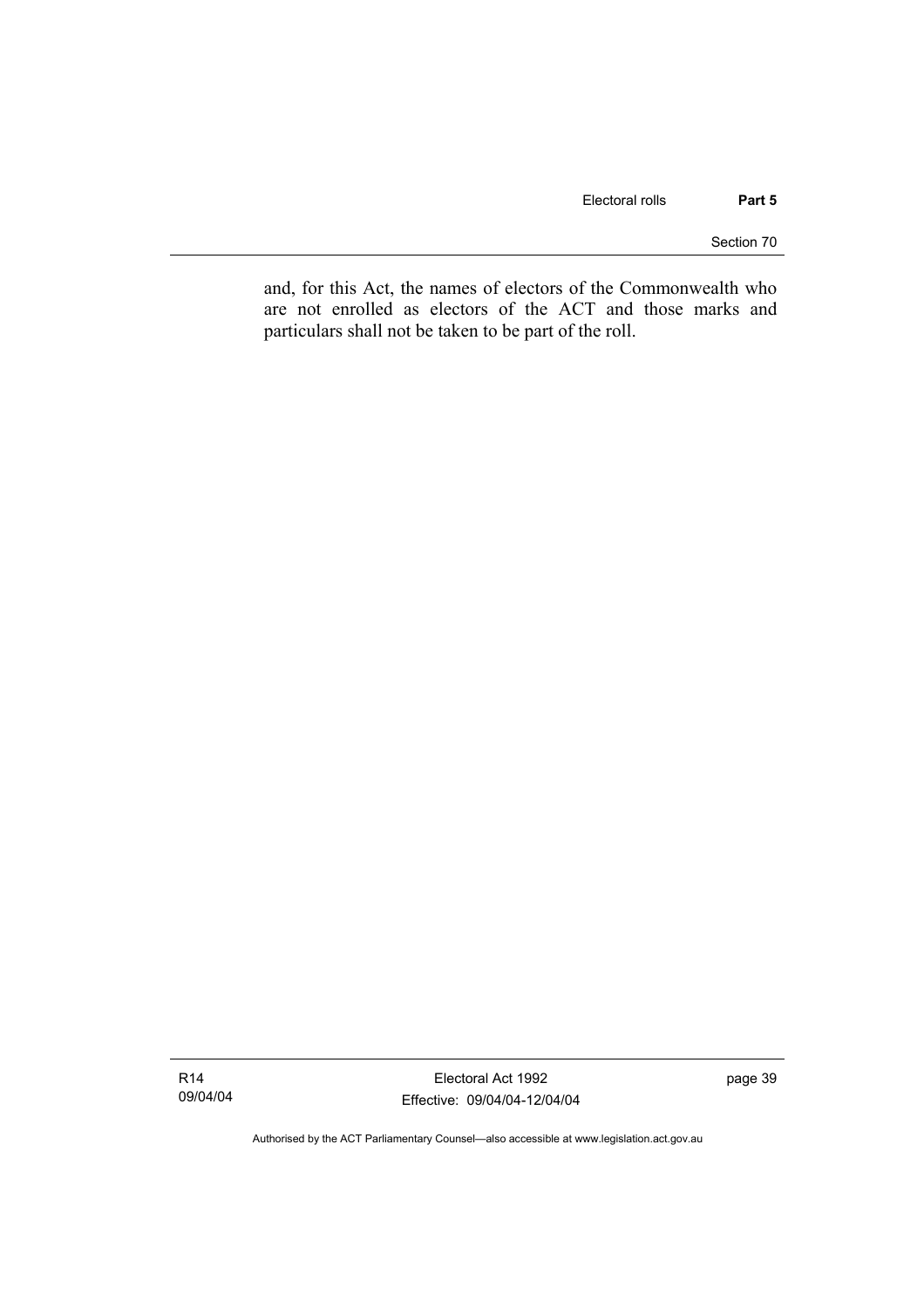#### **Part 6** Enrolment

Section 71

# **Part 6 Enrolment**

## **71 Persons taken not to be enrolled on Commonwealth roll**

For this part, the following persons enrolled on the Commonwealth roll shall be taken not to be so enrolled:

- (a) a person whose address recorded on that roll is not in the ACT;
- (b) a person who is an eligible overseas elector for the Commonwealth Electoral Act but not an eligible overseas elector for this Act.

# **71A Address of person serving sentence of imprisonment**

For this part, the address of a person who is serving a sentence of imprisonment is—

- (a) if the person is enrolled on the Commonwealth roll—the address recorded on that roll in relation to the person; or
- (b) if paragraph (a) does not apply—
	- (i) the person's address immediately before the person began serving the sentence; or
	- (ii) if the person did not have an address immediately before beginning to serve the sentence—the address of the place where the person is serving the sentence.

# **72 Entitlement**

- (1) A person is entitled to be enrolled for an electorate if—
	- (a) the person is entitled to be enrolled on the Commonwealth roll otherwise than under the Commonwealth Electoral Act, section 100; and
	- (b) the person's address is in the electorate.

R14 09/04/04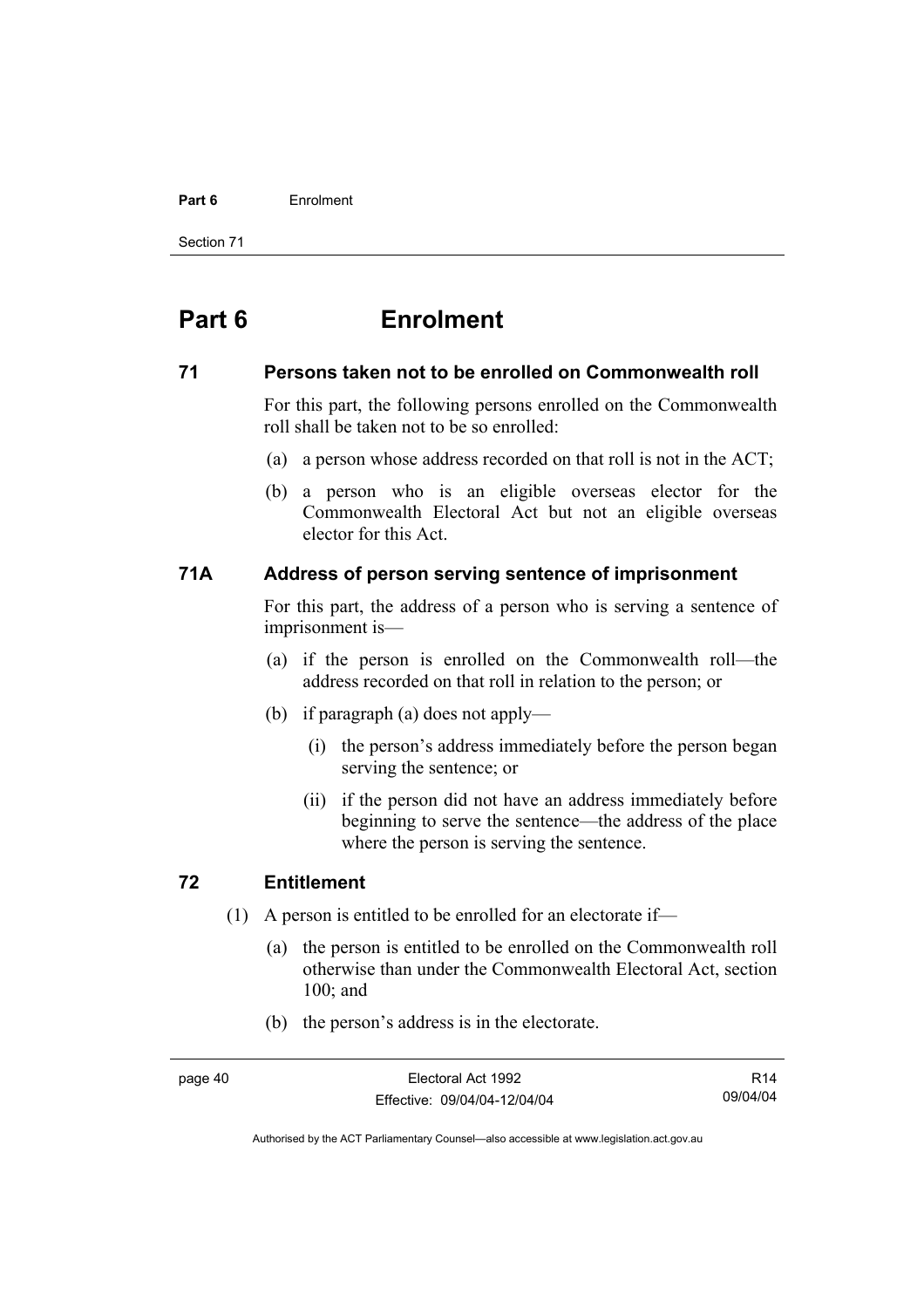(2) A person is not entitled to be enrolled for more than 1 electorate.

## **73 Compulsory enrolment etc—residents**

- (1) A person who—
	- (a) is entitled to be enrolled for an electorate; and
	- (b) is not enrolled on any roll;

shall, subject to subsection (5), make a claim for enrolment within 21 days after the day the person became so entitled.

- (2) An elector who—
	- (a) is enrolled for an electorate; and
	- (b) is entitled, following a change of address, to be enrolled for another electorate;

shall, subject to subsections (4) and (5), make a claim for a transfer of enrolment within 52 days after the date of the change of address.

 (3) An elector who changes address within an electorate shall, subject to subsections (4) and (5), give the commissioner written notice setting out the particulars of the new address within 52 days after the date of the change of address.

*Note* For how documents may be given, see *Legislation Act 2001*, pt 19.5.

- (4) Subsections (2) and (3) do not apply to an eligible overseas elector, an Antarctic elector or a person who is not at least 18 years old.
- (5) If a person is enrolled on the Commonwealth roll otherwise than under the Commonwealth Electoral Act, section 100 and the address recorded on that roll in relation to the person is an address in an electorate—
	- (a) the person shall be taken—
		- (i) to have made a claim under subsection  $(1)$  or  $(2)$ , or given notice under subsection (3), whichever is appropriate; and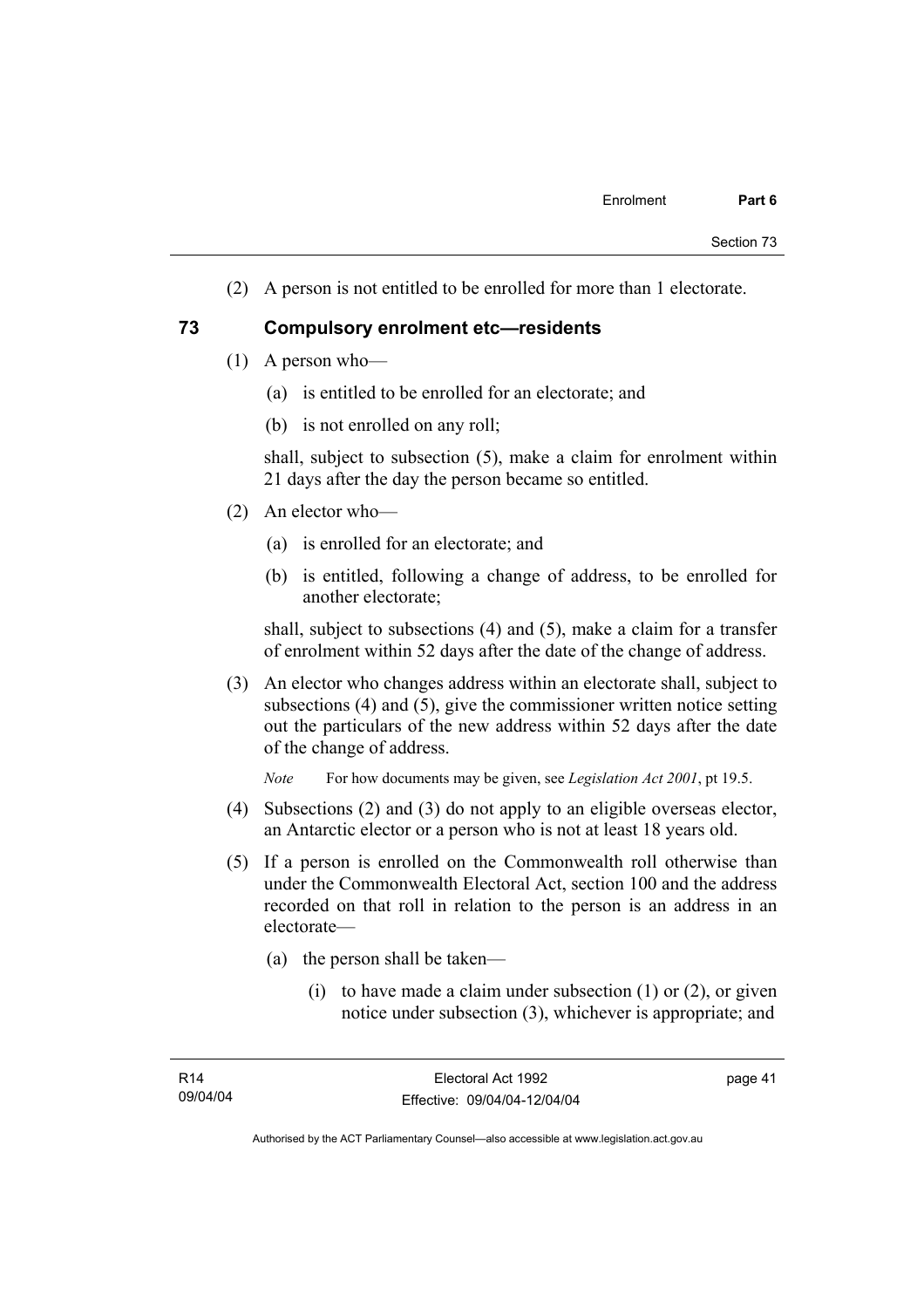## **Part 6** Enrolment

Section 74

- (ii) to be enrolled for the electorate; and
- (b) the particulars recorded on the Commonwealth roll in relation to the person shall, so far as practicable, be taken to be the particulars recorded on the roll for the electorate.
- (6) A person who, without reasonable excuse, contravenes subsection  $(1)$ ,  $(2)$  or  $(3)$  commits an offence.

Maximum penalty: 0.5 penalty units.

# **74 Eligible overseas electors**

- (1) An elector—
	- (a) who is, for the Commonwealth Electoral Act, an eligible overseas elector; and
	- (b) whose address, recorded on the Commonwealth roll when the elector became a person referred to in paragraph (a), was an address in an electorate; and
	- (c) who has, for this Act, indicated an intention to reside, or resume residing, in the ACT after ceasing to be a person referred to in paragraph (a);

is, subject to subsection (4), an eligible overseas elector for this Act in relation to the electorate in which that address is located.

- (2) The commissioner shall annotate the roll for an electorate so as to indicate the name of each person who is an eligible overseas elector in relation to the electorate.
- (3) The commissioner shall cancel an annotation in relation to a person if—
	- (a) the person ceases to be an eligible overseas elector for the Commonwealth Electoral Act; or
	- (b) the person notifies the commissioner that he or she does not intend to reside, or to resume residing, in the ACT after

R14 09/04/04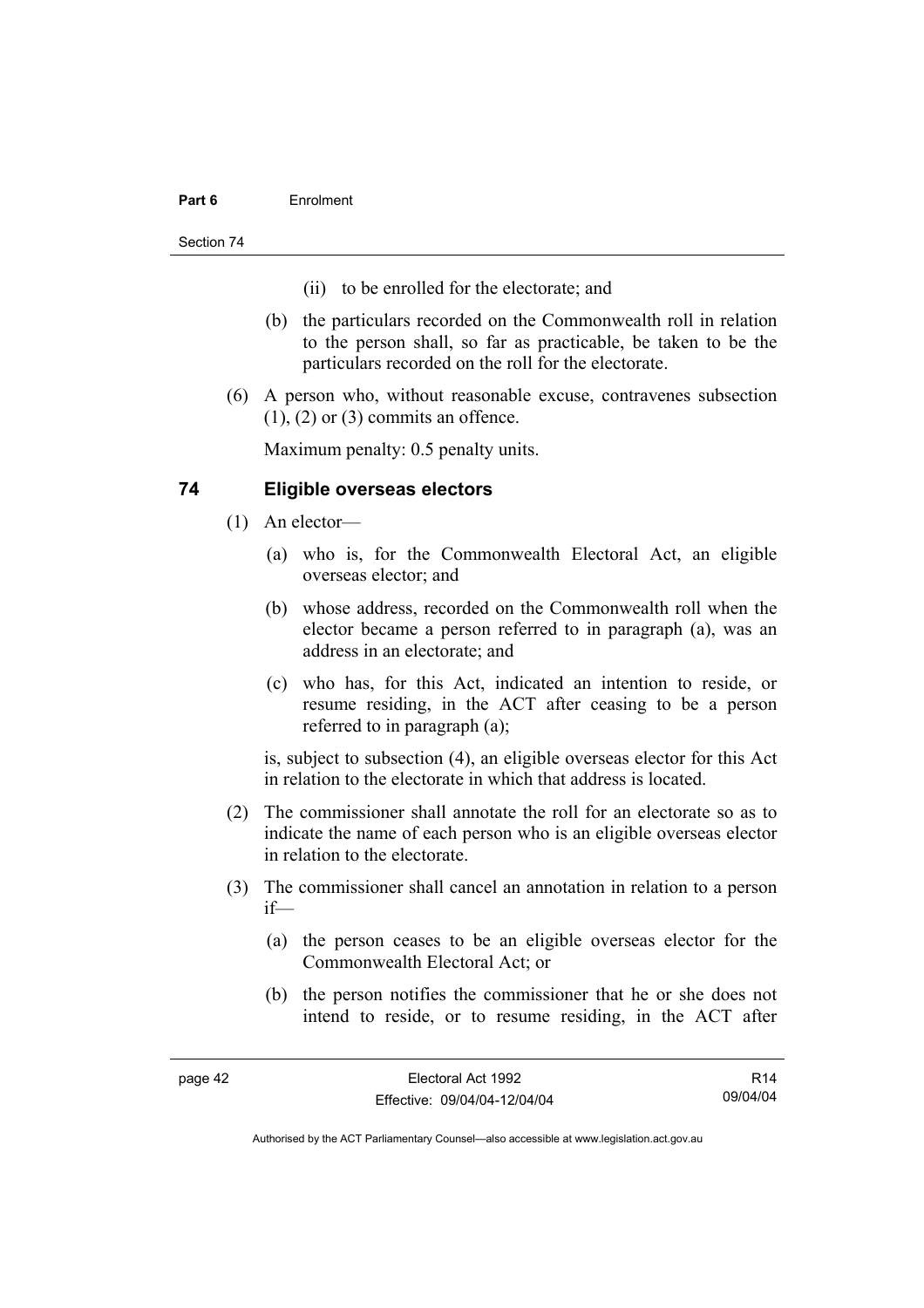ceasing to be an eligible overseas elector for the Commonwealth Electoral Act.

 (4) A person ceases to be an eligible overseas elector for this Act on the day the annotation in relation to the person is cancelled.

## **75 Age 17 enrolment**

- (1) The commissioner shall enrol a person on the roll for an electorate if the person—
	- (a) is at least 17 years old; and
	- (b) would, had the person attained the age of 18 years, be entitled to be enrolled for the electorate; and
	- (c) makes a claim for enrolment.
- (2) If a person is enrolled on the Commonwealth roll under the Commonwealth Electoral Act, section 100 and the address recorded on that roll is an address in an electorate—
	- (a) the person shall be taken—
		- (i) to have made a claim for enrolment under this section; and
		- (ii) to be enrolled under this section on the roll for the electorate; and
	- (b) the particulars recorded on the Commonwealth roll in relation to the person shall, so far as practicable, be taken to be the particulars recorded on the roll for the electorate.

# **76 Enrolment etc**

(1) In this section:

*claim* means a claim for enrolment or transfer of enrolment.

 (2) Except as otherwise provided by this Act, the name of a person shall not be added to a roll except under a claim.

| R14      | Electoral Act 1992           | page 43 |
|----------|------------------------------|---------|
| 09/04/04 | Effective: 09/04/04-12/04/04 |         |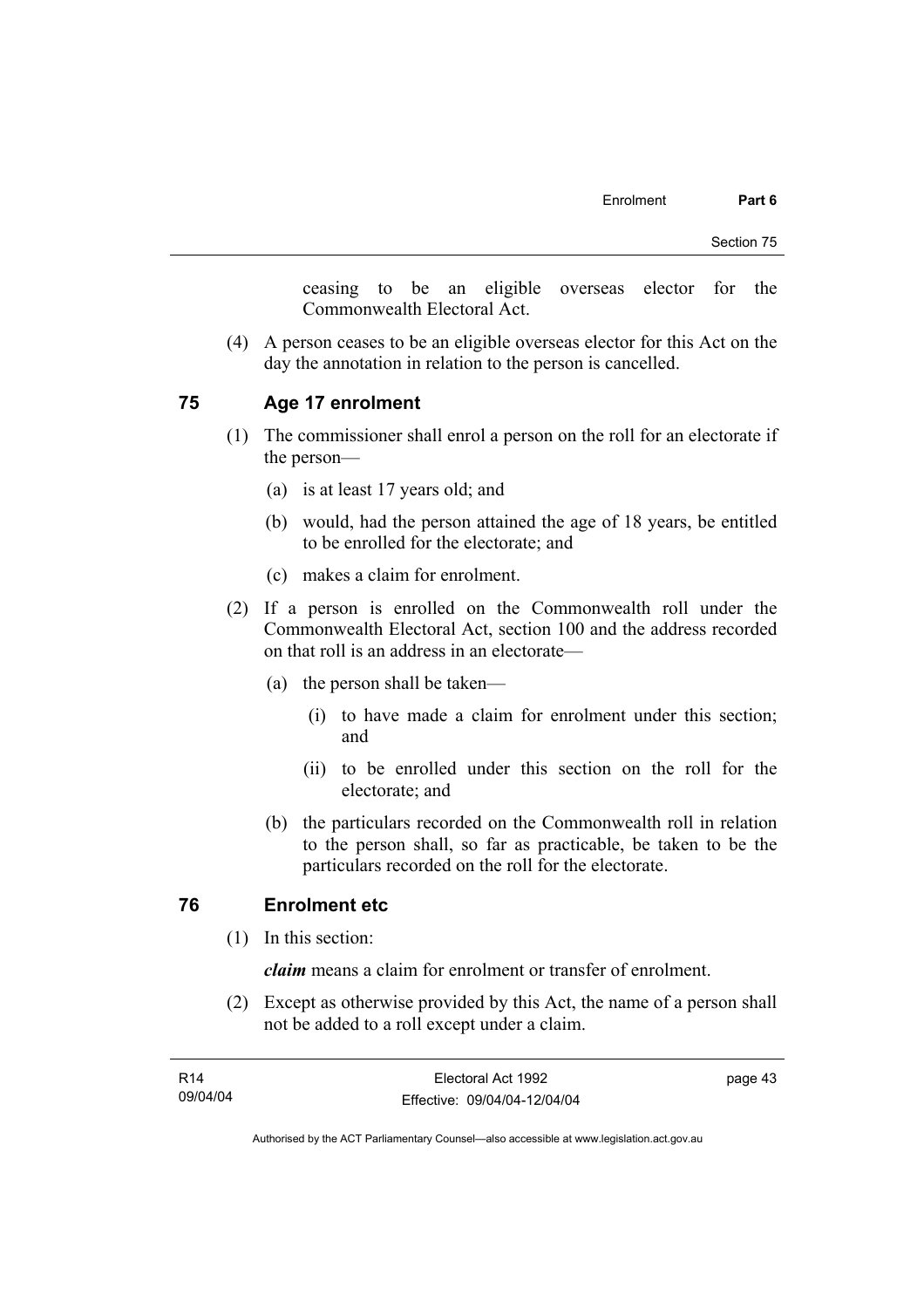#### Section 77

- (3) A claim shall be—
	- (a) signed by the claimant and the signature witnessed by a person who is entitled to attest an enrolment claim under the *Commonwealth Electoral Act 1918* (Cwlth), section 98; and
	- (b) given to the commissioner.
	- *Note 1* If a form is approved under s 340A (Approved forms) for a claim, the form must be used.
	- *Note 2* For how documents may be given, see *Legislation Act 2001*, pt 19.5.
- (4) The identity of the person making a claim for enrolment must be verified in the same way an enrolment claim under the *Commonwealth Electoral Act 1918* (Cwlth), section 98 must be verified.
- (5) On a claim under subsection (2), the commissioner shall, subject to section 80—
	- (a) enrol the claimant, if satisfied that he or she is entitled to be enrolled under the claim; or
	- (b) reject the claim.
- (6) After making a decision about a claim under subsection (2), the commissioner shall give the claimant—
	- (a) if the claim is accepted—written notice of the decision specifying the electorate in which the claimant is enrolled; or
	- (b) if the claim is rejected—a review statement about the decision.

## **77 Suppression of elector's address**

- $(1)$  If—
	- (a) an elector is enrolled on the Commonwealth roll; and
	- (b) under the Commonwealth Electoral Act, section 104 the particulars of the elector's address have not been included on, or have been deleted from, the Commonwealth roll;

R14 09/04/04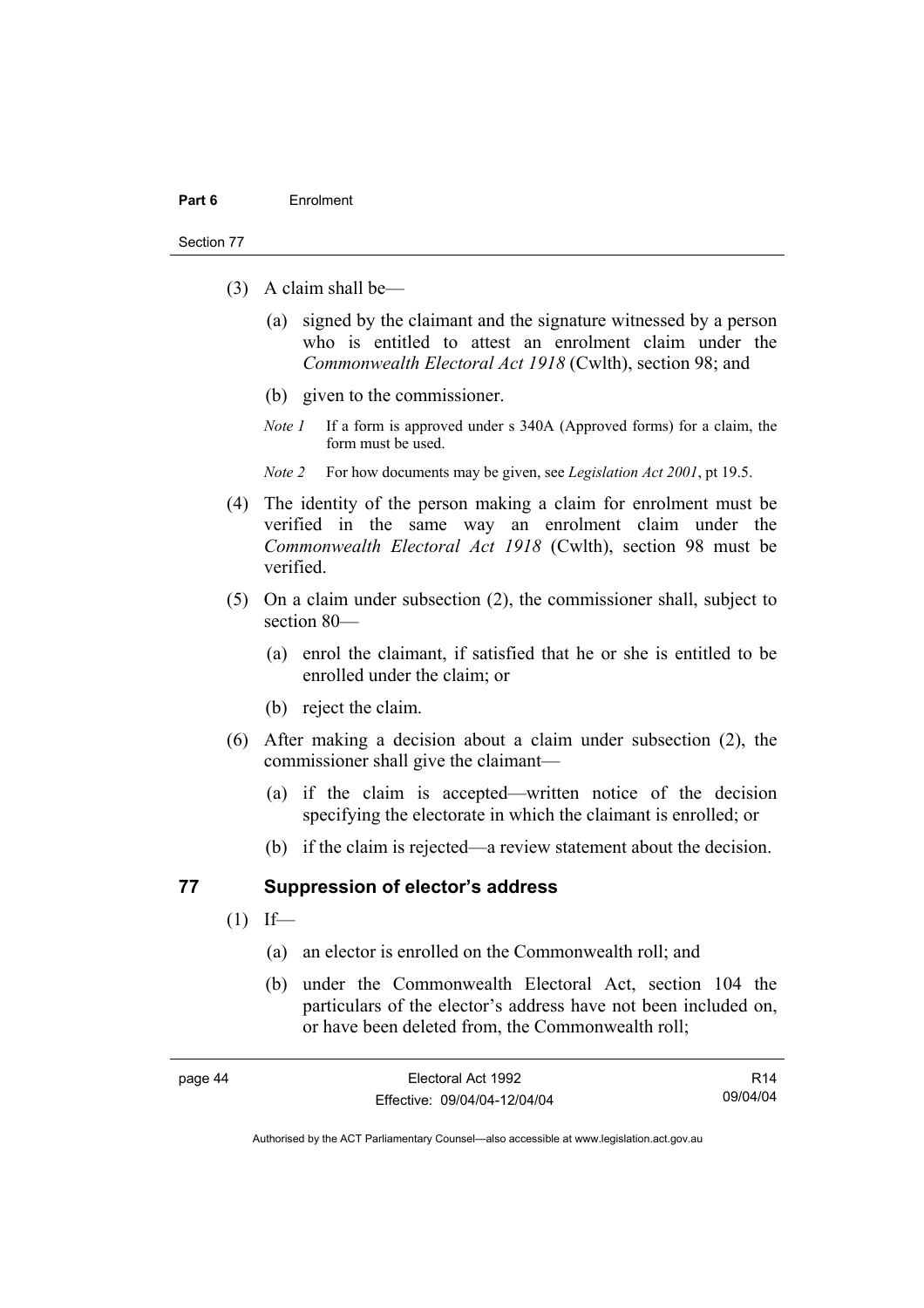the commissioner shall suppress the particulars of the elector's address from any extract from the roll on which the elector is enrolled under this Act.

- (2) If an elector is not enrolled on the Commonwealth roll, on the elector's request for the suppression of particulars of his or her address from an extract from any roll, the commissioner shall—
	- (a) grant the request; or
	- (b) refuse the request.
- (3) A request shall—
	- (a) set out the reasons for the request; and
	- (b) be verified by statutory declaration.
	- *Note* If a form is approved under s 340A (Approved forms) for a request, the form must be used.
- (4) The commissioner shall grant a request under subsection (2) if he or she is satisfied on reasonable grounds that the inclusion of the particulars of the elector's address on an extract from the roll would place at risk the personal safety of the elector or any member of the elector's family.
- (5) After making a decision about a request under subsection (2), the commissioner shall give the person who made the request—
	- (a) if the request is granted—written notice of the decision; or
	- (b) if the request is refused—a review statement about the decision.

# **78 Inclusion of particulars on roll following suppression**

- (1) This section applies if the address of an elector has been suppressed under section 77 (2).
- (2) The commissioner shall include the particulars of the elector's address on an extract from the roll if the commissioner is satisfied

page 45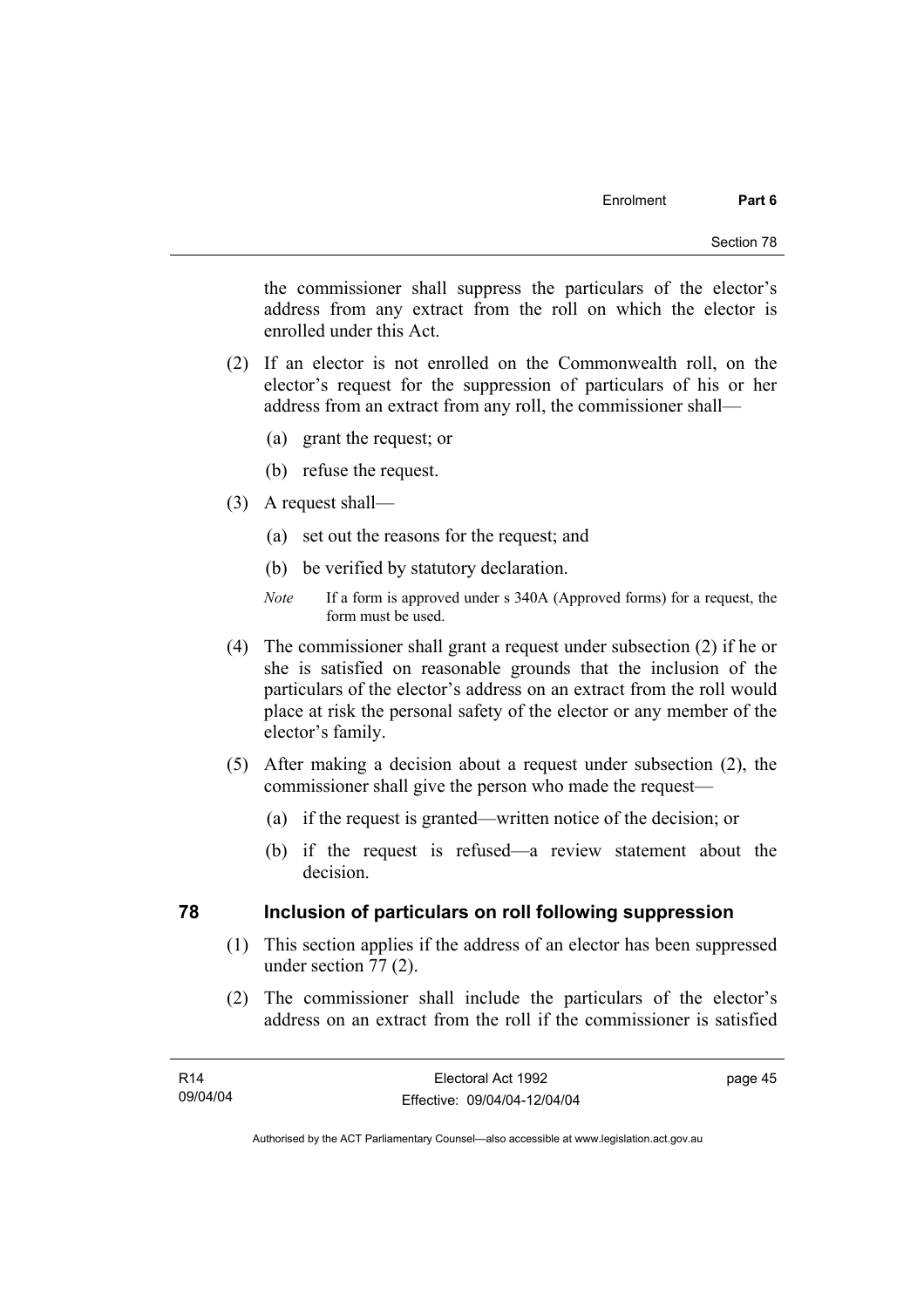## **Part 6** Enrolment

Section 79

on reasonable grounds that the inclusion of the particulars would not place at risk the personal safety of the elector or any member of the elector's family.

 (3) After making a decision under subsection (2), the commissioner shall give the elector a review statement about the decision.

# **79 Suppression of elector's address pending review**

- (1) This section applies if the commissioner makes either of the following decisions:
	- (a) a decision under section 77 (2) (b) to refuse to suppress an elector's address from an extract from a roll;
	- (b) a decision under section 78 (2) to include particulars of an elector's address on an extract from a roll.
- (2) The commissioner shall suppress the particulars of the relevant elector's address from any extract from a roll from the defined date until—
	- (a) if no application for a review of the relevant decision has been made to the electoral commission within 28 days after the elector is given a review statement about the decision—the end of that period; or
	- (b) if, on a review, the electoral commission affirms the relevant decision, and no application for a review of the commission's decision has been made to the AAT—the end of 28 days after the elector is given a notice under section 248; or
	- (c) if, on a review, the AAT affirms the decision of the electoral commission, and no appeal to the Supreme Court is instituted—the end of 28 days after the elector is given notice of the decision of the AAT; or
	- (d) if an appeal to the Supreme Court is so instituted within that period—proceedings on the appeal are completed.

R14 09/04/04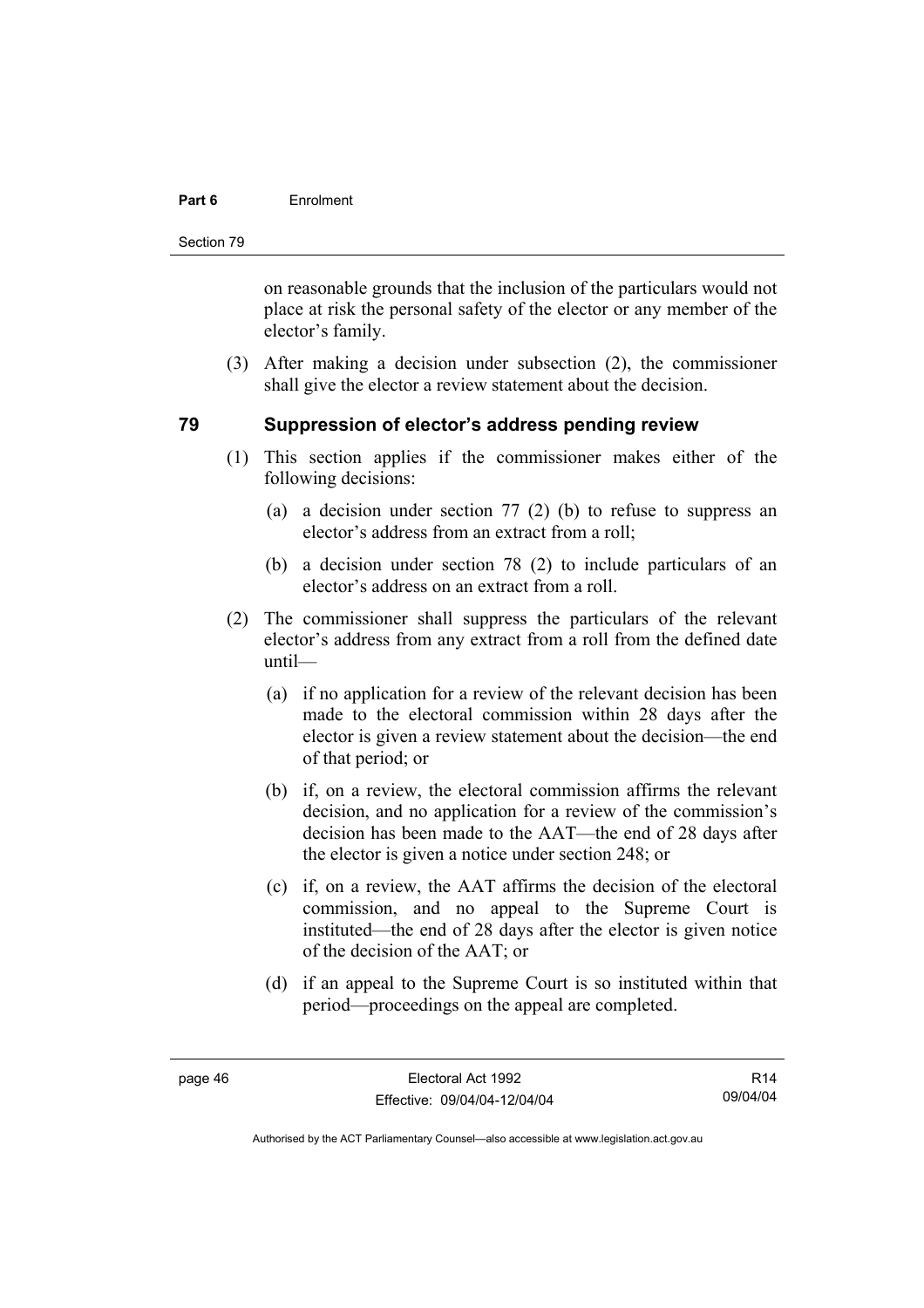- (3) Subsection (2) has effect subject to—
	- (a) an order of the electoral commission under section 247; and
	- (b) any order of the AAT; and
	- (c) any order of the Supreme Court.
- (4) In this section:

*defined date* means—

- (a) in relation to a decision under section 77 (2) (b) to refuse to suppress an elector's address from an extract from a roll—the date of the request for suppression; or
- (b) in relation to a decision under section 78 (2) to include particulars of an elector's address on an extract from a roll the date of the decision.

# **80 Closed rolls**

- (1) For this Act, the roll for an electorate shall be taken to be closed during the period—
	- (a) beginning at 8 pm on the 29th day before polling day for an election in the electorate; and
	- (b) ending at the close of polling at the election.
- (2) While a roll is closed, subject to subsections (3), (4) and (5) and section 66—
	- (a) a person shall not be enrolled; and
	- (b) a person shall not be taken to be enrolled under section 73 (5) or 75 (2) if the person's enrolment on the Commonwealth roll is effected during the closure; and
	- (c) a name shall not be removed; and
	- (d) an annotation in relation to the roll shall not be made or cancelled under section 74; and

| <b>R14</b> | Electoral Act 1992           | page 47 |
|------------|------------------------------|---------|
| 09/04/04   | Effective: 09/04/04-12/04/04 |         |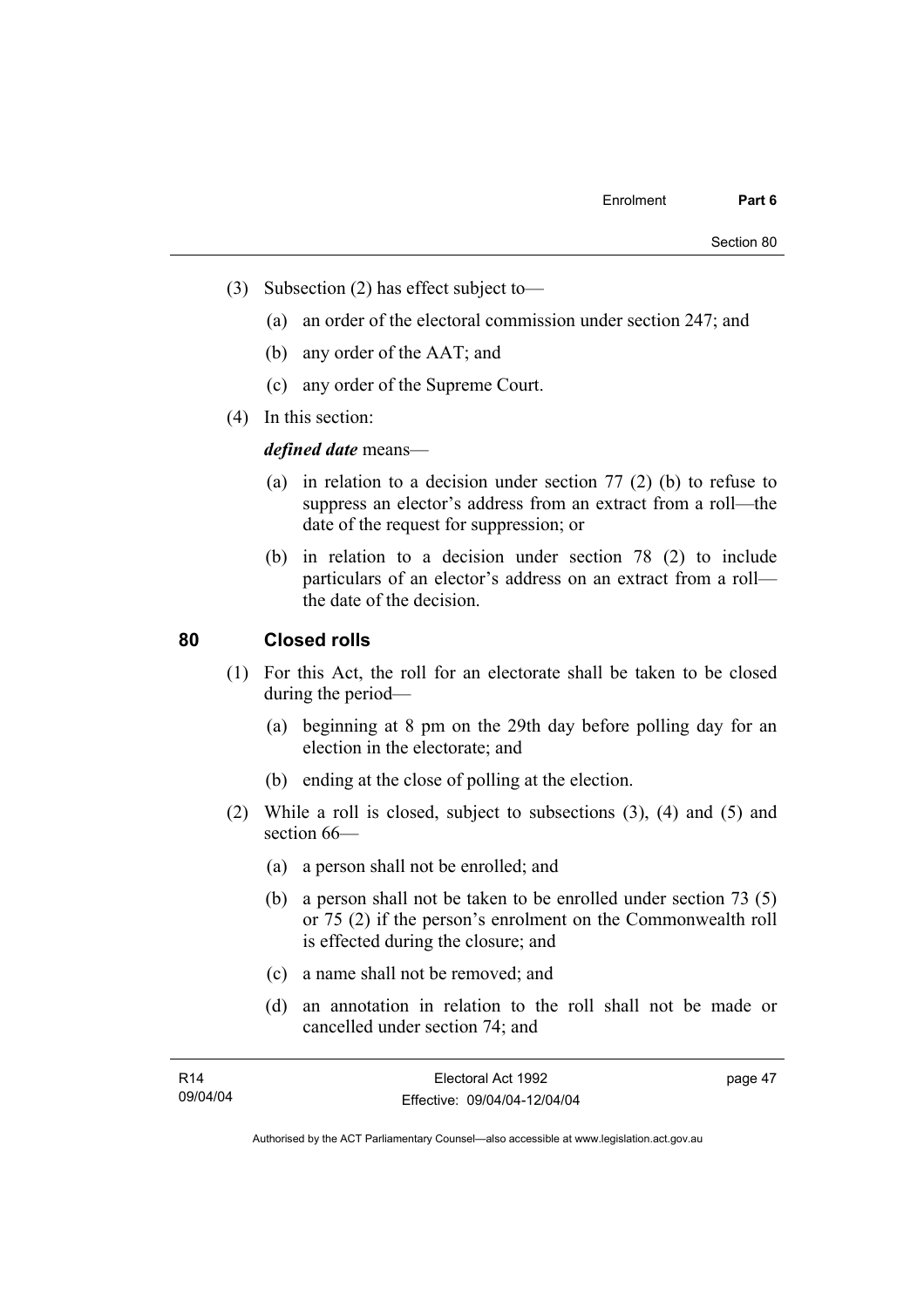## **Part 6** Enrolment

Section 80

- (e) a change of address shall not be recorded.
- (3) Subsection (2) (c) shall not be taken to prevent the removal, while a roll is closed, of the name of a person who the commissioner believes on reasonable grounds made a statement in a claim for enrolment or transfer of enrolment that was false or misleading in a material particular.
- (4) If the Australian Postal Corporation notifies the commissioner in writing that the delivery of a posted claim for enrolment or transfer of enrolment has been delayed by an industrial dispute and, apart from the dispute, would have been delivered to the commissioner before the close of the roll for an election—
	- (a) subsection (2) (a) and (c) shall not be taken to prevent the enrolment of an elector or the removal of an elector's name from another roll as a consequence of such an enrolment; and
	- (b) if the claimant is enrolled in accordance with the claim—the enrolment shall be taken, in relation to any vote cast by the claimant in the election, to have been effected before the roll closed.
- (5) This section does not prevent the enrolment of an elector, during a period when a roll is closed, if the elector's claim for enrolment or transfer of enrolment was received before the beginning of that period by—
	- (a) an officer appointed under section 33 (Officers); or
	- (b) a member of the commission's staff; or
	- (c) a person authorised by the commissioner for this section; or
	- (d) an employee of the Australian Electoral Commission.
- (6) In this section:

*enrolment* includes the enrolment of a person who is taken to have been enrolled under this part.

R14 09/04/04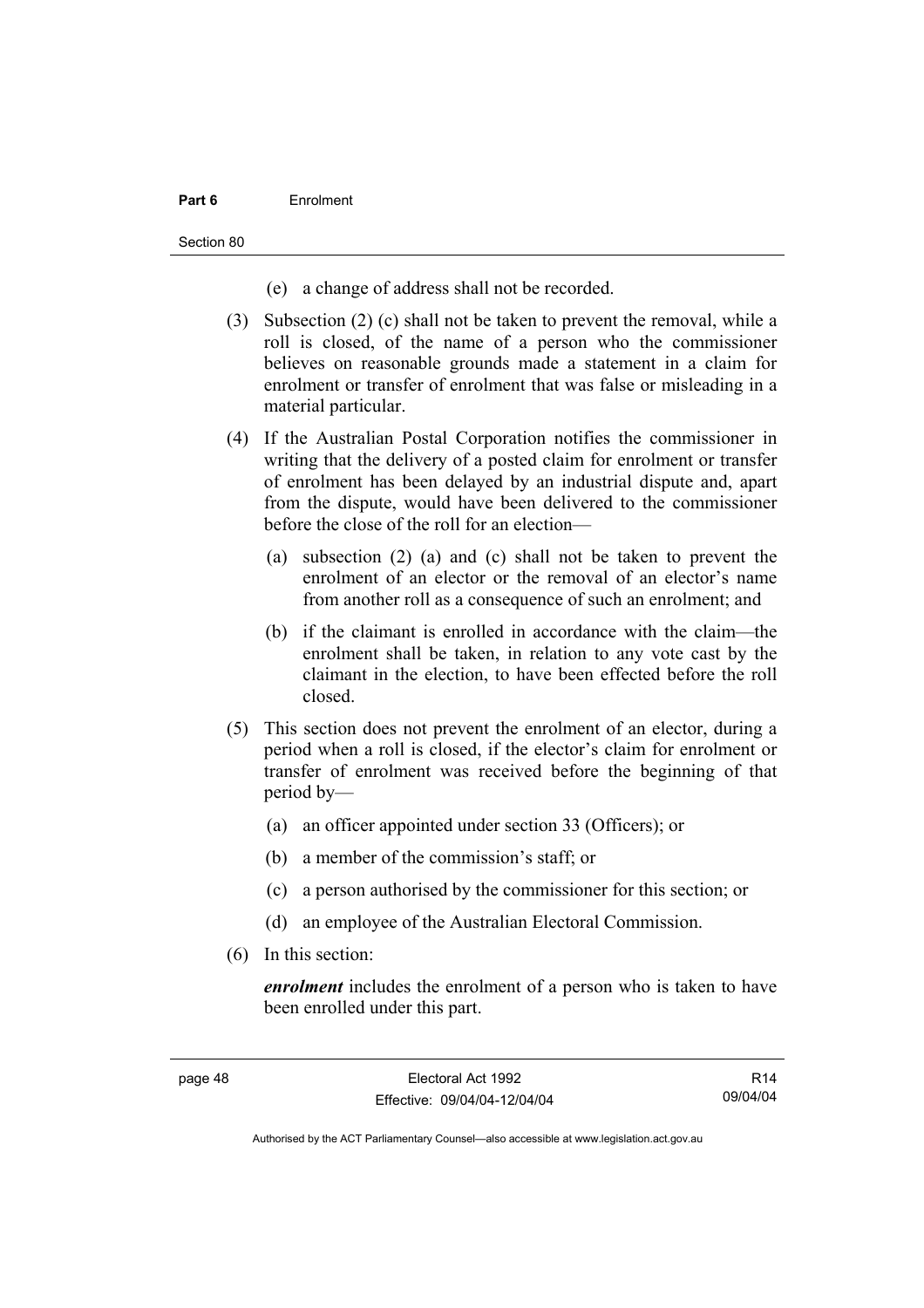*particulars*—a reference (express or implied) to *particulars* relating to a person includes a reference to particulars taken to be recorded on the roll under this part.

# **81 Objections to enrolment**

- (1) This section applies in relation to the enrolment of a person who is enrolled under this Act but is not enrolled under the Commonwealth Act.
- (2) An elector may object to the enrolment of a person on the ground that the person is not entitled to enrolment under section 72.
- (3) An objection shall—
	- (a) set out the grounds on which it is made; and
	- (b) subject to subsection (4), be accompanied by a deposit of \$2 or any higher amount prescribed by the regulations.
	- *Note* If a form is approved under s 340A (Approved forms) for an objection, the form must be used.
- (4) The deposit is not payable by an elector who objects to the enrolment of a person with a mental disability.
- (5) The commissioner shall reject an objection without notifying the person whose enrolment it concerns if—
	- (a) the objection is made because the enrolled person is a person with a mental disability and is not accompanied by a supporting medical certificate; or
	- (b) the commissioner believes on reasonable grounds that the objection is frivolous or vexatious.
- (6) After the commissioner rejects an objection under subsection (4), he or she shall—
	- (a) if subsection (5) (a) applies—give the objector written notice of the rejection; and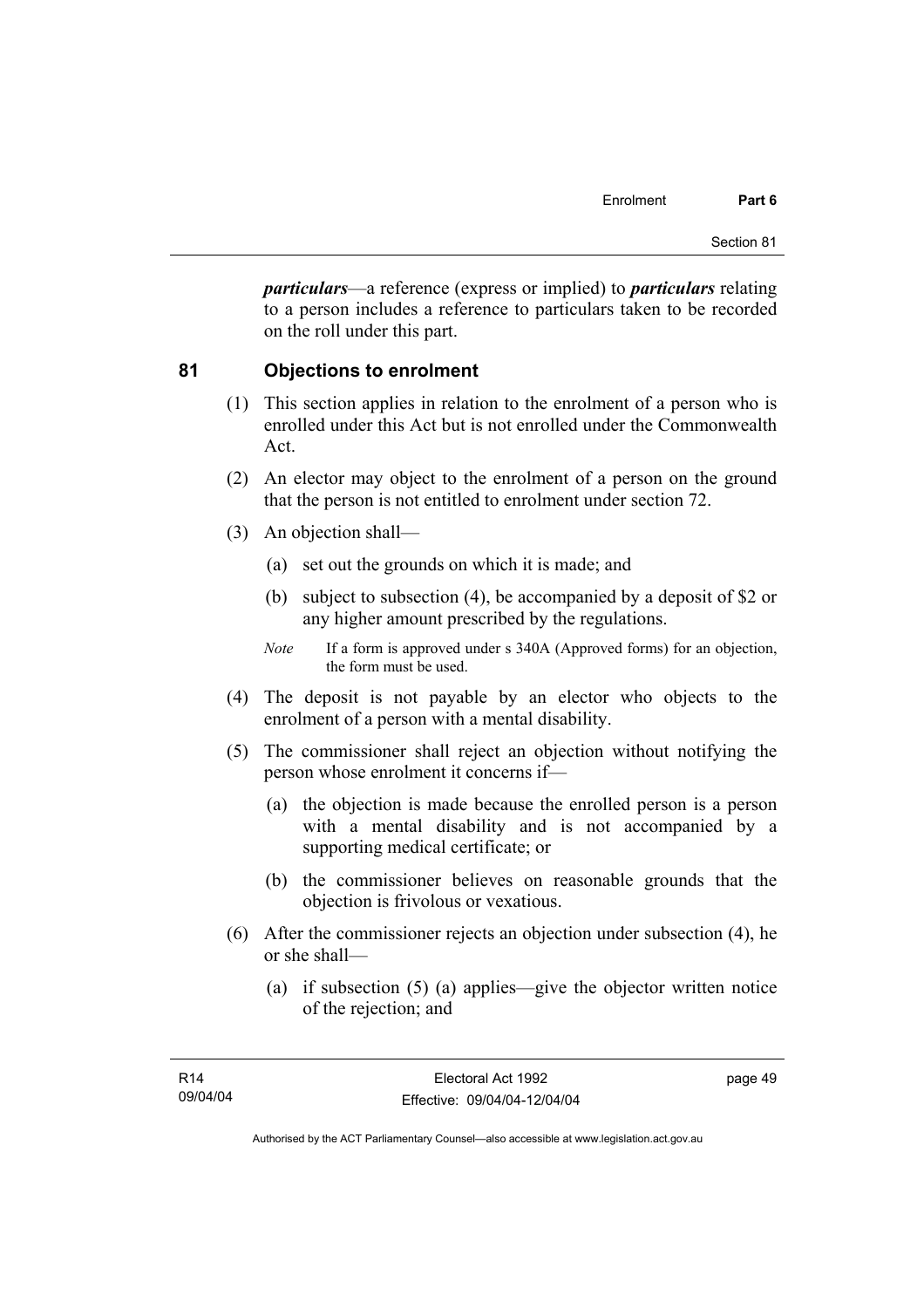#### **Part 6** Enrolment

#### Section 81

- (b) if subsection (5) (b) applies—give the objector a review statement about the decision to reject the objection.
- *Note* For how documents may be given, see *Legislation Act 2001*, pt 19.5.
- $(7)$  If—
	- (a) an objection is made to the enrolment of a person; or
	- (b) the commissioner believes on reasonable grounds that an enrolled person is not entitled to be enrolled (other than the ground that the person is a person with a mental disability);

the commissioner shall, subject to subsection (5), give the person written notice of the objection or belief inviting the person to respond within 21 days after the date of the notice.

- (8) After considering any such response, the commissioner shall determine the person's entitlement to enrolment and—
	- (a) confirm the enrolment; or
	- (b) remove the person's name from the roll.
- (9) After making a decision under subsection (8) about the enrolment of a person, the commissioner shall—
	- (a) for a decision to confirm the enrolment—give the person, and any objector, written notice of the decision; or
	- (b) for a decision to remove the person's name from the roll—
		- (i) give the person a review statement about the decision; and
		- (ii) if an objection has been duly made to the enrolment give the objector written notice of the decision.
- (10) If a person's name is removed from a roll as a result of an objection, the commissioner shall return the deposit lodged with the objection to the objector.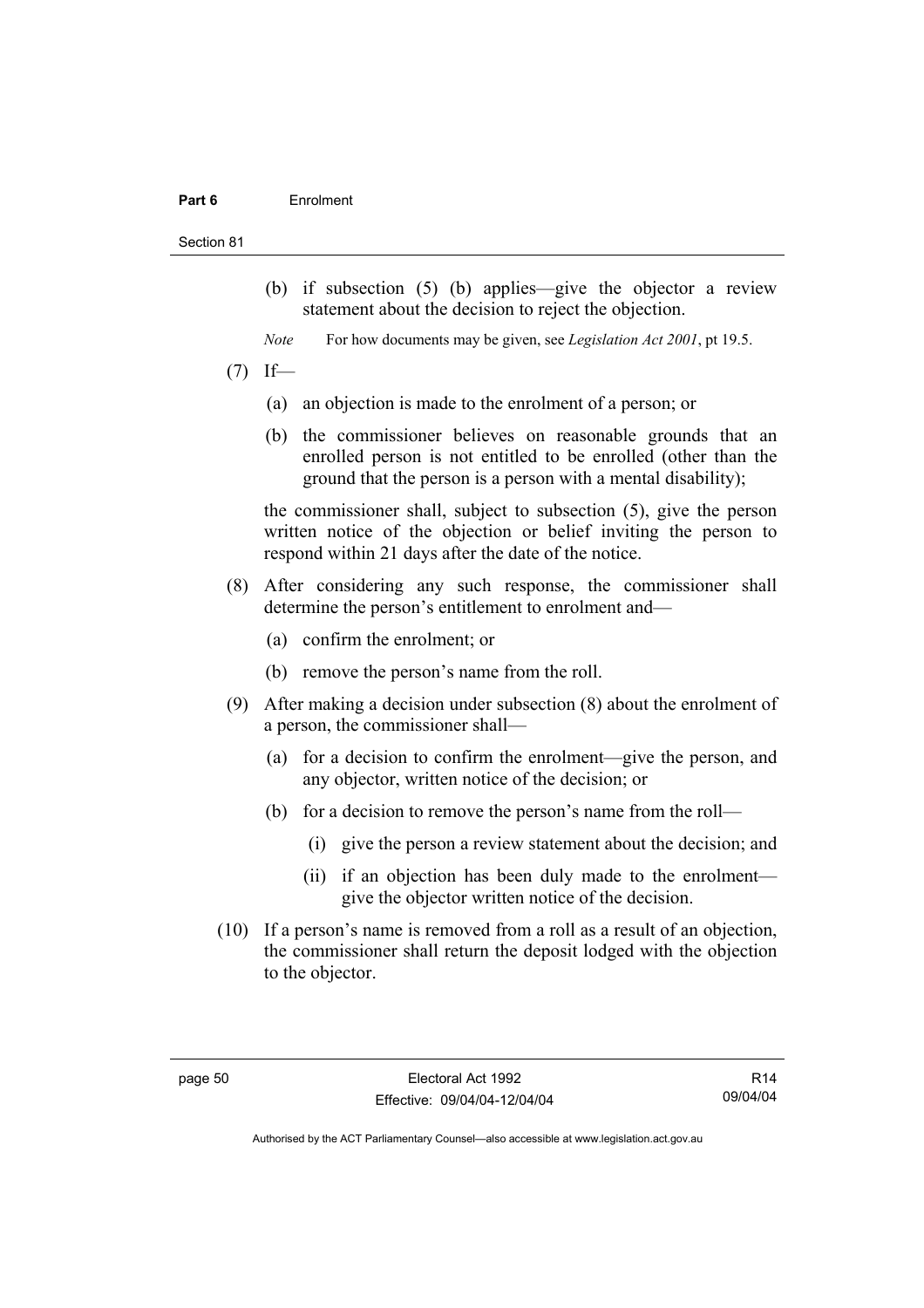(11) In this section:

*person with a mental disability* means a person who is incapable of understanding the nature and significance of enrolment and voting, and includes such a person even if a guardian or manager has not been appointed for the person under the *Guardianship and Management of Property Act 1991*.

# **82 Record of claims for enrolment**

- (1) If the commissioner is satisfied that a record of the particulars of a claim for enrolment or transfer of enrolment is kept on microfiche, microfilm or in any other appropriate permanent form, the claim may be destroyed.
- (2) A record of particulars of a claim that is kept in accordance with subsection (1) is evidence of the particulars of that claim.

# **83 Processing enrolment claims**

An officer who receives a claim for enrolment or transfer of enrolment shall do everything practicable to process the claim.

# **84 Transmission of enrolment claims**

A person who accepts for transmission to the commissioner a claim for enrolment or transfer of enrolment shall transmit the claim to the commissioner as soon as is practicable.

Maximum penalty: 10 penalty units.

# **85 Production of claims for enrolment before a court**

- (1) This section applies to a person who is, or has been—
	- (a) a member of the electoral commission; or
	- (b) the commissioner; or
	- (c) an officer; or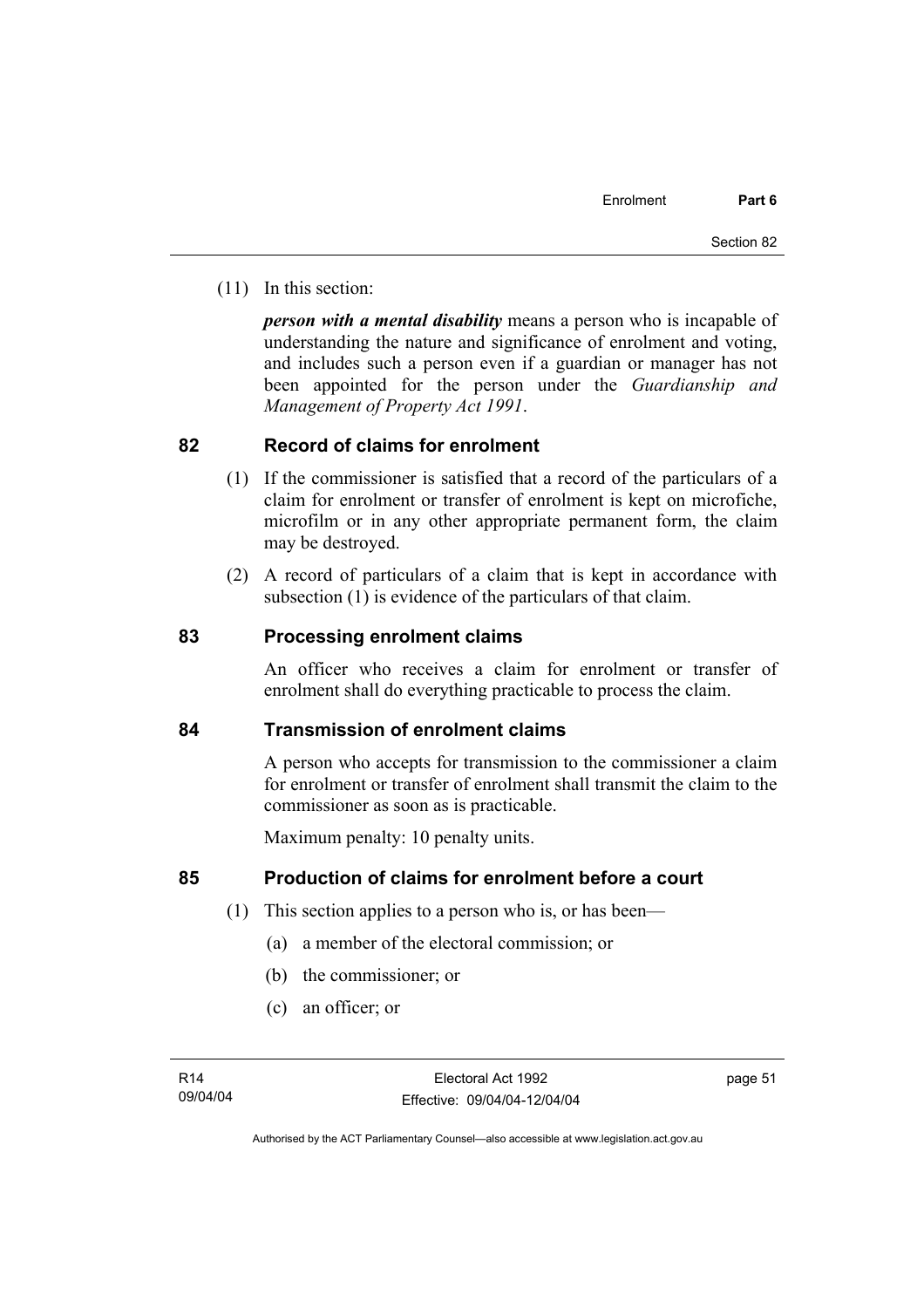## **Part 6** Enrolment

Section 86

- (d) a member of the staff of the electoral commission.
- (2) A person to whom this section applies shall not, except for this Act, be required—
	- (a) to produce in a court a claim for enrolment; or
	- (b) to divulge or communicate to a court any matter or thing in relation to a claim for enrolment that has come to the person's notice in the exercise of functions under this Act.
- (3) In this section:

*court* includes any tribunal, authority or person having power to require the production of documents or the answering of questions.

## **86 Claims for enrolment not subject to warrants**

A warrant issued under a Territory law authorising the seizure of a document related to an offence does not authorise the seizure of a claim for enrolment or transfer of enrolment.

page 52 Electoral Act 1992 Effective: 09/04/04-12/04/04

R14 09/04/04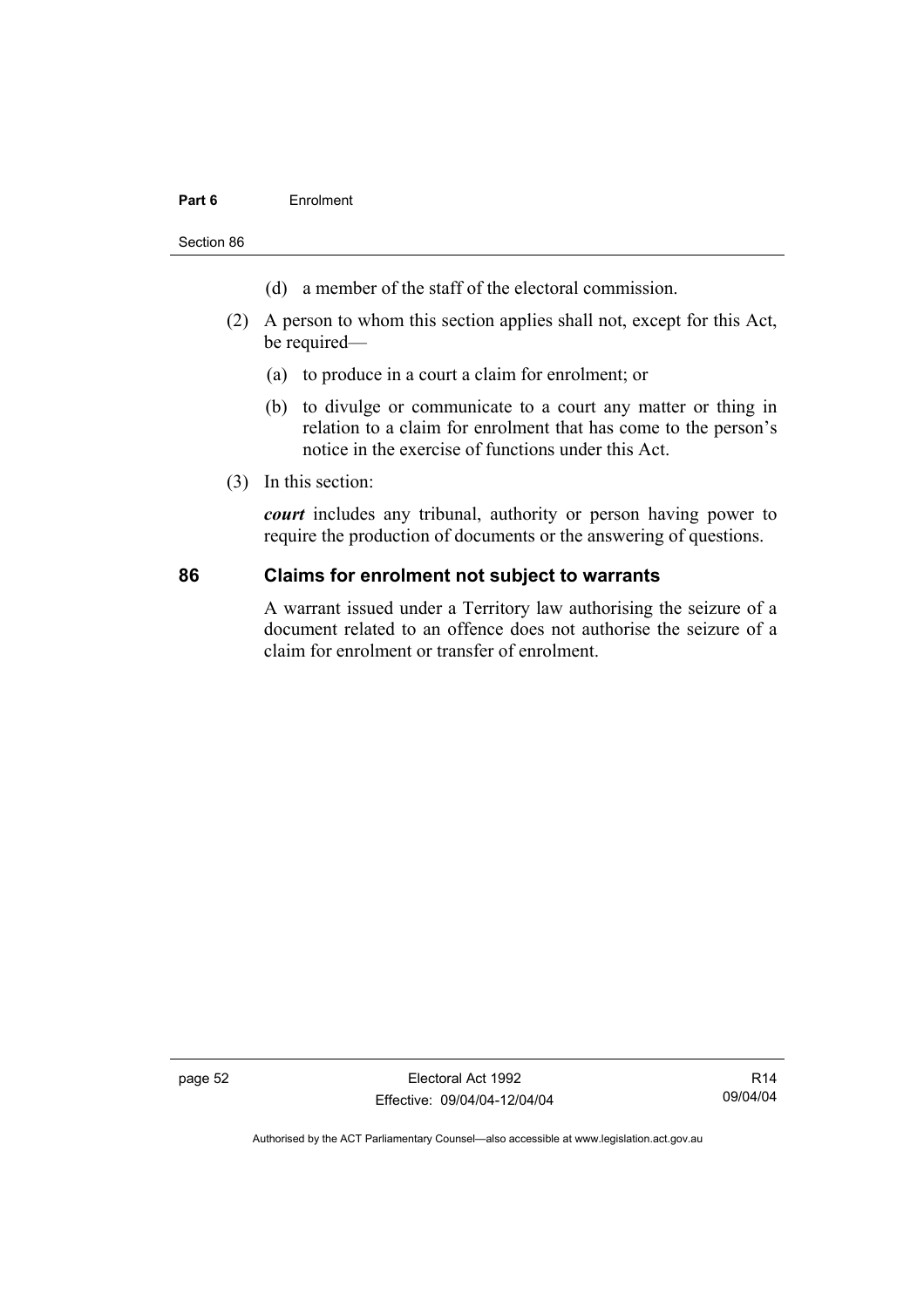# **Part 7 Registration of political parties and ballot groups**

# **87 Meaning of** *related* **political parties**

For this part, 2 political parties are taken to be *related* if—

- (a) one of them is a part of the other; or
- (b) both are parts of the same political party.

# **88 Registers of political parties and ballot groups**

- (1) The commissioner must keep—
	- (a) a register of political parties; and
	- (b) a register of ballot groups.
- (2) A register must contain the following particulars for each registered party or ballot group:
	- (a) the name of the party or group;
	- (b) any abbreviation of the name of the party or group;
	- (c) the name and address of the registered officer of the party or group;
	- (d) for the register of ballot groups—the name of the sponsoring MLA.
- (3) The commissioner must make each register available for public inspection.

# **89 Application for registration of political party**

An application for registration of a political party must—

(a) be signed by the secretary of the party; and

| R14      | Electoral Act 1992           | page 53 |
|----------|------------------------------|---------|
| 09/04/04 | Effective: 09/04/04-12/04/04 |         |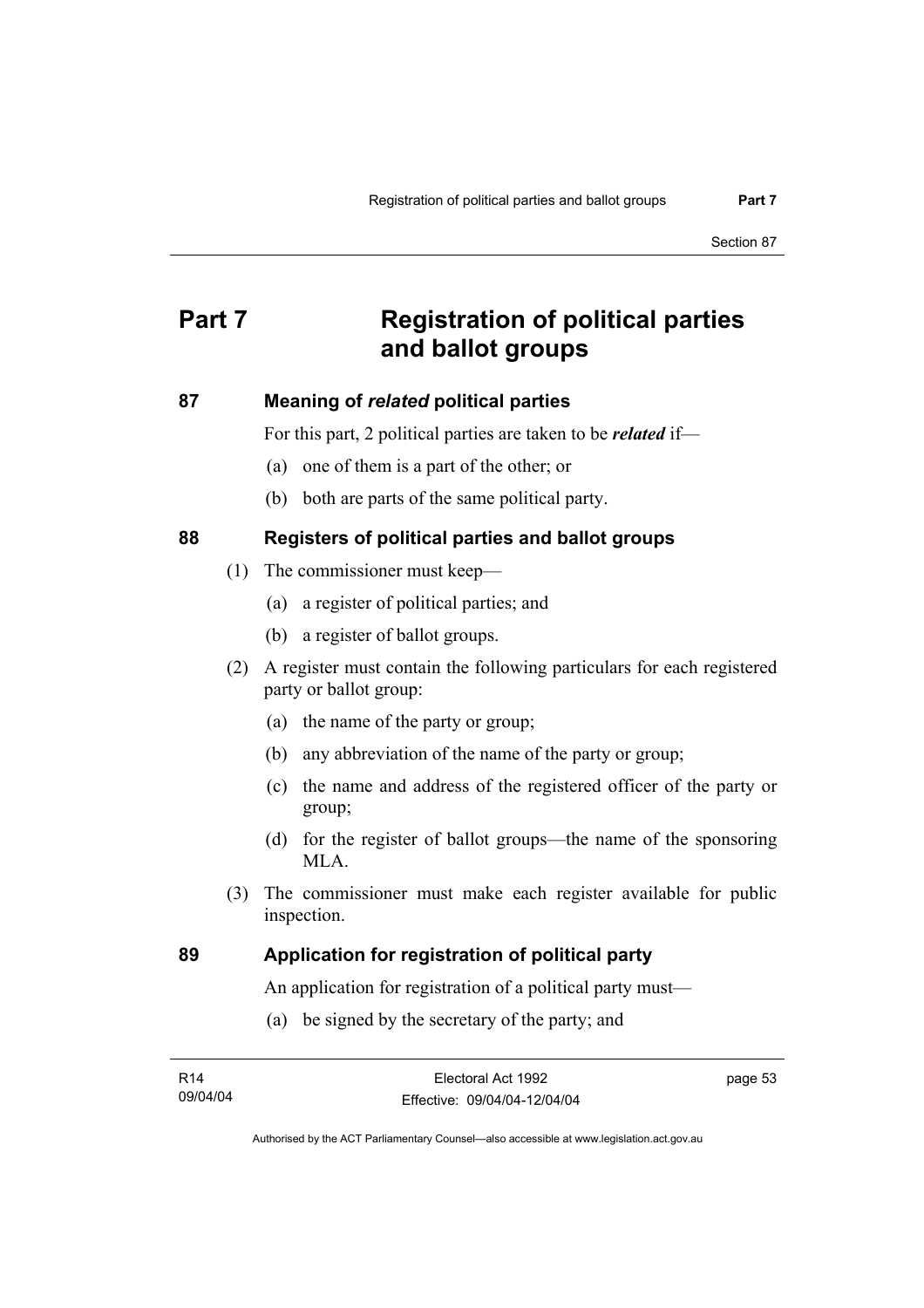Section 89A

- (b) state the party's name; and
- (c) state any abbreviation of the party's name that the party intends to use for this Act; and
- (d) state the name and address, and contain a specimen signature, of the person nominated to be the registered officer of the party; and
- (e) be accompanied by a copy of the party's constitution.
- *Note* If a form is approved under s 340A (Approved forms) for an application, the form must be used.

# **89A Application for registration of ballot group**

- (1) An MLA who is not a member of a registered party may apply to the commissioner to register a ballot group.
- (2) The application must—
	- (a) be signed by the MLA; and
	- (b) state the ballot group's name; and
	- (c) state any abbreviation of the group's name that the group intends to use for this Act; and
	- (d) state the name and address, and contain a specimen signature, of the person nominated to be the registered officer of the group.
	- *Note* If a form is approved under s 340A (Approved forms) for an application, the form must be used.

R14 09/04/04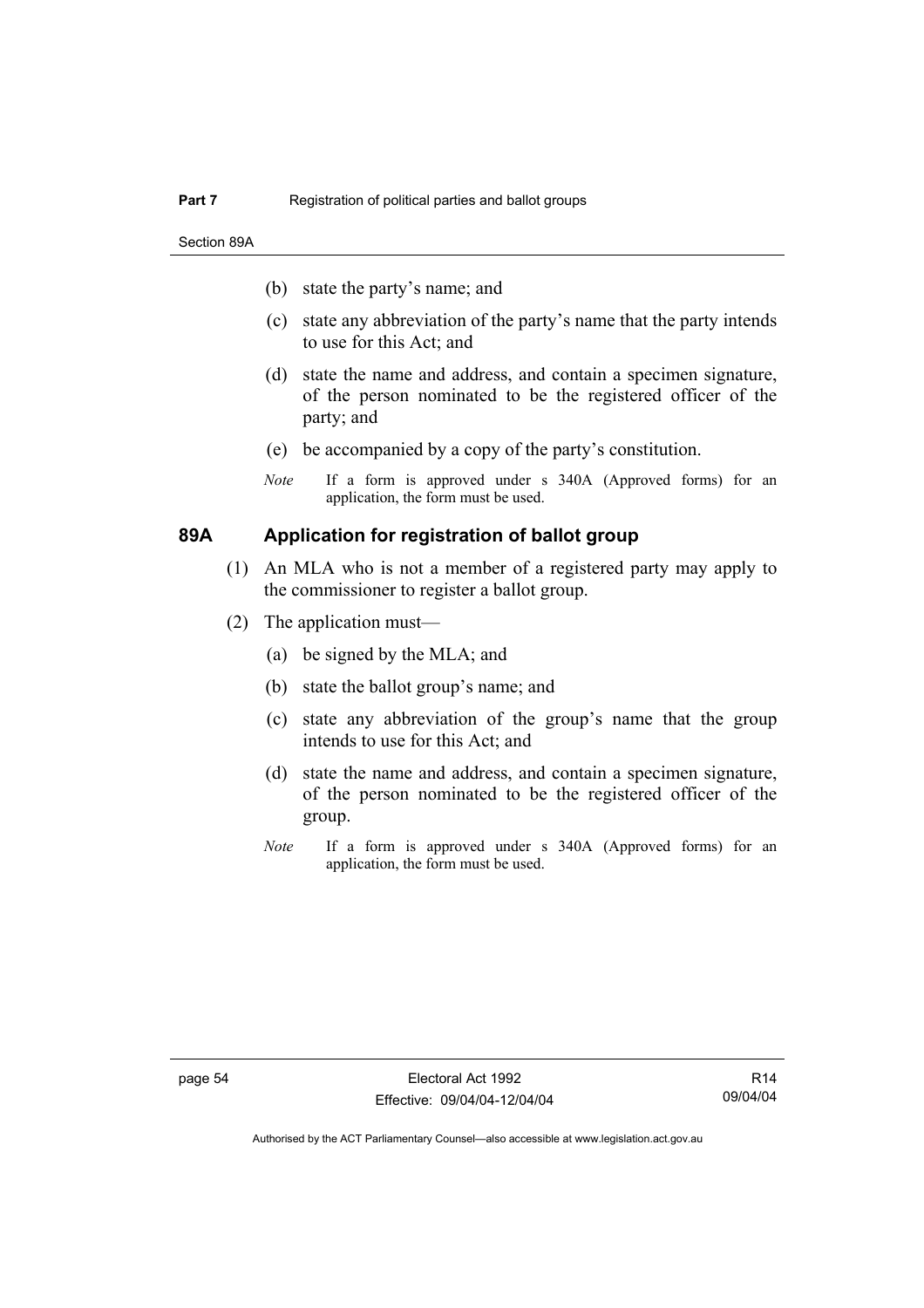#### **90 Further information about application for political party registration**

 (1) For this part, the commissioner may, by written notice given to an applicant for registration of a political party, require the applicant to give to the commissioner within a stated period stated information, or a stated document, relating to the application.

*Note* For how documents may be given, see *Legislation Act 2001*, pt 19.5.

- (2) Without limiting subsection (1), the commissioner may, under that subsection, require the applicant to give the commissioner a list of the members of the political party.
- (3) If the applicant fails to comply with a notice under subsection (1), the commissioner may refuse the application.
- (4) If the commissioner refuses the application under subsection (3), the commissioner must give the applicant a review statement about the commissioner's decision.
- (5) The commissioner may use information obtained under subsection (2) only to find out whether a political party has at least 100 members who are electors.

## **91 Notification and publication of applications**

- (1) If the commissioner receives an application for the registration of a political party or ballot group, the commissioner must prepare written notice of the application.
- (2) The notice must—
	- (a) state the following particulars:
		- (i) the name of the political party or ballot group; and
		- (ii) any abbreviation of the name of the party or group that the party or group intends to use for this Act; and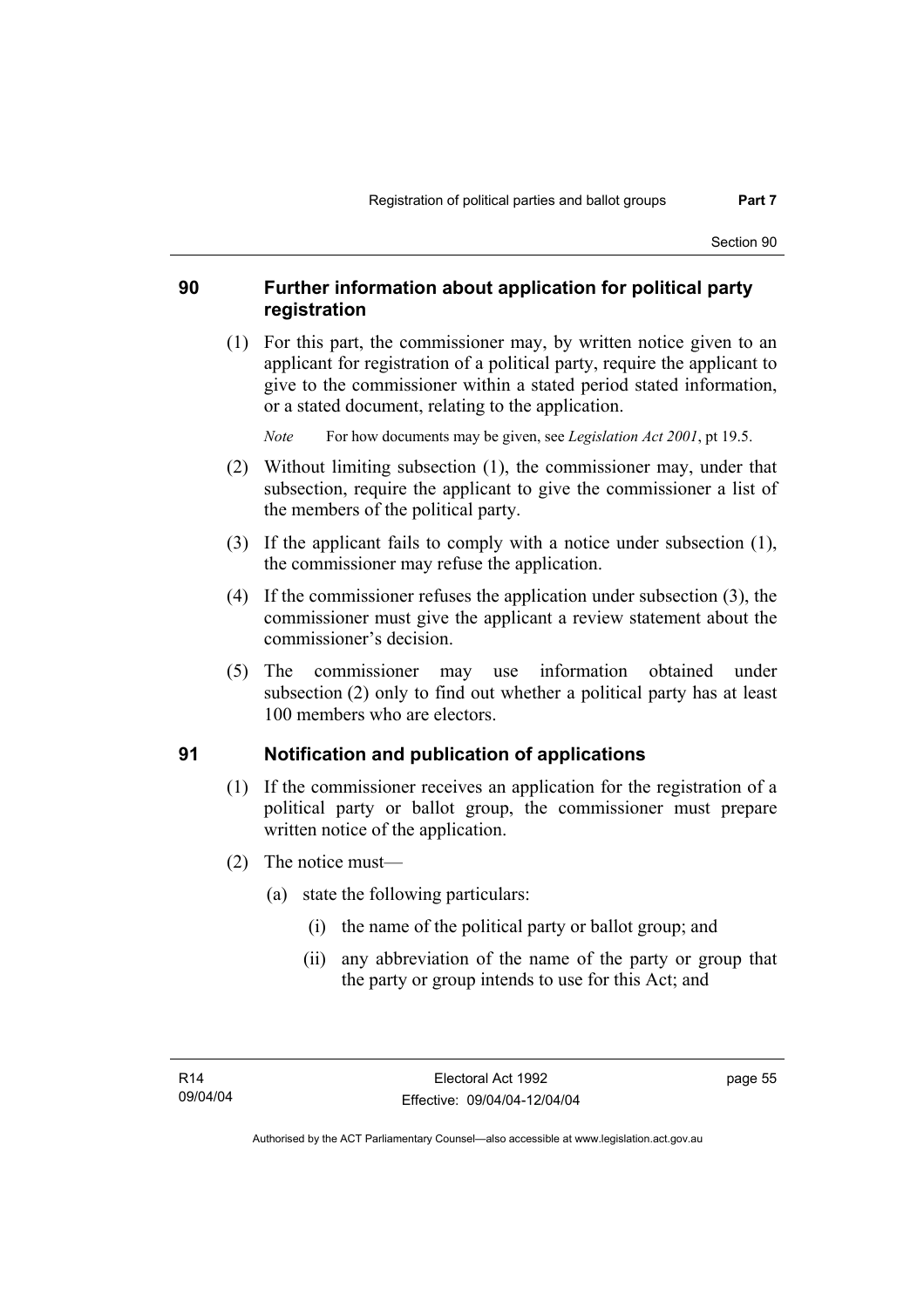- (iii) the name and address of the person nominated to be the registered officer of the party or group; and
- (iv) for an application for registration of a ballot group—the name of the MLA who applied to register the group; and
- (b) state that a copy of the application and, for an application for registration of a political party, the party's constitution are available for public inspection at the commissioner's office; and
- (c) state that written objections to the application may be given to the commissioner within 14 days after the day the notice is notified under the *Legislation Act 2001*.
- (3) The notice is a notifiable instrument.

*Note* A notifiable instrument must be notified under the *Legislation Act 2001*.

- (4) The commissioner must also publish the notice in a newspaper.
- (5) The commissioner must make a copy of the application and, for an application for registration of a political party, the party's constitution available for public inspection.

#### **91A Objections to applications and responses**

- (1) An objection to an application for registration of a political party or ballot group must—
	- (a) be in writing; and
	- (b) set out the grounds of the objection; and
	- (c) state the objector's name and address; and
	- (d) be signed by the objector; and
	- (e) be given to the commissioner in accordance with the notice under section 91 (Notification and publication of applications) for the application.

R14 09/04/04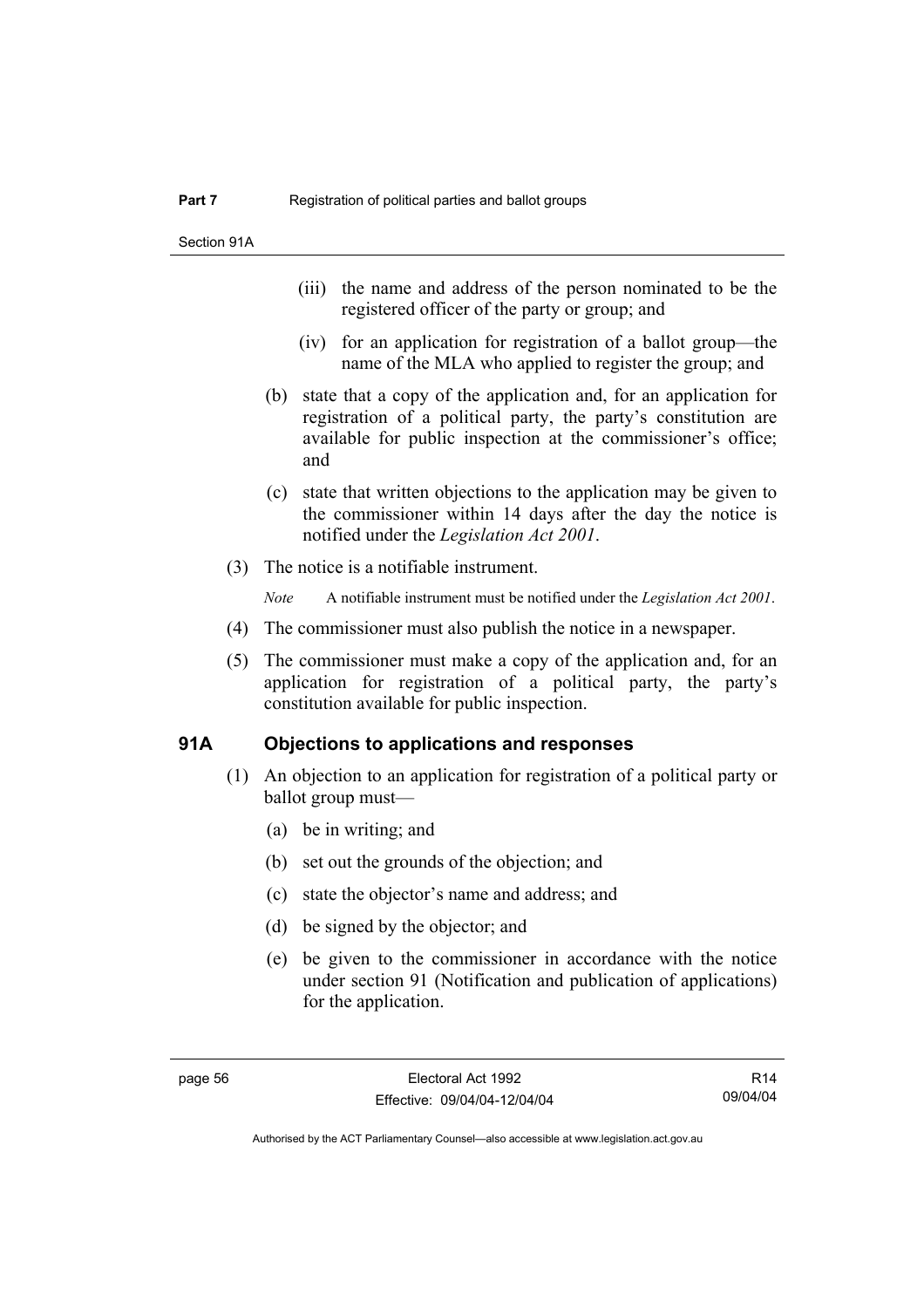- (2) The commissioner must give to the person nominated to be the registered officer of the political party or ballot group—
	- (a) a copy of each objection given to the commissioner in accordance with subsection (1); and
	- (b) a written notice inviting the person to give any response to the objection to the commissioner, in writing, within 14 days after the day the notice is given to the person.
- (3) The commissioner must make a copy of the following available for public inspection:
	- (a) each objection given to the commissioner in accordance with subsection (1);
	- (b) each response given to the commissioner in accordance with the notice under subsection (2).
- (4) In deciding whether to register the political party or ballot group, the commissioner must consider each objection and response given to the commissioner in accordance with this section.

## **92 Registration of political parties and ballot groups**

- (1) If an application for registration of a political party or ballot group is made under this part, the commissioner must register the party or group unless the commissioner refuses the application under section 90 (3) (Further information about application for political party registration) or section 93 (Refusal of applications for registration).
- (2) If the commissioner registers a political party or ballot group, the commissioner must prepare written notice of the registration.
- (3) The notice is a notifiable instrument.
	- *Note* A notifiable instrument must be notified under the *Legislation Act 2001*.
- (4) The commissioner must also give notice of the registration to—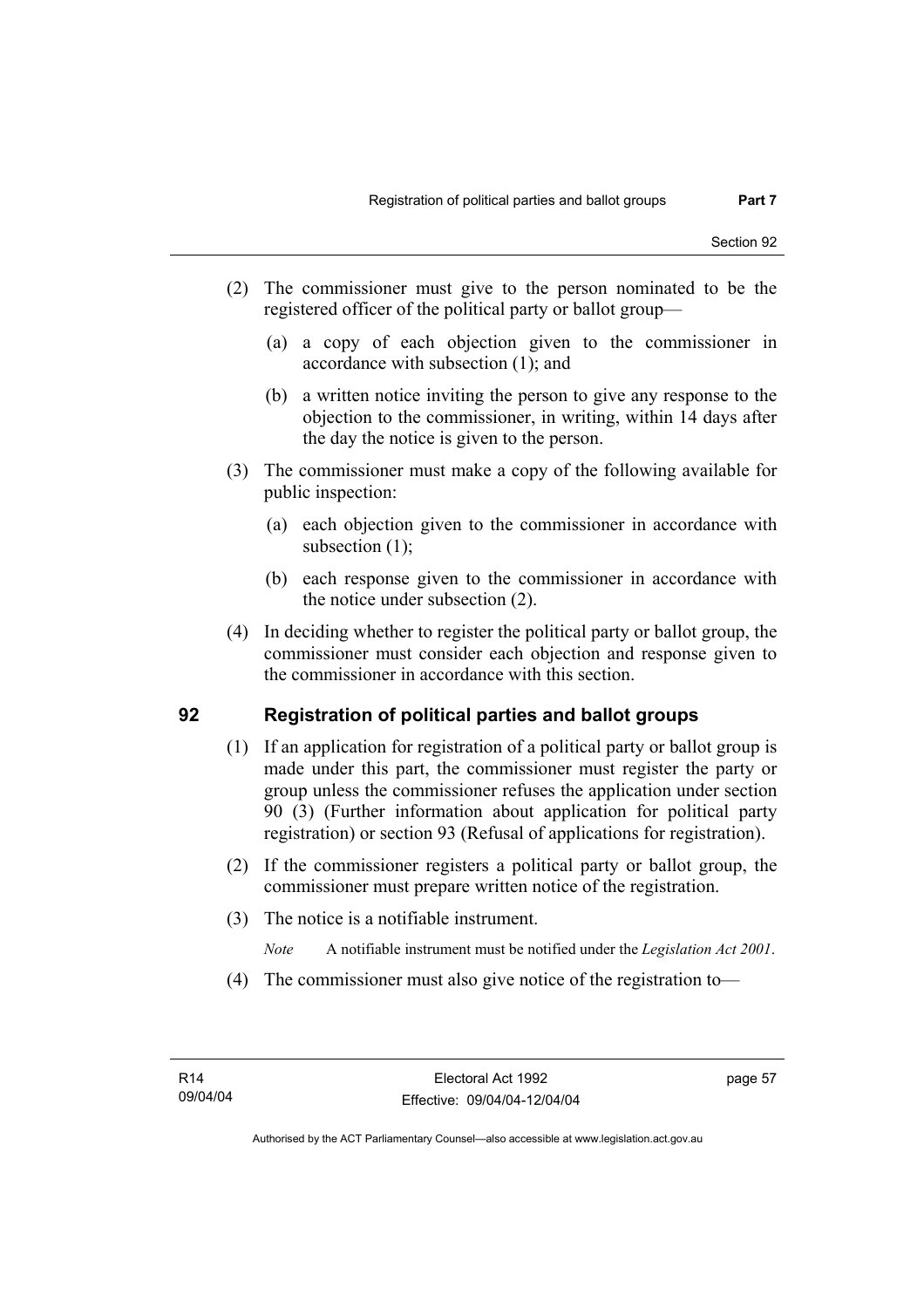Section 93

- (a) for registration of a political party—the secretary of the party; or
- (b) for registration of a ballot group—the sponsoring MLA.
- (5) In addition, if an objection was made under section 91A (Objections to applications and responses) to the application, the commissioner must give the objector a review statement about the decision to register the political party or ballot group.

#### **93 Refusal of applications for registration**

- (1) The commissioner must refuse an application for the registration of a political party or ballot group if—
	- (a) for an application for registration of a political party—the commissioner believes on reasonable grounds that the party does not have at least 100 members who are electors; or
	- (b) the person nominated in the application to be the registered officer of the party or group is not qualified to be an elector or is the registered officer of a registered party or registered ballot group; or
	- (c) the party or group is ineligible for registration because of section 99 (Use of party or ballot group name after cancellation).
- (2) The commissioner must also refuse an application if the commissioner believes on reasonable grounds that the name of the political party or ballot group, or any abbreviation of that name that the application states that the party or group intends to use for this Act—
	- (a) consists of more than 6 words; or
	- (b) is obscene; or
	- (c) is the name, or an acronym of the name, of another political party or a registered ballot group; or

R14 09/04/04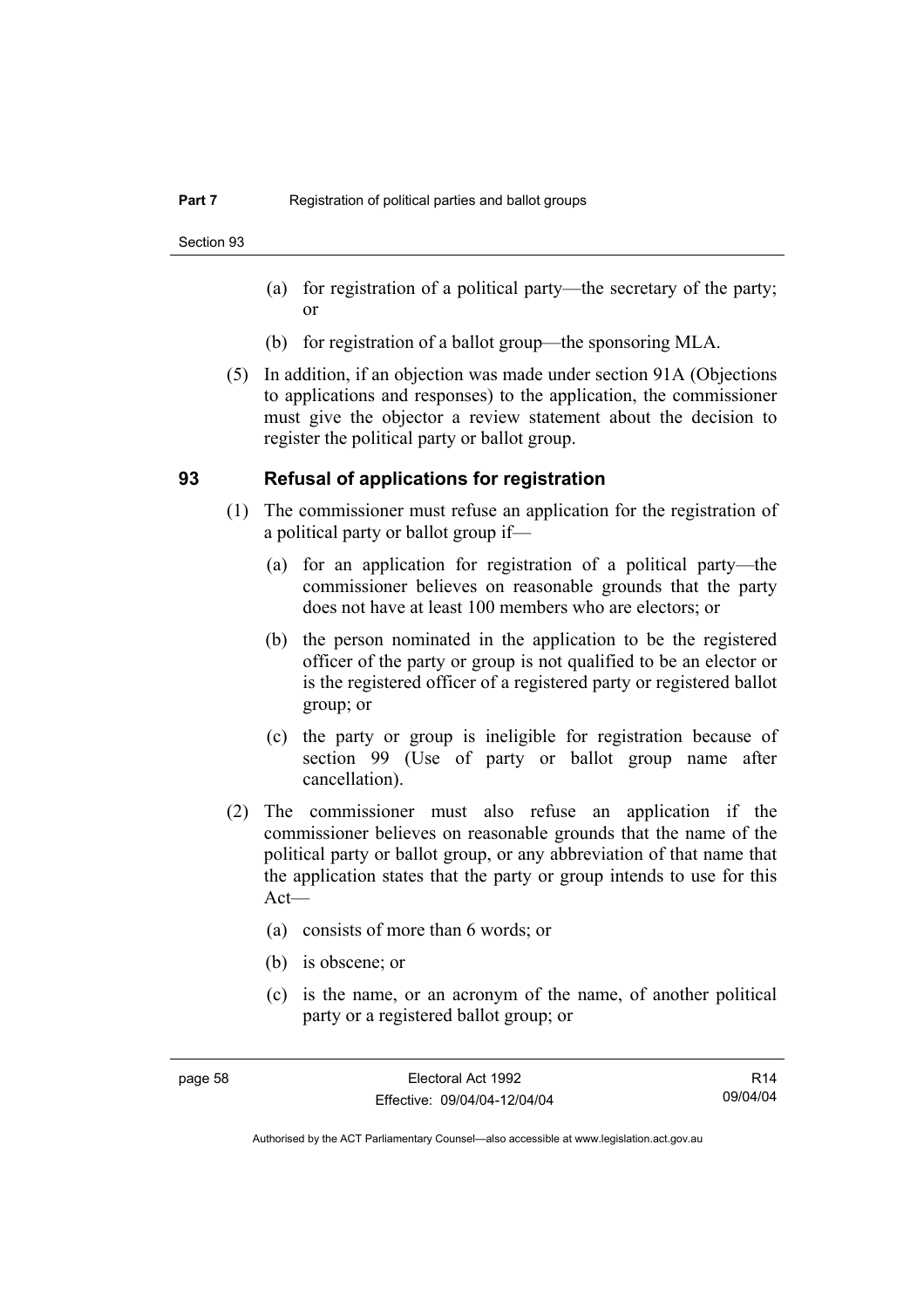- (d) so nearly resembles the name, or an acronym of the name, of another political party or a registered ballot group that it is likely to be confused with or mistaken for that name or acronym; or
- (e) consists of the word 'independent'; or
- (f) consists of the words 'independent party'; or
- (g) consists of or includes the word 'independent' and—
	- (i) the name, or an acronym of the name, of another political party or a registered ballot group; or
	- (ii) matter that so nearly resembles the name, or an acronym of the name, of another political party or a registered ballot group that the matter is likely to be confused with or mistaken for that name or acronym; or
- (h) for a ballot group—includes the word 'party'; or
- (i) includes the name of an MLA and the applicant does not have the MLA's written consent to use the name.
- (3) If the commissioner refuses an application for the registration of a political party or ballot group, the commissioner must—
	- (a) give the secretary of the party, or the MLA who applied to register the group, a review statement about the decision to refuse the application; and
	- (b) if an objection was made under section 91A (Objections to applications and responses) to the application—give the objector written notice of the refusal.
- (4) In this section, *another political party*, in relation to a political party or ballot group, is—
	- (a) a registered party; or
	- (b) a political party at least 1 member of which is a member of—

page 59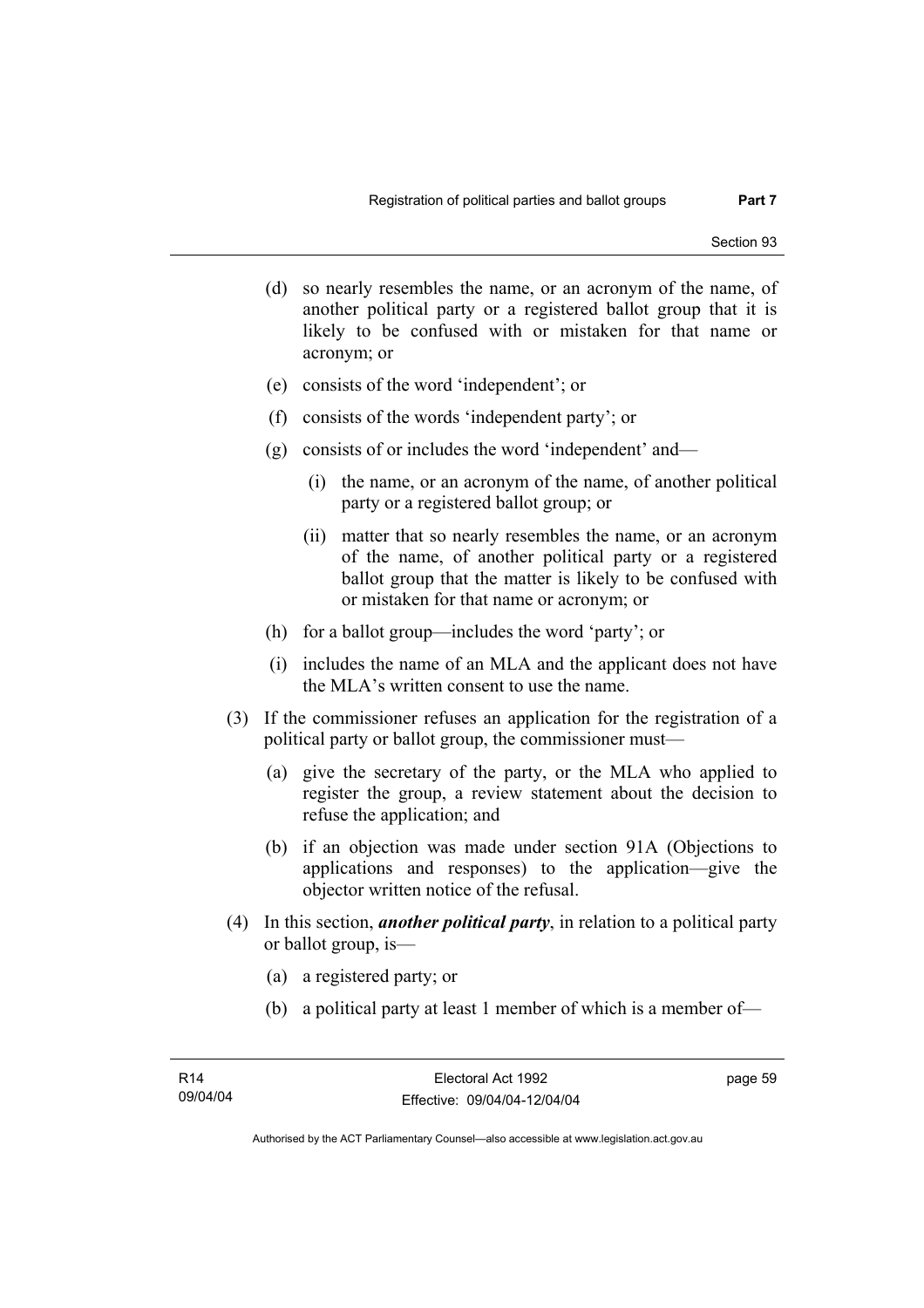- (i) the Legislative Assembly; or
- (ii) the Commonwealth Parliament; or
- (iii) a State legislature; or
- (c) a political party registered or recognised for the law of the Commonwealth or a State that relates to the election of members of the Commonwealth Parliament or the State legislature.
- (5) However, *another political party*, in relation to a political party, does not include a political party that is related to it.
- (6) In this section:

*name* includes an abbreviation of the name.

#### **94 Amendment of applications for registration**

- (1) If the commissioner is of the opinion that an application for the registration of a political party or ballot group must be refused under section 93 (Refusal of applications for registration), but that the application might be amended to prevent the refusal, the commissioner must give the applicant written notice to that effect.
- (2) The notice must—
	- (a) set out the reasons for the commissioner's opinion; and
	- (b) describe the effect of subsections (3) to (5).
- (3) If the commissioner gives the notice to the applicant, the commissioner is not required to further consider the application unless a request is made under subsection (4).
- (4) Within 28 days after receiving the notice, the applicant may give the commissioner a written request, signed by the applicant, for the commissioner—
	- (a) to amend the application in a stated way; or

R14 09/04/04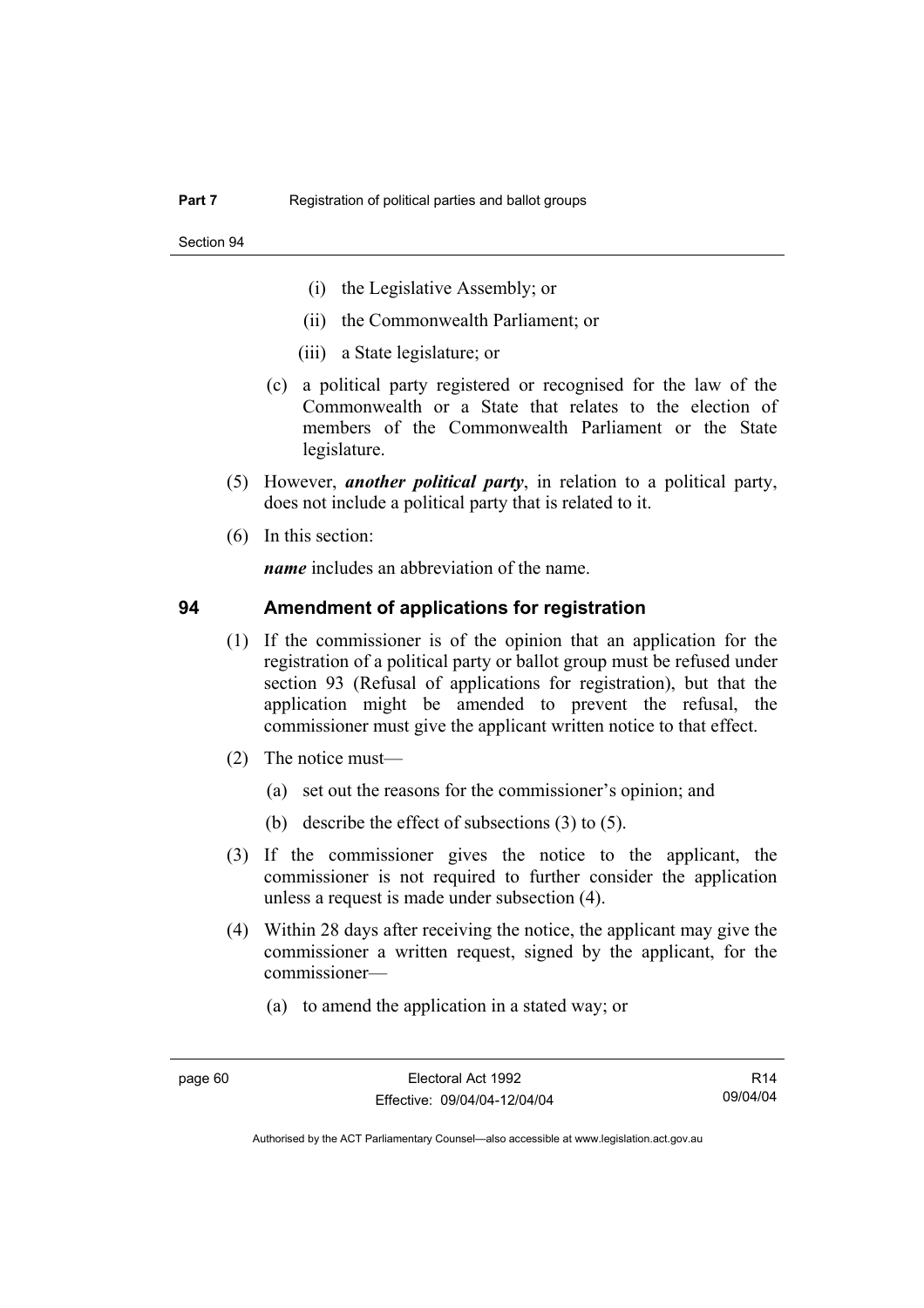- (b) to consider the application in the form in which it was made.
- (5) The commissioner must comply with the request.
- (6) If the applicant requests the commissioner to amend the application in a stated way, the application as amended in accordance with the request is taken to be a new application for the registration of a political party or ballot group.

#### **95 Changes to particulars in register**

- (1) The secretary of a registered party may apply to the commissioner to change particulars included in the register of political parties in relation to the party.
- (2) The sponsoring MLA of a registered ballot group may apply to the commissioner to change particulars included in the register of ballot groups in relation to the group.
- (3) This part (other than section 94 (Amendment of applications for registration) and this section) applies, with all the necessary changes—
	- (a) in relation to an application under subsection (1) as if it were an application for registration of the political party and any objection to the application were an objection to the registration; and
	- (b) in relation to an application under subsection (2) as if it were an application for registration of the ballot group and any objection to the application were an objection to the registration.
- (4) Section 91 (Notification and publication of applications) and section 91A (Objections to applications and responses) do not apply to an application to change the address of the registered officer of a registered party or registered ballot group.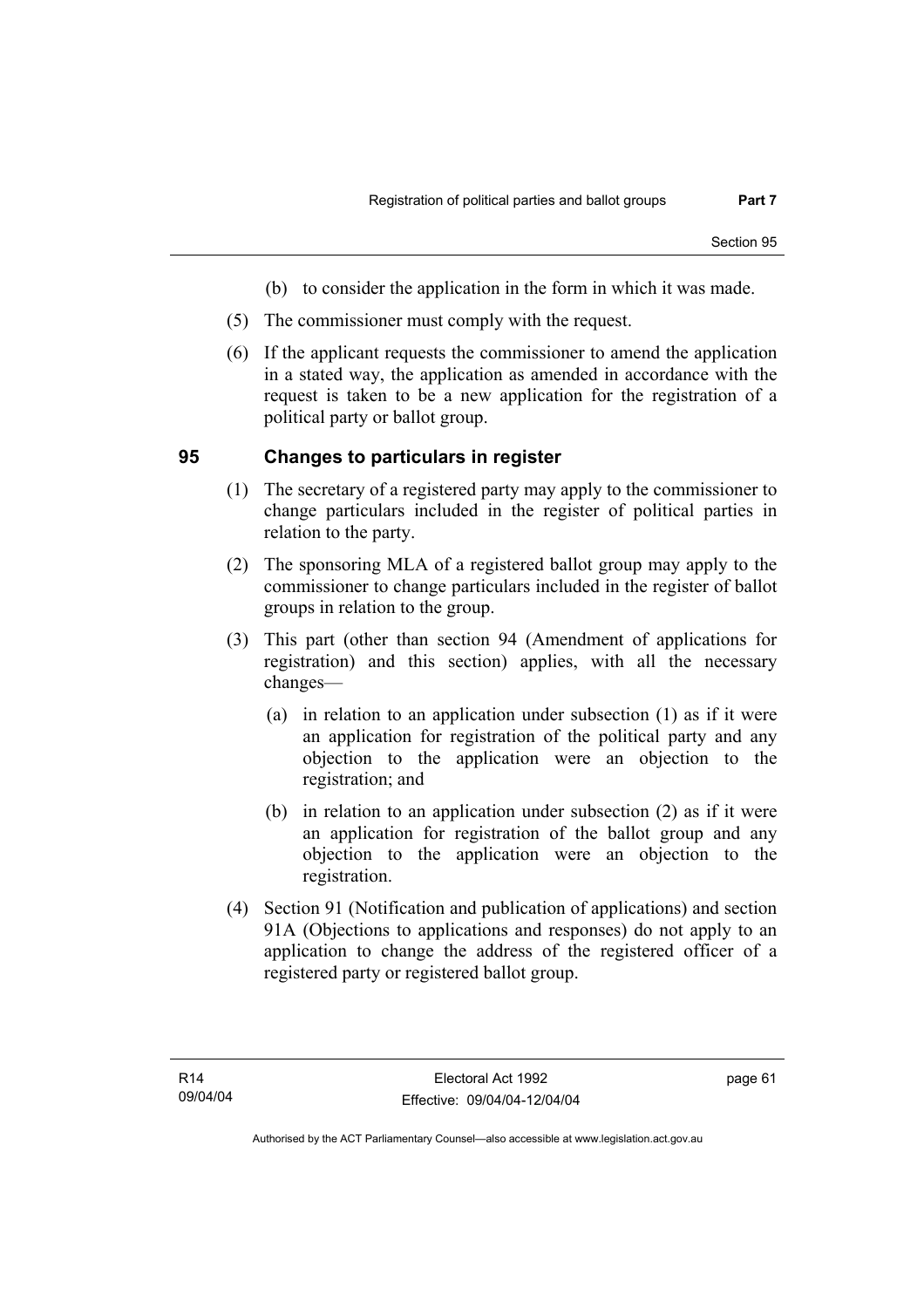Section 95A

#### **95A Objection to continued use of name**

- (1) This section applies if—
	- (a) the commissioner is satisfied that the name of a registered party (the *first party*) is relevantly similar to the name of another registered party (the *second party*) that was registered under this part later than the first party; and
	- (b) when it was registered the second party was related to the first party; and
	- (c) the registered officer of the first party objects in writing to the continued use of the name by the second party; and
	- (d) the commissioner is satisfied that the parties are not related at the time of the objection.
- (2) The commissioner must—
	- (a) uphold the objection; and
	- (b) by written notice, tell the registered officer of the second party that the second party will be deregistered under section 98 (Cancellation of registration of political parties and ballot groups) if—
		- (i) it does not make an application under section 95 (Changes to particulars in register) for a change of name within 28 days after the registered officer receives the notice; or
		- (ii) it makes the application, but the application is refused.
- (3) The name of a registered party is *relevantly similar* to the name of another registered party if the commissioner is satisfied on reasonable grounds that the name so nearly resembles the name of the other party that it is likely to be confused with or mistaken for that name.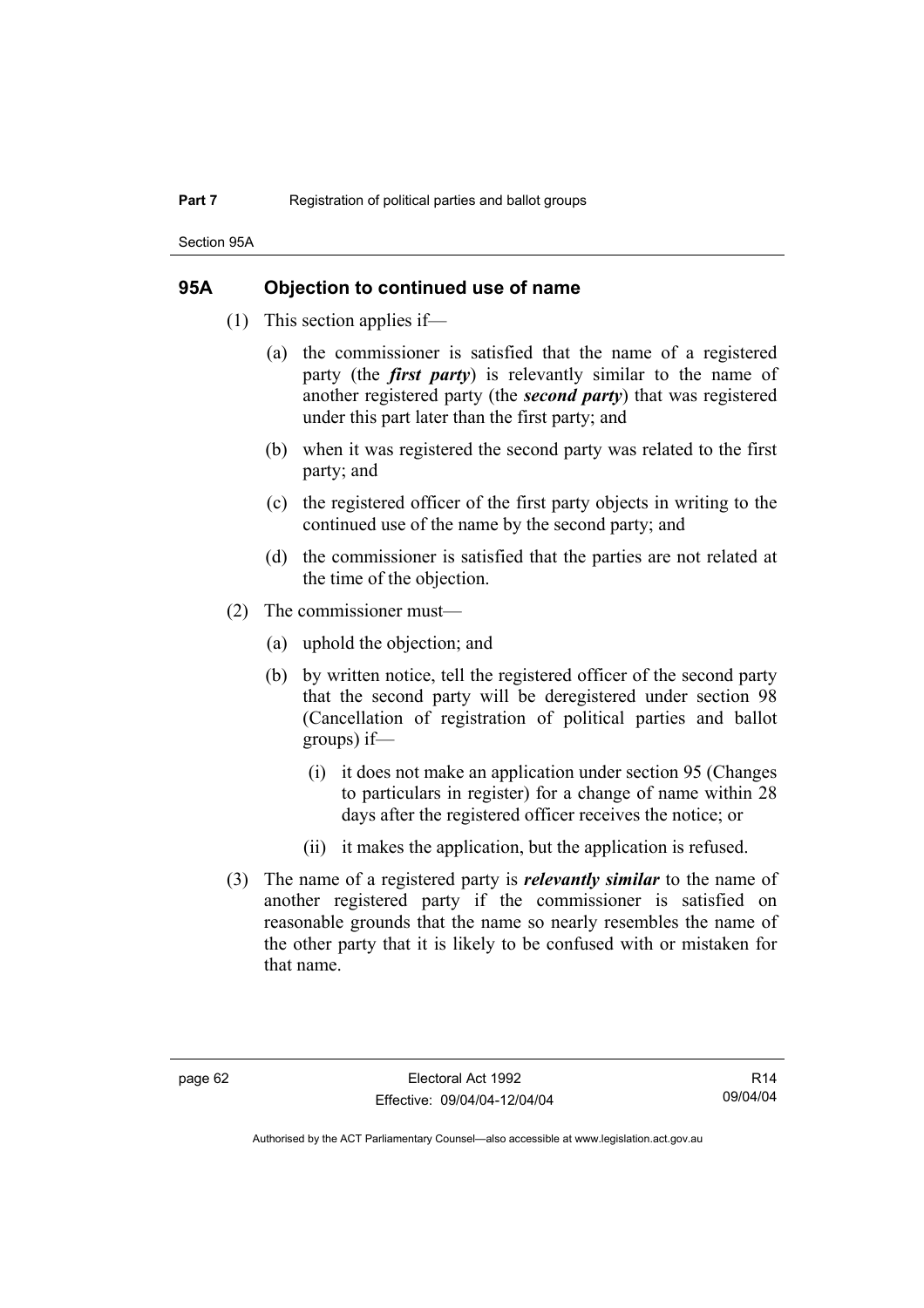(4) In this section:

*name*, for a registered party, means—

- (a) the name of the party entered in the register of political parties; or
- (b) a registered abbreviation of the name of the party.

## **96 No action under pt 7 during pre-election period**

During a pre-election period, no action may be taken under this part in relation to the registration of a political party or ballot group.

#### **96A Who can be a registered officer**

A person is entitled to be the registered officer of a registered party or registered ballot group only if the person is qualified to be an elector.

## **97 Deputy registered officer**

- (1) For part 9 (Arrangements for elections) and part 10 (Voting), a deputy registered officer of a registered party or registered ballot group may be appointed—
	- (a) by the registered officer of the party or group; or
	- (b) if the office of registered officer of the party or group is vacant, or the registered officer cannot for any reason exercise the officer's functions—by the secretary of the party or the sponsoring MLA of the group.
- (2) The appointment does not have effect until the commissioner is given written notice of the appointment.
- (3) The notice must—
	- (a) be signed by the person making the appointment and the person appointed deputy registered officer; and
	- (b) state the name and address of the deputy registered officer.

| R14      | Electoral Act 1992           | page 63 |
|----------|------------------------------|---------|
| 09/04/04 | Effective: 09/04/04-12/04/04 |         |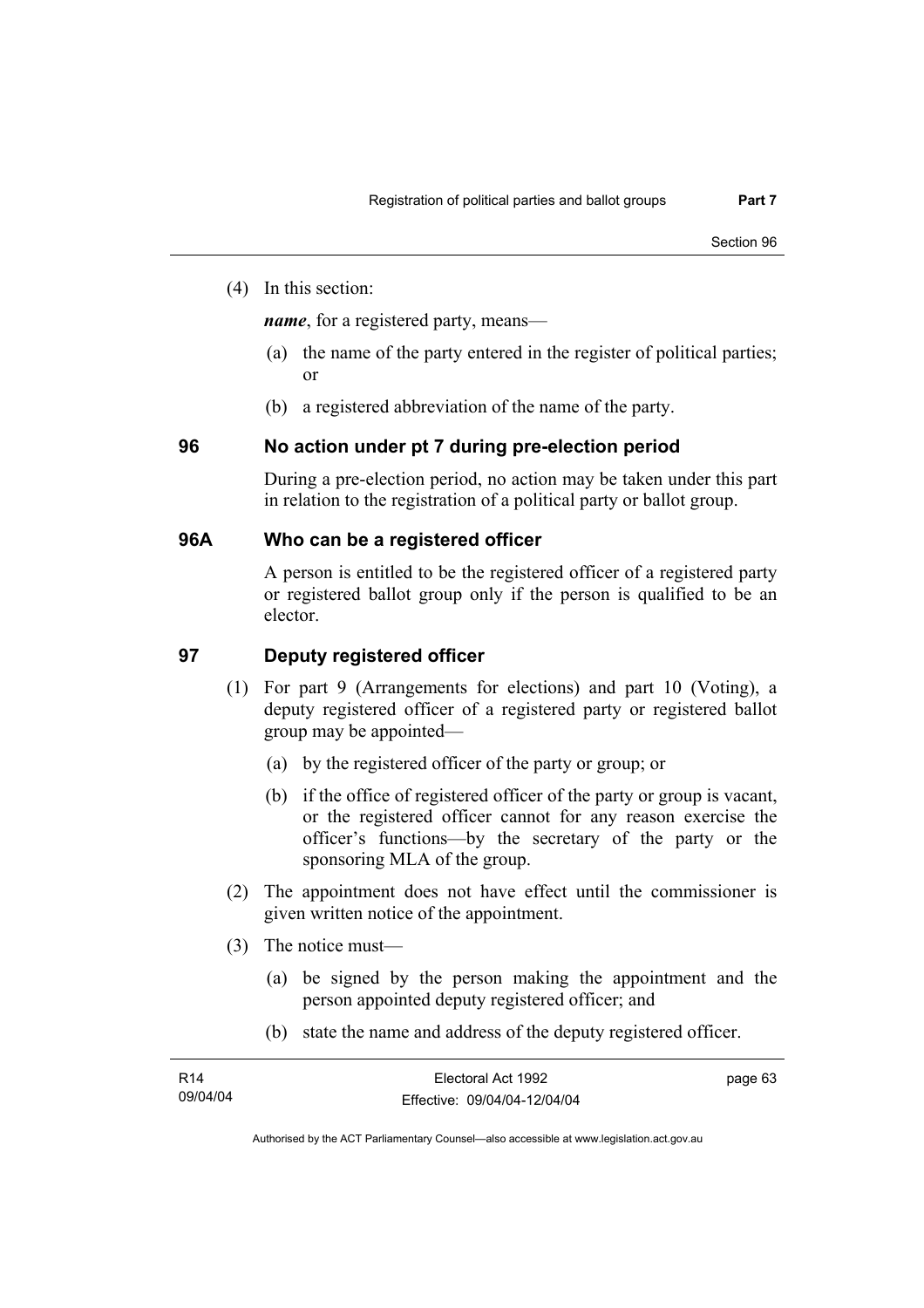- (4) A person is entitled to be a deputy registered officer of a registered party or registered ballot group only if the person is qualified to be an elector.
- (5) A reference in part 9 or 10 to the registered officer of a registered party or registered ballot group includes a reference to a deputy registered officer of the party or group.

#### **97A Information about political parties**

The commissioner may, by written notice given to the registered officer of a registered party, require the officer to give to the commissioner information stated in the notice that is reasonably necessary for the commissioner to find out whether the party is entitled to be registered.

#### **98 Cancellation of registration of political parties and ballot groups**

- (1) The commissioner must cancel the registration of a registered party if the secretary of the party asks the commissioner to cancel the registration.
- (2) The commissioner must cancel the registration of a registered ballot group if the sponsoring MLA asks the commissioner to cancel the registration.
- (3) A request under subsection (1) or (2) must—
	- (a) be in writing; and
	- (b) be signed by the applicant; and
	- (c) state the applicant's name and address.
- (4) The commissioner must cancel the registration of a registered party if it has not endorsed a candidate at the last 2 general elections.
- (5) However, subsection (4) applies to a registered party only if it was a registered party at the time of each of the general elections.

R14 09/04/04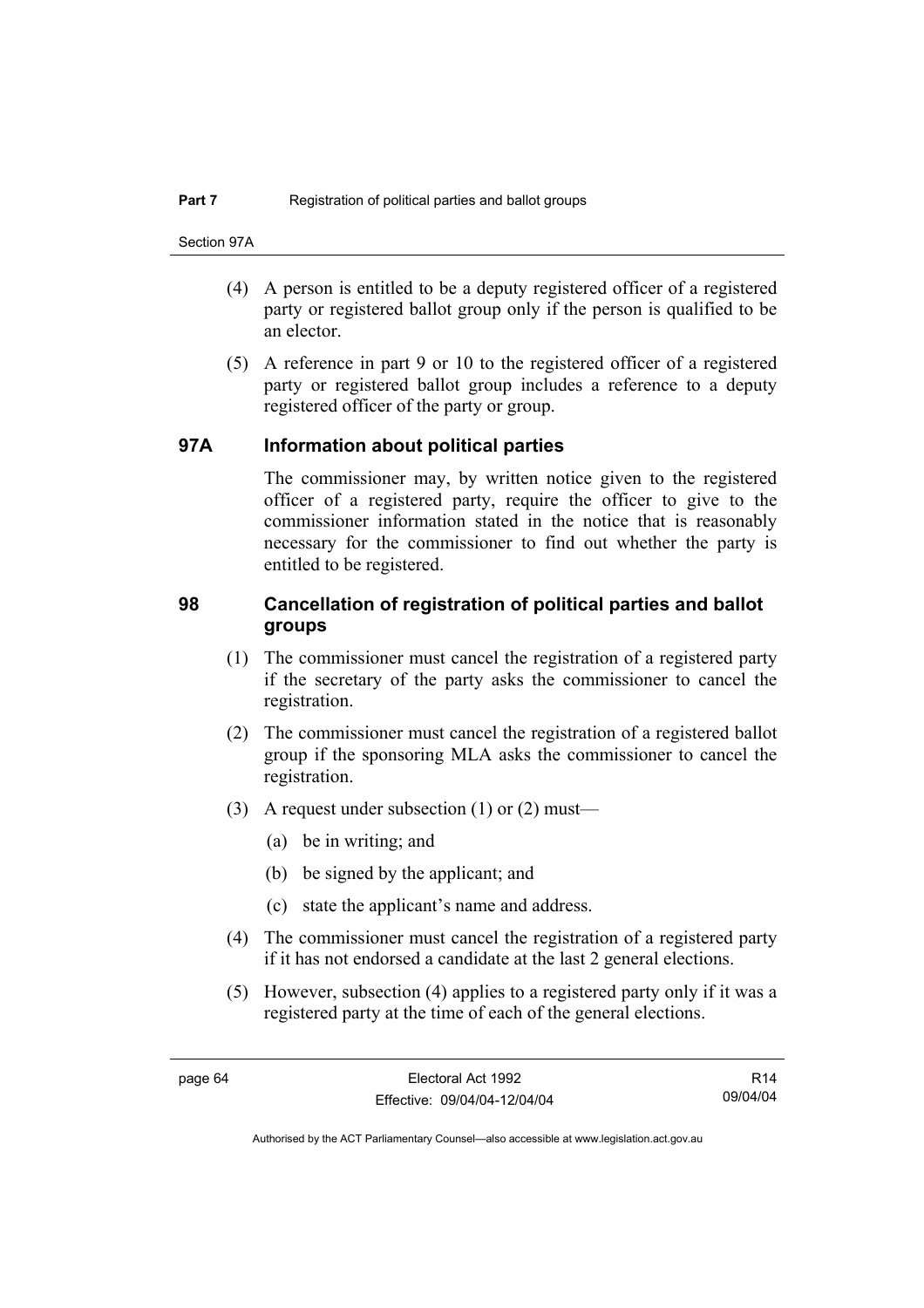- (6) The commissioner must cancel the registration of a registered party or registered ballot group if the commissioner believes on reasonable grounds that—
	- (a) for a registered party—
		- (i) the party has ceased to exist (whether by amalgamation with another political party or otherwise); or
		- (ii) the party does not have at least 100 members who are electors; or
		- (iii) the party does not have a constitution; or
	- (b) the registration of the party or group was obtained by fraud or misrepresentation.
- (7) The commissioner may cancel the registration of a registered party or registered ballot group under subsection (6) only if the commissioner has—
	- (a) given the relevant person a written notice—
		- (i) stating that the commissioner proposes to cancel the registration of the party or group; and
		- (ii) setting out the reasons for the proposed cancellation; and
		- (iii) stating that written objections to the proposed cancellation may be given to the commissioner within the 14 days mentioned in paragraph (b); and
	- (b) prepared, and notified under the *Legislation Act 2001*, a written notice stating—
		- (i) that the commissioner proposes to cancel the registration of the party or group; and
		- (ii) that written objections to the proposed cancellation may be given to the commissioner within 14 days after the day the notice is notified under the *Legislation Act 2001*; and

page 65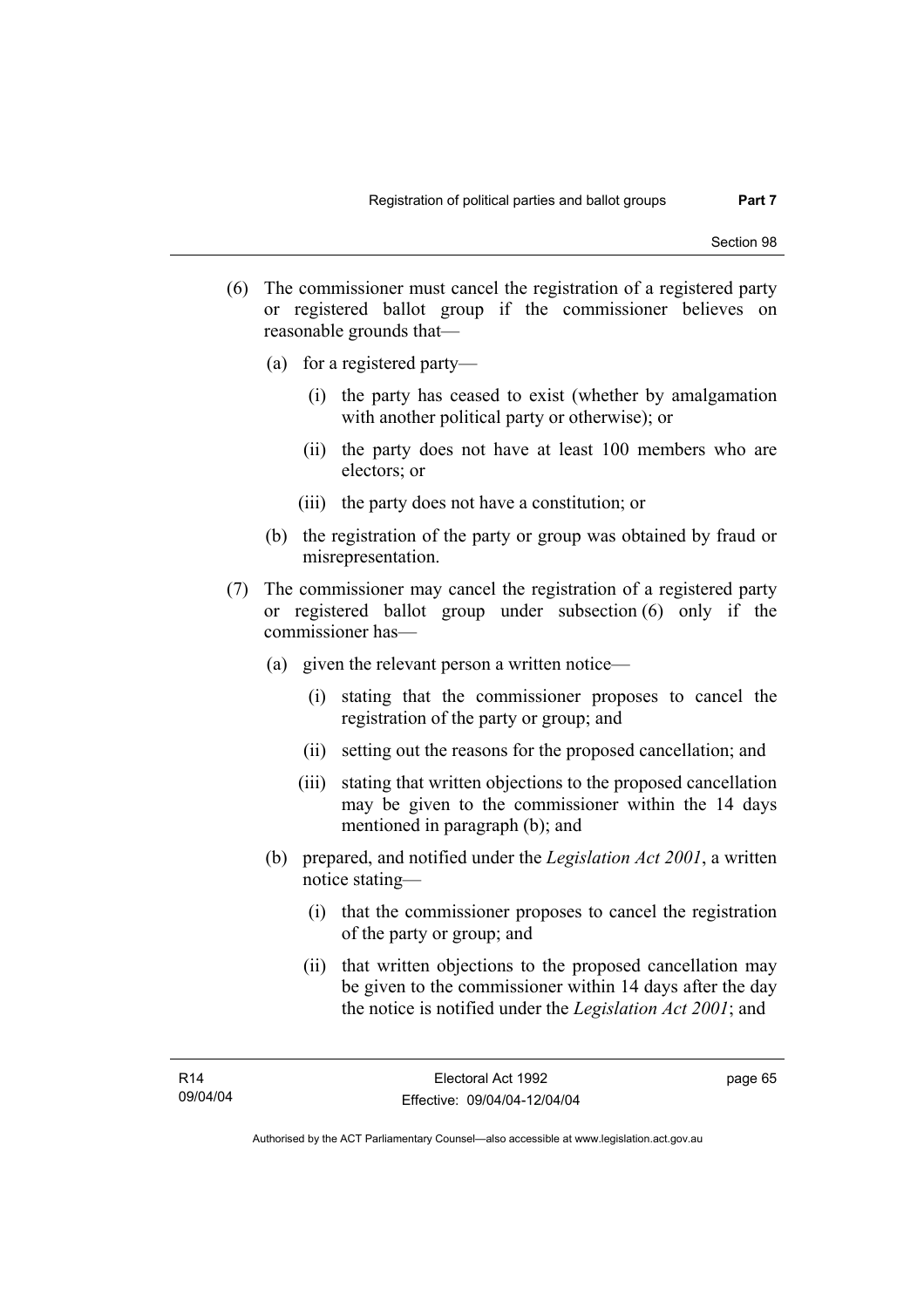- (c) considered each objection given to the commissioner in accordance with the notice under paragraph (a) or (b).
- (8) For subsection (7) (a), the *relevant person* is—
	- (a) for the proposed cancellation of registration of a registered party—the secretary, or last secretary, of the party; or
	- (b) for the proposed cancellation of registration of a registered ballot group—the sponsoring MLA.
- (9) The notice under subsection (7) (b) is a notifiable instrument.

*Note* A notifiable instrument must be notified under the *Legislation Act 2001*.

- (10) The commissioner must cancel the registration of a registered ballot group if the sponsoring MLA ceases to be an MLA.
- (11) If the commissioner cancels the registration of a registered party or registered ballot group under this section, the commissioner must prepare written notice of the cancellation.
- (12) The notice under subsection (11) is a notifiable instrument.

*Note* A notifiable instrument must be notified under the *Legislation Act 2001*.

- (13) If the commissioner cancels the registration of a registered party under subsection (4), the commissioner must also give written notice of the cancellation to the registered officer of the party.
- (14) If the commissioner cancels the registration of a registered party or registered ballot group under subsection (6), the commissioner must give a review statement about the decision to cancel the registration  $to$ —
	- (a) for the cancellation of the registration of a registered party the registered officer, or last registered officer, of the party; or
	- (b) for the cancellation of the registration of a registered ballot group—the MLA who applied for registration of the ballot group.

R14 09/04/04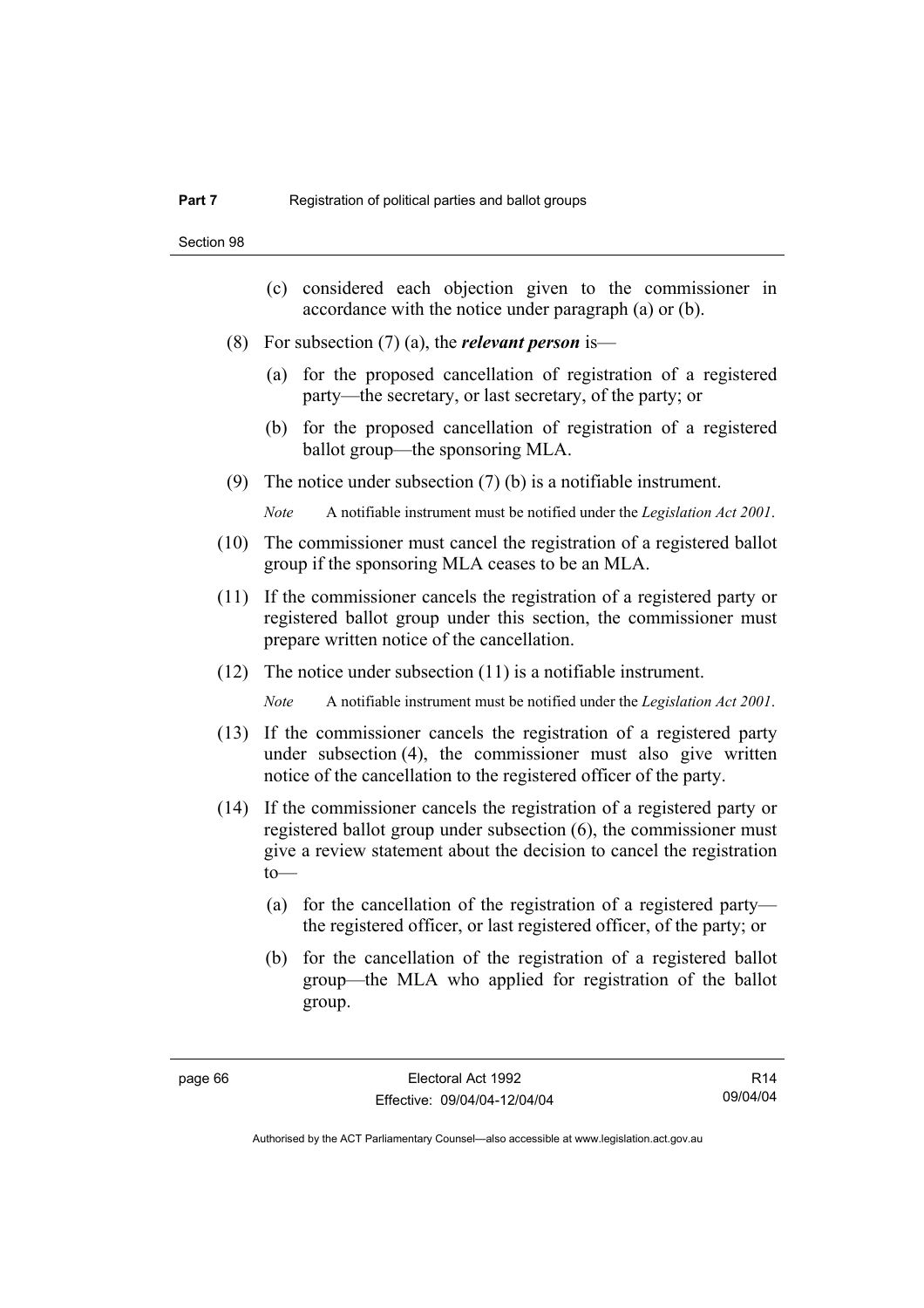- (15) If, after an objection has been made under this section to the proposed cancellation of the registration of a registered party or registered ballot group, the commissioner decides not to cancel the registration, the commissioner must give written notice of the decision to—
	- (a) the registered officer of the party or group; and
	- (b) if the objection was not made by or on behalf of the party or sponsoring MLA—the objector.

## **99 Use of party or ballot group name after cancellation**

- (1) If the registration of a registered party (the *cancelled party*) is cancelled—
	- (a) the cancelled party; or
	- (b) another political party, or a ballot group, that has a name that so nearly resembles the name of the cancelled party that it is likely to be confused with or mistaken for the cancelled party;

is ineligible for registration until after the next general election after the cancellation.

- (2) If the registration of a ballot group (the *cancelled ballot group*) is cancelled—
	- (a) the cancelled ballot group; or
	- (b) another ballot group, or a political party, that has a name that so nearly resembles the cancelled ballot group that it is likely to be confused with or mistaken for the cancelled ballot group;

is ineligible for registration until after the next general election after the cancellation.

 (3) Subsection (2) does not apply to an application for registration of a ballot group or political party if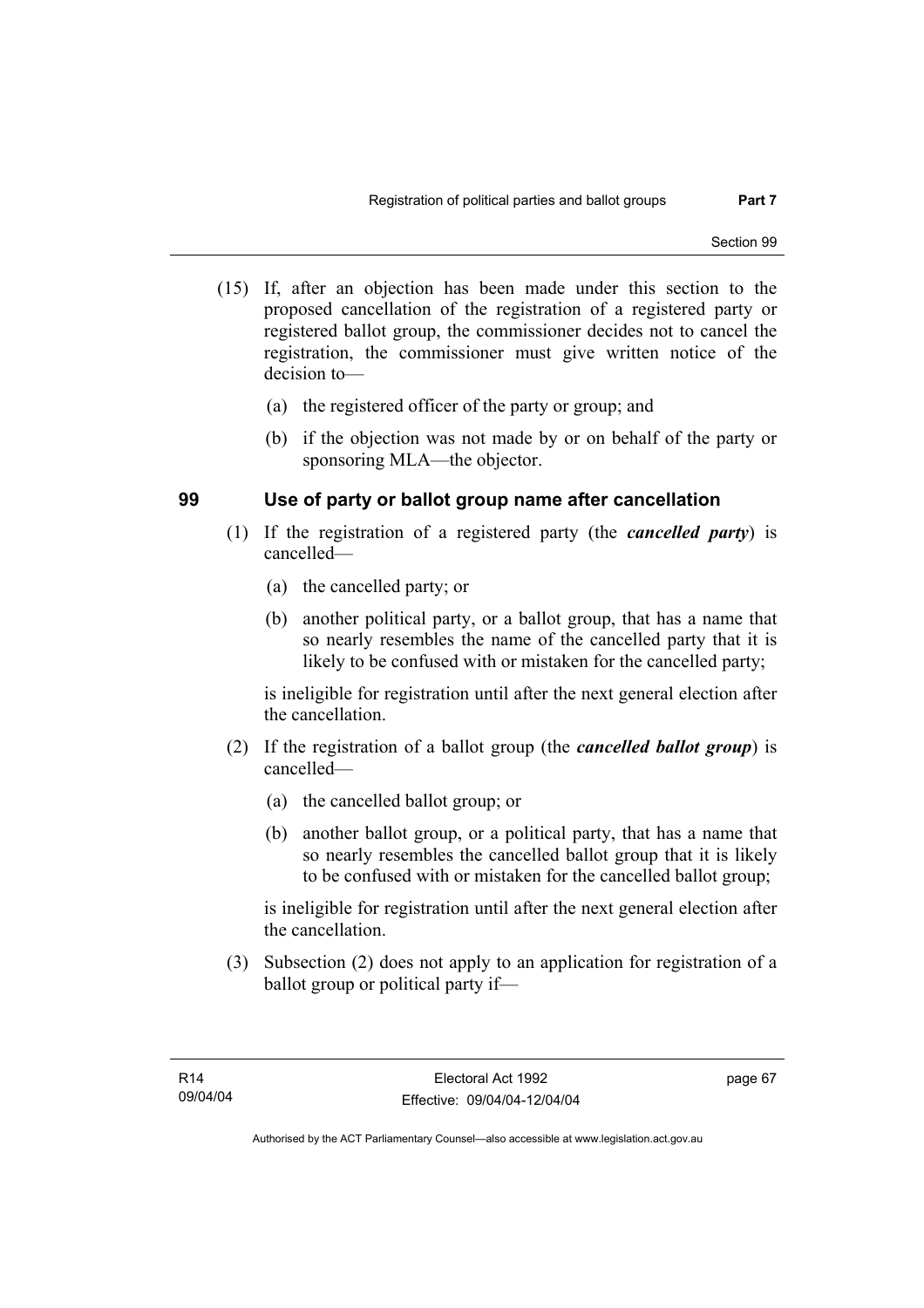Section 99A

- (a) the registration of the cancelled ballot group was cancelled because the MLA who applied for its registration has ceased to be an MLA (the *former MLA*); and
- (b) the name of the group or party is the same name as, or resembles, the name of the cancelled ballot group; and
- (c) the applicant has the written consent of the former MLA to use the name.
- (4) In this section:

*name* includes an abbreviation of the name.

#### **99A General requirements about constitutions of registered parties**

 (1) If a registered party changes its constitution, the registered officer of the party must give the commissioner a copy of the changed constitution within 30 days after the change.

Maximum penalty: 10 penalty units

 (2) The commissioner must make a copy of the constitution available for public inspection.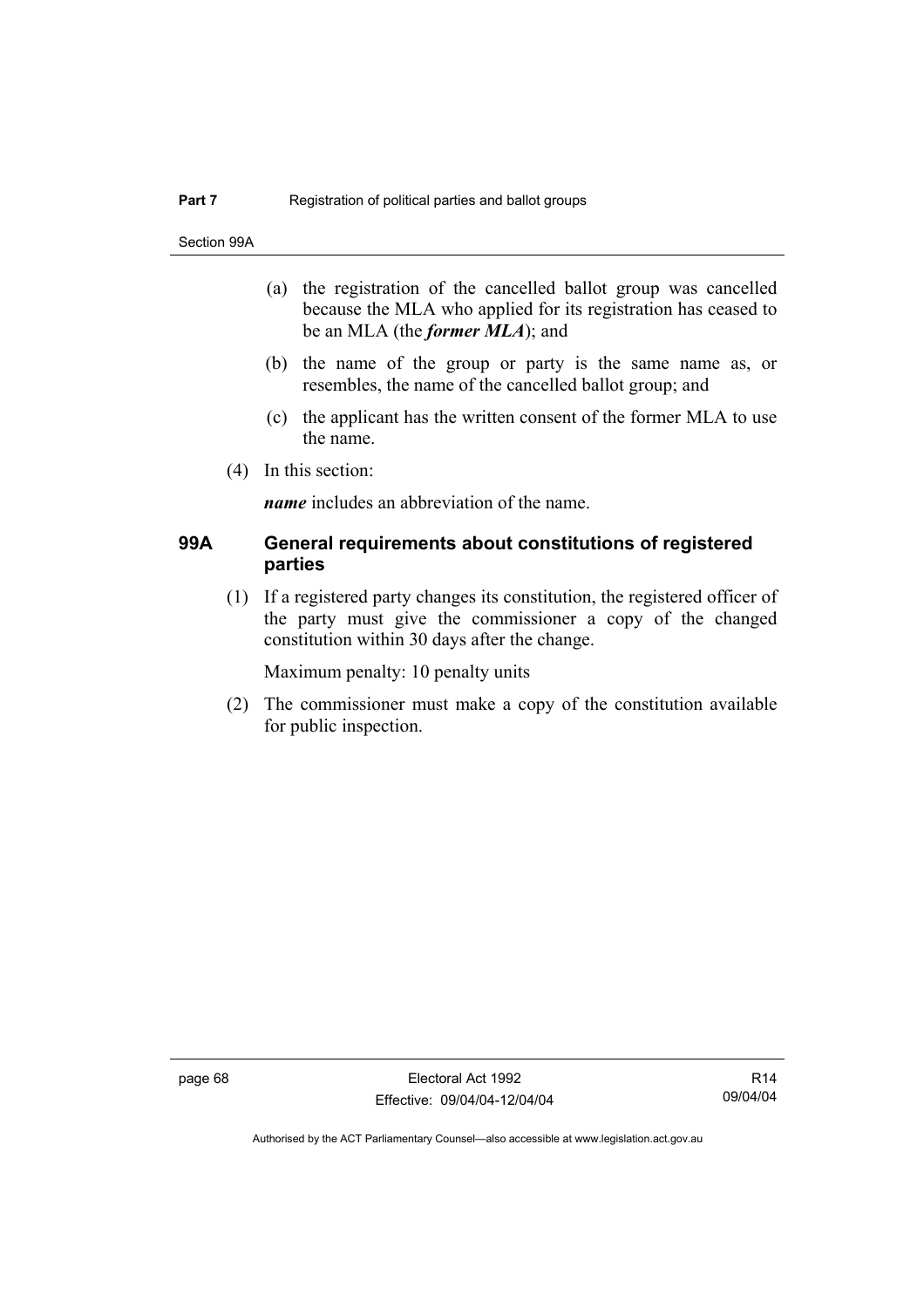# **Part 8 Timing of elections**

#### **100 Ordinary elections**

- (1) A general election under this Act must be held on the 3rd Saturday in October in the 4th year after the year when the last ordinary election was held.
- (2) If, apart from this subsection, an election in accordance with subsection (1) would be held on the day an election of Senators, or a general election of members of the House of Representatives, would be held, the election shall be held on the 1st Saturday in December in the year when it would, apart from this subsection, be held.
- (3) If an extraordinary general election has been held in the 6 months before the day when an election in accordance with subsection (1) or (2) would, apart from this subsection, have been held—
	- (a) the election shall not be held; and
	- (b) this section applies in relation to subsequent ordinary elections as if the election had been held.

#### **101 Extraordinary elections**

- (1) For this Act, an *extraordinary election* is—
	- (a) a general election required by the Self-Government Act, section 16; or
	- (b) a general election required by the Self-Government Act, section 48; or
	- (c) an election of an MLA or MLAs required by section 126; or
	- (d) an election of an MLA or MLAs required by section 275.
- (2) If an extraordinary election under section 126 (Supplementary elections) is required, the Executive must, in writing, determine a

| R14      | Electoral Act 1992           | page 69 |
|----------|------------------------------|---------|
| 09/04/04 | Effective: 09/04/04-12/04/04 |         |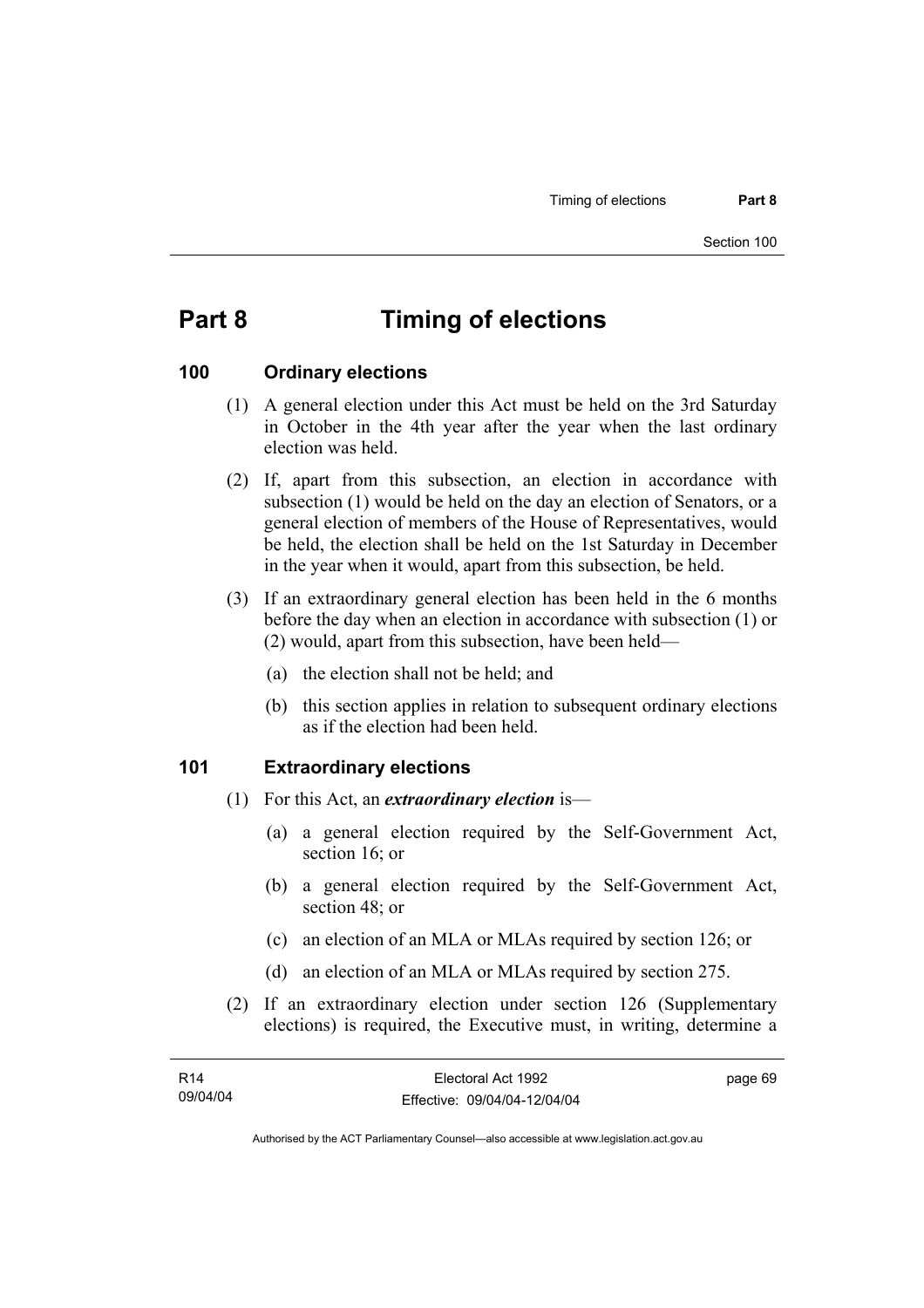#### **Part 8 Timing of elections**

Section 102

Saturday for holding the election that is not earlier than 36 days, or later than 90 days, after the day when the election failed.

- (3) If the Court of Disputed Returns declares an election void, the Executive must, in writing, determine a Saturday for holding the extraordinary election required under section 275 (Effect of declarations) that is not earlier than 36 days, or later than 90 days, after the day when the declaration is made.
- (4) The Executive must not determine under this section a day that is the polling day for an election of senators or a general election of the House of Representatives.
- (5) A determination under this section is a notifiable instrument.

*Note* A notifiable instrument must be notified under the *Legislation Act 2001*.

## **102 Polling day**

- (1) A poll must be held for an election on the day when the election is required to be held under this part.
- (2) This section is subject to section 111 (Need for a poll).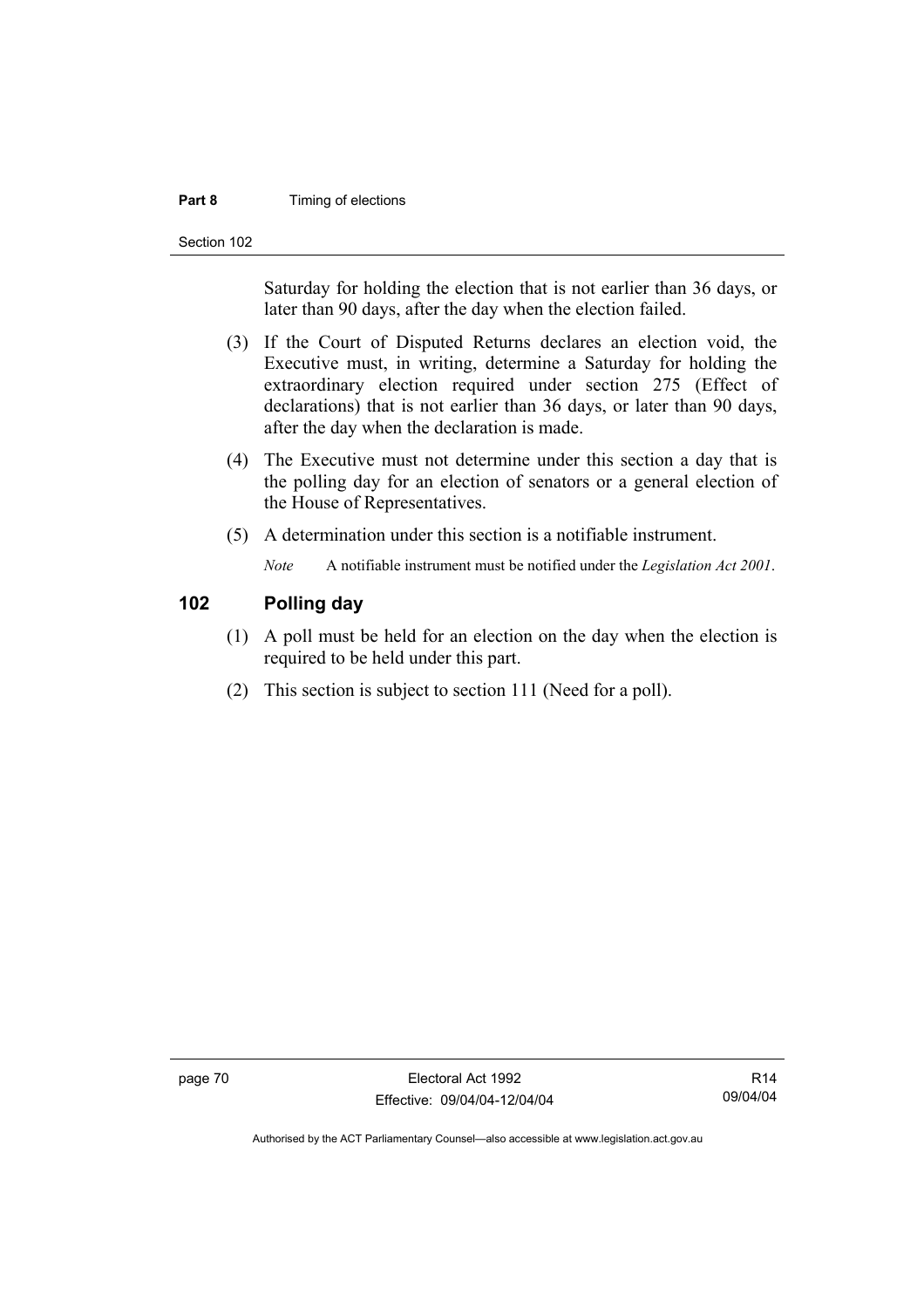# **Division 9.1 Nominations**

# **103 Eligibility—MLAs**

- (1) Subject to subsections (2) and (4), a person who is—
	- (a) an Australian citizen; and
	- (b) at least 18 years old; and
	- (c) an elector or entitled to be an elector;

is eligible to be an MLA.

- (2) A person is not eligible to be an MLA if—
	- (a) the person is a member of—
		- (i) the Parliament of the Commonwealth; or
		- (ii) the legislature of a State or another Territory; or
	- (b) the person—
		- (i) holds an office or appointment (other than a prescribed office) under a law of the Territory, the Commonwealth, a State or another Territory; or
		- (ii) is employed by the Territory, the Commonwealth, a State or another Territory, or by a Territory authority or a body (whether corporate or not) established by a law of the Commonwealth, a State or another Territory;

and is entitled to any remuneration or allowance (other than reimbursement of expenses reasonably incurred) in relation to the office, appointment or employment.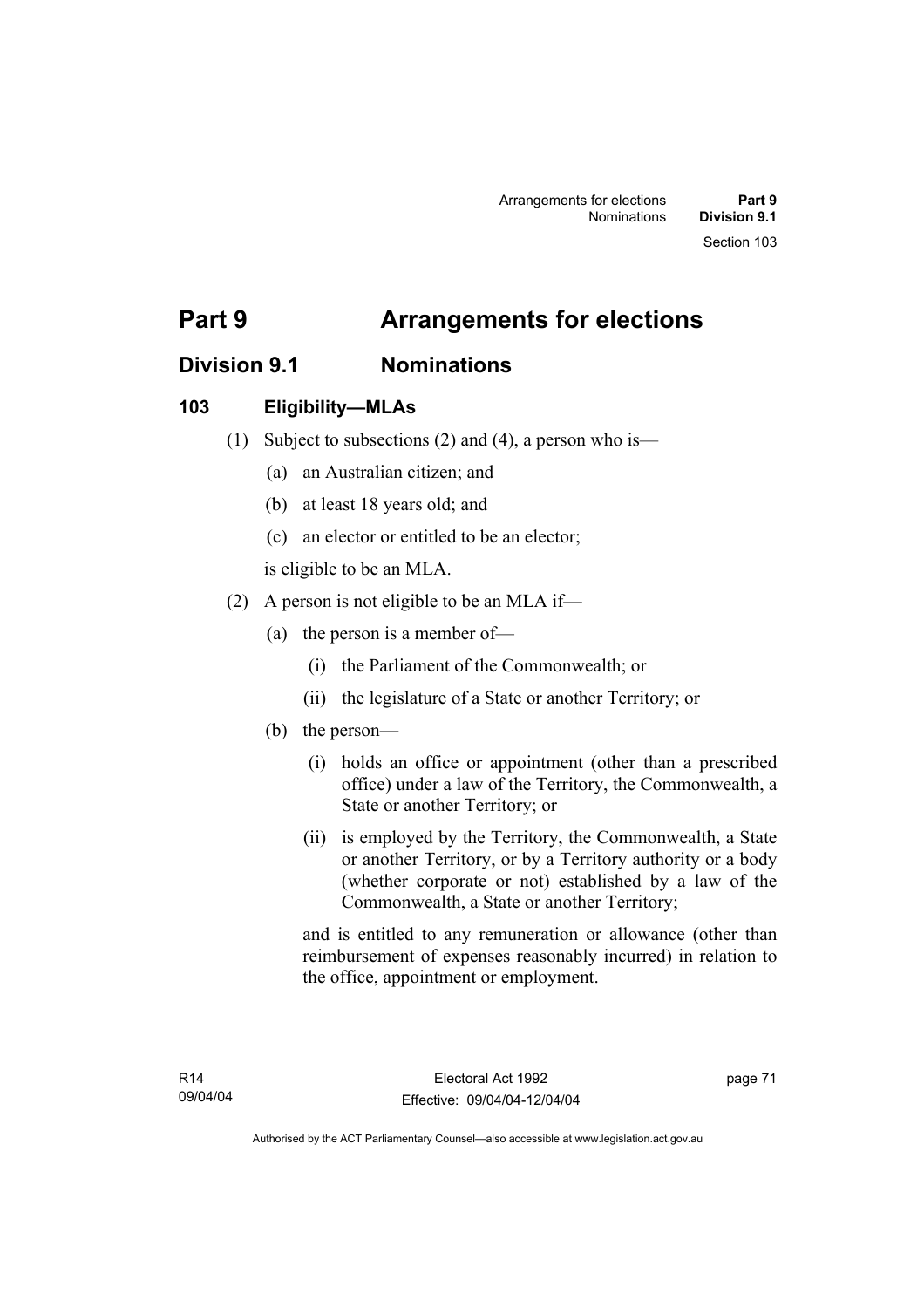(3) In subsection  $(2)$  (b) (i):

*prescribed office* means an office of Speaker, Deputy Speaker, Chief Minister, Deputy Chief Minister, Minister or MLA.

- (4) A person is not eligible to be an MLA for the disqualification period if—
	- (a) the person is convicted of an offence against—
		- (i) section 285 (Bribery) or section 288 (Violence and intimidation); or
		- (ii) the *Crimes Act 1914* (Cwlth), section 28 (Interfering with political liberty); or
		- (iii) the *Criminal Code* (Cwlth), part 2.4 relating to an offence mentioned in subparagraph (ii); or
	- (b) the person is found by the Court of Disputed Elections to have contravened (within the meaning of part 16) a section mentioned in paragraph (a) (i).
	- *Note 1* A reference to an offence against a Territory law includes a reference to an offence against the *Crimes Act 1900*, pt 9 (Aiding and abetting, accessories, attempts, incitement and conspiracy) that relates to the law (see *Legislation Act 2001*, s 189).
	- *Note 2 Contravention* is defined for pt 16 (Disputed elections, eligibility and vacancies) in s 250.
- (5) For subsection (4), the *disqualification period* is 2 years after the conviction or finding.

#### **104 Qualifications for nomination**

A person is not eligible to be nominated for election as an MLA unless, at the hour of nomination—

- (a) the person is eligible to be an MLA; or
- (b) for a person referred to in section 103 (2) (b)—the person would, apart from that paragraph, be eligible to be an MLA.

| page 72 | Electoral Act 1992           | R <sub>14</sub> |
|---------|------------------------------|-----------------|
|         | Effective: 09/04/04-12/04/04 | 09/04/04        |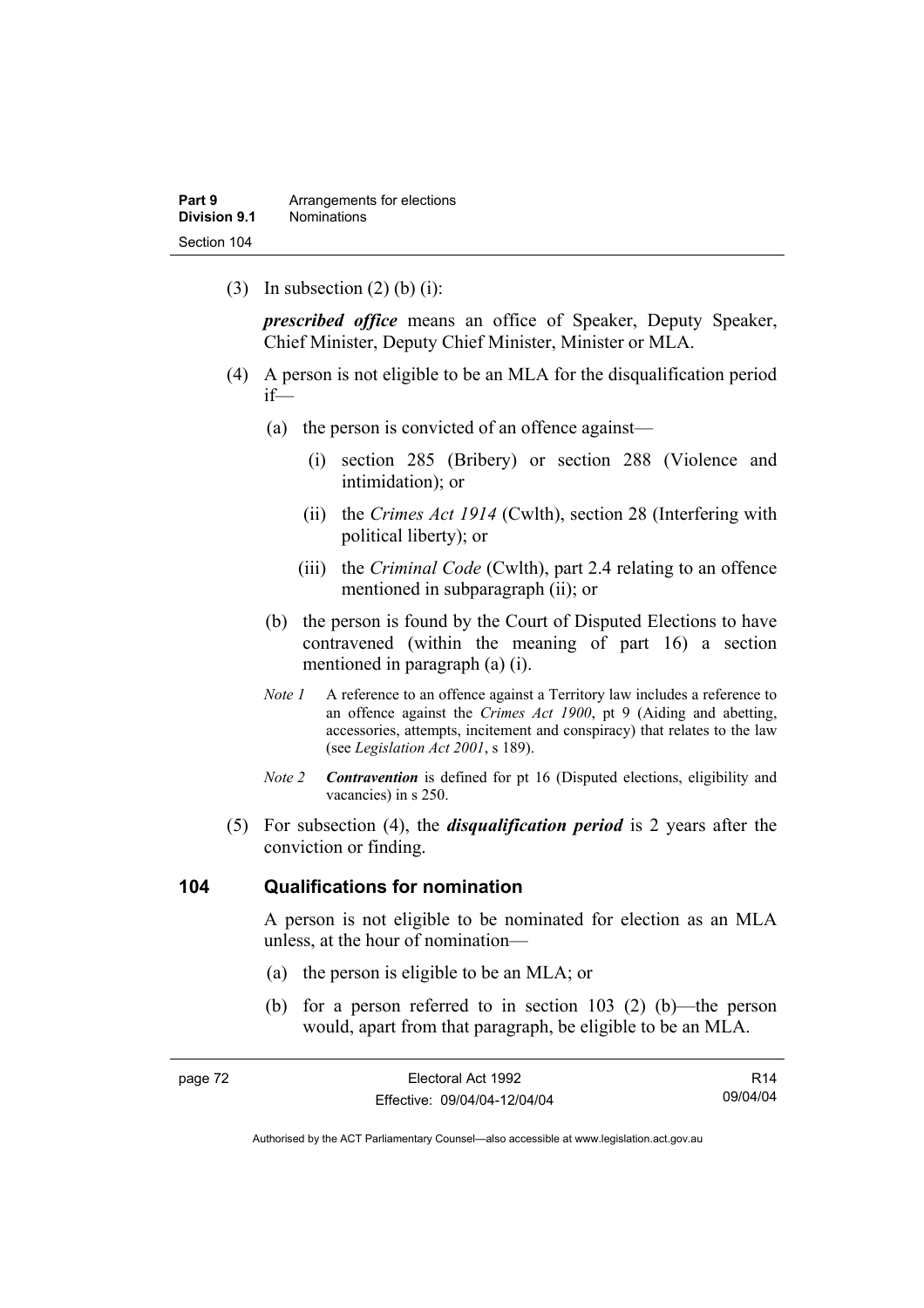#### **105 Candidates to be nominated**

- (1) A person is not eligible for election as an MLA unless the person is nominated in accordance with this section.
- (2) A person may be nominated to be a candidate for election only by—
	- (a) the registered officer of a registered party that endorses the person as a party candidate in the election for the electorate for which the candidate is being nominated; or
	- (b) the registered officer of a registered ballot group that endorses the person as a ballot group candidate in the election for the electorate for which the candidate is being nominated; or
	- (c) 20 electors entitled to vote at the election.
- (3) A nomination shall be made by giving to the commissioner, during the pre-election period but not later than 24 hours before the hour of nomination—
	- (a) a duly completed nomination form; and
	- (b) a deposit of the prescribed amount in legal tender or a banker's cheque.
- (4) A nomination form shall—
	- (a) be in the form approved under section 340A (Approved forms); and
	- (b) subject to subsection (7), set out the particulars of the name, address and occupation of the nominee; and
	- (c) contain a statement, signed by the nominee, to the effect that he or she consents to the nomination, and to be an MLA if elected; and
	- (d) contain a declaration, signed by the nominee, to the effect that he or she is eligible to be nominated; and

page 73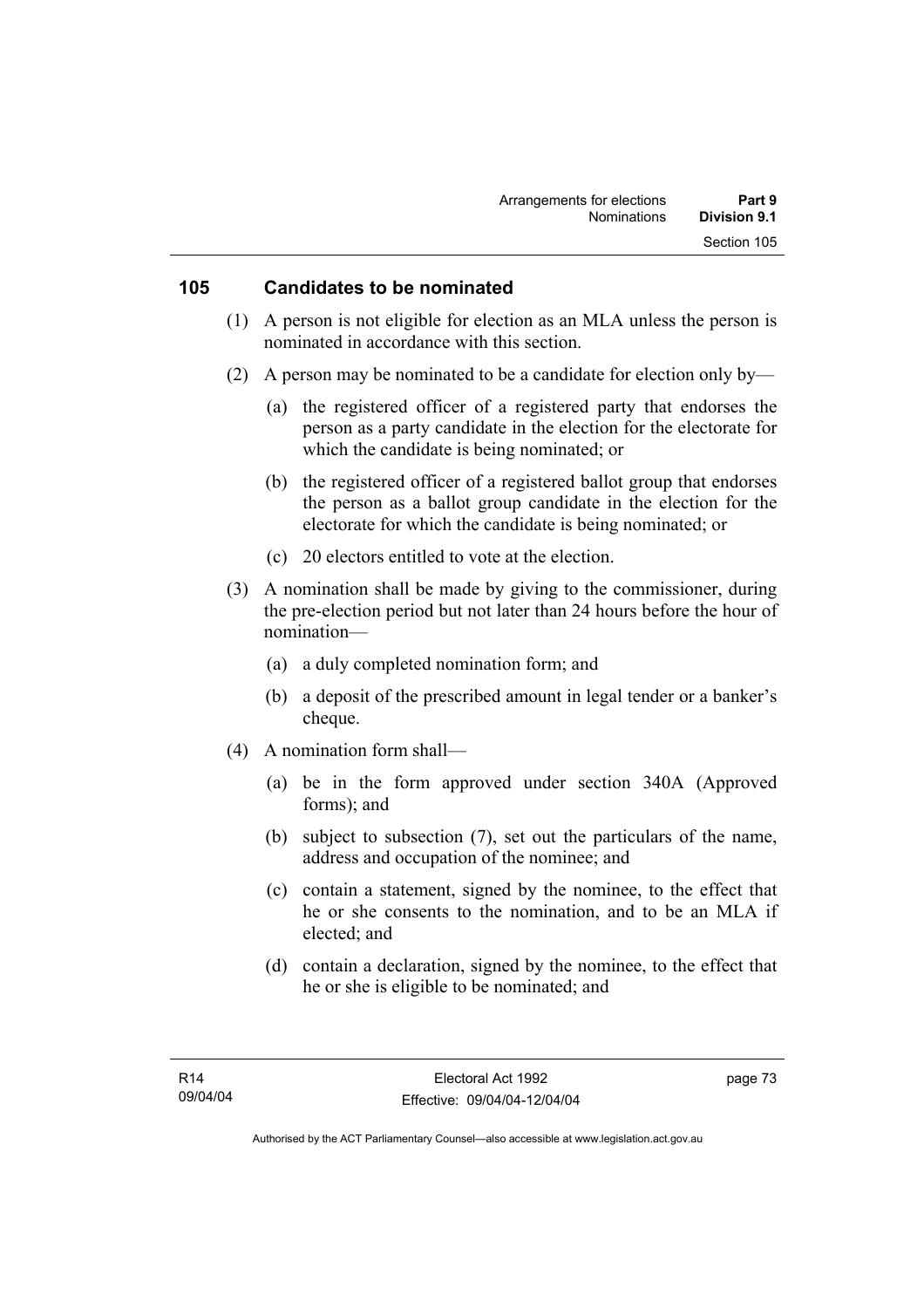- (e) specify the form in which the nominee's name is to be printed on the ballot papers for the election; and
- (f) if the nomination is made by the registered officer of a registered party or registered ballot group—state any registered abbreviation of the name of the party or group that is to be printed on the ballot paper for the election; and
- (g) if the nomination is made by 20 electors entitled to vote at the election—specify whether the word 'Independent' is to be printed on the ballot paper adjacent to the candidate square for the nominee; and
- (h) be signed by the nominator or each nominator.
- (5) A nomination form shall name a nominee only by specifying—
	- (a) the surname or family name, and the given name under which the nominee is enrolled; or
	- (b) if the nominee is not an elector—the surname or family name, and the given name under which the nominee is entitled to be enrolled.
- (6) A given name shall be taken to be specified for subsection (5), if the nomination form specifies—
	- (a) a commonly accepted variation of that name (including an abbreviation or truncation of that name or an alternative form of that name); or
	- (b) an initial standing for that name.
- (7) If the address of a nominee is a suppressed address, the nomination form need not specify the address but, in that case, the nominee shall notify the commissioner in writing of his or her address for correspondence.
- (8) A nomination is not invalid only because of a formal defect or error if this section has been substantially complied with.

R14 09/04/04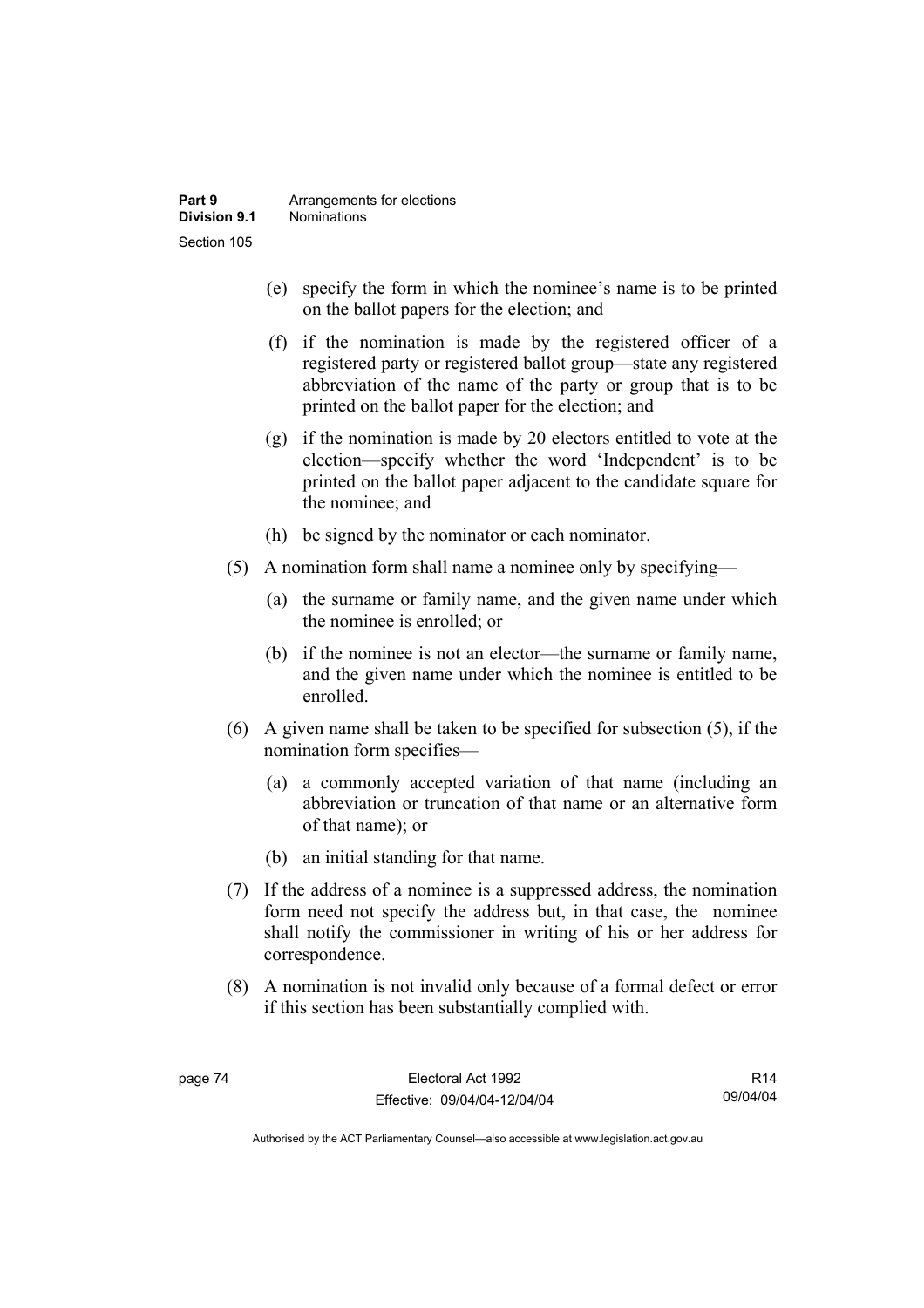- (9) If the time by which a nomination under subsection (3) is to be made falls on a public holiday, the nomination must be made no later than that time on the public holiday.
- (10) Subsection (9) has effect despite the *Legislation Act 2001*, section 151 (4) (Reckoning of time).
- $(11)$  In subsection  $(3)$  (b):

*prescribed amount* means \$250 or any other amount prescribed by the regulations.

## **106 Multiple nominations invalid**

If, at the hour of nomination in relation to an election—

- (a) a person is nominated more than once to be a candidate for election in a particular electorate; or
- (b) a person is nominated to be a candidate for election in more than 1 electorate;

each such nomination is invalid.

## **107 Withdrawal etc of consent to nomination**

- (1) A person nominated to be a candidate may withdraw his or her consent to the nomination by giving the commissioner a written notice of withdrawal not later than 24 hours before the hour of nomination.
- (2) The registered officer may cancel a nomination made by the officer by giving the commissioner a written notice of cancellation not later than 24 hours before the hour of nomination.
- (3) On receipt of a notice referred to in subsection (1) or (2), the commissioner shall cancel the nomination and pay the amount of the deposit lodged to the nominee.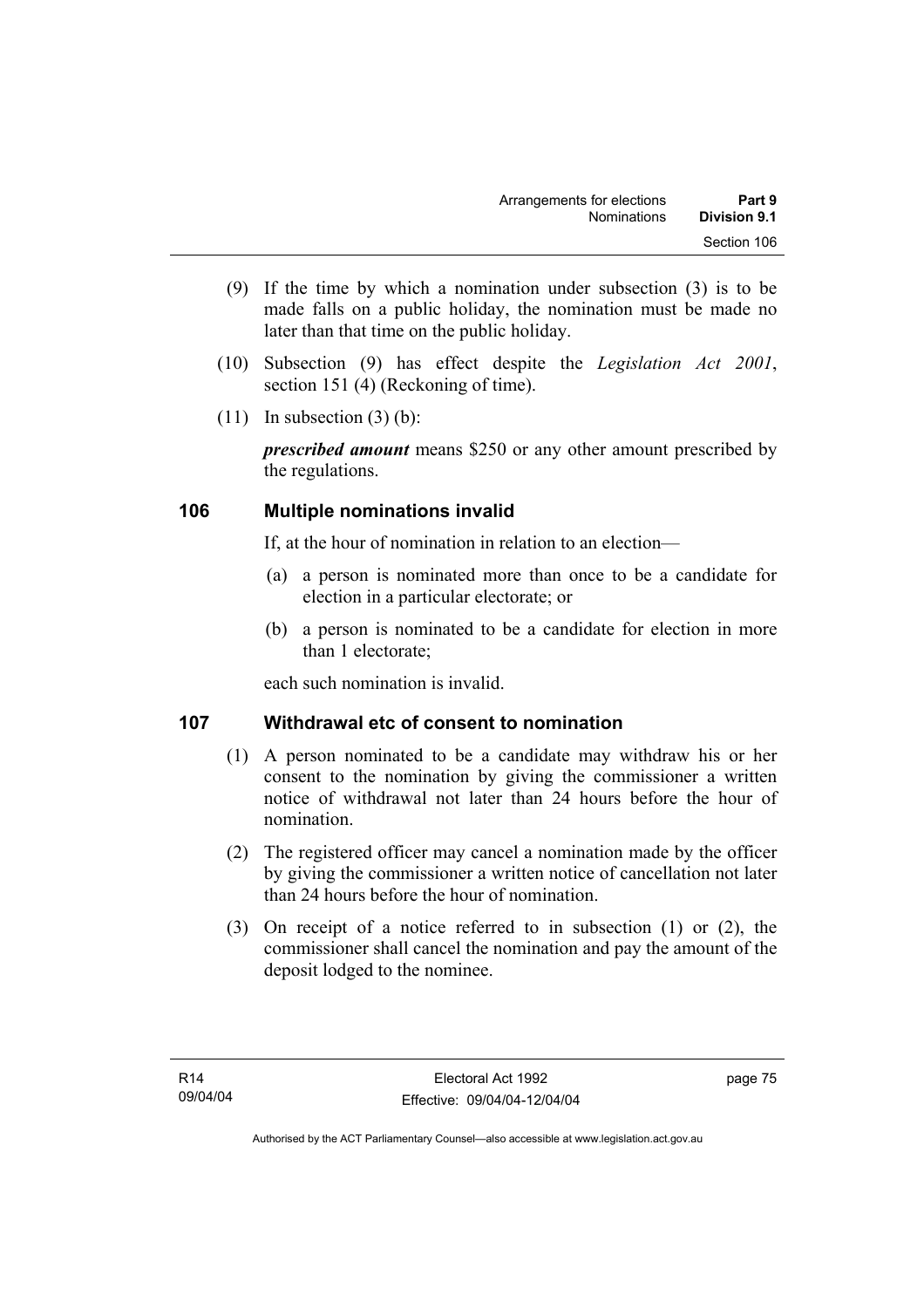#### **108 Place and hour of nomination**

- (1) The *place of nomination* in relation to an election is—
	- (a) the office of the commissioner; or
	- (b) any other place approved, in writing, by the commissioner as a place of nomination.
- (2) An approval is a notifiable instrument.

*Note* A notifiable instrument must be notified under the *Legislation Act 2001*.

- (3) The *hour of nomination* in relation to an election is 12 o'clock noon on the 23rd day before polling day for the election.
- (4) If the hour mentioned in subsection (3) falls on a public holiday, anything that under this Act is to be done by the hour of nomination must be done by that time on the public holiday.
- (5) Subsection (4) has effect despite the *Legislation Act 2001*, section 151 (4) (Reckoning of time).

#### **109 Declaration of candidates**

- (1) As soon as practicable after the hour of nomination, the commissioner shall, at the place of nomination, publicly produce all nomination forms and declare each person duly nominated to be a candidate.
- (2) A declaration in relation to a candidate shall specify—
	- (a) the name of the candidate; and
	- (b) the name of any registered party or registered ballot group by which the candidate is endorsed.
- (3) As soon as practicable after the declaration, the commissioner—
	- (a) shall, at the office of the commissioner; and
	- (b) may, at any other places the commissioner determines;

R14 09/04/04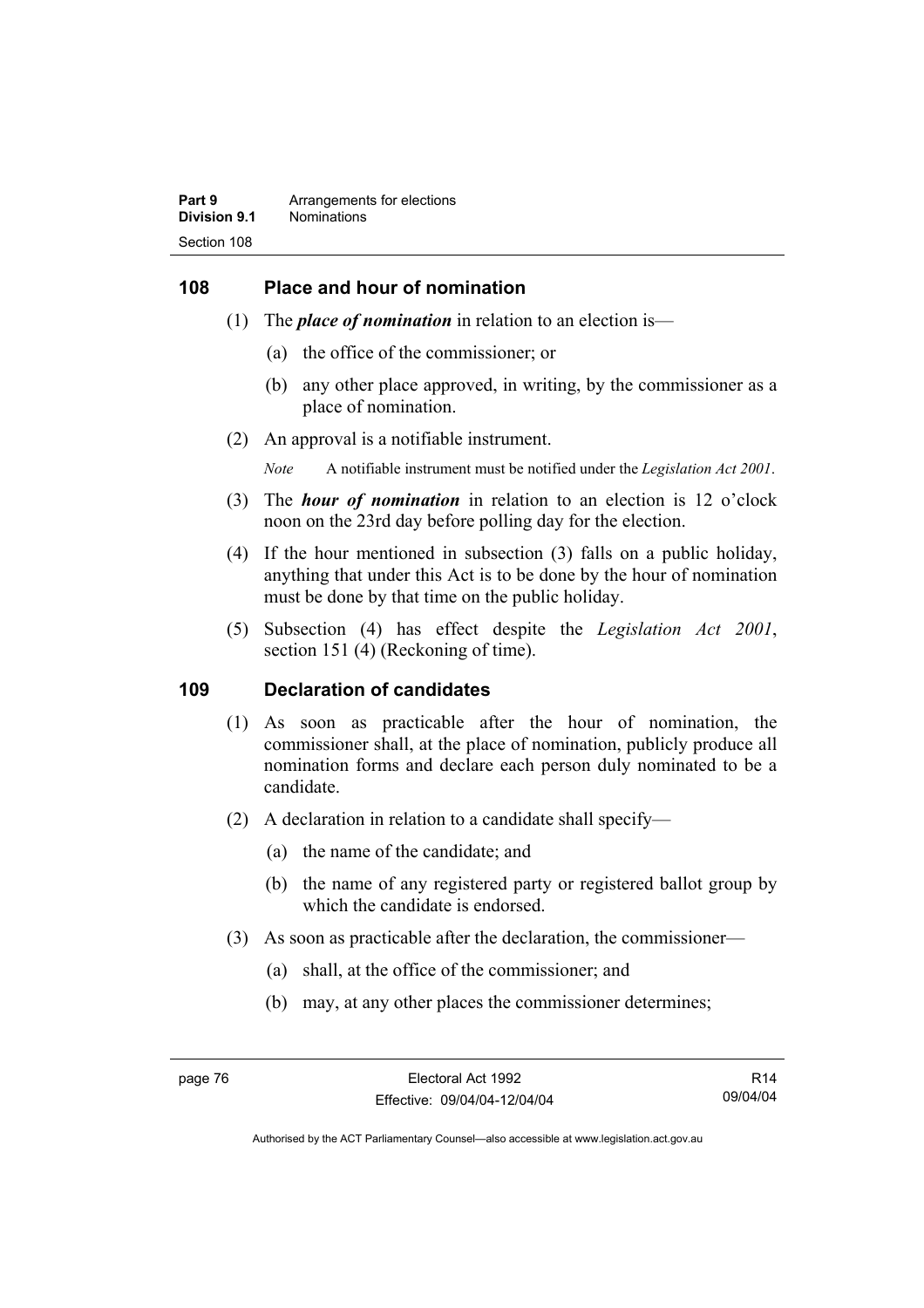arrange for a notice containing particulars relating to each candidate to be displayed.

 (4) A notice shall not specify the address of a candidate if it is a suppressed address.

## **110 Rejection of nominations**

- (1) The commissioner must reject the nomination of a person if the nomination form for the person is not substantially in accordance with section 105 (Candidates to be nominated).
- (2) The commissioner must also reject the nomination of a person if satisfied on reasonable grounds that the name under which the person is nominated—
	- (a) is obscene; or
	- (b) is frivolous; or
	- (c) has been assumed for a political purpose.

#### **Examples for par (c)**

- 1 A name that includes, completely or partly, the name, or an abbreviation of the name, of a political party.
- 2 A name that includes a political message.
- *Note* An example is part of the Act, is not exhaustive and may extend, but does not limit, the meaning of the provision in which it appears (see *Legislation Act 2001*, s 126 and s 132).
- (3) The commissioner must give a person whose nomination is rejected under subsection (1) or (2) written notice of the rejection.
	- *Note* For how documents may be given, see *Legislation Act 2001*, pt 19.5.
- (4) The notice must set out the reasons for the rejection.
- (5) The commissioner may reject the nomination of a person only under subsection  $(1)$  or  $(2)$ .

page 77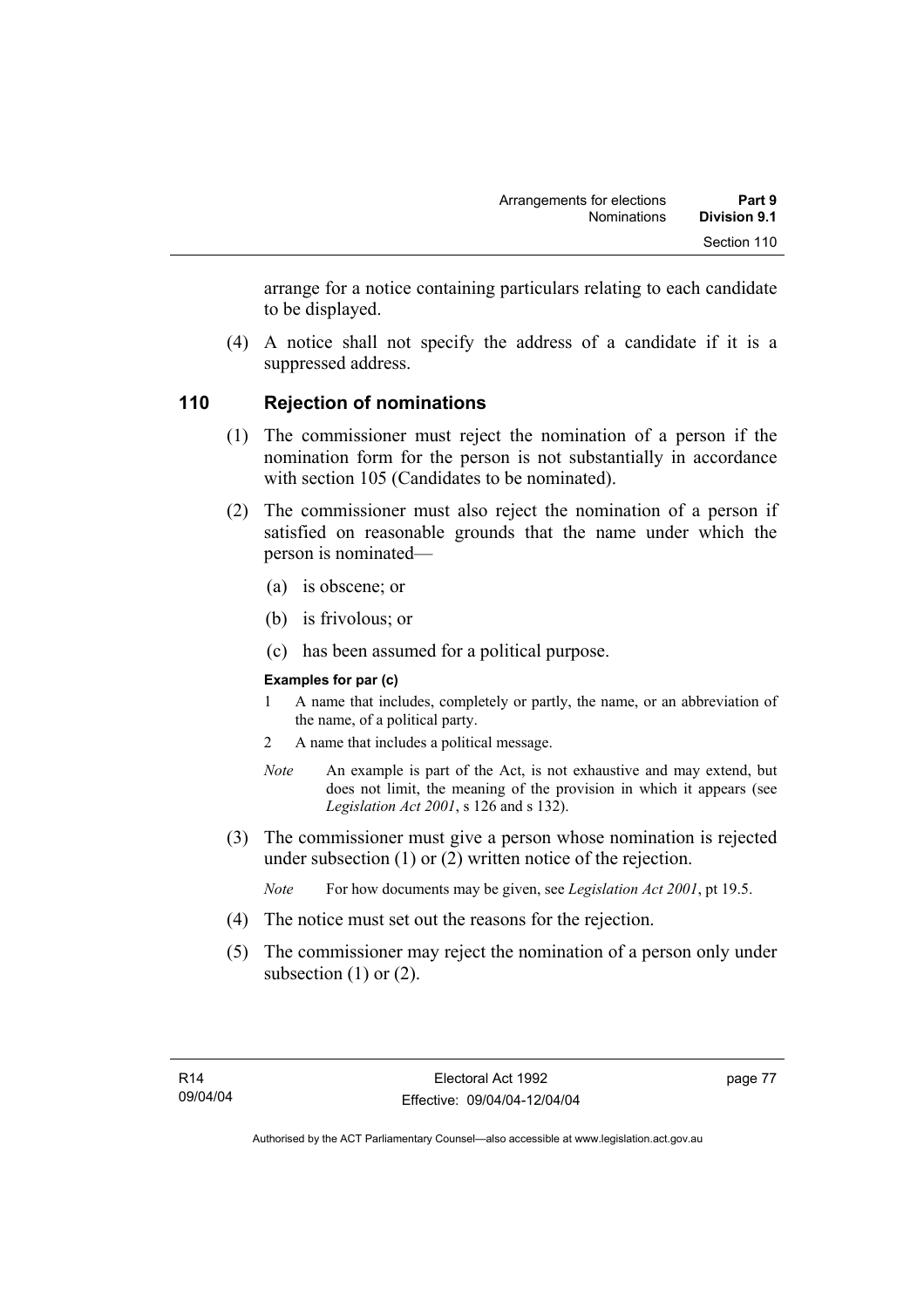| Part 9       | Arrangements for elections |
|--------------|----------------------------|
| Division 9.1 | <b>Nominations</b>         |
| Section 111  |                            |

#### **111 Need for a poll**

- (1) If the number of candidates for an election is not greater than the number required to be elected, the commissioner shall, in accordance with section 189, declare the candidate or candidates elected.
- (2) If the number of candidates for election is greater than the number required to be elected, a poll shall be held in accordance with this Act.

#### **112 Death of candidate before polling day**

If a candidate dies before polling day and the number of candidates remaining is not greater than the number required to be elected, the commissioner shall, in accordance with section 189, declare the remaining candidates elected.

#### **113 Deposit—return or forfeiture**

- (1) A deposit paid in relation to the nomination of a candidate shall be returned to the candidate, after the result of an election is declared, if—
	- (a) the candidate is elected; or
	- (b) at the time when the candidate is excluded from a poll under a scrutiny in accordance with schedule 4, his or her total votes equal or exceed 20% of the quota for the election; or
	- (c) the candidate is neither elected nor excluded and his or her total votes, at any stage of the counting, equal or exceed 20% of the quota for the election.
- $(2)$  If—
	- (a) a nominee dies before the candidates are declared for an election; or
	- (b) a candidate dies before polling day;

R14 09/04/04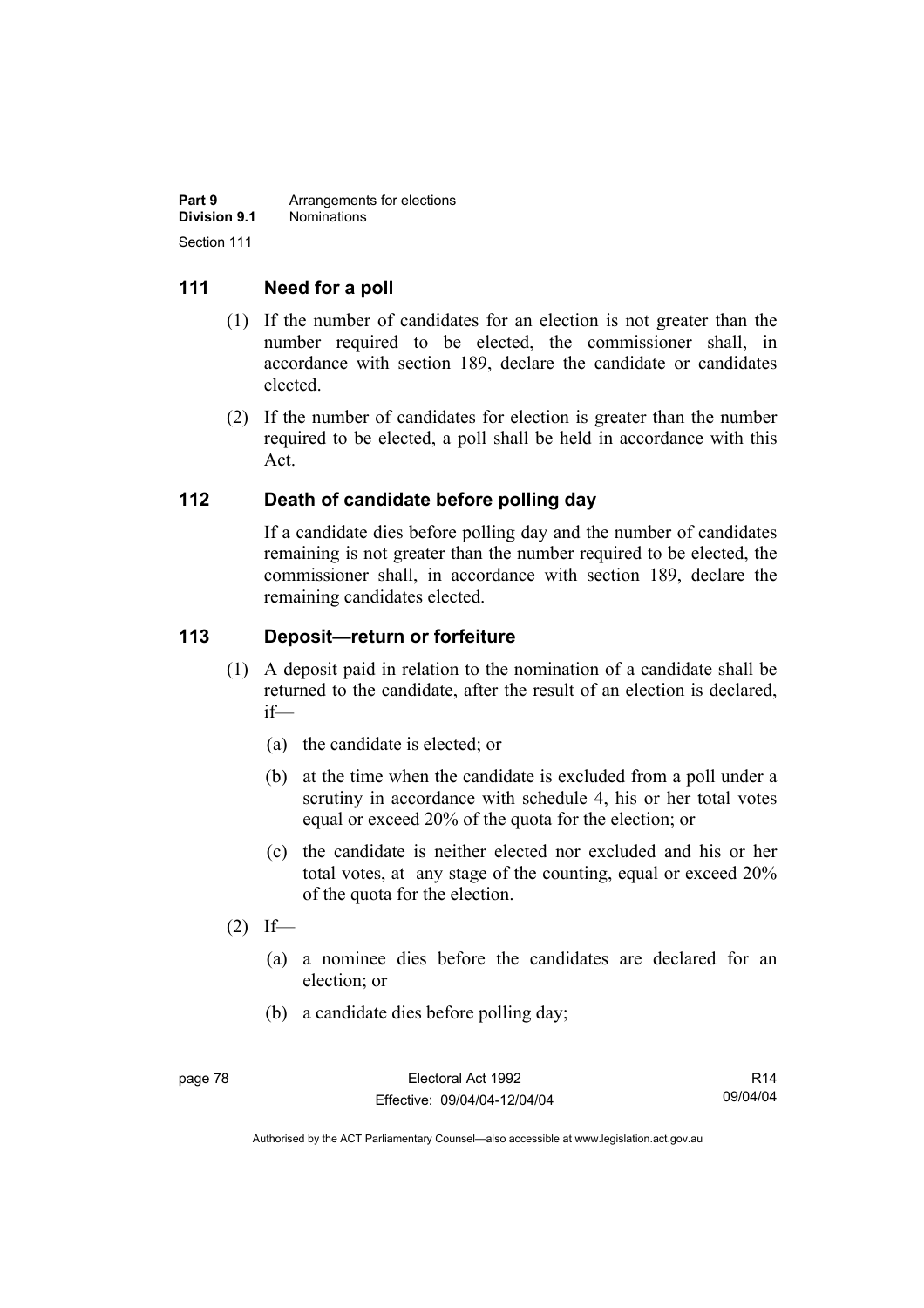the commissioner shall pay the amount of the deposit lodged to the deceased's personal representative.

 (3) Subject to subsections (1) and (2), a deposit made in relation to the nomination of a candidate shall be forfeited to the Territory when the result of an election is declared.

# **Division 9.2 Ballot papers**

## **114 Ballot papers**

- (1) Subject to this division, the ballot papers to be used in an election shall be in accordance with the form in schedule 1.
- (2) The commissioner may determine the colour of the paper on which ballot papers for each electorate are to be printed.
- (3) A ballot paper must bear an official mark in the form approved under section 340A (Approved forms).
- (4) The ballot paper may be in electronic form.
- (5) The commissioner may approve changes to the electronic form of the ballot paper that are necessary to facilitate the display of the electronic form.

#### **Example**

The electronic form of a ballot paper may display columns of candidates using 2 rows.

- *Note* An example is part of the Act, is not exhaustive and may extend, but does not limit, the meaning of the provision in which it appears (see *Legislation Act 2001*, s 126 and s 132).
- (6) An approval under subsection (3) is a notifiable instrument.

*Note* A notifiable instrument must be notified under the *Legislation Act 2001*.

- (7) The regulations may—
	- (a) specify the headings or directions to be contained on ballot papers to be used for declaration voting; and

page 79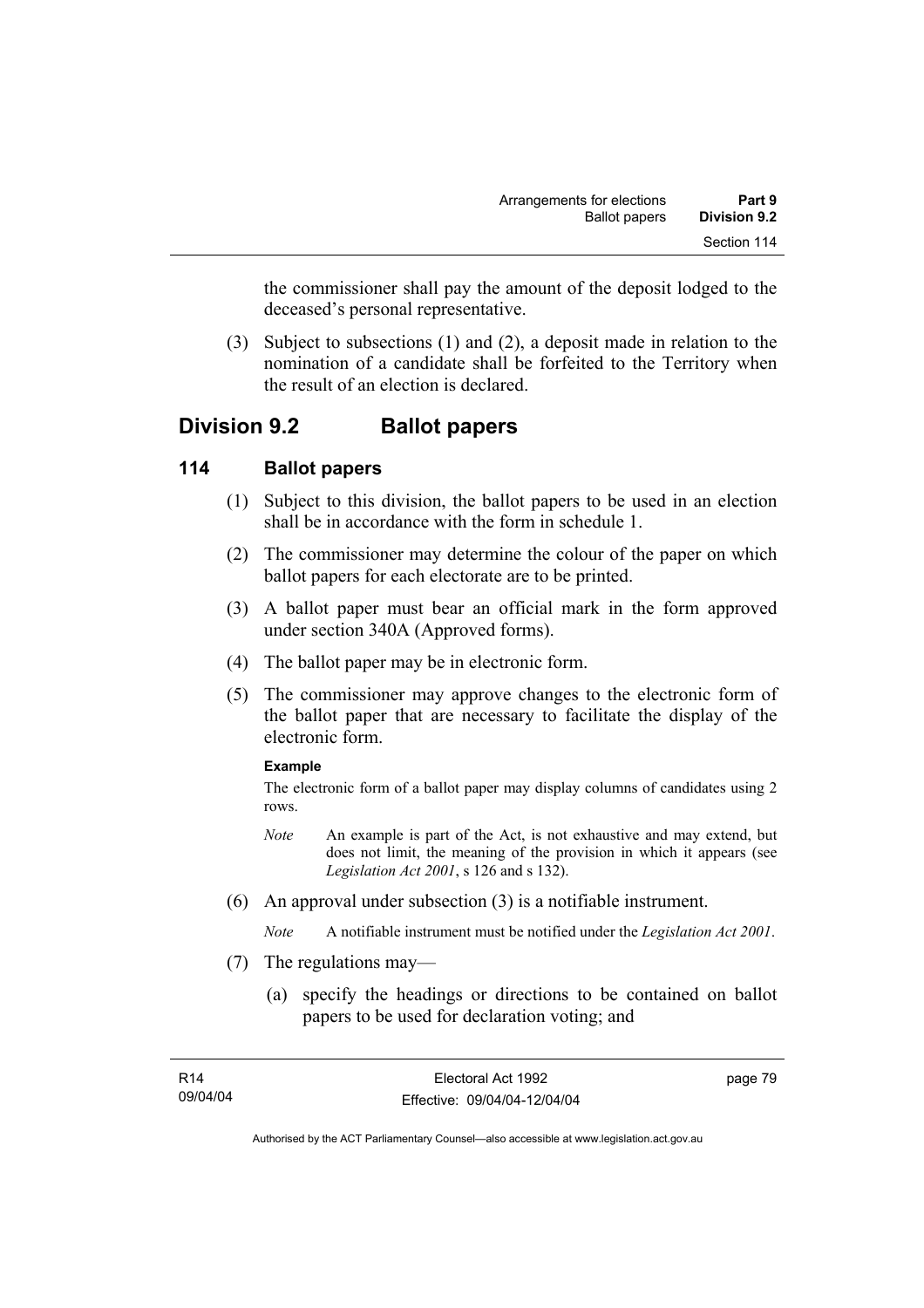| Part 9              | Arrangements for elections |
|---------------------|----------------------------|
| <b>Division 9.2</b> | <b>Ballot papers</b>       |
| Section 115         |                            |

(b) provide for—

- (i) the form of a ballot paper to be altered as specified in the regulations; or
- (ii) a form set out in the regulations to be used in place of the form of a ballot paper.

## **115 Grouping of candidates' names**

- (1) If the registered officer of a registered party or registered ballot group nominates 2 or more candidates for an election, their names shall be grouped in a separate column on the ballot papers for the relevant electorate.
- (2) If 2 or more non-party candidates request that their names be grouped on the ballot papers for an election, their names shall be grouped in a separate column on the ballot papers for the relevant electorate.
- (3) A request referred to in subsection (2) shall be—
	- (a) in writing signed by each of the candidates to be included in the group; and
	- (b) given to the commissioner before the hour of nomination.

## **116 Printing of ballot papers**

- (1) Subject to subsections (2) to (7), on each ballot paper for an election—
	- (a) the names of the candidates in a group of candidates shall be printed in a single column; and
	- (b) if there are 2 or more groups of candidates—separate columns of the names of the candidates in each group shall be printed from left to right in an order determined by the commissioner by lot; and

R14 09/04/04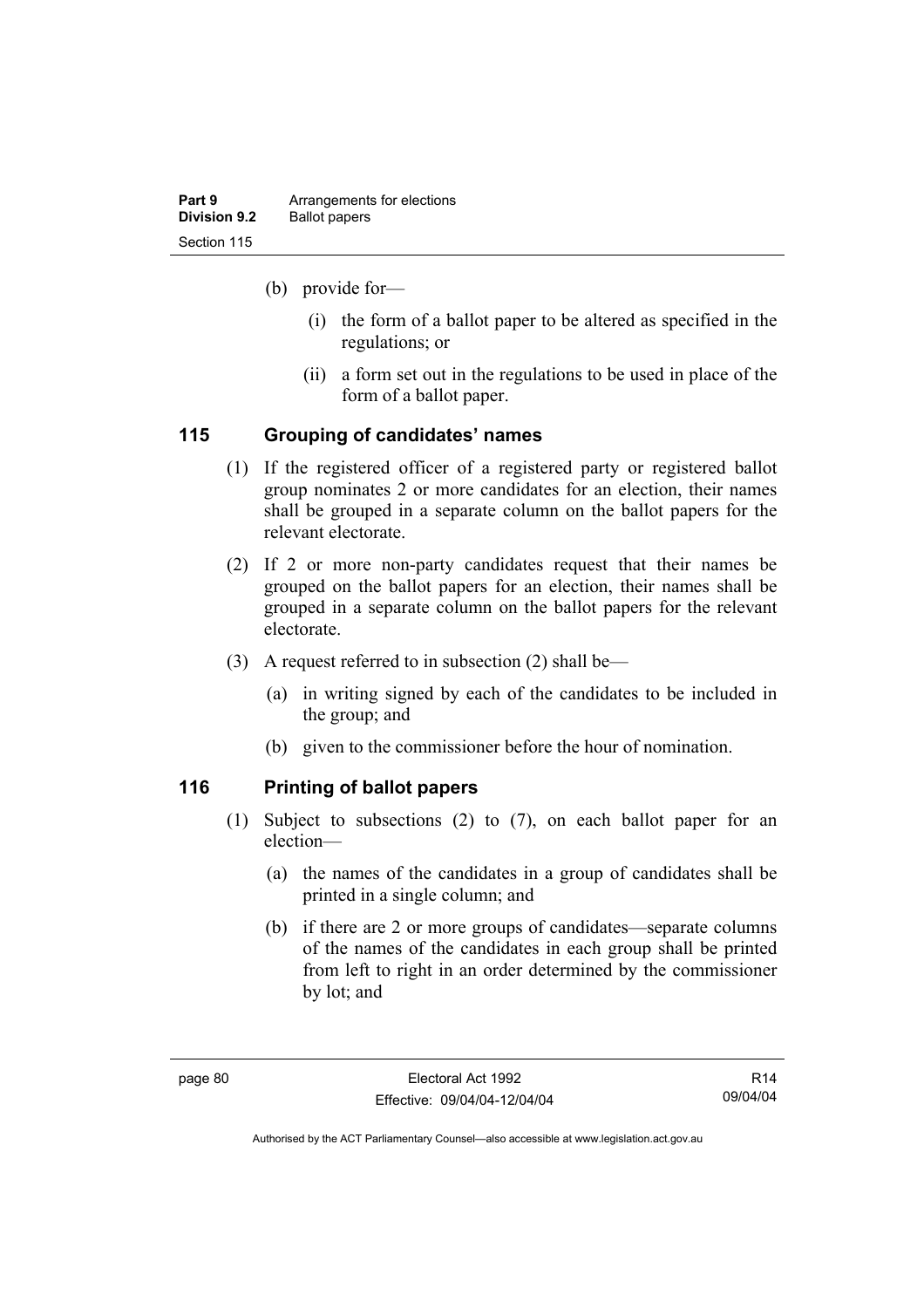- (c) a distinguishing letter shall be printed above the column of names of the candidates in a particular group, the letter being—
	- (i) if there is only 1 group— 'A'; or
	- (ii) if there are 2 or more groups—the appropriate letter in a consecutive, alphabetical order beginning with 'A' corresponding to the order in which the columns of names in each group are printed from left to right on the ballot paper; and
- (d) if there are grouped and ungrouped candidates—the names of all ungrouped candidates shall, subject to subsection (6), be printed in a single column to the right of the last column of names of grouped candidates; and
- (e) if there are no groups of candidates—the names of all candidates shall be printed in a single column; and
- (f) the names of candidates in the columns shall be printed in an order determined in accordance with schedule 2; and
- (g) the name of each candidate shall be printed once only; and
- (h) a square (a *candidate square*) shall be printed adjacent to the name of each candidate.
- *Note Group*, in relation to candidates in an election, is defined in the dictionary.
- (2) A ballot paper must not contain more than the relevant number of candidate's names in a column.
- (3) If there are more than the relevant number of candidates in a group—
	- (a) their names shall, so far as practicable, be printed in 2 or more adjacent columns of equal length; and
	- (b) the names to be printed in each column shall be determined by the commissioner by lot.

| R14      | Electoral Act 1992           | page 81 |
|----------|------------------------------|---------|
| 09/04/04 | Effective: 09/04/04-12/04/04 |         |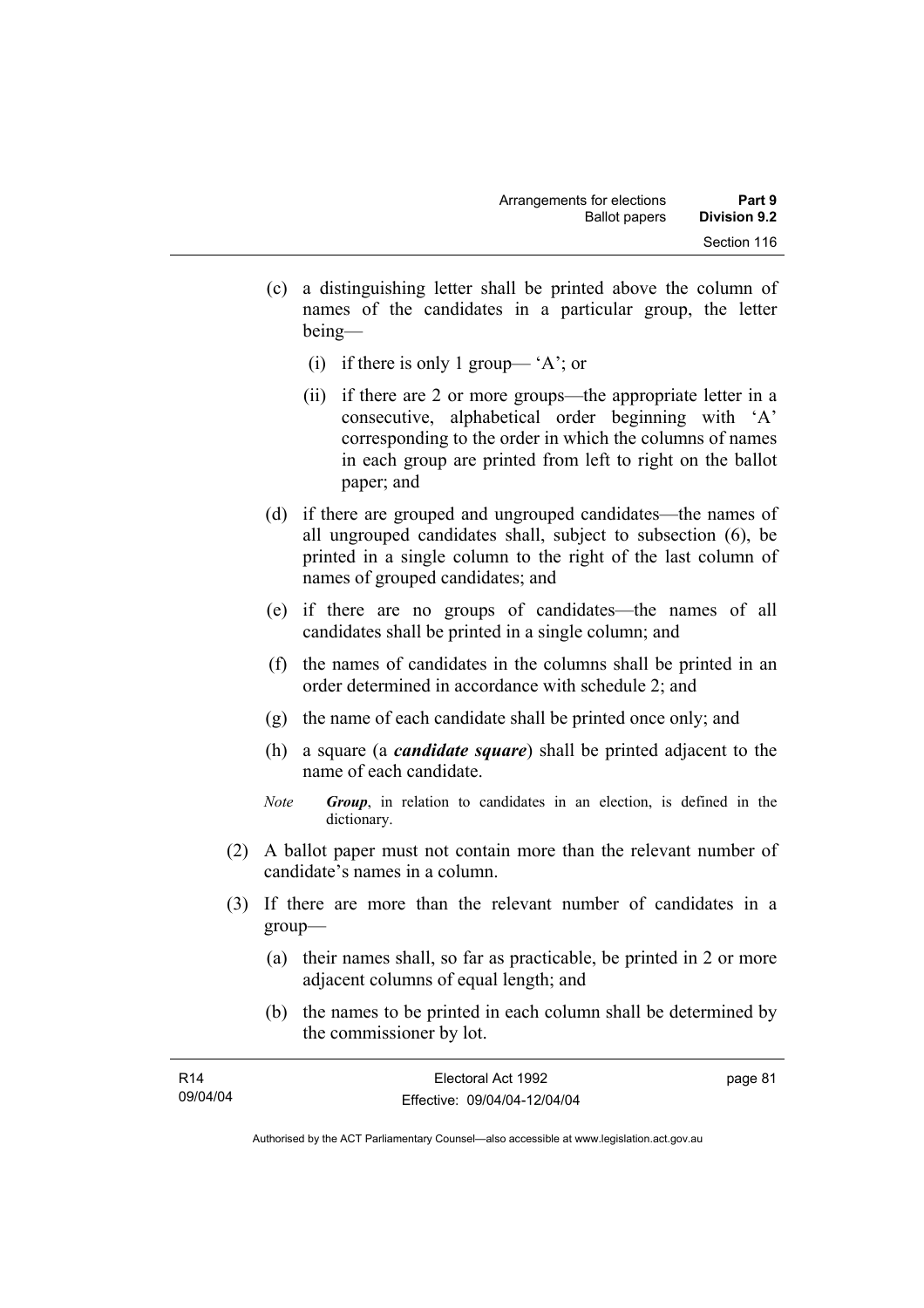| Part 9              | Arrangements for elections |
|---------------------|----------------------------|
| <b>Division 9.2</b> | <b>Ballot papers</b>       |
| Section 117         |                            |

- (4) If the names of the candidates in a particular group are printed in 2 or more adjacent columns, the distinguishing letter referred to in subsection (1) (c) shall be printed once only above those columns.
- (5) If there are no grouped candidates and there are more than the relevant number of ungrouped candidates—
	- (a) their names shall, so far as practicable, be printed in 2 or more adjacent columns of equal length; and
	- (b) the names to be printed in each column shall be determined by the commissioner by lot.
- (6) If a single column of the names of ungrouped candidates would be longer than the longest column of names of grouped candidates—
	- (a) the names of the ungrouped candidates shall be printed in 2 or more columns none of which is longer than the longest column of names of grouped candidates; and
	- (b) the names of the ungrouped candidates to be included in each column shall be determined by the commissioner by lot.
- (7) If similarity in the names of 2 or more candidates is likely to cause confusion, their names may be arranged on the ballot papers with such description or addition as will distinguish each from the other.
- (8) In this section:

#### *relevant number* means—

- (a) for a 5 member electorate—5; or
- (b) for a 7 member electorate—7.

## **117 Names on ballot papers**

(1) In this section:

*ballot group name*, for a registered ballot group, means—

(a) the name under which the group is registered; or

R14 09/04/04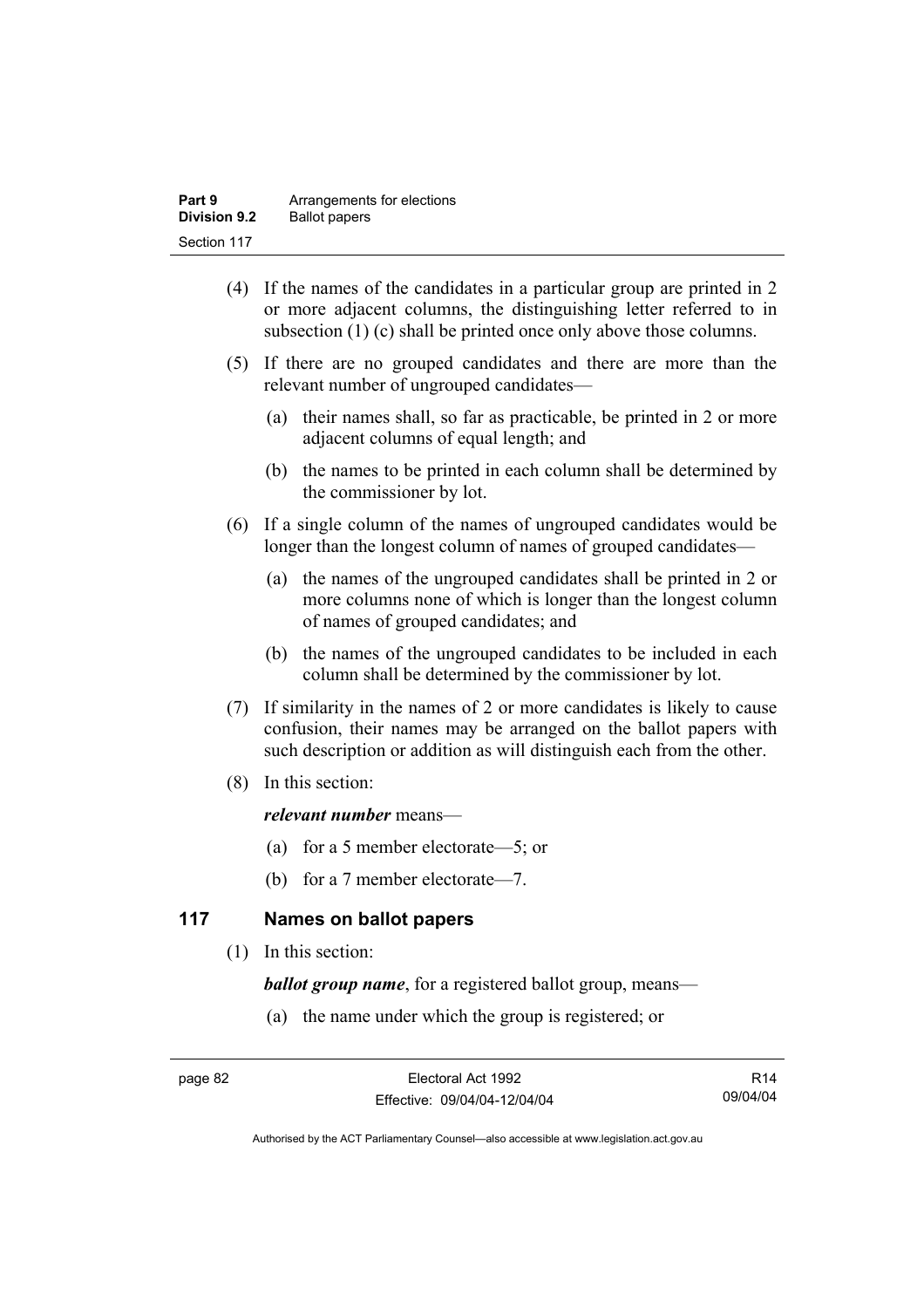(b) if a registered abbreviation of the group is stated in the nomination form of each group candidate—that abbreviation.

*party name*, for a registered party, means—

- (a) the name under which the party is registered; or
- (b) if a registered abbreviation of the name of the party is stated in the nomination form of each party candidate—that abbreviation.
- (2) On the ballot papers for an election—
	- (a) the party name of the registered party by which a group of party candidates is endorsed must be printed at the top of the column of their names; and
	- (b) the party name of the registered party by which an ungrouped party candidate is endorsed must be printed next to the candidate square for the candidate; and
	- (c) the ballot group name of the registered ballot group by which a group of ballot group candidates is endorsed must be printed at the top of the column of their names; and
	- (d) the ballot group name of the registered ballot group by which an ungrouped ballot group candidate is endorsed must be printed next to the candidate square for the candidate; and
	- (e) the word 'independent' must be printed next to the candidate square for a candidate (other than a party, ballot group or grouped candidate) if the nomination form so specified.

#### **118 Draw for positions on ballot papers**

The commissioner shall make the determinations required by section 116 in public at the place of nomination, as soon as practicable after the candidates have been declared.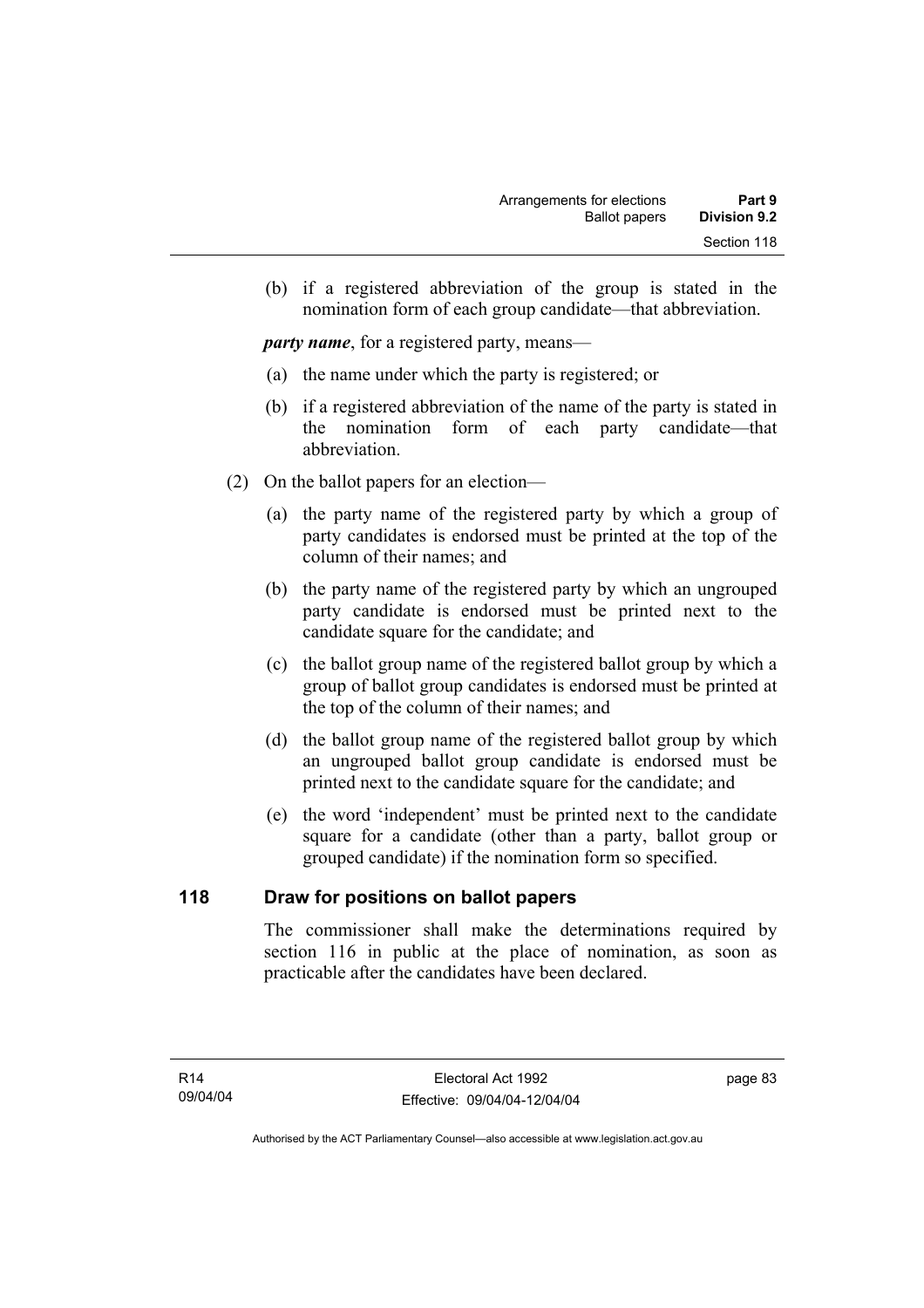# **Division 9.3 Electronic voting devices and vote counting programs**

#### **118A Approval of computer program for electronic voting and vote counting**

- (1) The commissioner may approve a computer program to allow electronic voting and perform steps in the scrutiny of votes in an election.
- (2) The commissioner may only approve a program if—
	- (a) the proper use of the program would give the same result in the scrutiny of votes in an election as would be obtained if the scrutiny were conducted without computer assistance; and
	- (b) the program will allow an elector to show consecutive preferences starting at '1'; and
	- (c) the program gives an elector an opportunity to correct any mistakes before processing the elector's vote; and
	- (d) the program will allow an elector to make an informal vote showing no preferences for any candidate; and
	- (e) the program will not allow a person to find out how a particular elector cast his or her vote; and
	- (f) the program is designed to pause while the commissioner makes a determination by lot required by schedule 4; and
	- (g) the program can produce indicative distributions of preferences at any time after the close of the poll and before the declaration of the poll.
- (3) An approval under subsection (1) is a notifiable instrument.
	- *Note* A notifiable instrument must be notified under the *Legislation Act 2001*.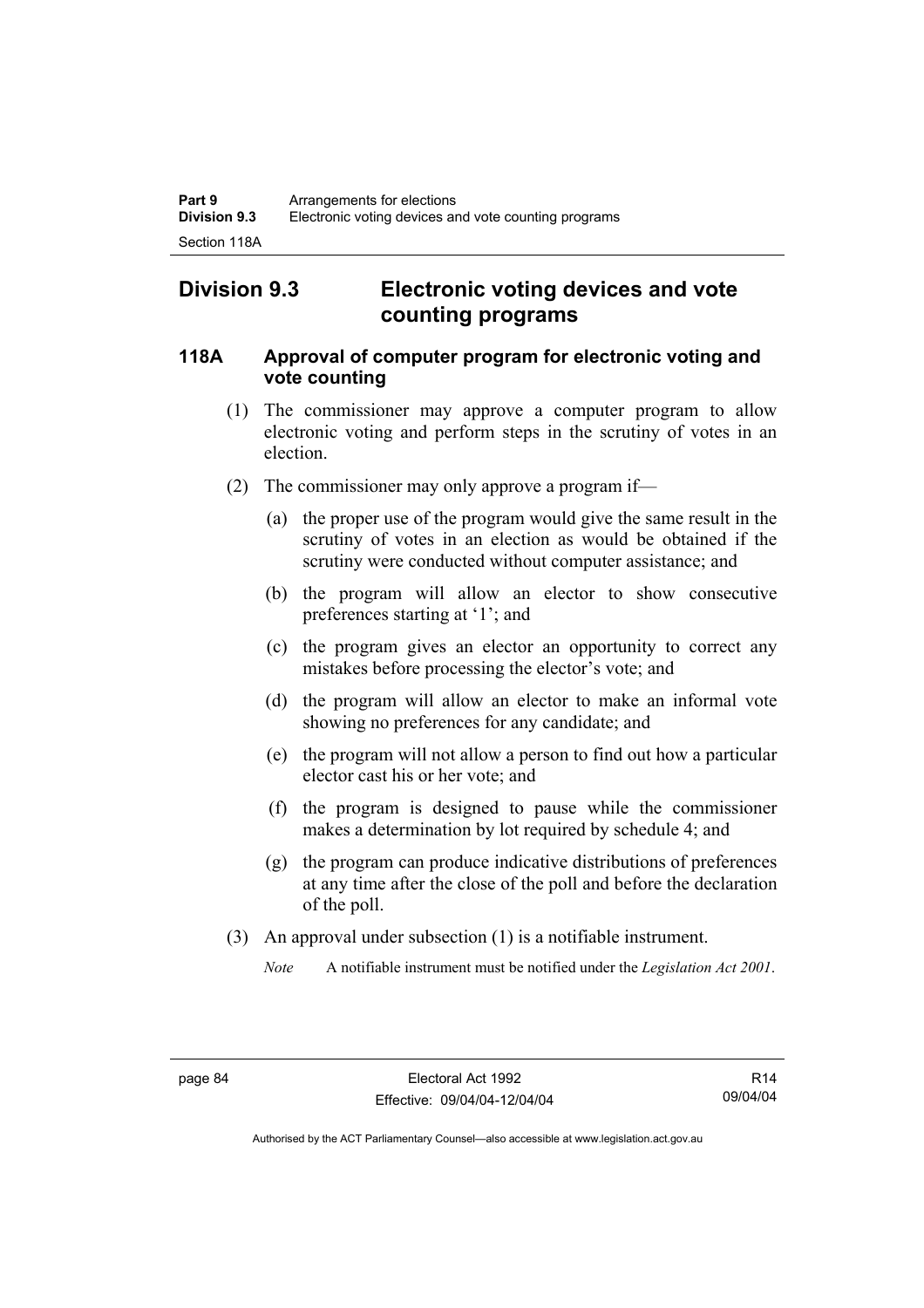- (4) The commissioner must determine processes that must be followed in relation to the use of an approved computer program in the scrutiny of votes in an election.
- (5) Without limiting subsection (4), the commissioner may approve a process—
	- (a) for entering preferences shown on paper ballots into the approved computer program; and
	- (b) for counting preferences using the program to work out—
		- (i) the number of unrejected ballot papers on which a first preference is recorded for each candidate; and
		- (ii) the number of informal ballot papers for each electorate.

## **118B Security of electronic voting devices and related material**

- (1) The commissioner must take steps to ensure that electronic devices and computer programs used or intended to be used for or in connection with electronic voting are kept secure from interference at all times.
- (2) The commissioner must keep backup copies of electronic data produced at a polling place or scrutiny centre until whichever of the following happens last:
	- (a) the beginning of the pre-election period for the next election;
	- (b) the documents are no longer required by the commissioner, another member of the electoral commission or a member of the staff of the commission for exercising a function under this Act.

# **Division 9.4 Miscellaneous**

## **119 Polling places and scrutiny centres**

(1) The commissioner may, in writing—

page 85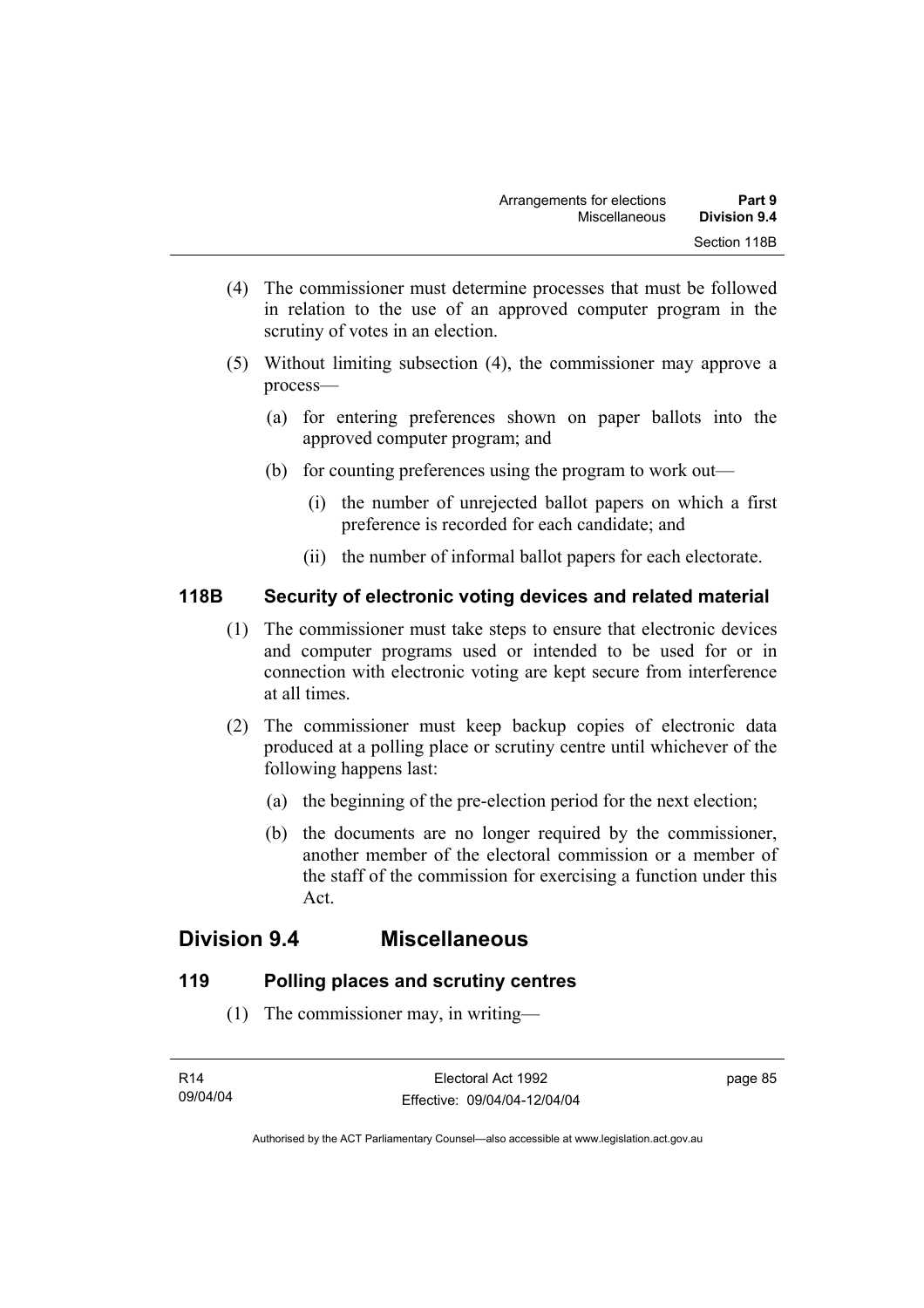- (a) appoint a specified place to be a polling place on polling day for an election; and
- (b) appoint a specified place to be a scrutiny centre during the election period for the purpose of the scrutiny at an election.
- (2) An appointment is a notifiable instrument.

*Note* A notifiable instrument must be notified under the *Legislation Act 2001*.

- (3) During a pre-election period, the commissioner—
	- (a) must publish in a newspaper; and
	- (b) may publish by any other means the commissioner determines;

a notice setting out particulars of each polling place for the election.

#### **120 Administrative arrangements**

- (1) The commissioner shall make appropriate administrative arrangements for the conduct of each election and, in particular, shall ensure that each polling place is properly equipped with—
	- (a) separate voting compartments constructed so as to screen voters from observation while marking ballot papers; and
	- (b) ballot boxes capable of being securely fastened; and
	- (c) ballot papers and other documents and stationery.
- (2) The commissioner may make arrangements at a polling place for electors to vote using an electronic ballot paper (*electronic voting*).
- (3) For subsection (2), the commissioner may approve electronic devices for use by electors for electronic voting at a polling place.
- (4) An approval under subsection (3) is a notifiable instrument.

*Note* A notifiable instrument must be notified under the *Legislation Act 2001*.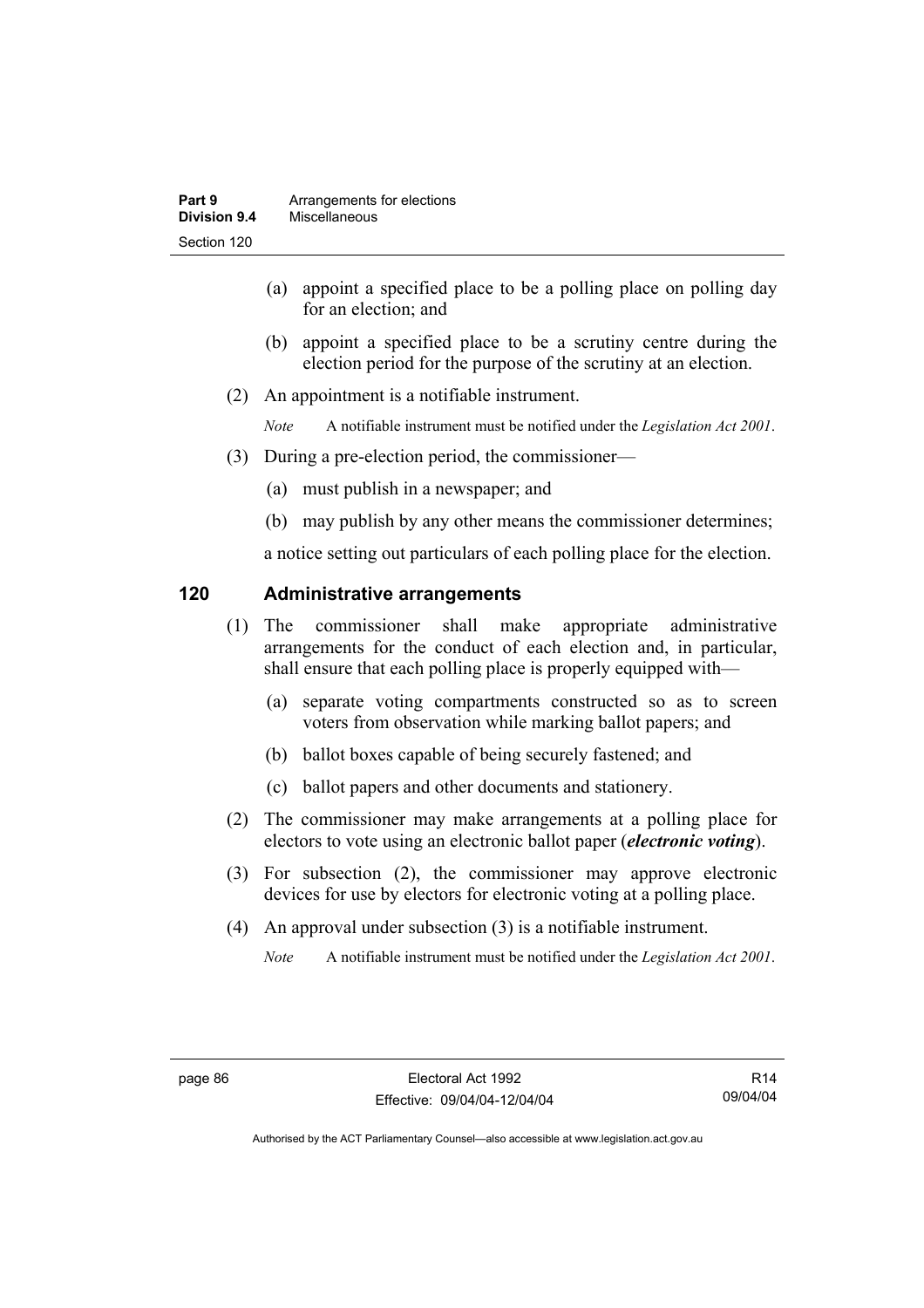#### **121 Certified lists of electors**

- (1) As soon as practicable after the roll for an electorate closes, the commissioner shall—
	- (a) prepare a certified list of the electors; and
	- (b) give a copy to the OIC for each polling place; and
	- (c) on request by a candidate for the electorate—give a copy to the candidate.
- (2) For this Act, the certified list of electors, in relation to an election in an electorate, is an extract from the roll for the electorate, certified by the commissioner, in relation to each person enrolled who will be at least 18 years of age on polling day.

#### **121A Use of information from certified lists**

(1) In this section:

#### *approved purpose* means—

- (a) a purpose connected with an election; or
- (b) monitoring the accuracy of information on the roll.

*protected information*, in relation to a person, means information that the person knows, or has reasonable grounds for believing, was obtained from a copy of a certified list of electors given to the person or someone else under section 121 (1) (Certified list of electors).

- (2) A person must not, without reasonable excuse, use protected information for—
	- (a) a commercial purpose; or

page 87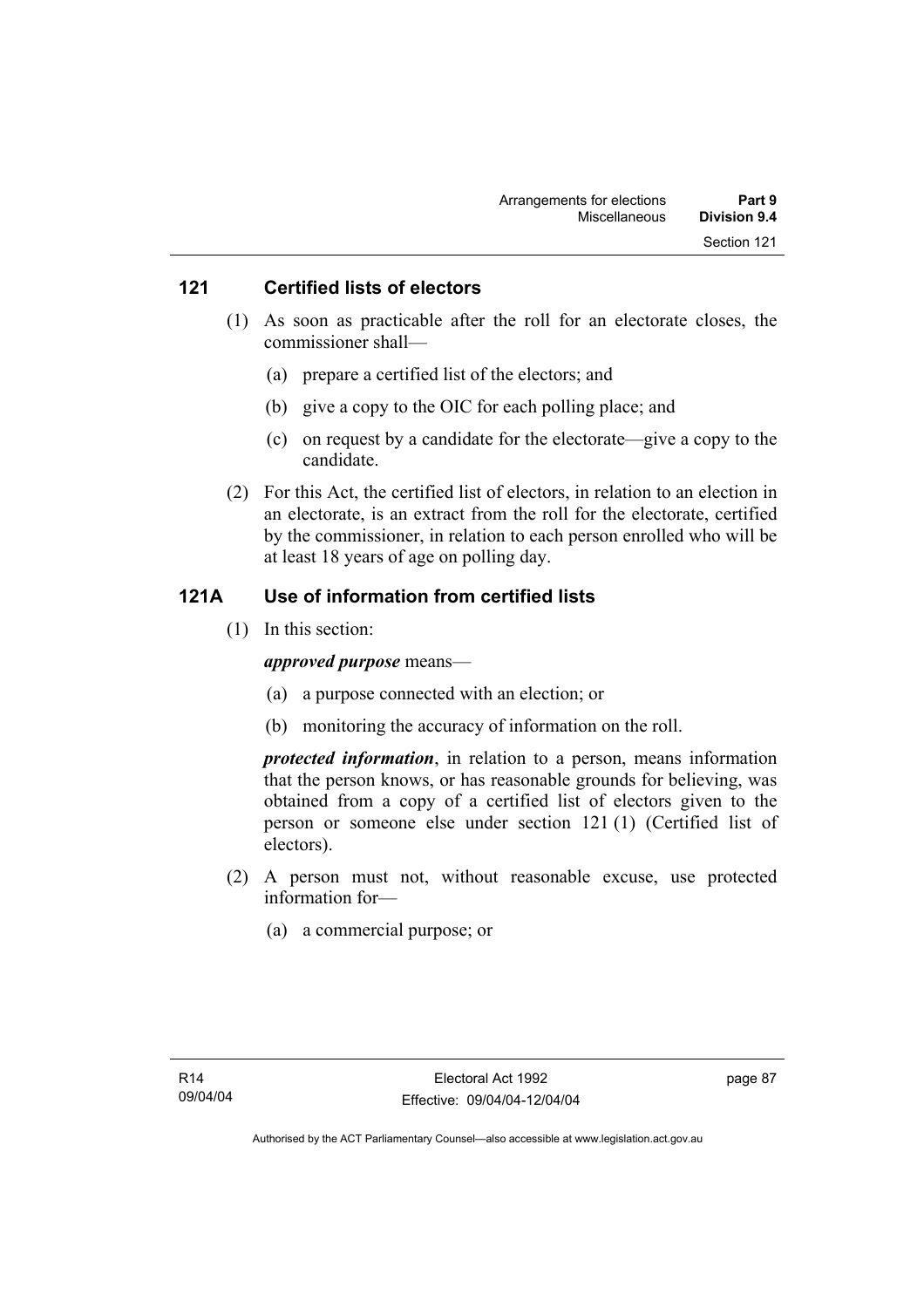| Part 9       | Arrangements for elections |
|--------------|----------------------------|
| Division 9.4 | Miscellaneous              |
| Section 122  |                            |

(b) any other purpose, other than an approved purpose.

Maximum penalty: 50 penalty units, imprisonment for 6 months or both.

 (3) A person must not, without reasonable excuse, directly or indirectly divulge or communicate protected information to someone else for a purpose other than an approved purpose.

Maximum penalty: 50 penalty units, imprisonment for 6 months or both.

## **122 Scrutineers—appointment**

- (1) A candidate for election may appoint a scrutineer to represent the candidate during the polling for the election, or during the scrutiny for an election, or both.
- (2) An appointment shall be made by giving to the commissioner—
	- (a) written notice, signed by the candidate, specifying the name and address of the scrutineer; and
	- (b) an undertaking signed by the scrutineer.
	- *Note* If a form is approved under s 340A (Approved forms) for an undertaking, the form must be used.

## **123 Scrutineers—conduct**

- (1) Subject to subsection (2), a scrutineer representing a candidate during the polling for an election is entitled to be present in a polling place, and to enter or leave a polling place, when voters are allowed to vote at that place.
- (2) At any time while voters are allowed to vote at a particular polling place, the number of scrutineers representing a particular candidate who are present at that place shall not exceed the number of officers responsible for issuing ballot papers at that place.

R14 09/04/04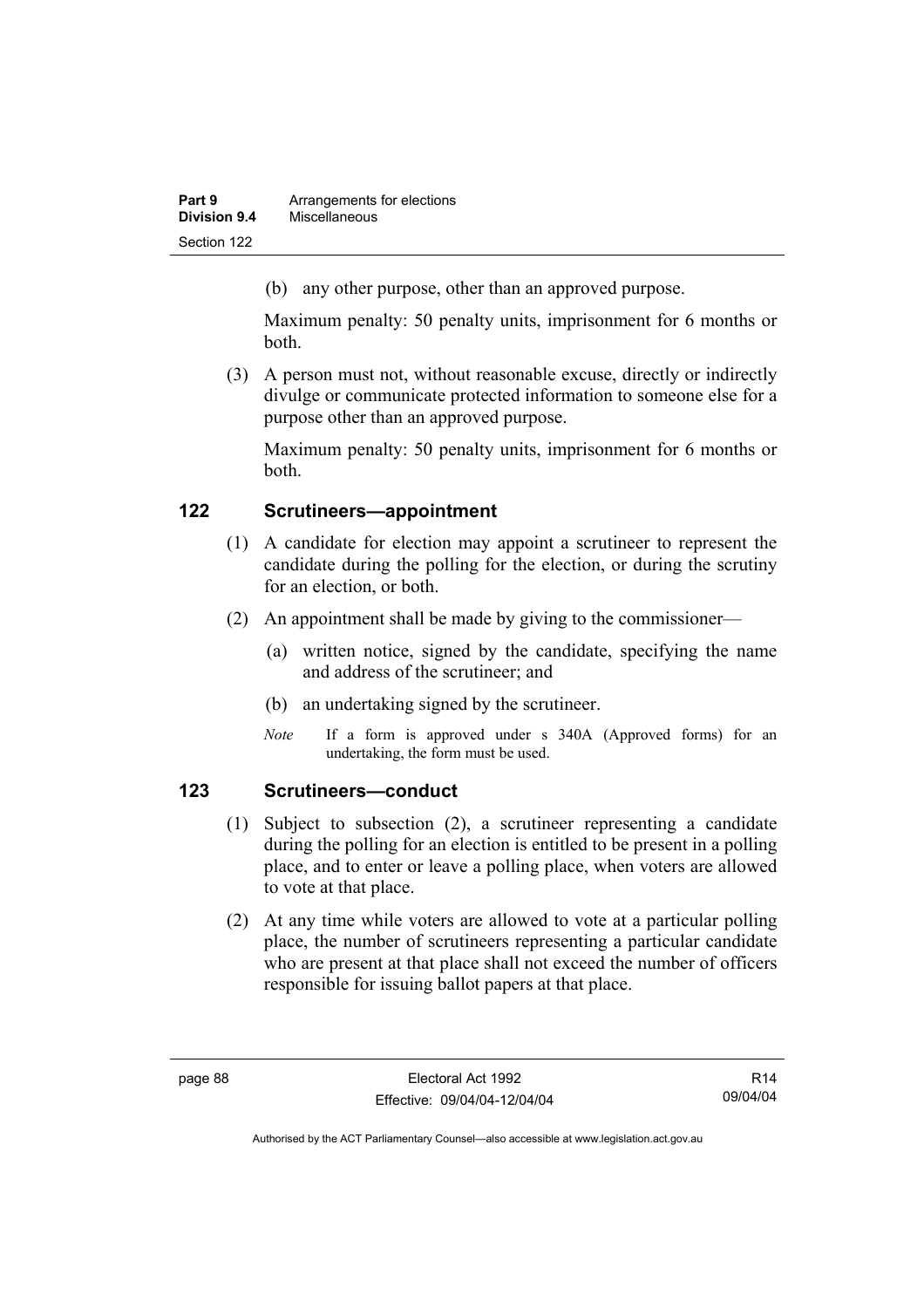- (3) Subject to subsection (4), a scrutineer representing a candidate during the scrutiny for an election is entitled to be present in a scrutiny centre, and to enter or leave a scrutiny centre, during the conduct of the scrutiny at the centre.
- (4) At any time during the conduct of the scrutiny at a particular scrutiny centre, the number of scrutineers representing a particular candidate who are present at the centre shall not exceed the number of officers at the centre.
- (5) A scrutineer at a polling place or scrutiny centre shall wear a badge, supplied by the commissioner, that identifies the person as a scrutineer.
- (6) A scrutineer shall not, without reasonable excuse, communicate with any person in a polling place except so far as is necessary in the exercise of the scrutineer's functions.

Maximum penalty: 10 penalty units.

 (7) A scrutineer shall not, without reasonable excuse, interfere with or attempt to influence an elector at a polling place.

Maximum penalty: 50 penalty units.

 (8) For section 320 (4) (b), a scrutineer who contravenes this section is no longer entitled to be on the premises.

# **124 Participation by candidates in conduct of election**

A candidate shall not take any part in the conduct of an election.

# **125 Determining matters by lot**

 (1) If the commissioner is required by this Act to determine a matter by lot, the matter shall be so determined in a way approved by the electoral commission in writing.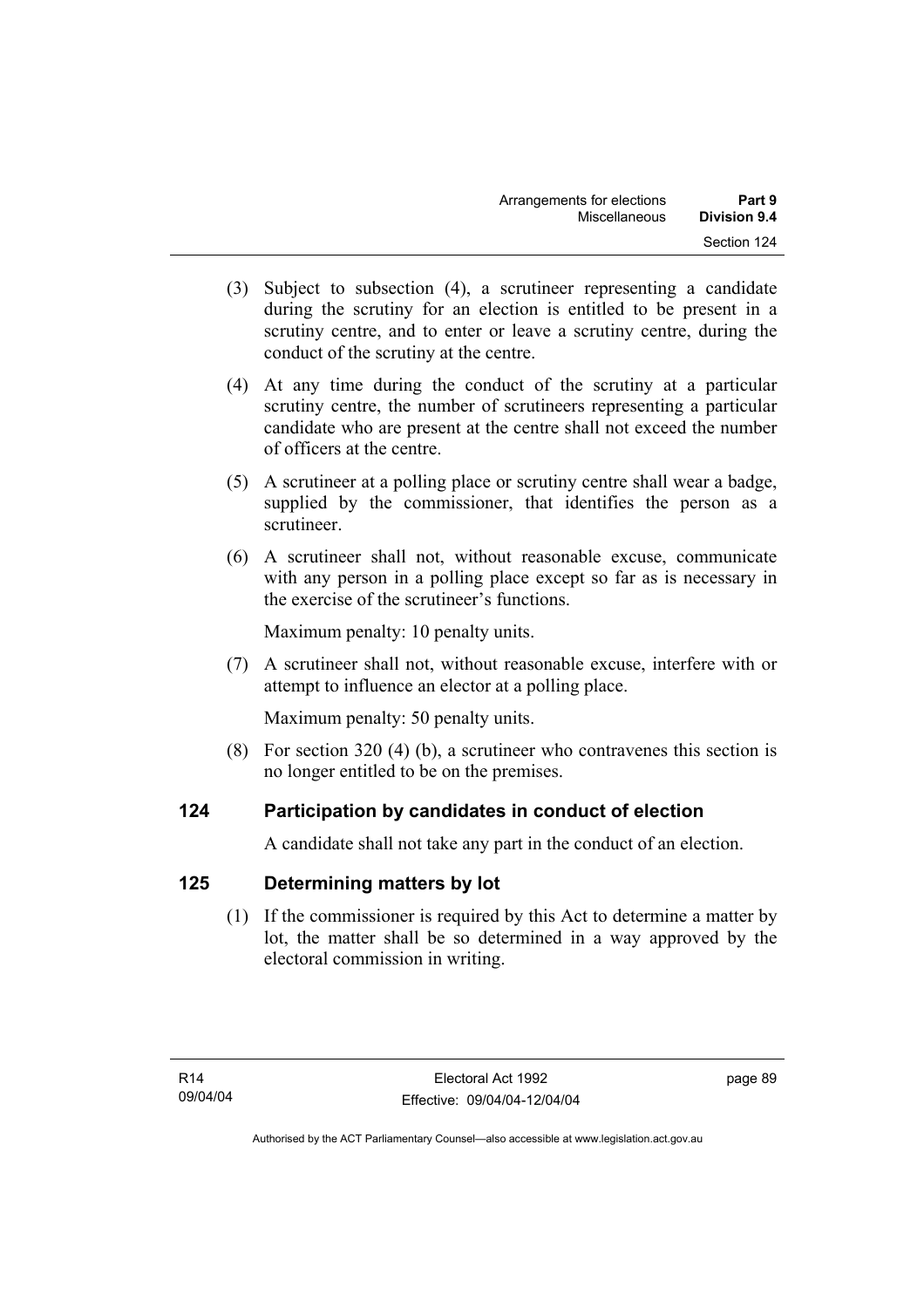| Part 9       | Arrangements for elections |
|--------------|----------------------------|
| Division 9.4 | Miscellaneous              |
| Section 126  |                            |

- (2) An approval is a disallowable instrument.
	- *Note* A disallowable instrument must be notified, and presented to the Legislative Assembly, under the *Legislation Act 2001*.

#### **126 Supplementary elections**

If, in relation to an election—

- (a) there are no candidates; or
- (b) the number of candidates declared elected under section 111 or 112 is less than the number of vacancies;

a supplementary election shall be held, as necessary, in accordance with section 101.

page 90 Electoral Act 1992 Effective: 09/04/04-12/04/04

R14 09/04/04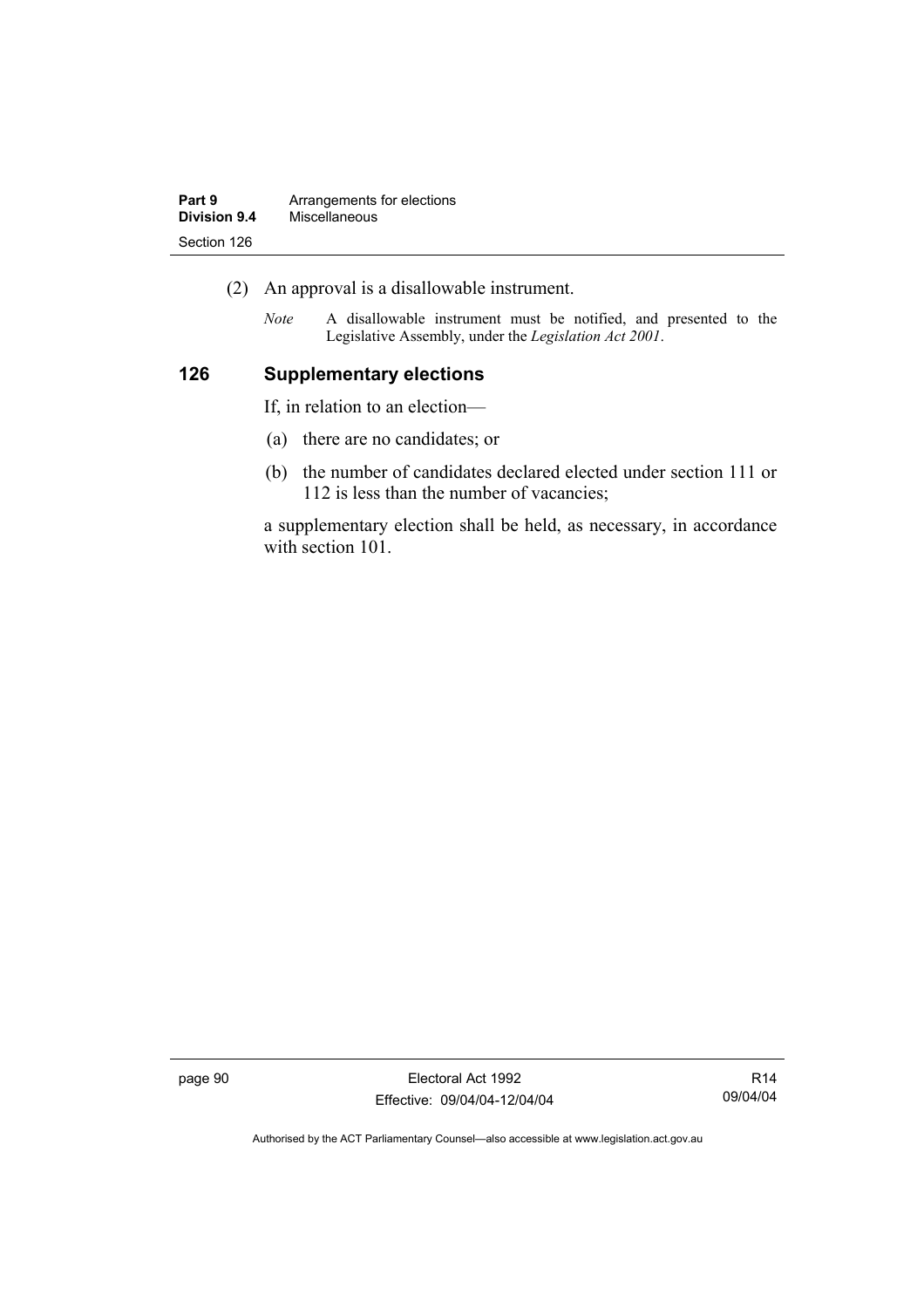Section 127

# **Part 10 Voting**

# **Division 10.1 General**

# **127 Meaning of** *authorised witness*

In this part:

# *authorised witness* means—

- (a) in Australia or an external Territory—an officer, an elector or a person who is enrolled on any roll kept under the Commonwealth Electoral Act; or
- (b) in any other place—a person who is at least 18 years old;

but does not include a candidate at an election.

# **128 Entitlement to vote**

- (1) Subject to subsection (2), an elector enrolled for an electorate is entitled to vote at an election for the electorate.
- (2) A person who is enrolled is not entitled to vote at an election unless he or she will be at least 18 years old on the day the poll for the election is required to be held.
- (3) The inclusion of the name of a person on a certified list of electors for an election is conclusive evidence of the person's right to vote at the election.
- (4) The omission of the name of a person from a roll because of official error does not disqualify the person from voting.
- (5) In a roll or a certified list of electors, an omission of a given name, or an error in a name, does not disqualify an elector from voting.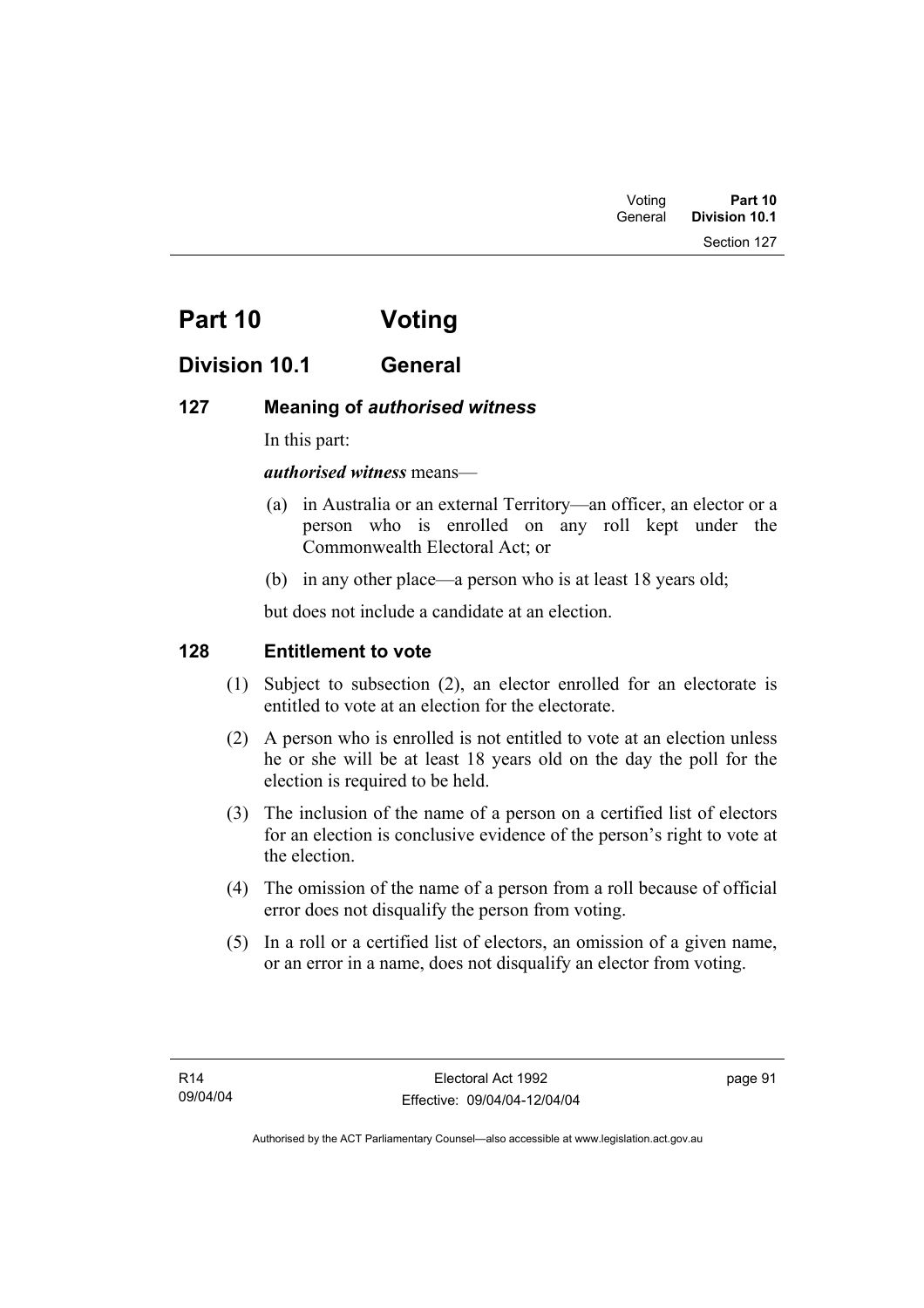(6) An elector whose surname has changed is not disqualified from voting under a former name entered for the person on a roll or certified list of electors.

# **129 Compulsory voting**

 (1) An elector who is entitled to vote at an election shall not, without a valid and sufficient reason, fail to vote at the election.

Maximum penalty: 0.5 penalty units.

- (2) Subsection (1) does not apply to—
	- (a) an eligible overseas elector; or
	- (b) an Antarctic elector; or
	- (c) an elector who is serving a sentence of imprisonment outside the ACT; or
	- (d) an elector who is enrolled because of his or her enrolment on the Commonwealth roll as an itinerant elector.
- (3) Without limiting subsection (1), an elector shall be taken to have a valid and sufficient reason for failing to vote at an election if the elector believes it to be part of his or her religious duty to abstain from voting.

#### **130 Multiple votes prohibited**

An elector shall not vote—

(a) more than once at the same election for an electorate; or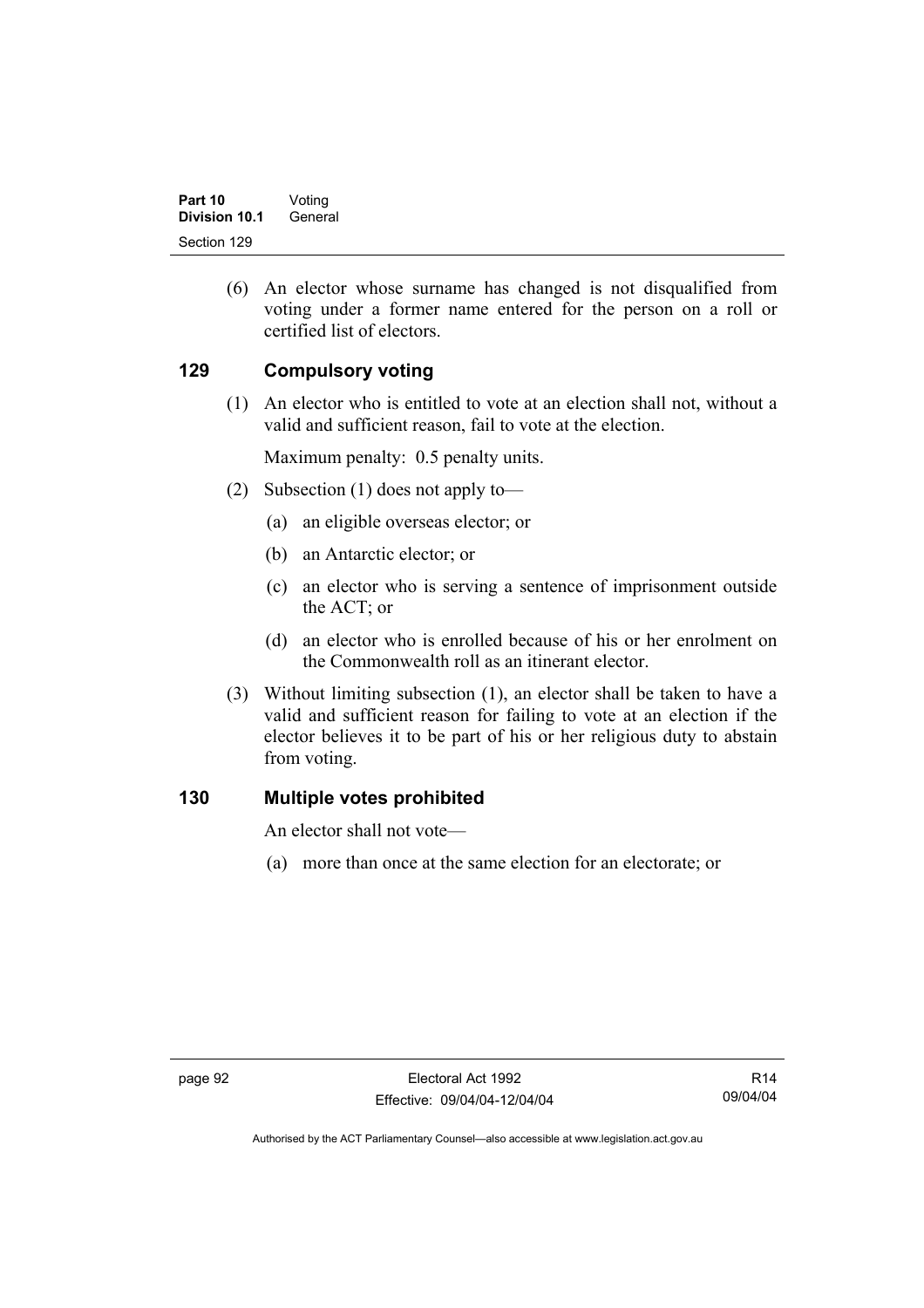| Voting  | Part 10       |
|---------|---------------|
| General | Division 10.1 |
|         | Section 131   |

 (b) at 2 or more elections for electorates the polls for which are required to be held on the same day.

Maximum penalty: 50 penalty units, imprisonment for 6 months or both.

# **131 Procedures for voting**

- (1) At an election, an elector may—
	- (a) cast a vote in accordance with division 10.2, 10.3 or 10.4; or
	- (b) if the elector is a patient in a hospital or special hospital, or detained in a remand centre—cast an ordinary vote or a declaration vote in accordance with division 10.5.
- (2) An elector who is entitled to vote at an election may cast a vote on polling day at any polling place in the ACT, whether or not the polling place is in the electorate for which the elector is enrolled.
- (3) If there is electronic voting at a polling place, an elector may vote using a paper ballot paper or electronic voting.

# **132 Manner of recording vote**

- (1) An elector shall record his or her vote on a ballot paper by marking the ballot paper in accordance with subsection (2).
- (2) The elector—
	- (a) shall place consecutive whole numbers starting at '1' in the number of candidate squares equal to the number of candidates to be elected so as to indicate preferences; and
	- (b) may place further consecutive whole numbers in additional candidate squares so as to indicate additional preferences.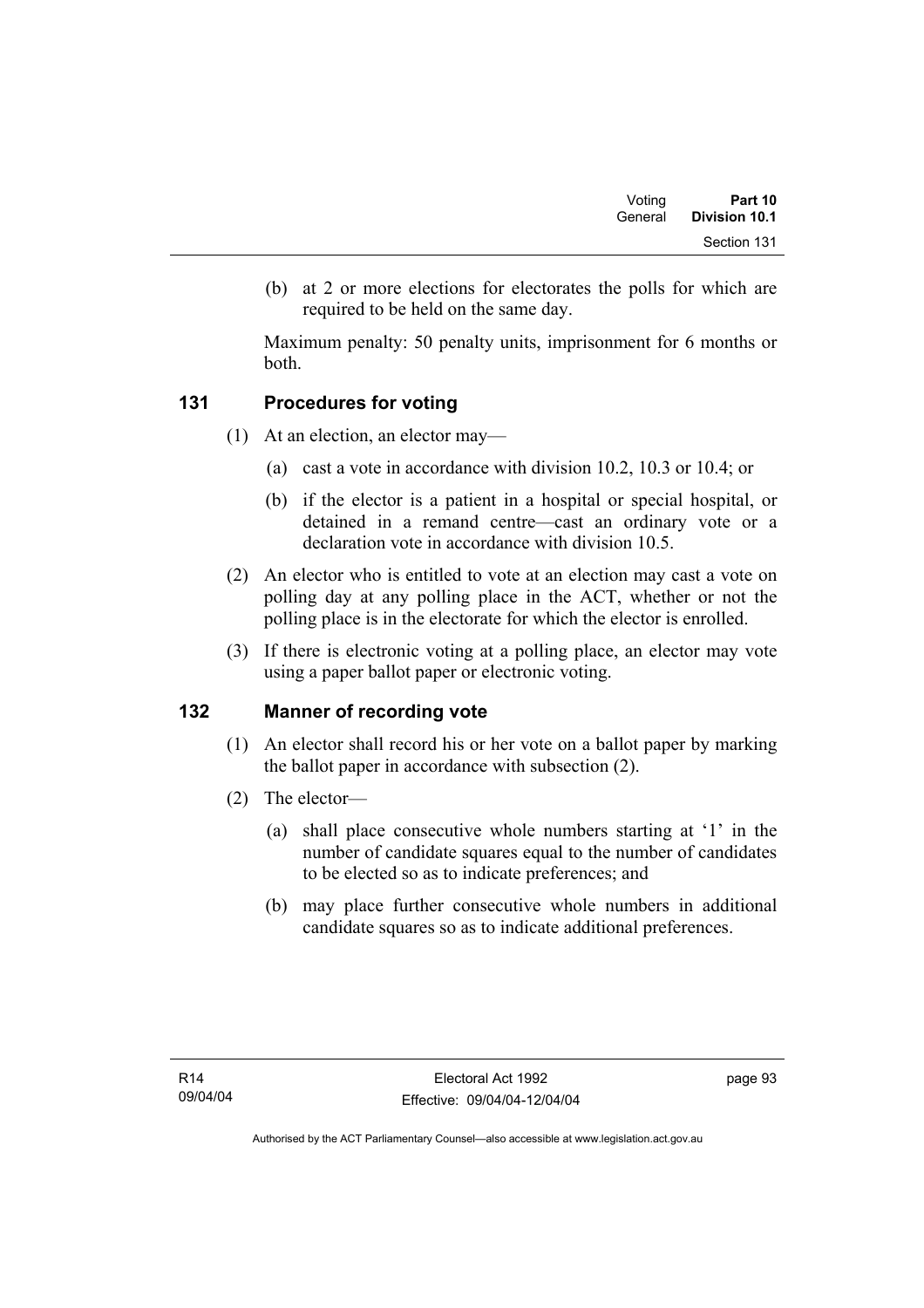# **Division 10.2 Ordinary voting at a polling place**

# **133 Claims to vote**

- (1) If a person attends before an officer at a polling place on polling day and claims to vote at an election, the officer shall issue a ballot paper to the claimant for the relevant electorate if satisfied that the certified list of electors for the electorate—
	- (a) specifies the claimant's name; and
	- (b) specifies an address for the claimant or indicates that the claimant's address is suppressed; and
	- (c) has not been marked so as to indicate that a ballot paper has already been issued to the claimant.
- (2) Despite subsection (1), an officer shall not issue a ballot paper to a person who indicates that he or she has already voted at the election.
- (3) Immediately after issuing a ballot paper to a claimant, the officer shall record the issue on the certified list of electors.

# **134 Voting in private**

Subject to section 156, a person shall, on receipt of a ballot paper under section 133, without delay—

- (a) go to an unoccupied voting compartment at the polling place; and
- (b) there, in private, mark his or her vote on the ballot paper in accordance with section 132; and
- (c) if the person has voted using a paper ballot paper—fold the ballot paper so as to conceal the vote and put it in a ballot box at the polling place; and
- (d) leave the polling place.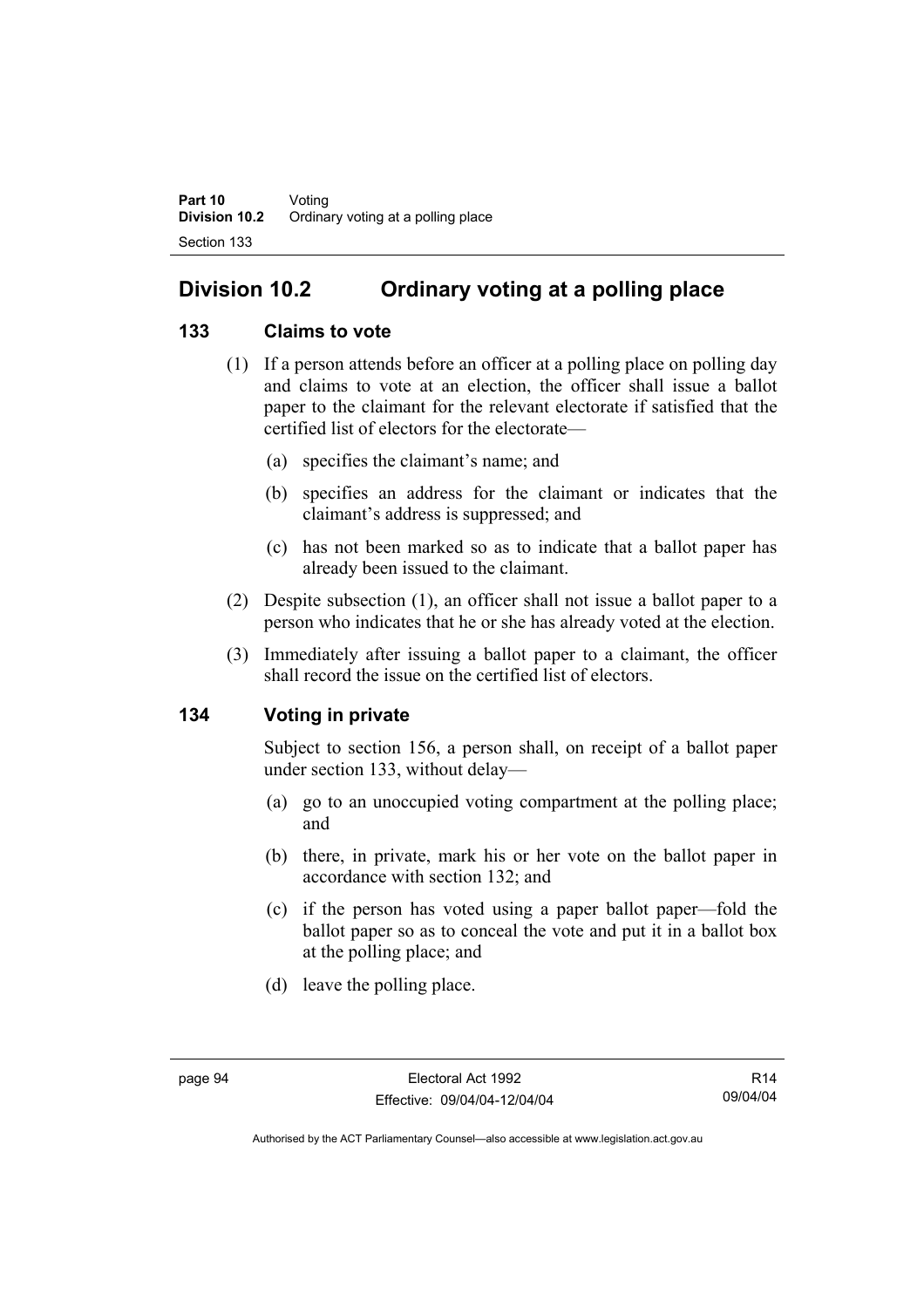# **Division 10.3 Declaration voting at a polling place**

# **135 Declaration voting at polling places**

- (1) If a person attends before an officer at a polling place on polling day and claims to vote at an election, the officer shall issue declaration voting papers to the person for the relevant electorate if satisfied that—
	- (a) the certified list of electors for the electorate does not specify the person's name; or
	- (b) the certified list of electors for the electorate has been marked so as to indicate that a ballot paper has already been issued to the person but the person claims not to have voted already at the election.
- (2) Despite subsection (1), an officer shall not issue declaration voting papers to a person who indicates that he or she has already voted at the election.
- (3) The officer shall—
	- (a) give the claimant a written statement indicating the consequences of casting a declaration vote under this section; and
	- (b) record the name of the claimant.
	- *Note* If a form is approved under s 340A (Approved forms) for a statement, the form must be used.
- (4) Subject to section 156, the following requirements apply to the casting of a declaration vote under this section:
	- (a) the person shall complete and sign the declaration in the presence of the officer;
	- (b) the officer shall complete and sign the certificate as witness;

page 95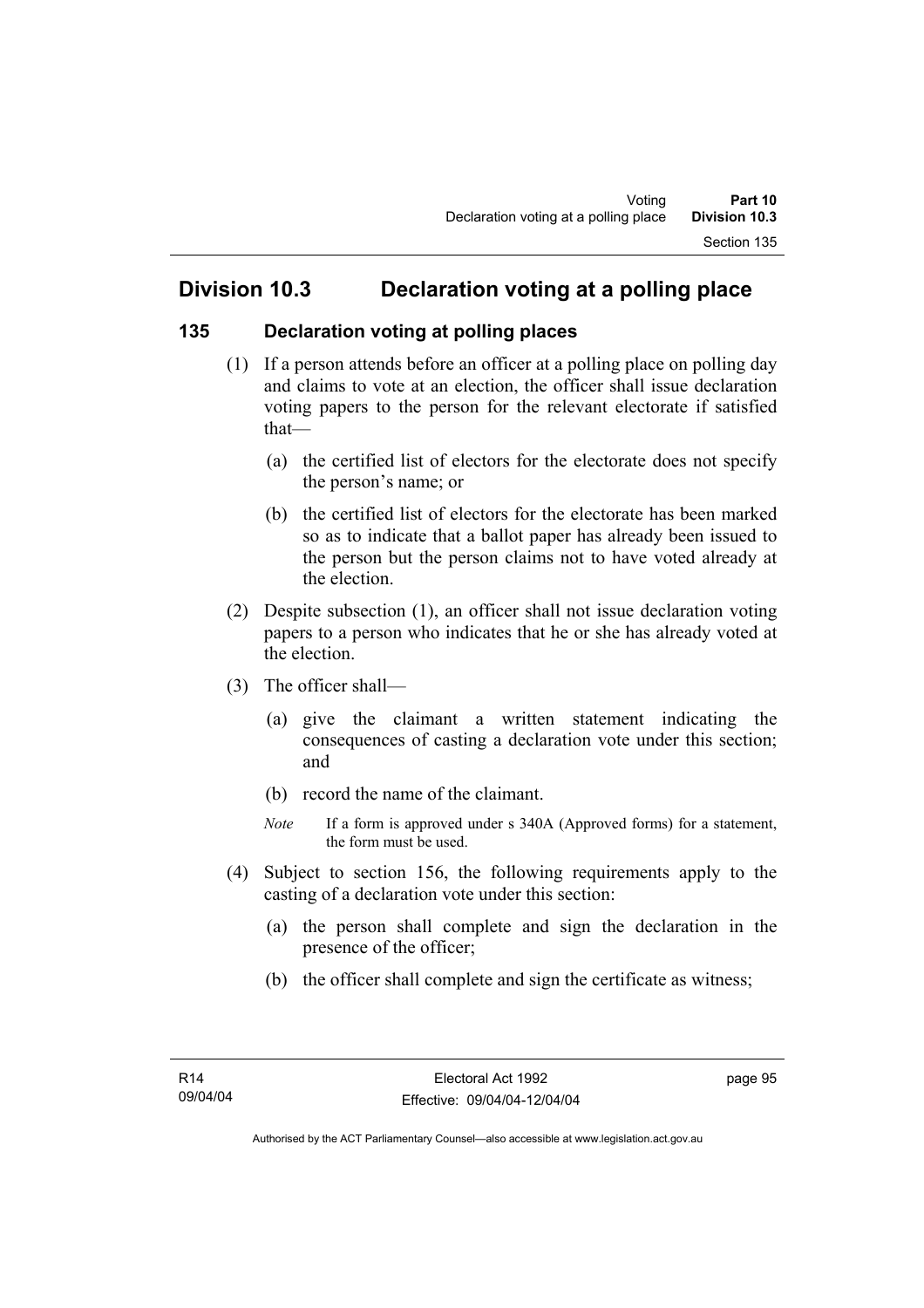- (c) the person shall go to an unoccupied voting compartment at the polling place and there, in private—
	- (i) mark his or her vote on the ballot paper in accordance with section 132; and
	- (ii) fold the ballot paper so as to conceal the vote;
- (d) the person shall return the folded ballot paper to the officer;
- (e) the officer shall, in the presence of the person, without unfolding the ballot paper, place it in the envelope on which the declaration referred to in paragraph (a) appears, fasten the envelope and place it in a ballot box at the polling place;
- (f) the person shall then leave the polling place.

# **Division 10.4 Voting otherwise than at a polling place**

# **136 Meaning of** *eligible elector* **for div 10.4**

In this division:

*eligible elector* means an elector who is entitled to vote at an election and—

- (a) who expects to be unable to attend at a polling place on polling day; or
- (b) whose address is a suppressed address.

#### **136A Postal voting before polling day**

(1) In this section:

*post* means dispatch by means of Australia Post or a postal service specified under subsection (9).

*postal voting papers* means declaration voting papers for postal voting.

R14 09/04/04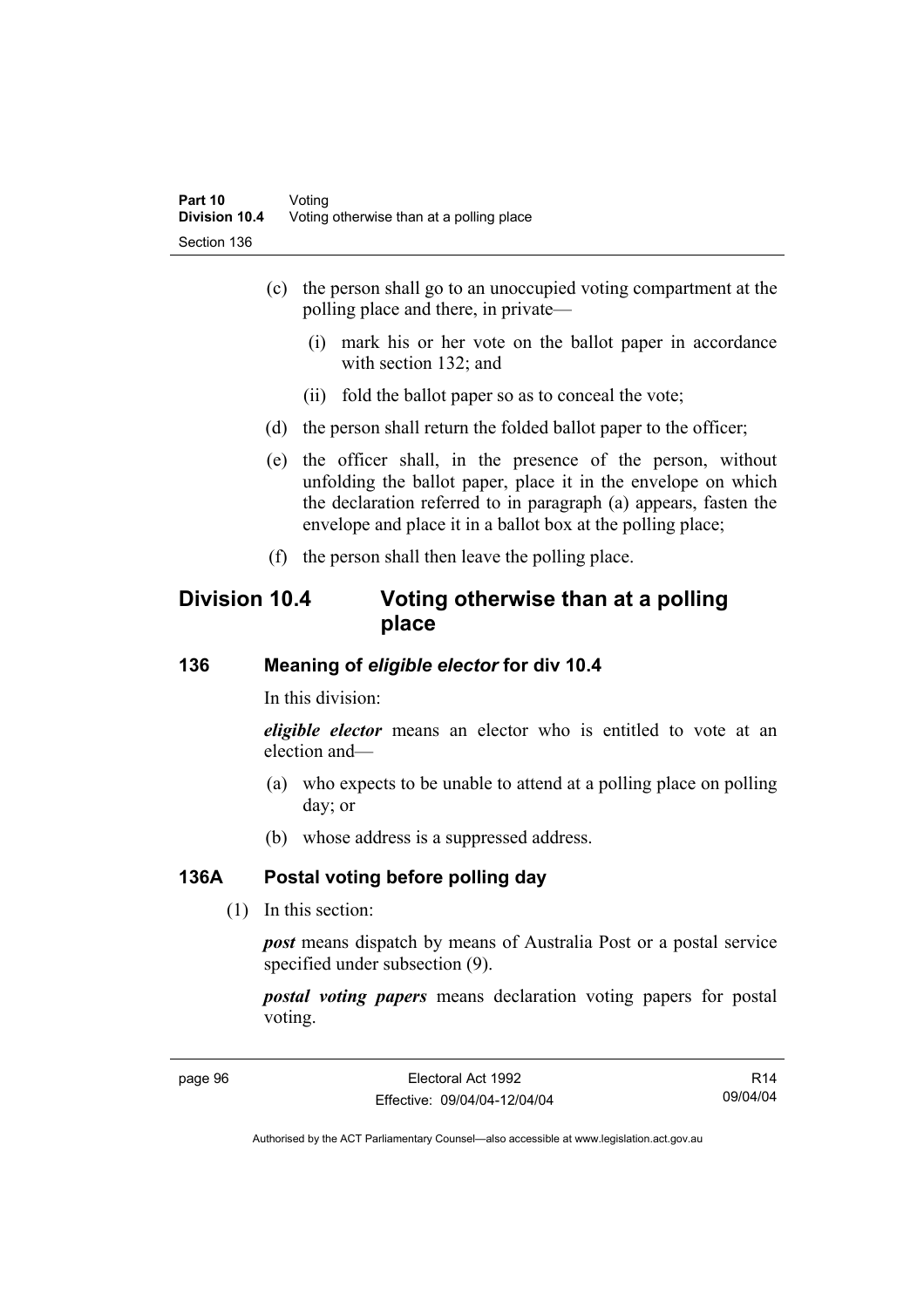- (2) An application for postal voting papers shall be—
	- (a) signed and dated by the applicant in the presence of an authorised witness; and
	- (b) signed and dated by the witness; and
	- (c) received by an authorised officer before 8 pm on the day before polling day.
	- *Note* If a form is approved under s 340A (Approved forms) for an application, the form must be used.
- (3) Subject to subsections (4) and (5), an authorised officer shall, on application by an eligible elector, post to the elector postal voting papers for the electorate for which the person claims to vote.
- (4) Postal voting papers shall not be posted or otherwise made available to an elector earlier than the 19th day before polling day.
- (5) An officer shall not post postal voting papers to an applicant—
	- (a) if the application is received by the officer after the last mail clearance at the nearest post office on the last Thursday before polling day; or
	- (b) if the officer has reason to believe that the applicant is located in a place where the normal transmission of mail has been significantly disrupted or curtailed or is otherwise unreliable.
- (6) If an authorised officer has received an application for postal voting papers for an eligible elector and the officer has reason to believe—
	- (a) that the applicant is a person to whom subsection  $(5)$  (a) or (b) applies; and
	- (b) that dispatch of the papers to the elector by means of a courier or other agent (other than Australia Post or a postal service specified under subsection (9)) is likely to enable the papers to reach the elector in sufficient time for the elector's ballot paper to be completed and lodged in accordance with subsection (8);

page 97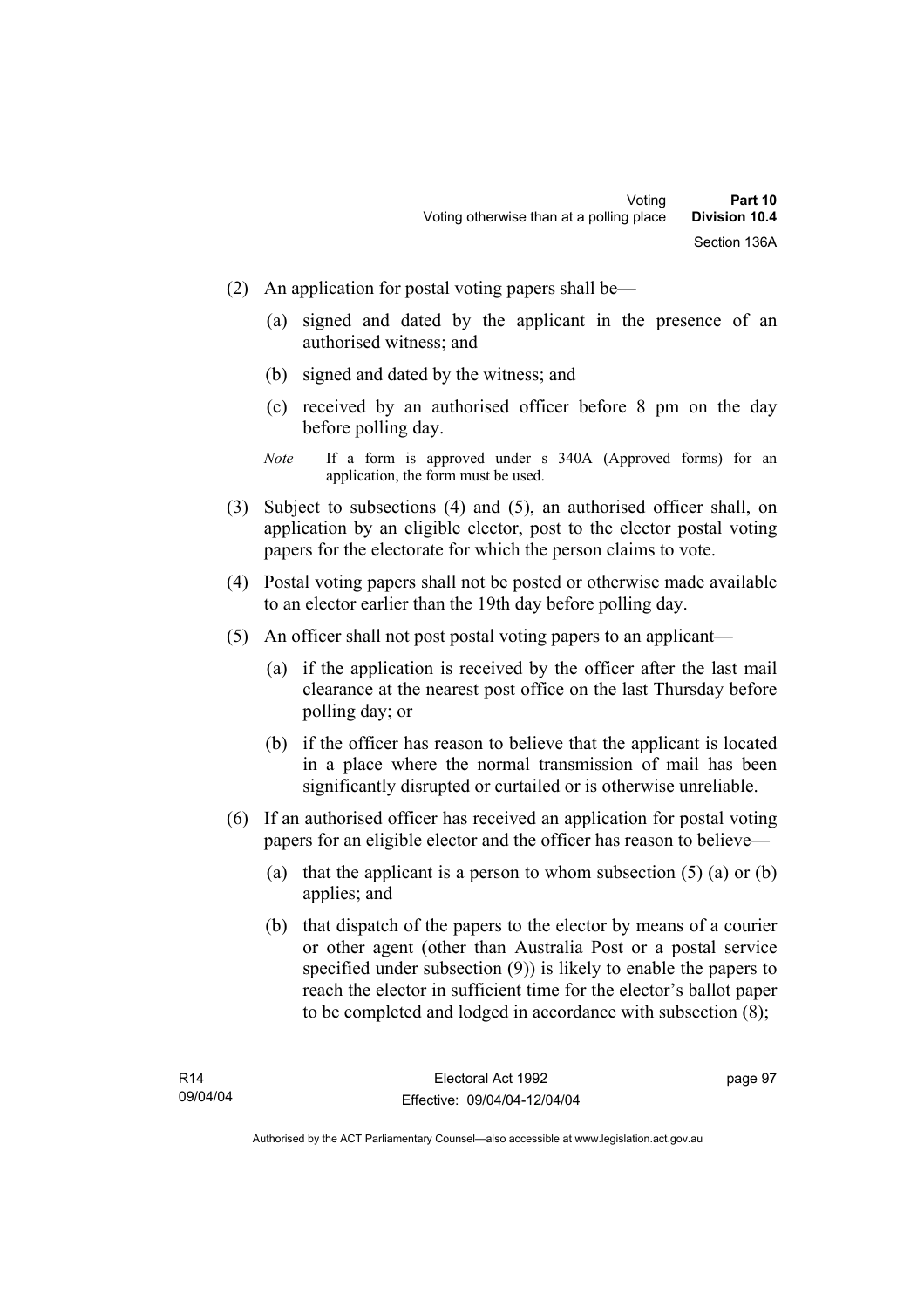the officer shall dispatch the papers accordingly.

- (7) If voting papers are dispatched to the elector in accordance with this section, neither the officer nor the commissioner is responsible for ensuring that the papers reach the elector.
- (8) Subject to section 156, the following requirements apply in relation to the casting of a postal vote under this section:
	- (a) the elector shall show the unsigned declaration and certificate, and the unmarked ballot paper to an authorised witness;
	- (b) the elector shall complete and sign the declaration in the presence of the witness;
	- (c) the witness shall complete and sign the certificate as witness;
	- (d) the elector shall, in the presence of the witness but so that the witness cannot see the vote, mark his or her vote on the ballot paper, fold the ballot paper, place it in the envelope addressed to the commissioner and fasten the envelope;
	- (e) the elector shall—
		- (i) before polling day—post the envelope and contents to the commissioner; or
		- (ii) on or before polling day—lodge the envelope and contents with the commissioner or another officer.
	- *Note* For restrictions on sending completed ballot and voting papers by fax, see s 329.
- (9) The commissioner, by writing, may specify a postal service instead of or in addition to Australia Post for subsection (1), definition of *post*.

#### **136B Ordinary or declaration voting in ACT before polling day**

(1) In this section:

*relevant period* means the period—

R14 09/04/04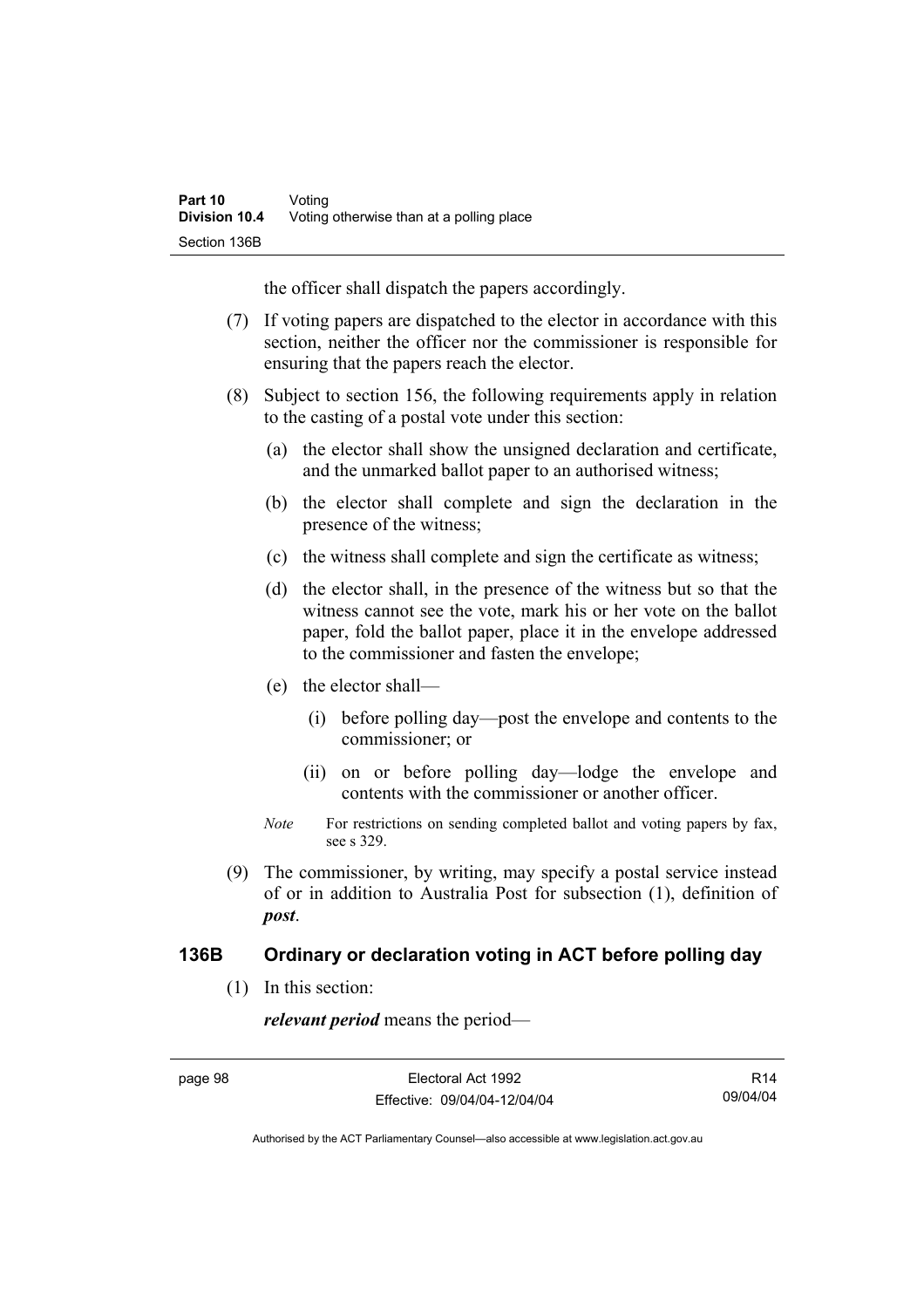- (a) beginning no later than the 19th day before polling day or, if that 19th day is a public holiday in the ACT, the next business day; and
- (b) ending no later than 8pm on the day before polling day.
- (2) The commissioner may, in writing, determine the days and times during the relevant period for voting under this section.
- (3) This section applies if a person attends before an authorised officer, on a day and at a time determined under subsection (2), and makes a declaration to the effect that the person is an eligible elector.
- (4) A determination under subsection (2) is a notifiable instrument.

*Note* A notifiable instrument must be notified under the *Legislation Act 2001*.

- (5) If this section applies, the officer shall issue a ballot paper to the elector for the relevant electorate if satisfied that the certified list of electors for the electorate—
	- (a) specifies the claimant's name; and
	- (b) specifies an address for the claimant or indicates that the claimant's address is suppressed; and
	- (c) has not been marked so as to indicate that a ballot paper has already been issued to the claimant.
- (6) Despite subsection (5), an officer shall not issue a ballot paper to a person who indicates that he or she has already voted at the election.
- (7) Immediately after issuing a ballot paper to a claimant, the officer shall record the issue on the certified list of electors.
- (8) Section 134 applies to the casting of an ordinary vote under this section as if—
	- (a) it were a vote under section 133; and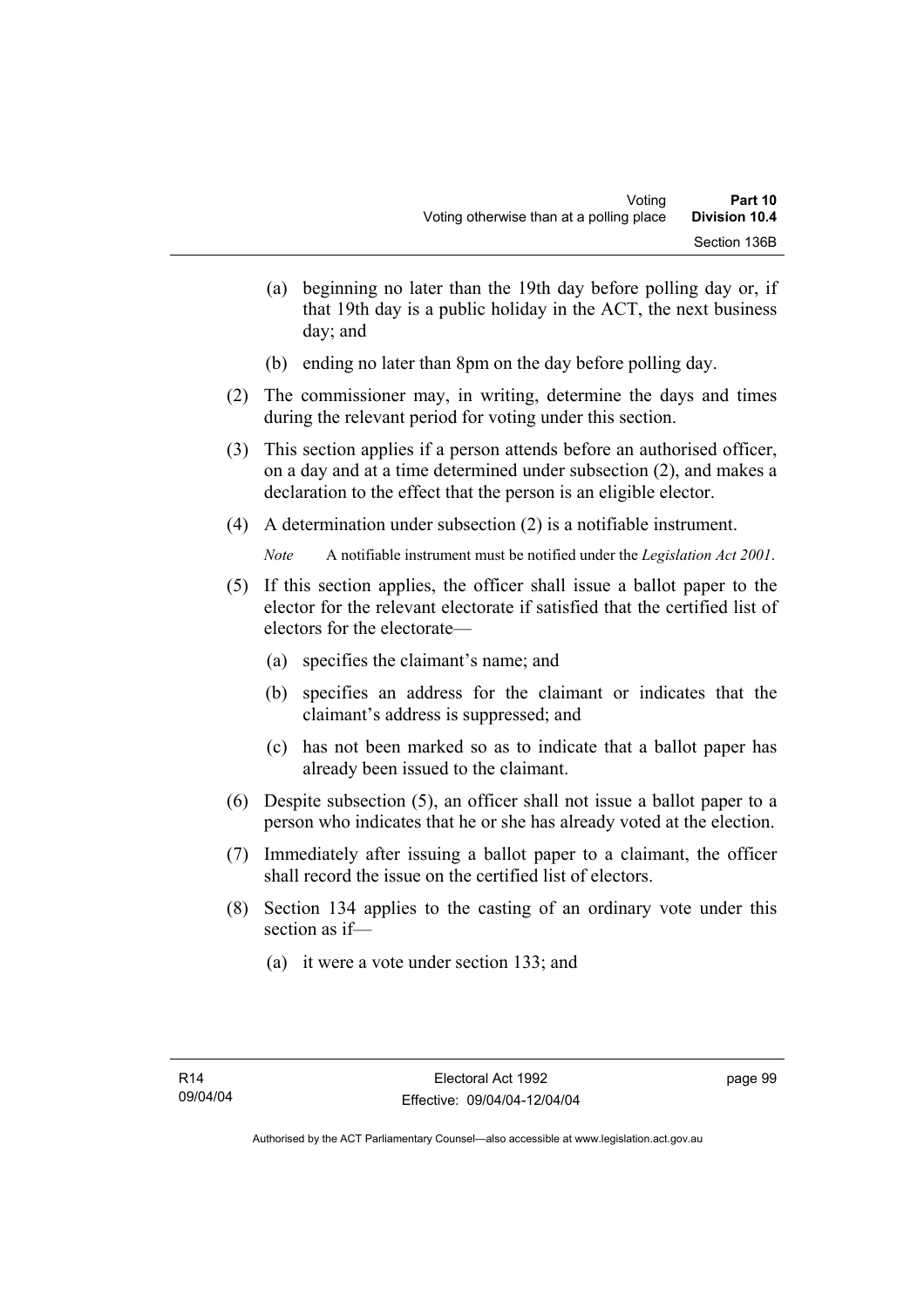- (b) the reference in section 134 to an *unoccupied voting compartment* were a reference to an unoccupied part of the place where the elector attends before the officer concerned.
- (9) Sections 120 to 123 apply in relation to polling under this section as if the place where that polling is conducted were a polling place.
- (10) Before any vote is taken under this section the OIC shall exhibit each ballot box empty and shall then securely fasten its cover.
- (11) At the conclusion of each day's polling under this section and in the presence of any scrutineers the ballot boxes shall be closed and sealed.
- (12) At the beginning of the second and each subsequent day's polling under this section and in the presence of any scrutineers the seals on the ballot boxes shall be examined and opened.
- (13) At the close of polling under this section, the OIC shall, in the presence of any scrutineers—
	- (a) close and seal the ballot boxes containing ballot papers for ordinary voting or declaration voting; and
	- (b) parcel and enclose in sealed wrapping all unused ballot papers; and
	- (c) parcel and enclose in sealed wrapping all other electoral papers used at the polling place.
- (14) The OIC shall give the articles referred to in subsection (13) to the commissioner.
- (15) the commissioner shall keep the articles referred to in subsection (13) in safe custody for the purposes of scrutiny under part 12.
- (16) Ballot papers cast as ordinary votes under this section may only be removed from ballot boxes and counted after the close of polling on polling day.
- (17) If this section applies and the authorised officer is satisfied that—

R14 09/04/04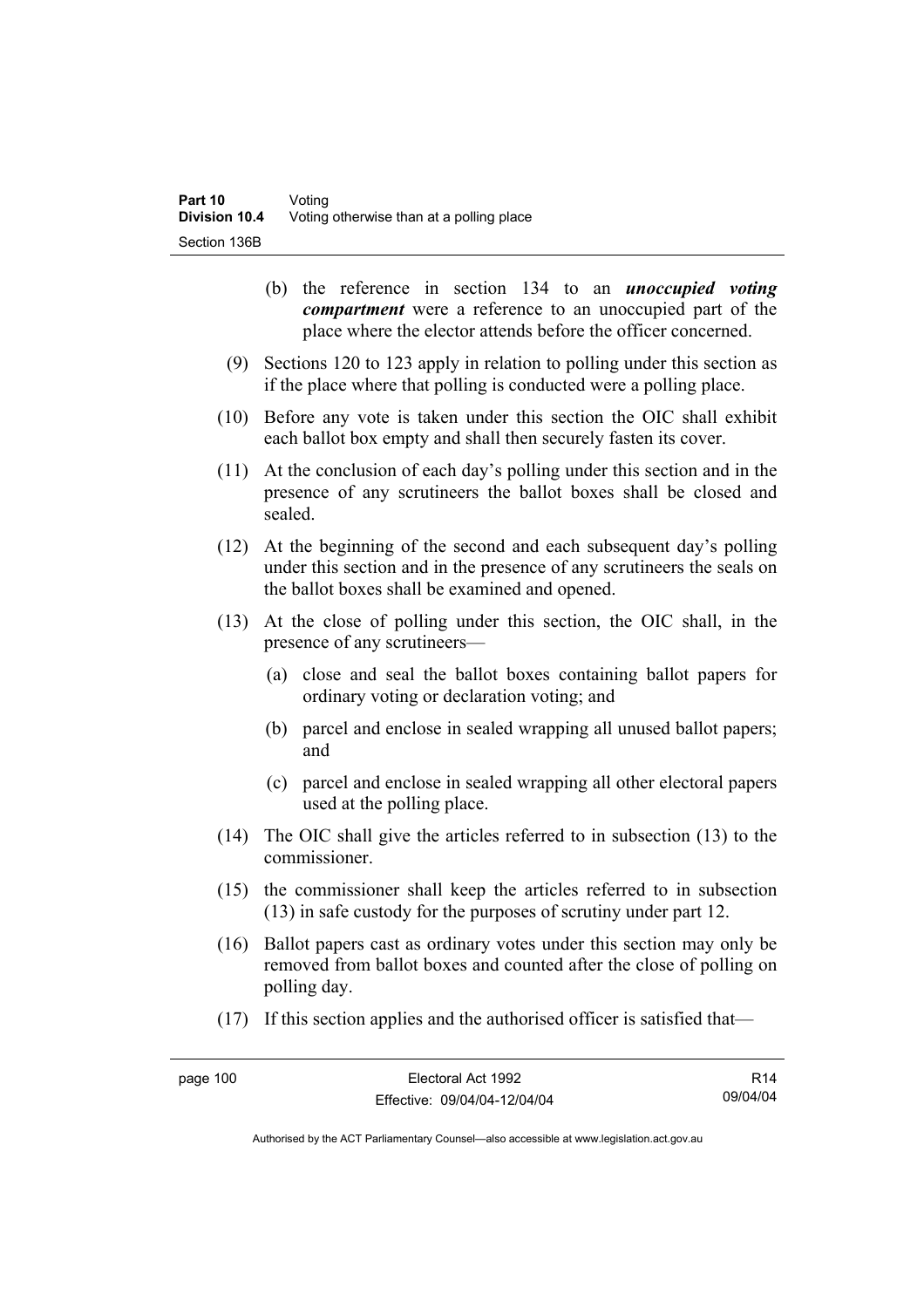- (a) the certified list of electors for the electorate does not specify the person's name; or
- (b) the certified list of electors for the electorate has been marked so as to indicate that a ballot paper has already been issued to the person but the person claims not to have voted already at the election;

the authorised officer shall issue declaration voting papers to the elector.

- (18) Despite subsection (17), an officer shall not issue declaration voting papers to a person who indicates that he or she has already voted at the election.
- (19) If an authorised officer issues declaration voting papers to the elector the officer shall—
	- (a) give the claimant a written statement indicating the consequences of casting a declaration vote under this section; and
	- (b) record the name of the claimant.
	- *Note* If a form is approved under s 340A (Approved forms) for a statement, the form must be used.
- (20) Section 135 (4) applies to the casting of a declaration vote under this section as if—
	- (a) it were a declaration vote under section 135; and
	- (b) the reference in section 135 (4) to an *unoccupied voting compartment* were a reference to an unoccupied part of the place where the elector attends before the officer concerned.

page 101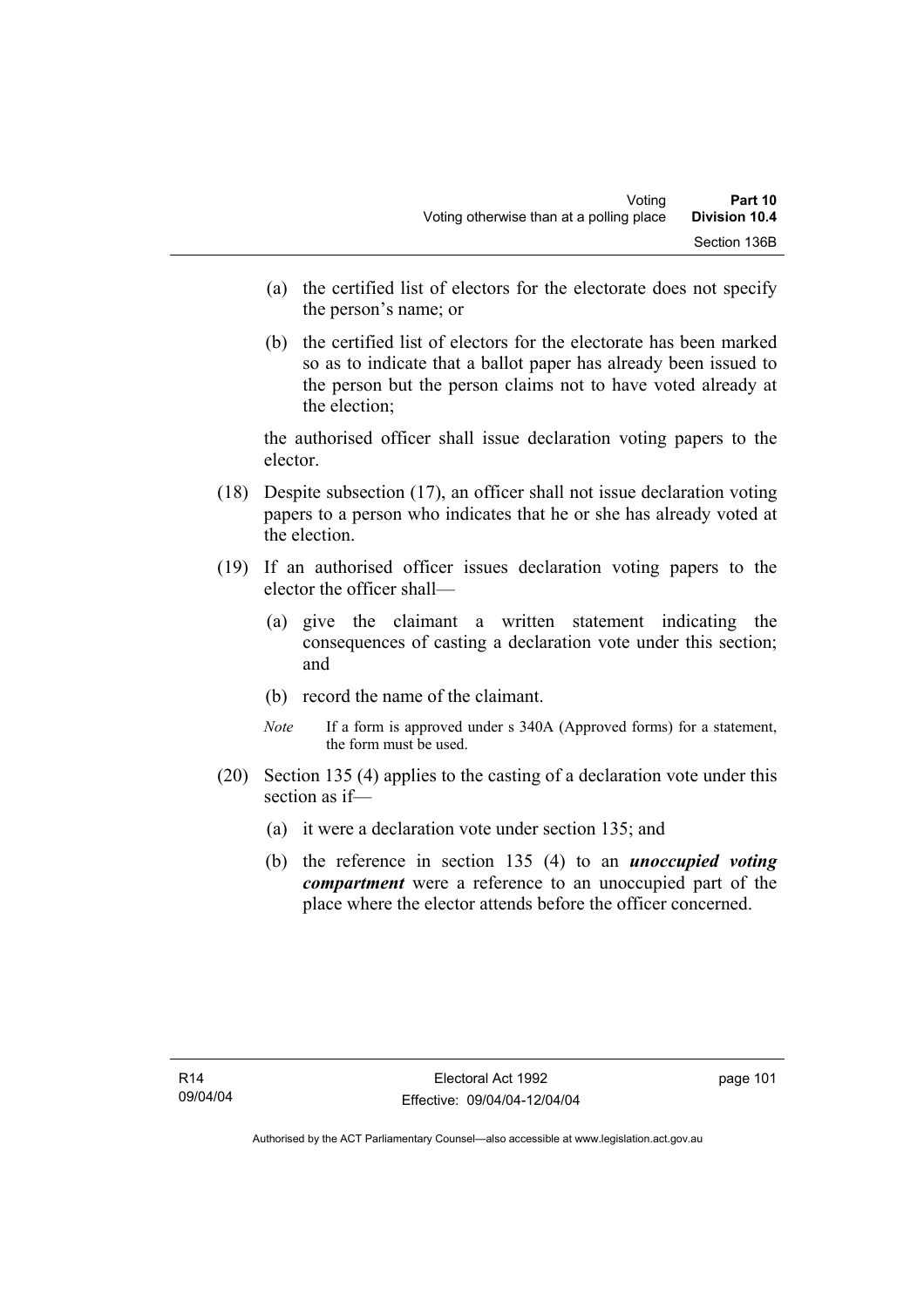#### **136C Declaration voting outside ACT on or before polling day**

(1) In this section:

*relevant period* means the period—

- (a) beginning no later than the 19th day before polling day or, if that 19th day is a public holiday in the ACT, the next business day; and
- (b) ending no later than 6pm in the ACT on polling day.
- (2) The commissioner may, in writing, determine the days and times during the relevant period for voting under this section.
- (3) This section applies if a person attends before an authorised officer outside the ACT, on a day and at a time determined under subsection (2), and makes a declaration to the effect that the person is an eligible elector.
- (4) A determination under subsection (2) is a notifiable instrument.

*Note* A notifiable instrument must be notified under the *Legislation Act 2001*.

- (5) If this section applies, the authorised officer shall issue declaration voting papers to the elector.
- (6) Despite subsection (5), an officer shall not issue declaration voting papers to a person who indicates that he or she has already voted at the election.
- (7) If an authorised officer issues declaration voting papers to the elector the officer shall—
	- (a) give the claimant a written statement indicating the consequences of casting a declaration vote under this section; and
	- (b) record the name of the claimant.
	- *Note* If a form is approved under s 340A (Approved forms) for a statement, the form must be used.

R14 09/04/04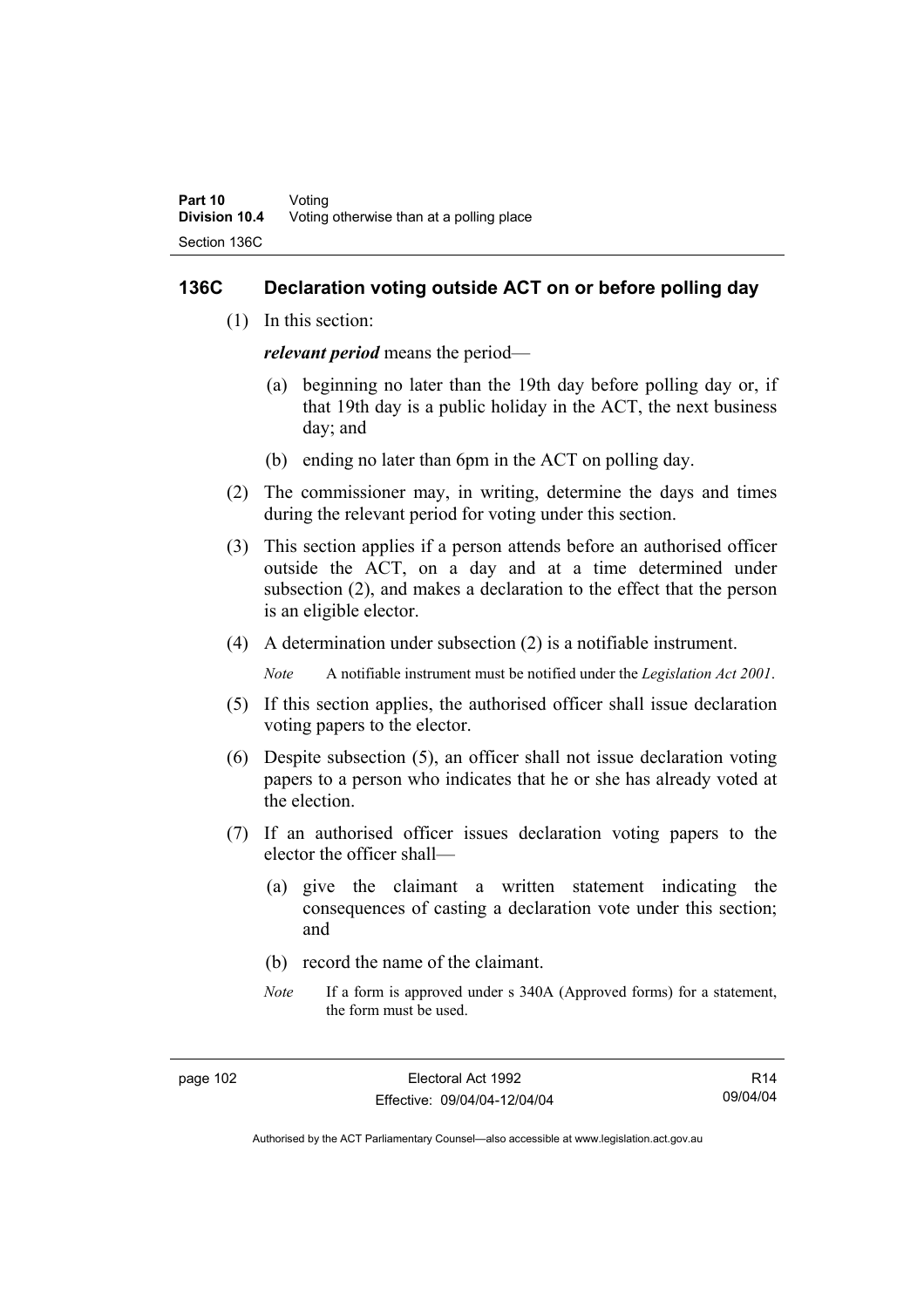- (8) Section 135 (4) applies to the casting of a declaration vote under this section as if—
	- (a) it were a declaration vote under section 135; and
	- (b) the reference in section 135 (4) to an *unoccupied voting compartment* were a reference to an unoccupied part of the place where the elector attends before the officer concerned.

# **137 Record of issue of declaration voting papers**

- (1) An officer who issues voting papers under section 136A, 136B (17) or 136C shall—
	- (a) make a record of the time and date of issue; and
	- (b) if the officer is not the commissioner—give the record to the commissioner.
- (2) If an application is made for a postal vote, the record shall be endorsed on the application.

# **138 Inspection of records**

- (1) Subject to subsection (2), the commissioner shall make each record referred to in section 137, or a copy, available for public inspection at the office of the commissioner within ordinary office hours during the period of 40 days beginning on the 3rd day after polling day.
- (2) A document referred to in subsection (1) that is made available for public inspection shall not specify a suppressed address.

# **139 Receipt of declaration voting papers**

- (1) An officer who receives completed voting papers in relation to a vote cast under section 136A shall—
	- (a) endorse the time and date of receipt on the envelope; and

page 103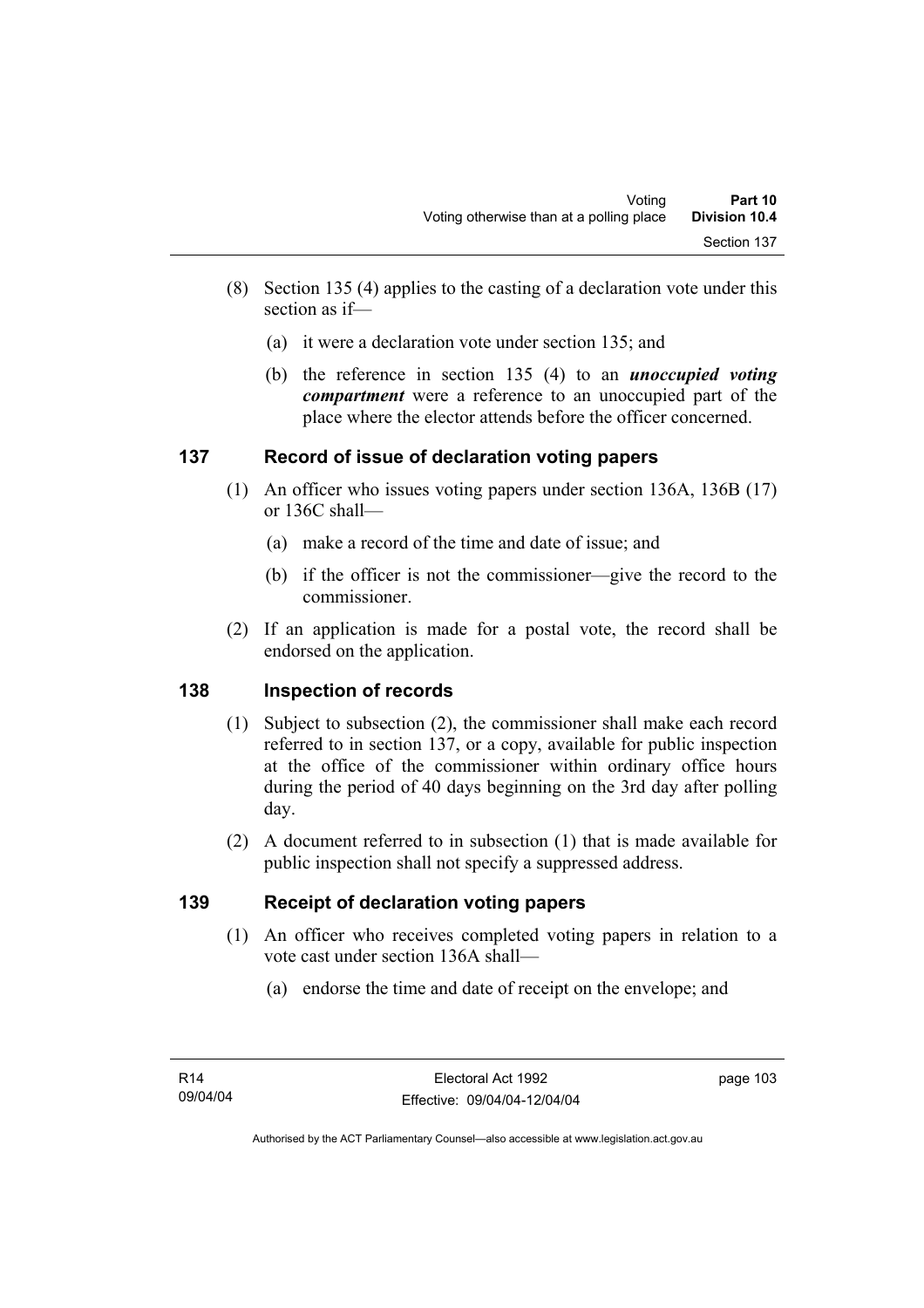- (b) if the officer is not the commissioner—give the papers to the commissioner or an authorised officer.
- *Note* For restrictions on sending completed ballot and voting papers by fax, see s 329.
- (2) The commissioner shall keep the papers in safe custody for the purposes of scrutiny under part 12.

# **140 Registered declaration voters**

- (1) The commissioner shall keep a register, called the register of declaration voters.
- (2) The register may be kept electronically.
- (3) If an elector is registered as a general postal voter under the Commonwealth Electoral Act—
	- (a) the elector shall be taken to be a registered declaration voter for this Act; and
	- (b) the particulars so registered under the Commonwealth Electoral Act in relation to the elector shall, so far as practicable, be taken to be entered on the register kept under this Act.
- (4) The register shall contain the following particulars in relation to each elector to whom subsection (3) applies:
	- (a) surname or family name;
	- (b) each given name;
	- (c) address, other than—
		- (i) that of an eligible overseas elector; or
		- (ii) a suppressed address.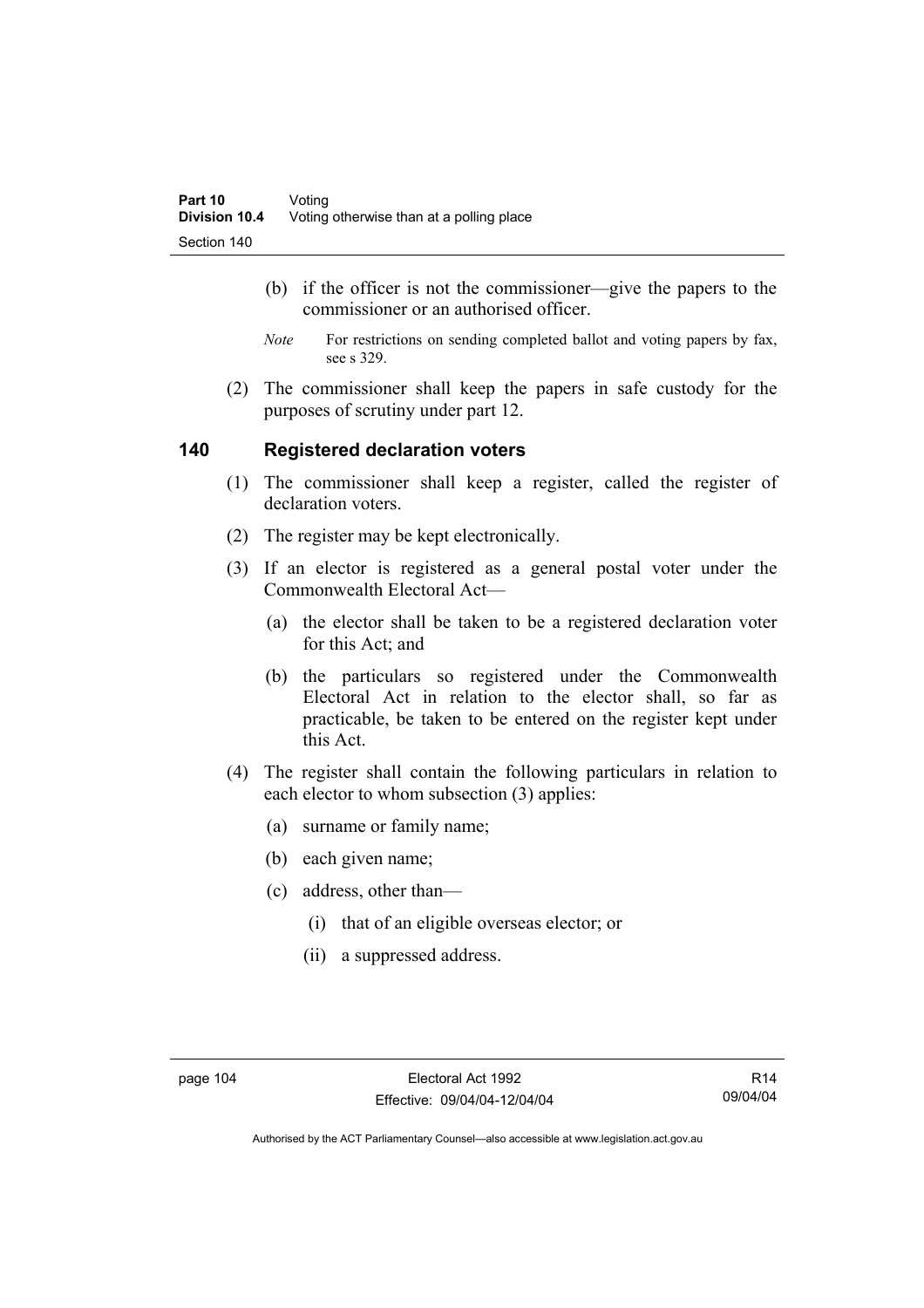# **141 Issue of voting papers to registered declaration voters**

As soon as practicable after the beginning of the pre-election period for an election, the commissioner shall post to each elector enrolled for the electorate in which the election is to be held who is a registered declaration voter declaration voting papers for the election.

#### **142 Correcting formal errors**

If an officer is satisfied that—

- (a) an application for declaration voting papers for postal voting; or
- (b) the declaration or certificate in completed declaration voting papers;

contains a formal error, the officer may amend the application, declaration or certificate to correct the error.

#### **143 Application forms for postal declaration votes**

An application form for declaration voting papers for postal voting may be physically attached to, or form part of, other written material issued by any person or organisation.

# **144 Transmission of applications for postal declaration votes**

A person who accepts for transmission to the commissioner a completed application for declaration voting papers for postal voting shall transmit the application to the commissioner as soon as practicable.

Maximum penalty: 10 penalty units.

#### **145 Interference with declaration voting**

Except for section 156, or at the request of the elector, a person shall not, without reasonable excuse—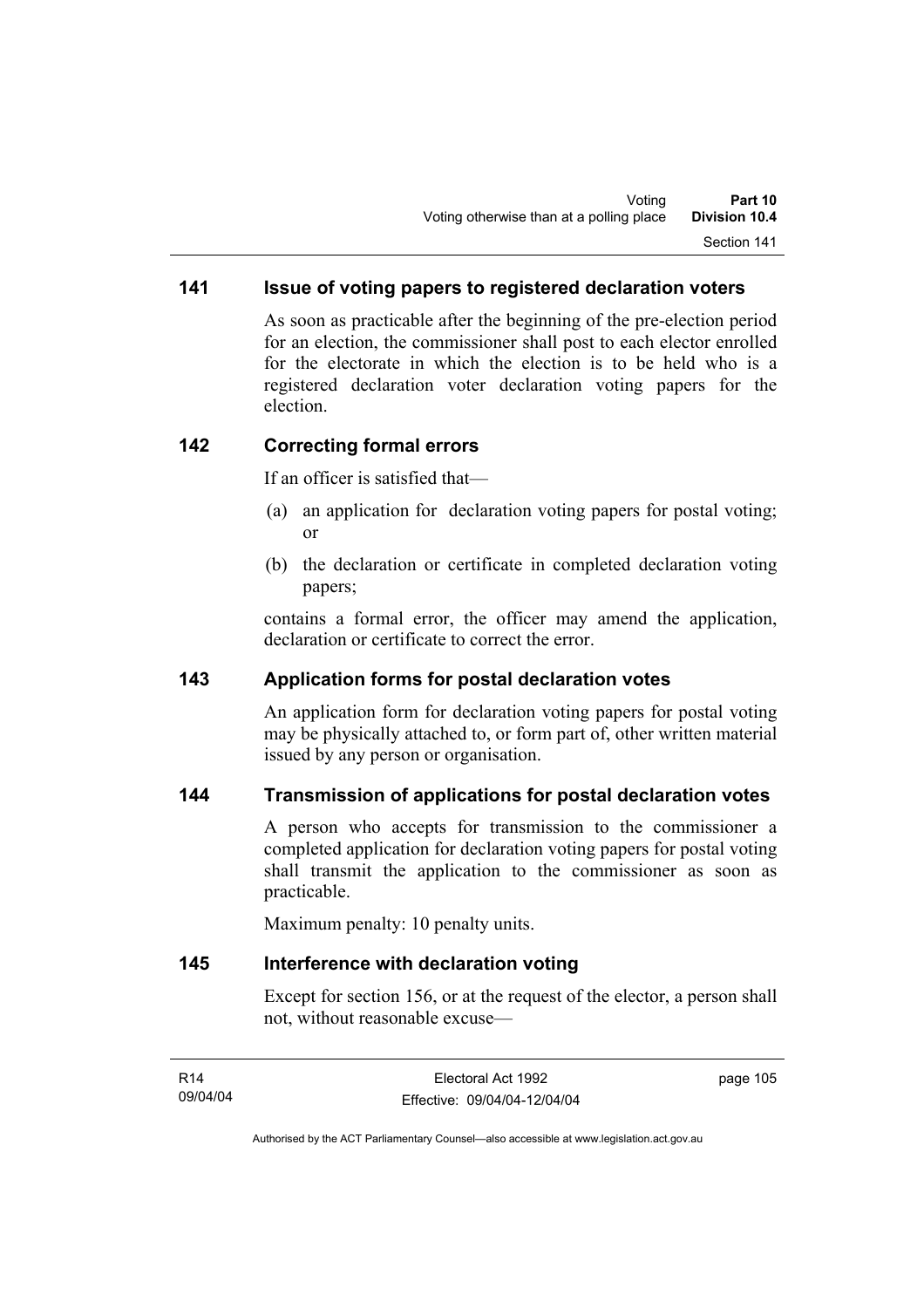- (a) communicate with an elector while he or she is casting a declaration vote; or
- (b) interfere with an elector's casting of a declaration vote; or
- (c) do anything to find out how an elector voted by declaration vote; or

page 106 Electoral Act 1992 Effective: 09/04/04-12/04/04

R14 09/04/04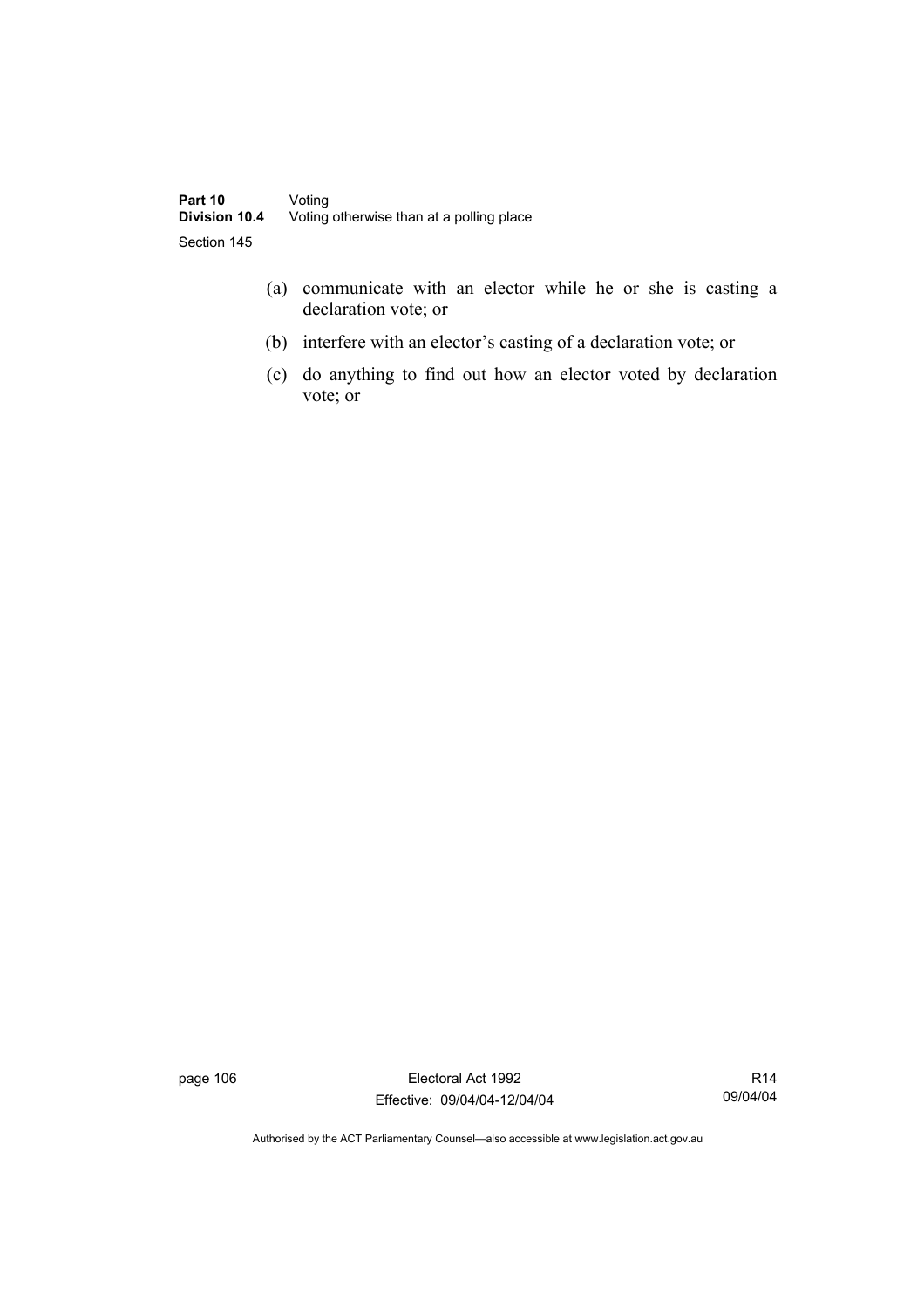(d) enable any other person to find out how an elector voted by declaration vote.

Maximum penalty: 30 penalty units.

#### **146 Soliciting completed declaration votes**

A person shall not, without reasonable excuse, do anything for the purpose of inducing an elector to give to the person completed declaration voting papers.

Maximum penalty: 30 penalty units.

# **147 Transmission of completed declaration votes**

A person who accepts for transmission to the commissioner completed declaration voting papers shall transmit them to the commissioner as soon as practicable.

Maximum penalty: 10 penalty units.

# **148 Opening envelopes containing declaration votes**

Unless authorised by or under this Act, a person shall not, without reasonable excuse, open an envelope that appears to contain a completed declaration vote.

Maximum penalty: 5 penalty units.

# **Division 10.5 Mobile polling**

# **149 Definitions for div 10.5**

In this division:

*remand centre* includes a police station or other place where a person is held in lawful custody in relation to an offence.

*special hospital* means a hospital declared under section 149A.

R14 09/04/04 page 107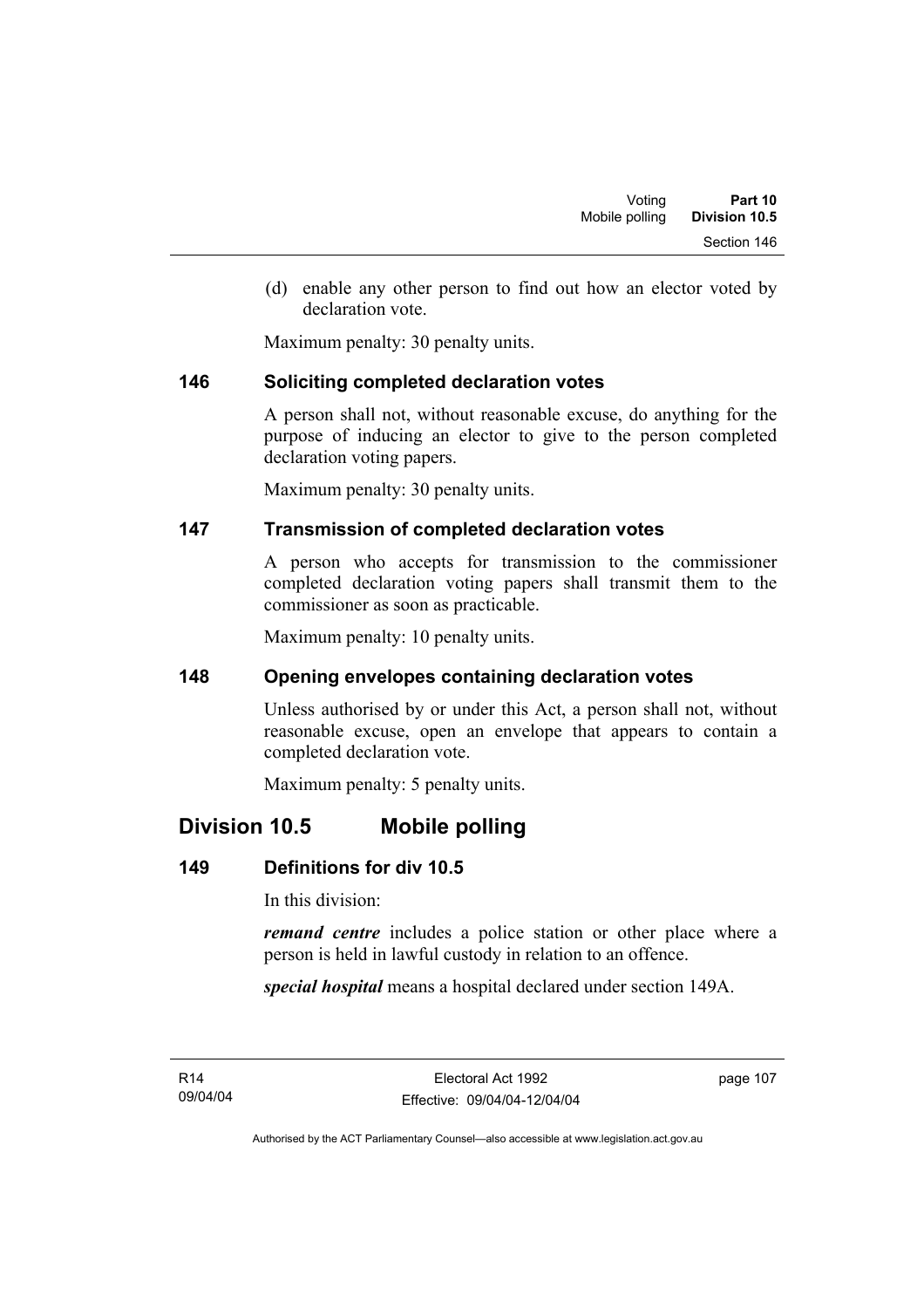*visiting officer* means an officer who makes a visit referred to in section 150 (1), (2) or (3).

# **149A Declaration of special hospitals**

- (1) The commissioner may, in writing, declare a hospital that is not a polling place to be a special hospital for this division.
- (2) A declaration is a notifiable instrument.

*Note* A notifiable instrument must be notified under the *Legislation Act 2001*.

# **150 Mobile polling—institutions**

- (1) The OIC of a polling place that is a hospital shall arrange for an officer to visit patients at the hospital (other than outpatients) between 8 am and 6 pm on polling day for the purpose of taking their votes.
- (2) The commissioner shall arrange for an officer to visit patients at a special hospital (other than outpatients) between 8 am and 6 pm—
	- (a) on a day that is not more than 5 days before polling day; or
	- (b) on polling day;

for the purpose of taking their votes.

- (3) The commissioner shall arrange for an officer to visit persons detained in a remand centre for the purpose of taking their votes.
- (4) A visit referred to in subsection (3) shall be made at a time, and in accordance with any conditions, arranged by the commissioner and the person in charge of the centre.

# **151 Functions of visiting officers**

- (1) When visiting under section 150, the visiting officer—
	- (a) shall take a ballot box, ballot papers, the certified list of electors and anything else necessary to enable a person to vote; and

R14 09/04/04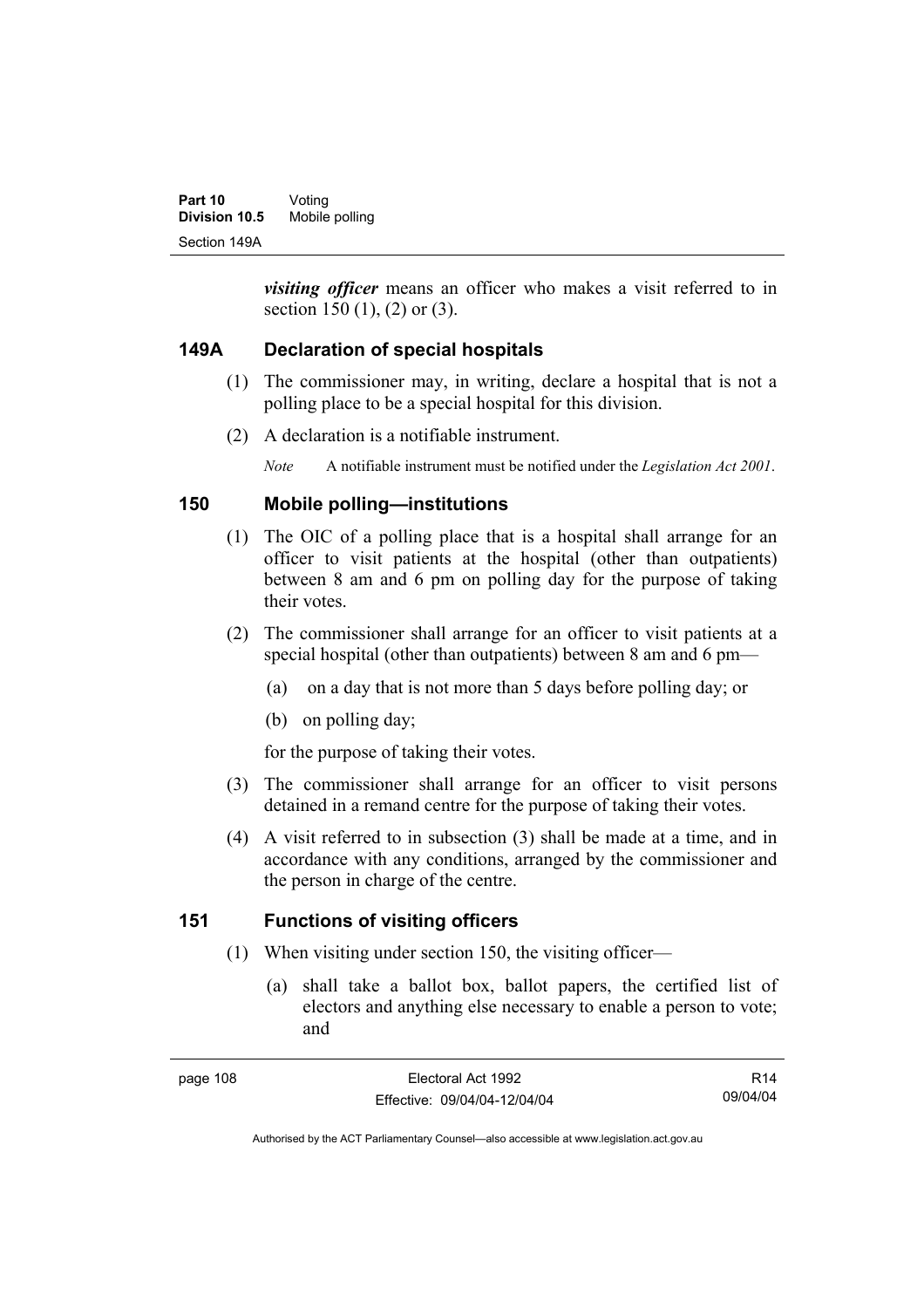- (b) shall be accompanied by at least 1 other officer and any scrutineer who wishes to attend.
- (2) The number of scrutineers for a particular candidate who are present at a hospital, special hospital or remand centre with the visiting officer must not be more than the number of officers at the hospital, special hospital or remand centre.
- (3) While a visiting officer is with a person in a room or other place for the purpose of taking the person's vote, this Act has effect, so far as practicable, as if—
	- (a) the room or place were a polling place; and
	- (b) the visiting officer were the OIC of the polling place.
- (4) A visit under section 150 to a patient in a hospital or special hospital shall not be made if the visiting officer is informed by a doctor, or a member of the staff at the hospital, that the visit is forbidden on medical grounds.
- (5) A visit under section 150 to a person detained in a remand centre shall not be made if the visiting officer is informed by the person in charge of the centre that the visit is forbidden on security grounds.

#### **152 Failure to visit institution**

A failure to make a visit under section 150 or to take votes in accordance with section 151, does not invalidate the result of an election.

#### **153 Custody of ballot boxes and electoral papers**

- (1) After a visiting officer has completed all his or her visits under section 150, the officer shall, in the presence of any scrutineers—
	- (a) close and seal the ballot boxes containing ballot papers for ordinary voting or declaration voting; and

page 109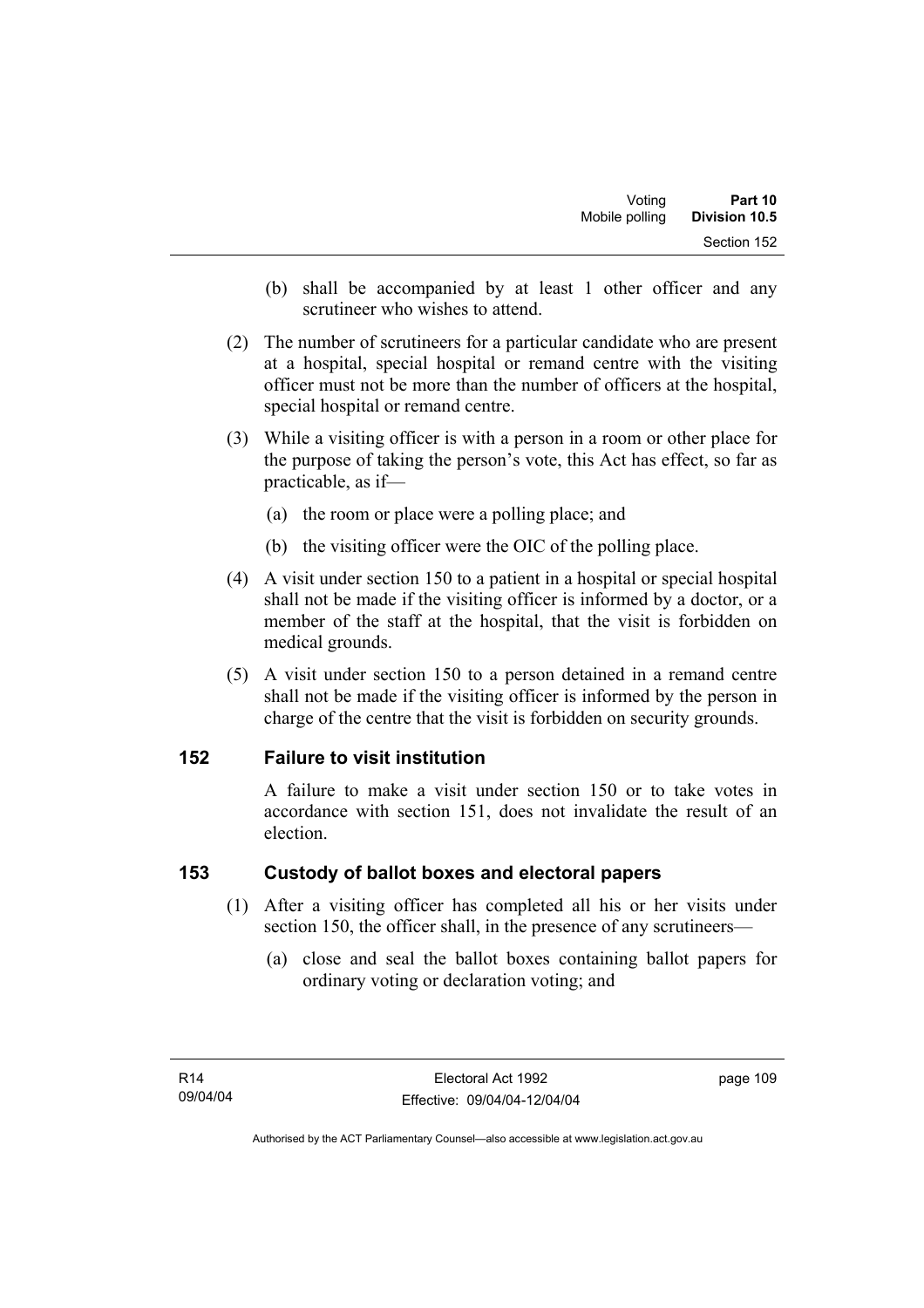- (b) parcel and enclose in sealed wrapping all unused ballot papers; and
- (c) parcel and enclose in sealed wrapping all other electoral papers used for the purposes of the visits.
- (2) The visiting officer shall give the articles referred to in subsection (1) to the commissioner.
- (3) The commissioner shall keep the articles referred to in subsection (1) in safe custody for the purposes of scrutiny under part 12.

# **Division 10.6 Miscellaneous**

# **154 Arrangements at polling places**

At each polling place the polling shall be conducted as follows:

- (a) before any vote is taken the OIC shall exhibit each ballot box empty, and shall then securely fasten its cover;
- (b) the poll shall open at 8 am and shall not close until all electors present in the polling place at 6 pm and desiring to vote, have voted;
- (c) the polling place shall be closed at 6 pm and no person shall be admitted after that hour for the purpose of voting.

# **155 Particulars on ballot papers before issue**

An officer shall not issue a ballot paper for the purposes of an election unless the particulars required by division 9.2 are printed or endorsed on the ballot paper.

# **156 Assistance to voters**

- (1) An elector who is unable to vote may be assisted in voting if the elector would otherwise be unable to vote.
- (2) An assistant shall be—

R14 09/04/04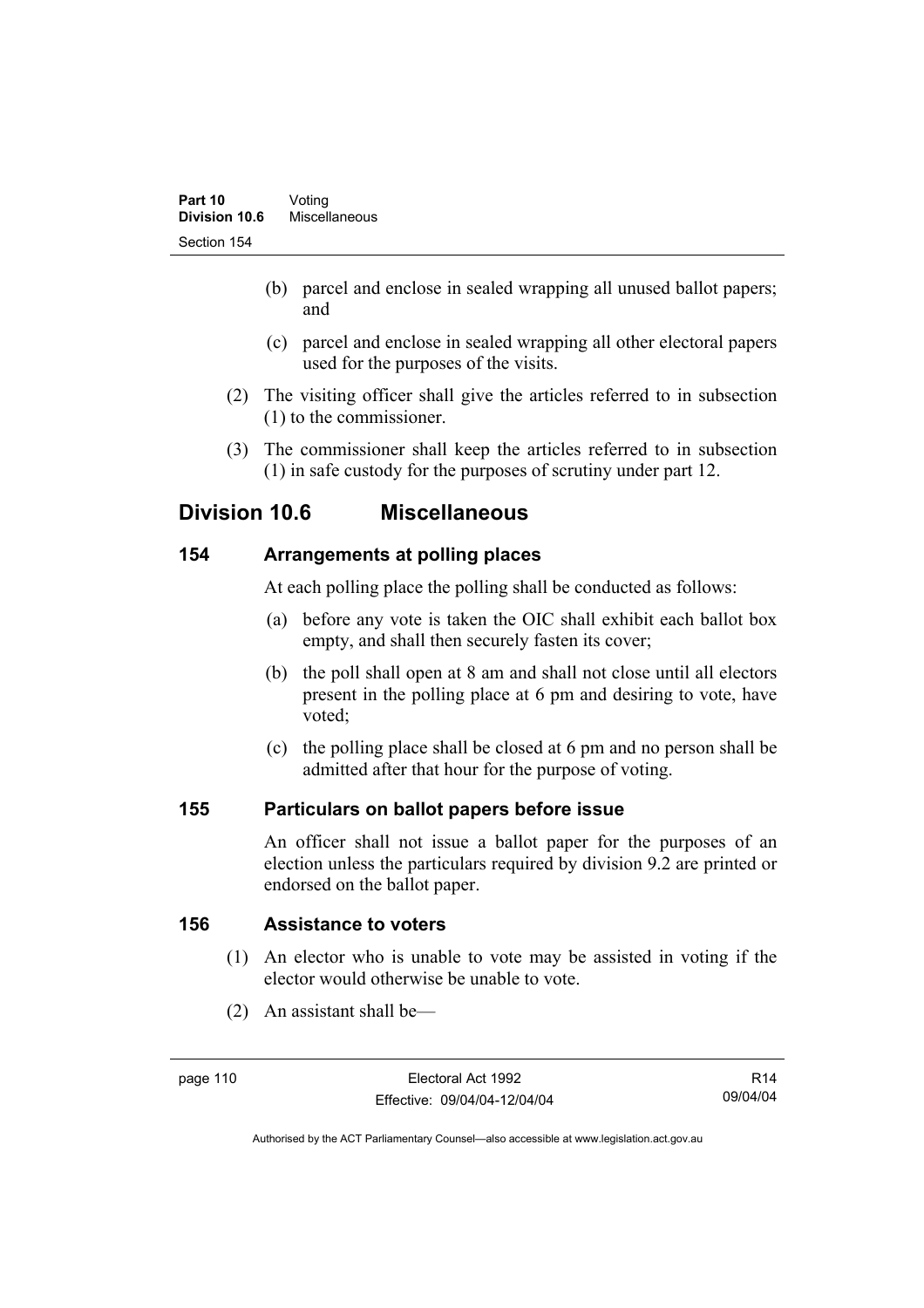- (a) if the elector is a postal voter—a nominee of the elector or, if there is no such nominee, an authorised witness; or
- (b) in any other case—a nominee of the elector or, if there is no such nominee, an officer.
- (3) An assistant may enter a voting compartment for the purpose of assisting an elector to vote, but an officer shall not do so except in the presence of—
	- (a) a scrutineer; or
	- (b) if no scrutineer is present—another officer.
- (4) Subject to subsection (3), an assistant may assist an elector in any of the following ways:
	- (a) by acting as an interpreter;
	- (b) for a declaration vote—by completing, or assisting the elector to complete, the declaration;
	- (c) by explaining the ballot paper and the requirements of this Act relating to its marking;
	- (d) by marking, or assisting the elector to mark, the ballot paper at the elector's direction;
	- (e) by folding the ballot paper and depositing it in a ballot box or declaration envelope, or with an officer, as required by this Act.

# **156A Assistance to voters unable to enter polling place**

- (1) This section applies if the OIC of a polling place is satisfied that a voter cannot enter the polling place because of a physical disability, illness, advanced pregnancy or another condition.
- (2) The voter may vote outside the polling place, but close to the polling place, and may be assisted in voting.

page 111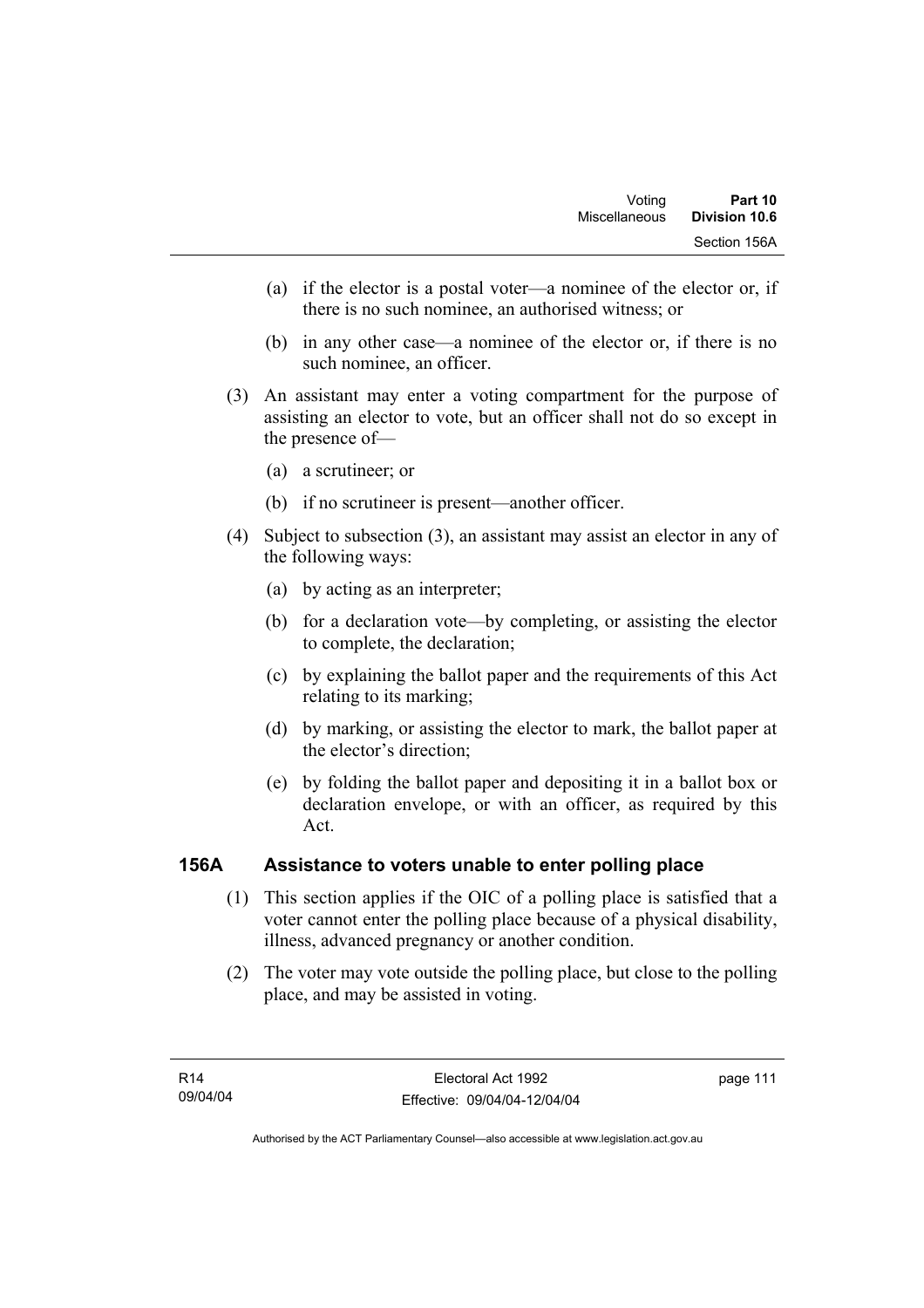- (3) Before allowing the voter to vote outside the polling place, the OIC must—
	- (a) tell any scrutineers at the polling place that the voter is to vote outside the polling place; and
	- (b) allow, from the scrutineers present, 1 scrutineer for each candidate to be present when the voter votes.
- (4) The voter must—
	- (a) mark the voter's vote on the ballot paper in the OIC's presence; and
	- (b) fold the ballot paper to conceal the names of the candidates; and
	- (c) give the ballot paper to the OIC.
- (5) If the voter is casting an ordinary vote, the OIC must ensure that the folded ballot paper is immediately returned to the polling place and put in the ballot box in the presence of the scrutineers (if any) who were present when the voter voted.
- (6) If the voter is casting a declaration vote, the OIC must—
	- (a) in the presence of the voter, without unfolding the ballot paper, place the ballot paper in the envelope on which the voter has completed and signed the declaration and seal the envelope; and
	- (b) place the envelope in a ballot box at the polling place.
- (7) This section is subject to section 156 (Assistance to voters).

# **157 Spoilt ballot papers**

- (1) An officer shall issue another unused ballot paper to an elector who—
	- (a) satisfies the officer that a ballot paper previously issued to the elector has been inadvertently spoiled; and

R14 09/04/04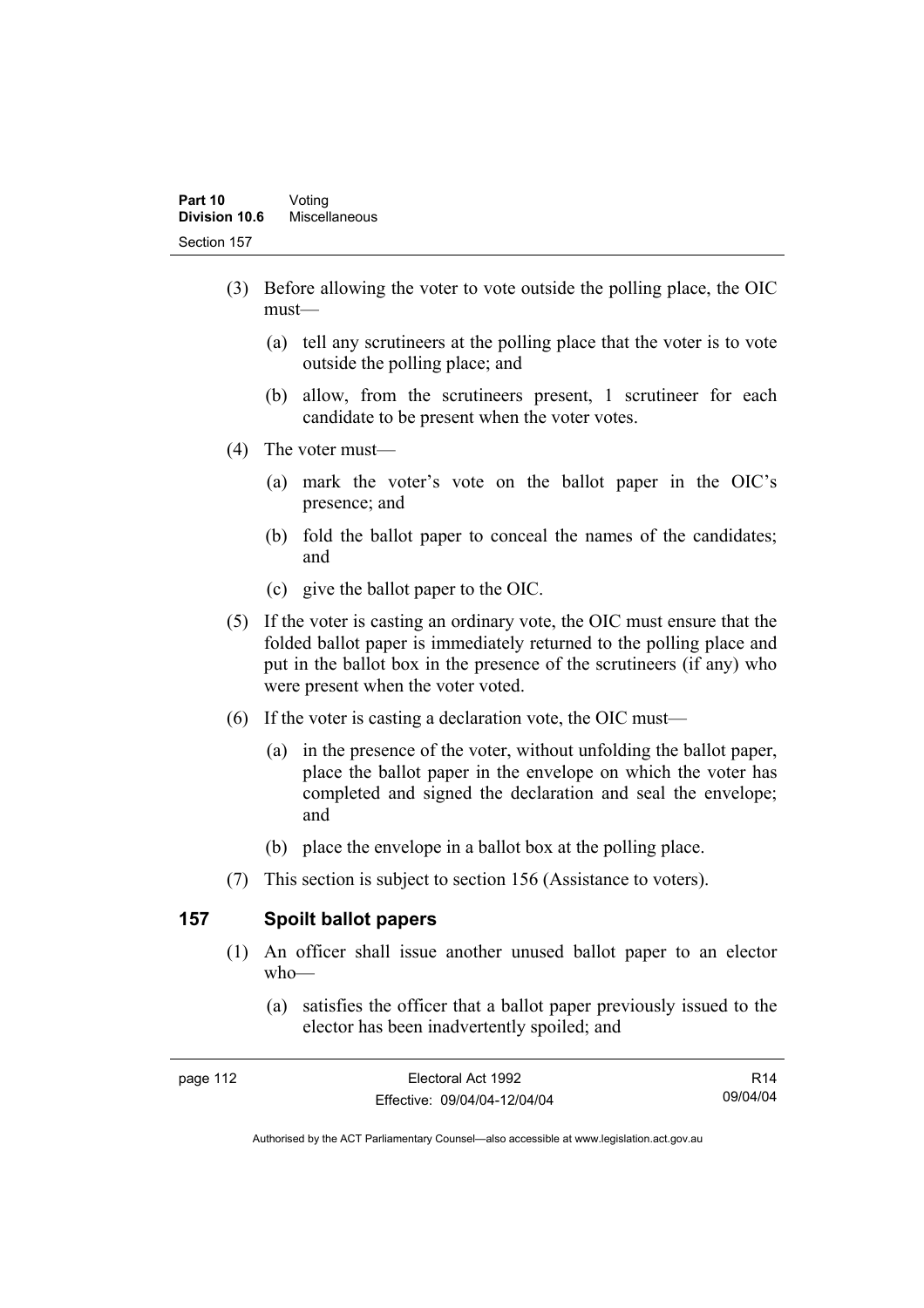- (b) gives the spoilt ballot paper to the officer.
- (2) An officer who receives a spoilt ballot paper shall—
	- (a) write 'spoilt' on the back of it; and
	- (b) place it in an envelope, seal the envelope and endorse it so as to indicate the type of spoilt ballot paper enclosed; and
	- (c) sign the endorsement.
- (3) At the close of polling, the OIC shall enclose the envelope in a sealed parcel and give it to the commissioner.
- (4) This section does not apply in relation to an elector who votes electronically.

#### **158 Custody of ballot boxes and electoral papers**

- (1) At the close of polling, the OIC of a polling place shall, in the presence of any scrutineers—
	- (a) close and seal the ballot boxes containing ballot papers for ordinary voting or declaration voting; and
	- (b) parcel and enclose in sealed wrapping all unused ballot papers; and
	- (c) parcel and enclose in sealed wrapping all other electoral papers used at the polling place.
- (2) The commissioner shall keep the articles referred to in subsection (1) in safe custody for the purposes of scrutiny under part 12.
- (3) Subsection (1) (a) does not apply to ballot boxes containing ballot papers for ordinary voting if the polling place is also a scrutiny centre and the procedures set out in section 182 are to be carried out in relation to those ballot boxes and ballot papers at that centre.

page 113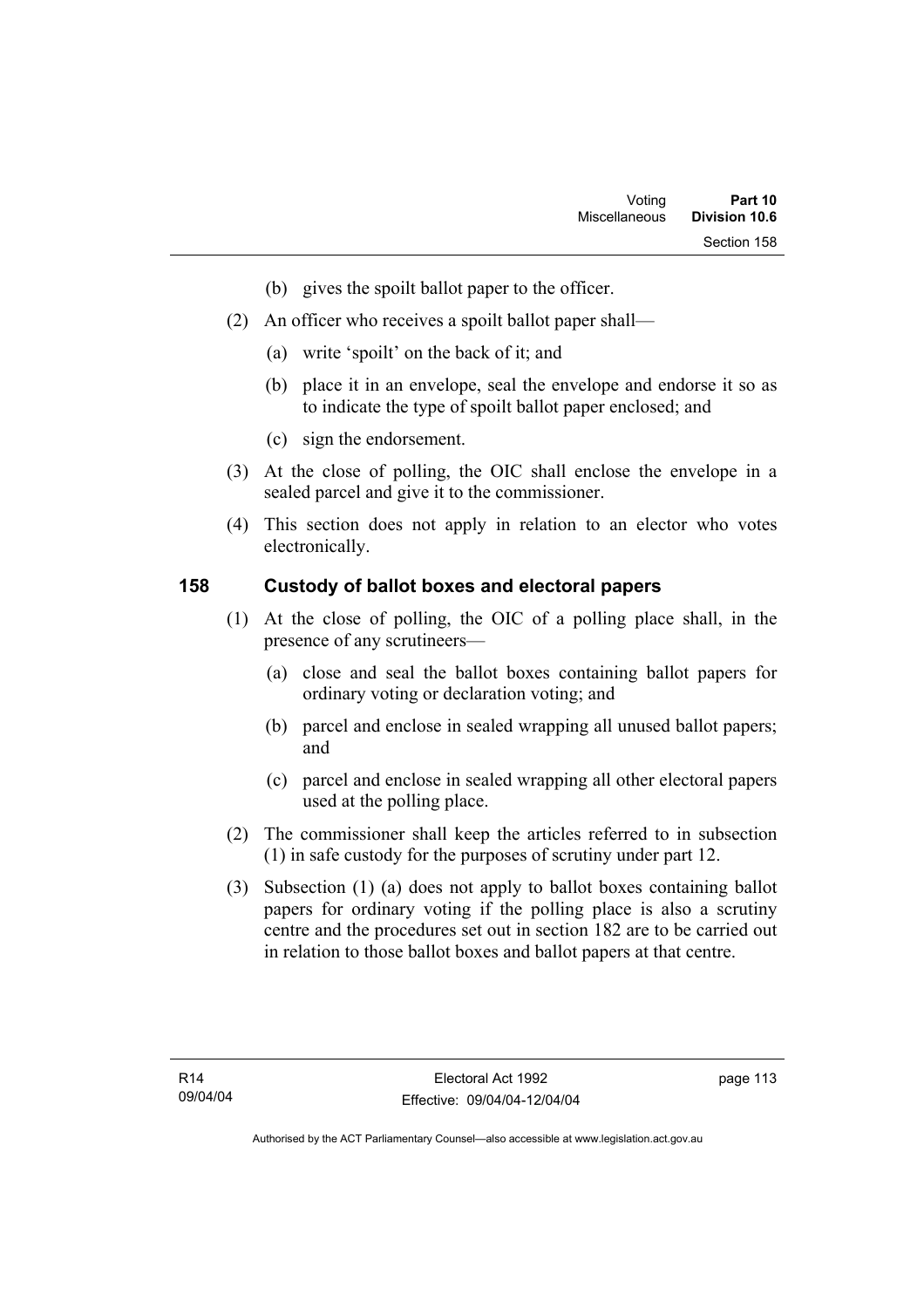# **159 Extension of time for conducting elections**

- (1) Despite any other provision of this Act, before or after the day when an election is required to be held, the Executive may, by written notice, make provision for—
	- (a) extending the time for holding the election; or
	- (b) meeting any difficulty that might otherwise interfere with the due conduct of the election; or

and any provision so made shall be valid and sufficient for that purpose.

(2) A notice under subsection (1) is a notifiable instrument.

*Note* A notifiable instrument must be notified under the *Legislation Act 2001*.

 (3) On notification under the *Legislation Act 2001* of a notice under subsection (1), the commissioner must publish a copy of the notice in a newspaper.

# **160 Suspension and adjournment of polling**

- (1) The commissioner may suspend the polling at a polling place on polling day if for any reason it is not practicable to proceed with it.
- $(2)$  If—
	- (a) the polling is suspended; and
	- (b) the commissioner believes on reasonable grounds that it is not reasonably practicable for an elector affected by the suspension to cast a vote at another polling place;

the commissioner must, in writing, determine a day (that is as soon as practicable, but no later than 21 days, after the suspension) as the day when polling is to resume.

 (3) If it is impracticable to resume the polling at the same polling place, the determination must state the polling place where polling may be resumed.

R14 09/04/04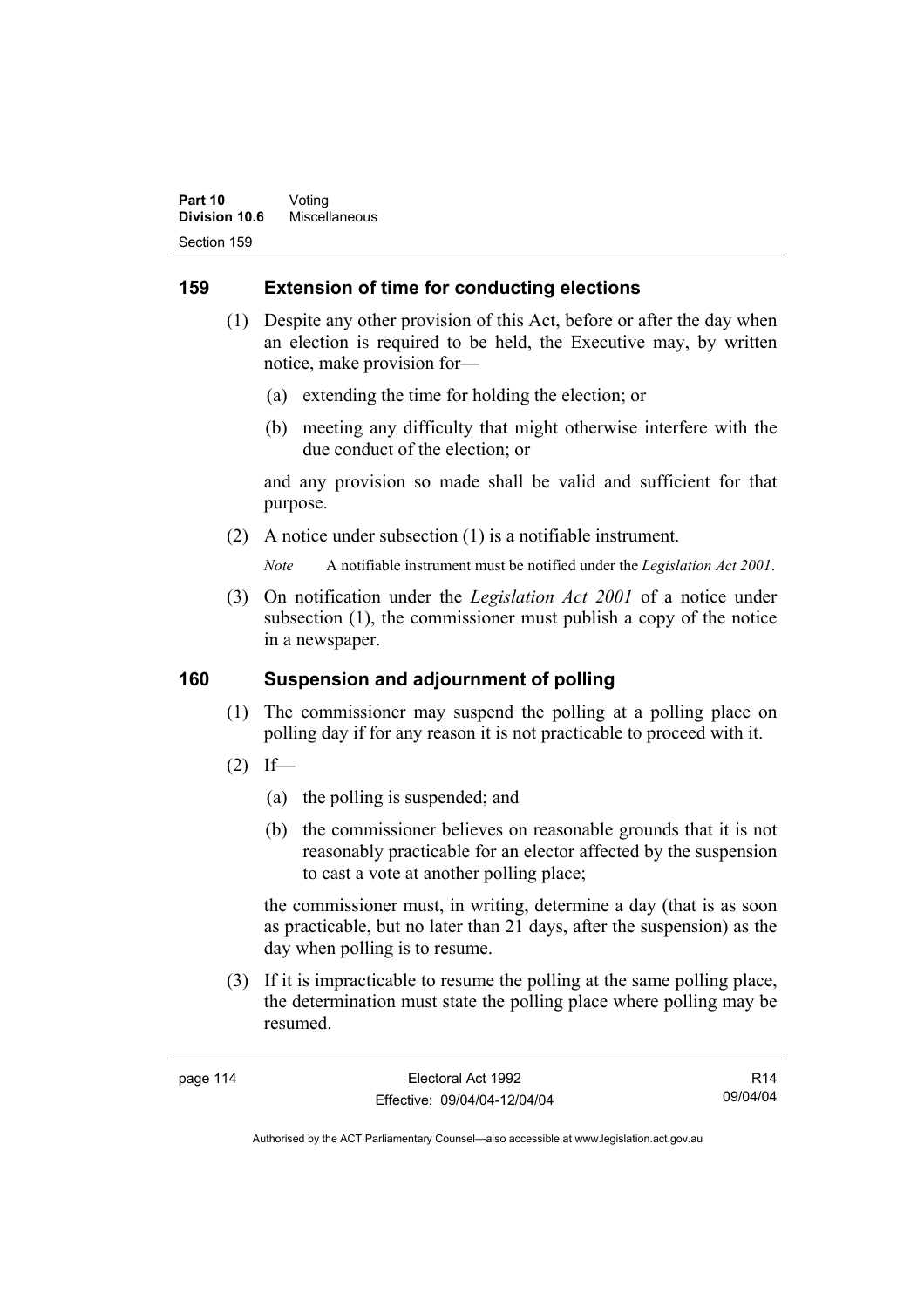(4) A determination under subsection (2) is a notifiable instrument.

*Note* A notifiable instrument must be notified under the *Legislation Act 2001*.

 (5) On the resumption of polling, only an elector who was entitled to vote on the day when the poll for the election was required to be held and who has not already voted is entitled to vote.

# **Division 10.7 Failure to vote**

#### **161 Default notice**

- (1) For this division, a default notice, in relation to an elector, is a notice containing a statement to the effect that—
	- (a) it is an offence to fail to vote at an election without a valid and sufficient reason; and
	- (b) the elector appears to have failed to vote at an election; and
	- (c) if the elector does not wish to have the matter dealt with by a court, the elector may, within the time specified in the notice—
		- (i) if the elector voted at the election—give the commissioner particulars in writing of the voting; or
		- (ii) if the elector failed to vote at the election—give the commissioner particulars in writing of any valid and sufficient reason for the failure, or pay the amount of the prescribed penalty.
	- *Note* If a form is approved under s 340A (Approved forms) for a default notice, the form must be used.
- (2) For subsection (1) (c) (ii), the prescribed penalty is \$20 or any higher penalty prescribed by the regulations.

#### **162 First notice**

 (1) As soon as practicable after polling day for an election, the commissioner shall send a default notice to each elector who was

page 115

Authorised by the ACT Parliamentary Counsel—also accessible at www.legislation.act.gov.au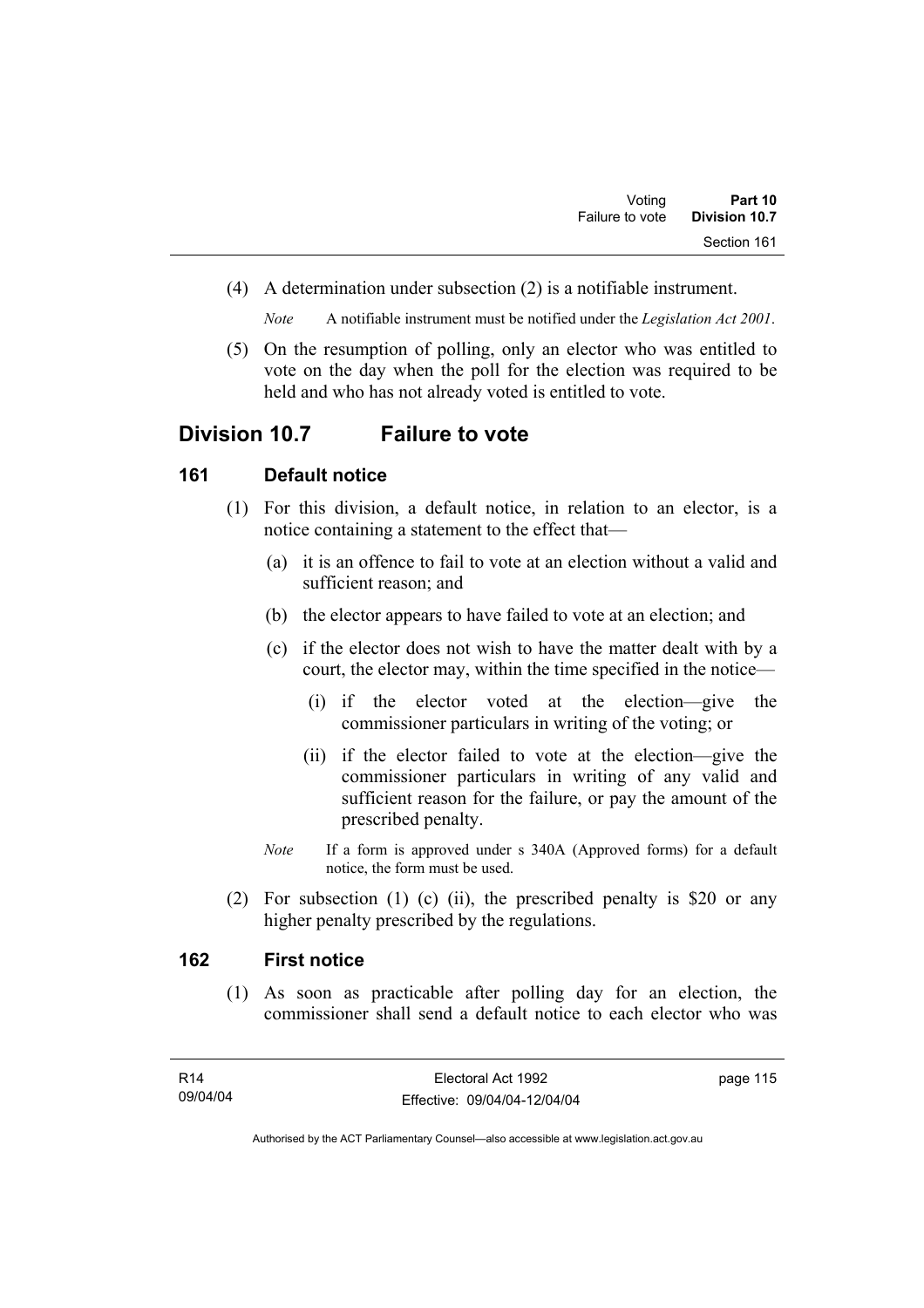required to vote at the election and appears to the commissioner to have failed to do so.

- (2) Subsection (1) does not apply to an elector who the commissioner is satisfied—
	- (a) is dead; or
	- (b) had a valid and sufficient reason for failing to vote at the election.

# **163 Second notice**

If an elector to whom a default notice has been sent under section 162 fails to respond to the notice within the time specified, the commissioner shall send a second default notice to the elector, endorsed to the effect that the elector has failed to respond to the first notice.

# **164 Final notice**

- (1) The commissioner shall send a final default notice to an elector if—
	- (a) a default notice under section 162 or 163 has been sent to the elector; and
	- (b) the time for responding to the notice has ended; and
	- (c) the elector has not paid the prescribed penalty; and
	- (d) the commissioner is not satisfied that the elector—
		- (i) voted at the election; or
		- (ii) had a valid and sufficient reason for failing to vote at the election.
- (2) A final default notice shall contain a statement to the effect that—
	- (a) the commissioner is not so satisfied; and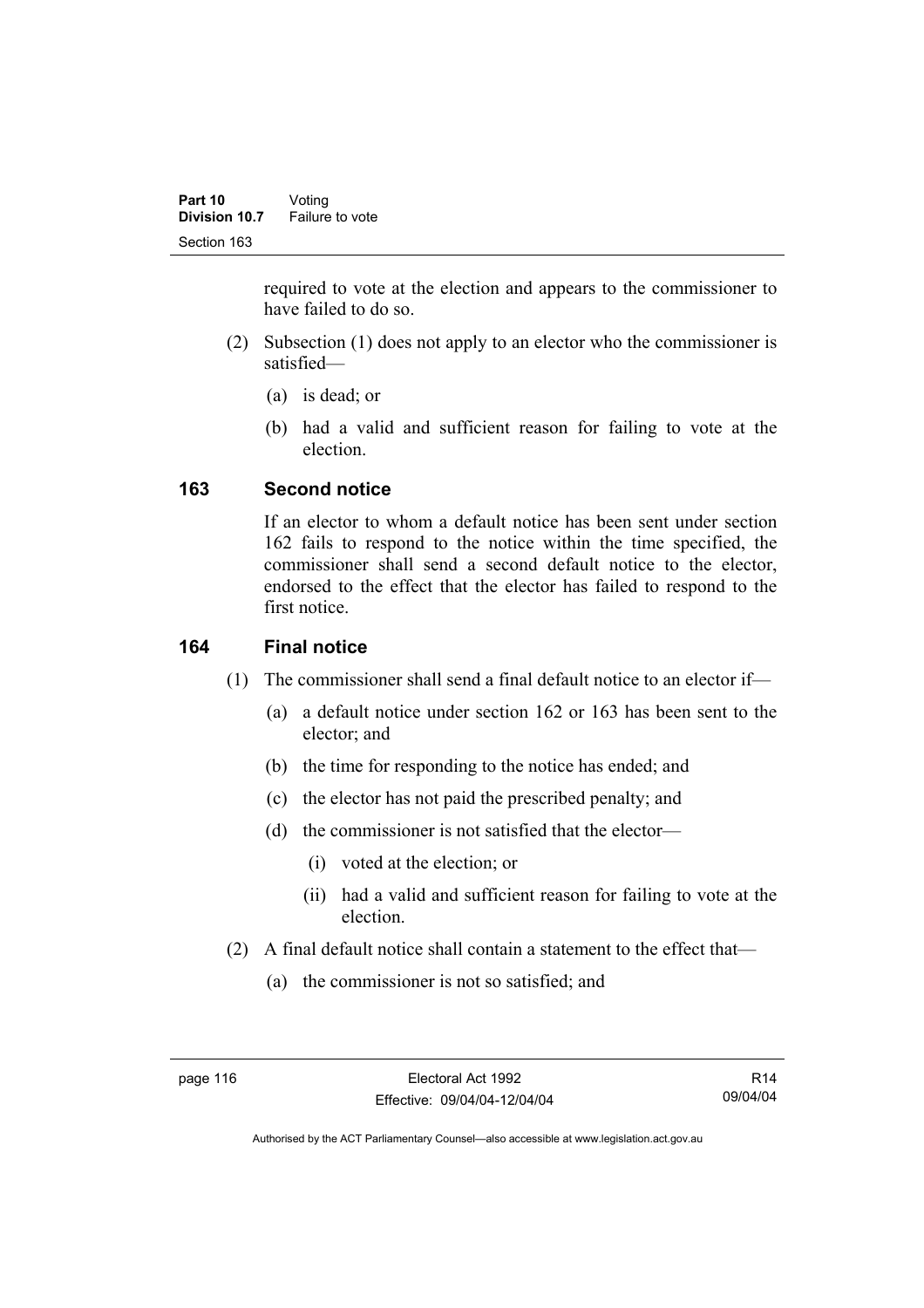(b) if the elector does not wish to have the matter dealt with by a court—the elector may, within the time specified in the notice, pay the amount of the prescribed penalty.

# **165 Discharge of liability**

If an elector who failed to vote at an election pays the amount of the prescribed penalty in accordance with a default notice—

- (a) any liability of the elector under section 129 in relation to the failure is discharged; and
- (b) proceedings for an offence against that section shall not be instituted against the elector in relation to the failure.

#### **166 Response on behalf of elector**

If a person responds to a default notice on behalf of an elector who is unable to do so, the response shall be taken to be that of the elector.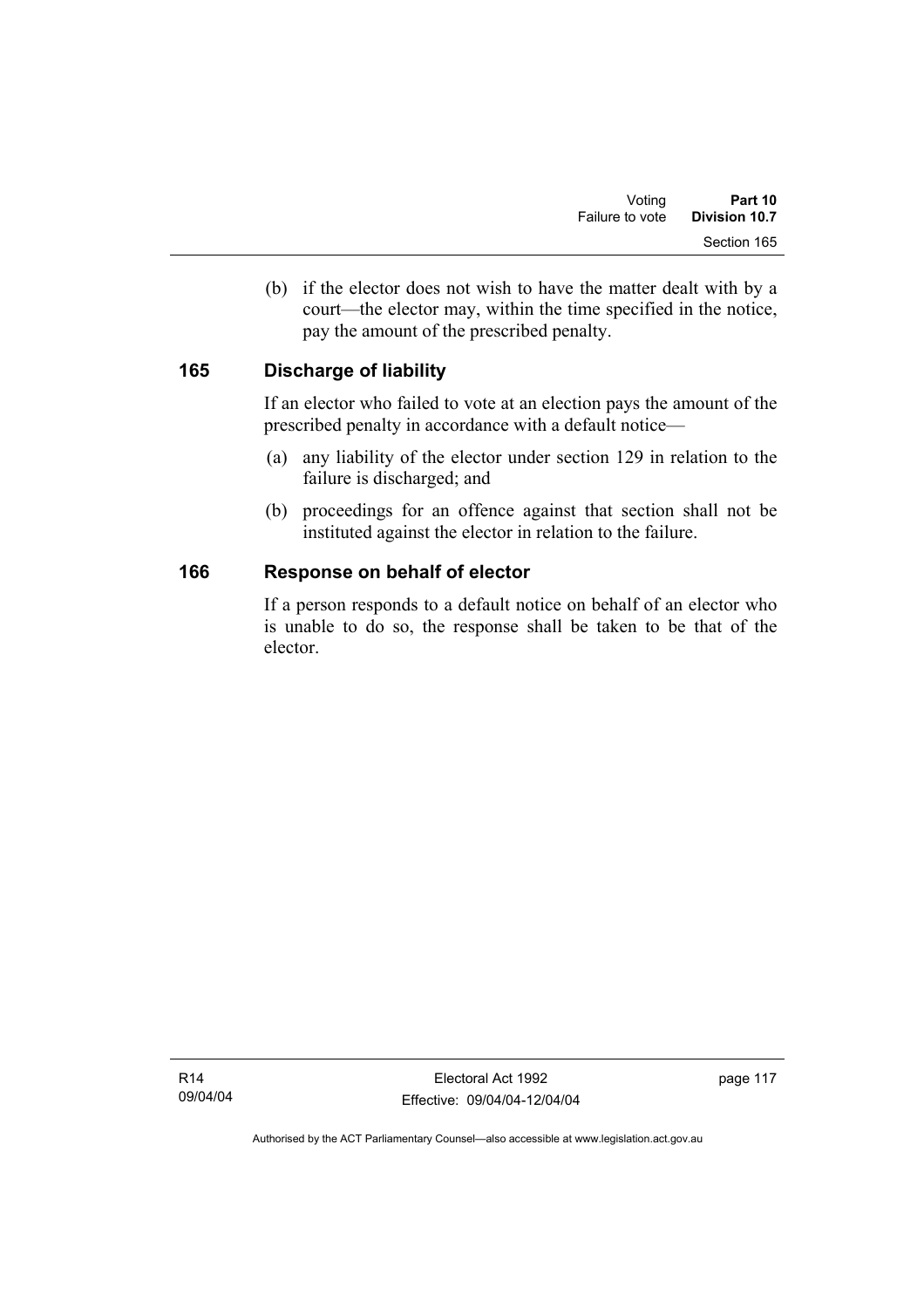#### **Part 11** Polling in Antarctica

Section 167

# **Part 11 Polling in Antarctica**

#### **167 Definitions for pt 11**

In this part:

*Antarctica* means—

- (a) the Australian Antarctic Territory; or
- (b) the Territory of Heard Island and McDonald Islands; or
- (c) Macquarie Island.

*assistant returning officer*, in relation to a station, means the assistant returning officer appointed under section 168 in relation to the station.

*research personnel* means personnel who are to be, or have been, engaged in work at a station.

*returning officer*, in relation to a station, means the returning officer appointed under section 168 in relation to the station.

*station* means—

- (a) a research station in Antarctica that is operated by the Commonwealth and is declared by the commissioner, in writing, to be a permanent research station; or
- (b) in relation to a particular election, a ship that is declared by the commissioner, in writing, to be a station for this part in relation to the election.

*transmit* means transmit by fax, telex or in another way approved under section 167B.

R14 09/04/04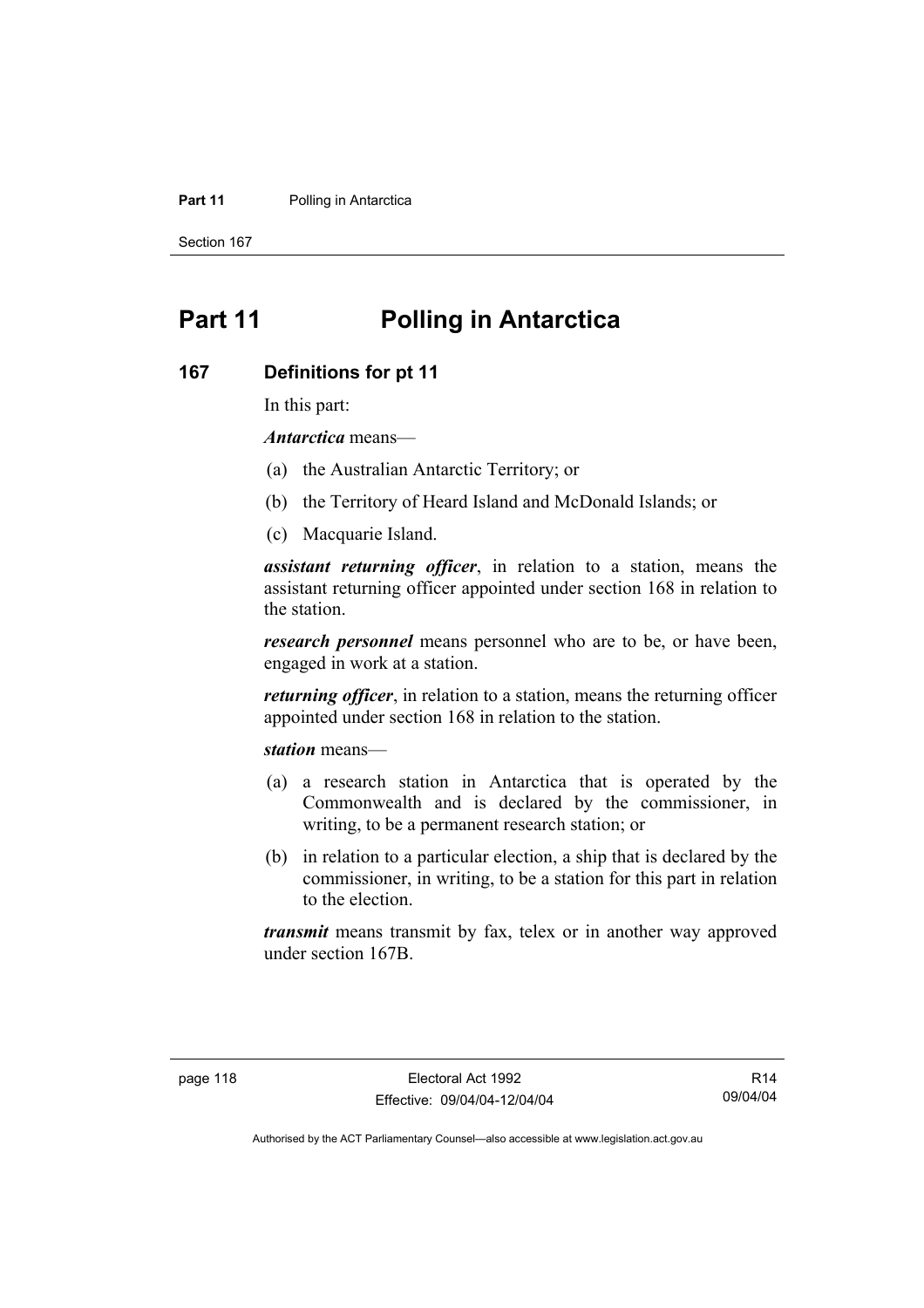#### **167A Declaration of ship as a station**

The commissioner may declare a ship as a station only if the commissioner is satisfied that, on polling day for an election, the ship is likely to be at sea transporting research personnel to or from Antarctica.

#### **167B Approval of ways of transmission**

- (1) The commissioner may, in writing, approve a way of transmission for this part.
- (2) The approval is a notifiable instrument.

*Note* A notifiable instrument must be notified under the *Legislation Act 2001*.

#### **168 Returning officers and assistants for Antarctic stations**

- (1) The commissioner must appoint a returning officer, and an assistant returning officer, for each station.
- *Note 1* For the making of appointments (including acting appointments), see *Legislation Act 2001*, pt 19.3.
- *Note 2* In particular, a person may be appointed for a particular provision of a law (see *Legislation Act* 2001, s 7 (3)) and an appointment may be made by naming a person or nominating the occupant of a position (see s 207).
- (2) The commissioner or the person in charge of a station may appoint an acting returning officer, or acting assistant returning officer, for a station.
- (3) However, the person in charge of a station must not be appointed to be the returning officer, or assistant returning officer, for the station.

#### **170 Application of Act to polling in Antarctica**

Subject to this part, this Act applies, so far as practicable, to the taking of a poll in Antarctica as if—

 (a) a reference in the Act to a polling place were a reference to the relevant station; and

| R14      | Electoral Act 1992           | page 119 |
|----------|------------------------------|----------|
| 09/04/04 | Effective: 09/04/04-12/04/04 |          |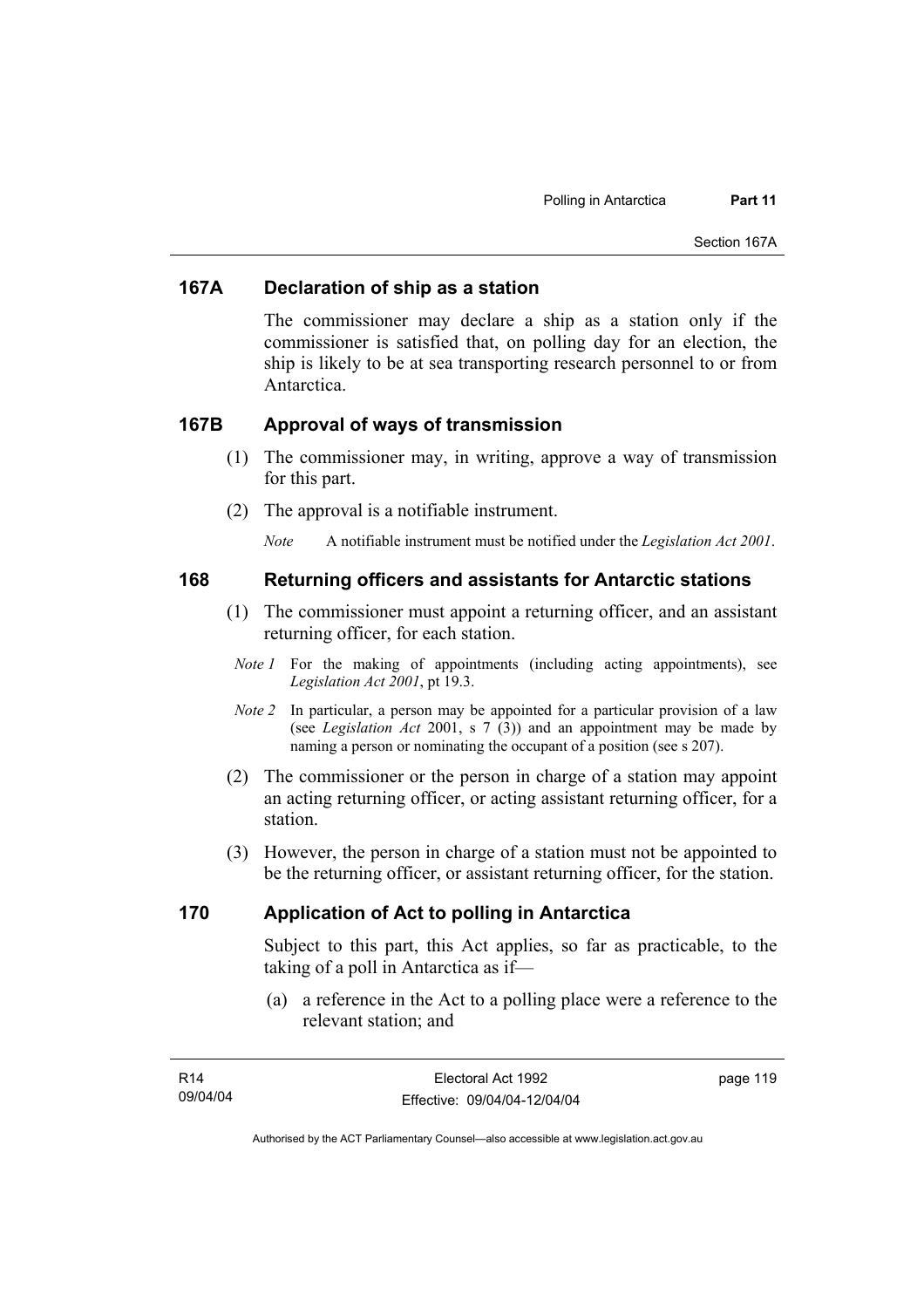#### **Part 11** Polling in Antarctica

Section 171

- (b) a reference in the Act to the OIC of a polling place were a reference to the returning officer; and
- (c) a reference in the Act to an officer were a reference to the assistant returning officer.

#### **171 Antarctic electors**

- (1) Subject to subsection (2), an elector—
	- (a) who is, for the Commonwealth Electoral Act, an Antarctic elector; and
	- (b) whose address, recorded on the Commonwealth roll when the elector became a person referred to in paragraph (a), was an address in an electorate;

is an Antarctic elector for this Act in relation to the electorate where that address is located.

 (2) A person does not become an Antarctic elector for the purposes of an election under this Act if the person became an Antarctic elector for the Commonwealth Electoral Act after the hour of nomination for the election.

#### **172 Arrangements for the polling in Antarctica**

- (1) As soon as practicable after the close of nominations for an election in relation to an electorate for which an Antarctic elector is enrolled—
	- (a) the commissioner shall transmit to the returning officer at whose station the elector is based—
		- (i) an extract from the certified list of electors for the electorate containing the particulars relating to the elector; and
		- (ii) directions for the preparation by the officer of ballot papers for the election; and

R14 09/04/04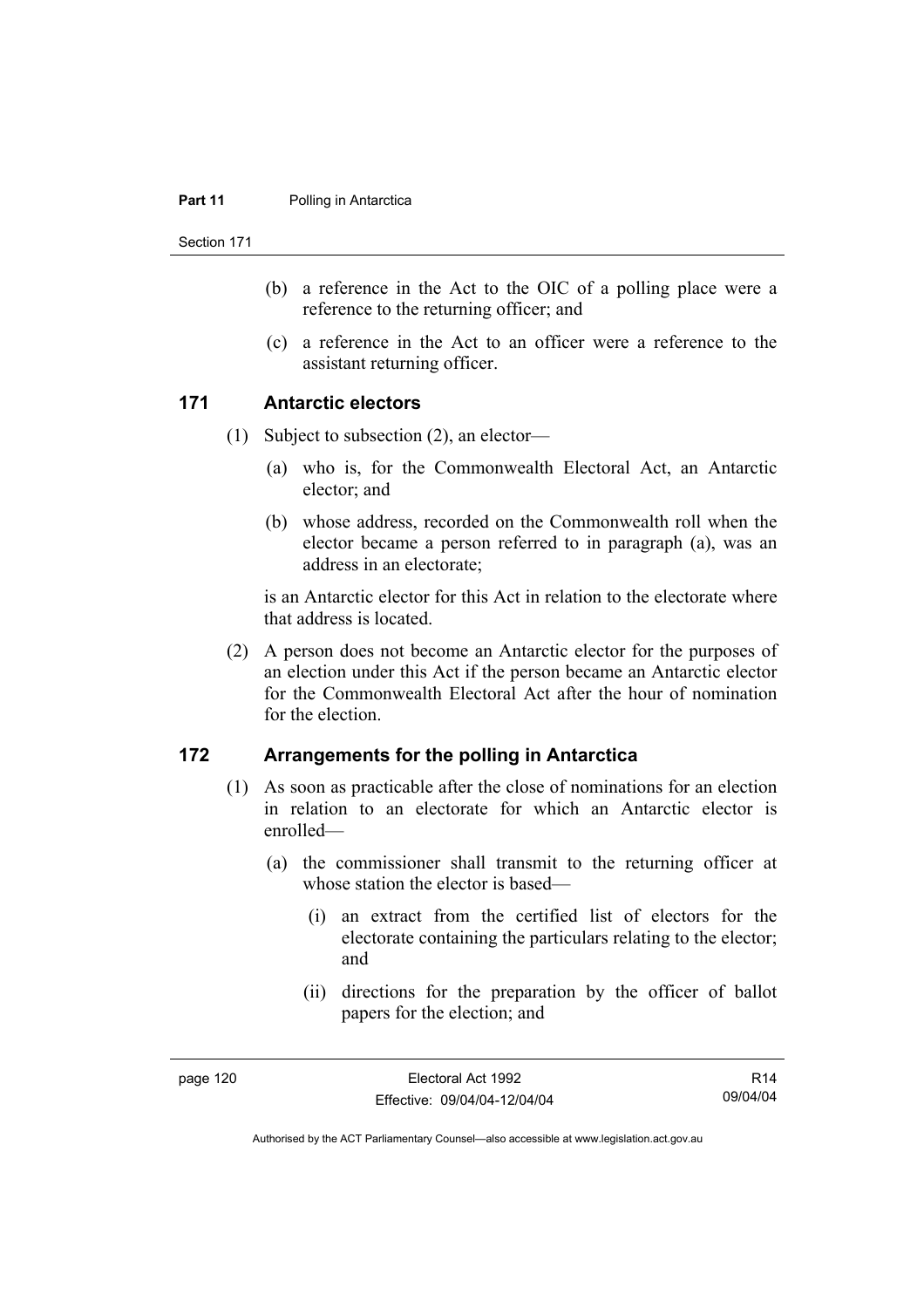- (b) the returning officer shall prepare ballot papers in accordance with the directions.
- (2) The directions shall ensure, so far as practicable, that the ballot papers are the same as ballot papers prepared under division 9.2 for the election.

#### **173 Conduct of the polling**

- (1) The polling at a station shall be conducted as follows:
	- (a) before any vote is taken, the returning officer shall exhibit a ballot box empty, and shall then securely fasten its cover;
	- (b) subject to subsection (2), the poll shall be conducted during the hours on the days the returning officer directs;
	- (c) the returning officer or the assistant returning officer shall, at all times when the poll is open, be present in that part of the station where the polling is taking place.
- (2) The polling at a station shall not continue beyond the time that is 6 pm in the ACT on polling day for the election.

#### **174 Claims to vote**

The returning officer or assistant returning officer for a station shall—

- (a) hand a ballot paper to each Antarctic elector who attends before the officer during the hours of polling and claims to vote at the election; and
- (b) record the issue of the ballot paper to the elector.

#### **175 Proceedings at close of poll**

At the close of the poll, the returning officer shall, in the presence of the assistant returning officer—

(a) open the ballot box; and

page 121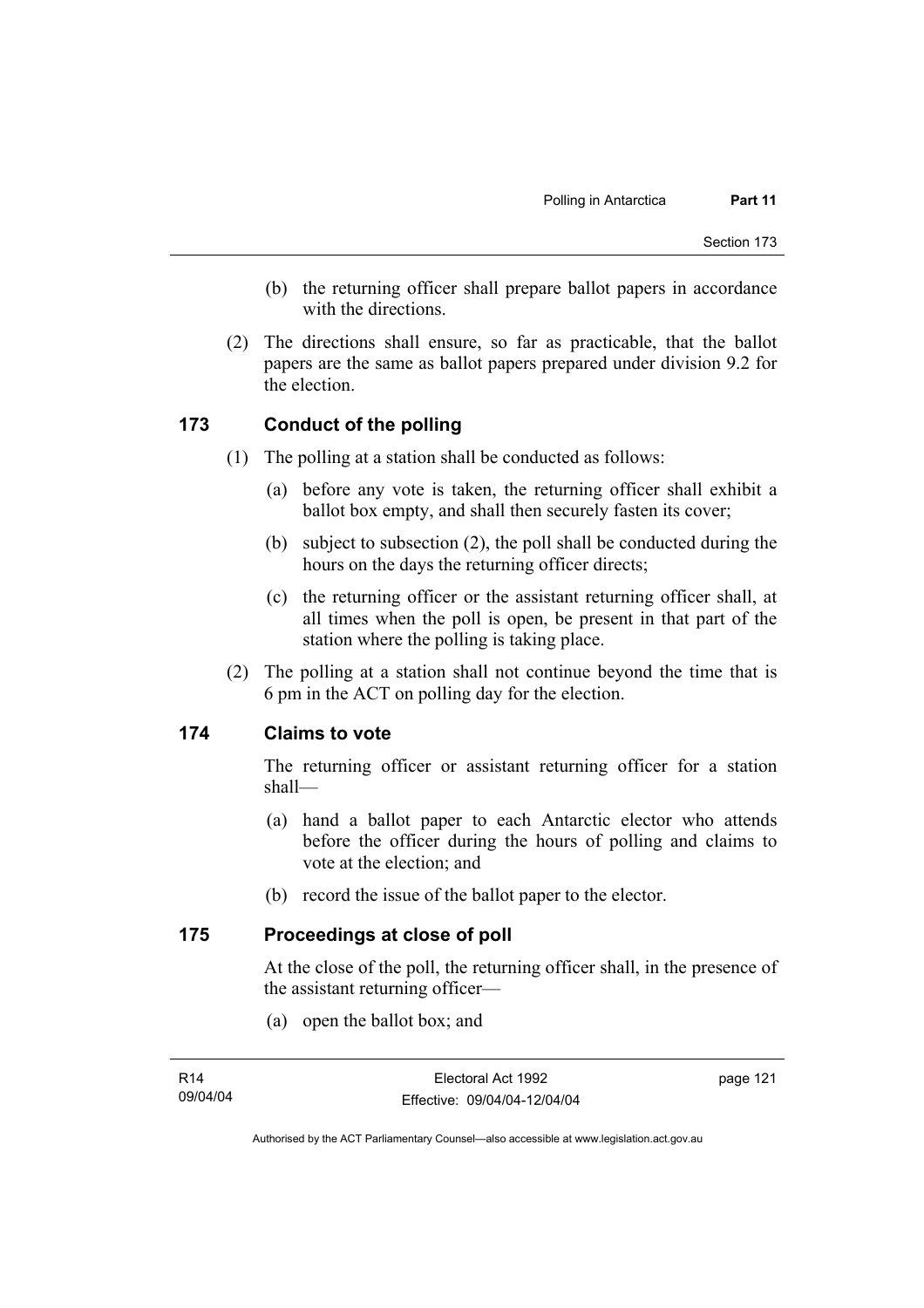#### **Part 11** Polling in Antarctica

Section 176

- (b) transmit to the authorised officer—
	- (i) particulars of each elector who has voted at the station in the election; and
	- (ii) unless subparagraph (iii) applies, particulars of the marking of each ballot paper; and
	- (iii) if the returning officer is unable to read or understand clearly the particulars referred to in subparagraph (ii)—a statement to explain that inability; and
- (c) prepare a written statement of the information transmitted.
- *Note* A ballot paper completed by an Antarctic elector may be faxed to the commissioner, see s 329.

#### **176 Result of polling in Antarctica**

- (1) On receipt of the transmission under section 175, the authorised officer shall—
	- (a) in relation to each ballot paper marked by an Antarctic elector—transcribe the particulars of the elector's marks onto a ballot paper for the relevant electorate; and
	- (b) seal in an envelope the ballot paper onto which the particulars are transcribed; and
	- (c) sign the envelope and endorse it to the effect that it contains a ballot paper recording a vote by an Antarctic elector that is to be admitted to the scrutiny for the election; and
	- (d) send the envelope to the commissioner.
- (2) An authorised officer shall not mark a ballot paper under this section in a way that is likely to enable it to be identified as representing the vote of an Antarctic elector.

R14 09/04/04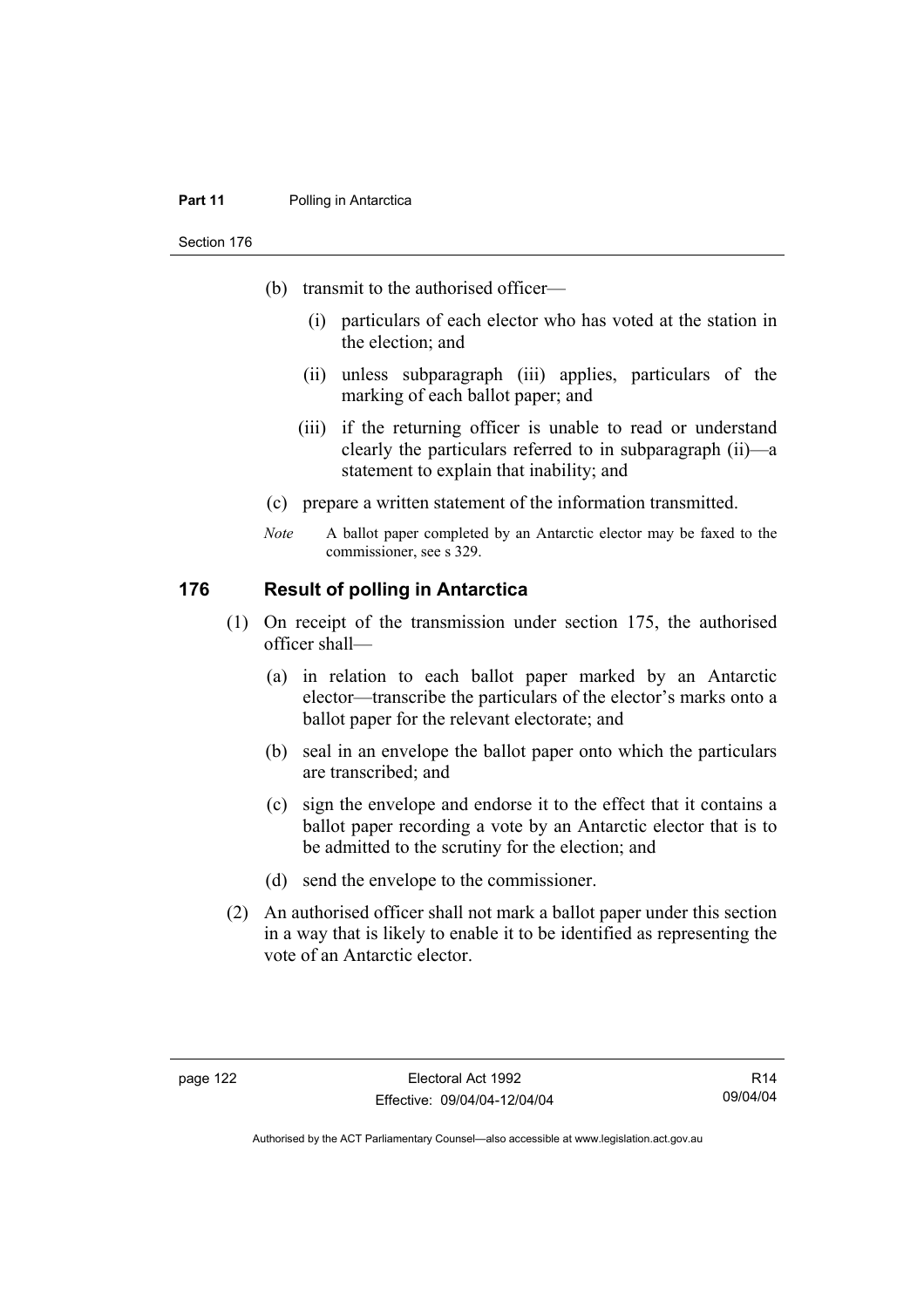#### **177 Preservation of documents**

- (1) As soon as practicable after the close of the poll for an election, the returning officer for each station shall forward to the commissioner—
	- (a) a copy of the record of the issue of each ballot paper; and
	- (b) a copy of the statement referred to in section 175 (c); and
	- (c) the ballot papers used for voting at the station.
- (2) The commissioner shall keep the documents referred to in subsection (1) in safe custody for the purposes of scrutiny under part 12.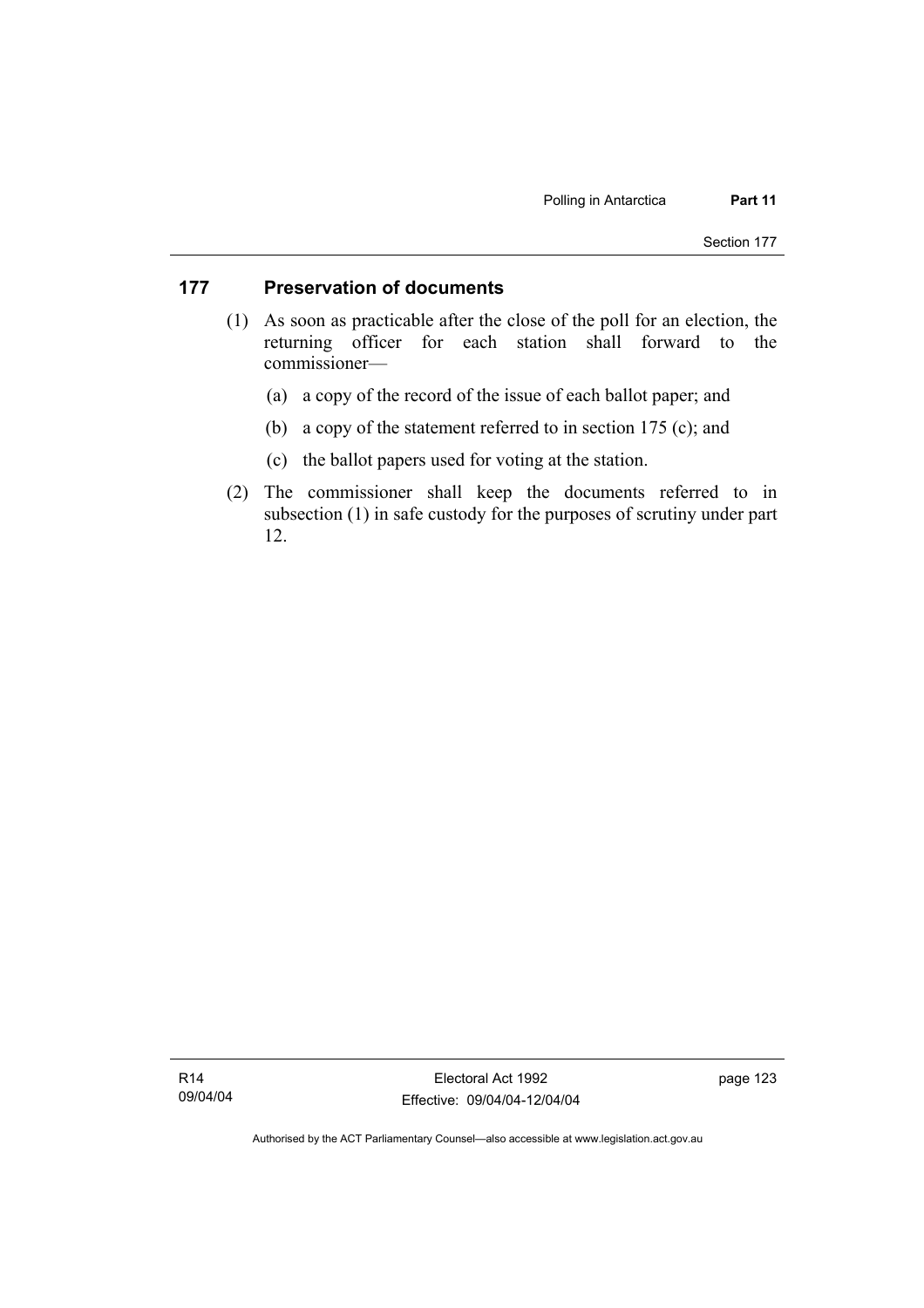#### **Part 12** The scrutiny

Section 178

# **Part 12 The scrutiny**

#### **178 Scrutiny**

- (1) The result of the polling at an election shall be ascertained by scrutiny in accordance with this part.
- (2) All the proceedings at the scrutiny shall be open to the inspection of the scrutineers.
- (3) The commissioner shall arrange for the following articles, documents and data to be dealt with at scrutiny centres for this part:
	- (a) applications for postal votes in the election;
	- (b) records of issued declaration voting papers;
	- (c) completed declaration voting papers received by the commissioner, the OIC of a polling place or another officer;
	- (d) ballot boxes containing ballot papers for ordinary voting or declaration voting;
	- (e) electronic ballot papers;
	- (f) envelopes containing ballot papers recording votes by Antarctic electors.
- (4) The OIC for a scrutiny centre may adjourn the scrutiny at the centre from time to time.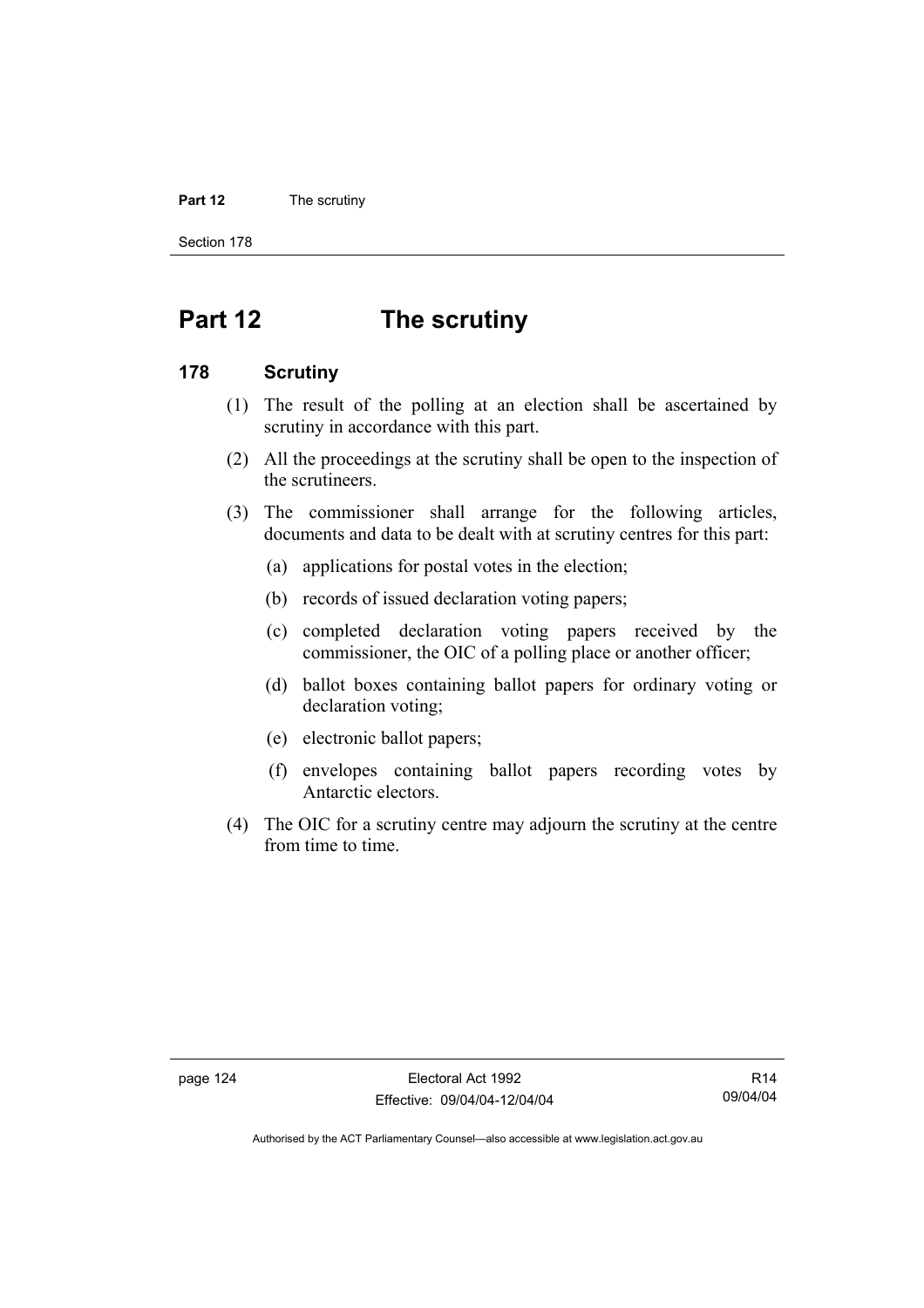#### **179 Preliminary scrutiny of declaration voting papers etc**

- (1) The commissioner shall arrange for the conduct of the preliminary scrutinies necessary in relation to a poll until the following documents have been dealt with in accordance with this section:
	- (a) all completed declaration voting papers (including those used for postal voting) received by the commissioner or another officer on or before polling day;
	- (b) all completed declaration voting papers used for postal voting received by the commissioner before the end of the 6th day after the close of the poll;
	- (c) any envelope referred to in section 176 (1) (d) containing a ballot paper recording the vote of an Antarctic elector.
- (2) A preliminary scrutiny shall not be conducted earlier than the 5th day before polling day.
- (3) The commissioner shall display a notice in a prominent place at the office of the commissioner specifying the date and time when, and the place where, a preliminary scrutiny is to begin.
- (4) The notice shall be so displayed no later than 4 pm on the day before the beginning of the preliminary scrutiny.
- (5) A preliminary scrutiny shall be conducted in accordance with schedule 3.
- (6) Schedule 3 applies, so far as practicable, in relation to a vote cast by an Antarctic elector as if—
	- (a) the vote were a declaration vote other than a postal vote; and
	- (b) a declaration signed by the elector specifying the electorate in relation to which the elector is an Antarctic elector appeared on the envelope referred to in section  $176$  (1) (d); and
	- (c) a reference in that schedule to a set of declaration voting papers were a reference to that envelope.

page 125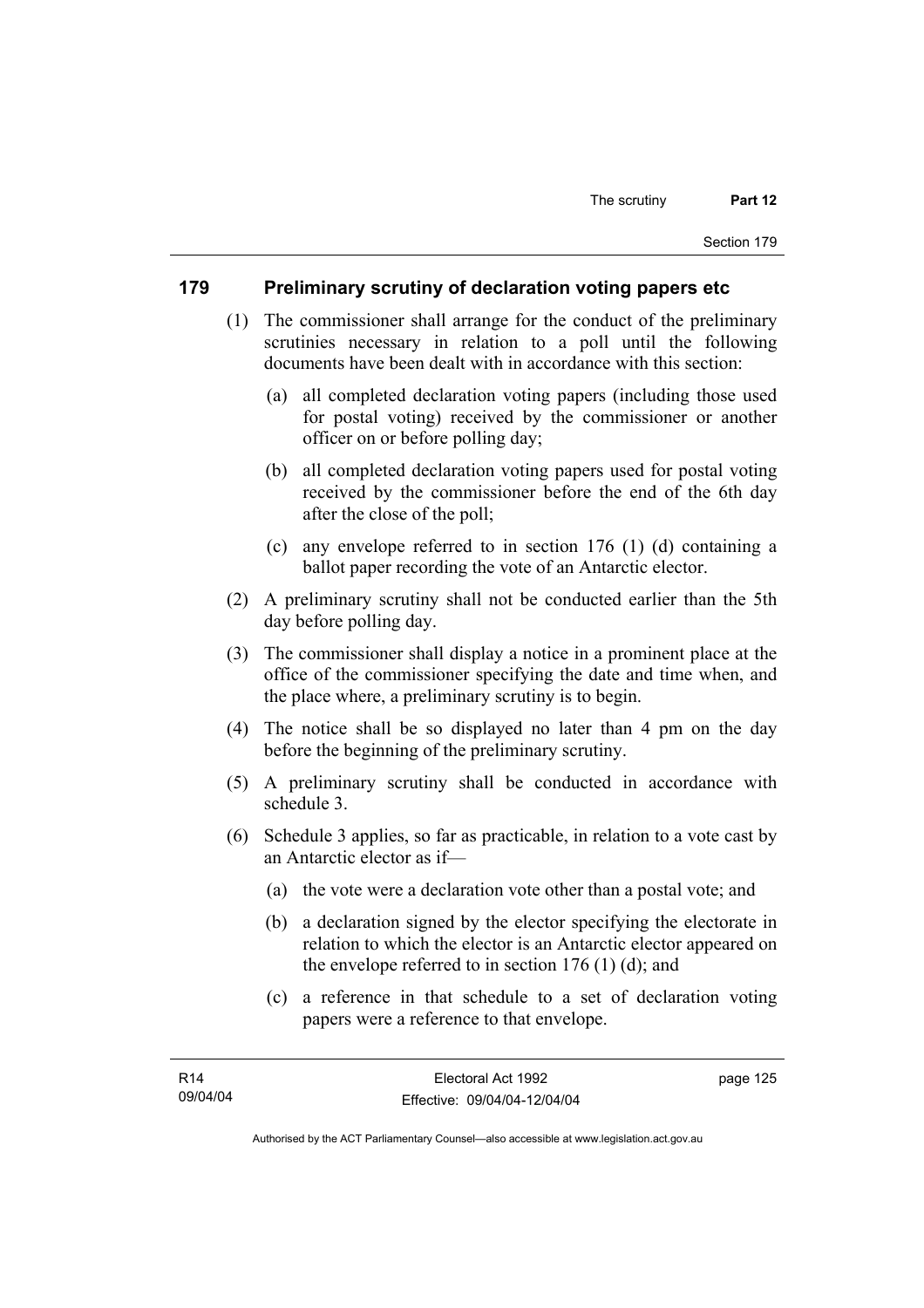#### **Part 12** The scrutiny

Section 180

- (7) At a preliminary scrutiny, declaration voting papers shall not be rejected for further scrutiny because of a formal error.
- (8) A preliminary scrutiny shall be taken to be part of the scrutiny in relation to an election.

#### **180 Formality of ballot papers**

- (1) Except as provided by this section, a ballot paper is formal and effect shall be given to the elector's intention as far as that intention is clear.
- (2) A ballot paper is informal if—
	- (a) in the opinion of the OIC of a scrutiny centre—
		- (i) it is not authentic; or
		- (ii) it has writing on it by which the elector can be identified; or
	- (b) no first preference is marked in a candidate square; or
	- (c) a first preference is marked in 2 or more candidate squares; or
	- (d) for a completed declaration vote ballot paper that has not been dealt with at a preliminary scrutiny under section 179—it is not enclosed in the appropriate envelope on which appears a declaration made by an elector.
- (3) In determining whether a ballot paper is formal—
	- (a) a preference marked outside a candidate square shall be taken to be marked in the square if the voter's intention to indicate that preference for that candidate is clear; and
	- (b) subject to subsection (2) (a), any other writing outside a candidate square shall be disregarded.
- (4) A ballot paper on which the particulars are endorsed by an officer under section 155 is not informal—

R14 09/04/04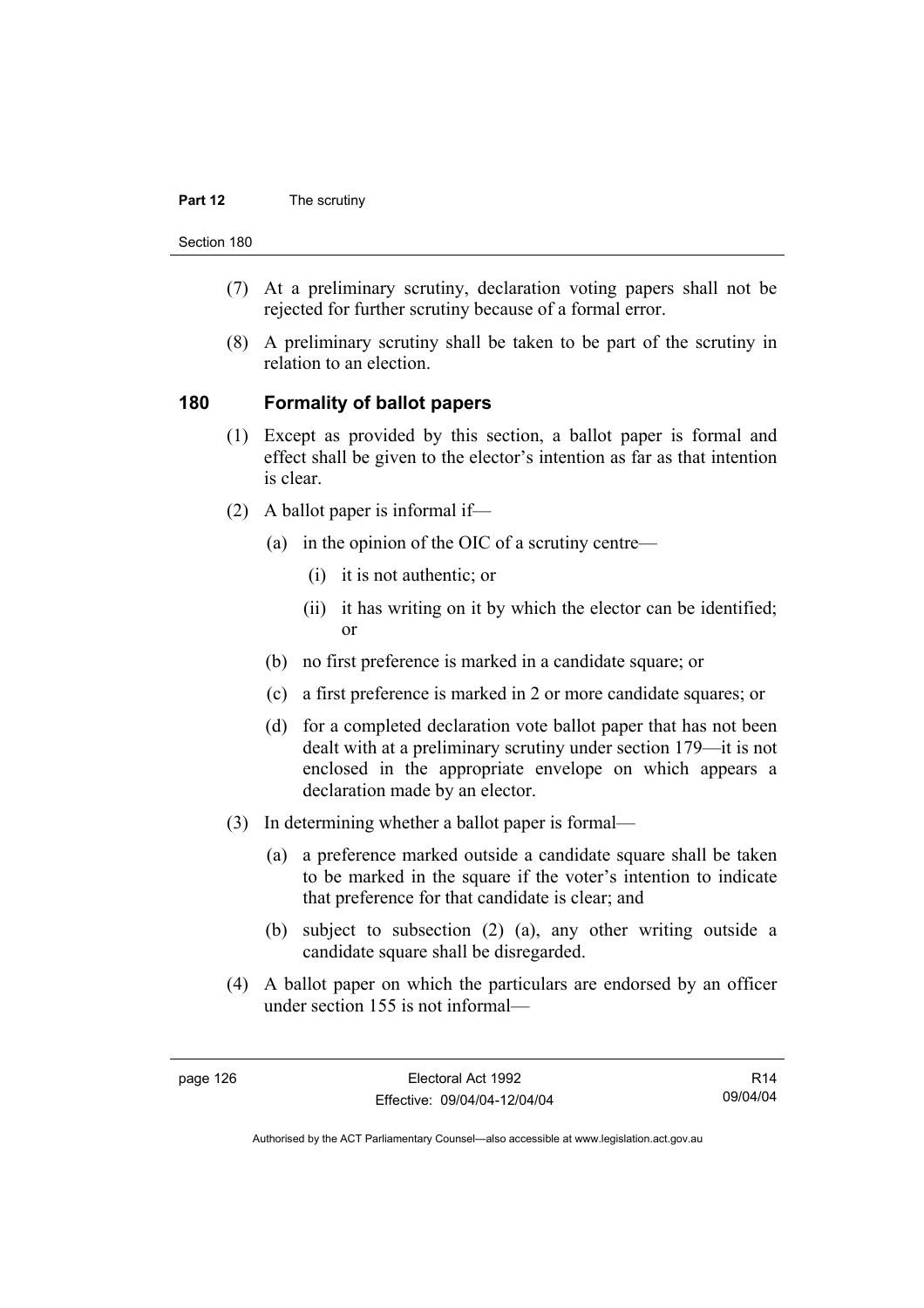- (a) if no other candidate has the same surname—only because the surname of a candidate has been written on the ballot paper; or
- (b) only because of a spelling mistake in the particulars endorsed on the ballot paper.
- (5) If it is necessary for this part, the commissioner may determine the formality of a ballot paper and, for that purpose, may reverse any decision made by another officer.

# **181 Death of candidate**

If a candidate dies before the end of polling day, and the number of candidates remaining is greater than the number of candidates to be elected, a ballot paper is not informal only because of—

- (a) the inclusion on the ballot paper of the name of the deceased candidate; or
- (b) the marking of any consecutive number in a candidate square adjacent to that name; or
- (c) the omission to place any number in a candidate square adjacent to that name, or any resultant failure to indicate in consecutive order the elector's preferences.

## **182 First count—ordinary ballot papers**

- (1) This section applies only to paper ballot papers.
- (2) As soon as practicable after the close of the poll for an election, the OIC for a scrutiny centre shall arrange for the procedures set out in this section to be carried out.
- (3) First, the OIC shall—
	- (a) exhibit for inspection by any scrutineer each ballot box containing ballot papers recording ordinary votes; and
	- (b) record the condition of the ballot box before opening it.

page 127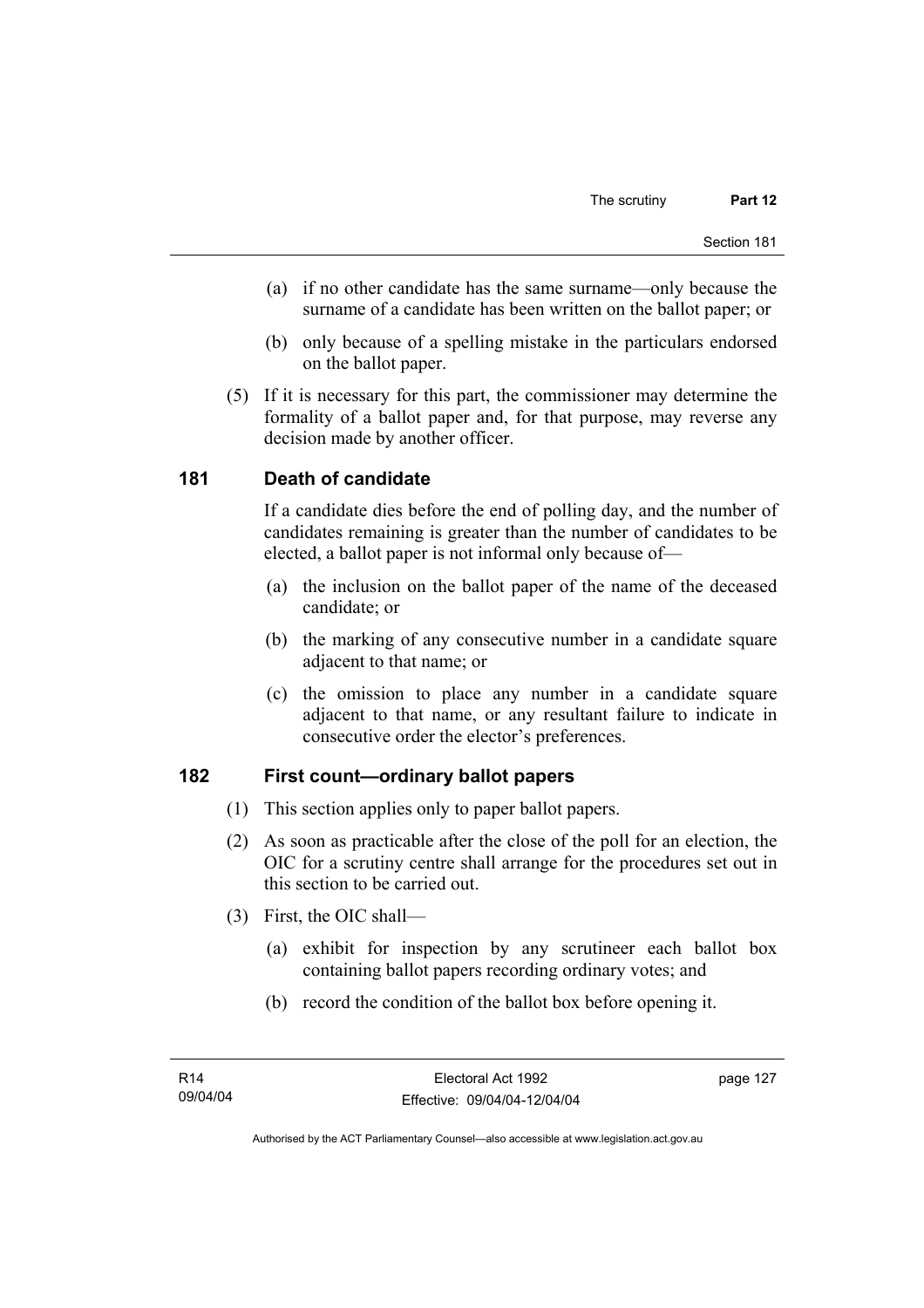#### **Part 12** The scrutiny

Section 182

- (4) Second, the OIC shall arrange for an officer to—
	- (a) open each ballot box; and
	- (b) sort the ballot papers from each ballot box into separate parcels for each electorate; and
	- (c) in relation to the ballot papers for each electorate—
		- (i) count all informal ballot papers, reject them from further scrutiny under this section, and place them in a separate parcel; and
		- (ii) sort the unrejected ballot papers into separate parcels according to the first preferences marked on them and count the ballot papers in each parcel.
- (5) Third, the OIC shall, in relation to the ballot papers for each electorate—
	- (a) make out and sign a statement (countersigned by an officer and each scrutineer who wishes to do so) setting out—
		- (i) the number of unrejected ballot papers on which a first preference is recorded for each candidate; and
		- (ii) the number of informal ballot papers; and
	- (b) transmit particulars of the numbers so recorded to the commissioner, by telephone or other expeditious way; and
	- (c) seal up the parcels, endorse on each a description of the contents and permit each scrutineer who wishes to do so to countersign the endorsement; and
	- (d) send the parcels to the commissioner without delay, together with the statement referred to in paragraph (a).
- (6) Despite subsection (4) (b), the total number of ballot papers for a particular electorate that are to be dealt with at a particular scrutiny under this section shall not be fewer than 20.

R14 09/04/04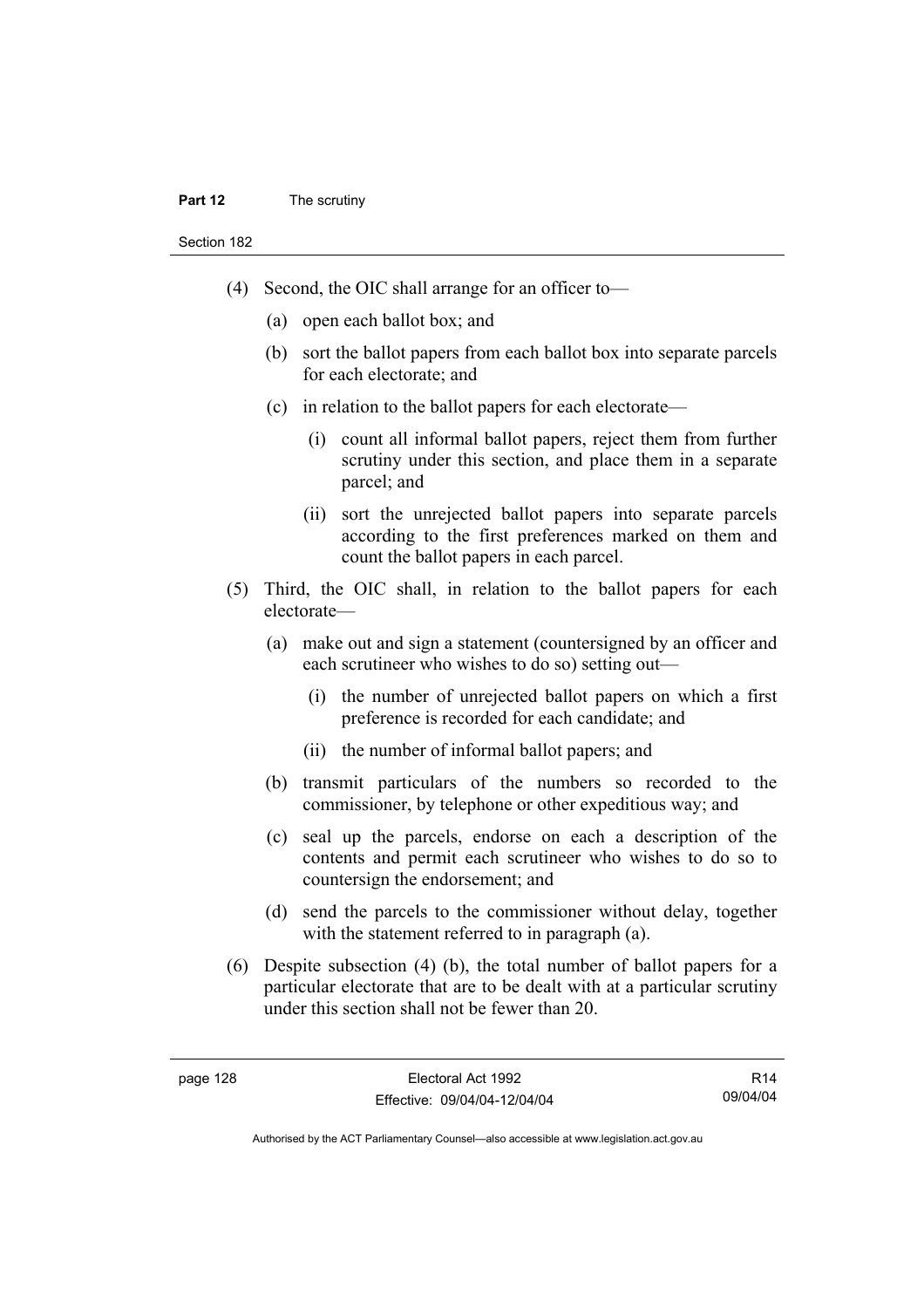- (7) If subsection (6) applies, the OIC shall—
	- (a) count the number of those ballot papers; and
	- (b) seal them in a separate parcel; and
	- (c) endorse the parcel with a description of the contents (including the number of ballot papers); and
	- (d) send the parcel to another scrutiny centre, as directed by the commissioner, for this part.
- (8) The OIC may arrange for preferences marked on paper ballot papers to be entered into the approved computer program.

## **183 First count—declaration ballot papers**

As soon as practicable after declaration vote ballot papers have been admitted to a scrutiny under this section because of schedule 3 but not before the close of the poll for the election, the OIC for the relevant scrutiny centre shall arrange for the ballot papers to be dealt with in accordance with section 182 as if they were ordinary vote ballot papers.

#### **183A First count—electronic ballot papers**

As soon as practicable after the close of the poll for an election, the OIC for a scrutiny centre must arrange for preferences from electronic voting to be entered into the approved computer program and for the electronic counting of the votes using the program.

## **184 Second count—first preferences**

- (1) If preferences marked on paper ballot papers have not been entered on the approved computer program under section 182 (8), the commissioner shall—
	- (a) arrange for an officer at a scrutiny centre to open the parcels referred to in section 182 (5) (d) (including those to which that paragraph applies under section 183) and, so far as practicable,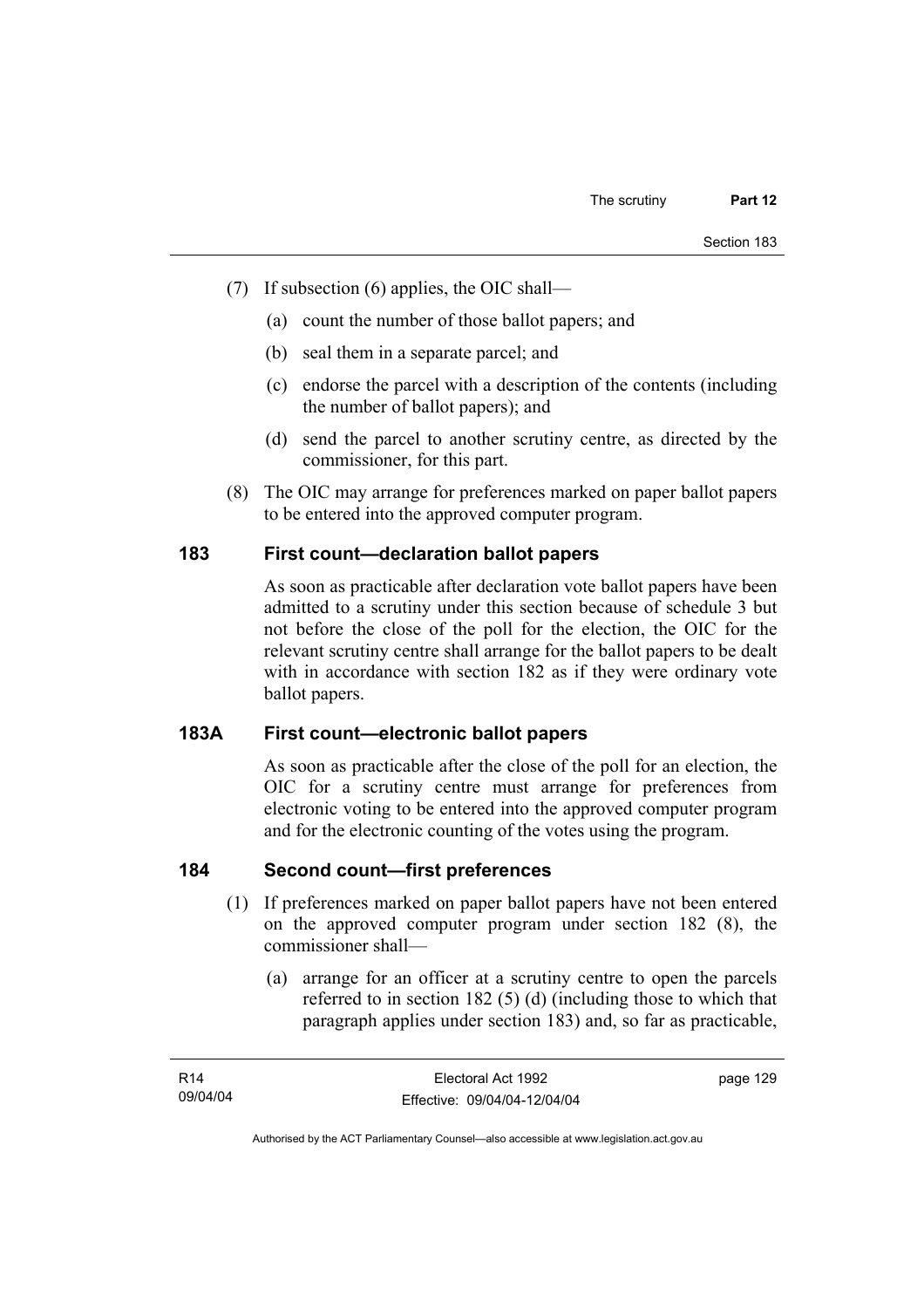#### **Part 12** The scrutiny

conduct a second scrutiny of the ballot papers in accordance with section  $182$  (4) and (5); and

- (b) from the result of the second scrutiny, ascertain—
	- (i) the number of unrejected ballot papers on which a first preference is recorded for each candidate; and
	- (ii) the number of informal ballot papers for each electorate.
- (2) The commissioner must, using the approved computer program, ascertain from the result of the first scrutiny of electronic ballot papers and any paper ballot papers from which preferences have been entered on the computer program under section 182 (8)—
	- (a) the number of unrejected ballot papers on which a first preference is recorded for each candidate; and
	- (b) the number of informal ballot papers for each electorate.
- (3) For subsection (1), the officer conducting the second scrutiny may reverse a decision made at the scrutiny under section 182.

#### **185 Ascertaining result of poll**

- (1) The commissioner shall arrange for—
	- (a) the further scrutiny of the ballot papers referred to in section 184 (1) (b) (i) and (2) (a); and
	- (b) the ascertainment of the successful candidates;

in accordance with schedule 4.

- (2) If it is necessary to do so for schedule 4, the commissioner shall—
	- (a) determine the numbers of ballot papers or votes; or
	- (b) calculate a quota or transfer value; or
	- (c) identify a candidate.

R14 09/04/04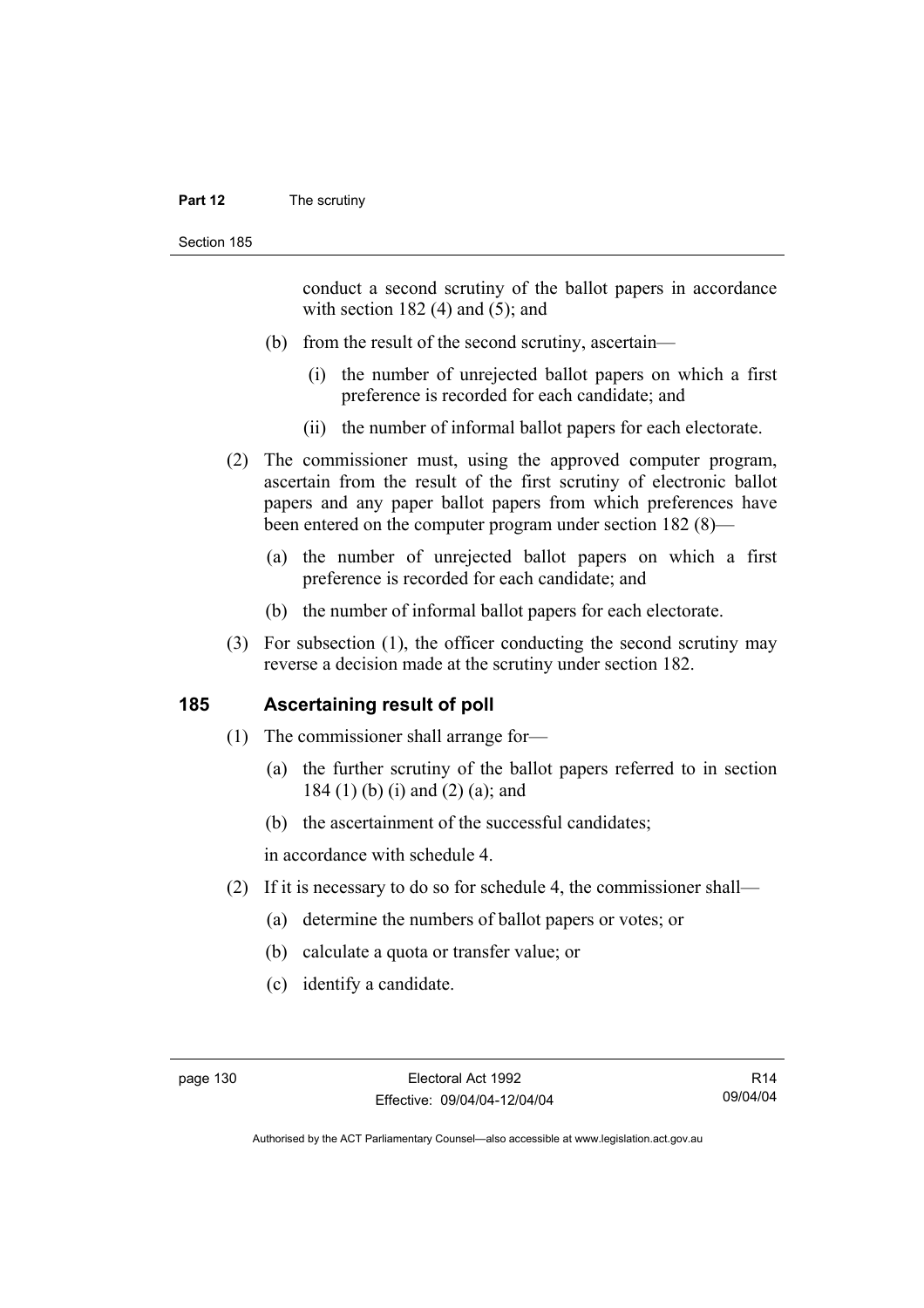#### **186 Objections by scrutineers**

- (1) If a scrutineer objects to a ballot paper as being informal, the officer conducting the scrutiny shall mark the ballot paper 'admitted' or 'rejected' according to the officer's decision to admit or reject the ballot paper.
- (2) Subsection (1) shall not be taken to prevent the officer from rejecting a ballot paper as being informal if there is no objection by a scrutineer.

#### **187 Recount of ballot papers**

- (1) The commissioner—
	- (a) may, if the commissioner considers appropriate; and
	- (b) shall, if directed by the electoral commission;

direct an officer to recount some or all of the ballot papers for an election at any time before the declaration of the result of the election.

- (2) A request by a candidate for the exercise of a power under subsection (1) shall be in writing setting out the reasons for the request.
- (3) The electoral commission shall not accede to a request by a candidate to direct the commissioner to exercise a power under subsection (1) unless the commissioner has already refused to exercise that power.
- (4) The officer conducting a recount—
	- (a) shall not deal with the ballot papers in a way that is inconsistent with this part; and
	- (b) may reverse a decision made earlier in the scrutiny.

page 131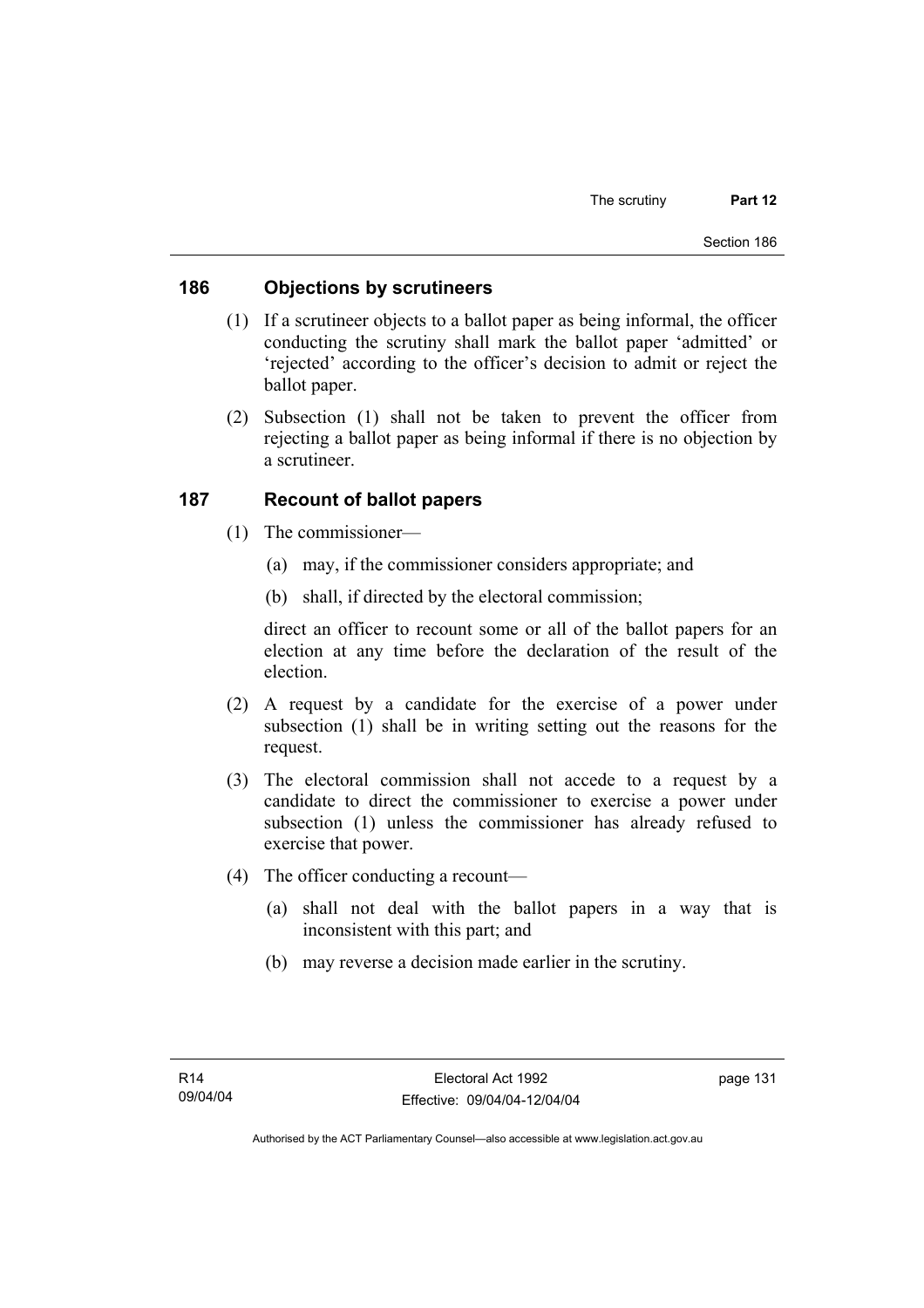#### **Part 12** The scrutiny

Section 187A

 (5) Before a recount is conducted, the commissioner shall notify each candidate, in writing, of the date, time and place fixed for the recount.

#### **187A Recount of electronic scrutiny of ballot papers**

- (1) This section sets out the alternative ways in which a recount of the electronic scrutiny of ballot papers may be conducted.
- (2) The recount may be conducted by recounting data from electronic ballot papers kept on a backup copy of electronic data produced at a polling place or scrutiny centre.
- (3) If an approved computer program is used to find out the result of a scrutiny, the recount may be conducted—
	- (a) by rerunning the program; or
	- (b) by reloading the data into a different copy of the program and running the program.
- (4) If practicable, the recount may be conducted—
	- (a) by re-examining the accuracy of any preference data entered into the computer program from paper ballot papers; or
	- (b) by conducting—
		- (i) a partial or full manual scrutiny of paper ballot papers from which preference data has been entered into the computer program; or
		- (ii) a combination of manual scrutiny of those paper ballot papers and a computerised scrutiny of electronic ballot papers.

## **188 Reservation of disputed ballot papers**

- (1) The officer conducting a recount—
	- (a) may, if the officer considers appropriate; and

R14 09/04/04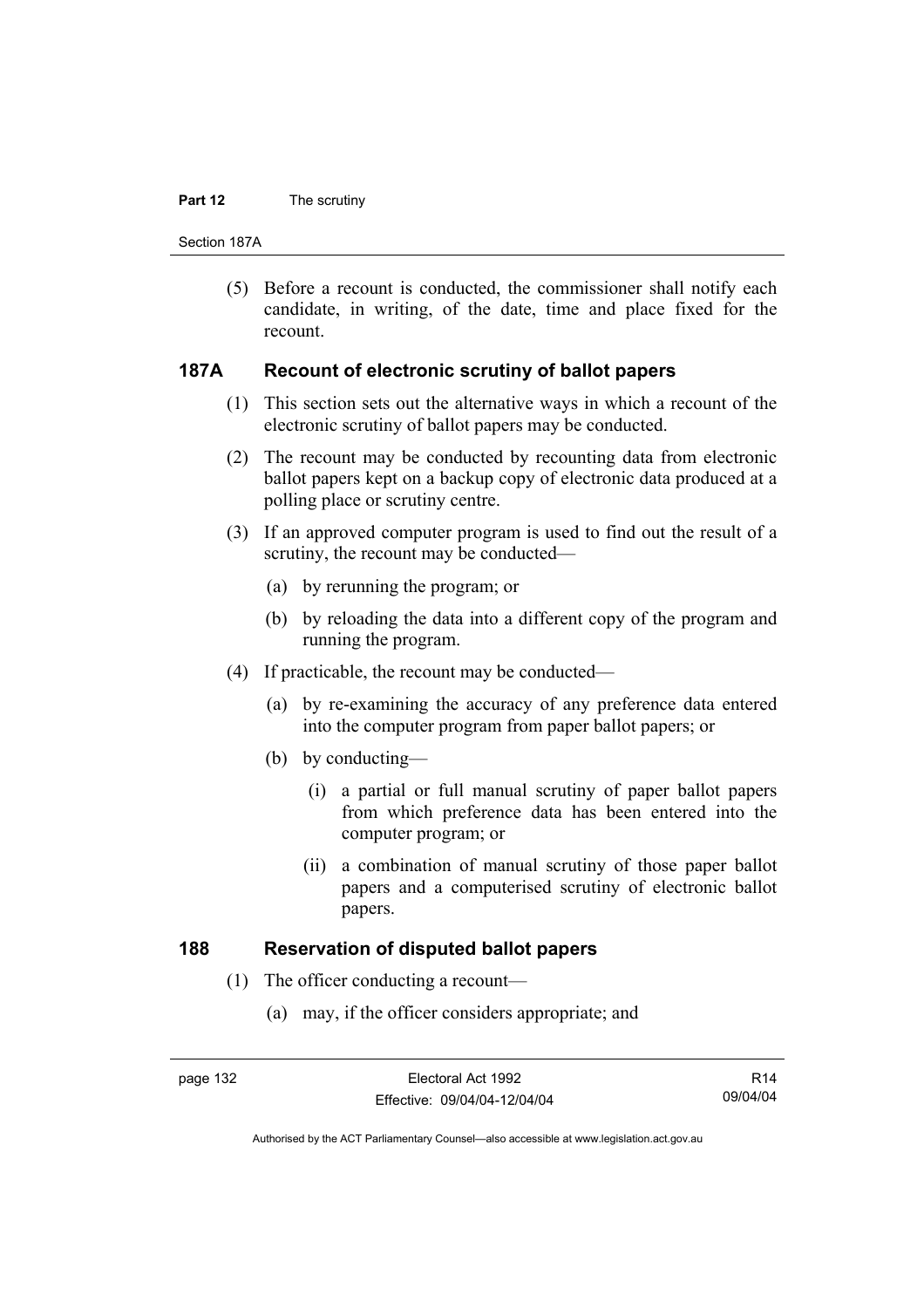(b) shall, at the request of any scrutineer;

reserve any ballot paper for the decision of the commissioner.

 (2) The commissioner shall decide whether any ballot paper so reserved is to be admitted or rejected.

#### **189 Declaration of result of election**

- (1) As soon as practicable after the result of the poll in an election has been ascertained, the commissioner shall—
	- (a) declare elected each successful candidate ascertained in accordance with schedule 4;
	- (b) declare the result of the election; and
	- (c) notify the clerk of the Assembly of the names of the candidates elected.
- (2) The declaration shall be made in public at the place of nomination during ordinary office hours.
- (3) If a day is polling day for 2 or more elections, the results of all the elections shall be declared, so far as practicable, on the same day.
- (4) If a poll is not required for an election, a declaration under section 111 (1) or 112 shall not be made before the day that would have been polling day for the election.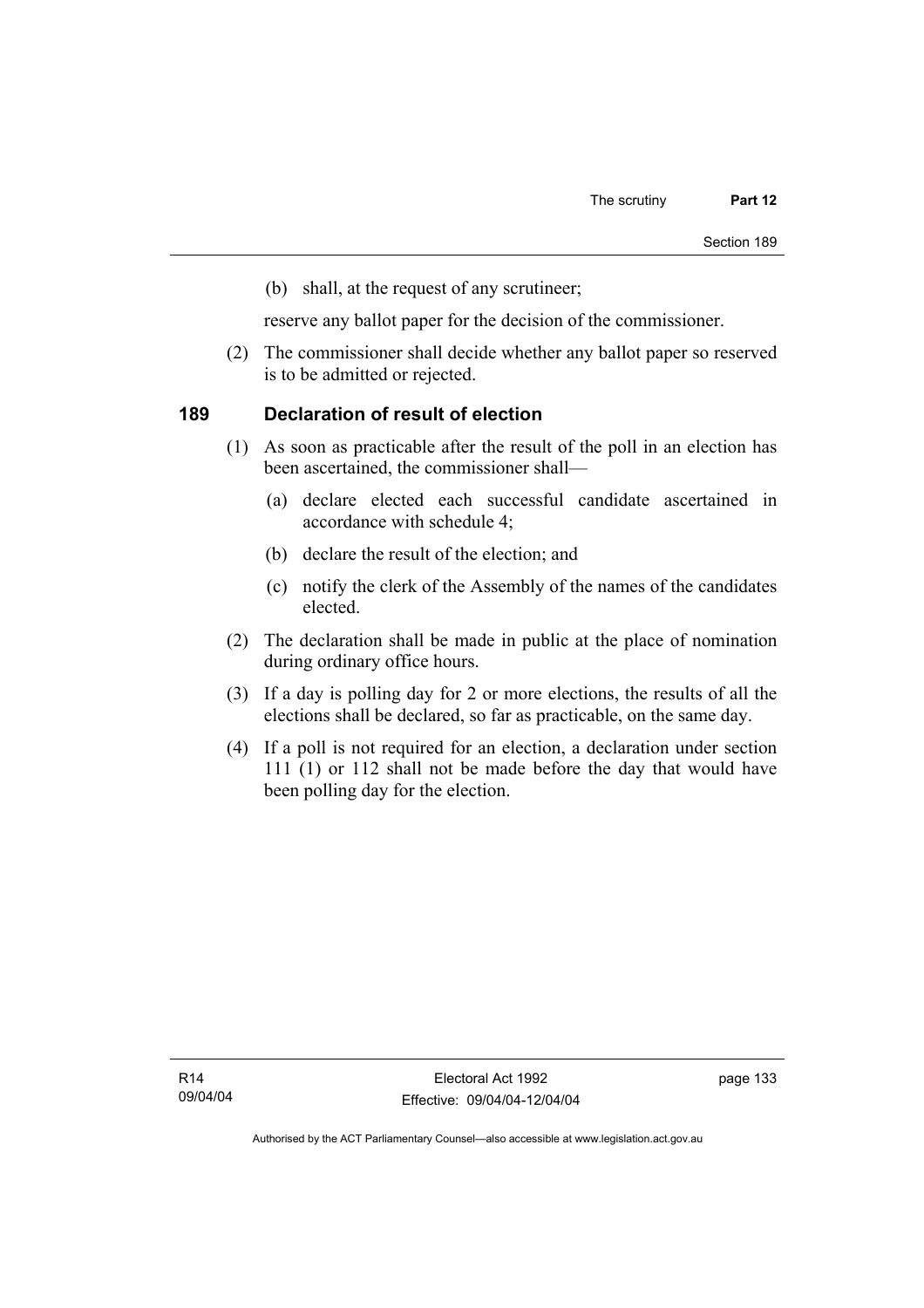#### **Part 13** Casual vacancies

Section 190

# **Part 13 Casual vacancies**

#### **190 Definitions for pt 13**

In this part:

*former MLA*, in relation to a casual vacancy, means the person who was elected to the seat in which the vacancy has occurred at the last election before the vacancy occurred.

*Speaker* includes—

- (a) if there is a vacancy in the office of Speaker—the Deputy Speaker; and
- (b) if there is a vacancy in the offices of Speaker and Deputy Speaker—the clerk of the Legislative Assembly.

#### **191 Notice of casual vacancy**

- $(1)$  If—
	- (a) the Speaker notifies the commissioner in writing that the seat of an MLA has become vacant otherwise than because of—
		- (i) the dissolution of the Assembly; or
		- (ii) the expiry of the term for which MLAs were elected at an election; or
		- (iii) the failure or partial failure of an election; and
	- (b) the commissioner is satisfied that it is practicable to fill the vacancy in accordance with section 194;

the commissioner shall publish a notice in a newspaper.

 (2) A notice published by the commissioner under subsection (1) shall—

R14 09/04/04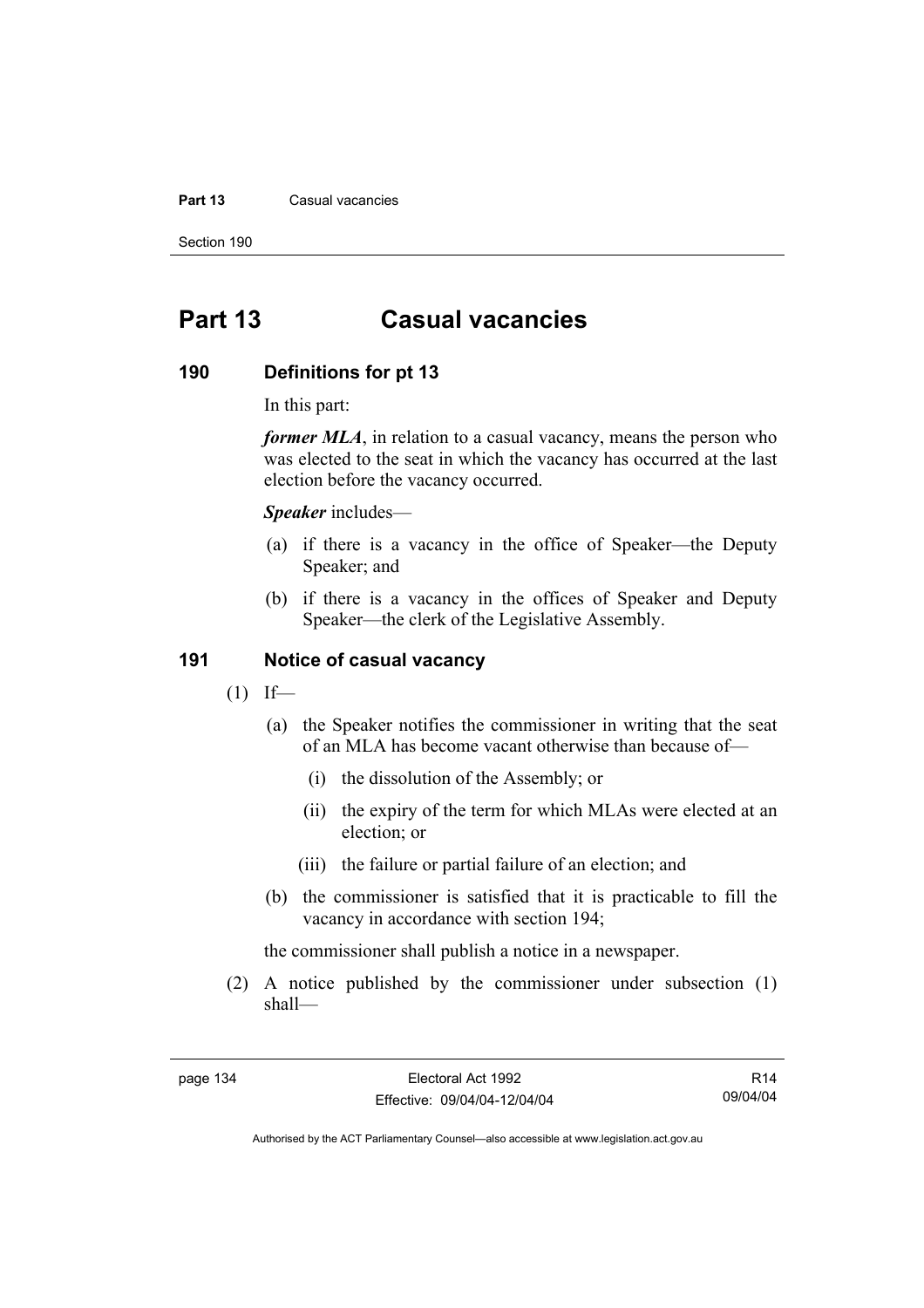- (a) contain a statement to the effect that—
	- (i) there is a casual vacancy in the Assembly; and
	- (ii) a person may apply to be a candidate in accordance with section 192; and
- (b) specify when, in accordance with section 192, applications close.
- (3) The commissioner shall, so far as practicable, give a copy of the notice to any person who, in the opinion of the commissioner, may be entitled to make an application under section 192 in relation to the vacancy.
- (4) If the commissioner is not satisfied that it is practicable to fill the vacancy in accordance with section 194, he or she shall inform the Speaker accordingly.

## **192 Candidates for casual vacancy**

- (1) A person may apply to be a candidate for a seat in relation to which a casual vacancy has occurred if—
	- (a) the person was a candidate in the last election for the electorate in which the vacancy has occurred; and
	- (b) the person was not elected; and
	- (c) he or she is an eligible person.
- (2) An application under subsection (1) shall—
	- (a) contain—
		- (i) a statement by the applicant that he or she consents to be an MLA if elected; and
		- (ii) a declaration by the applicant, made in the presence of an elector, that he or she is an eligible person; and

page 135

Authorised by the ACT Parliamentary Counsel—also accessible at www.legislation.act.gov.au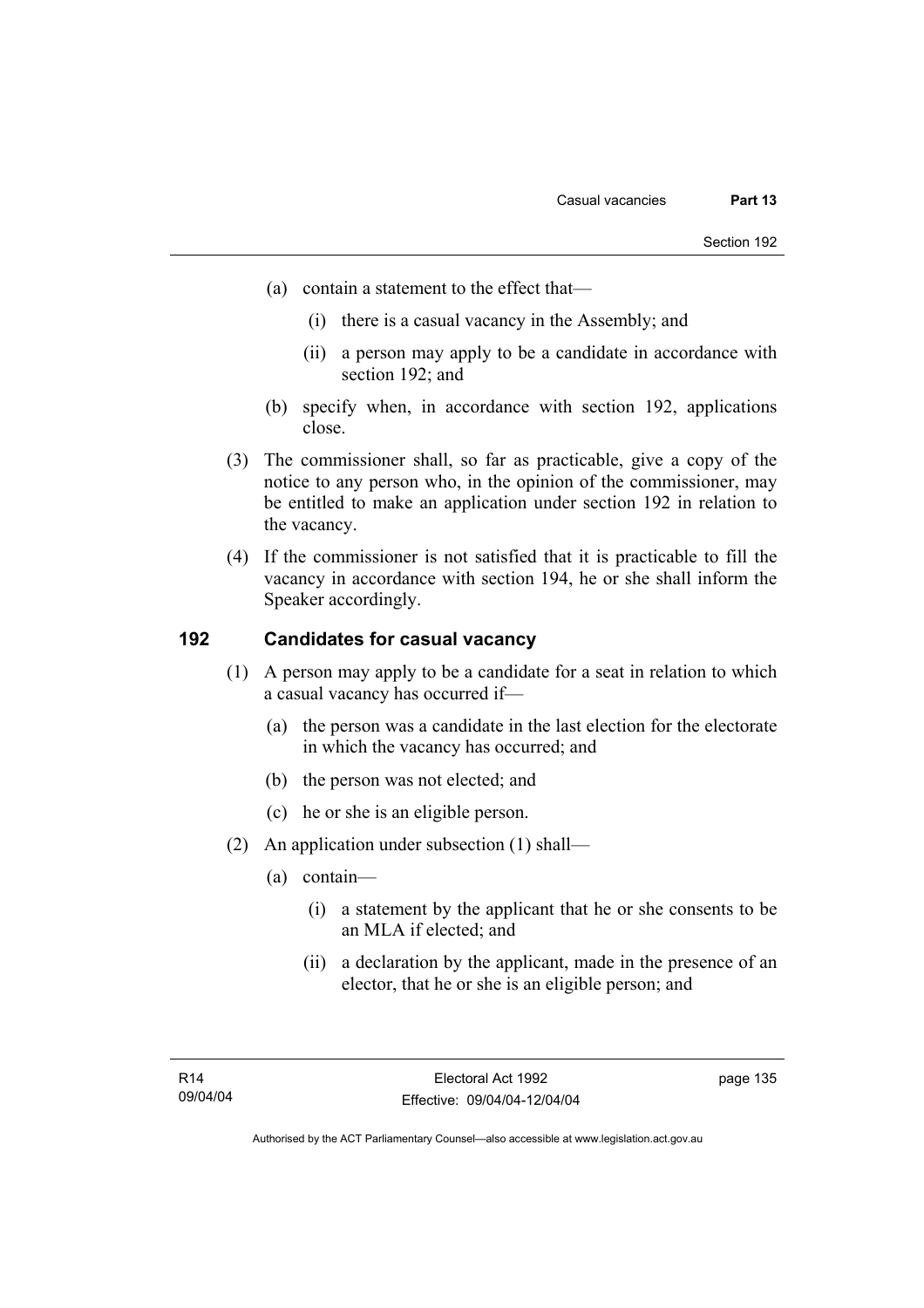#### **Part 13** Casual vacancies

Section 193

- (iii) the signature of the applicant and of the elector who witnessed the applicant's declaration; and
- (b) reach the commissioner before noon on the 10th day after the day on which notice of the vacancy was published in a newspaper in accordance with section 191 (1).
- *Note* If a form is approved under s 340A (Approved forms) for an application, the form must be used.
- (3) An applicant may withdraw his or her application by giving the commissioner written notice of withdrawal before applications close.
- (4) The commissioner shall reject a purported application that is not substantially in accordance with subsection (2) and give the person in relation to whom it was made written notice setting out the reasons for the rejection.
- (5) In this section:

*eligible person* means a person who—

- (a) is eligible to be an MLA; or
- (b) would, apart from section 103 (2) (b), be eligible to be an MLA.

#### **193 Publication of candidates' details**

- (1) If 1 or more persons have applied to be a candidate in accordance with section 192, the commissioner shall, as soon as practicable after the close of applications—
	- (a) publicly produce all the applications and declare each person who has duly applied to be a candidate; and
	- (b) arrange for a notice containing particulars relating to each candidate (other than any suppressed address) to be displayed at the office of the commissioner.

R14 09/04/04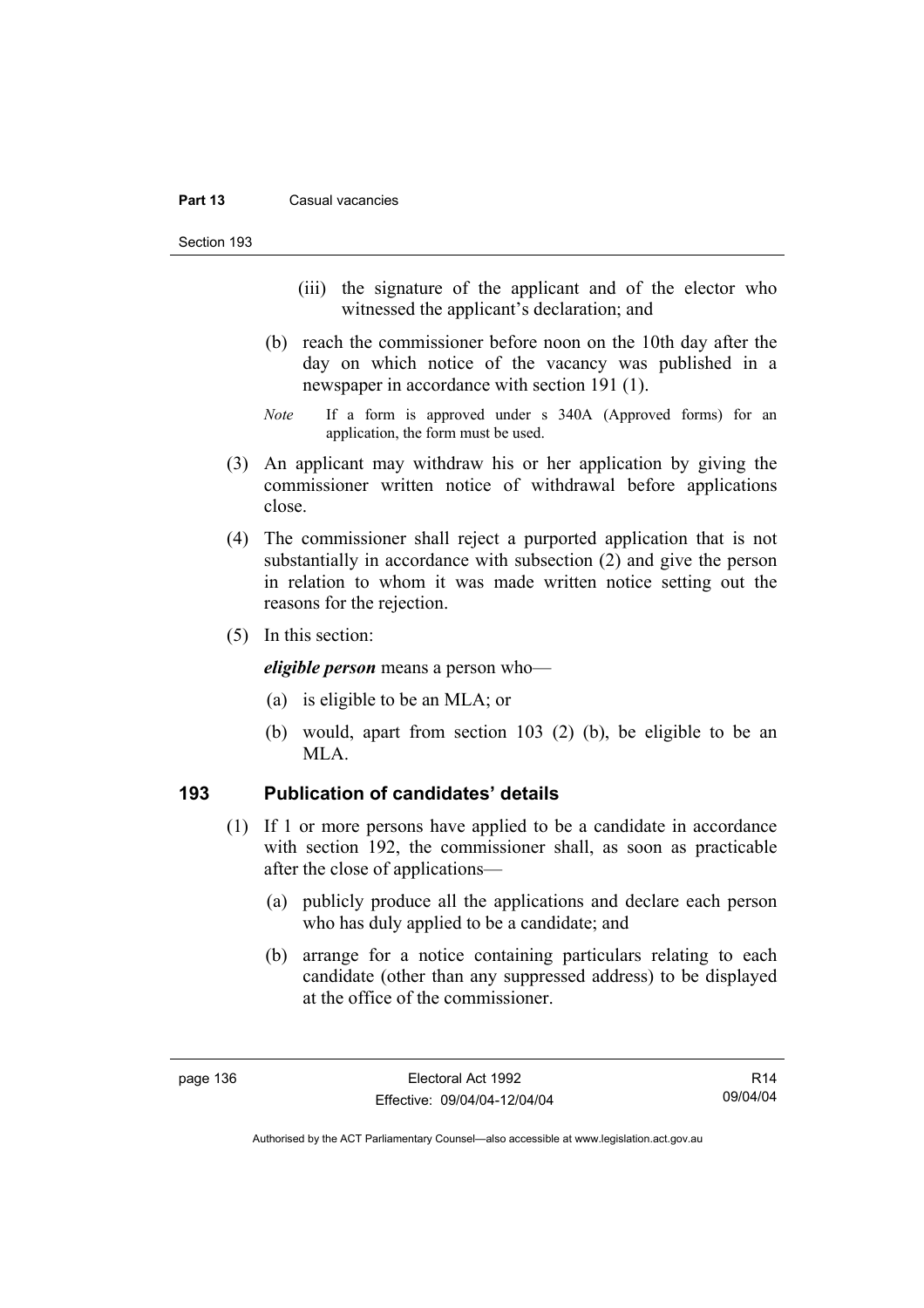(2) If there are no candidates in relation to a casual vacancy, the commissioner shall declare that there are no candidates and inform the Speaker accordingly.

#### **194 Determination of candidate to fill vacancy**

- (1) If there is only 1 candidate in relation to a casual vacancy, the commissioner shall declare the candidate elected.
- (2) If there is more than 1 candidate in relation to a casual vacancy, the commissioner shall, as soon as practicable after making a declaration under section 193 (1) (a)—
	- (a) fix a time and place for a recount of the ballot papers counted for the former MLA at the last election at which he or she was elected; and
	- (b) give each candidate written notice of the time and place so fixed; and
	- (c) conduct the recount in accordance with schedule 4, part 4.3.

*Note* For how documents may be given, see *Legislation Act 2001*, pt 19.5.

- (3) The commissioner shall declare elected the successful candidate ascertained in accordance with schedule 4, part 4.3.
- (4) This Act applies, so far as practicable, to a recount under subsection (2) as if it were a scrutiny under part 12.

#### **195 Assembly nominees**

- $(1)$  If—
	- (a) the commissioner informs the Speaker that a casual vacancy has not been filled for a reason specified in section 191 (4) or 193 (2); and
	- (b) the Speaker notifies the commissioner that the Assembly has chosen a person to hold the vacant office as an MLA for the rest of the term of the former MLA;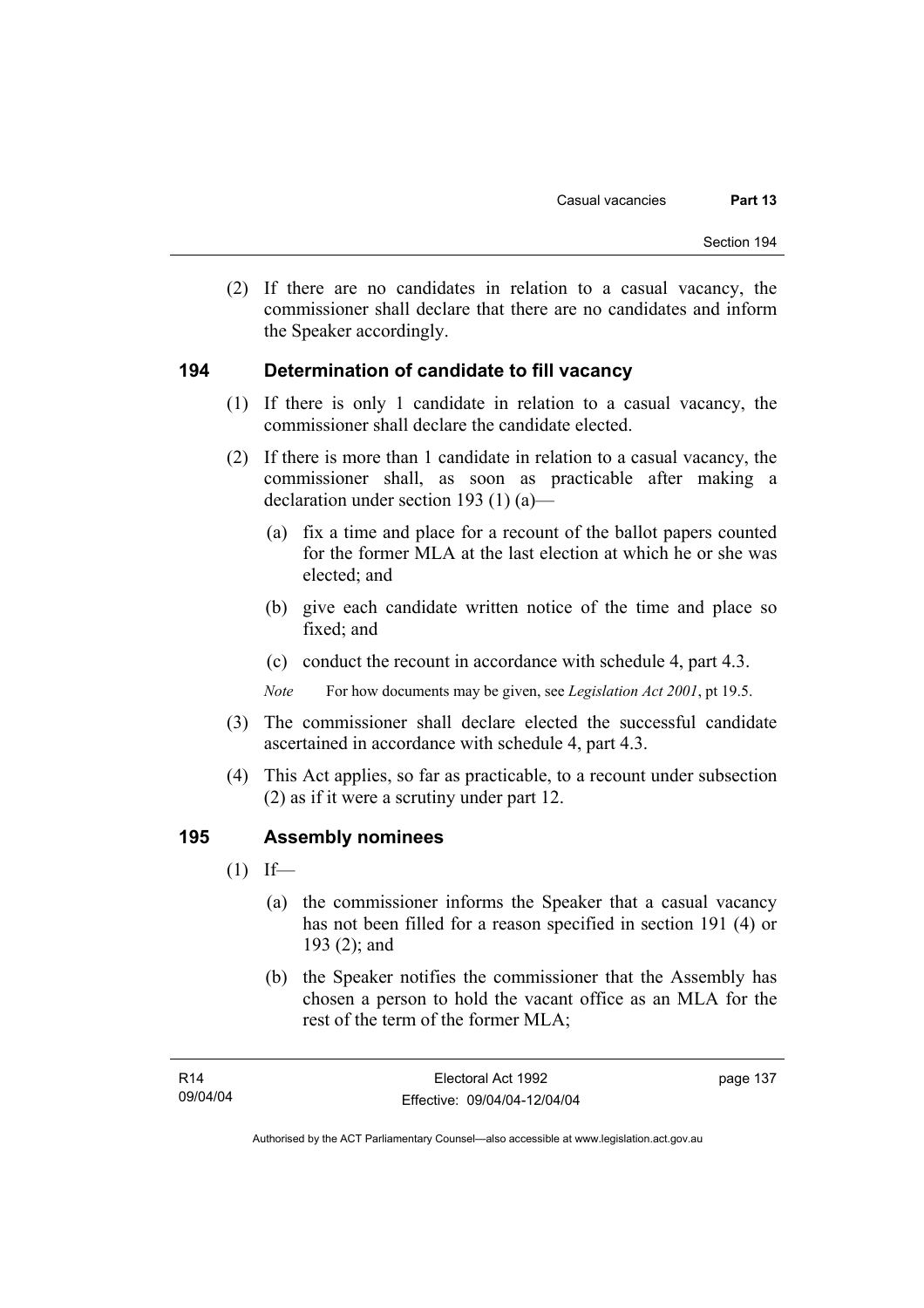#### **Part 13** Casual vacancies

#### Section 196

the commissioner shall declare elected the person chosen.

- (2) If the name of the former MLA appeared on the ballot paper for the last election as a party candidate, the person chosen to hold the vacant office shall be a member of the party who is nominated by the party.
- (3) If a person chosen in accordance with subsection (2) ceases to be a member of the party before the Assembly next meets after the declaration under subsection (1), the person shall be taken not to have been chosen.
- $(4)$  If—
	- (a) the name of the former MLA appeared on the ballot paper for the last election as a candidate other than a party candidate; or
	- (b) if subsection (2) would otherwise apply—there is no member of the relevant party available to be chosen;

the person chosen shall be a person who has not been a member of a registered party at any time during 12 months immediately before the time when the choice is made.

- (5) If a person chosen in accordance with subsection (4) becomes a member of a registered party before the Assembly next meets after the declaration under subsection (1), the person shall be taken not to have been chosen.
- (6) For subsection (3), a person shall not be taken to have ceased to be a member of a registered party merely because the party has ceased to exist or has been removed from the register of political parties.

#### **196 Term of office of MLA declared elected under pt 13**

The term of office of an MLA declared elected under—

- (a) section 194 (1) or (3); or
- (b) section 195 (1);

R14 09/04/04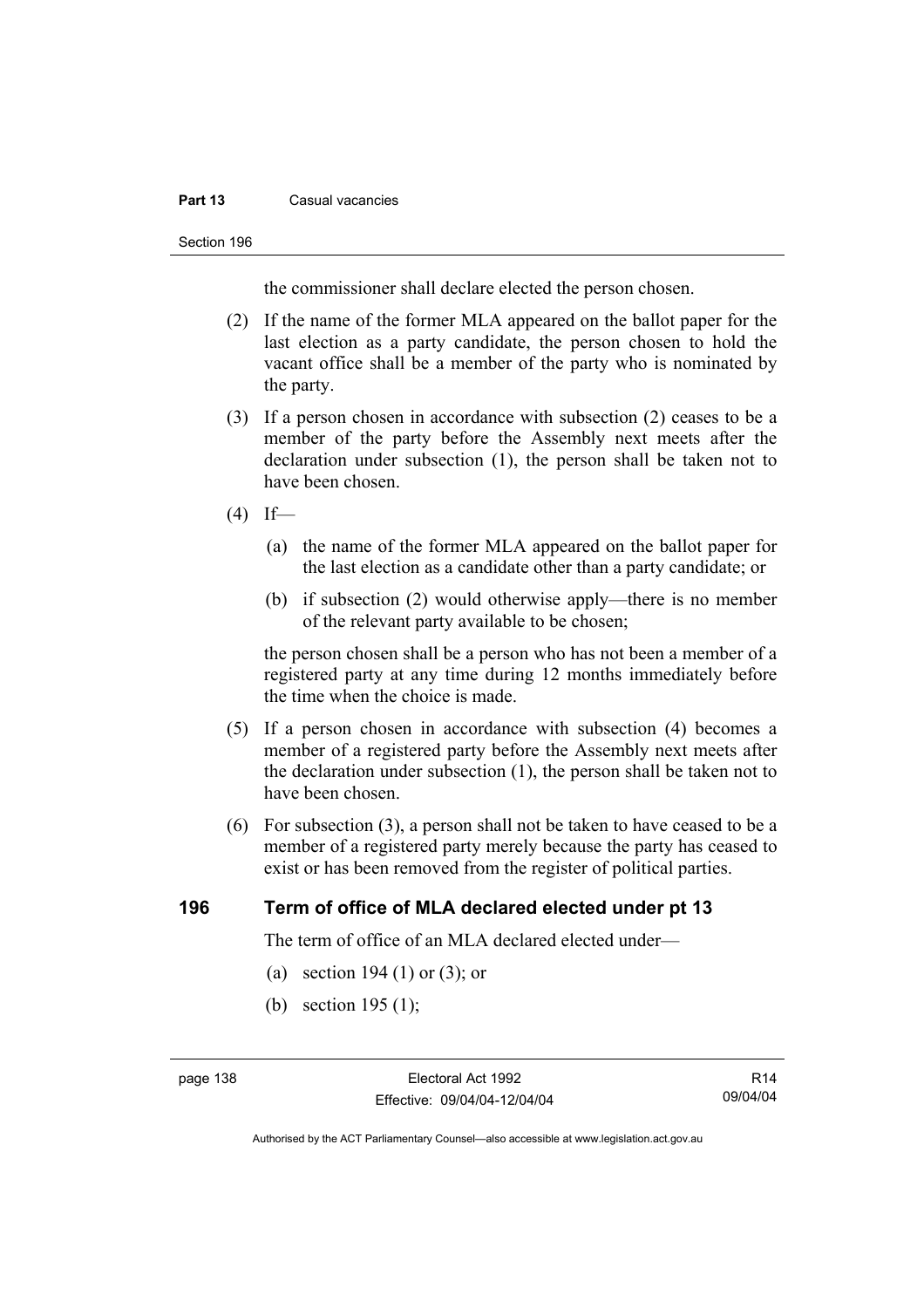begins at the end of the day when the election of the MLA is declared and, unless sooner ended by resignation or disqualification, or by dissolution of the Assembly, ends on the polling day for the next election.

#### **197 Dissolution or pre-election period**

The commissioner shall not take any action, or any further action, under this part in relation to a casual vacancy after the Assembly is dissolved or a pre-election period begins in relation to the electorate in which the casual vacancy has occurred.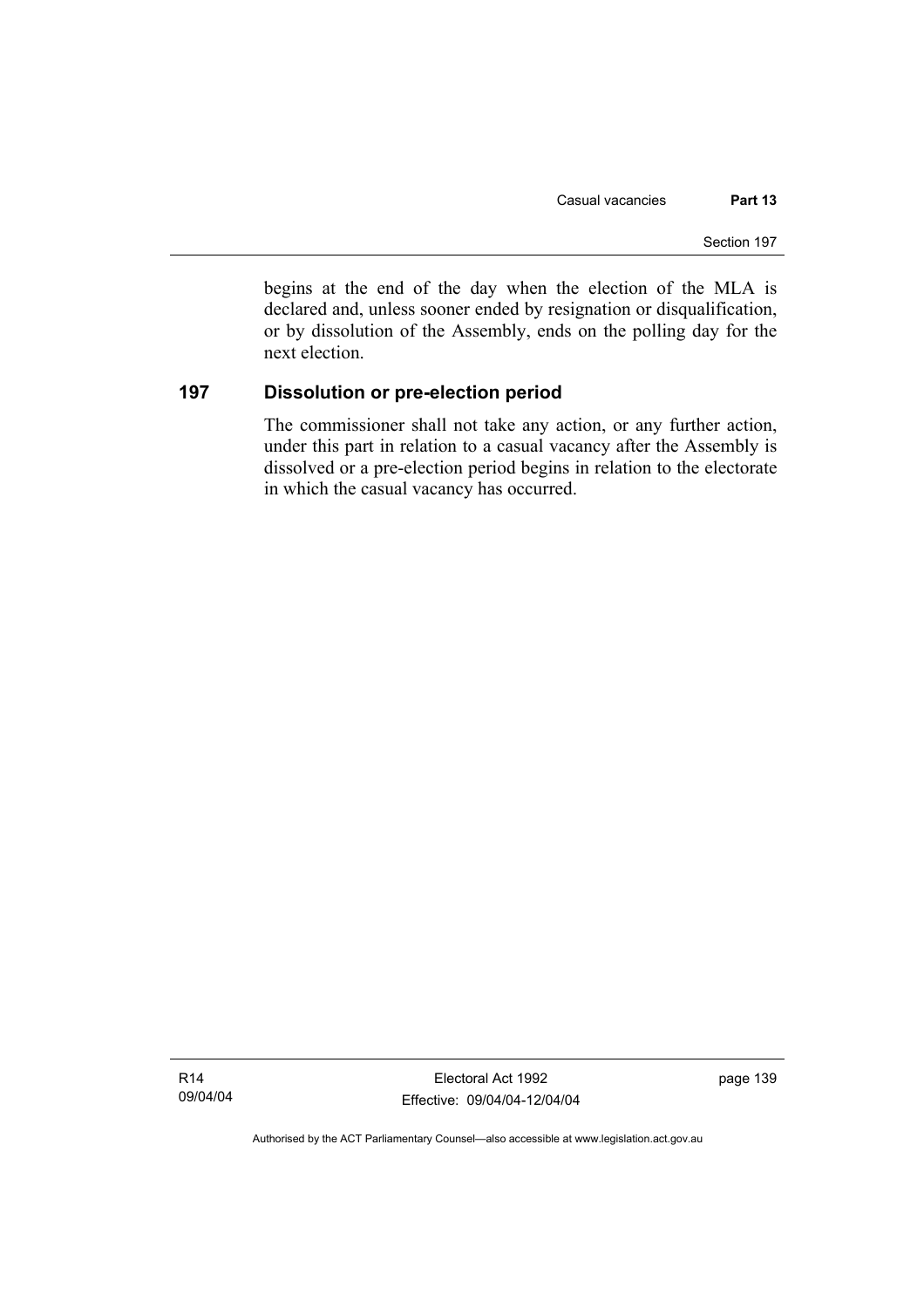# **Part 14 Election funding and financial disclosure**

# **Division 14.1 Preliminary**

#### **198 Definitions for pt 14**

In this part:

*amount* includes value.

*associated entity* means an entity that—

- (a) is controlled by 1 or more parties, ballot groups or MLAs; or
- (b) operates, completely or to a significant extent, for the benefit of 1 or more registered parties, ballot groups or MLAs.

*ballot group* means a registered ballot group.

*disclosure period*—see section 201.

*disposition of property* means any conveyance, transfer, assignment, settlement, delivery, payment or other alienation of property, and includes—

- (a) the allotment of shares in a company; and
- (b) the creation of a trust in property; and
- (c) the grant or creation of any lease, mortgage, charge, servitude, licence, power, partnership or interest in property; and
- (d) the release, discharge, surrender, forfeiture or abandonment (at law or in equity) of any debt, contract or thing in action or of any interest in property; and
- (e) the exercise by a person of a general power of appointment of property in favour of any other person; and

R14 09/04/04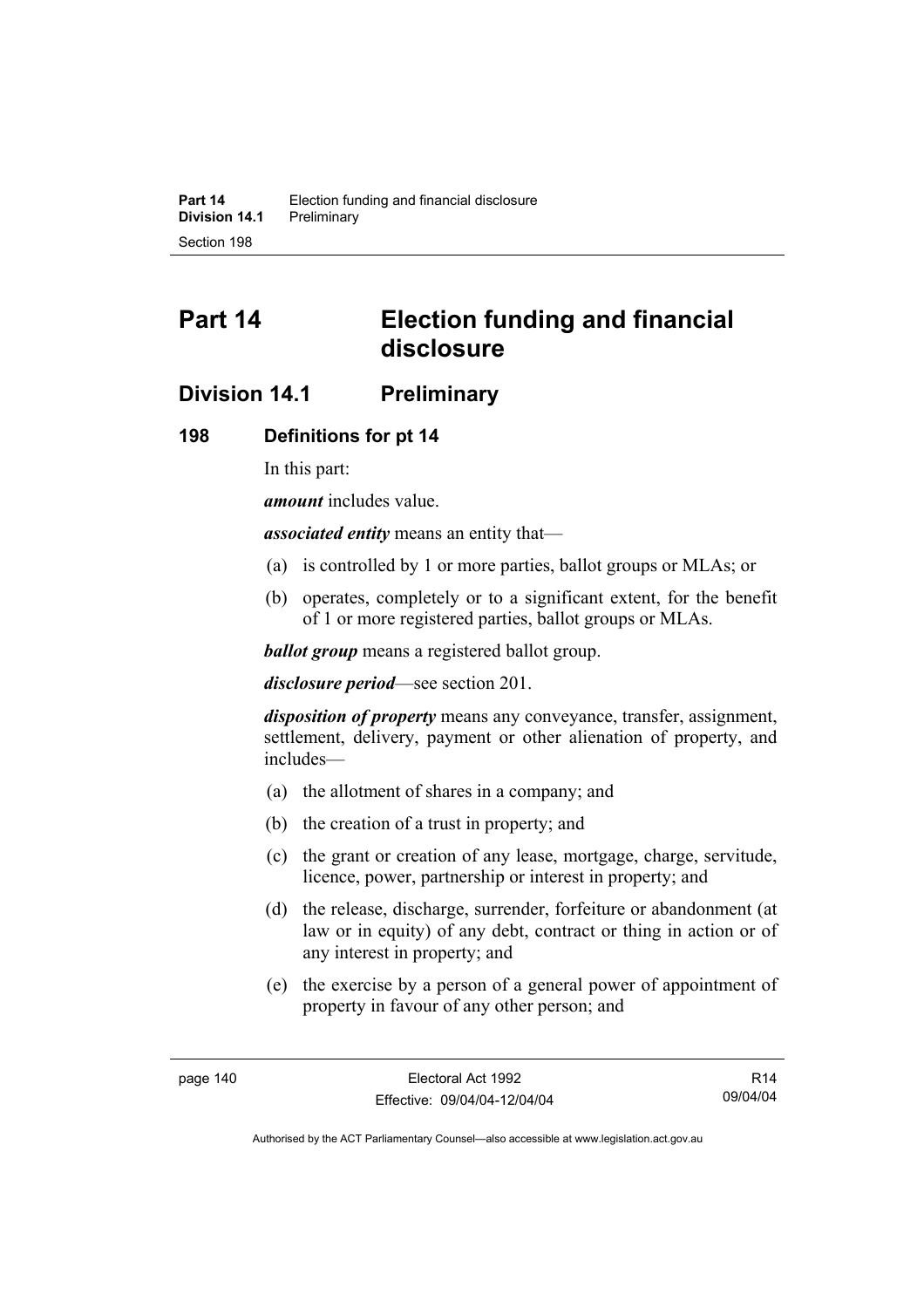(f) a transaction entered into by a person with intent to diminish (directly or indirectly) the value of the person's own property and to increase the value of the property of any other person.

*eligible vote*, in relation to an election, means a first preference recorded on a formal ballot paper in the election.

*entity* means—

- (a) an incorporated or unincorporated body; or
- (b) a trustee of a trust.

*financial controller*, in relation to an associated entity, means—

- (a) if the entity is a company—the secretary of the company; or
- (b) if the entity is the trustee of a trust—the trustee; or
- (c) in any other case—the person responsible for maintaining the financial records of the entity.

*gift* means a disposition of property made by a person to another person, being a disposition made without consideration in money or money's worth or with inadequate consideration, and includes the provision of a service (other than volunteer labour) for no consideration or for inadequate consideration, but does not include—

- (a) a disposition of property under a will; or
- (b) a payment under division 14.3; or
- (c) an annual subscription paid to a party by a person in relation to the person's membership of the party; or
- (d) for division 14.4 (Disclosure of donations) and in relation to a candidate—a gift made to or received by the candidate for the benefit of a party, ballot group or non-party group of which the candidate is a member.

page 141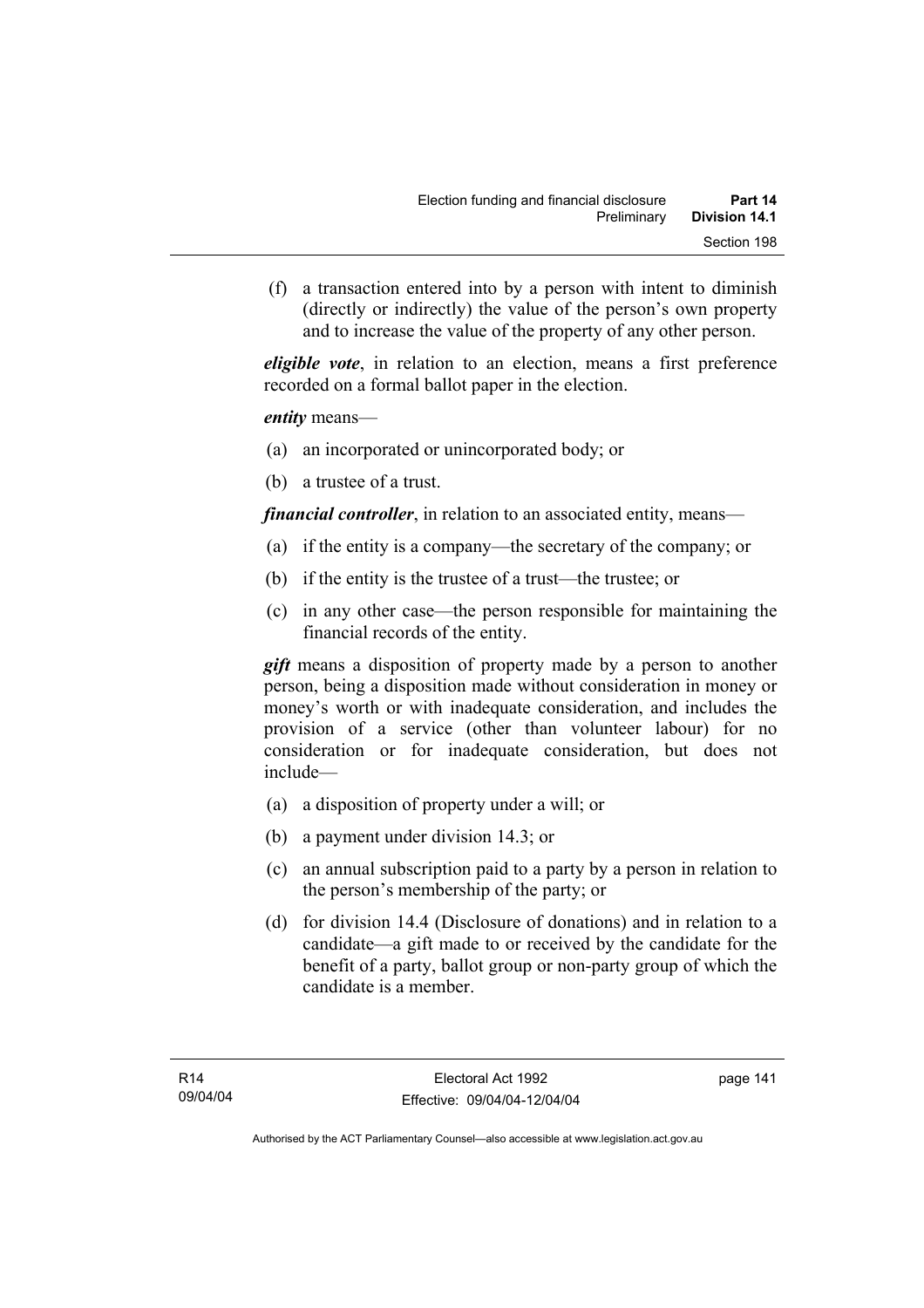*non-party group* means a group of non-party candidates whose names are grouped on a ballot paper under section 115 (2).

*party* means a registered party.

*property* includes money.

*register* means—

- (a) in relation to a reporting agent appointed by a party, ballot group or MLA—the register of party, ballot group and MLA reporting agents kept under section 205 (1); or
- (b) in relation to a reporting agent appointed by a candidate—the register of candidate reporting agents kept under section 205  $(2)$ .

*registered industrial organisation* means an organisation registered under the *Workplace Relations Act 1996* (Cwlth) or under a law of a State or another Territory providing for the registration of industrial organisations.

*reporting agent*, for a party, ballot group, MLA or candidate, means—

- (a) a person appointed by the party, group, MLA or candidate under section 203 (Appointed agents) and whose registration under section 205 (Registers of reporting agents) has not been cancelled; or
- (b) the person taken to be the reporting agent for the party, group, MLA or candidate under section 204 (Non-appointed agents).

## **198A Reference to things done by party or ballot group etc**

 (1) In this part, a reference to something done by or with the authority of a party is, if the party is not a corporation, a reference to things being done by or with the authority of members of the party on behalf of the party.

R14 09/04/04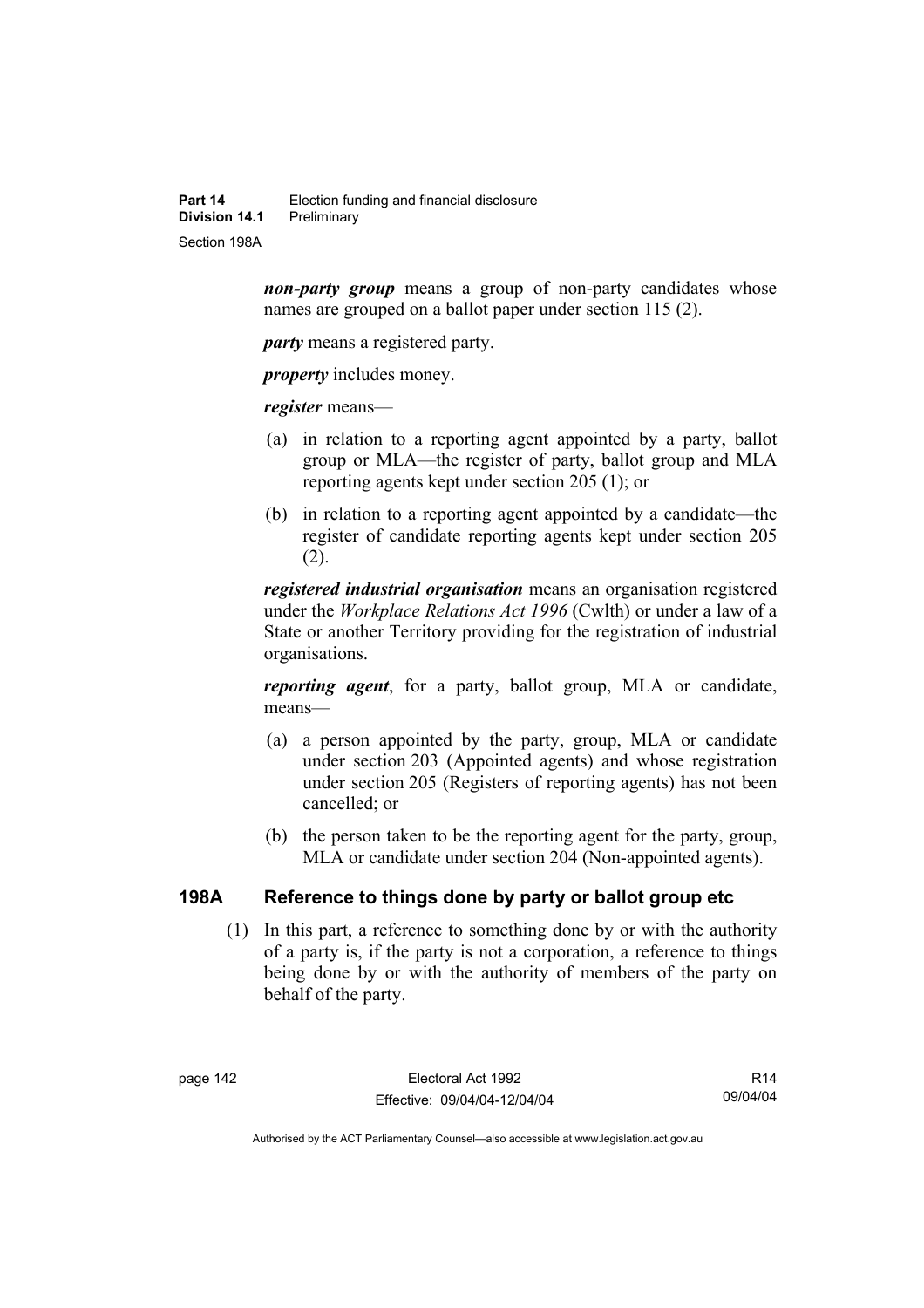- (2) In this part, a reference to things done by or with the authority of a ballot group is a reference to things done by or with the authority of—
	- (a) the sponsoring MLA; or
	- (b) a candidate nominated for election for the group acting on behalf of the group.

## **198B Candidate remains candidate after election**

For this part, a candidate is taken to remain a candidate for 30 days after the election in which the person was a candidate.

# **199 Related bodies corporate**

- (1) For this part, bodies corporate that are related shall be taken to be the same person.
- (2) In subsection (1):

*related*, in relation to 2 bodies corporate, means that one body corporate is—

- (a) a holding company; or
- (b) a subsidiary; or
- (c) a subsidiary of a holding company;

of the other body corporate.

# **200 Activities of campaign committees**

 (1) For division 14.4 (Disclosure of donations), division 14.5 (Disclosure of electoral expenditure) and division 14.6 (Annual returns), gifts received, expenditure incurred, and amounts received, paid or owed, by or on behalf of the campaign committee of a party candidate or ballot group candidate are taken to be incurred, paid or owed by the party or group.

page 143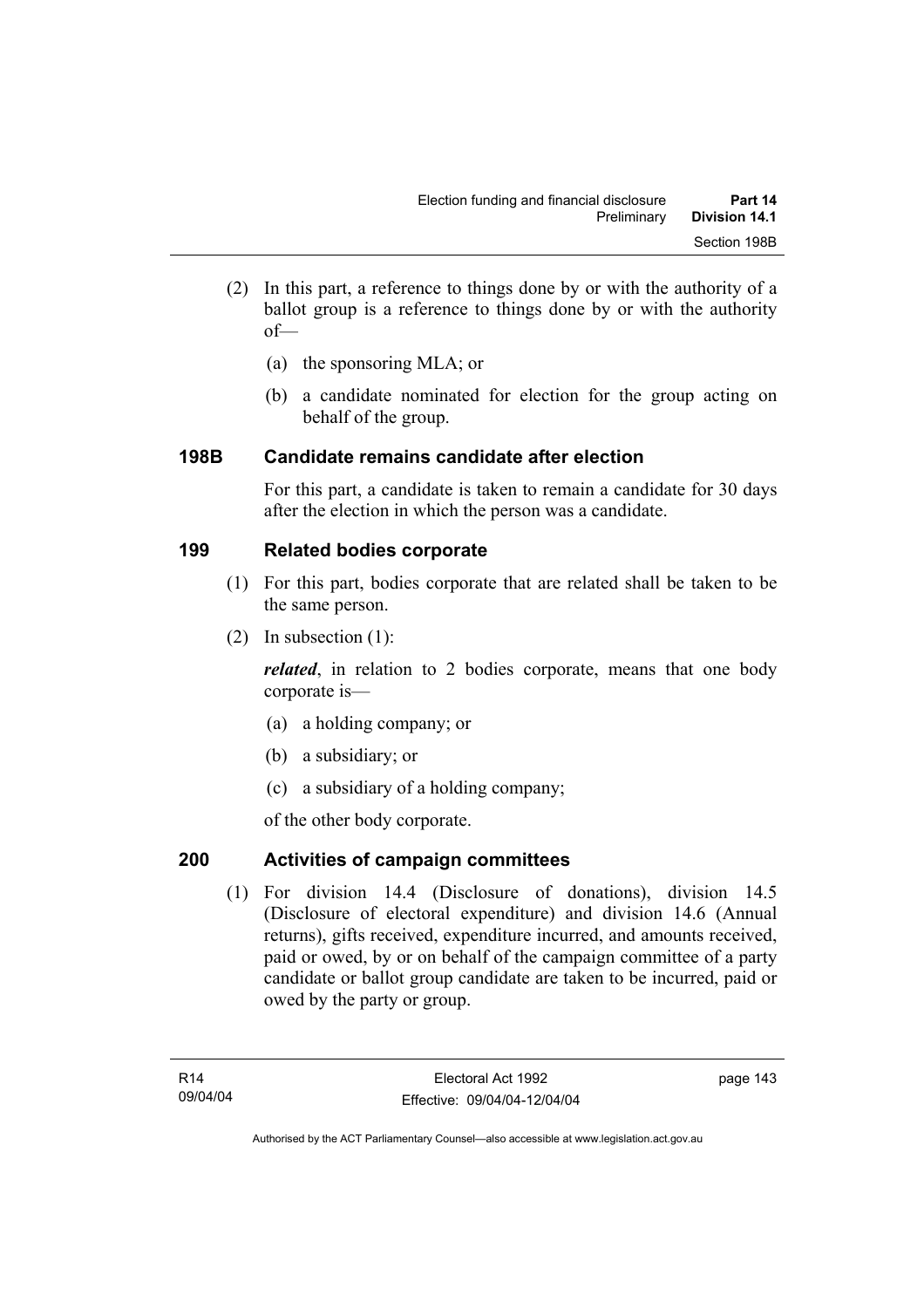(2) In subsection (1):

*campaign committee* means a body of persons appointed, or engaged, to form a committee to assist the campaign of a candidate.

#### **201 Disclosure periods**

- (1) For this part, the *disclosure period* in relation to an election is the period beginning on the disclosure day and ending at the end of the 30th day after polling day.
- (2) In subsection (1):

*disclosure day*, in relation to an election, means—

- (a) for a candidate who was a candidate in an election the polling day for which was within 5 years before polling day for the firstmentioned election—the 31st day after polling day for the last election before the firstmentioned election; or
- (b) for a candidate to whom paragraph (a) does not apply—
	- (i) if the candidate won party or ballot group preselection, or endorsement, for the election—the day when preselection, or endorsement, was won; or
	- (ii) in any other case—the earlier of the following days:
		- (A) the day when the person publicly announced that he or she would be a candidate in the election; or
		- (B) the day when the person was nominated in accordance with section 105; or
- (c) for a person to whom, or body to which, section 220 or 221 applies—the 31st day after polling day for the last previous election; or
- (d) for a non-party group that contested the previous general election—the 31st day after polling day for that election; or

| page |  |
|------|--|
|------|--|

R14 09/04/04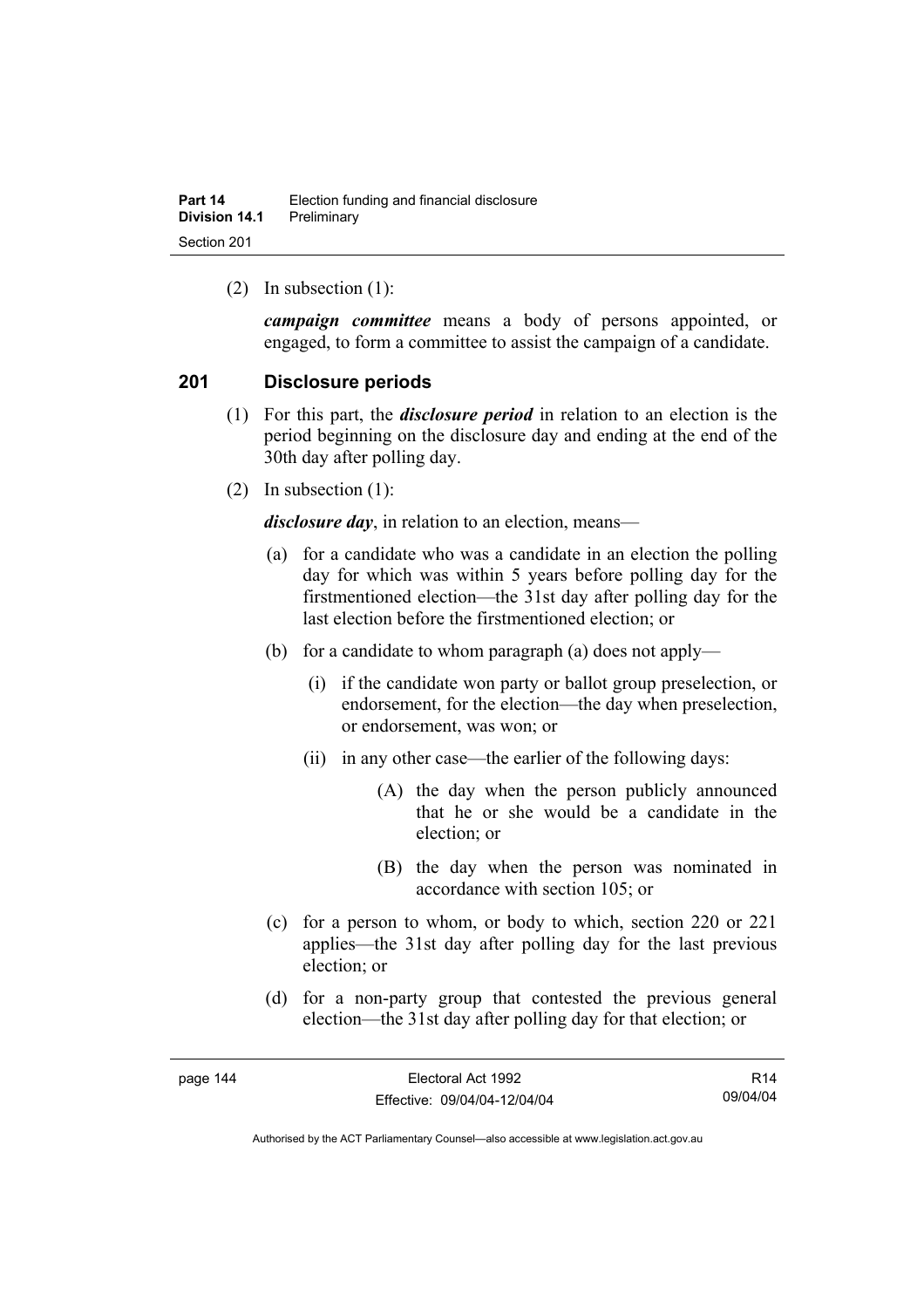- (e) for a non-party group to which paragraph (d) does not apply the earlier of the following days:
	- (i) the day when the group publicly announced that it would contest the election;
	- (ii) the day when the candidates comprising the group requested that their names be grouped on the ballot paper in accordance with section 115.

#### **202 Gifts—determination of amounts**

For this part, the regulations may prescribe principles for determining the amount of a gift that consists of, or includes, a disposition of property other than money.

# **Division 14.2 Reporting agents**

#### **203 Appointed agents**

- (1) A party, non-party group, MLA or candidate may appoint a reporting agent.
- (2) The sponsoring MLA for a ballot group may appoint a reporting agent for the group.
- (3) The appointment of a reporting agent under subsection (1) or (2) has no effect unless—
	- (a) the person appointed is an adult; and
	- (b) written notice of the appointment is given to the commissioner—
		- (i) if the appointment is made by a party—by the secretary of the party; or
		- (ii) if the appointment is made by a non-party group—by a member of the group; or

page 145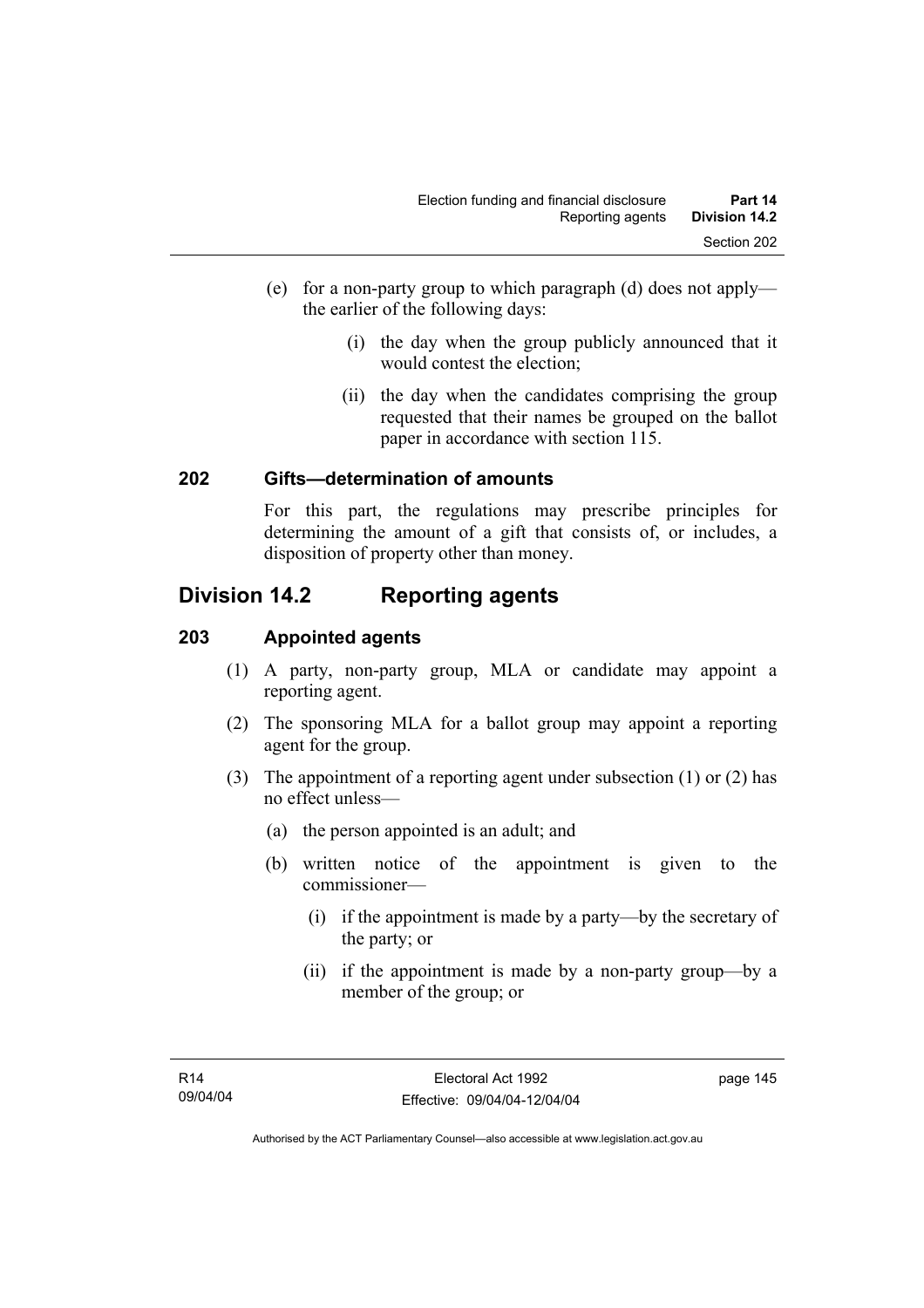- (iii) in any other case—by the MLA or candidate making the appointment; and
- (c) the name, address and date of birth of the person appointed are set out in the notice; and
- (d) the person appointed has consented in writing to the appointment.
- *Note* For how documents may be given, see *Legislation Act 2001*, pt 19.5.
- (4) If a party or ballot group ceases to be registered under part 7 (Registration of political parties and ballot groups) and, immediately before it ceased to be registered, a person was its reporting agent under subsection  $(1)$  or  $(2)$ , the person is taken to continue to be its reporting agent as if it had continued to be registered.
- (5) A person taken to be a reporting agent in accordance with subsection (4) or section 204 (2) is taken to continue in the position until the person resigns from the position with the commissioner's consent.

#### **204 Non-appointed agents**

- (1) If there is no appointment in force under section 203 (Appointed agents) in relation to a party or ballot group, the registered officer of the party or ballot group is taken to be its reporting agent.
- (2) If a party or ballot group ceases to be registered under part 7 (Registration of political parties and ballot groups) and no-one is taken under section 203 (4) to be its reporting agent, the person who was its registered officer immediately before it ceased to be registered is taken to be its reporting agent as if it had continued to be registered.
- (3) If there is no appointment in force under section 203 in relation to a non-party group, each member of the group shall be taken to be a reporting agent for the group.

R14 09/04/04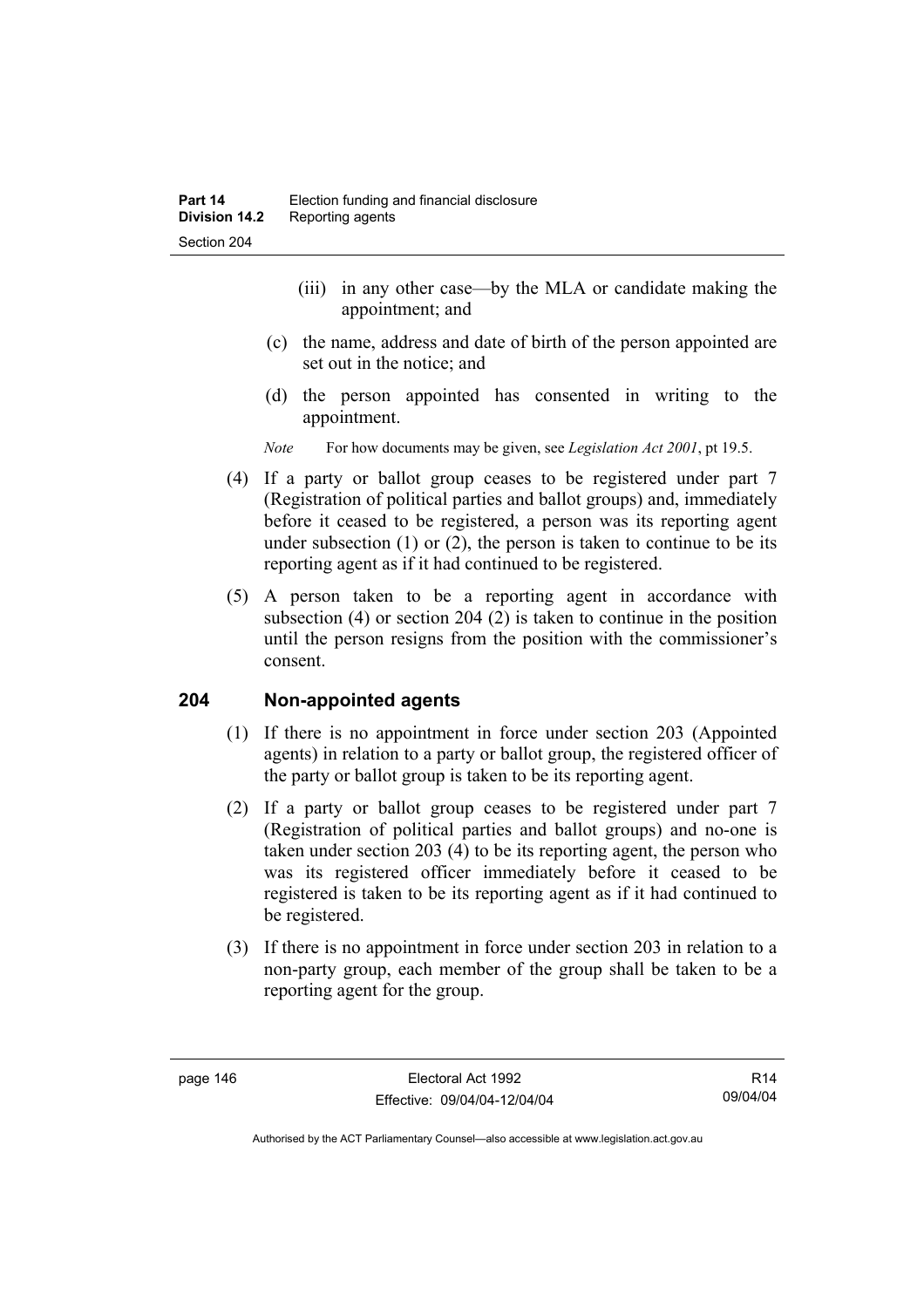- (4) If there is no appointment under section 203 in force in relation to an MLA, the MLA shall be taken to be his or her own reporting agent.
- (5) If there is no appointment under section 203 in force in relation to a candidate, the candidate shall be taken to be his or her own reporting agent.

## **205 Registers of reporting agents**

- (1) The commissioner must keep a register called the register of party, ballot group and MLA agents.
- (2) The commissioner shall keep a register called the register of nonparty group and candidate reporting agents.
- (3) The commissioner shall register the name and address of each reporting agent appointed in accordance with section 203 in the appropriate register.
- (4) The commissioner shall cancel the registration of a reporting agent if—
	- (a) the person gives the commissioner written notice that he or she has resigned the appointment; or
	- (b) the MLA, candidate or secretary of the party that appointed the person gives the commissioner written notice that the person has ceased to be the reporting agent; or
	- (c) for a ballot group—the sponsoring MLA gives the commissioner written notice that the person has ceased to be the reporting agent; or
	- (d) it comes to the commissioner's notice that the person can no longer exercise the functions of a reporting agent.
- (5) If a registered reporting agent dies, the MLA, candidate, secretary of the party, or sponsoring MLA of the ballot group, that appointed the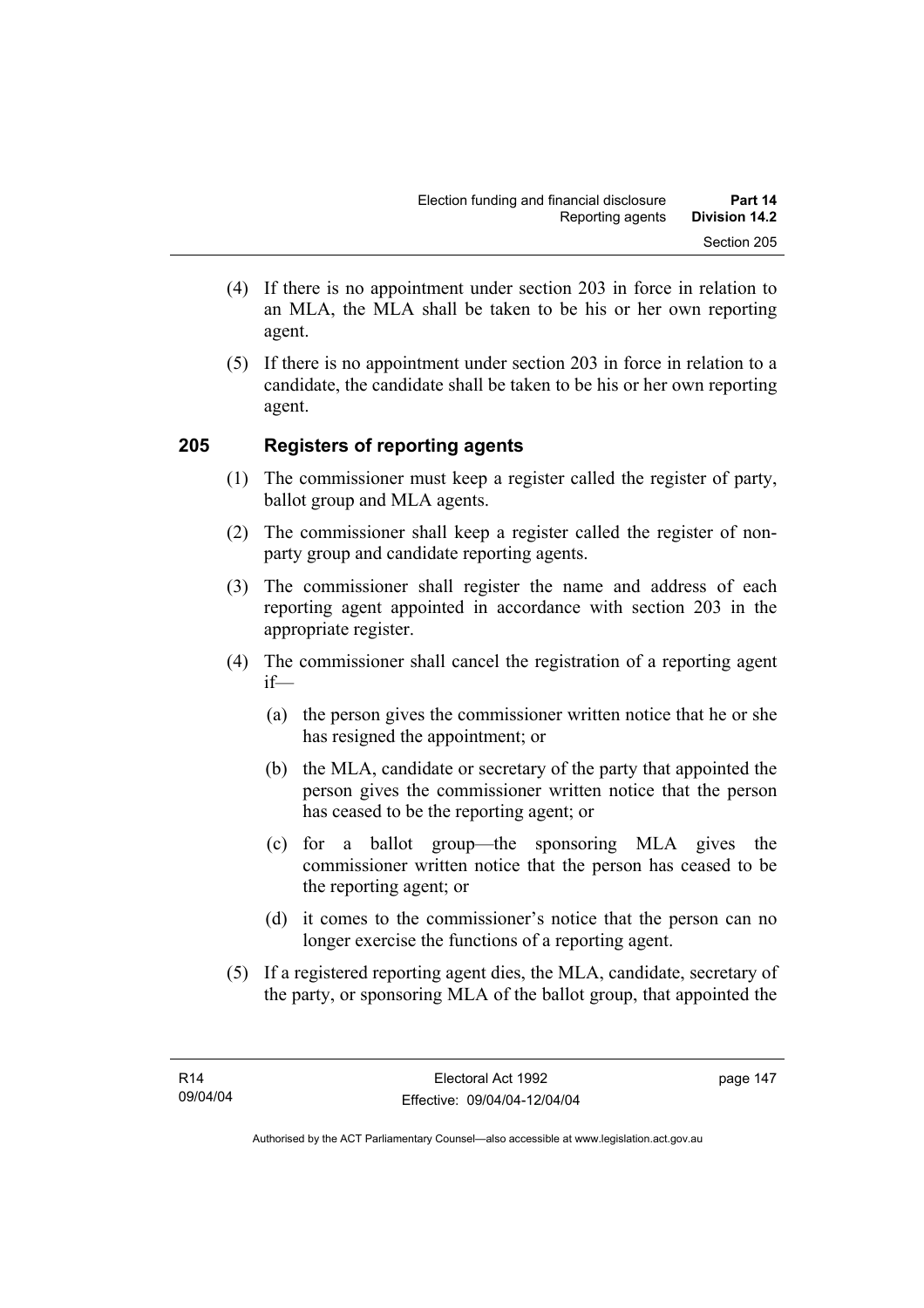agent must give the commissioner written notice within 28 days after the day of the death.

# **Division 14.3 Election funding**

#### **206 Who eligible votes are cast for**

For this division—

- (a) an eligible vote cast for a party candidate or ballot group candidate is taken to be cast for the party or ballot group and not for the candidate; and
- (b) an eligible vote cast for a member of a non-party group is taken to be cast for the group and not for the member.

## **207 Entitlement to funds**

(1) In this section:

*index number*, in relation to a quarter, means the all groups consumer price index number, being the weighted average of the 8 capital cities, published by the Australian statistician in relation to that quarter.

*relevant period* means the period of 6 months beginning on 1 January 1994 and each subsequent period of 6 months.

- (2) The prescribed amount is payable for each eligible vote cast for a party, ballot group, non-party group or candidate in an election.
- (3) The prescribed amount is—
	- (a) if polling day occurred during the relevant period beginning 1 January 1994—100 cents;
	- (b) if polling day occurred during a subsequent relevant period beginning on 1 January—an amount calculated as follows:

$$
\frac{\text{INS}}{\text{INM}} \times P
$$

page 148 Electoral Act 1992 Effective: 09/04/04-12/04/04

R14 09/04/04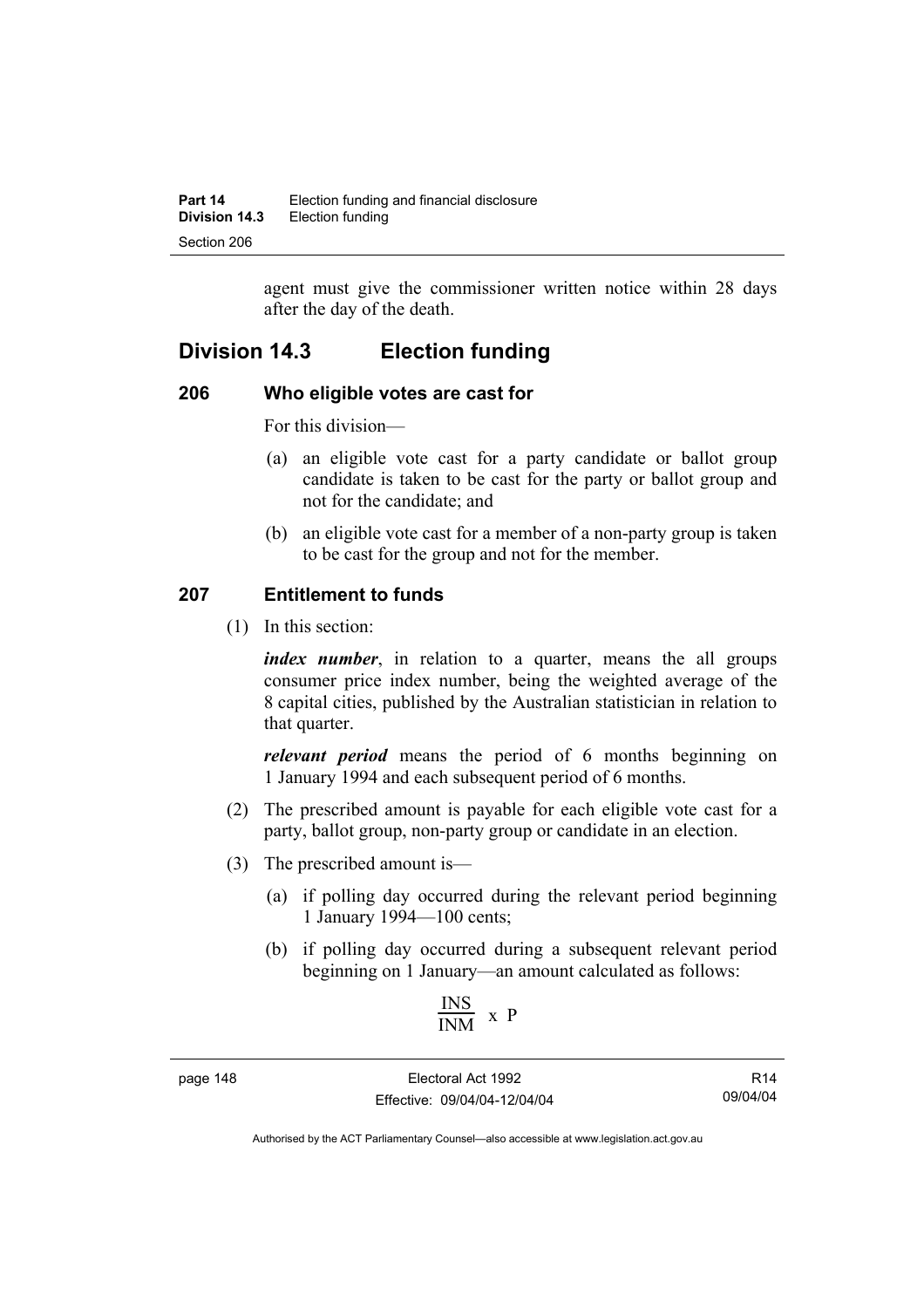where:

*INS* means the index number for the last previous September quarter.

*INM* means the index number for the last previous March quarter.

*P* means the prescribed amount in relation to the last previous relevant period; or

- (c) in relation to a subsequent relevant period beginning on 1 July—an amount calculated as follows:
	- INM  $\frac{1}{1}$  x P

where:

*INM* means the index number for the last previous March quarter.

*INS* means the index number for the last previous September quarter.

*P* means the prescribed amount in relation to the last previous relevant period.

- (4) An amount prescribed, or fraction used to calculate the amount, under subsection  $(3)$  (b) or  $(c)$ —
	- (a) if the amount or fraction, if calculated to 4 decimal points, would end with a number greater than 4—shall be calculated to 3 decimal places and increased by 0.001; or
	- (b) in any other case—shall be calculated to 3 decimal places.
- (5) Subject to subsection (6), if the Australian statistician publishes an index number in relation to a quarter in substitution for an index number previously published in relation to that quarter, the publication of the later index number shall be disregarded for this section.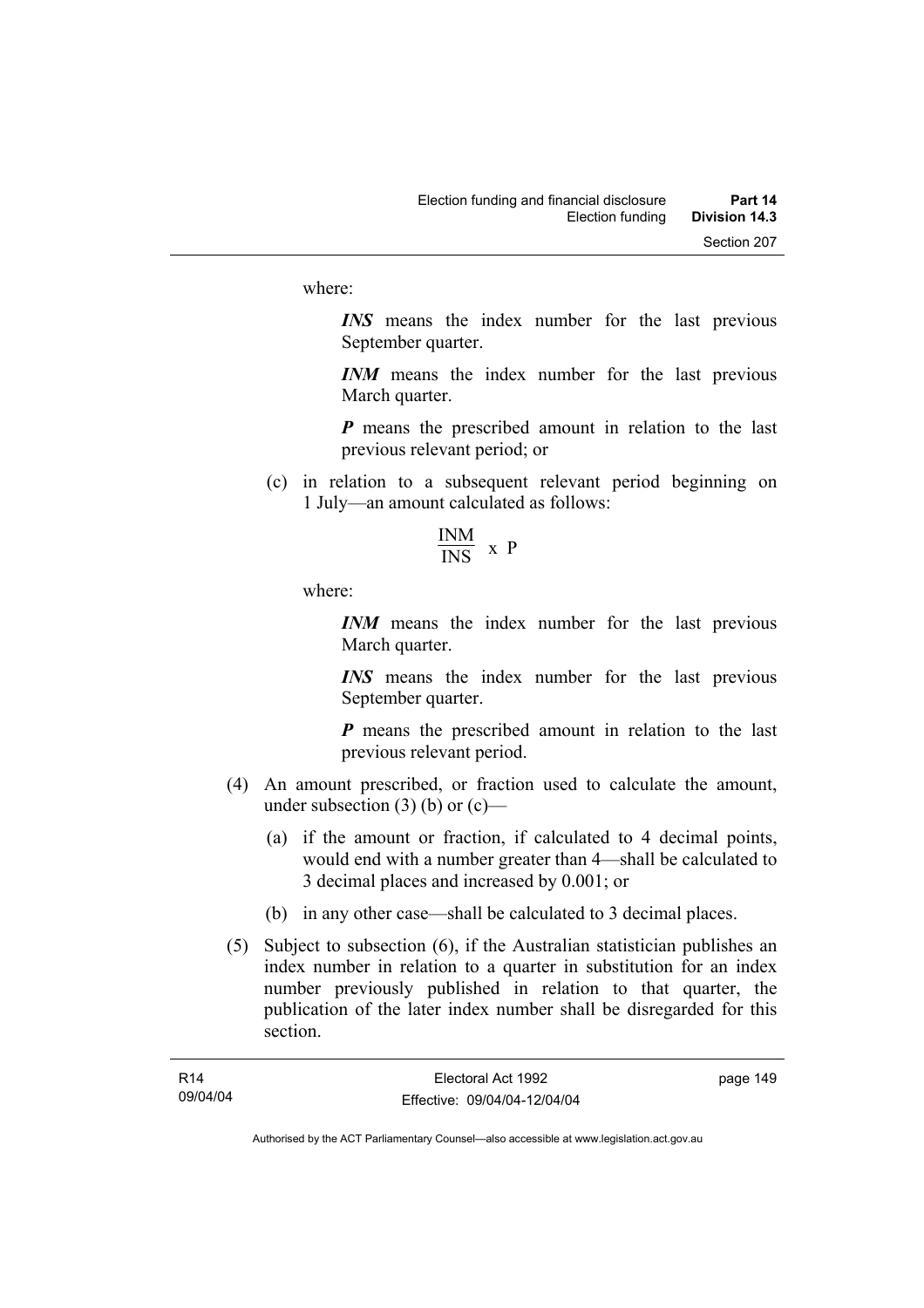| Part 14              | Election funding and financial disclosure |
|----------------------|-------------------------------------------|
| <b>Division 14.3</b> | Election funding                          |
| Section 208          |                                           |

 (6) If the Australian statistician changes the reference base for the consumer price index, then, in applying this section after the change, regard shall be had only to index numbers published in terms of the new reference base.

#### **208 Threshold**

- (1) A payment under this division may only be made for the votes cast for a candidate in an election if the number of eligible votes cast in the candidate's favour is at least 4% of the number of eligible votes cast in the election by the electors of the electorate for which the candidate was nominated.
- (2) A payment under this division may only be made for the votes cast for a party or ballot group in an election by the electors of an electorate if the number of eligible votes cast in the party's or ballot group's favour is at least 4% of the number of eligible votes cast by those electors in that election.
- (3) A payment under this division may only be made for the votes cast for a non-party group in an election by the electors of an electorate if the number of eligible votes cast in the group's favour is at least 4% of the number of eligible votes cast by those electors in that election.

## **212 Making of payments**

- (1) If an amount is payable under this division for votes cast in an election for 1 or more candidates endorsed by a party or ballot group, the commissioner must make the payment to the registered officer of the party or ballot group.
- (2) If an amount is payable under this division in relation to votes cast for 1 or more candidates who are members of a non-party group, the commissioner shall—
	- (a) if the members of the group have, by written notice given to the commissioner, appointed a person to receive payments

R14 09/04/04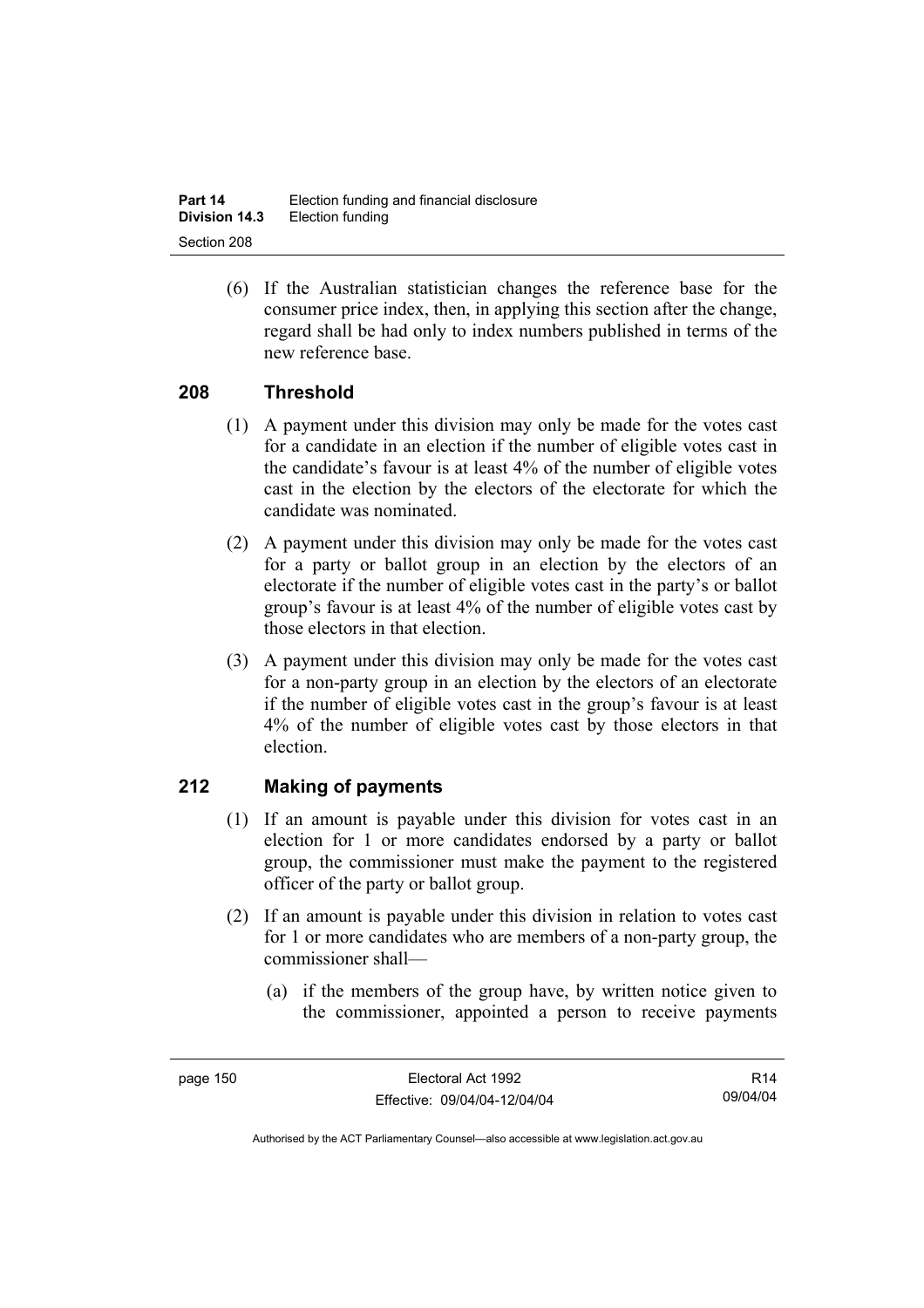under this division on behalf of the group—pay the amount to the person so appointed; or

- (b) in any other case—pay the amount to the members of the group proportionately according to the number of eligible votes cast for each member.
- (3) If an amount is payable under this division for votes cast in an election for a candidate who was not endorsed by a party or ballot group for the election and was not a member of a non-party group, the commissioner must make the payment to the candidate.
- (4) If a payment is made under this section and the recipient is not entitled to receive the whole or a part of the amount paid, the amount or the part of the amount may be recovered by the Territory as a debt due.

# **214 Death of candidate**

- (1) If a candidate for whom eligible votes were cast in an election dies, a payment under this division in relation to the eligible votes cast for the candidate may be made despite the death of the candidate.
- (2) If a candidate referred to in subsection (1) was not—
	- (a) endorsed by a party or ballot group for the election; or
	- (b) a member of a non-party group in relation to which an appointment under section 212 (2) (a) was in effect at the time of his or her death;

the payment may be made to the legal personal representative of the deceased candidate.

## **215 Application voluntary**

Nothing in this division shall be taken to require a person to accept payment of an amount payable under section 207.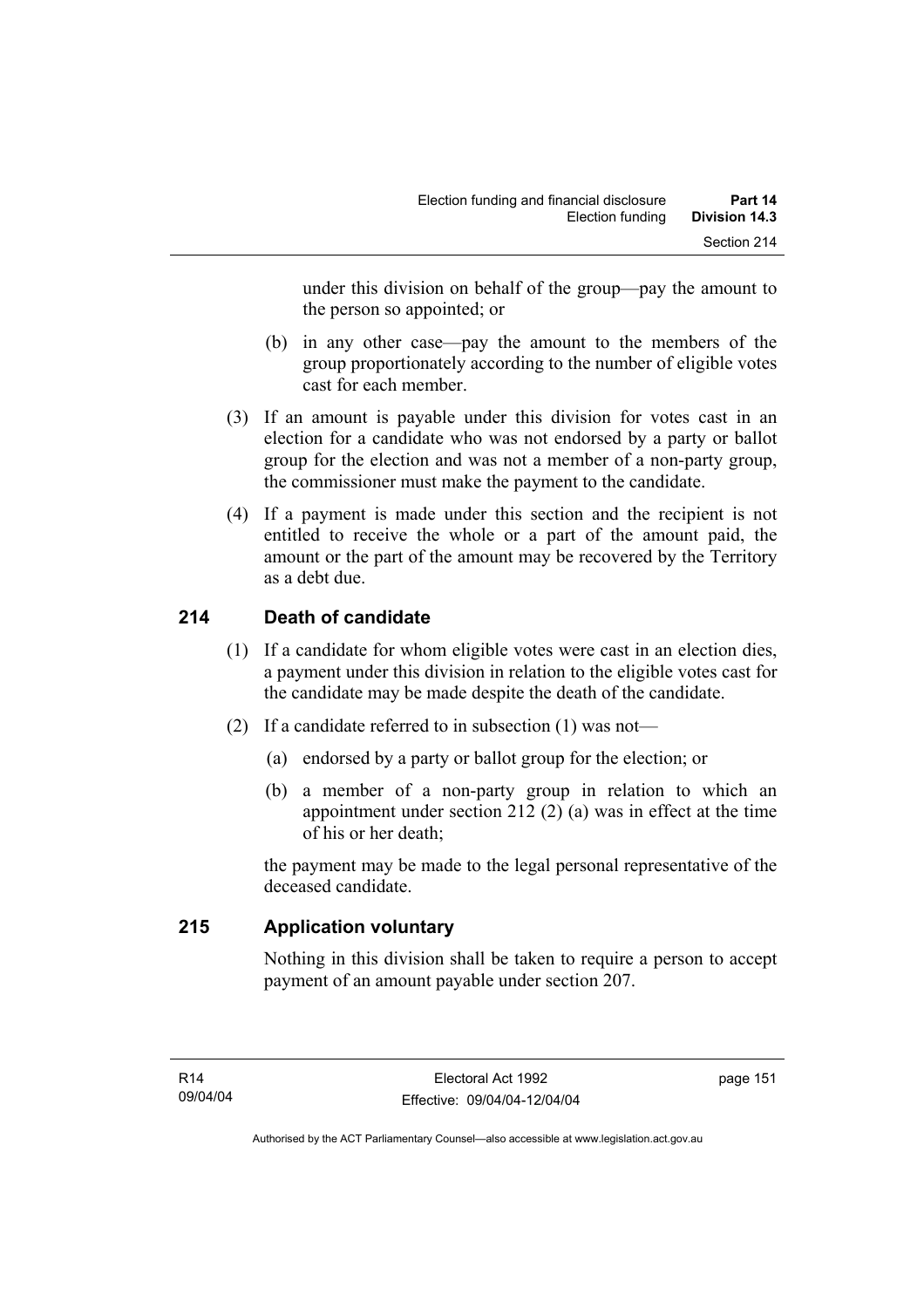# **Division 14.4 Disclosure of donations**

#### **216 Meaning of** *defined details* **for div 14.4**

In this division:

*defined details*, in relation to a gift, means—

- (a) for a gift made on behalf of the members of an unincorporated association, other than a registered industrial organisation—
	- (i) the name of the association; and
	- (ii) the names and addresses of the members of the executive committee (however described) of the association;
- (b) for a gift from a trust fund or the funds of a foundation—
	- (i) the names and addresses of the trustees of the fund or foundation; and
	- (ii) the name, title or description of the trust fund or foundation; or
- (c) in any other case—the name and address of the person or organisation that made the gift.

## **217 Disclosure of gifts**

- (1) The reporting agent of a candidate shall, within 15 weeks after the polling day in the election, give the commissioner a return.
	- *Note 1* If a form is approved under s 340A (Approved forms) for a return, the form must be used.
	- *Note 2* For how a return may be given, see *Legislation Act 2001*, pt 19.5.
- (2) A return shall specify the following matters in relation to the disclosure period for the election:
	- (a) the total amount of any gifts received by the candidate;
	- (b) the number of persons who made gifts to the candidate;

R14 09/04/04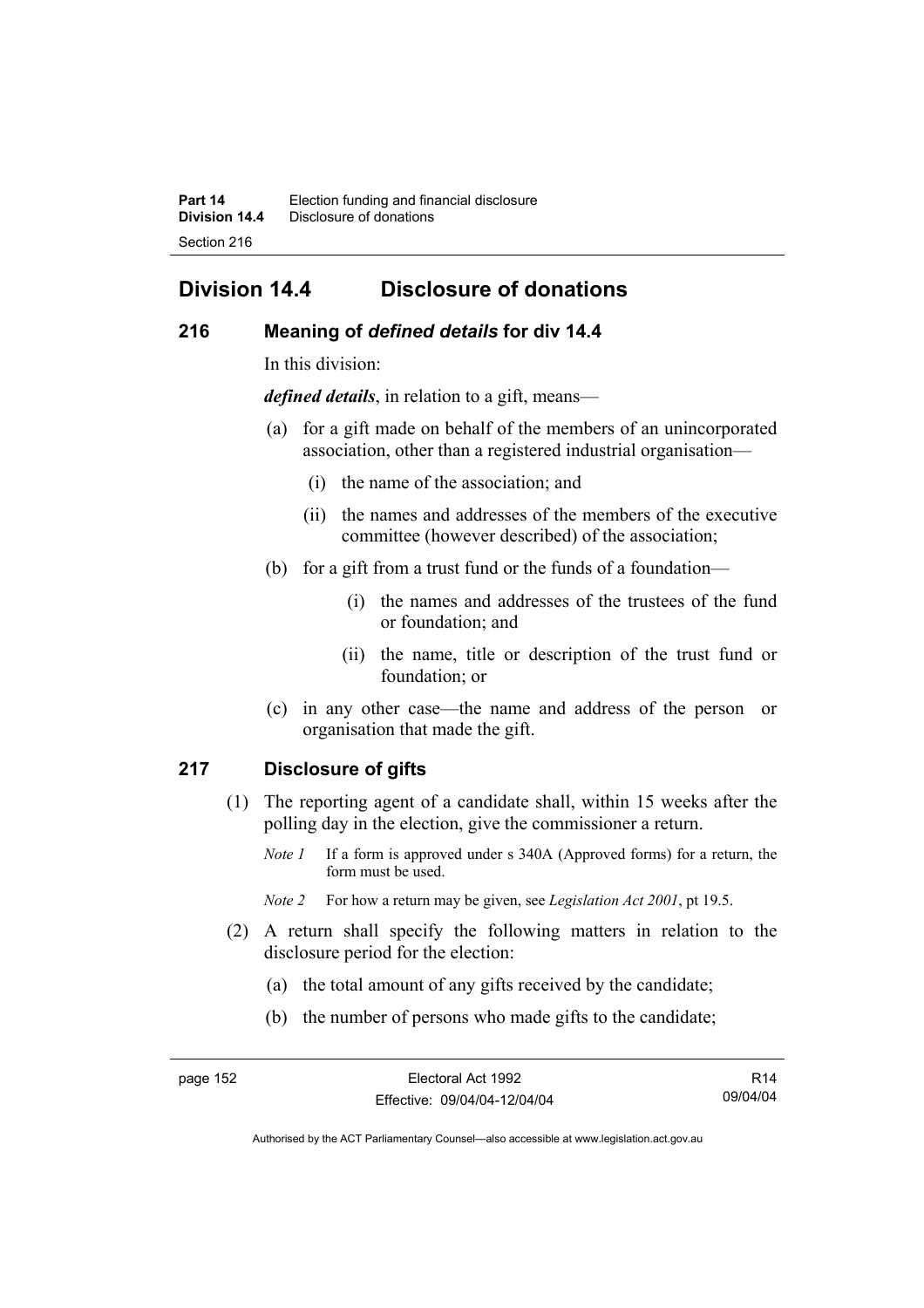- (c) the date each gift was received;
- (d) the amount of each gift received;
- (e) the defined details of each gift received.
- (3) However, the reporting agent is not required to specify the information mentioned in subsection (2) (c) to (e) for a gift by a person if the amount of the gift and sum of all other gifts made to the candidate by the person is less than \$200.
- (4) A reference in this section to a gift is a reference to a gift other than a gift made in a private capacity to a candidate for his or her personal use that the candidate has not used, and will not use, solely or substantially for a purpose related to an election.

#### **218 Disclosure of gifts—non-party groups**

- (1) A reporting agent of a non-party group shall, within 15 weeks after the polling day in the election, give the commissioner a return.
	- *Note 1* If a form is approved under s 340A (Approved forms) for a return, the form must be used.
	- *Note 2* For how a return may be given, see *Legislation Act 2001*, pt 19.5.
- (2) A return shall specify the following matters in relation to the disclosure period for the election:
	- (a) the total amount of any gifts received by the group;
	- (b) the number of persons who made gifts to the group;
	- (c) the date each gift was received;
	- (d) the amount of each gift received;
	- (e) the defined details of each gift received.
- (3) However, the reporting agent is not required to specify the information mentioned in subsection (2) (c) to (e) for a gift by a person if the amount of the gift and sum of all other gifts made to the non-party group by the person is less than \$200.

| R14      | Electoral Act 1992           | page 153 |
|----------|------------------------------|----------|
| 09/04/04 | Effective: 09/04/04-12/04/04 |          |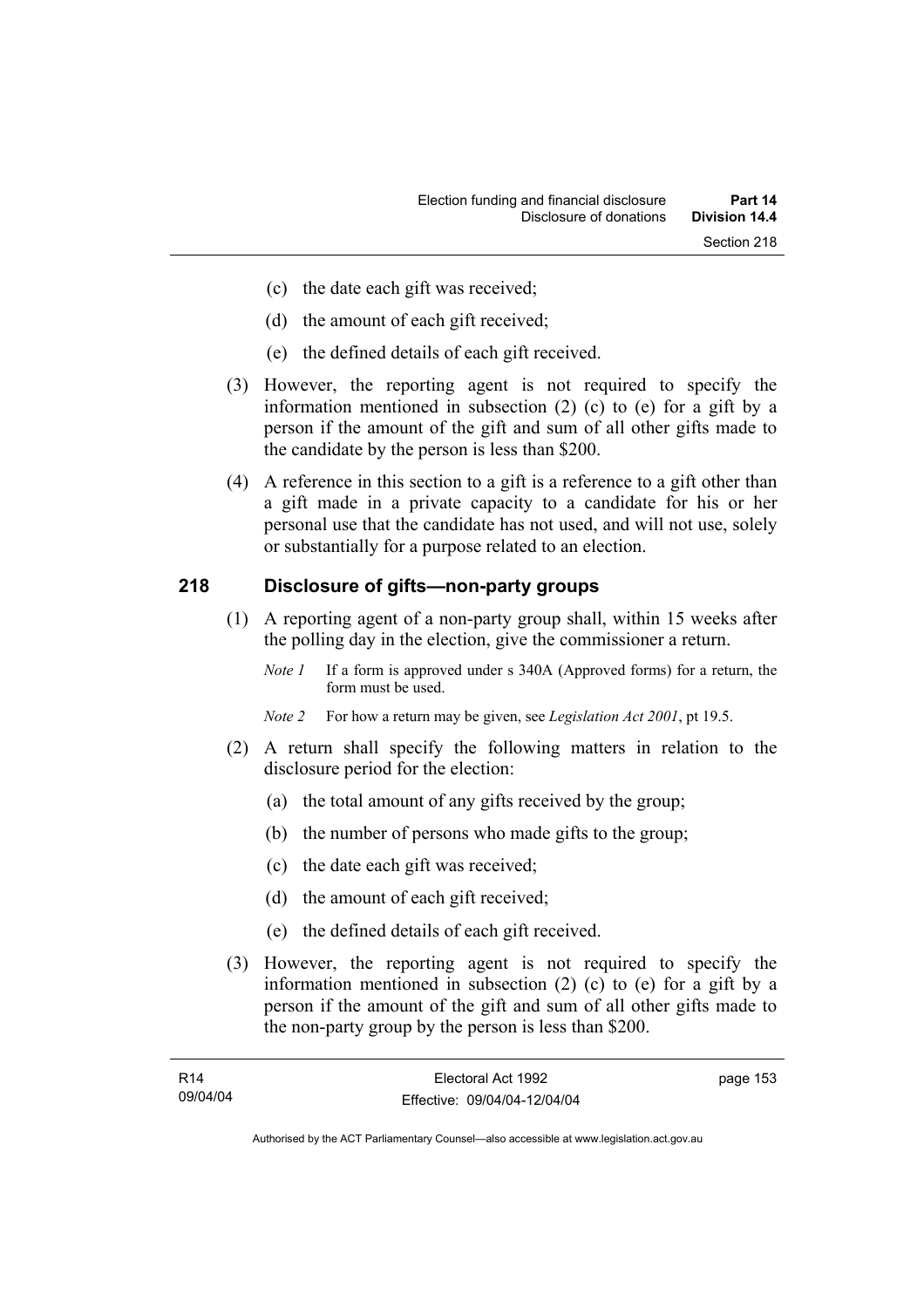## **218A Certain loans not to be received**

- (1) A party, ballot group, non-party group, MLA, candidate or associated entity (the *receiver*) must not receive a loan of \$1 500 or more from a person or entity (the *giver*) that is not a financial institution, unless the receiver complies with this section.
- (2) The receiver of the loan must immediately make a record of the following:
	- (a) the terms of the loan;
	- (b) if the giver is a registered industrial organisation—
		- (i) the name of the organisation; and
		- (ii) the names and addresses of the members of the executive committee (however described) of the organisation;
	- (c) if the giver is an unincorporated body—
		- (i) the name of the body; and
		- (ii) the names and addresses of the members of the executive committee (however described) of the body;
	- (d) if the loan was paid out of a trust fund or the funds of a foundation—
		- (i) the names and addresses of the trustees of the fund or foundation; and
		- (ii) the title or other description of the trust fund, or the name of the foundation;
	- (e) in any other case—the name and address of the giver.
- (3) For subsection (1), until the end of 30 days after the polling day in an election people who constituted a group in an election are taken to continue to constitute the group.

R14 09/04/04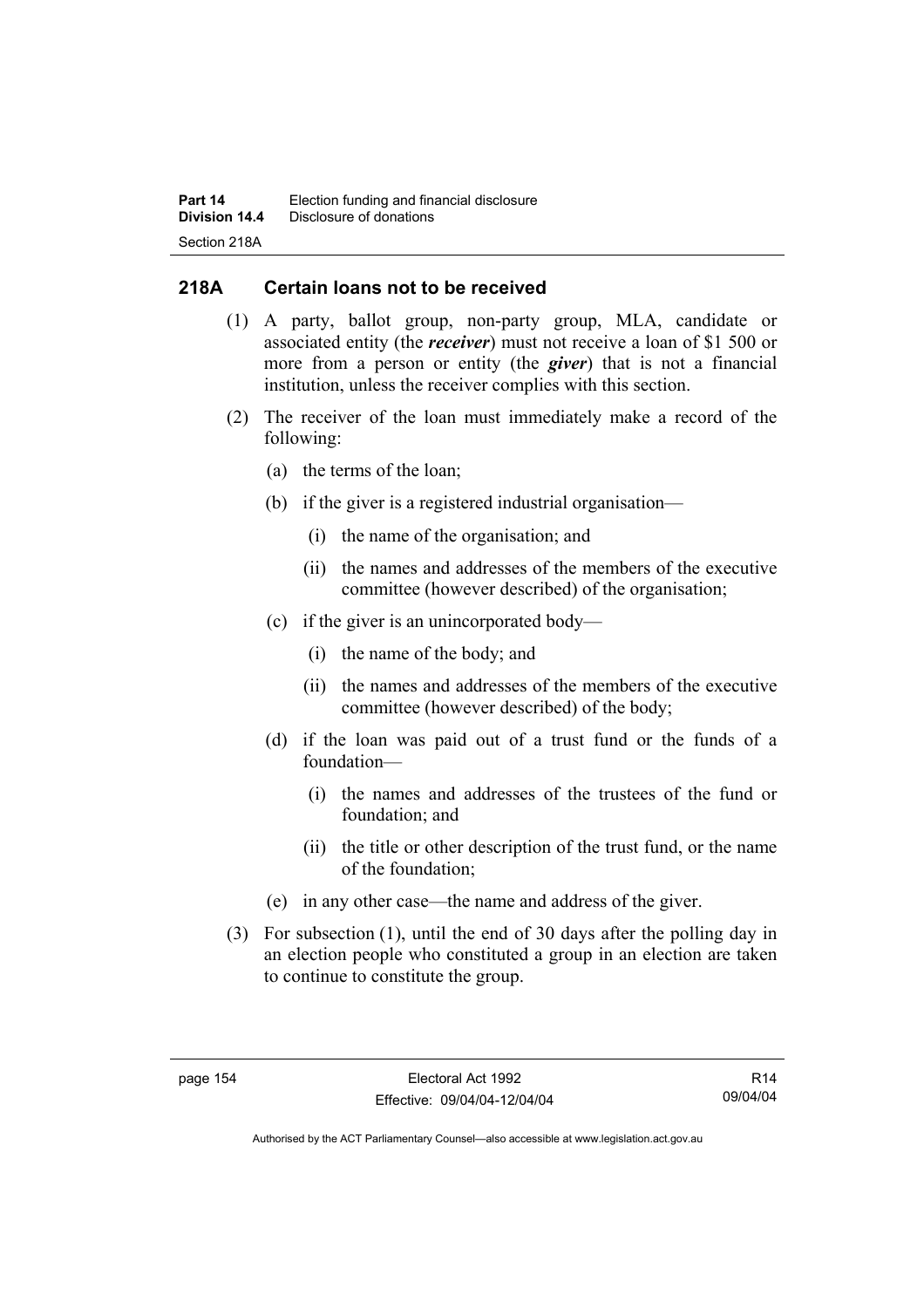- (4) If the receiver receives a loan to which subsection (1) applies but does not comply with subsection (2), the relevant person must pay to the Territory an amount equal to the amount of the loan.
- (5) The amount payable under subsection (4) is a debt payable to the Territory by the relevant person and may be recovered by proceedings in a court of competent jurisdiction.
- (6) If the receiver is a non-party group and each member of the group is taken to be a reporting agent for the group under section 204 (Non-appointed agents), the members of the group are jointly and severally liable to pay any amount payable to the Territory under subsection (4) and subsection (5) applies accordingly.
- (7) For this section, if credit is given on a credit card for card transactions, each transaction is taken to be a separate loan.
- (8) In this section:

*credit card* includes a debit card.

## *financial institution* means—

- (a) a bank; or
- (b) a credit union; or
- (c) a building society; or
- (d) an entity prescribed under the regulations.

*loan* means any of the following:

- (a) an advance of money;
- (b) a provision of credit or any other form of financial accommodation;
- (c) a payment of an amount for, on account of, on behalf of or at the request of the receiver, if there is an express or implied obligation to repay the amount;

page 155

Authorised by the ACT Parliamentary Counsel—also accessible at www.legislation.act.gov.au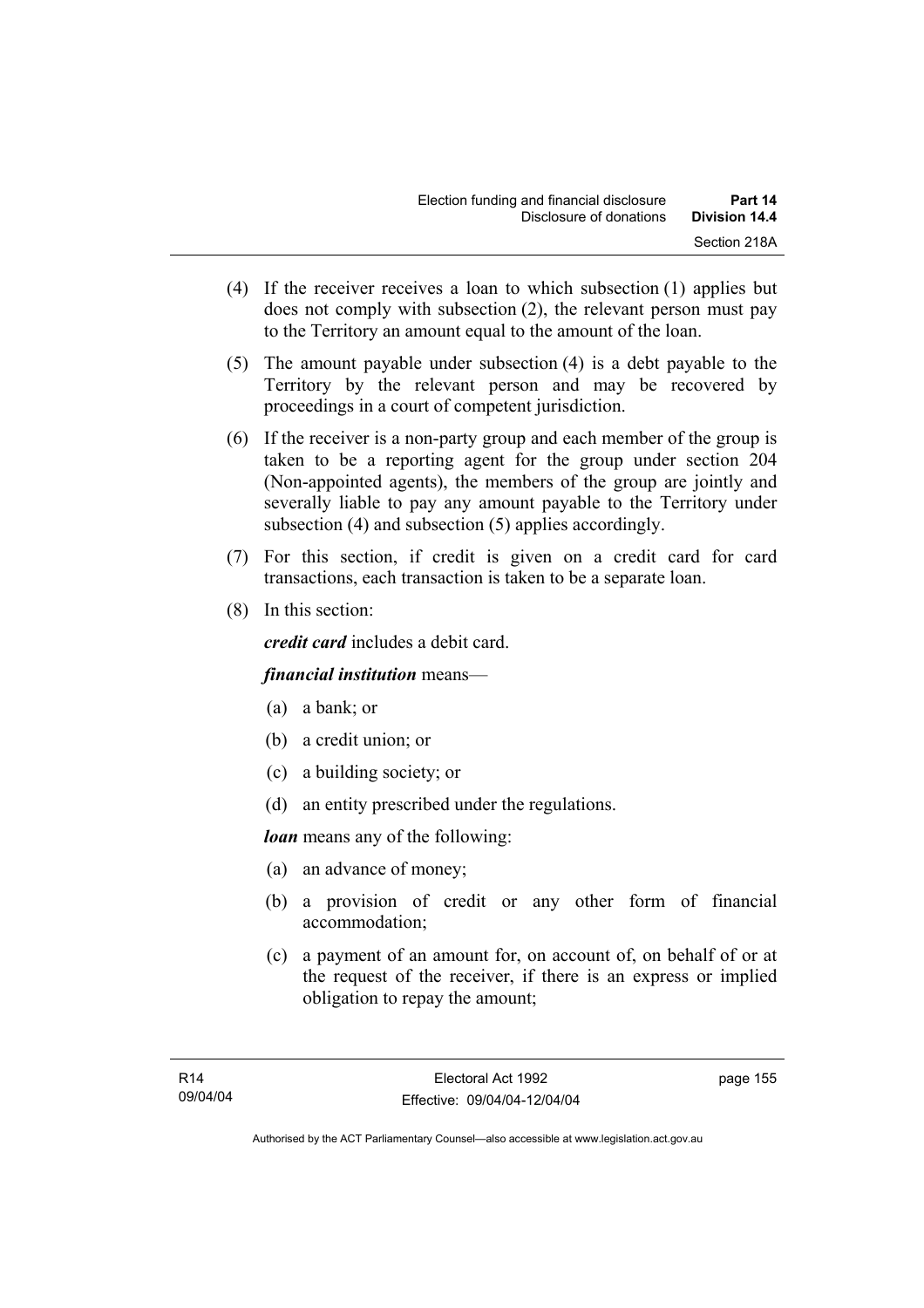(d) a transaction (whatever its terms or form) that is, in substance, a loan of money.

#### *relevant person* means—

- (a) for a loan for the benefit of a party—
	- (i) if the party is a corporation—the party; or
	- (ii) in any other case—the reporting agent of the party; or
- (b) for a loan to or for the benefit of a ballot group—the reporting agent of the group; or
- (c) for a loan to or for the benefit of a non-party group—the reporting agent of the group; or
- (d) for a gift to or for the benefit of an MLA—the MLA; or
- (e) for a gift to or for the benefit of a candidate—the candidate; or
- (f) for a gift to or for the benefit of an associated entity—
	- (i) if the entity is a corporation—the entity; or
	- (ii) in any other case—the financial controller of the entity.

#### **219 Nil returns**

If no details are required to be included in a return under section 217 or 218, the return shall be given to the commissioner and shall include a statement to the effect that no gifts of a kind required to be disclosed were received.

#### **220 Disclosure of gifts by persons incurring political expenditure**

- (1) This section applies if a person (other than a party, ballot group, candidate or associated entity) (the *first person*)—
	- (a) incurs expenditure for a political purpose during the disclosure period for an election; and

R14 09/04/04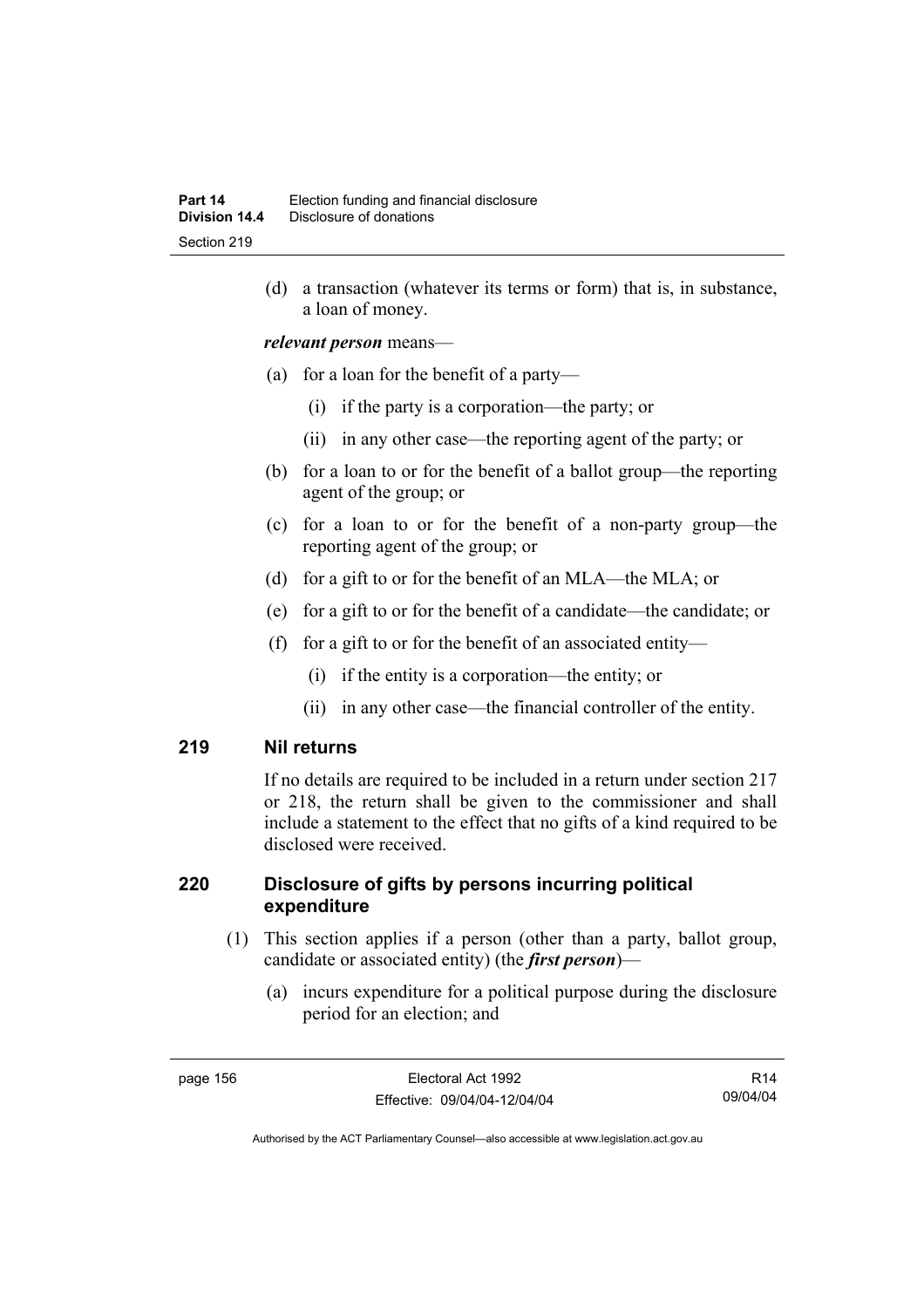- (b) receives from someone else 1 or more gifts—
	- (i) all or a part of each of which was used by the first person to enable the person to incur expenditure during the disclosure period for a political purpose or to reimburse the person for incurring expenditure during the disclosure period for a political purpose; and
	- (ii) the total amount of which is \$1 000 or more.
- (2) Within 15 weeks after polling day in the election, the first person must give the commissioner a return for the gift or gifts.
	- *Note 1* If a form is approved under s 340A (Approved forms) for a return, the form must be used.
	- *Note 2* For how a return may be given, see *Legislation Act 2001*, pt 19.5.
- (3) A return shall, in relation to each gift referred to in subsection (1), specify—
	- (a) the amount of the gift; and
	- (b) the date it was received; and
	- (c) the defined details.
- (4) Subsection (1) does not apply to a person if the amount of expenditure incurred by the person for political purposes during the disclosure period is less than \$1 000.
- (5) For this section, a person shall be taken to have incurred expenditure for a political purpose if, during the disclosure period in relation to an election, the person incurs expenditure in relation to that or any other election.
- (6) In this section, a reference to incurring of expenditure for a political purpose is a reference to incurring of expenditure in relation to—
	- (a) publishing electoral matter (including publishing by radio or television); or
	- (b) otherwise publishing a view on an issue in an election; or

| R <sub>14</sub> | Electoral Act 1992           | page 157 |
|-----------------|------------------------------|----------|
| 09/04/04        | Effective: 09/04/04-12/04/04 |          |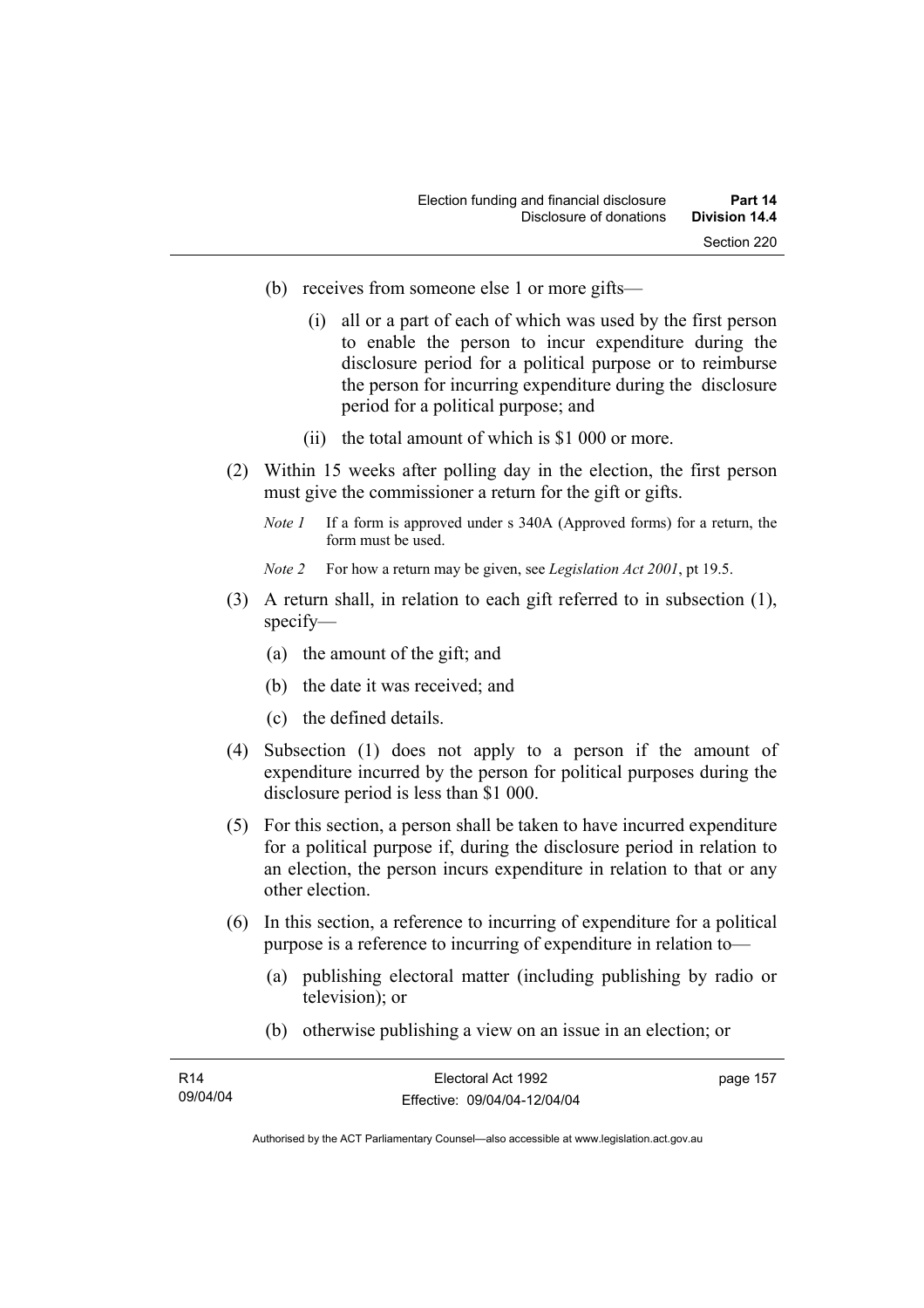- (c) making a gift to a party or ballot group; or
- (d) making a gift to a candidate; or
- (e) making a gift to a person on the understanding that the person or another person will apply, either directly or indirectly, the whole or a part of the gift in a way referred to in paragraph (a), (b), (c) or (d).
- (7) For subsection (3), 2 or more gifts made by the same person to or for the benefit of a person to whom subsection (1) applies shall be taken to be a single gift.

#### **221 Donations to non-party groups and candidates**

- (1) If, during the disclosure period for an election, a person (other than a party, a candidate or an associated entity)—
	- (a) makes gifts totalling \$1 500 or more to the same non-party group; or
	- (b) makes gifts totalling \$200 or more to the same candidate in the election; or
	- (c) makes gifts totalling \$1 500 or more to the same specified body;

the person shall, within 15 weeks after the polling day in the election, give the commissioner a return.

*Note 1* If a form is approved under s 340A (Approved forms) for a return, the form must be used.

*Note 2* For how a return may be given, see *Legislation Act 2001*, pt 19.5.

- (2) A return shall specify in relation to each gift referred to in subsection (1) made by the person during the disclosure period—
	- (a) the amount of the gift; and
	- (b) the date it was made; and
	- (c) the defined details.

R14 09/04/04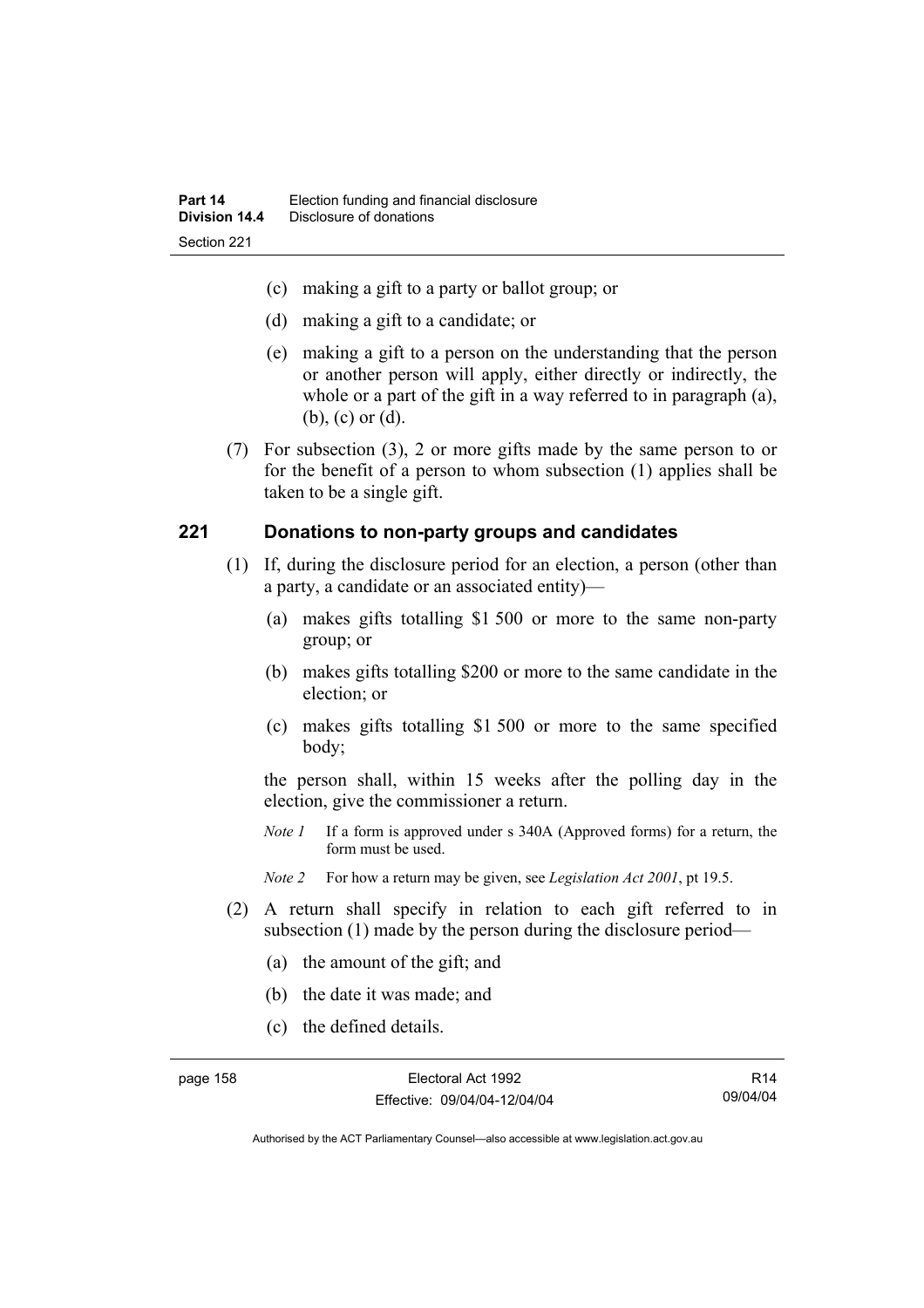- (3) A reference in this section to a *gift* is a reference to a gift other than a gift made in a private capacity to a candidate or a specified body that is an individual, for his or her personal use, being a gift that the receiver has not used, and will not use, solely or substantially for a purpose related to an election.
- (4) The commissioner may, in writing, specify a person or body (whether incorporated or not) for this section if the commissioner believes on reasonable grounds, that it is a function of the person or body to incur electoral expenditure or to give gifts (directly or indirectly) to non-party groups or candidates.
- (5) The specification of a person or body is a notifiable instrument.

*Note* A notifiable instrument must be notified under the *Legislation Act 2001*.

(6) In this section:

*specified body* means a person or body specified in accordance with subsection (4).

## **221A Annual returns of donations**

- (1) If, in a financial year, a person makes a gift of \$1 500 or more, or gifts totalling \$1 500 or more, to the same party, ballot group, MLA or associated entity, the person must, within the relevant period after the end of the financial year, give the commissioner a return covering all the gifts that the person made to the party, ballot group, MLA or associated entity during the financial year.
	- *Note 1* If a form is approved under s 340A (Approved forms) for a return, the form must be used.
	- *Note 2* For how a return may be given, see *Legislation Act 2001*, pt 19.5.
- (2) If, in a financial year—
	- (a) a person receives a gift of \$1 000 or more, or gifts totalling \$1 000 or more; and

page 159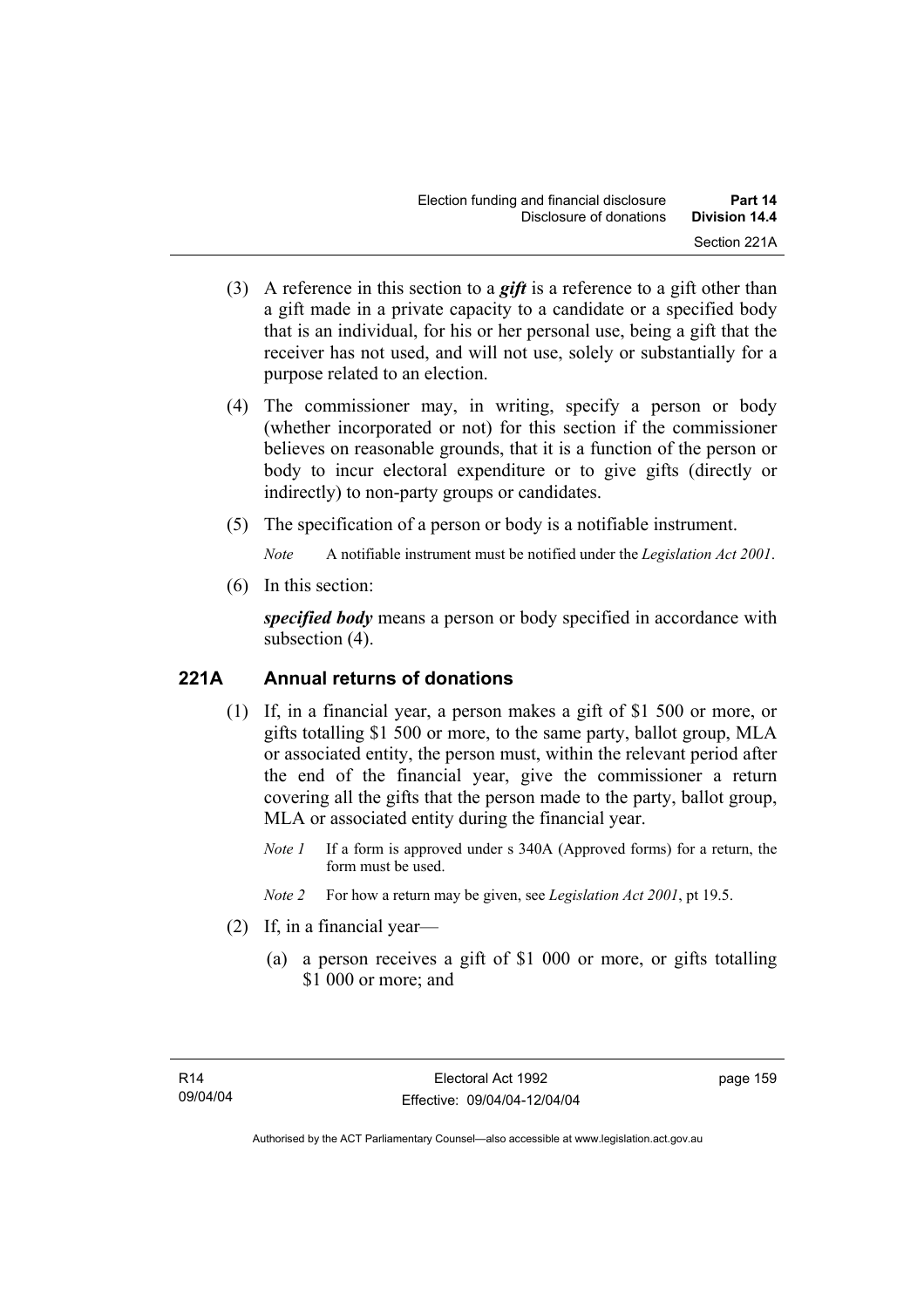(b) the person uses all or part of the gift or gifts to make a gift of \$1 500 or more, or gifts totalling \$1 500 or more, to a party, ballot group, MLA or associated entity;

the person must, within the relevant period after the end of the financial year, give the commissioner a return covering all the gifts mentioned in paragraph (a).

- (3) For each gift mentioned in subsection (1) or (2) (a), the return must state—
	- (a) the amount of the gift; and
	- (b) the date when it was made; and
	- (c) for a gift mentioned in subsection (1)—the name of the party, ballot group, MLA or associated entity to which the gift was made; and
	- (d) for a gift mentioned in subsection  $(2)$  (a)—the defined details.
- (4) Subsection (2) does not apply to a gift mentioned in subsection (2) (a) that has been included in a previous return under this section.
- (5) If a person makes a gift to any person or body with the intention of benefiting a party, ballot group, MLA or associated entity, the person is taken, for this section, to have made the gift to the party, ballot group, MLA or associated entity.
- (6) In this section:

*gift* does not include—

- (a) a gift made to an MLA in a private capacity for the MLA's personal use if the MLA does not use the gift solely or substantially for a purpose related to an election; or
- (b) a gift made by a party, ballot group, member of a non-party group, MLA, candidate or associated entity.

R14 09/04/04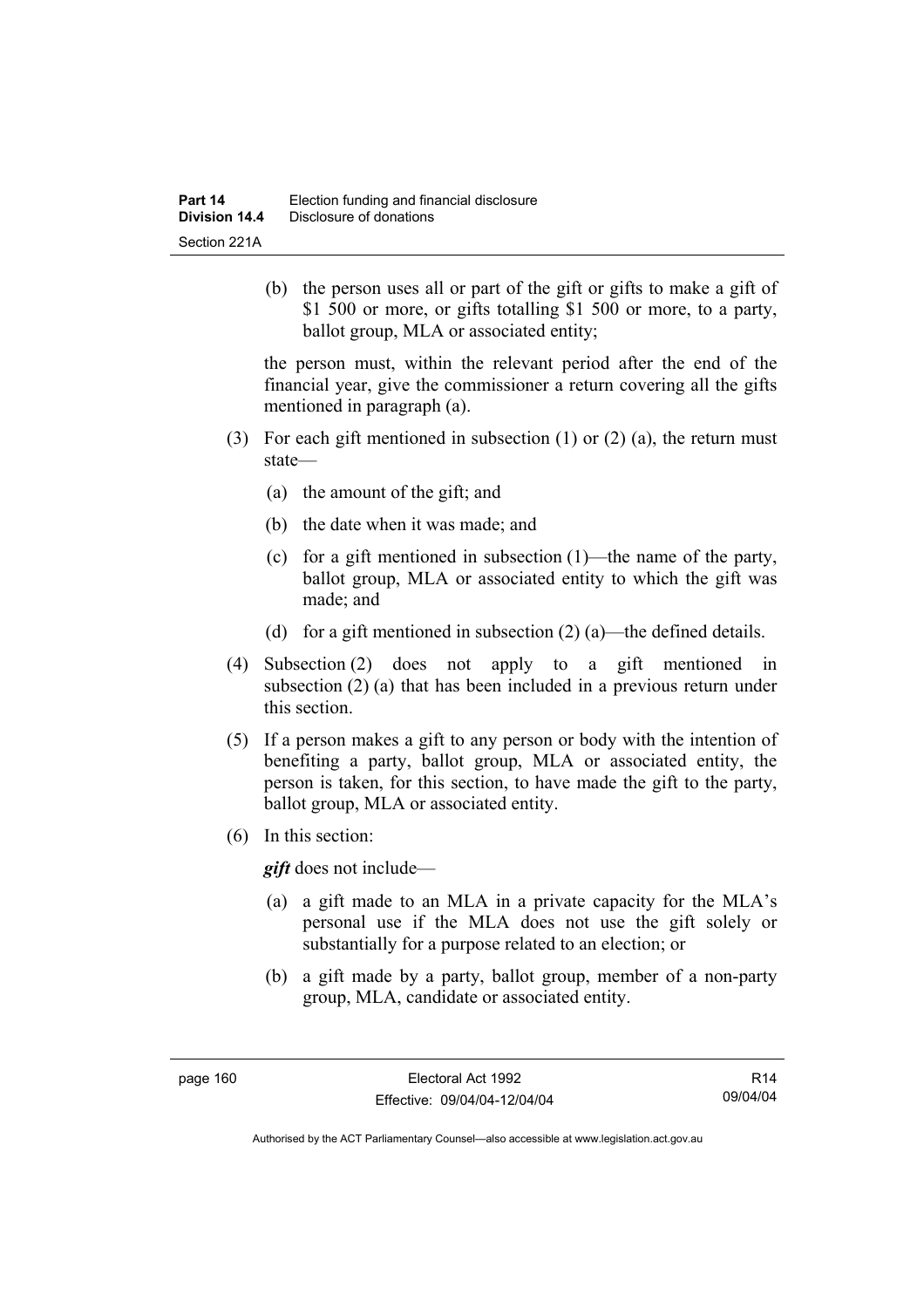#### *relevant period* means—

- (a) for a financial year ending in a year when a general election is held—24 weeks; and
- (b) in any other case—20 weeks.

#### **221B Advice about obligations to make returns**

 (1) If, in a financial year, a party, ballot group or MLA (the *receiver*) receives a gift of \$1 500 or more, or gifts totalling \$1 500 or more, from the same person (the *giver*), the receiver must, before 1 August after the end of the financial year, by written notice to the giver, tell the giver about the requirements of section 221A (Annual returns of donations).

Maximum penalty: 50 penalty units.

(2) In this section:

*gift*—see section 221A (6).

#### **222 Anonymous gifts**

- (1) A party, ballot group, non-party group, MLA, candidate or associated entity (the *receiver*) must not accept a gift of the prescribed amount or more made by someone else (the *giver*) to or for the benefit of the receiver unless—
	- (a) the receiver knows the defined details of the gift; or
	- (b) both the following subparagraphs apply:
		- (i) the giver tells the receiver the defined details of the gift before the gift is made;
		- (ii) when the gift is made, the receiver has no grounds for believing that the defined details given by the giver are not true.
- (2) Subsection (1) applies—

page 161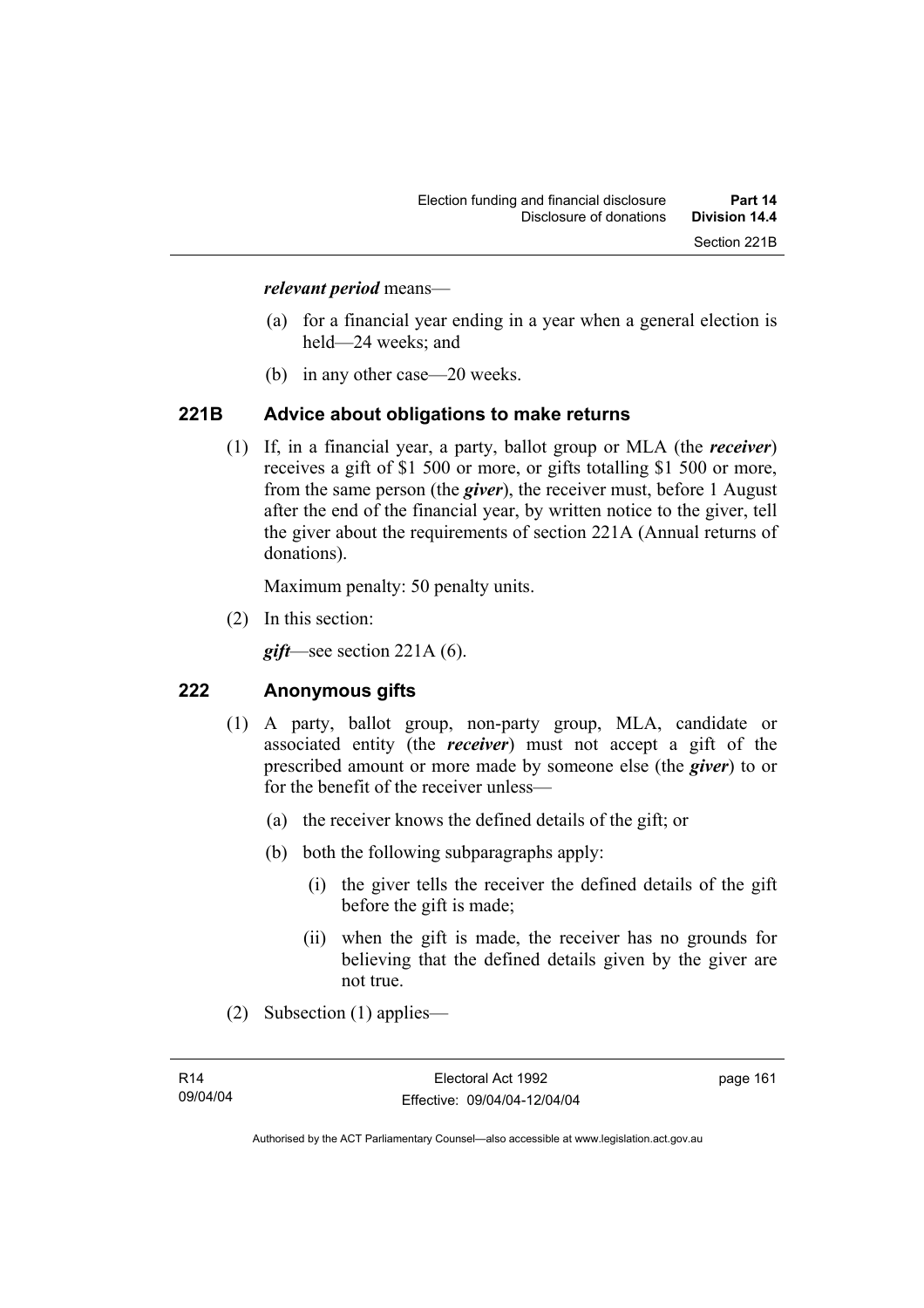- (a) for a party, ballot group, MLA or associated entity—to gifts received at any time; or
- (b) for a non-party group or candidate—to gifts received during the disclosure period.
- (3) For this section, 2 or more gifts made by the same person to or for the benefit of a party, ballot group, non-party group, MLA, candidate or associated entity are taken to be a single gift.
- (4) If the receiver contravenes subsection (1), the relevant person must pay to the Territory an amount equal to the amount of the gift.
- (5) The amount payable under subsection (4) is a debt payable to the Territory by the relevant person and may be recovered by proceedings in a court of competent jurisdiction.
- (6) If the receiver is a non-party group and each member of the group is taken to be a reporting agent for the group under section 204 (Non-appointed agents), the members of the group are jointly and severally liable to pay any amount payable to the Territory under subsection (4), and subsection (5) applies accordingly.
- (7) In this section:

*gift* includes a gift made on behalf of the members of an unincorporated association.

#### *prescribed amount* means—

- (a) for a gift made to or for the benefit of a party, ballot group, MLA or associated entity—\$1 000; or
- (b) for a gift made to or for the benefit of a non-party group or candidate—\$200.

#### *relevant person* means

- (a) for a gift to or for the benefit of a party—
	- (i) if the party is a corporation—the party; or

R14 09/04/04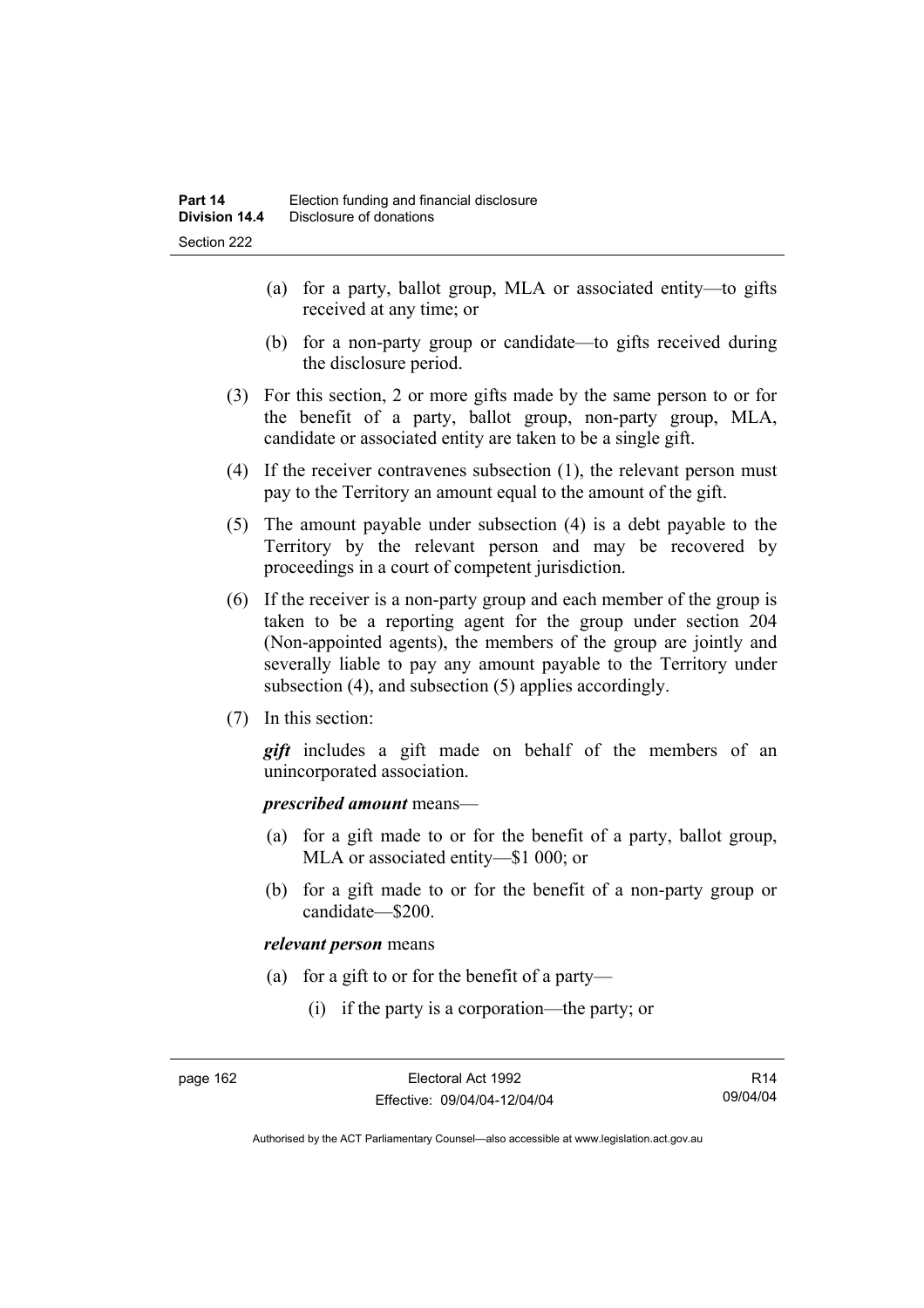- (ii) in any other case—the reporting agent of the party; or
- (b) for a gift to or for the benefit of a ballot group—the reporting agent of the group; or
- (c) for a gift to or for the benefit of a non-party group—the reporting agent of the group; or
- (d) for a gift to or for the benefit of an MLA—the MLA; or
- (e) for a gift to or for the benefit of a candidate—the candidate; or
- (f) for a gift to or for the benefit of an associated entity—
	- (i) if the entity is a corporation—the entity; or
	- (ii) in any other case—the financial controller of the entity.

# **Division 14.5 Disclosure of electoral expenditure**

#### **223 Definitions for div 14.5**

In this division:

#### *broadcaster* means—

- (a) the Australian Broadcasting Corporation continued in existence under the *Australian Broadcasting Corporation Act 1983* (Cwlth), section 5; or
- (b) the Special Broadcasting Service Corporation continued in existence under the *Special Broadcasting Service Act 1991*  (Cwlth), section 5; or
- (c) the holder of a licence under the *Broadcasting Services Act 1992* (Cwlth); or
- (d) the provider of a broadcasting service under a class licence under that Act.

page 163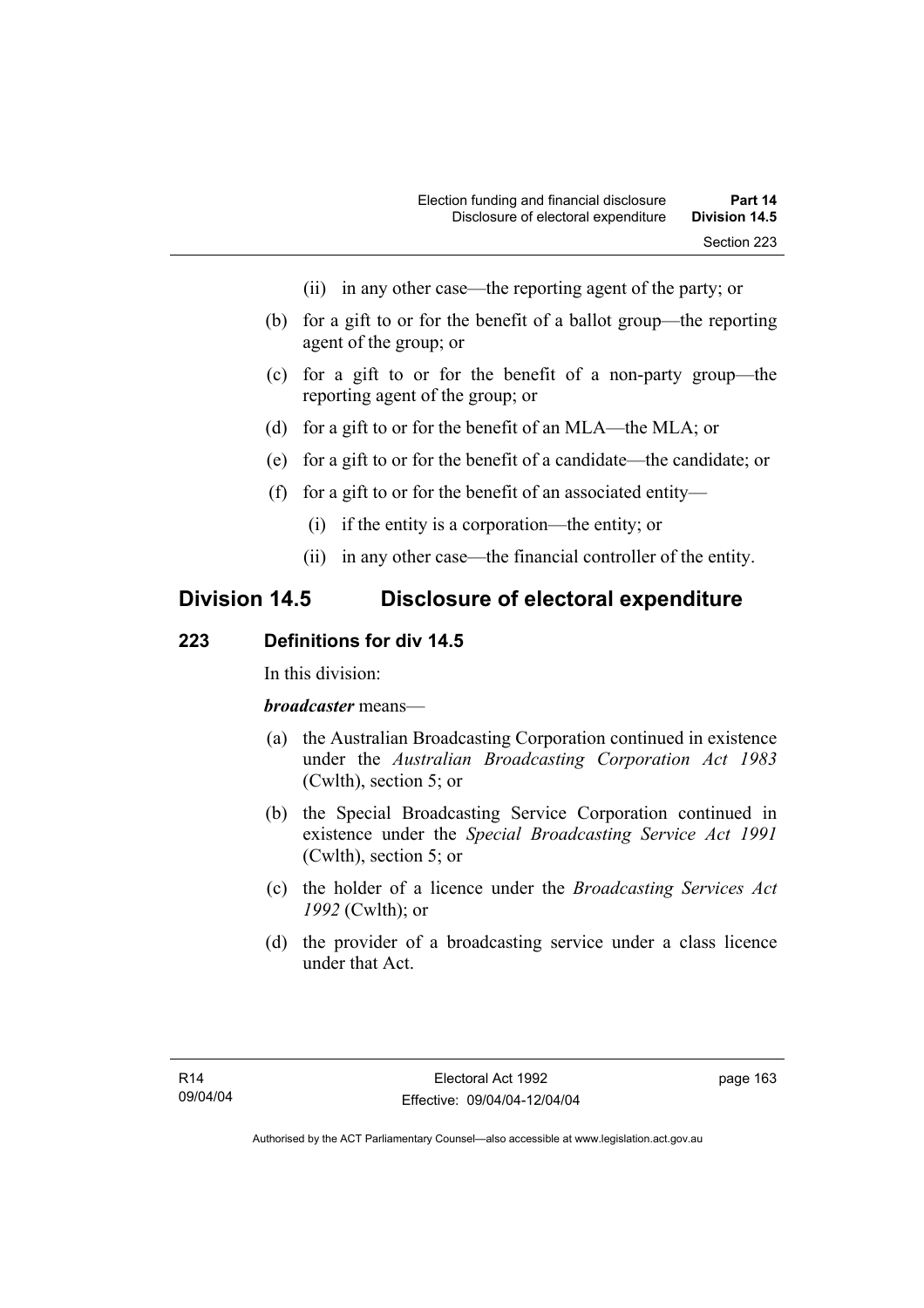*electoral advertisement* means an advertisement containing electoral matter, whether or not consideration was given for its publication or broadcast.

*electoral expenditure*, in relation to an election, means expenditure incurred (whether or not incurred during the pre-election period) on—

- (a) broadcasting an electoral advertisement during the pre-election period; or
- (b) publishing an electoral advertisement in a newspaper or periodical during the pre-election period; or
- (c) displaying an electoral advertisement at a theatre or other place of entertainment during the pre-election period; or
- (d) producing an electoral advertisement referred to in paragraph (a), (b) or (c); or
- (e) producing any printed electoral matter to which section 292 applies (other than material referred to in paragraph (a), (b) or (c)) that is published during the pre-election period; or
- (f) producing and distributing electoral matter that is addressed to particular persons or organisations and is distributed during the pre-election period; or
- (g) consultant's or advertising agent's fees in respect of—
	- (i) services provided during the pre-election period, being services relating to the election; or
	- (ii) material relating to the election that is used during the pre-election period; or
- (h) carrying out an opinion poll or other research about the election during the pre-election period.

*participant* in an election means—

(a) a party, ballot group, non-party group or candidate; or

| page 164 | Electoral Act 1992           | R <sub>14</sub> |
|----------|------------------------------|-----------------|
|          | Effective: 09/04/04-12/04/04 | 09/04/04        |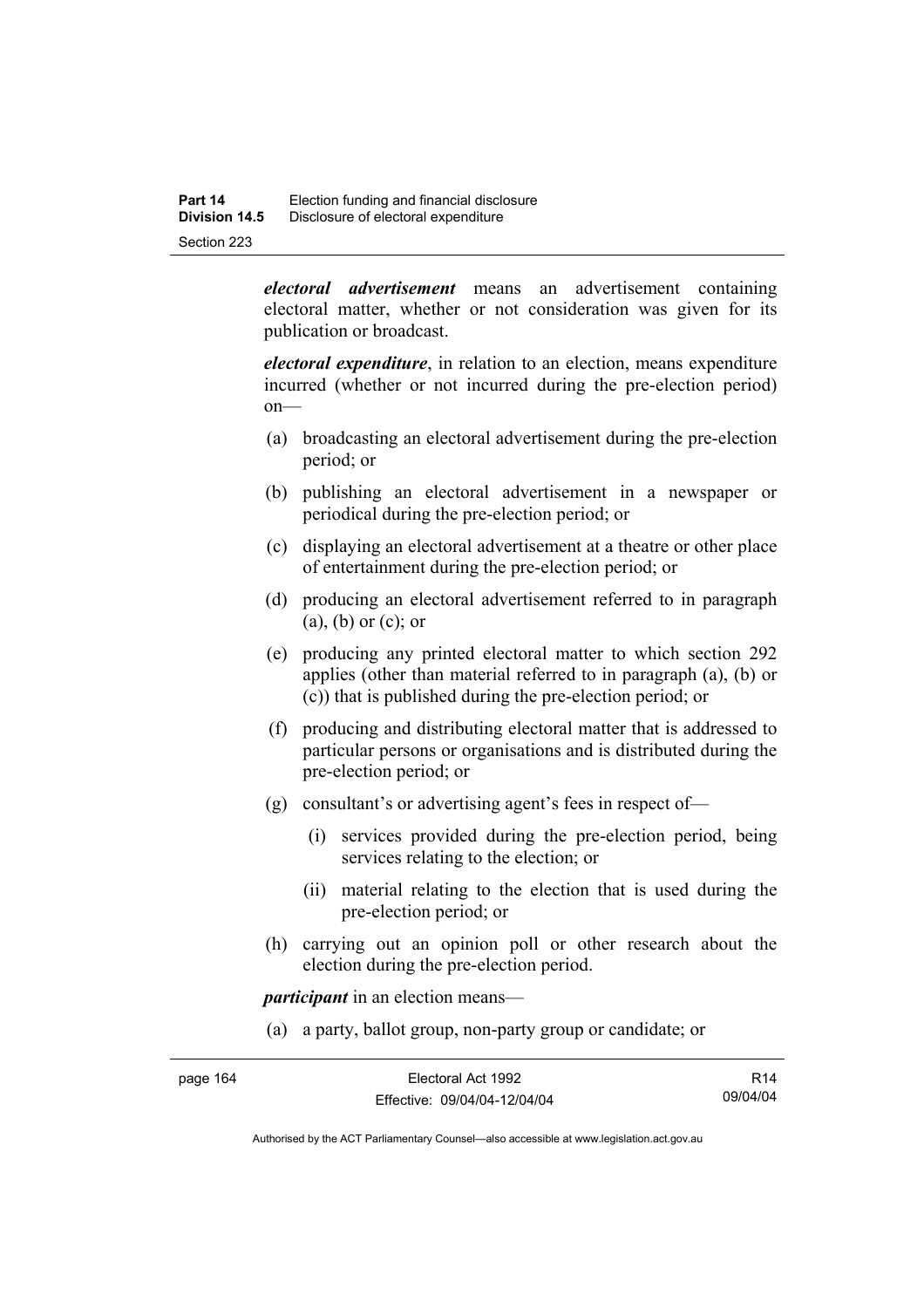(b) a person (other than a party or candidate) by whom, or with the authority of whom, electoral expenditure in relation to an election is incurred.

*relates*—an advertisement *relates* to an election if it contains electoral matter, whether or not consideration is given for publication or broadcasting of the advertisement.

### **224 Returns of electoral expenditure**

- (1) The reporting agent of each person who was a candidate in an election shall, before the end of 15 weeks after polling day for the election, give the commissioner a return specifying details of the electoral expenditure in relation to the election incurred by or with the authority of the candidate.
	- *Note 1* If a form is approved under s 340A (Approved forms) for a return, the form must be used.
	- *Note 2* For how a return may be given, see *Legislation Act 2001*, pt 19.5.
- (2) A reporting agent of a non-party group in an election shall, before the end of 15 weeks after polling day for the election, give the commissioner a return specifying details of the electoral expenditure in relation to the election incurred by or with the authority of the group.
- (3) If electoral expenditure in relation to an election is incurred by or with the authority of a party or ballot group, the reporting agent of the party or ballot group shall, before the end of 15 weeks after polling day for the election, give the commissioner a return setting out details of the expenditure.
- (4) If electoral expenditure in relation to an election was incurred by or with the authority of a person and the expenditure was not incurred with the written authority of a party, ballot group, non-party group, candidate or associated entity in the election the person shall, before the end of 15 weeks after polling day for the election, give the

page 165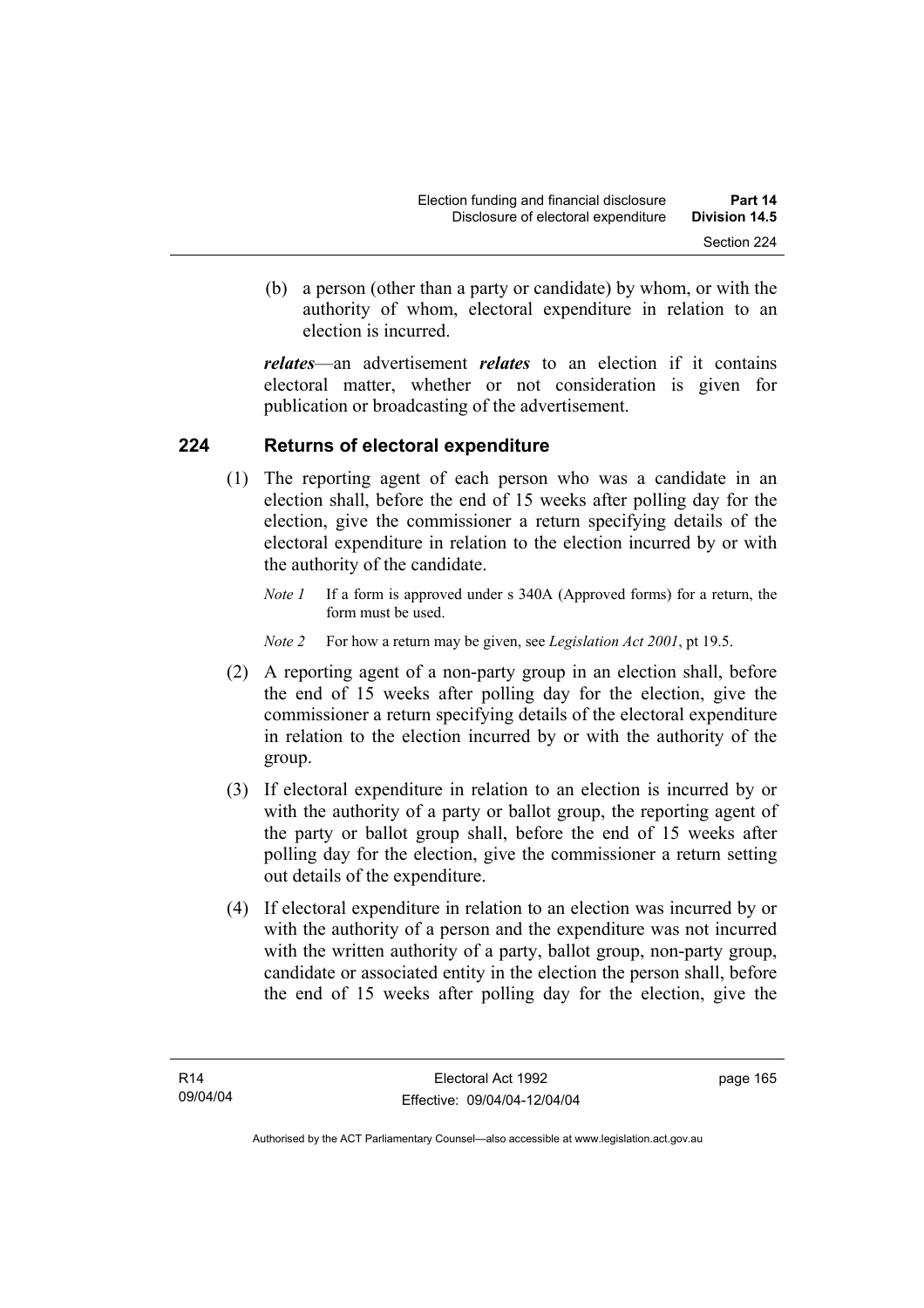commissioner a return specifying details of the electoral expenditure.

 (5) A person is not required to give the commissioner a return under subsection (4) in relation to an election if the amount of the electoral expenditure incurred in relation to the election by or with the authority of the person does not exceed \$200.

#### **225 Nil returns**

- (1) If no electoral expenditure in relation to an election is incurred by or with the authority of a candidate in the election, a return under section 224 in relation to the candidate shall be given to the commissioner and shall include a statement to the effect that no expenditure of a kind required to be disclosed has been incurred by or with the authority of the candidate.
- (2) If no electoral expenditure in relation to an election is incurred by or with the authority of a non-party group in the election, a return under section 224 in relation to the group shall be given to the commissioner and shall include a statement to the effect that no expenditure of a kind required to be disclosed has been incurred by or with the authority of the group.
- (3) If no electoral expenditure in relation to an election is incurred by or with the authority of a party or ballot group that endorsed a candidate in the election, a return under section 224 in relation to the party or ballot group shall be given to the commissioner and shall include a statement to the effect that no expenditure of a kind required to be disclosed has been incurred by or with the authority of the party or ballot group.

## **226 Returns by broadcasters and publishers**

- (1) If an election has taken place—
	- (a) each broadcaster who broadcast an electoral advertisement during the pre-election period with the authority of a participant in the election; and

| page 166 | Electoral Act 1992           | R <sub>14</sub> |
|----------|------------------------------|-----------------|
|          | Effective: 09/04/04-12/04/04 | 09/04/04        |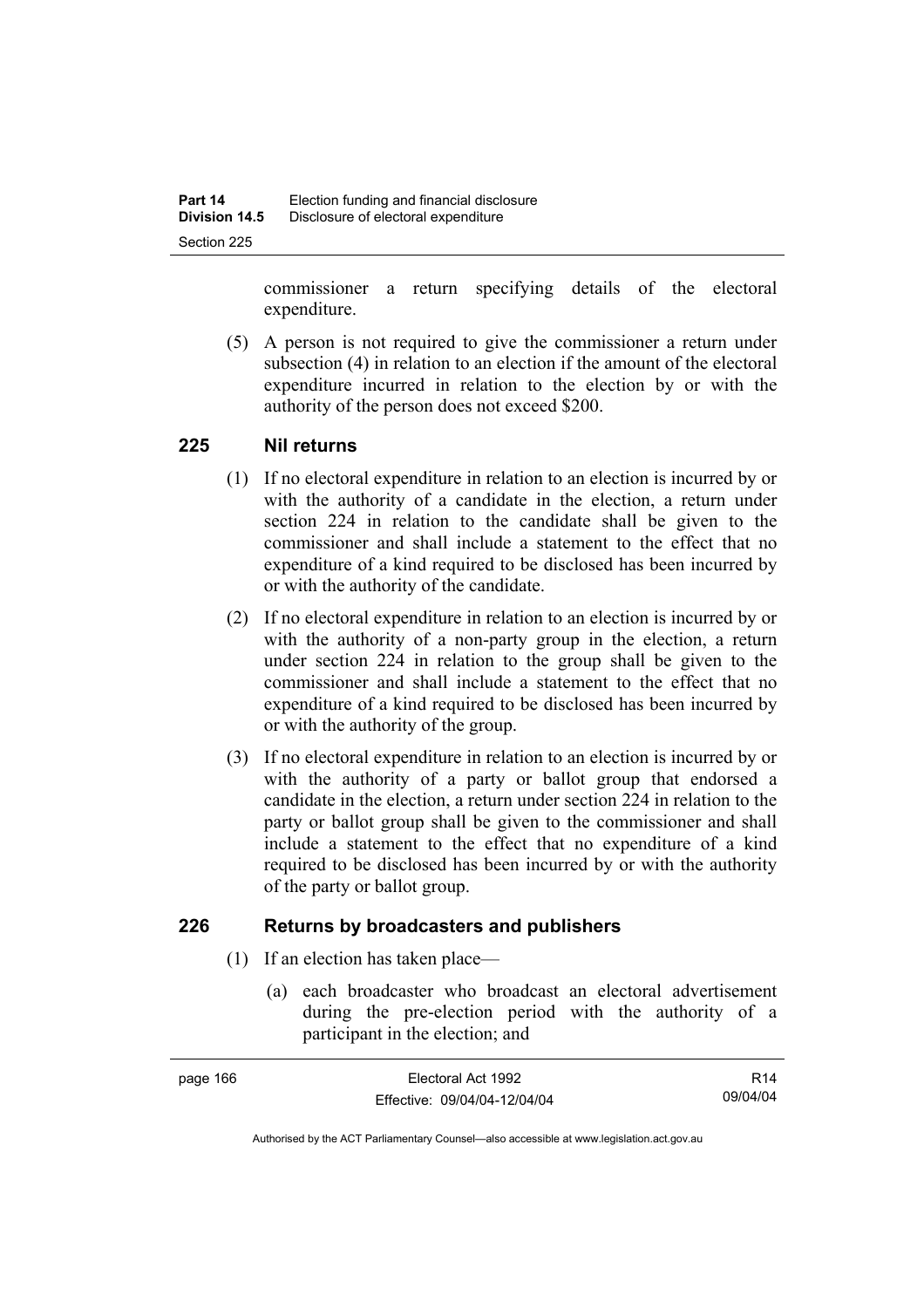(b) each publisher who published an electoral advertisement in a newspaper or periodical during the pre-election period with the authority of a participant in the election;

shall give the commissioner a return before the end of 8 weeks after polling day in the election.

- *Note 1* If a form is approved under s 340A (Approved forms) for a return, the form must be used.
- *Note 2* For how a return may be given, see *Legislation Act 2001*, pt 19.5.
- (2) A return shall specify the following particulars in relation to the advertisement:
	- (a) the broadcasting service as part of which the advertisement was broadcast or the newspaper or periodical in which the advertisement was published;
	- (b) the person at whose request the advertisement was broadcast or published;
	- (c) the participant in the election with whose authority the advertisement was broadcast or published;
	- (d) the date or dates when, and, for an advertisement that was broadcast, the times between which, the advertisement was broadcast or published;
	- (e) for a published advertisement—the page on which the advertisement was published and the space occupied by it;
	- (f) whether or not, on each occasion when the advertisement was broadcast or published, a charge was made by the broadcaster or publisher for the broadcasting or publication of the advertisement;
	- (g) if a charge referred to in paragraph (f) was made—the amount of the charge.
- (3) If a broadcaster or publisher specifies in a return the amount of a charge in accordance with subsection (2) (g), the broadcaster or

| R14      | Electoral Act 1992           | page 167 |
|----------|------------------------------|----------|
| 09/04/04 | Effective: 09/04/04-12/04/04 |          |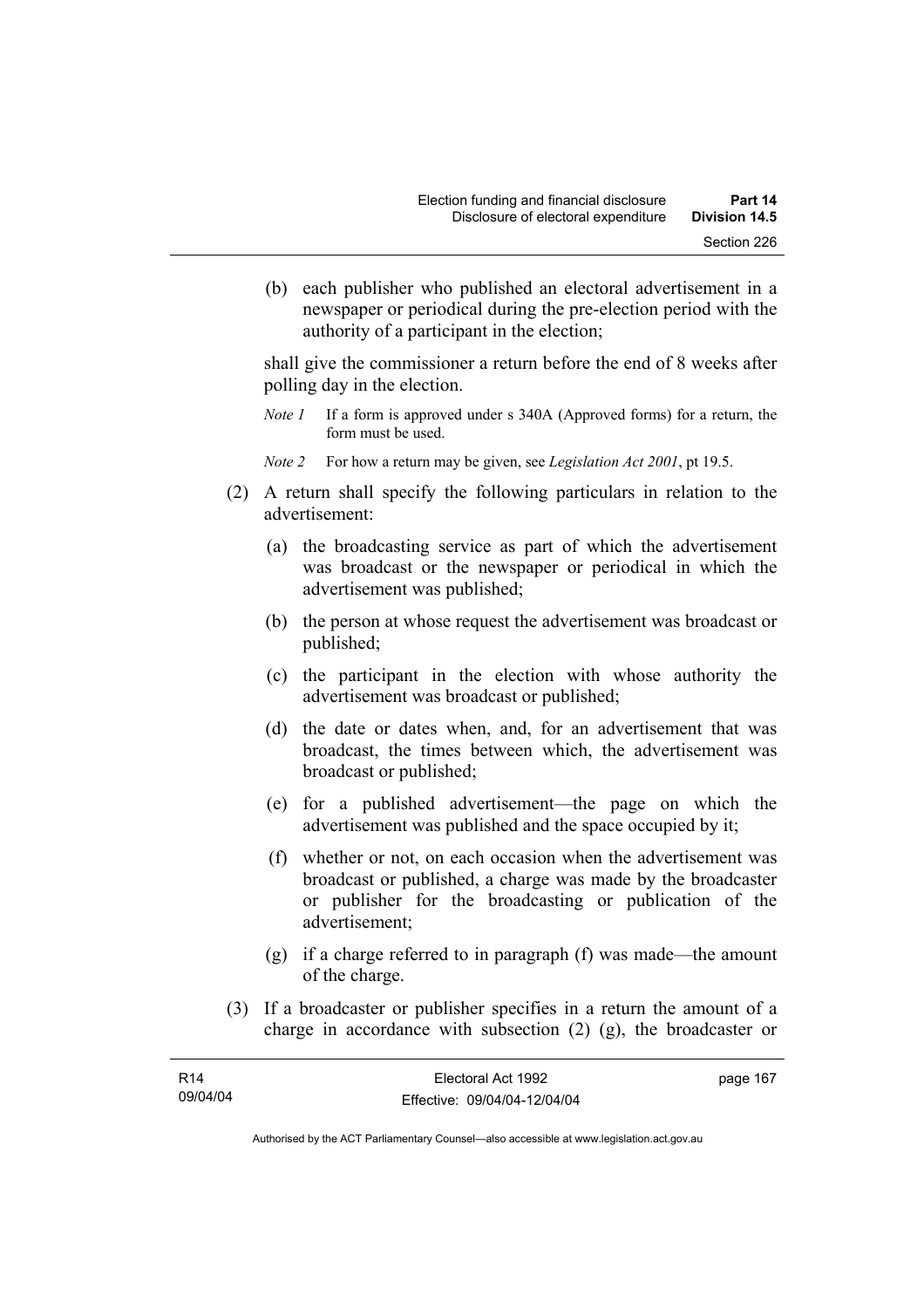publisher shall state in the return whether or not the charge is at less than normal commercial rates having regard to—

- (a) for a broadcast advertisement—the length of the advertisement and the day or days when, and the times between which, it was broadcast; or
- (b) for a published advertisement—the space occupied by the advertisement and the nature of the newspaper or periodical.
- (4) A publisher is not required to give the commissioner a return under subsection (1) in relation to an election if the amount of the charges made by the publisher in relation to the publication of any advertisements to which that subsection applies, in relation to that election and any other election that took place on the same day as the firstmentioned election, does not exceed \$1 000.
- (5) A return under subsection (1) may refer to more than 1 advertisement.

### **227 Multiple elections on same day**

- $(1)$  If—
	- (a) the voting at 2 or more elections took place on the same day; and
	- (b) a person would, apart from this subsection, be required to give the commissioner 2 or more returns under this division relating to those elections;

the person may give the commissioner a single return, in a form approved under section 340A (Approved forms), setting out the particulars that the person would have been required to set out in those separate returns.

 (2) It is sufficient compliance with this division if the return sets out details of the expenditure without showing the extent to which it relates to any election.

R14 09/04/04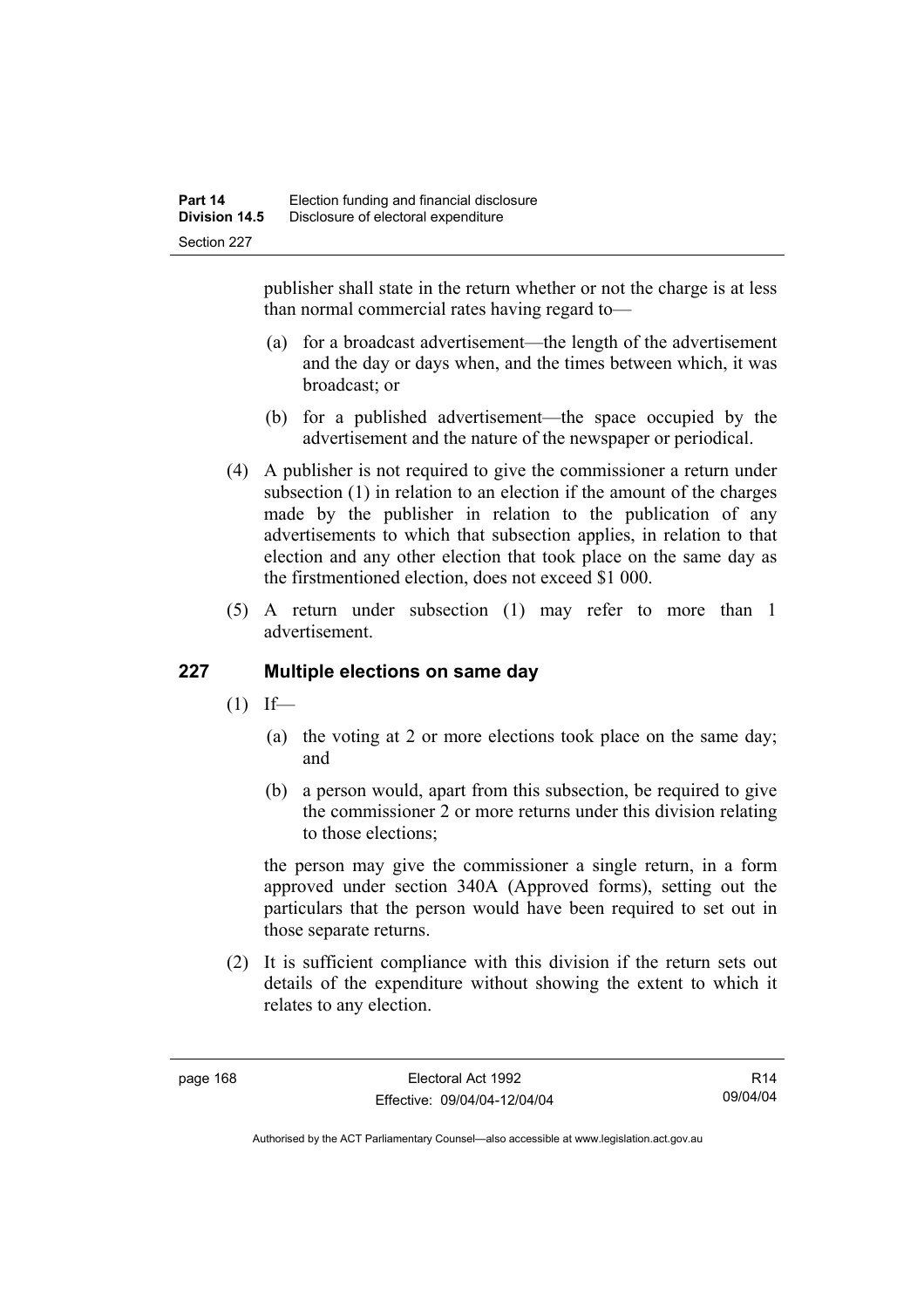# **Division 14.6 Annual returns**

#### **228 Meaning of** *defined particulars* **for div 14.6**

In this division:

*defined particulars*, in relation to a sum, means—

- (a) if the sum was received from, paid to or owed to, an unincorporated association, other than a registered industrial organisation—
	- (i) the name of the association; and
	- (ii) the names and addresses of the members of the executive committee (however described) of the association; and
	- (b) if the sum was paid out of or into, or incurred as a debt to, a trust fund or the funds of a foundation—
		- (i) the names and addresses of the trustees of the fund or foundation; and
		- (ii) the name, title or description of the trust fund or foundation; and
	- (c) the name and address of the person or organisation that paid, received or is owed the sum; and
	- (d) such other particulars as are prescribed.

#### **230 Annual returns by parties, ballot groups and MLAs**

- (1) The reporting agent of a party, ballot group or MLA must, within 16 weeks after the end of each financial year, give the commissioner a return.
	- *Note 1* If a form is approved under s 340A (Approved forms) for a return, the form must be used.
	- *Note 2* For how a return may be given, see *Legislation Act 2001*, pt 19.5.

page 169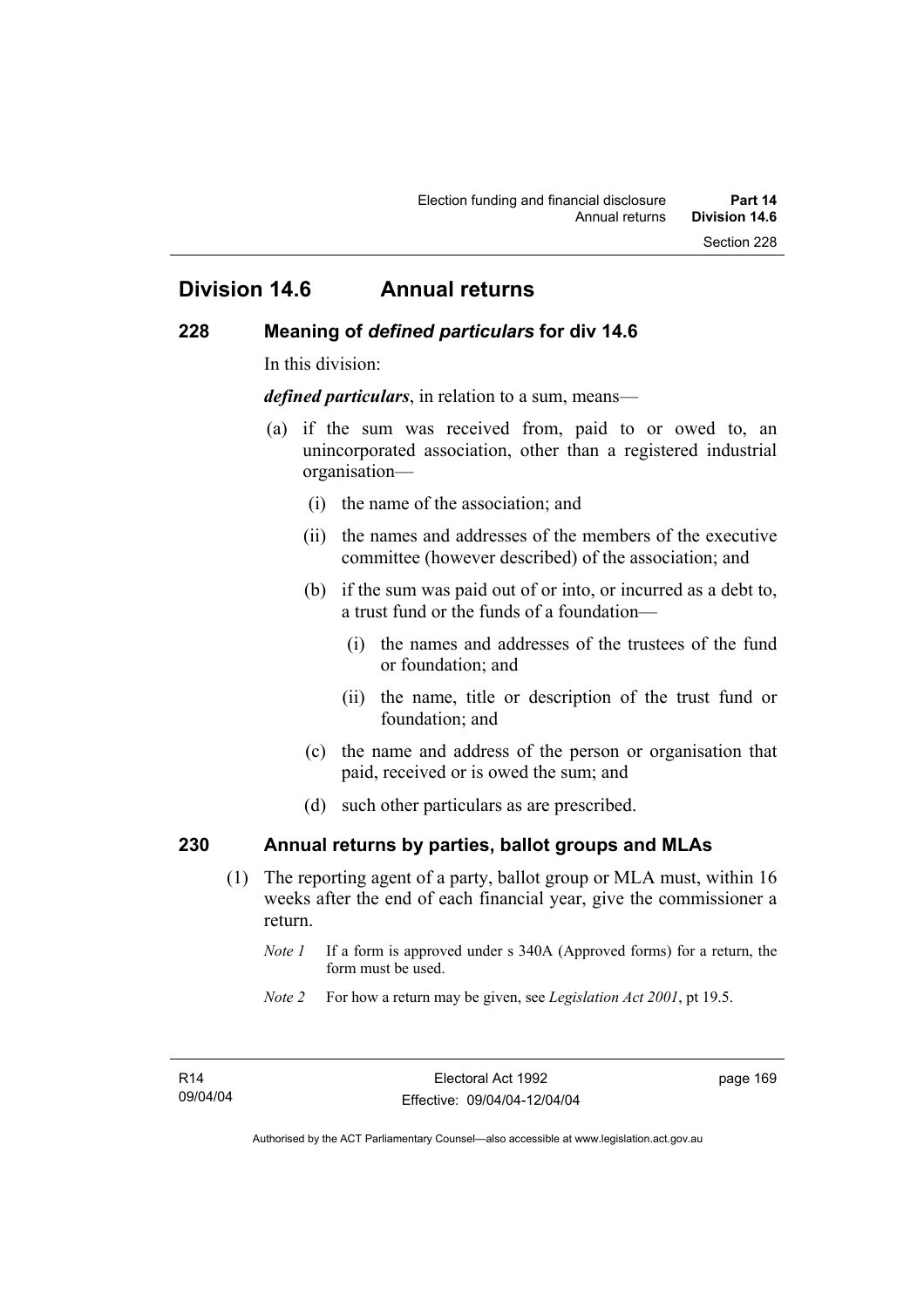- (2) However, the return may be the audited annual accounts of the party, ballot group or MLA in a form approved, in writing, by the commissioner.
- (3) The approval is a notifiable instrument.
	- *Note* A notifiable instrument must be notified under the *Legislation Act 2001*.
- (4) The return must state—
	- (a) the amount received by, or on behalf of, the party, ballot group or MLA during the financial year, together with the particulars required by section 232 (1) (Amounts received); and
	- (b) the amount paid by, or on behalf of, the party, ballot group or MLA during the financial year; and
	- (c) the outstanding amount, at the end of the financial year, of debts incurred by, or on behalf of, the party, ballot group or MLA, together with the particulars required by section 234 (1) (Outstanding amounts).
- (5) For subsection (4) (a), an amount is received by, or on behalf of, an MLA only if the amount is a gift received by the MLA in his or her capacity as an MLA.

#### **Examples of amounts not required to be stated in a return**

- 1 Income derived in a private capacity eg interest on bank accounts and dividends on shares.
- 2 Salary, allowances and other benefits (including superannuation benefits) as an MLA.
- 3 A gift given to the MLA in a private capacity for his or her personal use eg a birthday gift from a family member.
- *Note* An example is part of the Act, is not exhaustive and may extend, but does not limit, the meaning of the provision in which it appears (see *Legislation Act 2001*, s 126 and s 132).
- (6) For subsection (4) (b) or (c), an amount paid, or an outstanding amount of debts incurred, by or on behalf of an MLA includes an amount paid, or an outstanding amount of debts incurred, by or on

R14 09/04/04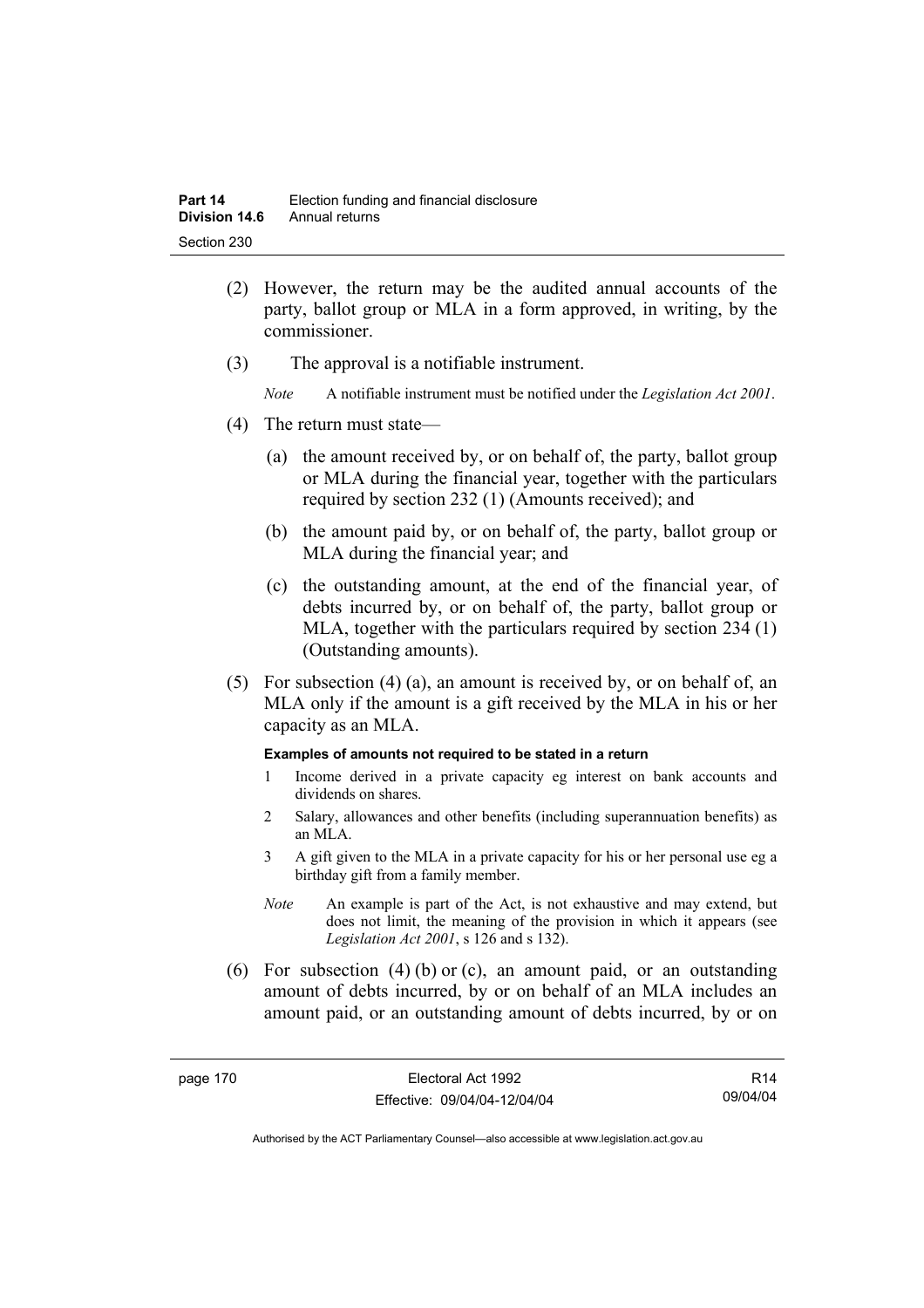behalf of the MLA for a purpose that relates solely or substantially to his or her position as MLA on any of the following:

- (a) broadcasting an advertisement;
- (b) publishing an advertisement in a newspaper or periodical;
- (c) displaying an advertisement at a theatre or another place of entertainment;
- (d) producing an advertisement mentioned in paragraphs (a) to (c);
- (e) producing any printed electoral matter to which section 292 (Dissemination of electoral matter—authorisers and authors) applies;
- (f) producing and distributing electoral matter that is addressed to particular people or organisations;
- (g) consultant's or advertising agent's fees for services provided;
- (h) carrying out an opinion poll or other research.
- (7) A return under this section must not include a list of the members of a party.
- (8) If the registration of a party or ballot group is cancelled during a financial year, this section applies to the party or ballot group in relation to the year as if a reference to the reporting agent of the party or ballot group were a reference to the person who was the reporting agent of the party or ballot group immediately before the cancellation.
- (9) If a person ceases to be an MLA during a financial year, this section applies to the person in relation to the year as if the person were the reporting agent.

### **231 Periods of less than financial year**

- (1) This section applies if, during a financial year—
	- (a) a political party becomes, or ceases to be, a registered party; or

| R14      | Electoral Act 1992           | page 171 |
|----------|------------------------------|----------|
| 09/04/04 | Effective: 09/04/04-12/04/04 |          |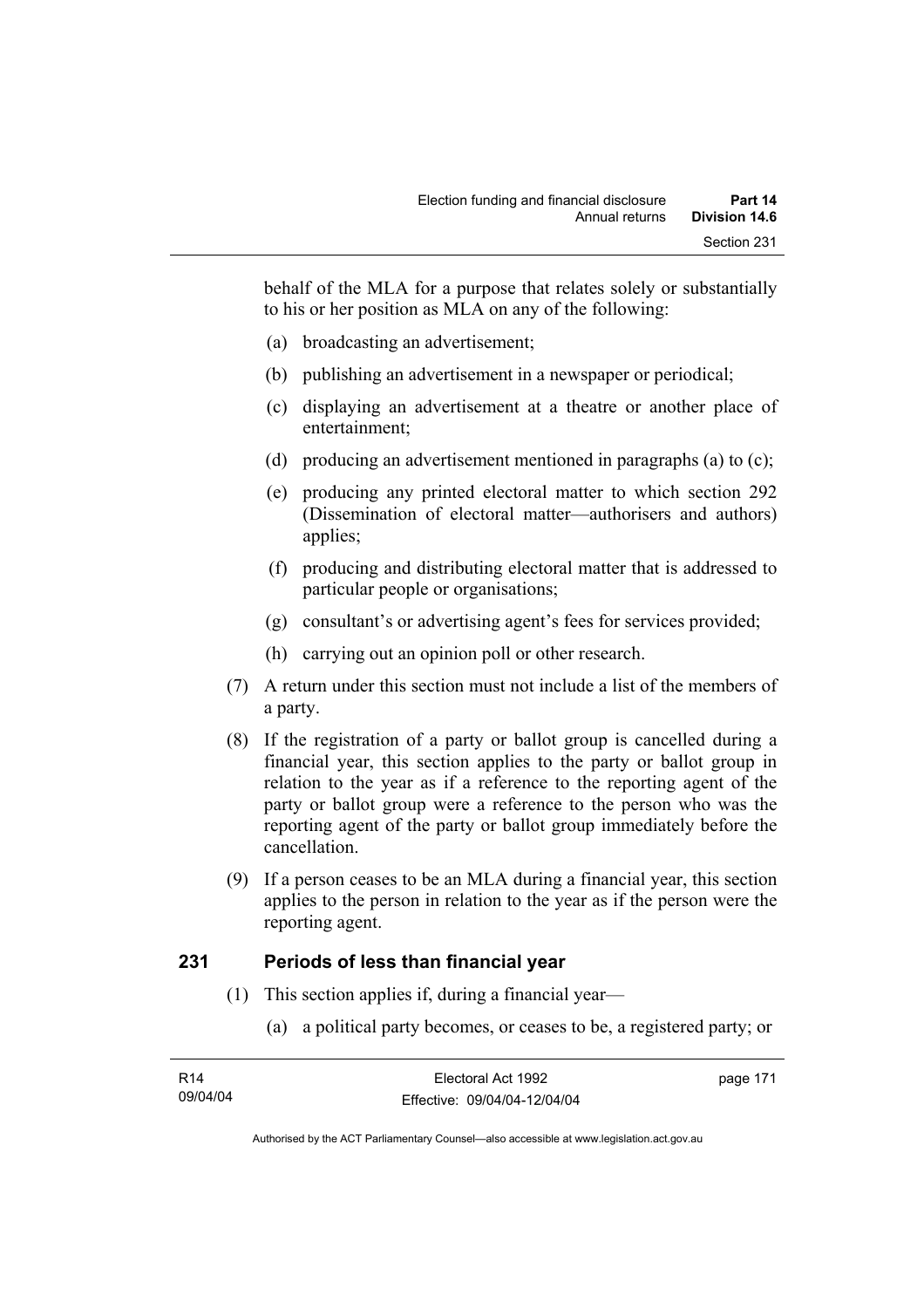- (b) a ballot group is registered or a registered ballot group ceases to be registered; or
- (c) a person becomes, or ceases to be, an MLA.
- (2) A return under section 230 (Annual returns by parties, ballot groups and MLAs) for the political party, ballot group or person for the financial year need only include particulars for the part of the year when the party or ballot group was registered or the person was an MLA.

## **231A Returns by parties under Commonwealth Electoral Act**

- $(1)$  If—
	- (a) an organisation has corresponding registration as a political party under this Act, part 7 and under the Commonwealth Act, part 11 whether by the same or a different name; and
	- (b) the agent of the organisation gives to the Australian Electoral Commission, within the period of 16 weeks after the end of the financial year, a return under the Commonwealth Act, section 314AB in relation to that financial year; and
	- (c) the agent or organisation gives to the ACT commissioner, within that period, a copy of that return;

the organisation is not required to give to the ACT commissioner a return under section 230 in relation to that financial year.

 (2) For subsection (1), an organisation has corresponding registration as a political party under this Act, part 7 and under the Commonwealth Act, part 11 if the same person is specified as the registered officer of the party in the register of political parties kept under this Act, section 88 and in the register of political parties kept under the Commonwealth Act, section 125.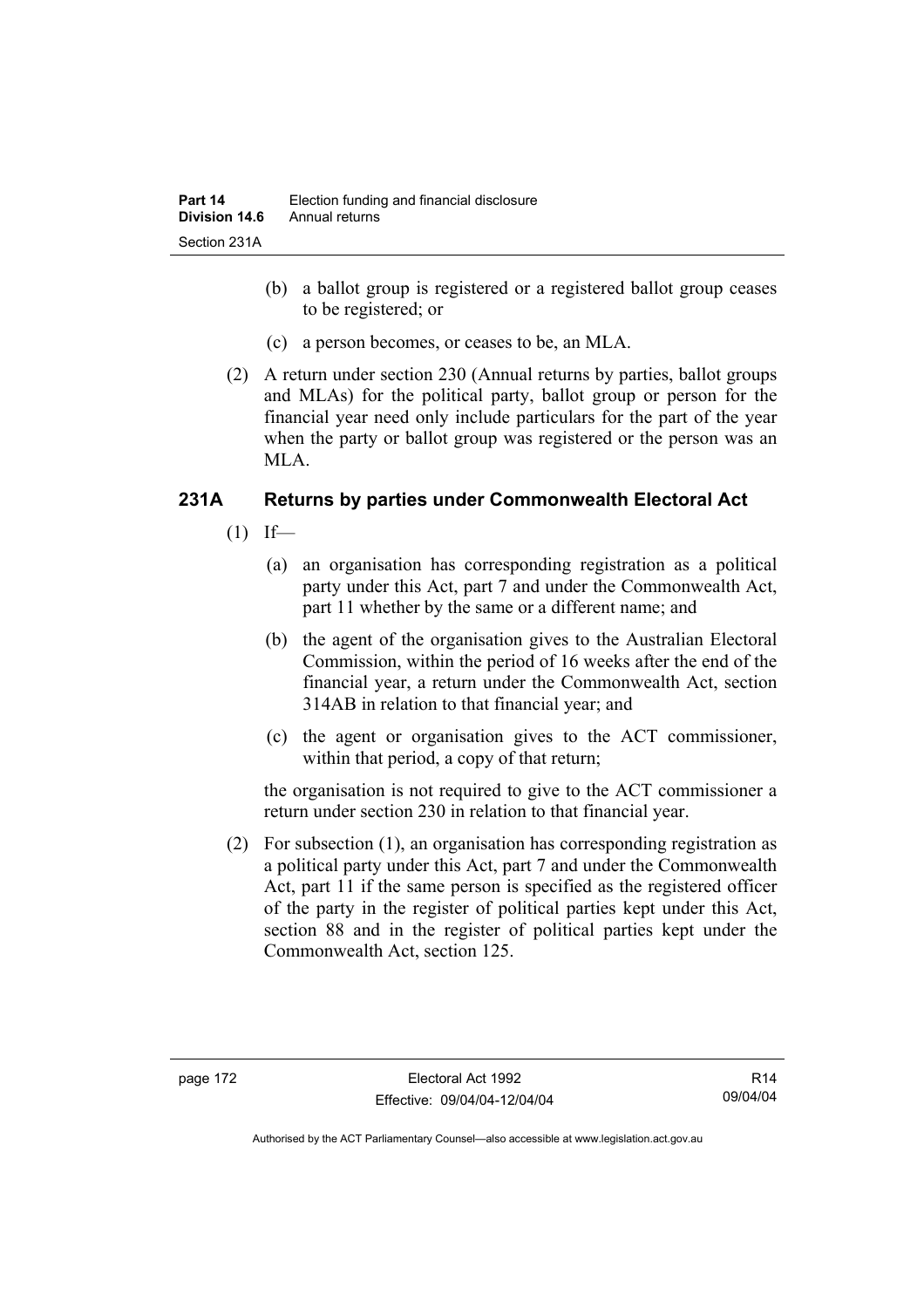(3) In this section:

*agent*, in relation to an organisation, means the person appointed under the Commonwealth Act, section 288 to be the agent of the organisation in relation to the ACT.

*Commonwealth Act* means the *Commonwealth Electoral Act 1918* (Cwlth).

*party* includes an ACT branch of a political party registered under the Commonwealth Act, part 11.

#### **231B Annual returns by associated entities**

- (1) If an entity is an associated entity at any time during a financial year, the entity's financial controller must give the commissioner a return within 16 weeks after the end of the financial year.
	- *Note 1* If a form is approved under s 340A (Approved forms) for a return, the form must be used.

*Note 2* For how a return may be given, see *Legislation Act 2001*, pt 19.5.

- (2) The return must state—
	- (a) the amount received by, or on behalf of, the entity during the financial year, together with the particulars required by section 232 (1) (Amounts received); and
	- (b) the amount paid by, or on behalf of, the entity during the financial year; and
	- (c) if the entity is an associated entity at the end of the financial year—the outstanding amount, at the end of the year, of debts incurred by, or on behalf of, the entity, together with the particulars required by section 234 (2) (Outstanding amounts).
- (3) An amount received when the entity was not an associated entity is not to be counted for subsection (2) (a) and (b).
- (4) If an amount required to be stated under subsection (2) (b) was—

page 173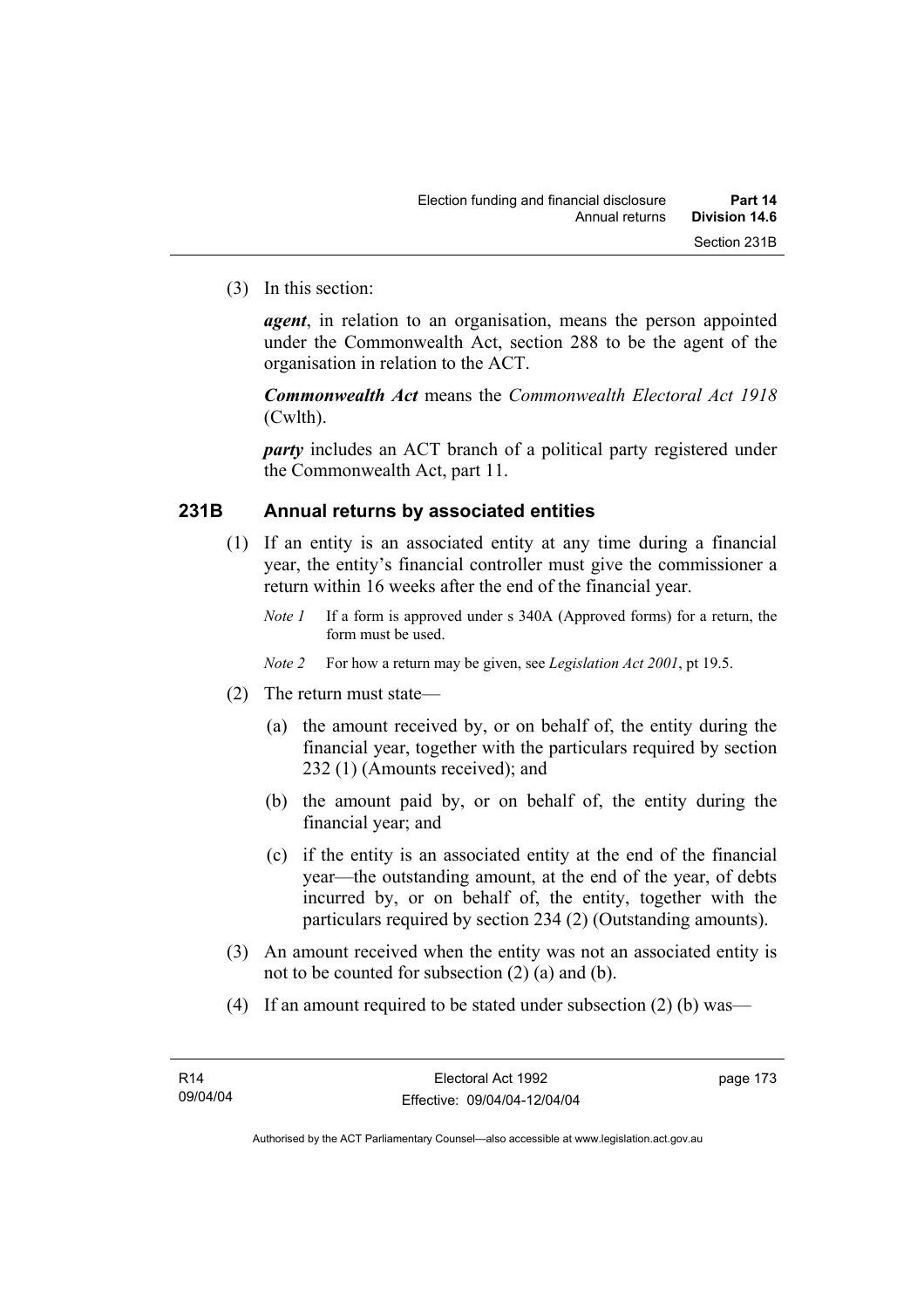- (a) paid to or for the benefit of 1 or more parties, ballot groups or MLAs; and
- (b) paid out of funds generated from capital of the entity;

the return must set out the required details of each person who contributed to that capital on or after 29 November 1996.

- (5) For subsection (4), the required details of a person are—
	- (a) the person's name and address; and
	- (b) the total of the person's contributions to the capital of the associated entity mentioned in that subsection up to the end of the financial year.
- (6) Subsection (5) does not apply to contributions that have been included in a previous return under this section.

#### **231C Returns by associated entities under Commonwealth Electoral Act**

- (1) This section applies in relation to an associated entity that—
	- (a) is controlled by 1 or more parties; or
	- (b) operates wholly or mainly for the benefit of 1 or more parties.
- (2) If an entity was, during a financial year, an associated entity in relation to which this section applies and the financial controller of the entity—
	- (a) gives to the Australian Electoral Commission, within the period of 16 weeks after the end of the financial year, a return under the *Commonwealth Electoral Act 1918* (Cwlth), section 314AEA in relation to that financial year; and
	- (b) gives to the commissioner, within that period, a copy of that return;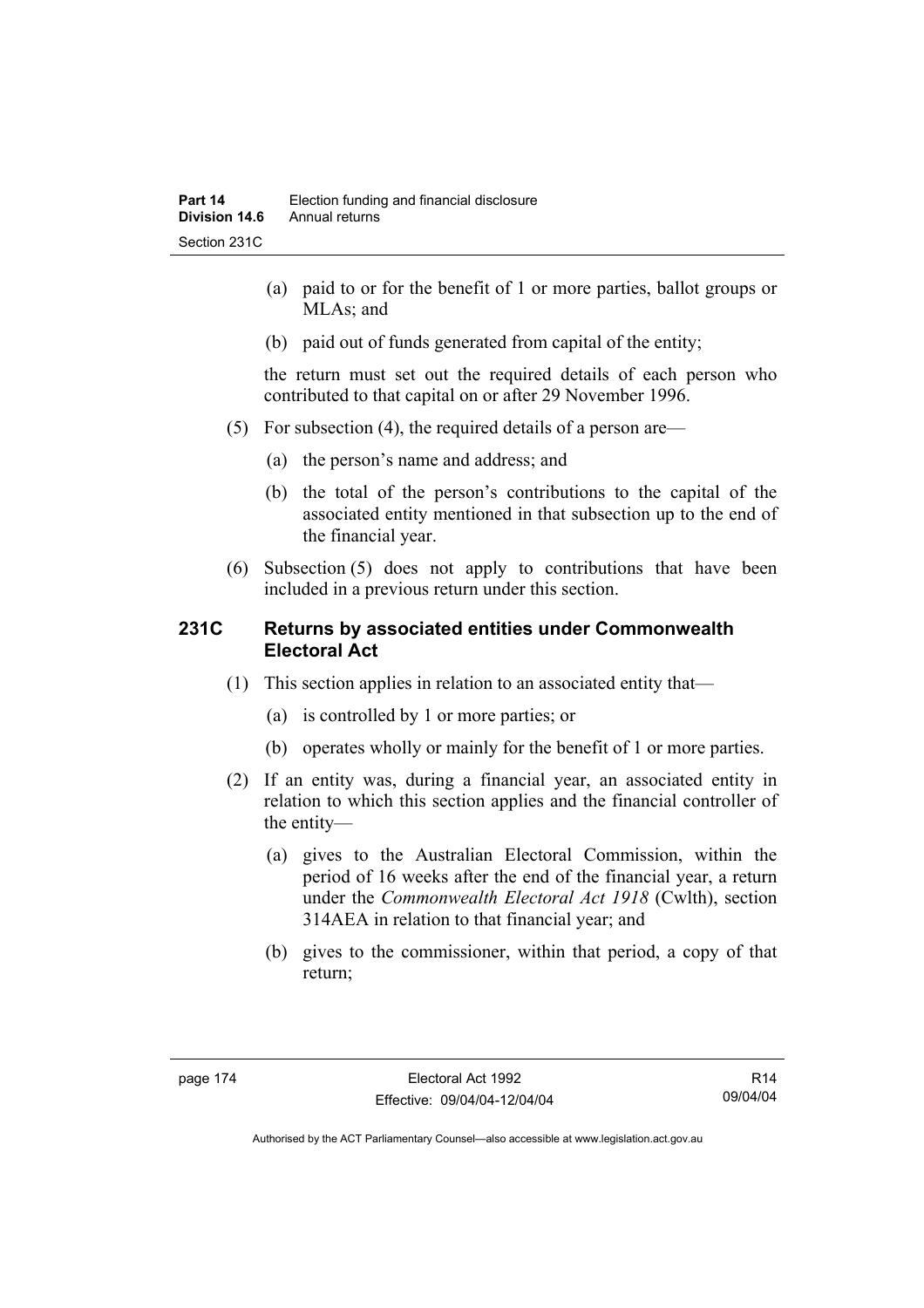the financial controller is not required to give to the commissioner a return under section 231B in relation to the entity for that financial year.

### **232 Amounts received**

- (1) If the sum of all amounts received by, or on behalf of, a party, ballot group, MLA or associated entity (the *receiver*) from a person or organisation during a financial year is \$1 500 or more, the return by the receiver under section 230 (Annual returns by parties, ballot groups and MLAs) or section 231B (Annual returns by associated entities) must state the amount of the sum and set out the defined particulars for it.
- (2) In working out the sum, an amount of less than \$1 500 need not be counted.
- (3) If the sum was received as a loan, the return must state the information required by section 218A (2) (Certain loans not to be received).

# **234 Outstanding amounts**

- (1) If, at the end of a financial year, the sum of all debts within the meaning of section 230 (4) (c) that are owed by a party, ballot group or MLA to a particular person or organisation is \$1 500 or more, the return by the party, ballot group or MLA under section 230 shall specify the sum and include the defined particulars.
- (2) If an entity is an associated entity at the end of a financial year and, at the end of that year, the sum of all debts within the meaning of section 231B (2) (c) that are owed by the entity to a particular person or organisation is \$1 500 or more, the return by the entity under section 231B in relation to the financial year shall set out the sum and include the defined particulars.

page 175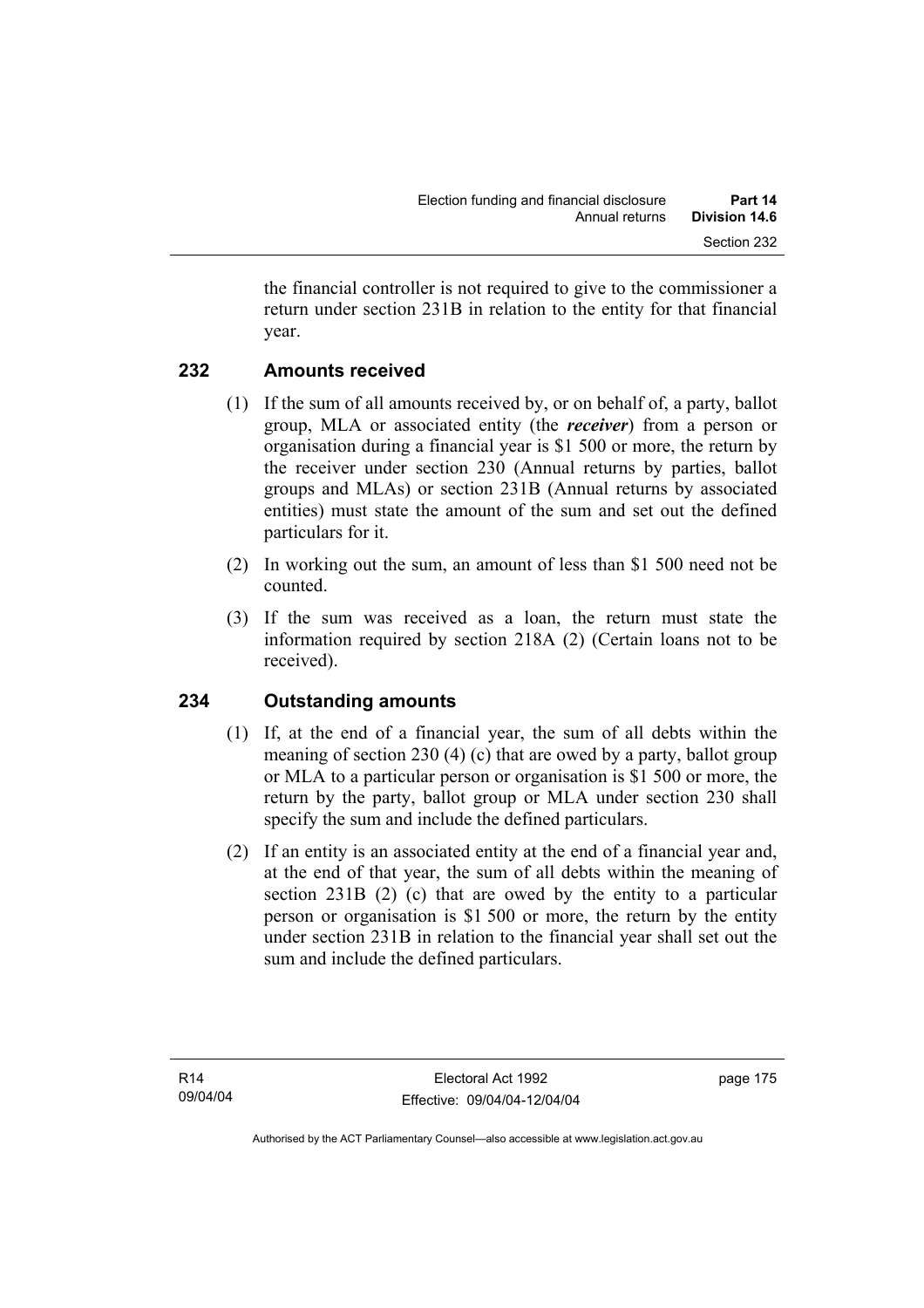## **234A Regulations**

- (1) The regulations may require greater detail to be provided in returns under section 230 or 231B than is required by this division.
- (2) Without limiting subsection (1), the regulations may require that the total amounts referred to in section 230 (4) or 231B (2) be broken down in the way specified in the regulations.
- (3) The regulations may reduce the amount of information to be provided in returns under section 231B.

# **Division 14.7 Compliance**

## **235 Definitions for div 14.7**

In this division:

*investigation notice* means a notice under section 237 (3) (Investigation notices generally) or section 237A (2) (Investigation notices about associated entities).

*return* includes a notice under section 240 (1) (c) or (4) (Inability to complete returns).

### **236 Offences**

 (1) A person shall not, without reasonable excuse, fail to give the commissioner a return under this part within the time required.

Maximum penalty:

- (a) for a return required to be given by the reporting agent of a party or ballot group—50 penalty units; and
- (b) for any other return—20 penalty units.
- (2) A person shall not, without reasonable excuse—
	- (a) give the commissioner an incomplete return under division 14.4, 14.5 or 14.6; or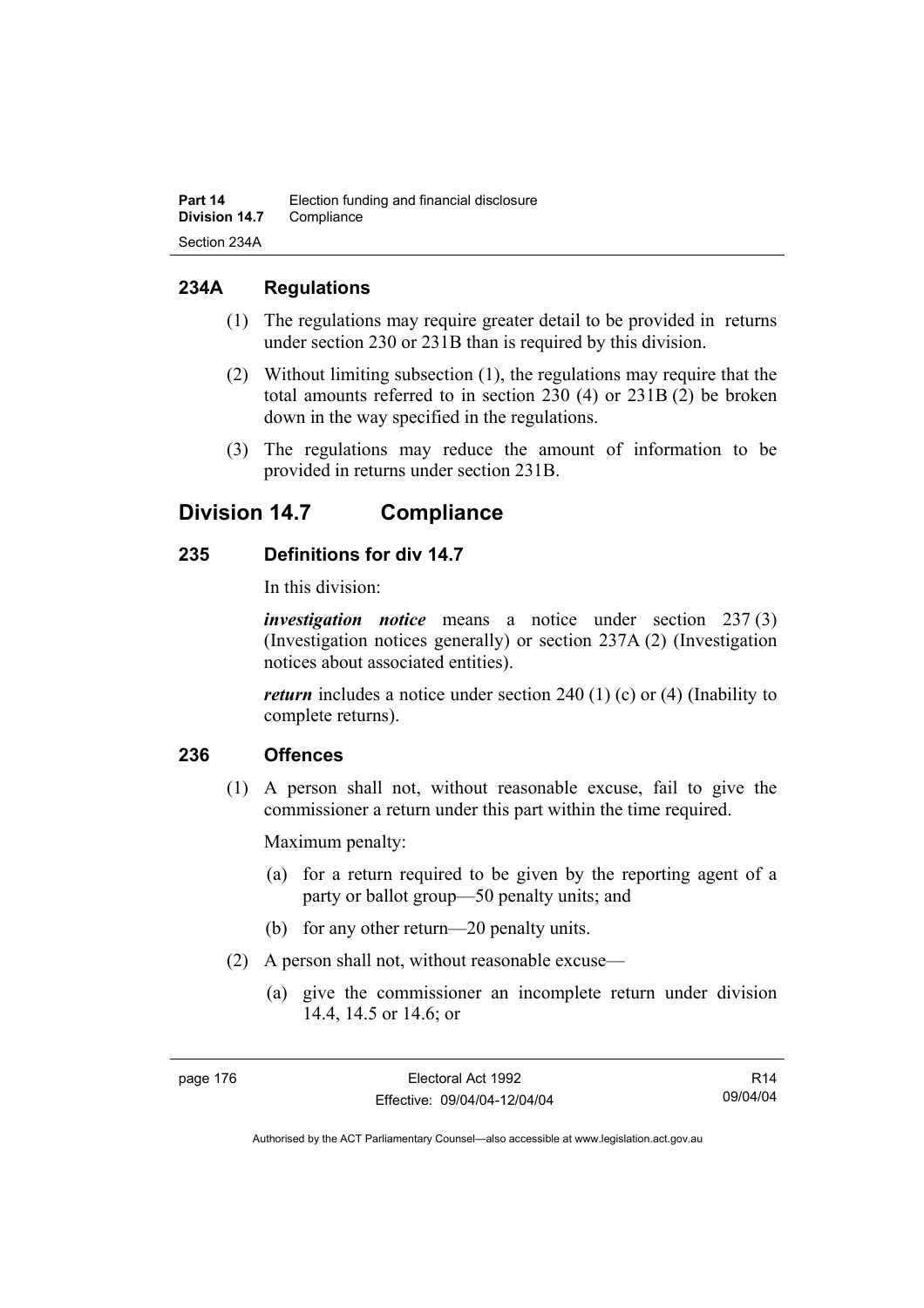(b) fail to retain records in accordance with section 239.

Maximum penalty: 20 penalty units.

- (3) For subsection (1) or subsection (2) (b), it is a reasonable excuse for a reporting agent of a non-party group to fail to give a return or keep records if another reporting agent of the group has given the return within the time required or kept records in accordance with section 239, as the case requires.
- (4) A person shall not give a return under division 14.4, 14.5 or 14.6, containing particulars that are, to the knowledge of the person, false or misleading in a material particular.

Maximum penalty: 50 penalty units, imprisonment for 6 months or both.

 (5) A person shall not give to another person who is required to give a return under division 14.4, 14.5 or 14.6 information relevant to the return that is, to the knowledge of the firstmentioned person, false or misleading in a material particular.

Maximum penalty: 50 penalty units, imprisonment for 6 months or both.

 (6) A prosecution in relation to an offence against this section may be begun at any time within 4 years after the offence was committed.

### **237 Investigation notices generally**

(1) In this section:

*prescribed person* means a person who, in the commissioner's opinion, is or may be required to give the commissioner a return under this part in relation to an election.

 (2) The commissioner may conduct an investigation into compliance with this part.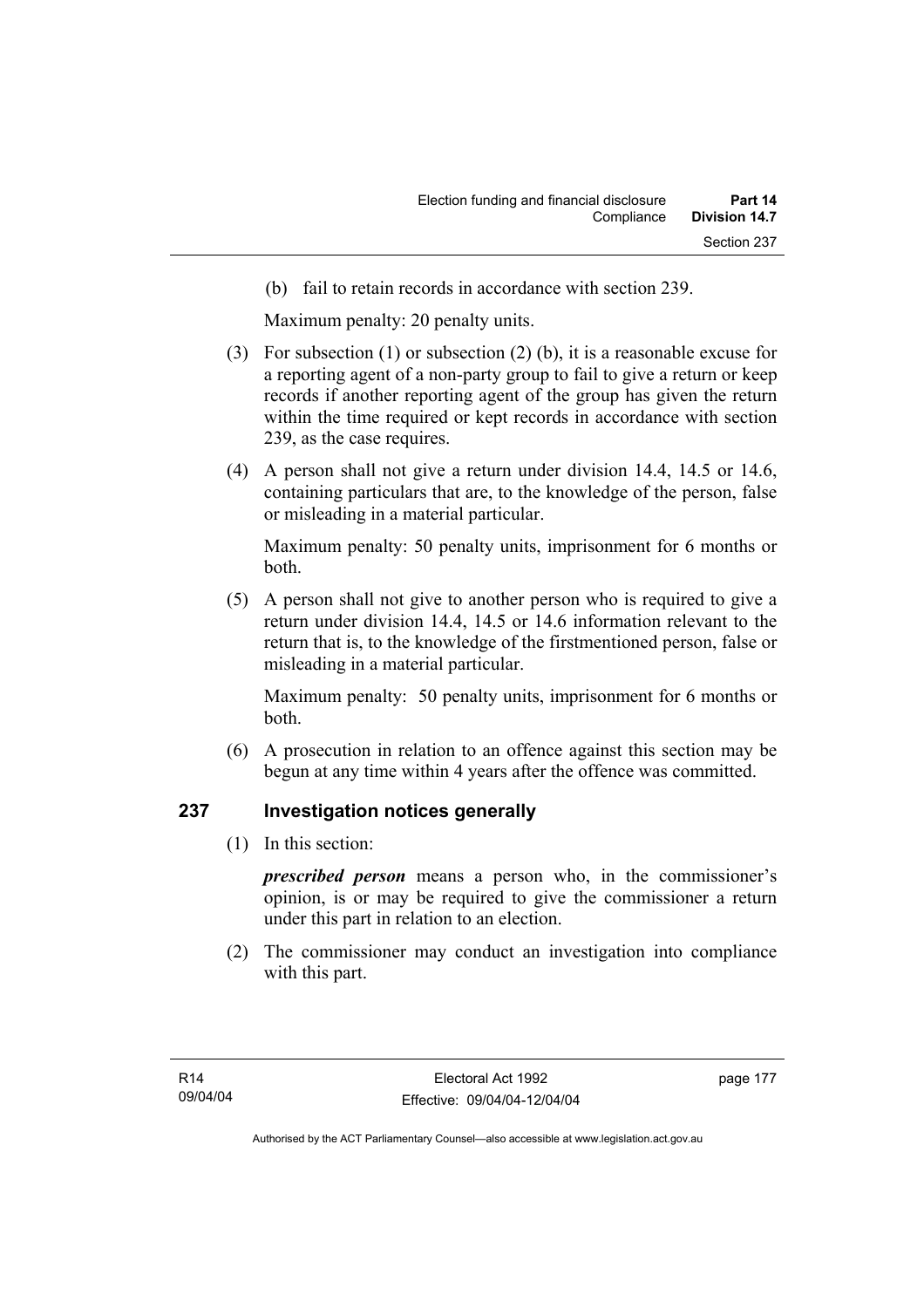- (3) For an investigation, the commissioner may give a notice (an *investigation notice*) in relation to a reporting agent or prescribed person to—
	- (a) the agent or prescribed person; or
	- (b) for the reporting agent of a party or ballot group—any officer, employee or representative of the party or ballot group; or
	- (c) for a prescribed person that is a corporation—any of its officers or employees; or
	- (d) anyone else the commissioner has reasonable grounds for believing can produce a document or anything else, or give evidence, about anyone's compliance with this part.
	- *Note* For how documents may be given, see *Legislation Act 2001*, pt 19.5.
- (4) The investigation notice must require the person to whom it is given—
	- (a) to produce to the commissioner, within the time and in the way stated in the notice, a document, or something else, stated in the notice; or
	- (b) to appear, at a time and place stated in the notice, before the commissioner to give evidence, orally or in writing, and to produce a document, or something else, stated in the notice.
- (5) The time stated in the notice must be not earlier than 28 days after the notice is given to the person.
- (6) If the investigation notice requires an officer, employee or representative of a party or ballot group other than its reporting agent to appear before the commissioner, the reporting agent of the party is entitled—
	- (a) to attend the investigation; or
	- (b) to nominate someone else to attend on the reporting agent's behalf.

R14 09/04/04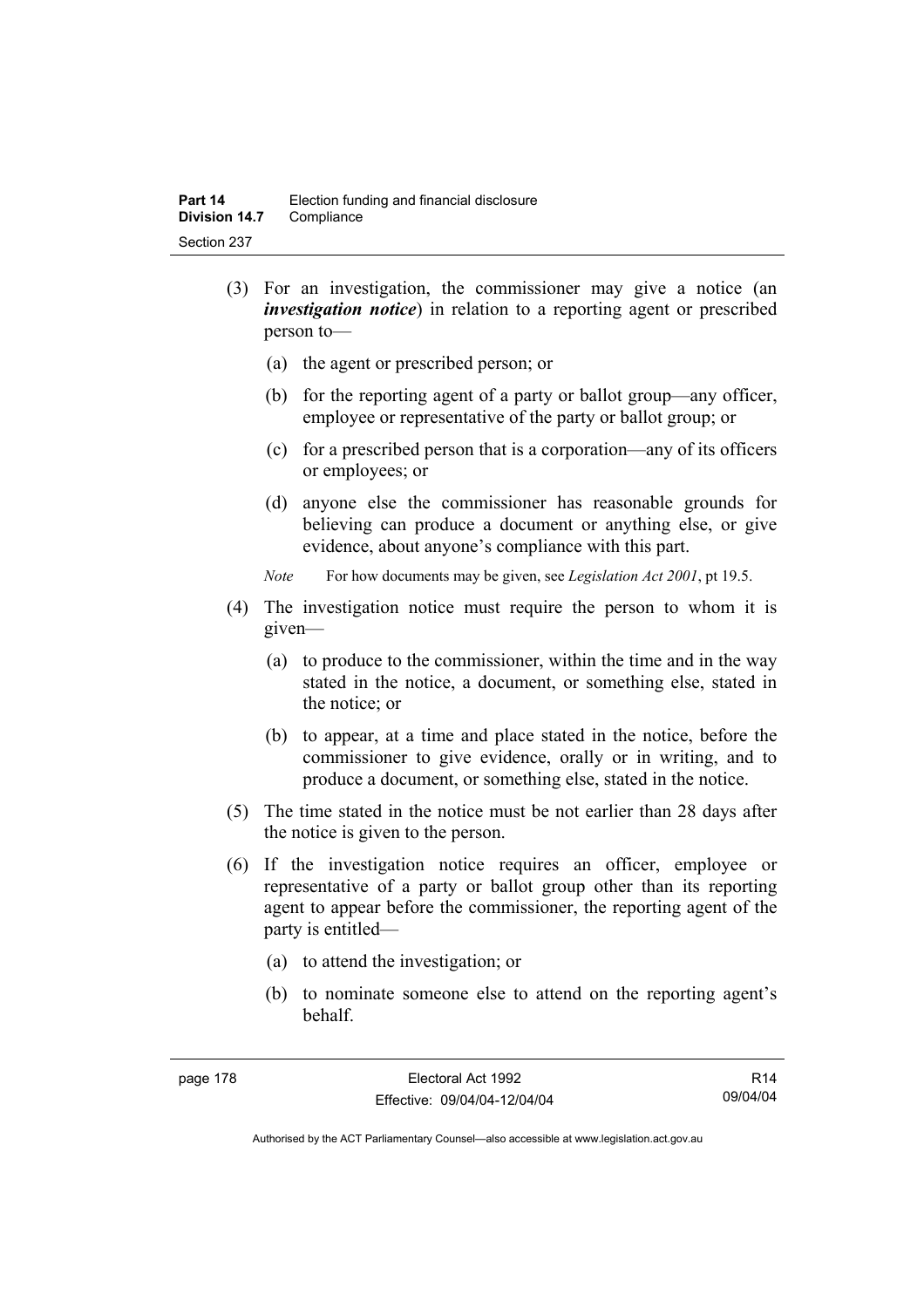- (7) If the investigation notice requires someone other than the financial controller of an associated entity to appear before the commissioner in relation to an investigation into the entity, the financial controller is entitled—
	- (a) to attend the investigation; or
	- (b) to nominate someone else to attend on the financial controller's behalf.
- $(8)$  If—
	- (a) an investigation notice relates to an investigation into—
		- (i) a return given to the commissioner under this part by the reporting agent of a ballot group or MLA; or
		- (ii) a failure of a reporting agent of a ballot group or MLA to give the commissioner a return under this part within the time required; and
	- (b) the notice requires someone other than the reporting agent of the ballot group or MLA to appear before the commissioner;

the reporting agent is entitled—

- (c) to attend the investigation; or
- (d) to nominate someone else to attend on the reporting agent's behalf.
- (9) The commissioner may conduct the investigation even though the person to whom the notice was given contravenes the notice.
- (10) The commissioner may require a person to whom an investigation notice has been given to give evidence on oath, and for that purpose may administer an oath.
	- *Note* For the taking of an oath or the making of an affirmation, see the *Oaths and Affirmations Act 1984.*

page 179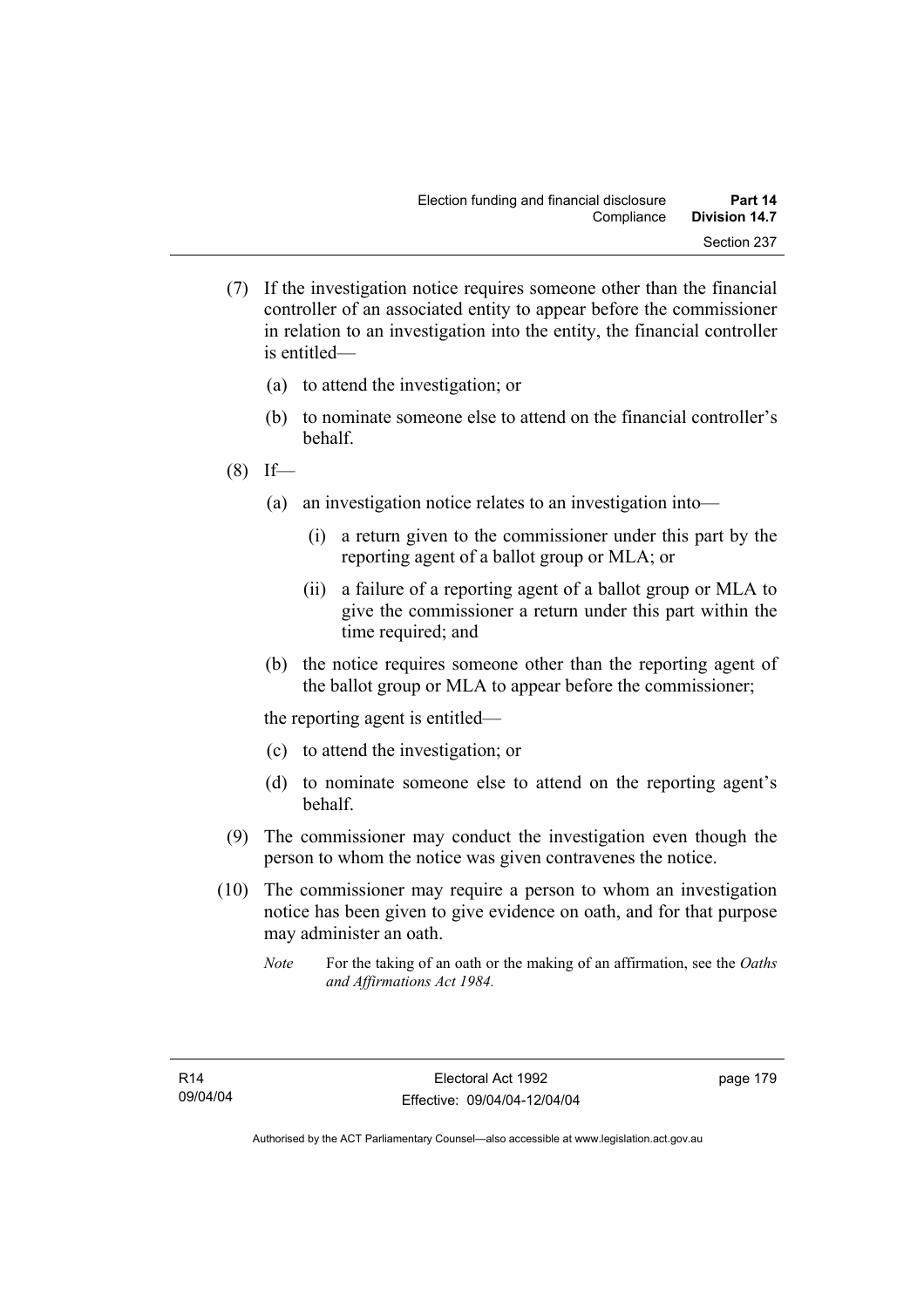#### **237A Investigation notices about associated entities**

- (1) This section applies if—
	- (a) the commissioner believes on reasonable grounds that a person can produce a document or anything else, or give evidence, about whether an entity is, or was at a particular time, an associated entity; and
	- (b) the person is, or has been, the financial controller or an officer or employee of the entity.
- (2) The commissioner may give to the person a notice (an *investigation notice*) requiring the person—
	- (a) to produce to the commissioner, within the time and in the way stated in the notice, a document, or something else, stated in the notice; or
	- (b) to appear, at a time and place stated in the notice, before the commissioner to give evidence, orally or in writing, and to produce a document, or something else, stated in the notice.
- (3) The time stated in the notice must not be earlier than 28 days after the day the notice is given to the person.
- (4) If the investigation notice requires someone other than the financial controller of the associated entity to appear before the commissioner, the financial controller is entitled—
	- (a) to attend the investigation; or
	- (b) to nominate someone else to attend on the financial controller's behalf.
- (5) The commissioner may conduct the investigation even though the person to whom the notice was given contravenes the notice to attend.

R14 09/04/04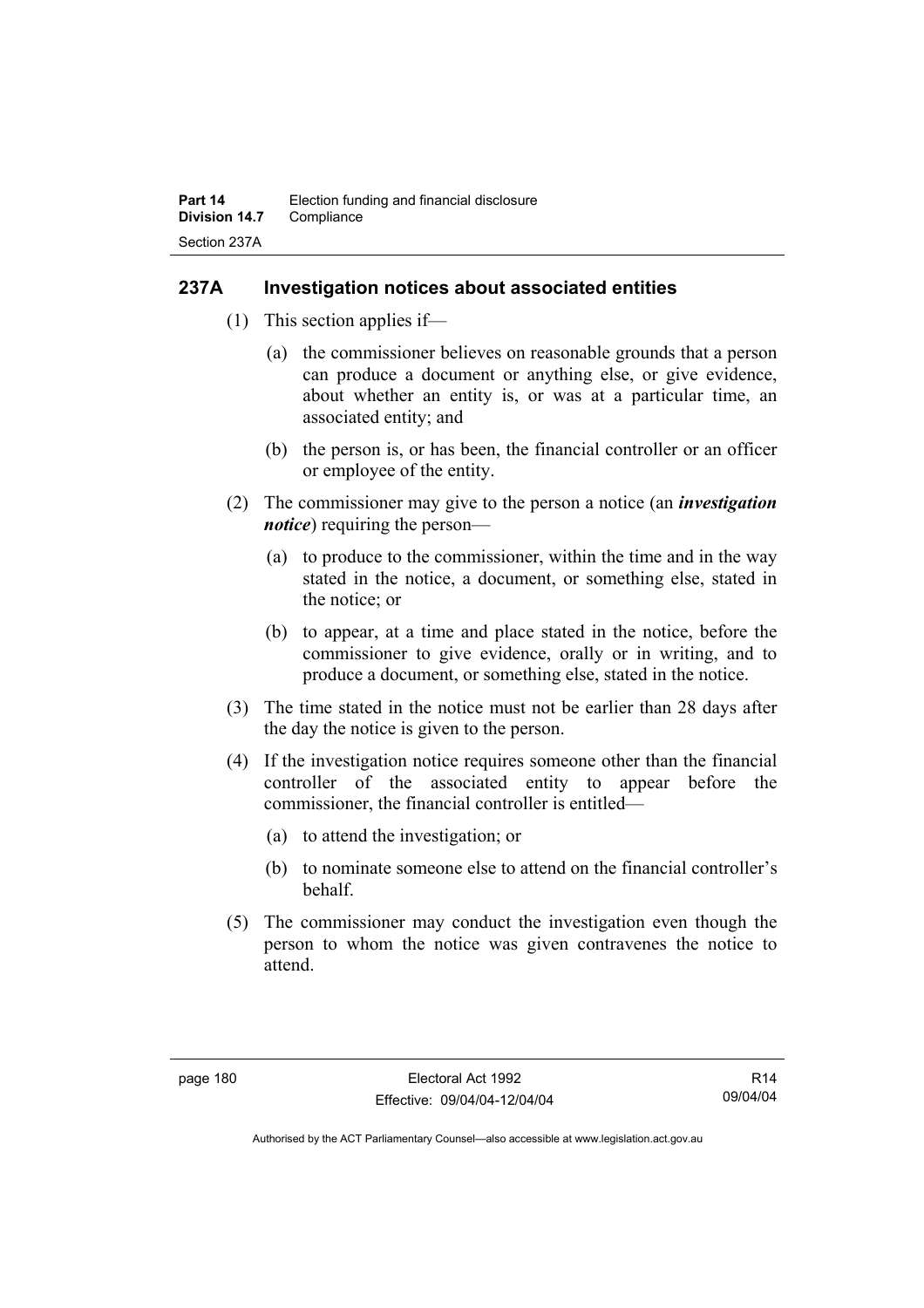- (6) If the commissioner gives an investigation notice to a person, the commissioner must also give the person a review statement about the decision to give the person the notice.
- (7) The person is taken not to have failed to comply with the notice if the person makes application under section 247 (Review by electoral commission) for review of the decision and the application has not been decided.
- (8) The commissioner may require a person to whom an investigation notice has been given to give evidence on oath, and for that purpose may administer an oath.
	- *Note* For the taking of an oath or the making of an affirmation, see the *Oaths and Affirmations Act 1984.*
- (9) This section is in addition to, and does not limit, section 237 (Investigation notices generally).

### **237B Investigation notice offences**

 (1) A person must not, without reasonable excuse, contravene an investigation notice.

Maximum penalty: 50 penalty units, imprisonment for 6 months or both.

 (2) A person must not, in response to an investigation notice, give evidence that the person knows is false or misleading in a material particular.

Maximum penalty: 50 penalty units, imprisonment for 6 months or both.

#### **238 Investigation—search warrants**

- (1) The commissioner may make an application to a magistrate for the issue of a warrant if—
	- (a) the commissioner has reasonable grounds for suspecting that there may be, at that time or within the next 24 hours, in or on

| R14      | Electoral Act 1992           | page 181 |
|----------|------------------------------|----------|
| 09/04/04 | Effective: 09/04/04-12/04/04 |          |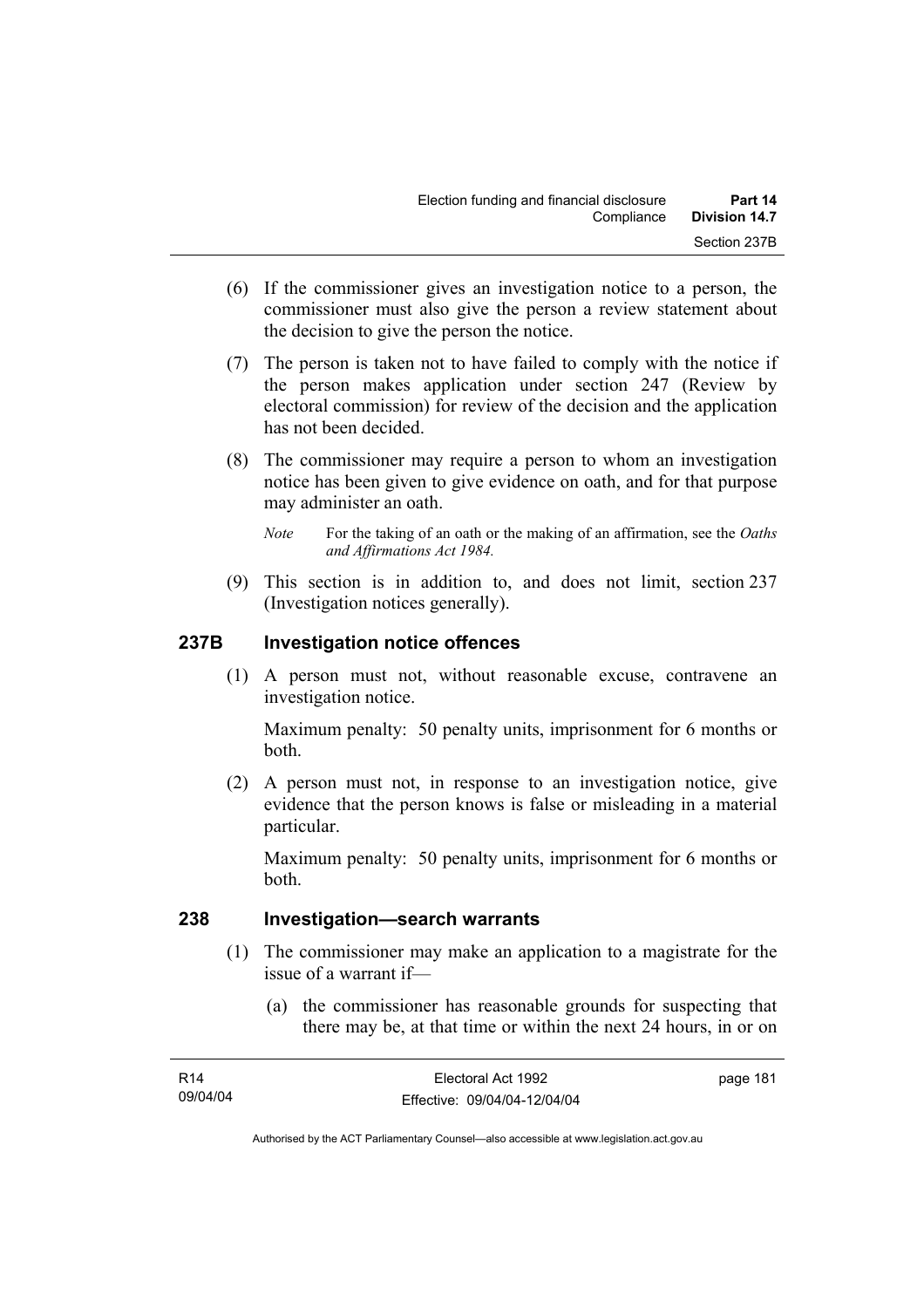any premises, an article that may afford evidence relating to a contravention of section 236 (a *relevant article*); and

- (b) the commissioner has reasonable grounds for believing that, if an investigation notice under section 237 were issued for the production of the relevant article, it might be concealed, lost, mutilated, destroyed or disposed of.
- (2) A magistrate may, on application in accordance with subsection (1), issue a warrant authorising the commissioner or any other person named in the warrant, with the assistance the commissioner or person considers necessary, and if necessary by force—
	- (a) to enter the premises; and
	- (b) to search the premises for relevant articles; and
	- (c) to seize any relevant article found in or on the premises.
- (3) A magistrate shall not issue a warrant unless—
	- (a) an affidavit has been lodged with the magistrate setting out the grounds on which the issue of the warrant is being sought; and
	- (b) the commissioner or another person has given the magistrate, either orally or by affidavit, any further information the magistrate requires about the grounds on which the issue of the warrant is being sought; and
	- (c) the magistrate is satisfied that there are reasonable grounds for issuing the warrant.
- (4) If a magistrate issues a warrant, he or she shall endorse on the affidavit lodged in accordance with subsection (3) the grounds relied on to justify the issue of the warrant.
- (5) A warrant shall—
	- (a) state the purpose for which it is issued, including a reference to the alleged offence in relation to which it is issued; and

R14 09/04/04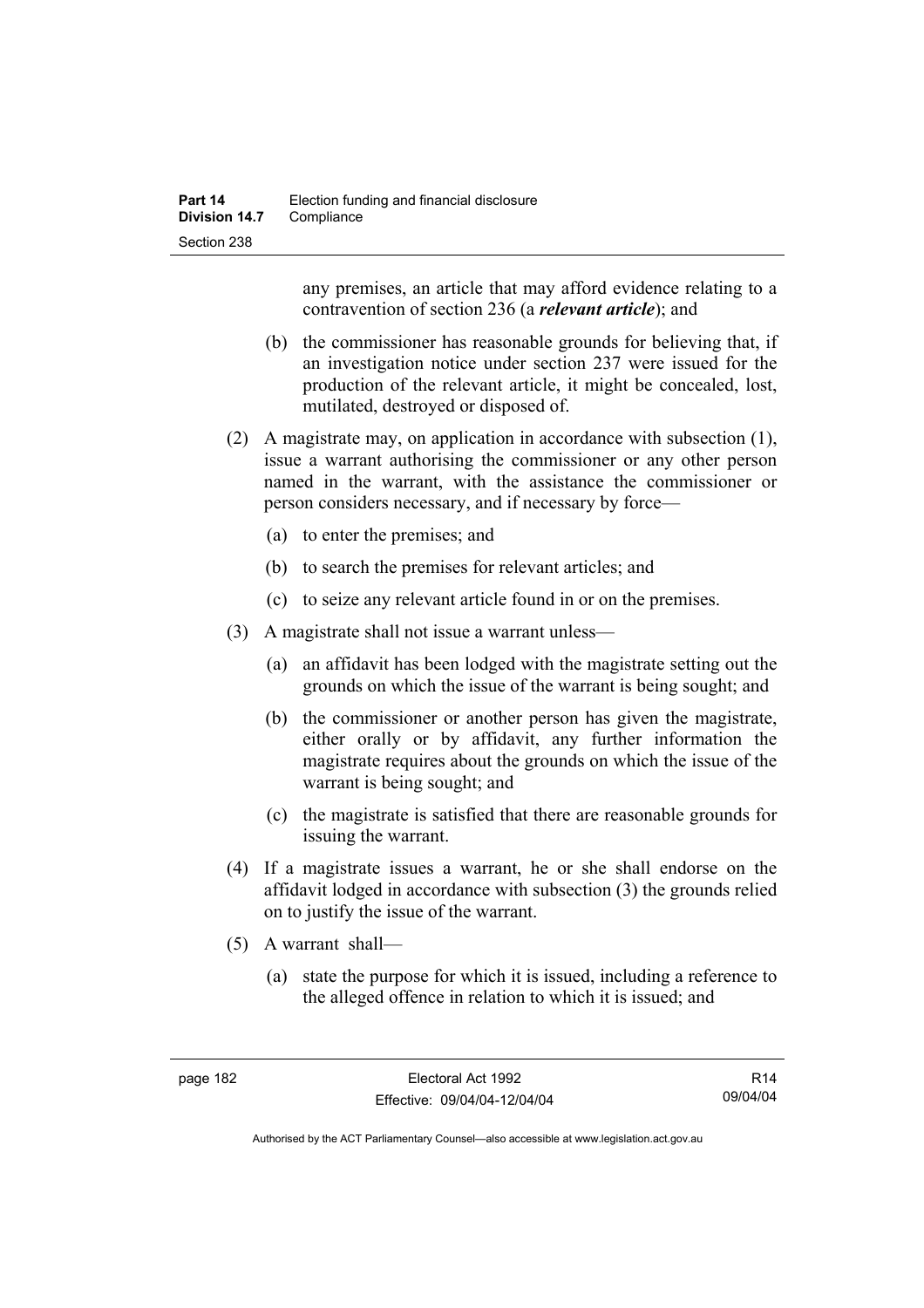- (b) specify the hours during which the entry is authorised or state that the entry is authorised at any time of the day or night; and
- (c) include a description of the kind of articles to which it relates; and
- (d) specify the date, not later than 1 month after the date of issue of the warrant, when the warrant ceases to have effect.
- (6) If an article is seized by a person under a warrant—
	- (a) the person may keep the article for as long as is necessary and reasonable for the purposes of the investigation to which it is relevant; and
	- (b) when retention of the article ceases to be necessary and reasonable for those purposes, he or she shall cause it to be delivered to the person who appears to be entitled to possession of the article.
- (7) If a document is retained under subsection  $(6)$  (a)—
	- (a) the person otherwise entitled to possession of the document is entitled to be supplied, as soon as practicable, with a copy certified by the commissioner to be a true copy and the certified copy shall be received in all courts as evidence as if it were the original; and
	- (b) until the certified copy is supplied, the commissioner shall, at the times and places the commissioner considers appropriate, permit the person otherwise entitled to possession of the document, or a person authorised by that person, to inspect and make copies of, or take extracts from, the document.

### **239 Records**

 (1) If a person makes or obtains an article that is or includes a record relating to a matter particulars of which are, or could be, required to be set out in a return under this part relating to an election, he or she

page 183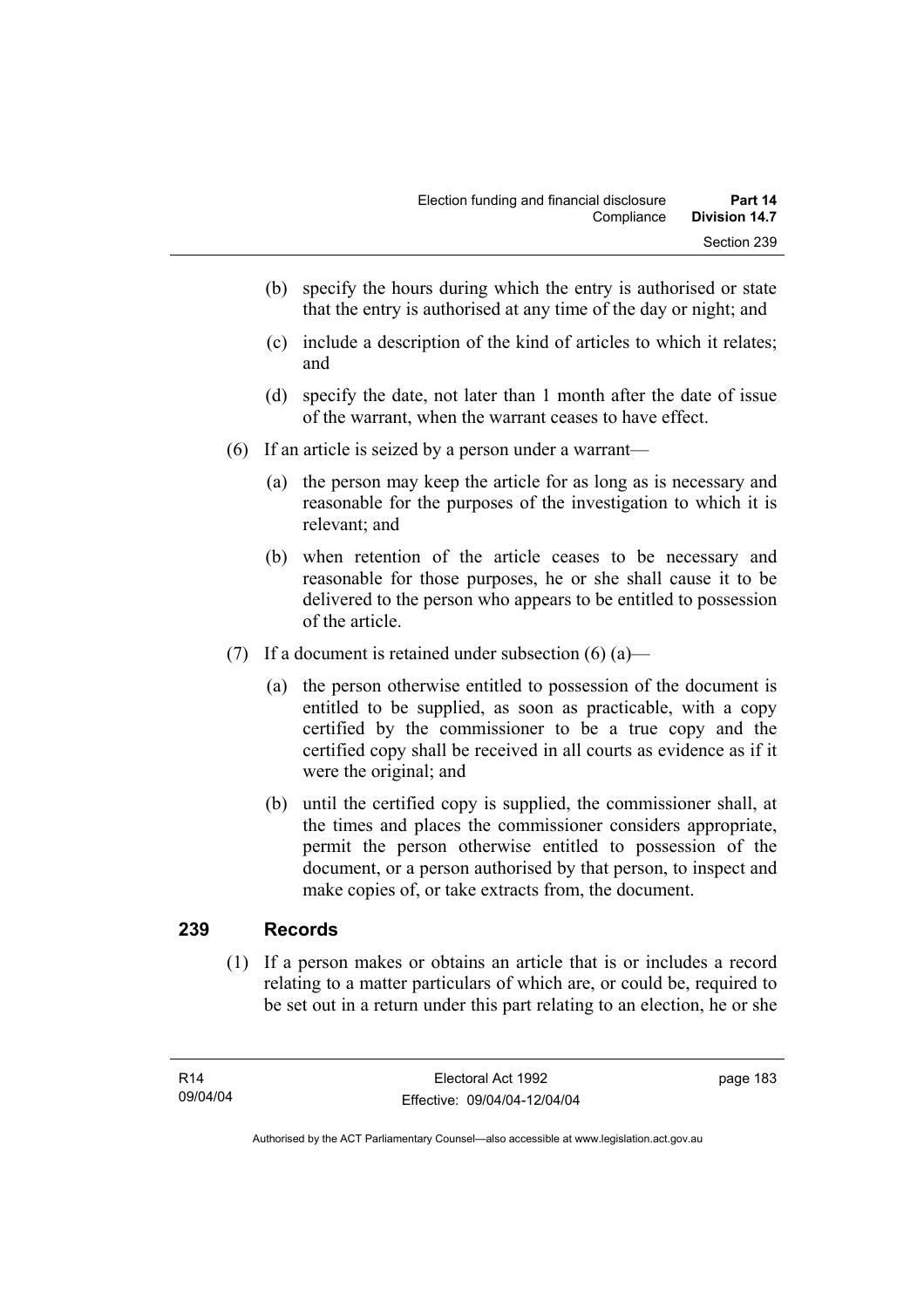shall keep the record for not less than 4 years beginning on polling day for that election.

- (2) If a party, ballot group, MLA or associated entity makes or obtains an article that is or includes a record relating to a matter particulars of which are, or could be, required to be set out in a return under division 14.6 (Annual returns), the party, ballot group, MLA or associated entity must keep the record for not less than 4 years beginning on the day after the last day when the return must be given to the commissioner.
- (3) If a person, party, ballot group, MLA or associated entity (the *transferor*) would, in the normal course of business or administration, transfer to someone else a record mentioned in subsection  $(1)$  or  $(2)$ —
	- (a) the transferor is taken not to have contravened the subsection by transferring the record; and
	- (b) the person to whom the record is transferred must keep the record for the period for which the transferor would have been required to keep the record if the record had not been transferred.

# **Division 14.8 Miscellaneous**

### **240 Inability to complete returns**

- (1) If a person who is required to give the commissioner a return under division 14.4, 14.5 or 14.6 considers that it is impossible to complete the return because he or she is unable to obtain particulars that are required for the preparation of the return, the person may—
	- (a) prepare the return to the extent that it is possible to do so without those particulars; and
	- (b) give the commissioner the return so prepared; and
	- (c) give the commissioner written notice—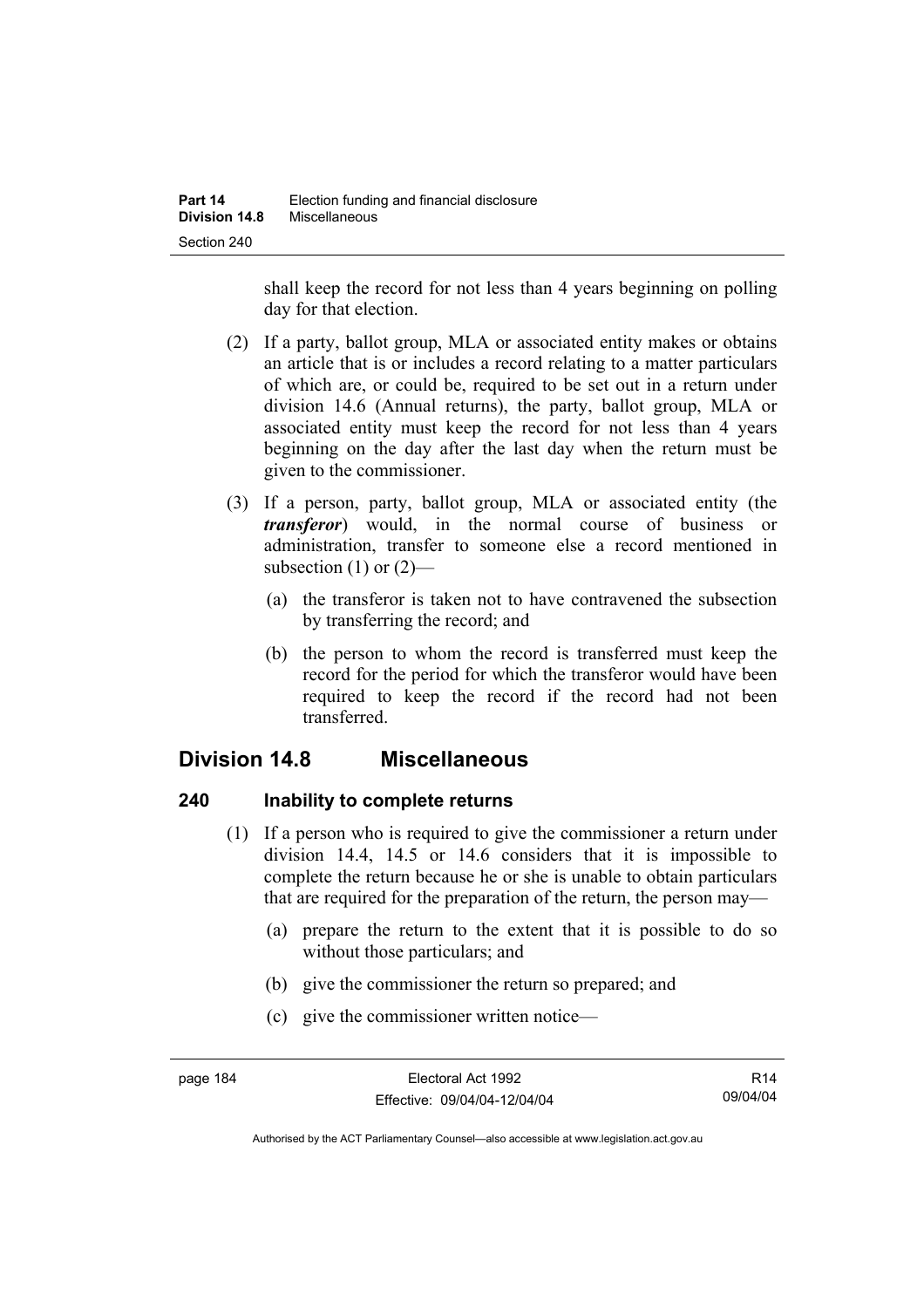- (i) identifying the return; and
- (ii) stating that the return is incomplete because he or she is unable to obtain certain particulars; and
- (iii) identifying those particulars; and
- (iv) setting out the reasons why he or she is unable to obtain those particulars; and
- (v) if the person believes, on reasonable grounds, that another person whose name and address he or she knows can give those particulars—stating that belief, the reasons for it and the name and address of the other person.
- (2) A person who complies with subsection (1) shall not, because of the omission of the particulars referred to in subsection (1) (c) (iii), be taken, for section 236 (2) (a), to have given a return that is incomplete.
- (3) If the commissioner has been informed under subsection (1) (c) or (4) (e) that a person can supply particulars that have not been included in a return, the commissioner may, by written notice served on that person, require the person to give the commissioner written notice of the particulars within the period specified in the notice.
- (4) If a person who is required to give the commissioner particulars under subsection (3) considers that he or she is unable to obtain some or all of the particulars, the person shall give to the commissioner a written notice—
	- (a) specifying the particulars (if any) that the person is able to give; and
	- (b) stating that the person is unable to obtain certain particulars;
	- (c) identifying those particulars; and
	- (d) specifying the reasons why the person considers he or she is unable to obtain those particulars; and

page 185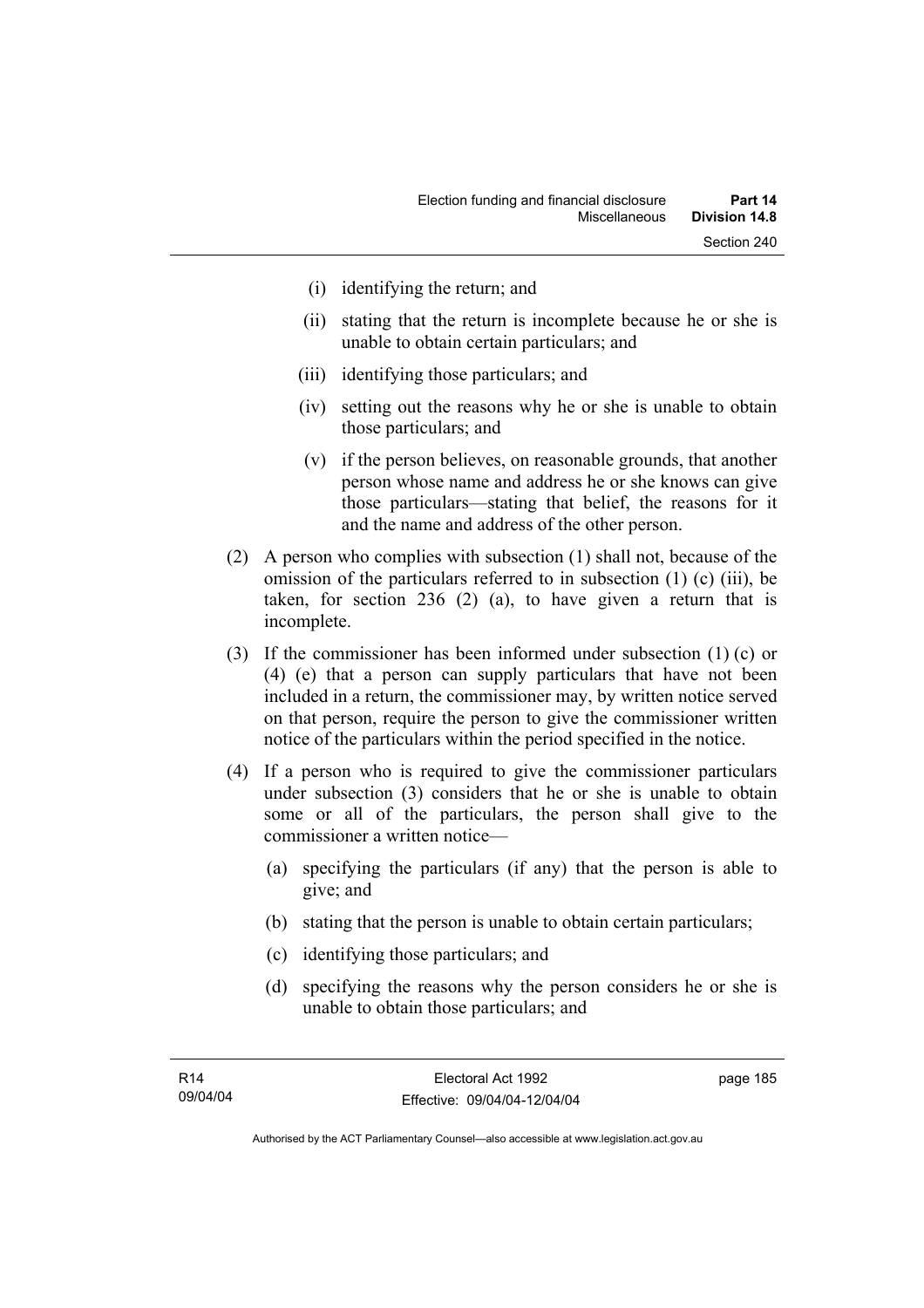- (e) if the person believes, on reasonable grounds, that another person whose name and address he or she knows can give those particulars—specifying the name and address of that other person and the reasons why he or she believes that the other person is able to give those particulars.
- $(5)$  If—
	- (a) a notice is given to a person under subsection (3); and
	- (b) the person complies with that notice or gives the commissioner a notice under subsection (4);

he or she shall not, only because of the omission of the required particulars, be taken to have given an incomplete return.

#### **241 Noncompliance with pt 14**

- (1) The failure of a person to comply with a provision of this part in relation to an election does not invalidate that election.
- (2) Without limiting subsection (1)—
	- $(a)$  if—
		- (i) a party or ballot group endorsed a candidate in an election; and
		- (ii) the candidate was elected at the election;

a failure by the reporting agent of the party or ballot group to comply with this part in relation to that election does not invalidate the candidate's election;

 (b) if a member of a non-party group was elected at the election a failure by a reporting agent of the group to comply with this part in relation to the election does not invalidate the election of the member; and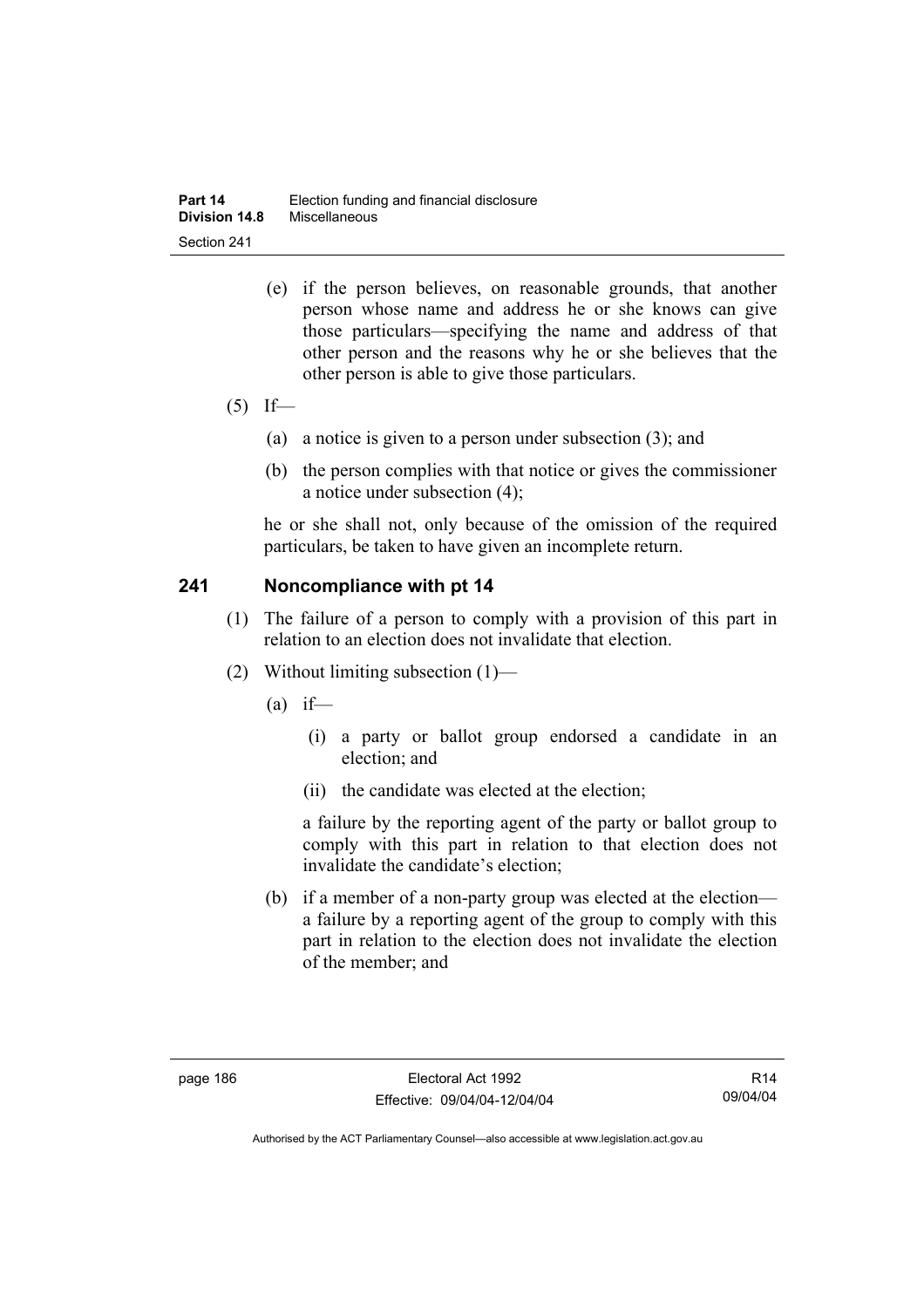(c) a failure by the reporting agent of a candidate who is elected at an election to comply with his or her part in relation to the election does not invalidate the candidate's election.

## **242 Amendment of returns**

- (1) If the commissioner is satisfied that a return under this part contains a formal error or is subject to a formal defect, the commissioner may amend the return to the extent necessary to correct the error or remove the defect.
- (2) A person authorised by subsection (3) may, by written notice signed by the person and given to the commissioner, request the permission of the commissioner to make a specified amendment of a return for the purpose of correcting an error or omission.
- (3) A request may be made by—
	- (a) the person who gave the return; or
	- (b) if the return was given for a party, ballot group, MLA or candidate—the reporting agent of the party, ballot group, MLA or candidate; or
	- (c) if the return was given in relation to an associated entity—the financial controller of the entity.
- (4) On a request under subsection (2), the commissioner shall permit the person making the request to amend the return accordingly if the commissioner is satisfied that the request is justified.
- (5) If the commissioner decides to refuse a request under subsection (2), the commissioner shall give the person making the request a review statement about the decision.
- (6) The amendment of a return under this section does not affect the liability of a person to be convicted of an offence against section 236 (2) or (4) arising out of the giving of the return.

page 187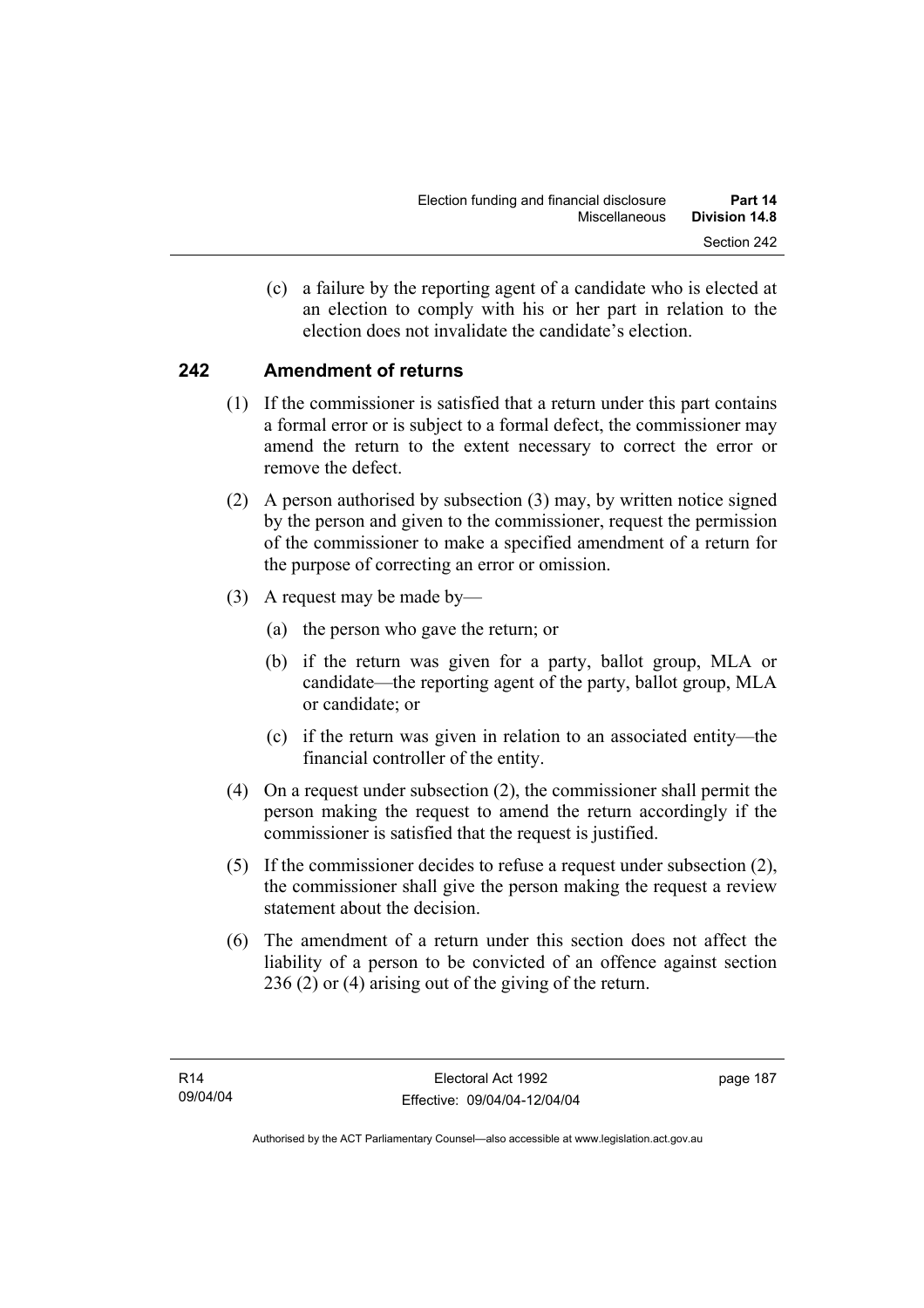### **243 Copies of returns to be available for public inspection**

- (1) The commissioner must make available for public inspection, in accordance with subsections (2) and (3), a copy of each return given to the commissioner under division 14.4 (Disclosure of donations), 14.5 (Disclosure of electoral expenditure) and division 14.6 (Annual returns).
- (2) A copy of a return under division 14.4 or 14.5 (other than a return under section 221A (Annual returns of donations)) must be made available for public inspection from the beginning of the 25th week after polling day in the election to which the return relates.
- (3) A copy of a return under section 221A or division 14.6 must be made available for public inspection from the beginning of February in the next year.
- (4) A person may, on request, obtain a copy of a return if a copy of the return is available for public inspection under this section.
	- *Note* A fee may be determined under s 8 (Determination of fees) for this subsection.

page 188 Electoral Act 1992 Effective: 09/04/04-12/04/04

R14 09/04/04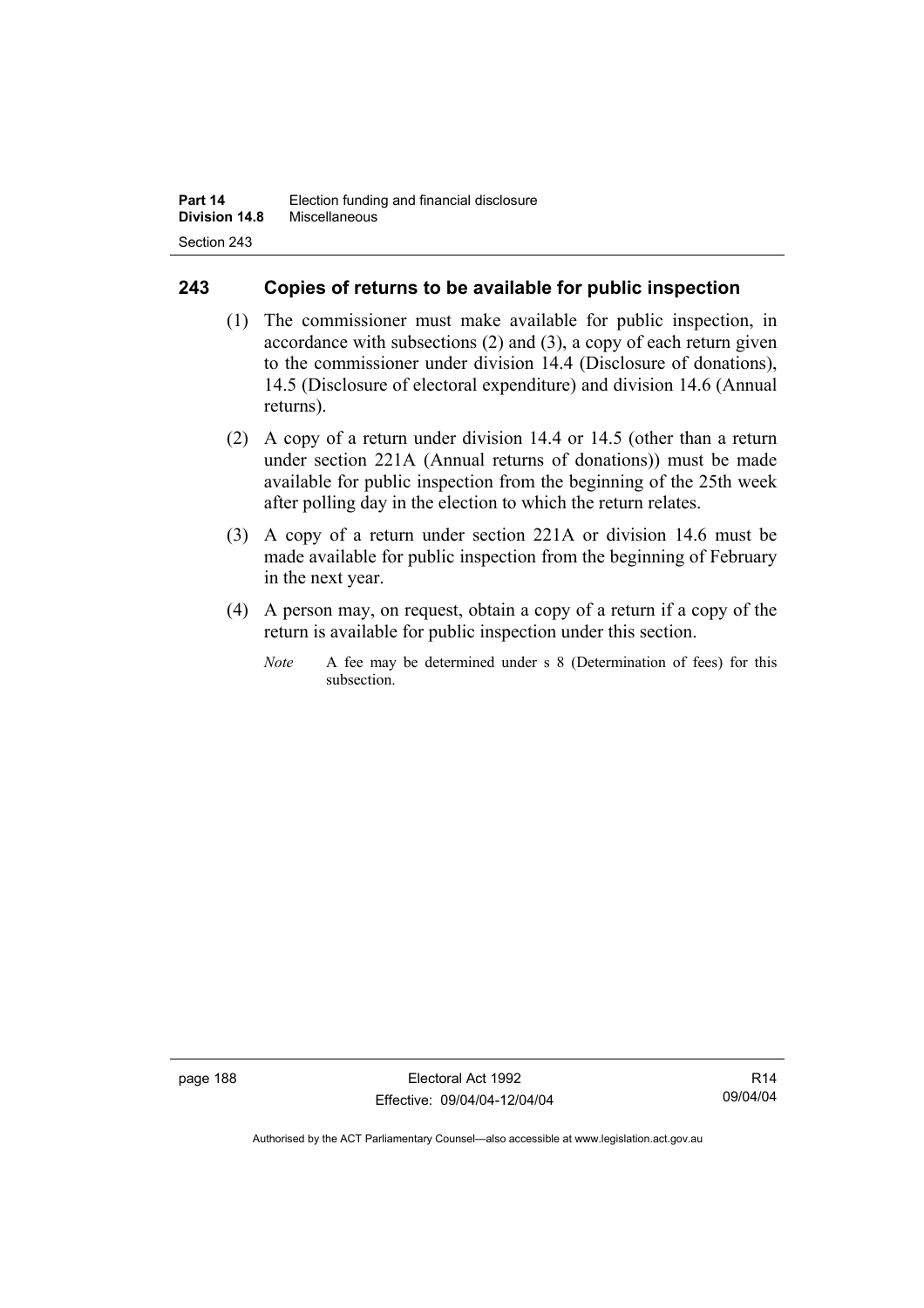# **Part 15 Review of decisions**

#### **244 Definitions for pt 15**

In this part:

*person* includes a political party.

*reviewable decision* means a decision referred to in section 245.

#### **245 Reviewable decisions**

For this part, the following decisions of the commissioner are reviewable:

- (a) a decision to enrol a person under section 76 (5) (a);
- (b) a decision to reject a claim for enrolment under section  $76(5)(b)$ ;
- (c) a decision to refuse a request for the suppression of the particulars of an elector's address from an extract from any roll under section  $77(2)$  (b);
- (d) a decision to include the particulars of an elector's address that had been suppressed on an extract from a roll under section 78 (2);
- (e) a decision to reject an objection to the enrolment of a person under section 81 (5);
- (f) a decision to remove a person's name from a roll under section 81 (8) (b);
- (g) a decision under section 90 (3) (Further information about application for political party registration) to refuse an application for registration of a political party;

page 189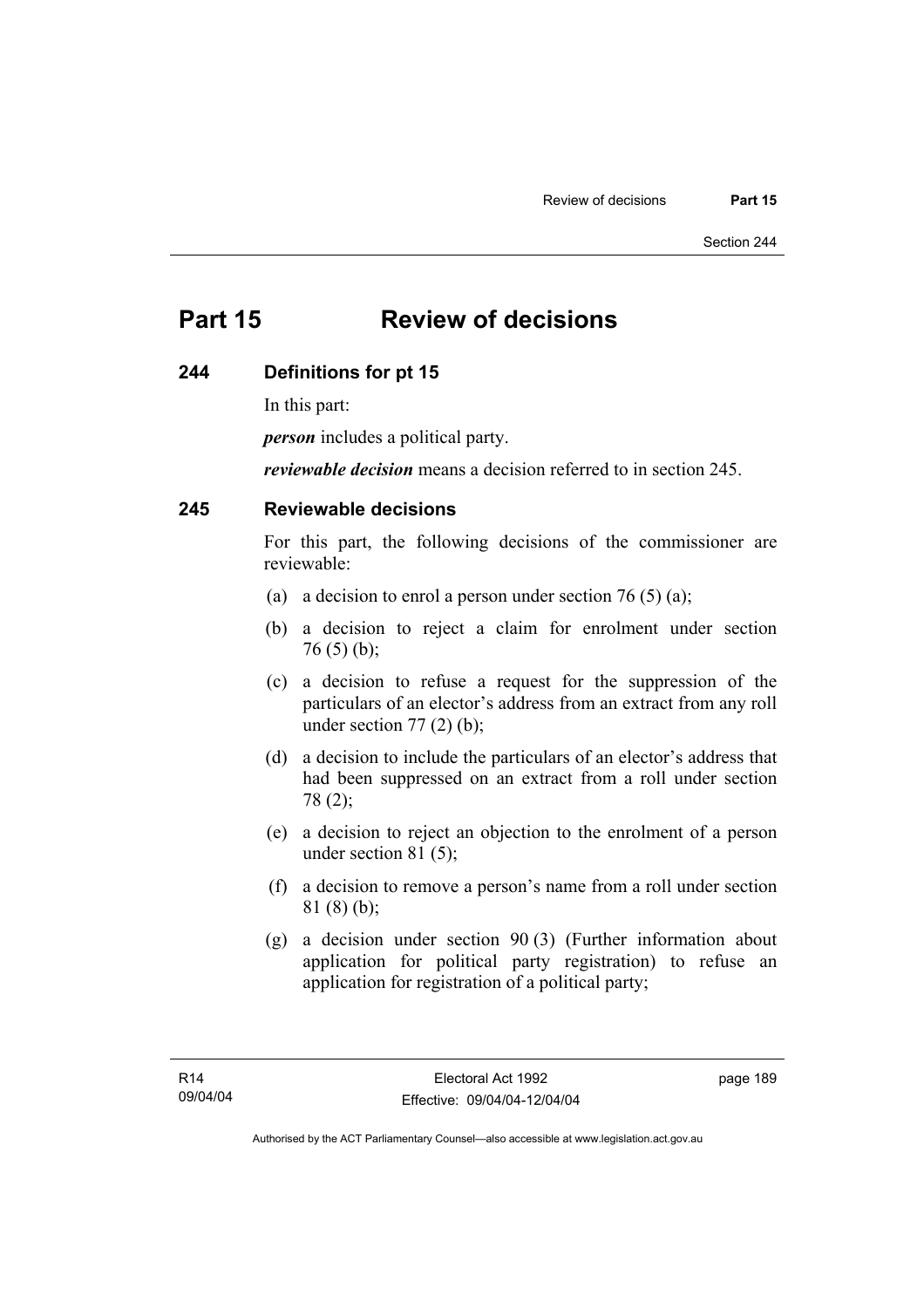#### **Part 15** Review of decisions

Section 246

- (h) a decision to register a political party or ballot group under section 92 $(1)$ ;
- (i) a decision to refuse an application for the registration of a political party or ballot group under section 93 (1) or (2);
- (i) a decision under section 93 (1) or (2) to refuse to change the registered particulars of a political party as applied by section 95 (3) (Changes to particulars in register);
- (k) a decision under section 98 (6) (Cancellation of registration of political parties and ballot groups) to cancel the registration of a political party or ballot group;
- (l) a decision to give a notice under section 237A (Investigation notices about associated entities);
- (m) a decision to refuse a request to make a specified amendment of a return under section 242 (4).

#### **246 Review statements**

- (1) For this Act, a review statement about a reviewable decision shall be in writing containing—
	- (a) a statement of the decision; and
	- (b) a statement of the reasons for the decision; and
	- (c) a statement to the effect that the person to whom the notice is given may, within 28 days after the review statement is given, apply to the electoral commission for a review of the decision.
- (2) The validity of a reviewable decision is not to be taken to be affected by a failure—
	- (a) to give a review statement to a person affected by the decision; or
	- (b) to comply with this section.

R14 09/04/04

Authorised by the ACT Parliamentary Counsel—also accessible at www.legislation.act.gov.au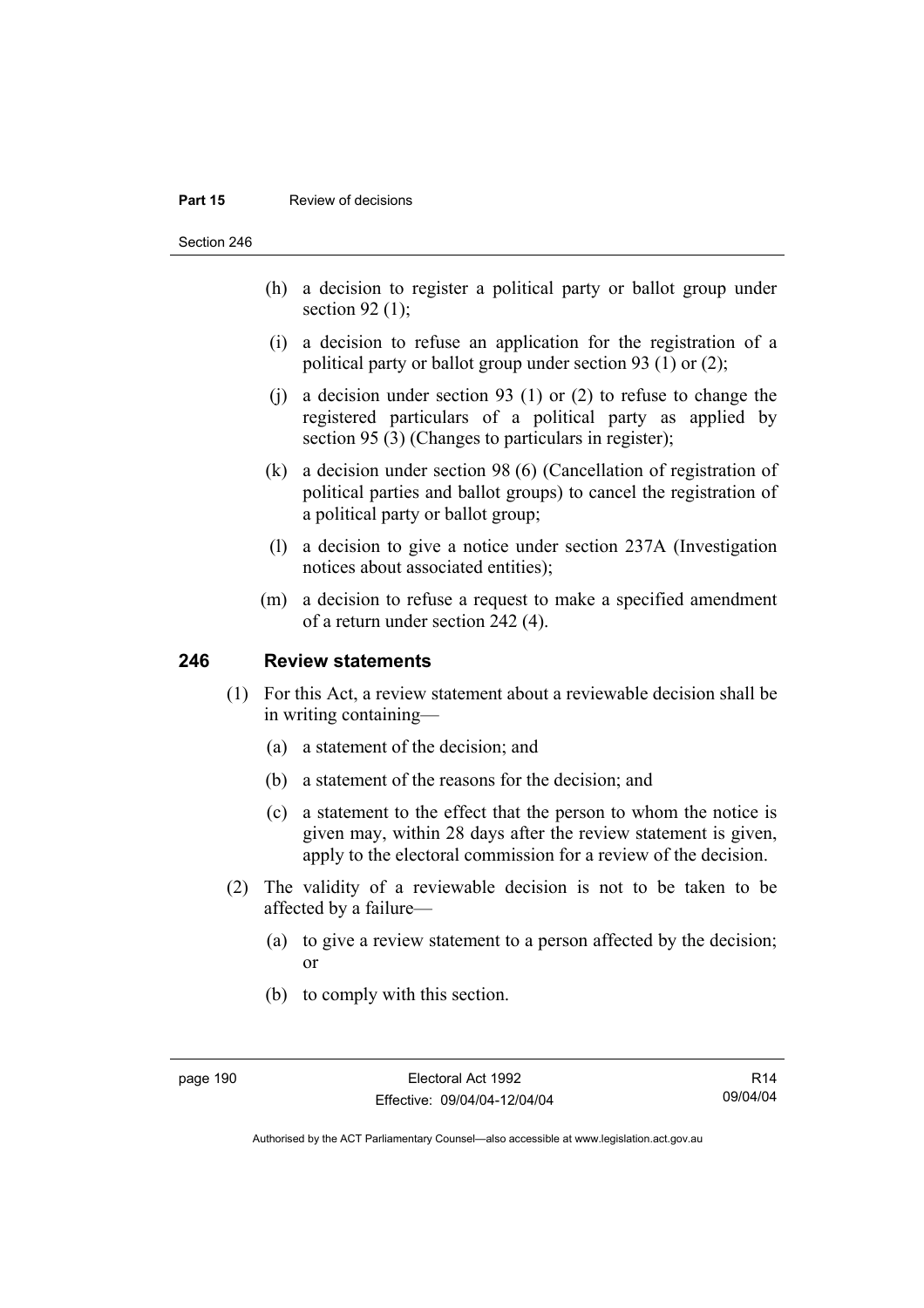#### **247 Review by electoral commission**

- (1) The electoral commission must review a reviewable decision if a person affected by the decision applies to the commission in accordance with subsections (2) and (3).
- (2) The application must—
	- (a) be in writing; and
	- (b) state the applicant's name and address; and
	- (c) set out the applicant's reasons for making the application.
- (3) The application must be given to the electoral commission at the commission's office—
	- (a) within 28 days after—
		- (i) for a decision to register a political party or ballot group—the day of notification under the *Legislation Act 2001* of the notice under section 92 (3) (Registration of political parties and ballot groups) of the decision; or
		- (ii) in any case—the day the relevant review statement was given to the applicant; or
	- (b) within a further period allowed by the commission before or after the end of that period.
- (4) Before making a decision on the review of a reviewable decision, the electoral commission may, on the application of a person affected by the decision, make a written order staying or otherwise affecting the operation or implementation of the decision or a part of the decision.
- (5) The electoral commission may make an order under subsection (4) whether or not an application for the review of the relevant decision has been made to the commission.
- (6) In considering an application for an order under subsection (4), the electoral commission shall have regard to—

| R14      | Electoral Act 1992           | page 191 |
|----------|------------------------------|----------|
| 09/04/04 | Effective: 09/04/04-12/04/04 |          |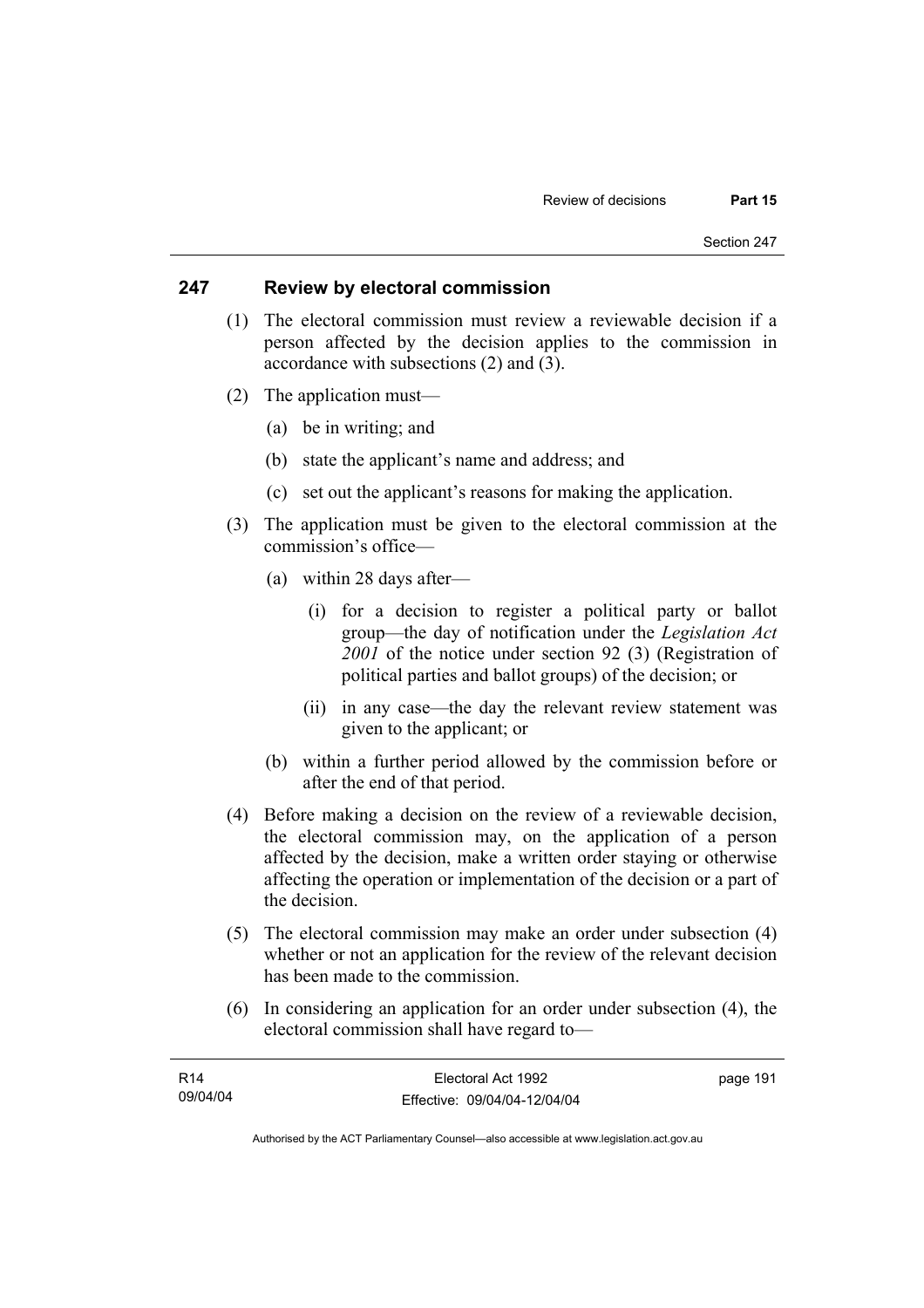#### **Part 15 Review of decisions**

Section 248

- (a) the interests of all persons affected by the relevant decision; and
- (b) the necessity of securing, as far as practicable, the effectiveness of the review process and of the commission's decision on the review.
- (7) On the review of a reviewable decision, the electoral commission shall—
	- (a) affirm the decision; or
	- (b) vary the decision; or
	- (c) set aside the decision and substitute its own decision.
- (8) Except for a reviewable decision made by a delegate of the commissioner, the commissioner shall not—
	- (a) be present during any deliberation of the electoral commission in relation to a review under this section; or
	- (b) take part in any decision of the electoral commission in relation to a review under this section.

#### **248 Notice of decision of the electoral commission**

- (1) The electoral commission shall give written notice of its decision on a review under section 247 to—
	- (a) each person to whom a review statement about the relevant decision was given under this Act; and
	- (b) the applicant for the review.
- (2) A notice under subsection (1) shall—
	- (a) include a statement to the effect that, subject to the *Administrative Appeals Tribunal Act 1989*, an application may be made to the AAT for a review of the decision of the electoral commission; and

R14 09/04/04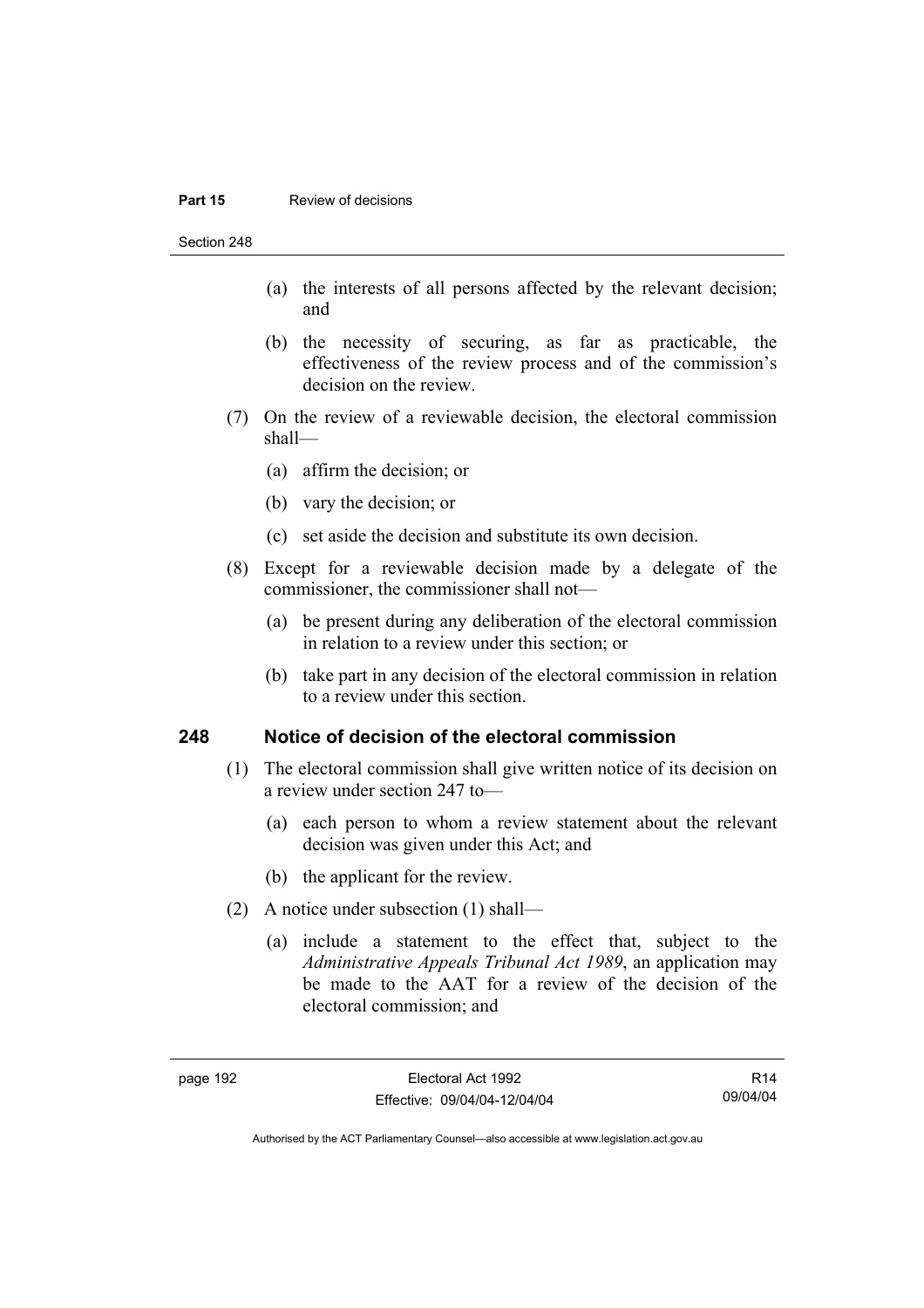- (b) except if that Act, section 26 (11) applies—include a statement to the effect that a person whose interests are affected by the decision of the electoral commission may request a statement under that Act, section 26.
- (3) The validity of a decision of the electoral commission under section 247 (6) is not to be taken to be affected by a failure to comply with this section.

#### **249 Review by administrative appeals tribunal**

Application may be made to the AAT for a review of a decision of the electoral commission under section 247 (7).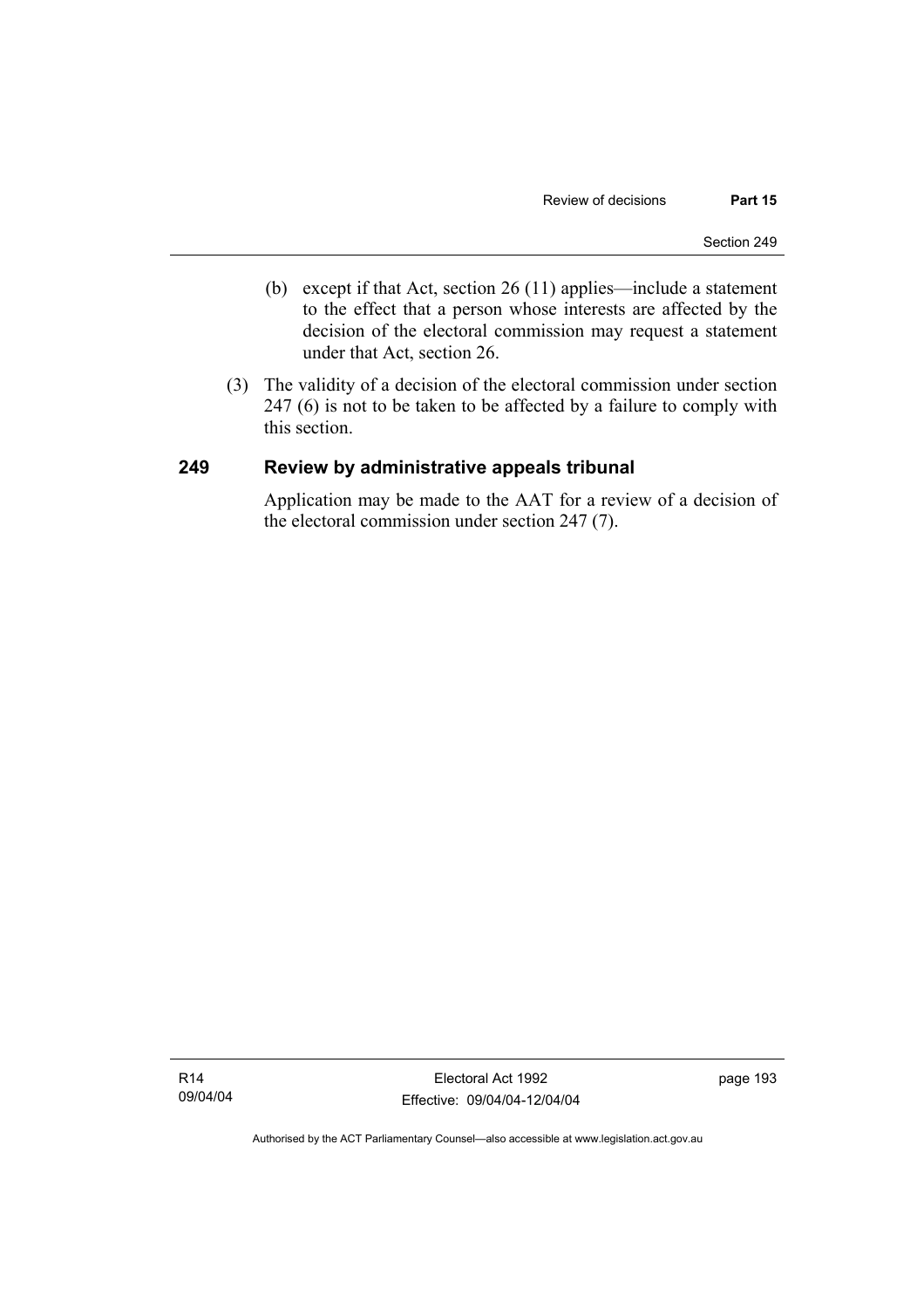# **Part 16 Disputed elections, eligibility and vacancies**

# **Division 16.1 Preliminary**

#### **250 Definitions for pt 16**

In this part:

*application* means an application disputing the validity of an election made in accordance with section 258.

*bribery* means a contravention of section 285.

*contravention*, of a section of this Act or the *Crimes Act 1914* (Cwlth), includes—

- (a) attempting or conspiring to contravene that section; or
- (b) aiding, abetting, counselling or procuring the contravention of that section.

*Court of Disputed Elections*—see section 252 (2).

*election* includes—

- (a) a recount of votes under section 194; and
- (b) the choice of a person to fill a casual vacancy under section 195.

*file* means to file in the registrar's office.

*proceeding* means a proceeding before the Court of Disputed Elections.

*registrar* means the registrar of the Supreme Court.

*Speaker*—see section 251.

R14 09/04/04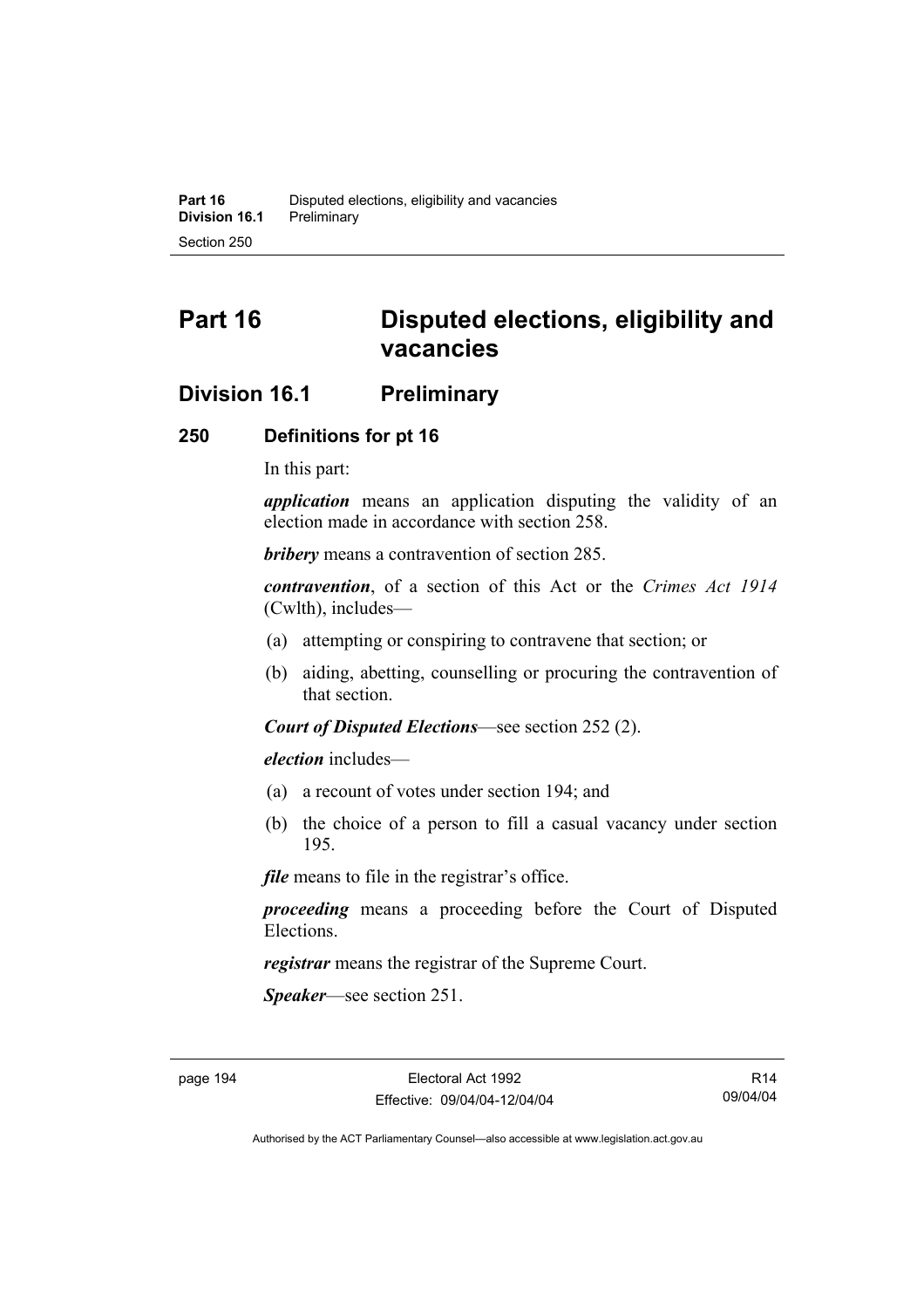*undue influence* means a contravention of section 288 (Violence and intimidation) or the *Crimes Act 1914* (Cwlth), section 28 (Interfering with political liberty).

# **251 Meaning of** *Speaker* **for pt 16**

(1) In this part:

*Speaker* includes—

- (a) if the Speaker is unavailable—the Deputy Speaker; or
- (b) if both the Speaker and Deputy Speaker are unavailable another MLA who is not the subject of a proceeding and is appointed by the Assembly to act as the Speaker for this part; or
- (c) if both the Speaker and Deputy Speaker are unavailable and no MLA is appointed for paragraph (b)—the clerk of the Assembly.
- (2) For subsection (1), the Speaker or Deputy Speaker is unavailable if—
	- (a) the office-holder is absent from duty; or
	- (b) there is a vacancy in the office; or
	- (c) the office-holder is the subject of a proceeding.

# **Division 16.2 Jurisdiction and powers of Supreme Court**

### **252 Court of Disputed Elections**

- (1) The Supreme Court has jurisdiction to hear and determine—
	- (a) applications disputing the validity of elections; and
	- (b) questions referred to the court by resolution of the Legislative Assembly relating to—

page 195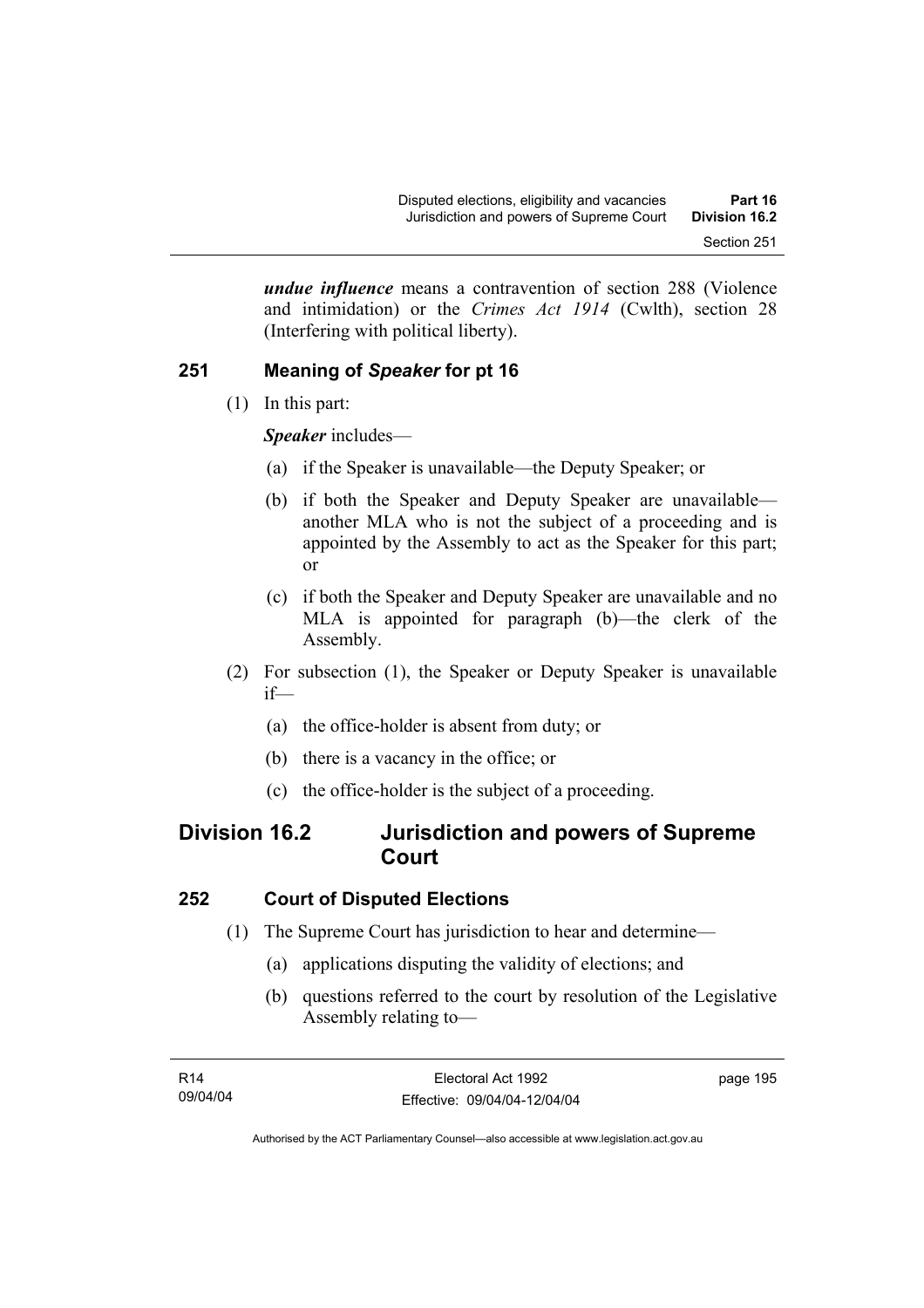- (i) the eligibility of persons who have been declared elected to be members of the Assembly; or
- (ii) vacancies in the membership of the Assembly.
- (2) When exercising jurisdiction under subsection (1), the Supreme Court shall be known as the Court of Disputed Elections.

#### **253 Powers of the court**

Subject to this part, the Supreme Court has the same powers (so far as they are applicable) when exercising jurisdiction under this part as it has when exercising its original jurisdiction.

#### **255 Decisions are final**

A decision of the Court of Disputed Elections is final and conclusive, is not subject to appeal and shall not be called into question.

# **Division 16.3 Disputed elections**

### **256 Validity may be disputed after election**

- (1) The validity of an election shall not be disputed except by application to the Court of Disputed Elections after the result of the election is declared.
- (2) Without limiting subsection (1), if any of the following matters in relation to an election is called into question, the validity of the election is to be taken to be in dispute:
	- (a) the acceptance or rejection of a nomination of a candidate by the commissioner;
	- (b) the eligibility of a person to be nominated as a candidate, to be elected or to be an MLA;
	- (c) any matter connected with the printing or endorsement of ballot papers;

R14 09/04/04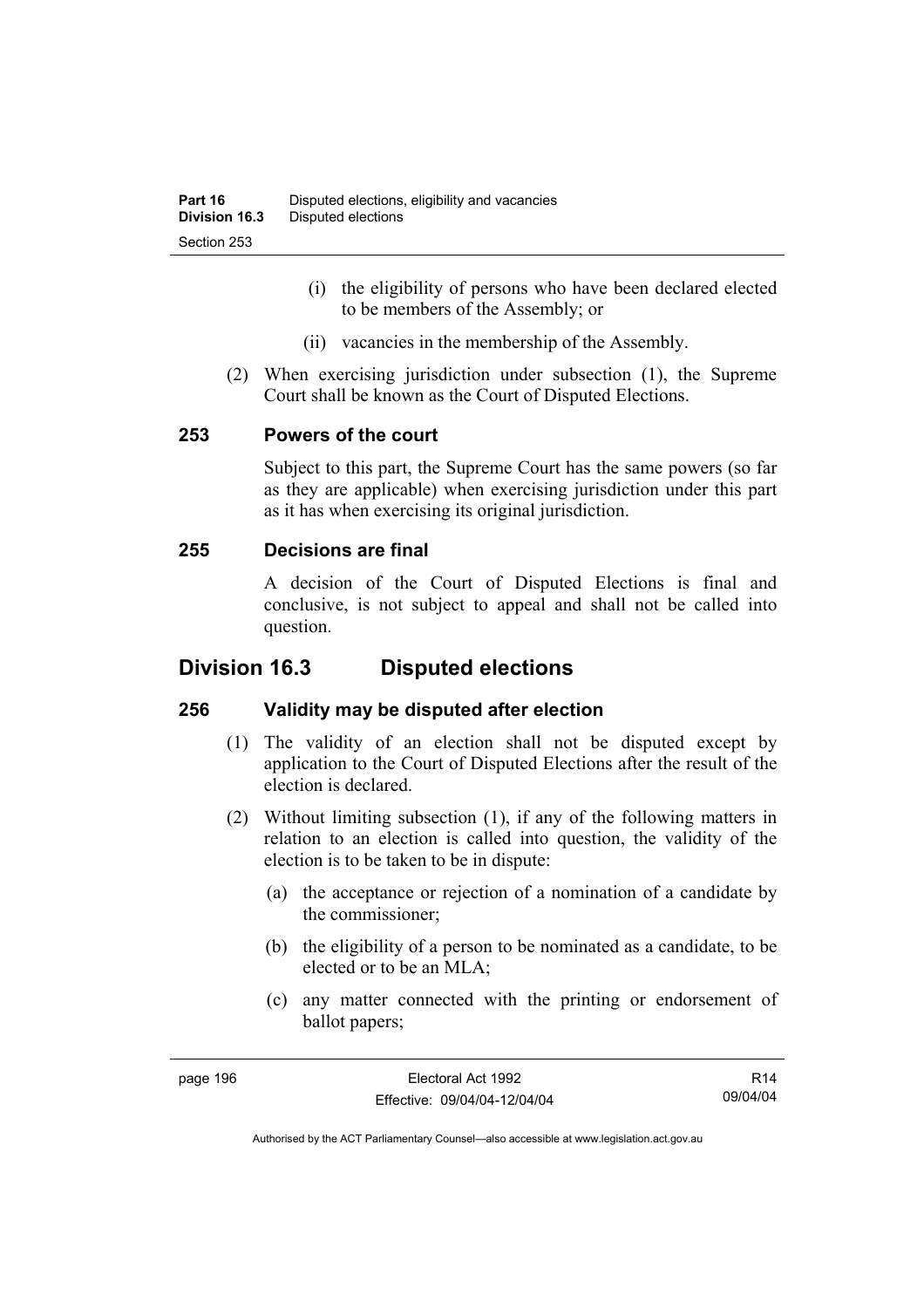- (d) any matter connected with the issue, or scrutiny, of ballot papers by an officer;
- (e) any matter connected with electronic voting;
- (f) any matter connected with the admission or rejection of declaration votes by an officer at the preliminary scrutiny.

#### **257 Persons entitled to dispute elections**

The following persons are entitled to dispute the validity of an election:

- (a) a candidate in the election;
- (b) an elector entitled to vote at the election;
- (c) the commissioner.

### **258 Form of application**

- (1) An application disputing the validity of an election shall—
	- (a) specify the declarations sought; and
	- (b) set out the facts relied on to invalidate the election with sufficient particularity to identify the matters on which the applicant relies as justifying those declarations; and
	- (c) set out the applicant's full name and address and the capacity in which he or she is making the application; and
	- (d) be signed by the applicant.
- (2) The signature of an applicant other than the commissioner shall be witnessed by another person whose signature, full name, address and occupation shall be set out in the application.

## **259 Time for filing application**

An application shall be filed within 40 days after the result of the election is declared.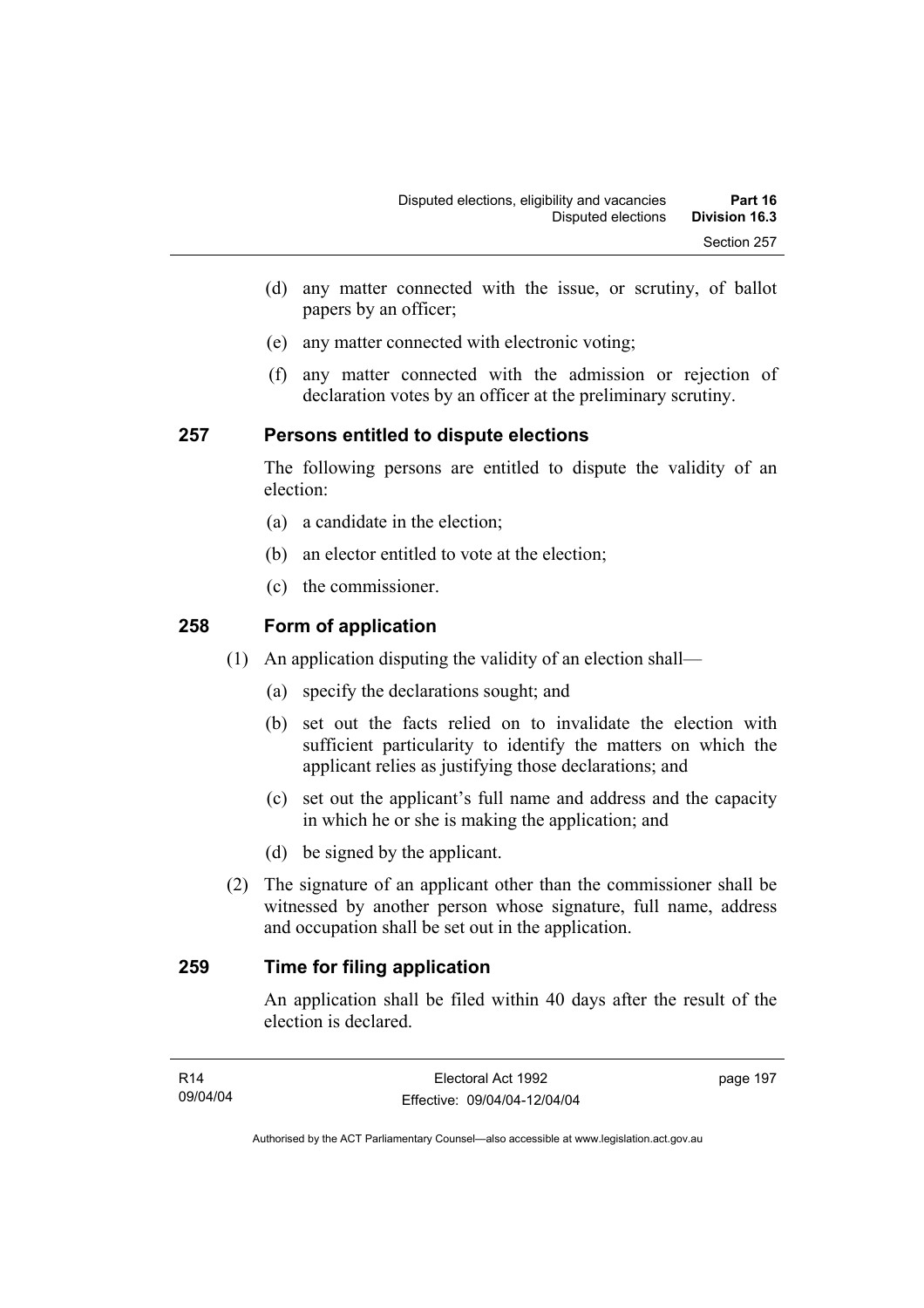#### **260 Deposit as security for costs**

- (1) At the time of filing an application, the applicant shall deposit with the registrar as security for costs the amount prescribed by the *Supreme Court Rules*.
- (2) The amount deposited shall be set off against any costs ordered to be paid by the applicant.

#### **261 Registrar to serve copies of application on certain persons**

The registrar shall, after an application is filed under section 259, serve a sealed copy of the application on—

- (a) the Speaker; and
- (b) the person whose election is being disputed; and
- (c) if the commissioner is not the applicant—the commissioner.

#### **262 Parties to application under div 16.3**

- (1) The following people are entitled to appear in a proceeding under this division:
	- (a) the applicant;
	- (b) the commissioner;
	- (c) if a person whose election is being disputed files a notice of appearance within 7 days after the day when the person is served with a copy of the application under section 261—the person;
	- (d) anyone else with the leave of the Court of Disputed Elections.
- (2) A person other than the applicant who appears under subsection (1) is to be taken to be a respondent to the application.
- (3) This section does not apply to an application under section 263.

R14 09/04/04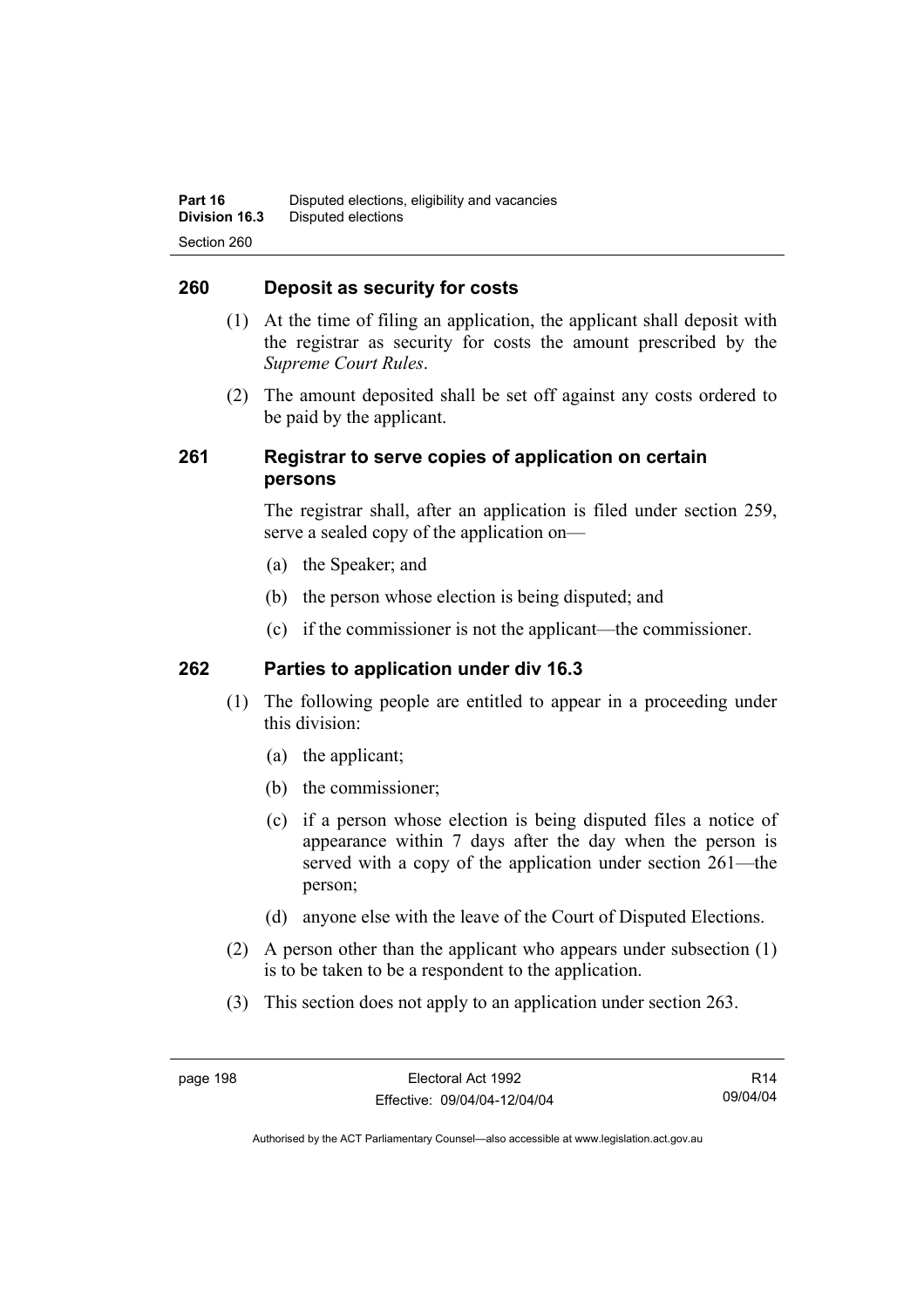#### **263 Withdrawal and abatement of application**

(1) In this section:

*election application* means an application disputing the validity of an election made in accordance with section 258.

*leave application* means an application for leave to withdraw an election application.

- (2) An applicant may withdraw an election application only with the leave of the Supreme Court.
- (3) An applicant is not entitled to make a leave application unless notice of the applicant's intention to do so has been—
	- (a) published in a newspaper; and
	- (b) given to the commissioner and to each of the respondents to the relevant election application.
- (4) A leave application shall not be made without the consent of all the applicants to the relevant election application.
- (5) The following persons are entitled to appear as respondents to a leave application:
	- (a) the commissioner;
	- (b) a respondent to the relevant election application;
	- (c) any other person with the leave of the Supreme Court.
- (6) Unless the Supreme Court orders otherwise, if an election application is withdrawn, the applicant is liable to pay the costs of the respondent in relation to that application and the leave application.
- (7) In determining a leave application, the Supreme Court shall inquire into the reasons for it and determine whether it was—
	- (a) the result of an agreement, arrangement or understanding; or

page 199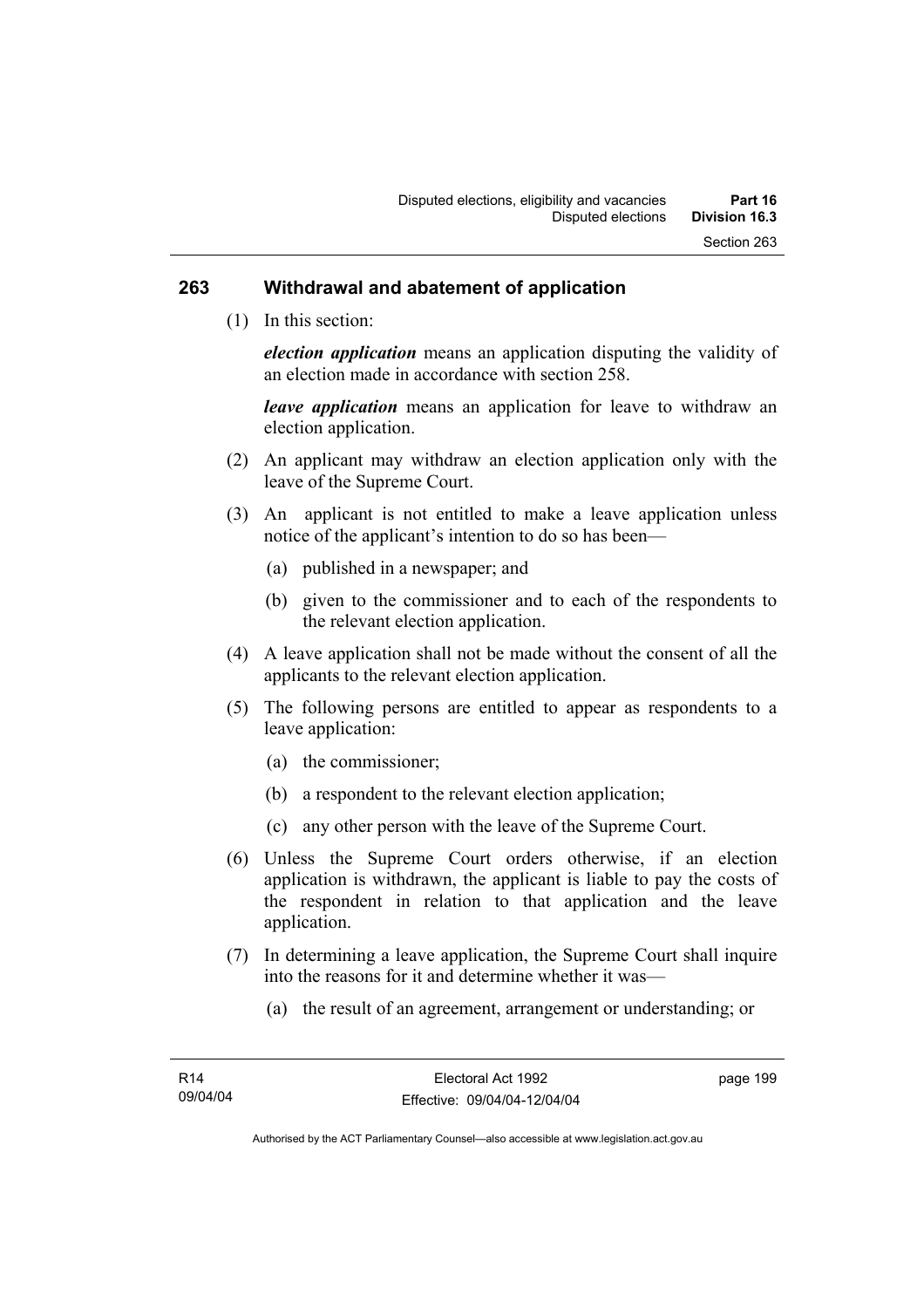- (b) in consideration of—
	- (i) the seat in the Assembly that is in issue being vacated at any time in the future; or
	- (ii) the withdrawal of any other election application; or
	- (iii) any other matter.
- (8) The Supreme Court shall publish its reasons for a determination as if it were a judgment and give a copy of them to the commissioner.
- (9) If, before the hearing of an election application, a respondent other than the commissioner—
	- (a) dies or gives the prescribed notice that he or she does not intend to oppose the application; or
	- (b) resigns from, or otherwise ceases to hold, the seat in the Assembly that is in issue;

then—

- (c) the person ceases to be a respondent; and
- (d) the person, or his or her personal representative, shall—
	- (i) publish notice of that fact in a newspaper; and
	- (ii) give a copy of the notice to the registrar; and
- (e) if a person who might have been an applicant in relation to the election files a notice of appearance within the prescribed period—that person is entitled to appear as a respondent to the application.
- (10) A person who has ceased to be a respondent to an election application is not entitled to appear as a party in proceedings in relation to that application.
- (11) The registrar shall notify the commissioner of the receipt of a notice mentioned in subsection (9) (d) (ii).

R14 09/04/04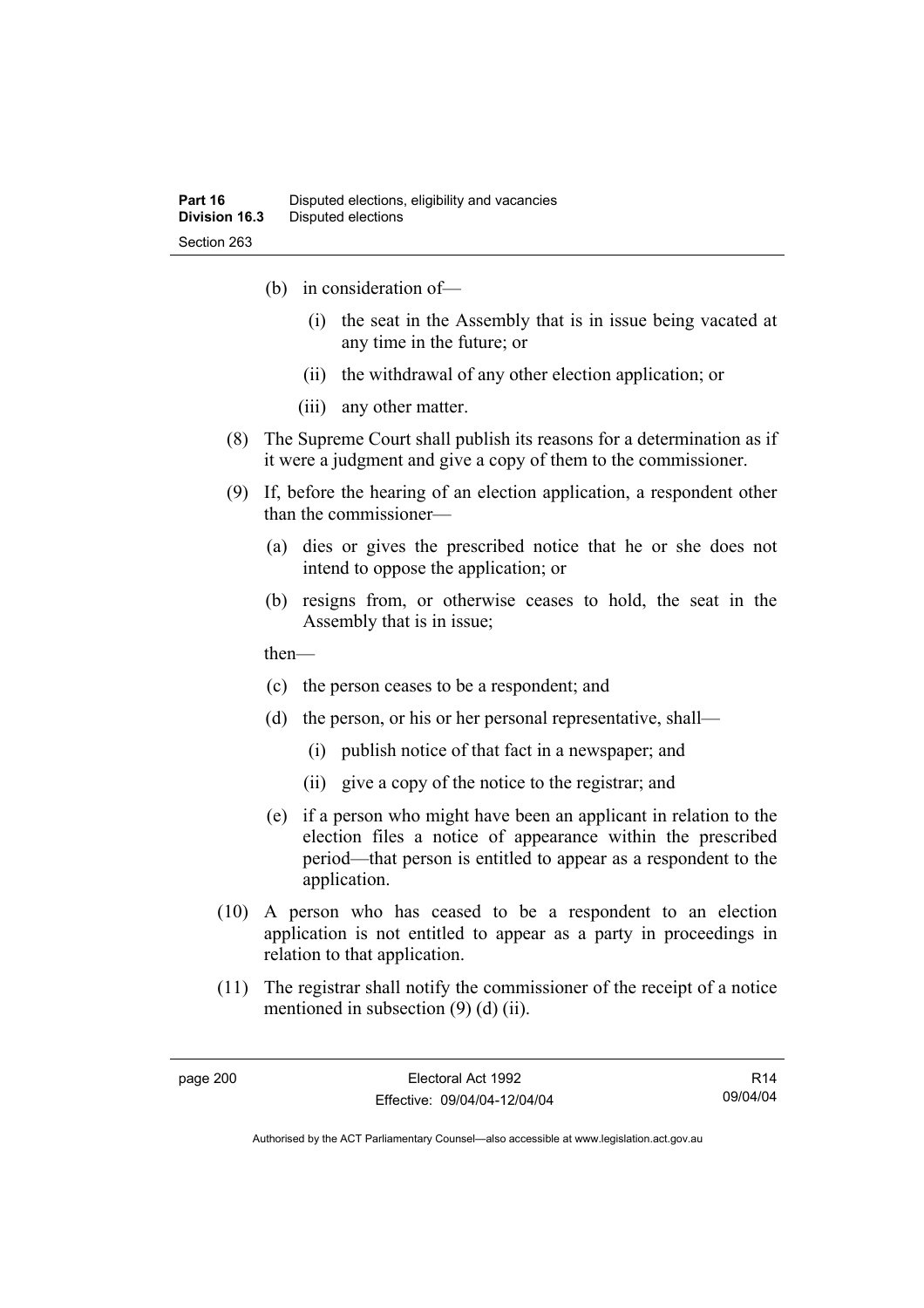- (12) An election application shall be abated by the death of a sole applicant or the last survivor of several applicants.
- (13) The abatement of an election application does not affect the liability of the applicant or any other person for costs awarded against the applicant or other person.

## **264 Hearing of applications**

- (1) The registrar shall, as soon as practicable after the time for filing applications in relation to an election under section 259 has passed, prepare a list of the applications pending in the order of filing and shall make a copy of the list available for inspection at the registrar's office in accordance with the *Supreme Court Rules*.
- (2) Subject to subsection (3), an application shall, as far as practicable, be heard in the order in which it appears in the list.
- (3) All applications in relation to an election for an electorate shall be heard together.

## **265 Declarations and orders**

The Court of Disputed Elections shall hear and determine an application and may—

- (a) declare the election void; or
- (b) declare that a person who has been declared elected was not duly elected; or
- (c) declare that a person who has not been declared elected was duly elected; or
- (d) dismiss the application in whole or in part;

and may make any orders in relation to the application that the court considers appropriate.

page 201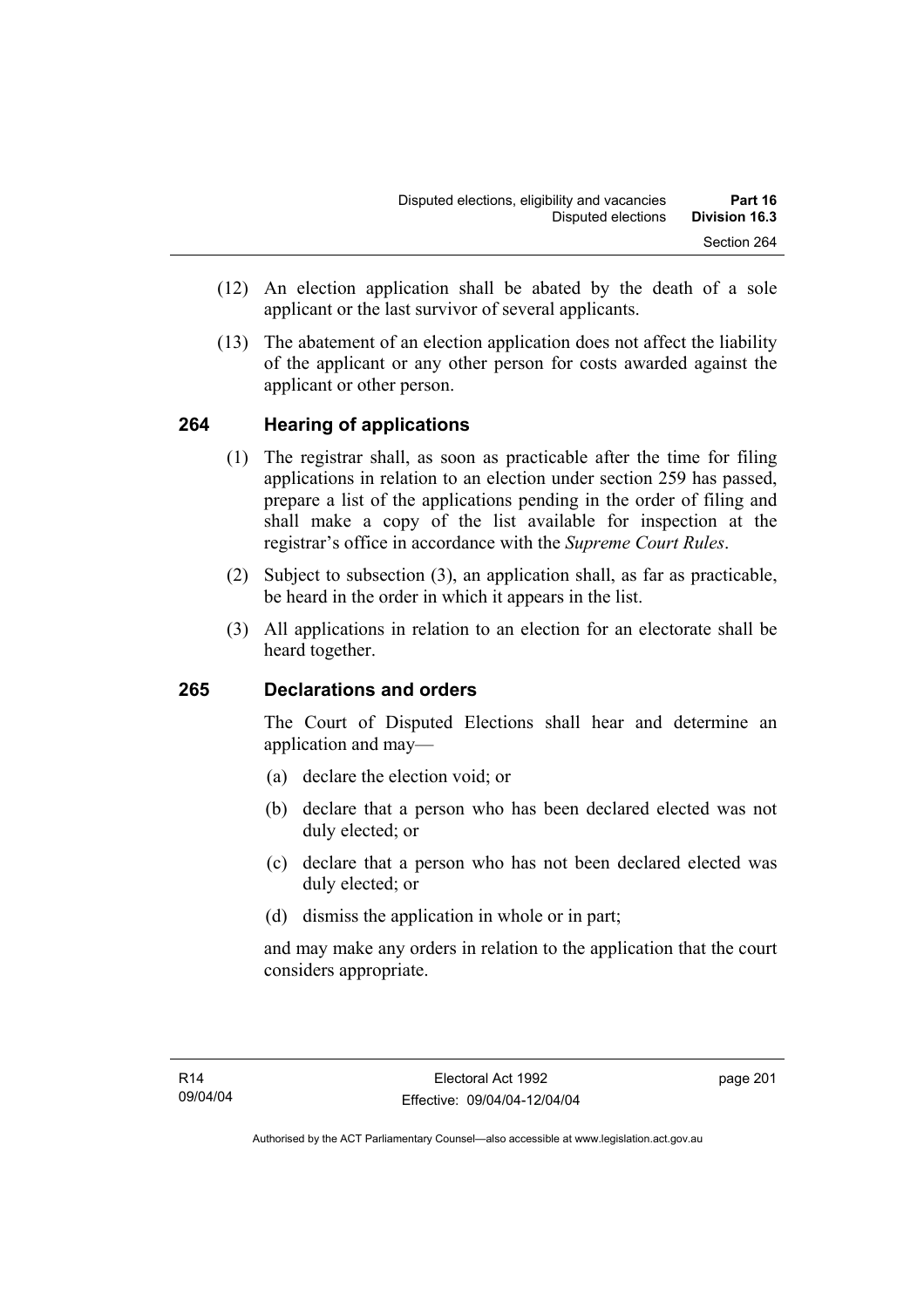#### **266 Illegal practices**

- (1) Without limiting the grounds on which the Court of Disputed Elections may make a declaration under section 265 (a) or (b), the court may make such a declaration on the ground of any illegal practice in connection with the election.
- (2) The Court of Disputed Elections shall not make a declaration under section 265 (a) or  $(b)$ —
	- (a) on the ground of any illegal practice (other than bribery or undue influence); or
	- (b) on the ground of bribery or undue influence by a person who was not a candidate for the election without the knowledge or consent of a candidate in the election;

unless satisfied that—

- (c) the result of the election was, or was likely to have been, affected by the illegal practice; and
- (d) it is just to make the declaration.
- (3) If the Court of Disputed Elections finds any illegal practice in connection with an election (whether the court makes a declaration under section 265 (a) or (b) on that ground or not), the registrar shall report the finding to—
	- (a) the Speaker; and
	- (b) the Minister; and
	- (c) the commissioner; and
	- (d) the director of public prosecutions.
- (4) Any finding by the Court of Disputed Elections in relation to any illegal practice in connection with an election is not to be taken to be a bar to, or to prejudice in any way, any prosecution in relation to the act alleged before the court to have constituted the illegal practice.

R14 09/04/04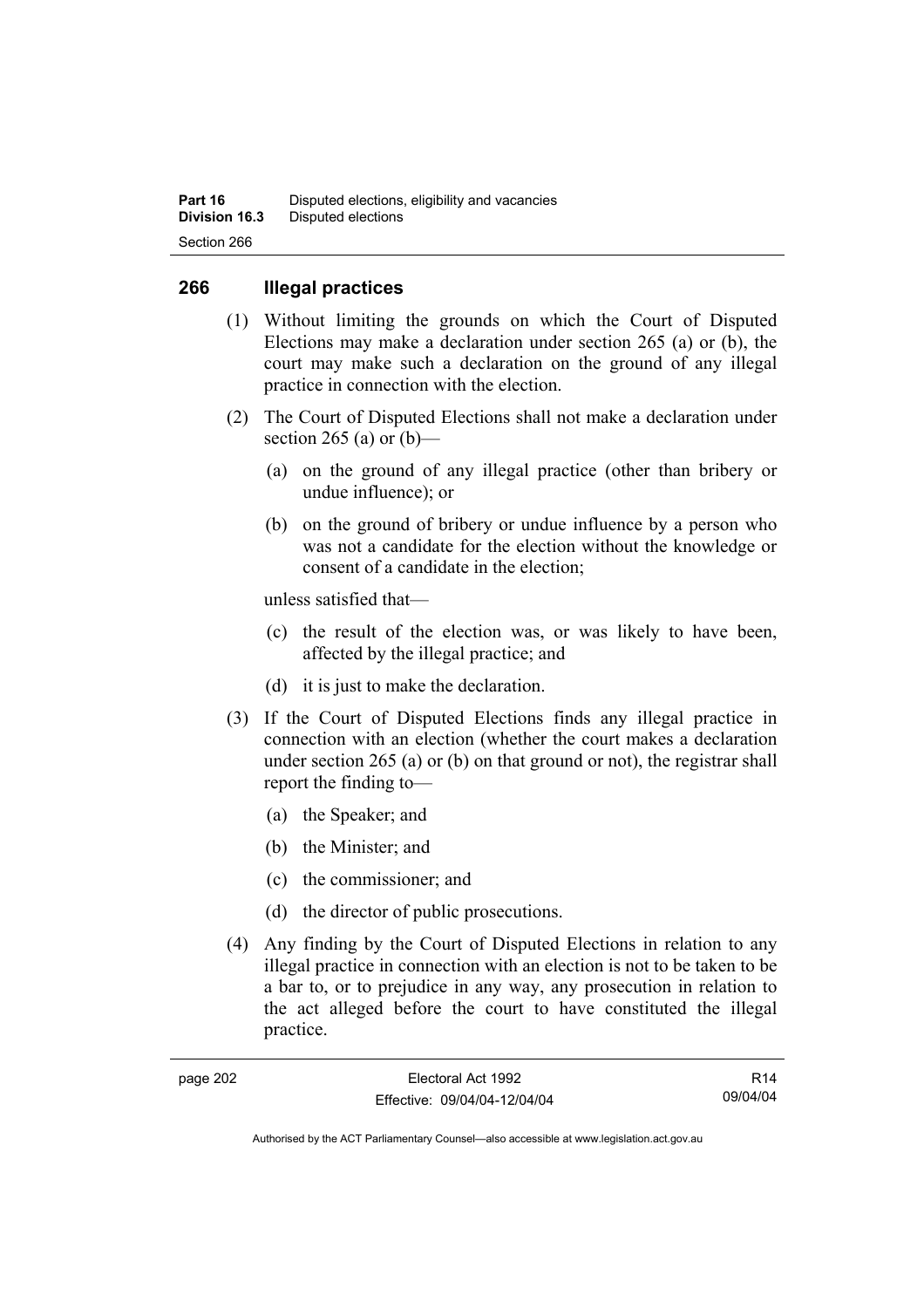(5) In this section:

*illegal practice* means a contravention of this Act, and includes undue influence.

*Note Contravention* and *undue influence* are defined in s 250.

#### **267 Bribery or undue influence by person elected**

If the Court of Disputed Elections finds that a person who was declared elected committed, or attempted to commit, bribery or undue influence in connection with any election, the court shall declare the election of that person void.

#### **268 Immaterial delays and errors**

- (1) The Court of Disputed Elections shall not make a declaration under section 265 (a), (b) or (c) on the ground that there was a delay in—
	- (a) declaring the nominations for the election; or
	- (b) providing certified lists of electors to candidates for the election; or
	- (c) polling for the election; or
	- (d) declaring the result of the election.
- (2) The Court of Disputed Elections shall not make a declaration under section 265 (a), (b) or (c) on the ground of any absence of, or any error or omission by, an officer unless the absence, error or omission affected, or was likely to have affected, the result of the election.
- (3) In determining whether an absence, error or omission that prevented an elector from voting affected the result of an election or not, the Court of Disputed Elections shall not have regard to any evidence of the way in which the elector intended to vote.

page 203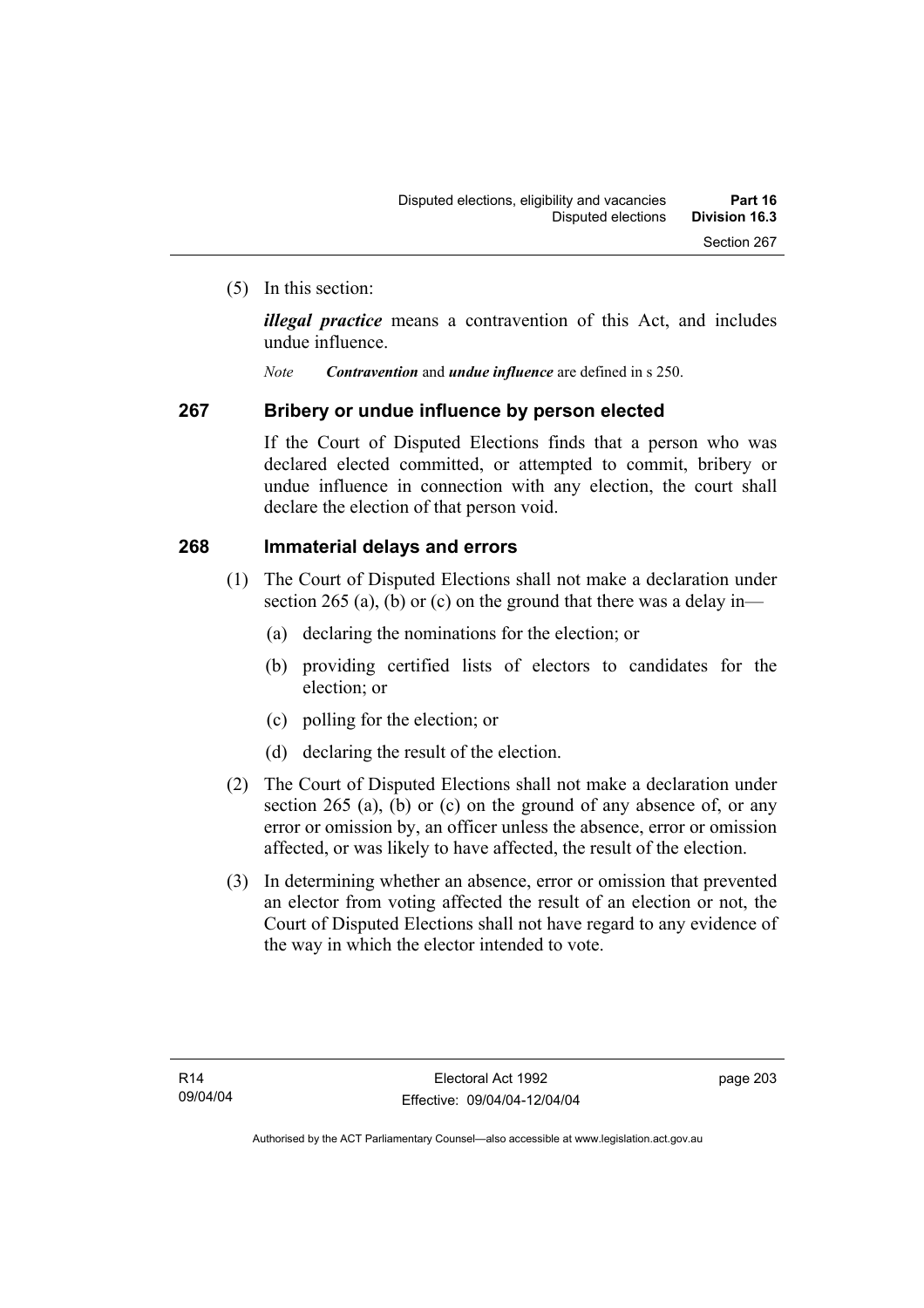#### **269 Inquiries by court**

- (1) In determining an application, the Court of Disputed Elections may make the inquiries it considers appropriate, including but not limited to—
	- (a) an inquiry about the identity of persons who voted; and
	- (b) an inquiry into the accuracy of approved computer programs used in electronic voting and the electronic scrutiny of votes; and
	- (c) an inquiry about whether ballot papers were improperly admitted or rejected, or not.
- (2) The Court of Disputed Elections shall not inquire into the correctness of any roll.
- (3) If the Court of Disputed Elections makes an inquiry in relation to ballot papers marked under part 11, a statement of particulars of the marking of ballot papers prepared by an officer under section 175 (c) is conclusive evidence of the particulars contained in the statement unless the court orders otherwise.

## **270 Rejected ballot papers**

In determining an application, the Court of Disputed Elections may have regard to any declaration vote ballot papers rejected at the preliminary scrutiny if the court is of the opinion that the ballot papers should not have been rejected.

#### **271 Evidence that persons were not permitted to vote**

In determining an application, the Court of Disputed Elections shall not have regard to any evidence that a person was not permitted to cast a vote in an election unless the court is satisfied that the person—

(a) claimed to vote in accordance with this Act; and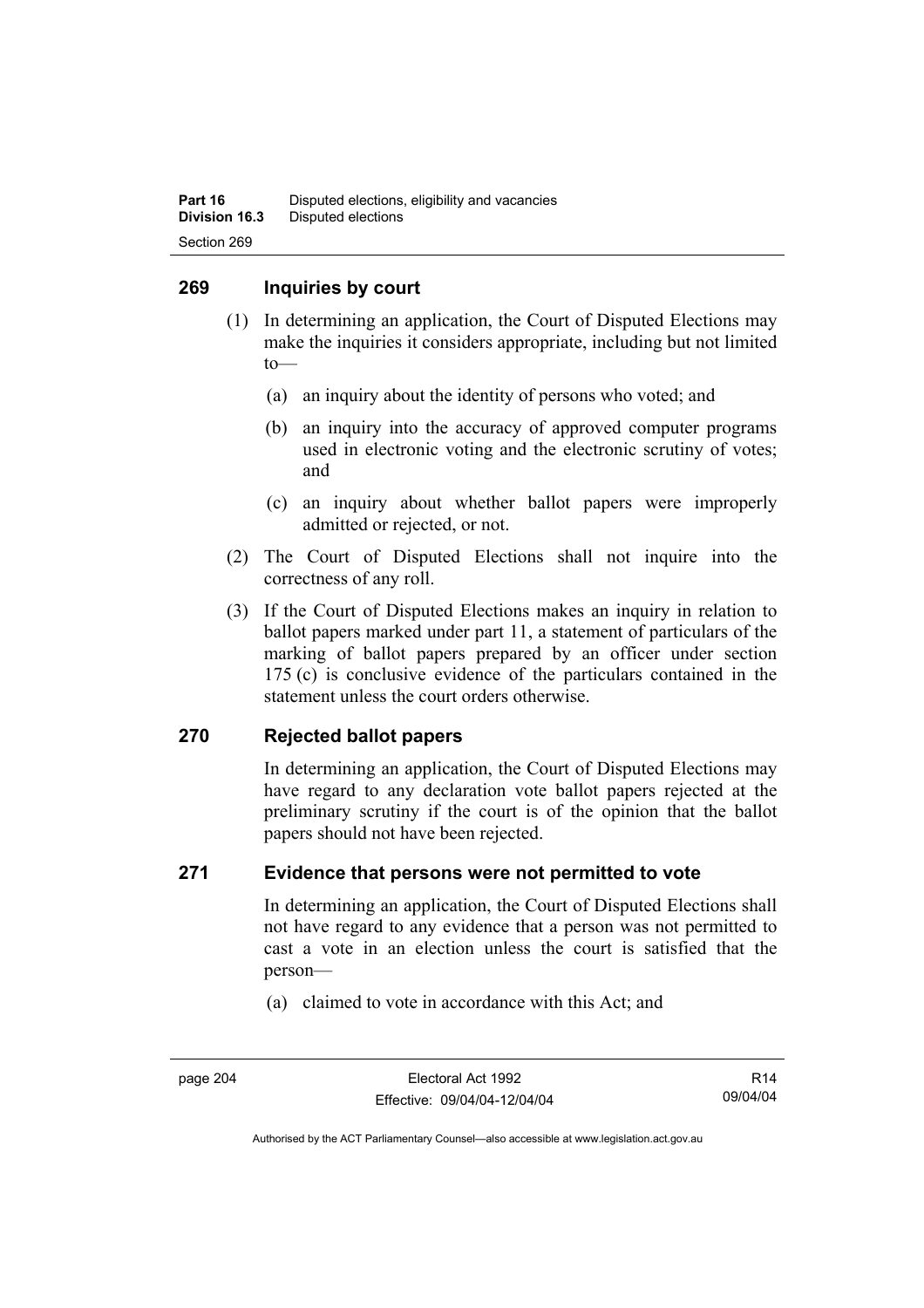(b) complied with the requirements of this Act in relation to voting to the extent that he or she was permitted to do so.

## **272 Inspection of electoral papers**

A party to an application may—

- (a) with the leave of the Court of Disputed Elections; and
- (b) in the presence of the commissioner or a member of staff of the electoral commission;

inspect, and make copies of or take extracts from, the electoral papers (except ballot papers) in the possession of the commissioner that were used in connection with the election being disputed.

## **273 Commissioner not prevented from accessing documents**

Unless the Court of Disputed Elections otherwise orders, the filing of an application is not to be taken to prevent the commissioner, another member of the electoral commission or a member of the staff of the commission from having access to any document to which that person would otherwise be entitled to have access for the purpose of exercising a function under this Act.

## **274 Registrar to serve copies of declarations on certain persons**

The registrar shall, after an application is determined, serve a sealed copy of the declarations and orders (if any) made by the Court of Disputed Elections on—

- (a) the Speaker; and
- (b) each party to the application.

**275 Effect of declarations** 

 (1) If the Court of Disputed Elections declares an election void, another election shall be held in accordance with section 101.

page 205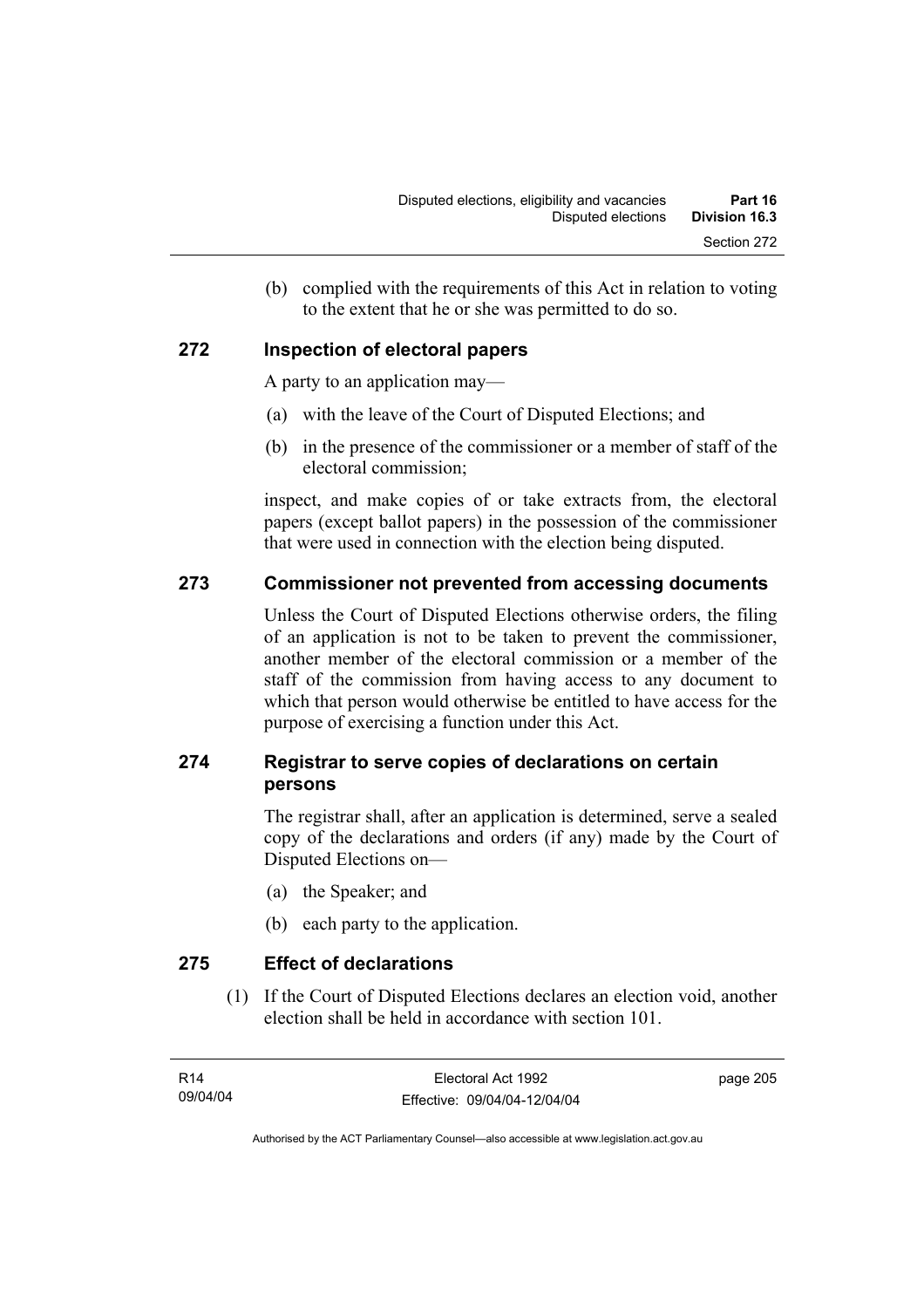- (2) If the Court of Disputed Elections declares that a person who has been declared elected was not duly elected, that person is to be taken not to have been duly elected.
- (3) If the Court of Disputed Elections declares that a person who has not been declared elected was duly elected, that person is to be taken to have been duly elected.
- (4) A declaration by the Court of Disputed Elections referred to in subsection (1), (2) or (3) takes effect on the end of the day when the declaration by the court is made.

## **Division 16.4 Eligibility and vacancies**

## **276 Speaker to state case**

If the Assembly passes a resolution referring to the Court of Disputed Elections a question relating to—

- (a) the eligibility of a person who has been declared elected to be an MLA; or
- (b) a vacancy in the membership of the Assembly;

the Speaker shall give to the registrar a statement setting out the question referred, together with any documents in the possession of the Assembly that relate to that question.

## **277 Parties to a referral**

The following persons are entitled to appear in a proceeding under this division:

- (a) any person who, in the opinion of the Court of Disputed Elections, has a sufficient interest in the determination of the question referred;
- (b) any person on whom notice of that question is ordered to be served by the court.

R14 09/04/04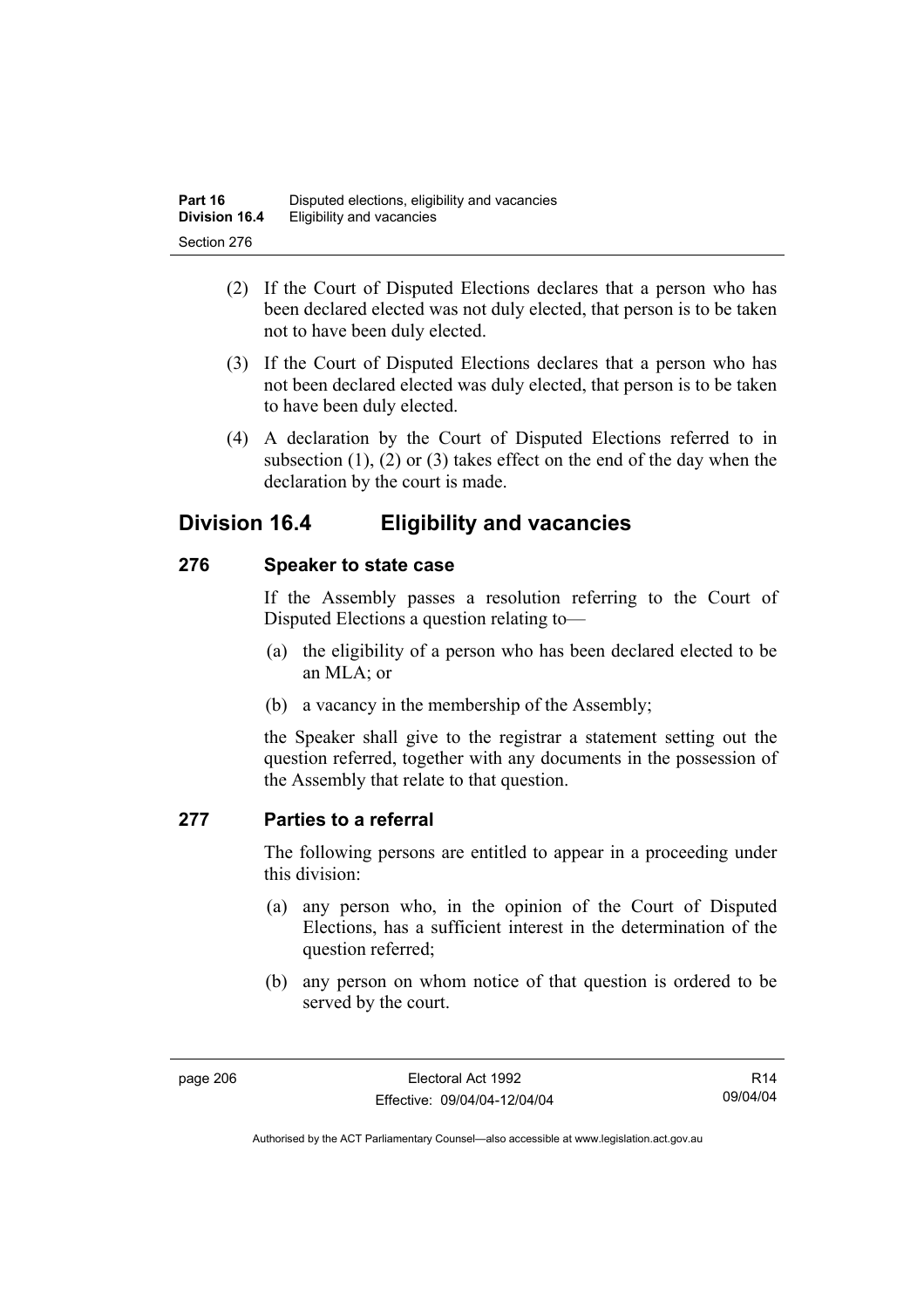#### **278 Declarations and orders**

The Court of Disputed Elections shall hear and determine a question referred to it and may—

- (a) declare that a person who has been declared elected is not eligible to be an MLA; or
- (b) declare a vacancy in the membership of the Assembly; or
- (c) refuse to make a declaration;

and may make the orders in relation to the referral that the court considers appropriate.

#### **279 Registrar to serve copy of declarations on Speaker**

The registrar shall, after a question referred to the Court of Disputed Elections is determined, serve a sealed copy of the declarations and orders (if any) made by the court on—

- (a) the Speaker; and
- (b) each party to the referral.

#### **280 Effect of declarations**

- (1) If the Court of Disputed Elections
	- (a) declares that a person who has been declared elected is not eligible to be an MLA; or
	- (b) declares a vacancy in the membership of the Assembly;

on the end of the day when the declaration is made a vacancy in the membership of the Assembly arises.

 (2) A vacancy under subsection (1) shall be filled in accordance with part 13.

page 207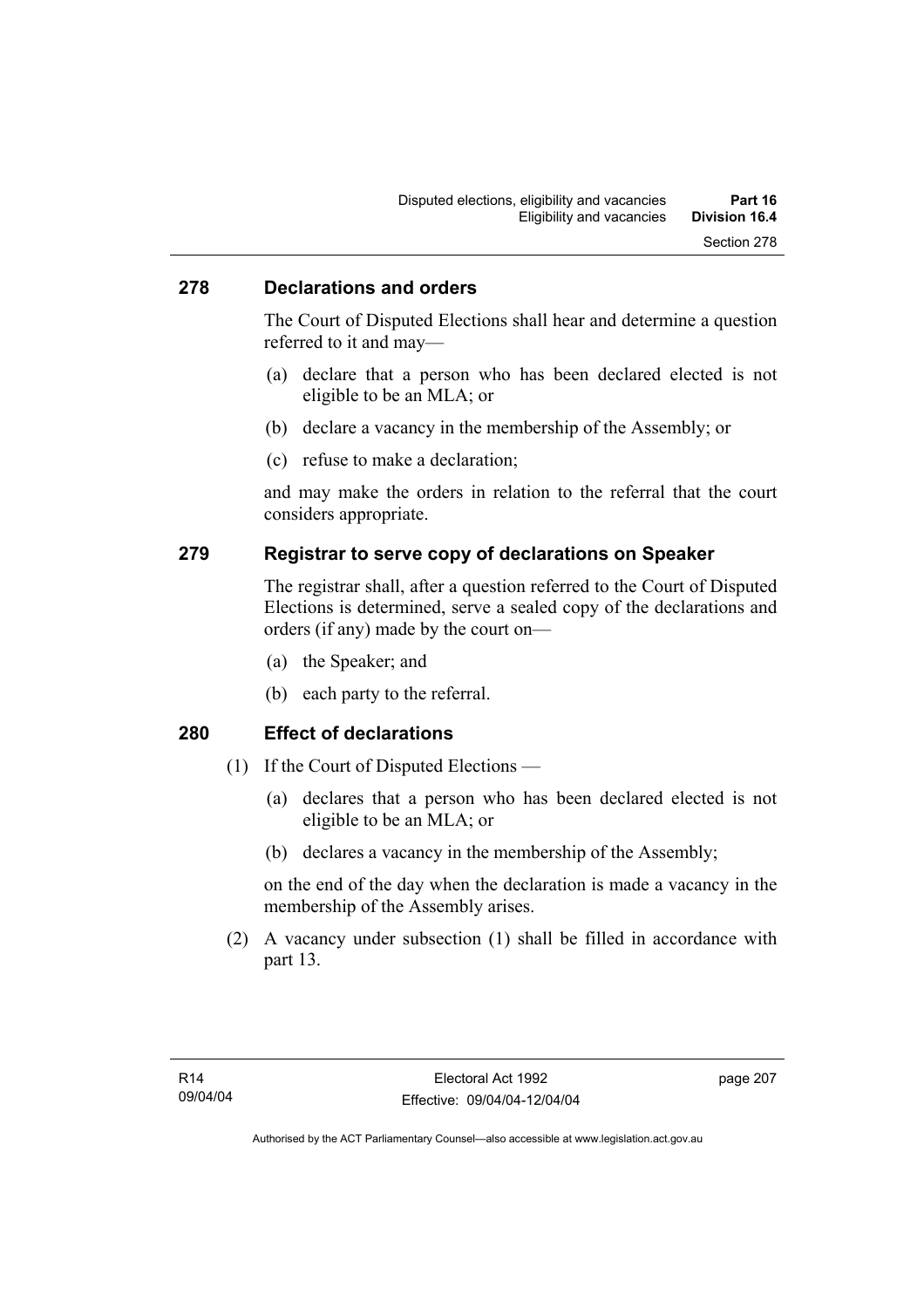# **Division 16.5 Proceedings**

## **281 Procedure**

In a proceeding, the Court of Disputed Elections —

- (a) shall be guided by the substantial merits and good conscience of the case; and
- (b) is not bound by technicalities, legal forms or the rules of evidence, but may inform itself in the way it considers appropriate.

## **282 Legal representation limited**

In a proceeding, a party is entitled to be represented by only 1 lawyer appearing as counsel.

#### **283 Admissibility of evidence**

- (1) A person who appears as a witness in a proceeding is not excused from answering a question or producing a document or other thing that the person is required by the Court of Disputed Elections to answer or produce on the ground that the answering of the question or the producing of the document or thing may tend to incriminate the person or on the ground of privilege.
- (2) A statement or disclosure made, or a document or other thing produced, by a person in the course of a proceeding, or any information, document or other thing obtained as a direct or indirect consequence of the making of the statement or disclosure, or of the production of the firstmentioned document or thing, is not admissible in evidence in any civil or criminal proceeding except—
	- (a) a proceeding before the Court of Disputed Elections; or
	- (b) a proceeding for an offence relating to the giving of false evidence.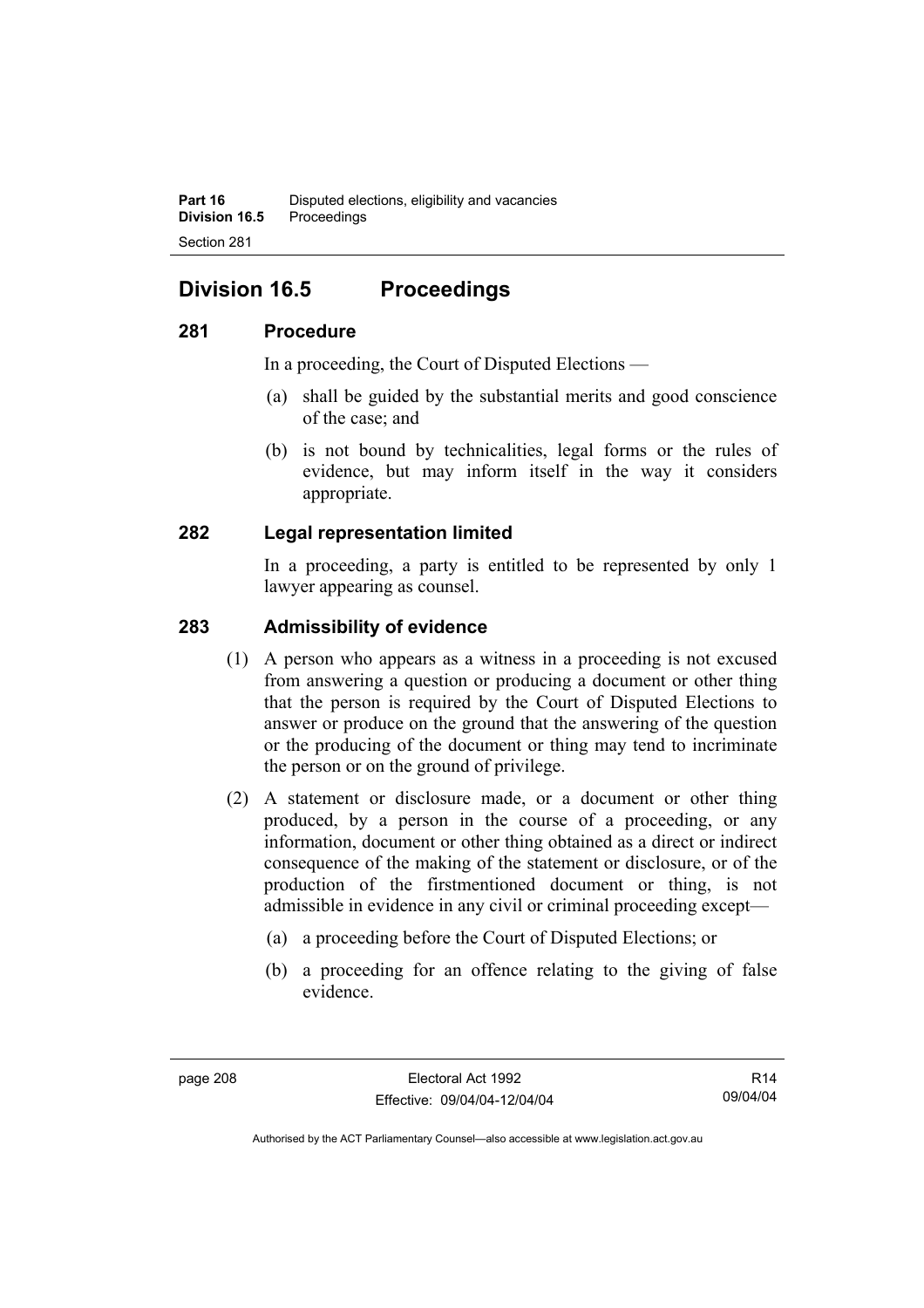## **284 Costs may be ordered against Territory**

Even if the Territory is not a party to a proceeding, the Court of Disputed Elections may order the Territory to pay all or any of the costs of the proceeding.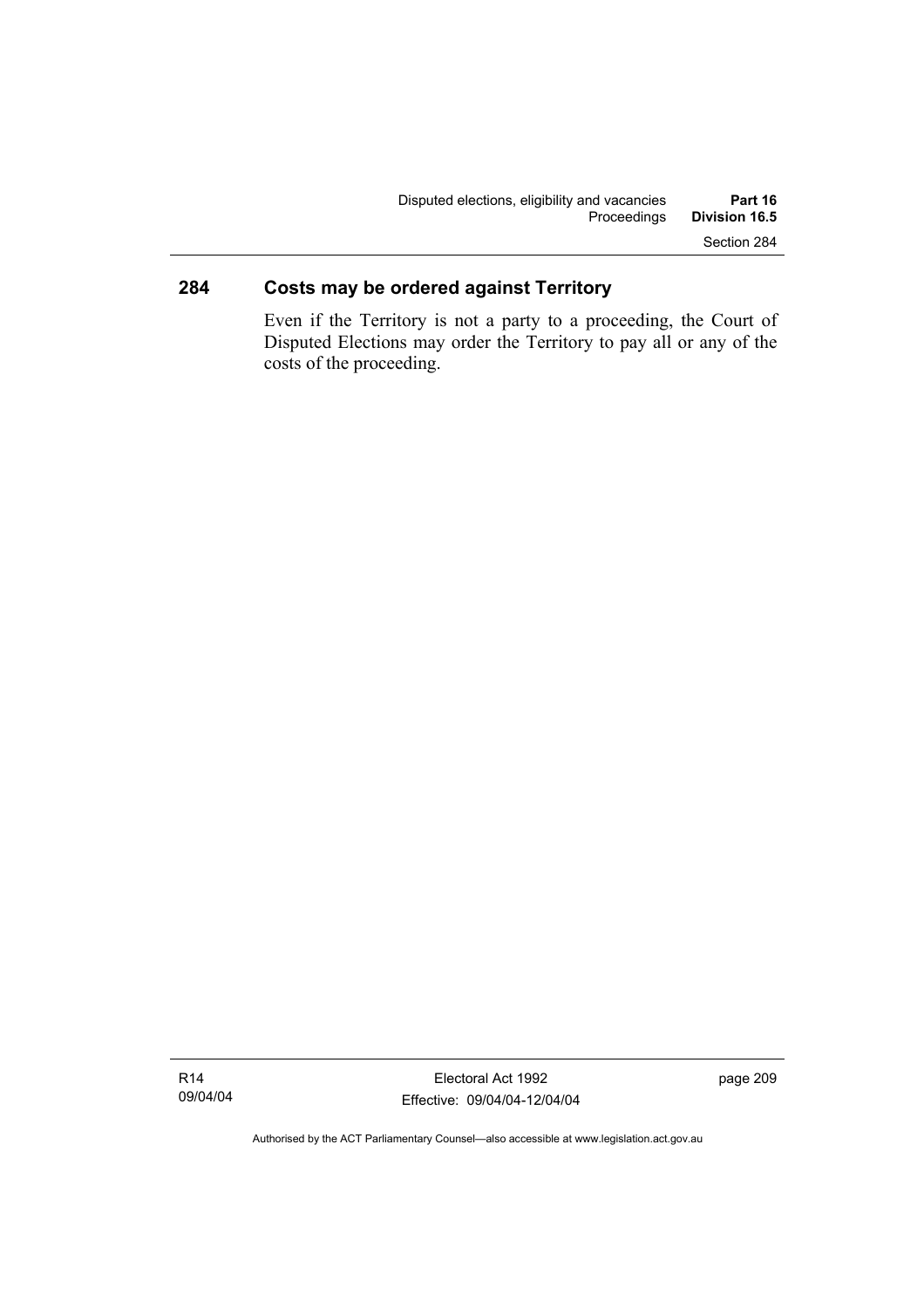**Part 17** Electoral offences **Division 17.1** Bribery and improper influence Section 285

# **Part 17 Electoral offences**

## **Division 17.1 Bribery and improper influence**

## **285 Bribery**

(1) A person shall not offer, solicit or accept an electoral bribe.

Maximum penalty: 50 penalty units, imprisonment for 6 months or both.

(2) In this section:

*bribe* does not include a declaration of public policy or a promise of public action.

*electoral bribe* means a bribe for the purpose of—

- (a) influencing the vote of an elector; or
- (b) influencing the candidature of a person in an election; or
- (c) otherwise influencing the course or result of an election; or
- (d) inducing a person not to apply, or to withdraw an application, under section 192 to be a candidate for a seat in relation to which a casual vacancy has occurred, if that person is an eligible person within the meaning of that section; or
- (e) inducing a person not to apply, or to withdraw an application, to the Court of Disputed Elections under division 16.3 to dispute the validity of an election, if that person is entitled to dispute the validity of the election under section 257.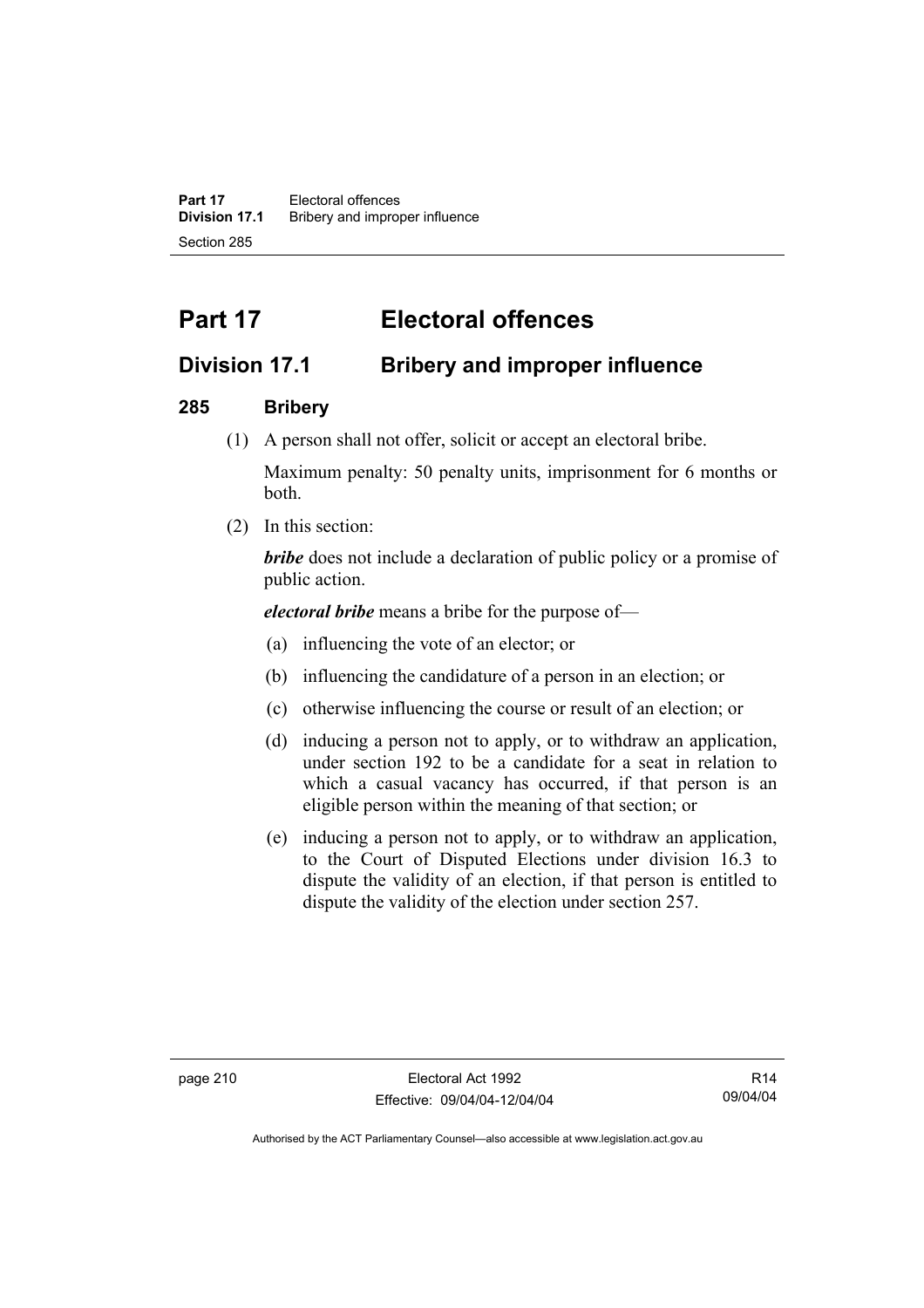## **286 Influencing of votes by officers**

In the exercise of a function under this Act, an officer shall not, without reasonable excuse, do anything for the purpose of influencing the vote of another person.

Maximum penalty: 50 penalty units, imprisonment for 6 months or both.

## **287 Influencing votes of hospital and nursing home patients**

The proprietor of a hospital or nursing home, or an employee or agent of such a proprietor, shall not, without reasonable excuse, do anything for the purpose of influencing the vote of a patient or resident of the hospital or nursing home.

Maximum penalty: 50 penalty units, imprisonment for 6 months or both.

## **Division 17.2 Protection of rights**

#### **288 Violence and intimidation**

A person shall not, by violence or intimidation, hinder or interfere with—

- (a) the free exercise of a right under this Act; or
- (b) the free performance of a duty under this Act.

Maximum penalty: 50 penalty units, imprisonment for 6 months or both.

#### **289 Discrimination on grounds of political donations**

- (1) A person shall not discriminate against another person on the ground of the making by the other person of a donation to—
	- (a) a political party or registered ballot group; or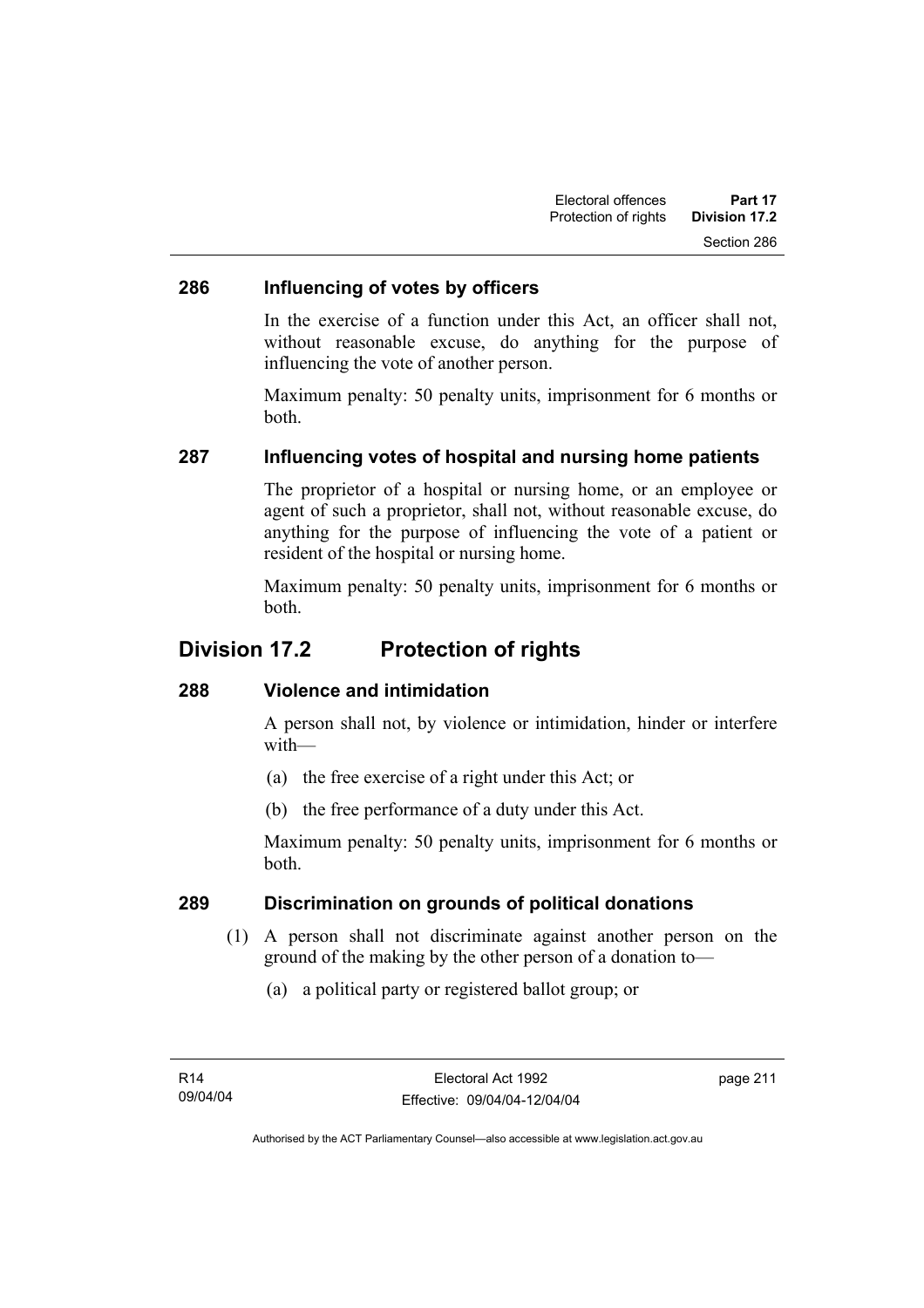(b) a candidate in an election.

Maximum penalty: 50 penalty units, imprisonment for 6 months or both.

(2) In this section:

*discriminate against*, in relation to a person, means—

- (a) deny the person access to membership of any trade union, club or other body, whether incorporated or not; or
- (b) not allow the person to work or to continue to work; or
- (c) subject the person to any form of intimidation or coercion; or
- (d) subject the person to any other detriment.

#### **290 Employees' right to leave of absence for voting**

 (1) On notification from an employee before a polling day, the employer shall allow the employee, without penalty or any disproportionate deduction of pay, to take any necessary leave (not exceeding 2 hours) for the purpose of voting.

Maximum penalty: 10 penalty units.

- (2) Subsection (1) does not apply if the absence of the employee from employment could—
	- (a) endanger any person, animal or thing; or
	- (b) cause substantial loss to any person.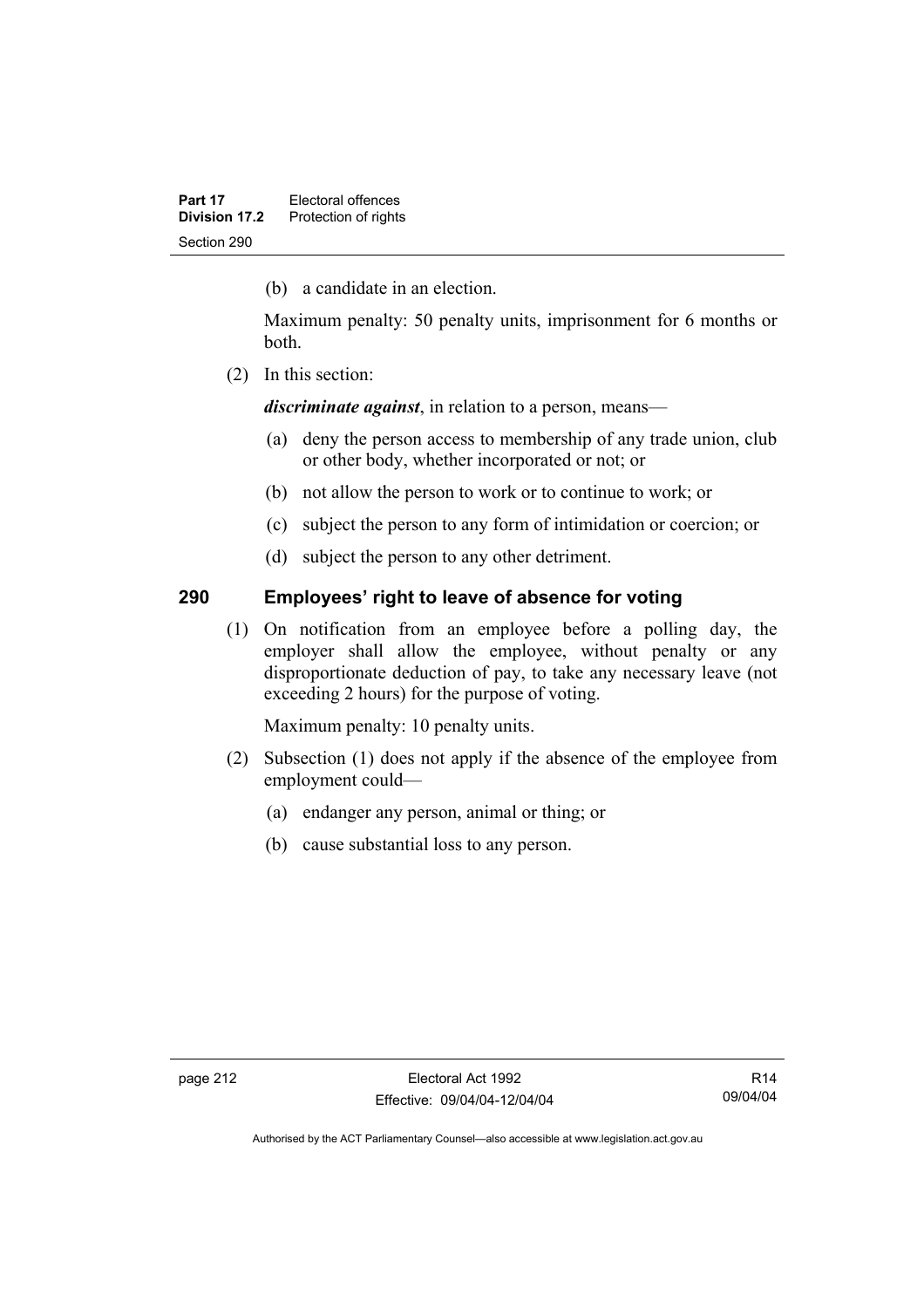(3) An employee shall not notify an employer under subsection (1) if he or she does not have a genuine intention of voting during the period of the leave to be granted for the purpose of voting.

Maximum penalty: 5 penalty units.

## **Division 17.3 Campaigning offences**

## **291 Definitions for div 17.3**

In this division:

*address*, in relation to a person, means—

- (a) if the person is acting on behalf of a political party or registered ballot group—an address of the party or ballot group, other than a post office box; or
- (b) in any case—
	- (i) the address of the person's principal place of residence; or
	- (ii) an address of the person's place of business.

*disseminate* electoral matter (whether in printed or electronic form) means print, publish, distribute, produce or broadcast the electoral matter.

*publish* electoral matter, includes publish electronically.

*reportage or commentary*, in relation to a newspaper or periodical, means everything in the newspaper or periodical except—

- (a) advertisements; and
- (b) letters to the editor.

#### **292 Dissemination of electoral matter—authorisers and authors**

 (1) A person must not disseminate electoral matter unless there is, in the approved position—

| R14      | Electoral Act 1992           | page 213 |
|----------|------------------------------|----------|
| 09/04/04 | Effective: 09/04/04-12/04/04 |          |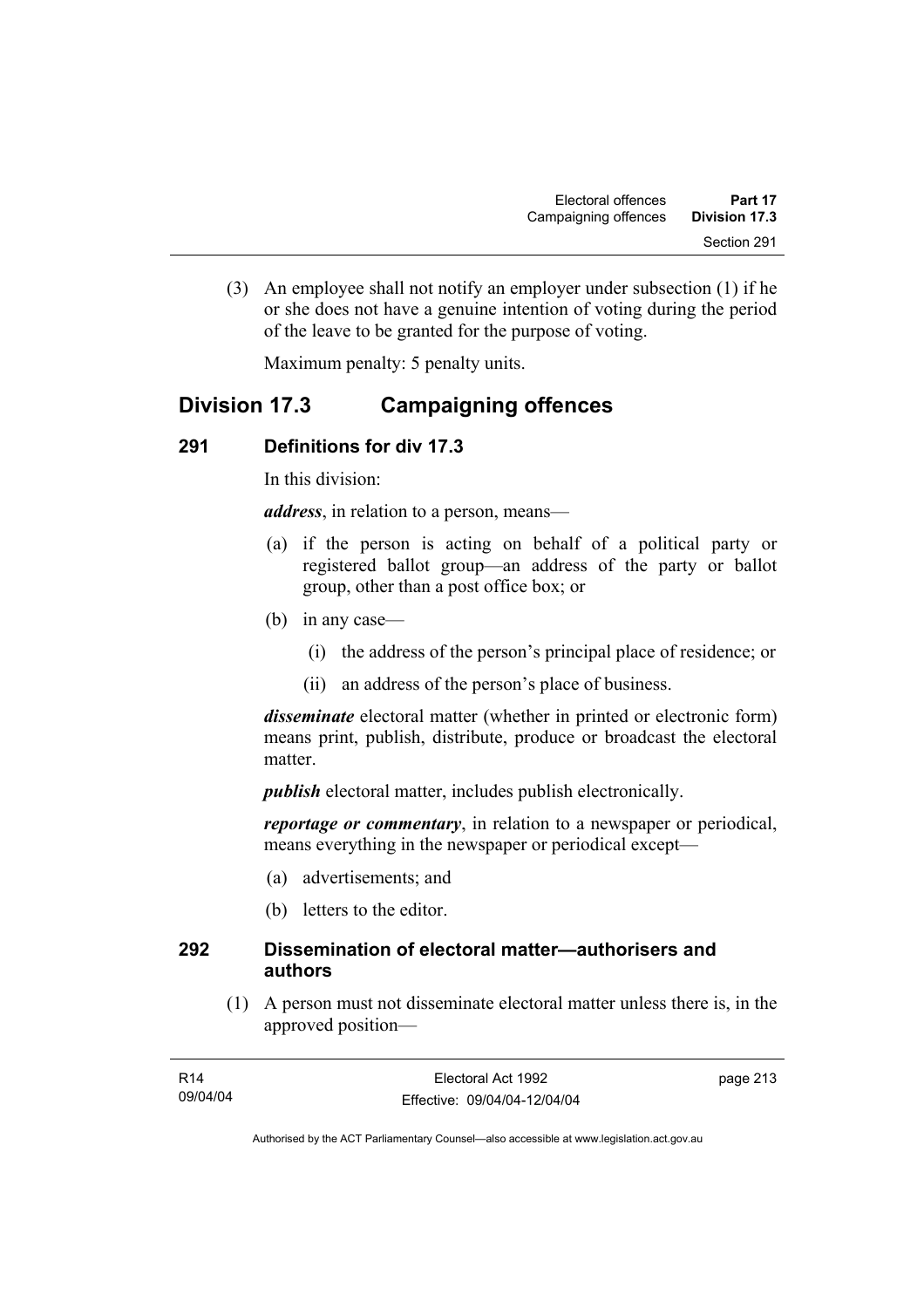- (a) the name and address of the person who authorised the matter or its author; and
- (b) if the matter was published for or on behalf of a registered party, registered ballot group or candidate for election—the name of the party, group or candidate.

Maximum penalty: 10 penalty units.

(2) In this section:

*approved position* means—

- (a) at the end of the matter; and
- (b) for an item in a newspaper or periodical containing electoral matter taking up all or part of each of 2 opposing pages—at the foot of the item on the first page; and
- (c) for an item in electronic form—at the foot of each page.

#### **293 Dissemination of electoral matter—letters to the editor**

- (1) Section 292 does not apply to the dissemination of a letter to the editor of a newspaper or periodical if—
	- (a) the name of the author and the locality of the author's residence appears at the end; and
	- (b) the editor of the newspaper or periodical keeps a written record of the address of the author, as stated in the original of the letter sent to the editor or as otherwise ascertained by the editor.
- (2) For subsection (1) (a), it is sufficient to identify the locality of an author's residence by reference to—
	- (a) the suburb or town of, or nearest to, that residence; and
	- (b) for a locality outside the ACT—the State, other Territory or other country of that residence.

R14 09/04/04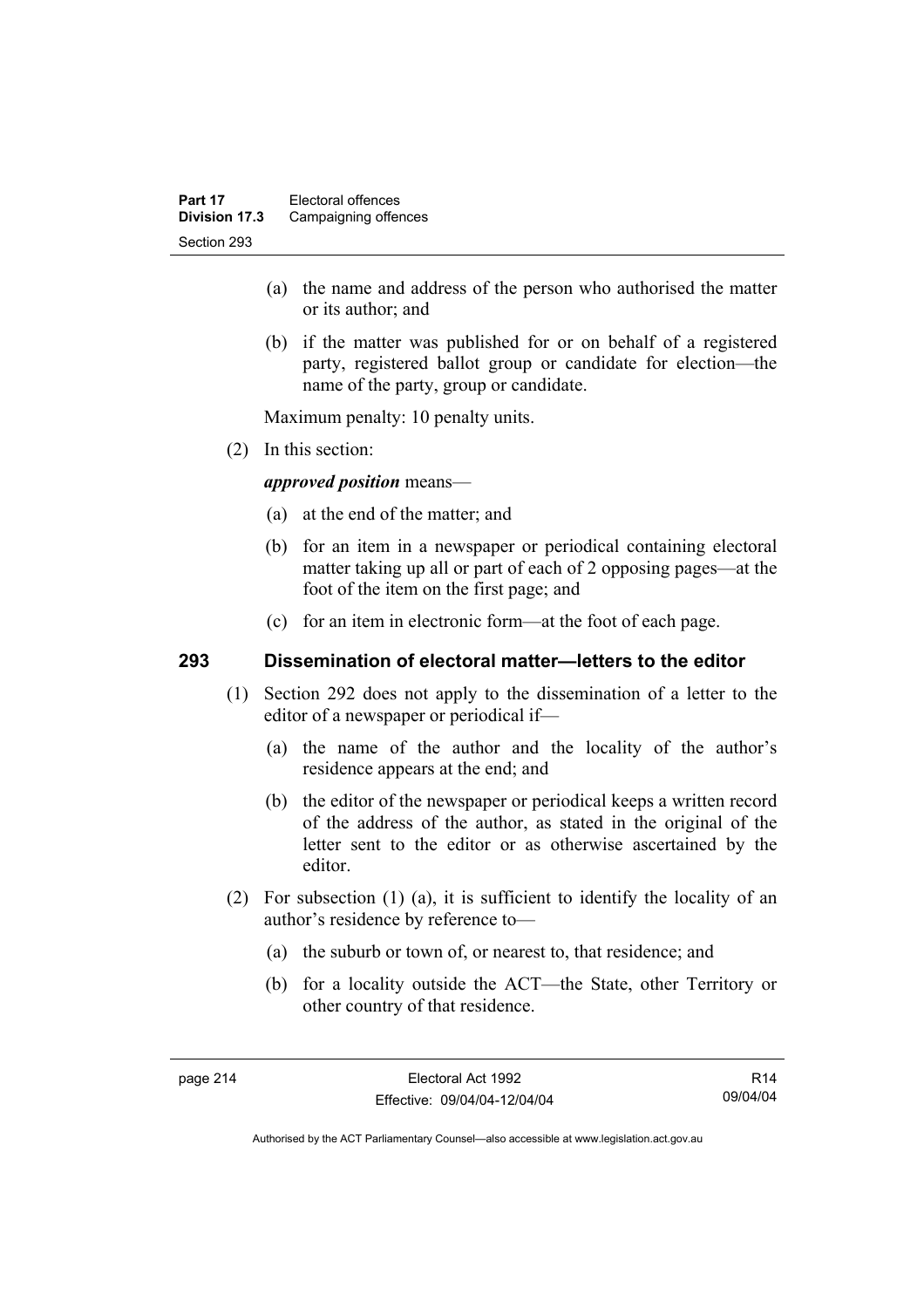#### **294 Dissemination of electoral matter—newspaper and periodical reportage and commentary**

Section 292 does not apply to electoral matter contained in reportage or commentary in an issue of a newspaper or periodical if the issue contains a statement to the effect that a person whose name and address appears in the statement has authorised the publication of all electoral matter contained in reportage or commentary in that issue.

## **U 295 Exemptions for dissemination of electoral matter on certain items**

- (1) Section 292 (Dissemination of electoral matter—authorisers and authors) does not apply to electoral matter on any of the following items unless the item includes a representation of a ballot paper:
	- (a) a letter from an MLA that includes the name of the MLA and an indication that he or she is an MLA;
	- (b) a press release published by or on behalf of an MLA that includes the name of the MLA and an indication that he or she is an MLA;
	- (c) a report under the *Annual Reports (Government Agencies) Act 1995*;
	- (d) a publication of a government agency that includes—
		- (i) the name of the agency; and
		- (ii) the City of Canberra Arms; and
		- (iii) the words 'Australian Capital Territory', 'Australian Capital Territory Legislative Assembly', 'ACT Legislative Assembly', 'Australian Capital Territory Government' or 'ACT Government';
	- (e) a T-shirt, lapel button, lapel badge, pen, pencil or balloon;

page 215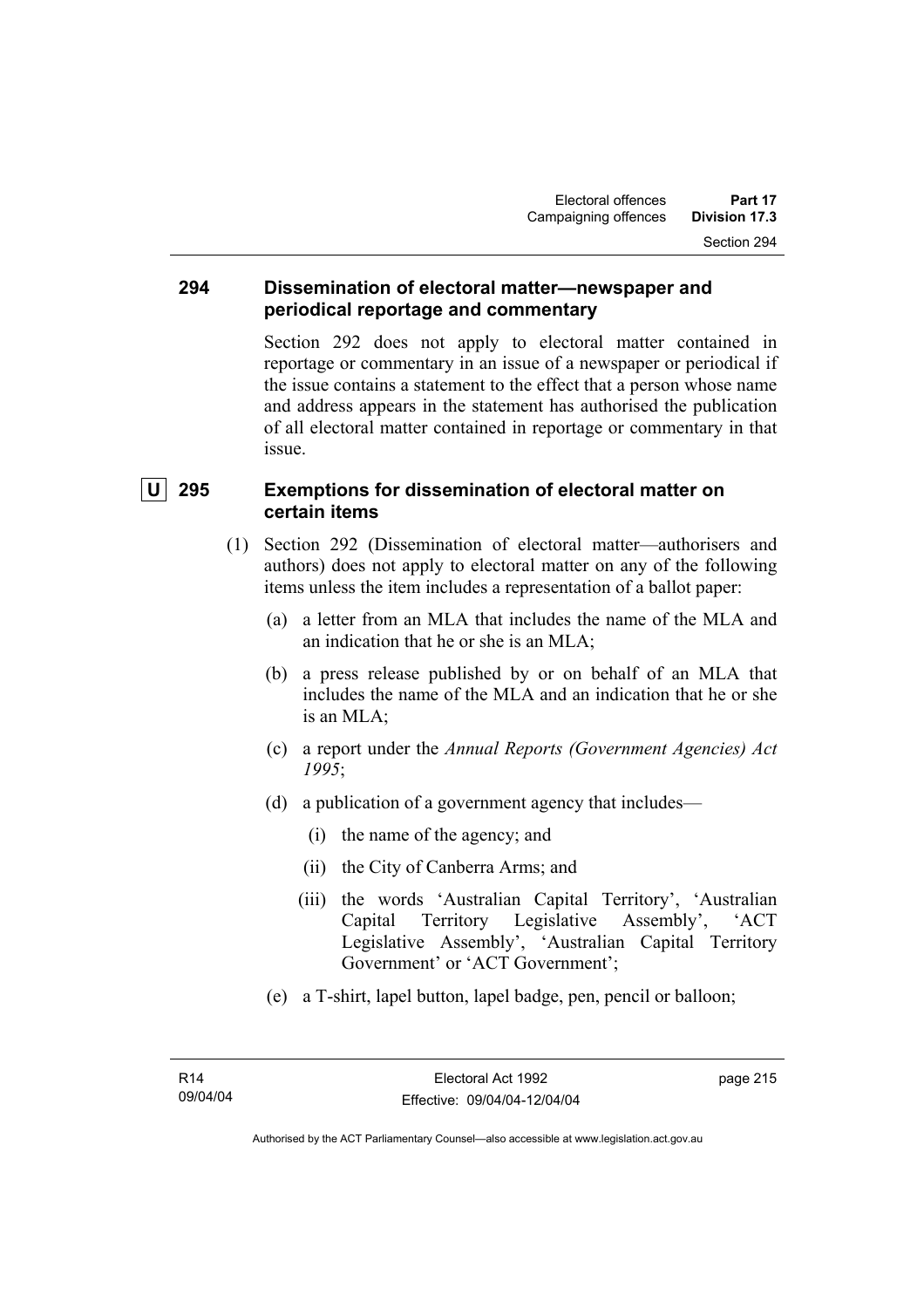- (f) a business or visiting card that promotes the candidacy of a person in an election;
- (g) a letter or card on which the name and address of the sender appears;
- (h) an item prescribed under the regulations.
- (2) In this section:

*government agency* means—

- (a) an administrative unit; or
- (b) a Territory instrumentality; or
- (c) a statutory office-holder and the staff assisting the statutory office-holder.

*publication*, of a government agency, does not include a publication that is published for the first time within 6 months immediately before a general election if the publication includes a picture of an MLA.

## **296 Advertorials**

- (1) This section applies to an advertisement in a newspaper or periodical that—
	- (a) appears to be reportage or commentary; and
	- (b) includes electoral matter.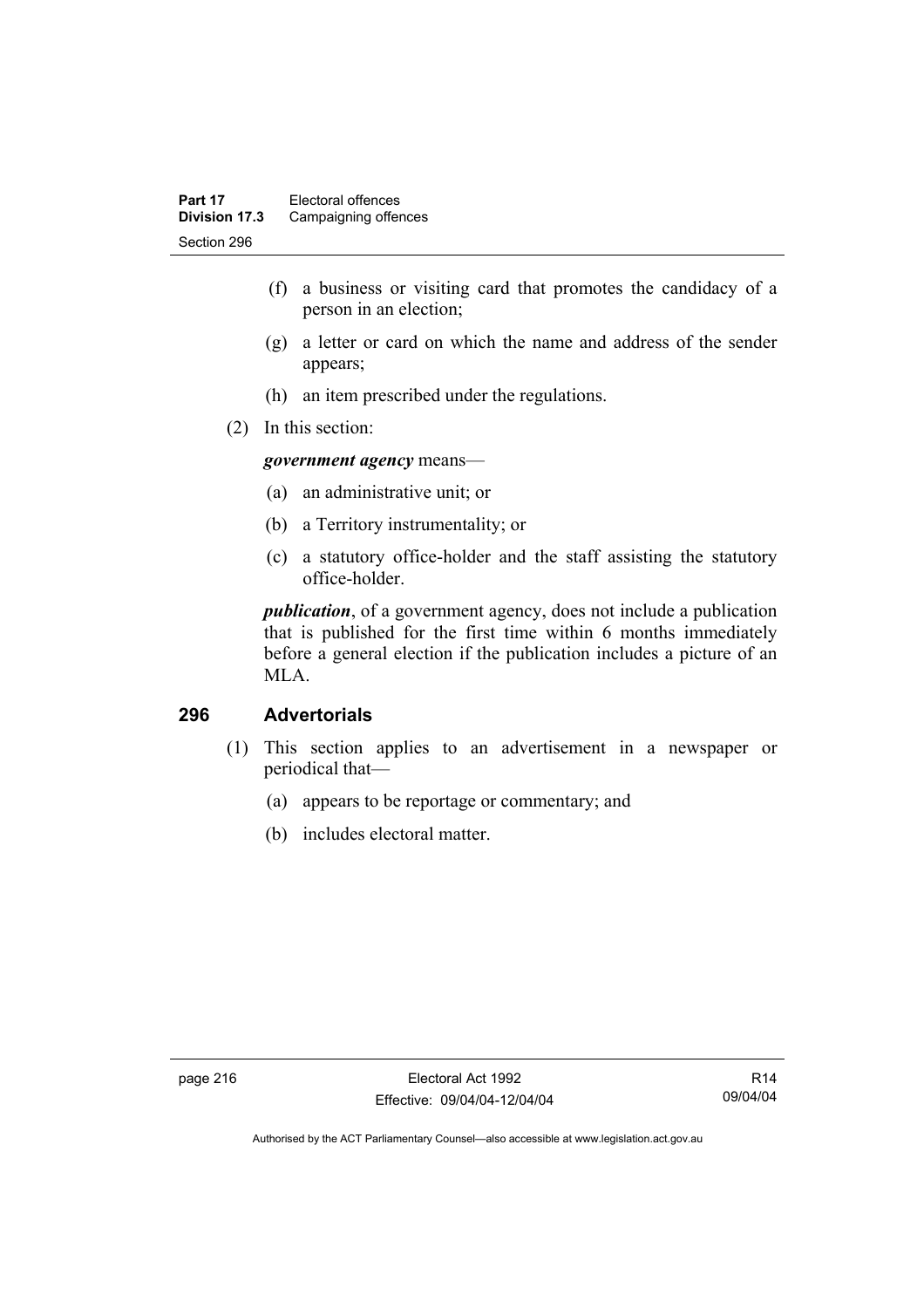(2) If this section applies to an advertisement, the proprietor of the newspaper or periodical shall cause the word 'advertisement' to be printed as a headline to the advertisement, in letters not smaller than 10 point, on each page on which the advertisement appears.

Maximum penalty: 10 penalty units.

#### **297 Misleading or deceptive electoral matter**

 (1) A person shall not disseminate, or authorise to be disseminated, electoral matter that is likely to mislead or deceive an elector about the casting of a vote.

Maximum penalty: 50 penalty units, imprisonment for 6 months or both.

 (2) It is a defence to a prosecution for an offence against subsection (1) if it is established that the defendant did not know, and could not reasonably be expected to have known, that the electoral matter was likely to mislead or deceive an elector about the casting of a vote.

## **298 Inducement to illegal voting—representations of ballot papers**

A person shall not disseminate, or authorise to be disseminated, electoral matter including a representation of a ballot paper, or part of a ballot paper, likely to induce an elector to mark his or her vote otherwise than in accordance with the directions on the ballot paper.

Maximum penalty: 50 penalty units, imprisonment for 6 months or both.

#### **299 Graffiti**

- (1) A person shall not, without reasonable excuse, mark any electoral matter directly on any defined place or object without the consent of—
	- (a) for a place—the lessee or lawful occupier of the place; or

page 217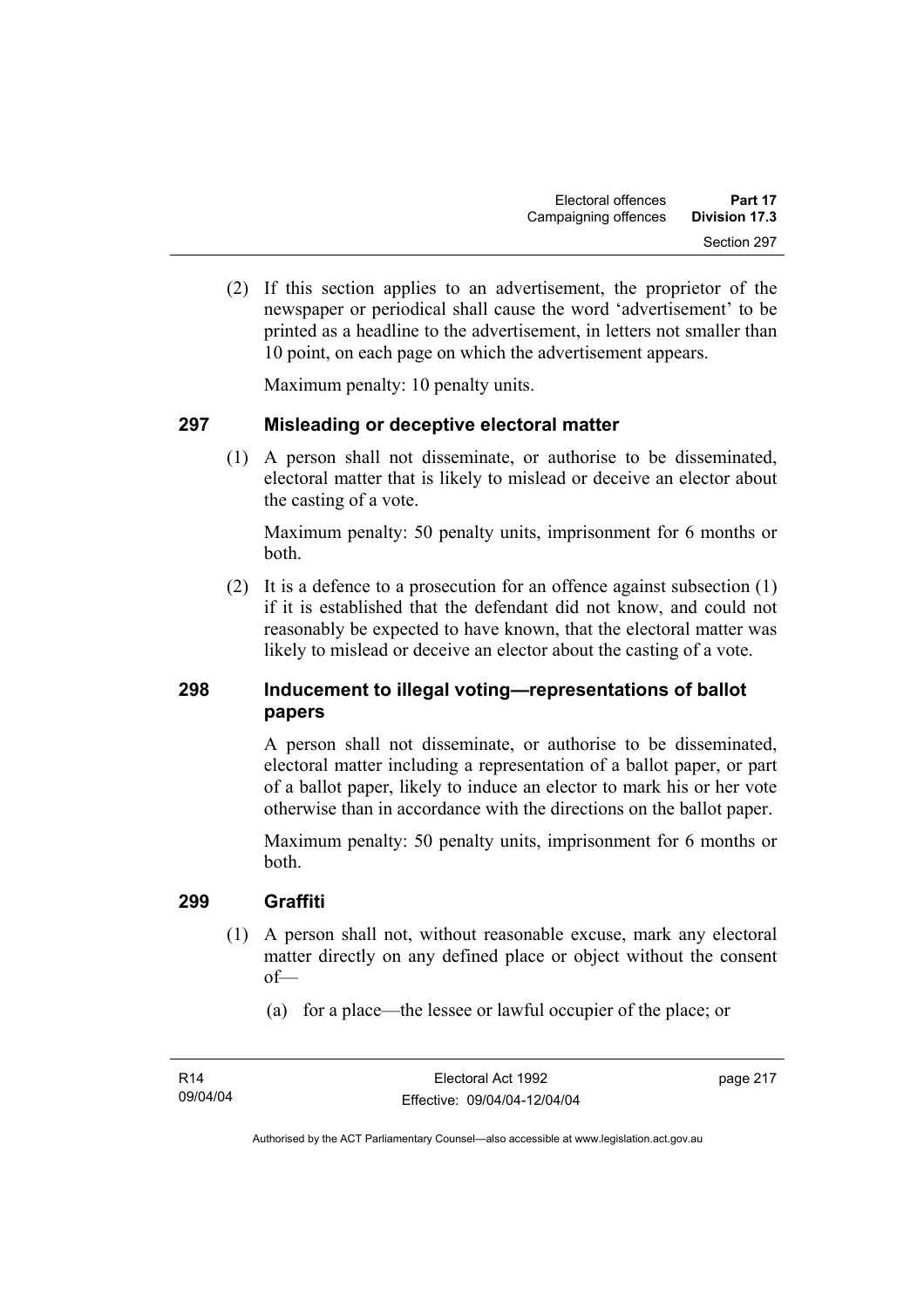(b) for an object—the owner or lawful possessor of the object.

Maximum penalty: 10 penalty units.

- (2) The Territory or a Territory authority shall not give consent for subsection  $(1)$ .
- (3) In a prosecution for an offence against subsection (1) in relation to a defined place or object leased, occupied, owned or possessed by the Territory or a Territory authority, it is to be conclusively presumed that the Territory or the Territory authority, as the case requires, did not consent to any marking of electoral matter on the place or object.
- (4) In this section:

*defined place or object* means a building, footpath, hoarding, roadway, vehicle, vessel or any public or private place (whether on land or water or in the air).

*lessee*—see the *Land (Planning and Environment) Act 1991*, section 159.

*mark* means write, draw or depict.

#### **300 Defamation of candidates**

 (1) A person shall not make or publish, or authorise to be made or published, a false and defamatory statement about the personal character or conduct of a candidate.

Maximum penalty: 50 penalty units, imprisonment for 6 months or both.

- (2) It is a defence to a prosecution for an offence against subsection (1) if it is established that the defendant believed on reasonable grounds that the relevant statement was true.
- (3) A person who makes a false and defamatory statement in relation to the personal character or conduct of a candidate in contravention of this section may, at the suit of the candidate, be restrained by

R14 09/04/04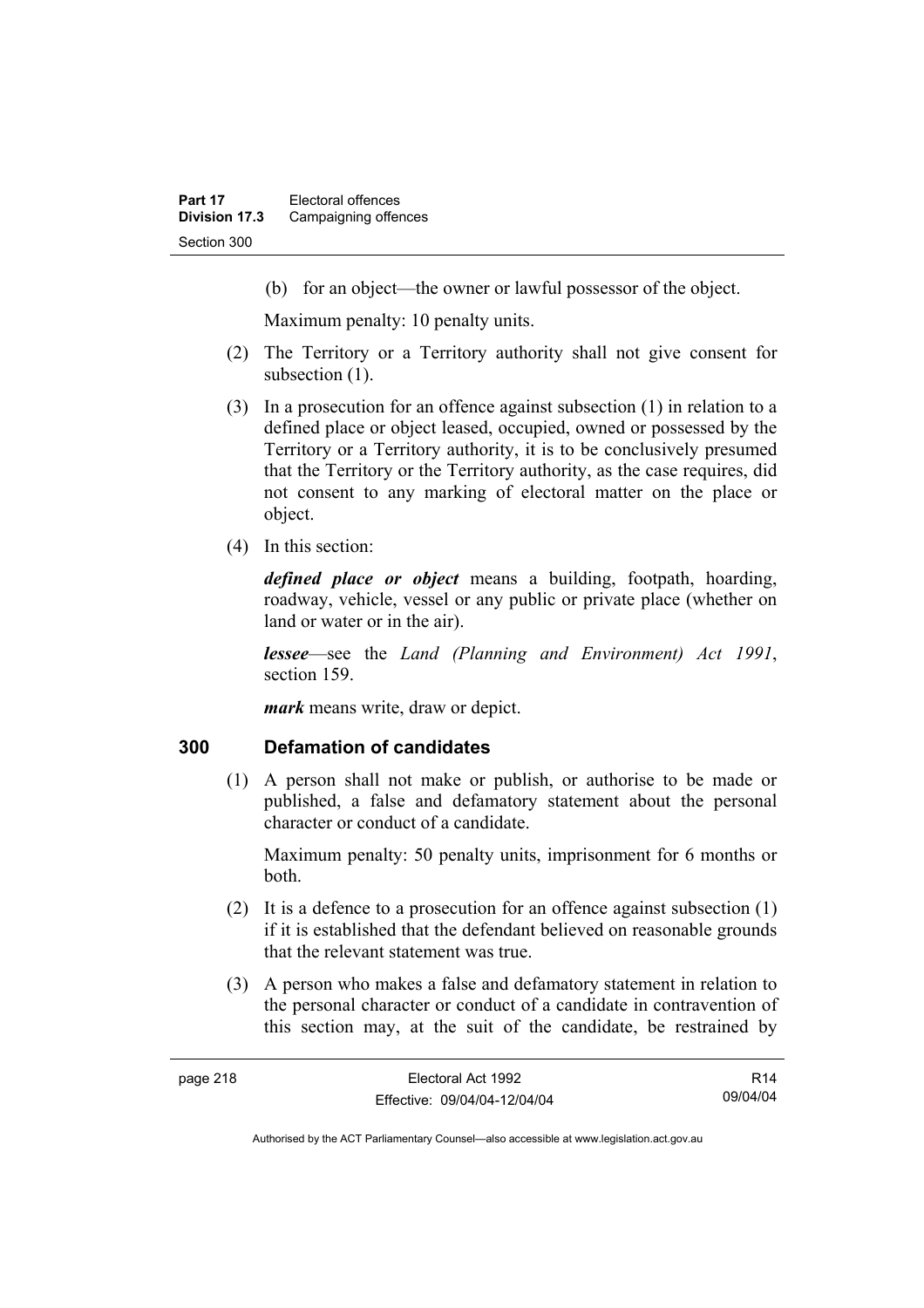injunction from repeating the statement or any similar false and defamatory statement.

## **301 Publication of statements about candidates**

- (1) A person shall not publish, or authorise to be published, on behalf of a body (whether incorporated or unincorporated) a statement—
	- (a) expressly or impliedly claiming that a candidate in an election is associated with, or supports the policy or activities of, that body; or
	- (b) expressly or impliedly advocating that a candidate should be given the first preference vote in an election;

without the written authority of the candidate.

Maximum penalty: 30 penalty units.

- (2) In proceedings for an offence against subsection (1), it shall be presumed, unless the contrary is proved, that a statement purported to be made on behalf of a body was made on behalf of the body.
- (3) This section does not apply to a statement—
	- (a) published on behalf of a political party or registered ballot group; and
	- (b) that relates to a candidate nominated by the party or group who has publicly declared his or her candidature to be on behalf of, or in the interests of, the party or group.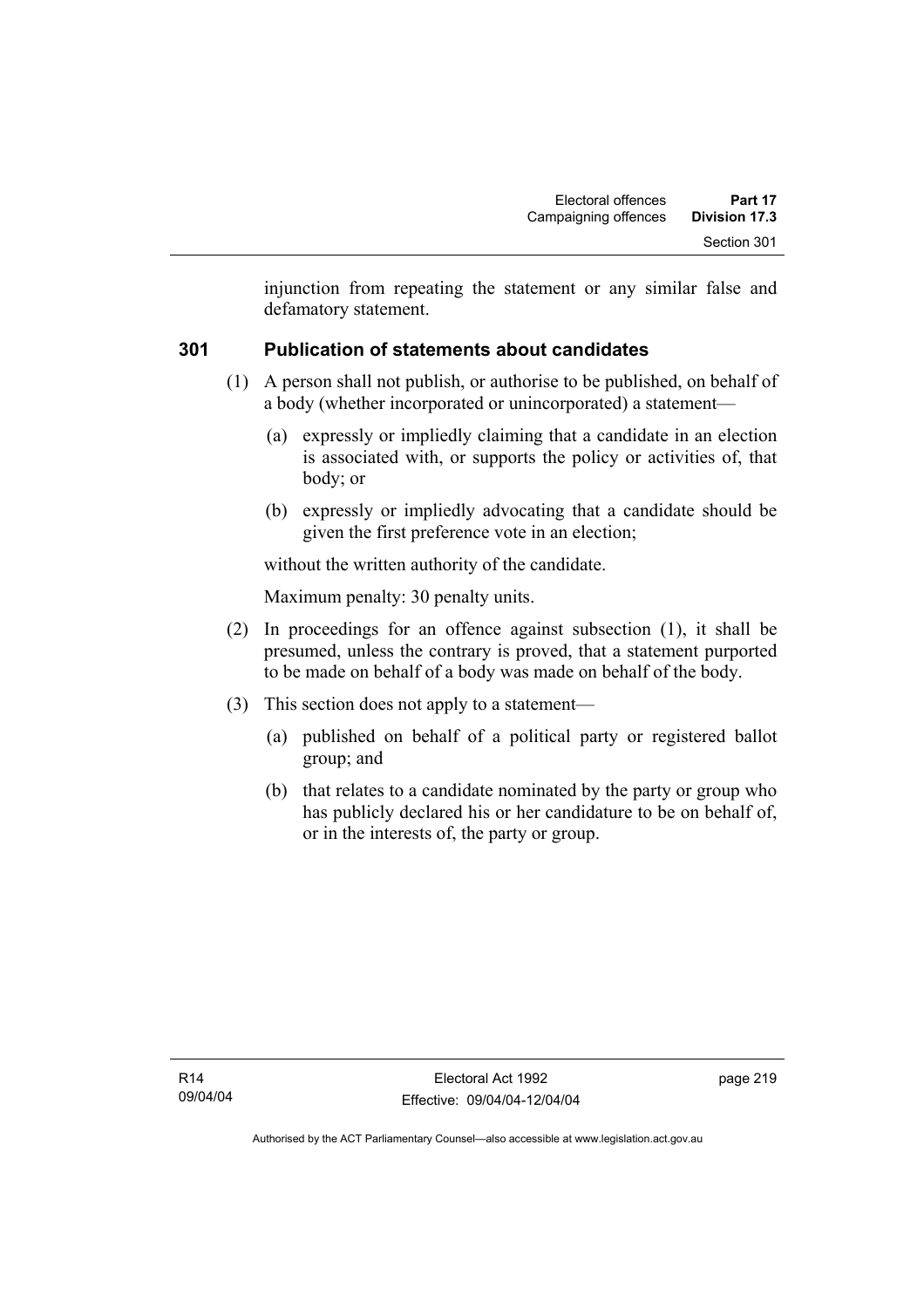## **302 Disruption of election meetings**

 (1) A person shall not, without reasonable excuse, disrupt an election meeting.

Maximum penalty: 5 penalty units.

- (2) The chairperson of an election meeting may request a police officer to remove from the meeting any person who, in the opinion of the chairperson, is disrupting the meeting.
- (3) On a request from the chairperson under subsection (2), a police officer may take reasonable action to remove from the meeting the person disrupting the meeting.
- (4) A person who is the subject of a request referred to in subsection (2) shall not, without reasonable excuse, return to the meeting without the authority of the chairperson after leaving it or being removed from it.

Maximum penalty: 10 penalty units.

(5) In this section:

*election meeting* means a lawful public meeting held during a pre-election period in association with the relevant election.

## **303 Canvassing within 100m of polling places**

- (1) A person shall not, during polling hours within the defined polling area in relation to a polling place—
	- (a) do anything for the purpose of influencing the vote of an elector as the elector is approaching, or while the elector is at, the polling place; or
	- (b) do anything for the purpose of inducing an elector not to vote as the elector is approaching, or while the elector is at, the polling place; or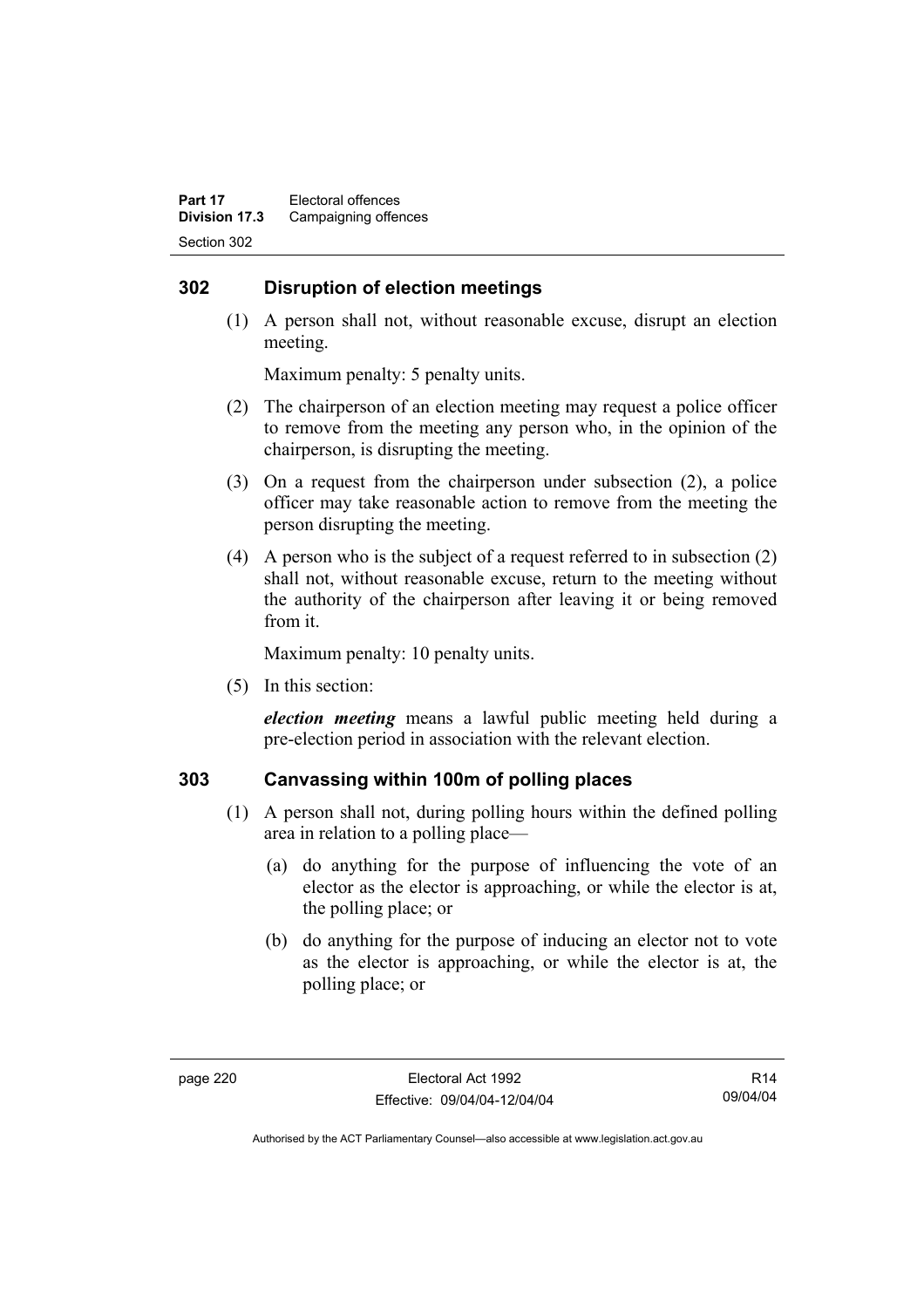(c) exhibit a notice containing electoral matter that is able to be clearly seen by electors approaching, or at, the polling place, other than a notice authorised by the commissioner for display there.

Maximum penalty: 5 penalty units.

- (2) If the building where a polling place is located is situated on grounds within an enclosure, the commissioner may, by written notice, specify the boundary of that enclosure for subsection (7), definition of *defined polling area*, paragraph (b).
- (3) A notice is a notifiable instrument.

*Note* A notifiable instrument must be notified under the *Legislation Act 2001*.

- (4) An officer may, if directed by the commissioner, remove or obliterate a notice that the commissioner or the officer believes on reasonable grounds to be exhibited in contravention of this section.
- (5) Subsection (4) does not authorise an officer to enter land that is subject to a lease within the meaning of the *Land (Planning and Environment) Act 1991*, part 5.
- (6) A person shall not obstruct an officer in the exercise or attempted exercise of the officer's functions under subsection (4).

Maximum penalty: 50 penalty units, imprisonment for 6 months or both.

(7) In this section:

*defined polling area*, in relation to a polling place, means the area—

- (a) within the building where the polling place is located, and within 100m of the building; or
- (b) if the commissioner issues a notice under subsection (2) in relation to the polling place—within the boundary of the enclosure specified in the notice, and within 100m outside that boundary.

page 221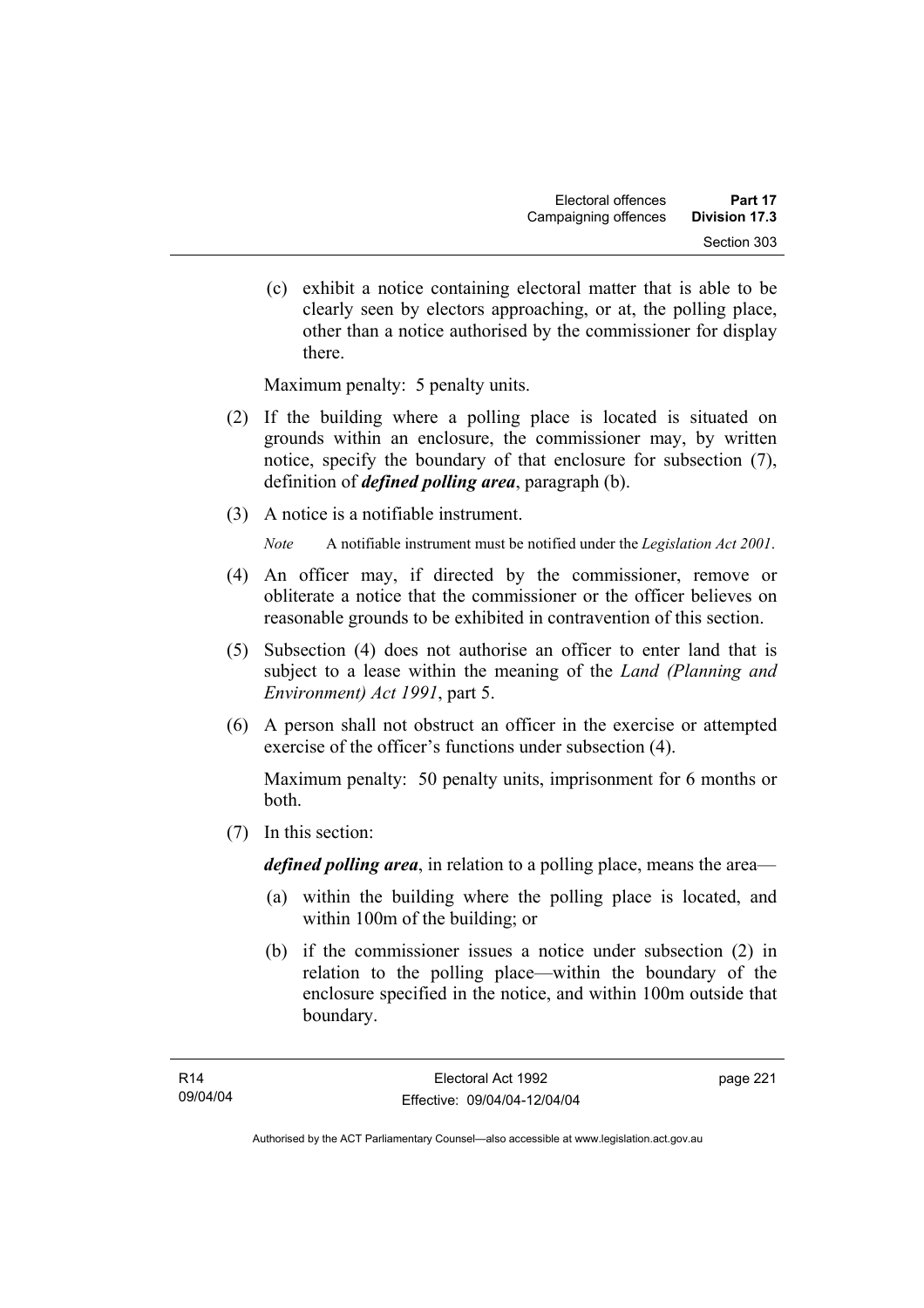*polling hours*, in relation to a polling place, means—

- (a) for a polling place appointed under section 119—between the hours of 8 am and 6 pm on polling day; or
- (b) for a polling place where a vote may be made before an officer—any time when the place is open for the acceptance of votes; or
- (c) for a polling place where polling is authorised under division 10.5—the period when a mobile polling visit is being made to the building where that place is located.

## **304 Badges and emblems in polling places**

Subject to section 123 (5), an officer or scrutineer shall not wear or display in a polling place a badge or emblem associated with a political party, registered ballot group or candidate.

Maximum penalty: 10 penalty units.

## **305 How-to-vote material in polling places**

 (1) A person shall not, except for the purposes of assisting another person to vote under section 156, exhibit or leave in a polling place any printed electoral matter.

Maximum penalty: 5 penalty units.

 (2) This section does not apply in relation to a notice authorised by the commissioner for display in the polling place.

## **306 Evidence of authorisation of electoral matter**

In proceedings for an offence against this division—

 (a) electoral matter including a statement to the effect that it was authorised by a specified person is admissible as evidence of that fact; and

R14 09/04/04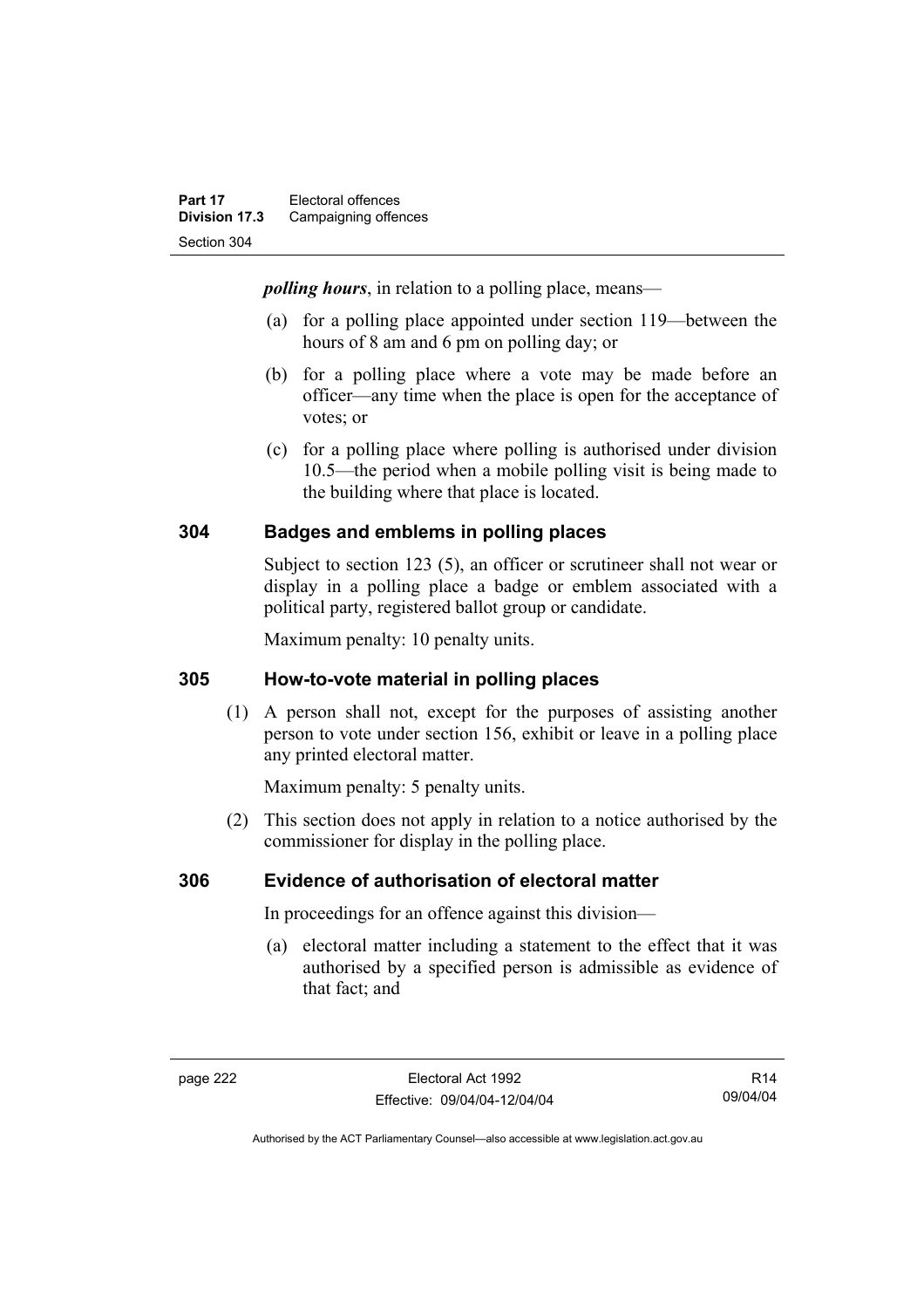- (b) an issue of a newspaper or periodical including a statement to the effect that a specified person authorised the publication of all electoral matter contained in reportage or commentary in that issue is admissible as evidence of that fact; and
- (c) electoral matter including a statement to the effect that it was disseminated by a specified person is admissible as evidence of that fact; and
- (d) electoral matter that includes a name purporting to be the author's name is admissible as evidence of that fact.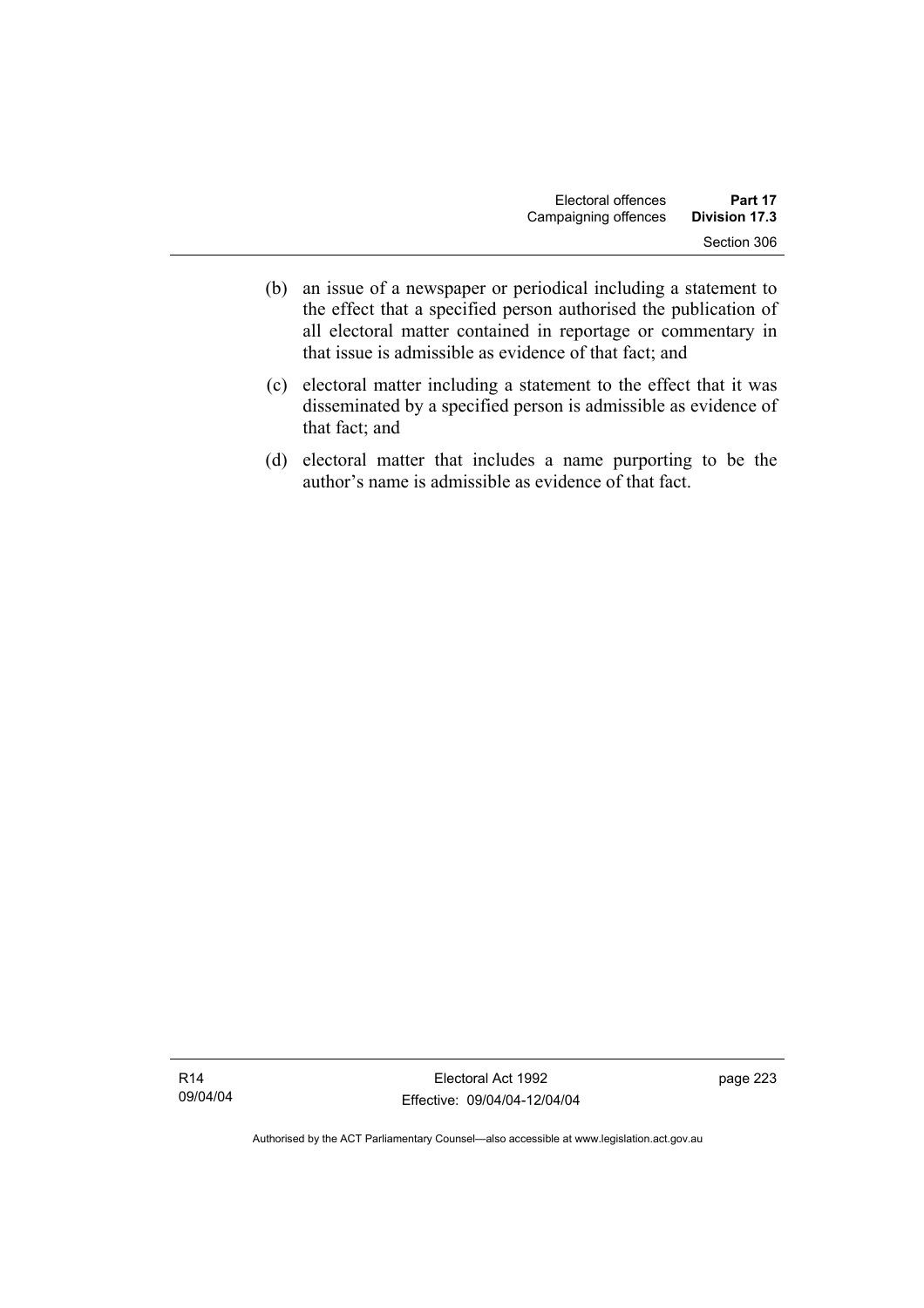**Part 17 Electoral offences Division 17.4** Electronic voting offences Section 306A

## **Division 17.4 Electronic voting offences**

#### **306A Interfering with electronic voting devices etc**

A person must not, without reasonable excuse, destroy or interfere with any device or computer program that is used, or intended to be used, for or in connection with electronic voting.

Maximum penalty: 50 penalty units, imprisonment for 6 months or both.

## **306B Interfering with electronic counting devices etc**

A person must not, without reasonable excuse, destroy or interfere with any device or computer program that is used, or intended to be used, for counting votes electronically.

Maximum penalty: 50 penalty units, imprisonment for 6 months or both.

## **Division 17.5 Voting fraud**

## **307 Voting fraud**

 (1) A person shall not supply a ballot paper unless authorised to do so for this Act.

Maximum penalty: 50 penalty units.

(2) A person shall not obtain a ballot paper by fraudulent means.

Maximum penalty: 50 penalty units, imprisonment for 6 months or both.

 (3) A person other than an elector shall not mark a ballot paper, unless expressly authorised by this Act.

Maximum penalty: 50 penalty units.

 (4) A person shall not fraudulently put a ballot paper, or any other paper, in a ballot box.

R14 09/04/04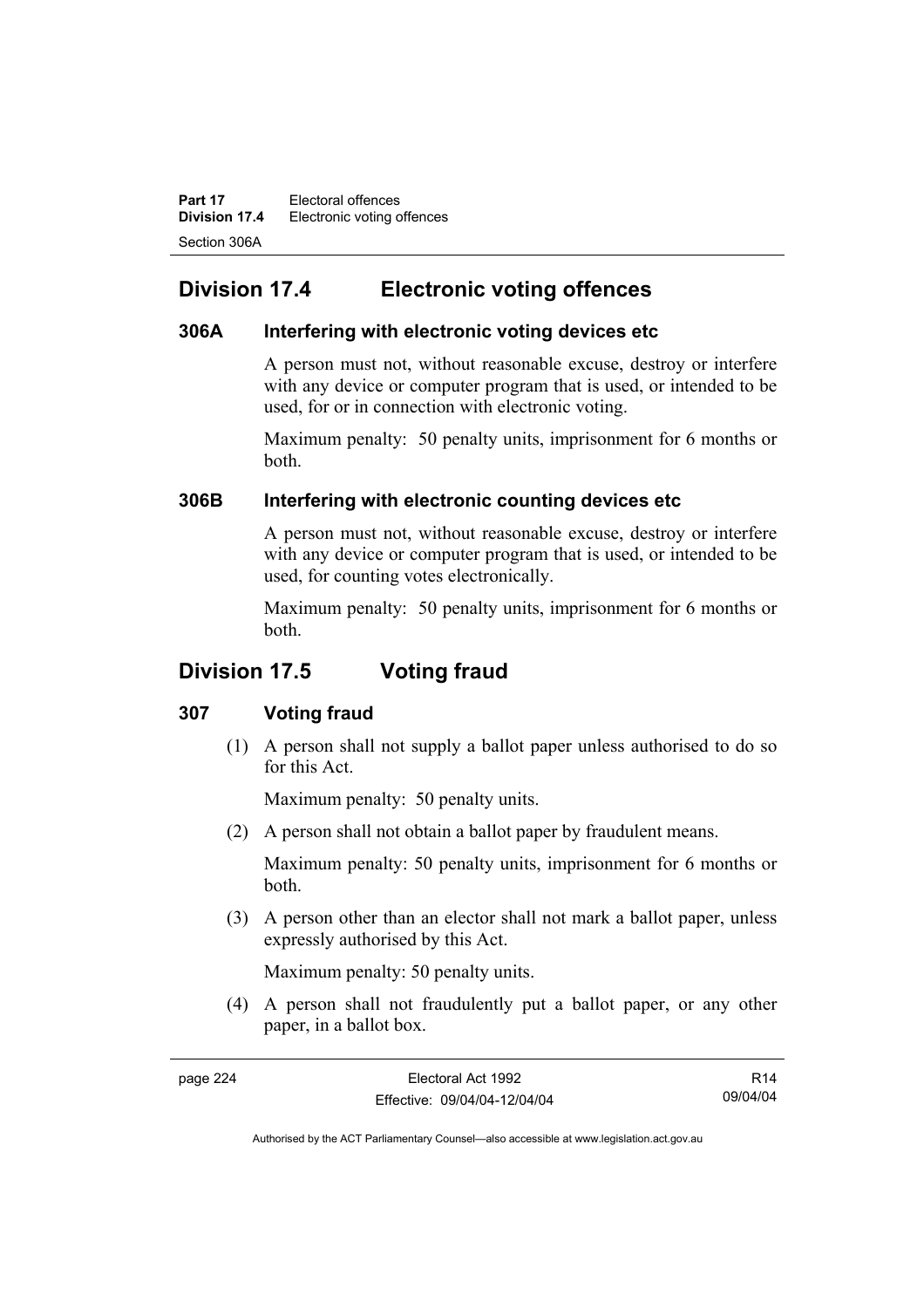Maximum penalty: 50 penalty units, imprisonment for 6 months or both.

- (5) A person shall not fraudulently take a ballot paper out of—
	- (a) a place where a vote may be made before an officer under section 136B or 136C; or
	- (b) a polling place; or
	- (c) a scrutiny centre.

Maximum penalty: 50 penalty units, imprisonment for 6 months or both.

 (6) A person shall not, without reasonable excuse, interfere with a ballot box, or a ballot paper, unless authorised to do so for this Act.

Maximum penalty: 50 penalty units, imprisonment for 6 months or both.

## **Division 17.6 Electoral papers**

## **310 Electoral papers—forfeiture**

- (1) On conviction of a person for an offence against the Criminal Code, part 3.6 (Forgery and related offences), any document or instrument in relation to which the offence was committed is forfeited to the Territory.
- (2) A forfeited document or instrument may be destroyed or dealt with as prescribed.

## **311 Electoral papers—unauthorised possession**

- (1) A person shall not, without reasonable excuse, except for this Act—
	- (a) possess an electoral paper; or

page 225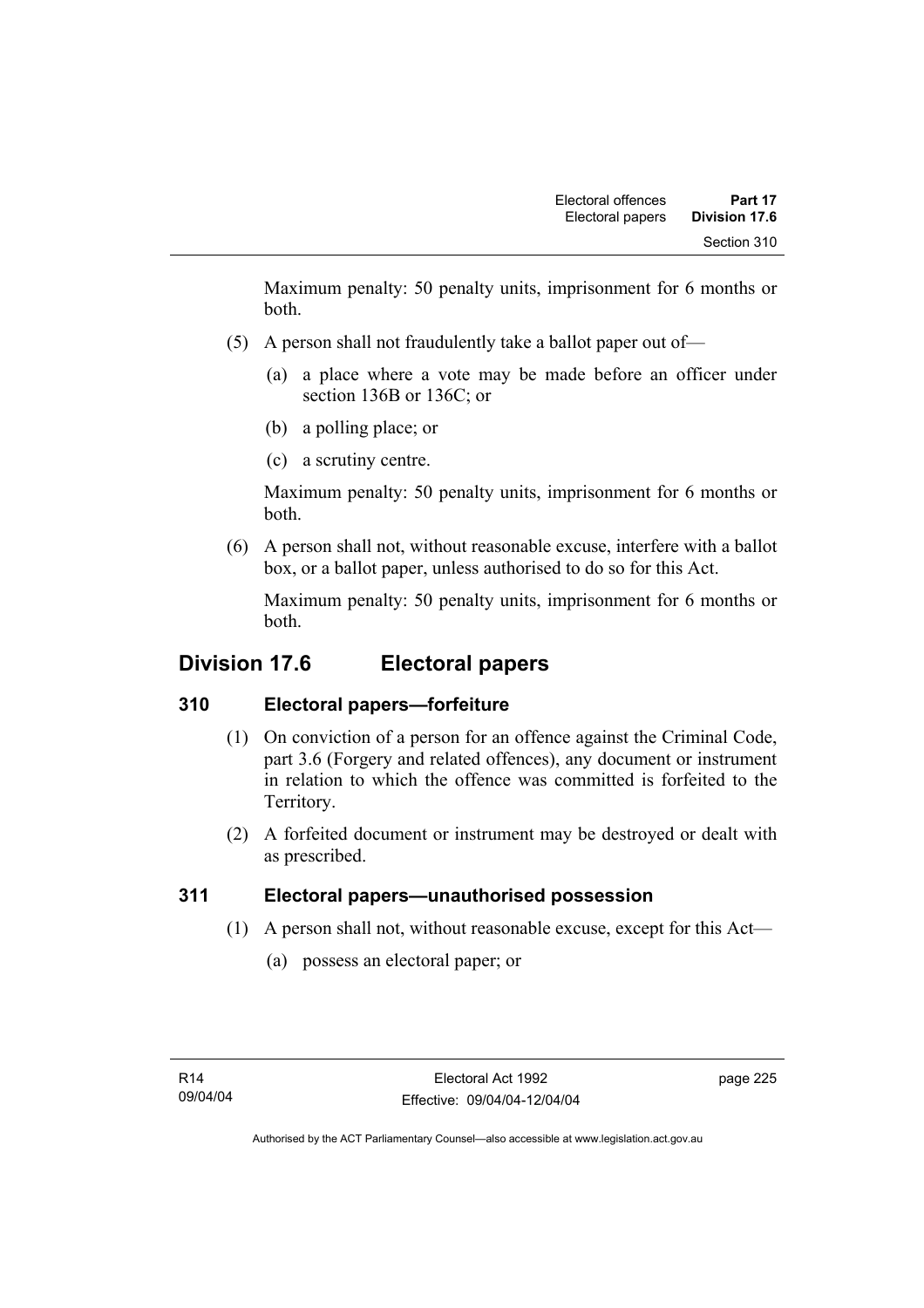(b) possess an instrument designed or adapted particularly for producing an electoral paper, or an official mark on an electoral paper.

Maximum penalty: 30 penalty units.

#### **313 Electoral papers—defacement etc**

Unless authorised by or under this Act, a person shall not fraudulently deface, remove, mutilate or destroy an electoral paper.

Maximum penalty: 50 penalty units, imprisonment for 6 months or both.

#### **314 Electoral papers—signatures**

 (1) Subject to subsection (2), if a person is required by this Act to sign an electoral paper, he or she shall sign it with his or her personal signature.

Maximum penalty: 10 penalty units.

- (2) If a person is unable to sign his or her name in writing, the person is to be taken to have signed an electoral paper if—
	- (a) the person makes a mark on the paper by way of signature; or
	- (b) another person signs the document in the presence of and at the direction of the person.

#### **315 Electoral papers—witnesses**

- (1) A person shall not witness the signature of an electoral paper unless—
	- (a) the paper is signed by the signatory; and
	- (b) he or she has seen the signatory sign the paper; and
	- (c) he or she is satisfied as to—
		- (i) the identity of the signatory; and

R14 09/04/04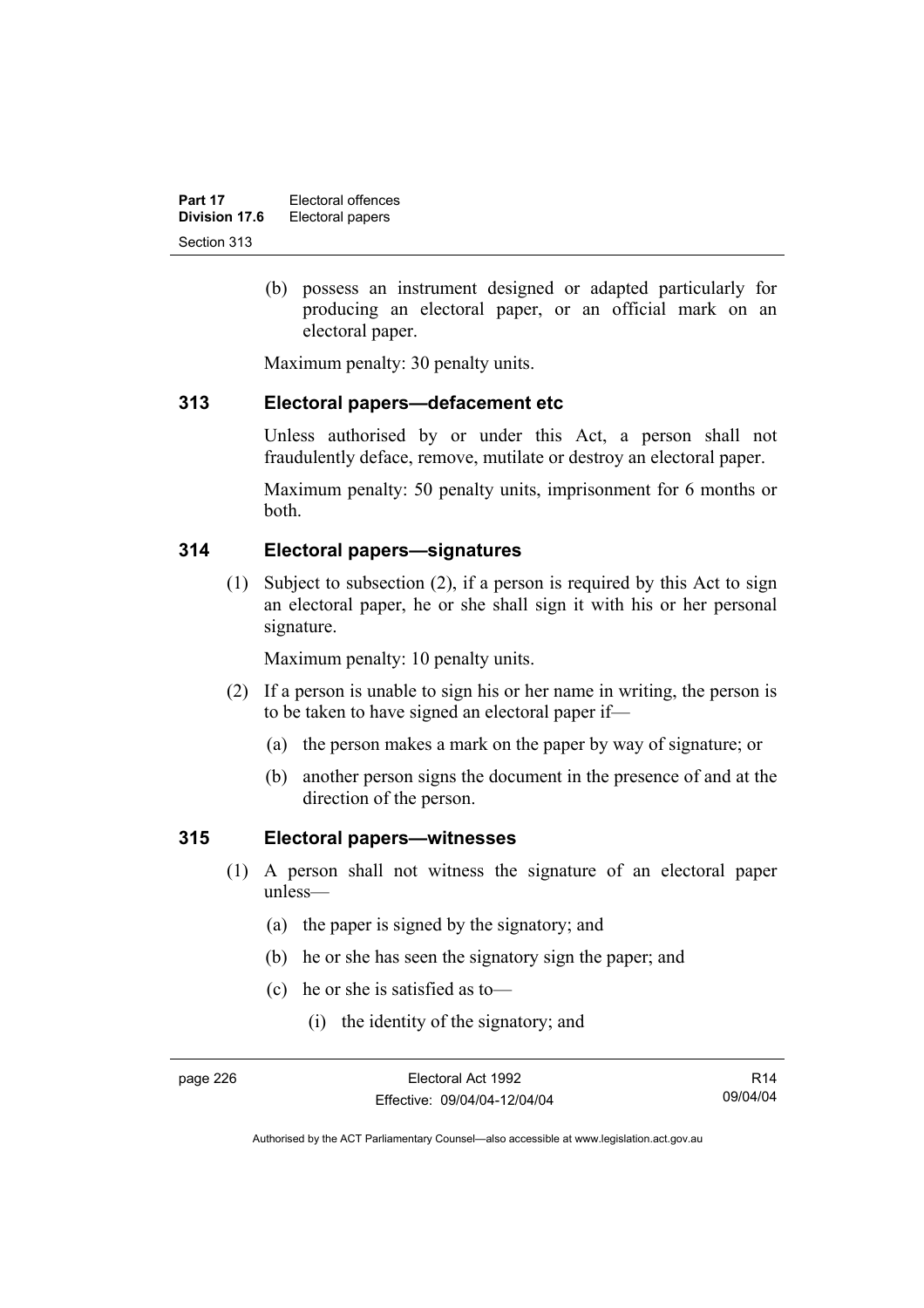- (ii) the truth of any statements made in the paper by the signatory; and
- (d) he or she is able to sign his or her own name.

Maximum penalty: 10 penalty units.

- (2) For subsection (1) (c), a witness may satisfy himself or herself on the basis of—
	- (a) personal knowledge of the signatory; or
	- (b) inquiries made of the signatory; or
	- (c) any other reasonable means.
- (3) In this section:

*signatory*, in relation to a person witnessing the signature of an electoral paper, means the person whose signature is purported to be witnessed.

## **Division 17.7 Official functions**

## **316 Improper influence—members of electoral commission etc**

A person shall not do anything improper for the purpose of influencing a member of—

- (a) the electoral commission; or
- (b) an augmented commission; or
- (c) a redistribution committee.

Maximum penalty: 50 penalty units, imprisonment for 6 months or both.

## **317 Unauthorised actions by officers**

An officer shall not, without reasonable excuse, contravene—

| R <sub>14</sub> | Electoral Act 1992           | page 227 |
|-----------------|------------------------------|----------|
| 09/04/04        | Effective: 09/04/04-12/04/04 |          |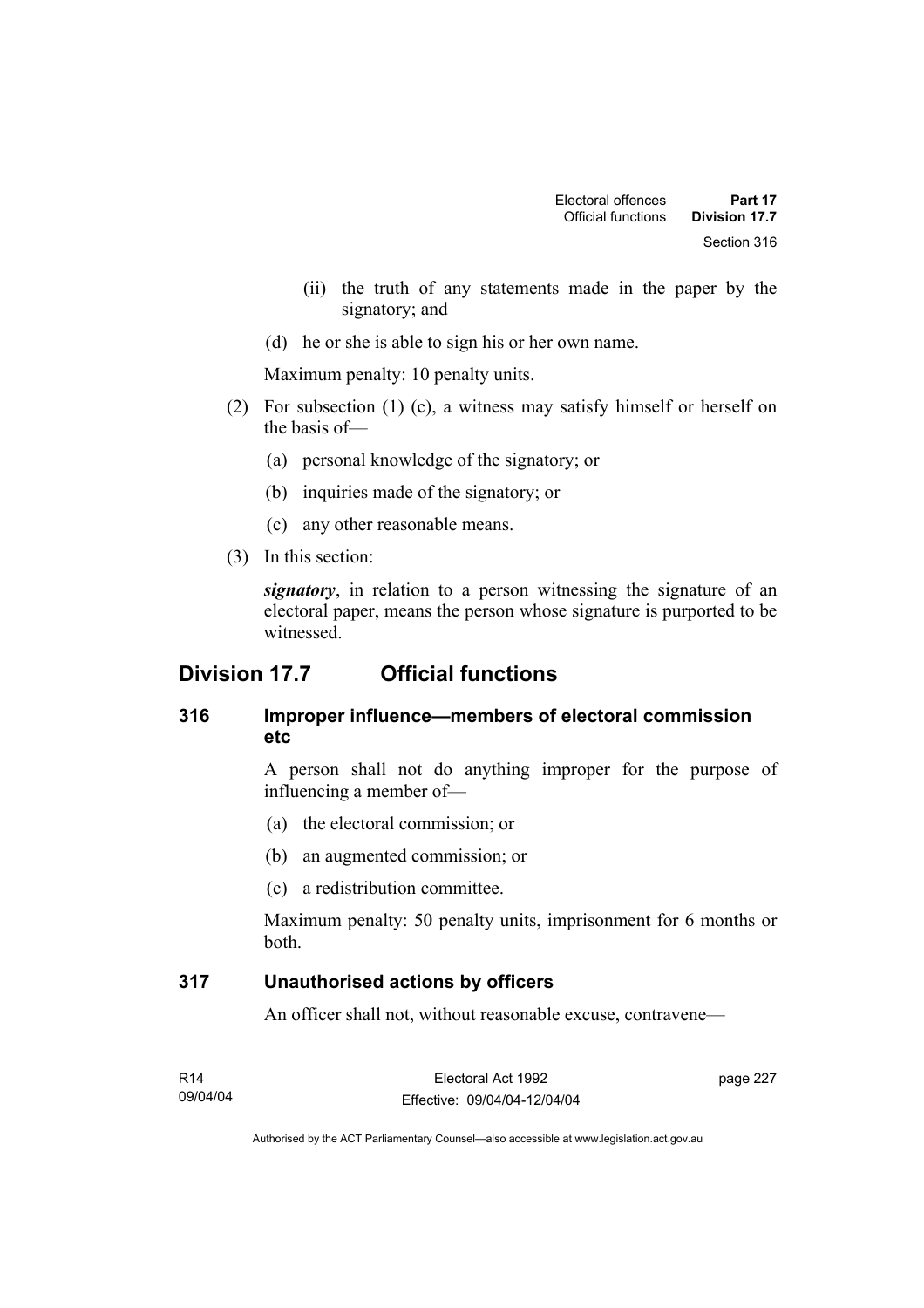- (a) a provision of this Act for which no other penalty is provided; or
- (b) a direction given to him or her under this Act.

Maximum penalty: 10 penalty units.

## **318 Identification of voters and votes**

 (1) Except as authorised under this Act, an officer shall not make any mark on a ballot paper that would be likely to enable the identification, directly or indirectly, of the person who votes on the ballot paper.

Maximum penalty: 50 penalty units, imprisonment for 6 months or both.

 (2) Except as authorised under this Act, an officer or a scrutineer shall not, directly or indirectly, disclose any information acquired in the exercise of his or her functions under this Act that would be likely to enable it to be known how an identified voter has voted.

Maximum penalty: 50 penalty units, imprisonment for 6 months or both.

(3) In subsection (2):

*officer* includes a person who has been, but is no longer, an officer.

*scrutineer* includes a person who has been, but is no longer, a scrutineer.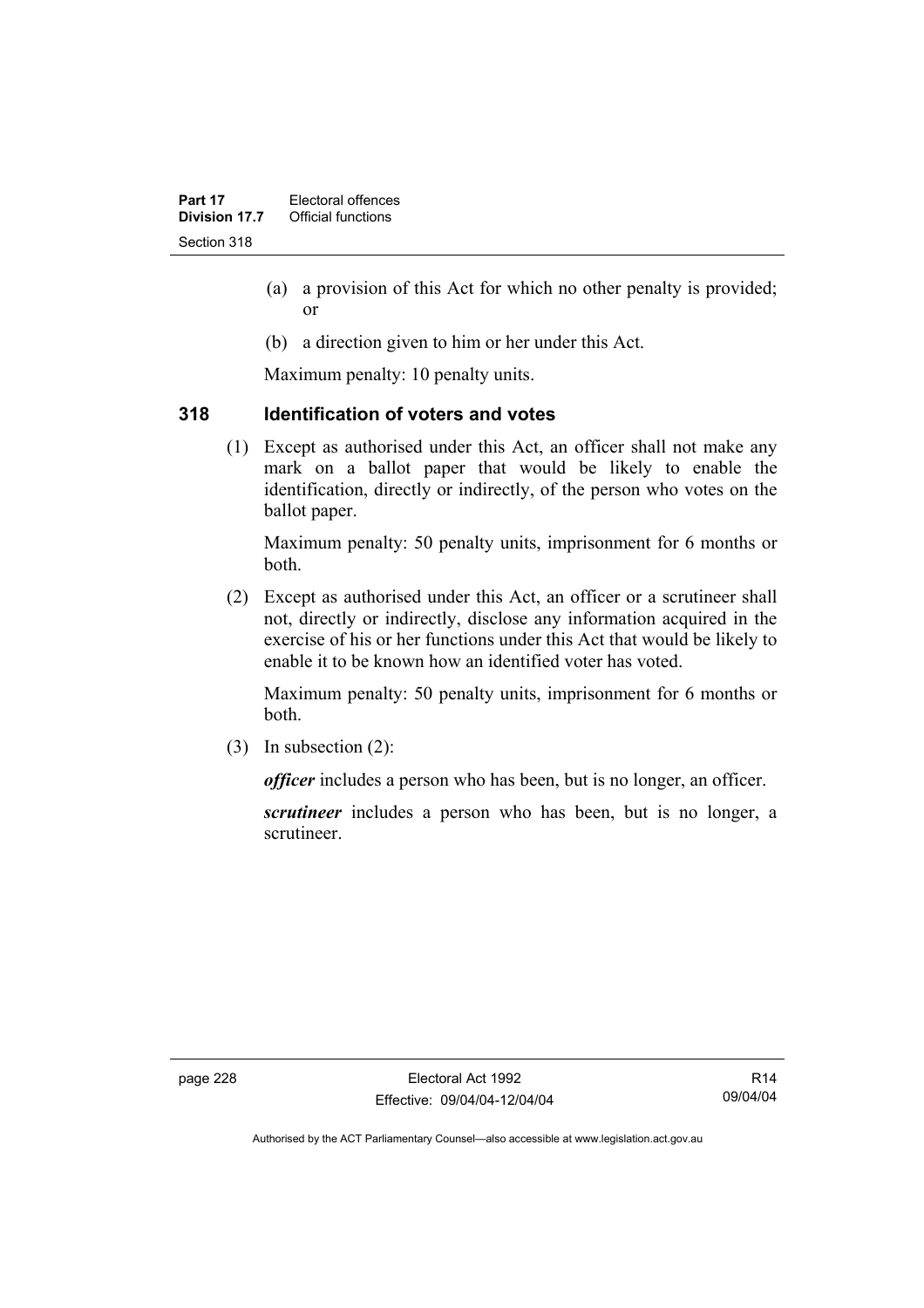#### **319 Responses to official questions**

 (1) A person shall not, in answer to an official question, make a statement that is false or misleading in a material particular.

Maximum penalty: 50 penalty units, imprisonment for 6 months or both.

- (2) It is a defence to a prosecution for an offence against subsection (1) if it is established that the defendant did not know, and could not reasonably be expected to have known, that the relevant statement was false or misleading in a material particular.
- (3) In this section:

*official question* means a question asked by an officer in the exercise of his or her functions under this Act.

#### **320 Control of behaviour at voting centres**

 (1) A person shall not, without reasonable excuse, disrupt an activity being carried out under this Act at a voting centre.

Maximum penalty: 10 penalty units.

 (2) A person at a voting centre shall not, without reasonable excuse, disobey a direction given by the OIC by or under this Act.

Maximum penalty: 10 penalty units.

 (3) A person shall not, without reasonable excuse, enter or remain at a voting centre without the permission, express or implied, of the OIC.

Maximum penalty: 10 penalty units.

- (4) Subsection (3) does not apply—
	- (a) to an officer; or
	- (b) to a scrutineer who is entitled to be on the premises under section 123; or

page 229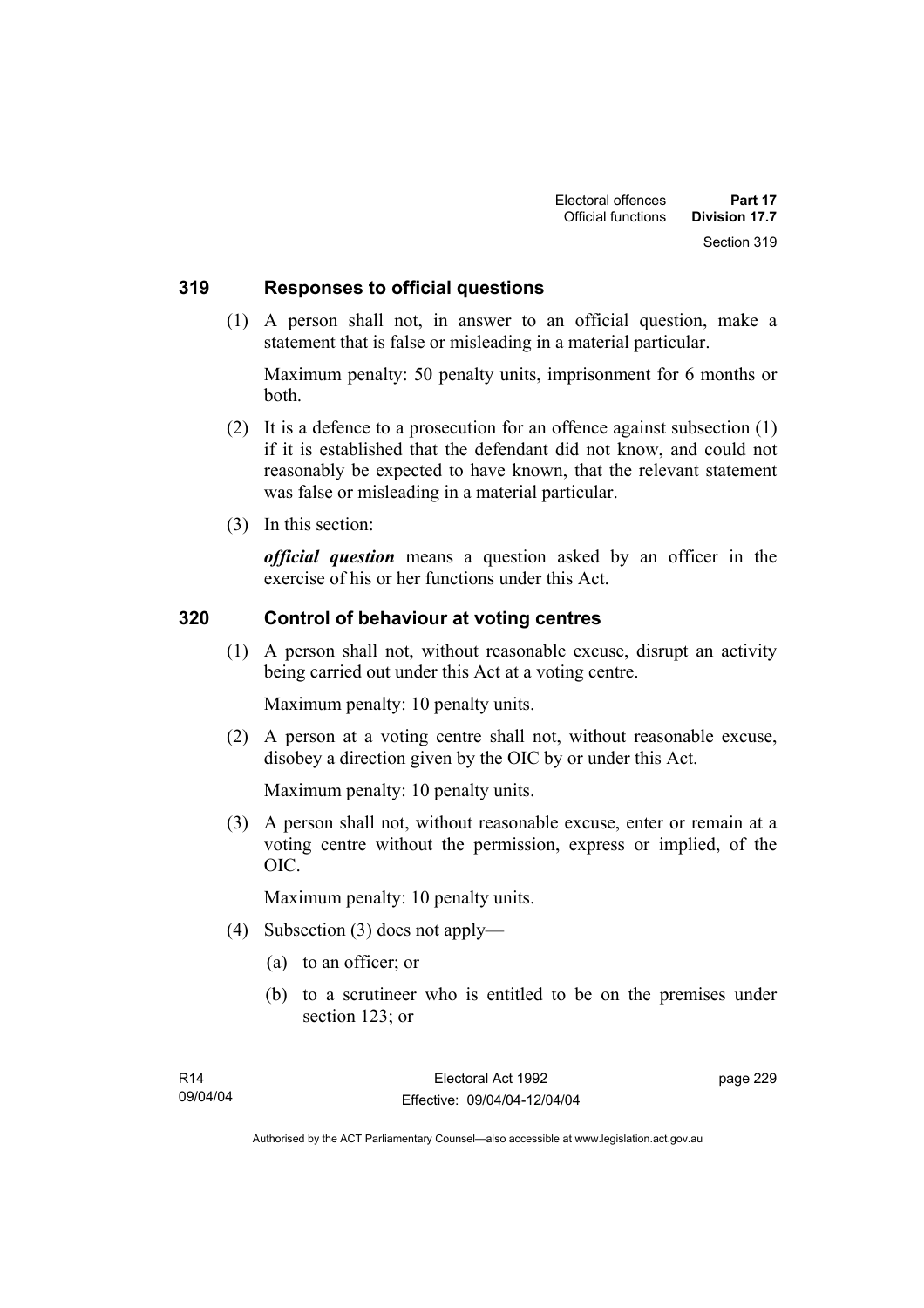- (c) if the voting centre is a polling place—to a voter who enters the place for the purpose of voting and remains no longer than is necessary and reasonable for that purpose.
- (5) A person who contravenes this section may be removed from the premises by a police officer or by an authorised officer.
- (6) In this section:

*OIC*, in relation to a voting centre, means the officer in charge of the centre.

#### *voting centre* means—

- (a) a place where a vote may be made before an officer under section 136B or 136C; or
- (b) a polling place; or
- (c) a scrutiny centre.

page 230 Electoral Act 1992 Effective: 09/04/04-12/04/04

R14 09/04/04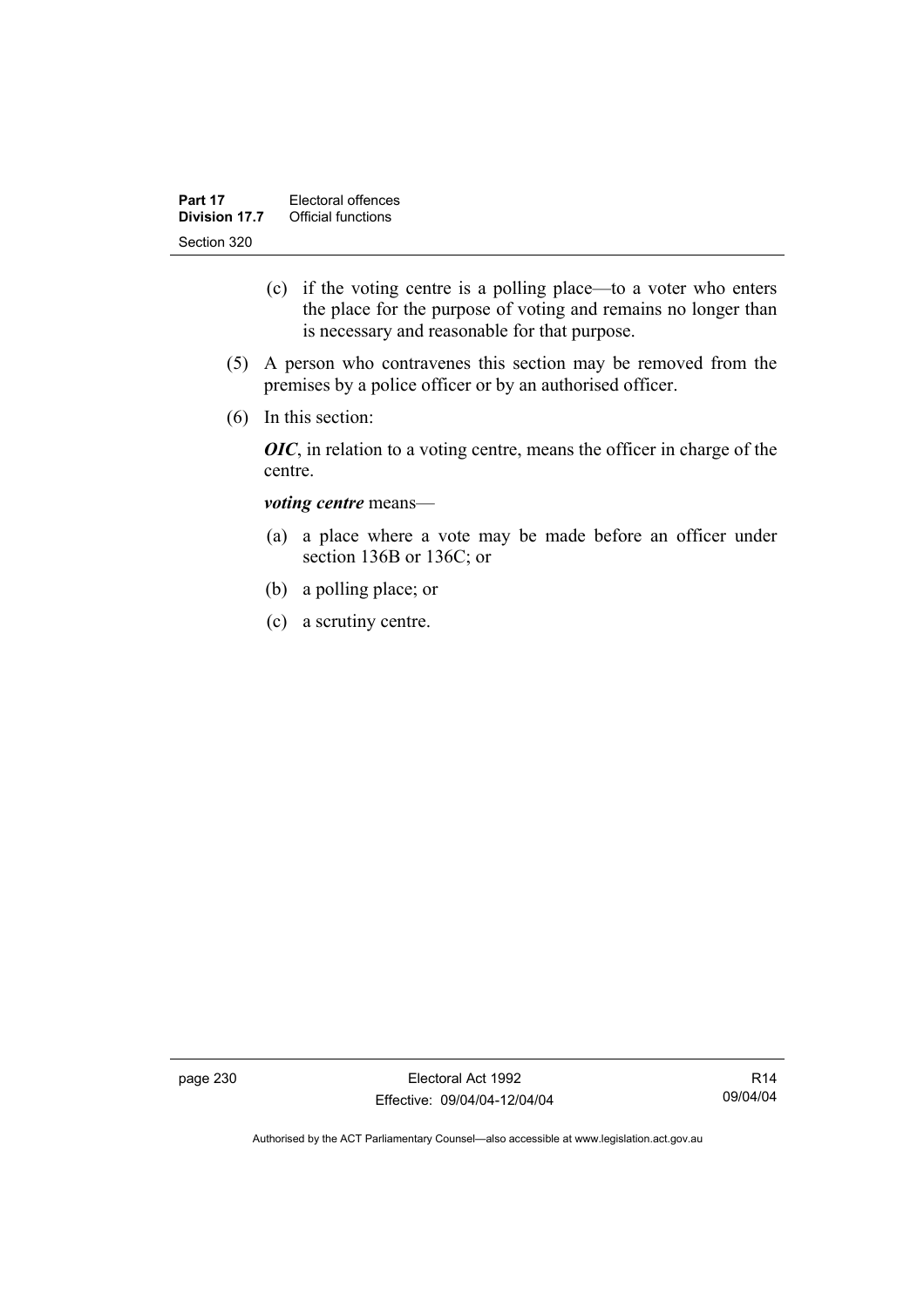# **Part 18 Enforcement proceedings**

## **Division 18.1 Injunctions**

## **321 Restraining conduct**

- (1) This section applies if a person (the *relevant person*) has engaged, is engaging, or proposes to engage, in conduct that was, is, or would be, a contravention of this Act or another Territory law in its application to elections.
- (2) The commissioner or, if the conduct relates to an election, a candidate in the election may apply to the Supreme Court for an injunction.
- (3) On application under subsection (2), the Supreme Court may grant an injunction—
	- (a) restraining the relevant person from engaging in the conduct; and
	- (b) if, in the court's opinion, it is desirable to do so, requiring the relevant person to do anything.
- (4) The Supreme Court may grant an injunction restraining a person from engaging in conduct of a particular kind—
	- (a) if satisfied that the person has engaged in conduct of that kind, whether or not it appears to the court that the person intends to engage again, or to continue to engage, in conduct of that kind; or
	- (b) if it appears to the court that, if an injunction is not granted, it is likely the person will engage in conduct of that kind, whether or not the person has previously engaged in conduct of that kind and whether or not there is an imminent danger of substantial damage to someone else if the person engages in conduct of that kind.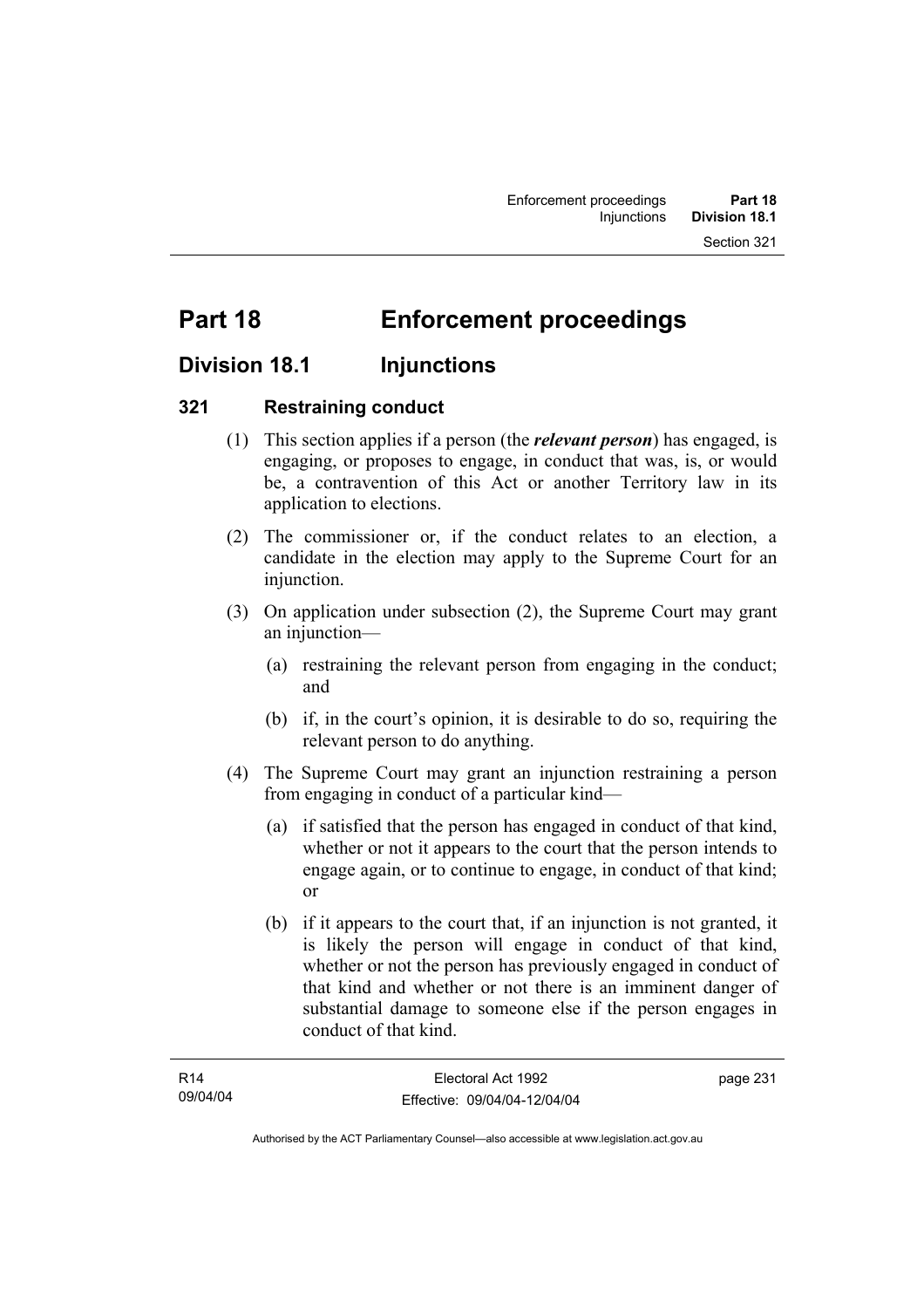## **322 Requiring things to be done**

- (1) This section applies if a person (the *relevant person*) has failed, is failing, or proposes to fail to do something in contravention of this Act or another Territory law in its application to elections.
- (2) The commissioner or, if the conduct relates to an election, a candidate in the election may apply to the Supreme Court for an injunction requiring the relevant person to do the thing.
- (3) On application under subsection (2), the Supreme Court may grant an injunction requiring the relevant person to do the thing.
- (4) The Supreme Court may grant an injunction requiring a person to do something—
	- (a) if satisfied that the person has failed to do the thing, whether or not it appears to the court that the person intends to fail again, or to continue to fail, to do the thing; or
	- (b) if it appears to the court that, if an injunction is not granted, it is likely the person will fail to do the thing, whether or not the person has previously failed to do the thing and whether or not there is an imminent danger of substantial damage to someone else if the person fails to do the thing.

## **323 Commissioner not required to give undertakings as to damages**

If the commissioner makes an application for an injunction to which this division applies, the Supreme Court must not require that, as a condition of granting the injunction, the commissioner give any undertakings about damages on his or her own behalf or on behalf of any other person.

#### **324 Powers of the court**

Subject to this division, the Supreme Court has the same powers (so far as they are applicable) in relation to injunctions under this

R14 09/04/04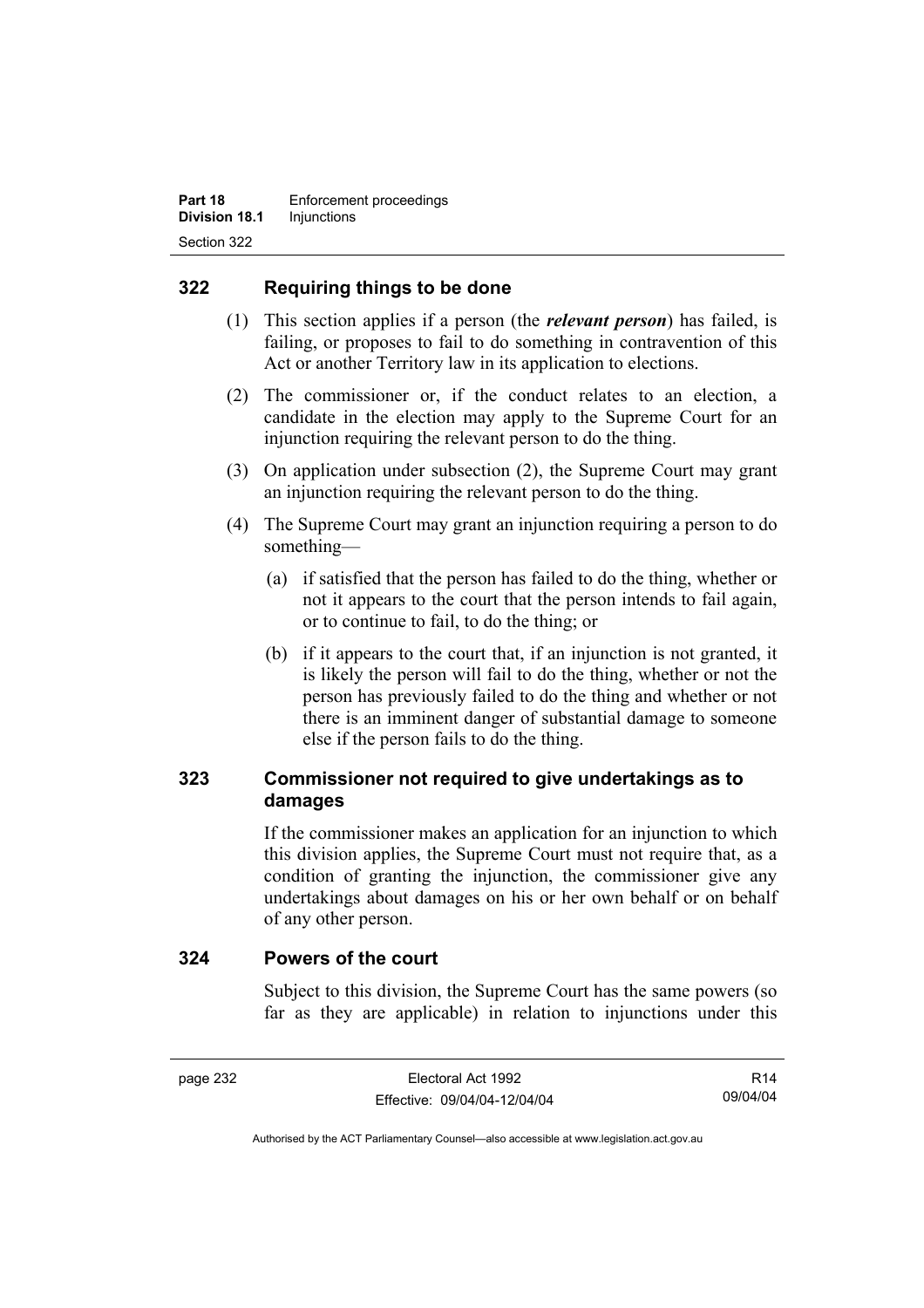division as it has in relation to injunctions under its original jurisdiction.

# **Division 18.2 Prosecutions**

## **325 Investigation of complaints**

The commissioner shall—

- (a) investigate; or
- (b) refer to the appropriate authority for investigation;

any complaint alleging a contravention of this Act, unless the commissioner believes on reasonable grounds that the complaint is frivolous or vexatious.

## **326 Commissioner may prosecute enrolment and voting offences**

The commissioner may institute and conduct any prosecution in relation to an offence against section 73 (6) or 129 (1).

## **327 Service of certain process by mail**

In addition to any other method by which a document may be served, process relating to a proceeding for an offence against section 129 (1) may be served on a person by sending it by prepaid post to the address of the person recorded on the roll.

*Note* For other ways of serving documents, see *Legislation Act 2001*, pt 19.5.

page 233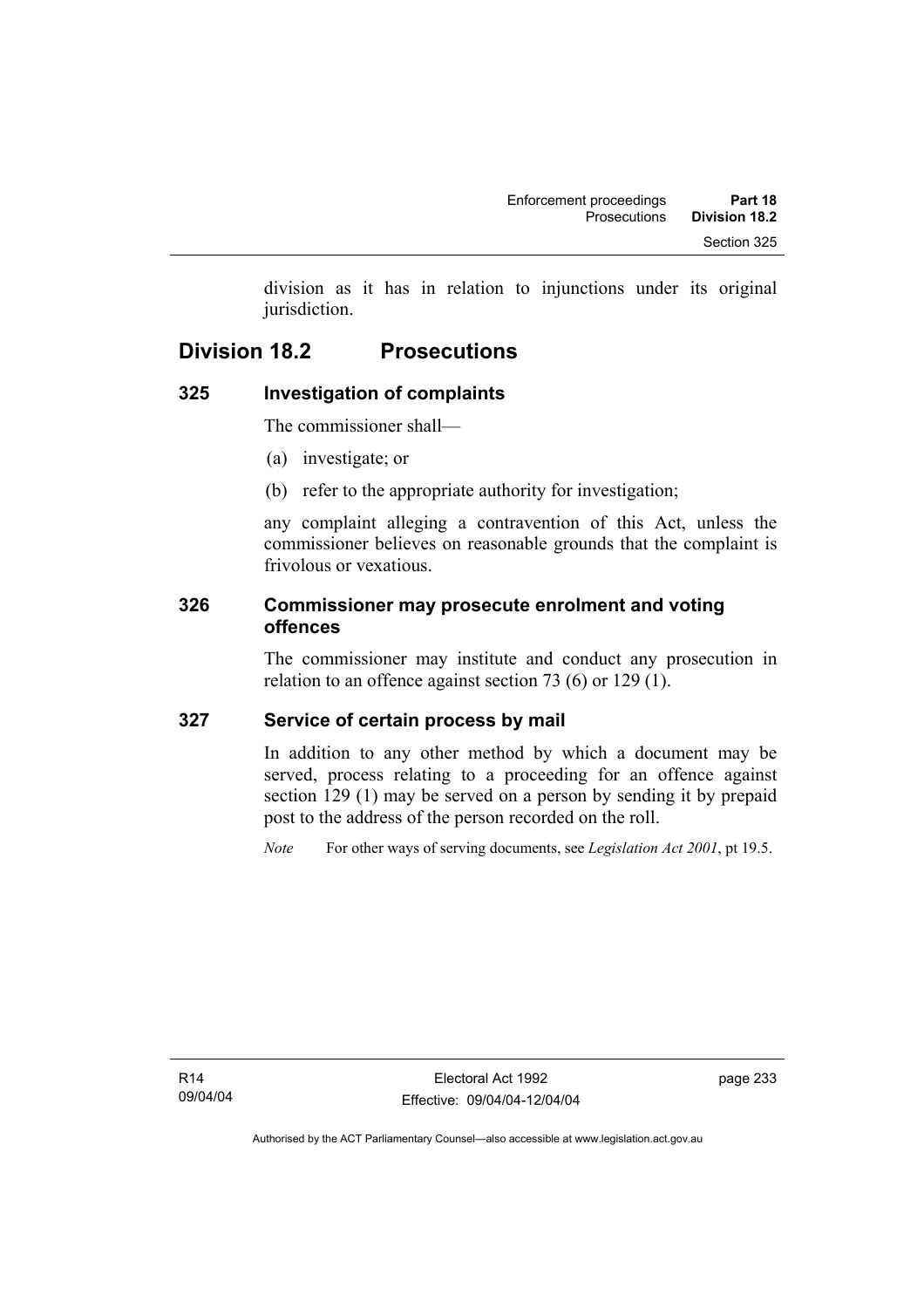#### **Part 19** Miscellaneous

Section 328

# **Part 19 Miscellaneous**

#### **328 Extension of time for acts by officers**

If—

- (a) an officer is required by this Act to do an act at a specified time or within a specified period; and
- (b) an officer other than the commissioner refuses or fails to do the act at that time or within that period;

the commissioner may grant an extension of time (not exceeding 48 hours) within which the act may be done.

#### **329 Restrictions on sending completed ballot and voting papers by fax**

- (1) This section applies to—
	- (a) a completed ballot paper (other than a ballot paper completed by an Antarctic elector); and
	- (b) a completed declaration voting paper.
- (2) Despite the *Legislation Act 2001*, part 19.5 (Service of a document), a document (including a copy of the document) to which this section applies cannot be served on a person by faxing it to the person.
	- *Note* For other ways of serving the documents and other documents under this Act, see *Legislation Act 2001*, pt 19.5.

#### **330 Forms—provision and assistance**

 (1) The commissioner shall ensure that any forms provided for, or required by or under, this Act are kept at the office of the commissioner and are provided, on request, to members of the public.

R14 09/04/04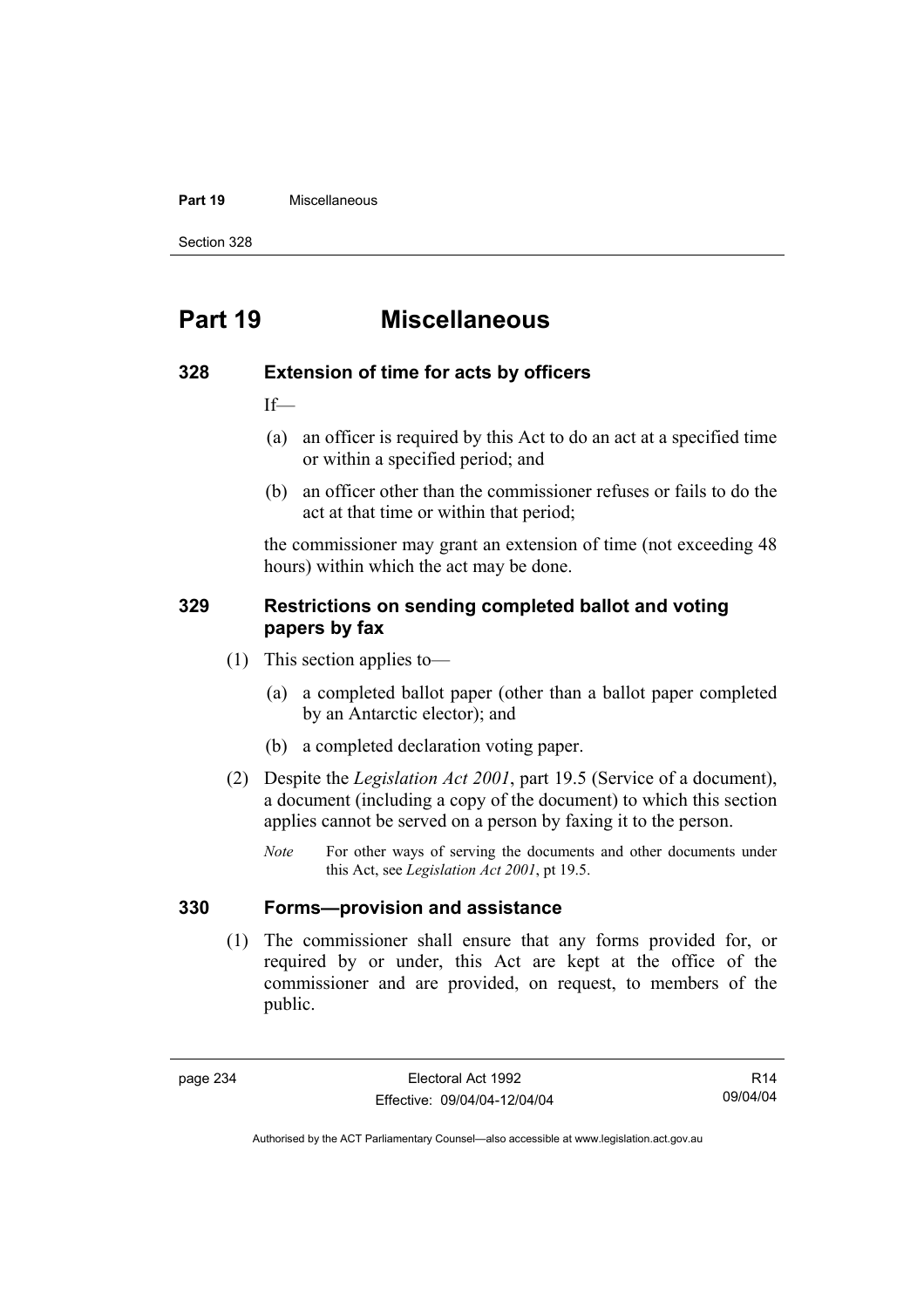(2) It is the duty of the staff of the electoral commission to assist, on request, members of the public in completing any of those forms.

### **332 Correcting delays, errors and omissions**

- (1) The commissioner may remedy, remove or supply any delay, error or omission in the preparation, printing, issue or transmission of any roll, certified list of electors or ballot papers by written notice specifying the matter to be dealt with and the course of action to be followed, and that course (if followed) is to be taken to be valid and sufficient for the purpose of remedying, removing or supplying the defect, error or omission.
- (2) A notice is a notifiable instrument.

*Note* A notifiable instrument must be notified under the *Legislation Act 2001*.

### **333 Voting statistics to be published**

- (1) The electoral commission shall, as soon as practicable after an election is held, publish statistics in relation to voting at the election.
- (2) A person may obtain copies of the statistics in paper or electronic form.
	- *Note* A fee may be determined under s 8 (Determination of fees) for this subsection.

### **334 Collecting further statistical information**

When—

- (a) the time for filing an application disputing the validity of an election has ended; and
- (b) the Court of Disputed Elections has determined any such applications in relation to the election;

the commissioner may use ballot papers, certified lists of electors, declaration voting papers and other electoral papers used in the election to collect statistical information.

| R <sub>14</sub> | Electoral Act 1992           | page 235 |
|-----------------|------------------------------|----------|
| 09/04/04        | Effective: 09/04/04-12/04/04 |          |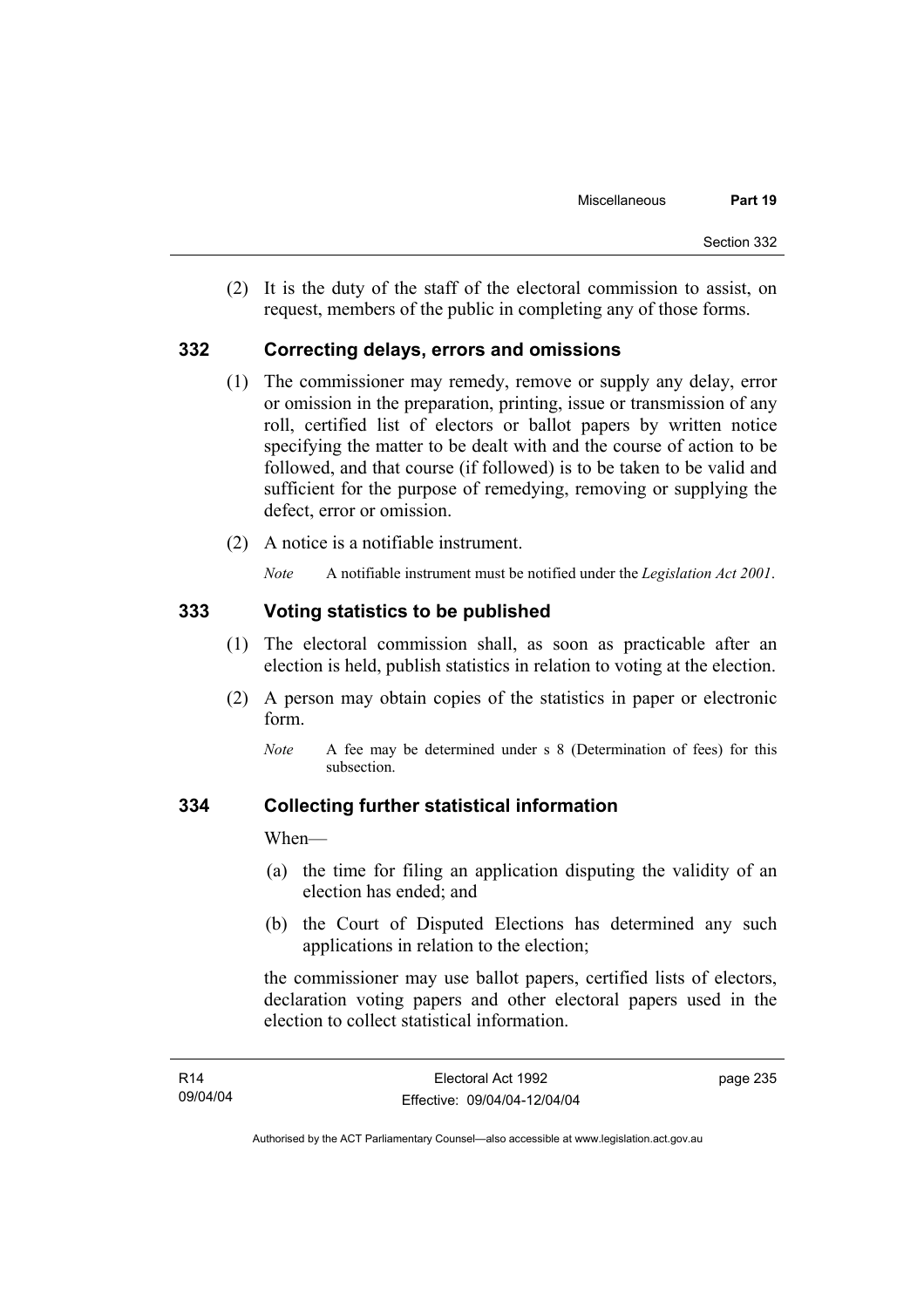#### **Part 19** Miscellaneous

Section 335

### **335 Storage and destruction of electoral papers**

- (1) This section applies to electoral papers in the commissioner's possession that were used for an election.
- (2) The commissioner must securely store the electoral papers until whichever of the following happens last:
	- (a) the beginning of the pre-election period for the next general election;
	- (b) the electoral papers are no longer required by the commissioner, another member of the electoral commission or a member of the staff of the commission for exercising a function under this Act.
- (3) The commissioner may destroy the electoral papers only when the last of the matters mentioned in subsection (2) happens.

### **336 Administrative arrangements with Commonwealth and States**

The Minister may arrange with the appropriate Minister of the Commonwealth or a State—

- (a) for officers or employees of the public service of the Commonwealth or State, or of an authority of the Commonwealth or State, to exercise the powers of an officer under this Act; or
- (b) to make a member of the electoral commission, the commissioner or a member of the staff of the commission available for the exercise of powers on behalf of the corresponding electoral authority of the Commonwealth or State.

R14 09/04/04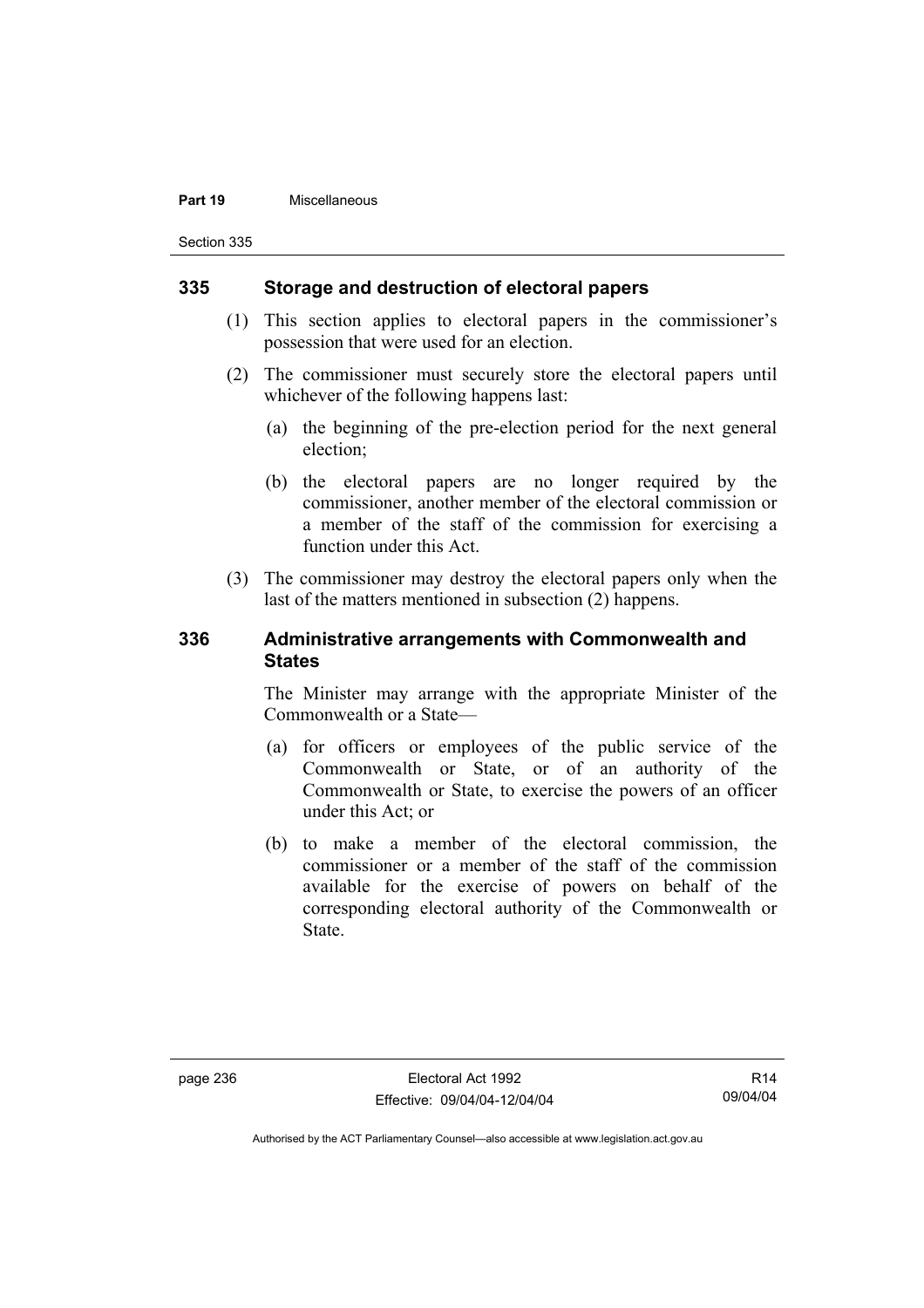### **337 Evidentiary certificates**

- (1) In a proceeding under this Act, a certificate signed by the commissioner stating any of the following matters is evidence of the matters so stated:
	- (a) that on a specified day a person was, or was not, enrolled for an electorate;
	- (b) that, in relation to an election, a person was or was not—
		- (i) an eligible overseas elector; or
		- (ii) an Antarctic elector; or
		- (iii) an elector serving a sentence of imprisonment outside the ACT;
	- (c) that a person was, or was not, declared as a candidate for an election;
	- (d) that a nomination of a person to be a candidate in an election was rejected;
	- (e) that an election was duly held;
	- (f) that a person was, or was not, given a ballot paper for an election;
	- (g) that a person voted, or failed to vote, in an election;
	- (h) that on a stated day, or during a stated period, a stated person was, or was not, registered as the reporting agent of a stated registered party, registered ballot group, MLA or candidate;
	- (i) that on a stated day, or during a stated period, no reporting agent was registered for a stated registered party, registered ballot group, MLA or candidate;
	- (j) that on a specified day a person was, or was not, an officer;
	- (k) that on a specified day a person was, or was not, the delegate of the electoral commission or the commissioner.

| R14      | Electoral Act 1992           | page 237 |
|----------|------------------------------|----------|
| 09/04/04 | Effective: 09/04/04-12/04/04 |          |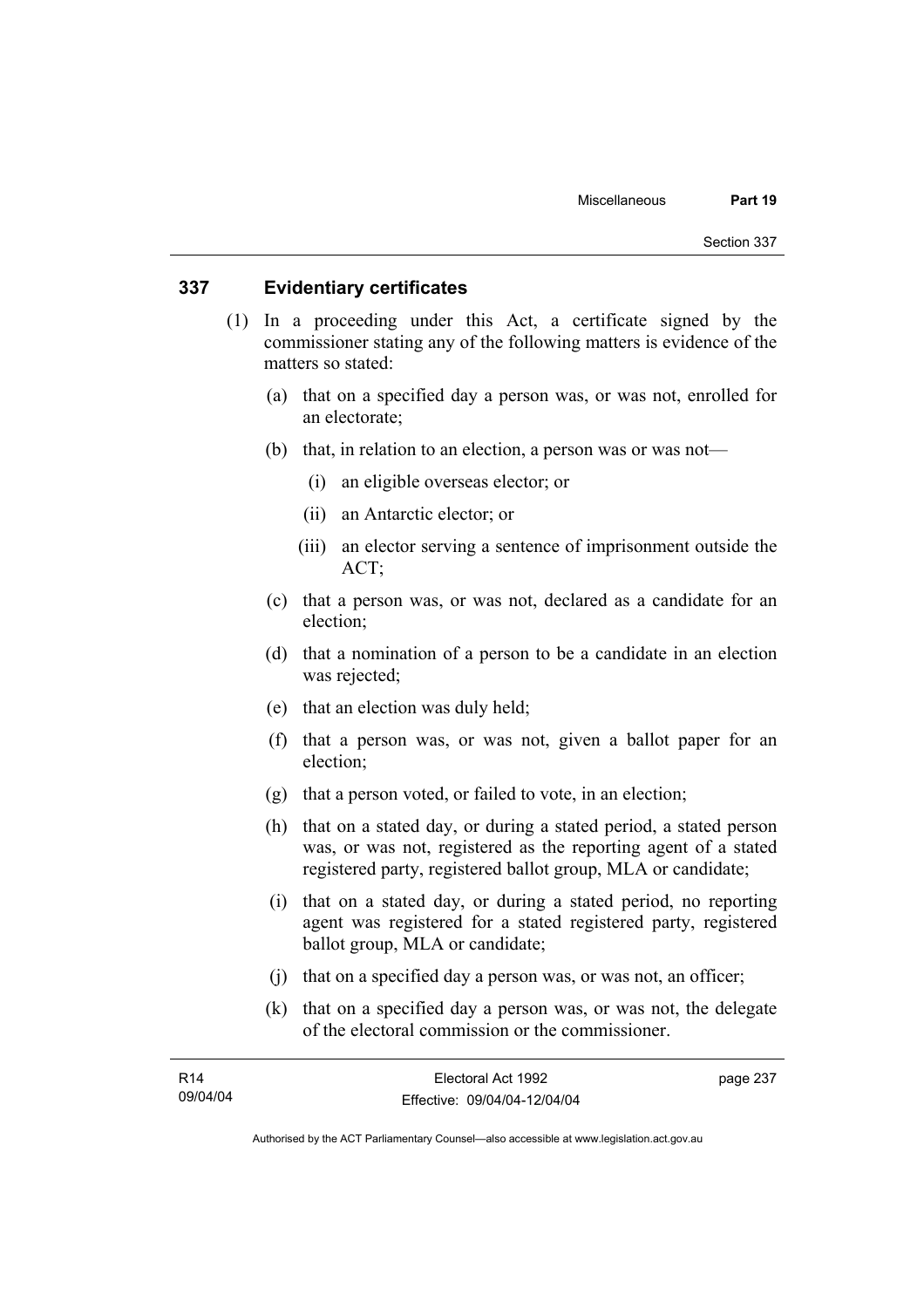#### **Part 19** Miscellaneous

Section 338

 (2) In subsection (1), a reference to a person or thing is a reference to a person or thing specified in the certificate.

### **338 Acts and omissions of representatives**

(1) In this section:

*person* means an individual.

*Note* See the Criminal Code, pt 2.5 for provisions about corporate criminal responsibility.

*representative*, of a person, means an employee or agent of the person.

*state of mind*, of a person, includes—

- (a) the person's knowledge, intention, opinion, belief or purpose; and
- (b) the person's reasons for the intention, opinion, belief or purpose.
- (2) This section applies to a prosecution for any offence against this Act.
- (3) If it is relevant to prove a person's state of mind about an act or omission, it is enough to show—
	- (a) the act was done or omission made by a representative of the person within the scope of the representative's actual or apparent authority; and
	- (b) the representative had the state of mind.
- (4) An act done or omitted to be done on behalf of a person by a representative of the person within the scope of the representative's actual or apparent authority is also taken to have been done or omitted to be done by the person.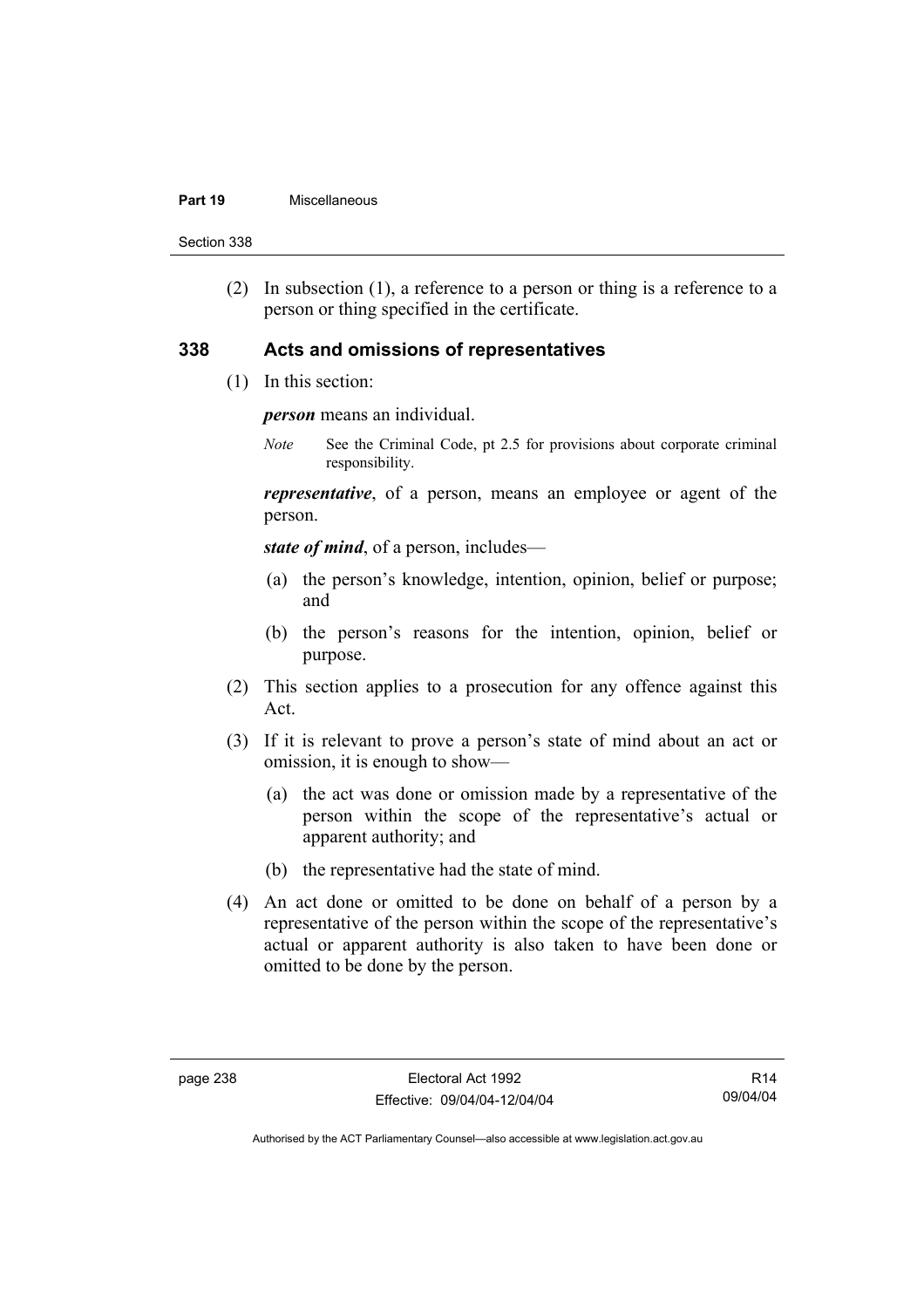- (5) However, subsection (4) does not apply if the person establishes that reasonable precautions were taken and appropriate diligence was exercised to avoid the act or omission.
- (6) A person who is convicted of an offence cannot be punished by imprisonment for the offence if the person would not have been convicted of the offence without subsection (3) or (4).

## **340 Chief executive to provide assistance etc**

The chief executive of the administrative unit responsible for the *Public Sector Management Act 1994*, division 3.4 shall comply with any request by the electoral commission, the commissioner or an augmented commission for information or assistance reasonably required for this Act.

## **340A Approved forms**

- (1) The commissioner may, in writing, approve forms for this Act.
- (2) If the commissioner approves a form for a particular purpose, the approved form must be used for that purpose.

*Note* For other provisions about forms, see *Legislation Act 2001*, s 255.

- (3) An approved form is a notifiable instrument.
	- *Note* A notifiable instrument must be notified under the *Legislation Act 2001*.

### **341 Regulation-making power**

- (1) The Executive may make regulations for this Act.
	- *Note* Regulations must be notified, and presented to the Legislative Assembly, under the *Legislation Act 2001*.
- (2) The regulations may prescribe offences for contraventions of the regulations and prescribe maximum penalties of not more than 10 penalty units for offences against the regulations.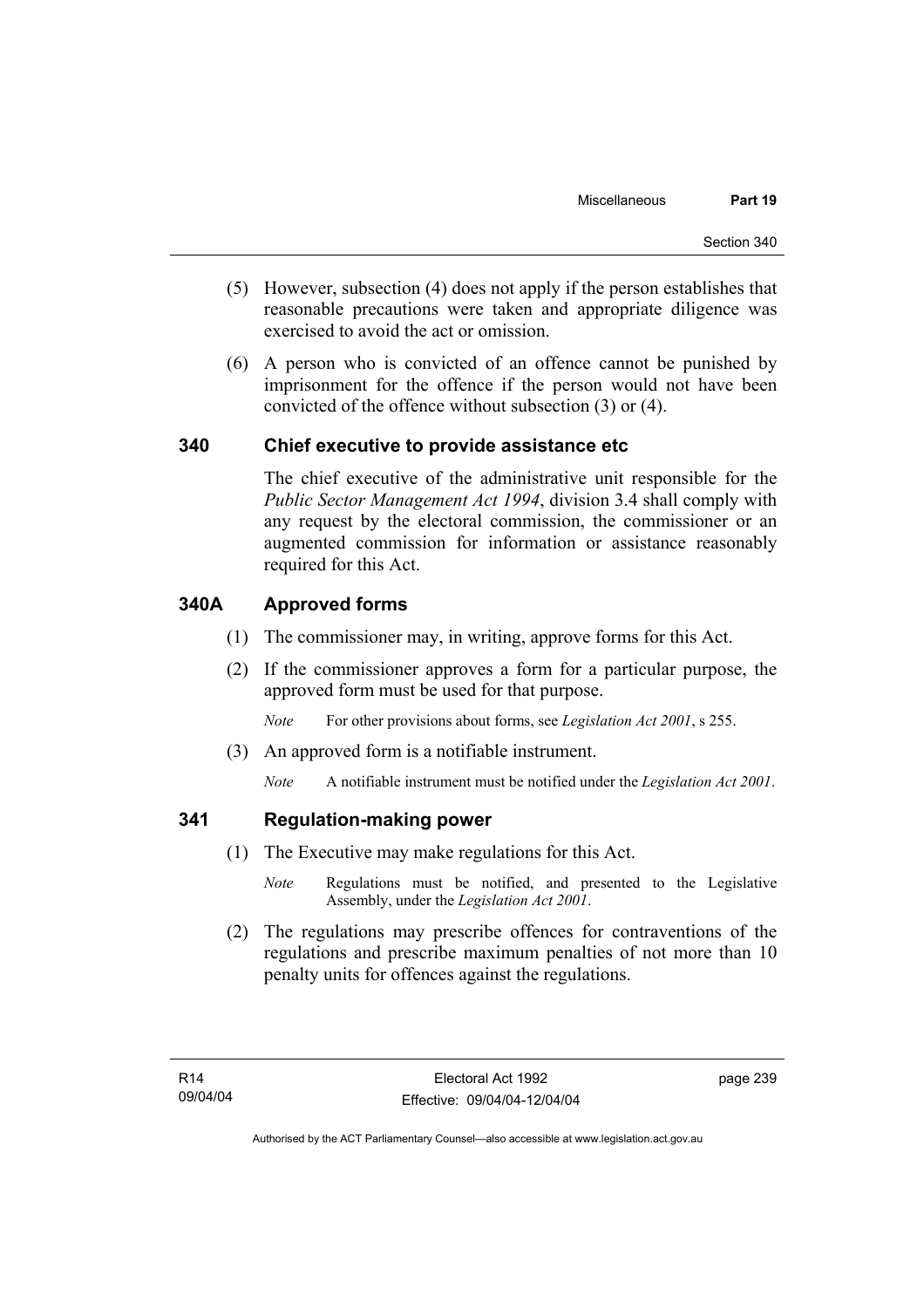### **Part 20 Transitional**

Section 342

# **Part 20 Transitional**

## **342 Application of amendments by Electoral Amendment Act 2003**

- (1) The amendments made by the *Electoral Amendment Act 2003* apply in relation to each ordinary election after the ordinary election due to be held on 16 October 2004.
- (2) This part expires on 31 December 2004.

page 240 Electoral Act 1992 Effective: 09/04/04-12/04/04

R14 09/04/04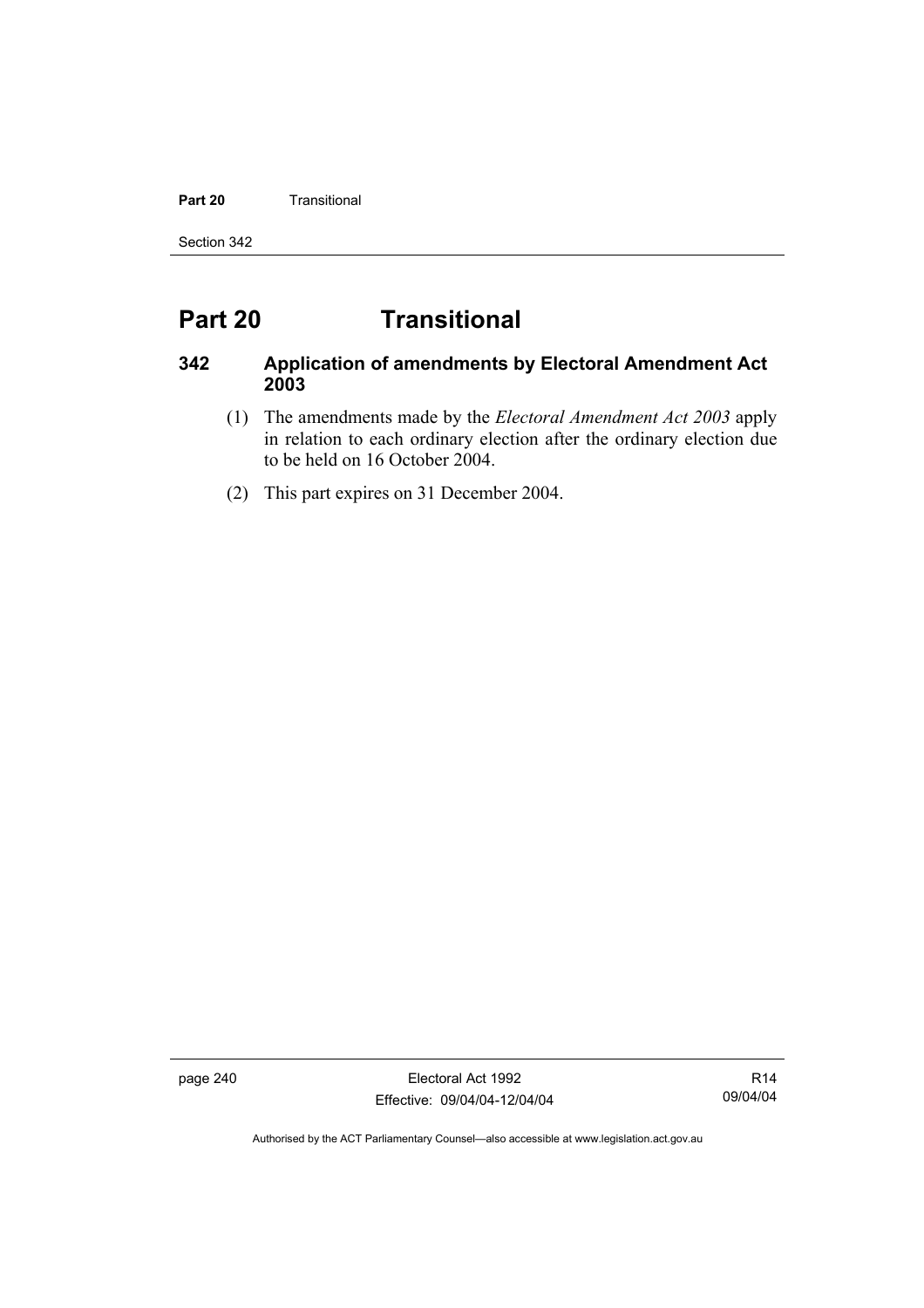# **Schedule 1 Form of ballot paper**

(see s 114)

| <b>Legislative Assembly for the Australian Capital Territory</b> |
|------------------------------------------------------------------|
|------------------------------------------------------------------|

**Ballot paper** 

Election of  $\mathbf{\hat{a}}$  Member(s)

## **Electorate of [ 2 ] Number [1] boxes from 1 to [1] in the order of your choice**  Then you may show as many further preferences as you wish by writing numbers from

 $\left[ \begin{smallmatrix} 3 \end{smallmatrix} \right]$  onwards in other boxes. **A**   $[$ <sup>4</sup> $]$  **B [ 4 ] C [ 4 ] [ 5**  $[1]$   $[1]$   $[1]$   $[1]$   $[1]$   $[1]$  **[ 6 ] [ 6 ] [ 6 ] [ 6 ] [ 7 ] [ 6 ] [ 6 ] [ 6 ] [ 6 ] [ 7 ] [ 6 ] [ 6 ] [ 6 ] [ 6 ] [ 7 ]** 

### Remember, number at least  $\begin{bmatrix} 1 \end{bmatrix}$  boxes from 1 to  $\begin{bmatrix} 1 \end{bmatrix}$  in the order of your choice.

- 
- **2.** Insert name of electorate ungrouped candidates<br> **3.** Insert the number that is 1 more than the number **6.** Insert name of candidate **3.** Insert the number that is 1 more than the number
- **4.** Insert name, or abbreviation of name, of registered name, of registered party or registered ballot group, as required ballot group, or 'INDEPENDENT', as party or registered ballot group, as required

**1.** Insert number of vacancies **5.** Insert 'UNGROUPED' if there are **2.** Insert name of electorate **1.** UNGROUPED' if there are ungrouped candidates

of vacancies **7.** Insert name, or abbreviation of name, of registered **7.** Insert name, or abbreviation of name, of registered **7.** Insert name, or registered required

R14 09/04/04

Electoral Act 1992 Effective: 09/04/04-12/04/04 page 241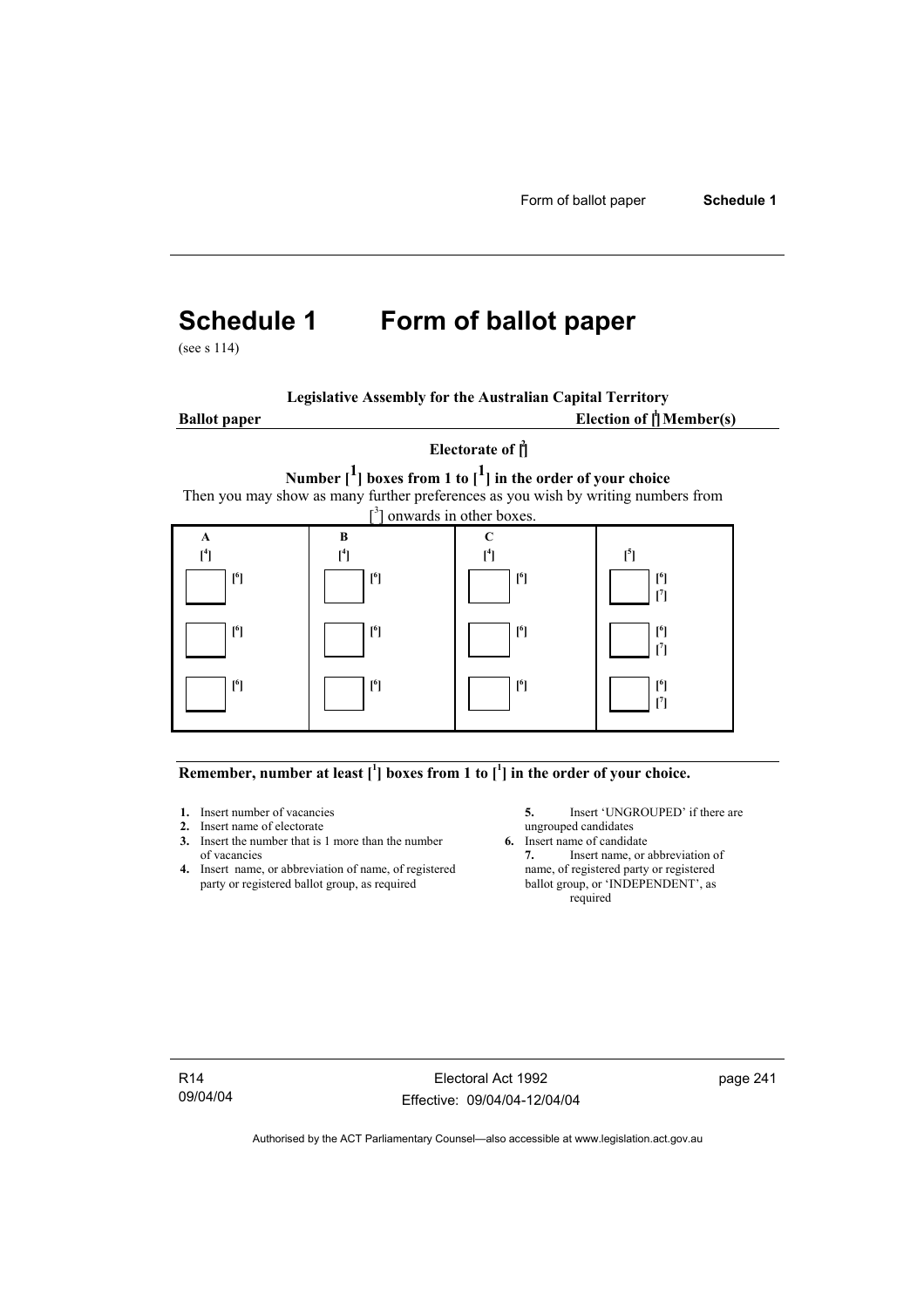## **Schedule 2 Ballot papers—printing of names and collation**

(see s 116)

**1** In this schedule:

*column*, in relation to a ballot paper, means a column of candidates' names printed on the ballot paper in accordance with section 116.

- **2** (1) The ballot papers for an election shall be printed so that, for each column—
	- (a) separate batches are printed equal in number to the number of names in the column; and
	- (b) in the first batch, the names in the column are printed in an order determined by the commissioner by lot; and
	- (c) in each batch after the first, the names in the column are printed in the order specified in the table at the end of this schedule; and
	- (d) so far as practicable, the number of ballot papers in each batch for the column is equal to the number of ballot papers in each other batch for the column.
	- (2) In the table at the end of this schedule—
		- (a) the number '1' appearing in a column shall be taken to represent the name determined in accordance with clause 1 (b) to be in the first position in the corresponding column on the ballot paper; and
		- (b) the number '2' appearing in a column shall be taken to represent the name determined in accordance with clause 1 (b) to be in the second position in the corresponding column on the ballot paper;

R14 09/04/04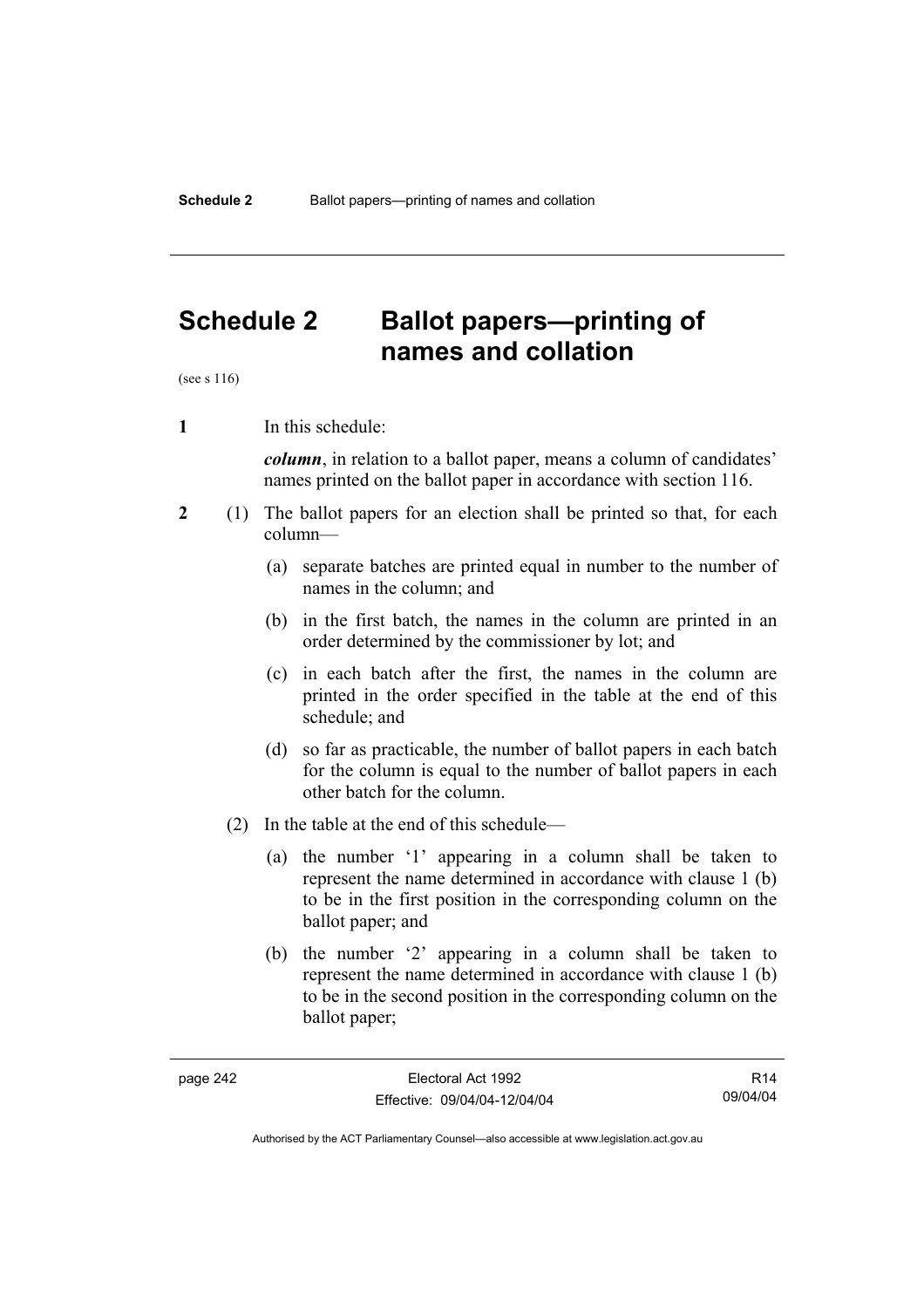and so on.

- **3** The commissioner shall ensure that ballot papers distributed to a polling place for the purposes of an election are so collated that the ballot paper immediately following another ballot paper in the issue is in a form different from that of the other ballot paper.
- **4** The OIC of a polling place shall ensure, so far as practicable, that the form of a ballot paper issued by an officer to a person claiming to vote at that place is different from that of the previous ballot paper so issued by the officer.

### TABLE

#### *For 5-member electorates*

| 1st              | 2nd            | 3rd              | 4th            | 5th              | 6th            | 7th              | 8th              | 9th            | 10th           | 11th           | 12th             |
|------------------|----------------|------------------|----------------|------------------|----------------|------------------|------------------|----------------|----------------|----------------|------------------|
| batch            | batch          | batch            | batch          | batch            | batch          | batch            | batch            | batch          | batch          | batch          | batch            |
| 1                | 1              | 1                | 1              | 1                | 1              | 1                | 1                | 1              | 1              | 1              | 1                |
| $\overline{2}$   | $\overline{2}$ | $\overline{2}$   | 3              | 3                | 3              | $\overline{4}$   | $\overline{4}$   | $\overline{4}$ | 5              | 5              | 5                |
| 3                | 4              | 5                | $\overline{2}$ | 5                | 4              | 5                | 2                | 3              | 4              | 3              | $\overline{2}$   |
| 4                | 5              | 3                | 5              | $\overline{4}$   | $\overline{2}$ | $\overline{2}$   | 3                | 5              | 3              | $\overline{2}$ | $\overline{4}$   |
| 5                | 3              | $\overline{4}$   | 4              | $\overline{2}$   | 5              | 3                | 5                | $\overline{2}$ | $\overline{2}$ | $\overline{4}$ | 3                |
| 13 <sup>th</sup> | 14th           | 15 <sub>th</sub> | 16th           | 17th             | 18th           | 19 <sub>th</sub> | 20 <sup>th</sup> | 21st           | 22nd           | 23rd           | 24 <sub>th</sub> |
| batch            | batch          | batch            | batch          | batch            | batch          | batch            | batch            | batch          | batch          | batch          | batch            |
| $\overline{2}$   | $\overline{2}$ | $\overline{2}$   | $\overline{2}$ | $\overline{2}$   | $\overline{2}$ | $\overline{2}$   | $\overline{2}$   | $\overline{2}$ | $\overline{2}$ | $\overline{2}$ | $\overline{2}$   |
| 3                | 3              | 3                | $\overline{4}$ | 4                | $\overline{4}$ | 5                | 5                | 5              | 1              | 1              | $\mathbf{1}$     |
| 4                | 5              | $\mathbf{1}$     | 3              | $\mathbf{1}$     | 5              | 1                | 3                | 4              | 5              | $\overline{4}$ | 3                |
| 5                | 1              | 4                | 1              | 5                | 3              | 3                | 4                | 1              | 4              | 3              | 5                |
| $\mathbf{1}$     | 4              | 5                | 5              | 3                | $\mathbf{1}$   | 4                | 1                | 3              | 3              | 5              | 4                |
| 25 <sub>th</sub> | 26th           | 27th             | 28th           | 29 <sub>th</sub> | 30th           | 31st             | 32nd             | 33rd           | 34th           | 35th           | 36th             |
| batch            | batch          | batch            | batch          | batch            | batch          | batch            | batch            | batch          | batch          | batch          | batch            |
| 3                | 3              | 3                | 3              | 3                | 3              | 3                | 3                | 3              | 3              | 3              | 3                |
| 4                | 4              | 4                | 5              | 5                | 5              | 1                | 1                | 1              | 2              | 2              | 2                |
| 5                | $\mathbf{1}$   | $\overline{2}$   | 4              | $\overline{2}$   | 1              | 2                | 4                | 5              | 1              | 5              | 4                |
| 1                | $\overline{2}$ | 5                | $\overline{2}$ | $\mathbf{1}$     | 4              | $\overline{4}$   | 5                | $\mathfrak{2}$ | 5              | 4              | 1                |
| $\overline{2}$   | 5              | 1                | 1              | 4                | 2              | 5                | $\overline{2}$   | $\overline{4}$ | 4              | 1              | 5                |
|                  |                |                  |                |                  |                |                  |                  |                |                |                |                  |

| R <sub>14</sub> |  |  |
|-----------------|--|--|
| 09/04/04        |  |  |

Electoral Act 1992 Effective: 09/04/04-12/04/04 page 243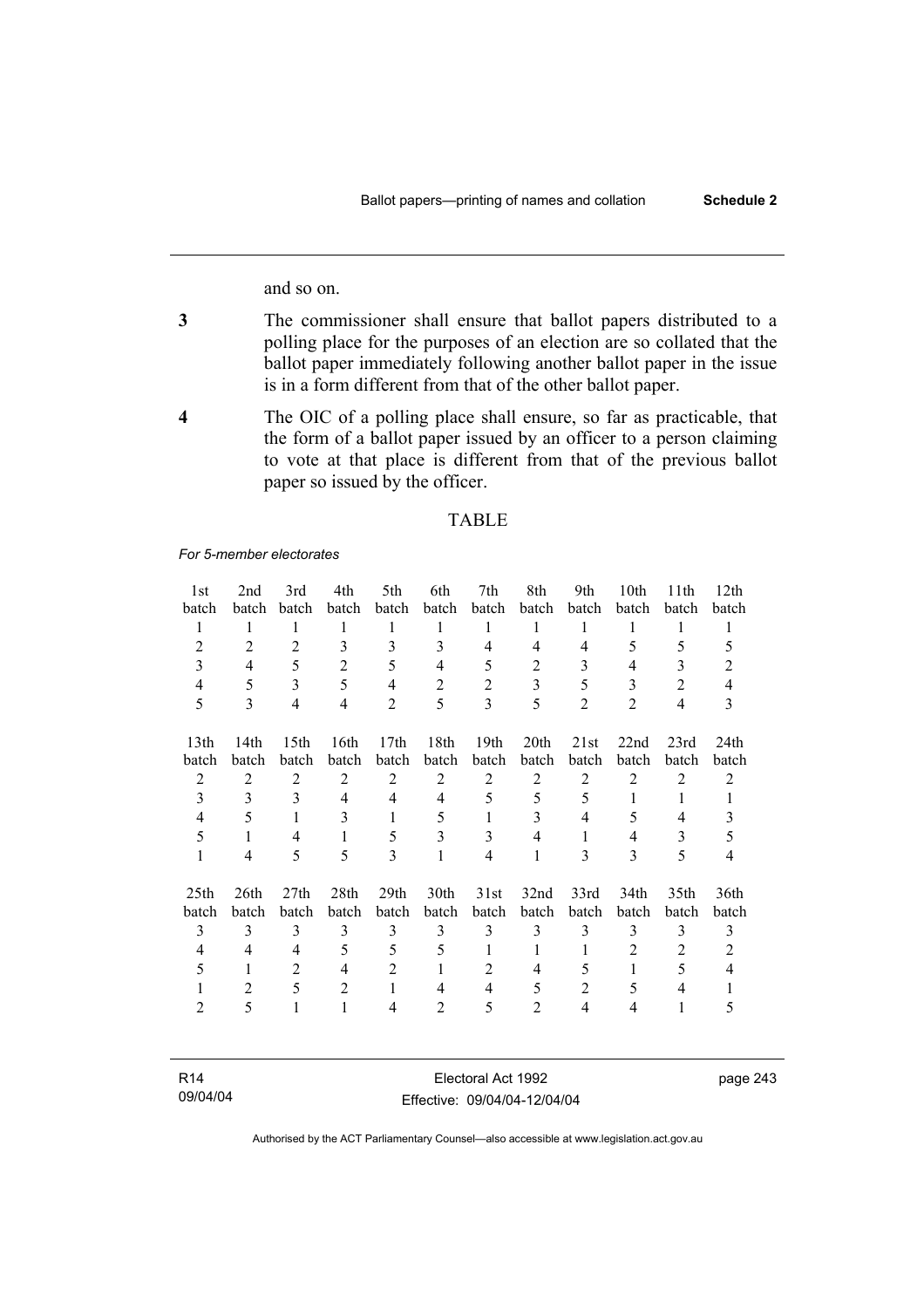| 37 <sub>th</sub><br>batch<br>4 | 38th<br><b>batch</b><br>4 | 39th<br>batch<br>4<br>5 | 40th<br>batch<br>4 | 41st<br>batch<br>4 | 42nd<br>batch<br>4 | 43rd<br>batch<br>4<br>$\overline{2}$ | 44th<br>batch<br>4<br>$\mathfrak{D}$ | 45th<br>batch<br>4<br>2   | 46th<br>batch<br>4 | 47th<br><b>batch</b><br>4 | 48th<br>batch |
|--------------------------------|---------------------------|-------------------------|--------------------|--------------------|--------------------|--------------------------------------|--------------------------------------|---------------------------|--------------------|---------------------------|---------------|
| 2<br>3                         |                           |                         |                    | $\mathfrak{D}$     | 5<br>3             | 5                                    |                                      | 5                         | ć                  |                           |               |
| 49th<br>batch                  | 50th<br>batch             | 51st<br>batch           | 52nd<br>batch      | 53rd<br>batch      | 54th<br>batch      | 55th<br>batch                        | 56th<br>batch                        | 57 <sub>th</sub><br>batch | 58th<br>batch      | 59th<br><b>batch</b>      | 60th<br>batch |
|                                |                           | 5                       | 5                  | 5                  | 5                  | 5                                    | 5                                    | 5                         | 5                  | 5                         |               |
|                                |                           |                         | 2                  | 2                  | 2                  |                                      | 3                                    |                           | 4                  |                           |               |
|                                |                           |                         |                    | 4                  |                    |                                      |                                      |                           |                    |                           |               |
|                                |                           | 2                       | 4                  | 3                  |                    |                                      |                                      | 4                         | 2                  |                           |               |
|                                |                           |                         |                    |                    |                    |                                      |                                      |                           |                    |                           |               |

page 244 Electoral Act 1992 Effective: 09/04/04-12/04/04

R14 09/04/04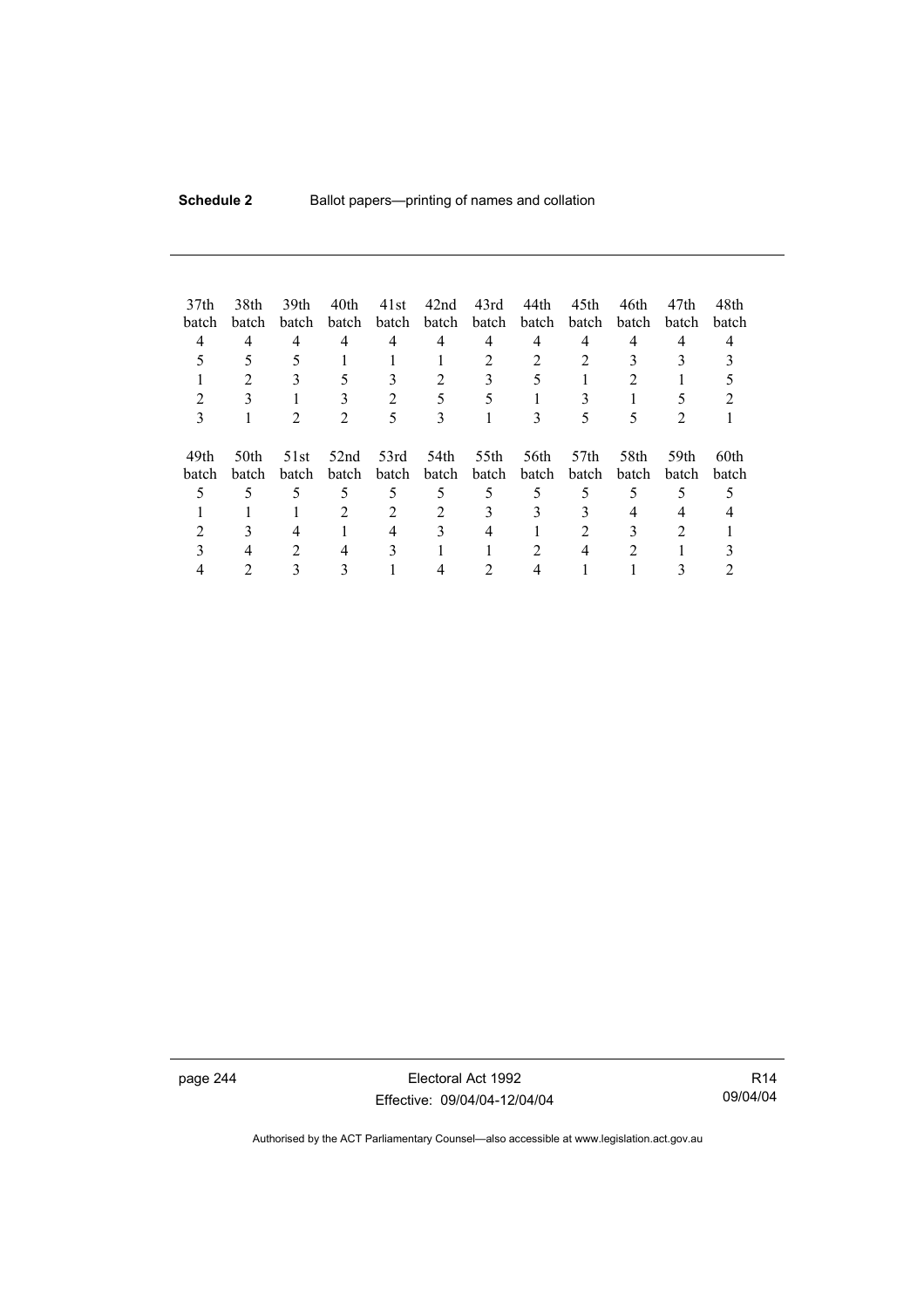### *For 7-member electorates*

| 1st              | 2nd              | 3rd            | 4th            | 5th            | 6th                     | 7th            | 8th            | 9th            | 10th           |
|------------------|------------------|----------------|----------------|----------------|-------------------------|----------------|----------------|----------------|----------------|
| batch            | batch            | batch          | batch          | batch          | batch                   | batch          | batch          | batch          | batch          |
| $\mathbf{1}$     | $\mathbf{1}$     | 1              | $\mathbf{1}$   | $\mathbf{1}$   | 1                       | $\mathbf{1}$   | 1              | $\mathbf{1}$   | 1              |
| $\overline{c}$   | $\sqrt{2}$       | $\overline{c}$ | $\overline{2}$ | $\overline{2}$ | $\overline{c}$          | $\overline{c}$ | $\overline{c}$ | $\overline{c}$ | $\overline{2}$ |
| 3                | 3                | $\overline{4}$ | $\overline{4}$ | 5              | 5                       | 6              | 6              | 7              | 7              |
| $\overline{4}$   | 6                | 5              | 7              | 6              | 3                       | 7              | 4              | 3              | 5              |
| 5                | 7                | 6              | $\overline{3}$ | $\overline{7}$ | $\overline{4}$          | $\overline{3}$ | 5              | $\overline{4}$ | 6              |
| 6                | 4                | 7              | 5              | 3              | 6                       | $\overline{4}$ | 7              | 5              | $\overline{3}$ |
| $\overline{7}$   | 5                | 3              | 6              | 4              | 7                       | 5              | 3              | 6              | 4              |
|                  |                  |                |                |                |                         |                |                |                |                |
| 11th             | 12th             | 13th           | 14th           | 15th           | 16th                    | 17th           | 18th           | 19th           | 20th           |
| batch            | batch            | batch          | batch          | batch          | batch                   | batch          | batch          | batch          | batch          |
| $\mathbf{1}$     | $\mathbf{1}$     | $\mathbf{1}$   | $\mathbf{1}$   | $\mathbf{1}$   | $\mathbf{1}$            | $\mathbf{1}$   | $\mathbf{1}$   | $\mathbf{1}$   | 1              |
| 3                | 3                | $\overline{3}$ | 3              | $\overline{3}$ | 3                       | $\overline{3}$ | 3              | 3              | 3              |
| 4                | 4                | 5              | 5              | 6              | 6                       | 7              | 7              | $\overline{2}$ | $\overline{c}$ |
| $\overline{c}$   | 7                | 4              | 7              | 4              | $\overline{c}$          | 5              | 4              | 5              | $\overline{7}$ |
| 6                | 5                | $\overline{2}$ | 6              | $\overline{2}$ | 5                       | 4              | 6              | 6              | 6              |
| $\boldsymbol{7}$ | $\boldsymbol{2}$ | $\overline{7}$ | $\overline{4}$ | 5              | $\overline{7}$          | 6              | $\overline{c}$ | $\overline{4}$ | 5              |
| 5                | 6                | 6              | $\overline{2}$ | 7              | $\overline{\mathbf{4}}$ | $\overline{2}$ | 5              | 7              | 4              |
| 21st             | 22nd             | 23rd           | 24th           | 25th           | 26th                    | 27th           | 28th           | 29th           | 30th           |
| batch            | batch            | batch          | batch          | batch          | batch                   | batch          | batch          | batch          | batch          |
| $\mathbf{1}$     | $\mathbf{1}$     | $\mathbf{1}$   | $\mathbf{1}$   | $\mathbf{1}$   | $\mathbf{1}$            | $\mathbf{1}$   | $\mathbf{1}$   | $\mathbf{1}$   | $\mathbf{1}$   |
| 4                | 4                | $\overline{4}$ | $\overline{4}$ | 4              | $\overline{4}$          | $\overline{4}$ | 4              | $\overline{4}$ | 4              |
| 5                | 5                | 6              | 6              | 7              | 7                       | 3              | 3              | $\overline{2}$ | $\mathbf{2}$   |
| $\overline{2}$   | 3                | 5              | 3              | 5              | $\mathfrak{2}$          | 6              | 5              | 6              | $\overline{3}$ |
| $\overline{7}$   | 6                | $\overline{2}$ | 7              | $\overline{2}$ | 6                       | 5              | 7              | 7              | $\overline{7}$ |
| 3                | $\overline{c}$   | $\overline{3}$ | 5              | 6              | 3                       | 7              | $\overline{2}$ | 5              | 6              |
| 6                | 7                | $\overline{7}$ | $\overline{2}$ | 3              | 5                       | $\overline{2}$ | 6              | 3              | 5              |
|                  |                  |                |                |                |                         |                |                |                |                |

R14 09/04/04

Electoral Act 1992 Effective: 09/04/04-12/04/04 page 245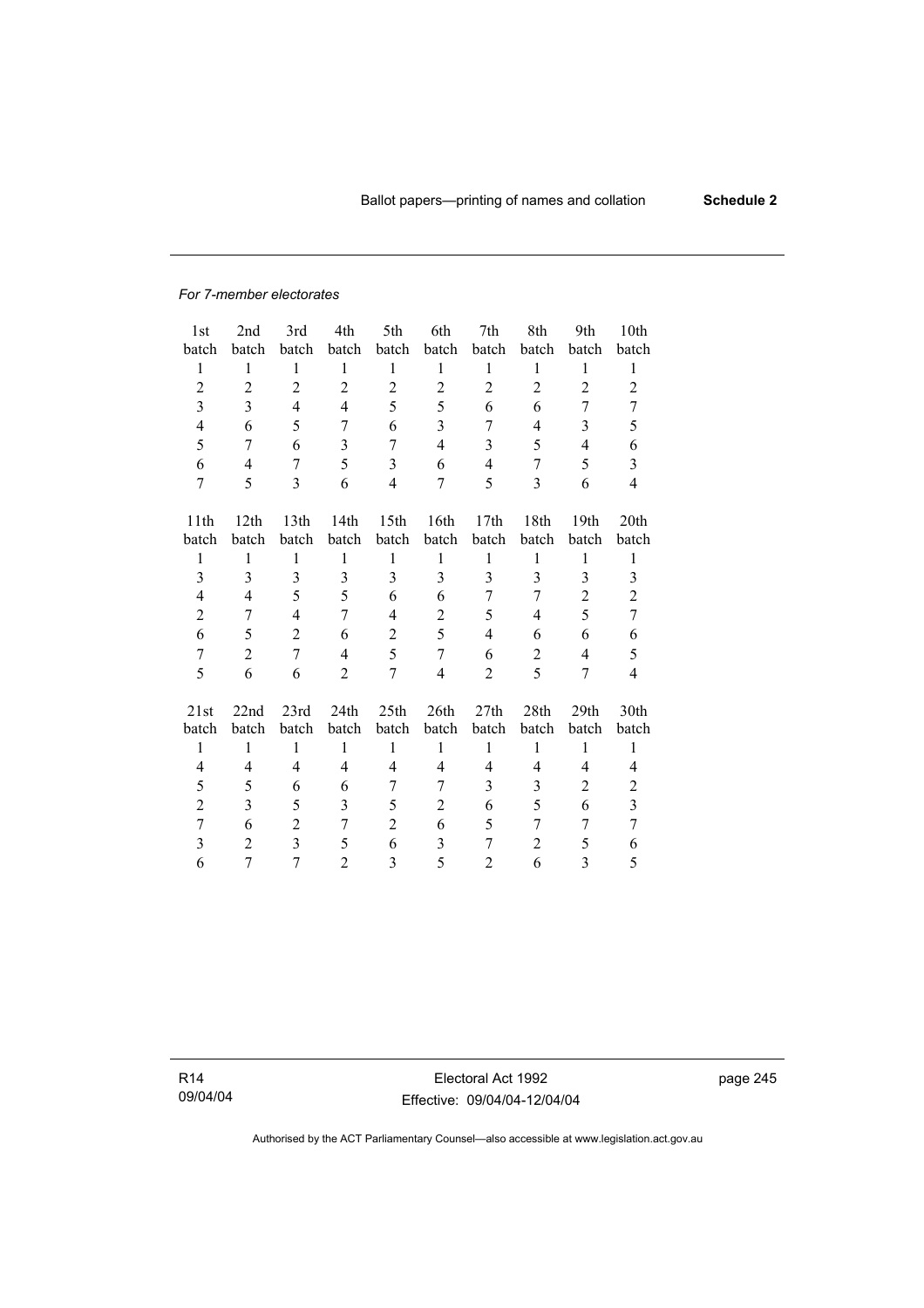| 31st<br>batch                  | 32nd<br>batch  | 33rd<br>batch                  | 34th<br>batch           | 35th<br>batch       | 36th<br>batch                  | 37 <sub>th</sub><br>batch | 38th<br>batch                  | 39th<br>batch       | 40th<br>batch                |
|--------------------------------|----------------|--------------------------------|-------------------------|---------------------|--------------------------------|---------------------------|--------------------------------|---------------------|------------------------------|
| $\mathbf{1}$                   | $\mathbf{1}$   | $\,1$                          | $\mathbf{1}$            | $\mathbf{1}$        | $\mathbf{1}$                   | $\mathbf{1}$              | $\mathbf{1}$                   | $\mathbf{1}$        | $\,1$                        |
| 5                              | 5              | 5                              | 5                       | 5                   | 5                              | 5                         | 5                              | 5                   | 5                            |
| 6                              | 6              | $\overline{7}$                 | $\overline{7}$          | $\overline{3}$      | 3                              | $\overline{4}$            | $\overline{4}$                 | $\overline{2}$      | $\overline{2}$               |
| $\overline{2}$                 | $\overline{4}$ | 6                              | $\overline{4}$          | 6                   | $\overline{2}$                 | $\overline{7}$            | 6                              | $\overline{7}$      | $\overline{4}$               |
| $\overline{3}$                 | $\overline{7}$ | $\mathbf 2$                    | $\overline{\mathbf{3}}$ | $\overline{2}$      | $\overline{7}$                 | 6                         | 3                              | $\overline{3}$      | $\overline{\mathbf{3}}$      |
| $\overline{4}$                 | $\overline{2}$ | $\overline{4}$                 | 6                       | $\overline{7}$      | $\overline{4}$                 | 3                         | $\overline{2}$                 | 6                   | $\tau$                       |
| $\overline{7}$                 | $\overline{3}$ | $\overline{3}$                 | $\overline{2}$          | $\overline{4}$      | 6                              | $\overline{2}$            | $\overline{7}$                 | $\overline{4}$      | 6                            |
| 41st                           | 42nd           | 43rd                           | 44th                    | 45th                | 46th                           | 47th                      | 48th                           | 49th                | 50th                         |
| batch                          | batch          | batch                          | batch                   | batch               | batch                          | batch                     | batch                          | batch               | batch                        |
| $\mathbf{1}$                   | $\mathbf{1}$   | $\mathbf{1}$                   | $\mathbf{1}$            | $\mathbf{1}$        | $\mathbf{1}$                   | $\mathbf{1}$              | $\mathbf{1}$                   | $\mathbf{1}$        | $\mathbf{1}$                 |
| 6                              | 6              | 6                              | 6                       | 6                   | 6                              | 6                         | 6                              | 6                   | 6                            |
| $\overline{7}$                 | $\tau$         | 3                              | 3                       | $\overline{4}$      | $\overline{4}$                 | 5                         | 5                              | $\overline{2}$      | $\overline{c}$               |
| $\overline{2}$                 | 5              | $\overline{7}$                 | 5                       | $\overline{7}$      | $\overline{2}$                 | $\overline{3}$            | $\overline{7}$                 | $\overline{3}$      | 5                            |
| $\overline{4}$                 | 3              | $\overline{c}$                 | $\overline{4}$          | $\overline{2}$      | 3                              | $\overline{7}$            | $\overline{4}$                 | $\overline{4}$      | $\overline{4}$               |
| 5                              | $\overline{2}$ | 5                              | $\overline{7}$          | $\overline{3}$      | 5                              | $\overline{4}$            | $\overline{2}$                 | $\overline{7}$      | $\overline{\mathbf{3}}$      |
| $\overline{3}$                 | $\overline{4}$ | $\overline{4}$                 | $\overline{2}$          | 5                   | $\overline{7}$                 | $\overline{2}$            | $\overline{3}$                 | 5                   | $\overline{7}$               |
|                                |                |                                |                         |                     |                                |                           |                                |                     |                              |
| 51st                           | 52nd           | 53rd                           | 54th                    | 55th                | 56th                           | 57th                      | 58th                           | 59th                | 60th                         |
| batch                          | batch          | batch                          | batch                   | batch               | batch                          | batch                     | batch                          | batch               | batch                        |
| $\mathbf{1}$                   | $\,1$          | $\mathbf{1}$                   | $\mathbf{1}$            | $\mathbf{1}$        | $\mathbf{1}$                   | $\mathbf{1}$              | $\mathbf{1}$                   | $\mathbf{1}$        | $\mathbf{1}$                 |
| $\boldsymbol{7}$               | $\overline{7}$ | $\overline{7}$                 | $\overline{7}$          | 7                   | $\overline{7}$                 | $\overline{7}$            | $\overline{7}$                 | $\overline{7}$      | $\tau$                       |
| $\overline{\mathbf{3}}$        | 3              | $\overline{4}$                 | $\overline{4}$          | 5                   | 5                              | 6                         | 6                              | $\overline{c}$      | $\overline{c}$               |
| $\overline{c}$                 | 6              | $\overline{\mathbf{3}}$        | 6                       | $\overline{3}$      | $\overline{2}$                 | $\overline{4}$            | $\overline{\mathbf{3}}$        | $\overline{4}$      | 6                            |
| 5                              | $\overline{4}$ | $\overline{2}$                 | 5                       | $\overline{2}$      | $\overline{4}$                 | $\mathfrak{Z}$            | 5                              | 5                   | 5                            |
| 6                              | $\overline{2}$ | 6                              | $\overline{3}$          | $\overline{4}$      | 6                              | 5                         | $\overline{2}$                 | $\overline{3}$      | $\overline{4}$               |
| $\overline{4}$                 | 5              | 5                              | $\overline{2}$          | 6                   | $\overline{3}$                 | $\overline{2}$            | $\overline{4}$                 | 6                   | $\overline{\mathbf{3}}$      |
| 61st                           | 62nd           | 63rd                           | 64th                    | 65th                | 66th                           | 67th                      | 68th                           | 69th                | 70th                         |
| batch                          | batch          | batch                          | batch                   | batch               | batch                          | batch                     | batch                          | batch               | batch                        |
| $\overline{c}$                 | $\mathfrak{2}$ | $\overline{c}$                 | $\overline{c}$          | $\overline{c}$      | $\mathfrak{2}$                 | $\sqrt{2}$                | $\sqrt{2}$                     | $\boldsymbol{2}$    | $\sqrt{2}$                   |
| $\overline{\mathbf{3}}$        | $\overline{3}$ | $\overline{\mathbf{3}}$        | $\overline{3}$          | $\overline{3}$      | $\overline{3}$                 | $\overline{3}$            | $\overline{3}$                 | $\overline{3}$      | $\overline{\mathbf{3}}$      |
| $\overline{4}$                 | $\overline{4}$ | 5                              | 5                       | 6                   | 6                              | $\overline{7}$            | $\overline{7}$                 | $\mathbf{1}$        | $\mathbf{1}$                 |
| 5                              | $\overline{7}$ | 6                              | $\mathbf{1}$            | $\overline{7}$      | $\overline{4}$                 | $\mathbf{1}$              | 5                              | $\overline{4}$      | 6                            |
| 6                              | $\mathbf{1}$   | $\overline{7}$                 | $\overline{4}$          | $\mathbf{1}$        | 5                              | $\overline{4}$            | 6                              | 5                   | $\tau$                       |
| $\overline{7}$<br>$\mathbf{1}$ | 5<br>6         | $\mathbf{1}$<br>$\overline{4}$ | 6<br>7                  | $\overline{4}$<br>5 | $\overline{7}$<br>$\mathbf{1}$ | 5<br>6                    | $\mathbf{1}$<br>$\overline{4}$ | 6<br>$\overline{7}$ | $\overline{\mathbf{4}}$<br>5 |

page 246 Electoral Act 1992 Effective: 09/04/04-12/04/04

R14 09/04/04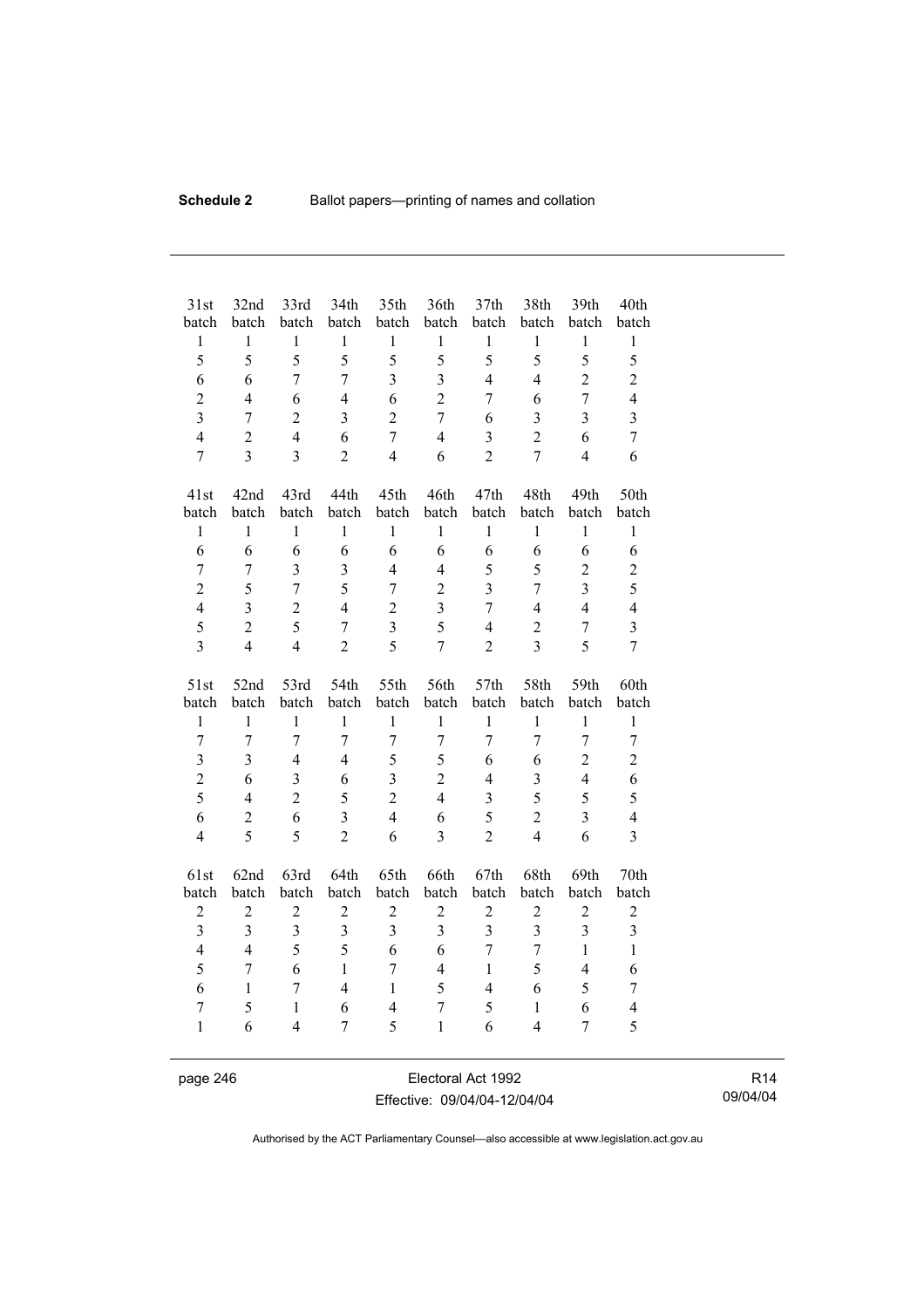| 71st                    | 72nd                         | 73rd                         | 74th                    | 75th                      | 76th                    | 77th                         | 78th                      | 79th                    | 80th                         |
|-------------------------|------------------------------|------------------------------|-------------------------|---------------------------|-------------------------|------------------------------|---------------------------|-------------------------|------------------------------|
| batch<br>$\sqrt{2}$     | batch                        | batch                        | batch<br>$\sqrt{2}$     | batch<br>$\boldsymbol{2}$ | batch<br>$\overline{2}$ | batch                        | batch<br>$\boldsymbol{2}$ | batch<br>$\overline{2}$ | batch                        |
| $\overline{4}$          | $\sqrt{2}$<br>$\overline{4}$ | $\sqrt{2}$<br>$\overline{4}$ | $\overline{4}$          | $\overline{4}$            | $\overline{4}$          | $\sqrt{2}$<br>$\overline{4}$ | $\overline{4}$            | $\overline{4}$          | $\sqrt{2}$<br>$\overline{4}$ |
|                         |                              |                              |                         |                           |                         |                              |                           |                         |                              |
| 5                       | 5                            | 6                            | 6                       | $\overline{7}$            | 7                       | 1                            | $\mathbf{1}$              | $\overline{\mathbf{3}}$ | 3                            |
| $\overline{3}$          | 1                            | 5                            | $\mathbf 1$             | 5                         | $\overline{\mathbf{3}}$ | 6                            | 5                         | 6                       | $\mathbf{1}$                 |
| $\overline{7}$          | 6                            | $\overline{\mathbf{3}}$      | $\overline{7}$          | $\overline{3}$            | 6                       | 5                            | $\overline{7}$            | $\overline{7}$          | $\overline{7}$               |
| $\mathbf{1}$            | $\overline{\mathbf{3}}$      | $\mathbf{1}$                 | 5                       | 6                         | $\mathbf{1}$            | $\overline{7}$               | $\overline{3}$            | 5                       | 6                            |
| 6                       | $\overline{7}$               | $\overline{7}$               | $\overline{3}$          | $\mathbf{1}$              | 5                       | $\overline{\mathbf{3}}$      | 6                         | $\mathbf{1}$            | 5                            |
| 81st                    | 82nd                         | 83rd                         | 84th                    | 85th                      | 86th                    | 87th                         | 88th                      | 89th                    | 90th                         |
| batch                   | batch                        | batch                        | batch                   | batch                     | batch                   | batch                        | batch                     | batch                   | batch                        |
| $\sqrt{2}$              | $\sqrt{2}$                   | $\mathbf{2}$                 | $\overline{c}$          | $\sqrt{2}$                | $\boldsymbol{2}$        | $\overline{c}$               | $\sqrt{2}$                | $\boldsymbol{2}$        | $\sqrt{2}$                   |
| 5                       | 5                            | 5                            | 5                       | 5                         | 5                       | 5                            | 5                         | 5                       | 5                            |
| 6                       | 6                            | $\overline{7}$               | $\overline{7}$          | $\mathbf{1}$              | $\mathbf{1}$            | $\overline{4}$               | $\overline{4}$            | $\overline{3}$          | $\overline{3}$               |
| $\overline{3}$          | $\overline{4}$               | 6                            | $\overline{4}$          | 6                         | $\overline{3}$          | $\overline{7}$               | 6                         | $\overline{7}$          | $\overline{4}$               |
| $\mathbf{1}$            | 7                            | $\overline{3}$               | $\mathbf{1}$            | $\overline{3}$            | $\overline{7}$          | 6                            | $\mathbf{1}$              | $\mathbf{1}$            | $\mathbf{1}$                 |
| $\overline{4}$          | $\overline{3}$               | $\overline{4}$               | 6                       | $\overline{7}$            | $\overline{4}$          | $\mathbf{1}$                 | $\overline{3}$            | 6                       | $\overline{7}$               |
| $\overline{7}$          | $\mathbf{1}$                 | $\mathbf{1}$                 | $\overline{3}$          | $\overline{4}$            | 6                       | $\overline{3}$               | $\overline{7}$            | $\overline{4}$          | 6                            |
| 91st                    | 92nd                         | 93rd                         | 94th                    | 95th                      | 96th                    | 97th                         | 98th                      | 99th                    | 100th                        |
| batch                   | batch                        | batch                        | batch                   | batch                     | batch                   | batch                        | batch                     | batch                   | batch                        |
| $\sqrt{2}$              | $\boldsymbol{2}$             | $\sqrt{2}$                   | $\overline{c}$          | $\overline{2}$            | $\overline{2}$          | $\overline{c}$               | $\overline{2}$            | $\overline{2}$          | $\sqrt{2}$                   |
| 6                       | 6                            | 6                            | 6                       | 6                         | 6                       | 6                            | 6                         | 6                       | 6                            |
| $\overline{7}$          | $\overline{7}$               | 1                            | $\mathbf{1}$            | $\overline{4}$            | $\overline{4}$          | 5                            | 5                         | $\overline{3}$          | $\overline{\mathbf{3}}$      |
| $\overline{3}$          | 5                            | $\overline{7}$               | 5                       | $\overline{7}$            | $\overline{3}$          | $\mathbf{1}$                 | $\overline{7}$            | $\mathbf{1}$            | 5                            |
| $\overline{4}$          | $\mathbf{1}$                 | $\overline{\mathbf{3}}$      | $\overline{4}$          | 3                         | $\mathbf{1}$            | $\overline{7}$               | $\overline{4}$            | $\overline{4}$          | $\overline{4}$               |
| 5                       | $\overline{3}$               | 5                            | $\overline{7}$          | $\mathbf{1}$              | 5                       | $\overline{4}$               | $\overline{3}$            | $\overline{7}$          | $\mathbf{1}$                 |
| $\mathbf{1}$            | $\overline{4}$               | $\overline{4}$               | $\overline{3}$          | 5                         | $\overline{7}$          | $\overline{3}$               | $\mathbf{1}$              | 5                       | $\overline{7}$               |
| 101st                   | 102nd                        | 103rd                        | 104th                   | 105th                     | 106th                   | 107th                        | 108th                     | 109th                   | 110th                        |
| batch                   | batch                        | batch                        | batch                   | batch                     | batch                   | batch                        | batch                     | batch                   | batch                        |
| $\overline{2}$          | $\overline{2}$               | $\overline{2}$               | $\overline{2}$          | $\overline{2}$            | $\overline{2}$          | $\overline{2}$               | $\overline{2}$            | $\overline{2}$          | $\overline{c}$               |
| $\overline{7}$          | $\overline{7}$               | 7                            | $\overline{7}$          | $\overline{7}$            | $\boldsymbol{7}$        | $\overline{7}$               | $\overline{7}$            | $\boldsymbol{7}$        | $\boldsymbol{7}$             |
| $\mathbf{1}$            | $\mathbf{1}$                 | $\overline{4}$               | $\overline{4}$          | 5                         | 5                       | 6                            | 6                         | 3                       | $\overline{\mathbf{3}}$      |
| $\overline{\mathbf{3}}$ | 6                            | $\mathbf{1}$                 | 6                       | $\mathbf{1}$              | $\overline{\mathbf{3}}$ | $\overline{4}$               | $\mathbf{1}$              | $\overline{\mathbf{4}}$ | 6                            |
| 5                       | $\overline{4}$               | $\overline{\mathbf{3}}$      | 5                       | $\overline{3}$            | $\overline{4}$          | $\mathbf{1}$                 | 5                         | 5                       | 5                            |
| 6                       | 3                            | 6                            | $\,1$                   | $\overline{4}$            | 6                       | 5                            | 3                         | $\mathbf{1}$            | $\overline{4}$               |
| $\overline{4}$          | 5                            | 5                            | $\overline{\mathbf{3}}$ | 6                         | $\mathbf{1}$            | $\overline{\mathbf{3}}$      | $\overline{4}$            | 6                       | $\mathbf{1}$                 |
|                         |                              |                              |                         |                           |                         |                              |                           |                         |                              |
| R <sub>14</sub>         |                              |                              |                         |                           |                         | Electoral Act 1992           |                           |                         |                              |

| 09/04/04 |  |
|----------|--|

Electoral Act 1992 Effective: 09/04/04-12/04/04 page 247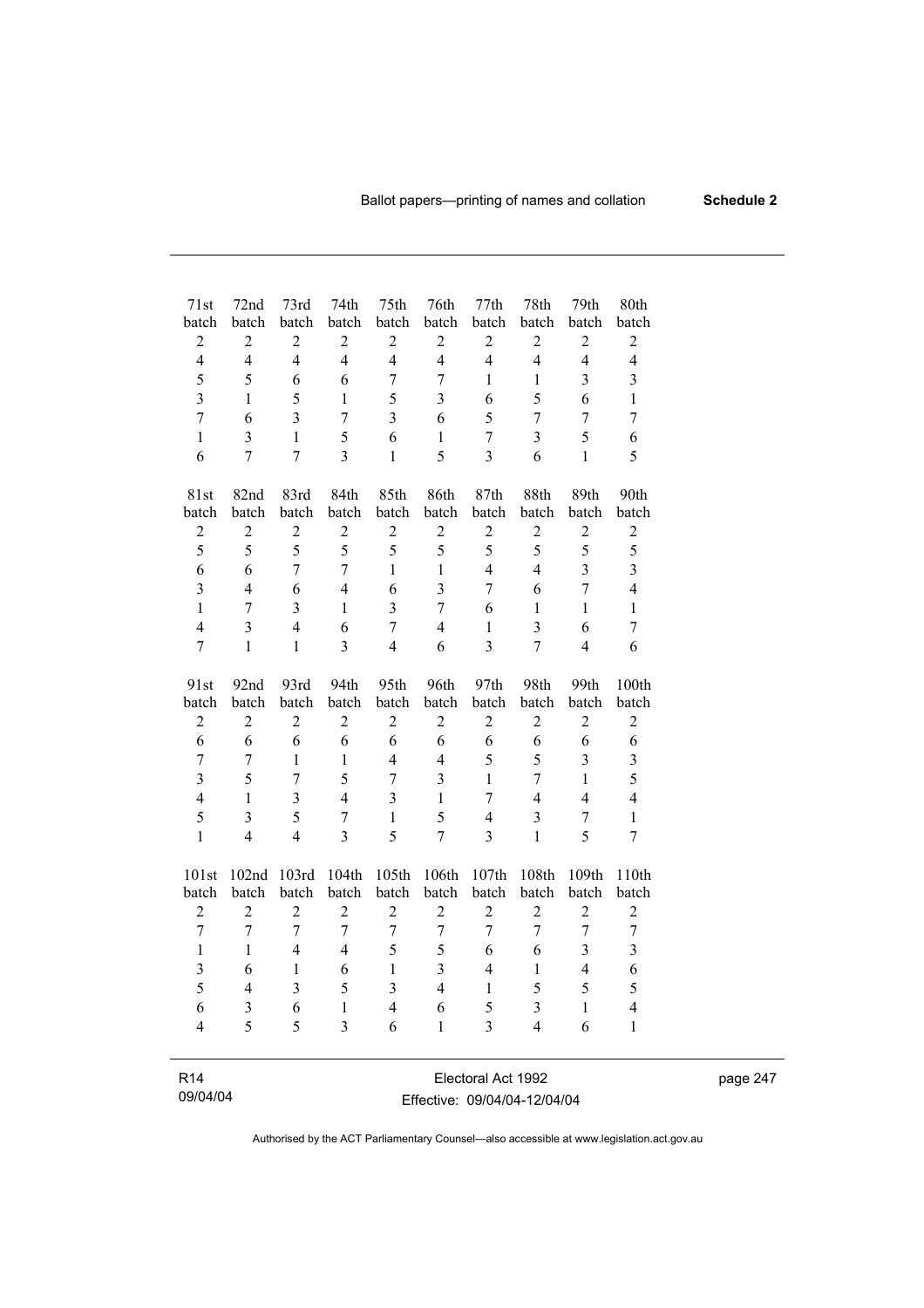| 111th<br>batch          | 112th<br>batch | 113th<br>batch          | 114th<br>batch | 115th<br>batch   | 116th<br>batch          | 117th<br>batch | 118th<br>batch          | 119th<br>batch | 120th<br>batch          |
|-------------------------|----------------|-------------------------|----------------|------------------|-------------------------|----------------|-------------------------|----------------|-------------------------|
| $\mathbf 2$             | $\overline{2}$ | $\overline{2}$          | $\overline{2}$ | $\boldsymbol{2}$ | $\overline{2}$          | $\overline{2}$ | $\boldsymbol{2}$        | $\overline{2}$ | $\overline{c}$          |
| $\mathbf{1}$            | $\mathbf{1}$   | $\mathbf{1}$            | $\mathbf{1}$   | $\mathbf{1}$     | $\mathbf{1}$            | $\mathbf{1}$   | $\mathbf{1}$            | $\mathbf{1}$   | $\mathbf{1}$            |
| $\overline{4}$          | $\overline{4}$ | 5                       | 5              | 6                | 6                       | $\overline{7}$ | $\overline{7}$          | $\overline{3}$ | $\overline{3}$          |
| $\overline{3}$          | $\overline{7}$ | $\overline{4}$          | 7              | $\overline{4}$   | $\overline{\mathbf{3}}$ | 5              | $\overline{4}$          | 5              | $\overline{7}$          |
| 6                       | 5              | $\overline{3}$          | 6              | 3                | 5                       | $\overline{4}$ | 6                       | 6              | 6                       |
| $\overline{7}$          | $\overline{3}$ | $\overline{7}$          | $\overline{4}$ | 5                | $\overline{7}$          | 6              | $\overline{3}$          | $\overline{4}$ | 5                       |
| 5                       | 6              | 6                       | $\overline{3}$ | $\overline{7}$   | $\overline{4}$          | $\overline{3}$ | 5                       | $\overline{7}$ | $\overline{4}$          |
| 121st                   | 122nd          | 123rd                   | 124th          | 125th            | 126th                   | 127th          | 128th                   | 129th          | 130th                   |
| batch                   | batch          | batch                   | batch          | batch            | batch                   | batch          | batch                   | batch          | batch                   |
| $\overline{3}$          | $\overline{3}$ | $\overline{3}$          | $\overline{3}$ | $\overline{3}$   | $\overline{3}$          | $\overline{3}$ | $\overline{3}$          | $\overline{3}$ | $\overline{\mathbf{3}}$ |
| $\overline{4}$          | $\overline{4}$ | $\overline{4}$          | $\overline{4}$ | $\overline{4}$   | $\overline{4}$          | $\overline{4}$ | $\overline{4}$          | $\overline{4}$ | $\overline{4}$          |
| 5                       | 5              | 6                       | 6              | $\overline{7}$   | $\overline{7}$          | $\mathbf{1}$   | $\mathbf{1}$            | $\overline{2}$ | $\overline{2}$          |
| 6                       | $\mathbf{1}$   | 7                       | $\overline{c}$ | $\mathbf{1}$     | 5                       | $\overline{2}$ | 6                       | 5              | $\overline{7}$          |
| $\overline{7}$          | $\overline{2}$ | $\mathbf{1}$            | 5              | $\overline{2}$   | 6                       | 5              | $\overline{7}$          | 6              | $\mathbf{1}$            |
| $\mathbf{1}$            | 6              | $\overline{2}$          | $\overline{7}$ | 5                | $\mathbf{1}$            | 6              | $\overline{2}$          | $\overline{7}$ | 5                       |
| $\overline{2}$          | $\overline{7}$ | 5                       | $\mathbf{1}$   | 6                | $\overline{2}$          | $\overline{7}$ | 5                       | $\mathbf{1}$   | 6                       |
|                         |                |                         |                |                  |                         |                |                         |                |                         |
| 131st                   | 132nd          | 133rd                   | 134th          | 135th            | 136th                   | 137th          | 138th                   | 139th          | 140th                   |
| batch                   | batch          | batch                   | batch          | batch            | batch                   | batch          | batch                   | batch          | batch                   |
| $\mathfrak{Z}$          | $\mathfrak{Z}$ | $\mathfrak{Z}$          | $\mathfrak{Z}$ | $\mathfrak{Z}$   | 3                       | 3              | $\overline{\mathbf{3}}$ | $\mathfrak{Z}$ | $\mathfrak{Z}$          |
| 5                       | 5              | 5                       | 5              | 5                | 5                       | 5              | 5                       | 5              | 5                       |
| 6                       | 6              | $\overline{7}$          | $\overline{7}$ | $\mathbf{1}$     | $\mathbf{1}$            | $\overline{c}$ | $\overline{2}$          | $\overline{4}$ | $\overline{4}$          |
| $\overline{4}$          | $\overline{2}$ | 6                       | $\overline{2}$ | 6                | $\overline{4}$          | $\overline{7}$ | 6                       | $\overline{7}$ | $\overline{2}$          |
| $\mathbf{1}$            | $\overline{7}$ | $\overline{4}$          | $\mathbf{1}$   | $\overline{4}$   | $\overline{7}$          | 6              | $\mathbf{1}$            | $\mathbf{1}$   | $\mathbf{1}$            |
| $\overline{2}$          | $\overline{4}$ | $\overline{2}$          | 6              | $\overline{7}$   | $\overline{2}$          | $\mathbf{1}$   | $\overline{4}$          | 6              | $\boldsymbol{7}$        |
| $\overline{7}$          | $\mathbf{1}$   | $\mathbf{1}$            | $\overline{4}$ | $\overline{2}$   | 6                       | $\overline{4}$ | $\overline{7}$          | $\overline{2}$ | 6                       |
| 141st                   | 142nd          | 143rd                   | 144th          | 145th            | 146th                   | 147th          | 148th                   | 149th          | 150th                   |
| batch                   | batch          | batch                   | batch          | batch            | batch                   | batch          | batch                   | batch          | batch                   |
| $\overline{\mathbf{3}}$ | $\overline{3}$ | $\overline{\mathbf{3}}$ | 3              | 3                | $\overline{\mathbf{3}}$ | $\overline{3}$ | 3                       | $\overline{3}$ | $\overline{3}$          |
| 6                       | 6              | 6                       | 6              | 6                | 6                       | 6              | 6                       | 6              | 6                       |
| $\overline{7}$          | 7              | 1                       | $\mathbf{1}$   | $\boldsymbol{2}$ | $\overline{2}$          | 5              | 5                       | $\overline{4}$ | $\overline{4}$          |
| $\overline{4}$          | 5              | $\overline{7}$          | 5              | $\overline{7}$   | $\overline{4}$          | $\mathbf{1}$   | $\overline{7}$          | $\mathbf{1}$   | 5                       |
| $\overline{2}$          | $\mathbf{1}$   | $\overline{4}$          | $\overline{c}$ | $\overline{4}$   | $\mathbf{1}$            | 7              | $\overline{2}$          | $\overline{2}$ | $\overline{c}$          |
| 5                       | $\overline{4}$ | 5                       | $\overline{7}$ | $\mathbf{1}$     | 5                       | $\overline{2}$ | $\overline{4}$          | $\overline{7}$ | $\mathbf{1}$            |
| $\mathbf{1}$            | $\overline{2}$ | $\overline{2}$          | $\overline{4}$ | 5                | 7                       | $\overline{4}$ | $\mathbf{1}$            | 5              | $\overline{7}$          |

page 248 Electoral Act 1992 Effective: 09/04/04-12/04/04

R14 09/04/04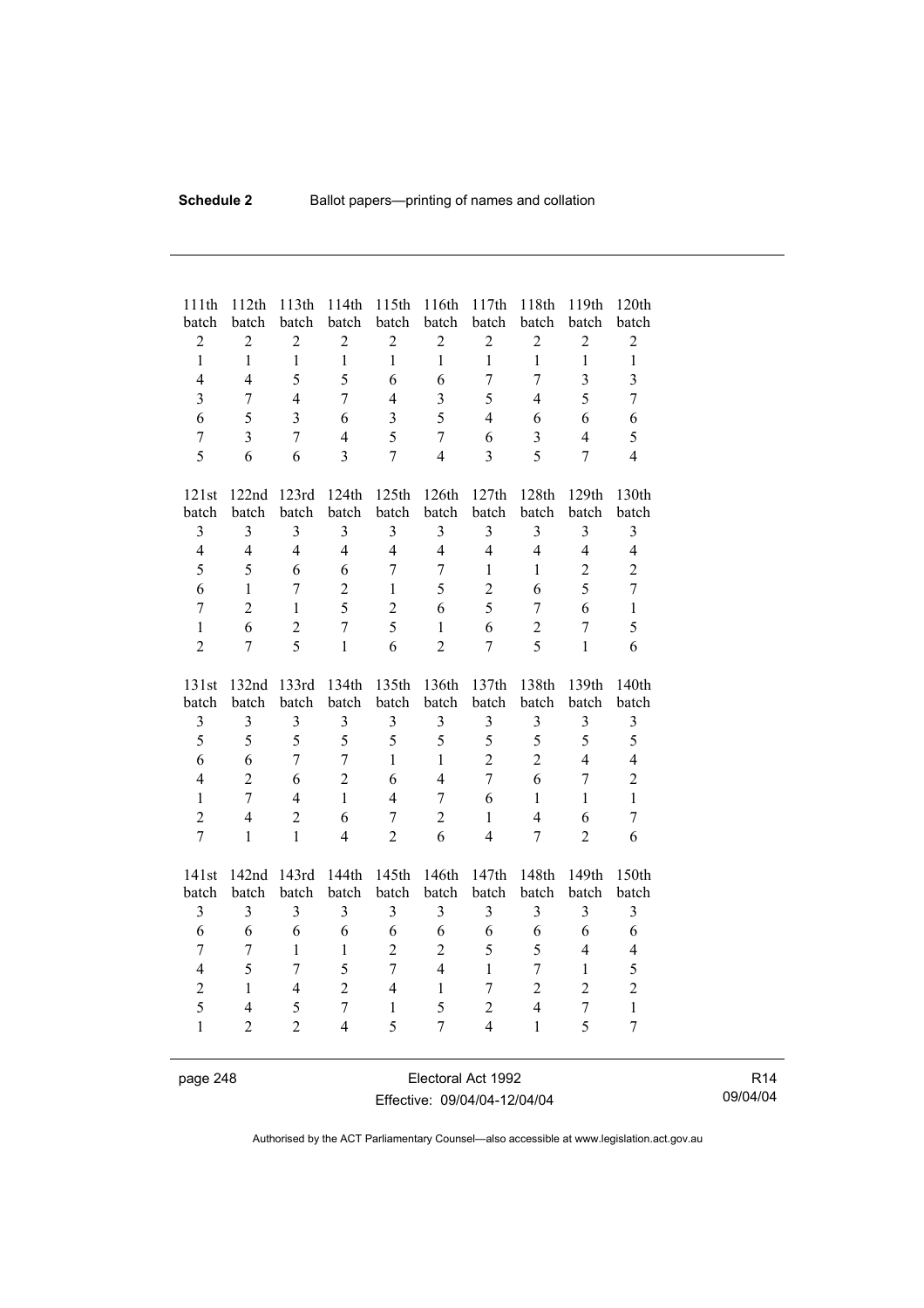| 151st                   | 152 <sub>nd</sub>       | 153rd                            | 154th                   | 155th          | 156th                   | 157th                   | 158th                   | 159th                            | 160th                   |
|-------------------------|-------------------------|----------------------------------|-------------------------|----------------|-------------------------|-------------------------|-------------------------|----------------------------------|-------------------------|
| batch<br>$\overline{3}$ | batch<br>3              | batch                            | batch<br>$\overline{3}$ | batch<br>3     | batch                   | batch<br>$\overline{3}$ | batch<br>3              | batch                            | batch<br>3              |
| $\overline{7}$          | $\overline{7}$          | $\mathfrak{Z}$<br>$\overline{7}$ | $\overline{7}$          | $\overline{7}$ | 3<br>$\overline{7}$     | $\overline{7}$          | $\overline{7}$          | $\mathfrak{Z}$<br>$\overline{7}$ | $\overline{7}$          |
| $\mathbf{1}$            | $\mathbf{1}$            | $\overline{2}$                   | $\overline{2}$          | 5              | 5                       | 6                       | 6                       | $\overline{\mathcal{A}}$         | $\overline{4}$          |
| 4                       | 6                       | $\mathbf{1}$                     | 6                       | $\mathbf{1}$   | $\overline{4}$          | $\overline{2}$          | $\mathbf{1}$            | $\overline{c}$                   | 6                       |
| 5                       | $\overline{2}$          | $\overline{4}$                   | 5                       | $\overline{4}$ | $\overline{2}$          | $\mathbf{1}$            | 5                       | 5                                | 5                       |
| 6                       | $\overline{4}$          | 6                                | $\mathbf{1}$            | $\overline{2}$ | 6                       | 5                       | $\overline{4}$          | $\mathbf{1}$                     | $\overline{2}$          |
| $\overline{2}$          | 5                       | 5                                | $\overline{4}$          | 6              | $\mathbf{1}$            | $\overline{4}$          | $\overline{2}$          | 6                                | $\mathbf{1}$            |
|                         |                         |                                  |                         |                |                         |                         |                         |                                  |                         |
| 161st                   | 162nd                   | 163rd                            | 164th                   | 165th          | 166th                   | 167th                   | 168th                   | 169th                            | 170th                   |
| batch                   | batch                   | batch                            | batch                   | batch          | batch                   | batch                   | batch                   | batch                            | batch                   |
| $\overline{3}$          | 3                       | $\overline{\mathbf{3}}$          | $\overline{\mathbf{3}}$ | 3              | $\overline{\mathbf{3}}$ | $\overline{\mathbf{3}}$ | $\overline{3}$          | $\overline{3}$                   | $\overline{\mathbf{3}}$ |
| $\mathbf{1}$            | $\mathbf{1}$            | $\mathbf{1}$                     | $\mathbf{1}$            | $\mathbf{1}$   | $\mathbf{1}$            | $\mathbf{1}$            | $\mathbf{1}$            | $\mathbf{1}$                     | $\mathbf{1}$            |
| $\overline{2}$          | $\overline{2}$          | 5                                | 5                       | 6              | 6                       | $\overline{7}$          | $\overline{7}$          | 4                                | $\overline{4}$          |
| $\overline{4}$          | $\overline{7}$          | $\overline{2}$                   | $\overline{7}$          | $\overline{2}$ | $\overline{4}$          | 5                       | $\overline{2}$          | 5                                | $\overline{7}$          |
| 6                       | 5                       | $\overline{4}$                   | 6                       | $\overline{4}$ | 5                       | $\overline{2}$          | 6                       | 6                                | 6                       |
| $\overline{7}$          | $\overline{4}$          | $\overline{7}$                   | $\overline{2}$          | 5              | $\overline{7}$          | 6                       | $\overline{4}$          | $\overline{2}$                   | 5                       |
| 5                       | 6                       | 6                                | $\overline{4}$          | $\overline{7}$ | $\overline{2}$          | $\overline{4}$          | 5                       | $\overline{7}$                   | $\overline{2}$          |
| 171st                   | 172nd                   | 173rd                            | 174th                   | 175th          | 176th                   | 177th                   | 178th                   | 179th                            | 180th                   |
| batch                   | batch                   | batch                            | batch                   | batch          | batch                   | batch                   | batch                   | batch                            | batch                   |
| $\mathfrak{Z}$          | $\mathfrak{Z}$          | $\overline{\mathbf{3}}$          | $\overline{\mathbf{3}}$ | $\overline{3}$ | $\overline{\mathbf{3}}$ | $\overline{3}$          | $\overline{\mathbf{3}}$ | $\overline{\mathbf{3}}$          | $\overline{\mathbf{3}}$ |
| $\overline{c}$          | $\overline{2}$          | $\overline{2}$                   | $\overline{2}$          | $\overline{2}$ | $\overline{2}$          | $\overline{2}$          | $\overline{2}$          | $\overline{2}$                   | $\overline{c}$          |
| 5                       | 5                       | 6                                | 6                       | $\overline{7}$ | $\overline{7}$          | 1                       | $\mathbf{1}$            | $\overline{4}$                   | $\overline{4}$          |
| $\overline{4}$          | $\mathbf{1}$            | 5                                | $\mathbf{1}$            | 5              | $\overline{4}$          | 6                       | 5                       | 6                                | $\mathbf{1}$            |
| $\overline{7}$          | 6                       | $\overline{4}$                   | $\overline{7}$          | $\overline{4}$ | 6                       | 5                       | $\overline{7}$          | $\overline{7}$                   | $\overline{7}$          |
| $\mathbf{1}$            | $\overline{4}$          | $\mathbf{1}$                     | 5                       | 6              | $\mathbf{1}$            | $\overline{7}$          | $\overline{4}$          | 5                                | 6                       |
| 6                       | 7                       | $\overline{7}$                   | $\overline{4}$          | $\mathbf{1}$   | 5                       | $\overline{4}$          | 6                       | $\mathbf{1}$                     | 5                       |
| 181st                   | 182nd                   | 183rd                            | 184th                   | 185th          | 186th                   | 187th                   | 188th                   | 189th                            | 190th                   |
| batch                   | batch                   | batch                            | batch                   | batch          | batch                   | batch                   | batch                   | batch                            | batch                   |
| $\overline{4}$          | $\overline{4}$          | $\overline{4}$                   | $\overline{4}$          | $\overline{4}$ | $\overline{4}$          | $\overline{4}$          | $\overline{4}$          | $\overline{4}$                   | $\overline{4}$          |
| 5                       | 5                       | 5                                | 5                       | 5              | 5                       | 5                       | 5                       | 5                                | 5                       |
| 6                       | 6                       | $\overline{7}$                   | $\overline{7}$          | $\mathbf{1}$   | $\mathbf{1}$            | $\overline{2}$          | $\overline{2}$          | $\overline{3}$                   | $\overline{\mathbf{3}}$ |
| $\overline{7}$          | $\overline{2}$          | $\mathbf{1}$                     | $\overline{3}$          | $\overline{2}$ | 6                       | $\overline{3}$          | $\overline{7}$          | 6                                | $\,1$                   |
| 1                       | $\overline{\mathbf{3}}$ | $\overline{c}$                   | 6                       | $\overline{3}$ | 7                       | 6                       | 1                       | $\overline{7}$                   | $\overline{c}$          |
| $\overline{2}$          | $\overline{7}$          | $\overline{\mathbf{3}}$          | $\mathbf{1}$            | 6              | $\overline{2}$          | $\overline{7}$          | 3                       | $\mathbf{1}$                     | 6                       |
| $\overline{3}$          | $\mathbf{1}$            | 6                                | $\overline{2}$          | 7              | $\overline{3}$          | $\mathbf{1}$            | 6                       | $\overline{2}$                   | $\overline{7}$          |
|                         |                         |                                  |                         |                |                         |                         |                         |                                  |                         |
| R <sub>14</sub>         |                         |                                  |                         |                |                         | Electoral Act 1992      |                         |                                  |                         |

09/04/04

 $\overline{\phantom{a}}$ 

Effective: 09/04/04-12/04/04

page 249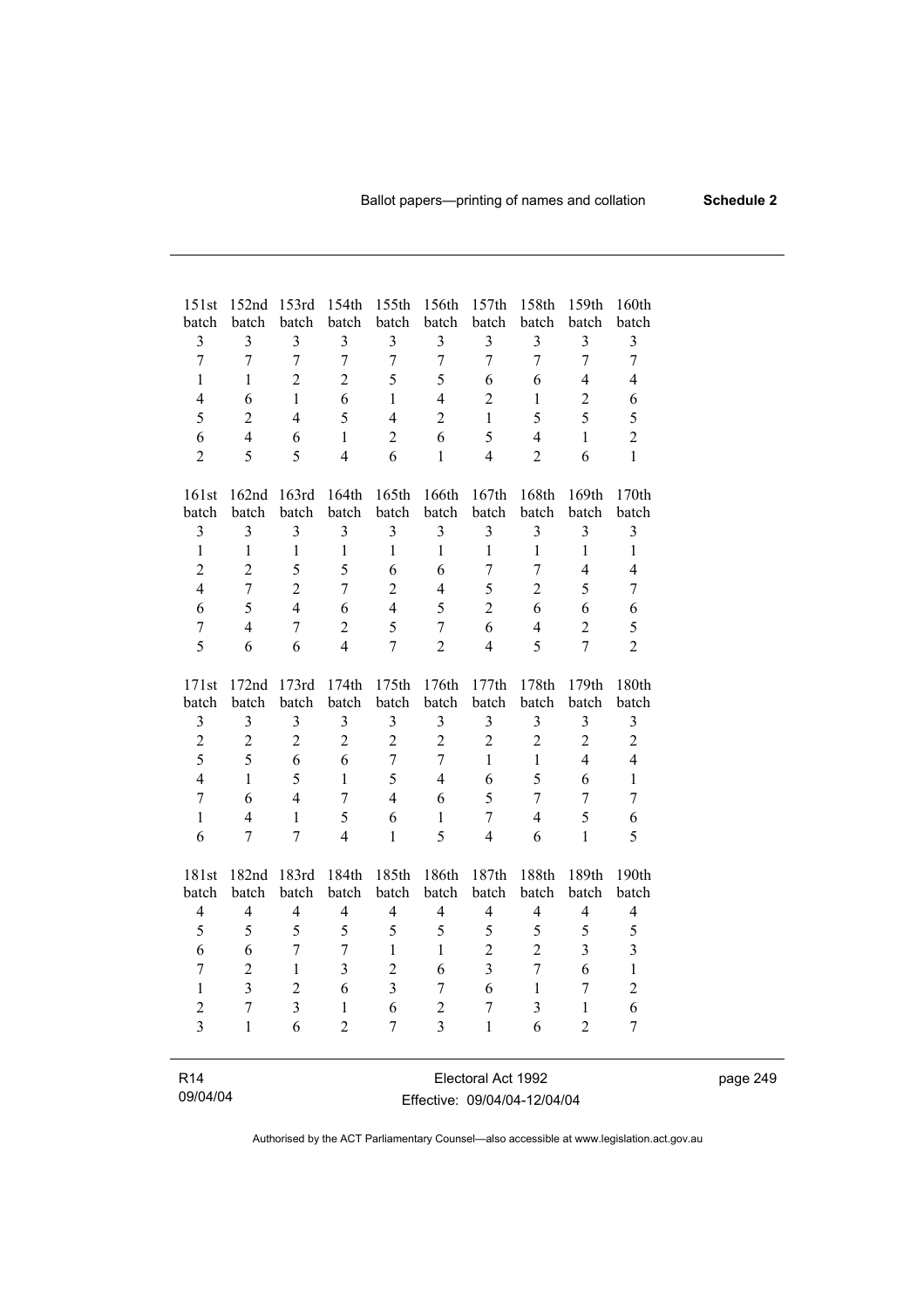| 191st                   | 192nd          | 193rd                   | 194th            | 195th                   | 196th                   | 197th                   | 198th            | 199th                   | 200th                   |
|-------------------------|----------------|-------------------------|------------------|-------------------------|-------------------------|-------------------------|------------------|-------------------------|-------------------------|
| batch                   | batch          | batch                   | batch            | batch                   | batch                   | batch                   | batch            | batch                   | batch                   |
| $\overline{4}$          | $\overline{4}$ | $\overline{4}$          | $\overline{4}$   | $\overline{4}$          | $\overline{4}$          | $\overline{4}$          | $\overline{4}$   | $\overline{4}$          | $\overline{4}$          |
| 6                       | 6              | 6                       | 6                | 6                       | 6                       | 6                       | 6                | 6                       | 6                       |
| $\tau$                  | 7              | $\mathbf{1}$            | $\mathbf{1}$     | $\overline{2}$          | $\overline{2}$          | $\overline{3}$          | $\overline{3}$   | 5                       | 5                       |
| 5                       | 3              | $\overline{7}$          | $\overline{3}$   | $\overline{7}$          | 5                       | $\mathbf{1}$            | $\overline{7}$   | $\mathbf{1}$            | $\overline{\mathbf{3}}$ |
| $\overline{2}$          | $\mathbf{1}$   | 5                       | $\overline{2}$   | 5                       | $\mathbf{1}$            | $\overline{7}$          | $\overline{2}$   | $\overline{2}$          | $\overline{2}$          |
| $\overline{3}$          | 5              | $\overline{\mathbf{3}}$ | $\boldsymbol{7}$ | $\mathbf{1}$            | $\overline{\mathbf{3}}$ | $\overline{2}$          | 5                | $\overline{7}$          | $\mathbf{1}$            |
| $\mathbf{1}$            | $\overline{2}$ | $\overline{2}$          | 5                | $\overline{3}$          | $\overline{7}$          | $\overline{5}$          | $\mathbf{1}$     | $\overline{3}$          | $\overline{7}$          |
|                         |                |                         |                  |                         |                         |                         |                  |                         |                         |
| 201st                   | 202nd 203rd    |                         | 204th            | 205th                   | 206th                   | 207th                   | 208th            | 209th                   | 210th                   |
| batch                   | batch          | batch                   | batch            | batch                   | batch                   | batch                   | batch            | batch                   | batch                   |
| $\overline{4}$          | $\overline{4}$ | $\overline{4}$          | $\overline{4}$   | $\overline{4}$          | $\overline{4}$          | $\overline{4}$          | $\overline{4}$   | $\overline{4}$          | $\overline{4}$          |
| $\tau$                  | $\overline{7}$ | $\overline{7}$          | $\overline{7}$   | $\overline{7}$          | $\overline{7}$          | $\overline{7}$          | $\overline{7}$   | $\overline{7}$          | $\tau$                  |
| $\mathbf{1}$            | $\mathbf{1}$   | $\overline{2}$          | $\overline{2}$   | $\overline{3}$          | 3                       | 6                       | 6                | 5                       | 5                       |
| 5                       | 6              | $\mathbf{1}$            | 6                | $\mathbf{1}$            | 5                       | $\overline{2}$          | $\mathbf{1}$     | $\overline{2}$          | 6                       |
| $\overline{3}$          | $\overline{2}$ | 5                       | $\overline{3}$   | 5                       | $\overline{2}$          | $\mathbf{1}$            | $\overline{3}$   | $\overline{3}$          | $\overline{\mathbf{3}}$ |
| 6                       | 5              | 6                       | $\mathbf{1}$     | $\overline{2}$          | 6                       | $\overline{\mathbf{3}}$ | 5                | $\mathbf{1}$            | $\overline{c}$          |
| $\overline{2}$          | $\overline{3}$ | $\overline{\mathbf{3}}$ | 5                | 6                       | $\mathbf{1}$            | 5                       | $\overline{2}$   | 6                       | $\mathbf{1}$            |
|                         |                |                         |                  |                         |                         |                         |                  |                         |                         |
|                         |                |                         |                  |                         |                         |                         |                  |                         |                         |
| 211th                   | 212th          | 213th                   | 214th            | 215th                   | 216th                   | 217th                   | 218th            | 219th                   | 220th                   |
| batch                   | batch          | batch                   | batch            | batch                   | batch                   | batch                   | batch            | batch                   | batch                   |
| $\overline{4}$          | $\overline{4}$ | $\overline{4}$          | $\overline{4}$   | $\overline{4}$          | $\overline{4}$          | $\overline{4}$          | $\overline{4}$   | $\overline{4}$          | $\overline{4}$          |
| $\mathbf{1}$            | $\mathbf{1}$   | $\mathbf{1}$            | $\mathbf{1}$     | $\mathbf{1}$            | 1                       | $\mathbf{1}$            | $\mathbf{1}$     | $\mathbf{1}$            | $\mathbf{1}$            |
| $\overline{c}$          | $\overline{2}$ | $\overline{3}$          | $\overline{3}$   | 6                       | 6                       | $\overline{7}$          | $\overline{7}$   | 5                       | 5                       |
| 5                       | $\overline{7}$ | $\overline{c}$          | $\overline{7}$   | $\overline{2}$          | 5                       | $\overline{\mathbf{3}}$ | $\overline{2}$   | $\overline{\mathbf{3}}$ | $\overline{7}$          |
| 6                       | 3              | 5                       | 6                | 5                       | 3                       | $\overline{2}$          | 6                | 6                       | 6                       |
| $\boldsymbol{7}$        | 5              | $\overline{7}$          | $\overline{c}$   | $\overline{3}$          | $\overline{7}$          | 6                       | 5                | $\overline{2}$          | $\mathfrak{Z}$          |
| $\overline{3}$          | 6              | 6                       | 5                | $\overline{7}$          | $\overline{2}$          | 5                       | $\overline{3}$   | $\overline{7}$          | $\overline{2}$          |
|                         |                |                         |                  |                         |                         |                         |                  |                         |                         |
| 221st                   | 222nd          | 223rd                   | 224th            | 225th                   | 226th                   | 227th                   | 228th            | 229th                   | 230th                   |
| batch                   | batch          | batch                   | batch            | batch                   | batch                   | batch                   | batch            | batch                   | batch                   |
| $\overline{4}$          | $\overline{4}$ | $\overline{4}$          | $\overline{4}$   | $\overline{4}$          | $\overline{4}$          | $\overline{4}$          | $\overline{4}$   | $\overline{4}$          | $\overline{4}$          |
| $\overline{c}$          | $\mathbf{2}$   | $\overline{2}$          | $\overline{2}$   | $\overline{2}$          | $\overline{2}$          | $\overline{c}$          | $\overline{2}$   | $\overline{2}$          | $\overline{2}$          |
| $\overline{\mathbf{3}}$ | $\overline{3}$ | 6                       | 6                | $\overline{7}$          | $\overline{7}$          | $\mathbf{1}$            | $\mathbf{1}$     | 5                       | 5                       |
| 5                       | $\mathbf{1}$   | $\overline{3}$          | $\mathbf{1}$     | $\overline{\mathbf{3}}$ | 5                       | 6                       | 3                | 6                       | $\mathbf{1}$            |
| $\overline{7}$          | 6              | 5                       | $\boldsymbol{7}$ | 5                       | 6                       | $\mathfrak{Z}$          | $\boldsymbol{7}$ | $\boldsymbol{7}$        | $\overline{7}$          |
| $\mathbf{1}$            | 5              | $\mathbf{1}$            | $\overline{3}$   | 6                       | $\mathbf{1}$            | $\overline{7}$          | 5                | $\overline{\mathbf{3}}$ | $\sqrt{6}$              |
| 6                       | 7              | $\overline{7}$          | 5                | $\mathbf{1}$            | $\overline{3}$          | 5                       | 6                | $\mathbf{1}$            | 3                       |

page 250 **Electoral Act 1992** Effective: 09/04/04-12/04/04

R14 09/04/04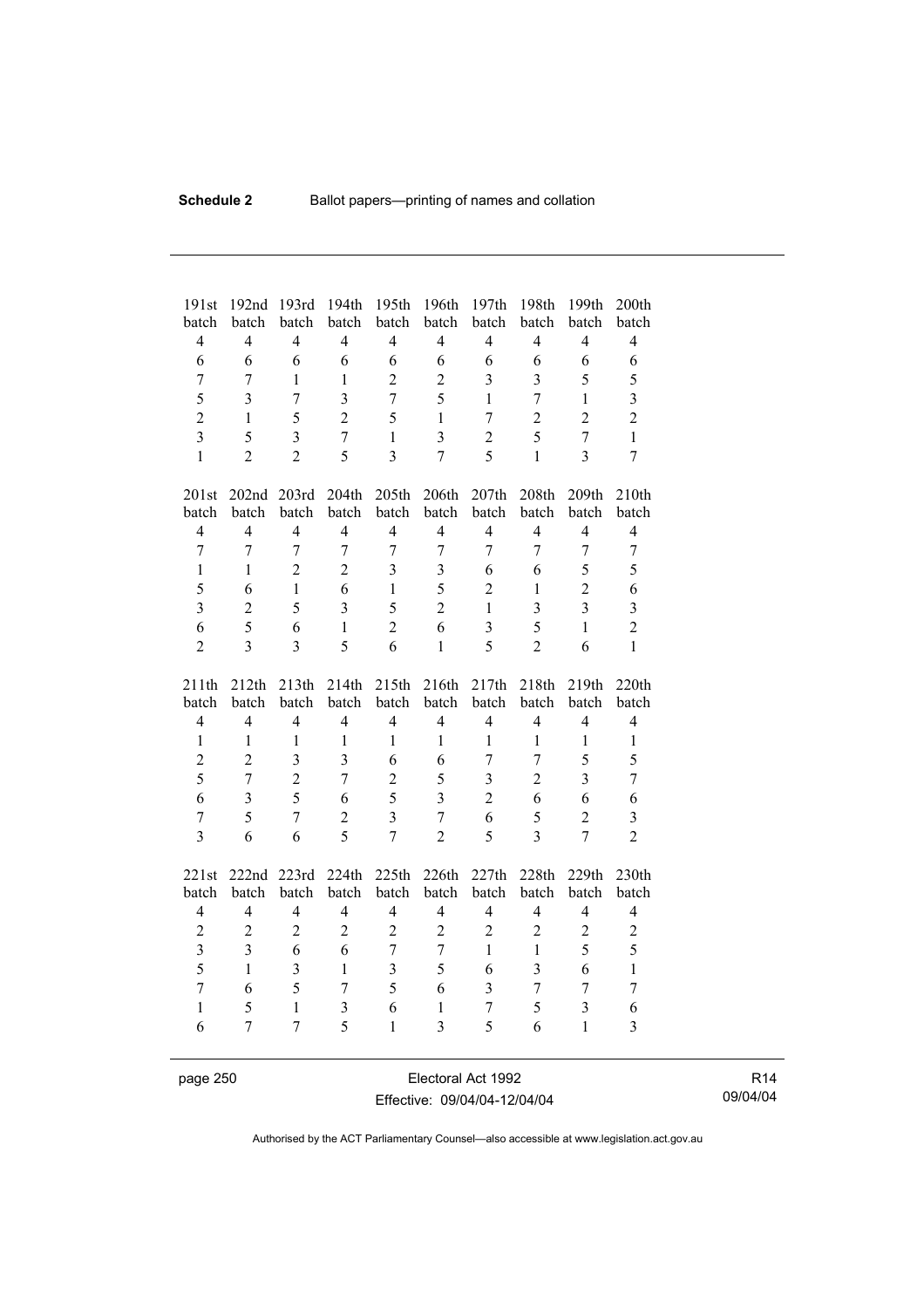| 231st<br>batch          | 232nd<br>batch | 233rd<br>batch          | 234th<br>batch | 235th<br>batch | 236th<br>batch          | 237th<br>batch          | 238th<br>batch | 239th<br>batch          | 240th<br>batch          |
|-------------------------|----------------|-------------------------|----------------|----------------|-------------------------|-------------------------|----------------|-------------------------|-------------------------|
| $\overline{4}$          | $\overline{4}$ | $\overline{4}$          | $\overline{4}$ | $\overline{4}$ | $\overline{4}$          | $\overline{4}$          | $\overline{4}$ | $\overline{4}$          | $\overline{4}$          |
| $\overline{3}$          | 3              | $\overline{3}$          | 3              | $\overline{3}$ | 3                       | $\overline{3}$          | $\overline{3}$ | $\overline{\mathbf{3}}$ | $\overline{\mathbf{3}}$ |
| 6                       | 6              | $\overline{7}$          | $\overline{7}$ | $\mathbf{1}$   | $\mathbf{1}$            | $\overline{2}$          | $\overline{2}$ | 5                       | 5                       |
| 5                       | $\overline{2}$ | 6                       | $\overline{2}$ | 6              | 5                       | $\overline{7}$          | 6              | $\overline{7}$          | $\overline{2}$          |
| $\mathbf{1}$            | $\overline{7}$ | 5                       | 1              | 5              | $\overline{7}$          | 6                       | 1              | $\mathbf{1}$            | $\mathbf{1}$            |
| $\overline{2}$          | 5              | $\overline{2}$          | 6              | $\overline{7}$ | $\overline{2}$          | $\mathbf{1}$            | 5              | 6                       | $\overline{7}$          |
| $\overline{7}$          | $\mathbf{1}$   | $\mathbf{1}$            | 5              | $\overline{2}$ | 6                       | 5                       | $\overline{7}$ | $\overline{2}$          | 6                       |
|                         |                |                         |                |                |                         |                         |                |                         |                         |
| 241st                   | 242nd 243rd    |                         | 244th          | 245th          | 246th                   | 247th<br>batch          | 248th<br>batch | 249th                   | 250th                   |
| batch                   | batch          | batch                   | batch          | batch          | batch                   |                         |                | batch                   | batch                   |
| 5                       | 5              | 5                       | 5              | 5              | 5                       | 5                       | 5              | 5                       | 5                       |
| 6                       | 6              | 6                       | 6              | 6              | 6                       | 6                       | 6              | 6                       | 6                       |
| $\overline{7}$          | $\overline{7}$ | $\mathbf{1}$            | $\mathbf{1}$   | $\overline{2}$ | $\overline{2}$          | $\overline{\mathbf{3}}$ | $\overline{3}$ | $\overline{4}$          | $\overline{4}$          |
| $\mathbf{1}$            | 3              | $\overline{2}$          | $\overline{4}$ | $\overline{3}$ | $\overline{7}$          | $\overline{4}$          | $\mathbf{1}$   | $\overline{7}$          | $\overline{c}$          |
| $\overline{2}$          | 4              | $\overline{\mathbf{3}}$ | $\overline{7}$ | $\overline{4}$ | $\mathbf{1}$            | $\overline{7}$          | $\overline{2}$ | $\mathbf{1}$            | $\overline{\mathbf{3}}$ |
| $\overline{\mathbf{3}}$ | $\mathbf{1}$   | $\overline{4}$          | $\overline{c}$ | $\overline{7}$ | $\overline{\mathbf{3}}$ | $\mathbf{1}$            | $\overline{4}$ | $\overline{2}$          | $\overline{7}$          |
| $\overline{4}$          | $\overline{2}$ | $\overline{7}$          | 3              | $\mathbf{1}$   | $\overline{4}$          | $\overline{2}$          | $\overline{7}$ | $\overline{3}$          | $\mathbf{1}$            |
| 251st                   | 252nd 253rd    |                         | 254th          | 255th          | 256th                   | 257th                   | 258th          | 259th                   | 260th                   |
| batch                   | batch          | batch                   | batch          | batch          | batch                   | batch                   | batch          | batch                   | batch                   |
| 5                       | 5              | 5                       | 5              | 5              | 5                       | 5                       | 5              | 5                       | 5                       |
| $\overline{7}$          | $\overline{7}$ | $\tau$                  | $\tau$         | $\overline{7}$ | $\overline{7}$          | $\tau$                  | $\overline{7}$ | $\overline{7}$          | $\overline{7}$          |
| $\mathbf{1}$            | $\mathbf{1}$   | $\overline{2}$          | $\overline{2}$ | $\overline{3}$ | 3                       | $\overline{4}$          | $\overline{4}$ | 6                       | 6                       |
| 6                       | $\overline{4}$ | $\mathbf{1}$            | $\overline{4}$ | $\mathbf{1}$   | 6                       | $\overline{2}$          | $\mathbf{1}$   | $\overline{2}$          | $\overline{4}$          |
| $\overline{\mathbf{3}}$ | $\overline{2}$ | 6                       | $\overline{3}$ | 6              | $\overline{2}$          | $\mathbf{1}$            | $\overline{3}$ | $\overline{3}$          | $\overline{\mathbf{3}}$ |
| $\overline{4}$          | 6              | $\overline{4}$          | $\mathbf{1}$   | $\overline{2}$ | $\overline{4}$          | $\overline{\mathbf{3}}$ | 6              | $\mathbf{1}$            | $\overline{2}$          |
| $\overline{2}$          | 3              | $\overline{3}$          | 6              | $\overline{4}$ | $\mathbf{1}$            | 6                       | $\overline{2}$ | $\overline{4}$          | $\mathbf{1}$            |
| 261st                   | 262nd 263rd    |                         | 264th          | 265th          | 266th                   | 267th                   | 268th          | 269th                   | 270th                   |
| batch                   | batch          | batch                   | batch          | batch          | batch                   | batch                   | batch          | batch                   | batch                   |
| 5                       | 5              | 5                       | 5              | 5              | 5                       | 5                       | 5              | 5                       | 5                       |
| $\mathbf{1}$            | $\mathbf{1}$   | $\mathbf{1}$            | $\mathbf{1}$   | $\mathbf{1}$   | $\mathbf{1}$            | $\mathbf{1}$            | $\mathbf{1}$   | $\mathbf{1}$            | $\mathbf{1}$            |
| $\overline{c}$          | $\overline{2}$ | 3                       | $\overline{3}$ | $\overline{4}$ | $\overline{4}$          | $\overline{7}$          | $\overline{7}$ | 6                       | 6                       |
| 6                       | $\overline{7}$ | $\overline{2}$          | $\overline{7}$ | $\overline{2}$ | 6                       | $\overline{3}$          | $\overline{2}$ | 3                       |                         |
| $\overline{4}$          | $\overline{3}$ | 6                       | $\overline{4}$ |                | $\overline{3}$          |                         | $\overline{4}$ | $\overline{4}$          | 7                       |
|                         |                |                         |                | 6              |                         | $\overline{2}$          |                |                         | $\overline{4}$          |
| $\overline{7}$          | 6              | $\overline{7}$          | $\overline{c}$ | $\overline{3}$ | $\overline{7}$          | $\overline{4}$          | 6              | $\overline{c}$          | $\overline{\mathbf{3}}$ |
| $\overline{3}$          | 4              | $\overline{4}$          | 6              | $\overline{7}$ | $\overline{2}$          | 6                       | $\overline{3}$ | $\overline{7}$          | $\overline{2}$          |
|                         |                |                         |                |                |                         |                         |                |                         |                         |

| R <sub>14</sub> |  |
|-----------------|--|
| 09/04/04        |  |

÷,

Electoral Act 1992 Effective: 09/04/04-12/04/04 page 251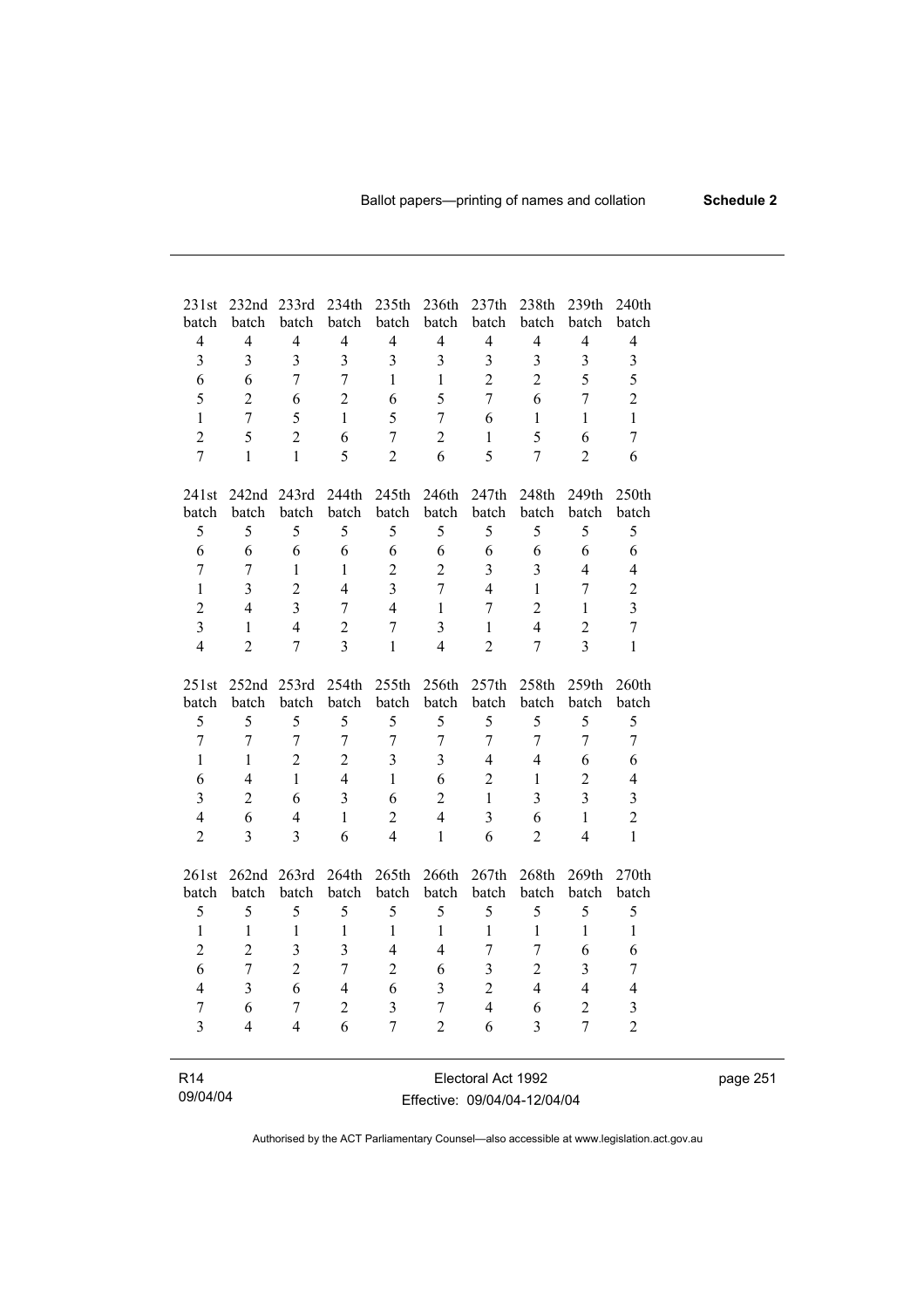| 271st<br>batch                 | 272nd<br>batch    | 273rd<br>batch          | 274th<br>batch | 275th<br>batch   | 276th<br>batch          | 277th<br>batch          | 278th<br>batch | 279th<br>batch | 280th<br>batch          |
|--------------------------------|-------------------|-------------------------|----------------|------------------|-------------------------|-------------------------|----------------|----------------|-------------------------|
| 5                              | 5                 | 5                       | 5              | 5                | 5                       | 5                       | 5              | 5              | 5                       |
| $\overline{c}$                 | $\overline{2}$    | $\overline{c}$          | $\overline{2}$ | $\overline{c}$   | $\overline{2}$          | $\overline{2}$          | $\overline{2}$ | $\overline{2}$ | $\overline{2}$          |
| $\overline{\mathbf{3}}$        | $\overline{3}$    | $\overline{4}$          | $\overline{4}$ | $\overline{7}$   | $\overline{7}$          | $\mathbf{1}$            | $\mathbf{1}$   | 6              | 6                       |
| 6                              | $\mathbf{1}$      | $\overline{3}$          | $\mathbf{1}$   | $\overline{3}$   | 6                       | $\overline{4}$          | $\overline{3}$ | $\overline{4}$ | $\mathbf{1}$            |
| $\overline{7}$                 | $\overline{4}$    | 6                       | $\overline{7}$ | 6                |                         | $\overline{3}$          | $\overline{7}$ | $\overline{7}$ |                         |
|                                |                   |                         |                | $\overline{4}$   | $\overline{4}$          |                         |                |                | $\overline{7}$          |
| $\mathbf{1}$<br>$\overline{4}$ | 6                 | $\mathbf{1}$            | $\overline{3}$ |                  | $\mathbf{1}$            | $\overline{7}$          | 6              | $\overline{3}$ | $\overline{4}$          |
|                                | $\overline{7}$    | $\overline{7}$          | 6              | $\mathbf{1}$     | 3                       | 6                       | $\overline{4}$ | $\mathbf{1}$   | 3                       |
| 281st                          |                   | 282nd 283rd             | 284th          | 285th            | 286th                   | 287th                   | 288th          | 289th          | 290th                   |
| batch                          | batch             | batch                   | batch          | batch            | batch                   | batch                   | batch          | batch          | batch                   |
| 5                              | 5                 | 5                       | 5              | 5                | 5                       | 5                       | 5              | 5              | 5                       |
| $\overline{3}$                 | $\overline{3}$    | $\overline{3}$          | $\overline{3}$ | $\overline{3}$   | $\overline{3}$          | $\overline{3}$          | 3              | $\overline{3}$ | $\overline{\mathbf{3}}$ |
| $\overline{4}$                 | $\overline{4}$    | $\overline{7}$          | $\overline{7}$ | $\mathbf{1}$     | $\mathbf{1}$            | $\overline{2}$          | $\overline{2}$ | 6              | 6                       |
| 6                              | $\overline{2}$    | $\overline{4}$          | $\overline{2}$ | $\overline{4}$   | 6                       | $\overline{7}$          | $\overline{4}$ | $\overline{7}$ | $\overline{c}$          |
| $\mathbf{1}$                   | $\overline{7}$    | 6                       | $\mathbf{1}$   | 6                | $\overline{7}$          | $\overline{4}$          | $\mathbf{1}$   | $\mathbf{1}$   | $\mathbf{1}$            |
| $\overline{2}$                 | 6                 | $\overline{c}$          | $\overline{4}$ | $\overline{7}$   | $\overline{c}$          | $\mathbf{1}$            | 6              | $\overline{4}$ | $\overline{7}$          |
| $\overline{7}$                 | $\mathbf{1}$      | $\mathbf{1}$            | 6              | $\overline{2}$   | $\overline{4}$          | 6                       | $\overline{7}$ | $\overline{2}$ | 4                       |
|                                |                   |                         |                |                  |                         |                         |                |                |                         |
|                                |                   |                         |                |                  |                         |                         |                |                |                         |
| 291st                          | 292 <sub>nd</sub> | 293rd                   | 294th          | 295th            | 296th                   | 297th                   | 298th          | 299th          | 300th                   |
| batch                          | batch             | batch                   | batch          | batch            | batch                   | batch                   | batch          | batch          | batch                   |
| 5                              | 5                 | 5                       | 5              | 5                | 5                       | 5                       | 5              | 5              | 5                       |
| $\overline{4}$                 | $\overline{4}$    | $\overline{4}$          | $\overline{4}$ | $\overline{4}$   | $\overline{4}$          | $\overline{4}$          | $\overline{4}$ | $\overline{4}$ | $\overline{4}$          |
| $\overline{7}$                 | 7                 | $\mathbf{1}$            | $\mathbf{1}$   | $\overline{2}$   | $\overline{2}$          | $\overline{\mathbf{3}}$ | 3              | 6              | 6                       |
| 6                              | $\overline{3}$    | $\overline{7}$          | $\overline{3}$ | $\overline{7}$   | 6                       | $\mathbf{1}$            | $\overline{7}$ | $\mathbf{1}$   | $\overline{\mathbf{3}}$ |
| $\overline{2}$                 | $\mathbf{1}$      | 6                       | $\overline{2}$ | 6                | $\mathbf{1}$            | 7                       | $\overline{2}$ | $\overline{2}$ | $\overline{2}$          |
| $\overline{3}$                 | 6                 | $\overline{\mathbf{3}}$ | $\overline{7}$ | $\mathbf{1}$     | $\overline{\mathbf{3}}$ | $\overline{2}$          | 6              | $\overline{7}$ | $\mathbf{1}$            |
| $\mathbf{1}$                   | $\overline{2}$    | $\overline{2}$          | 6              | $\overline{3}$   | $\overline{7}$          | 6                       | $\mathbf{1}$   | $\overline{3}$ | $\boldsymbol{7}$        |
|                                |                   |                         |                |                  |                         |                         |                |                |                         |
| 301st                          | 302nd 303rd       |                         | 304th          | 305th            | 306th                   | 307th                   | 308th          | 309th          | 310th                   |
| batch                          | batch             | batch                   | batch          | batch            | batch                   | batch                   | batch          | batch          | batch                   |
| 6                              | 6                 | 6                       | 6              | 6                | 6                       | 6                       | 6              | 6              | 6                       |
| $\boldsymbol{7}$               | $\tau$            | $\overline{7}$          | $\tau$         | $\boldsymbol{7}$ | $\boldsymbol{7}$        | 7                       | $\overline{7}$ | $\tau$         | $\tau$                  |
| $\mathbf{1}$                   | $\mathbf{1}$      | $\overline{2}$          | $\overline{2}$ | 3                | 3                       | $\overline{4}$          | $\overline{4}$ | 5              | 5                       |
| $\overline{2}$                 | $\overline{4}$    | $\overline{3}$          | 5              | $\overline{4}$   | $\mathbf{1}$            | 5                       | $\overline{2}$ | $\mathbf{1}$   | $\overline{\mathbf{3}}$ |
| $\overline{\mathbf{3}}$        | 5                 | $\overline{4}$          | $\mathbf{1}$   | 5                | $\overline{2}$          | $\mathbf{1}$            | $\overline{3}$ | $\overline{2}$ | $\overline{4}$          |
| $\overline{4}$                 | $\overline{2}$    | 5                       | $\overline{3}$ | $\mathbf{1}$     | $\overline{\mathbf{4}}$ | $\overline{c}$          | 5              | 3              | $\mathbf{1}$            |
| 5                              | $\overline{3}$    | $\mathbf{1}$            | $\overline{4}$ | $\overline{2}$   | 5                       | $\overline{3}$          | $\mathbf{1}$   | $\overline{4}$ | $\overline{2}$          |

page 252 Electoral Act 1992 Effective: 09/04/04-12/04/04

R14 09/04/04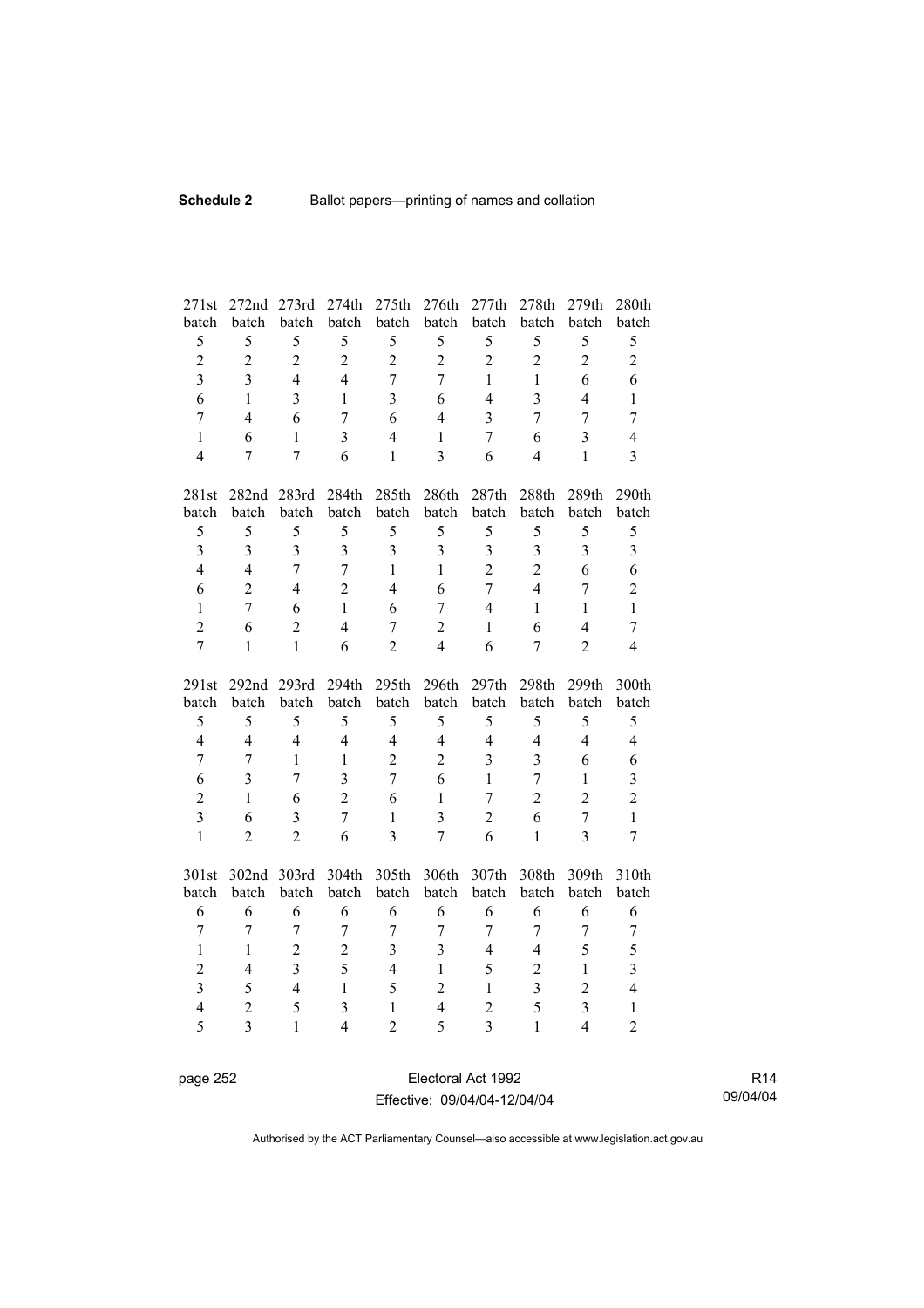| 311th<br>batch  | 312th<br>batch | 313th<br>batch          | 314th<br>batch          | 315th<br>batch           | 316th<br>batch | 317th<br>batch          | 318th<br>batch           | 319th<br>batch | 320th<br>batch          |
|-----------------|----------------|-------------------------|-------------------------|--------------------------|----------------|-------------------------|--------------------------|----------------|-------------------------|
| 6               | 6              | 6                       | 6                       | 6                        | 6              | 6                       | 6                        | 6              | 6                       |
| $\mathbf{1}$    | $\mathbf{1}$   | $\mathbf{1}$            | $\mathbf{1}$            | $\mathbf{1}$             | $\mathbf{1}$   | $\,1$                   | $\mathbf{1}$             | $\mathbf{1}$   | $\mathbf{1}$            |
| $\overline{2}$  | $\overline{2}$ | $\overline{\mathbf{3}}$ | 3                       | $\overline{4}$           | $\overline{4}$ | 5                       | 5                        | $\overline{7}$ | $\overline{7}$          |
| $\overline{7}$  | 5              | $\overline{2}$          | 5                       | $\overline{2}$           | $\overline{7}$ | $\overline{\mathbf{3}}$ | $\overline{2}$           | $\overline{3}$ | 5                       |
| $\overline{4}$  | $\overline{3}$ | $\overline{7}$          | $\overline{4}$          | $\overline{7}$           | 3              | $\overline{2}$          | $\overline{4}$           | $\overline{4}$ | $\overline{4}$          |
| 5               | $\overline{7}$ | 5                       | $\overline{2}$          | $\overline{3}$           | 5              | $\overline{4}$          | $\overline{7}$           | $\overline{2}$ | $\overline{3}$          |
| $\overline{3}$  | $\overline{4}$ | $\overline{4}$          | $\overline{7}$          | 5                        | $\overline{2}$ | $\overline{7}$          | $\overline{3}$           | 5              | $\overline{2}$          |
| 321st           | 322nd          | 323rd                   | 324th                   | 325th                    | 326th          | 327th                   | 328th                    | 329th          | 330th                   |
| batch           | batch          | batch                   | batch                   | batch                    | batch          | batch                   | batch                    | batch          | batch                   |
| 6               | 6              | 6                       | 6                       | 6                        | 6              | 6                       | 6                        | 6              | $\sqrt{6}$              |
| $\overline{2}$  | $\overline{2}$ | $\overline{2}$          | $\overline{2}$          | $\overline{c}$           | $\overline{2}$ | $\overline{2}$          | $\overline{2}$           | $\overline{2}$ | $\overline{2}$          |
| $\overline{3}$  | $\overline{3}$ | $\overline{4}$          | $\overline{4}$          | 5                        | 5              | $\mathbf{1}$            | $\mathbf{1}$             | $\overline{7}$ | $\overline{7}$          |
| $\overline{7}$  | $\mathbf{1}$   | 3                       | $\mathbf{1}$            | $\overline{3}$           | $\overline{7}$ | $\overline{4}$          | $\overline{3}$           | $\overline{4}$ | $\mathbf{1}$            |
| 5               | $\overline{4}$ | $\overline{7}$          | 5                       | $\overline{7}$           | $\overline{4}$ | $\overline{\mathbf{3}}$ | 5                        | 5              | 5                       |
| $\mathbf{1}$    | $\overline{7}$ | $\mathbf{1}$            | $\overline{3}$          | $\overline{4}$           | $\mathbf{1}$   | 5                       | $\overline{7}$           | $\overline{3}$ | $\overline{4}$          |
| $\overline{4}$  | 5              | 5                       | $\overline{7}$          | $\mathbf{1}$             | $\overline{3}$ | $\overline{7}$          | $\overline{\mathcal{L}}$ | $\mathbf{1}$   | $\overline{3}$          |
| 331st           | 332nd          | 333rd                   | 334th                   | 335th                    | 336th          | 337th                   | 338th                    | 339th          | 340th                   |
| batch           | batch          | batch                   | batch                   | batch                    | batch          | batch                   | batch                    | batch          | batch                   |
| 6               | 6              | 6                       | 6                       | 6                        | 6              | 6                       | 6                        | $\sqrt{6}$     | 6                       |
| $\overline{3}$  | $\overline{3}$ | $\overline{\mathbf{3}}$ | $\overline{\mathbf{3}}$ | $\overline{3}$           | $\overline{3}$ | 3                       | $\overline{3}$           | $\overline{3}$ | $\overline{3}$          |
| $\overline{4}$  | $\overline{4}$ | 5                       | 5                       | $\mathbf{1}$             | $\mathbf{1}$   | $\overline{2}$          | $\overline{2}$           | $\overline{7}$ | $\overline{7}$          |
| $\overline{7}$  | $\overline{2}$ | $\overline{4}$          | $\overline{2}$          | $\overline{4}$           | $\overline{7}$ | 5                       | $\overline{4}$           | 5              | $\overline{c}$          |
| $\mathbf{1}$    | 5              | $\overline{7}$          | $\mathbf{1}$            | $\overline{7}$           | 5              | $\overline{4}$          | $\mathbf{1}$             | $\mathbf{1}$   | $\mathbf{1}$            |
| $\overline{c}$  | $\overline{7}$ | $\overline{2}$          | $\overline{4}$          | 5                        | $\overline{2}$ | $\mathbf{1}$            | $\overline{7}$           | $\overline{4}$ | 5                       |
| 5               | $\mathbf{1}$   | $\mathbf{1}$            | $\overline{7}$          | $\overline{2}$           | $\overline{4}$ | $\overline{7}$          | 5                        | $\overline{2}$ | $\overline{4}$          |
| 341st           | 342nd          | 343rd                   | 344th                   | 345th                    | 346th          | 347th                   | 348th                    | 349th          | 350th                   |
| batch           | batch          | batch                   | batch                   | batch                    | batch          | batch                   | batch                    | batch          | batch                   |
| 6               | 6              | 6                       | 6                       | 6                        | 6              | 6                       | 6                        | 6              | 6                       |
| $\overline{4}$  | $\overline{4}$ | $\overline{4}$          | $\overline{4}$          | $\overline{\mathcal{L}}$ | $\overline{4}$ | 4                       | $\overline{4}$           | $\overline{4}$ | $\overline{4}$          |
| 5               | 5              | $\mathbf{1}$            | $\mathbf{1}$            | $\overline{2}$           | $\overline{2}$ | $\overline{\mathbf{3}}$ | $\overline{3}$           | 7              | $\overline{7}$          |
| $\overline{7}$  | $\overline{3}$ | 5                       | $\overline{\mathbf{3}}$ | 5                        | $\overline{7}$ | $\mathbf{1}$            | 5                        | $\mathbf{1}$   | $\overline{\mathbf{3}}$ |
| $\overline{2}$  | $\mathbf{1}$   | $\overline{7}$          | $\overline{2}$          | $\overline{7}$           | $\mathbf{1}$   | 5                       | $\overline{2}$           | $\overline{2}$ | $\overline{c}$          |
| $\overline{3}$  | $\overline{7}$ | $\overline{\mathbf{3}}$ | 5                       | $\mathbf{1}$             | 3              | $\overline{2}$          | $\overline{7}$           | 5              | $\,1$                   |
| $\mathbf{1}$    | $\overline{2}$ | $\overline{2}$          | $\overline{7}$          | 3                        | 5              | $\overline{7}$          | $\mathbf{1}$             | $\overline{3}$ | 5                       |
|                 |                |                         |                         |                          |                |                         |                          |                |                         |
| R <sub>14</sub> |                |                         |                         |                          |                | Electoral Act 1992      |                          |                |                         |

09/04/04 Electoral Act 1992 Effective: 09/04/04-12/04/04 page 253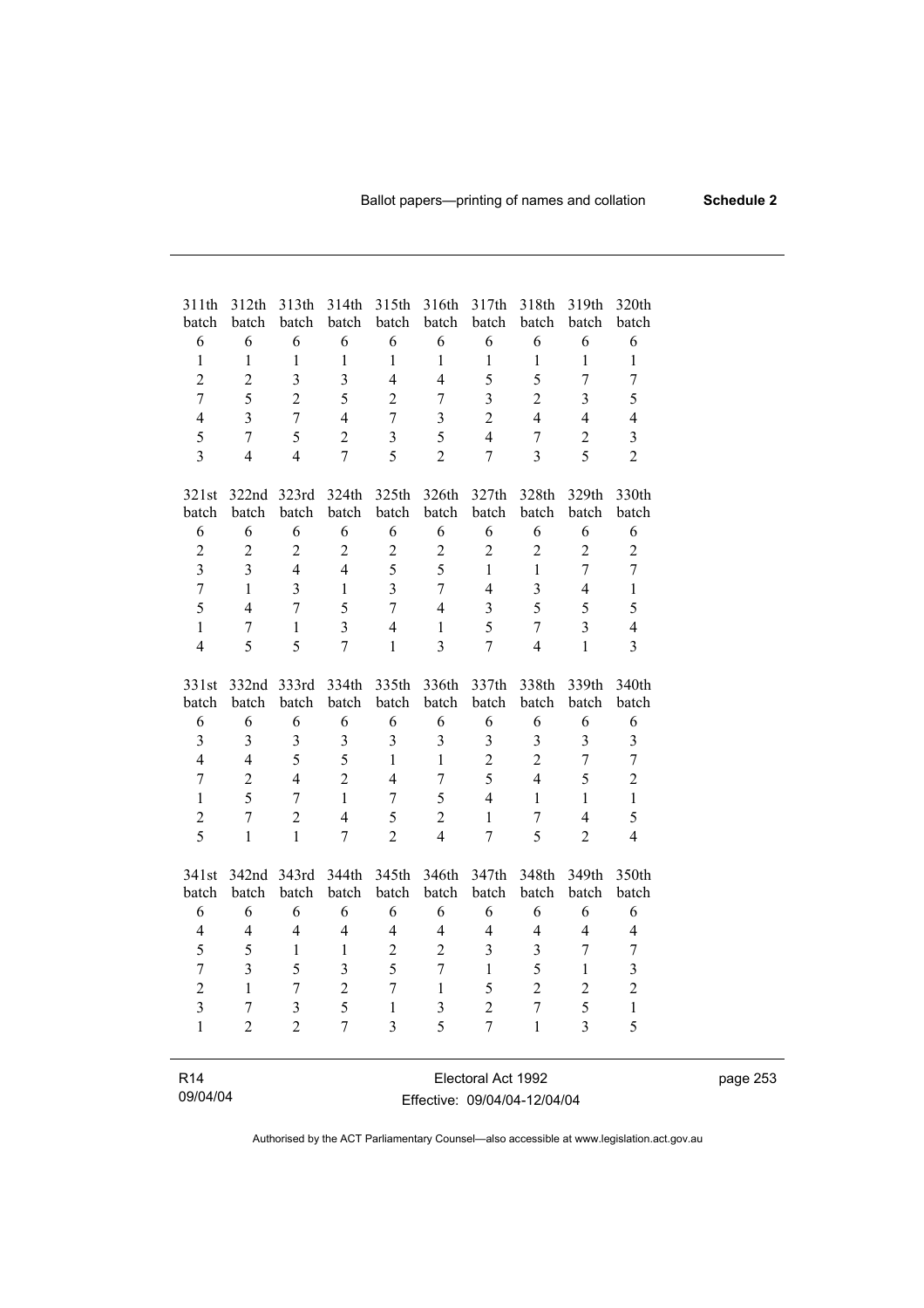| 351st<br>batch                   | 352nd<br>batch                   | 353rd<br>batch          | 354th<br>batch      | 355th<br>batch      | 356th<br>batch                   | 357th<br>batch                   | 358th<br>batch      | 359th<br>batch                 | 360th<br>batch                 |
|----------------------------------|----------------------------------|-------------------------|---------------------|---------------------|----------------------------------|----------------------------------|---------------------|--------------------------------|--------------------------------|
| 6                                | 6                                | 6                       | 6                   | 6                   | 6                                | 6                                | 6                   | 6                              | 6                              |
| 5                                | 5                                | 5                       | 5                   | 5                   | 5                                | 5                                | 5                   | 5                              | 5                              |
| $\mathbf{1}$                     | $\mathbf{1}$                     | $\overline{2}$          | $\overline{2}$      | $\overline{3}$      | $\overline{3}$                   | $\overline{4}$                   | $\overline{4}$      | $\overline{7}$                 | $\overline{7}$                 |
| $\overline{7}$                   | $\overline{4}$                   | $\mathbf{1}$            | $\overline{4}$      | $\mathbf{1}$        | $\overline{7}$                   | $\overline{2}$                   | $\mathbf{1}$        | $\overline{2}$                 | $\overline{4}$                 |
| $\overline{3}$                   | $\overline{2}$                   | 7                       | 3                   | $\overline{7}$      | $\overline{2}$                   | $\mathbf{1}$                     | 3                   | $\overline{3}$                 | 3                              |
| $\overline{4}$                   | $\overline{7}$                   | $\overline{4}$          | $\mathbf{1}$        | $\overline{2}$      | $\overline{4}$                   | $\overline{3}$                   | $\overline{7}$      | $\mathbf{1}$                   | $\overline{2}$                 |
| $\overline{2}$                   | $\overline{3}$                   | $\overline{3}$          | $\overline{7}$      | $\overline{4}$      | $\mathbf{1}$                     | $\overline{7}$                   | $\overline{2}$      | $\overline{4}$                 | $\mathbf{1}$                   |
|                                  |                                  |                         |                     |                     |                                  |                                  |                     |                                |                                |
| 361st                            |                                  | 362nd 363rd             | 364th               | 365th               | 366th                            | 367th                            | 368th               | 369th                          | 370th                          |
| batch                            | batch                            | batch                   | batch               | batch               | batch                            | batch                            | batch               | batch                          | batch                          |
| $\overline{7}$                   | $\overline{7}$                   | $\overline{7}$          | $\overline{7}$      | $\overline{7}$      | $\overline{7}$                   | $\overline{7}$                   | $\overline{7}$      | $\overline{7}$                 | $\overline{7}$                 |
| $\mathbf{1}$                     | $\mathbf{1}$                     | $\mathbf{1}$            | $\mathbf{1}$        | $\mathbf{1}$        | $\mathbf{1}$                     | $\mathbf{1}$                     | $\mathbf{1}$        | $\mathbf{1}$                   | $\mathbf{1}$                   |
| $\overline{2}$                   | $\overline{2}$                   | $\overline{3}$          | 3                   | $\overline{4}$      | $\overline{4}$                   | 5                                | 5                   | 6                              | 6                              |
| $\overline{3}$                   | 5                                | $\overline{4}$          | 6                   | 5                   | $\overline{2}$                   | 6                                | $\overline{3}$      | $\overline{2}$                 | 4                              |
| $\overline{4}$                   | 6                                | 5                       | $\overline{2}$      | 6                   | 3                                | $\overline{2}$                   | $\overline{4}$      | $\overline{3}$                 | 5                              |
| 5                                | $\overline{3}$                   | 6                       | $\overline{4}$      | $\overline{2}$      | 5                                | $\overline{3}$                   | 6                   | $\overline{4}$                 | $\overline{c}$                 |
| 6                                | $\overline{4}$                   | $\overline{2}$          | 5                   | 3                   | 6                                | $\overline{4}$                   | $\overline{2}$      | 5                              | $\overline{3}$                 |
|                                  |                                  |                         |                     |                     |                                  |                                  |                     |                                |                                |
|                                  |                                  |                         |                     |                     |                                  |                                  |                     |                                |                                |
| 371st                            | 372nd                            | 373rd                   | 374th               | 375th               | 376th                            | 377th                            | 378th               | 379th                          | 380th                          |
| batch                            | batch                            | batch                   | batch               | batch               | batch                            | batch                            | batch               | batch                          | batch                          |
| $\boldsymbol{7}$                 | $\overline{7}$                   | $\overline{7}$          | 7                   | $\boldsymbol{7}$    | $\boldsymbol{7}$                 | $\boldsymbol{7}$                 | 7                   | $\overline{7}$                 | $\overline{7}$                 |
| $\boldsymbol{2}$                 | $\overline{2}$                   | $\overline{c}$          | $\overline{2}$      | $\boldsymbol{2}$    | $\overline{2}$                   | $\overline{2}$                   | $\overline{2}$      | $\overline{2}$                 | $\overline{c}$                 |
| $\overline{3}$                   | $\overline{3}$                   | $\overline{4}$          | $\overline{4}$      | 5                   | 5                                | 6                                | 6                   | $\mathbf{1}$                   | $\mathbf{1}$                   |
| $\mathbf{1}$                     | 6                                | $\overline{\mathbf{3}}$ | 6                   | $\overline{3}$      | $\mathbf{1}$                     | $\overline{4}$                   | $\overline{3}$      | $\overline{4}$                 | 6                              |
| 5                                | $\overline{4}$                   | $\mathbf{1}$            | 5                   | $\mathbf{1}$        | $\overline{4}$                   | $\overline{\mathbf{3}}$          | 5                   | 5                              | 5                              |
| 6                                | $\mathbf{1}$                     | 6                       | $\overline{3}$      | $\overline{4}$      | 6                                | 5                                | $\mathbf{1}$        | $\overline{3}$                 | $\overline{4}$                 |
| $\overline{4}$                   | 5                                | 5                       | $\mathbf{1}$        | 6                   | $\overline{3}$                   | $\mathbf{1}$                     | $\overline{4}$      | 6                              | $\overline{3}$                 |
|                                  |                                  |                         |                     |                     |                                  |                                  |                     |                                |                                |
| 381st                            | 382nd                            | 383rd                   | 384th               | 385th               | 386th                            | 387th                            | 388th               | 389th                          | 390th                          |
| batch                            | batch                            | batch                   | batch               | batch               | batch                            | batch                            | batch               | batch                          | batch                          |
| 7                                | 7                                | 7                       | $\overline{7}$      | 7                   | 7                                | $\boldsymbol{7}$                 | $\sqrt{ }$          | 7                              | 7                              |
| $\overline{3}$<br>$\overline{4}$ | $\overline{3}$<br>$\overline{4}$ | $\overline{3}$<br>5     | $\overline{3}$<br>5 | $\overline{3}$<br>6 | $\overline{3}$<br>6              | $\overline{3}$<br>$\overline{2}$ | 3<br>$\overline{2}$ | $\overline{3}$<br>$\mathbf{1}$ | $\overline{3}$<br>$\mathbf{1}$ |
| $\mathbf{1}$                     | $\overline{2}$                   | $\overline{4}$          | $\overline{2}$      | $\overline{4}$      | $\mathbf{1}$                     | 5                                | $\overline{4}$      | 5                              |                                |
| 6                                | 5                                | $\mathbf{1}$            | 6                   | $\mathbf{1}$        | 5                                | $\overline{4}$                   | 6                   | 6                              | $\overline{c}$<br>6            |
|                                  | $\mathbf{1}$                     |                         | $\overline{4}$      |                     |                                  |                                  | $\mathbf{1}$        | $\overline{4}$                 |                                |
| $\overline{c}$<br>5              | 6                                | $\overline{2}$<br>6     | $\mathbf{1}$        | 5<br>$\overline{2}$ | $\overline{2}$<br>$\overline{4}$ | 6<br>$\mathbf{1}$                | 5                   | $\overline{2}$                 | 5<br>$\overline{4}$            |

page 254 Electoral Act 1992 Effective: 09/04/04-12/04/04

R14 09/04/04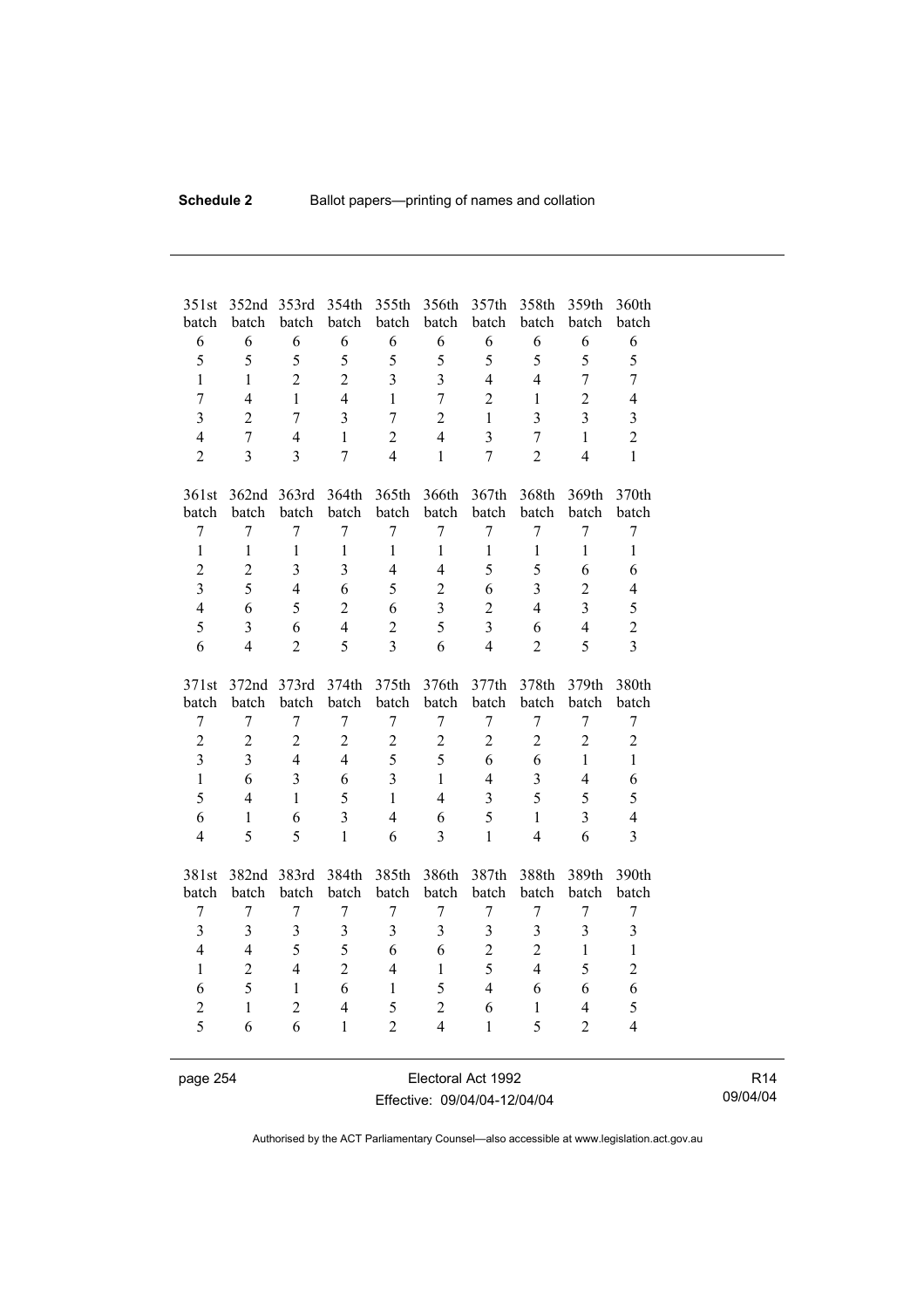| 391st          | 392nd             | 393rd          | 394th          | 395th          | 396th                   | 397th          | 398th             | 399th             | 400th             |
|----------------|-------------------|----------------|----------------|----------------|-------------------------|----------------|-------------------|-------------------|-------------------|
| batch          | batch             | batch          | batch          | batch          | batch                   | batch          | batch             | batch             | batch             |
| 7              | 7                 | 7              | 7              | 7              | 7                       | 7              | 7                 | 7                 | 7                 |
| 4              | 4                 | $\overline{4}$ | $\overline{4}$ | 4              | $\overline{4}$          | $\overline{4}$ | $\overline{4}$    | $\overline{4}$    | 4                 |
| 5              | 5                 | 6              | 6              | $\overline{2}$ | $\overline{2}$          | 3              | 3                 | $\mathbf{1}$      | $\mathbf{1}$      |
| $\mathbf{1}$   | 3                 | 5              | 3              | 5              | $\mathbf{1}$            | 6              | 5                 | 6                 | 3                 |
| $\overline{2}$ | 6                 | $\mathbf{1}$   | $\overline{2}$ | $\mathbf{1}$   | 6                       | 5              | $\overline{2}$    | $\overline{2}$    | $\overline{2}$    |
| 3              | $\mathbf{1}$      | 3              | 5              | 6              | 3                       | 2              | 1                 | 5                 | 6                 |
| 6              | $\overline{2}$    | $\overline{2}$ | $\mathbf{1}$   | 3              | 5                       | $\mathbf{1}$   | 6                 | 3                 | 5                 |
|                |                   |                |                |                |                         |                |                   |                   |                   |
| 401st          | 402 <sub>nd</sub> | 403rd          | 404th          | 405th          | 406th                   | 407th          | 408 <sub>th</sub> | 409 <sub>th</sub> | 410 <sub>th</sub> |
| batch          | batch             | batch          | batch          | batch          | batch                   | batch          | batch             | batch             | batch             |
| 7              | 7                 | 7              | 7              | 7              | 7                       | 7              | 7                 | 7                 | 7                 |
| 5              | 5                 | 5              | 5              | 5              | 5                       | 5              | 5                 | 5                 | 5                 |
| 6              | 6                 | $\overline{c}$ | $\overline{2}$ | 3              | $\overline{\mathbf{3}}$ | $\overline{4}$ | 4                 | 1                 | 1                 |
| $\mathbf{1}$   | 4                 | 6              | $\overline{4}$ | 6              | $\mathbf{1}$            | $\overline{2}$ | 6                 | $\overline{2}$    | $\overline{4}$    |
| 3              | $\overline{2}$    | $\mathbf{1}$   | $\overline{3}$ | $\mathbf{1}$   | $\overline{2}$          | 6              | 3                 | $\overline{3}$    | $\overline{3}$    |
| $\overline{4}$ | $\mathbf{1}$      | 4              | 6              | $\overline{2}$ | $\overline{4}$          | 3              | $\mathbf{1}$      | 6                 | $\overline{2}$    |
| $\overline{2}$ | 3                 | 3              | $\mathbf{1}$   | $\overline{4}$ | 6                       | 1              | $\overline{2}$    | $\overline{4}$    | 6                 |
|                |                   |                |                |                |                         |                |                   |                   |                   |
| 411th          | 412th             | 413th          | 414th          | 415th          | 416th                   | 417th          | 418th             | 419th             | 420 <sub>th</sub> |
| batch          | batch             | batch          | batch          | batch          | batch                   | batch          | batch             | batch             | batch             |
| 7              | 7                 | 7              | 7              | 7              | 7                       | 7              | 7                 | 7                 | 7                 |
| 6              | 6                 | 6              | 6              | 6              | 6                       | 6              | 6                 | 6                 | 6                 |
| $\overline{2}$ | $\overline{c}$    | 3              | 3              | $\overline{4}$ | $\overline{4}$          | 5              | 5                 | 1                 | 1                 |
| $\mathbf{1}$   | 5                 | $\overline{2}$ | 5              | 2              | $\mathbf{1}$            | 3              | $\overline{c}$    | 3                 | 5                 |
| 4              | 3                 | $\mathbf{1}$   | 4              | $\mathbf{1}$   | 3                       | $\overline{2}$ | 4                 | 4                 | 4                 |
| 5              | $\mathbf{1}$      | 5              | $\overline{2}$ | 3              | 5                       | $\overline{4}$ | $\mathbf{1}$      | $\overline{2}$    | 3                 |
| 3              | 4                 | 4              | $\mathbf{1}$   | 5              | $\overline{2}$          | $\mathbf{1}$   | 3                 | 5                 | $\overline{2}$    |

R14 09/04/04

Electoral Act 1992 Effective: 09/04/04-12/04/04 page 255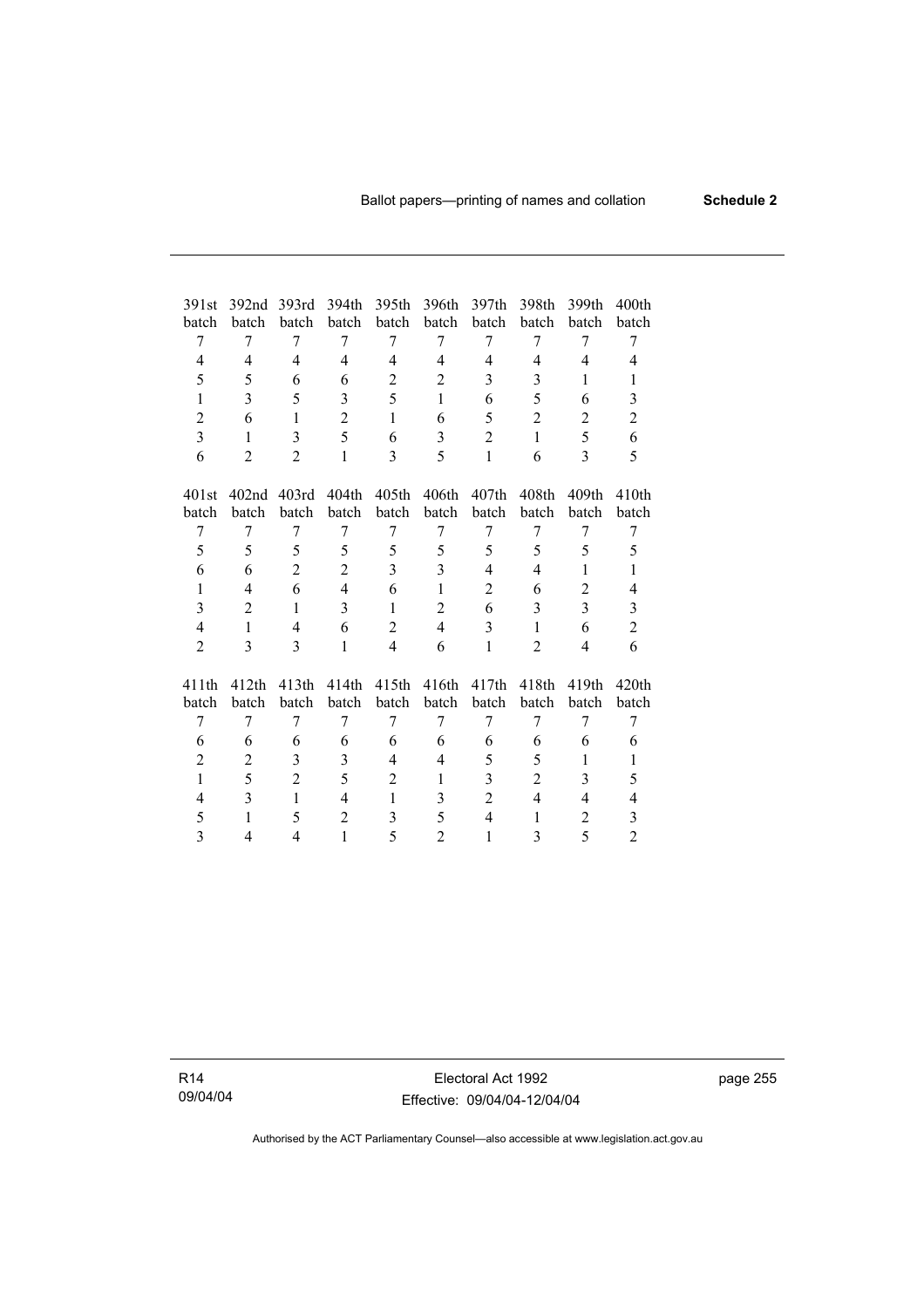## **Schedule 3 Preliminary scrutiny of declaration voting papers**

(see s 179)

1 In this schedule:

*envelope* means an envelope on which appears a declaration , in the form approved under section 340A (Approved forms) for the declaration, made by an elector for the purpose of casting a declaration vote.

- 2 The OIC of a scrutiny centre shall arrange for a preliminary scrutiny at the centre to be conducted in accordance with this schedule.
- 4 An officer shall produce—
	- (a) each set of declaration voting papers at the centre; and
	- (b) each written application for a postal vote to which any of those papers relate;

that has not been dealt with at an earlier preliminary scrutiny.

- 5 An officer shall sort the declaration voting papers to which the preliminary scrutiny relates into the following groups:
	- (a) 1 group containing papers to which clause 6 applies;
	- (b) 1 group containing the remainder.
- 6 (1) In this clause:

### *relevant provision* means—

- (a) for a vote under section 135—section 135 (4); or
- (b) for a vote under section 136A—section 136A (8); or

R14 09/04/04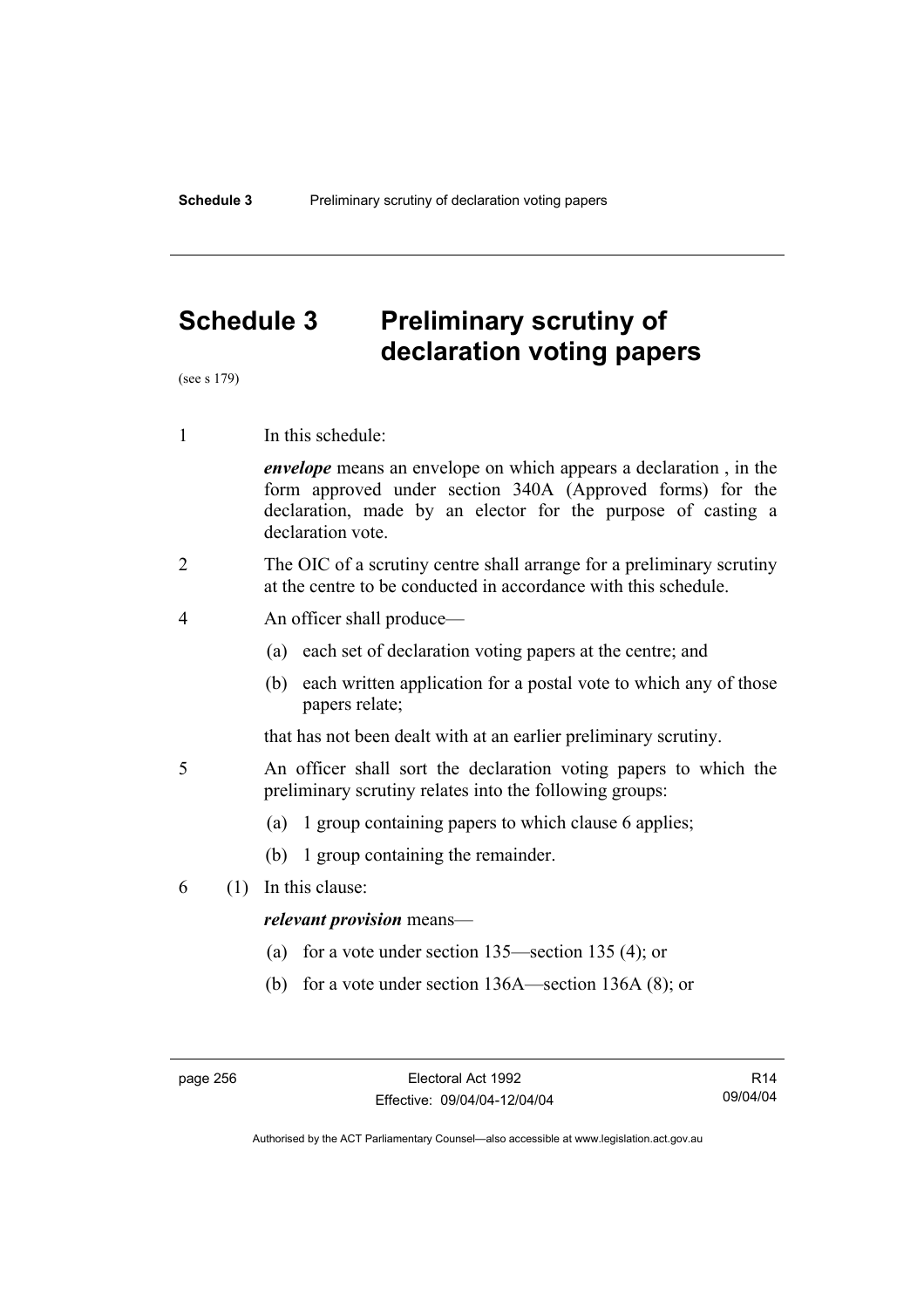- (c) for a vote under section 136B—section 135 (4) as applied by section 136B (18); or
- (d) for a vote under section 136C—section 135 (4) as applied by section 136C (8).
- (2) This clause applies to a set of declaration voting papers if the officer is satisfied that—
	- (a) the signature on the declaration is that of the elector; and
	- (b) the certificate by the witness is in accordance with the relevant provision; and
	- (c) for a postal vote if the papers were posted to the commissioner—the papers were so posted before the close of the poll; and
	- (d) for the vote of an Antarctic elector—the envelope referred to in section 176 (1) (c) is endorsed and signed by an authorised officer in accordance with that paragraph.
- (3) For subclause (2) (b), if an officer referred to in section 135 (4) omits to sign the certificate, the certificate shall nevertheless be taken to be in accordance with the relevant provision, if—
	- (a) the issue of the relevant declaration voting papers was recorded under division 10.3 or 10.4; and
	- (b) the OIC is satisfied the papers were properly issued to the elector.
- 7 An officer shall sort the declaration voting papers to which clause 6 applies into the following groups:
	- (a) 1 group containing envelopes on which appear declarations by electors enrolled for the electorate indicated in the declaration;
	- (b) 1 group containing the remainder.

page 257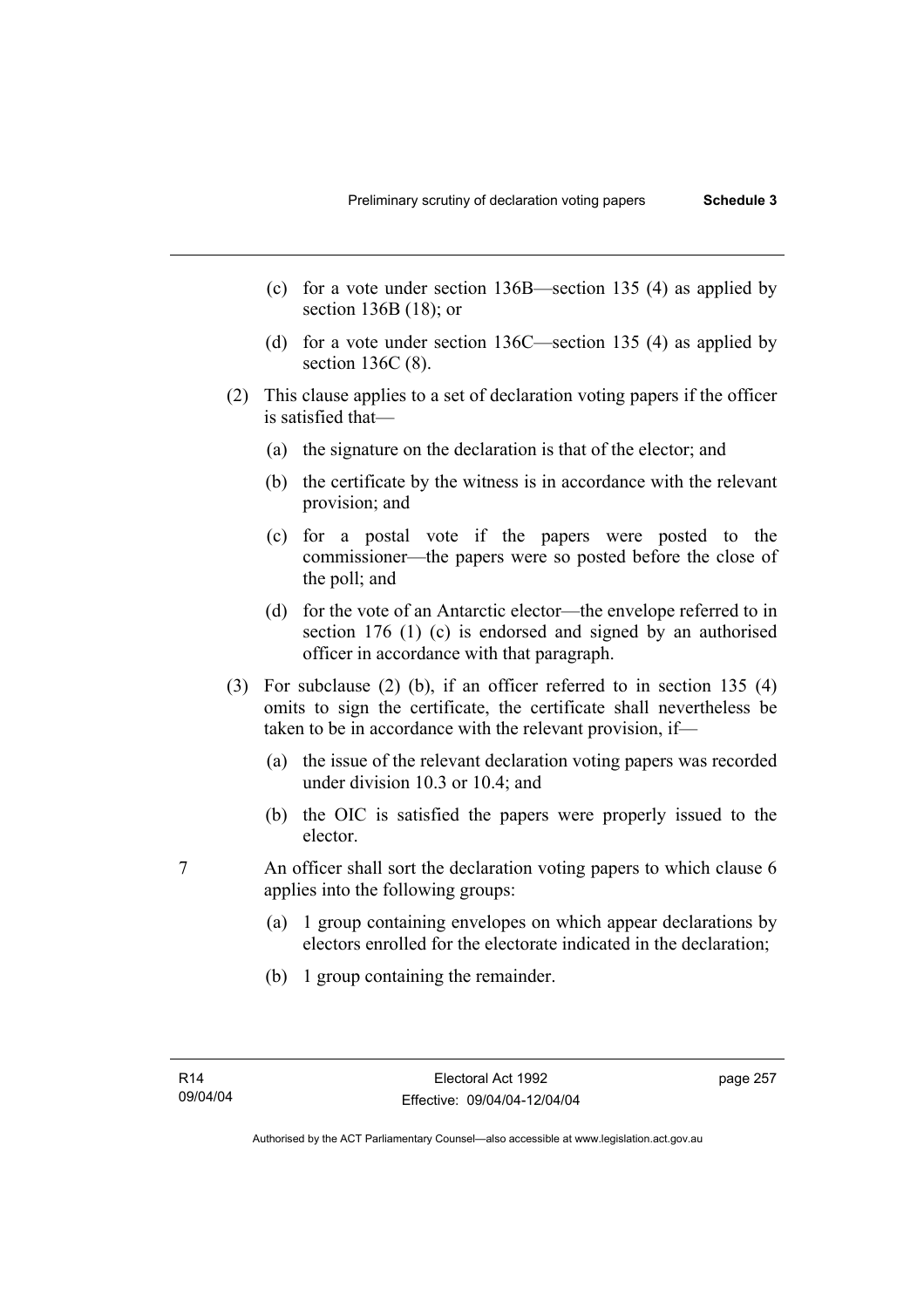8 An officer shall sort the remaining declaration voting papers referred to in clause 7 (b) into the following groups: (a) 1 group containing papers to which clause 9 applies; (b) 1 group containing the remainder. 9 This clause applies to a set of declaration voting papers if the OIC is satisfied that— (a) the elector who signed the declaration was, when the roll closed for the election, entitled to be enrolled; and (b) the omission of the elector's name from the roll resulted from an official error. 10 (1) An officer shall withdraw the ballot papers from the envelopes in the groups of declaration voting papers to which clause 7 (a) or 9 applies and, without unfolding or inspecting the ballot papers or allowing any other person to do so, admit them to scrutiny under section 183. (2) If 2 or more sets of papers to which clause 7 (a) or 9 applies are in the name of a particular elector— (a) the OIC shall determine which set shall be dealt with in accordance with subclause (1); and (b) the remaining set shall be set aside. (3) The OIC shall ensure that ballot papers referred to in subclause (1) are kept in a separate sealed ballot box until they are dealt with under section 183. 11 The OIC shall, in accordance with clauses 4 to 10, conduct a further scrutiny of the groups of remaining declaration voting papers to which clause 5 (b) or 8 (b) apply and, if there are any papers to which either paragraph applies after the further scrutiny, the OIC shall— (a) reject them from further scrutiny; and

R14 09/04/04

Authorised by the ACT Parliamentary Counsel—also accessible at www.legislation.act.gov.au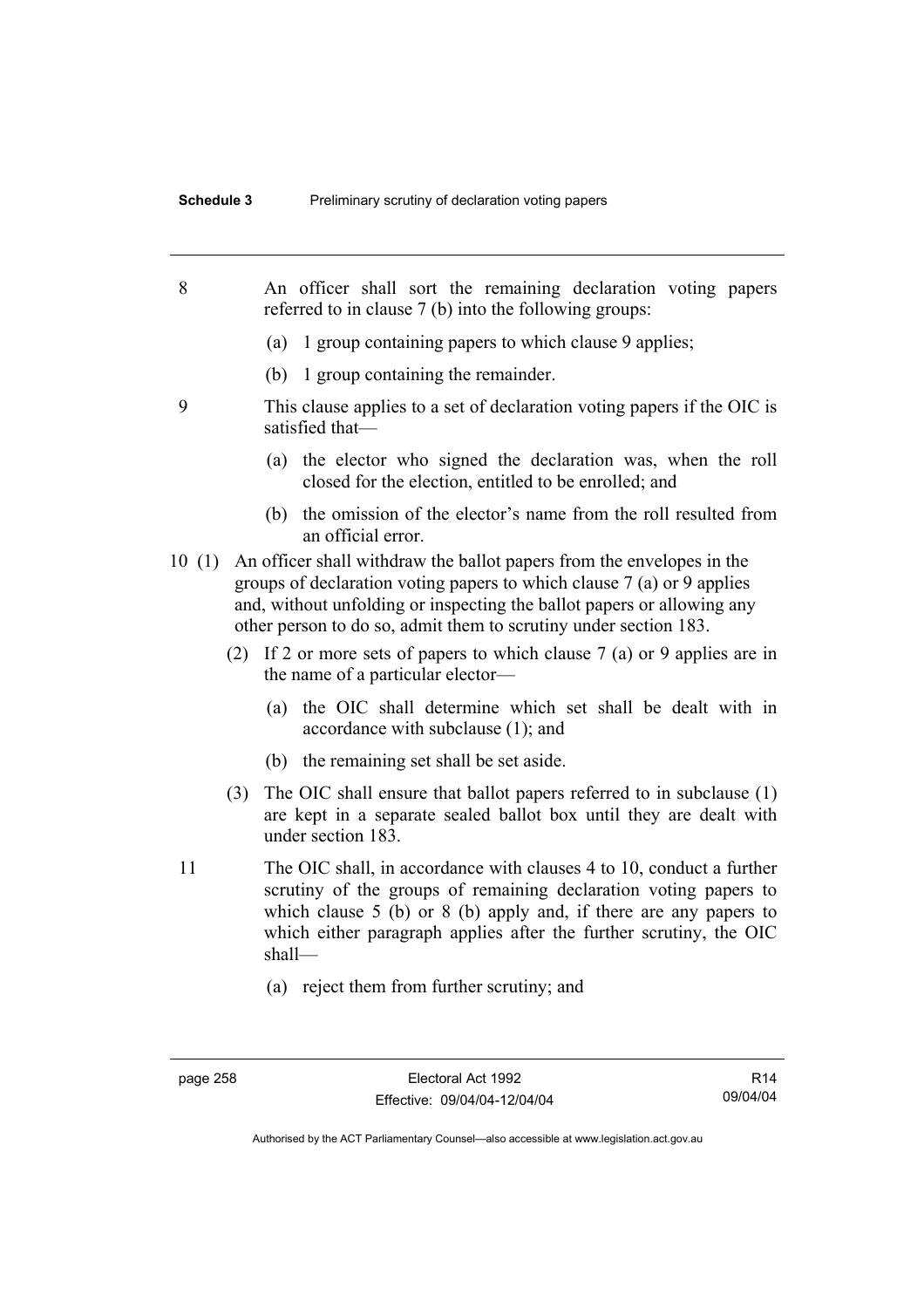(b) seal them, together with any papers to which clause 10 (2) (b) applies, in a parcel endorsed with a description of the contents, the name of the electorate and the date.

Electoral Act 1992 Effective: 09/04/04-12/04/04 page 259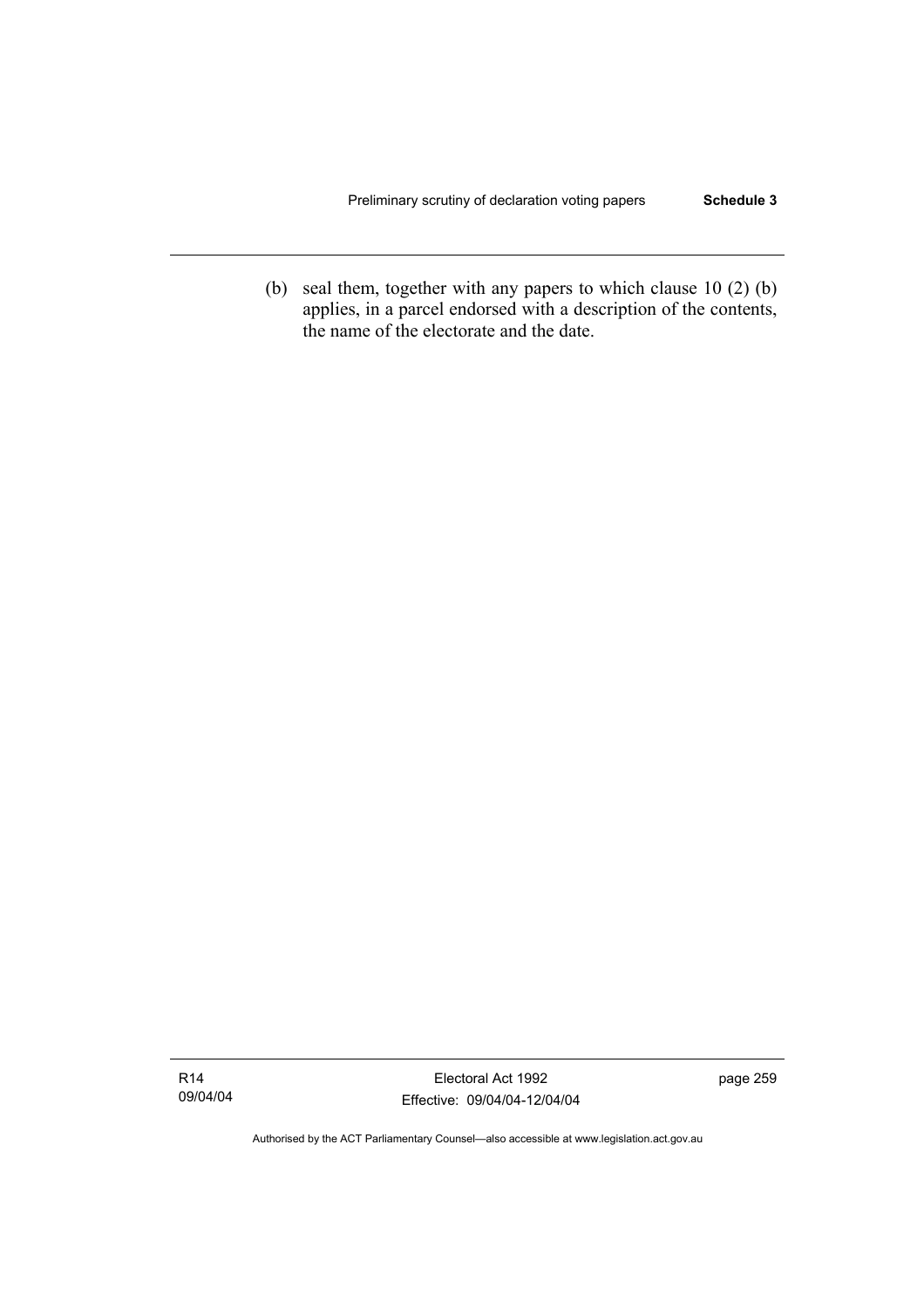**Schedule 4 Ascertaining result of poll**<br>**Part 4.1 Preliminary Preliminary** 

Clause 1

# **Schedule 4 Ascertaining result of poll**

(see s 185)

# **Part 4.1** Preliminary

## **1 Interpretation for sch 4**

(1) In this schedule:

*ballot paper* means a ballot paper that is formal under part 12.

*continuing candidate* means a candidate, other than a successful candidate, an excluded candidate or a candidate who died before polling day.

*count* means an allotment of votes under clause 3 (1), 6 (3), 9 (2) (c) or 14 (2).

*count votes*, in relation to a candidate, is the number of votes calculated as follows (any fraction being disregarded):

BP× TV

where:

*BP* means the number of ballot papers to be dealt with at a count that record the next available preference for the candidate.

*TV* means the transfer value of those ballot papers.

*excluded candidate* means a candidate excluded under clause 8.

*next available preference* means the next highest preference recorded for a continuing candidate on a ballot paper.

R14 09/04/04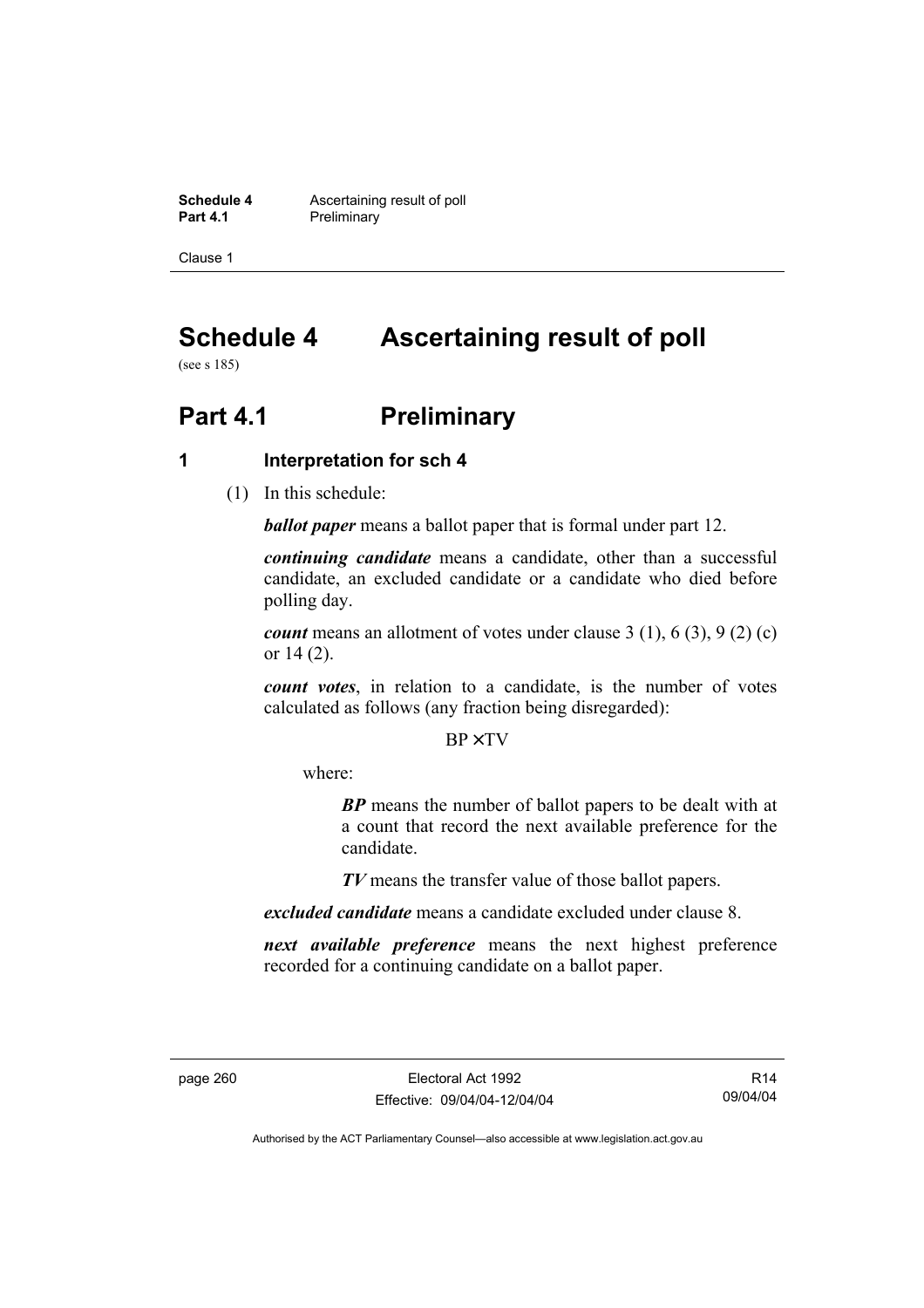*quota* means the quota of an electorate for an election and is calculated as follows (any fraction being disregarded):

$$
\frac{\text{BP}}{\text{N}+1}+1
$$

where:

*BP* means the number of ballot papers for the election.

*N* means the number of positions to be filled at the election.

*successful candidate* means a candidate who is successful under clause 3, 4, 6, 9 or 14.

*surplus*, in relation to a successful candidate, means the candidate's total votes less the quota, if the resulting number of votes is 1 or greater.

*total votes*, in relation to a candidate, means the sum of all votes allotted to the candidate.

*transfer value*, in relation to a ballot paper, is—

 (a) in relation to the allotment of votes from the surplus of a successful candidate—for ballot papers that specify a next available preference, subject to subclause  $(2)$ , the value calculated as follows:

## CP S

where:

*S* means the surplus.

*CP* means the number of ballot papers counted for the candidate at the count at which he or she became successful and that specify a next available preference; or

page 261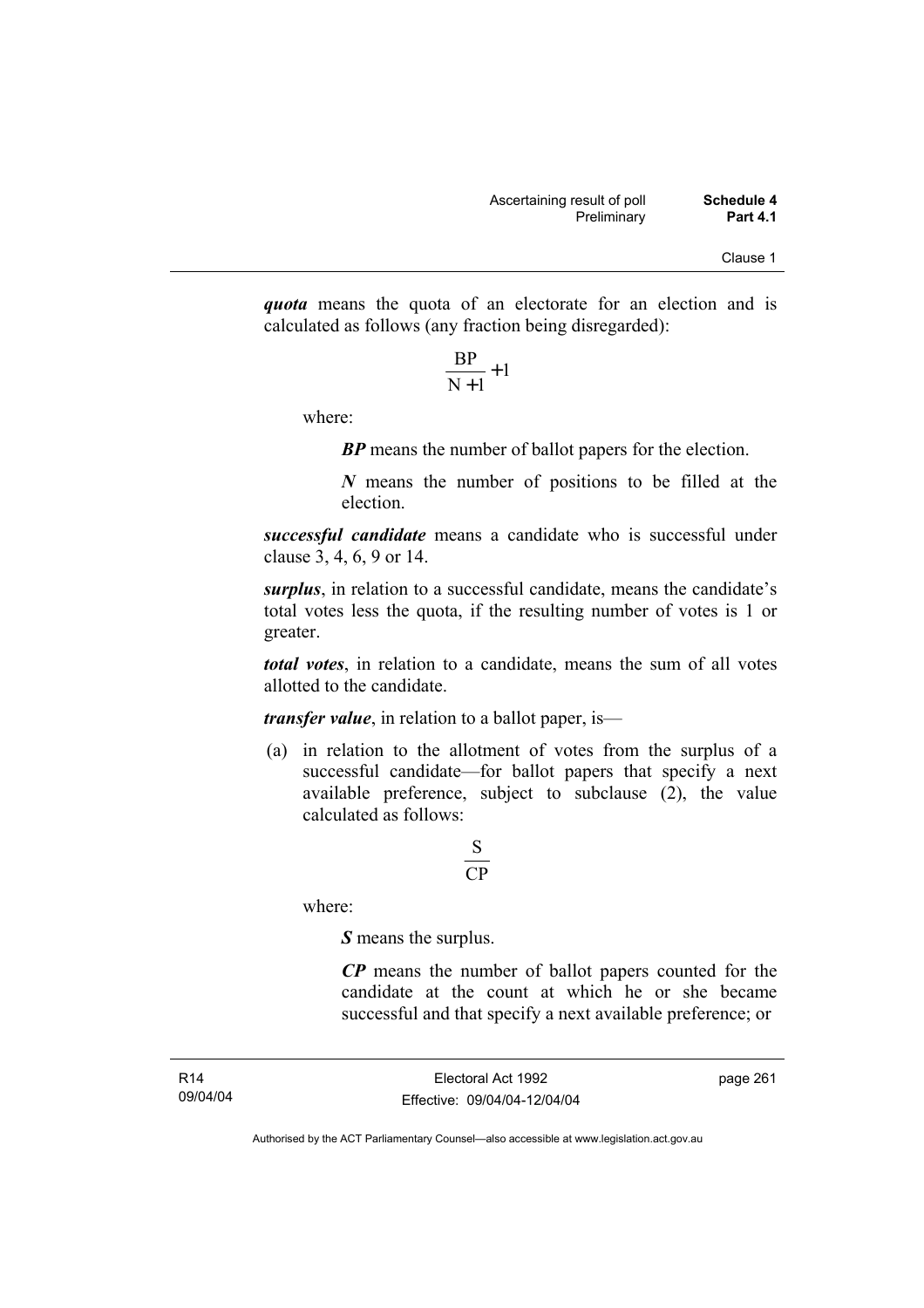| Schedule 4      | Ascertaining result of poll |
|-----------------|-----------------------------|
| <b>Part 4.1</b> | Preliminary                 |

- (b) in relation to the allotment of votes under clause  $9(2)$  (c)—
	- (i) for ballot papers in relation to which votes were allotted to the excluded candidate under clause 3—1; or
	- (ii) for ballot papers in relation to which count votes were allotted to the excluded candidate under clause 6 (3) or 9 (2) (c)—the transfer value of the ballot papers when counted for the purpose of that allotment.
- (2) If, but for this subclause, the transfer value of a ballot paper calculated in accordance with subsection (1), definition of *transfer value*, paragraph (a) would be greater than the transfer value of the ballot paper when counted for the successful candidate, the transfer value of that ballot paper is the lastmentioned transfer value.

## **2 Disregarding preferences**

- (1) This clause applies if effect is to be given to preferences indicated in candidate squares on a ballot paper under section 180.
- (2) If the same number is marked in 2 or more candidate squares on a ballot paper, those numbers and any greater number shall be disregarded in determining the elector's preferences.
- (3) If a number is missing from the series of consecutive whole numbers marked in the candidate squares on a ballot paper, the missing number and any greater number shall be disregarded in determining the elector's preferences.

page 262 Electoral Act 1992 Effective: 09/04/04-12/04/04

R14 09/04/04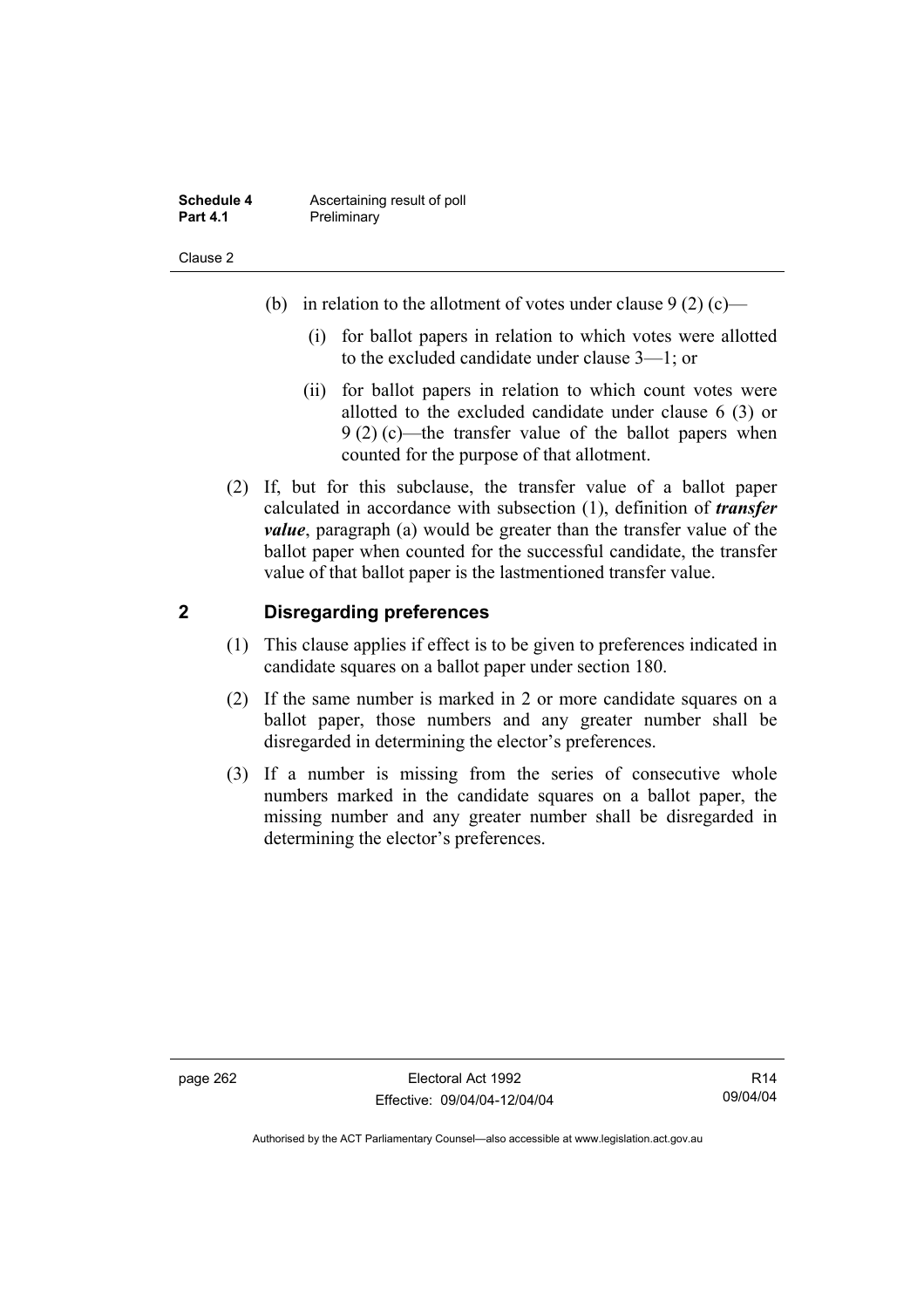## **Part 4.2 General**

## **3 First preferences**

- (1) For each ballot paper recording a first preference for a continuing candidate, 1 vote shall be allotted to the candidate.
- (2) For subclause (1), a ballot paper on which a first preference for a candidate who died before polling day is recorded shall be taken to record a first preference for the candidate for whom the next available preference is recorded.
- (3) After the allotment of votes under subclause (1), each continuing candidate's total votes shall be calculated and, if the votes equal or exceed the quota, the candidate is successful.

## **4 Scrutiny to cease**

- (1) If, after a calculation under clause 3 (3), 6 (4) or 9 (2) (d), the number of successful candidates is equal to the number of positions to be filled, the scrutiny shall cease.
- (2) If, after a calculation under clause 3 (3) or 6 (4) or after all the ballot papers counted for an excluded candidate have been dealt with under clause 9—
	- (a) the number of continuing candidates is equal to the number of positions remaining to be filled; and
	- (b) no successful candidate has a surplus not already dealt with under clause 6;

each of those continuing candidates is successful and the scrutiny shall cease.

### **5 Scrutiny to continue**

If the scrutiny has not ceased in accordance with clause 4 and—

| R14      | Electoral Act 1992           | page 263 |
|----------|------------------------------|----------|
| 09/04/04 | Effective: 09/04/04-12/04/04 |          |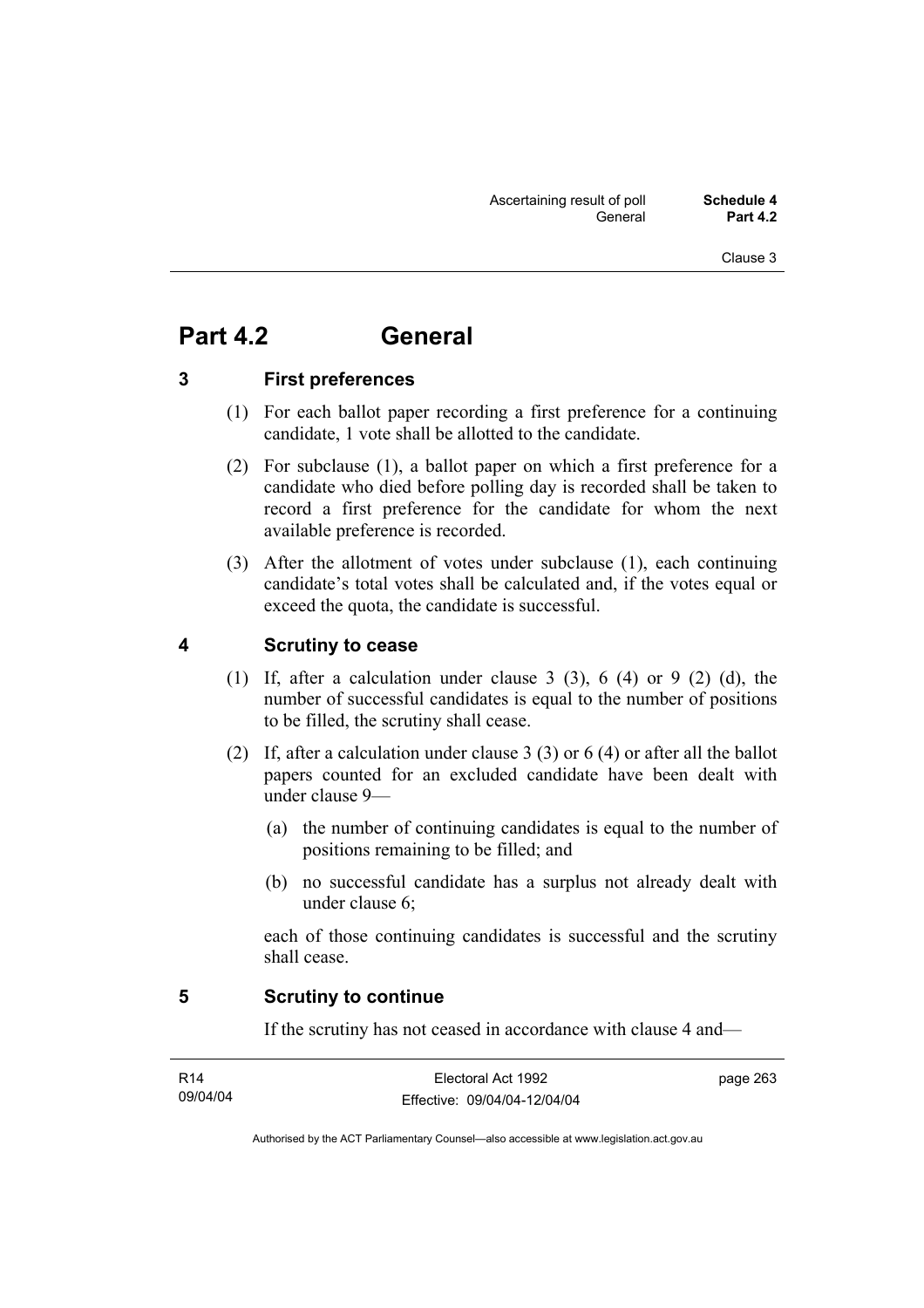| Schedule 4      | Ascertaining result of poll |
|-----------------|-----------------------------|
| <b>Part 4.2</b> | General                     |

- (a) 1 or more successful candidates have a surplus not already dealt with under clause 6—subject to clause 4, each surplus shall be dealt with in accordance with clause 6; or
- (b) there are no successful candidates with such a surplus—1 continuing candidate shall be excluded in accordance with clause 8 and the ballot papers counted for him or her shall be dealt with in accordance with clause 9.

## **6 Surplus votes**

- (1) Subject to clause 7, this clause applies in relation to the surplus of a successful candidate.
- (2) Each ballot paper counted for the purpose of allotting votes to the successful candidate at the count at which the candidate became successful shall be dealt with as follows:
	- (a) if it does not specify a next available preference—it shall be set aside as finally dealt with for this part;
	- (b) if it specifies a next available preference—it shall be grouped according to the candidate for whom that preference is recorded.
- (3) The count votes for each continuing candidate shall be determined and allotted to him or her.
- (4) After the allotment under subclause (3), the continuing candidates' total votes shall be calculated and, if the total votes of a candidate equal or exceed the quota, the candidate is successful.

## **7 More than 1 surplus**

- (1) In this clause—
	- (a) a reference to a successful candidate is a reference to a successful candidate with a surplus not already dealt with under clause 6; and

R14 09/04/04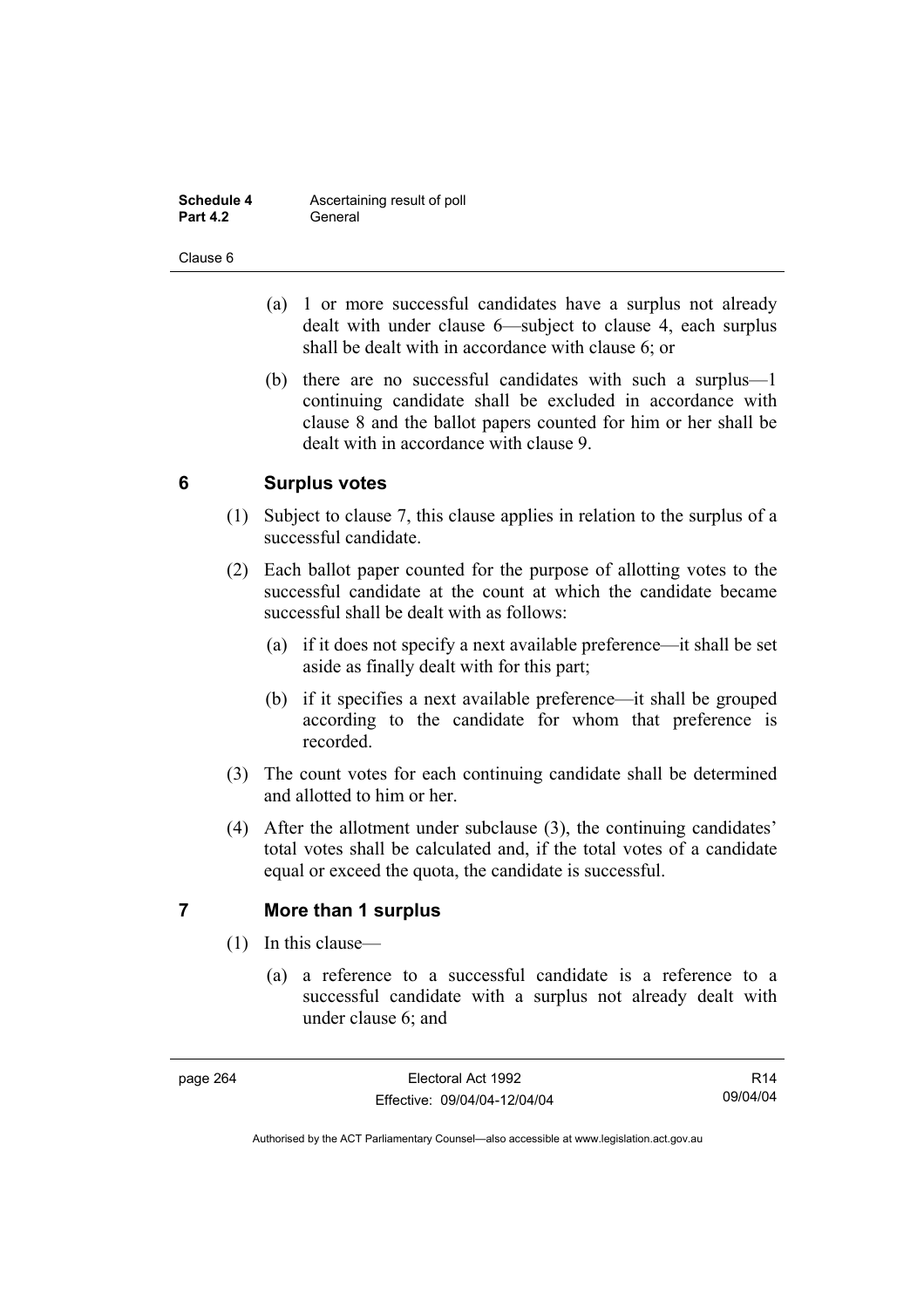- (b) a reference to the earliest count is a reference to the earliest count at which a successful candidate obtained a quota.
- (2) If there are 2 or more successful candidates, the surplus of the relevant candidate shall be dealt with in accordance with clause 6.
- (3) For subclause (2)—
	- (a) if only 1 successful candidate obtained a quota at the earliest count—that candidate is the relevant candidate;
	- (b) if 2 or more successful candidates obtained a quota at the earliest count—the candidate who, of those candidates, has the largest surplus is the relevant candidate; or
	- (c) if 2 or more successful candidates (*contemporary candidates*) who obtained a quota at the earliest count have the same surplus, being a surplus larger than that of any other candidate who obtained a quota at that count and—
		- (i) 1 of the contemporary candidates had more total votes than any other contemporary candidate at the last count at which all the contemporary candidates had unequal total votes—that candidate; or
		- (ii) there is no count at which all the contemporary candidates had unequal total votes—the contemporary candidate who is determined by the commissioner by lot to be the relevant candidate;

is the relevant candidate.

- $(4)$  If—
	- (a) a person becomes the relevant candidate under subclause (3)  $(c)$  (ii); and
	- (b) the ballot papers are recounted in accordance with section 187; and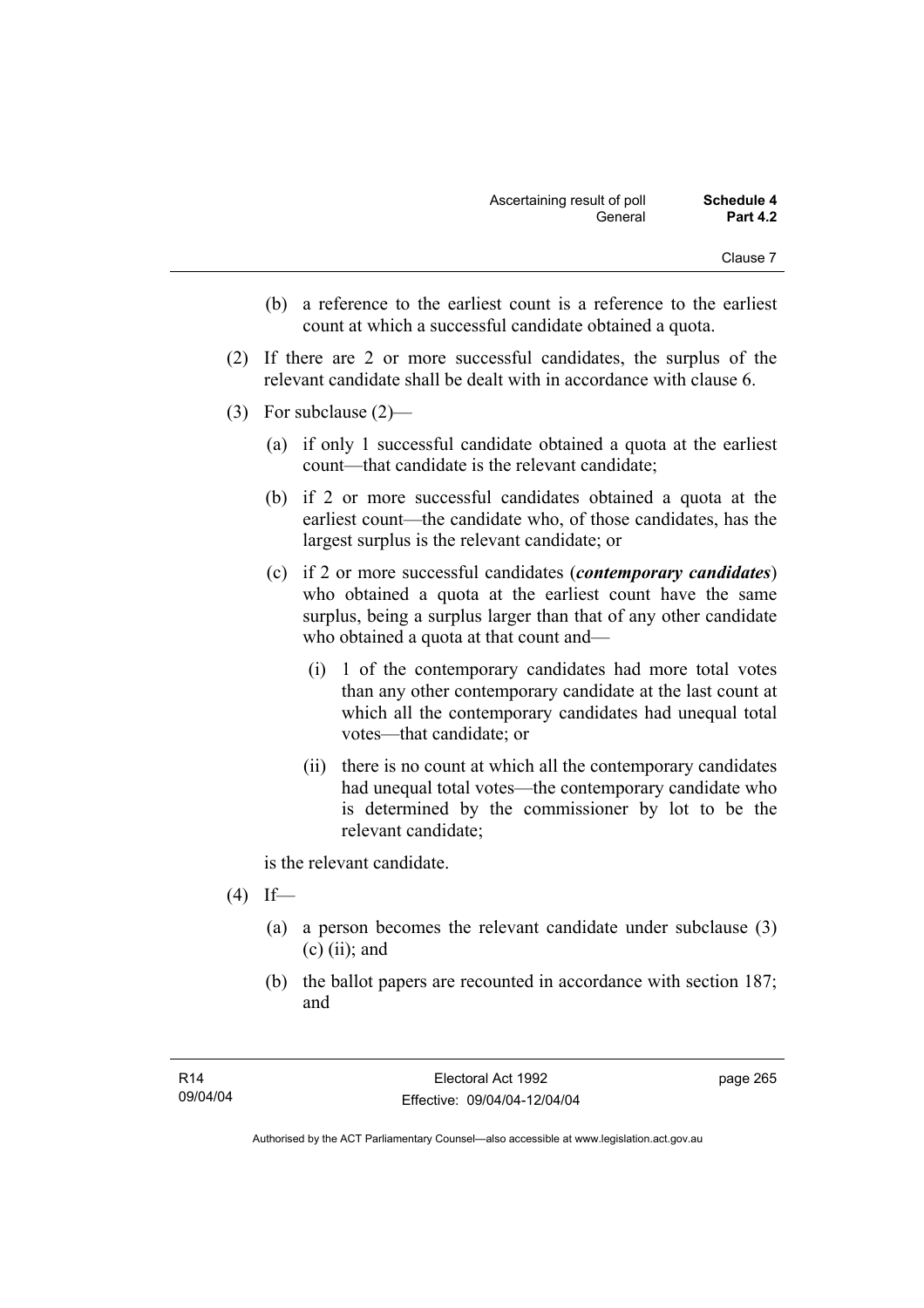| Schedule 4      | Ascertaining result of poll |
|-----------------|-----------------------------|
| <b>Part 4.2</b> | General                     |

 (c) the same candidates would, apart from this subclause, become the contemporary candidates once again under that subparagraph;

the person shall be taken to be the relevant candidate for subclause (2) in the recounting of those ballot papers.

## **8 Exclusion of candidates**

- (1) If clause 5 or 15 requires a candidate to be excluded, the candidate with the least total votes shall be excluded.
- (2) If 2 or more candidates each have the same total votes, being fewer total votes than any other candidate and—
	- (a) 1 of those candidates had fewer total votes than any other of those candidates at the last count at which all those candidates had unequal votes—that candidate; or
	- (b) there is no count at which all those candidates had unequal total votes—the candidate who, of those candidates, is determined by the commissioner by lot to be the candidate to be excluded;

shall be excluded.

- $(3)$  If—
	- (a) a person is excluded under subclause (2) (b); and
	- (b) the ballot papers are recounted in accordance with section 187; and
	- (c) that paragraph would, apart from this subclause, be applicable once again to the same candidates;

the person shall be taken to be excluded in the recounting of those ballot papers.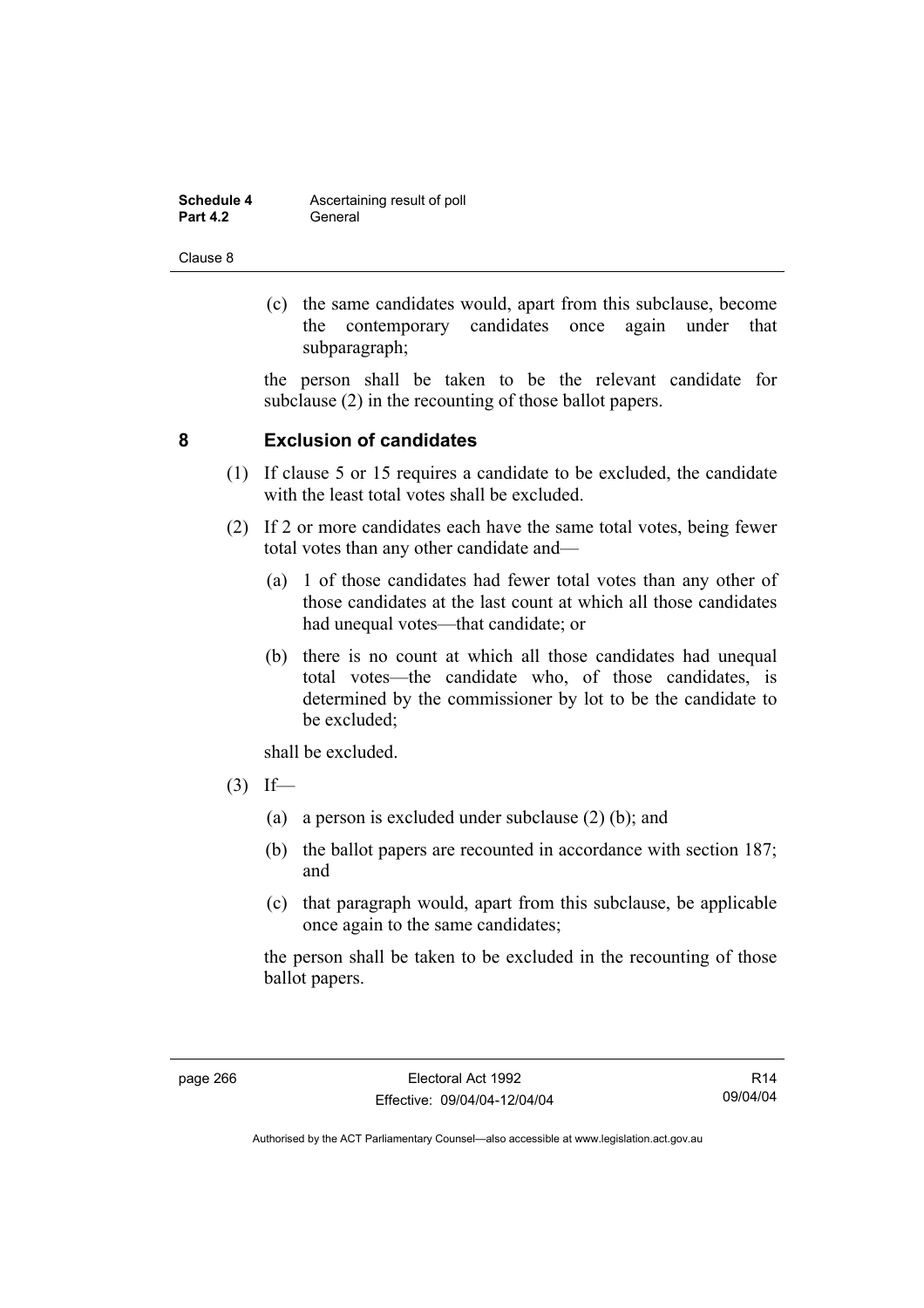## **9 Votes of excluded candidates**

- (1) If a candidate is excluded in accordance with clause 8, the ballot papers counted for the candidate shall be sorted into groups according to their transfer values when counted for him or her.
- (2) Subject to subclause (3), each group under subclause (1) shall be dealt with as follows:
	- (a) if a ballot paper in the group does not specify a next available preference—it shall be set aside as finally dealt with for this part;
	- (b) if a ballot paper in the group specifies a next available preference—it shall be grouped according to the candidate for whom that preference is recorded;
	- (c) each continuing candidate's count votes shall be determined and allotted to him or her;
	- (d) continuing candidates' total votes shall be calculated and, if the votes of any of those candidates equal or exceed the quota, the candidate is successful.
- (3) The groups referred to in subclause (1) shall be dealt with under subclause (2) starting with the group with the highest transfer value and, subject to subclause 4 (1) or 15 (2), continuing in descending order until all the groups have been dealt with.

### **10 Setting aside ballot papers**

If, after a calculation under clause 3 (3), 6 (4) or 9 (2) (d), the total votes of a candidate who became successful on that calculation equal the quota, the ballot papers counted for that candidate shall be set aside for this part.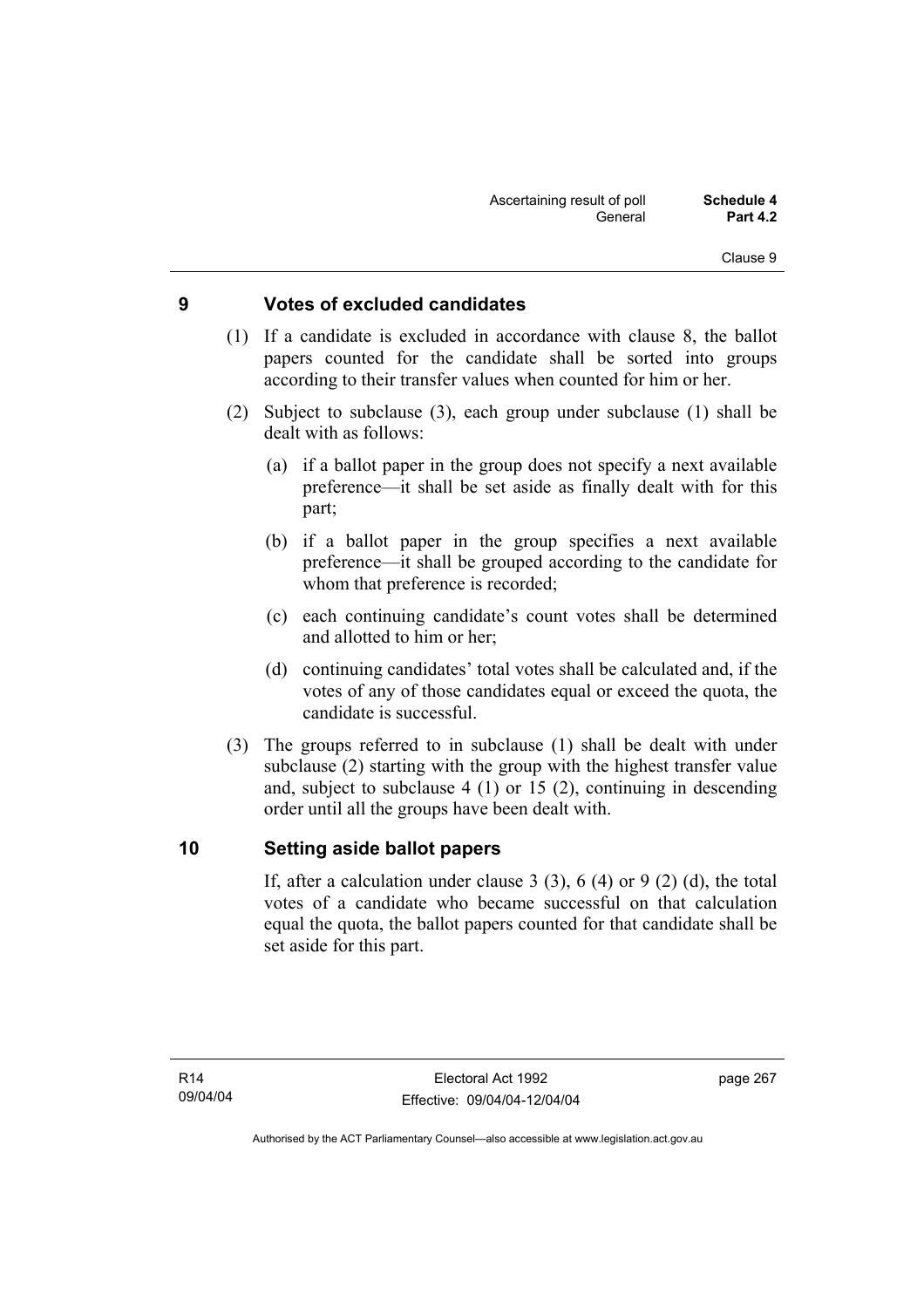**Schedule 4 Ascertaining result of poll**<br>**Part 4.3 Casual vacancies Casual vacancies** 

Clause 11

## **Part 4.3 Casual vacancies**

## **11 Application**

- (1) This part applies in relation to the vacancy in the seat of a former MLA that is to be filled by recount under section 194.
- (2) For this part—
	- (a) *continuing candidate* means a candidate within the meaning of part 13, but does not include a candidate who died before the recount for the purposes of this part began; and
	- (b) the quota is calculated under clause 12; and
	- (c) the transfer value is determined under clause 13.

## **12 Quota**

 (1) For this part, the quota, in relation to a count, is calculated as follows:

$$
\frac{\text{TVA}}{2} + 1
$$

(2) In this clause:

*TVA* means the sum of the total votes allotted to the continuing candidates at the count, any fraction being disregarded.

### **13 Transfer value**

- (1) For this part, the transfer value of ballot papers counted for the former MLA—
	- (a) for a ballot paper dealt with at the count at which the former MLA became successful—is the value ascertained in accordance with subclause (2) or (3), as the case requires;

R14 09/04/04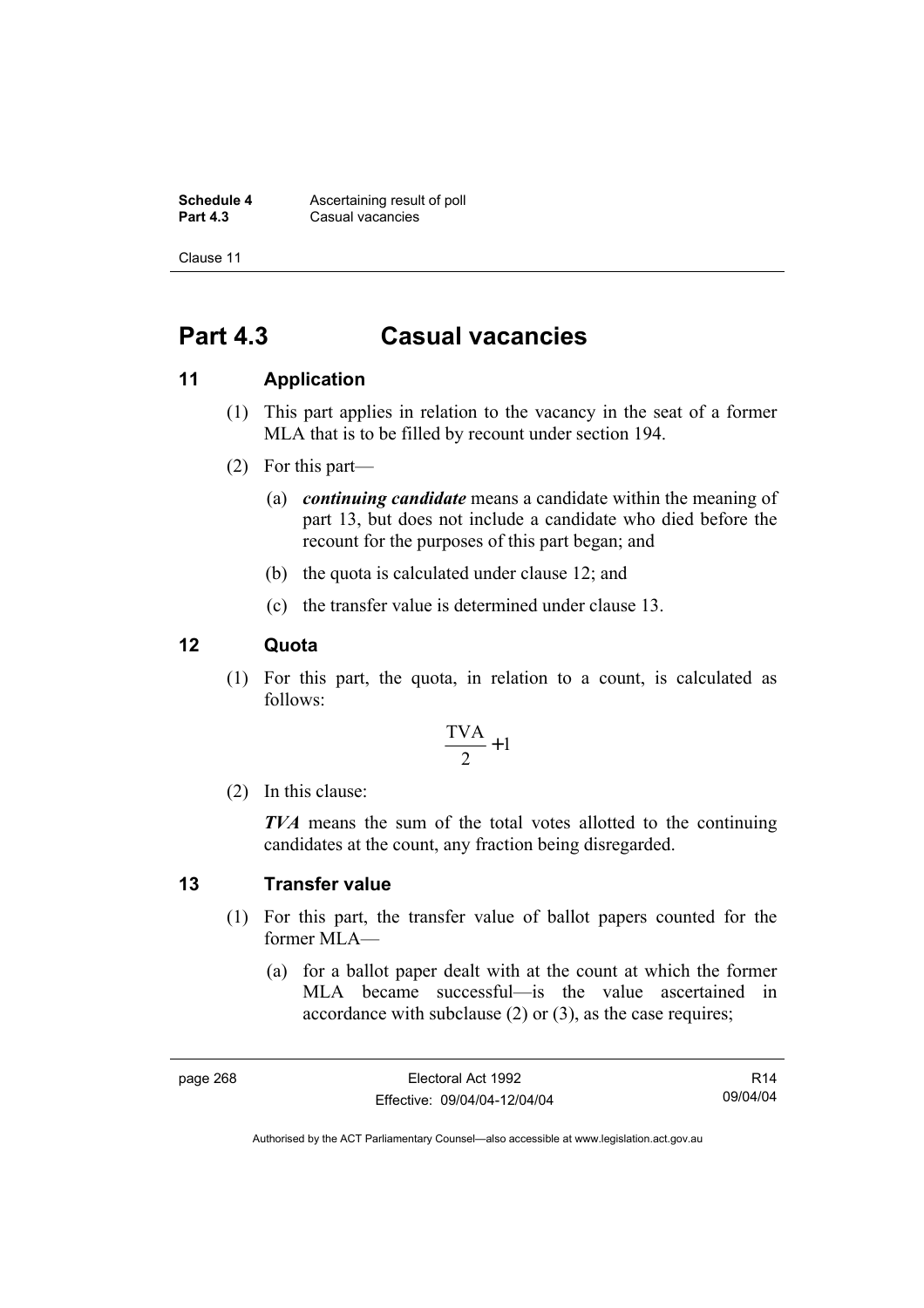- (b) for a ballot paper dealt with at the count under clause 3—is 1; and
- (c) for a ballot paper dealt with at any other count—is the transfer value of the ballot paper when counted for the purpose of allotting count votes to the former MLA.
- (2) If, at the count at which the former MLA became successful, NCP x TV was greater than or equal to Q—N—
	- (a) for a ballot paper that did not specify a next available preference—the value is calculated as follows:

$$
\frac{Q-N}{NCP}
$$
; and

- (b) for a ballot paper that specified a next available preference the value is zero.
- (3) If, at the count at which the former MLA became successful, NCP x TV was less than Q—N—
	- (a) for a ballot paper that did not specify a next available preference—the value is the transfer value of the ballot paper when counted for the purpose of allotting count votes to the former MLA; and
	- (b) for a ballot paper that specified a next available preference the value is calculated as follows:

$$
\frac{Q-N-(NCP \times TV)}{CP}
$$

(4) In subclauses (2) and (3):

*NCP* means the number of ballot papers counted for the former MLA at the count at which he or she became successful that did not specify a next available preference.

page 269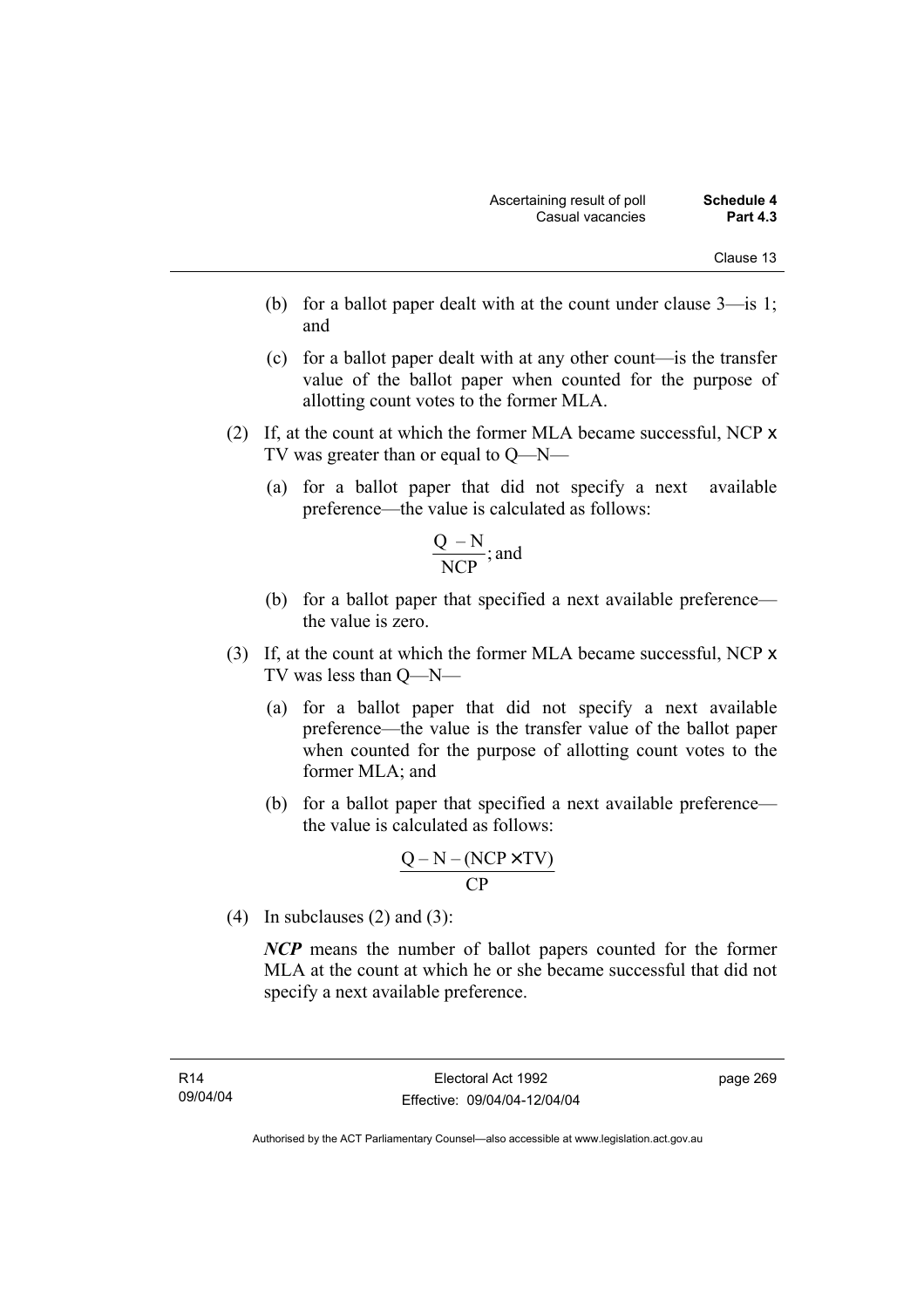| Schedule 4      | Ascertaining result of poll |
|-----------------|-----------------------------|
| <b>Part 4.3</b> | Casual vacancies            |

*TV* means the transfer value of a ballot paper when counted at that count for the purpose of allotting count votes to the former MLA.

*Q* means the quota for the election at which the former MLA was last elected.

*N* means the former MLA's total votes after the last calculation before that count.

*CP* means the number of ballot papers counted for the former MLA at that count that specified a next available preference.

### **14 Recount—first count**

- (1) If a ballot paper counted for the former MLA—
	- (a) does not specify a next available preference—it shall be set aside as finally dealt with for this part; or
	- (b) specifies a next available preference—it shall be grouped according to the candidate for whom that preference is recorded.
- **(2)** The count votes for each continuing candidate shall be determined and allotted to him or her, and each continuing candidate's total votes shall be calculated.
- **(3)** If, after the calculation under subclause (2), the total votes of a continuing candidate equal or exceed the quota, the candidate is successful and the scrutiny shall cease.

### **15 Recount—continuation**

- (1) If the scrutiny has not ceased in accordance with clause 14 (3) or subclause (2) of this clause—
	- (a) 1 continuing candidate shall be excluded in accordance with clause 8; and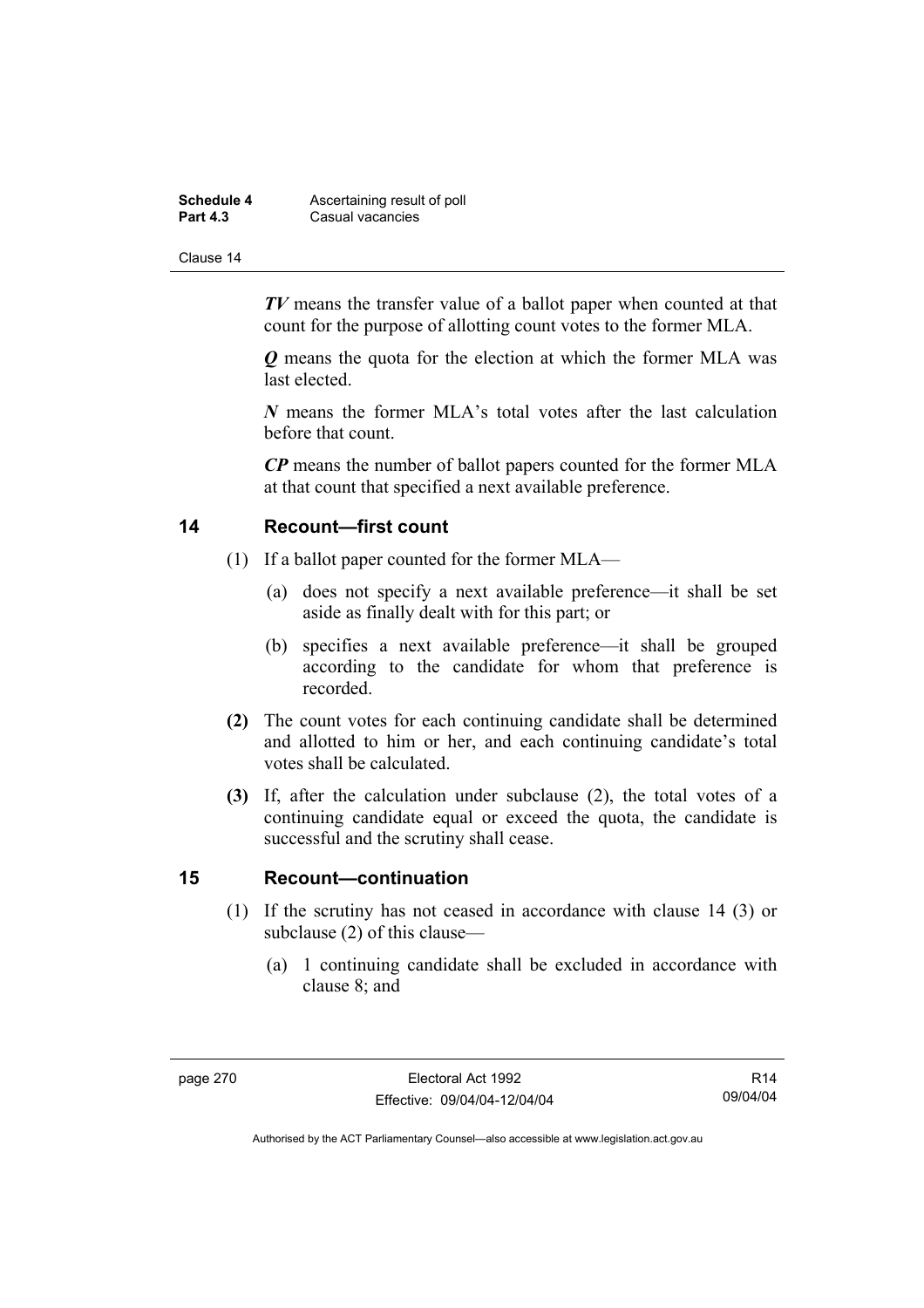- (b) the ballot papers counted for that candidate shall be dealt with in accordance with clause 9.
- (2) If, after a calculation under clause 9 (2) (d), a candidate is successful, the scrutiny shall cease.

# **16 Successful candidate is dead**

- (1) If the candidate who is successful on a recount is dead, the recount shall be conducted again.
- (2) For subclause (1), a ballot paper on which a preference for that candidate is recorded shall be taken to record a preference for the candidate for whom the next available preference is recorded.

# **17 Multiple vacancies**

- (1) If there are 2 or more vacancies in the seats of former MLAs that are required to be filled by recount under section 194, the recounts shall be conducted in the order in which the vacancies occurred.
- (2) If 2 or more of those vacancies occurred at the same time, the commissioner shall determine by lot the order in which the recounts are to be conducted.
- $(3)$  If—
	- (a) a person is a candidate in relation to more than 1 casual vacancy; and
	- (b) the person becomes a candidate in relation to those casual vacancies before the commissioner declares elected the successful candidate in relation to any of those casual vacancies; and
	- (c) the person is successful in relation to 1 of those casual vacancies;

for the purpose of conducting the recount in relation to the casual vacancies other than the one in relation to which the person was

| <b>R14</b> | Electoral Act 1992           | page 271 |
|------------|------------------------------|----------|
| 09/04/04   | Effective: 09/04/04-12/04/04 |          |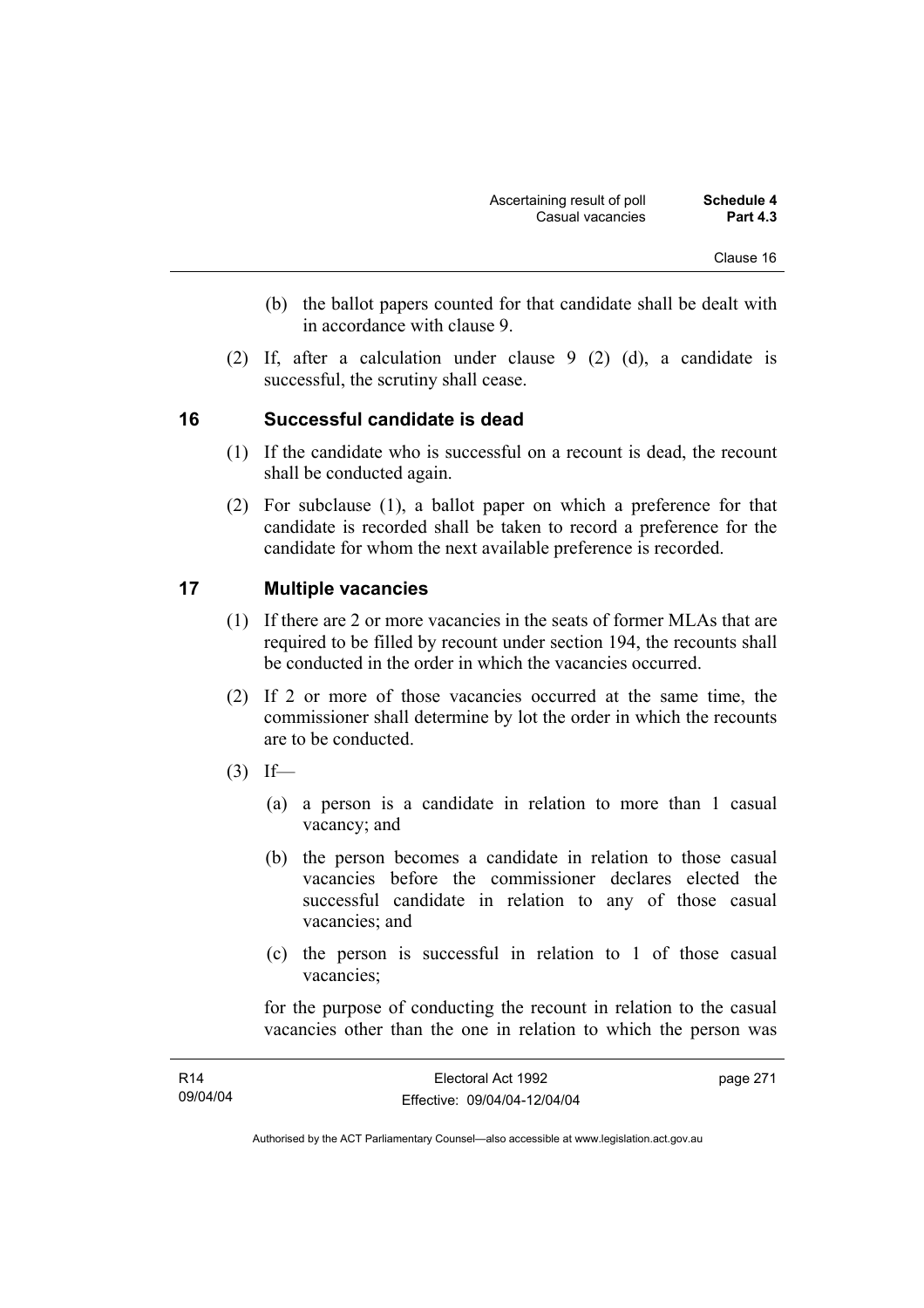**Schedule 4 Ascertaining result of poll Part 4.3 Casual vacancies** 

Clause 17

successful, the person shall be taken not to be a continuing candidate.

page 272 **Electoral Act 1992** Effective: 09/04/04-12/04/04

R14 09/04/04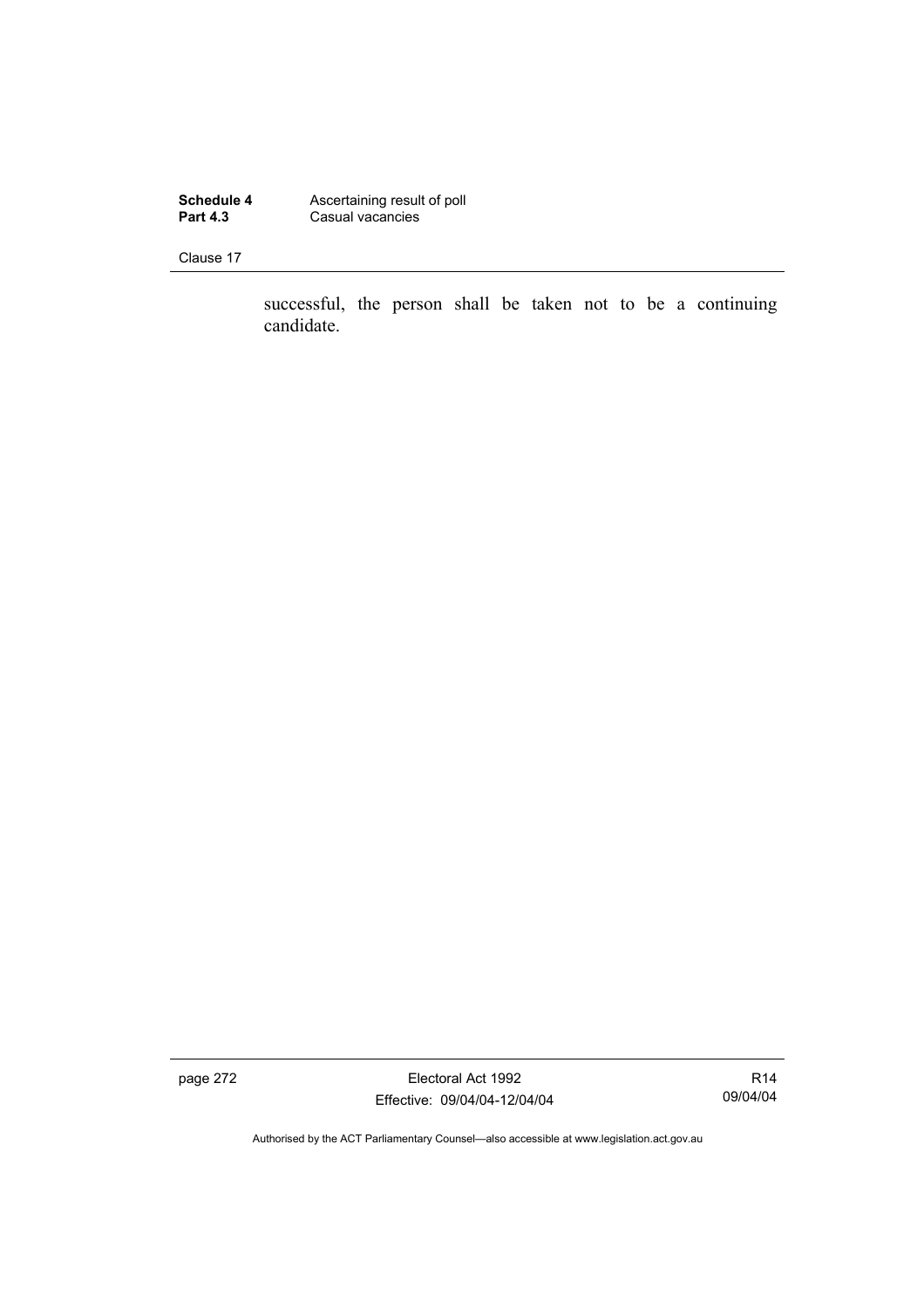# **Part 4.4 Deceased successful candidates**

# **18 Application of pt 4.3**

- (1) If a successful candidate dies on or after polling day but before the declaration of the result of the election, the ballot papers counted for the deceased candidate shall be dealt with in accordance with part 4.3 as if they had been counted for a former MLA.
- (2) In this part:

*continuing candidate* means a candidate other than a successful candidate, a candidate who died before the recount for this part commenced or a candidate who is excluded for clause 15.

# **19 Multiple deaths**

- (1) If 2 or more successful candidates die on or after polling day but before the declaration of the result of the election, the ballot papers counted for each deceased candidate shall be dealt in the order in which the candidates died.
- (2) If 2 or more of those successful candidates died at the same time, the commissioner shall determine by lot the order in which the ballot papers for the deceased candidates are to be dealt with.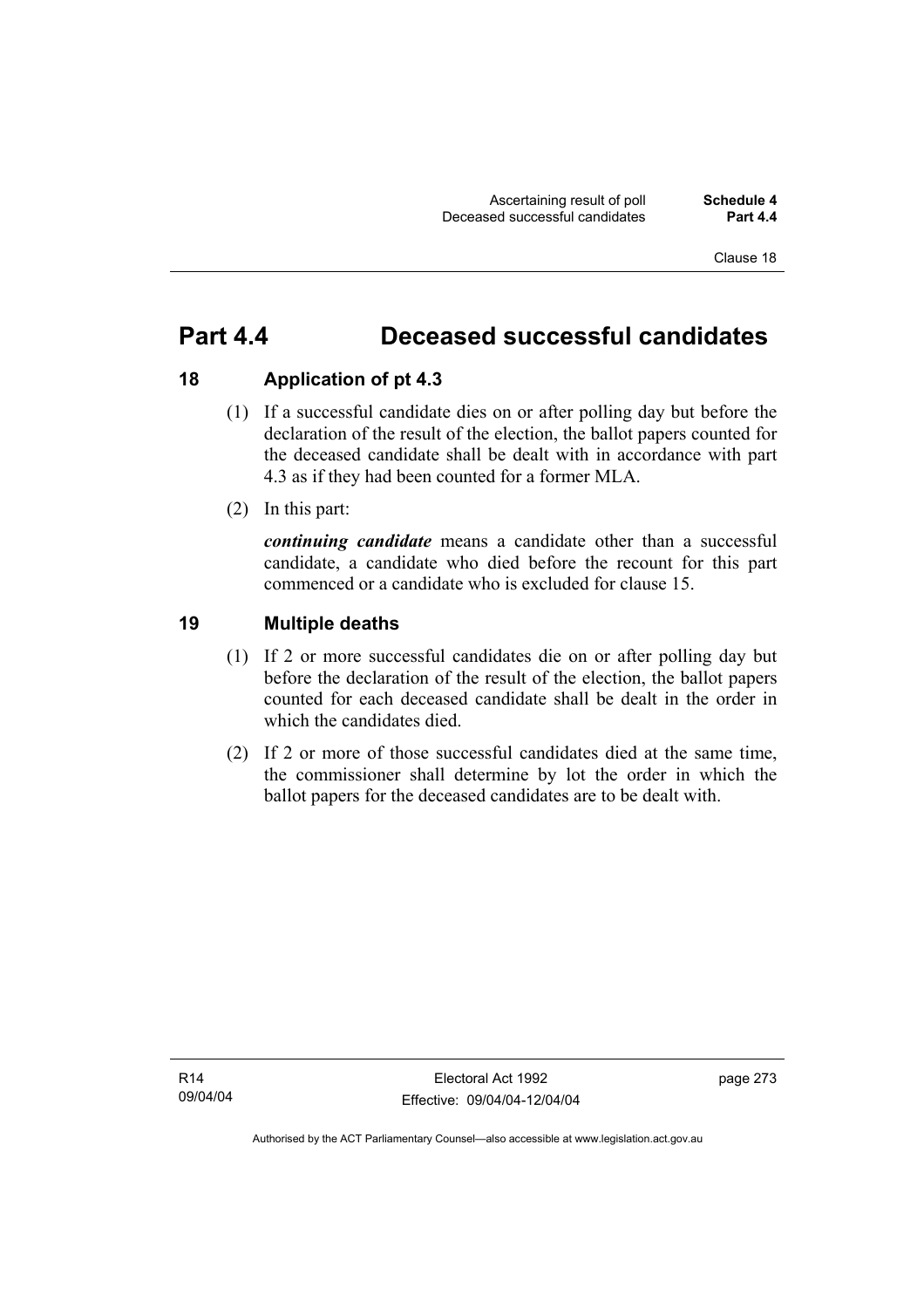# **Dictionary**

(see s 3)

- *Note 1* The *Legislation Act 2001* contains definitions and other provisions relevant to this Act.
- *Note 2* In particular, the *Legislation Act 2001*, dict, pt 1, defines the following terms:
	- adult
	- doctor
	- exercise
	- fail
	- function
	- Self-government Act
	- Speaker.

*AAT* means the administrative appeals tribunal.

*abbreviation*, of the name of a political party or ballot group, includes an alternative name of the party or group.

# *address*—

- (a) except in division 17.3 (Campaigning offences)—means, in relation to a person, the address of the person's principal place of residence (including a place of residence from which a person who is an elector is temporarily absent and to which the person intends to return to live in); and
- (b) in division 17.3—see section 291 (Definitions for div 17.3).

*amount*, for part 14 (Election funding and financial disclosure)—see section 198 (Definitions for pt 14).

*Antarctica*, for part 11 (Polling in Antarctica)—see section 167 (Definitions for pt 11).

*Antarctic elector* means an elector who is an Antarctic elector under section 171.

R14 09/04/04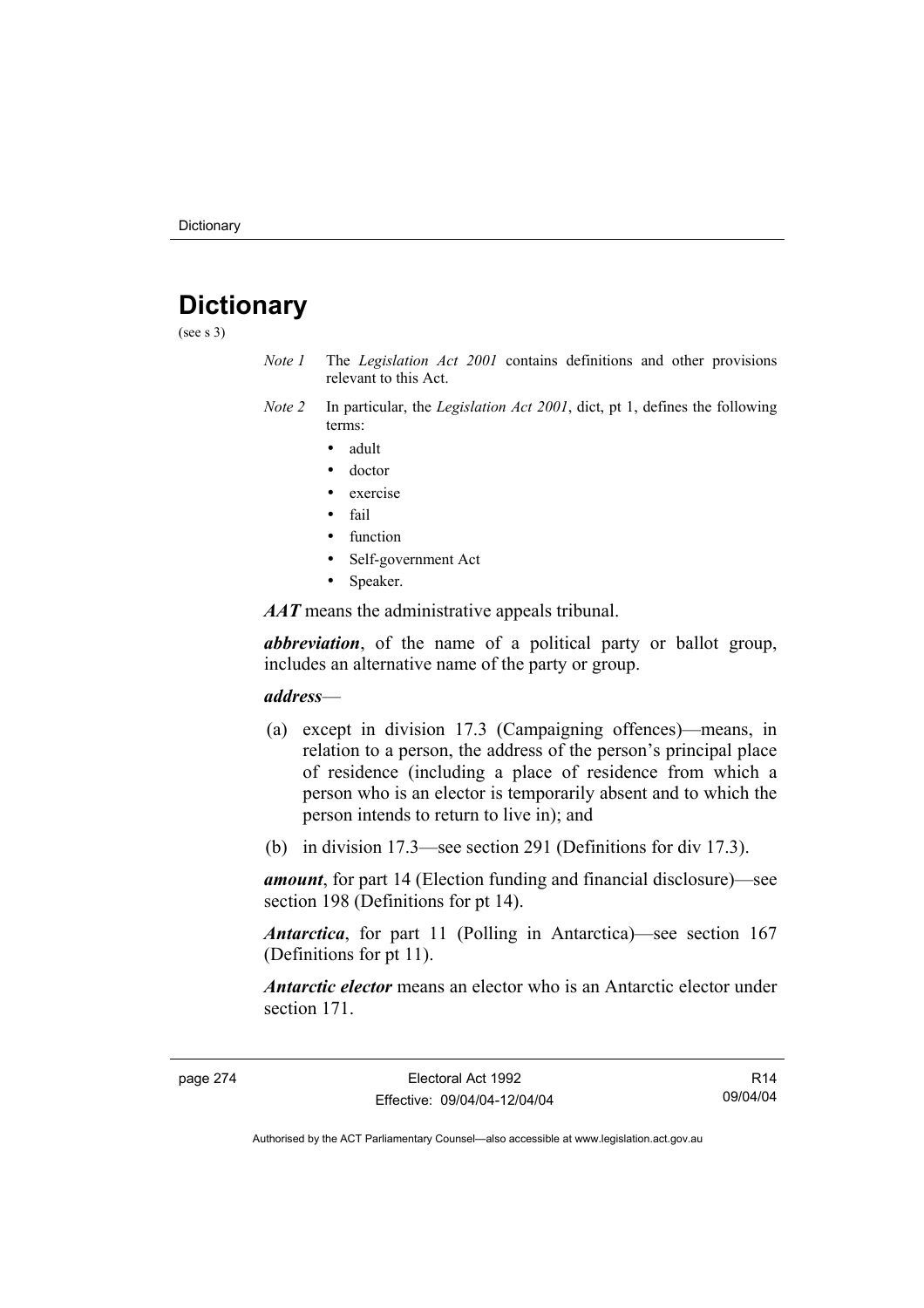*application*, for part 16 (Disputed elections, eligibility and vacancies)—see section 250 (Definitions for pt 16).

*approved computer program* means the computer program approved under section 118A.

*Assembly* means the Legislative Assembly.

*assistant returning officer*, for part 11 (Polling in Antarctica)—see section 167 (Definitions for pt 11).

*associated entity*, for part 14 (Election funding and financial disclosure)—see section 198 (Definitions for pt 14).

*augmented commission* in relation to a redistribution, means the augmented electoral commission established by section 47 for the purposes of the redistribution.

*authorised officer* means an officer authorised by the commissioner for the purpose of the provision in which the expression occurs.

*authorised witness*, for part 10 (Voting)—see section 127 (Meaning of *authorised witness*).

*available for public inspection*—see section 4A (Meaning of *available for public inspection*).

*ballot group*, for part 14 (Election funding and financial disclosure)—see section 198 (Definitions for pt 14).

*ballot group candidate* means a candidate at an election nominated by the registered officer of a registered ballot group.

*ballot paper*—

- (a) includes an electronic ballot paper; and
- (b) if regulations are in force under section 114 (7) (Ballot papers)—means a ballot paper in the form prescribed under the regulations.

page 275

*Note* A ballot paper is required to be in the form set out in sch 1 (see s 114 (1)).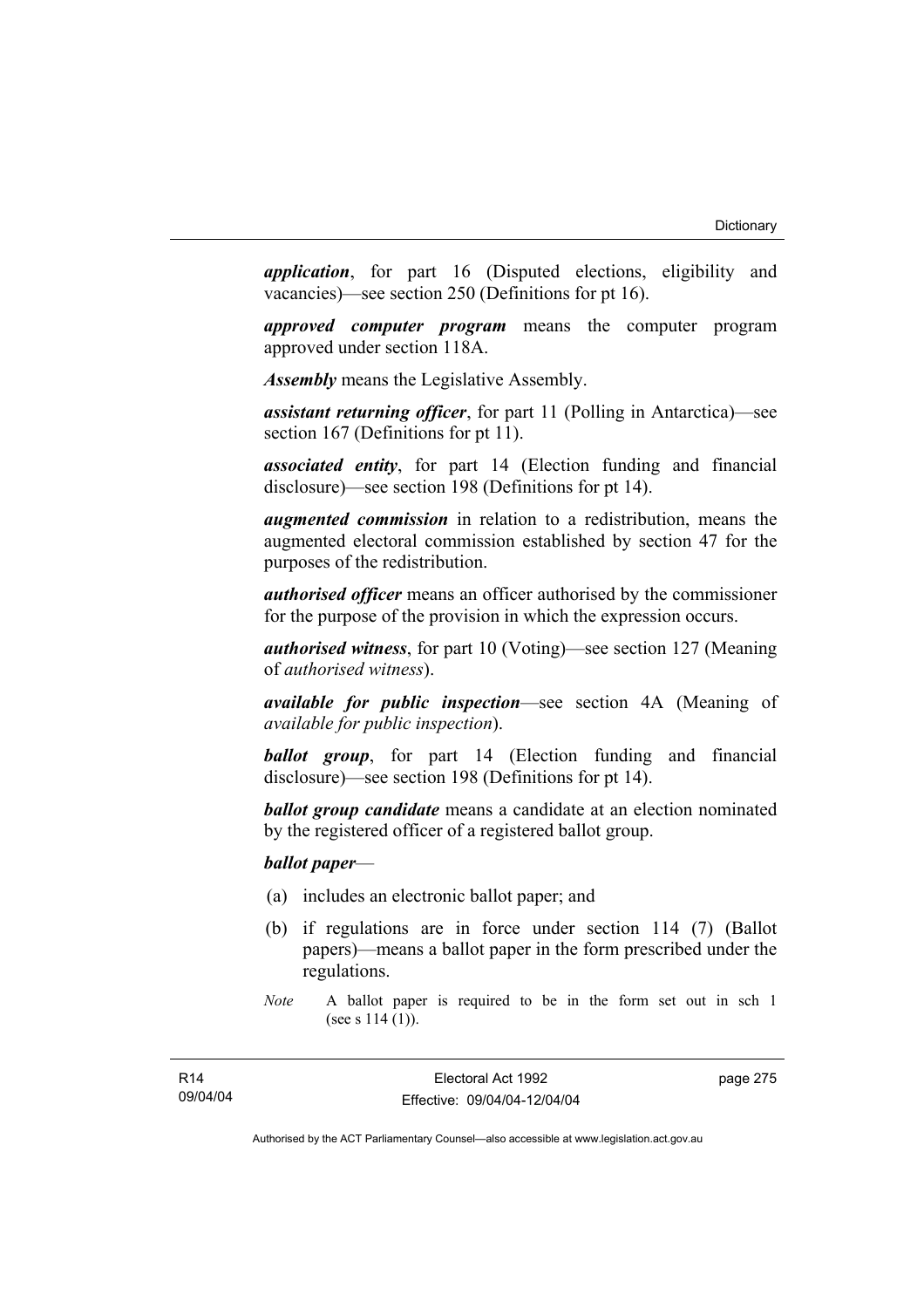*bribery*, for part 16 (Disputed elections, eligibility and vacancies) see section 250 (Definitions for pt 16).

*broadcast* includes televise.

*broadcaster*, for division 14.5 (Disclosure of electoral expenditure)—see section 223 (Definitions for div 14.5).

*candidate* means—

- (a) except in part 13 (Casual vacancies)—a person declared to be a candidate under section 109 (Declaration of candidates); and
- (b) in part 13—a person declared to be a candidate under section 193 (Publication of candidates' details).

*candidate square*—see section 116 (1) (h) (Printing of ballot papers).

*certified list of electors* means a certified list of electors prepared under section 121.

*closed*, in relation to a roll, means closed in accordance with section 80.

*commissioner* means the Electoral Commissioner appointed under section 22.

*Commonwealth Electoral Act* means the *Commonwealth Electoral Act 1918* (Cwlth).

*Commonwealth roll* means the roll of electors for the ACT required by the Commonwealth Electoral Act, section 81.

*contravention*, for part 16 (Disputed elections, eligibility and vacancies)—see section 250.

*Court of Disputed Elections*—see section 252 (2).

*declaration vote* means a vote cast in accordance with any of the following provisions:

(a) section 135 (Declaration voting at polling places);

R14 09/04/04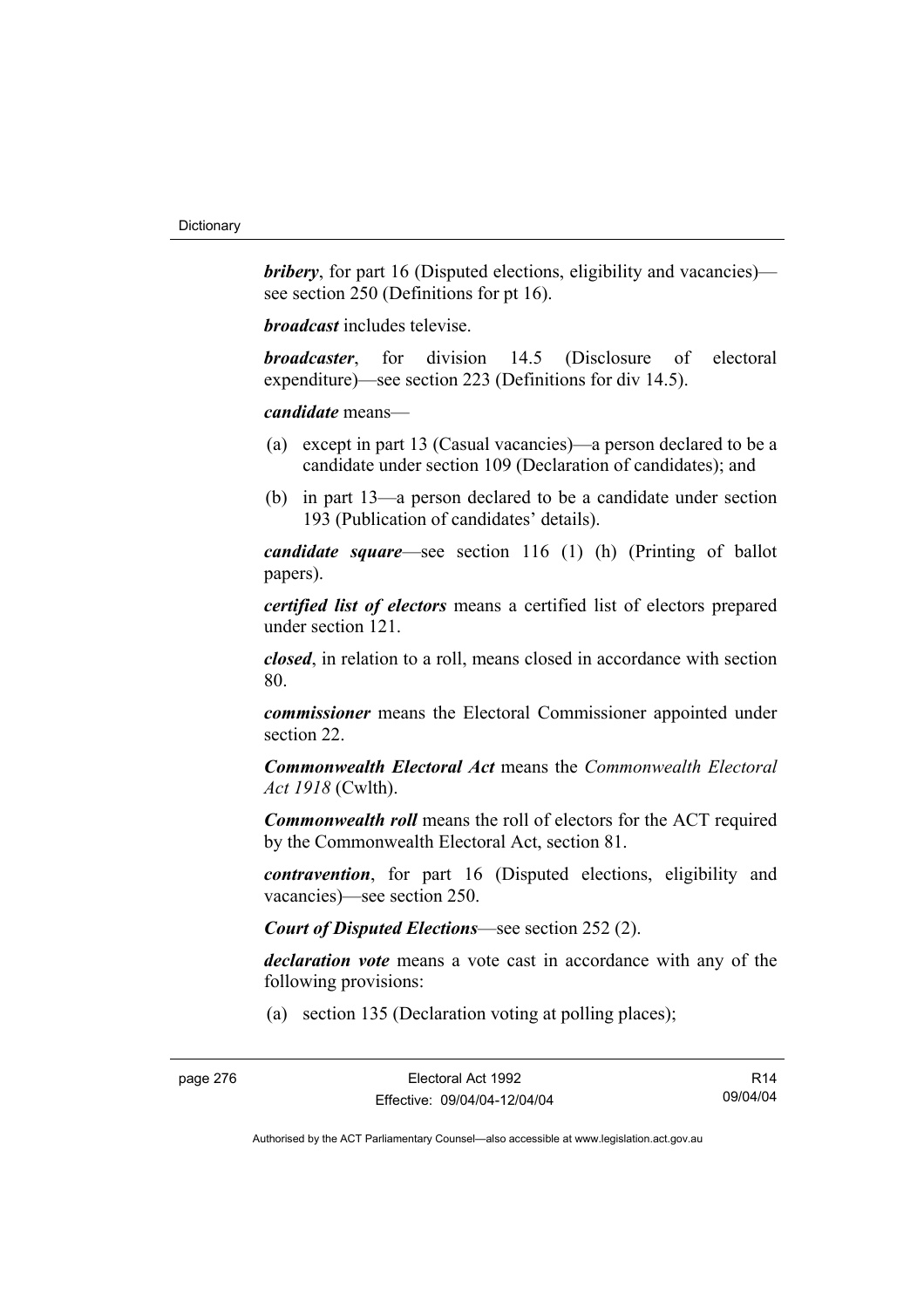- (b) section 136A (Postal voting before polling day);
- (c) section 136B (15) (Ordinary or declaration voting in ACT before polling day);
- (d) section 136C (Declaration voting outside ACT on or before polling day).

*declaration voting papers*, in relation to an election, means—

- (a) a declaration, in the form approved under section 340A (Approved forms) for this paragraph, to be completed by an elector; and
- (b) a ballot paper suitable for declaration voting at the election; and
- (c) a certificate, in the form approved under section 340A (Approved forms) for this paragraph, to be completed by a witness to the declaration; and
- (d) an envelope, in the form approved under section 340A (Approved forms) for this paragraph, addressed to the commissioner, on which appears a declaration referred to in paragraph (a).

*defined details*, for division 14.4 (Disclosure of donations)—see section 216 (Meaning of *defined details* for div 14.4).

*defined particulars*, for division 14.6 (Annual returns)—see section 228 (Meaning of *defined particulars* for div 14.6).

*disclosure period*, for part 14 (Election funding and financial disclosure)—see section 201 (Disclosure periods).

*disposition of property*, for part 14 (Election funding and financial disclosure)—see section 198 (Definitions for pt 14).

*disseminate*, for division 17.3 (Campaigning offences)—see section 291 (Definitions for div 17.3).

page 277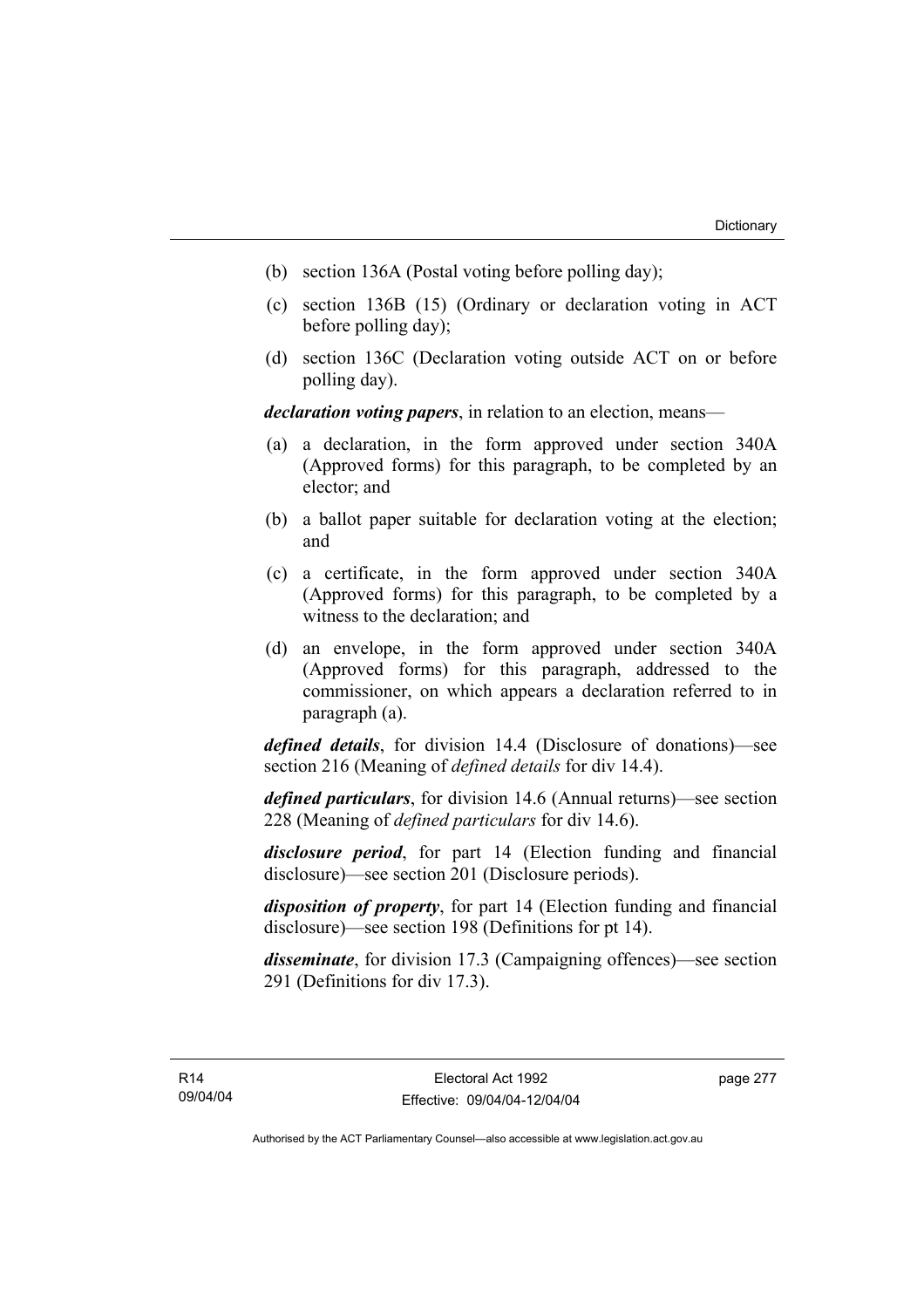*election* means—

- (a) an election of an MLA or MLAs; and
- (b) in relation to an electorate—such an election for the electorate; and
- (c) for part 16 (Disputed elections, eligibility and vacancies)—see section 250 (Definitions for pt 16).

*election period*, in relation to an election, means the period—

- (a) beginning on the first day of the pre-election period; and
- (b) ending when the result of the election is declared under section 189.

*elector* means a person who is enrolled, or is to be taken under this Act to be enrolled, for an electorate.

*electoral advertisement*, for division 14.5 (Disclosure of electoral expenditure)—see section 223 (Definitions for div 14.5).

*electoral commission* means the Australian Capital Territory Electoral Commission established by section 5.

*electoral expenditure*, for division 14.5 (Disclosure of electoral expenditure)—see section 223 (Definitions for div 14.5).

*electoral matter*—see section 4 (Meaning of *electoral matter*).

*electoral paper* means a document, form or notice provided for or required under this Act.

*electorate* means an electorate, the name and boundaries of which are specified in a determination in force under section 35.

*electronic form*, of a roll or an extract from a roll, means a disk, tape or other device from which the information in the extract or roll may be reproduced by mechanical, electronic or other means.

*electronic voting*—see section 120 (2).

R14 09/04/04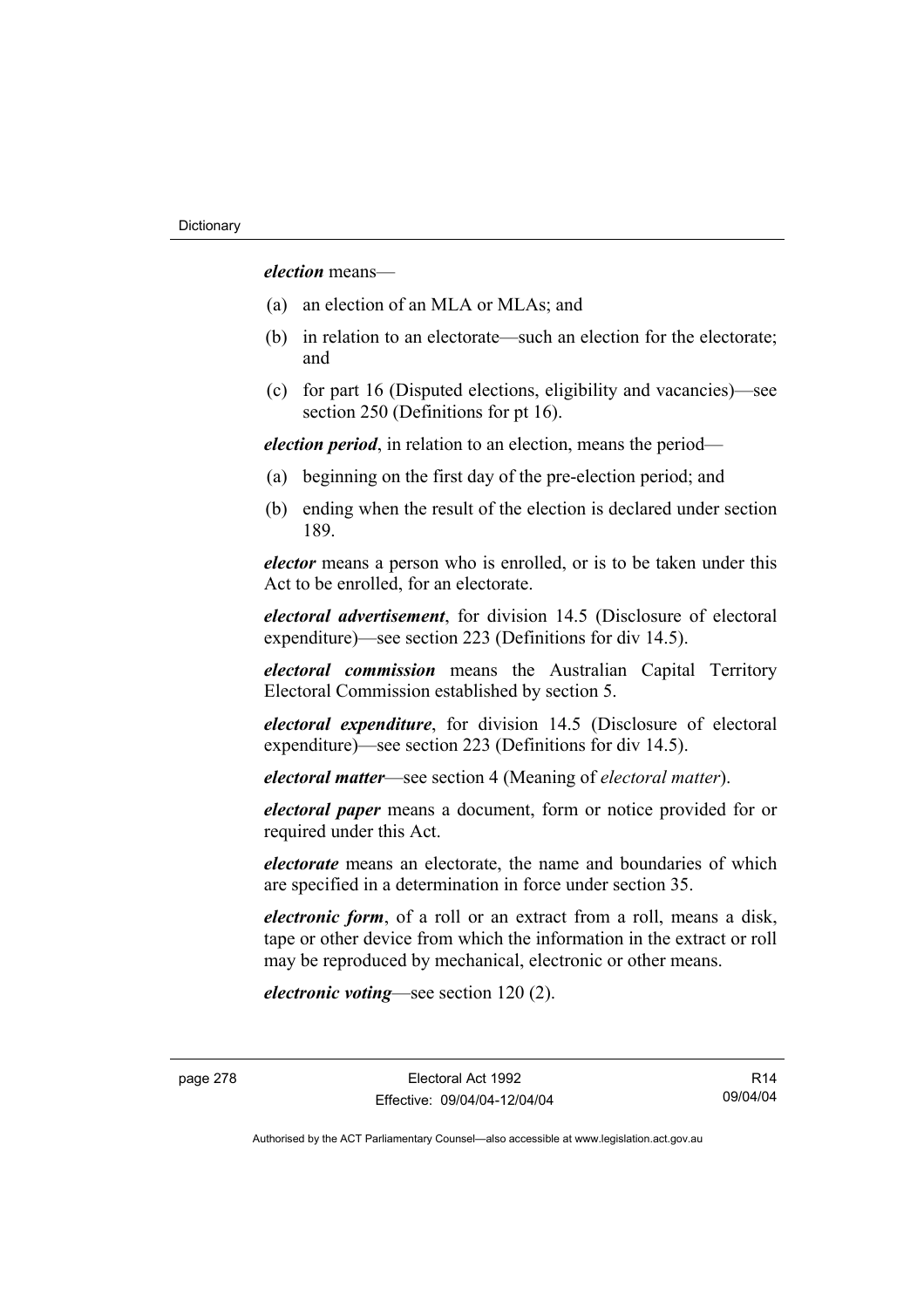*eligible elector*, for division 10.4 (Voting otherwise than at a polling place)—see section 136 (Meaning of *eligible elector* for div 10.4).

*eligible overseas elector* means a person who is an eligible overseas elector under section 74.

*eligible vote*, for part 14 (Election funding and financial disclosure)—see section 198 (Definitions for pt 14).

*entity*, for part 14 (Election funding and financial disclosure)—see section 198 (Definitions for pt 14).

*extract*, from a roll—see section 59.

*extraordinary election*—see section 101.

*file*, for part 16 (Disputed elections, eligibility and vacancies)—see section 250 (Definitions for pt 16).

*financial controller*, for part 14 (Election funding and financial disclosure)—see section 198 (Definitions for pt 14).

*former MLA*, for part 13 (Casual vacancies)—see section 190 (Definitions for pt 13).

*general election* means a general election of MLAs.

*gift*, for part 14 (Election funding and financial disclosure)—see section 198 (Definitions for pt 14).

*group*, in relation to candidates in an election, means candidates whose names are grouped on the ballot papers in accordance with section 115 (1) or (2), whichever is applicable.

*hospital* includes a convalescent home and an institution similar to a hospital or convalescent home.

*hour of nomination*—see section 108.

*investigation notice*, for division 14.7 (Compliance)—see section 235 (Definitions for div 14.7).

page 279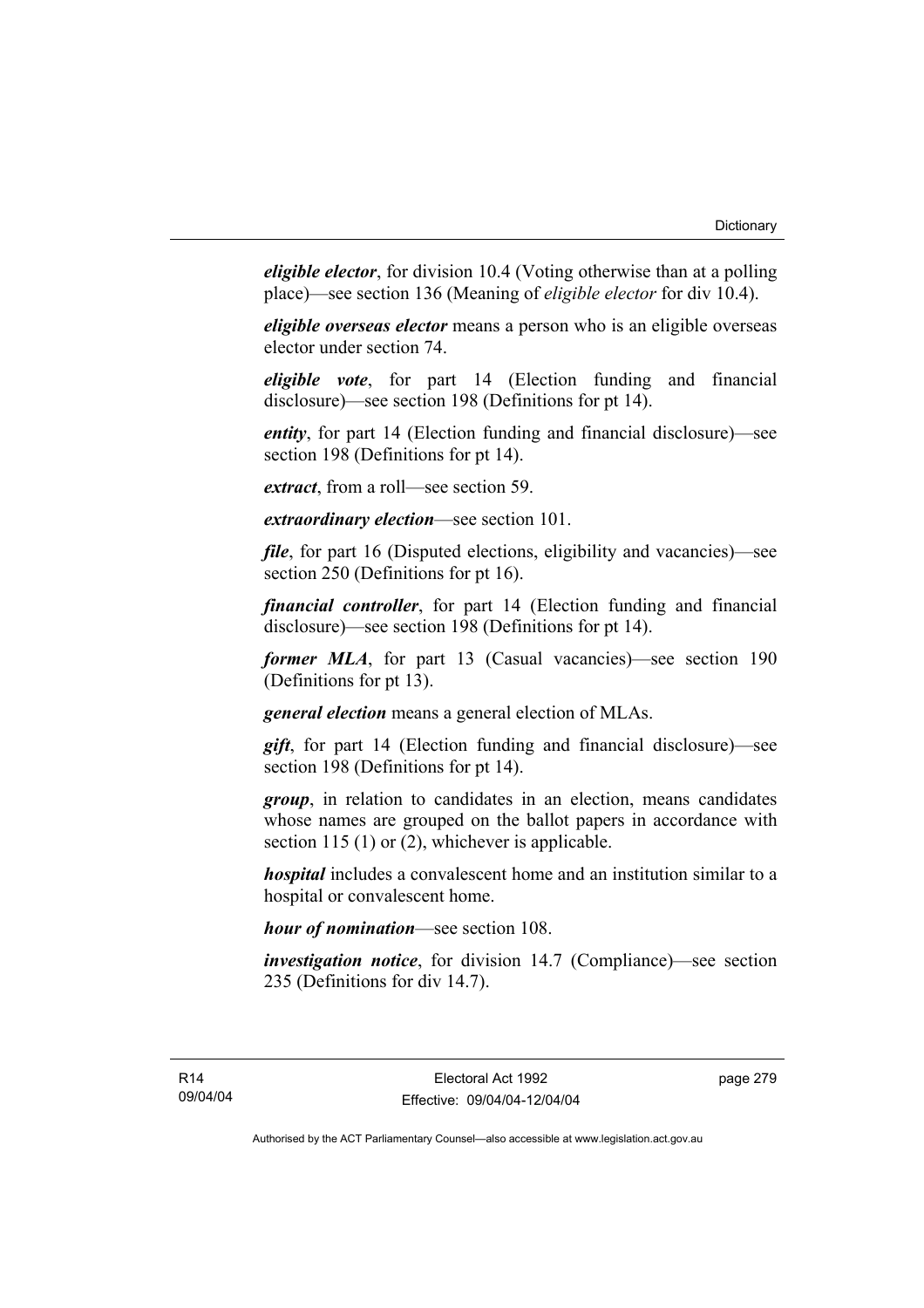*judge* means—

- (a) a judge of the Supreme Court; or
- (b) a judge of the Supreme Court of a State or another Territory; or
- (c) a judge of the Federal Court or Family Court.

*member*, for division 2.2 (Members of electoral commission)—see section 11 (Meaning of *member* for div 2.2).

*MLA* means a member of the Assembly.

*newspaper* means a newspaper circulating in the ACT.

*non-party group*, for part 14 (Election funding and financial disclosure)—see section 198 (Definitions for pt 14).

*officer* means—

- (a) a person appointed under section 33 (Officers) to be an officer; or
- (b) a person exercising a power under this Act under an arrangement under section 70 (Joint roll arrangements with the Commonwealth) or section 336 (Administrative arrangements with Commonwealth and States); or
- (c) in relation to a particular matter—a person mentioned in paragraph (a) or (b) exercising a power in relation to the matter.

*official error*, in relation to a person voting or seeking to vote at an election, means the removal of the person's name under this Act from the roll for an electorate in which the person is otherwise entitled to vote unless the name was so removed before the roll closed for the purpose of the previous election.

# *OIC* means—

 (a) in relation to a scrutiny centre—the officer in charge of the centre; and

R14 09/04/04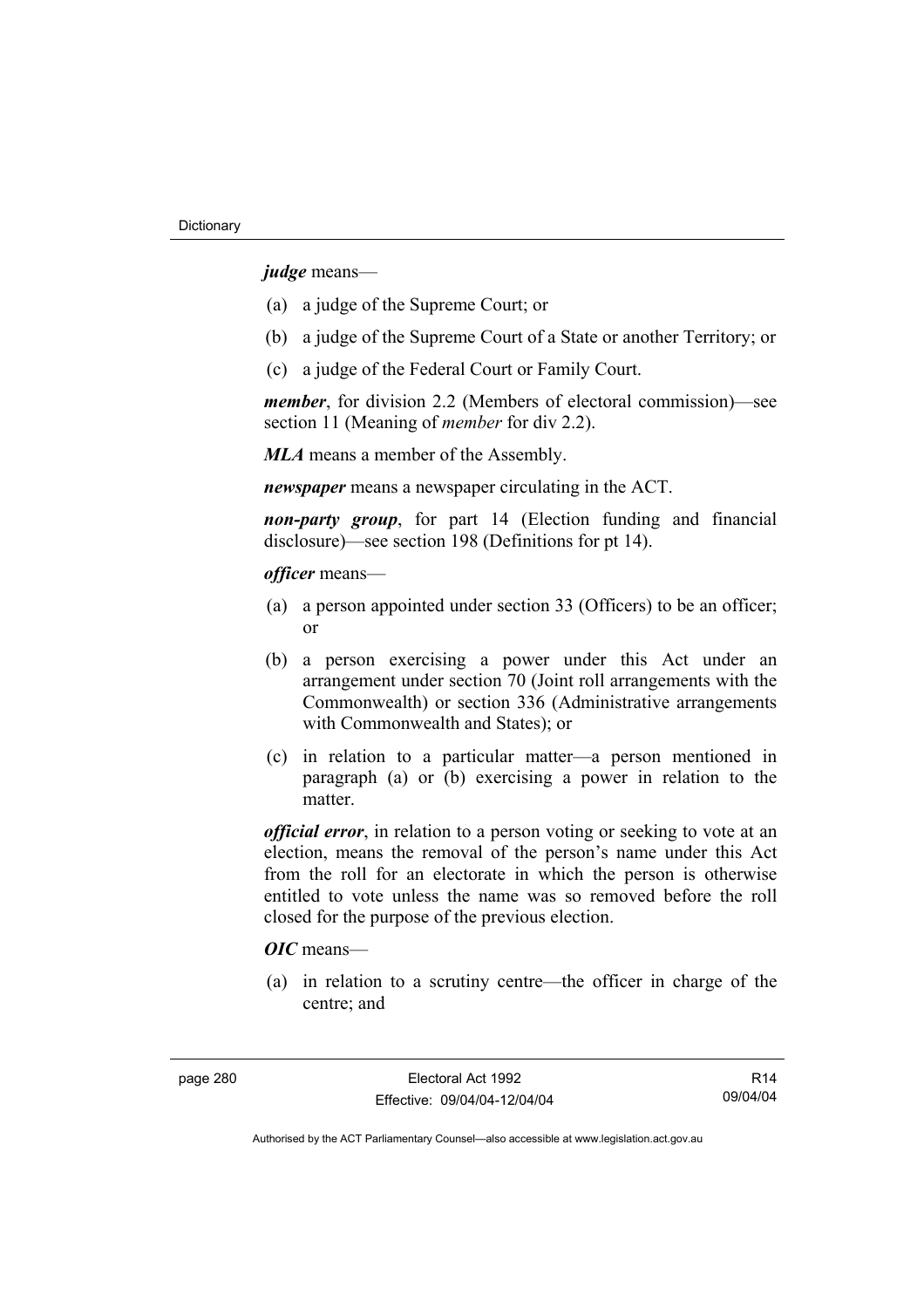(b) in relation to a polling place—the officer in charge of the place.

*ordinary election* means a general election required by section 100.

*ordinary vote* means a vote other than a declaration vote.

*participant*, for division 14.5 (Disclosure of electoral expenditure)—see section 223 (Definitions for div 14.5).

*party*, for part 14 (Electoral funding and financial disclosure)—see section 198 (Definitions for pt 14).

# *party candidate* means—

- (a) a candidate at an election nominated by the registered officer of a registered party; and
- (b) in relation to a registered party—a candidate nominated by the registered officer of the party.

*person*, for part 15 (Review of decisions)—see section 244 (Definitions for pt 15).

*place of nomination*—see section 108.

*political party* means an organisation, incorporated or unincorporated, an object or activity of which is the promotion of the election to the Assembly of a candidate or candidates endorsed by it.

# *polling day*—

- (a) means the day when, apart from section 111 (Need for an election), a poll for an election would be required; and
- (b) except in part 8 (Timing of elections) and part 9 (Arrangements for elections), includes—
	- (i) if the time for holding an election is extended under section 159 for more than 1 day—each of those days; and

page 281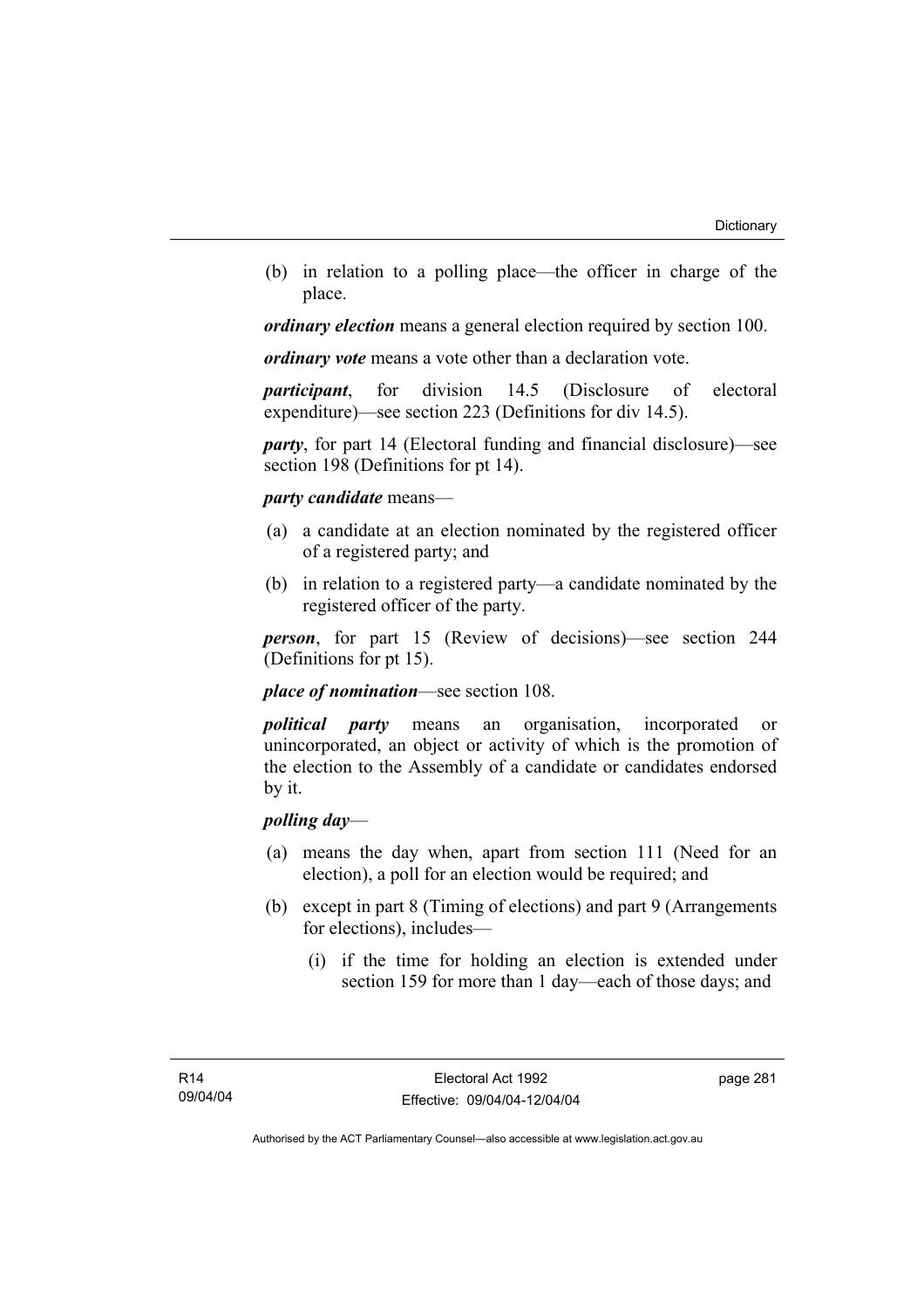(ii) if polling is suspended under section 160—a day when polling is resumed.

*polling place* means a place appointed as a polling place under section 119 (Polling places and scrutiny centres), and, for division 17.3 (Campaigning offences), includes—

- (a) a place where a vote may be made before an officer under section 136B (Ordinary or declaration voting in ACT before polling day) or section 136C (Declaration voting outside ACT on or before polling day); and
- (b) a place where mobile polling is taking place under division 10.5 (Mobile polling).

*postal vote* means a declaration vote in respect of which the declaration voting papers are given to the elector concerned by virtue of—

- (a) an application under section 136A (2); or
- (b) section 141.

*pre-election period* means the period of 37 days ending on the end of polling day for an election.

*proceeding*, for part 16 (Disputed elections, eligibility and vacancies)—see section 250 (Definitions for pt 16).

*property*, for part 14 (Election funding and financial disclosure) see section 198 (Definitions for pt 14).

*publish*, for division 17.3 (Campaigning offences)—see section 291 (Definitions for div 17.3).

*redistribution* includes distribution.

*register*, for part 14 (Election funding and financial disclosure)—see section 198 (Definitions for pt 14).

*registered*, for an abbreviation of the name of a registered party or registered ballot group, means an abbreviation included in the

R14 09/04/04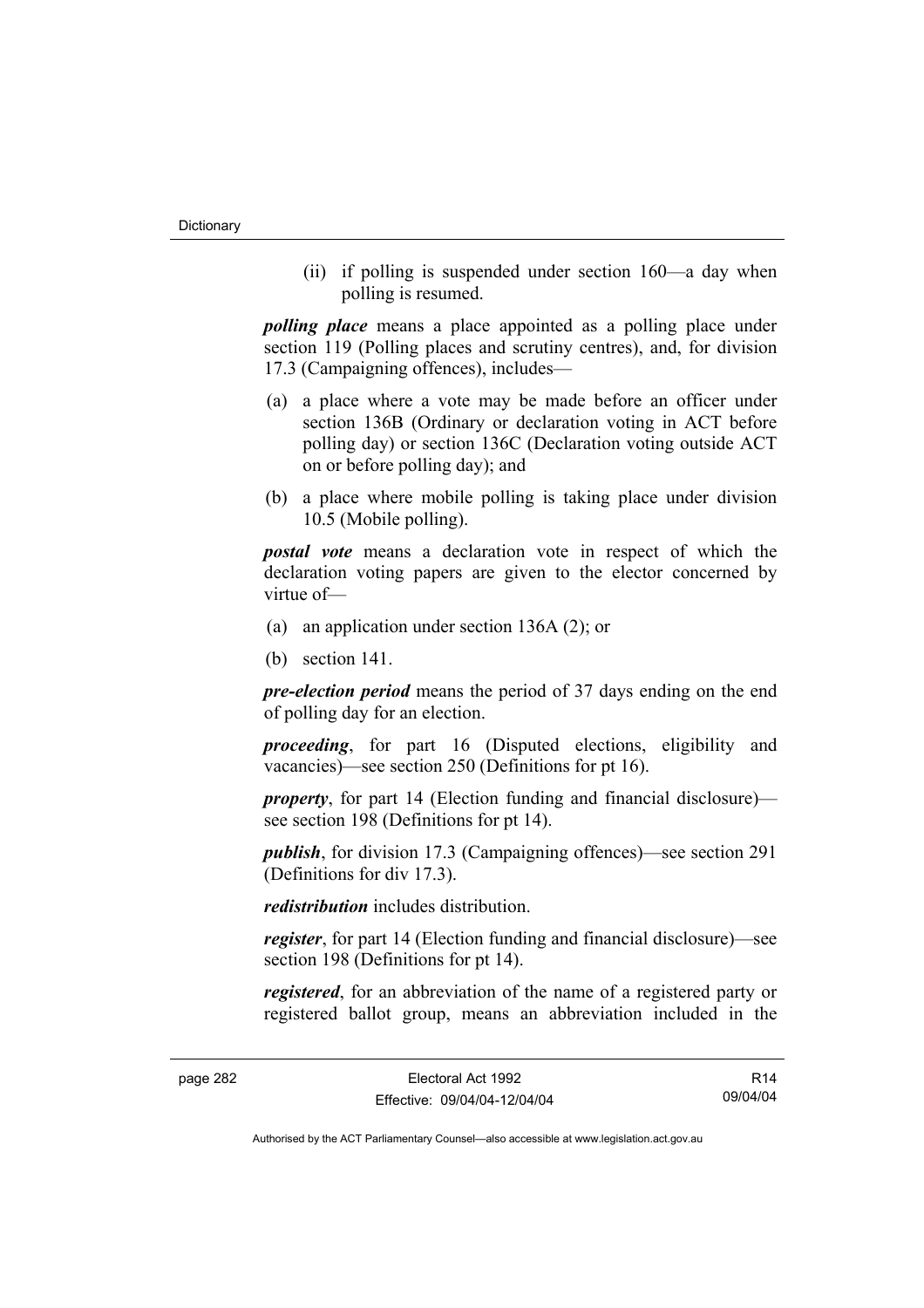particulars for the party or group in the register of political parties or register of ballot groups.

*registered ballot group* means a ballot group registered under part 7 (Registration of political parties and ballot groups).

*registered industrial organisation*, for part 14 (Election funding and financial disclosure)—see section 198 (Definitions for pt 14).

*registered officer* means—

- (a) for a registered party—the person whose name is entered in the register of political parties as the registered officer of the party; and
- (b) for a registered ballot group—the person whose name is entered in the register of ballot groups as the registered officer of the group.

*registered party* means a political party registered under part 7 (Registration of political parties and ballot groups).

*register of ballot groups* means the register of ballot groups kept under section 88 (Register).

*register of political parties* means the register of political parties kept under section 88 (Register).

*registrar*, for part 16 (Disputed elections, eligibility and vacancies)—see section 250 (Definitions for pt 16).

*related* political parties, for part 7 (Registration of political parties and ballot groups)—see section 87 (Meaning of *related* political parties).

*relates*, for division 14.5 (Disclosure of electoral expenditure)—see section 223 (Definitions for div 14.5).

*remand centre*, for division 10.5 (Mobile polling)—see section 149 (Definitions for div 10.5).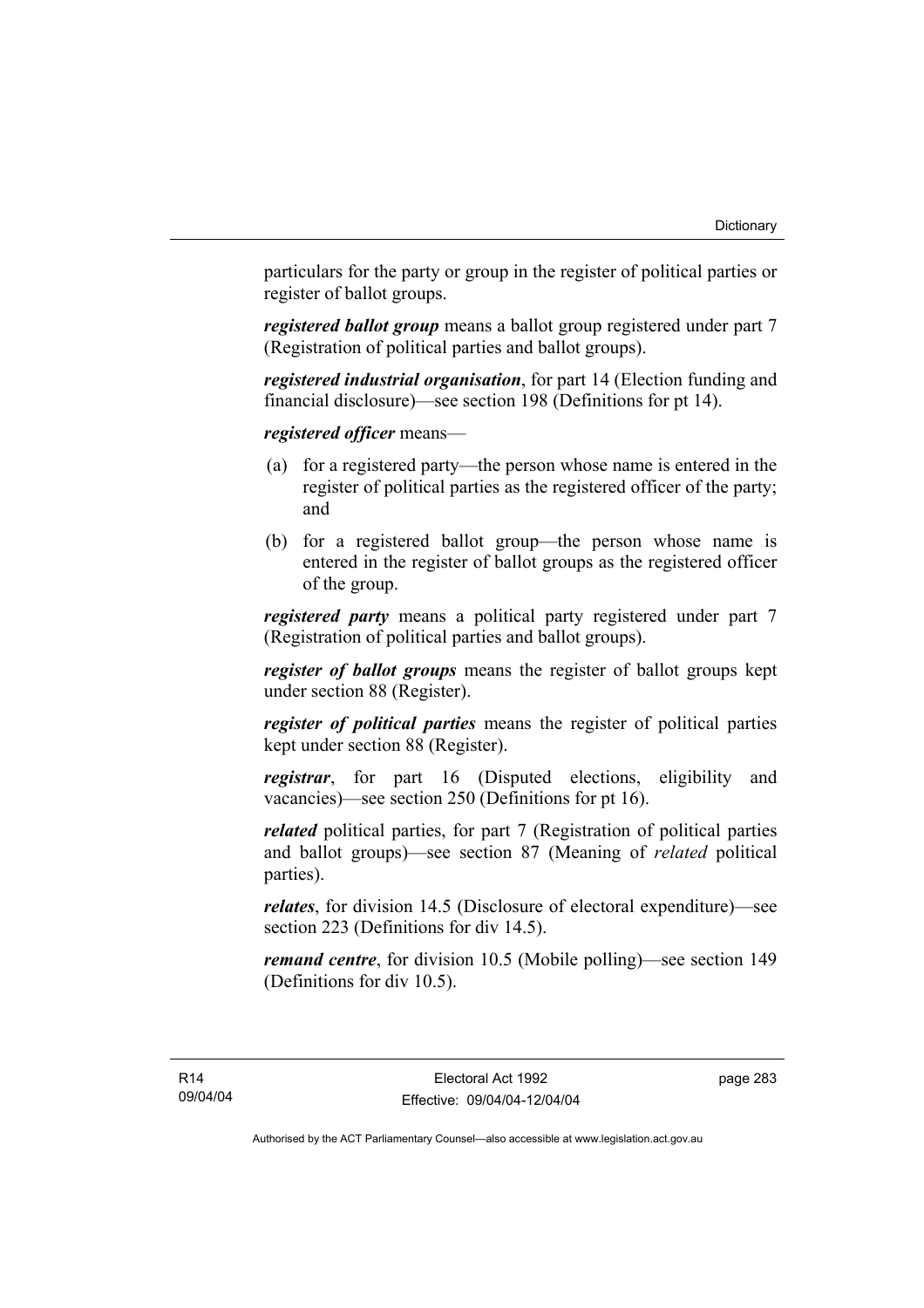*reportage or commentary*, for division 17.3 (Campaigning offences)—see section 291 (Definitions for div 17.3).

*research personnel*, for part 11 (Polling in Antarctica)—see section 167 (Definitions for pt 11).

*return*, for division 14.7 (Compliance)—see section 235 (Definitions for div 14.7).

*returning officer*, for part 11 (Polling in Antarctica)—see section 167 (Definitions for pt 11).

*reviewable decision*, for part 15 (Review of decisions)—see section 244 (Definitions for pt 15).

*review statement*, in relation to a decision by the commissioner, means a statement referred to in section 246 about that decision.

*roll* means a roll of electors kept under this Act.

*scrutineer* means a person appointed under section 122 to be a scrutineer.

*scrutiny centre* means a place appointed as a scrutiny centre under section 119.

*secretary*, in relation to a political party, means the secretary or chief administrative officer (however described) of the party.

*Speaker*—

- (a) for part 13 (Casual vacancies)—see section 190; and
- (b) for part 16 (Disputed elections, eligibility and vacancies)—see section 251.

*Note Speaker* is defined in the *Legislation Act 2001*, dict. pt 1.

*special hospital*, for division 10.5 (Mobile polling)—see section 149 (Definitions for div 10.5).

*sponsoring MLA*, in relation to a registered ballot group, means the MLA who applied to register the group.

page 284 Electoral Act 1992 Effective: 09/04/04-12/04/04

R14 09/04/04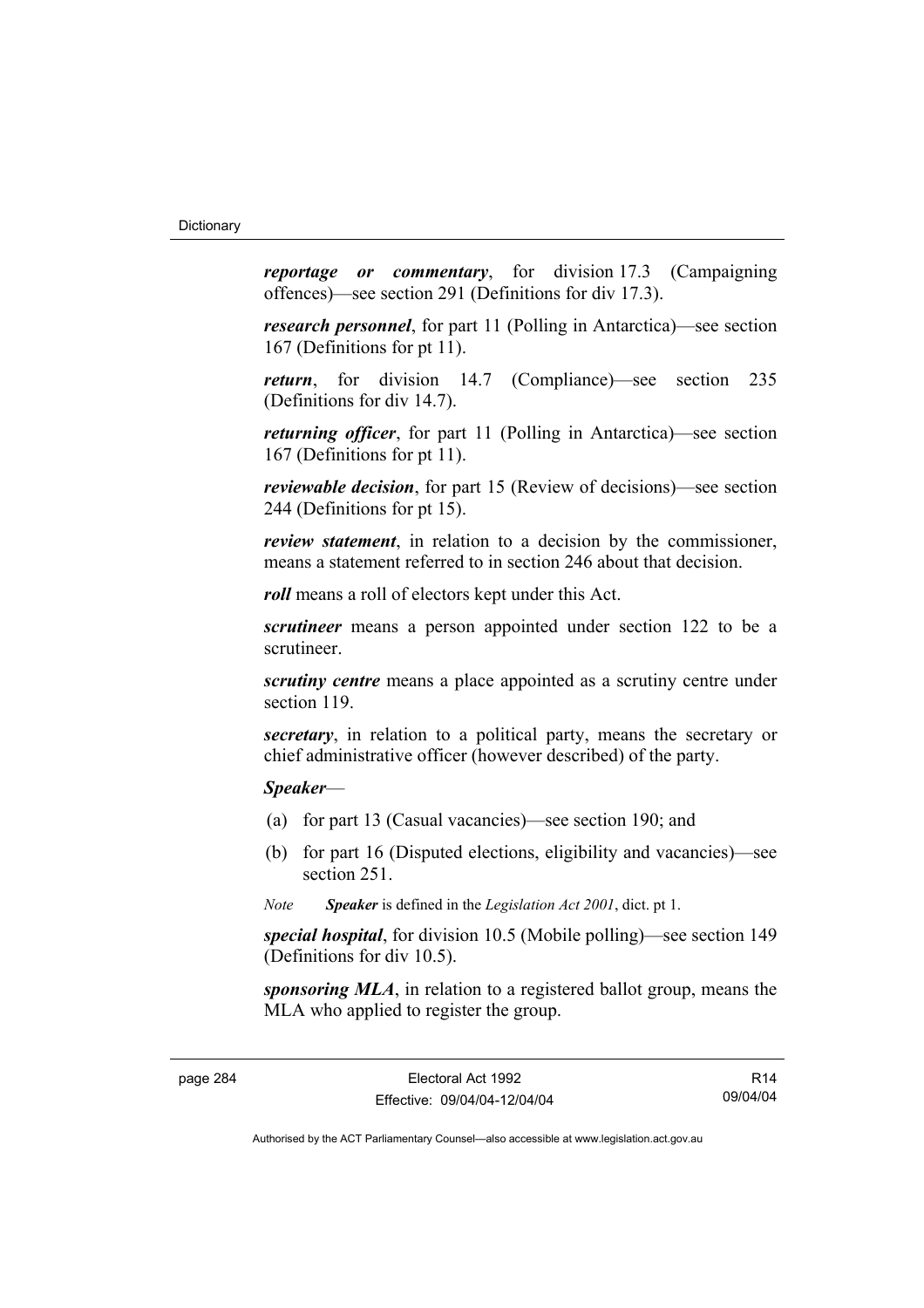*staff*, in relation to the electoral commission, means—

- (a) the staff assisting the commissioner referred to in section 31; and
- (b) persons employed or engaged under section 32.

*station*, for part 11 (Polling in Antarctica)—see section 167 (Definitions for pt 11).

*suppressed address* means an address particulars of which are required to be suppressed from a roll extract under section 77.

*transmit*, for part 11 (Polling in Antarctica)—see section 167 (Definitions for pt 11).

*undue influence*, for part 16 (Disputed elections, eligibility and vacancies)—see section 250 (Definitions for pt 16).

*visiting officer*, for division 10.5 (Mobile polling)—see section 149 (Definitions for div 10.5).

R14 09/04/04 page 285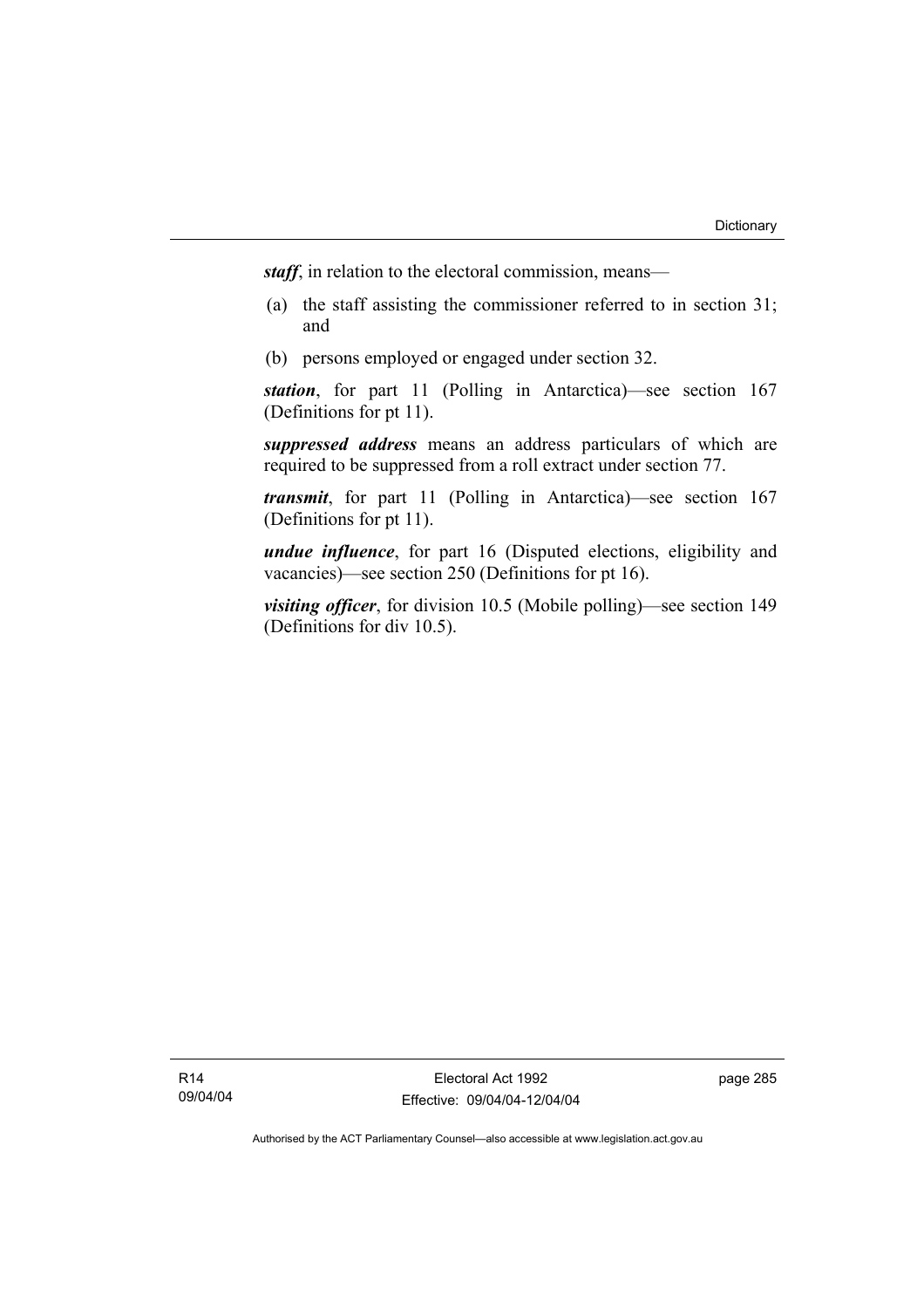1 About the endnotes

# **Endnotes**

# **1 About the endnotes**

Amending and modifying laws are annotated in the legislation history and the amendment history. Current modifications are not included in the republished law but are set out in the endnotes.

Not all editorial amendments made under the *Legislation Act 2001*, part 11.3 are annotated in the amendment history. Full details of any amendments can be obtained from the Parliamentary Counsel's Office.

Uncommenced amending laws and expiries are listed in the legislation history and the amendment history. These details are underlined. Uncommenced provisions and amendments are not included in the republished law but are set out in the last endnote.

If all the provisions of the law have been renumbered, a table of renumbered provisions gives details of previous and current numbering.

The endnotes also include a table of earlier republications.

| $am = amended$<br>$amdt = amendment$<br>$ch = chapter$<br>$cl = clause$<br>$def = definition$<br>$dict = dictionary$<br>disallowed = disallowed by the Legislative<br>Assembly<br>$div = division$<br>$exp = expires/expired$<br>$Gaz = Gazette$<br>$hda =$ heading<br>IA = Interpretation Act 1967<br>ins = inserted/added<br>$LA =$ Legislation Act 2001<br>$LR =$ legislation register<br>LRA = Legislation (Republication) Act 1996<br>mod = modified/modification<br>$o = order$ | $ord = ordinance$<br>orig = original<br>par = paragraph/subparagraph<br>$pres = present$<br>prev = previous<br>$(\text{prev})$ = previously<br>$pt = part$<br>$r = rule/subrule$<br>reg = regulation/subregulation<br>$renum = renumbered$<br>$reloc = relocated$<br>$R[X]$ = Republication No<br>$RI = reissue$<br>$s = section/subsection$<br>$sch = schedule$<br>$sdiv = subdivision$<br>$sub =$ substituted<br>SL = Subordinate Law<br>underlining = whole or part not commenced |
|---------------------------------------------------------------------------------------------------------------------------------------------------------------------------------------------------------------------------------------------------------------------------------------------------------------------------------------------------------------------------------------------------------------------------------------------------------------------------------------|--------------------------------------------------------------------------------------------------------------------------------------------------------------------------------------------------------------------------------------------------------------------------------------------------------------------------------------------------------------------------------------------------------------------------------------------------------------------------------------|
| om = omitted/repealed                                                                                                                                                                                                                                                                                                                                                                                                                                                                 | or to be expired                                                                                                                                                                                                                                                                                                                                                                                                                                                                     |
|                                                                                                                                                                                                                                                                                                                                                                                                                                                                                       |                                                                                                                                                                                                                                                                                                                                                                                                                                                                                      |

# **2 Abbreviation key**

page 286 **Electoral Act 1992** Effective: 09/04/04-12/04/04

R14 09/04/04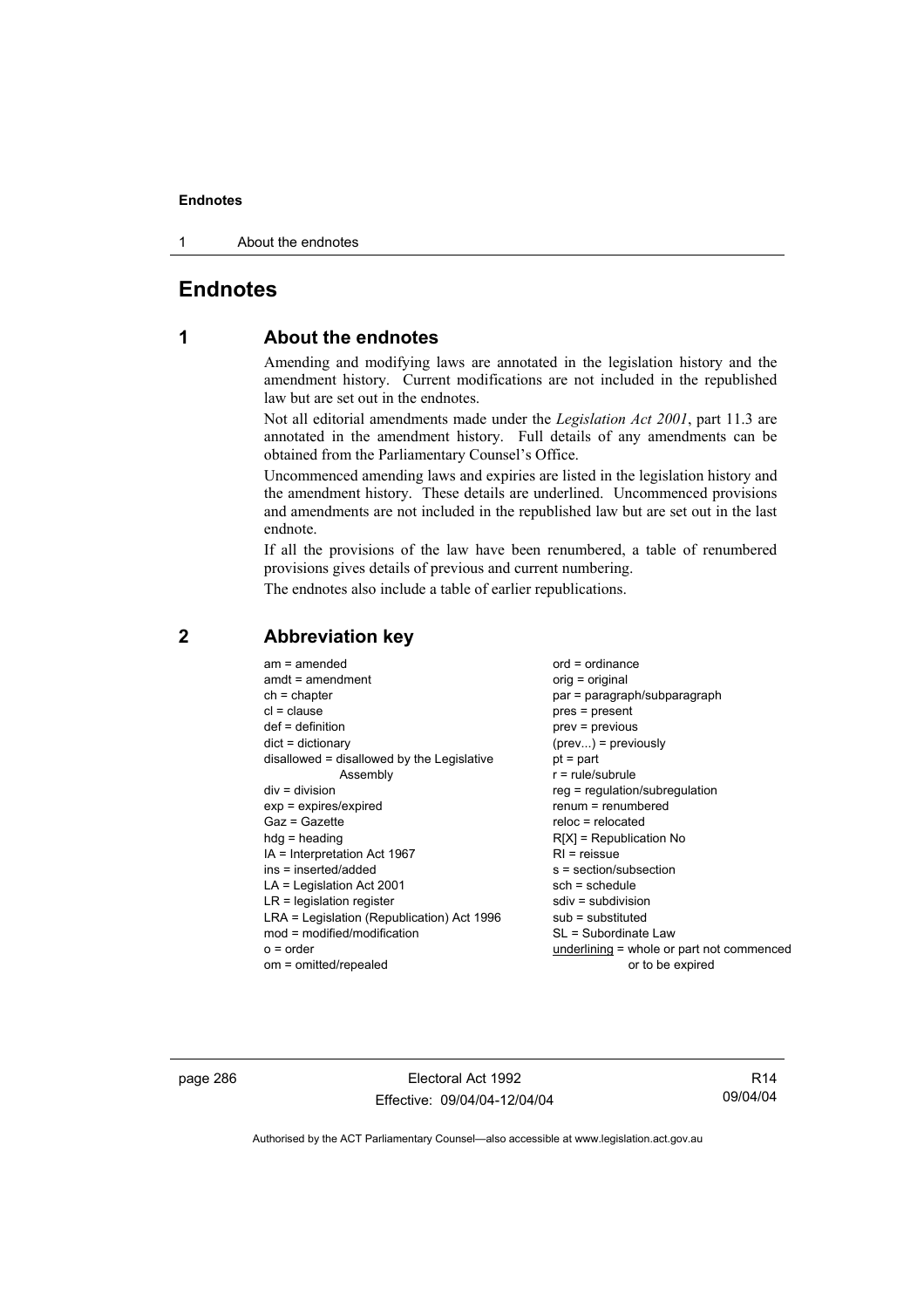# **3 Legislation history**

#### **Electoral Act 1992 No 71**

notified 8 December 1992 (Gaz 1992 No S218) s 1, s 2 commenced 8 December 1992 (s 2 (1)) remainder commenced 21 December 1992 (Gaz 1992 No S243 p 19)

as amended by

# **Acts Revision (Position of Crown) Act 1993 No 44 sch 2**

notified 27 August 1993 (Gaz 1993 No S165) commenced 27 August 1993 (s 2)

# **Electoral (Amendment) Act 1994 No 14**

notified 17 May 1994 (Gaz 1994 No S85) s 1, s 2, s 22 (in pt), s 23 (in pt) commenced 17 May 1994 (s 2 (1), (2)) ss 3-21 commenced 6 June 1994 (Gaz 1994 No S105) s 22 (new pt 13) commenced 3 March 1995 (s 2 (5)) s 22 (new pt 16 (ss 244-278)) commenced 25 August 1994 (s 2 (6) and Gaz 1994 No S172) s 24 commenced 1 September 1994 (Gaz 1994 No S172) remainder commenced 25 August 1994 (Gaz 1994 No S172)

# **Public Sector Management (Consequential and Transitional Provisions) Act 1994 No 38 sch 1 pt 32**

notified 30 June 1994 (Gaz 1994 No S121) s 1, s 2 commenced 30 June 1994 (s 2 (1)) sch1 pt 32 commenced 1 July 1994 (Gaz 1994 No S142 p 2)

# **Electoral (Amendment) Act 1994 (No 2) No 78**

notified 17 November 1994 (Gaz 1994 No S252) commenced 17 November 1994 (s 2)

# **Annual Reports (Government Agencies) (Consequential Provisions) Act 1995 No 25 sch**

notified 5 September 1995 (Gaz 1995 No S212) commenced 5 September 1995 (s 2)

#### **Electoral (Amendment) Act 1995 No 33**

notified 31 October 1995 (Gaz 1995 No S266) commenced 31 October 1995 (s 2)

R14 09/04/04 page 287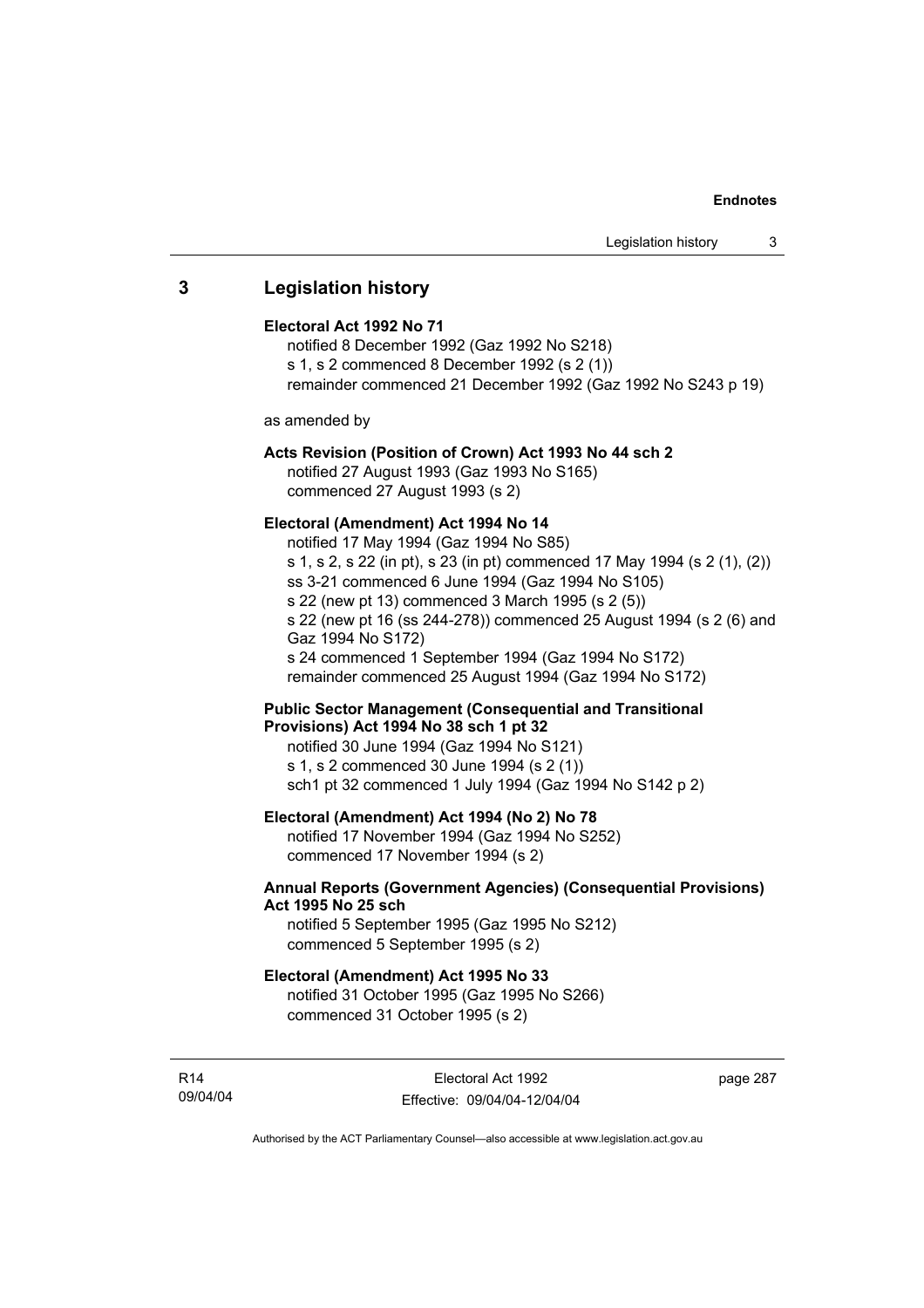3 Legislation history

#### **Statute Law Revision Act 1995 No 46 sch**

notified 18 December 1995 (Gaz 1995 No S306) commenced 18 December 1995 (s 2)

# **Remuneration Tribunal (Consequential and Transitional Provisions) Act 1995 No 56 sch**

notified 20 December 1995 (Gaz 1995 No S313) sch commenced 21 December 1995 (s 2 and see Gaz 1995 No S315 p 2)

#### **Electoral (Amendment) Act 1996 No 56**

notified 29 November 1996 (Gaz 1996 No S320) commenced 29 November 1996 (s 2)

# **Land (Planning and Environment) (Amendment) Act 1996 (No 3) No 85**

notified 24 December 1996 (Gaz 1996 No S345) s 1, s 2 commenced 24 December 1996 (s 2 (1)) remainder commenced 24 June 1997 (s 2 (3))

#### **Electoral (Amendment) Act 1997 No 38**

notified 1 September 1997 (Gaz 1997 No S257) ss 1-3 commenced 1 September 1997 (s 2 (1)) remainder commenced 1 May 1998 (s 2 (2))

## **Remuneration Tribunal (Consequential Amendments) Act 1997 No 41 sch 1 (as am by 2002 (No 2) No 49 pt 3.19)**

notified 19 September 1997 (Gaz 1997 No S264) s 1, s 2 commenced 19 September 1997 (s 2 (1)) sch 1 commenced 24 September 1997 (s 2)

## **Electoral Amendment Act 1997 (No 2) No 91**

notified 1 December 1997 (Gaz 1997 No S380) commenced 1 December 1997 (s 2)

# **Legal Practitioners (Consequential Amendments) Act 1997 No 96 sch 1**

notified 1 December 1997 (Gaz 1997 No S380) s 1, s 2 commenced 1 December 1997 (s 2 (1)) sch 1 commenced 1 June 1998 (s 2 (2))

page 288 Electoral Act 1992 Effective: 09/04/04-12/04/04

R14 09/04/04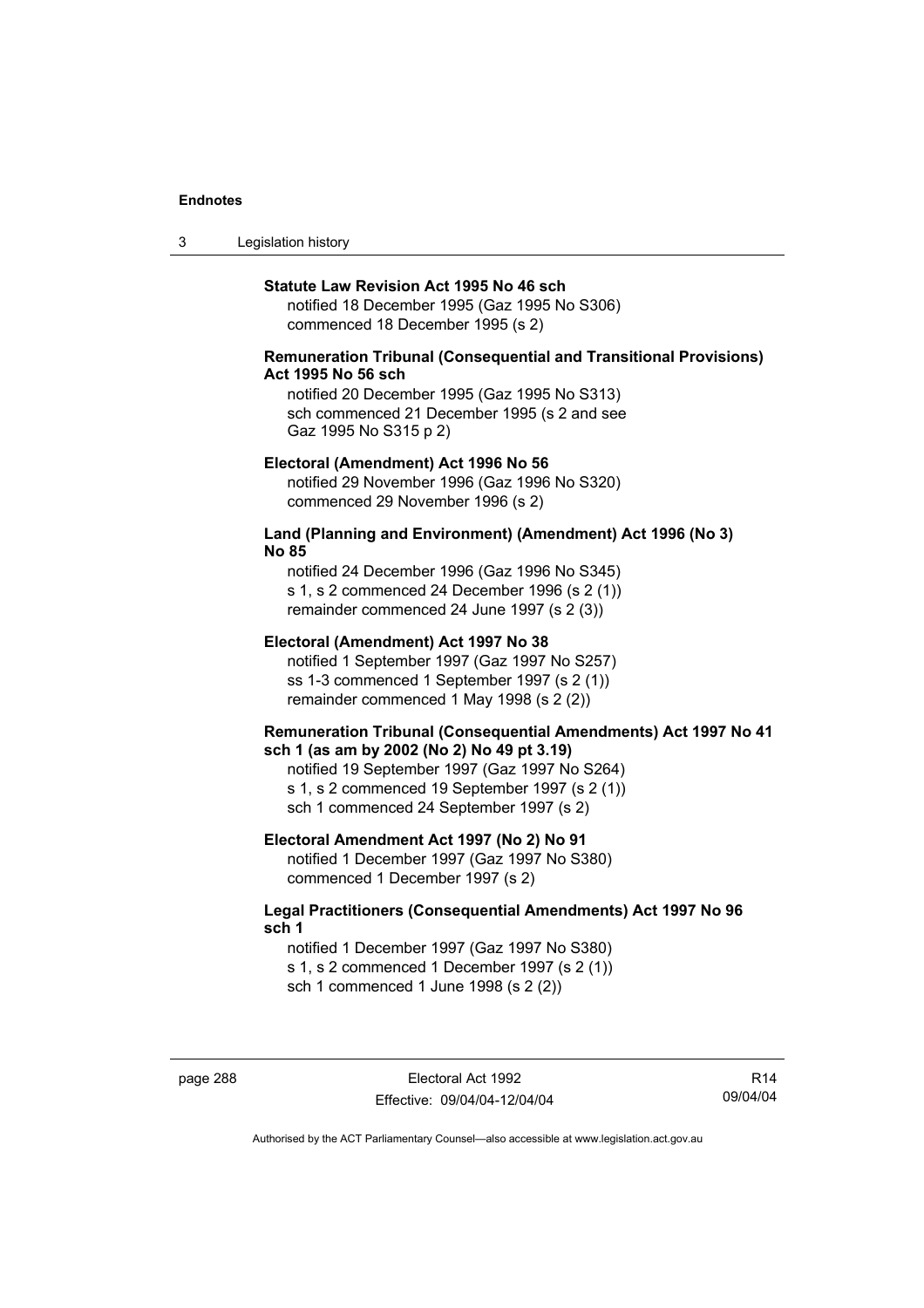| Legislation history |  |
|---------------------|--|
|---------------------|--|

#### **Statute Law Revision (Penalties) Act 1998 No 54 sch**

notified 27 November 1998 (Gaz 1998 No S207) s 1, s 2 commenced 27 November 1998 (s 2 (1)) sch commenced 9 December 1998 (Gaz 1998 No 49 p 1078)

**Electoral (Amendment) Act 1998 No 61**  notified 11 December 1998 (Gaz 1998 No S209) commenced 11 December 1998 (s 2)

**Electoral Amendment Act 2000 No 50**  notified 28 September 2000 (Gaz 2000 No 39) commenced 28 September 2000 (s 2)

#### **Electoral Amendment Act 2000 (No 2) No 76**

notified 21 December 2000 (Gaz 2000 No S69) s 1, s 2 commenced 21 December 2000 (IA s 10B) remainder commenced 11 April 2001 (Gaz 2001 No 14)

# **Surveyors (Consequential Amendments) Act 2001 No 3 sch 1**

notified 8 March 2001 (Gaz 2001 No 10) s 1, s 2 commenced 8 March 2001 (IA s 10B) sch 1 commenced 26 July 2001 (s 2 and Gaz 2001 No 30)

#### **Electoral Amendment Act 2001 No 36**  notified 29 June 2001 (Gaz 2001 No S36)

commenced 29 June 2001 (s 2)

## **Electoral (Entrenched Provisions) Amendment Act 2001 No 37**

notified 29 June 2001 (Gaz 2001 No S36) commenced 29 June 2001 (s 2)

# **Electoral Amendment Act 2001 (No 2) No 38**

notified 29 June 2001 (Gaz 2001 No S36) s 1, s 2 commenced 29 June 2001 (IA s 10B) remainder commenced 29 June 2001 (s 2)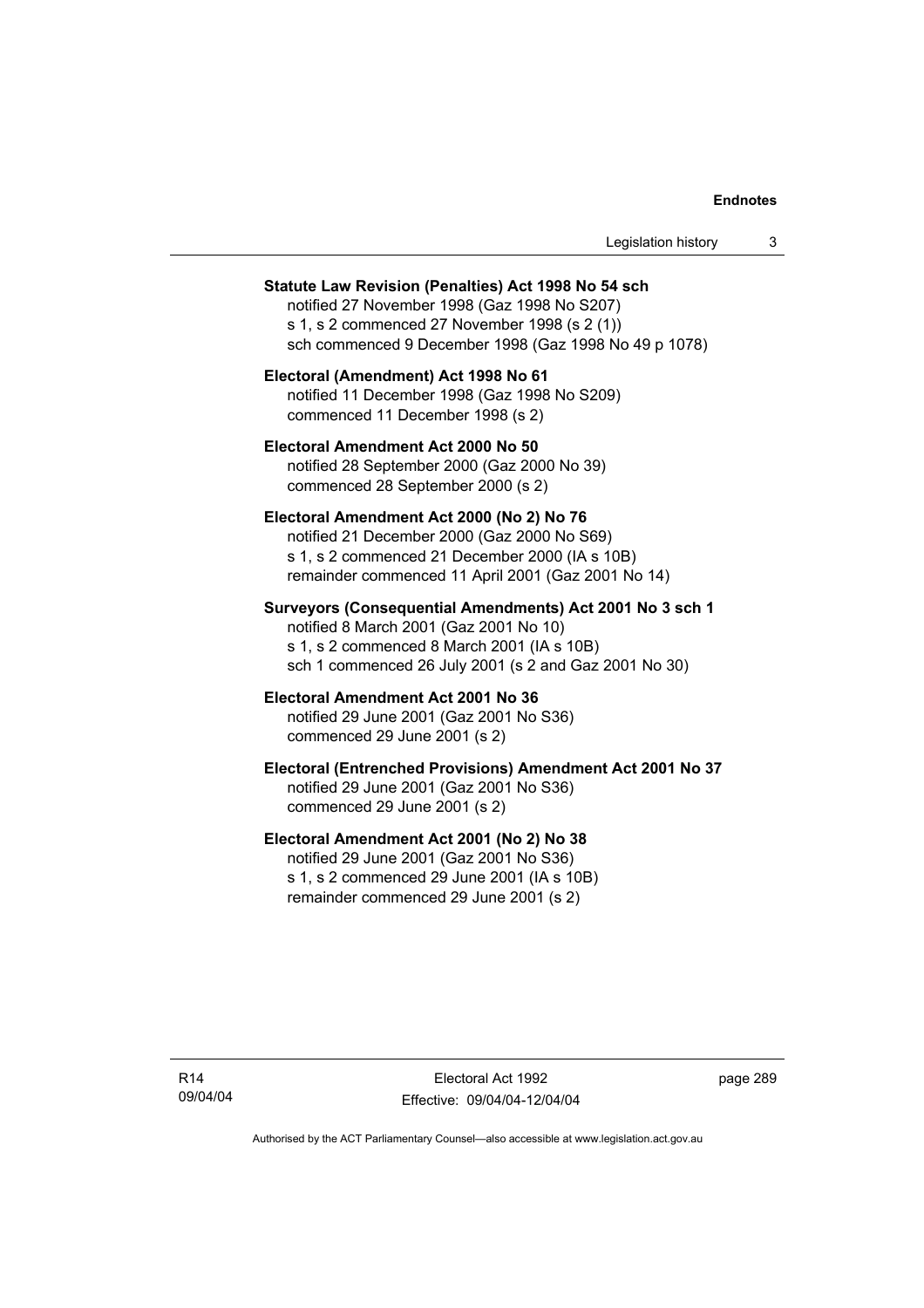3 Legislation history

# **Legislation (Consequential Amendments) Act 2001 No 44 sch 1 pt 120**

notified 26 July 2001 (Gaz 2001 No 30) s 1, s 2 commenced 26 July 2001 (IA s 10B) amdts 1.1294, 1.1312-1.1321, 1.1338, 1.1339, 1.1342, 1.1343, 1.1350, 1.1356, 1.1357, 1.1364, 1.1365, 1.1370-1.1372, 1.1378-1.1384, 1.1398-1.1400 commenced 12 September 2001 (s 2 and see Gaz 2001 No S65) pt 120 remainder commenced 12 September 2001 (s 2 and see Gaz 2001 No S65)

#### **Legislation Amendment Act 2002 No 11 pt 2.17**

notified LR 27 May 2002 s 1, s 2 commenced 27 May 2002 (LA s 75) pt 2.17 commenced 28 May 2002 (s 2 (1))

## **Statute Law Amendment Act 2002 No 30 pt 3.21**

notified LR 16 September 2002 s 1, s 2 taken to have commenced 19 May 1997 (LA s 75 (2)) pt 3.21 commenced 17 September 2002 (s 2 (1))

# **Electoral Amendment Act 2002 No 32**

notified LR 8 October 2002 s 1, s 2 commenced 8 October 2002 (LA s 75 (1)) remainder commenced 9 October 2002 (s 2)

#### **Districts Act 2002 No 39 pt 1.3**

notified LR 10 October 2002 s 1, s 2 commenced 10 October 2002 (LA s 75 (1)) pt 1.3 commenced 11 October 2002 (s 2)

### **Statute Law Amendment Act 2002 (No 2) No 49 pt 3.19**

notified LR 20 December 2002

s 1, s 2 taken to have commenced 7 October 1994 (LA s 75 (2))

pt 3.19 commenced 24 September 1997 (s 2 (4))

*Note* This Act only amends the Remuneration Tribunal (Consequential Amendments) Act 1997 No 41.

R14 09/04/04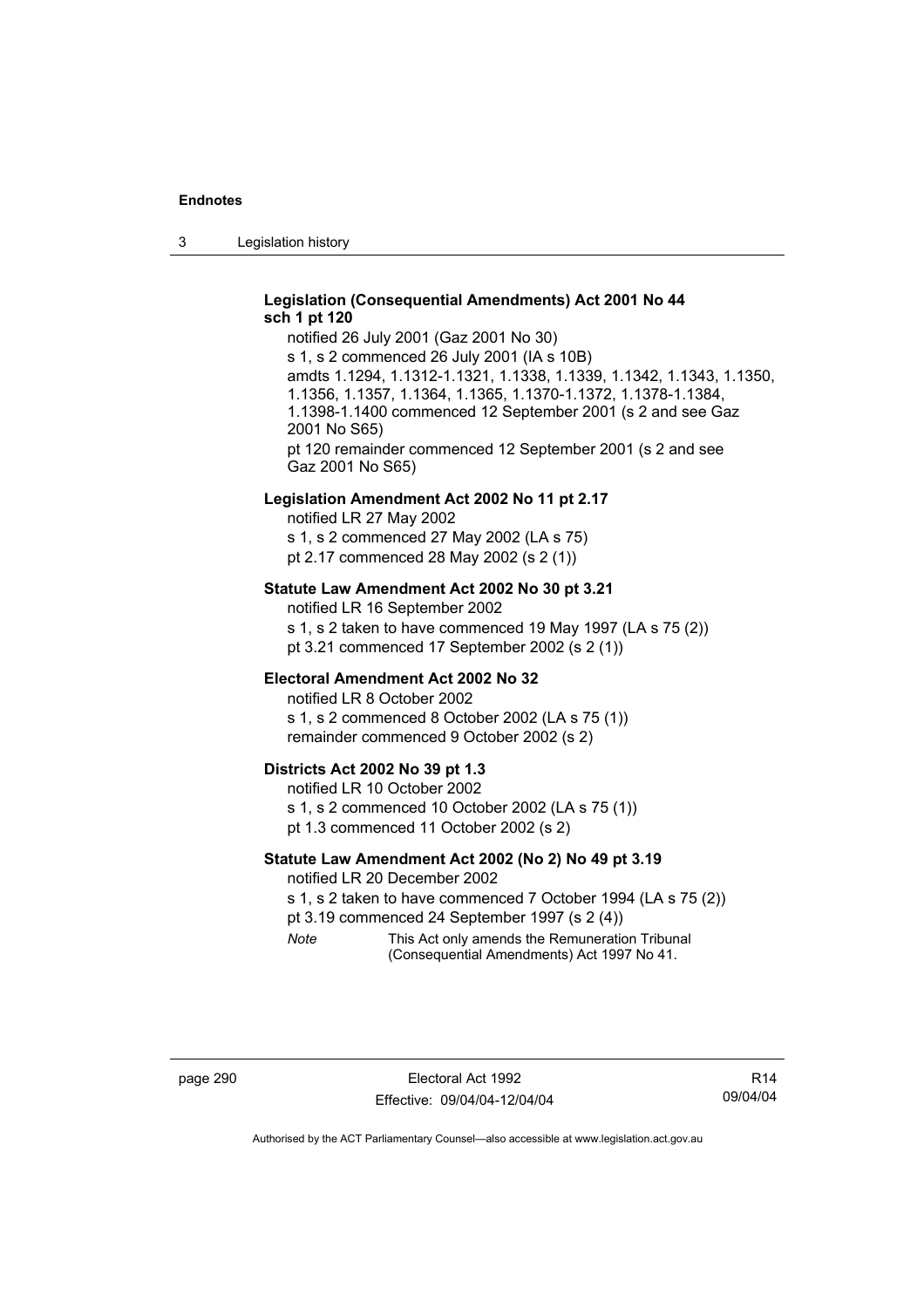# **Planning and Land (Consequential Amendments) Act 2002 A2002-56 sch 3 pt 3.4**

notified LR 20 December 2002

s 1, s 2 commenced 20 December 2002 (LA s 75 (1)) sch 3 pt 3.4 commenced 1 July 2003 (s 2 and see Planning and Land Act 2002 A2002-55 s 5)

# **Electoral Amendment Act 2003 A2003-54**

notified LR 3 December 2003

s 1, s 2 commenced 3 December 2003 (LA s 75 (1)) remainder commenced 4 December 2003 (s 2)

# **Annual Reports Legislation Amendment Act 2004 A2004-9 sch 1 pt 1.12**

notified LR 19 March 2004 s 1, s 2 commenced 19 March 2004 (LA s 75 (1)) sch 1 pt 1.12 awaiting commencement (s 2 and see Annual Reports (Government Agencies) Act 2004 A2004-8 s 2) *Note* default commencement under LA s 79: 19 September 2004

# **Criminal Code (Theft, Fraud, Bribery and Related Offences) Amendment Act 2004 A2004-15 sch 1 pt 1.11, sch 2 pt 2.31**

notified LR 26 March 2004

s 1, s 2 commenced 26 March 2004 (LA s 75 (1)) sch 1 pt 1.11, sch 2 pt 2.31 commenced 9 April 2004 (s 2 (1))

# **4 Amendment history**

| <b>Preamble</b><br>preamble    | am 1994 No 14                              |
|--------------------------------|--------------------------------------------|
| Title<br>title                 | sub 1994 No 14                             |
| Name of Act<br>ร 1             | sub 2001 No 36 amdt 1.1                    |
| Commencement<br>s <sub>2</sub> | am 1994 No 14<br>om 2001 No 44 amdt 1.1285 |

page 291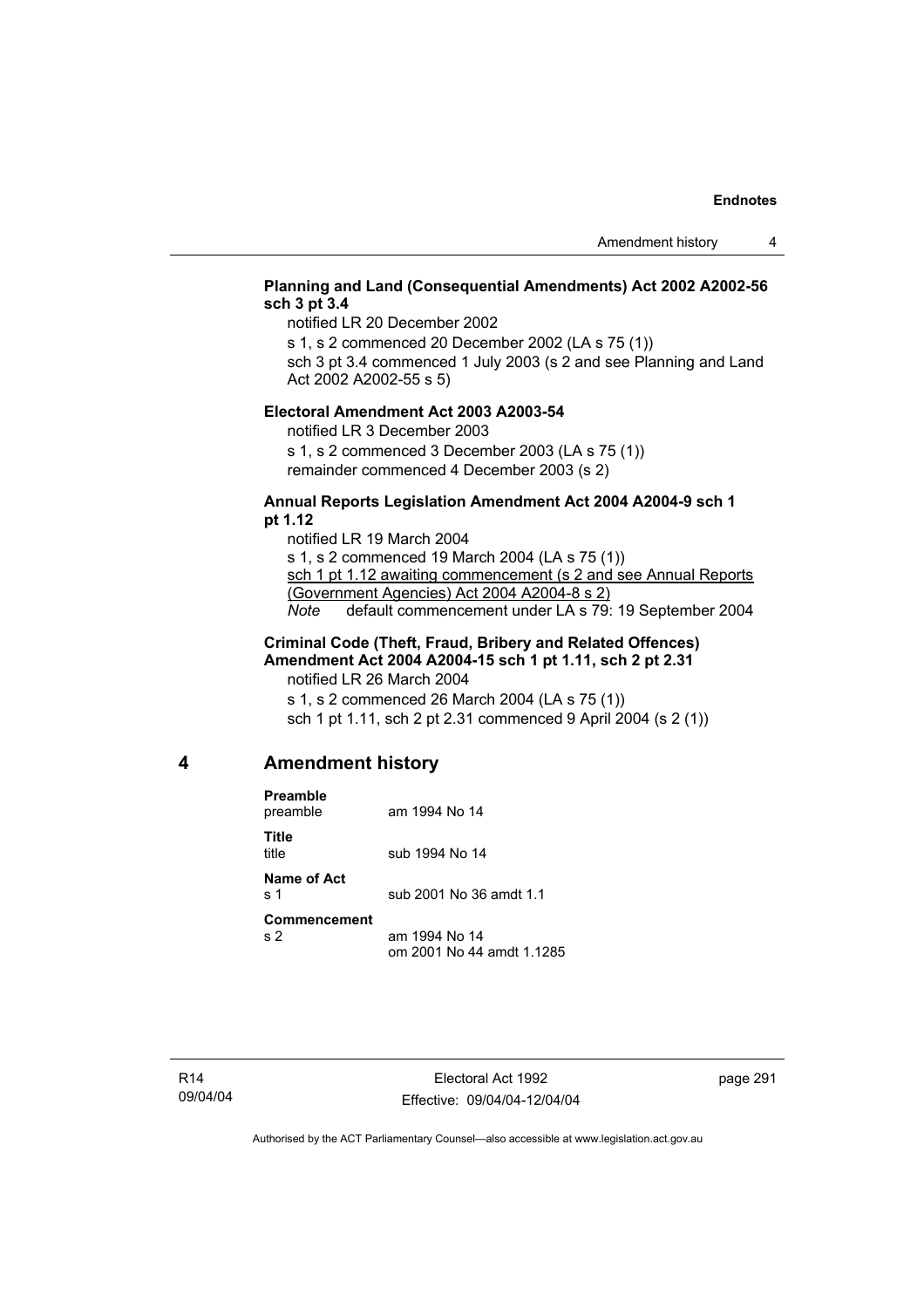4 Amendment history

| <b>Dictionary</b><br>s 3                             | am 1994 No 14; 1994 No 38 sch 1 pt 32; 1997 No 91; 2000 No<br>76 s 4; 2001 No 36 amdt 1.2<br>defs reloc to dict 2001 No 36 amdt 1.3<br>sub 2001 No 36 amdt 1.4 |
|------------------------------------------------------|----------------------------------------------------------------------------------------------------------------------------------------------------------------|
| <b>Meaning of electoral matter</b><br>s <sub>4</sub> | om 1993 No 44 sch 2<br>ins 1994 No 14<br>sub 2001 No 36 s 5                                                                                                    |
| s 4A                                                 | Meaning of available for public inspection<br>ins 2001 No 36 s 5                                                                                               |
| div 2.1 hdg                                          | Establishment, functions and powers of electoral commission<br>sub 2001 No 36 amdt 1.5                                                                         |
| s 6                                                  | <b>Constitution of commission</b><br>am 1994 No 14<br>sub 2002 No 30 amdt 3.243                                                                                |
| s <sub>7</sub>                                       | <b>Functions of electoral commission</b><br>sub 1994 No 14<br>am 1997 No 91<br>am LA (see 2001 No 36 amdt 1.99); 2002 No 30 amdts 3.244-<br>3.246              |
| <b>Determination of fees</b><br>s 8                  | (prev s 7A) ins 1994 No 14<br>renum 1994 No 14<br>sub 2001 No 44 amdt 1.1286                                                                                   |
| <b>Powers</b><br>s 9                                 | (prev s 8) renum 1994 No 14<br>om 2002 No 30 amdt 3.247                                                                                                        |
| s 10                                                 | <b>Electoral commission's annual report</b><br>(prev s 9) am 1994 No 14<br>renum 1994 No 14<br>om 1995 No 25<br>ins 1997 No 91<br>sub A2004-9 amdt 1.15        |
| s 10A                                                | Special reports by electoral commission<br>ins 1997 No 91<br>sub 2002 No 30 amdt 3.248                                                                         |
| div 2.2 hdg                                          | <b>Members of electoral commission</b><br>sub 2001 No 36 amdt 1.6                                                                                              |

page 292 **Electoral Act 1992** Effective: 09/04/04-12/04/04

R14 09/04/04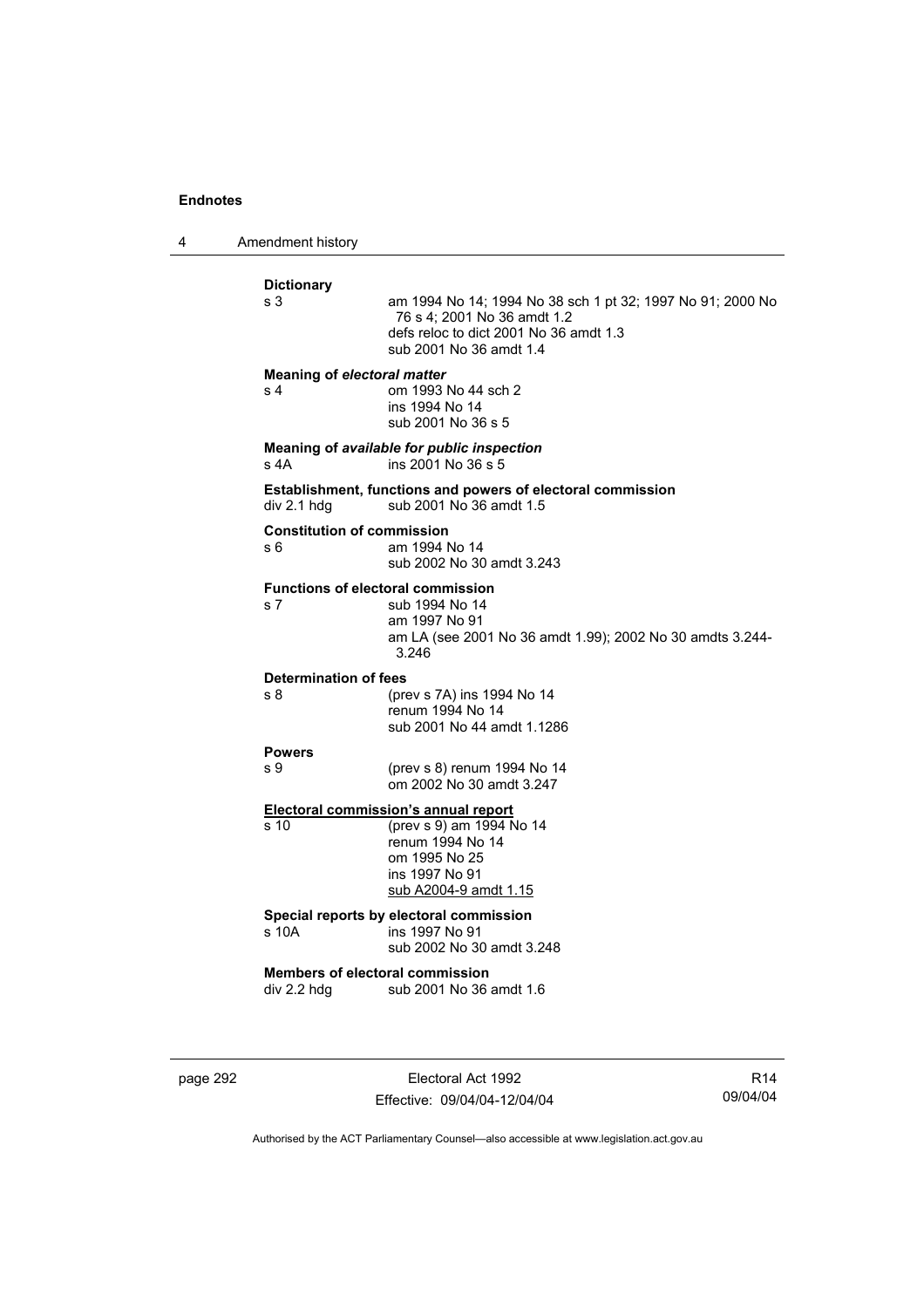| Meaning of member for div 2.2<br>s 11 hdg | sub 2001 No 36 amdt 1.7                                                     |
|-------------------------------------------|-----------------------------------------------------------------------------|
| s 11                                      | (prev s 10) renum 1994 No 14                                                |
|                                           | om 1995 No 25 sch                                                           |
|                                           | ins 1997 No 91<br>def member sub 2002 No 30 amdt 3.249                      |
|                                           |                                                                             |
| <b>Appointment</b>                        |                                                                             |
| s 12                                      | (prev s 11) am 1994 No 14<br>renum 1994 No 14                               |
|                                           | am 1994 No 38 sch 1 pt 32; 2001 No 44 amdt 1.1287; 2002                     |
|                                           | No 30 amdts 3.250-3.252                                                     |
|                                           | Term of appointment of members                                              |
| s <sub>13</sub>                           | (prev s 12) am 1994 No 14                                                   |
|                                           | renum 1994 No 14                                                            |
|                                           | sub 2002 No 30 amdt 3.253                                                   |
|                                           | <b>Conditions of appointment of members generally</b>                       |
| s 14                                      | (prev s 13) renum 1994 No 14<br>om 1997 No 41                               |
|                                           | ins 2002 No 30 amdt 3.253                                                   |
|                                           |                                                                             |
| Leave of absence<br>s 15                  | (prev s 14) renum 1994 No 14                                                |
|                                           |                                                                             |
| Resignation                               |                                                                             |
| s 16                                      | (prev s 15) renum 1994 No 14<br>om 2002 No 30 amdt 3.254                    |
|                                           |                                                                             |
| s 17 hdg                                  | Suspension or ending of appointment of members<br>sub 2002 No 30 amdt 3.255 |
| s 17                                      | (prev s 16) renum 1994 No 14                                                |
|                                           | am 2002 No 30 amdt 3.256, amdt 3.257                                        |
| <b>Acting members</b>                     |                                                                             |
| s 18                                      | (prev s 17) renum 1994 No 14                                                |
|                                           | om 2002 No 30 amdt 3.258                                                    |
| <b>Meetings</b>                           |                                                                             |
| $div 2.3$ hdg                             | (prev pt 2 div 3 hdg) renum LA (see 2000 No $76$ s $24$ )                   |
| <b>Procedure</b>                          |                                                                             |
| s 19                                      | (prev s 18) renum 1994 No 14                                                |
|                                           | Delegation by electoral commission                                          |
| s <sub>20</sub>                           | (prev s 18A) ins 1994 No 14                                                 |
|                                           | renum 1994 No 14                                                            |
|                                           | sub 2002 No 30 amdt 3.259                                                   |
| <b>Disclosure of interests</b>            |                                                                             |
| s 21                                      | (prev s 19) renum 1994 No 14                                                |

R14 09/04/04

Electoral Act 1992 Effective: 09/04/04-12/04/04 page 293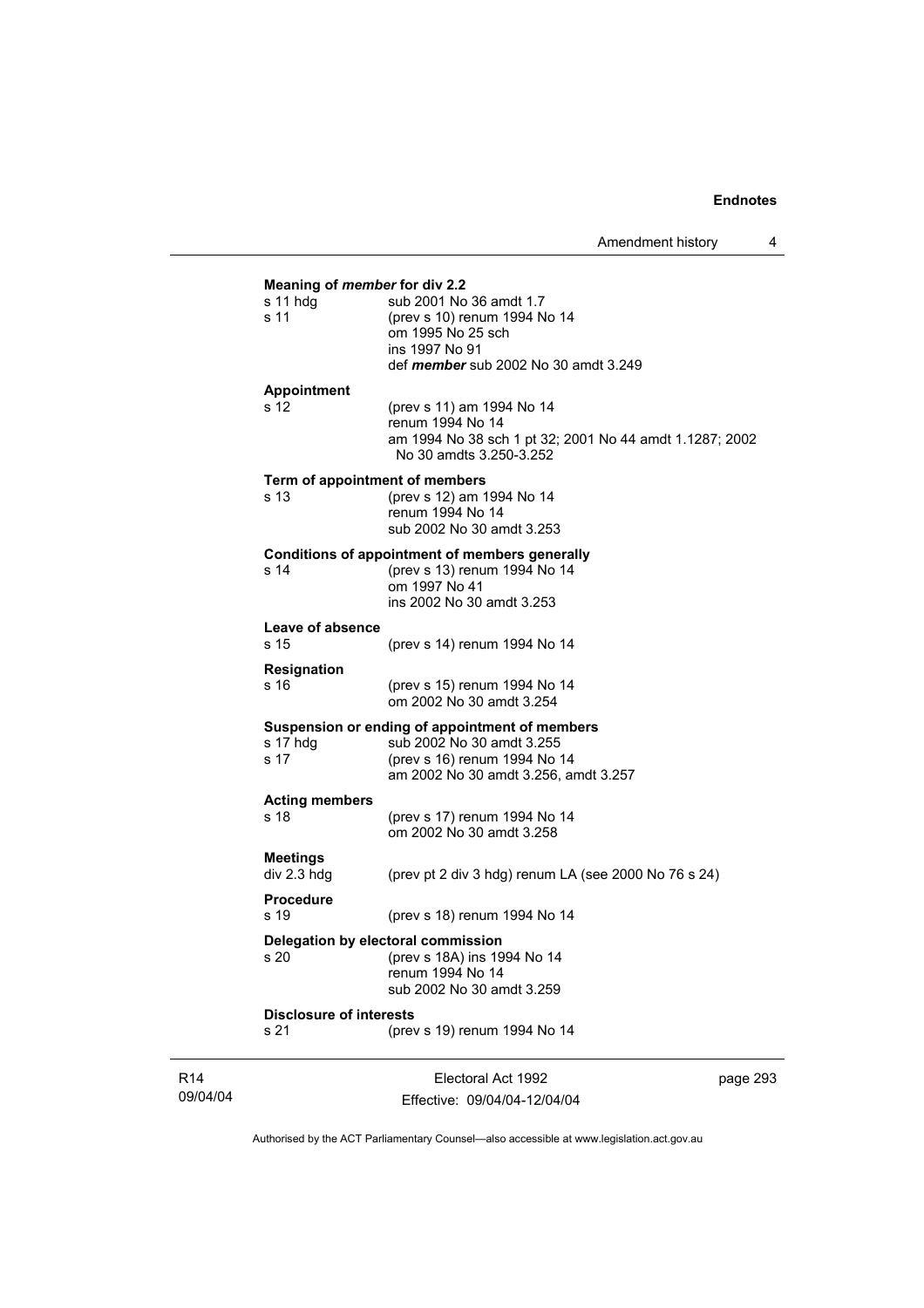| 4 | Amendment history                                        |                                                                                                                                                                           |
|---|----------------------------------------------------------|---------------------------------------------------------------------------------------------------------------------------------------------------------------------------|
|   | pt 3 hdg                                                 | Electoral commissioner and staff of electoral commission<br>sub 1994 No 14                                                                                                |
|   | <b>Electoral commissioner</b><br>div 3.1 hdg             | (prev pt 3 div 1 hdg) ins 1994 No 14<br>renum LA (see 2000 No 76 s 24)                                                                                                    |
|   | <b>Appointment</b><br>s 22                               | (prev s 20) am 1994 No 14<br>renum 1994 No 14<br>am 2001 No 44 amdt 1.1288, amdt 1.1289; 2002 No 30 amdt<br>3.260                                                         |
|   | <b>Functions of commissioner etc.</b><br>s <sub>23</sub> | (prev s 21) sub 1994 No 14<br>renum 1994 No 14<br>sub 2002 No 30 amdt 3.261                                                                                               |
|   | <b>Delegation by commissioner</b><br>s 24                | (prev s 21A) ins 1994 No 14<br>renum 1994 No 14<br>sub 2001 No 30 amdt 3.262                                                                                              |
|   | s 25                                                     | Term of appointment of commissioner<br>(prev s 22) am 1994 No 14<br>renum 1994 No 14<br>sub 2002 No 30 amdt 3.263                                                         |
|   | s 26                                                     | Conditions of appointment of commissioner generally<br>(prev s 23) am 1994 No 14<br>renum 1994 No 14<br>om 1995 No 56<br>ins 2002 No 30 amdt 3.263                        |
|   | Leave of absence                                         |                                                                                                                                                                           |
|   | s 27                                                     | (prev s 24) am 1994 No 14<br>renum 1994 No 14                                                                                                                             |
|   | <b>Resignation</b>                                       |                                                                                                                                                                           |
|   | s 28                                                     | (prev s 25) am 1994 No 14<br>renum 1994 No 14<br>om 2002 No 30 amdt 3.264                                                                                                 |
|   | s 29 hdg<br>s 29                                         | Suspension or ending of appointment of commissioner<br>sub 2002 No 30 amdt 3.265<br>(prev s 26) am 1994 No 14<br>renum 1994 No 14<br>am 2002 No 30 amdt 3.266, amdt 3.267 |

page 294 Electoral Act 1992 Effective: 09/04/04-12/04/04

R14 09/04/04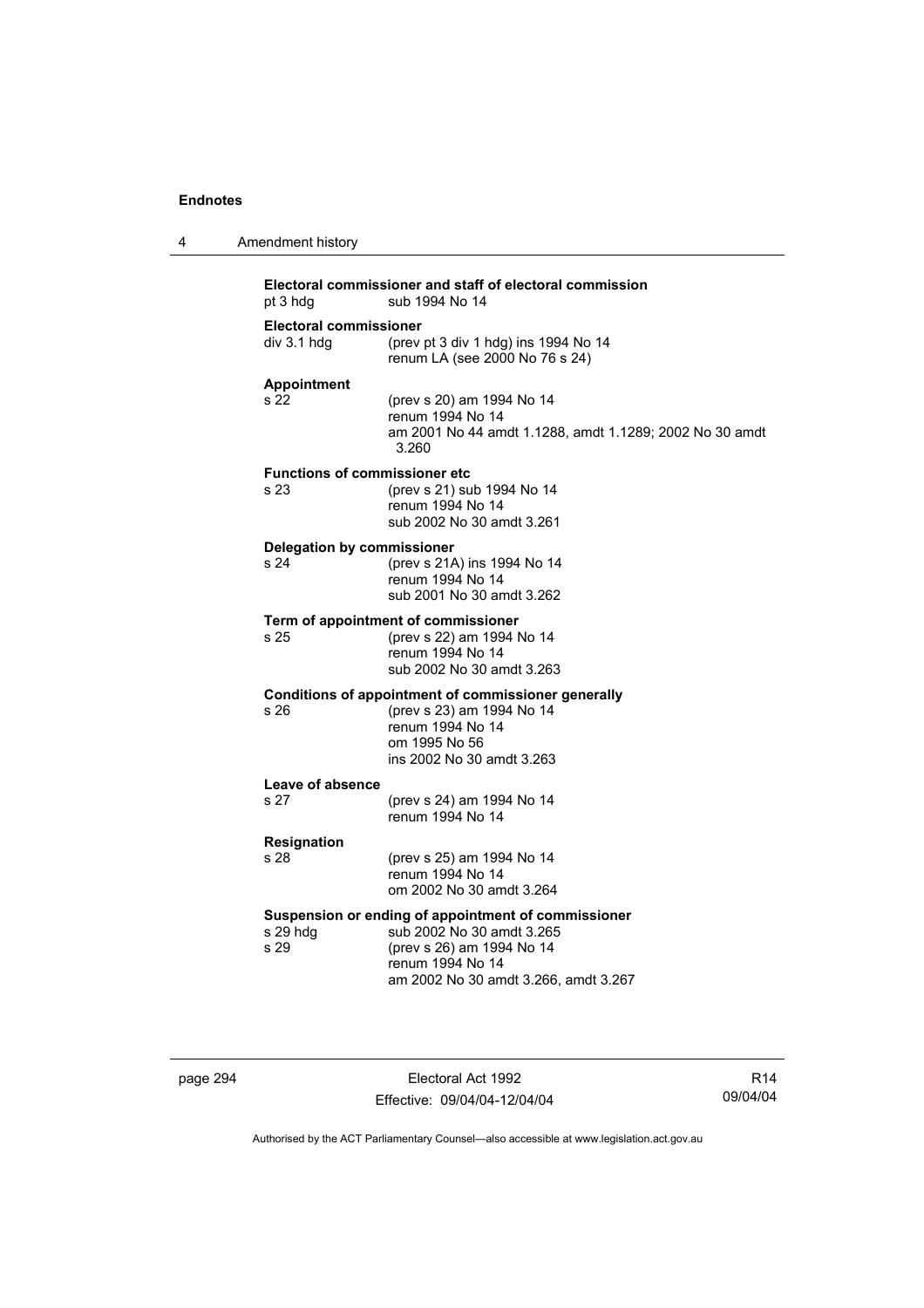Amendment history 4

| <b>Acting commissioner</b><br>s 30                                                                                                                  | (prev s 27) am 1994 No 14<br>renum 1994 No 14<br>om 2002 No 30 amdt 3.268                        |  |
|-----------------------------------------------------------------------------------------------------------------------------------------------------|--------------------------------------------------------------------------------------------------|--|
| Staff of the electoral commission<br>div 3.2 hdg                                                                                                    | (prev pt 3 div 2 hdg) ins 1994 No 14<br>renum LA (see 2000 No 76 s 24)                           |  |
| Staff<br>s 31                                                                                                                                       | (prev s 27A) ins 1994 No 14<br>renum 1994 No 14<br>sub 1994 No 38 sch 1 pt 32                    |  |
| <b>Temporary staff and consultants</b><br>s 32                                                                                                      | (prev s 27B) ins 1994 No 14<br>renum 1994 No 14<br>am 1994 No 38 sch 1 pt 32                     |  |
| <b>Officers</b><br>s 33                                                                                                                             | (prev s 27C) ins 1994 No 14<br>renum 1994 No 14<br>am 2001 No 36 amdt 1.8; 2002 No 30 amdt 3.269 |  |
| <b>Multimember electorates</b><br>s 34                                                                                                              | (prev s 28) renum 1994 No 14                                                                     |  |
| <b>Redistribution of electorates</b><br>s 35                                                                                                        | (prev s 29) renum 1994 No 14<br>am 2001 No 44 amdt 1.1290                                        |  |
| <b>Factors relevant to redistribution</b><br>s 36                                                                                                   | (prev s 30) renum 1994 No 14<br>am 2002 No 39 amdt 1.3                                           |  |
| <b>Timing of redistributions</b><br>s 37                                                                                                            | (prev s 31) am 1994 No 14<br>renum 1994 No 14<br>am 1998 No 61; 2002 No 30 amdts 3.270-3.272     |  |
| Timing of redistribution after 2001 ordinary election<br>s 37A<br>ins 2002 No 32 s 4<br>exp 16 October 2004 (s 37A (3))                             |                                                                                                  |  |
| Suspension of redistribution process-extraordinary elections<br>(prev s 31A) ins 1994 No 14<br>s 38<br>renum 1994 No 14<br>am 2002 No 30 amdt 3.273 |                                                                                                  |  |

R14 09/04/04

Electoral Act 1992 Effective: 09/04/04-12/04/04 page 295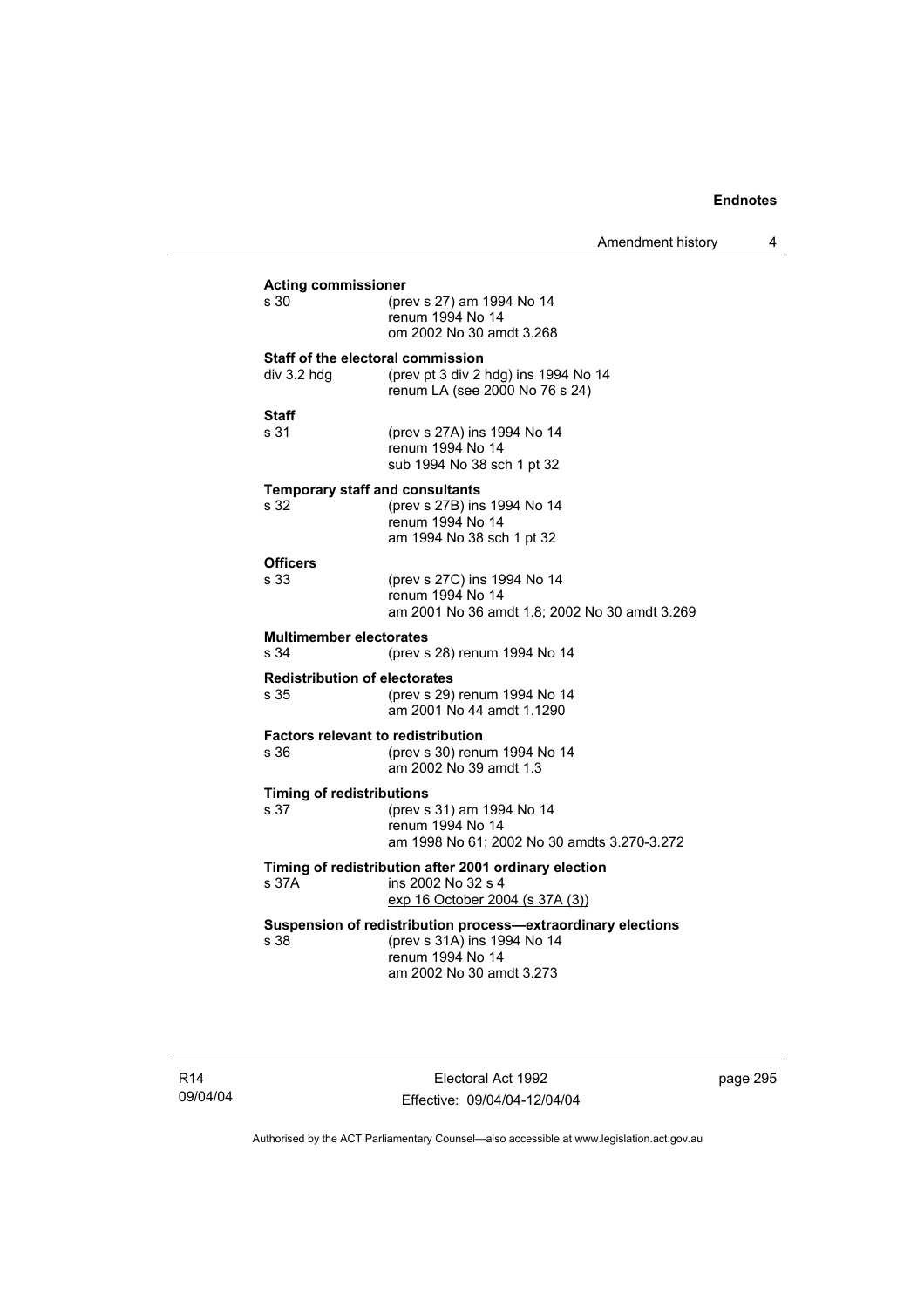4 Amendment history

| <b>Redistribution committees</b><br>s 39          | (prev s 32) am 1994 No 14<br>renum 1994 No 14<br>am 1996 No 85; 2000 No 3 sch 1; 2001 No 44 amdt 1.1291;<br>2002 No 30 amdt 3.274; A2002-56 amdt 3.29 |
|---------------------------------------------------|-------------------------------------------------------------------------------------------------------------------------------------------------------|
| s 40                                              | Meetings of redistribution committee<br>(prev s 33) am 1994 No 14<br>renum 1994 No 14                                                                 |
| s <sub>41</sub>                                   | Suggestions and comments about redistribution<br>(prev s 34) renum 1994 No 14<br>am 2001 No 36 amdt 1.9<br>sub 2001 No 44 amdt 1.1292                 |
| <b>Outline of proposal</b><br>s <sub>42</sub>     | (prev s 35) renum 1994 No 14                                                                                                                          |
| <b>Proposed redistribution</b><br>$s$ 43          | (prev s 36) renum 1994 No 14<br>am 2001 No 44 amdt 1.1293                                                                                             |
| s <sub>44</sub>                                   | Notification and publication of proposal<br>(prev s 37) renum 1994 No 14<br>am 2001 No 36 amdt 1.10<br>sub 2001 No 44 amdt 1.1294                     |
| s 45                                              | <b>Dissolution of redistribution committee</b><br>(prev s 38) renum 1994 No 14<br>sub 2001 No 44 amdt 1.1295                                          |
| <b>Objections</b><br>s 46                         | (prev s 39) renum 1994 No 14<br>am 2001 No 36 s 6 and amdt 1.11; 2001 No 44 amdt 1.1296                                                               |
| Augmented electoral commission<br>s <sub>47</sub> | (prev s 40) am 1994 No 14<br>renum 1994 No 14<br>am 2002 No 30 amdt 3.275                                                                             |
| s 48                                              | Meetings of augmented electoral commission<br>orig s 48 om 1994 No 14<br>(prev s 41) am 1994 No 14<br>renum 1994 No 14                                |
| <b>Investigation of objections</b><br>s 49        | (prev s 42) renum 1994 No 14<br>am 1997 No 91; 2001 No 44 amdt 1.1297, amdt 1.1298                                                                    |
| s, 50                                             | Redistribution-proposal by augmented electoral commission<br>(prev s 43) renum 1994 No 14                                                             |

page 296 Electoral Act 1992 Effective: 09/04/04-12/04/04

R14 09/04/04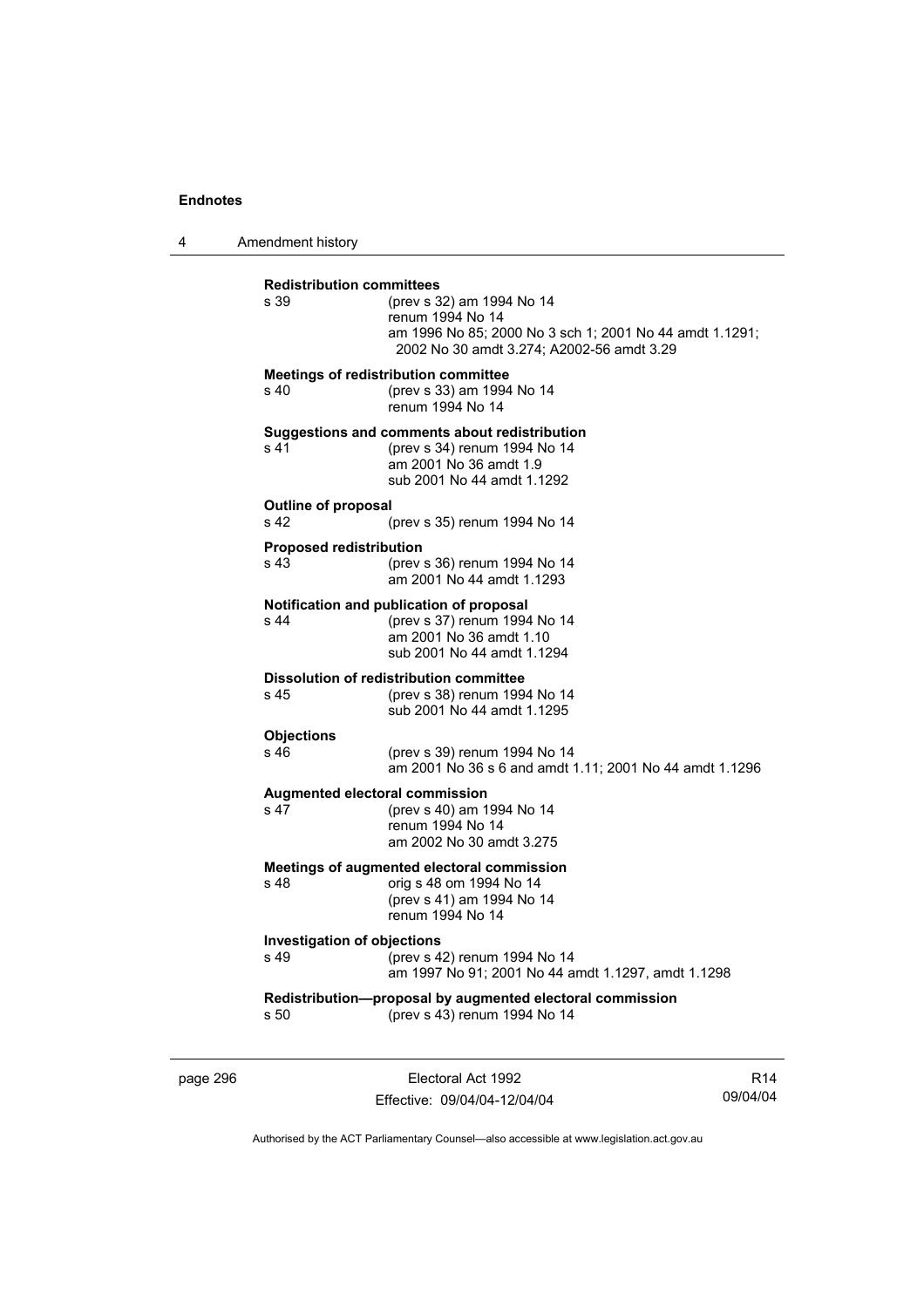| s 51                                          | Publication of augmented electoral commission's proposal<br>(prev s 44) renum 1994 No 14<br>am 2001 No 44 amdt 1.1299, amdt 1.1300                                              |
|-----------------------------------------------|---------------------------------------------------------------------------------------------------------------------------------------------------------------------------------|
| s 52                                          | Objections to augmented electoral commission's proposal<br>(prev s 45) am 1994 No 14<br>renum 1994 No 14<br>am 2001 No 36 s 7; 2001 No 44 amdt 1.1301; 2002 No 30<br>amdt 3.352 |
| s 53                                          | Report by augmented electoral commission and public announcement<br>(prev s 46) am 1994 No 14<br>renum 1994 No 14                                                               |
| <b>Report to Legislative Assembly</b><br>s 54 | (prev s 47) am 1994 No 14<br>renum 1994 No 14                                                                                                                                   |
| Decisions are final<br>s 55                   | (prev s 49) am 1994 No 14<br>renum 1994 No 14<br>am 2002 No 30 amdt 3.276                                                                                                       |
| <b>Validity not affected</b><br>s 56          | (prev s 50) am 1994 No 14<br>renum 1994 No 14                                                                                                                                   |
| <b>Electoral rolls</b><br>pt 5 hdg            | sub 1994 No 14                                                                                                                                                                  |
| <b>Electorate and Territory rolls</b><br>s 57 | (prev s 51) sub 1994 No 14<br>renum 1994 No 14                                                                                                                                  |
| <b>Contents of roll</b><br>s 58               | (prev s 52) sub 1994 No 14<br>renum 1994 No 14<br>am 2002 No 30 amdt 3.277                                                                                                      |
| Meaning of extract from roll<br>s 59          | (prev s 53) sub 1994 No 14<br>renum 1994 No 14<br>sub 2002 No 30 amdt 3.278                                                                                                     |
| Inspection of printed roll extracts<br>s 60.  | (prev s 54) ins 1994 No 14<br>renum 1994 No 14                                                                                                                                  |
| s 61                                          | Supply of printed roll extract to MLAs etc<br>(prev s 55) ins 1994 No 14<br>renum 1994 No 14<br>am 2001 No 44 amdt 1.1302, amdt 1.1303                                          |
|                                               |                                                                                                                                                                                 |

R14 09/04/04

Electoral Act 1992 Effective: 09/04/04-12/04/04 page 297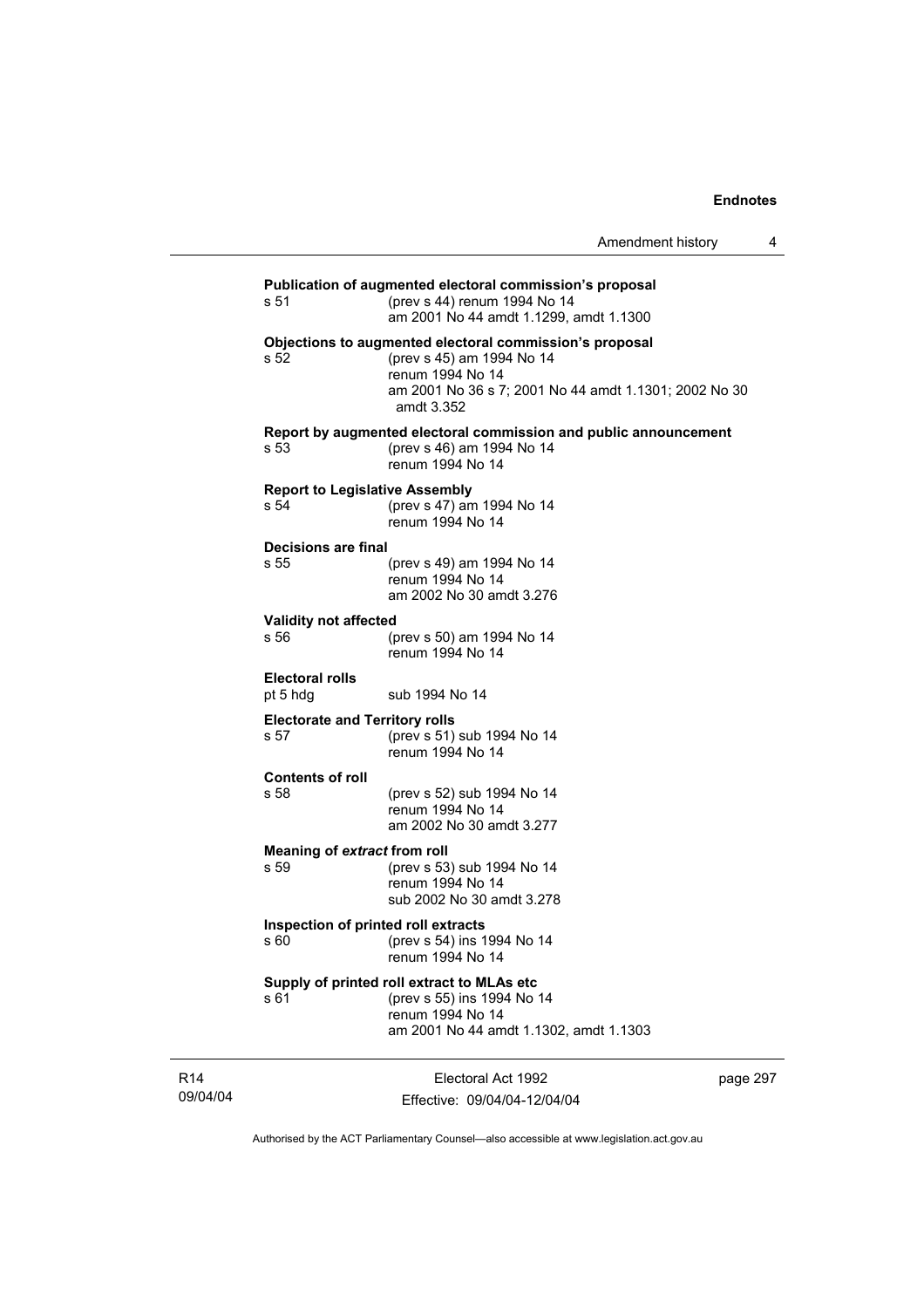4 Amendment history

# **Supply of roll extracts in electronic form to MLAs etc**  (prev s 56) ins 1994 No 14 renum 1994 No 14 am 1997 No 91; 2001 No 44 amdt 1.1304, amdt 1.1305 **Use of roll extracts**  s 63 (prev s 57) ins 1994 No 14 renum 1994 No 14 am 1998 No 54 sub 2001 No 36 s 8 **Prohibited use of roll extracts**  s 64 (prev s 58) ins 1994 No 14 renum 1994 No 14 am 1998 No 54 om 2001 No 36 s 8 **Provision of roll information to prescribed authorities**<br>  $\frac{65}{20}$  (prev s 59) ins 1994 No 14 (prev s 59) ins 1994 No 14 renum 1994 No 14 am 1997 No 91; 1998 No 54; 2002 No 30 amdt 3.279 **Maintenance of rolls**  s 66 (prev s 60) ins 1994 No 14 renum 1994 No 14 **Power to require information**  s 67 (prev s 61) ins 1994 No 14 renum 1994 No 14 am 1998 No 54; 2001 No 36 amdt 1.12; 2002 No 30 amdt 3.352 **Notice of registered deaths**  s 68 (prev s 62) ins 1994 No 14 renum 1994 No 14 **Disclosure of roll information**  s 69 (prev s 63) ins 1994 No 14 renum 1994 No 14 am 1998 No 54 **Joint roll arrangements with Commonwealth**  s 70 (prev s 64) ins 1994 No 14 renum 1994 No 14 am 1997 No 91 **Enrolment**  pt 6 hdg ins 1994 No 14

page 298 Electoral Act 1992 Effective: 09/04/04-12/04/04

R14 09/04/04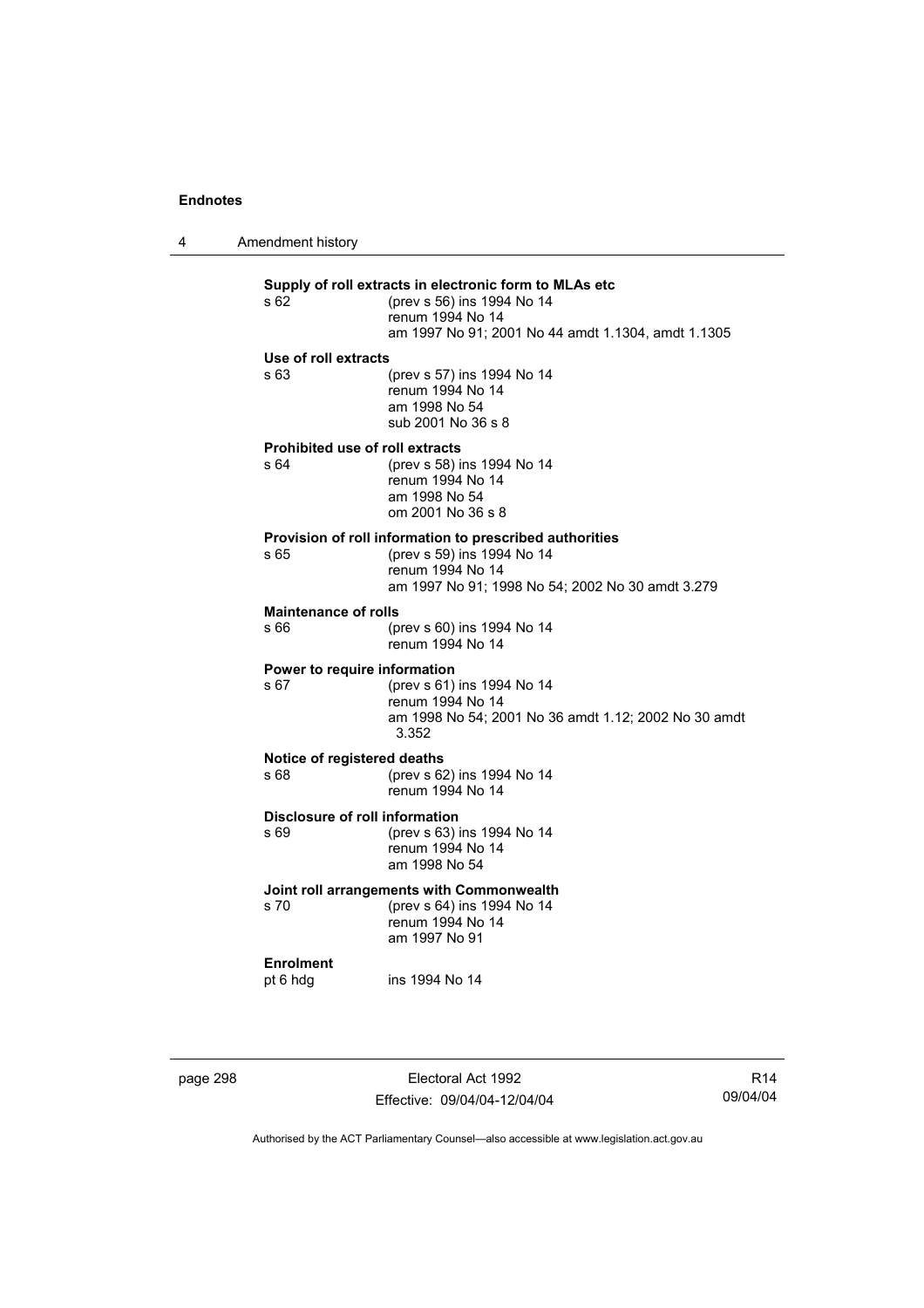Amendment history 4

# **Persons taken not to be enrolled on Commonwealth roll**  s 71 hdg sub 2001 No 36 amdt 1.13 s 71 (prev s 65) ins 1994 No 14 renum 1994 No 14 am 2001 No 36 amdts 1.14-1.16 **Address of person serving sentence of imprisonment**  s 71A hdg ins 2001 No 36 amdt 1.15<br>s 71A (prev s 71 (2)) renum 200 (prev s 71 (2)) renum 2001 No 36 amdt 1.15 **Entitlement**  s 72 (prev s 66) ins 1994 No 14 renum 1994 No 14 **Compulsory enrolment etc—residents**  (prev s 67) ins 1994 No 14 renum 1994 No 14 am 1998 No 54; 2002 No 30 amdt 3.352 **Eligible overseas electors**  s 74 (prev s 68) ins 1994 No 14 renum 1994 No 14 **Age 17 enrolment**  (prev s 69) ins 1994 No 14 renum 1994 No 14 **Enrolment etc**  (prev s 70) ins 1994 No 14 renum 1994 No 14 am 2001 No 36 s 9, s 10; 2001 No 44 amdt 1.1306, amdt 1.1307 am LA (see 2001 No 36 amdt 1.99); 2002 No 30 amdt 3.352 **Suppression of elector's address**  s 77 (prev s 71) ins 1994 No 14 renum 1994 No 14 am LA (see 2001 No 36 amdt 1.99); 2001 No 44 amdt 1.1308, amdt 1.1309 **Inclusion of particulars on roll following suppression**  s 78 (prev s 72) ins 1994 No 14 renum 1994 No 14 **Suppression of elector's address pending review**  s 79 (prev s 73) ins 1994 No 14 renum 1994 No 14

Electoral Act 1992 Effective: 09/04/04-12/04/04 page 299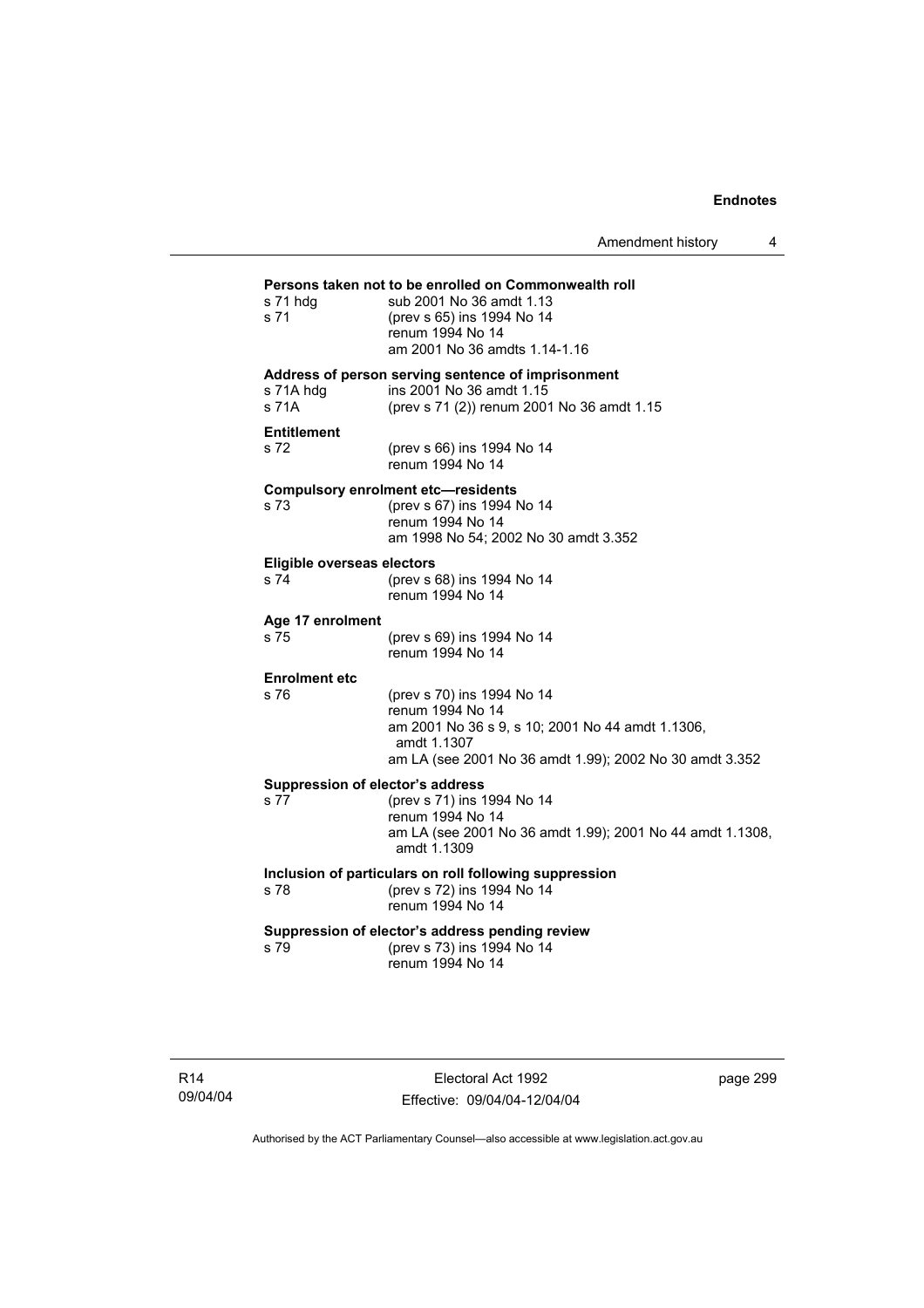4 Amendment history

| <b>Closed rolls</b><br>s.80        | (prev s 74) ins 1994 No 14                                                                                                                                                          |
|------------------------------------|-------------------------------------------------------------------------------------------------------------------------------------------------------------------------------------|
|                                    | renum 1994 No 14                                                                                                                                                                    |
|                                    | am 1994 No 78; 1997 No 91; 2001 No 36 s 11; LA (see 2001<br>No 36 amdt 1.99); 2002 No 30 amdt 3.280                                                                                 |
| <b>Objections to enrolment</b>     |                                                                                                                                                                                     |
| s 81                               | (prev s 75) ins 1994 No 14<br>renum 1994 No 14<br>am 1997 No 91; LA (see 2001 No 36 amdt 1.99); 2001 No 44<br>amdt 1.1310, amdt 1.1311; 2002 No 30 amdts 3.281-3.284,<br>amdt 3.352 |
|                                    | Record of claims for enrolment                                                                                                                                                      |
| s 82                               | (prev s 76) ins 1994 No 14<br>renum 1994 No 14                                                                                                                                      |
| <b>Processing enrolment claims</b> |                                                                                                                                                                                     |
| s 83                               | (prev s 77) ins 1994 No 14<br>renum 1994 No 14                                                                                                                                      |
|                                    | <b>Transmission of enrolment claims</b>                                                                                                                                             |
| s.84                               | (prev s 78) ins 1994 No 14<br>renum 1994 No 14<br>am 1998 No 54                                                                                                                     |
|                                    | Production of claims for enrolment before a court                                                                                                                                   |
| s 85                               | (prev s 79) ins 1994 No 14                                                                                                                                                          |
|                                    | renum 1994 No 14<br>am 2002 No 30 amdt 3.285                                                                                                                                        |
|                                    | Claims for enrolment not subject to warrants                                                                                                                                        |
| s 86                               | (prev s 80) ins 1994 No 14<br>renum 1994 No 14                                                                                                                                      |
|                                    | Registration of political parties and ballot groups                                                                                                                                 |
| pt 7 hdg                           | ins 1994 No 14<br>sub 2001 No 36 s 12                                                                                                                                               |
|                                    | Meaning of related political parties                                                                                                                                                |
| s 87                               | (prev s 81) ins 1994 No 14<br>renum 1994 No 14                                                                                                                                      |
|                                    | sub 2001 No 36 s 12                                                                                                                                                                 |
|                                    | Registers of political parties and ballot groups                                                                                                                                    |
| s 88                               | (prev s 82) ins 1994 No 14                                                                                                                                                          |
|                                    | renum 1994 No 14                                                                                                                                                                    |

page 300 **Electoral Act 1992** Effective: 09/04/04-12/04/04

R14 09/04/04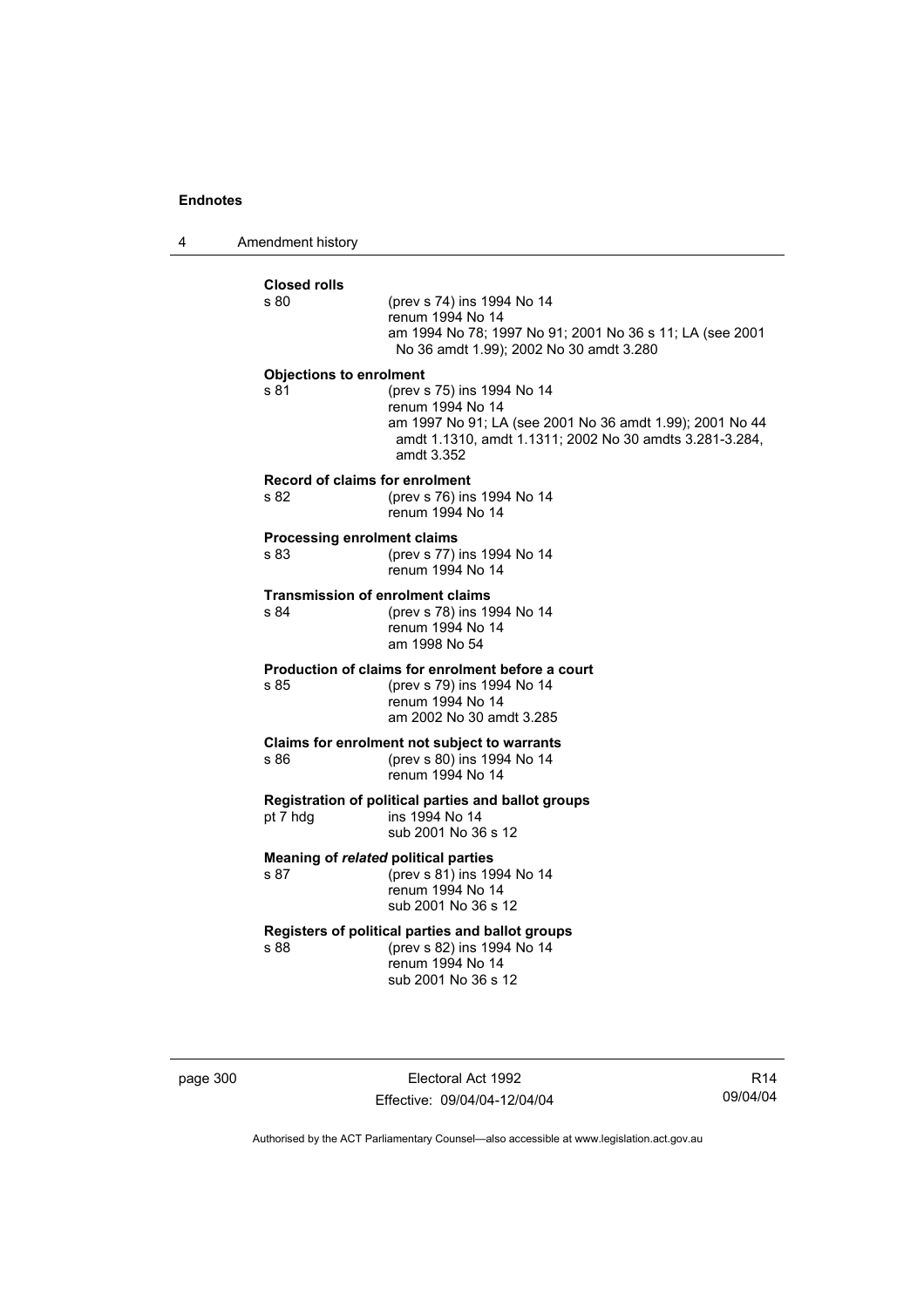#### **Application for registration of political party**

s 89 (prev s 83) ins 1994 No 14 renum 1994 No 14 sub 2001 No 36 s 12 am 2001 No 44 amdt 1.1312, amdt 1.1313

#### **Application for registration of ballot group**

s 89A ins 2001 No 36 s 12 am 2001 No 44 amdt 1.1314, amdt 1.1315

**Further information about application for political party registration** 

s 90 (prev s 84) ins 1994 No 14 renum 1994 No 14 sub 2001 No 36 s 12 am 2002 No 30 amdt 3.352

# **Notification and publication of applications**

(prev s 85) ins 1994 No 14 renum 1994 No 14 sub 2001 No 36 s 12 am 2001 No 44 amdt 1.1316

**Objections to applications and responses**  s 91A ins 2001 No 36 s 12

#### **Registration of political parties and ballot groups**

s 92 (prev s 86) ins 1994 No 14 renum 1994 No 14 sub 2001 No 36 s 12 am 2001 No 44 amdt 1.1317

# **Refusal of applications for registration**

s 93 (prev s 87) ins 1994 No 14 renum 1994 No 14 am 1997 No 91 sub 2001 No 36 s 12

#### **Amendment of applications for registration**

s 94 (prev s 88) ins 1994 No 14 renum 1994 No 14 sub 2001 No 36 s 12

# **Changes to particulars in register**

s 95 (prev s 89) ins 1994 No 14 renum 1994 No 14 am 1997 No 91 sub 2001 No 36 s 12

**Objection to continued use of name**<br>s 95A ins 2001 No 36 s 1 ins 2001 No 36 s 12

R14 09/04/04

Electoral Act 1992 Effective: 09/04/04-12/04/04 page 301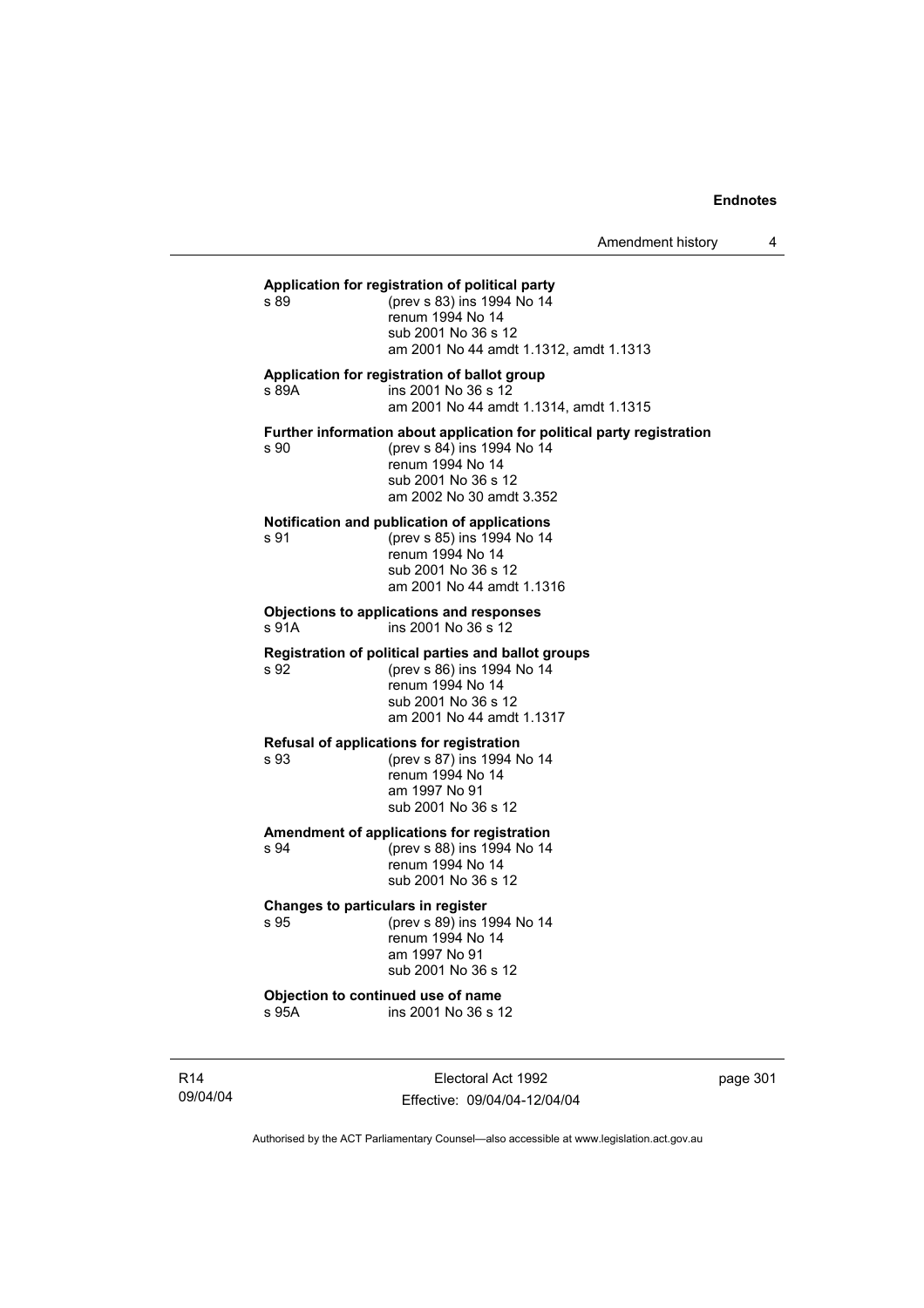4 Amendment history

**No action under pt 7 during pre-election period**  s 96 (prev s 90) ins 1994 No 14 renum 1994 No 14 sub 2001 No 36 s 12 **Who can be a registered officer**  s 96A ins 1997 No 91 sub 2001 No 36 s 12 **Deputy registered officer**<br>s 97 (prev s (prev s 91) ins 1994 No 14 renum 1994 No 14 am 1997 No 91 sub 2001 No 36 s 12 **Information about political parties**  s 97A ins 2001 No 36 s 12 **Cancellation of registration of political parties and ballot groups**  s 98 (prev s 92) ins 1994 No 14 renum 1994 No 14 am 1997 No 91 sub 2001 No 36 s 12 am 2001 No 44 amdts 1.1318-1.1321 **Use of party or ballot group name after cancellation**<br>
s 99 (prev s 93) ins 1994 No 14 s 99 (prev s 93) ins 1994 No 14 renum 1994 No 14 sub 2001 No 36 s 12 **General requirements about constitutions of registered parties**  ins 2001 No 36 s 12 **Timing of elections**  pt 8 hdg ins 1994 No 14 **Ordinary elections**  (prev s 94) ins 1994 No 14 renum 1994 No 14 am 1997 No 38; 2002 No 30 amdt 3.286; A2003-54 s 4 **Extraordinary elections**<br>s 101 (prev (prev s 95) ins 1994 No 14 renum 1994 No 14 am 2001 No 44 amdt 1.1322 **Polling day**  s 102 (prev s 96) ins 1994 No 14 renum 1994 No 14 sub 2002 No 30 amdt 3.287

page 302 Electoral Act 1992 Effective: 09/04/04-12/04/04

R14 09/04/04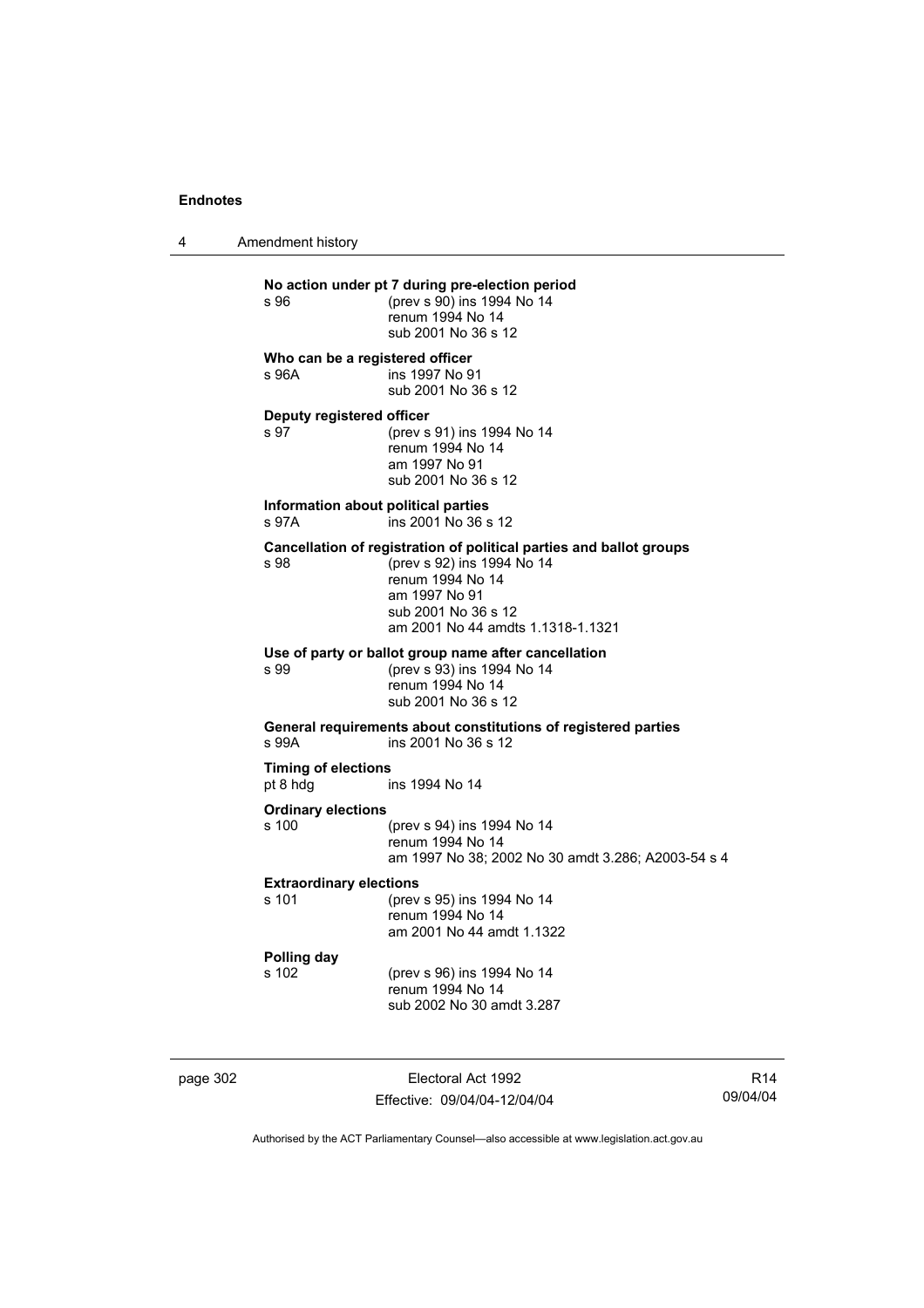| <b>Arrangements for elections</b><br>pt 9 hdg | ins 1994 No 14                                                                                                                                                                                                            |
|-----------------------------------------------|---------------------------------------------------------------------------------------------------------------------------------------------------------------------------------------------------------------------------|
| <b>Nominations</b><br>div 9.1 hdg             | (prev pt 9 div 1 hdg) renum LA (see 2000 No 76 s 24)                                                                                                                                                                      |
| Eligibility-MLAs<br>s 103                     | (prev s 97) ins 1994 No 14<br>renum 1994 No 14<br>am 2002 No 30 amdt 3.288                                                                                                                                                |
| <b>Qualifications for nomination</b><br>s 104 | (prev s 98) ins 1994 No 14<br>renum 1994 No 14                                                                                                                                                                            |
| <b>Candidates to be nominated</b><br>s 105    | (prev s 99) ins 1994 No 14<br>renum 1994 No 14<br>am 1994 No 78; 2001 No 36 s 13, s 14, amdt 1.17; LA (see<br>2001 No 36 amdt 1.99); 2001 No 44 amdt 1.1323; ss renum<br>(see 2002 No 11 amdt 2.34); 2002 No 11 amdt 2.35 |
| <b>Multiple nominations invalid</b><br>s 106  | (prev s 100) ins 1994 No 14<br>renum 1994 No 14                                                                                                                                                                           |
| s 107                                         | Withdrawal etc of consent to nomination<br>(prev s 101) ins 1994 No 14<br>renum 1994 No 14                                                                                                                                |
| Place and hour of nomination<br>s 108         | (prev s 102) ins 1994 No 14<br>renum 1994 No 14<br>am 1994 No 78; LA (see 2001 No 36 amdt 1.99); 2001 No 38<br>s 4; 2001 No 44 amdt 1.1324; 2002 No 11 amdt 2.36                                                          |
| <b>Declaration of candidates</b><br>s 109     | (prev s 103) ins 1994 No 14<br>renum 1994 No 14<br>am 2001 No 36 amdt 1.18                                                                                                                                                |
| <b>Rejection of nominations</b><br>s 110      | (prev s 104) ins 1994 No 14<br>renum 1994 No 14<br>sub 2001 No 36 s 15<br>am 2002 No 30 amdt 3.352                                                                                                                        |
| Need for a poll<br>s 111                      | (prev s 105) ins 1994 No 14<br>renum 1994 No 14                                                                                                                                                                           |

R14 09/04/04

Electoral Act 1992 Effective: 09/04/04-12/04/04 page 303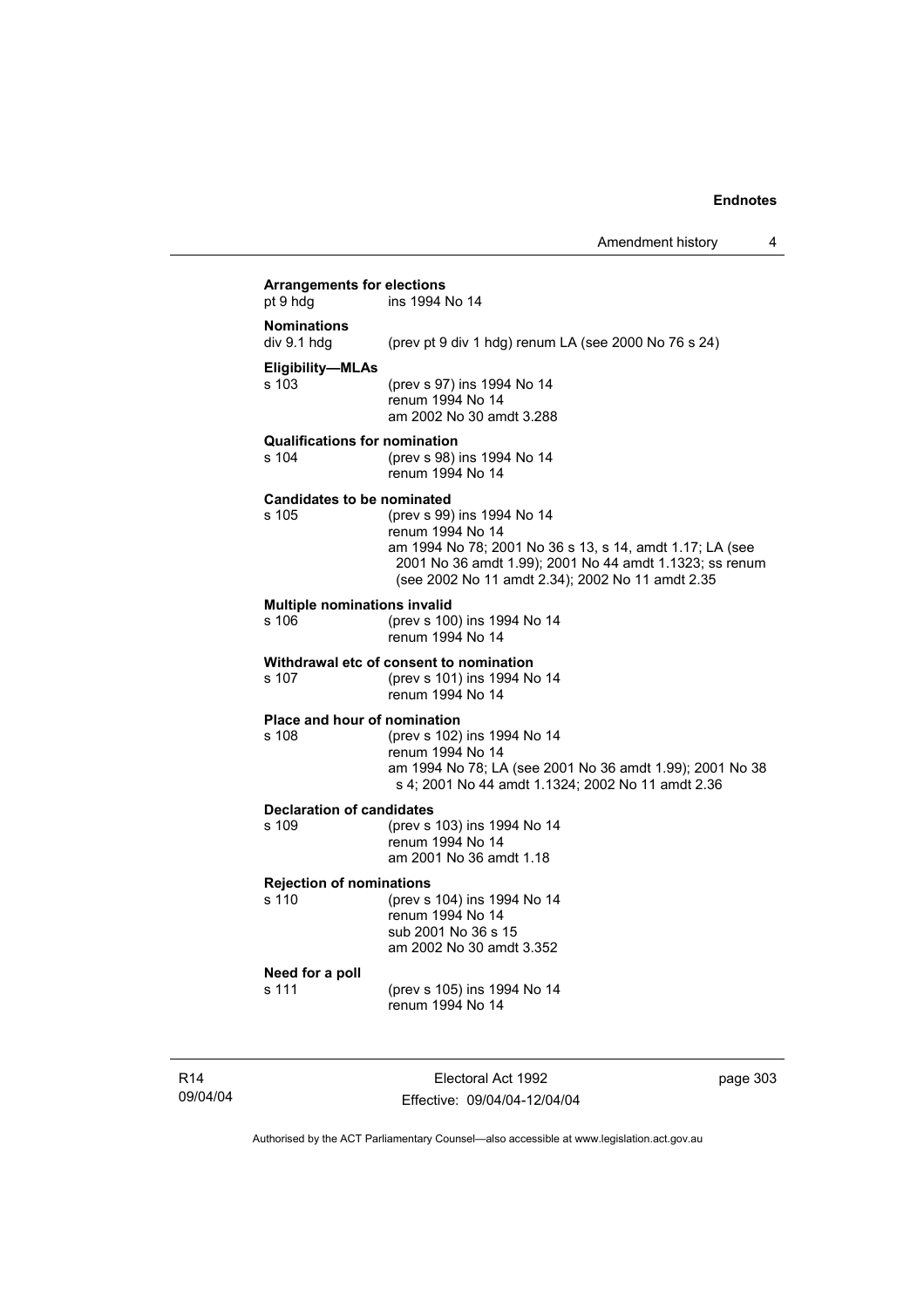| 4 | Amendment history                            |                                                                                                                                                                    |
|---|----------------------------------------------|--------------------------------------------------------------------------------------------------------------------------------------------------------------------|
|   | s 112                                        | Death of candidate before polling day<br>(prev s 106) ins 1994 No 14<br>renum 1994 No 14                                                                           |
|   | Deposit-return or forfeiture<br>s 113        | (prev s 107) ins 1994 No 14<br>renum 1994 No 14                                                                                                                    |
|   | <b>Ballot papers</b><br>div 9.2 hdg          | (prev pt 9 div 2 hdg) renum LA (see 2000 No 76 s 24)                                                                                                               |
|   | <b>Ballot papers</b><br>s 114                | (prev s 108) ins 1994 No 14<br>renum 1994 No 14<br>am 2000 No 76 s 5; LA (see 2001 No 36 amdt 1.99); 2001 No<br>44 amdt 1.1325, amdt 1.1326; 2002 No 30 amdt 3.289 |
|   | Grouping of candidates' names<br>s 115       | (prev s 109) ins 1994 No 14<br>renum 1994 No 14<br>am 2001 No 36 amdt 1.19; 2002 No 30 amdt 3.290                                                                  |
|   | <b>Printing of ballot papers</b><br>s 116    | (prev s 110) ins 1994 No 14<br>renum 1994 No 14<br>am 2001 No 38 ss 5-8; 2002 No 30 amdt 3.291, amdt 3.292                                                         |
|   | Names on ballot papers<br>s 117              | (prev s 111) ins 1994 No 14<br>renum 1994 No 14<br>am 1994 No 78<br>sub 2001 No 36 s 16                                                                            |
|   | Draw for positions on ballot papers<br>s 118 | (prev s 112) ins 1994 No 14<br>renum 1994 No 14                                                                                                                    |
|   | div 9.3 hdg                                  | Electronic voting devices and vote counting programs<br>(prev div 9.2A) ins 2000 No 76 s 6<br>renum LA (see 2000 No 76 s 24)                                       |
|   | s 118A                                       | Approval of computer program for electronic voting and vote counting<br>ins 2000 No 76 s 6<br>am 2001 No 44 amdt 1.1327<br>am LA (see 2001 No 36 amdt 1.99)        |
|   | s 118B                                       | Security of electronic voting devices and related material<br>ins 2000 No 76 s 6                                                                                   |
|   | <b>Miscellaneous</b><br>div 9.4 hdg          | (prev pt 9 div 3 hdg) renum LA (see 2000 No 76 s 24)                                                                                                               |
|   |                                              |                                                                                                                                                                    |

Authorised by the ACT Parliamentary Counsel—also accessible at www.legislation.act.gov.au

Effective: 09/04/04-12/04/04

R14 09/04/04

page 304 Electoral Act 1992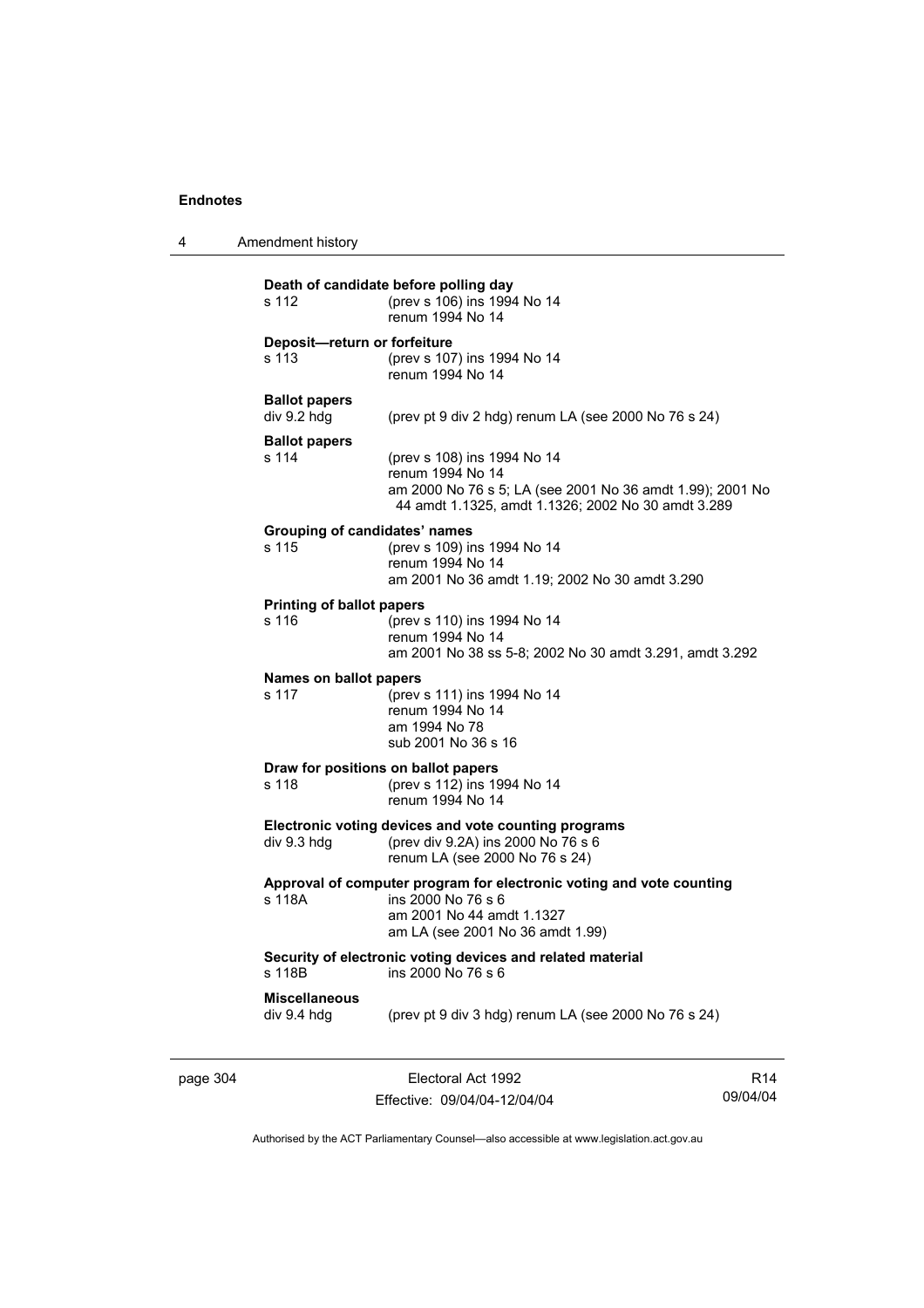| s 119                                       | (prev s 113) ins 1994 No 14<br>renum 1994 No 14<br>am 2001 No 36 amdt 1.20; LA (see 2001 No 36 amdt 1.99);<br>2001 No 44 amdt 1.1328, amdt 1.1329 |
|---------------------------------------------|---------------------------------------------------------------------------------------------------------------------------------------------------|
| <b>Administrative arrangements</b><br>s 120 | (prev s 114) ins 1994 No 14<br>renum 1994 No 14<br>am 2000 No 76 s 7; 2001 No 44 amdt 1.1330                                                      |
| <b>Certified lists of electors</b><br>s 121 | (prev s 115) ins 1994 No 14<br>renum 1994 No 14                                                                                                   |
| s 121A                                      | Use of information from certified lists<br>ins 2001 No 36 s 17                                                                                    |
| Scrutineers-appointment<br>s 122            | (prev s 116) ins 1994 No 14<br>renum 1994 No 14<br>am 2001 No 44 amdt 1.1331, amdt 1.1332                                                         |
| Scrutineers-conduct<br>s 123                | (prev s 117) ins 1994 No 14<br>renum 1994 No 14<br>am 1998 No 54; 2002 No 30 amdt 3.293                                                           |
| s 124                                       | Participation by candidates in conduct of election<br>(prev s 118) ins 1994 No 14<br>renum 1994 No 14                                             |
| Determining matters by lot<br>s 125         | (prev s 119) ins 1994 No 14<br>renum 1994 No 14<br>am 2001 No 44 amdt 1.1333                                                                      |
| <b>Supplementary elections</b><br>s 126     | (prev s 120) ins 1994 No 14<br>renum 1994 No 14                                                                                                   |
| Voting<br>pt 10 hdg                         | ins 1994 No 14                                                                                                                                    |
| General<br>div 10.1 hdg                     | (prev pt 10 div 1 hdg) renum LA (see 2000 No 76 s 24)                                                                                             |
| s 127 hdg<br>s 127                          | <b>Meaning of authorised witness</b><br>sub 2001 No 36 amdt 1.21<br>(prev s 121) ins 1994 No 14<br>renum 1994 No 14                               |

R14 09/04/04

Electoral Act 1992 Effective: 09/04/04-12/04/04 page 305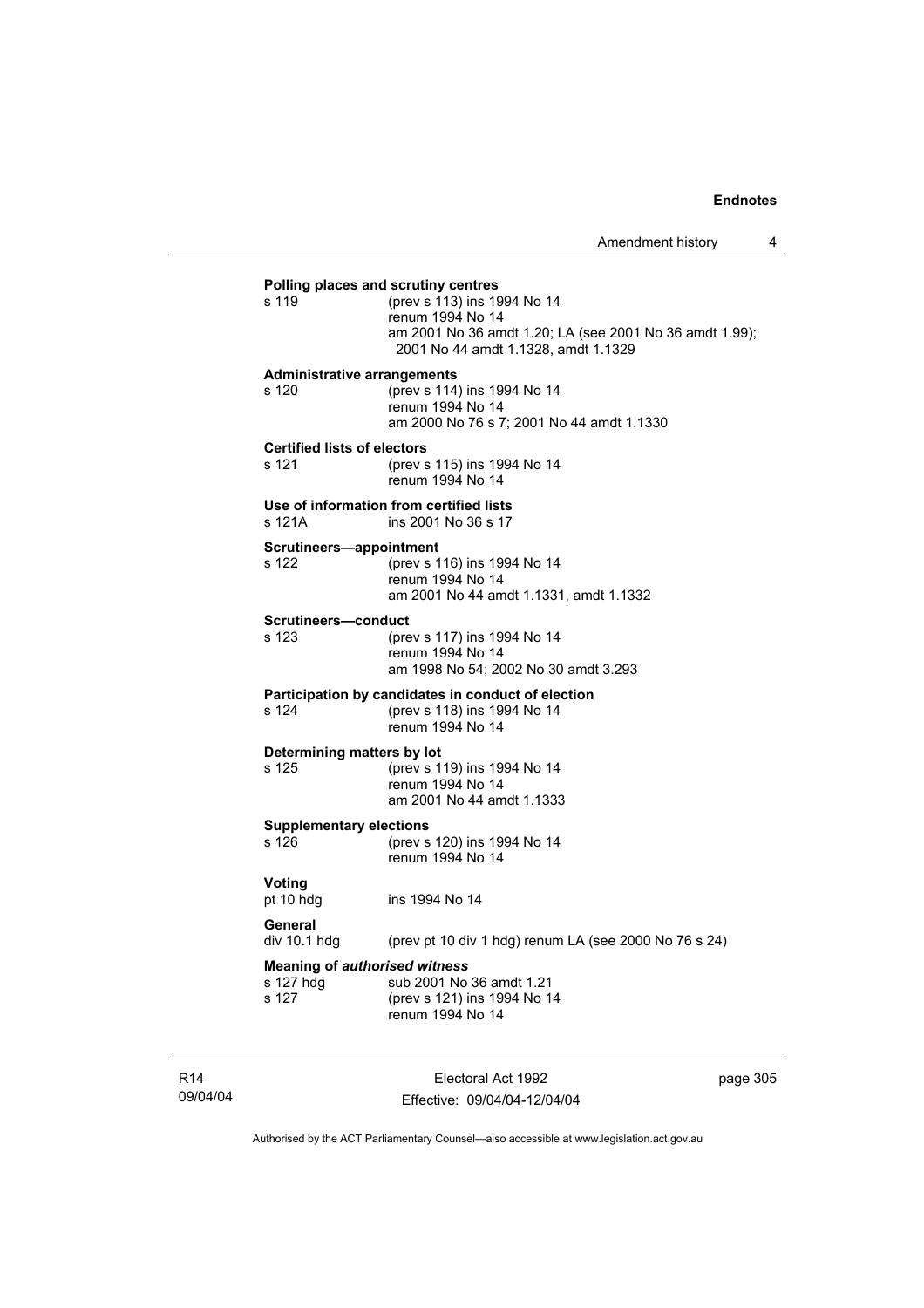4 Amendment history

|                                | Electoral Act 1992                                                                                                    | R <sub>14</sub>                                                                                                                                                                                                                                                                                                                                                                     |
|--------------------------------|-----------------------------------------------------------------------------------------------------------------------|-------------------------------------------------------------------------------------------------------------------------------------------------------------------------------------------------------------------------------------------------------------------------------------------------------------------------------------------------------------------------------------|
| div 10.4 hdg                   | (prev pt 10 div 3A hdg) ins 1997 No 91<br>renum LA (see 2000 No 76 s 24)                                              |                                                                                                                                                                                                                                                                                                                                                                                     |
| s 135                          | (prev s 129) ins 1994 No 14<br>renum 1994 No 14<br>am 1997 No 91; 2001 No 44 amdt 1.1334, amdt 1.1335                 |                                                                                                                                                                                                                                                                                                                                                                                     |
| div 10.3 hdg                   | (prev pt 10 div 3 hdg) am 1997 No 91<br>renum LA (see 2000 No 76 s 24)                                                |                                                                                                                                                                                                                                                                                                                                                                                     |
| Voting in private<br>s 134     | (prev s 128) ins 1994 No 14<br>renum 1994 No 14<br>am 2000 No 76 s 9                                                  |                                                                                                                                                                                                                                                                                                                                                                                     |
| <b>Claims to vote</b><br>s 133 | (prev s 127) ins 1994 No 14<br>renum 1994 No 14<br>am 1997 No 91; LA (see 2001 No 36 amdt 1.99)                       |                                                                                                                                                                                                                                                                                                                                                                                     |
| div 10.2 hdg                   | (prev pt 10 div 2 hdg) am 1997 No 91<br>renum LA (see 2000 No 76 s 24)                                                |                                                                                                                                                                                                                                                                                                                                                                                     |
| s 132                          | (prev s 126) ins 1994 No 14<br>renum 1994 No 14                                                                       |                                                                                                                                                                                                                                                                                                                                                                                     |
| s 131                          | (prev s 125) ins 1994 No 14<br>renum 1994 No 14<br>(1.99)                                                             |                                                                                                                                                                                                                                                                                                                                                                                     |
| s 130                          | (prev s 124) ins 1994 No 14<br>renum 1994 No 14<br>am 1998 No 54                                                      |                                                                                                                                                                                                                                                                                                                                                                                     |
| s 129                          | (prev s 123) ins 1994 No 14<br>renum 1994 No 14<br>am 1998 No 54                                                      |                                                                                                                                                                                                                                                                                                                                                                                     |
| s 128                          | (prev s 122) ins 1994 No 14<br>renum 1994 No 14; 2001 No 36 amdt 1.99<br>am 1997 No 91; LA (see 2001 No 36 amdt 1.99) |                                                                                                                                                                                                                                                                                                                                                                                     |
|                                |                                                                                                                       | <b>Entitlement to vote</b><br><b>Compulsory voting</b><br>Multiple votes prohibited<br><b>Procedures for voting</b><br>am 1997 No 91; 2000 No 76 s 8; LA (see 2001 No 36 amdt<br><b>Manner of recording vote</b><br>Ordinary voting at a polling place<br>Declaration voting at a polling place<br>Declaration voting at polling places<br>Voting otherwise than at a polling place |

Authorised by the ACT Parliamentary Counsel—also accessible at www.legislation.act.gov.au

09/04/04

Effective: 09/04/04-12/04/04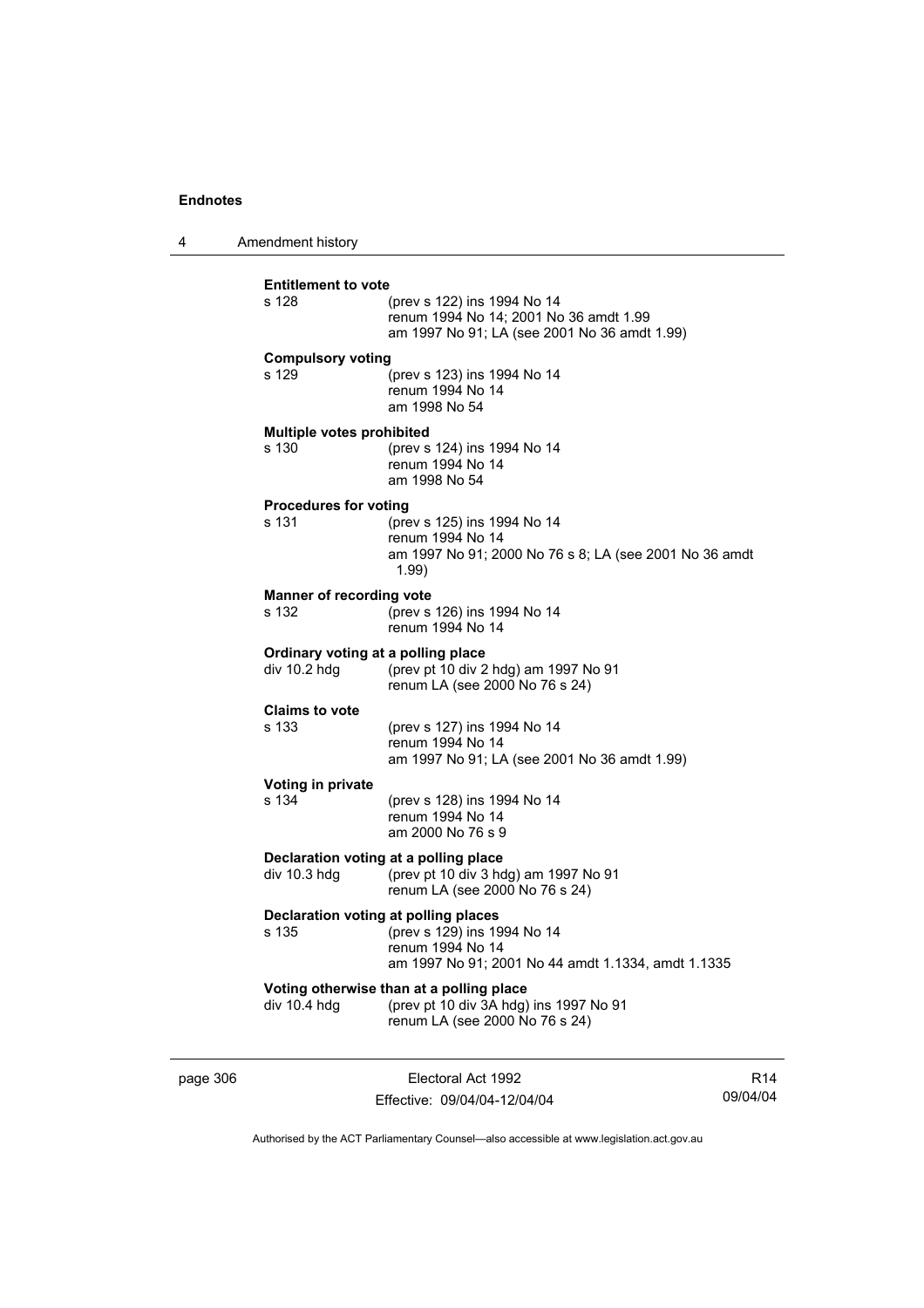#### **Meaning of** *eligible elector* **for div 3A**

| s 136 hdg | sub 2001 No 36 amdt 1.22    |
|-----------|-----------------------------|
| s 136     | (prev s 130) ins 1994 No 14 |
|           | renum 1994 No 14            |
|           | sub 1997 No 91              |
|           |                             |

#### **Postal voting before polling day**

s 136A ins 1997 No 91 am LA (see 2001 No 36 amdt 1.99); 2001 No 44 amdt 1.1336, amdt 1.1337; 2002 No 30 amdt 3.294

#### **Ordinary or declaration voting in ACT before polling day**

| s 136B hdq | sub 2001 No 36 amdt 1.23                                |
|------------|---------------------------------------------------------|
| s 136B     | ins 1997 No 91                                          |
|            | am 2001 No 36 s 18; LA (see 2001 No 36 amdt 1.99); 2001 |
|            | No 44 amdts 1.1338-1.1341; 2002 No 30 amdt 3.295, amdt  |
|            | 3.296                                                   |

#### **Declaration voting outside ACT on or before polling day**

| s 136C hdq | sub 2001 No 36 amdt 1.24                                |
|------------|---------------------------------------------------------|
| s 136C     | ins 1997 No 91                                          |
|            | am 2001 No 36 s 19; LA (see 2001 No 36 amdt 1.99); 2001 |
|            | No 44 amdts 1.1342-1.1345; 2002 No 30 amdt 3.296        |

#### **Record of issue of declaration voting papers**

| s 137 | (prev s 131) ins 1994 No 14         |
|-------|-------------------------------------|
|       | renum 1994 No 14                    |
|       | am 1997 No 91; 2001 No 36 amdt 1.25 |

#### **Inspection of records**

s 138 (prev s 132) ins 1994 No 14 renum 1994 No 14

#### **Receipt of declaration voting papers**

s 139 (prev s 133) ins 1994 No 14 renum 1994 No 14 am 1997 No 91; 2002 No 30 amdt 3.297

# **Registered declaration voters**<br>s 140 (prev s 134)

(prev s 134) ins 1994 No 14 renum 1994 No 14 am 2002 No 30 amdt 3.298

#### **Issue of voting papers to registered declaration voters**

s 141 (prev s 135) ins 1994 No 14 renum 1994 No 14 am 1997 No 91; 2002 No 30 amdt 3.299

**Correcting formal errors**<br>s 142 (prev s (prev s 136) ins 1994 No 14 renum 1994 No 14

R14 09/04/04

Electoral Act 1992 Effective: 09/04/04-12/04/04 page 307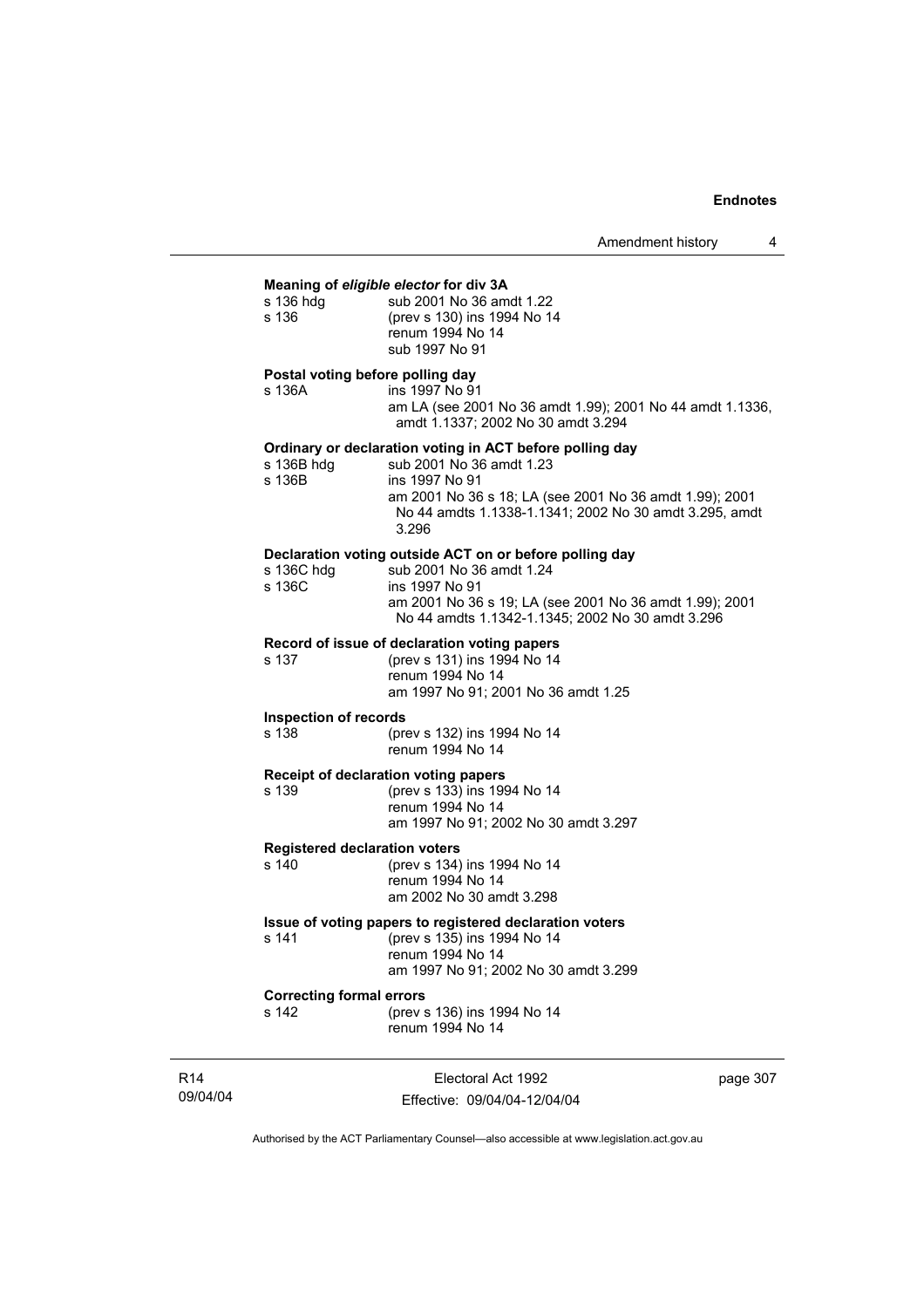4 Amendment history

| Application forms for postal declaration votes<br>(prev s 137) ins 1994 No 14<br>renum 1994 No 14<br>am 1997 No 91; 1998 No 54<br>sub 2001 No 36 s 20<br>Transmission of applications for postal declaration votes<br>(prev s 138) ins 1994 No 14<br>renum 1994 No 14<br>am 1998 No 54<br>Interference with declaration voting<br>(prev s 139) ins 1994 No 14 |
|---------------------------------------------------------------------------------------------------------------------------------------------------------------------------------------------------------------------------------------------------------------------------------------------------------------------------------------------------------------|
|                                                                                                                                                                                                                                                                                                                                                               |
|                                                                                                                                                                                                                                                                                                                                                               |
|                                                                                                                                                                                                                                                                                                                                                               |
| renum 1994 No 14<br>am 1998 No 54                                                                                                                                                                                                                                                                                                                             |
| Soliciting completed declaration votes                                                                                                                                                                                                                                                                                                                        |
| (prev s 140) ins 1994 No 14<br>renum 1994 No 14<br>am 1998 No 54                                                                                                                                                                                                                                                                                              |
| <b>Transmission of completed declaration votes</b><br>(prev s 141) ins 1994 No 14<br>renum 1994 No 14<br>am 1998 No 54                                                                                                                                                                                                                                        |
| Opening envelopes containing declaration votes<br>(prev s 142) ins 1994 No 14<br>renum 1994 No 14<br>am 1998 No 54                                                                                                                                                                                                                                            |
|                                                                                                                                                                                                                                                                                                                                                               |
| (prev pt 10 div 4 hdg) renum LA (see 2000 No 76 S24)                                                                                                                                                                                                                                                                                                          |
| Definitions for div 4<br>sub 2001 No 36 amdt 1.26<br>(prev s 143) ins 1994 No 14<br>renum 1994 No 14<br>def registered medical practitioner om 2001 No 36 amdt<br>1.27                                                                                                                                                                                        |
| def special hospital sub 2001 No 44 amdt 1.1347                                                                                                                                                                                                                                                                                                               |
| <b>Declaration of special hospitals</b><br>ins 2001 No 44 amdt 1.1348                                                                                                                                                                                                                                                                                         |
| <b>Mobile polling-institutions</b>                                                                                                                                                                                                                                                                                                                            |
| (prev s 144) ins 1994 No 14<br>renum 1994 No 14                                                                                                                                                                                                                                                                                                               |
|                                                                                                                                                                                                                                                                                                                                                               |

page 308 Electoral Act 1992 Effective: 09/04/04-12/04/04

R14 09/04/04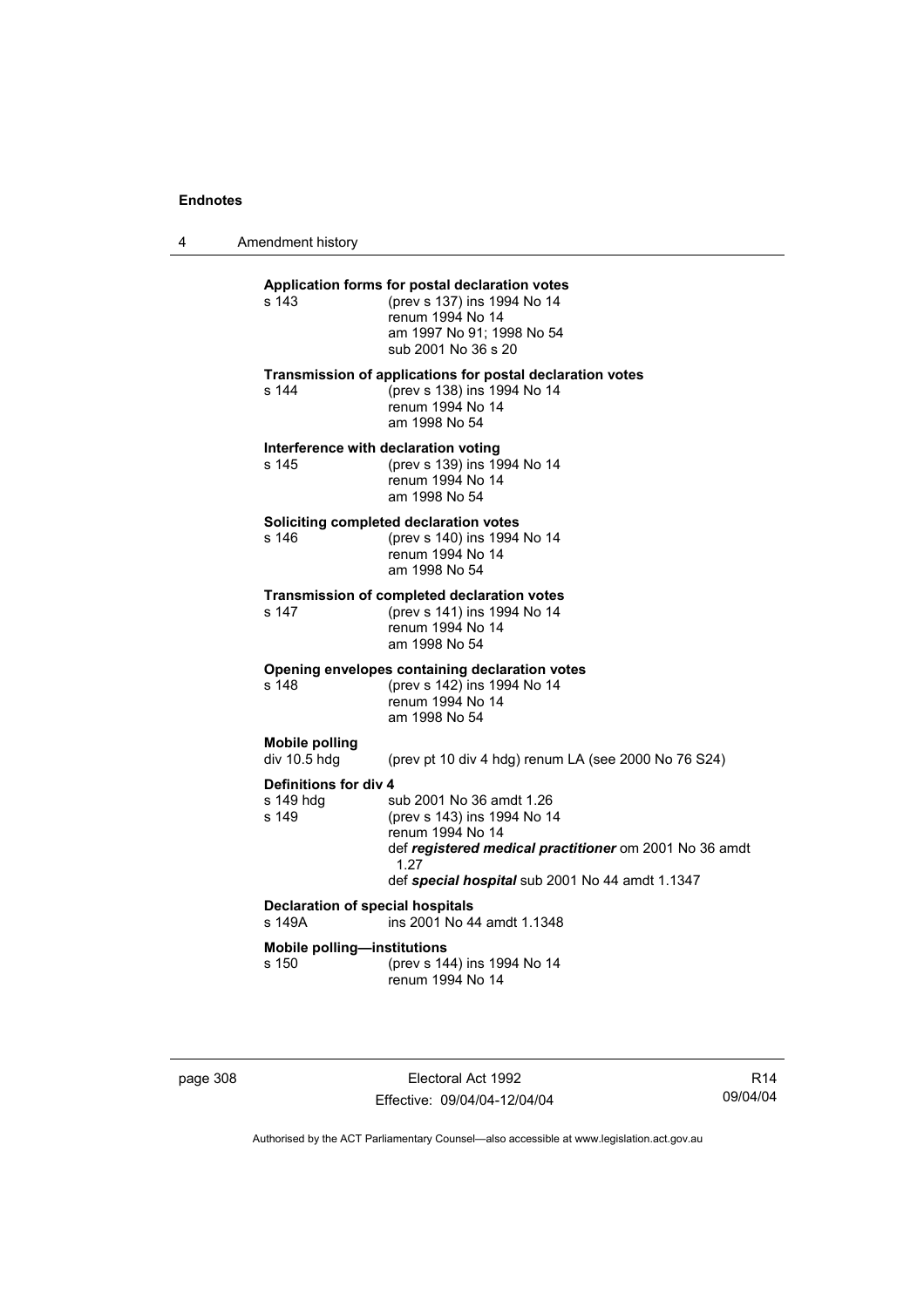## **Functions of visiting officers**<br>s 151 (prev s 145) (prev s 145) ins 1994 No 14 renum 1994 No 14; 2001 No 36 amdt 1.99 am 1995 No 33; 2001 No 36 s 21, amdt 1.28; LA (see 2001 No 36 amdt 1.99) **Failure to visit institution** s 152 (prev s 146) ins 1994 No 14 renum 1994 No 14 **Custody of ballot boxes and electoral papers** s 153 (prev s 147) ins 1994 No 14 renum 1994 No 14 **Miscellaneous**  (prev pt 10 div 5 hdg) renum LA (see 2000 No 76 s 24) **Arrangements at polling places** s 154 (prev s 148) ins 1994 No 14 renum 1994 No 14 **Particulars on ballot papers before issue** s 155 (prev s 149) ins 1994 No 14 renum 1994 No 14 **Assistance to voters** s 156 (prev s 150) ins 1994 No 14 renum 1994 No 14 **Assistance to voters unable to enter polling place** s 156A ins 2001 No 36 s 22 **Spoilt ballot papers** s 157 (prev s 151) ins 1994 No 14 renum 1994 No 14 am 2000 No 76 s 10 **Custody of ballot boxes and electoral papers** s 158 (prev s 152) ins 1994 No 14 renum 1994 No 14 **Extension of time for conducting elections** s 159 (prev s 153) ins 1994 No 14 renum 1994 No 14 am 2001 No 36 amdt 1.29; LA (see 2001 No 36 amdt 1.99)2001 No 44 amdt 1.1349, amdt 1.1350; 2002 No 30 amdt 3.300

Electoral Act 1992 Effective: 09/04/04-12/04/04 page 309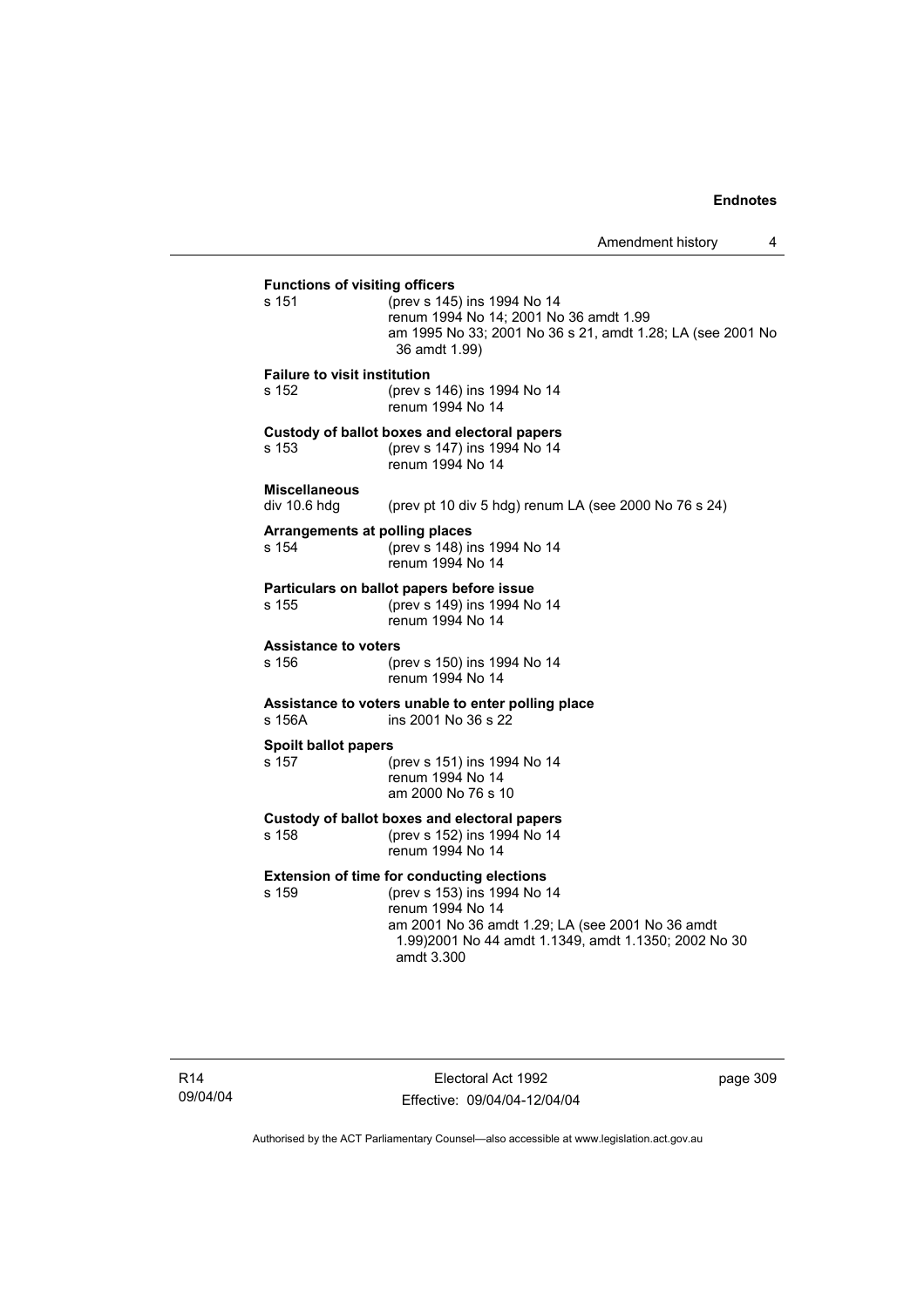4 Amendment history

| s 160                                       | Suspension and adjournment of polling<br>(prev s 154) ins 1994 No 14<br>renum 1994 No 14<br>am LA (see 2001 No 36 amdt 1.99); 2001 No 44 amdts<br>1.1351-1.1353; 2002 No 30 amdt 3.300 |
|---------------------------------------------|----------------------------------------------------------------------------------------------------------------------------------------------------------------------------------------|
| <b>Failure to vote</b><br>div 10.7 hdg      | (prev pt 10 div 6 hdg) renum LA (see 2000 No 76 s 24)                                                                                                                                  |
| <b>Default notice</b><br>s 161              | (prev s 155) ins 1994 No 14<br>renum 1994 No 14<br>am 2001 No 44 amdt 1.1354, amdt 1.1355                                                                                              |
| <b>First notice</b><br>s 162                | (prev s 156) ins 1994 No 14<br>renum 1994 No 14                                                                                                                                        |
| <b>Second notice</b><br>$s$ 163             | (prev s 157) ins 1994 No 14<br>renum 1994 No 14                                                                                                                                        |
| <b>Final notice</b><br>s 164                | (prev s 158) ins 1994 No 14<br>renum 1994 No 14                                                                                                                                        |
| <b>Discharge of liability</b><br>s 165      | (prev s 159) ins 1994 No 14<br>renum 1994 No 14                                                                                                                                        |
| Response on behalf of elector<br>s 166      | (prev s 160) ins 1994 No 14<br>renum 1994 No 14                                                                                                                                        |
| <b>Polling in Antarctica</b><br>pt 11 hdg   | ins 1994 No 14                                                                                                                                                                         |
| Definitions for pt 11<br>s 167 hdg<br>s 167 | sub 2001 No 36 amdt 1.30<br>(prev s 161) ins 1994 No 14<br>renum 1994 No 14<br>am 2001 No 36 amdt 1.31, amdt 1.32<br>def <i>transmit</i> sub 2001 No 44 amdt 1.1356                    |
| Declaration of ship as a station<br>s 167A  | ins 2001 No 36 amdt 1.32                                                                                                                                                               |
| Approval of ways of transmission<br>s 167B  | ins 2001 No 44 amdt 1.1357                                                                                                                                                             |

page 310 **Electoral Act 1992** Effective: 09/04/04-12/04/04

R14 09/04/04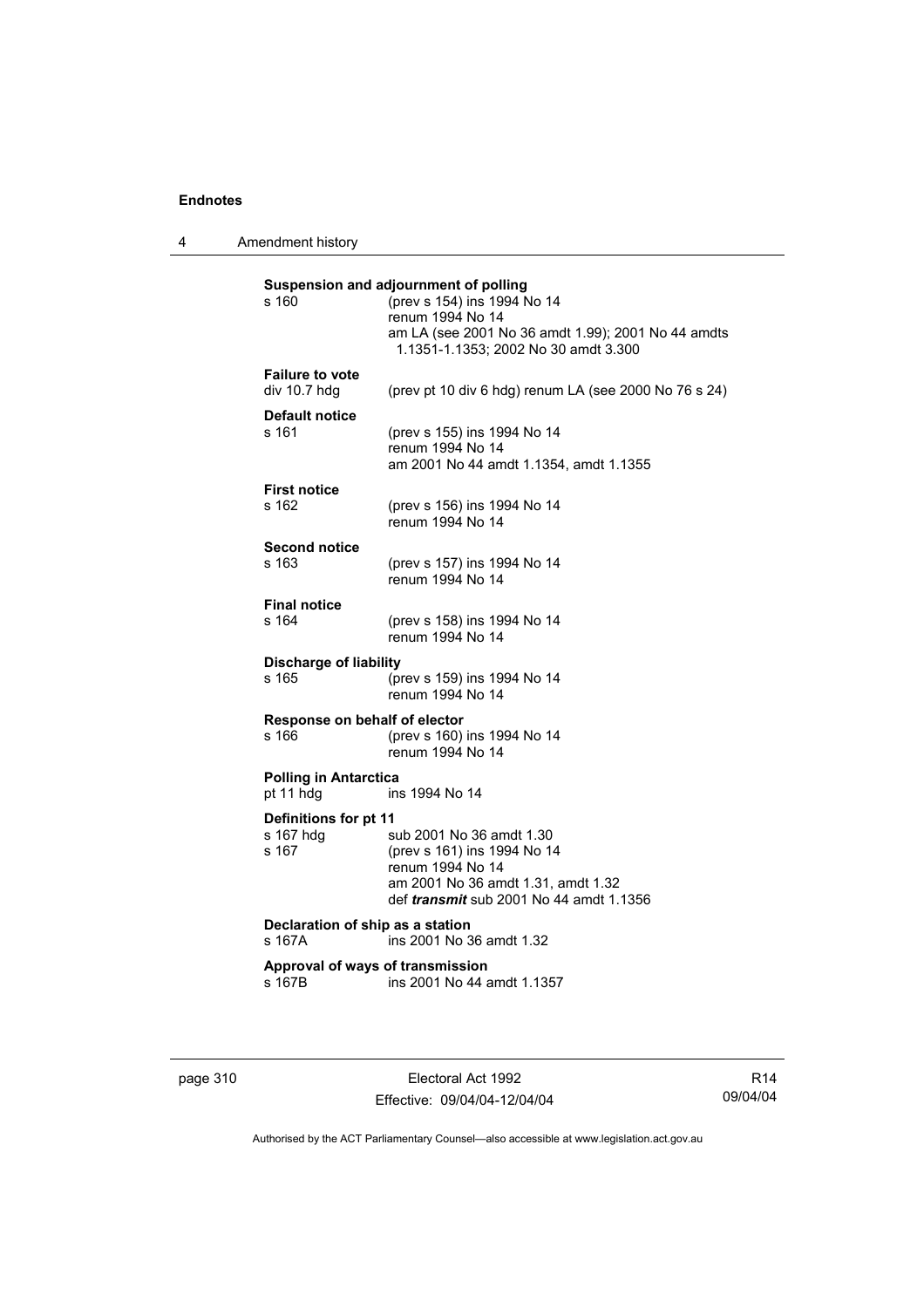| s 168                                           | Returning officers and assistants for Antarctic stations<br>(prev s 162) ins 1994 No 14<br>renum 1994 No 14<br>sub 2002 No 30 amdt 3.301 |
|-------------------------------------------------|------------------------------------------------------------------------------------------------------------------------------------------|
| s 169                                           | Acting returning officer or assistant<br>(prev s 163) ins 1994 No 14<br>renum 1994 No 14<br>om 2002 No 30 amdt 3.301                     |
| s 170                                           | Application of Act to polling in Antarctica<br>(prev s 164) ins 1994 No 14<br>renum 1994 No 14                                           |
| <b>Antarctic electors</b><br>s 171              | (prev s 165) ins 1994 No 14<br>renum 1994 No 14<br>am 1997 No 91                                                                         |
| s 172                                           | Arrangements for the polling in Antarctica<br>(prev s 166) ins 1994 No 14<br>renum 1994 No 14                                            |
| Conduct of the polling<br>s 173                 | (prev s 167) ins 1994 No 14<br>renum 1994 No 14                                                                                          |
| <b>Claims to vote</b><br>s 174                  | (prev s 168) ins 1994 No 14<br>renum 1994 No 14                                                                                          |
| Proceedings at close of poll<br>s 175           | (prev s 169) ins 1994 No 14<br>renum 1994 No 14<br>am 1995 No 46; 2002 No 30 amdt 3.302                                                  |
| <b>Result of polling in Antarctica</b><br>s 176 | (prev s 170) ins 1994 No 14<br>renum 1994 No 14                                                                                          |
| <b>Preservation of documents</b><br>s 177       | (prev s 171) ins 1994 No 14<br>renum 1994 No 14                                                                                          |
| The scrutiny<br>pt 12 hdg                       | ins 1994 No 14                                                                                                                           |
| <b>Scrutiny</b><br>s 178                        | (prev s 172) ins 1994 No 14<br>renum 1994 No 14<br>am 1997 No 91; 2000 No 76 s 11                                                        |

R14 09/04/04

Electoral Act 1992 Effective: 09/04/04-12/04/04 page 311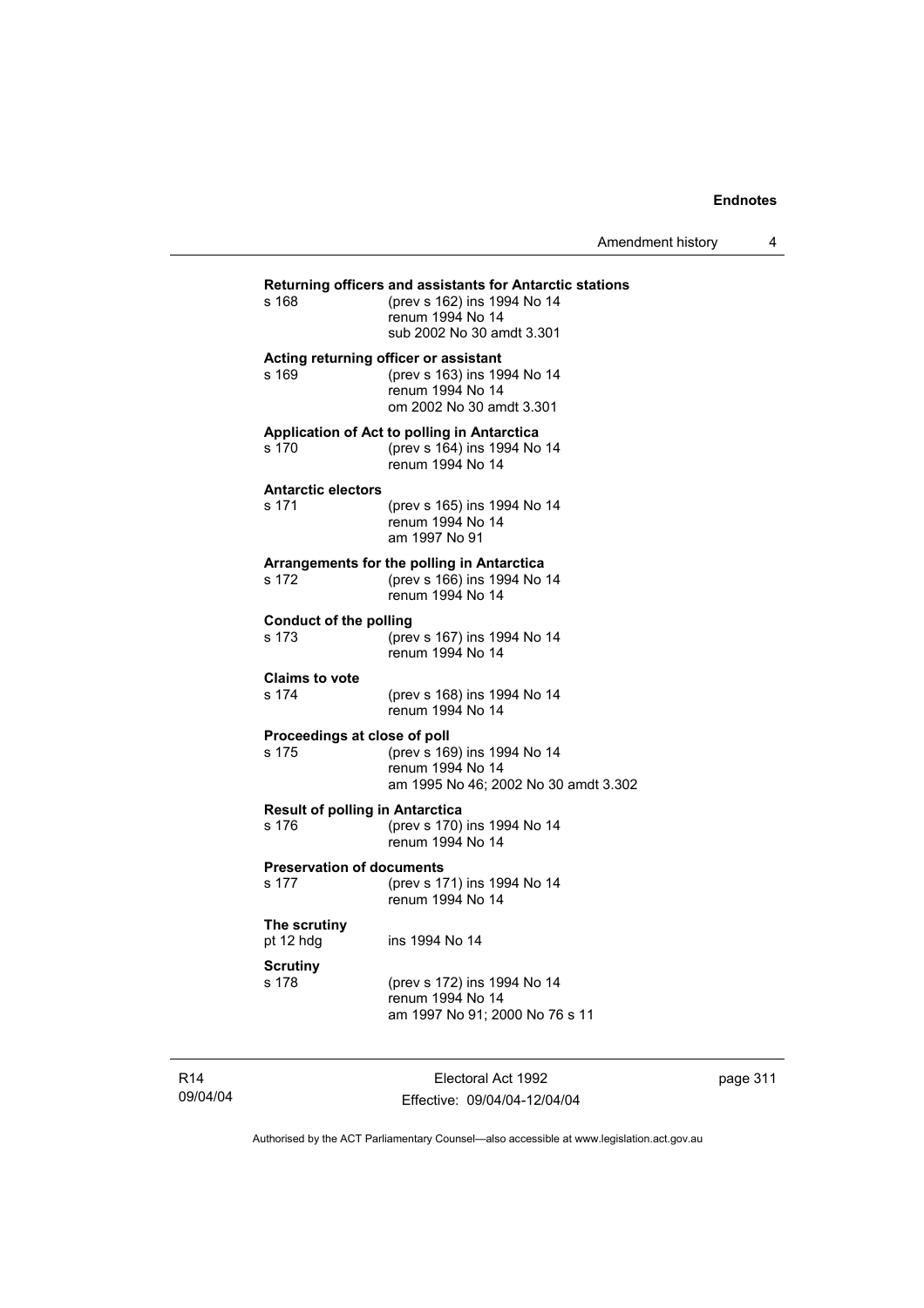4 Amendment history

| s 179                                       | Preliminary scrutiny of declaration voting papers etc<br>(prev s 173) ins 1994 No 14<br>renum 1994 No 14<br>am 2002 No 30 amdt 3.303, amdt 3.304 |
|---------------------------------------------|--------------------------------------------------------------------------------------------------------------------------------------------------|
| <b>Formality of ballot papers</b><br>s 180  | (prev s 174) ins 1994 No 14<br>renum 1994 No 14                                                                                                  |
| Death of candidate<br>s 181                 | (prev s 175) ins 1994 No 14<br>renum 1994 No 14                                                                                                  |
| First count-ordinary ballot papers<br>s 182 | (prev s 176) ins 1994 No 14<br>renum 1994 No 14<br>am 2000 No 76 s 12                                                                            |
| s 183                                       | First count-declaration ballot papers<br>(prev s 177) ins 1994 No 14<br>renum 1994 No 14                                                         |
| s 183A                                      | First count-electronic ballot papers<br>ins 2000 No 76 s 13                                                                                      |
| Second count-first preferences<br>s 184     | (prev s 178) ins 1994 No 14<br>renum 1994 No 14<br>am 2000 No 76 s 14                                                                            |
| Ascertaining result of poll<br>s 185        | (prev s 179) ins 1994 No 14<br>renum 1994 No 14<br>am 2000 No 76 s 15                                                                            |
| <b>Objections by scrutineers</b><br>s 186   | (prev s 180) ins 1994 No 14<br>renum 1994 No 14                                                                                                  |
| <b>Recount of ballot papers</b><br>s 187    | (prev s 181) ins 1994 No 14<br>renum 1994 No 14                                                                                                  |
| s 187A                                      | Recount of electronic scrutiny of ballot papers<br>ins 2000 No 76 s 16                                                                           |
| s 188                                       | <b>Reservation of disputed ballot papers</b><br>(prev s 182) ins 1994 No 14<br>renum 1994 No 14                                                  |

page 312 **Electoral Act 1992** Effective: 09/04/04-12/04/04

R14 09/04/04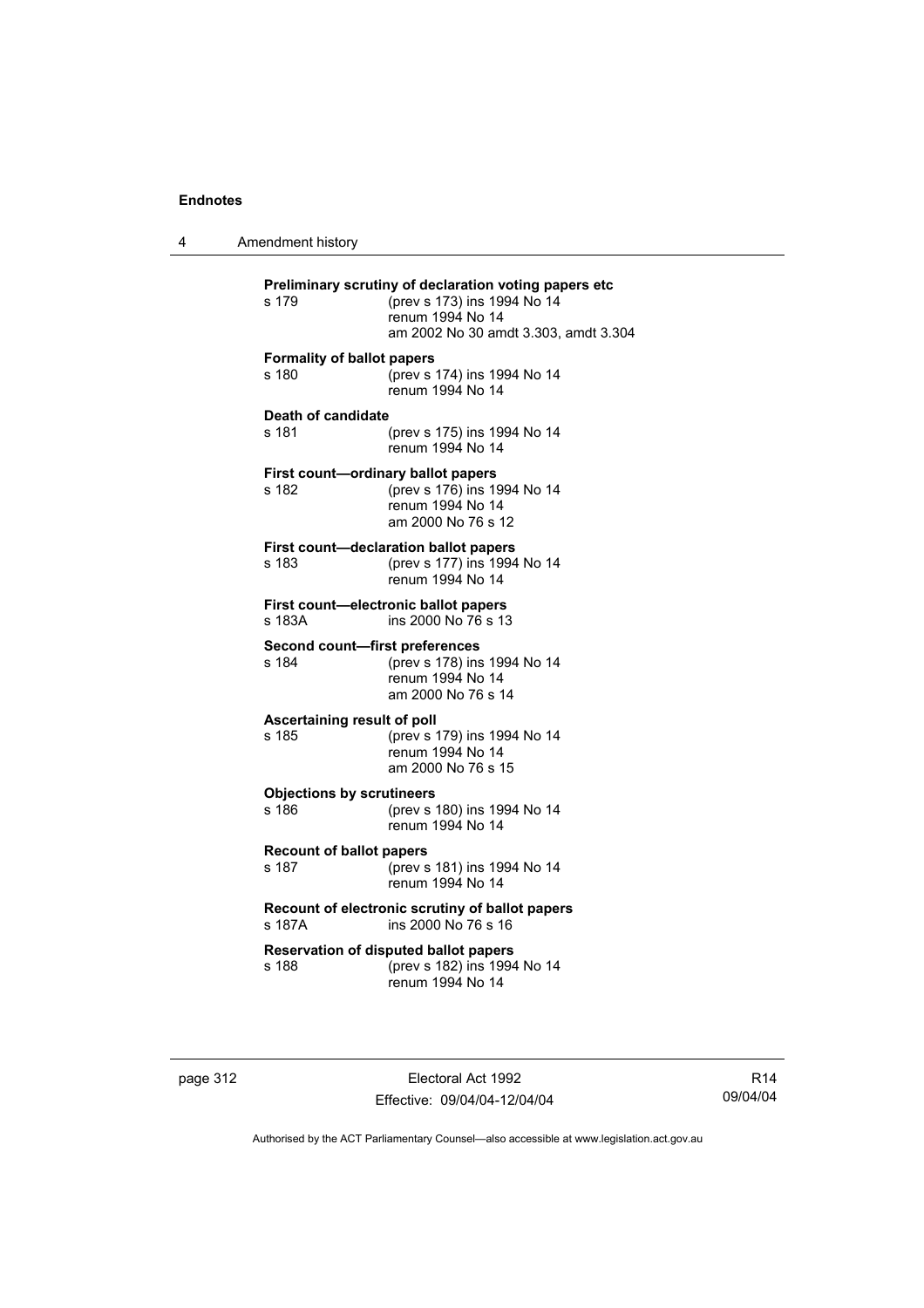| Declaration of result of election                  |                                                                                                                                                                                                                                             |     |
|----------------------------------------------------|---------------------------------------------------------------------------------------------------------------------------------------------------------------------------------------------------------------------------------------------|-----|
| s 189                                              | (prev s 183) ins 1994 No 14<br>renum 1994 No 14                                                                                                                                                                                             |     |
| <b>Casual vacancies</b><br>pt 13 hdg               | ins 1994 No 14                                                                                                                                                                                                                              |     |
| Definitions for pt 13<br>s 190 hdg<br>s 190        | sub 2001 No 36 amdt 1.33<br>(prev s 184) ins 1994 No 14<br>renum 1994 No 14<br>am 2001 No 36 amdt 1.36, amdt 1.37<br>def candidate om 2001 No 36 amdt 1.34<br>def newspaper om 2001 No 36 amdt 1.34<br>def speaker ins 2001 No 36 amdt 1.35 |     |
| Notice of casual vacancy<br>s 191                  | (prev s 185) ins 1994 No 14<br>renum 1994 No 14                                                                                                                                                                                             |     |
| <b>Candidates for casual vacancy</b><br>s 192      | (prev s 186) ins 1994 No 14<br>renum 1994 No 14<br>am LA (see 2001 No 36 amdt 1.99); 2001 No 44 amdt 1.1358,<br>amdt 1.1359                                                                                                                 |     |
| <b>Publication of candidates' details</b><br>s 193 | (prev s 187) ins 1994 No 14<br>renum 1994 No 14                                                                                                                                                                                             |     |
| s 194                                              | Determination of candidate to fill vacancy<br>(prev s 188) ins 1994 No 14<br>renum 1994 No 14<br>am 2002 No 30 amdt 3.352                                                                                                                   |     |
| <b>Assembly nominees</b><br>s 195                  | (prev s 189) ins 1994 No 14<br>renum 1994 No 14<br>am 2001 No 36 s 23                                                                                                                                                                       |     |
| s 196                                              | Term of office of MLA declared elected under pt 13<br>(prev s 190) ins 1994 No 14<br>renum 1994 No 14                                                                                                                                       |     |
| Dissolution or pre-election period<br>s 197        | (prev s 191) ins 1994 No 14<br>renum 1994 No 14<br>am 2002 No 30 amdt 3.305                                                                                                                                                                 |     |
| pt 14 hdg                                          | <b>Election funding and financial disclosure</b><br>ins 1994 No 14                                                                                                                                                                          |     |
|                                                    | $E$ lootorol Aot 1002                                                                                                                                                                                                                       | 342 |

R14 09/04/04

Electoral Act 1992 Effective: 09/04/04-12/04/04 page 313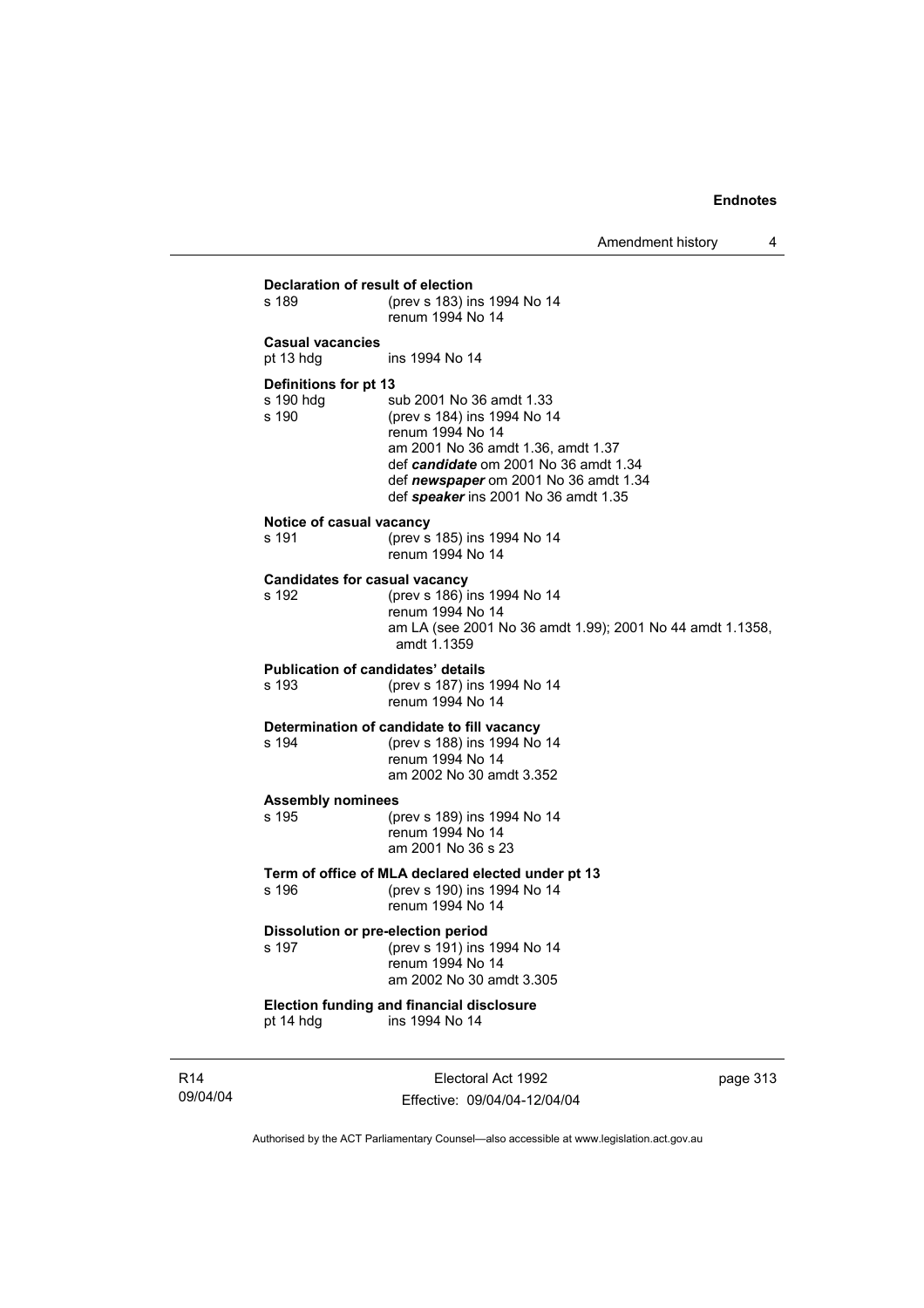4 Amendment history

| Preliminary<br>div 14.1 hdg                       | (prev pt 14 div 1 hdg) renum 2001 No 36 amdt 1.99                                                                                                                                                                                                                                                                                                                                                                                                                                         |
|---------------------------------------------------|-------------------------------------------------------------------------------------------------------------------------------------------------------------------------------------------------------------------------------------------------------------------------------------------------------------------------------------------------------------------------------------------------------------------------------------------------------------------------------------------|
| Definitions for pt 14<br>s 198 hdg<br>s 198       | sub 2001 No 36 amdt 1.38<br>(prev s 192) ins 1994 No 14<br>renum 1994 No 14<br>am 2001 No 36 amdt 1.42, amdt 1.43<br>def associated entity ins 1996 No 56 s 4<br>sub 2001 No 36 s 24<br>def ballot group ins 2001 No 36 s 25<br>def entity ins 1996 No 56 s 4<br>def financial controller ins 1996 No 56 s 4<br>def <i>gift</i> am 2001 No 36 amdt 1.39<br>def independent MLA om 2001 No 36 amdt 1.40<br>def register am 2001 No 36 amdt 1.41<br>def reporting agent sub 2001 No 36 s 26 |
| s 198A                                            | Reference to things done by party or ballot group etc<br>ins 2001 No 36 amdt 1.43                                                                                                                                                                                                                                                                                                                                                                                                         |
| s 198B                                            | Candidate remains candidate after election<br>ins 2001 No 36 amdt 1.43                                                                                                                                                                                                                                                                                                                                                                                                                    |
| <b>Related bodies corporate</b><br>s 199          | (prev s 193) ins 1994 No 14<br>renum 1994 No 14                                                                                                                                                                                                                                                                                                                                                                                                                                           |
| <b>Activities of campaign committees</b><br>s 200 | (prev s 194) ins 1994 No 14<br>renum 1994 No 14<br>am 2001 No 36 amdt 1.44                                                                                                                                                                                                                                                                                                                                                                                                                |
| <b>Disclosure periods</b>                         |                                                                                                                                                                                                                                                                                                                                                                                                                                                                                           |
| s 201                                             | (prev s 195) ins 1994 No 14<br>renum 1994 No 14<br>def disclosure day am 1997 No 91 s 24; 2001 No 36 amdt<br>1.45; 2002 No 30 amdt 3.306; A2003-54 s 5                                                                                                                                                                                                                                                                                                                                    |
| Gifts-determination of amounts<br>s 202           | (prev s 196) ins 1994 No 14<br>renum 1994 No 14                                                                                                                                                                                                                                                                                                                                                                                                                                           |
| <b>Reporting agents</b><br>div 14.2 hdg           | (prev pt 14 div 2 hdg) renum LA (see 2000 No 76 s 24)                                                                                                                                                                                                                                                                                                                                                                                                                                     |
|                                                   |                                                                                                                                                                                                                                                                                                                                                                                                                                                                                           |

page 314 **Electoral Act 1992** Effective: 09/04/04-12/04/04

R14 09/04/04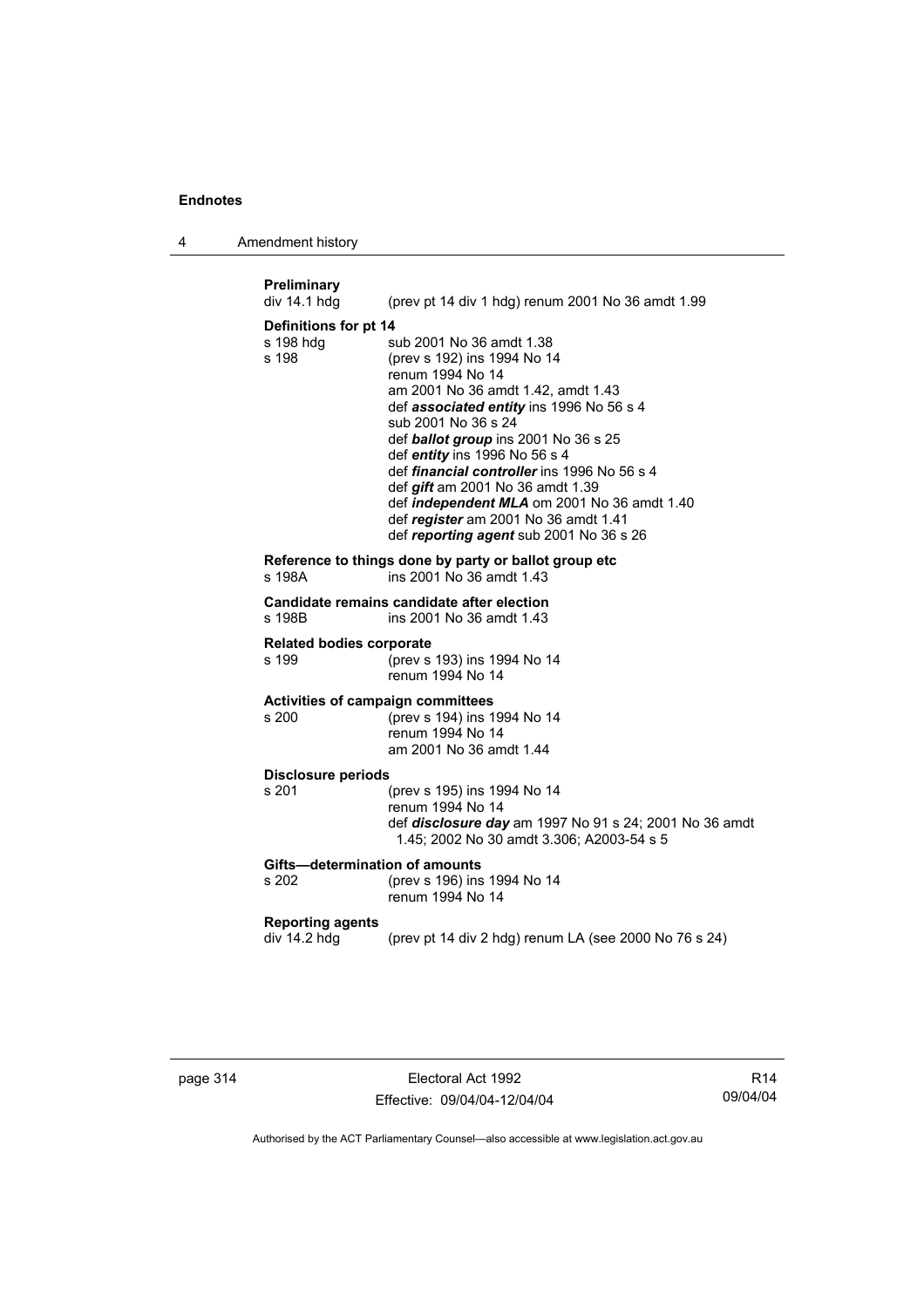| <b>Appointed agents</b>              |                                                           |
|--------------------------------------|-----------------------------------------------------------|
| s 203                                | (prev s 197) ins 1994 No 14                               |
|                                      | renum 1994 No 14                                          |
|                                      | am 1997 No 91; 2001 No 36 amdts 1.46-1.48; LA (see 2001   |
|                                      | No 36 amdt 1.99); 2002 No 30 amdt 3.307, amdt 3.308, amdt |
|                                      | 3.352                                                     |
| Non-appointed agents                 |                                                           |
| s 204                                | (prev s 198) ins 1994 No 14                               |
|                                      | renum 1994 No 14                                          |
|                                      | am 1997 No 91; 2001 No 36 amdt 1.49, amdt 1.50; LA (see   |
|                                      | 2001 No 36 amdt 1.99)                                     |
| <b>Registers of reporting agents</b> |                                                           |
| s 205                                | (prev s 199) ins 1994 No 14                               |
|                                      | renum 1994 No 14                                          |
|                                      | am 2001 No 36 amdts 1.51-1.53; LA (see 2001 No 36 amdt    |
|                                      | 1.99); 2002 No 30 amdt 3.309                              |
| <b>Election funding</b>              |                                                           |
| div 14.3 hdg                         | (prev pt 14 div 3 hdg) renum LA (see 2000 No 76 s 24)     |
| Who eligible votes are cast for      |                                                           |
| s 206                                | (prev s 200) ins 1994 No 14                               |
|                                      | renum 1994 No 14                                          |
|                                      | am 1996 No 56                                             |
|                                      | sub 2001 No 36 amdt 1.54                                  |
| <b>Entitlement to funds</b>          |                                                           |
| s 207                                | (prev s 201) ins 1994 No 14                               |
|                                      | renum 1994 No 14                                          |
|                                      | am 1996 No 56; 2001 No 36 amdt 1.55                       |
| <b>Threshold</b>                     |                                                           |
| s 208                                | (prev s 202) ins 1994 No 14                               |
|                                      | renum 1994 No 14                                          |
|                                      | sub 1996 No 56; 2001 No 36 s 27                           |
| <b>Claims for payment</b>            |                                                           |
| s 209                                | (prev s 203) ins 1994 No 14                               |
|                                      | renum 1994 No 14                                          |
|                                      | om 1996 No 56                                             |
| Claims by party reporting agents     |                                                           |
| s 210                                | (prev s 204) ins 1994 No 14                               |
|                                      | renum 1994 No 14                                          |
|                                      |                                                           |

Electoral Act 1992 Effective: 09/04/04-12/04/04 page 315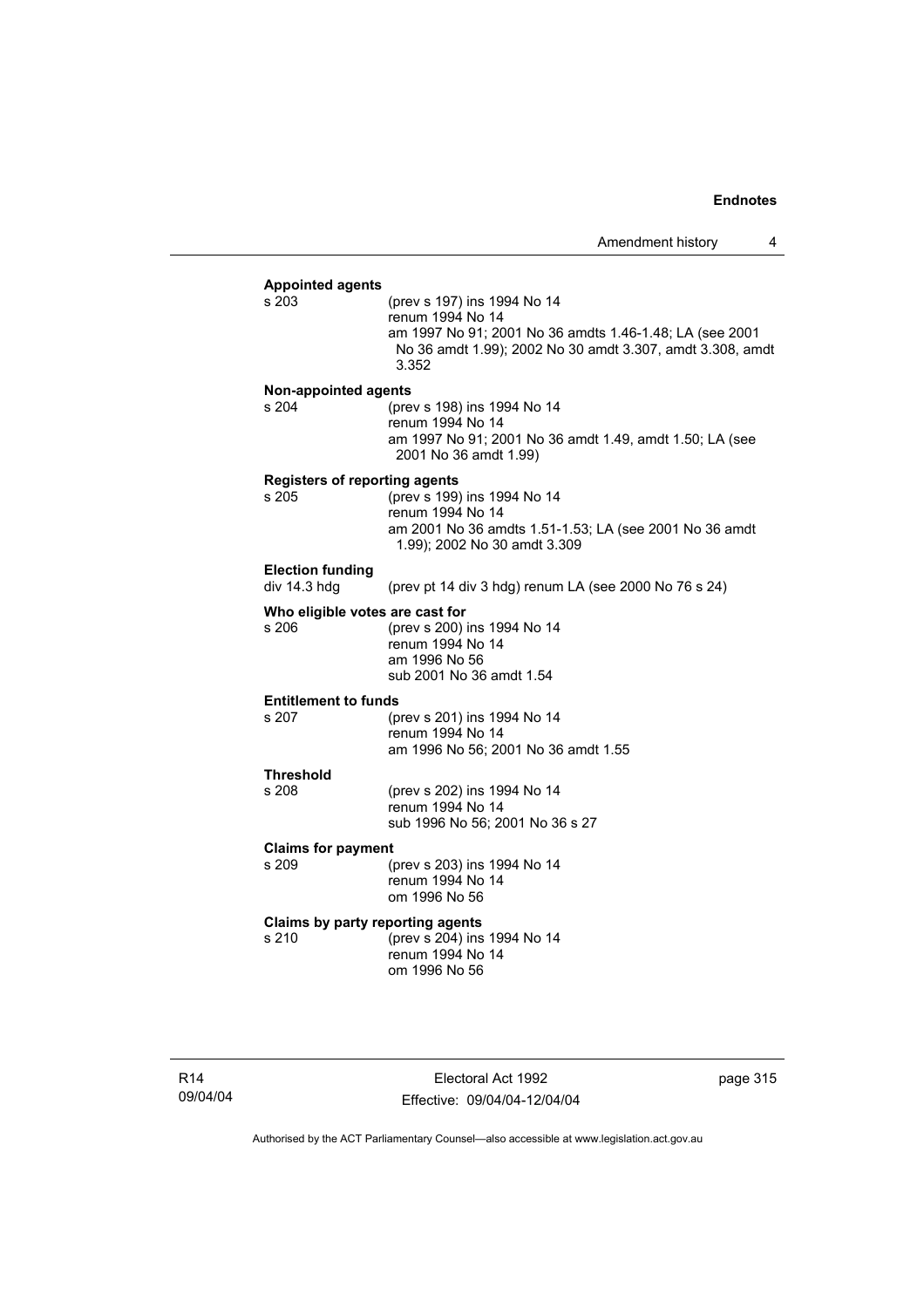4 Amendment history

| s 211                                          | (prev s 205) ins 1994 No 14<br>renum 1994 No 14<br>om 1996 No 56                                                                    |
|------------------------------------------------|-------------------------------------------------------------------------------------------------------------------------------------|
| <b>Making of payments</b>                      |                                                                                                                                     |
| s 212                                          | (prev s 206) ins 1994 No 14<br>renum 1994 No 14<br>am 1996 No 56; 2001 No 36 amdt 1.56, amdt 1.57; LA (see<br>2001 No 36 amdt 1.99) |
|                                                | <b>Revocation of determinations</b>                                                                                                 |
| s 213                                          | (prev s 207) ins 1994 No 14<br>renum 1994 No 14<br>om 1996 No 56                                                                    |
| Death of candidate                             |                                                                                                                                     |
| s <sub>214</sub>                               | (prev s 208) ins 1994 No 14<br>renum 1994 No 14<br>am 1996 No 56; 2001 No 36 amdt 1.58                                              |
| <b>Application voluntary</b>                   |                                                                                                                                     |
| s 215                                          | (prev s 209) ins 1994 No 14<br>renum 1994 No 14<br>am 1996 No 56                                                                    |
| <b>Disclosure of donations</b><br>div 14.4 hdg | (prev pt 14 div 4 hdg) renum LA (see 2000 No 76 s 24)                                                                               |
|                                                | Meaning of defined details for div 4                                                                                                |
| s 216 hdg                                      | sub 2001 No 36 amdt 1.59                                                                                                            |
| s 216                                          | (prev s 210) ins 1994 No 14<br>renum 1994 No 14                                                                                     |
|                                                | def gift om 2001 No 36 amdt 1.60                                                                                                    |
| Disclosure of gifts                            |                                                                                                                                     |
| s 217                                          | (prev s 211) ins 1994 No 14<br>renum 1994 No 14                                                                                     |
|                                                | am 2001 No 36 s 28; 2001 No 44 amdt 1.1360, amdt 1.1361;<br>2002 No 30 amdt 3.353                                                   |
|                                                | Disclosure of gifts-non-party groups                                                                                                |
| s 218                                          | (prev s 212) ins 1994 No 14                                                                                                         |
|                                                | renum 1994 No 14<br>am 2001 No 36 s 29; 2001 No 44 amdt 1.1362, amdt 1.1363;<br>2002 No 30 amdt 3.353                               |
|                                                | Certain loans not to be received                                                                                                    |
| s 218A                                         | ins 2001 No 36 s 30                                                                                                                 |

page 316 Electoral Act 1992 Effective: 09/04/04-12/04/04

R14 09/04/04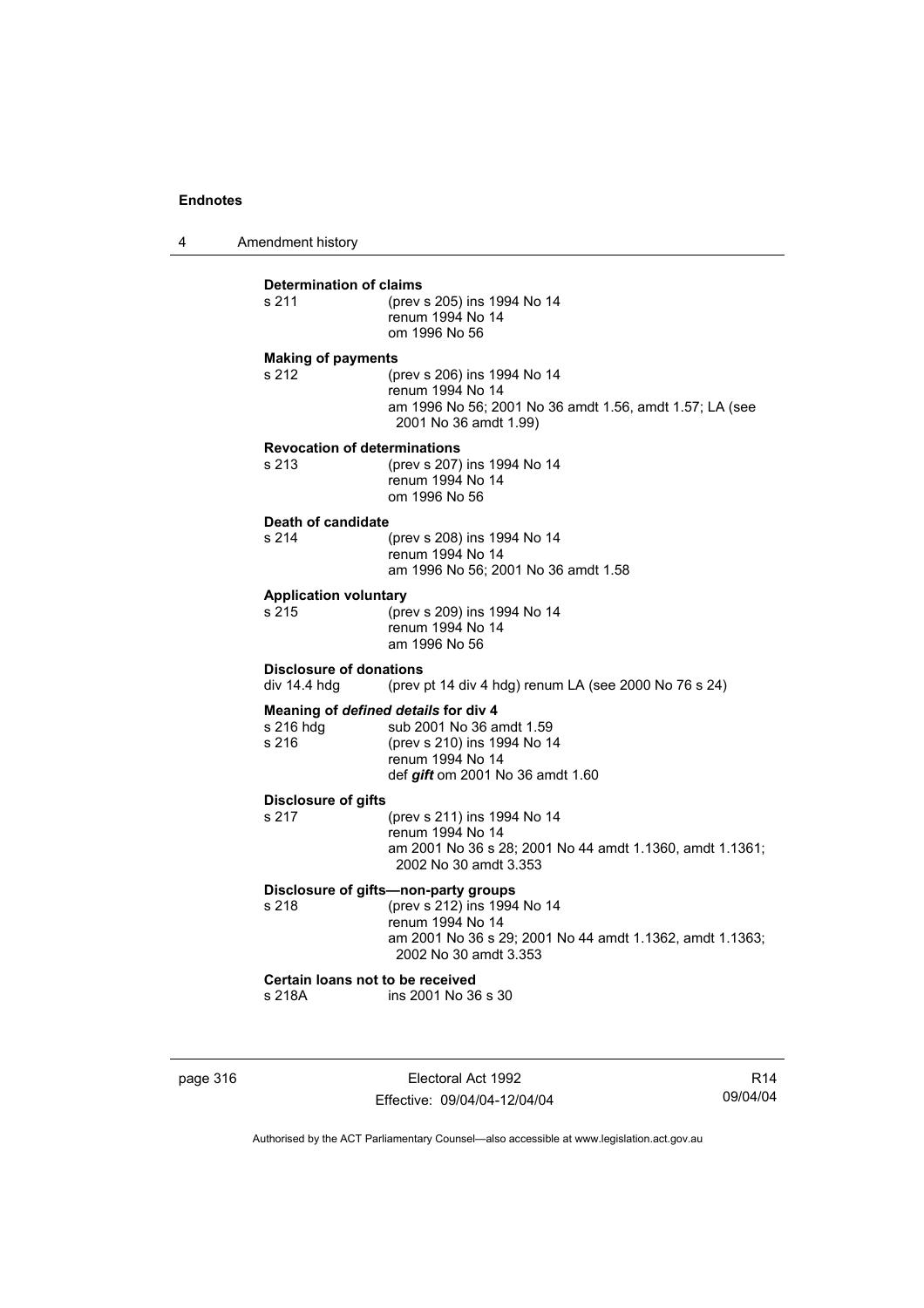#### **Nil returns** s 219 (prev s 213) ins 1994 No 14 renum 1994 No 14 **Disclosure of gifts by persons incurring political expenditure** s 220 (prev s 214) ins 1994 No 14 renum 1994 No 14 am 1996 No 56; 2001 No 36 s 31 and amdt 1.61; LA (see 2001 No 36 amdt 1.99); 2001 No 44 amdt 1.1364, amdt 1.1365; 2002 No 30 amdt 3.353 **Donations to non-party groups and candidates** s 221 (prev s 215) ins 1994 No 14 renum 1994 No 14 am 1996 No 56; LA (see 2001 No 36 amdt 1.99); 2001 No 44 amdts 1.1366-1.1369; 2002 No 30 amdt 3.353 **Annual returns of donations** ins 1996 No 56 sub 2001 No 36 s 32 am 2001 No 44 amdts 1.1370-1.1372; 2002 No 30 amdt 3.353 **Advice about obligations to make returns** s 221B ins 1996 No 56 sub 2001 No 36 s 32 **Anonymous gifts** s 222 (prev s 216) ins 1994 No 14 renum 1994 No 14 sub 2001 No 36 s 32 **Disclosure of electoral expenditure**<br>div 14.5 hdq (prev pt 14 div 5 h (prev pt 14 div 5 hdg) renum LA (see 2000 No 76 s 24) **Definitions for div 14.5** s 223 hdg sub 2001 No 36 amdt 1.62<br>s 223 (prev s 217) ins 1994 No 14 (prev s 217) ins 1994 No 14 renum 1994 No 14; 2001 No 36 amdt 1.99 am 2001 No 36 amdt 1.64, amdt 1.65 def *electoral expenditure* am 1996 No 56 s 16; LA (see 2001 No 36 amdt 1.99) def *participant* ins 2001 No 36 amdt 1.63 def *relates* ins 2001 No 36 amdt 1.63 **Returns of electoral expenditure** s 224 (prev s 218) ins 1994 No 14 renum 1994 No 14; 2001 No 36 amdt 1.99 am 1996 No 56; 2001 No 36 amdt 1.66, amdt 1.67; LA (see 2001 No 36 amdt 1.99); 2001 No 44 amdt 1.1373, amdt

R14 09/04/04

Electoral Act 1992 Effective: 09/04/04-12/04/04

1.1374; 2002 No 30 amdt 3.353

page 317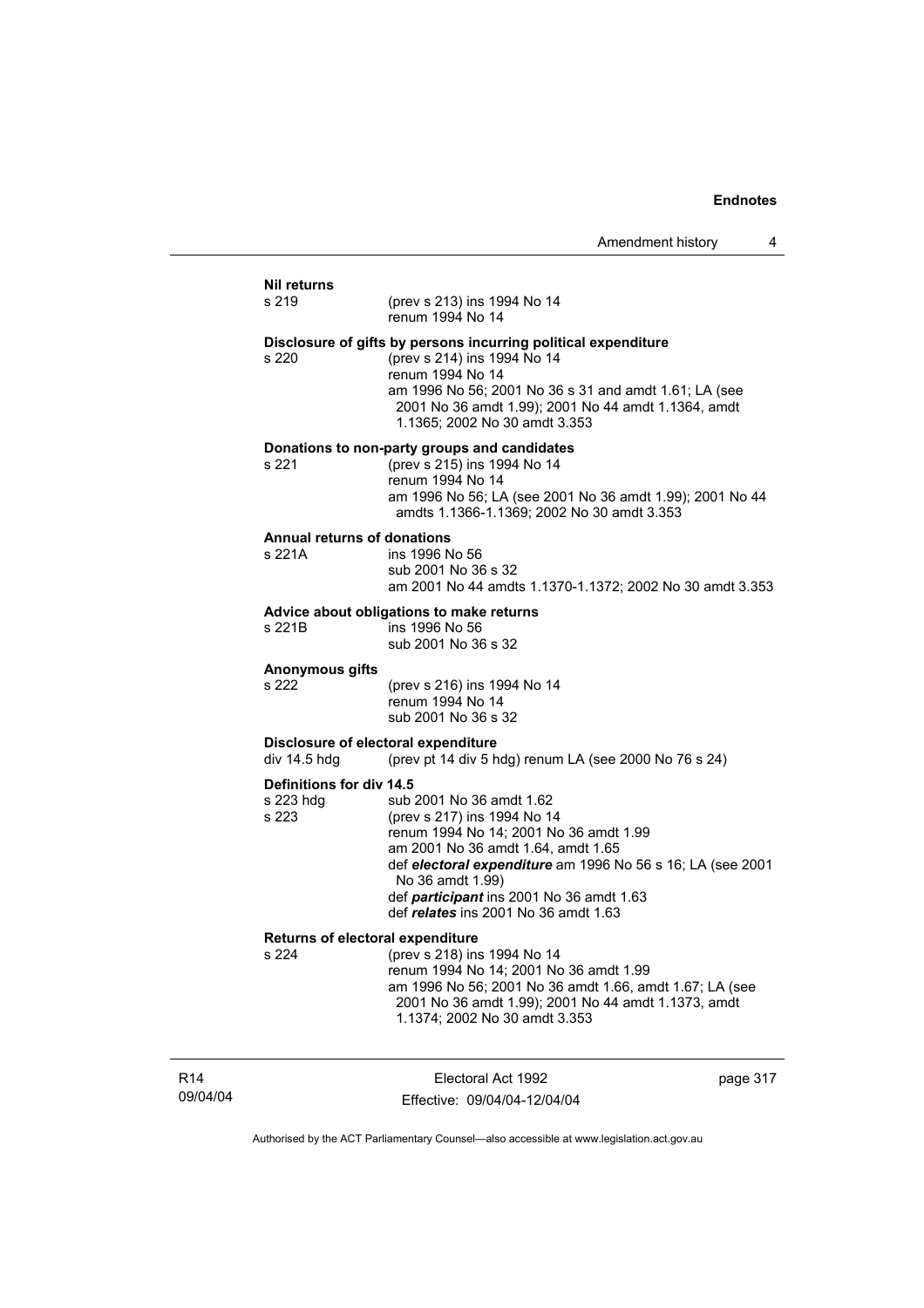4 Amendment history

| <b>Nil returns</b><br>s 225                  | (prev s 219) ins 1994 No 14<br>renum 1994 No 14<br>am 1996 No 56: 2001 No 36 amdt 1.68                                                                                                                                                                                                          |
|----------------------------------------------|-------------------------------------------------------------------------------------------------------------------------------------------------------------------------------------------------------------------------------------------------------------------------------------------------|
| s 226                                        | Returns by broadcasters and publishers<br>(prev s 220) ins 1994 No 14<br>renum 1994 No 14<br>am 2001 No 44 amdt 1.1375, amdt 1.1376; 2002 No 30 amdt<br>3.353                                                                                                                                   |
| Multiple elections on same day<br>s 227      | (prev s 221) ins 1994 No 14<br>renum 1994 No 14<br>am 2001 No 44 amdt 1.1377                                                                                                                                                                                                                    |
| <b>Annual returns</b><br>div 14.6 hdg        | (prev pt 14 div 6 hdg) renum LA (see 2000 No 76 s 24)                                                                                                                                                                                                                                           |
| s 228 hdg<br>s 228                           | Meaning of defined particulars for div 14.6<br>sub 2001 No 36 amdt 1.69<br>(prev s 222) ins 1994 No 14<br>renum 1994 No 14                                                                                                                                                                      |
| <b>Fund-raising events</b><br>s 229          | (prev s 223) ins 1994 No 14<br>renum 1994 No 14<br>om 1996 No 56                                                                                                                                                                                                                                |
| s 230                                        | Annual returns by parties, ballot groups and MLAs<br>(prev s 224) ins 1994 No 14<br>renum 1994 No 14<br>am 1996 No 56; 2000 No 50 s 4<br>sub 2001 No 36 s 33<br>am LA (see 2001 No 36 amdt 1.99); 2001 No 44 amdt 1.1378<br>(as sub 2001 No 36 amdt 2.2), amdt 1.1379; 2002 No 30<br>amdt 3.353 |
| Periods of less than financial year<br>s 231 | (prev s 225) ins 1994 No 14<br>renum 1994 No 14<br>sub 2001 No 36 s 33                                                                                                                                                                                                                          |
| s 231A                                       | Returns by parties under Commonwealth Electoral Act<br>ins 1996 No 56                                                                                                                                                                                                                           |
| s 231B                                       | Annual returns by associated entities<br>ins 1996 No 56<br>sub 2001 No 36 s 34<br>am 2001 No 44 amdt 1.1380, 1.1381; 2002 No 30 amdt 3.353                                                                                                                                                      |

page 318 Electoral Act 1992 Effective: 09/04/04-12/04/04

R14 09/04/04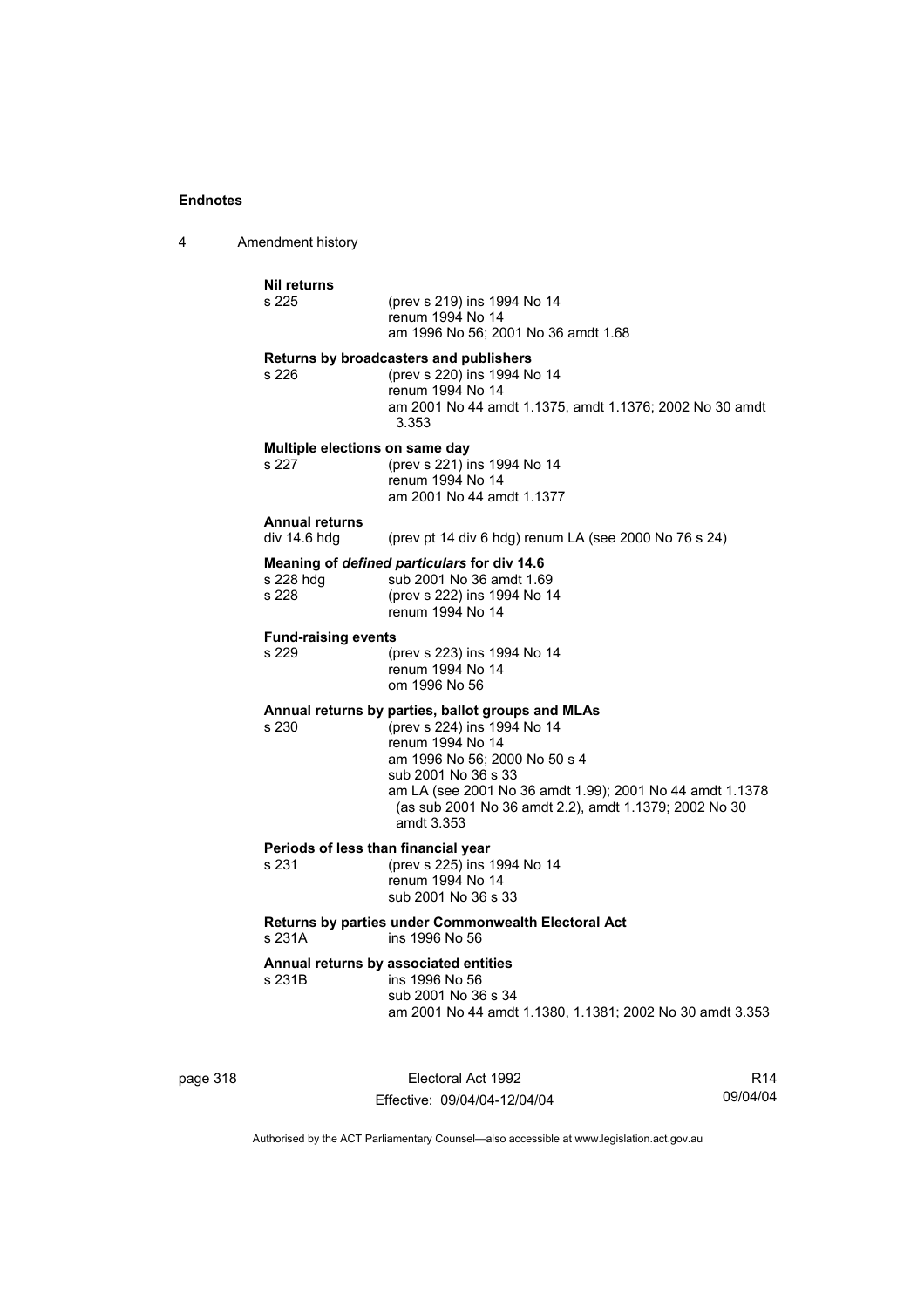Amendment history 4

| Returns by associated entities under Commonwealth Electoral Act<br>s 231C<br>ins 1996 No 56 |                                                          |  |  |
|---------------------------------------------------------------------------------------------|----------------------------------------------------------|--|--|
| <b>Amounts received</b>                                                                     |                                                          |  |  |
| s 232                                                                                       | (prev s 226) ins 1994 No 14                              |  |  |
|                                                                                             | renum 1994 No 14                                         |  |  |
|                                                                                             | sub 1996 No 56; 2001 No 36 s 35                          |  |  |
|                                                                                             |                                                          |  |  |
| <b>Amounts paid</b><br>s 233                                                                | (prev s 227) ins 1994 No 14                              |  |  |
|                                                                                             | renum 1994 No 14                                         |  |  |
|                                                                                             | am 1996 No 56                                            |  |  |
|                                                                                             | om 2001 No 36 s 35                                       |  |  |
| <b>Outstanding amounts</b>                                                                  |                                                          |  |  |
| s 234                                                                                       | (prev s 228) ins 1994 No 14                              |  |  |
|                                                                                             | renum 1994 No 14                                         |  |  |
|                                                                                             | am 1994 No 78; 1996 No 56; 2001 No 36 amdt 1.70          |  |  |
| <b>Regulations</b>                                                                          |                                                          |  |  |
| s 234A                                                                                      | ins 1996 No 56                                           |  |  |
|                                                                                             |                                                          |  |  |
| Compliance                                                                                  |                                                          |  |  |
| div 14.7 hdg                                                                                | (prev pt 14 div 7 hdg) renum LA (see 2000 No 76 s 24)    |  |  |
| Definitions for div 14.7                                                                    |                                                          |  |  |
| s 235                                                                                       | (prev s 229) ins 1994 No 14                              |  |  |
|                                                                                             | renum 1994 No 14                                         |  |  |
|                                                                                             | sub 2001 No 36 amdt 1.71                                 |  |  |
| <b>Offences</b>                                                                             |                                                          |  |  |
| s 236                                                                                       | (prev s 230) ins 1994 No 14                              |  |  |
|                                                                                             | renum 1994 No 14                                         |  |  |
|                                                                                             | am 1996 No 56; 1998 No 54; 2001 No 36 amdt 1.72; LA (see |  |  |
|                                                                                             | 2001 No 36 amdt 1.99); 2002 No 30 amdt 3.310; A2003-54   |  |  |
|                                                                                             | s 6                                                      |  |  |
| <b>Investigation notices generally</b>                                                      |                                                          |  |  |
| s 237                                                                                       | (prev s 231) ins 1994 No 14                              |  |  |
|                                                                                             | renum 1994 No 14                                         |  |  |
|                                                                                             | am 1996 No 56; 1998 No 54                                |  |  |
|                                                                                             | sub 2001 No 36 s 36                                      |  |  |
|                                                                                             | am 2002 No 30 amdt 3.311, amdt 3.352                     |  |  |
|                                                                                             | Investigation notices about associated entities          |  |  |
| s 237A                                                                                      | ins 2001 No 36 s 36                                      |  |  |
|                                                                                             | am 2002 No 30 amdt 3.311                                 |  |  |
| <b>Investigation notice offences</b>                                                        |                                                          |  |  |
| s 237B                                                                                      | ins 2001 No 36 s 36                                      |  |  |
|                                                                                             |                                                          |  |  |
|                                                                                             |                                                          |  |  |

R14 09/04/04

Electoral Act 1992 Effective: 09/04/04-12/04/04 page 319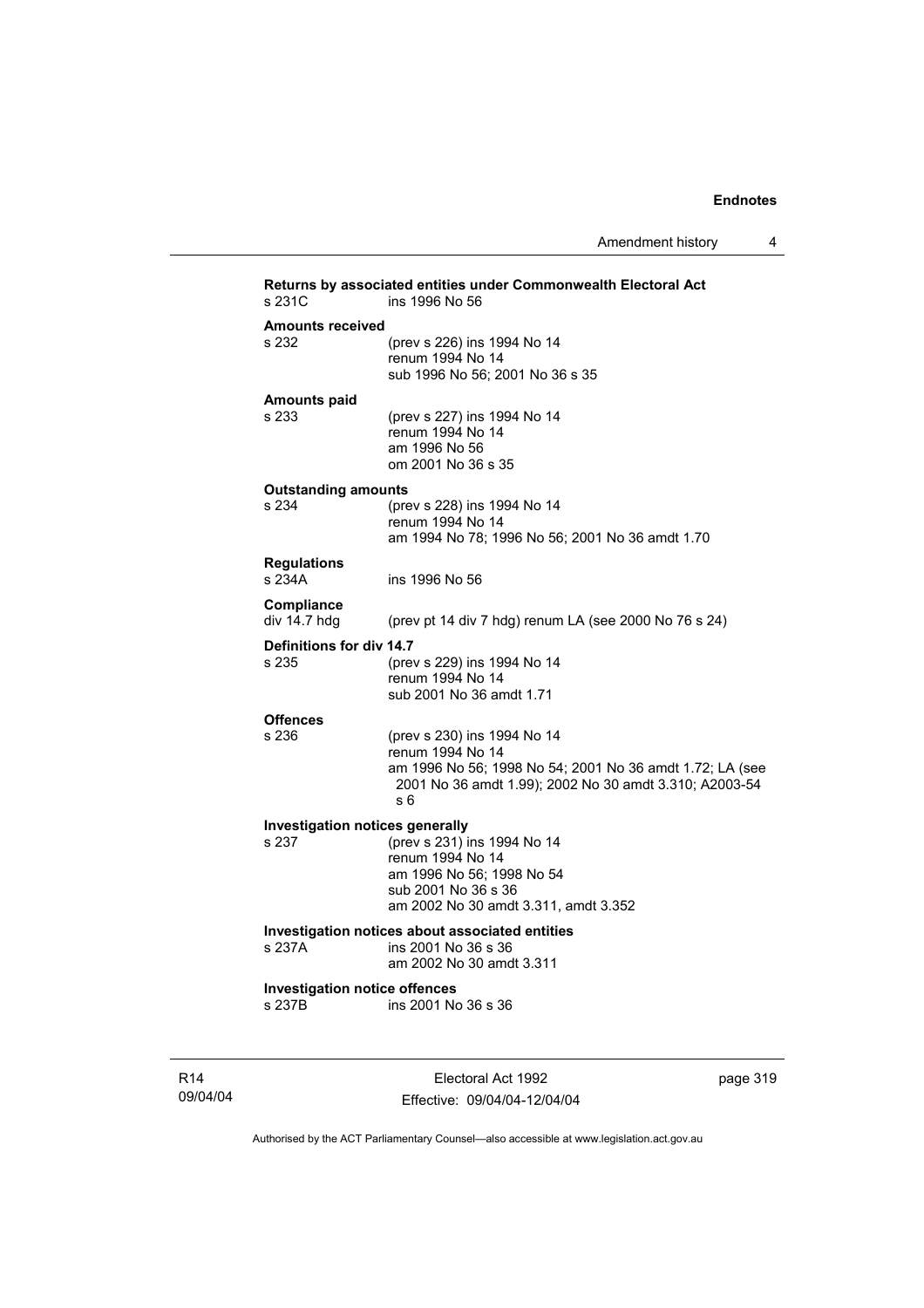4 Amendment history

| Investigation—search warrants<br>s 238                    | (prev s 232) ins 1994 No 14<br>renum 1994 No 14                                                                                                                                              |  |
|-----------------------------------------------------------|----------------------------------------------------------------------------------------------------------------------------------------------------------------------------------------------|--|
| <b>Records</b><br>s 239                                   | (prev s 233) ins 1994 No 14<br>renum 1994 No 14<br>am 1996 No 56; 2001 No 36 amdt 1.73; A2003-54 s 7                                                                                         |  |
| <b>Miscellaneous</b><br>div 14.8 hdg                      | (prev pt 14 div 8 hdg) renum LA (see 2000 No 76 s 24)                                                                                                                                        |  |
| Inability to complete returns<br>s 240                    | (prev s 234) ins 1994 No 14<br>renum 1994 No 14                                                                                                                                              |  |
| Noncompliance with pt 14<br>s 241                         | (prev s 235) ins 1994 No 14<br>renum 1994 No 14<br>am 2001 No 36 amdt 1.74                                                                                                                   |  |
| <b>Amendment of returns</b><br>s 242                      | (prev s 236) ins 1994 No 14<br>renum 1994 No 14<br>am 1996 No 56; 2001 No 36 amdt 1.75                                                                                                       |  |
| s 243                                                     | Copies of returns to be available for public inspection<br>(prev s 237) ins 1994 No 14<br>renum 1994 No 14<br>am 1996 No 56<br>sub 2001 No 36 s 37<br>am 2001 No 44 amdt 1.1382, amdt 1.1383 |  |
| <b>Review of decisions</b><br>ins 1994 No 14<br>pt 15 hdg |                                                                                                                                                                                              |  |
| Definitions for pt 15<br>s 244 hdg<br>s 244               | sub 2001 No 36 amdt 1.76<br>(prev s 238) ins 1994 No 14<br>renum 1994 No 14                                                                                                                  |  |
| <b>Reviewable decisions</b><br>s 245                      | (prev s 239) ins 1994 No 14<br>renum 1994 No 14<br>am 1996 No 56; 2001 No 36 amdts 1.77-1.79; LA (see 2001<br>No 36 amdt 1.99)                                                               |  |
| <b>Review statements</b><br>s 246                         | (prev s 240) ins 1994 No 14<br>renum 1994 No 14                                                                                                                                              |  |

page 320 **Electoral Act 1992** Effective: 09/04/04-12/04/04

R14 09/04/04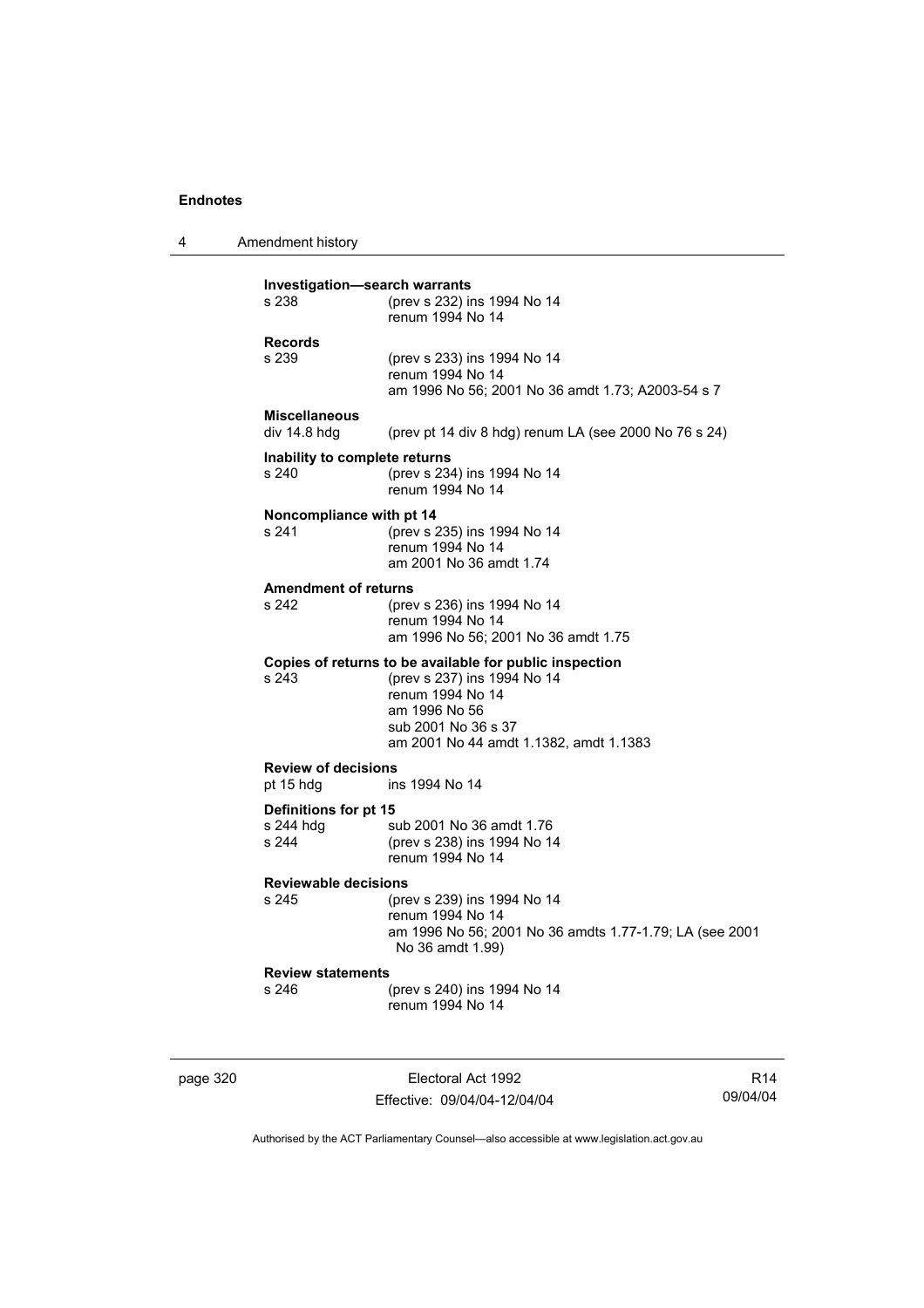## **Review by electoral commission**<br>s 247 (prev s 241) ins s 247 (prev s 241) ins 1994 No 14 renum 1994 No 14 am 2001 No 36 s 38; LA (see 2001 No 36 amdt 1.99); 2001 No 44 amdt 1.1384 **Notice of decision of the electoral commission** s 248 (prev s 242) ins 1994 No 14 renum 1994 No 14 **Review by administrative appeals tribunal** s 249 (prev s 243) ins 1994 No 14 renum 1994 No 14 **Disputed elections, eligibility and vacancies** pt 16 hdg ins 1994 No 14 **Preliminary**  (prev pt 16 div 1 hdg) renum LA (see 2000 No 76 s 24) **Definitions for pt 16**<br>s 250 hdg su s 250 hdg sub 2001 No 36 amdt 1.80<br>s 250 (prev s 244) ins 1994 No 14 (prev s 244) ins 1994 No 14 renum 1994 No 14 am 2001 No 36 amdts 1.81-1.83 def *contravention* ins 2002 No 30 amdt 3.312 def *court* om 2002 No 30 amdt 3.313 def *Court of Disputed Elections* ins 2002 No 30 amdt 3.313 def *illegal practice* om 2002 No 30 amdt 3.314 def *proceeding* sub 2002 No 30 amdt 3.315 def *Speaker* ins 2002 No 30 amdt 3.316 def *undue influence* sub 2002 No 30 amdt 3.317 **References in pt 16 to** *contravention* **of sections**<br>s 250A (orev s 250 (2)) renum 2001 No (prev s 250 (2)) renum 2001 No 36 amdt 1.82 om 2002 No 30 amdt 3.318 **Meaning of** *Speaker* **for pt 16** s 251 hdg sub 2001 No 36 amdt 1.84<br>s 251 (prev s 245) ins 1994 No 14 (prev s 245) ins 1994 No 14 renum 1994 No 14 sub 2002 No 30 amdt 3.319 **Jurisdiction and powers of Supreme Court**  div 16.2 hdg (prev pt 16 div 2 hdg) renum LA (see 2000 No 76 s 24) **Court of Disputed Elections** s 252 (prev s 246) ins 1994 No 14 renum 1994 No 14

R14 09/04/04

Electoral Act 1992 Effective: 09/04/04-12/04/04 page 321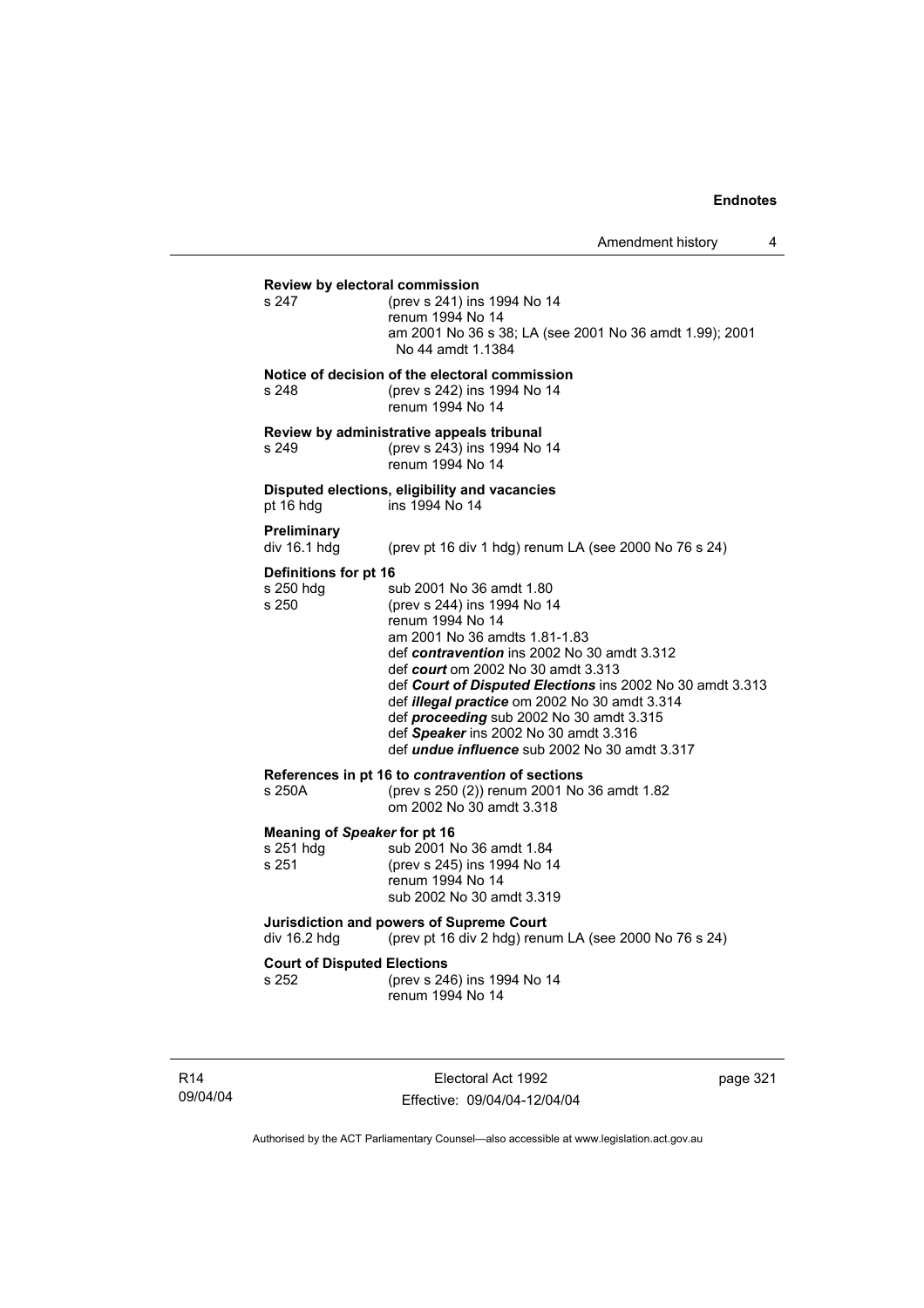4 Amendment history

| <b>Powers of the court</b>                |                                                                        |  |
|-------------------------------------------|------------------------------------------------------------------------|--|
| s 253                                     | (prev s 247) ins 1994 No 14<br>renum 1994 No 14                        |  |
| <b>Rules of court</b><br>s 254            | (prev s 248) ins 1994 No 14                                            |  |
|                                           | renum 1994 No 14                                                       |  |
|                                           | sub 2001 No 44 amdt 1.1385<br>om 2002 No 30 amdt 3.320                 |  |
| Decisions are final                       |                                                                        |  |
| s 255                                     | (prev s 249) ins 1994 No 14<br>renum 1994 No 14                        |  |
|                                           | am 2002 No 30 amdt 3.321                                               |  |
| <b>Disputes elections</b><br>div 16.3 hdg | (prev pt 16 div 3 hdg) renum LA (see 2000 No 76 s 24)                  |  |
|                                           |                                                                        |  |
| s 256                                     | Validity may be disputed after election<br>(prev s 250) ins 1994 No 14 |  |
|                                           | renum 1994 No 14<br>am 2000 No 76 s 17                                 |  |
|                                           | <b>Persons entitled to dispute elections</b>                           |  |
| s 257                                     | (prev s 251) ins 1994 No 14                                            |  |
|                                           | renum 1994 No 14                                                       |  |
| Form of application<br>s 258              | (prev s 252) ins 1994 No 14                                            |  |
|                                           | renum 1994 No 14                                                       |  |
| Time for filing application               |                                                                        |  |
| s 259                                     | (prev s 253) ins 1994 No 14<br>renum 1994 No 14                        |  |
| Deposit as security for costs             |                                                                        |  |
| s 260                                     | (prev s 254) ins 1994 No 14<br>renum 1994 No 14                        |  |
|                                           | Registrar to serve copies of application on certain persons            |  |
| s 261                                     | (prev s 255) ins 1994 No 14                                            |  |
|                                           | renum 1994 No 14                                                       |  |
| s 262                                     | Parties to application under div 16.3<br>(prev s 256) ins 1994 No 14   |  |
|                                           | renum 1994 No 14                                                       |  |
|                                           | sub 2002 No 30 amdt 3.322                                              |  |
| s 263                                     | Withdrawal and abatement of application<br>(prev s 257) ins 1994 No 14 |  |
|                                           | renum 1994 No 14                                                       |  |
|                                           | am 2001 No 36 amdt 1.85, amdt 1.86; 2002 No 30 amdt 3.323              |  |
|                                           |                                                                        |  |

page 322 **Electoral Act 1992** Effective: 09/04/04-12/04/04

R14 09/04/04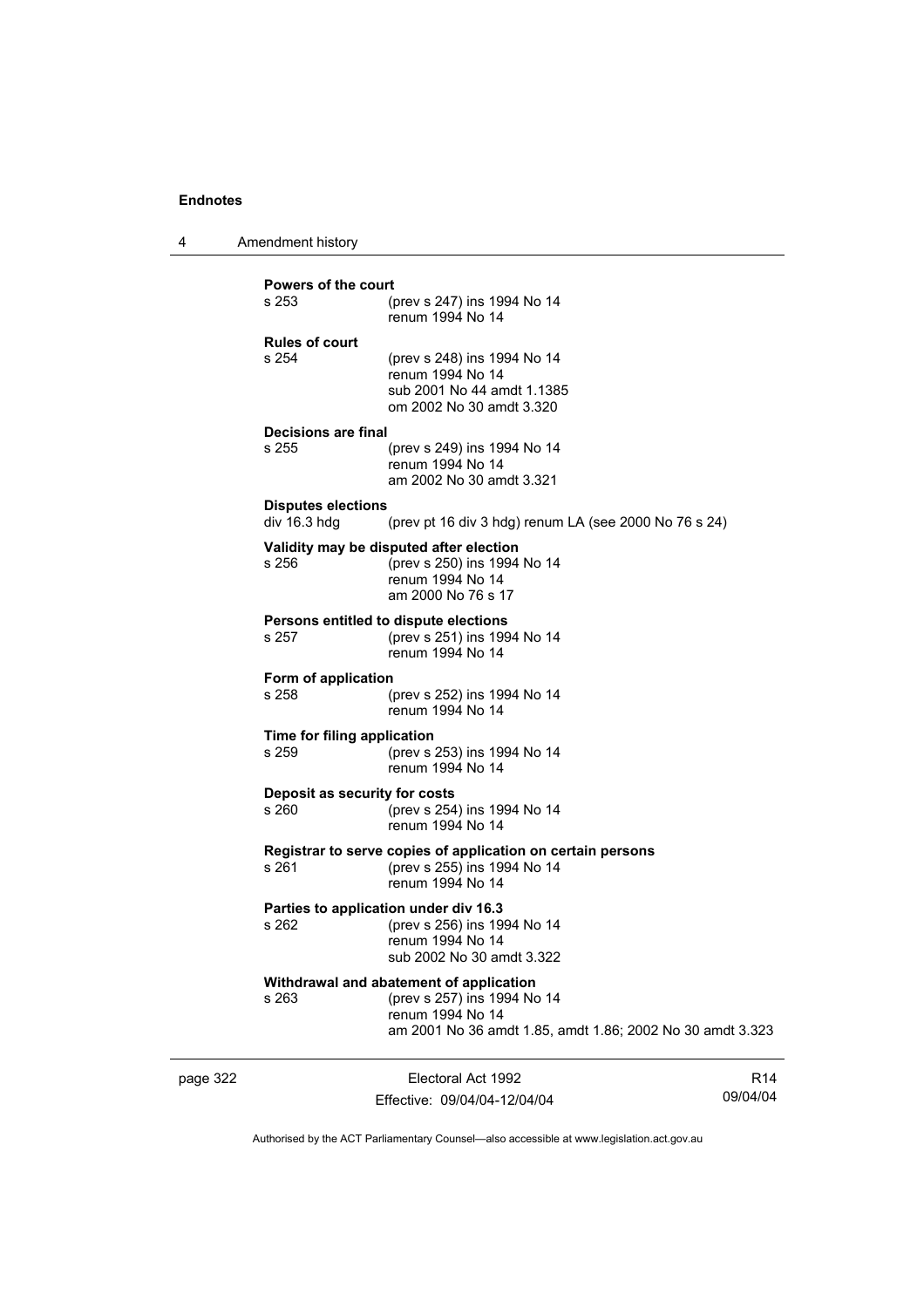| <b>Hearing of applications</b>          |                                                                                                                                           |  |  |
|-----------------------------------------|-------------------------------------------------------------------------------------------------------------------------------------------|--|--|
| s 264                                   | (prev s 258) ins 1994 No 14<br>renum 1994 No 14<br>am 2002 No 30 amdt 3.324                                                               |  |  |
| Declarations and orders<br>s 265        | (prev s 259) ins 1994 No 14<br>renum 1994 No 14                                                                                           |  |  |
| <b>Illegal practices</b><br>s 266       | am 2002 No 30 amdt 3.325<br>(prev s 260) ins 1994 No 14                                                                                   |  |  |
|                                         | renum 1994 No 14<br>am 2002 No 30 amdt 3.326, amdt 3.351                                                                                  |  |  |
| s 267                                   | Bribery or undue influence by person elected<br>(prev s 261) ins 1994 No 14<br>renum 1994 No 14<br>am 2002 No 30 amdt 3.351               |  |  |
| Immaterial delays and errors<br>s 268   | (prev s 262) ins 1994 No 14<br>renum 1994 No 14<br>am 2002 No 30 amdt 3.351                                                               |  |  |
| Inquiries by court<br>s 269             | (prev s 263) ins 1994 No 14<br>renum 1994 No 14<br>am 2000 No 76 s 18; 2002 No 30 amdt 3.351                                              |  |  |
| <b>Rejected ballot papers</b><br>s 270  | (prev s 264) ins 1994 No 14<br>renum 1994 No 14<br>am 2002 No 30 amdt 3.351                                                               |  |  |
| s 271                                   | Evidence that persons were not permitted to vote<br>(prev s 265) ins 1994 No 14<br>renum 1994 No 14<br>am 2002 No 30 amdt 3.351           |  |  |
| Inspection of electoral papers<br>s 272 | (prev s 266) ins 1994 No 14<br>renum 1994 No 14<br>am 2002 No 30 amdt 3.351                                                               |  |  |
| s 273                                   | <b>Commissioner not prevented from accessing documents</b><br>(prev s 267) ins 1994 No 14<br>renum 1994 No 14<br>am 2002 No 30 amdt 3.351 |  |  |

R14 09/04/04

Electoral Act 1992 Effective: 09/04/04-12/04/04 page 323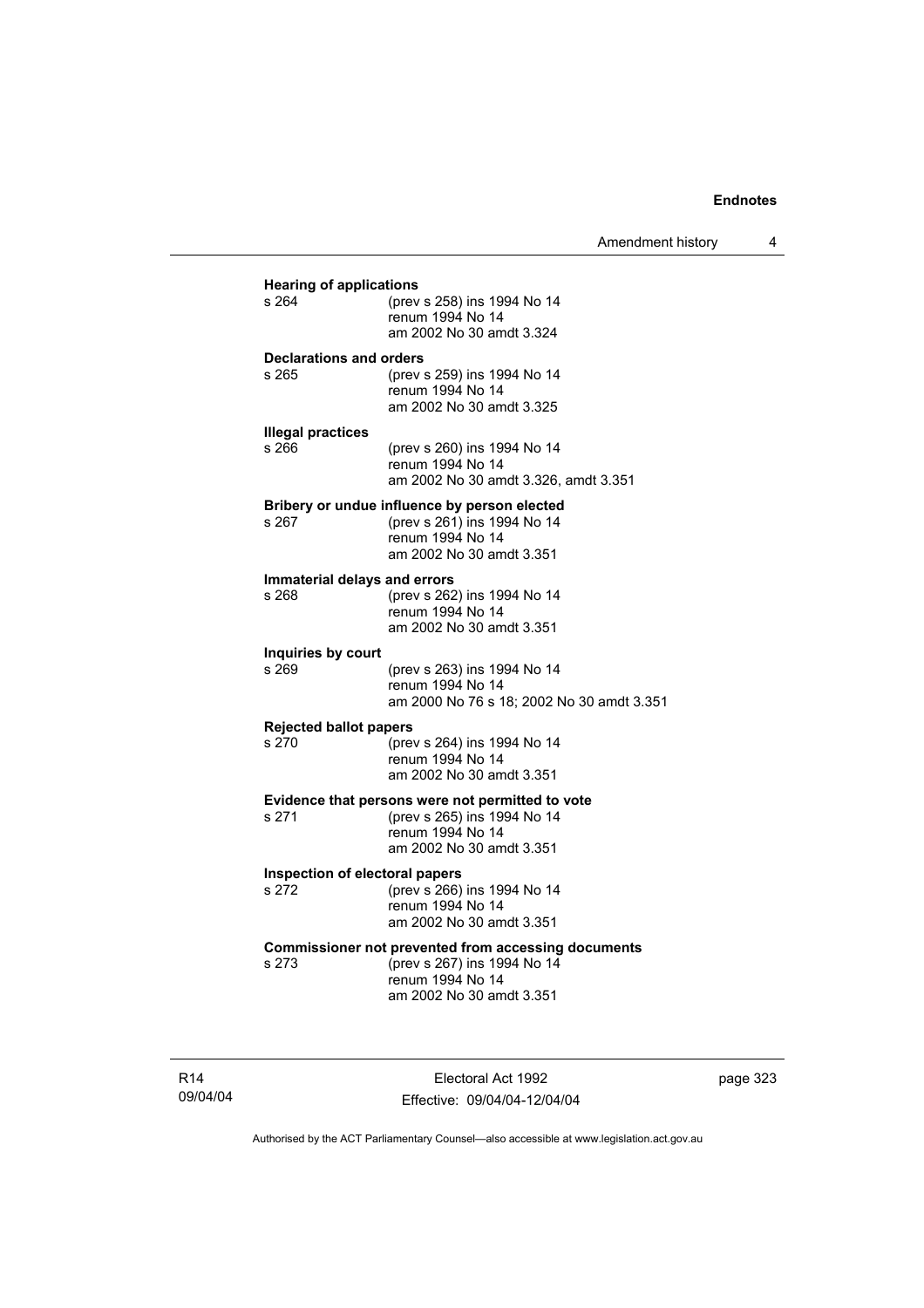4 Amendment history **Registrar to serve copies of declarations on certain persons** (prev s 268) ins 1994 No 14 renum 1994 No 14 am 2002 No 30 amdt 3.351 **Effect of declarations** s 275 (prev s 269) ins 1994 No 14 renum 1994 No 14 am 2002 No 30 amdt 3.351 **Eligibility and vacancies**  div 16.4 hdg (prev pt 16 div 4 hdg) renum LA (see 2000 No 76 s 24) **Speaker to state case** s 276 (prev s 270) ins 1994 No 14 renum 1994 No 14 am 2002 No 30 amdt 3.351 **Parties to a referral** s 277 (prev s 271) ins 1994 No 14 renum 1994 No 14 am 2002 No 30 amdt 3.351 **Declarations and orders**<br>s 278 (prev) s 278 (prev s 272) ins 1994 No 14 renum 1994 No 14 am 2002 No 30 amdt 3.351 **Registrar to serve copy of declarations on Speaker** s 279 (prev s 273) ins 1994 No 14 renum 1994 No 14 am 2002 No 30 amdt 3.351 **Effect of declarations** s 280 (prev s 274) ins 1994 No 14 renum 1994 No 14 am 2002 No 30 amdt 3.351 **Proceedings**  (prev pt 16 div 5 hdg) renum LA (see 2000 No 76 s 24) **Procedure** (prev s 275) ins 1994 No 14 renum 1994 No 14 am 2002 No 30 amdt 3.351 **Legal representation limited** s 282 (prev s 276) ins 1994 No 14 renum 1994 No 14 am 1997 No 96; 2002 No 30 amdt 3.327

page 324 Electoral Act 1992 Effective: 09/04/04-12/04/04

R14 09/04/04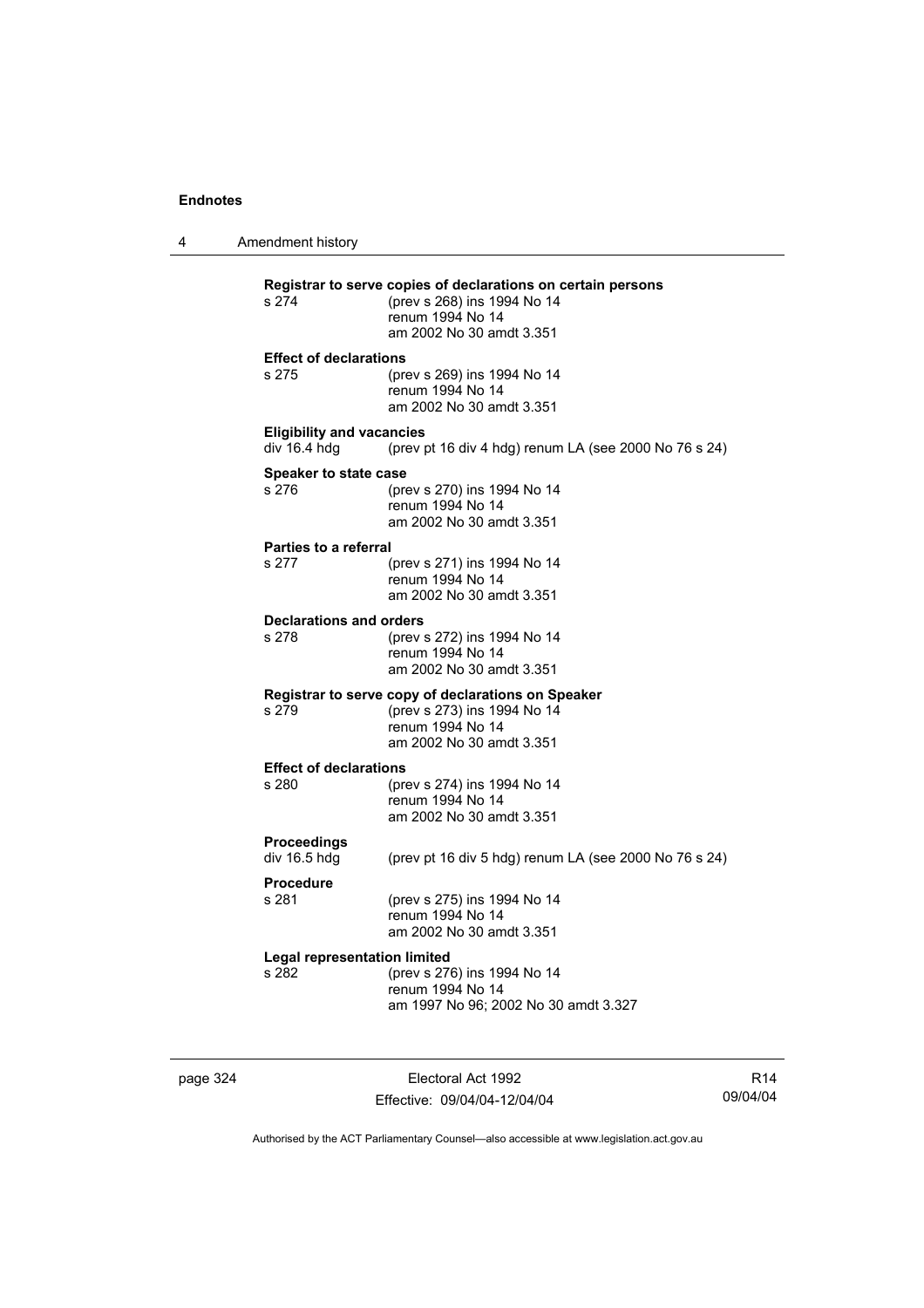## **Admissibility of evidence** (prev s 277) ins 1994 No 14 renum 1994 No 14 am 2002 No 30 amdt 3.351 **Costs may be ordered against Territory** s 284 (prev s 278) ins 1994 No 14 renum 1994 No 14 sub 2002 No 30 amdt 3.328 **Electoral offences** pt 17 hdg ins 1994 No 14 **Bribery and improper influence**<br>div 17.1 hdg (prev pt 17 div (prev pt 17 div 1 hdg) renum LA (see 2000 No 76 s 24) **Bribery** s 285 (prev s 279) ins 1994 No 14 renum 1994 No 14 am 1998 No 54 **Influencing of votes by officers** s 286 (prev s 280) ins 1994 No 14 renum 1994 No 14 am 1998 No 54; 2002 No 30 amdt 3.329 **Influencing votes of hospital and nursing home patients** s 287 (prev s 281) ins 1994 No 14 renum 1994 No 14 am 1998 No 54 **Protection of rights**  div 17.2 hdg (prev pt 17 div 2 hdg) renum LA (see 2000 No 76 s 24) **Violence and intimidation**<br>s 288 (prev s) (prev s 282) ins 1994 No 14 renum 1994 No 14 am 1998 No 54 **Discrimination on grounds of political donations** s 289 (prev s 283) ins 1994 No 14 renum 1994 No 14 am 1998 No 54; 2001 No 36 amdt 1.87 **Employees' right to leave of absence for voting** s 290 (prev s 284) ins 1994 No 14 renum 1994 No 14 am 1998 No 54 **Campaigning offences**  div 17.3 hdg (prev pt 17 div 3 hdg) renum LA (see 2000 No 76 s 24)

R14 09/04/04

Electoral Act 1992 Effective: 09/04/04-12/04/04 page 325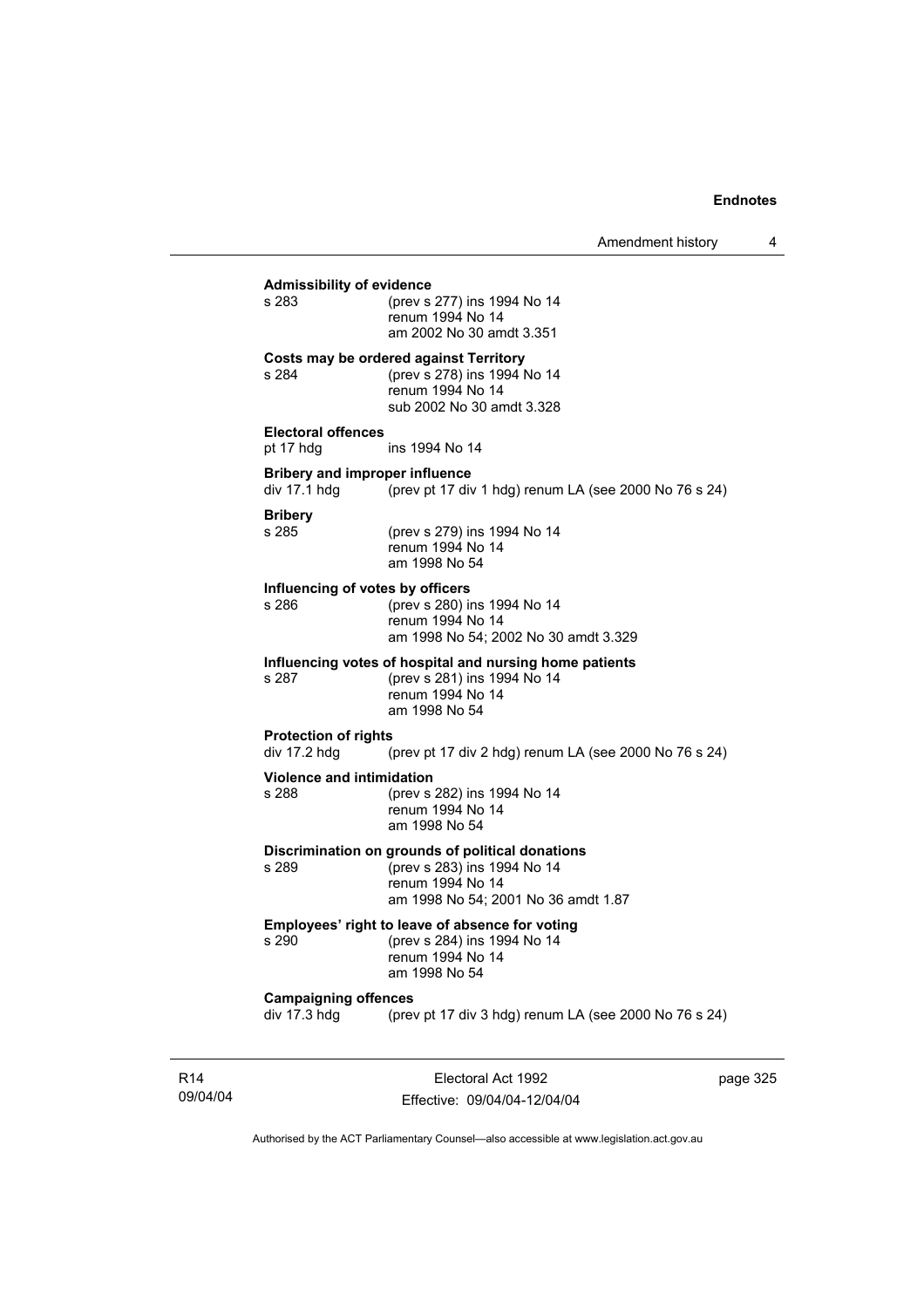4 Amendment history

| Definitions for div 17.3                                                 |                                                                                                                                                                                                                                                                                                                  |  |
|--------------------------------------------------------------------------|------------------------------------------------------------------------------------------------------------------------------------------------------------------------------------------------------------------------------------------------------------------------------------------------------------------|--|
| s 291 hdg<br>s 291                                                       | sub 2001 No 36 amdt 1.88<br>(prev s 285) ins 1994 No 14<br>renum 1994 No 14<br>def <i>address</i> am 2001 No 36 amdt 1.89<br>def <i>disseminate</i> sub 2001 No 36 s 39<br>def <i>polling place</i> ins 1995 No 33 s 5<br>am 1997 No 91 sch<br>om 2001 No 36 amdt 1.90<br>def <i>publish</i> ins 2001 No 36 s 40 |  |
| s 292                                                                    | Dissemination of electoral matter-authorisers and authors<br>(prev s 286) ins 1994 No 14<br>renum 1994 No 14<br>am 1998 No 54<br>sub 2001 No 36 s 41<br>ss (3), (4) exp 1 January 2002 (s 292 (4))                                                                                                               |  |
| s 293                                                                    | Dissemination of electoral matter-letters to the editor<br>(prev s 287) ins 1994 No 14<br>renum 1994 No 14                                                                                                                                                                                                       |  |
| Dissemination of electoral matter-newspaper and periodical reportage and |                                                                                                                                                                                                                                                                                                                  |  |
| commentary<br>s 294                                                      | (prev s 288) ins 1994 No 14<br>renum 1994 No 14                                                                                                                                                                                                                                                                  |  |
| s 295                                                                    | <b>Exemptions for dissemination of electoral matter on certain items</b><br>(prev s 289) ins 1994 No 14<br>renum 1994 No 14<br>am 1997 No 91<br>sub 2001 No 36 s 42<br>am 2002 No 30 amdt 3.330; A2004-9 amdt 1.16                                                                                               |  |
| <b>Advertorials</b><br>$s$ 296                                           | (prev s 290) ins 1994 No 14<br>renum 1994 No 14<br>am 1998 No 54                                                                                                                                                                                                                                                 |  |
| s 297                                                                    | Misleading or deceptive electoral matter<br>(prev s 291) ins 1994 No 14<br>renum 1994 No 14<br>am 1998 No 54                                                                                                                                                                                                     |  |
| s 298                                                                    | Inducement to illegal voting-representations of ballot papers<br>(prev s 292) ins 1994 No 14<br>renum 1994 No 14<br>am 1998 No 54                                                                                                                                                                                |  |

page 326 Electoral Act 1992 Effective: 09/04/04-12/04/04

R14 09/04/04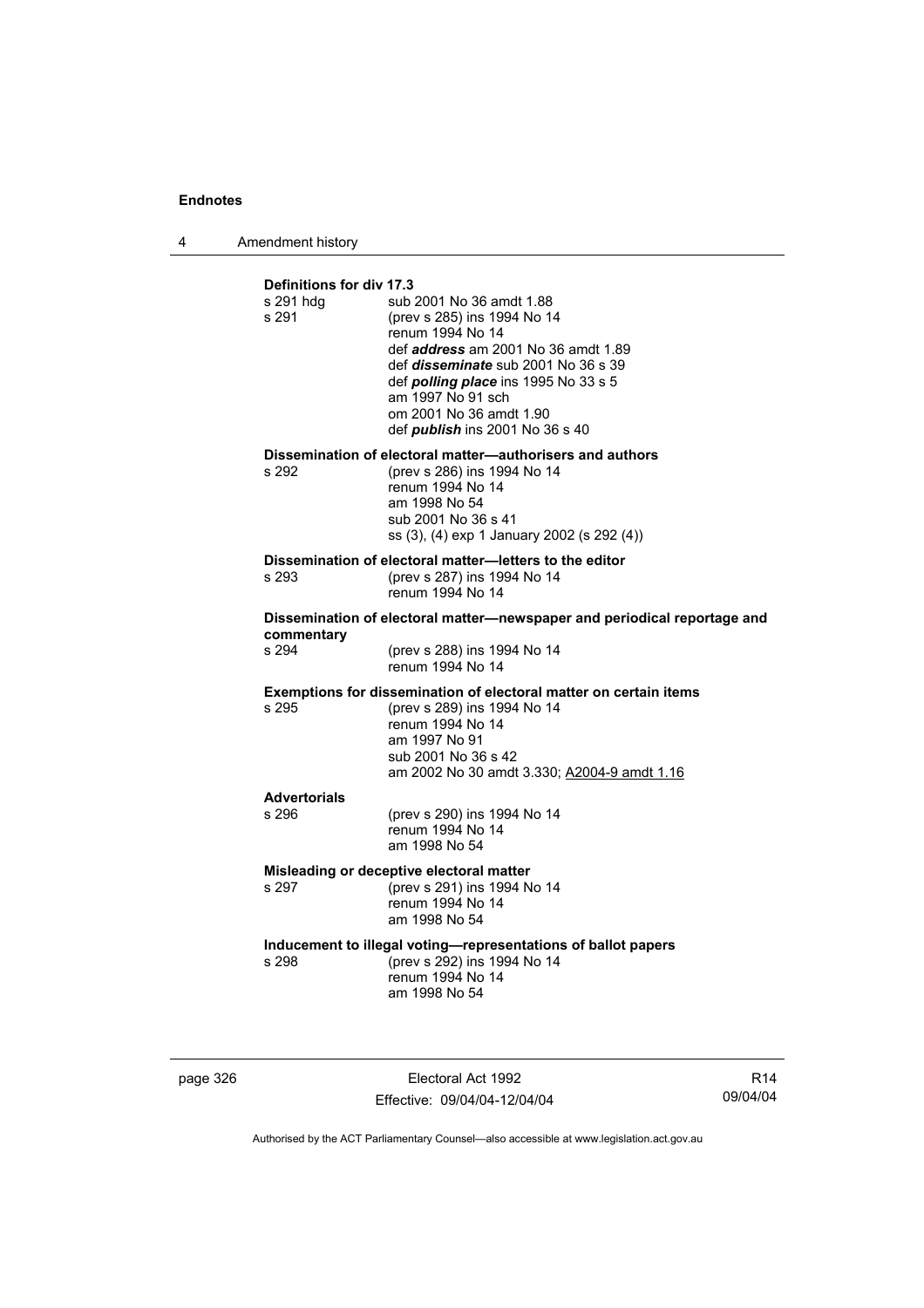| <b>Graffiti</b><br>s 299                          | (prev s 293) ins 1994 No 14<br>renum 1994 No 14<br>am 1998 No 54<br>def <i>lessee</i> sub 2002 No 30 amdt 3.331                                                                                       |
|---------------------------------------------------|-------------------------------------------------------------------------------------------------------------------------------------------------------------------------------------------------------|
| <b>Defamation of candidates</b><br>s 300          | (prev s 294) ins 1994 No 14<br>renum 1994 No 14<br>am 1998 No 54                                                                                                                                      |
| s 301                                             | <b>Publication of statements about candidates</b><br>(prev s 295) ins 1994 No 14<br>renum 1994 No 14<br>am 1998 No 54; 2001 No 36 amdt 1.91                                                           |
| <b>Disruption of election meetings</b><br>s 302   | (prev s 296) ins 1994 No 14<br>renum 1994 No 14<br>am 1998 No 54                                                                                                                                      |
| s 303                                             | Canvassing within 100m of polling places<br>(prev s 297) ins 1994 No 14<br>renum 1994 No 14<br>sub 1995 No 33<br>am 1997 No 91; LA (see 2001 No 36 amdt 1.99); 2001 No 44<br>amdt 1.1386, amdt 1.1387 |
| s 304                                             | Badges and emblems in polling places<br>(prev s 298) ins 1994 No 14<br>renum 1994 No 14<br>am 1995 No 33; 1998 No 54; 2001 No 36 amdt 1.92                                                            |
| s 305                                             | How-to-vote material in polling places<br>(prev s 299) ins 1994 No 14<br>renum 1994 No 14<br>am 1995 No 33; 1998 No 54                                                                                |
| s 306                                             | Evidence of authorisation of electoral matter<br>(prev s 300) ins 1994 No 14<br>renum 1994 No 14                                                                                                      |
| <b>Electronic voting offences</b><br>div 17.4 hdg | (prev div 17.3A hdg) ins 2000 No 76 s 19<br>renum LA (see 2000 No 76 s 24)                                                                                                                            |
| s 306A                                            | Interfering with electronic voting devices etc<br>ins 2000 No 76 s 19                                                                                                                                 |
| s 306B                                            | Interfering with electronic counting devices etc.<br>ins 2000 No 76 s 19                                                                                                                              |

R14 09/04/04

Electoral Act 1992 Effective: 09/04/04-12/04/04 page 327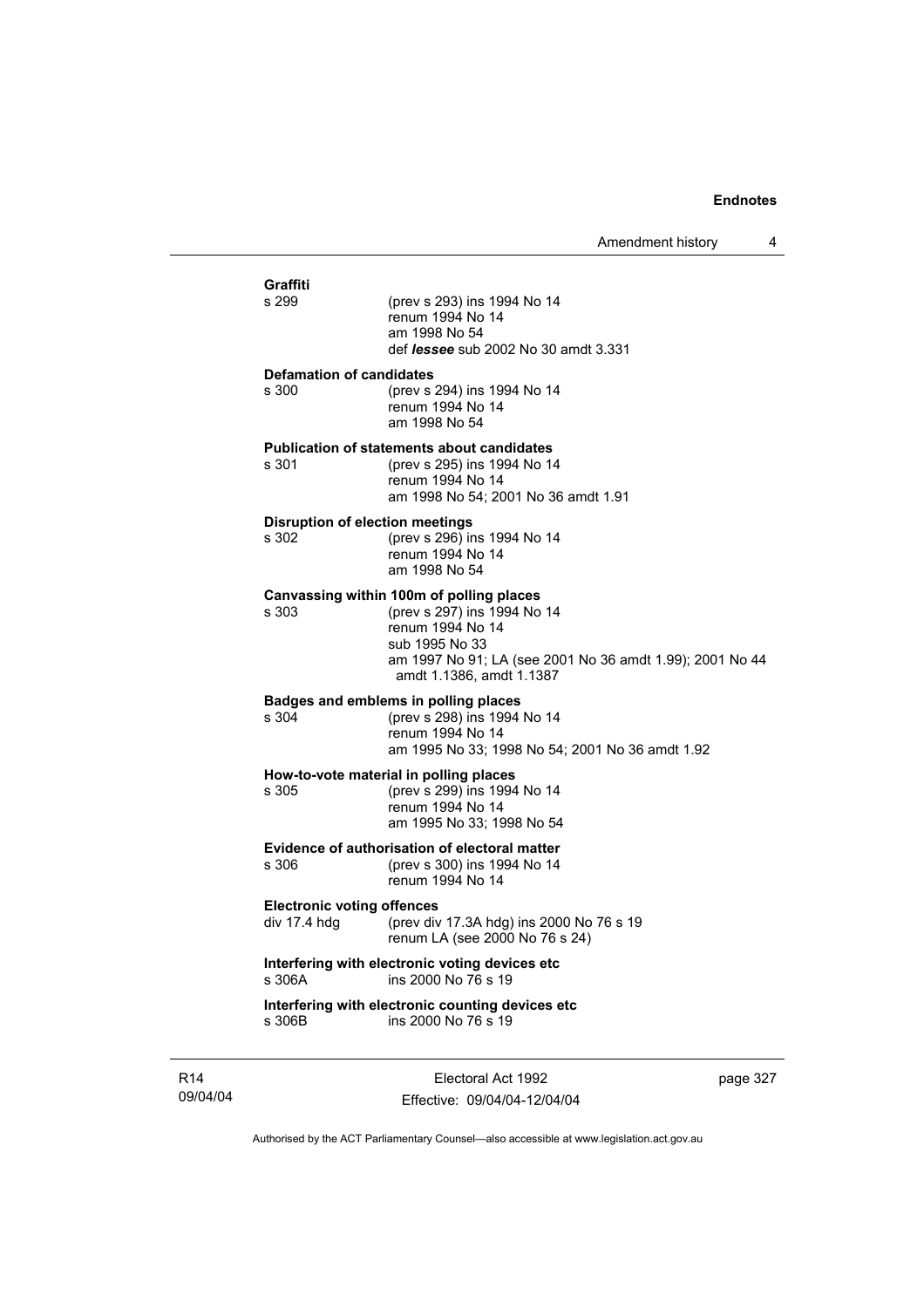4 Amendment history

| <b>Voting fraud</b><br>div 17.5 hdg         | (prev pt 17 div 4 hdg) renum LA (see 2000 No 76 s 24)                                                                                        |
|---------------------------------------------|----------------------------------------------------------------------------------------------------------------------------------------------|
| <b>Voting fraud</b><br>s 307                | (prev s 301) ins 1994 No 14<br>renum 1994 No 14<br>am 1997 No 91; 1998 No 54                                                                 |
| Interpretation-electoral papers<br>s.308    | (prev s 302) ins 1994 No 14<br>renum 1994 No 14<br>om 2001 No 36 amdt 1.93                                                                   |
| <b>Electoral papers</b><br>div 17.6 hdg     | (prev pt 17 div 5 hdg) renum LA (see 2000 No 76 s 24)                                                                                        |
| <b>Electoral papers-forgery</b><br>s 309    | (prev s 303) ins 1994 No 14<br>renum 1994 No 14<br>am 1998 No 54<br>om A2004-15 amdt 2.64                                                    |
| Electoral papers-forfeiture<br>s 310        | (prev s 304) ins 1994 No 14<br>renum 1994 No 14<br>am A2004-15 amdt 2.65                                                                     |
| s 311                                       | Electoral papers-unauthorised possession<br>(prev s 305) ins 1994 No 14<br>renum 1994 No 14<br>am 1998 No 54                                 |
| s 312                                       | Electoral papers-false or misleading statements<br>(prev s 306) ins 1994 No 14<br>renum 1994 No 14<br>am 1998 No 54<br>om A2004-15 amdt 2.66 |
| Electoral papers-defacement etc<br>s 313    | (prev s 307) ins 1994 No 14<br>renum 1994 No 14<br>am 1998 No 54                                                                             |
| <b>Electoral papers-signatures</b><br>s 314 | (prev s 308) ins 1994 No 14<br>renum 1994 No 14<br>am 1998 No 54                                                                             |

page 328 Electoral Act 1992 Effective: 09/04/04-12/04/04

R14 09/04/04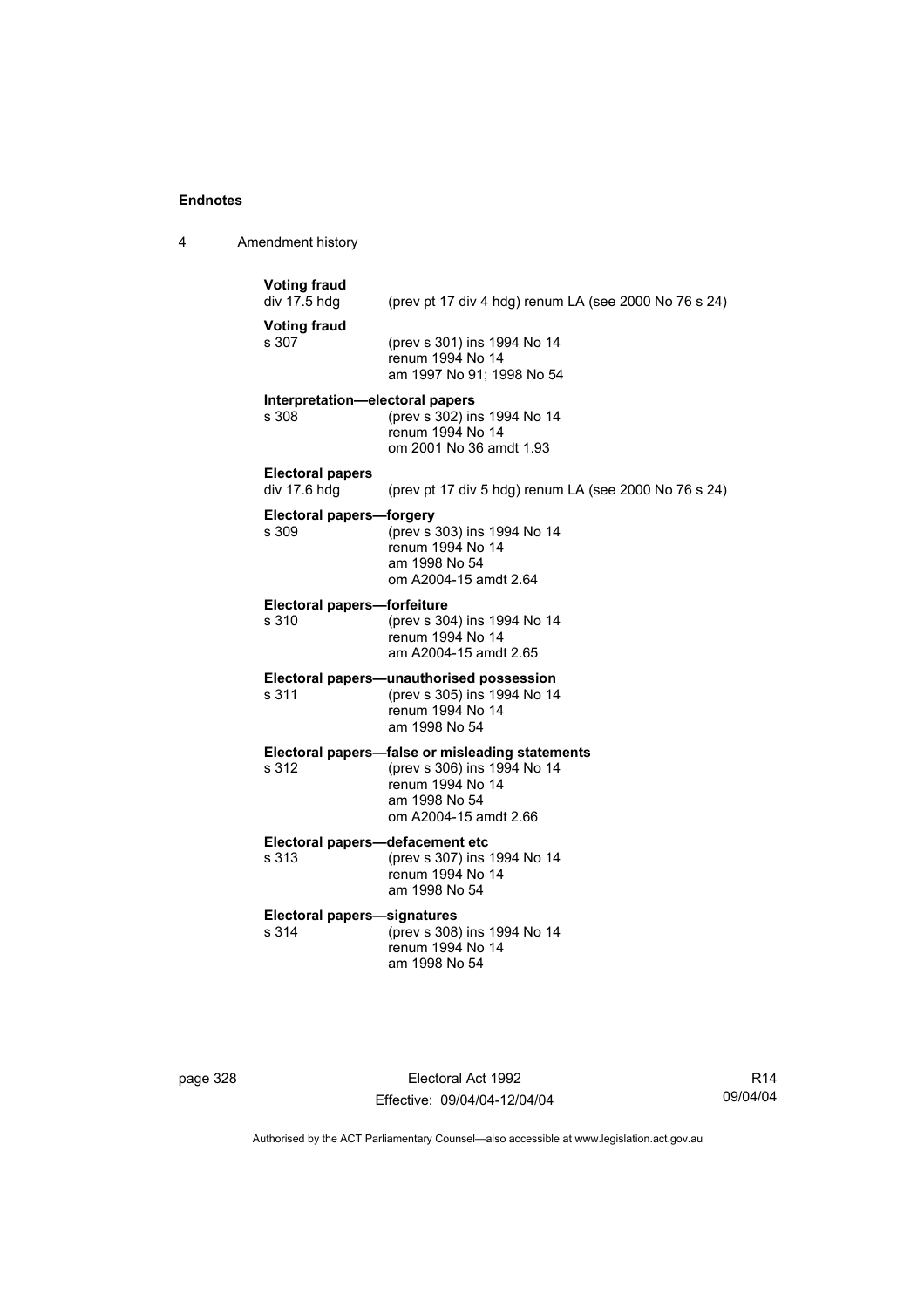|                                             | Amendment history                                                                                                          | 4 |
|---------------------------------------------|----------------------------------------------------------------------------------------------------------------------------|---|
| Electoral papers—witnesses<br>s 315         | (prev s 309) ins 1994 No 14                                                                                                |   |
|                                             | renum 1994 No 14<br>am 1998 No 54                                                                                          |   |
| <b>Official functions</b><br>div 17.7 hdg   | (prev pt 17 div 6 hdg) renum LA (see 2000 No 76 s 24)                                                                      |   |
| s 316                                       | Improper influence—members of electoral commission etc<br>(prev s 310) ins 1994 No 14<br>renum 1994 No 14<br>am 1998 No 54 |   |
| s 317                                       | Unauthorised actions by officers<br>(prev s 311) ins 1994 No 14<br>renum 1994 No 14<br>am 1998 No 54                       |   |
| s 318                                       | Identification of voters and votes<br>(prev s 312) ins 1994 No 14<br>renum 1994 No 14<br>am 1998 No 54                     |   |
| Responses to official questions<br>s 319    | (prev s 313) ins 1994 No 14<br>renum 1994 No 14<br>am 1998 No 54                                                           |   |
| s 320                                       | Control of behaviour at voting centres<br>(prev s 314) ins 1994 No 14<br>renum 1994 No 14<br>am 1997 No 91; 1998 No 54     |   |
| <b>Enforcement proceedings</b><br>pt 18 hdg | ins 1994 No 14                                                                                                             |   |
| Injunctions<br>div 18.1 hdg                 | (prev pt 18 div 1 hdg) renum LA (see 2000 No 76 s 24)                                                                      |   |
| Restraining conduct<br>s 321                | (prev s 315) ins 1994 No 14<br>renum 1994 No 14<br>sub 2002 No 30 amdt 3.332                                               |   |
| Reguiring things to be done<br>s 322        | (prev s 316) ins 1994 No 14<br>renum 1994 No 14<br>sub 2002 No 30 amdt 3.332                                               |   |
|                                             |                                                                                                                            |   |
|                                             |                                                                                                                            |   |

R14 09/04/04

Electoral Act 1992 Effective: 09/04/04-12/04/04 page 329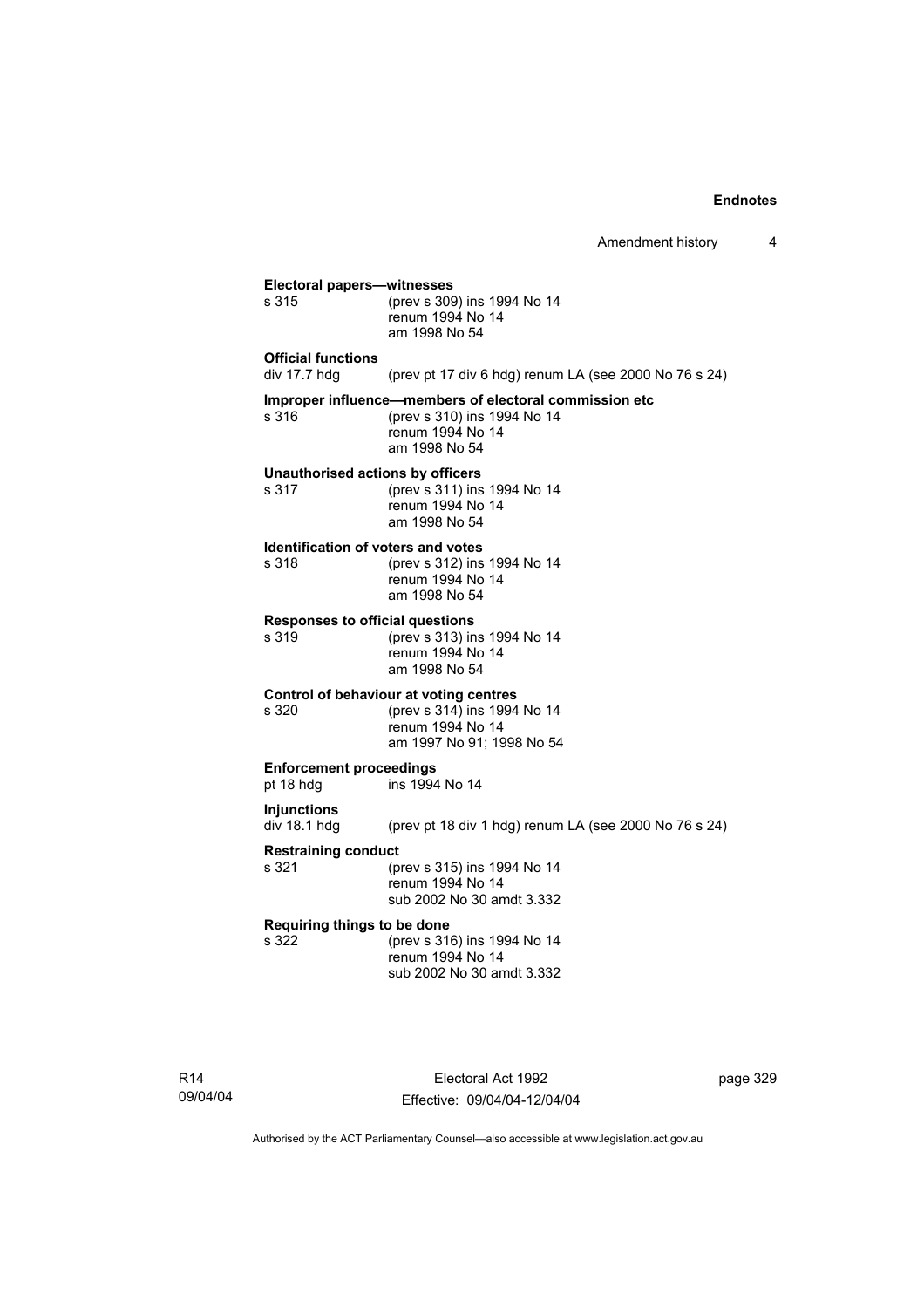4 Amendment history **Commissioner not required to give undertakings as to damages** s 323 (prev s 317) ins 1994 No 14 renum 1994 No 14 am 2002 No 30 amdt 3.333 **Powers of the court** s 324 (prev s 318) ins 1994 No 14 renum 1994 No 14 **Prosecutions**  (prev pt 18 div 2 hdg) renum LA (see 2000 No 76 s 24) **Investigation of complaints** s 325 (prev s 319) ins 1994 No 14 renum 1994 No 14 **Commissioner may prosecute enrolment and voting offences** s 326 (prev s 320) ins 1994 No 14 renum 1994 No 14 **Service of certain process by mail**<br>s 327 (prev s 321) ins 1  $(prev s 321)$  ins 1994 No 14 renum 1994 No 14 am 2002 No 30 amdt 3.334 **Miscellaneous** pt 19 hdg ins 1994 No 14 **Extension of time for acts by officers** s 328 (prev s 322) ins 1994 No 14 renum 1994 No 14 **Restrictions on sending completed ballot and voting papers by fax** s 329 (prev s 323) ins 1994 No 14 renum 1994 No 14 sub 2002 No 30 amdt 3.335 **Forms—provision and assistance** s 330 (prev s 324) ins 1994 No 14 renum 1994 No 14 **Compliance with approved forms**<br>s 331 (prev s 325) ins (prev s 325) ins 1994 No 14 renum 1994 No 14 om 2001 No 44 amdt 1.1388

page 330 **Electoral Act 1992** Effective: 09/04/04-12/04/04

R14 09/04/04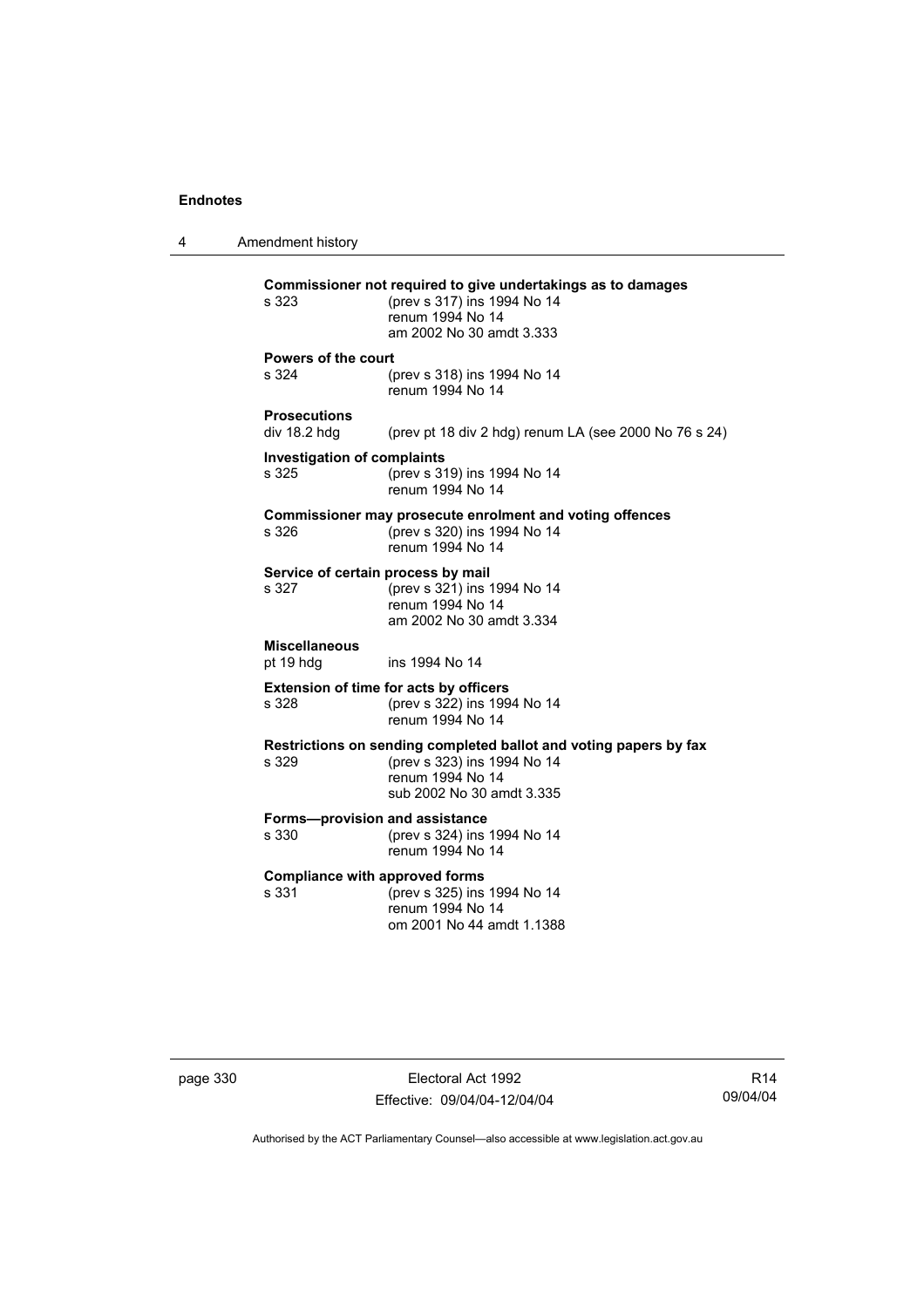| s 332                                    | Correcting delays, errors and omissions<br>(prev s 326) ins 1994 No 14<br>renum 1994 No 14<br>am 2001 No 44 amdts 1.1389-1.1391                 |
|------------------------------------------|-------------------------------------------------------------------------------------------------------------------------------------------------|
| s 333                                    | Voting statistics to be published<br>(prev s 327) ins 1994 No 14<br>renum 1994 No 14<br>am 2000 No 76 s 20; 2001 No 44 amdt 1.1392, amdt 1.1393 |
| s 334                                    | <b>Collecting further statistical information</b><br>(prev s 328) ins 1994 No 14<br>renum 1994 No 14                                            |
| s 335                                    | Storage and destruction of electoral papers<br>(prev s 329) ins 1994 No 14<br>renum 1994 No 14<br>sub 2002 No 30 amdt 3.336                     |
| s 336                                    | Administrative arrangements with Commonwealth and States<br>(prev s 330) ins 1994 No 14<br>renum 1994 No 14<br>sub 2001 No 36 amdt 1.94         |
| <b>Evidentiary certificates</b><br>s 337 | (prev s 331) ins 1994 No 14<br>renum 1994 No 1499<br>am 2001 No 36 amdt 1.95; LA (see 2001 No 36 amdt 1.99)                                     |
| s 338                                    | Acts and omissions of representatives<br>(prev s 332) ins 1994 No 14<br>renum 1994 No 14<br>sub 2002 No 30 amdt 3.337; A2004-15 amdt 1.12       |
| <b>Corporations-penalties</b><br>s 339   | (prev s 333) ins 1994 No 14<br>renum 1994 No 14<br>om 2000 No 76 s 21                                                                           |
| hdg to s 340<br>s 340                    | Chief executive to provide assistance etc<br>sub 2000 No 76 s 22<br>(prev s 334) ins 1994 No 14<br>renum 1994 No 14<br>am 2000 No 76 s 22       |
| <b>Approved forms</b><br>s 340A          | ins 2001 No 44 amdt 1.1394<br>am 2002 No 30 amdt 3.338                                                                                          |

R14 09/04/04

Electoral Act 1992 Effective: 09/04/04-12/04/04 page 331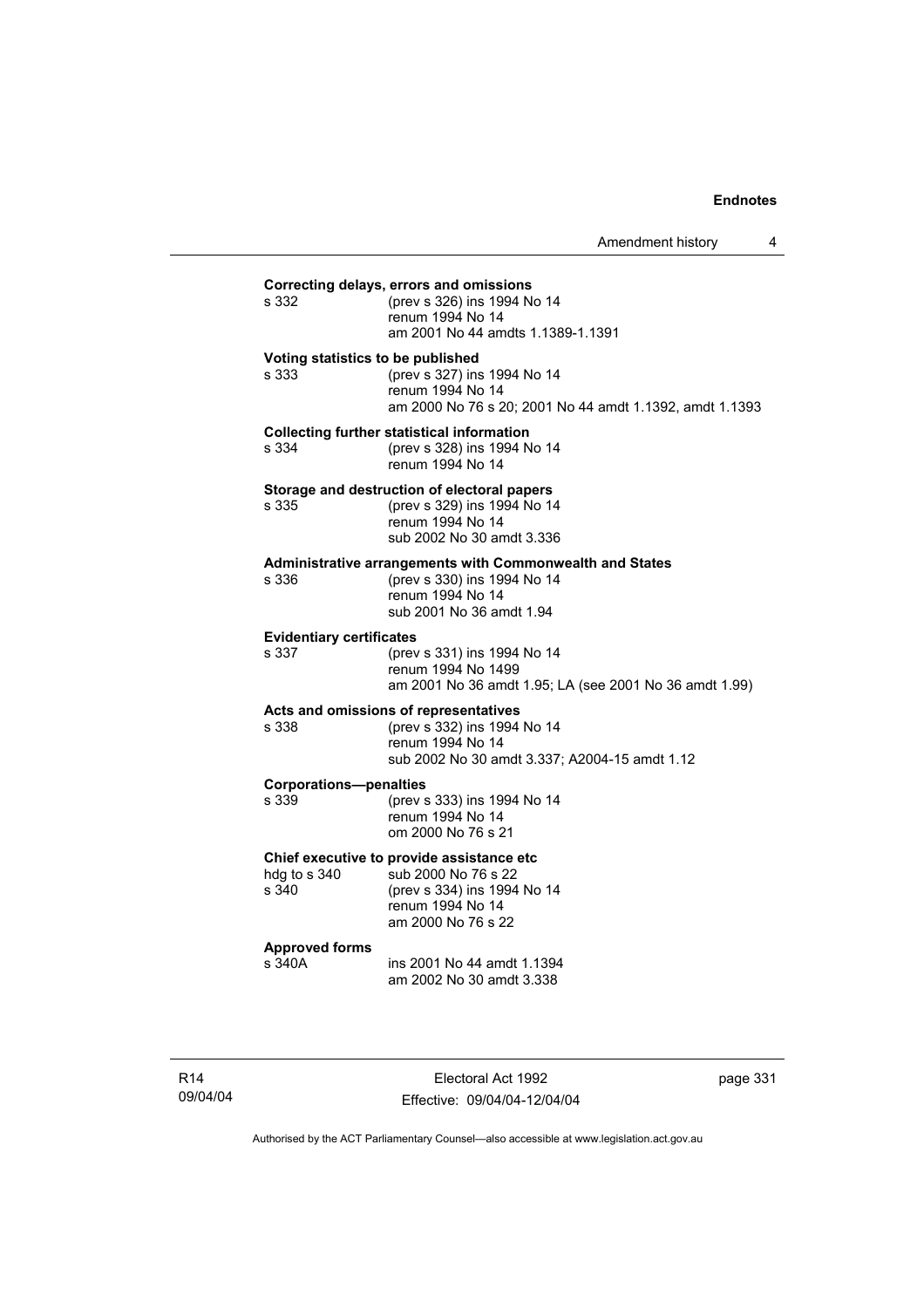4 Amendment history

| <b>Regulation-making power</b><br>s 341 | (prev s 335) ins 1994 No 14                                            |
|-----------------------------------------|------------------------------------------------------------------------|
|                                         | renum 1994 No 14                                                       |
|                                         | am 1998 No 54                                                          |
|                                         | sub 2000 No 76 s 23                                                    |
|                                         | am 2001 No 44 amdt 1.1395, amdt 1.1396                                 |
| <b>Transitional</b>                     |                                                                        |
| pt 20 hdg                               | ins 2001 No 36 s 43                                                    |
|                                         | exp 2 March 2002 (s 345 (2))                                           |
|                                         | ins A2003-54 s 8                                                       |
|                                         | exp 31 December 2004 (s 342 (2))                                       |
|                                         | Application of amendments by Electoral Amendment Act 2003              |
| s 342                                   | ins 2001 No 36 s 43                                                    |
|                                         | exp 29 August 2001 (s 345 (1))                                         |
|                                         | ins A2003-54 s 8<br>exp 31 December 2004 (s 342 (2))                   |
|                                         |                                                                        |
|                                         | Registered parties to provide up-to-date copies of their constitutions |
| s.343                                   | ins 2001 No 36 s 43                                                    |
|                                         | exp 29 August 2001 (s 345 (1))                                         |
|                                         | Application of certain amendments made by Electoral Amendment Act 2001 |
| s 344                                   | ins 2001 No 36 s 43                                                    |
|                                         | exp 2 March 2002 (s 345 (2))                                           |
| Expiry of pt 20                         |                                                                        |
| s 345                                   | ins 2001 No 36 s 43                                                    |
|                                         | exp 2 March 2002 (s 345 (2))                                           |
| Form of ballot paper                    |                                                                        |
| sch 1                                   | ins 1994 No 14                                                         |
|                                         | am 2001 No 36 amdt 1.97                                                |
|                                         | Ballot papers---printing of names and collation                        |
| sch 2                                   | ins 1994 No 14                                                         |
|                                         | am 2001 No 37 s 4                                                      |
|                                         |                                                                        |
|                                         |                                                                        |
| sch <sub>3</sub>                        | Preliminary scrutiny of declaration voting papers<br>ins 1994 No 14    |
|                                         | am 1997 No 91; 2001 No 36 s 44, s 45; 2001 No 44                       |
|                                         | amdt 1.1397                                                            |
|                                         |                                                                        |
| Ascertaining result of poll<br>sch 4    | ins 1994 No 14                                                         |

page 332 Electoral Act 1992 Effective: 09/04/04-12/04/04

R14 09/04/04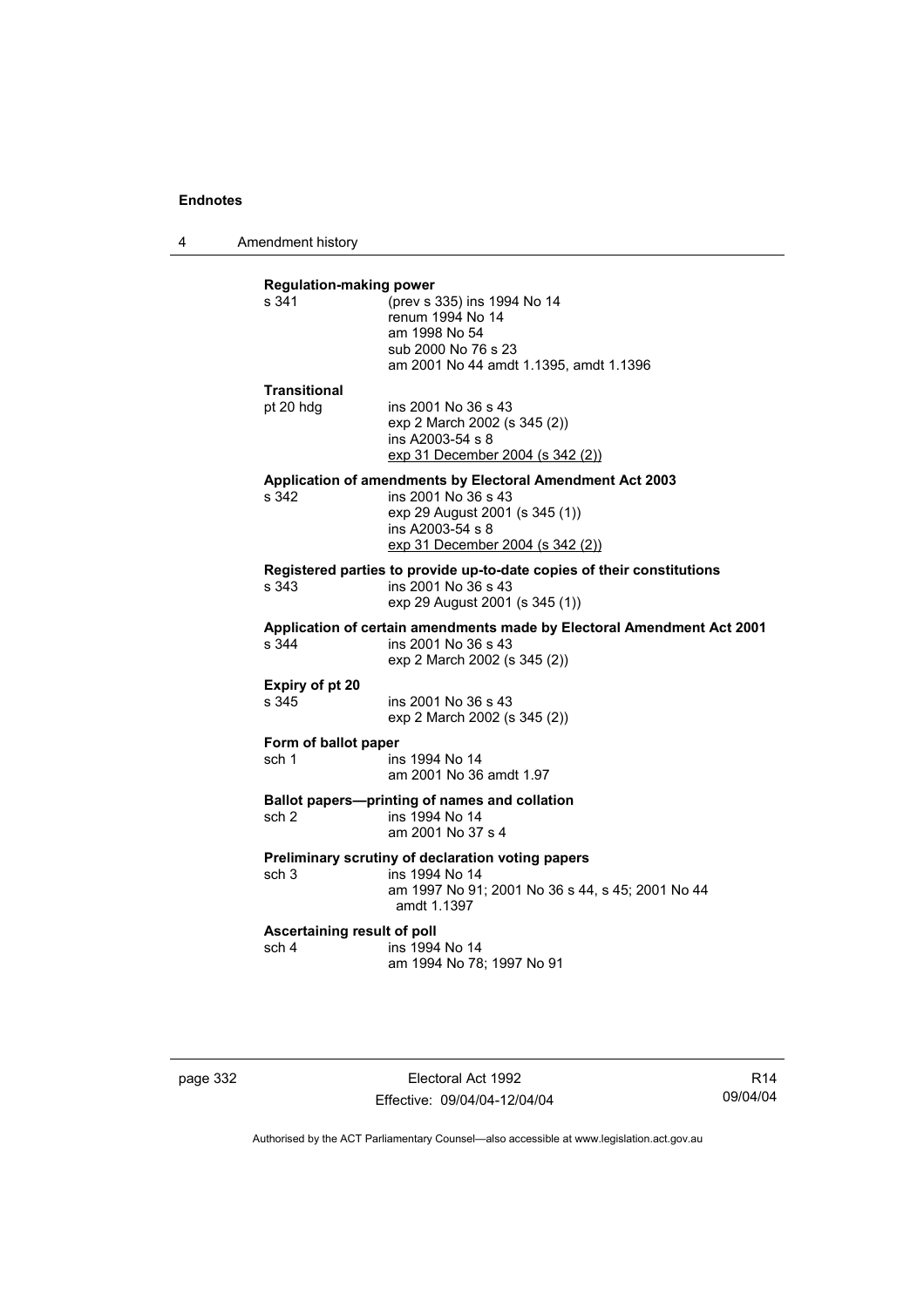Amendment history 4

**Dictionary**

ins 2001 No 36 amdt 1.98 defs reloc from s 3 2001 No 36 amdt 1.3 am 2002 No 30 amdt 3.339 def *approved* om 2001 No 44 amdt 1.1398 def *ballot paper* sub 2002 No 30 amdt 3.340 def *candidate square* sub 2002 No 30 amdt 3.341 def *contravention* sub 2002 No 30 amdt 3.342 def *court* om 2002 No 30 amdt 3.343 def *Court of Disputed Elections* sub 2002 No 30 amdt 3.344 def *declaration voting papers* am 2001 No 44 amdt 1.1399 def *determined fee* om 2001 No 44 amdt 1.1400 def *electronic form* ins 2002 No 30 amdt 3.345 def *extract* sub 2002 No 30 amdt 3.346 def *group* sub 2002 No 30 amdt 3.347 def *illegal practice* om 2002 No 30 amdt 3.348 def *polling day* sub 2002 No 30 amdt 3.349 def *Speaker* sub 2002 No 30 amdt 3.350 def *this Act* om 2001 No 44 amdt 1.1400

R14 09/04/04

Electoral Act 1992 Effective: 09/04/04-12/04/04 page 333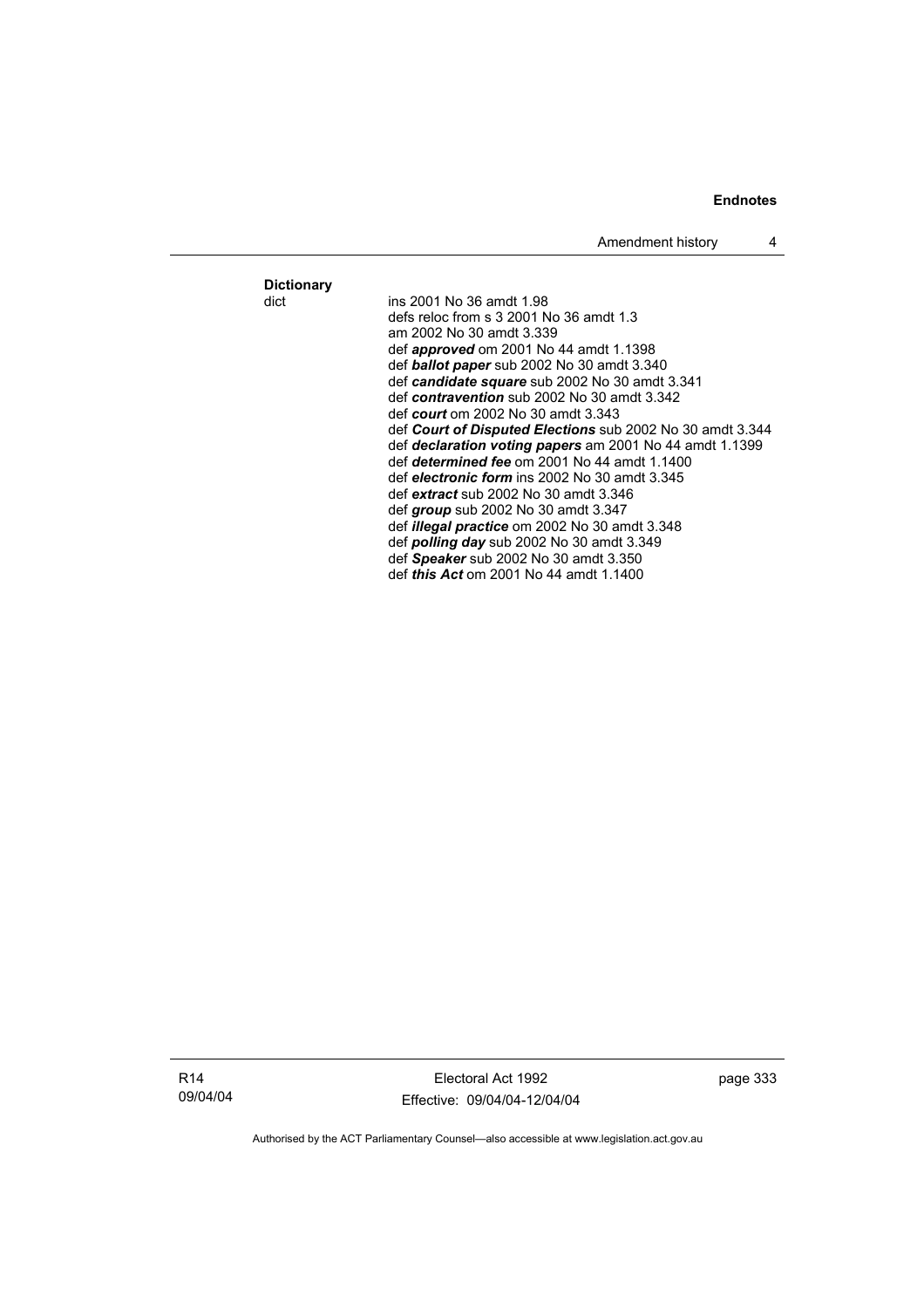## **5 Earlier republications**

Some earlier republications were not numbered. The number in column 1 refers to the publication order.

Since 12 September 2001 every authorised republication has been published in electronic pdf format on the ACT legislation register. A selection of authorised republications have also been published in printed format. These republications are marked with an asterisk (\*) in column 1. Except for the footer, electronic and printed versions of an authorised republication are identical.

| <b>Republication No Amendments to</b> |                                                                             | <b>Republication date</b> |
|---------------------------------------|-----------------------------------------------------------------------------|---------------------------|
| 1                                     | Act 1994 No 78                                                              | 17 November 1994          |
| 2                                     | Act 1995 No 56                                                              | 31 January 1996           |
| 3                                     | Act 1997 No 96                                                              | 1 December 1997           |
| 4                                     | Act 1998 No 61                                                              | 31 March 1999             |
| 5                                     | Act 2001 No 44                                                              | 12 September 2001         |
| 6                                     | Act 2001 No 38                                                              | 9 January 2002            |
| 7                                     | Act 2001 No 44                                                              | 2 March 2002              |
| $8*$                                  | Act 2002 No 11                                                              | 30 May 2002               |
| 9                                     | Act 2002 No 30                                                              | 17 September 2002         |
| 10                                    | Act 2002 No 32                                                              | 9 October 2002            |
| 11                                    | Act 2002 No 39                                                              | 11 October 2002           |
| 11 (RI)                               | A2002-39 ‡                                                                  | 10 February 2003          |
| 12 <sup>2</sup>                       | A2002-56                                                                    | 1 July 2003               |
| 13                                    | A2003-54                                                                    | 4 December 2003           |
|                                       | $\mathbf{1}$ , the state of second state $\mathbf{A}$ , it and $\mathbf{A}$ |                           |

‡ includes retrospective amendments by Act 2002 No 49

page 334 Electoral Act 1992 Effective: 09/04/04-12/04/04

R14 09/04/04